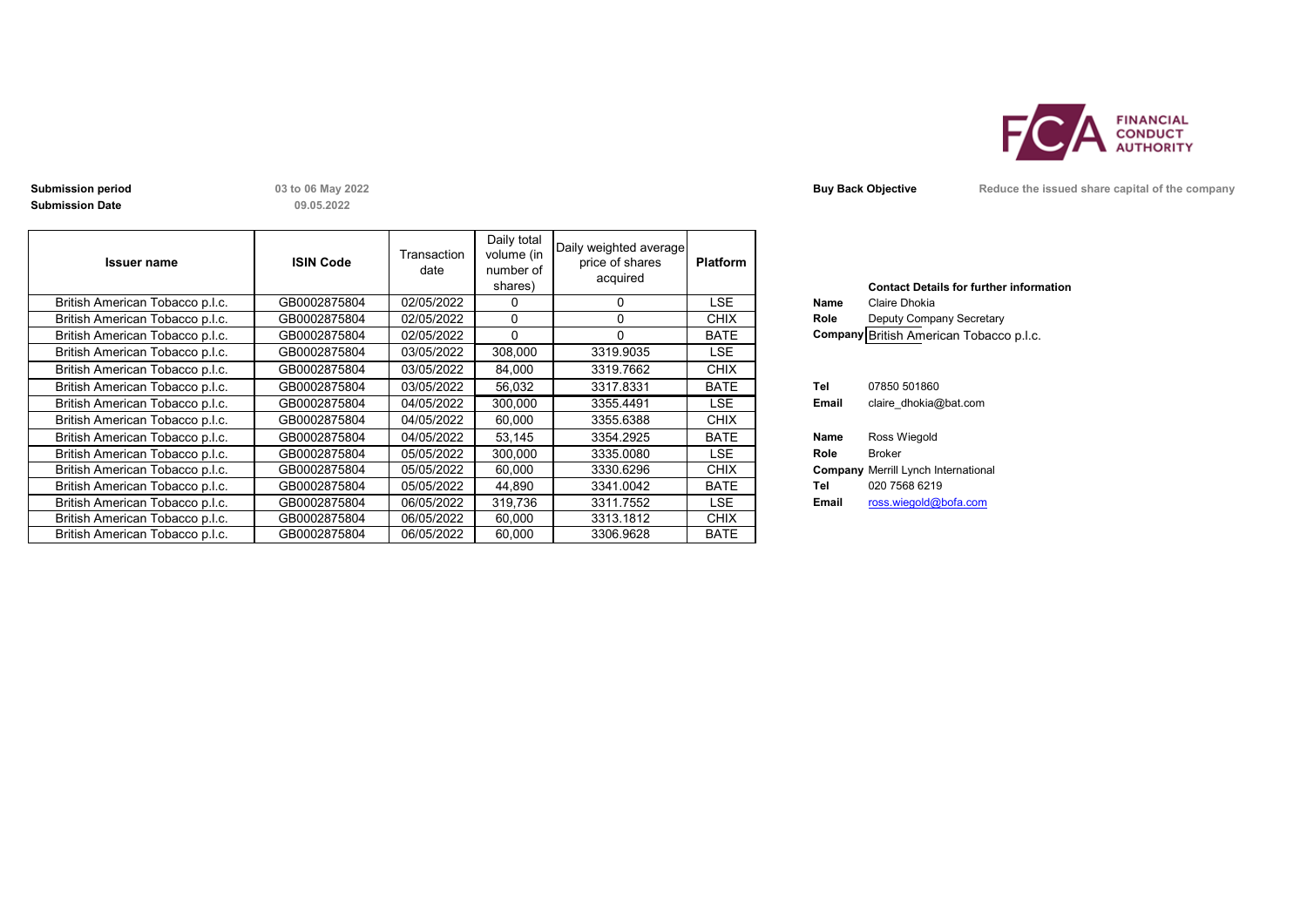

| <b>Issuer name</b>                  | <b>ISIN</b>  | Intermediary name                          | <b>Intermediary Code</b> | <b>Transaction Date</b> | <b>Transaction Time</b> | <b>Time Zone</b> | Volume | Price  | Currency        | Platform<br>Code | <b>Transaction reference number</b> |
|-------------------------------------|--------------|--------------------------------------------|--------------------------|-------------------------|-------------------------|------------------|--------|--------|-----------------|------------------|-------------------------------------|
| <b>British American Tobacco PLC</b> | GB0002875804 | Merrill Lynch International                | MLILGB3LELE              | 03/05/2022              | 08:16:30                | BST              | 86     | 3298.5 | GBp             | <b>XLON</b>      | 0XL27000000000005N3OM0              |
| <b>British American Tobacco PLC</b> | GB0002875804 | Merrill Lynch International                | MLILGB3LELE              | 03/05/2022              | 08:16:38                | <b>BST</b>       | 80     | 3298   | GBp             | <b>XLON</b>      | 0XL27000000000005N3OMH              |
| <b>British American Tobacco PLC</b> | GB0002875804 | Merrill Lynch International                | MLILGB3LELE              | 03/05/2022              | 08:16:45                | <b>BST</b>       | 74     | 3297.5 | GBp             | <b>XLON</b>      | 0XL27000000000005N3OMU              |
| <b>British American Tobacco PLC</b> | GB0002875804 | Merrill Lynch International                | MLILGB3LELE              | 03/05/2022              | 08:17:13                | <b>BST</b>       | 80     | 3297   | GBp             | <b>XLON</b>      | 0XL27000000000005N3ONQ              |
| British American Tobacco PLC        | GB0002875804 | Merrill Lynch International                | MLILGB3LELE              | 03/05/2022              | 08:17:24                | <b>BST</b>       | 151    | 3295.5 | GBp             | <b>XLON</b>      | 0XL27000000000005N3OOH              |
| <b>British American Tobacco PLC</b> | GB0002875804 | Merrill Lynch International                | MLILGB3LELE              | 03/05/2022              | 08:17:24                | <b>BST</b>       | 33     | 3295.5 | GBp             | <b>CHIX</b>      | 0XL2A000000000005N3P43              |
| <b>British American Tobacco PLC</b> | GB0002875804 | Merrill Lynch International                | MLILGB3LELE              | 03/05/2022              | 08:17:44                | <b>BST</b>       | 40     | 3295.5 | GBp             | <b>CHIX</b>      | 0XL2A000000000005N3P5M              |
| <b>British American Tobacco PLC</b> | GB0002875804 | Merrill Lynch International                | MLILGB3LELE              | 03/05/2022              | 08:17:54                | <b>BST</b>       | 148    | 3295   | GBp             | <b>XLON</b>      | 0XL27000000000005N3OQ9              |
| <b>British American Tobacco PLC</b> | GB0002875804 | Merrill Lynch International                | MLILGB3LELE              | 03/05/2022              | 08:17:54                | <b>BST</b>       | 28     | 3295   | GBp             | <b>CHIX</b>      | 0XL2A000000000005N3P64              |
| <b>British American Tobacco PLC</b> | GB0002875804 | Merrill Lynch International                | MLILGB3LELE              | 03/05/2022              | 08:18:00                | <b>BST</b>       | 192    | 3294.5 | GBp             | <b>XLON</b>      | 0XL27000000000005N3OQG              |
| <b>British American Tobacco PLC</b> | GB0002875804 | Merrill Lynch International                | MLILGB3LELE              | 03/05/2022              | 08:18:01                | <b>BST</b>       | 39     | 3294.5 | GBp             | CHIX             | 0XL2A000000000005N3P6F              |
| <b>British American Tobacco PLC</b> | GB0002875804 | Merrill Lynch International                | MLILGB3LELE              | 03/05/2022              | 08:18:32                | <b>BST</b>       | 47     | 3295.5 | GBp             | <b>BATE</b>      | 0XL21000000000005N3OLS              |
| <b>British American Tobacco PLC</b> | GB0002875804 | Merrill Lynch International                | MLILGB3LELE              | 03/05/2022              | 08:18:32                | <b>BST</b>       | 27     | 3295   | GBp             | <b>CHIX</b>      | 0XL2A000000000005N3P99              |
| <b>British American Tobacco PLC</b> | GB0002875804 | Merrill Lynch International                | MLILGB3LELE              | 03/05/2022              | 08:18:32                | <b>BST</b>       | 10     | 3295   | GBp             | <b>BATE</b>      | 0XL21000000000005N3OLT              |
| <b>British American Tobacco PLC</b> | GB0002875804 | Merrill Lynch International                | MLILGB3LELE              | 03/05/2022              | 08:18:32                | <b>BST</b>       | 8      | 3295   | GBp             | <b>BATE</b>      | 0XL21000000000005N3OLU              |
| <b>British American Tobacco PLC</b> | GB0002875804 | Merrill Lynch International                | MLILGB3LELE              | 03/05/2022              | 08:18:32                | <b>BST</b>       | 22     | 3295   | GBp             | <b>CHIX</b>      | 0XL2A000000000005N3P9A              |
| <b>British American Tobacco PLC</b> | GB0002875804 | Merrill Lynch International                | MLILGB3LELE              | 03/05/2022              | 08:18:32                | <b>BST</b>       | 33     | 3294.5 | GBp             | <b>BATE</b>      | 0XL21000000000005N3OLV              |
| British American Tobacco PLC        | GB0002875804 | Merrill Lynch International                | MLILGB3LELE              | 03/05/2022              | 08:18:32                | <b>BST</b>       | 185    | 3295.5 | GBp             | <b>XLON</b>      | 0XL27000000000005N3OSL              |
| <b>British American Tobacco PLC</b> | GB0002875804 | Merrill Lynch International                | MLILGB3LELE              | 03/05/2022              | 08:18:32                | <b>BST</b>       | 92     | 3295   | GBp             | <b>XLON</b>      | 0XL27000000000005N3OSM              |
| <b>British American Tobacco PLC</b> | GB0002875804 | Merrill Lynch International                | MLILGB3LELE              | 03/05/2022              | 08:18:35                | <b>BST</b>       | 25     | 3294.5 | GBp             | <b>BATE</b>      | 0XL21000000000005N3OM1              |
| <b>British American Tobacco PLC</b> | GB0002875804 | Merrill Lynch International                | MLILGB3LELE              | 03/05/2022              | 08:18:55                | <b>BST</b>       | 155    | 3295   | GBp             | <b>XLON</b>      | 0XL27000000000005N3OTU              |
| <b>British American Tobacco PLC</b> | GB0002875804 | Merrill Lynch International                | MLILGB3LELE              | 03/05/2022              | 08:18:55                | <b>BST</b>       | 261    | 3294   | GBp             | <b>XLON</b>      | 0XL27000000000005N3OTV              |
| <b>British American Tobacco PLC</b> | GB0002875804 | Merrill Lynch International                | MLILGB3LELE              | 03/05/2022              | 08:18:55                | <b>BST</b>       | 57     | 3294   | GBp             | <b>CHIX</b>      | 0XL2A000000000005N3PA4              |
| British American Tobacco PLC        | GB0002875804 | Merrill Lynch International                | MLILGB3LELE              | 03/05/2022              | 08:19:00                | <b>BST</b>       | 63     | 3293.5 | GBp             | CHIX             | 0XL2A000000000005N3PAO              |
| <b>British American Tobacco PLC</b> | GB0002875804 | Merrill Lynch International                | MLILGB3LELE              | 03/05/2022              | 08:19:00                | <b>BST</b>       | 35     | 3293.5 | GBp             | <b>BATE</b>      | 0XL21000000000005N3ONR              |
| British American Tobacco PLC        | GB0002875804 | Merrill Lynch International                | MLILGB3LELE              | 03/05/2022              | 08:19:00                | <b>BST</b>       | 186    | 3293.5 | GB <sub>p</sub> | <b>XLON</b>      | 0XL27000000000005N3OUS              |
| <b>British American Tobacco PLC</b> | GB0002875804 | Merrill Lynch International                | MLILGB3LELE              | 03/05/2022              | 08:19:00                | <b>BST</b>       | 52     | 3293   | GBp             | <b>CHIX</b>      | 0XL2A000000000005N3PAQ              |
| <b>British American Tobacco PLC</b> | GB0002875804 | Merrill Lynch International                | MLILGB3LELE              | 03/05/2022              | 08:19:00                | <b>BST</b>       | 26     | 3293   | GBp             | <b>BATE</b>      | 0XL21000000000005N3ONS              |
| <b>British American Tobacco PLC</b> | GB0002875804 | Merrill Lynch International                | MLILGB3LELE              | 03/05/2022              | 08:19:48                | <b>BST</b>       | 73     | 3295.5 | GBp             | CHIX             | 0XL2A000000000005N3PE2              |
| <b>British American Tobacco PLC</b> | GB0002875804 | Merrill Lynch International                | MLILGB3LELE              | 03/05/2022              | 08:19:54                | <b>BST</b>       | 51     | 3296   | GBp             | <b>CHIX</b>      | 0XL2A000000000005N3PEL              |
| <b>British American Tobacco PLC</b> | GB0002875804 | Merrill Lynch International                | MLILGB3LELE              | 03/05/2022              | 08:19:57                | <b>BST</b>       | 69     | 3295.5 | GBp             | <b>BATE</b>      | 0XL21000000000005N3OR1              |
| British American Tobacco PLC        | GB0002875804 | Merrill Lynch International                | MLILGB3LELE              | 03/05/2022              | 08:19:57                | <b>BST</b>       | 32     | 3295   | GBp             | <b>BATE</b>      | 0XL21000000000005N3OR4              |
| <b>British American Tobacco PLC</b> | GB0002875804 | Merrill Lynch International                | MLILGB3LELE              | 03/05/2022              | 08:19:57                | <b>BST</b>       | 168    | 3294.5 | GBp             | <b>XLON</b>      | 0XL27000000000005N3P1T              |
| <b>British American Tobacco PLC</b> | GB0002875804 | Merrill Lynch International                | MLILGB3LELE              | 03/05/2022              | 08:20:15                | <b>BST</b>       | 196    | 3294   | GBp             | <b>XLON</b>      | 0XL27000000000005N3P35              |
| <b>British American Tobacco PLC</b> | GB0002875804 | Merrill Lynch International                | MLILGB3LELE              | 03/05/2022              | 08:20:15                | <b>BST</b>       | 44     | 3294   | GBp             | <b>CHIX</b>      | 0XL2A000000000005N3PG0              |
| <b>British American Tobacco PLC</b> | GB0002875804 | Merrill Lynch International                | MLILGB3LELE              | 03/05/2022              | 08:20:26                | <b>BST</b>       | 447    | 3293.5 | GBp             | <b>XLON</b>      | 0XL27000000000005N3P3I              |
| <b>British American Tobacco PLC</b> | GB0002875804 | Merrill Lynch International                | MLILGB3LELE              | 03/05/2022              | 08:20:27                | <b>BST</b>       | 40     | 3293   | GBp             | <b>BATE</b>      | 0XL21000000000005N3OT7              |
| <b>British American Tobacco PLC</b> | GB0002875804 | Merrill Lynch International                | MLILGB3LELE              | 03/05/2022              | 08:20:27                | <b>BST</b>       | 35     | 3293   | GBp             | <b>CHIX</b>      | 0XL2A000000000005N3PGE              |
| <b>British American Tobacco PLC</b> | GB0002875804 | Merrill Lynch International                | MLILGB3LELE              | 03/05/2022              | 08:20:27                | <b>BST</b>       | 24     | 3292.5 | GBp             | <b>BATE</b>      | 0XL21000000000005N3OT8              |
| <b>British American Tobacco PLC</b> |              | GB0002875804   Merrill Lynch International | MLILGB3LELE              | 03/05/2022              | 08:20:27                | <b>BST</b>       | 29     | 3292.5 | GB <sub>p</sub> | <b>CHIX</b>      | 0XL2A000000000005N3PGG              |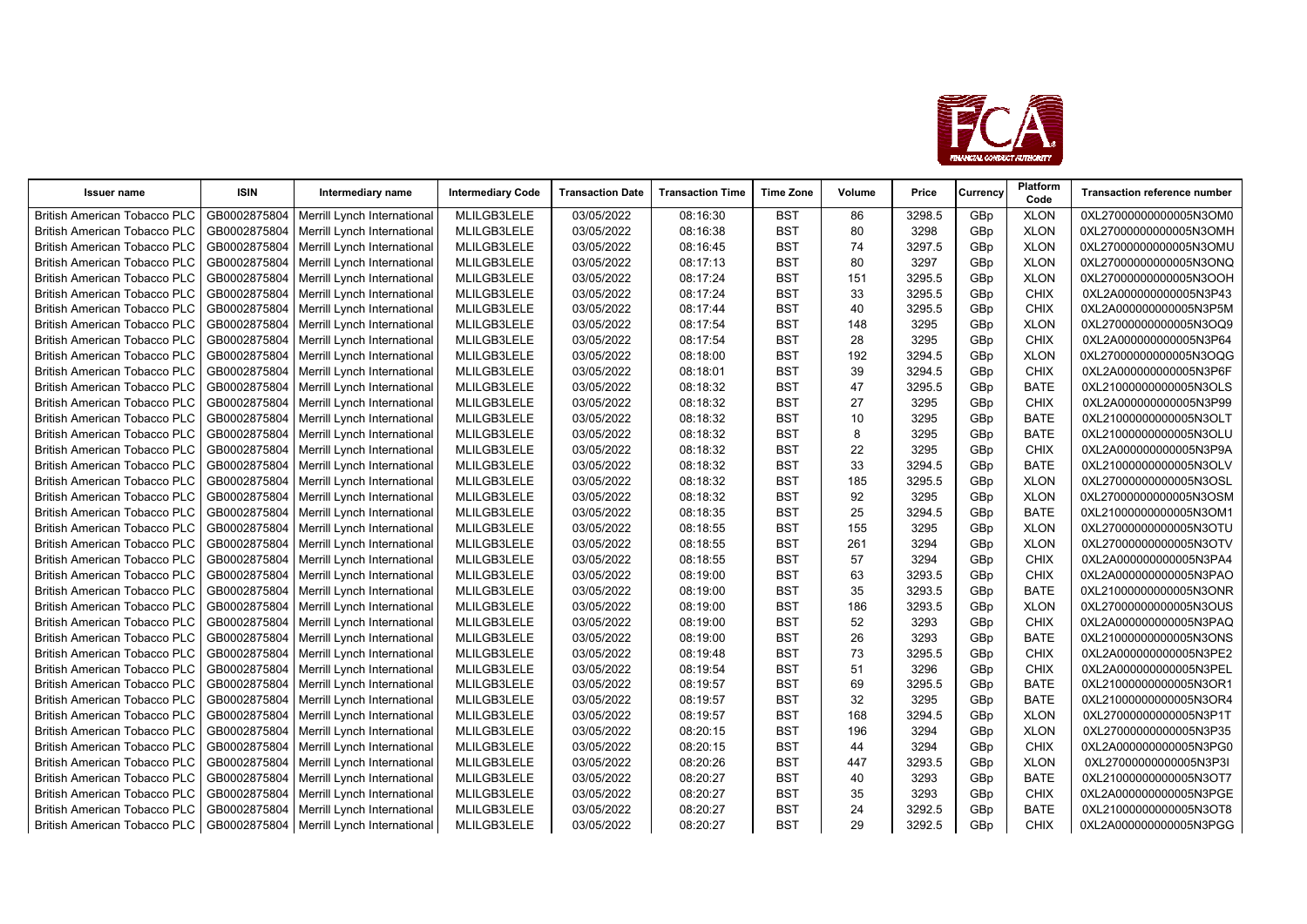| <b>British American Tobacco PLC</b> |              | GB0002875804   Merrill Lynch International | MLILGB3LELE | 03/05/2022 | 08:20:27 | <b>BST</b> | 42  | 3292.5 | GBp | <b>XLON</b> | 0XL27000000000005N3P3M |
|-------------------------------------|--------------|--------------------------------------------|-------------|------------|----------|------------|-----|--------|-----|-------------|------------------------|
| <b>British American Tobacco PLC</b> | GB0002875804 | Merrill Lynch International                | MLILGB3LELE | 03/05/2022 | 08:20:27 | <b>BST</b> | 49  | 3292.5 | GBp | <b>XLON</b> | 0XL27000000000005N3P3N |
| <b>British American Tobacco PLC</b> | GB0002875804 | Merrill Lynch International                | MLILGB3LELE | 03/05/2022 | 08:20:45 | <b>BST</b> | 44  | 3293.5 | GBp | <b>CHIX</b> | 0XL2A000000000005N3PIN |
| <b>British American Tobacco PLC</b> | GB0002875804 | Merrill Lynch International                | MLILGB3LELE | 03/05/2022 | 08:20:49 | <b>BST</b> | 169 | 3292.5 | GBp | <b>XLON</b> | 0XL27000000000005N3P5I |
| British American Tobacco PLC        | GB0002875804 | Merrill Lynch International                | MLILGB3LELE | 03/05/2022 | 08:20:57 | <b>BST</b> | 31  | 3292   | GBp | <b>CHIX</b> | 0XL2A000000000005N3PJL |
| <b>British American Tobacco PLC</b> | GB0002875804 | Merrill Lynch International                | MLILGB3LELE | 03/05/2022 | 08:20:57 | <b>BST</b> | 159 | 3292   | GBp | <b>XLON</b> | 0XL27000000000005N3P64 |
| <b>British American Tobacco PLC</b> | GB0002875804 | Merrill Lynch International                | MLILGB3LELE | 03/05/2022 | 08:21:24 | <b>BST</b> | 105 | 3293   | GBp | <b>XLON</b> | 0XL27000000000005N3P7S |
| <b>British American Tobacco PLC</b> | GB0002875804 | Merrill Lynch International                | MLILGB3LELE | 03/05/2022 | 08:21:24 | <b>BST</b> | 39  | 3293   | GBp | <b>CHIX</b> | 0XL2A000000000005N3PLK |
| <b>British American Tobacco PLC</b> | GB0002875804 | Merrill Lynch International                | MLILGB3LELE | 03/05/2022 | 08:21:32 | <b>BST</b> | 162 | 3292   | GBp | <b>XLON</b> | 0XL27000000000005N3P87 |
| <b>British American Tobacco PLC</b> | GB0002875804 | Merrill Lynch International                | MLILGB3LELE | 03/05/2022 | 08:21:32 | <b>BST</b> | 55  | 3292   | GBp | <b>CHIX</b> | 0XL2A000000000005N3PM3 |
| <b>British American Tobacco PLC</b> | GB0002875804 | Merrill Lynch International                | MLILGB3LELE | 03/05/2022 | 08:21:36 | <b>BST</b> | 28  | 3291.5 | GBp | <b>CHIX</b> | 0XL2A000000000005N3PM6 |
| <b>British American Tobacco PLC</b> | GB0002875804 | Merrill Lynch International                | MLILGB3LELE | 03/05/2022 | 08:21:36 | <b>BST</b> | 23  | 3291.5 | GBp | <b>BATE</b> | 0XL21000000000005N3P1T |
| <b>British American Tobacco PLC</b> | GB0002875804 | Merrill Lynch International                | MLILGB3LELE | 03/05/2022 | 08:22:06 | <b>BST</b> | 401 | 3294.5 | GBp | <b>XLON</b> | 0XL27000000000005N3P9U |
| <b>British American Tobacco PLC</b> | GB0002875804 | Merrill Lynch International                | MLILGB3LELE | 03/05/2022 | 08:22:07 | <b>BST</b> | 53  | 3294.5 | GBp | <b>CHIX</b> | 0XL2A000000000005N3POE |
| <b>British American Tobacco PLC</b> | GB0002875804 | Merrill Lynch International                | MLILGB3LELE | 03/05/2022 | 08:22:08 | <b>BST</b> | 44  | 3294   | GBp | <b>BATE</b> | 0XL21000000000005N3P40 |
| <b>British American Tobacco PLC</b> | GB0002875804 | Merrill Lynch International                | MLILGB3LELE | 03/05/2022 | 08:22:08 | BST        | 16  | 3294.5 | GBp | <b>CHIX</b> | 0XL2A000000000005N3POK |
| <b>British American Tobacco PLC</b> | GB0002875804 | Merrill Lynch International                | MLILGB3LELE | 03/05/2022 | 08:22:08 | <b>BST</b> | 11  | 3294   | GBp | <b>CHIX</b> | 0XL2A000000000005N3POM |
| <b>British American Tobacco PLC</b> | GB0002875804 | Merrill Lynch International                | MLILGB3LELE | 03/05/2022 | 08:22:34 | <b>BST</b> | 31  | 3293.5 | GBp | <b>BATE</b> | 0XL21000000000005N3P59 |
| <b>British American Tobacco PLC</b> | GB0002875804 | Merrill Lynch International                | MLILGB3LELE | 03/05/2022 | 08:22:34 | <b>BST</b> | 188 | 3293.5 | GBp | <b>XLON</b> | 0XL27000000000005N3PB8 |
| <b>British American Tobacco PLC</b> | GB0002875804 | Merrill Lynch International                | MLILGB3LELE | 03/05/2022 | 08:22:34 | <b>BST</b> | 47  | 3293   | GBp | <b>BATE</b> | 0XL21000000000005N3P5A |
| <b>British American Tobacco PLC</b> | GB0002875804 | Merrill Lynch International                | MLILGB3LELE | 03/05/2022 | 08:22:34 | <b>BST</b> | 50  | 3293.5 | GBp | <b>CHIX</b> | 0XL2A000000000005N3PQ6 |
| <b>British American Tobacco PLC</b> | GB0002875804 | Merrill Lynch International                | MLILGB3LELE | 03/05/2022 | 08:22:34 | <b>BST</b> | 113 | 3293   | GBp | <b>XLON</b> | 0XL27000000000005N3PBA |
| <b>British American Tobacco PLC</b> | GB0002875804 | Merrill Lynch International                | MLILGB3LELE | 03/05/2022 | 08:22:34 | <b>BST</b> | 253 | 3292.5 | GBp | <b>XLON</b> | 0XL27000000000005N3PBB |
| <b>British American Tobacco PLC</b> | GB0002875804 | Merrill Lynch International                | MLILGB3LELE | 03/05/2022 | 08:22:34 | <b>BST</b> | 49  | 3293   | GBp | <b>CHIX</b> | 0XL2A000000000005N3PQ7 |
| <b>British American Tobacco PLC</b> | GB0002875804 | Merrill Lynch International                | MLILGB3LELE | 03/05/2022 | 08:22:40 | <b>BST</b> | 81  | 3291.5 | GBp | <b>CHIX</b> | 0XL2A000000000005N3PQI |
| <b>British American Tobacco PLC</b> | GB0002875804 | Merrill Lynch International                | MLILGB3LELE | 03/05/2022 | 08:22:40 | <b>BST</b> | 27  | 3291   | GBp | <b>BATE</b> | 0XL21000000000005N3P5L |
| <b>British American Tobacco PLC</b> | GB0002875804 | Merrill Lynch International                | MLILGB3LELE | 03/05/2022 | 08:22:40 | <b>BST</b> | 16  | 3291   | GBp | <b>BATE</b> | 0XL21000000000005N3P5M |
| <b>British American Tobacco PLC</b> | GB0002875804 | Merrill Lynch International                | MLILGB3LELE | 03/05/2022 | 08:23:05 | <b>BST</b> | 18  | 3292   | GBp | <b>BATE</b> | 0XL21000000000005N3P7G |
| <b>British American Tobacco PLC</b> | GB0002875804 | Merrill Lynch International                | MLILGB3LELE | 03/05/2022 | 08:23:05 | <b>BST</b> | 33  | 3291.5 | GBp | <b>CHIX</b> | 0XL2A000000000005N3PSB |
| <b>British American Tobacco PLC</b> | GB0002875804 | Merrill Lynch International                | MLILGB3LELE | 03/05/2022 | 08:24:07 | <b>BST</b> | 136 | 3294   | GBp | <b>XLON</b> | 0XL27000000000005N3PGL |
| <b>British American Tobacco PLC</b> | GB0002875804 | Merrill Lynch International                | MLILGB3LELE | 03/05/2022 | 08:24:07 | <b>BST</b> | 61  | 3294   | GBp | <b>CHIX</b> | 0XL2A000000000005N3Q0J |
| <b>British American Tobacco PLC</b> | GB0002875804 | Merrill Lynch International                | MLILGB3LELE | 03/05/2022 | 08:24:07 | <b>BST</b> | 32  | 3293.5 | GBp | <b>BATE</b> | 0XL21000000000005N3PBG |
| <b>British American Tobacco PLC</b> | GB0002875804 | Merrill Lynch International                | MLILGB3LELE | 03/05/2022 | 08:24:07 | <b>BST</b> | 258 | 3293.5 | GBp | <b>XLON</b> | 0XL27000000000005N3PGN |
| <b>British American Tobacco PLC</b> | GB0002875804 | Merrill Lynch International                | MLILGB3LELE | 03/05/2022 | 08:24:33 | <b>BST</b> | 47  | 3292.5 | GBp | <b>BATE</b> | 0XL21000000000005N3PDG |
| <b>British American Tobacco PLC</b> | GB0002875804 | Merrill Lynch International                | MLILGB3LELE | 03/05/2022 | 08:24:33 | <b>BST</b> | 250 | 3292.5 | GBp | <b>XLON</b> | 0XL27000000000005N3PIA |
| <b>British American Tobacco PLC</b> | GB0002875804 | Merrill Lynch International                | MLILGB3LELE | 03/05/2022 | 08:24:33 | <b>BST</b> | 71  | 3292.5 | GBp | <b>CHIX</b> | 0XL2A000000000005N3Q2M |
| <b>British American Tobacco PLC</b> | GB0002875804 | Merrill Lynch International                | MLILGB3LELE | 03/05/2022 | 08:24:33 | <b>BST</b> | 63  | 3291.5 | GBp | <b>BATE</b> | 0XL21000000000005N3PDH |
| <b>British American Tobacco PLC</b> | GB0002875804 | Merrill Lynch International                | MLILGB3LELE | 03/05/2022 | 08:24:33 | <b>BST</b> | 18  | 3290.5 | GBp | <b>BATE</b> | 0XL21000000000005N3PDI |
| <b>British American Tobacco PLC</b> | GB0002875804 | Merrill Lynch International                | MLILGB3LELE | 03/05/2022 | 08:24:33 | <b>BST</b> | 348 | 3292   | GBp | <b>XLON</b> | 0XL27000000000005N3PIB |
| <b>British American Tobacco PLC</b> | GB0002875804 | Merrill Lynch International                | MLILGB3LELE | 03/05/2022 | 08:24:33 | <b>BST</b> | 43  | 3292   | GBp | <b>CHIX</b> | 0XL2A000000000005N3Q2N |
| <b>British American Tobacco PLC</b> | GB0002875804 | Merrill Lynch International                | MLILGB3LELE | 03/05/2022 | 08:24:33 | <b>BST</b> | 73  | 3291.5 | GBp | <b>XLON</b> | 0XL27000000000005N3PIC |
| <b>British American Tobacco PLC</b> | GB0002875804 | Merrill Lynch International                | MLILGB3LELE | 03/05/2022 | 08:24:33 | <b>BST</b> | 61  | 3291   | GBp | <b>CHIX</b> | 0XL2A000000000005N3Q2O |
| <b>British American Tobacco PLC</b> | GB0002875804 | Merrill Lynch International                | MLILGB3LELE | 03/05/2022 | 08:24:35 | <b>BST</b> | 49  | 3290   | GBp | <b>BATE</b> | 0XL21000000000005N3PDJ |
| <b>British American Tobacco PLC</b> | GB0002875804 | Merrill Lynch International                | MLILGB3LELE | 03/05/2022 | 08:24:35 | <b>BST</b> | 79  | 3290   | GBp | <b>XLON</b> | 0XL27000000000005N3PIF |
| <b>British American Tobacco PLC</b> | GB0002875804 | Merrill Lynch International                | MLILGB3LELE | 03/05/2022 | 08:24:35 | <b>BST</b> | 34  | 3289.5 | GBp | <b>BATE</b> | 0XL21000000000005N3PDN |
| <b>British American Tobacco PLC</b> | GB0002875804 | Merrill Lynch International                | MLILGB3LELE | 03/05/2022 | 08:24:43 | <b>BST</b> | 47  | 3290.5 | GBp | <b>CHIX</b> | 0XL2A000000000005N3Q3G |
| <b>British American Tobacco PLC</b> | GB0002875804 | Merrill Lynch International                | MLILGB3LELE | 03/05/2022 | 08:24:43 | <b>BST</b> | 144 | 3290.5 | GBp | <b>XLON</b> | 0XL27000000000005N3PIR |
| <b>British American Tobacco PLC</b> |              | GB0002875804   Merrill Lynch International | MLILGB3LELE | 03/05/2022 | 08:24:52 | <b>BST</b> | 170 | 3290   | GBp | <b>XLON</b> | 0XL27000000000005N3PJ5 |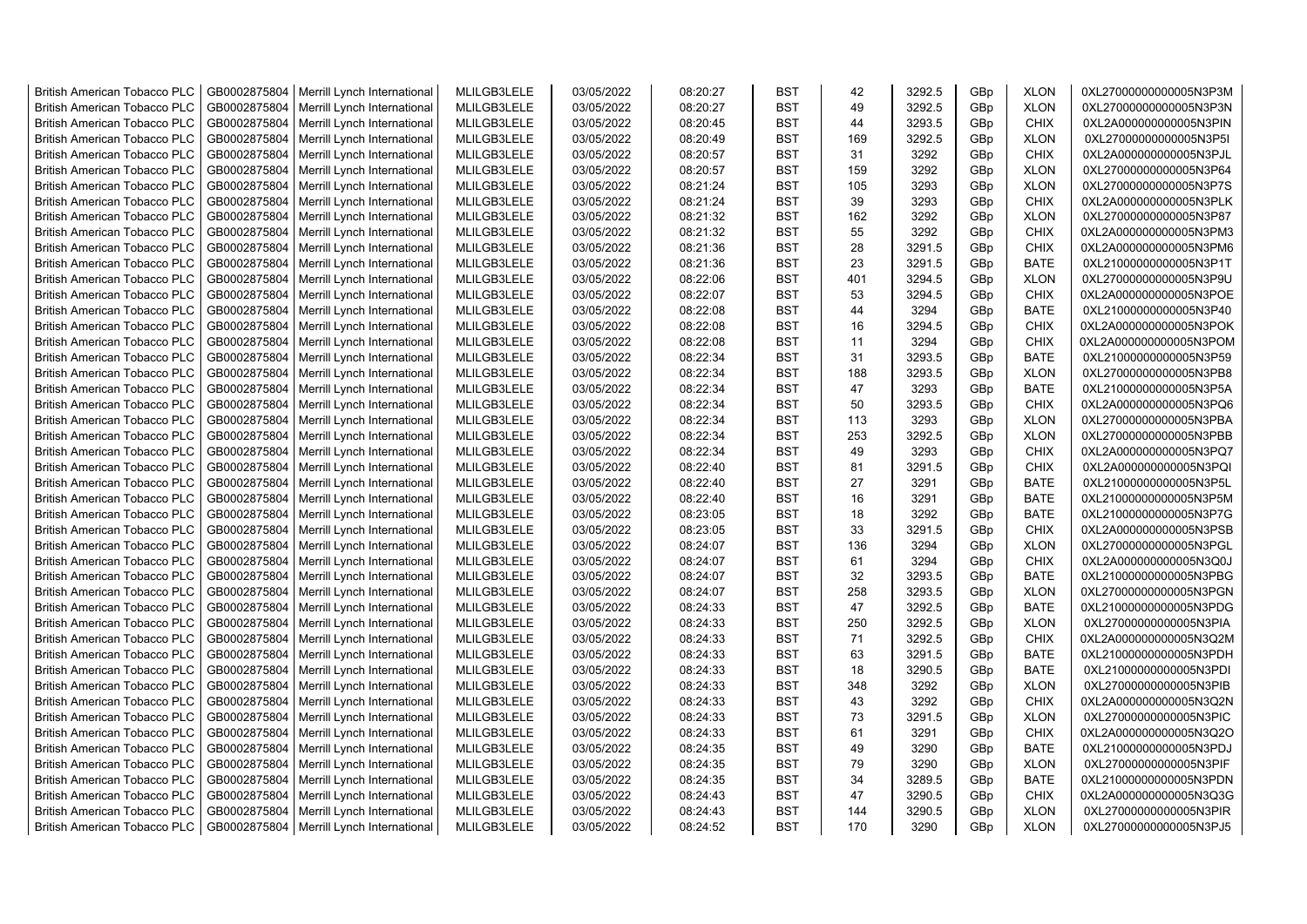| <b>British American Tobacco PLC</b> | GB0002875804 | Merrill Lynch International | MLILGB3LELE | 03/05/2022 | 08:25:10 | <b>BST</b> | 61  | 3289.5 | GBp | <b>CHIX</b> | 0XL2A000000000005N3Q55 |
|-------------------------------------|--------------|-----------------------------|-------------|------------|----------|------------|-----|--------|-----|-------------|------------------------|
| <b>British American Tobacco PLC</b> | GB0002875804 | Merrill Lynch International | MLILGB3LELE | 03/05/2022 | 08:25:10 | <b>BST</b> | 9   | 3289   | GBp | <b>BATE</b> | 0XL21000000000005N3PG3 |
| <b>British American Tobacco PLC</b> | GB0002875804 | Merrill Lynch International | MLILGB3LELE | 03/05/2022 | 08:25:10 | <b>BST</b> | 26  | 3289   | GBp | <b>BATE</b> | 0XL21000000000005N3PG4 |
| <b>British American Tobacco PLC</b> | GB0002875804 | Merrill Lynch International | MLILGB3LELE | 03/05/2022 | 08:25:10 | <b>BST</b> | 45  | 3288.5 | GBp | <b>BATE</b> | 0XL21000000000005N3PG5 |
| <b>British American Tobacco PLC</b> | GB0002875804 | Merrill Lynch International | MLILGB3LELE | 03/05/2022 | 08:25:10 | <b>BST</b> | 42  | 3288.5 | GBp | <b>CHIX</b> | 0XL2A000000000005N3Q56 |
| <b>British American Tobacco PLC</b> | GB0002875804 | Merrill Lynch International | MLILGB3LELE | 03/05/2022 | 08:25:10 | <b>BST</b> | 80  | 3289   | GBp | <b>XLON</b> | 0XL27000000000005N3PKK |
| <b>British American Tobacco PLC</b> | GB0002875804 | Merrill Lynch International | MLILGB3LELE | 03/05/2022 | 08:25:10 | <b>BST</b> | 84  | 3288.5 | GBp | <b>XLON</b> | 0XL27000000000005N3PKL |
| <b>British American Tobacco PLC</b> | GB0002875804 | Merrill Lynch International | MLILGB3LELE | 03/05/2022 | 08:25:25 | <b>BST</b> | 72  | 3290.5 | GBp | <b>BATE</b> | 0XL21000000000005N3PH1 |
| <b>British American Tobacco PLC</b> | GB0002875804 | Merrill Lynch International | MLILGB3LELE | 03/05/2022 | 08:25:31 | <b>BST</b> | 28  | 3290   | GBp | <b>CHIX</b> | 0XL2A000000000005N3Q6H |
| <b>British American Tobacco PLC</b> | GB0002875804 | Merrill Lynch International | MLILGB3LELE | 03/05/2022 | 08:25:31 | <b>BST</b> | 73  | 3290   | GBp | <b>XLON</b> | 0XL27000000000005N3PLE |
| <b>British American Tobacco PLC</b> | GB0002875804 | Merrill Lynch International | MLILGB3LELE | 03/05/2022 | 08:25:40 | <b>BST</b> | 148 | 3289.5 | GBp | <b>XLON</b> | 0XL27000000000005N3PLT |
| <b>British American Tobacco PLC</b> | GB0002875804 | Merrill Lynch International | MLILGB3LELE | 03/05/2022 | 08:25:41 | <b>BST</b> | 44  | 3289   | GBp | <b>CHIX</b> | 0XL2A000000000005N3Q76 |
| <b>British American Tobacco PLC</b> | GB0002875804 | Merrill Lynch International | MLILGB3LELE | 03/05/2022 | 08:25:41 | <b>BST</b> | 129 | 3288.5 | GBp | <b>XLON</b> | 0XL27000000000005N3PM0 |
| <b>British American Tobacco PLC</b> | GB0002875804 | Merrill Lynch International | MLILGB3LELE | 03/05/2022 | 08:25:41 | <b>BST</b> | 51  | 3288.5 | GBp | <b>BATE</b> | 0XL21000000000005N3PHL |
| <b>British American Tobacco PLC</b> | GB0002875804 | Merrill Lynch International | MLILGB3LELE | 03/05/2022 | 08:25:51 | <b>BST</b> | 108 | 3288   | GBp | <b>XLON</b> | 0XL27000000000005N3PME |
| <b>British American Tobacco PLC</b> | GB0002875804 | Merrill Lynch International | MLILGB3LELE | 03/05/2022 | 08:25:51 | <b>BST</b> | 63  | 3288   | GBp | <b>BATE</b> | 0XL21000000000005N3PI9 |
| <b>British American Tobacco PLC</b> | GB0002875804 | Merrill Lynch International | MLILGB3LELE | 03/05/2022 | 08:25:51 | <b>BST</b> | 17  | 3288   | GBp | <b>CHIX</b> | 0XL2A000000000005N3Q7S |
| <b>British American Tobacco PLC</b> | GB0002875804 | Merrill Lynch International | MLILGB3LELE | 03/05/2022 | 08:25:53 | <b>BST</b> | 60  | 3288   | GBp | <b>BATE</b> | 0XL21000000000005N3PID |
| <b>British American Tobacco PLC</b> | GB0002875804 | Merrill Lynch International | MLILGB3LELE | 03/05/2022 | 08:25:53 | <b>BST</b> | 110 | 3287   | GBp | <b>XLON</b> | 0XL27000000000005N3PMH |
| <b>British American Tobacco PLC</b> | GB0002875804 | Merrill Lynch International | MLILGB3LELE | 03/05/2022 | 08:25:53 | <b>BST</b> | 47  | 3287.5 | GBp | <b>CHIX</b> | 0XL2A000000000005N3Q82 |
| <b>British American Tobacco PLC</b> | GB0002875804 | Merrill Lynch International | MLILGB3LELE | 03/05/2022 | 08:25:53 | <b>BST</b> | 39  | 3287.5 | GBp | <b>BATE</b> | 0XL21000000000005N3PIE |
| <b>British American Tobacco PLC</b> | GB0002875804 | Merrill Lynch International | MLILGB3LELE | 03/05/2022 | 08:26:00 | <b>BST</b> | 76  | 3287.5 | GBp | <b>XLON</b> | 0XL27000000000005N3PMT |
| <b>British American Tobacco PLC</b> | GB0002875804 | Merrill Lynch International | MLILGB3LELE | 03/05/2022 | 08:26:02 | <b>BST</b> | 91  | 3287   | GBp | <b>BATE</b> | 0XL21000000000005N3PJ6 |
| <b>British American Tobacco PLC</b> | GB0002875804 | Merrill Lynch International | MLILGB3LELE | 03/05/2022 | 08:26:02 | BST        | 21  | 3287   | GBp | <b>CHIX</b> | 0XL2A000000000005N3Q8B |
| <b>British American Tobacco PLC</b> | GB0002875804 | Merrill Lynch International | MLILGB3LELE | 03/05/2022 | 08:26:03 | <b>BST</b> | 12  | 3286.5 | GBp | <b>CHIX</b> | 0XL2A000000000005N3Q8C |
| <b>British American Tobacco PLC</b> | GB0002875804 | Merrill Lynch International | MLILGB3LELE | 03/05/2022 | 08:26:03 | <b>BST</b> | 20  | 3285.5 | GBp | <b>CHIX</b> | 0XL2A000000000005N3Q8D |
| <b>British American Tobacco PLC</b> | GB0002875804 | Merrill Lynch International | MLILGB3LELE | 03/05/2022 | 08:26:24 | <b>BST</b> | 75  | 3287   | GBp | <b>XLON</b> | 0XL27000000000005N3POA |
| British American Tobacco PLC        | GB0002875804 | Merrill Lynch International | MLILGB3LELE | 03/05/2022 | 08:26:24 | <b>BST</b> | 51  | 3287   | GBp | <b>XLON</b> | 0XL27000000000005N3POE |
| <b>British American Tobacco PLC</b> | GB0002875804 | Merrill Lynch International | MLILGB3LELE | 03/05/2022 | 08:26:25 | <b>BST</b> | 77  | 3286.5 | GBp | <b>BATE</b> | 0XL21000000000005N3PKL |
| <b>British American Tobacco PLC</b> | GB0002875804 | Merrill Lynch International | MLILGB3LELE | 03/05/2022 | 08:26:26 | <b>BST</b> | 28  | 3286   | GBp | <b>CHIX</b> | 0XL2A000000000005N3QA6 |
| <b>British American Tobacco PLC</b> | GB0002875804 | Merrill Lynch International | MLILGB3LELE | 03/05/2022 | 08:26:29 | <b>BST</b> | 17  | 3285.5 | GBp | <b>CHIX</b> | 0XL2A000000000005N3QAB |
| <b>British American Tobacco PLC</b> | GB0002875804 | Merrill Lynch International | MLILGB3LELE | 03/05/2022 | 08:26:43 | <b>BST</b> | 168 | 3285   | GBp | <b>XLON</b> | 0XL27000000000005N3PPD |
| <b>British American Tobacco PLC</b> | GB0002875804 | Merrill Lynch International | MLILGB3LELE | 03/05/2022 | 08:26:45 | <b>BST</b> | 75  | 3284.5 | GBp | <b>XLON</b> | 0XL27000000000005N3PPJ |
| <b>British American Tobacco PLC</b> | GB0002875804 | Merrill Lynch International | MLILGB3LELE | 03/05/2022 | 08:26:45 | <b>BST</b> | 24  | 3284.5 | GBp | <b>CHIX</b> | 0XL2A000000000005N3QBA |
| <b>British American Tobacco PLC</b> | GB0002875804 | Merrill Lynch International | MLILGB3LELE | 03/05/2022 | 08:26:45 | <b>BST</b> | 40  | 3284.5 | GBp | <b>BATE</b> | 0XL21000000000005N3PLP |
| <b>British American Tobacco PLC</b> | GB0002875804 | Merrill Lynch International | MLILGB3LELE | 03/05/2022 | 08:27:01 | <b>BST</b> | 43  | 3286.5 | GBp | <b>BATE</b> | 0XL21000000000005N3PMD |
| <b>British American Tobacco PLC</b> | GB0002875804 | Merrill Lynch International | MLILGB3LELE | 03/05/2022 | 08:27:07 | <b>BST</b> | 159 | 3286.5 | GBp | <b>XLON</b> | 0XL27000000000005N3PQN |
| <b>British American Tobacco PLC</b> | GB0002875804 | Merrill Lynch International | MLILGB3LELE | 03/05/2022 | 08:27:07 | <b>BST</b> | 51  | 3286.5 | GBp | <b>CHIX</b> | 0XL2A000000000005N3QCK |
| <b>British American Tobacco PLC</b> | GB0002875804 | Merrill Lynch International | MLILGB3LELE | 03/05/2022 | 08:27:25 | <b>BST</b> | 60  | 3288   | GBp | <b>CHIX</b> | 0XL2A000000000005N3QD8 |
| <b>British American Tobacco PLC</b> | GB0002875804 | Merrill Lynch International | MLILGB3LELE | 03/05/2022 | 08:28:18 | <b>BST</b> | 130 | 3288.5 | GBp | <b>XLON</b> | 0XL27000000000005N3PU1 |
| <b>British American Tobacco PLC</b> | GB0002875804 | Merrill Lynch International | MLILGB3LELE | 03/05/2022 | 08:28:19 | <b>BST</b> | 88  | 3288.5 | GBp | <b>BATE</b> | 0XL21000000000005N3PQP |
| <b>British American Tobacco PLC</b> | GB0002875804 | Merrill Lynch International | MLILGB3LELE | 03/05/2022 | 08:28:19 | <b>BST</b> | 231 | 3288.5 | GBp | <b>XLON</b> | 0XL27000000000005N3PU7 |
| <b>British American Tobacco PLC</b> | GB0002875804 | Merrill Lynch International | MLILGB3LELE | 03/05/2022 | 08:28:19 | <b>BST</b> | 82  | 3288.5 | GBp | <b>CHIX</b> | 0XL2A000000000005N3QG0 |
| <b>British American Tobacco PLC</b> | GB0002875804 | Merrill Lynch International | MLILGB3LELE | 03/05/2022 | 08:28:24 | <b>BST</b> | 73  | 3288   | GBp | <b>XLON</b> | 0XL27000000000005N3PUG |
| <b>British American Tobacco PLC</b> | GB0002875804 | Merrill Lynch International | MLILGB3LELE | 03/05/2022 | 08:28:24 | <b>BST</b> | 51  | 3287.5 | GBp | <b>BATE</b> | 0XL21000000000005N3PQT |
| <b>British American Tobacco PLC</b> | GB0002875804 | Merrill Lynch International | MLILGB3LELE | 03/05/2022 | 08:28:27 | <b>BST</b> | 112 | 3287   | GBp | <b>XLON</b> | 0XL27000000000005N3PUN |
| <b>British American Tobacco PLC</b> | GB0002875804 | Merrill Lynch International | MLILGB3LELE | 03/05/2022 | 08:28:42 | <b>BST</b> | 18  | 3287   | GBp | <b>XLON</b> | 0XL27000000000005N3PVO |
| <b>British American Tobacco PLC</b> | GB0002875804 | Merrill Lynch International | MLILGB3LELE | 03/05/2022 | 08:28:50 | <b>BST</b> | 101 | 3289   | GBp | <b>CHIX</b> | 0XL2A000000000005N3QI7 |
|                                     |              |                             |             |            |          |            |     |        |     |             |                        |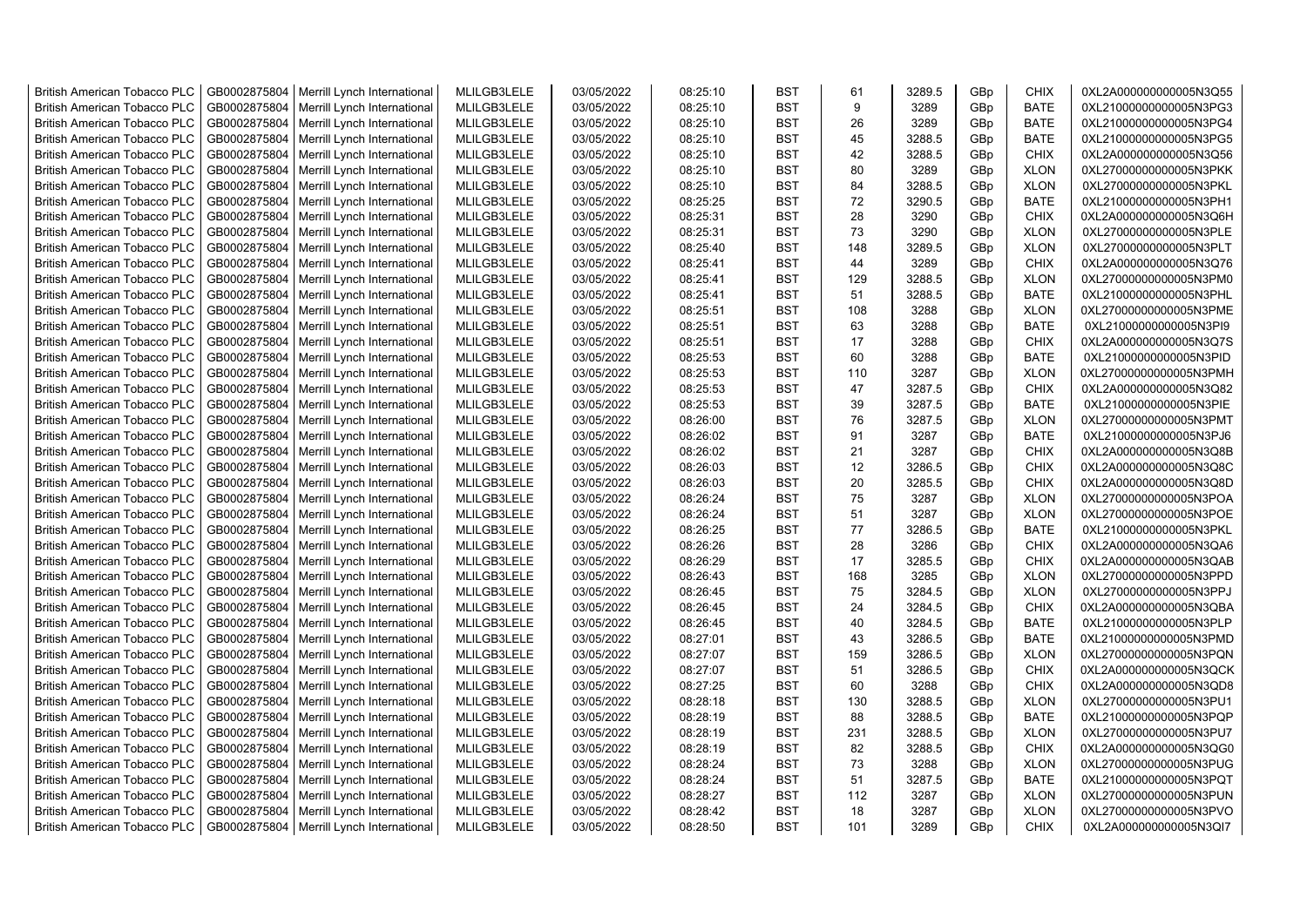| <b>British American Tobacco PLC</b> | GB0002875804 | Merrill Lynch International | MLILGB3LELE | 03/05/2022 | 08:29:37 | <b>BST</b> | 51   | 3289   | GBp             | <b>BATE</b> | 0XL21000000000005N3PV0 |
|-------------------------------------|--------------|-----------------------------|-------------|------------|----------|------------|------|--------|-----------------|-------------|------------------------|
| <b>British American Tobacco PLC</b> | GB0002875804 | Merrill Lynch International | MLILGB3LELE | 03/05/2022 | 08:29:49 | <b>BST</b> | 14   | 3288.5 | GBp             | <b>BATE</b> | 0XL21000000000005N3PVJ |
| <b>British American Tobacco PLC</b> | GB0002875804 | Merrill Lynch International | MLILGB3LELE | 03/05/2022 | 08:29:49 | <b>BST</b> | 63   | 3288.5 | GBp             | <b>CHIX</b> | 0XL2A000000000005N3QLL |
| <b>British American Tobacco PLC</b> | GB0002875804 | Merrill Lynch International | MLILGB3LELE | 03/05/2022 | 08:29:49 | <b>BST</b> | 299  | 3288.5 | GBp             | <b>XLON</b> | 0XL27000000000005N3Q31 |
| British American Tobacco PLC        | GB0002875804 | Merrill Lynch International | MLILGB3LELE | 03/05/2022 | 08:30:08 | <b>BST</b> | 130  | 3291   | GBp             | <b>CHIX</b> | 0XL2A000000000005N3QNU |
| <b>British American Tobacco PLC</b> | GB0002875804 | Merrill Lynch International | MLILGB3LELE | 03/05/2022 | 08:30:08 | <b>BST</b> | 146  | 3291   | GBp             | <b>BATE</b> | 0XL21000000000005N3Q2L |
| British American Tobacco PLC        | GB0002875804 | Merrill Lynch International | MLILGB3LELE | 03/05/2022 | 08:30:14 | <b>BST</b> | 64   | 3290.5 | GBp             | <b>CHIX</b> | 0XL2A000000000005N3QOC |
| <b>British American Tobacco PLC</b> | GB0002875804 | Merrill Lynch International | MLILGB3LELE | 03/05/2022 | 08:30:14 | <b>BST</b> | 107  | 3290   | GBp             | <b>CHIX</b> | 0XL2A000000000005N3QOD |
| <b>British American Tobacco PLC</b> | GB0002875804 | Merrill Lynch International | MLILGB3LELE | 03/05/2022 | 08:30:14 | <b>BST</b> | 72   | 3290   | GBp             | <b>BATE</b> | 0XL21000000000005N3Q31 |
| <b>British American Tobacco PLC</b> | GB0002875804 | Merrill Lynch International | MLILGB3LELE | 03/05/2022 | 08:30:14 | <b>BST</b> | 449  | 3289   | GBp             | <b>XLON</b> | 0XL27000000000005N3Q5S |
| <b>British American Tobacco PLC</b> | GB0002875804 | Merrill Lynch International | MLILGB3LELE | 03/05/2022 | 08:30:14 | <b>BST</b> | 358  | 3290   | GBp             | <b>XLON</b> | 0XL27000000000005N3Q5U |
| <b>British American Tobacco PLC</b> | GB0002875804 | Merrill Lynch International | MLILGB3LELE | 03/05/2022 | 08:30:21 | <b>BST</b> | 22   | 3289.5 | GBp             | <b>CHIX</b> | 0XL2A000000000005N3QOK |
| <b>British American Tobacco PLC</b> | GB0002875804 | Merrill Lynch International | MLILGB3LELE | 03/05/2022 | 08:30:32 | <b>BST</b> | 350  | 3289   | GBp             | <b>XLON</b> | 0XL27000000000005N3Q6Q |
| <b>British American Tobacco PLC</b> | GB0002875804 | Merrill Lynch International | MLILGB3LELE | 03/05/2022 | 08:30:32 | <b>BST</b> | 37   | 3289   | GBp             | <b>CHIX</b> | 0XL2A000000000005N3QPI |
| <b>British American Tobacco PLC</b> | GB0002875804 | Merrill Lynch International | MLILGB3LELE | 03/05/2022 | 08:30:32 | <b>BST</b> | 246  | 3289   | GBp             | <b>XLON</b> | 0XL27000000000005N3Q6R |
| <b>British American Tobacco PLC</b> | GB0002875804 | Merrill Lynch International | MLILGB3LELE | 03/05/2022 | 08:30:50 | <b>BST</b> | 43   | 3290   | GBp             | <b>CHIX</b> | 0XL2A000000000005N3QQT |
| British American Tobacco PLC        | GB0002875804 | Merrill Lynch International | MLILGB3LELE | 03/05/2022 | 08:31:01 | <b>BST</b> | 195  | 3289   | GBp             | <b>XLON</b> | 0XL27000000000005N3Q87 |
| <b>British American Tobacco PLC</b> | GB0002875804 | Merrill Lynch International | MLILGB3LELE | 03/05/2022 | 08:31:20 | <b>BST</b> | 154  | 3290.5 | GBp             | <b>XLON</b> | 0XL27000000000005N3Q92 |
| <b>British American Tobacco PLC</b> | GB0002875804 | Merrill Lynch International | MLILGB3LELE | 03/05/2022 | 08:31:20 | <b>BST</b> | 52   | 3290.5 | GBp             | <b>XLON</b> | 0XL27000000000005N3Q93 |
| <b>British American Tobacco PLC</b> | GB0002875804 | Merrill Lynch International | MLILGB3LELE | 03/05/2022 | 08:31:21 | <b>BST</b> | 46   | 3290   | GBp             | <b>CHIX</b> | 0XL2A000000000005N3QSF |
| <b>British American Tobacco PLC</b> | GB0002875804 | Merrill Lynch International | MLILGB3LELE | 03/05/2022 | 08:31:47 | <b>BST</b> | 67   | 3291   | GBp             | <b>CHIX</b> | 0XL2A000000000005N3QTJ |
| <b>British American Tobacco PLC</b> | GB0002875804 | Merrill Lynch International | MLILGB3LELE | 03/05/2022 | 08:31:49 | <b>BST</b> | 236  | 3290   | GBp             | <b>XLON</b> | 0XL27000000000005N3QA9 |
| British American Tobacco PLC        | GB0002875804 | Merrill Lynch International | MLILGB3LELE | 03/05/2022 | 08:32:04 | <b>BST</b> | 229  | 3292.5 | GBp             | <b>XLON</b> | 0XL27000000000005N3QAQ |
| <b>British American Tobacco PLC</b> | GB0002875804 | Merrill Lynch International | MLILGB3LELE | 03/05/2022 | 08:32:07 | <b>BST</b> | 63   | 3292.5 | GBp             | <b>CHIX</b> | 0XL2A000000000005N3QUD |
| <b>British American Tobacco PLC</b> | GB0002875804 | Merrill Lynch International | MLILGB3LELE | 03/05/2022 | 08:32:16 | <b>BST</b> | 205  | 3292   | GBp             | <b>XLON</b> | 0XL27000000000005N3QBE |
| <b>British American Tobacco PLC</b> | GB0002875804 | Merrill Lynch International | MLILGB3LELE | 03/05/2022 | 08:32:31 | <b>BST</b> | 73   | 3293.5 | GBp             | <b>XLON</b> | 0XL27000000000005N3QC6 |
| <b>British American Tobacco PLC</b> | GB0002875804 | Merrill Lynch International | MLILGB3LELE | 03/05/2022 | 08:33:06 | <b>BST</b> | 28   | 3297.5 | GBp             | <b>CHIX</b> | 0XL2A000000000005N3R1J |
| <b>British American Tobacco PLC</b> | GB0002875804 | Merrill Lynch International | MLILGB3LELE | 03/05/2022 | 08:33:06 | <b>BST</b> | 84   | 3297.5 | GBp             | <b>CHIX</b> | 0XL2A000000000005N3R1K |
| <b>British American Tobacco PLC</b> | GB0002875804 | Merrill Lynch International | MLILGB3LELE | 03/05/2022 | 08:33:13 | <b>BST</b> | 87   | 3297   | GBp             | <b>XLON</b> | 0XL27000000000005N3QE2 |
| <b>British American Tobacco PLC</b> | GB0002875804 | Merrill Lynch International | MLILGB3LELE | 03/05/2022 | 08:33:13 | <b>BST</b> | 104  | 3297   | GBp             | <b>BATE</b> | 0XL21000000000005N3QC4 |
| <b>British American Tobacco PLC</b> | GB0002875804 | Merrill Lynch International | MLILGB3LELE | 03/05/2022 | 08:33:13 | <b>BST</b> | 17   | 3297   | GBp             | <b>CHIX</b> | 0XL2A000000000005N3R21 |
| <b>British American Tobacco PLC</b> | GB0002875804 | Merrill Lynch International | MLILGB3LELE | 03/05/2022 | 08:33:13 | <b>BST</b> | 185  | 3297   | GBp             | <b>XLON</b> | 0XL27000000000005N3QE3 |
| <b>British American Tobacco PLC</b> | GB0002875804 | Merrill Lynch International | MLILGB3LELE | 03/05/2022 | 08:33:14 | <b>BST</b> | 434  | 3296.5 | GBp             | <b>XLON</b> | 0XL27000000000005N3QE8 |
| <b>British American Tobacco PLC</b> | GB0002875804 | Merrill Lynch International | MLILGB3LELE | 03/05/2022 | 08:33:14 | <b>BST</b> | 88   | 3296.5 | GBp             | <b>CHIX</b> | 0XL2A000000000005N3R22 |
| British American Tobacco PLC        | GB0002875804 | Merrill Lynch International | MLILGB3LELE | 03/05/2022 | 08:33:14 | <b>BST</b> | 480  | 3296.5 | GBp             | <b>BATE</b> | 0XL21000000000005N3QC8 |
| British American Tobacco PLC        | GB0002875804 | Merrill Lynch International | MLILGB3LELE | 03/05/2022 | 08:33:14 | <b>BST</b> | 87   | 3296.5 | GBp             | <b>BATE</b> | 0XL21000000000005N3QC9 |
| <b>British American Tobacco PLC</b> | GB0002875804 | Merrill Lynch International | MLILGB3LELE | 03/05/2022 | 08:33:15 | <b>BST</b> | 27   | 3296   | GBp             | <b>BATE</b> | 0XL21000000000005N3QCA |
| <b>British American Tobacco PLC</b> | GB0002875804 | Merrill Lynch International | MLILGB3LELE | 03/05/2022 | 08:33:26 | <b>BST</b> | 56   | 3296.5 | GBp             | <b>CHIX</b> | 0XL2A000000000005N3R2J |
| <b>British American Tobacco PLC</b> | GB0002875804 | Merrill Lynch International | MLILGB3LELE | 03/05/2022 | 08:33:59 | <b>BST</b> | 73   | 3299   | GB <sub>p</sub> | <b>CHIX</b> | 0XL2A000000000005N3R52 |
| <b>British American Tobacco PLC</b> | GB0002875804 | Merrill Lynch International | MLILGB3LELE | 03/05/2022 | 08:34:25 | <b>BST</b> | 57   | 3298.5 | GBp             | <b>CHIX</b> | 0XL2A000000000005N3R5S |
| <b>British American Tobacco PLC</b> | GB0002875804 | Merrill Lynch International | MLILGB3LELE | 03/05/2022 | 08:35:16 | <b>BST</b> | 151  | 3299   | GBp             | <b>XLON</b> | 0XL27000000000005N3QJP |
| <b>British American Tobacco PLC</b> | GB0002875804 | Merrill Lynch International | MLILGB3LELE | 03/05/2022 | 08:35:25 | <b>BST</b> | 1451 | 3299   | GBp             | <b>XLON</b> | 0XL27000000000005N3QJV |
| <b>British American Tobacco PLC</b> | GB0002875804 | Merrill Lynch International | MLILGB3LELE | 03/05/2022 | 08:35:43 | <b>BST</b> | 79   | 3299.5 | GBp             | <b>XLON</b> | 0XL27000000000005N3QLB |
| <b>British American Tobacco PLC</b> | GB0002875804 | Merrill Lynch International | MLILGB3LELE | 03/05/2022 | 08:36:01 | <b>BST</b> | 83   | 3299   | GBp             | <b>XLON</b> | 0XL27000000000005N3QM2 |
| <b>British American Tobacco PLC</b> | GB0002875804 | Merrill Lynch International | MLILGB3LELE | 03/05/2022 | 08:36:01 | <b>BST</b> | 159  | 3299   | GBp             | <b>CHIX</b> | 0XL2A000000000005N3RB4 |
| <b>British American Tobacco PLC</b> | GB0002875804 | Merrill Lynch International | MLILGB3LELE | 03/05/2022 | 08:36:02 | <b>BST</b> | 19   | 3298.5 | GBp             | <b>CHIX</b> | 0XL2A000000000005N3RB6 |
| <b>British American Tobacco PLC</b> | GB0002875804 | Merrill Lynch International | MLILGB3LELE | 03/05/2022 | 08:36:03 | <b>BST</b> | 101  | 3298.5 | GBp             | <b>XLON</b> | 0XL27000000000005N3QMD |
| <b>British American Tobacco PLC</b> | GB0002875804 | Merrill Lynch International | MLILGB3LELE | 03/05/2022 | 08:36:39 | <b>BST</b> | 60   | 3299.5 | GB <sub>p</sub> | <b>BATE</b> | 0XL21000000000005N3QON |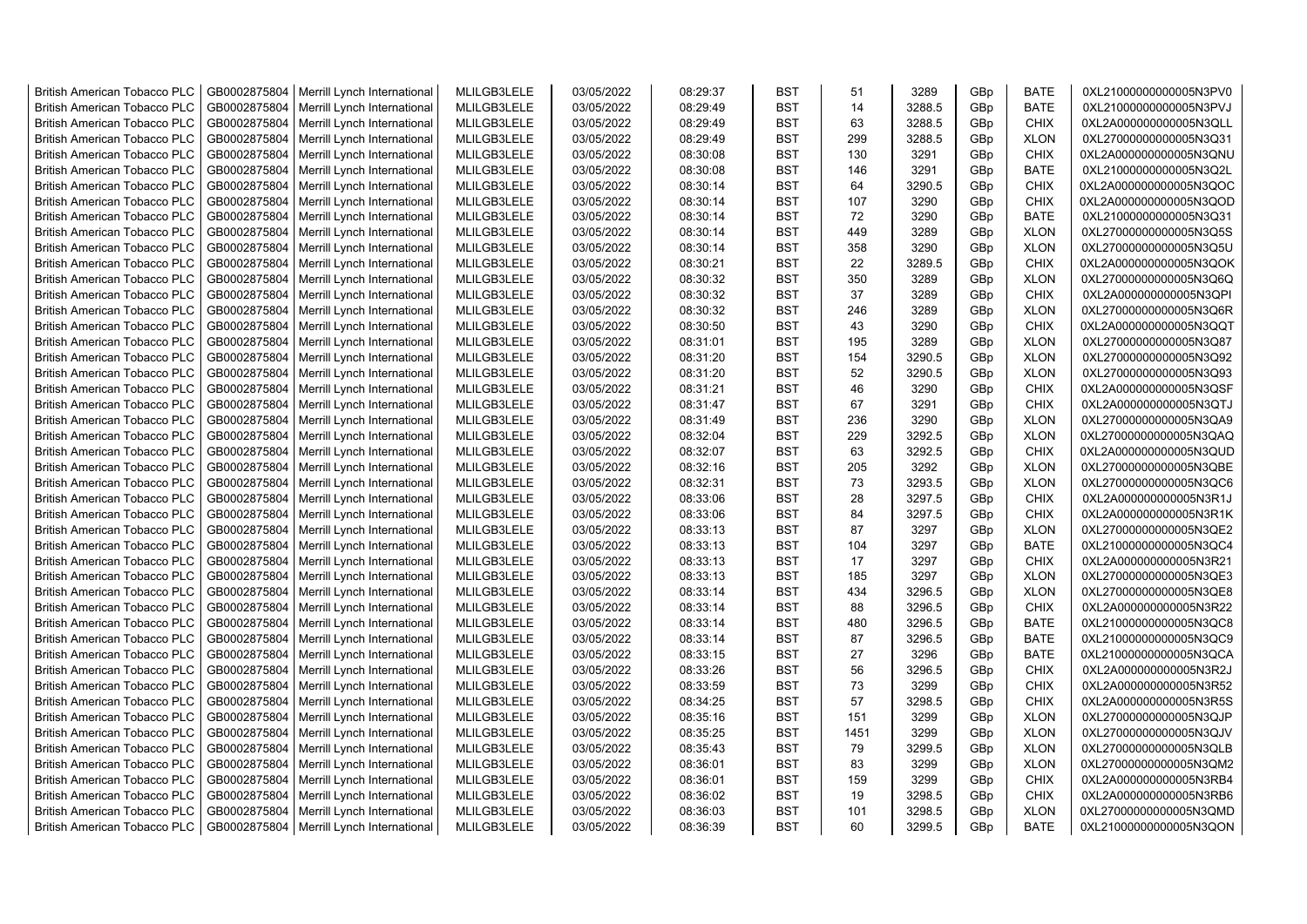| <b>British American Tobacco PLC</b> | GB0002875804 | Merrill Lynch International | MLILGB3LELE | 03/05/2022 | 08:37:20 | <b>BST</b> | 14           | 3300   | GBp             | <b>XLON</b> | 0XL27000000000005N3QQC |
|-------------------------------------|--------------|-----------------------------|-------------|------------|----------|------------|--------------|--------|-----------------|-------------|------------------------|
| <b>British American Tobacco PLC</b> | GB0002875804 | Merrill Lynch International | MLILGB3LELE | 03/05/2022 | 08:37:20 | <b>BST</b> | 141          | 3300   | GBp             | <b>XLON</b> | 0XL27000000000005N3QQD |
| <b>British American Tobacco PLC</b> | GB0002875804 | Merrill Lynch International | MLILGB3LELE | 03/05/2022 | 08:37:30 | <b>BST</b> | 219          | 3299.5 | GBp             | <b>XLON</b> | 0XL27000000000005N3QQN |
| <b>British American Tobacco PLC</b> | GB0002875804 | Merrill Lynch International | MLILGB3LELE | 03/05/2022 | 08:37:32 | <b>BST</b> | 186          | 3299   | GBp             | <b>CHIX</b> | 0XL2A000000000005N3RGM |
| <b>British American Tobacco PLC</b> | GB0002875804 | Merrill Lynch International | MLILGB3LELE | 03/05/2022 | 08:37:53 | <b>BST</b> | 110          | 3298.5 | GBp             | <b>BATE</b> | 0XL21000000000005N3QSL |
| <b>British American Tobacco PLC</b> | GB0002875804 | Merrill Lynch International | MLILGB3LELE | 03/05/2022 | 08:37:53 | <b>BST</b> | 259          | 3298.5 | GBp             | <b>XLON</b> | 0XL27000000000005N3QRR |
| British American Tobacco PLC        | GB0002875804 | Merrill Lynch International | MLILGB3LELE | 03/05/2022 | 08:37:53 | <b>BST</b> | 142          | 3298   | GBp             | <b>XLON</b> | 0XL27000000000005N3QRS |
| <b>British American Tobacco PLC</b> | GB0002875804 | Merrill Lynch International | MLILGB3LELE | 03/05/2022 | 08:37:53 | <b>BST</b> | 58           | 3298.5 | GBp             | <b>CHIX</b> | 0XL2A000000000005N3RHC |
| <b>British American Tobacco PLC</b> | GB0002875804 | Merrill Lynch International | MLILGB3LELE | 03/05/2022 | 08:37:53 | <b>BST</b> | 90           | 3298   | GBp             | <b>CHIX</b> | 0XL2A000000000005N3RHD |
| <b>British American Tobacco PLC</b> | GB0002875804 | Merrill Lynch International | MLILGB3LELE | 03/05/2022 | 08:37:54 | <b>BST</b> | 78           | 3298   | GBp             | <b>BATE</b> | 0XL21000000000005N3QSQ |
| <b>British American Tobacco PLC</b> | GB0002875804 | Merrill Lynch International | MLILGB3LELE | 03/05/2022 | 08:37:54 | <b>BST</b> | 172          | 3298   | GBp             | <b>XLON</b> | 0XL27000000000005N3QRV |
| <b>British American Tobacco PLC</b> | GB0002875804 | Merrill Lynch International | MLILGB3LELE | 03/05/2022 | 08:37:55 | <b>BST</b> | 354          | 3297.5 | GBp             | <b>XLON</b> | 0XL27000000000005N3QS0 |
| <b>British American Tobacco PLC</b> | GB0002875804 | Merrill Lynch International | MLILGB3LELE | 03/05/2022 | 08:37:55 | <b>BST</b> | 113          | 3297.5 | GBp             | <b>XLON</b> | 0XL27000000000005N3QS1 |
| <b>British American Tobacco PLC</b> | GB0002875804 | Merrill Lynch International | MLILGB3LELE | 03/05/2022 | 08:37:55 | <b>BST</b> | 89           | 3297.5 | GBp             | <b>BATE</b> | 0XL21000000000005N3QSR |
| <b>British American Tobacco PLC</b> | GB0002875804 | Merrill Lynch International | MLILGB3LELE | 03/05/2022 | 08:37:55 | <b>BST</b> | 58           | 3297.5 | GBp             | <b>CHIX</b> | 0XL2A000000000005N3RHH |
| <b>British American Tobacco PLC</b> | GB0002875804 | Merrill Lynch International | MLILGB3LELE | 03/05/2022 | 08:38:00 | <b>BST</b> | 132          | 3297   | GBp             | <b>BATE</b> | 0XL21000000000005N3QT3 |
| British American Tobacco PLC        | GB0002875804 | Merrill Lynch International | MLILGB3LELE | 03/05/2022 | 08:38:00 | <b>BST</b> | 80           | 3297   | GBp             | <b>CHIX</b> | 0XL2A000000000005N3RHS |
| <b>British American Tobacco PLC</b> | GB0002875804 | Merrill Lynch International | MLILGB3LELE | 03/05/2022 | 08:38:05 | <b>BST</b> | 69           | 3296.5 | GBp             | <b>XLON</b> | 0XL27000000000005N3QSD |
| <b>British American Tobacco PLC</b> | GB0002875804 | Merrill Lynch International | MLILGB3LELE | 03/05/2022 | 08:38:05 | <b>BST</b> | 6            | 3296.5 | GBp             | <b>XLON</b> | 0XL27000000000005N3QSF |
| <b>British American Tobacco PLC</b> | GB0002875804 | Merrill Lynch International | MLILGB3LELE | 03/05/2022 | 08:38:08 | <b>BST</b> | 80           | 3296.5 | GBp             | <b>XLON</b> | 0XL27000000000005N3QSQ |
| <b>British American Tobacco PLC</b> | GB0002875804 | Merrill Lynch International | MLILGB3LELE | 03/05/2022 | 08:38:12 | <b>BST</b> | 11           | 3296.5 | GBp             | <b>BATE</b> | 0XL21000000000005N3QU2 |
| British American Tobacco PLC        | GB0002875804 | Merrill Lynch International | MLILGB3LELE | 03/05/2022 | 08:38:12 | <b>BST</b> | 265          | 3296.5 | GBp             | <b>BATE</b> | 0XL21000000000005N3QU3 |
| British American Tobacco PLC        | GB0002875804 | Merrill Lynch International | MLILGB3LELE | 03/05/2022 | 08:38:12 | <b>BST</b> | 38           | 3296.5 | GBp             | <b>CHIX</b> | 0XL2A000000000005N3RIK |
| <b>British American Tobacco PLC</b> | GB0002875804 | Merrill Lynch International | MLILGB3LELE | 03/05/2022 | 08:38:30 | <b>BST</b> | 73           | 3296   | GBp             | <b>XLON</b> | 0XL27000000000005N3QU7 |
| <b>British American Tobacco PLC</b> | GB0002875804 | Merrill Lynch International | MLILGB3LELE | 03/05/2022 | 08:38:30 | <b>BST</b> | 66           | 3296   | GBp             | <b>CHIX</b> | 0XL2A000000000005N3RJK |
| <b>British American Tobacco PLC</b> | GB0002875804 | Merrill Lynch International | MLILGB3LELE | 03/05/2022 | 08:38:30 | <b>BST</b> | 65           | 3295.5 | GBp             | <b>BATE</b> | 0XL21000000000005N3QV7 |
| <b>British American Tobacco PLC</b> | GB0002875804 | Merrill Lynch International | MLILGB3LELE | 03/05/2022 | 08:38:30 | <b>BST</b> | 86           | 3295.5 | GBp             | <b>XLON</b> | 0XL27000000000005N3QU9 |
| <b>British American Tobacco PLC</b> | GB0002875804 | Merrill Lynch International | MLILGB3LELE | 03/05/2022 | 08:38:30 | <b>BST</b> | 57           | 3295.5 | GBp             | <b>CHIX</b> | 0XL2A000000000005N3RJL |
| <b>British American Tobacco PLC</b> | GB0002875804 | Merrill Lynch International | MLILGB3LELE | 03/05/2022 | 08:38:30 | <b>BST</b> | 68           | 3295   | GBp             | <b>BATE</b> | 0XL21000000000005N3QV9 |
| <b>British American Tobacco PLC</b> | GB0002875804 | Merrill Lynch International | MLILGB3LELE | 03/05/2022 | 08:38:31 | <b>BST</b> | 52           | 3294.5 | GBp             | <b>BATE</b> | 0XL21000000000005N3QVA |
| <b>British American Tobacco PLC</b> | GB0002875804 | Merrill Lynch International | MLILGB3LELE | 03/05/2022 | 08:38:31 | <b>BST</b> | 49           | 3294.5 | GBp             | <b>CHIX</b> | 0XL2A000000000005N3RJM |
| <b>British American Tobacco PLC</b> | GB0002875804 | Merrill Lynch International | MLILGB3LELE | 03/05/2022 | 08:39:01 | <b>BST</b> | 140          | 3295   | GBp             | <b>XLON</b> | 0XL27000000000005N3QVG |
| <b>British American Tobacco PLC</b> | GB0002875804 | Merrill Lynch International | MLILGB3LELE | 03/05/2022 | 08:39:01 | <b>BST</b> | 26           | 3295   | GBp             | <b>CHIX</b> | 0XL2A000000000005N3RKS |
| <b>British American Tobacco PLC</b> | GB0002875804 | Merrill Lynch International | MLILGB3LELE | 03/05/2022 | 08:39:05 | <b>BST</b> | 112          | 3294   | GBp             | <b>XLON</b> | 0XL27000000000005N3QVQ |
| <b>British American Tobacco PLC</b> | GB0002875804 | Merrill Lynch International | MLILGB3LELE | 03/05/2022 | 08:39:05 | <b>BST</b> | 37           | 3294   | GBp             | <b>CHIX</b> | 0XL2A000000000005N3RLD |
| British American Tobacco PLC        | GB0002875804 | Merrill Lynch International | MLILGB3LELE | 03/05/2022 | 08:39:05 | <b>BST</b> | 207          | 3293.5 | GBp             | <b>XLON</b> | 0XL27000000000005N3QVT |
| <b>British American Tobacco PLC</b> | GB0002875804 | Merrill Lynch International | MLILGB3LELE | 03/05/2022 | 08:39:12 | <b>BST</b> | 74           | 3293.5 | GBp             | <b>XLON</b> | 0XL27000000000005N3R0A |
| British American Tobacco PLC        | GB0002875804 | Merrill Lynch International | MLILGB3LELE | 03/05/2022 | 08:39:12 | <b>BST</b> | 31           | 3293.5 | GBp             | <b>BATE</b> | 0XL21000000000005N3R1P |
| <b>British American Tobacco PLC</b> | GB0002875804 | Merrill Lynch International | MLILGB3LELE | 03/05/2022 | 08:39:12 | <b>BST</b> | 12           | 3293.5 | GBp             | <b>CHIX</b> | 0XL2A000000000005N3RM5 |
| <b>British American Tobacco PLC</b> | GB0002875804 | Merrill Lynch International | MLILGB3LELE | 03/05/2022 | 08:39:39 | <b>BST</b> | 27           | 3293   | GBp             | <b>BATE</b> | 0XL21000000000005N3R36 |
| <b>British American Tobacco PLC</b> | GB0002875804 | Merrill Lynch International | MLILGB3LELE | 03/05/2022 | 08:39:39 | <b>BST</b> | 163          | 3293   | GBp             | <b>XLON</b> | 0XL27000000000005N3R1D |
| <b>British American Tobacco PLC</b> | GB0002875804 | Merrill Lynch International | MLILGB3LELE | 03/05/2022 | 08:39:39 | <b>BST</b> | 35           | 3293   | GBp             | <b>CHIX</b> | 0XL2A000000000005N3RNI |
| <b>British American Tobacco PLC</b> | GB0002875804 | Merrill Lynch International | MLILGB3LELE | 03/05/2022 | 08:39:39 | <b>BST</b> | 20           | 3292.5 | GBp             | <b>BATE</b> | 0XL21000000000005N3R38 |
| <b>British American Tobacco PLC</b> | GB0002875804 | Merrill Lynch International | MLILGB3LELE | 03/05/2022 | 08:39:39 | <b>BST</b> | 30           | 3292.5 | GBp             | <b>CHIX</b> | 0XL2A000000000005N3RNJ |
| <b>British American Tobacco PLC</b> | GB0002875804 | Merrill Lynch International | MLILGB3LELE | 03/05/2022 | 08:39:39 | <b>BST</b> | $\mathbf{1}$ | 3292.5 | GBp             | <b>BATE</b> | 0XL21000000000005N3R39 |
| <b>British American Tobacco PLC</b> | GB0002875804 | Merrill Lynch International | MLILGB3LELE | 03/05/2022 | 08:40:15 | <b>BST</b> | 189          | 3291.5 | GBp             | <b>XLON</b> | 0XL27000000000005N3R30 |
| <b>British American Tobacco PLC</b> | GB0002875804 | Merrill Lynch International | MLILGB3LELE | 03/05/2022 | 08:40:15 | <b>BST</b> | 21           | 3291.5 | GBp             | <b>CHIX</b> | 0XL2A000000000005N3RPV |
| <b>British American Tobacco PLC</b> | GB0002875804 | Merrill Lynch International | MLILGB3LELE | 03/05/2022 | 08:40:15 | <b>BST</b> | 62           | 3291   | GB <sub>p</sub> | <b>CHIX</b> | 0XL2A000000000005N3RQ0 |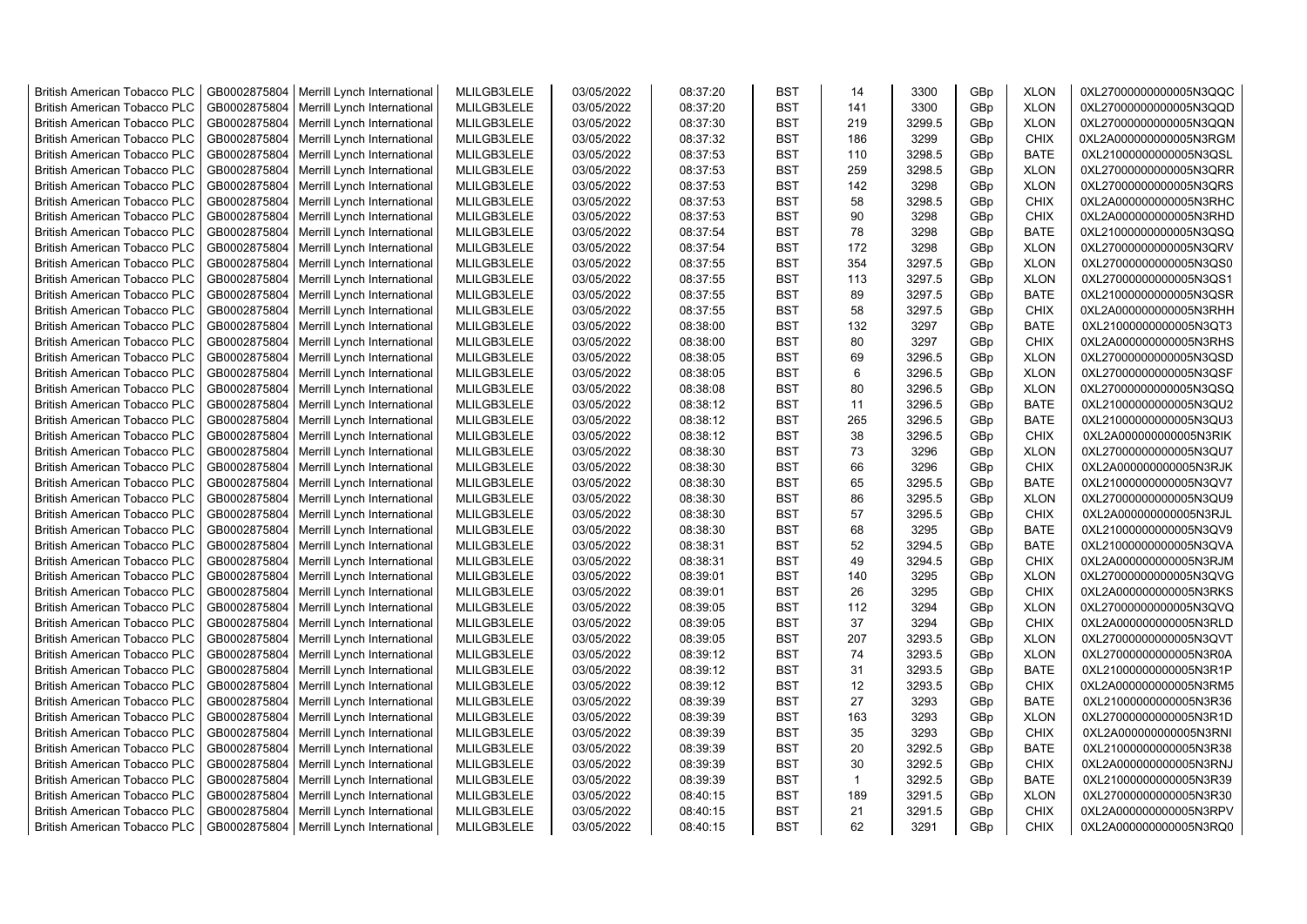| <b>British American Tobacco PLC</b>                                        | GB0002875804 | Merrill Lynch International                                | MLILGB3LELE | 03/05/2022               | 08:40:15             | <b>BST</b>        | 219      | 3291             | GBp        | <b>XLON</b>                | 0XL27000000000005N3R31                           |
|----------------------------------------------------------------------------|--------------|------------------------------------------------------------|-------------|--------------------------|----------------------|-------------------|----------|------------------|------------|----------------------------|--------------------------------------------------|
| <b>British American Tobacco PLC</b>                                        | GB0002875804 | Merrill Lynch International                                | MLILGB3LELE | 03/05/2022               | 08:41:06             | <b>BST</b>        | 153      | 3293             | GBp        | <b>XLON</b>                | 0XL27000000000005N3R5E                           |
| <b>British American Tobacco PLC</b>                                        | GB0002875804 | Merrill Lynch International                                | MLILGB3LELE | 03/05/2022               | 08:41:06             | <b>BST</b>        | 64       | 3293             | GBp        | <b>BATE</b>                | 0XL21000000000005N3R7C                           |
| <b>British American Tobacco PLC</b>                                        | GB0002875804 | Merrill Lynch International                                | MLILGB3LELE | 03/05/2022               | 08:41:52             | <b>BST</b>        | 102      | 3293             | GBp        | <b>XLON</b>                | 0XL27000000000005N3R76                           |
| <b>British American Tobacco PLC</b>                                        | GB0002875804 | Merrill Lynch International                                | MLILGB3LELE | 03/05/2022               | 08:41:52             | <b>BST</b>        | 102      | 3293             | GBp        | <b>BATE</b>                | 0XL21000000000005N3RAA                           |
| <b>British American Tobacco PLC</b>                                        | GB0002875804 | Merrill Lynch International                                | MLILGB3LELE | 03/05/2022               | 08:41:53             | <b>BST</b>        | 88       | 3292.5           | GBp        | <b>BATE</b>                | 0XL21000000000005N3RAE                           |
| <b>British American Tobacco PLC</b>                                        | GB0002875804 | Merrill Lynch International                                | MLILGB3LELE | 03/05/2022               | 08:42:09             | <b>BST</b>        | 267      | 3292.5           | GBp        | <b>XLON</b>                | 0XL27000000000005N3R82                           |
| <b>British American Tobacco PLC</b>                                        | GB0002875804 | Merrill Lynch International                                | MLILGB3LELE | 03/05/2022               | 08:42:09             | BST               | 80       | 3292.5           | GBp        | <b>CHIX</b>                | 0XL2A000000000005N3RVC                           |
| <b>British American Tobacco PLC</b>                                        | GB0002875804 | Merrill Lynch International                                | MLILGB3LELE | 03/05/2022               | 08:42:22             | <b>BST</b>        | 147      | 3292             | GBp        | <b>CHIX</b>                | 0XL2A000000000005N3S06                           |
| <b>British American Tobacco PLC</b>                                        | GB0002875804 | Merrill Lynch International                                | MLILGB3LELE | 03/05/2022               | 08:42:22             | <b>BST</b>        | 444      | 3292             | GBp        | <b>XLON</b>                | 0XL27000000000005N3R8O                           |
| <b>British American Tobacco PLC</b>                                        | GB0002875804 | Merrill Lynch International                                | MLILGB3LELE | 03/05/2022               | 08:42:22             | <b>BST</b>        | 46       | 3292             | GBp        | <b>BATE</b>                | 0XL21000000000005N3RC1                           |
| <b>British American Tobacco PLC</b>                                        | GB0002875804 | Merrill Lynch International                                | MLILGB3LELE | 03/05/2022               | 08:42:22             | <b>BST</b>        | 14       | 3291.5           | GBp        | <b>BATE</b>                | 0XL21000000000005N3RC5                           |
| <b>British American Tobacco PLC</b>                                        | GB0002875804 | Merrill Lynch International                                | MLILGB3LELE | 03/05/2022               | 08:42:22             | <b>BST</b>        | 13       | 3291.5           | GBp        | <b>XLON</b>                | 0XL27000000000005N3R8P                           |
| <b>British American Tobacco PLC</b>                                        | GB0002875804 | Merrill Lynch International                                | MLILGB3LELE | 03/05/2022               | 08:42:22             | <b>BST</b>        | 204      | 3291.5           | GBp        | <b>XLON</b>                | 0XL27000000000005N3R8Q                           |
| <b>British American Tobacco PLC</b>                                        | GB0002875804 | Merrill Lynch International                                | MLILGB3LELE | 03/05/2022               | 08:42:23             | <b>BST</b>        | 97       | 3291.5           | GBp        | <b>BATE</b>                | 0XL21000000000005N3RC7                           |
| <b>British American Tobacco PLC</b>                                        | GB0002875804 | Merrill Lynch International                                | MLILGB3LELE | 03/05/2022               | 08:42:23             | <b>BST</b>        | 27       | 3291.5           | GBp        | <b>CHIX</b>                | 0XL2A000000000005N3S07                           |
| <b>British American Tobacco PLC</b>                                        | GB0002875804 | Merrill Lynch International                                | MLILGB3LELE | 03/05/2022               | 08:42:32             | <b>BST</b>        | 53       | 3291             | GBp        | BATE                       | 0XL21000000000005N3RCS                           |
| <b>British American Tobacco PLC</b>                                        | GB0002875804 | Merrill Lynch International                                | MLILGB3LELE | 03/05/2022               | 08:42:32             | <b>BST</b>        | 101      | 3291             | GBp        | <b>CHIX</b>                | 0XL2A000000000005N3S0T                           |
| <b>British American Tobacco PLC</b>                                        | GB0002875804 | Merrill Lynch International                                | MLILGB3LELE | 03/05/2022               | 08:42:32             | <b>BST</b>        | 138      | 3291             | GBp        | <b>XLON</b>                | 0XL27000000000005N3R9D                           |
| <b>British American Tobacco PLC</b>                                        | GB0002875804 | Merrill Lynch International                                | MLILGB3LELE | 03/05/2022               | 08:42:32             | <b>BST</b>        | 20       | 3291             | GBp        | <b>BATE</b>                | 0XL21000000000005N3RCT                           |
| <b>British American Tobacco PLC</b>                                        | GB0002875804 | Merrill Lynch International                                | MLILGB3LELE | 03/05/2022               | 08:43:05             | <b>BST</b>        | 88       | 3290.5           | GBp        | <b>CHIX</b>                | 0XL2A000000000005N3S42                           |
| <b>British American Tobacco PLC</b>                                        | GB0002875804 | Merrill Lynch International                                | MLILGB3LELE | 03/05/2022               | 08:43:05             | <b>BST</b>        | 178      | 3290.5           | GBp        | <b>XLON</b>                | 0XL27000000000005N3RBQ                           |
| <b>British American Tobacco PLC</b>                                        | GB0002875804 | Merrill Lynch International                                | MLILGB3LELE | 03/05/2022               | 08:43:05             | <b>BST</b>        | 350      | 3290             | GBp        | <b>XLON</b>                | 0XL27000000000005N3RBR                           |
|                                                                            | GB0002875804 | Merrill Lynch International                                | MLILGB3LELE |                          |                      |                   |          | 3290             |            |                            |                                                  |
| <b>British American Tobacco PLC</b>                                        | GB0002875804 |                                                            | MLILGB3LELE | 03/05/2022               | 08:43:05<br>08:43:05 | BST<br><b>BST</b> | 105      |                  | GBp        | <b>CHIX</b><br><b>BATE</b> | 0XL2A000000000005N3S43                           |
| <b>British American Tobacco PLC</b><br><b>British American Tobacco PLC</b> | GB0002875804 | Merrill Lynch International<br>Merrill Lynch International | MLILGB3LELE | 03/05/2022<br>03/05/2022 | 08:43:05             | <b>BST</b>        | 14<br>38 | 3290.5<br>3290.5 | GBp<br>GBp | <b>BATE</b>                | 0XL21000000000005N3RF3<br>0XL21000000000005N3RF4 |
| <b>British American Tobacco PLC</b>                                        | GB0002875804 | Merrill Lynch International                                | MLILGB3LELE | 03/05/2022               | 08:43:05             | <b>BST</b>        | 34       | 3290.5           |            | <b>BATE</b>                | 0XL21000000000005N3RF5                           |
|                                                                            | GB0002875804 |                                                            | MLILGB3LELE | 03/05/2022               | 08:43:05             | <b>BST</b>        | 27       | 3290             | GBp        | <b>BATE</b>                | 0XL21000000000005N3RF6                           |
| British American Tobacco PLC<br><b>British American Tobacco PLC</b>        |              | Merrill Lynch International                                |             |                          |                      | <b>BST</b>        | 336      |                  | GBp        |                            |                                                  |
|                                                                            | GB0002875804 | Merrill Lynch International                                | MLILGB3LELE | 03/05/2022               | 08:44:21             | <b>BST</b>        | 120      | 3289.5           | GBp        | <b>XLON</b>                | 0XL27000000000005N3RFE                           |
| <b>British American Tobacco PLC</b>                                        | GB0002875804 | Merrill Lynch International                                | MLILGB3LELE | 03/05/2022               | 08:44:21             |                   |          | 3290             | GBp        | <b>CHIX</b>                | 0XL2A000000000005N3S8A                           |
| <b>British American Tobacco PLC</b>                                        | GB0002875804 | Merrill Lynch International                                | MLILGB3LELE | 03/05/2022               | 08:44:24             | <b>BST</b>        | 56       | 3289.5           | GBp        | <b>CHIX</b>                | 0XL2A000000000005N3S8E                           |
| <b>British American Tobacco PLC</b>                                        | GB0002875804 | Merrill Lynch International                                | MLILGB3LELE | 03/05/2022               | 08:44:30             | <b>BST</b>        | 576      | 3289             | GBp        | <b>XLON</b>                | 0XL27000000000005N3RG9                           |
| <b>British American Tobacco PLC</b>                                        | GB0002875804 | Merrill Lynch International                                | MLILGB3LELE | 03/05/2022               | 08:44:30             | <b>BST</b>        | 50       | 3289             | GBp        | <b>CHIX</b>                | 0XL2A000000000005N3S8I                           |
| <b>British American Tobacco PLC</b>                                        | GB0002875804 | Merrill Lynch International                                | MLILGB3LELE | 03/05/2022               | 08:44:30             | <b>BST</b>        | 93       | 3288.5           | GBp        | <b>BATE</b>                | 0XL21000000000005N3RK0                           |
| <b>British American Tobacco PLC</b>                                        | GB0002875804 | Merrill Lynch International                                | MLILGB3LELE | 03/05/2022               | 08:44:30             | <b>BST</b>        | 15       | 3288.5           | GBp        | <b>BATE</b>                | 0XL21000000000005N3RK1                           |
| <b>British American Tobacco PLC</b>                                        | GB0002875804 | Merrill Lynch International                                | MLILGB3LELE | 03/05/2022               | 08:44:34             | <b>BST</b>        | 111      | 3288             | GBp        | <b>BATE</b>                | 0XL21000000000005N3RKI                           |
| <b>British American Tobacco PLC</b>                                        | GB0002875804 | Merrill Lynch International                                | MLILGB3LELE | 03/05/2022               | 08:44:34             | <b>BST</b>        | 76       | 3287.5           | GBp        | <b>XLON</b>                | 0XL27000000000005N3RGJ                           |
| <b>British American Tobacco PLC</b>                                        | GB0002875804 | Merrill Lynch International                                | MLILGB3LELE | 03/05/2022               | 08:44:34             | <b>BST</b>        | 72       | 3288             | GBp        | <b>CHIX</b>                | 0XL2A000000000005N3S8T                           |
| <b>British American Tobacco PLC</b>                                        | GB0002875804 | Merrill Lynch International                                | MLILGB3LELE | 03/05/2022               | 08:44:39             | <b>BST</b>        | 155      | 3287             | GBp        | <b>XLON</b>                | 0XL27000000000005N3RGU                           |
| <b>British American Tobacco PLC</b>                                        | GB0002875804 | Merrill Lynch International                                | MLILGB3LELE | 03/05/2022               | 08:45:06             | <b>BST</b>        | 134      | 3287.5           | GBp        | <b>XLON</b>                | 0XL27000000000005N3RIB                           |
| <b>British American Tobacco PLC</b>                                        | GB0002875804 | Merrill Lynch International                                | MLILGB3LELE | 03/05/2022               | 08:45:07             | <b>BST</b>        | 107      | 3287             | GBp        | <b>XLON</b>                | 0XL27000000000005N3RIF                           |
| <b>British American Tobacco PLC</b>                                        | GB0002875804 | Merrill Lynch International                                | MLILGB3LELE | 03/05/2022               | 08:45:20             | <b>BST</b>        | 42       | 3286.5           | GBp        | <b>BATE</b>                | 0XL21000000000005N3RMS                           |
| <b>British American Tobacco PLC</b>                                        | GB0002875804 | Merrill Lynch International                                | MLILGB3LELE | 03/05/2022               | 08:45:52             | <b>BST</b>        | 132      | 3288             | GBp        | <b>XLON</b>                | 0XL27000000000005N3RKF                           |
| <b>British American Tobacco PLC</b>                                        | GB0002875804 | Merrill Lynch International                                | MLILGB3LELE | 03/05/2022               | 08:45:52             | <b>BST</b>        | 103      | 3288             | GBp        | <b>CHIX</b>                | 0XL2A000000000005N3SDA                           |
| <b>British American Tobacco PLC</b>                                        | GB0002875804 | Merrill Lynch International                                | MLILGB3LELE | 03/05/2022               | 08:45:52             | <b>BST</b>        | 53       | 3288             | GBp        | <b>BATE</b>                | 0XL21000000000005N3ROF                           |
| <b>British American Tobacco PLC</b>                                        | GB0002875804 | Merrill Lynch International                                | MLILGB3LELE | 03/05/2022               | 08:45:57             | <b>BST</b>        | 237      | 3288             | GBp        | <b>XLON</b>                | 0XL27000000000005N3RL1                           |
| <b>British American Tobacco PLC</b>                                        | GB0002875804 | Merrill Lynch International                                | MLILGB3LELE | 03/05/2022               | 08:45:59             | <b>BST</b>        | 75       | 3287.5           | GBp        | <b>BATE</b>                | 0XL21000000000005N3RP5                           |
| <b>British American Tobacco PLC</b>                                        |              | GB0002875804   Merrill Lynch International                 | MLILGB3LELE | 03/05/2022               | 08:46:17             | <b>BST</b>        | 206      | 3288             | GBp        | <b>XLON</b>                | 0XL27000000000005N3RLT                           |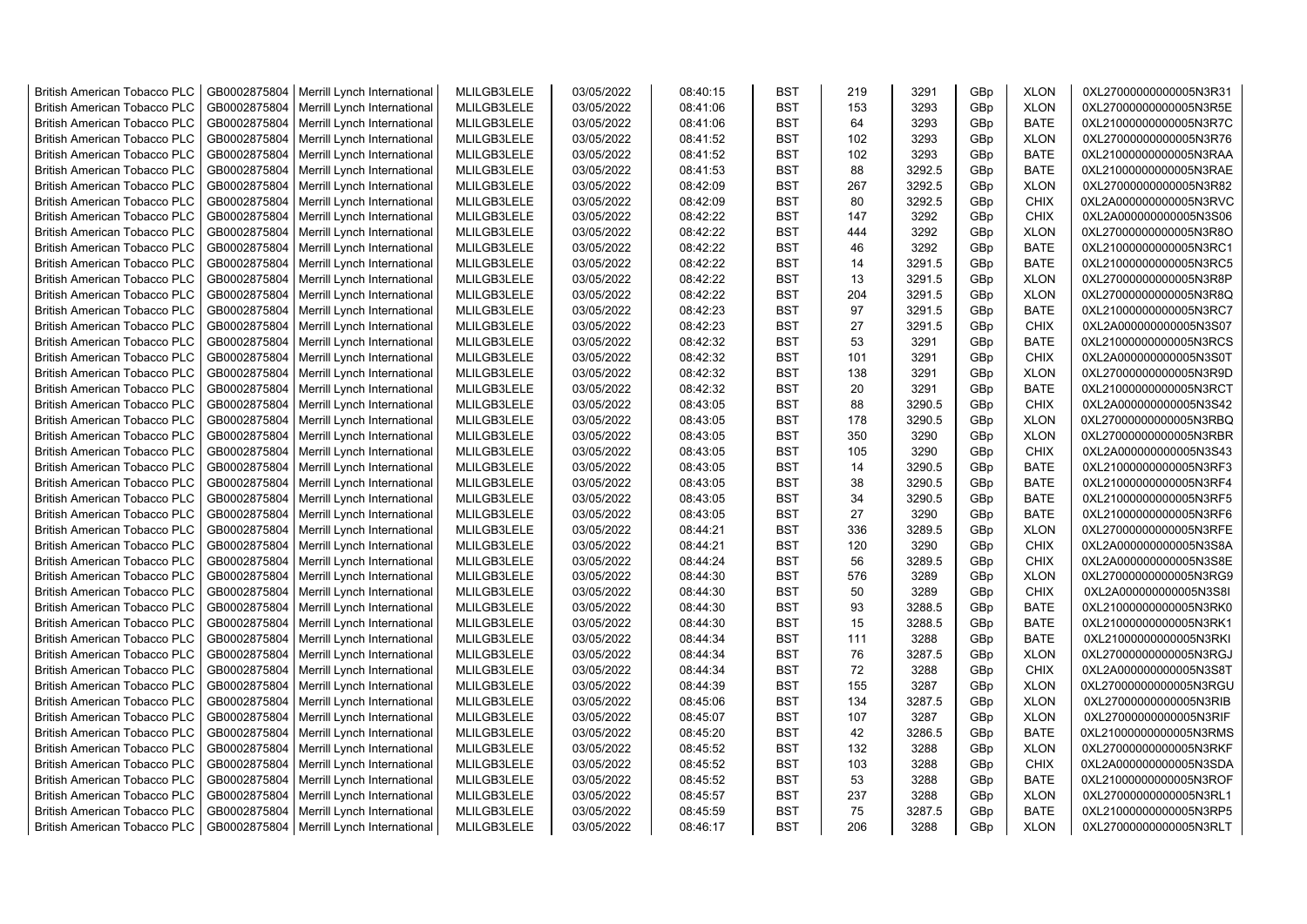| <b>British American Tobacco PLC</b>                                        | GB0002875804 | Merrill Lynch International | MLILGB3LELE                | 03/05/2022               | 08:46:20             | <b>BST</b>               | 50       | 3287.5 | GBp             | <b>BATE</b>                | 0XL21000000000005N3RQI                           |
|----------------------------------------------------------------------------|--------------|-----------------------------|----------------------------|--------------------------|----------------------|--------------------------|----------|--------|-----------------|----------------------------|--------------------------------------------------|
| <b>British American Tobacco PLC</b>                                        | GB0002875804 | Merrill Lynch International | MLILGB3LELE                | 03/05/2022               | 08:46:20             | <b>BST</b>               | 11       | 3287   | GBp             | <b>BATE</b>                | 0XL21000000000005N3RQK                           |
| <b>British American Tobacco PLC</b>                                        | GB0002875804 | Merrill Lynch International | MLILGB3LELE                | 03/05/2022               | 08:46:33             | <b>BST</b>               | 172      | 3286.5 | GBp             | <b>XLON</b>                | 0XL27000000000005N3RMI                           |
| <b>British American Tobacco PLC</b>                                        | GB0002875804 | Merrill Lynch International | MLILGB3LELE                | 03/05/2022               | 08:47:01             | <b>BST</b>               | 55       | 3287.5 | GBp             | <b>XLON</b>                | 0XL27000000000005N3ROE                           |
| <b>British American Tobacco PLC</b>                                        | GB0002875804 | Merrill Lynch International | MLILGB3LELE                | 03/05/2022               | 08:47:29             | <b>BST</b>               | 122      | 3287.5 | GBp             | <b>XLON</b>                | 0XL27000000000005N3RPU                           |
| <b>British American Tobacco PLC</b>                                        | GB0002875804 | Merrill Lynch International | MLILGB3LELE                | 03/05/2022               | 08:47:29             | <b>BST</b>               | 11       | 3287.5 | GBp             | <b>BATE</b>                | 0XL21000000000005N3RUE                           |
| <b>British American Tobacco PLC</b>                                        | GB0002875804 | Merrill Lynch International | MLILGB3LELE                | 03/05/2022               | 08:48:06             | <b>BST</b>               | 148      | 3288.5 | GBp             | <b>CHIX</b>                | 0XL2A000000000005N3SL4                           |
| <b>British American Tobacco PLC</b>                                        | GB0002875804 | Merrill Lynch International | MLILGB3LELE                | 03/05/2022               | 08:48:06             | <b>BST</b>               | 93       | 3288   | GBp             | <b>BATE</b>                | 0XL21000000000005N3S0D                           |
| <b>British American Tobacco PLC</b>                                        | GB0002875804 | Merrill Lynch International | MLILGB3LELE                | 03/05/2022               | 08:48:06             | <b>BST</b>               | 372      | 3288.5 | GBp             | <b>XLON</b>                | 0XL27000000000005N3RRT                           |
| <b>British American Tobacco PLC</b>                                        | GB0002875804 | Merrill Lynch International | MLILGB3LELE                | 03/05/2022               | 08:49:19             | <b>BST</b>               | 24       | 3289   | GBp             | <b>CHIX</b>                | 0XL2A000000000005N3SP9                           |
| <b>British American Tobacco PLC</b>                                        | GB0002875804 | Merrill Lynch International | MLILGB3LELE                | 03/05/2022               | 08:49:19             | <b>BST</b>               | 45       | 3289   | GBp             | <b>BATE</b>                | 0XL21000000000005N3S4R                           |
| <b>British American Tobacco PLC</b>                                        | GB0002875804 | Merrill Lynch International | MLILGB3LELE                | 03/05/2022               | 08:49:22             | <b>BST</b>               | 59       | 3288.5 | GBp             | <b>BATE</b>                | 0XL21000000000005N3S4U                           |
| <b>British American Tobacco PLC</b>                                        | GB0002875804 | Merrill Lynch International | MLILGB3LELE                | 03/05/2022               | 08:49:44             | <b>BST</b>               | 708      | 3288.5 | GBp             | <b>XLON</b>                | 0XL27000000000005N3S0G                           |
| <b>British American Tobacco PLC</b>                                        | GB0002875804 | Merrill Lynch International | MLILGB3LELE                | 03/05/2022               | 08:49:44             | <b>BST</b>               | 334      | 3288.5 | GBp             | <b>XLON</b>                | 0XL27000000000005N3S0I                           |
| <b>British American Tobacco PLC</b>                                        | GB0002875804 | Merrill Lynch International | MLILGB3LELE                | 03/05/2022               | 08:49:44             | <b>BST</b>               | 164      | 3288.5 | GBp             | <b>XLON</b>                | 0XL27000000000005N3S0H                           |
| <b>British American Tobacco PLC</b>                                        | GB0002875804 | Merrill Lynch International | MLILGB3LELE                | 03/05/2022               | 08:49:44             | <b>BST</b>               | 507      | 3288   | GBp             | <b>XLON</b>                | 0XL27000000000005N3S0J                           |
| <b>British American Tobacco PLC</b>                                        | GB0002875804 | Merrill Lynch International | MLILGB3LELE                | 03/05/2022               | 08:49:44             | <b>BST</b>               | 133      | 3288   | GBp             | <b>CHIX</b>                | 0XL2A000000000005N3SQJ                           |
| <b>British American Tobacco PLC</b>                                        | GB0002875804 | Merrill Lynch International | MLILGB3LELE                | 03/05/2022               | 08:50:43             | <b>BST</b>               | 136      | 3289.5 | GBp             | <b>CHIX</b>                | 0XL2A000000000005N3STC                           |
| <b>British American Tobacco PLC</b>                                        | GB0002875804 | Merrill Lynch International | MLILGB3LELE                | 03/05/2022               | 08:51:24             | <b>BST</b>               | 296      | 3292.5 | GBp             | <b>CHIX</b>                | 0XL2A000000000005N3T0R                           |
| <b>British American Tobacco PLC</b>                                        | GB0002875804 | Merrill Lynch International | MLILGB3LELE                | 03/05/2022               | 08:51:25             | <b>BST</b>               | 106      | 3292.5 | GBp             | <b>XLON</b>                | 0XL27000000000005N3S7G                           |
| <b>British American Tobacco PLC</b>                                        | GB0002875804 | Merrill Lynch International | MLILGB3LELE                | 03/05/2022               | 08:51:25             | <b>BST</b>               | 109      | 3292.5 | GBp             | <b>XLON</b>                | 0XL27000000000005N3S7H                           |
| <b>British American Tobacco PLC</b>                                        | GB0002875804 | Merrill Lynch International | MLILGB3LELE                | 03/05/2022               | 08:51:25             | <b>BST</b>               | 118      | 3292.5 | GBp             | <b>XLON</b>                | 0XL27000000000005N3S7I                           |
| <b>British American Tobacco PLC</b>                                        | GB0002875804 | Merrill Lynch International | MLILGB3LELE                | 03/05/2022               | 08:51:25             | <b>BST</b>               | 260      | 3292.5 | GBp             | <b>XLON</b>                | 0XL27000000000005N3S7J                           |
| <b>British American Tobacco PLC</b>                                        | GB0002875804 | Merrill Lynch International | MLILGB3LELE                | 03/05/2022               | 08:51:25             | <b>BST</b>               | 94       | 3292.5 | GBp             | <b>XLON</b>                | 0XL27000000000005N3S7K                           |
| <b>British American Tobacco PLC</b>                                        | GB0002875804 | Merrill Lynch International | MLILGB3LELE                | 03/05/2022               | 08:52:20             | <b>BST</b>               | 250      | 3293   | GBp             | <b>XLON</b>                | 0XL27000000000005N3SAV                           |
| <b>British American Tobacco PLC</b>                                        | GB0002875804 | Merrill Lynch International | MLILGB3LELE                | 03/05/2022               | 08:52:31             | <b>BST</b>               | 250      | 3292.5 | GBp             | <b>CHIX</b>                | 0XL2A000000000005N3T5L                           |
| <b>British American Tobacco PLC</b>                                        | GB0002875804 | Merrill Lynch International | MLILGB3LELE                | 03/05/2022               | 08:52:31             | <b>BST</b>               | 377      | 3293   | GBp             | <b>XLON</b>                | 0XL27000000000005N3SC6                           |
| <b>British American Tobacco PLC</b>                                        | GB0002875804 | Merrill Lynch International | MLILGB3LELE                | 03/05/2022               | 08:52:51             | <b>BST</b>               | 79       | 3293   | GBp             | <b>XLON</b>                | 0XL27000000000005N3SDI                           |
| <b>British American Tobacco PLC</b>                                        | GB0002875804 | Merrill Lynch International | MLILGB3LELE                | 03/05/2022               | 08:52:53             | <b>BST</b>               | 43       | 3293   | GBp             | <b>XLON</b>                | 0XL27000000000005N3SDO                           |
| <b>British American Tobacco PLC</b>                                        | GB0002875804 | Merrill Lynch International | MLILGB3LELE                | 03/05/2022               | 08:52:53             | <b>BST</b>               | 35       | 3293   | GBp             | <b>XLON</b>                | 0XL27000000000005N3SDN                           |
| <b>British American Tobacco PLC</b>                                        | GB0002875804 | Merrill Lynch International | MLILGB3LELE                | 03/05/2022               | 08:52:58             | <b>BST</b>               | 74       | 3294   | GBp             | <b>BATE</b>                | 0XL21000000000005N3SI4                           |
| <b>British American Tobacco PLC</b>                                        | GB0002875804 | Merrill Lynch International | MLILGB3LELE                | 03/05/2022               | 08:53:11             | <b>BST</b>               | 444      | 3293.5 | GBp             | <b>BATE</b>                | 0XL21000000000005N3SIP                           |
| <b>British American Tobacco PLC</b>                                        | GB0002875804 | Merrill Lynch International | MLILGB3LELE                | 03/05/2022               | 08:55:38             | BST                      | 89       | 3293.5 |                 |                            |                                                  |
| <b>British American Tobacco PLC</b>                                        | GB0002875804 | Merrill Lynch International | MLILGB3LELE                | 03/05/2022               | 08:56:16             | <b>BST</b>               | 329      | 3293   | GBp             | <b>XLON</b><br><b>CHIX</b> | 0XL27000000000005N3SN9<br>0XL2A000000000005N3TIQ |
|                                                                            | GB0002875804 | Merrill Lynch International | MLILGB3LELE                | 03/05/2022               | 08:56:16             | <b>BST</b>               | 272      | 3293   | GBp<br>GBp      | <b>XLON</b>                | 0XL27000000000005N3SOV                           |
| <b>British American Tobacco PLC</b><br><b>British American Tobacco PLC</b> | GB0002875804 | Merrill Lynch International | MLILGB3LELE                | 03/05/2022               | 08:56:19             | <b>BST</b>               | 159      | 3292.5 | GBp             | <b>CHIX</b>                | 0XL2A000000000005N3TIT                           |
| <b>British American Tobacco PLC</b>                                        | GB0002875804 |                             | MLILGB3LELE                | 03/05/2022               | 08:56:19             | <b>BST</b>               | 247      | 3292.5 |                 | <b>XLON</b>                | 0XL27000000000005N3SP4                           |
| <b>British American Tobacco PLC</b>                                        | GB0002875804 | Merrill Lynch International | MLILGB3LELE                | 03/05/2022               |                      | <b>BST</b>               | 241      | 3292   | GBp             |                            |                                                  |
| <b>British American Tobacco PLC</b>                                        |              | Merrill Lynch International |                            |                          | 08:56:19<br>08:56:19 | <b>BST</b>               | 128      |        | GBp             | BATE                       | 0XL21000000000005N3STS                           |
|                                                                            | GB0002875804 | Merrill Lynch International | MLILGB3LELE<br>MLILGB3LELE | 03/05/2022<br>03/05/2022 |                      |                          | 102      | 3292.5 | GBp             | <b>BATE</b>                | 0XL21000000000005N3STT                           |
| <b>British American Tobacco PLC</b>                                        | GB0002875804 | Merrill Lynch International |                            |                          | 08:56:19             | <b>BST</b><br><b>BST</b> |          | 3292   | GBp             | <b>XLON</b>                | 0XL27000000000005N3SP7                           |
| <b>British American Tobacco PLC</b>                                        | GB0002875804 | Merrill Lynch International | MLILGB3LELE                | 03/05/2022               | 08:56:19             |                          | 11<br>85 | 3292   | GBp             | <b>BATE</b>                | 0XL21000000000005N3SU0                           |
| <b>British American Tobacco PLC</b>                                        | GB0002875804 | Merrill Lynch International | MLILGB3LELE                | 03/05/2022               | 08:56:20             | <b>BST</b>               |          | 3292   | GBp             | <b>CHIX</b>                | 0XL2A000000000005N3TJ0                           |
| <b>British American Tobacco PLC</b>                                        | GB0002875804 | Merrill Lynch International | MLILGB3LELE                | 03/05/2022               | 08:57:12             | <b>BST</b>               | 219      | 3295   | GBp             | <b>CHIX</b>                | 0XL2A000000000005N3TLP                           |
| <b>British American Tobacco PLC</b>                                        | GB0002875804 | Merrill Lynch International | MLILGB3LELE                | 03/05/2022               | 08:57:12             | <b>BST</b>               | 62       | 3294.5 | GBp             | <b>CHIX</b>                | 0XL2A000000000005N3TLR                           |
| <b>British American Tobacco PLC</b>                                        | GB0002875804 | Merrill Lynch International | MLILGB3LELE                | 03/05/2022               | 08:57:12             | <b>BST</b>               | 202      | 3294   | GBp             | <b>CHIX</b>                | 0XL2A000000000005N3TLS                           |
| <b>British American Tobacco PLC</b>                                        | GB0002875804 | Merrill Lynch International | MLILGB3LELE                | 03/05/2022               | 08:57:13             | <b>BST</b>               | 76       | 3293.5 | GBp             | <b>BATE</b>                | 0XL21000000000005N3T18                           |
| <b>British American Tobacco PLC</b>                                        | GB0002875804 | Merrill Lynch International | MLILGB3LELE                | 03/05/2022               | 08:57:14             | <b>BST</b>               | 151      | 3293.5 | GBp             | <b>XLON</b>                | 0XL27000000000005N3SSP                           |
| <b>British American Tobacco PLC</b>                                        | GB0002875804 | Merrill Lynch International | MLILGB3LELE                | 03/05/2022               | 08:57:19             | <b>BST</b>               | 63       | 3293   | GB <sub>p</sub> | <b>BATE</b>                | 0XL21000000000005N3T1Q                           |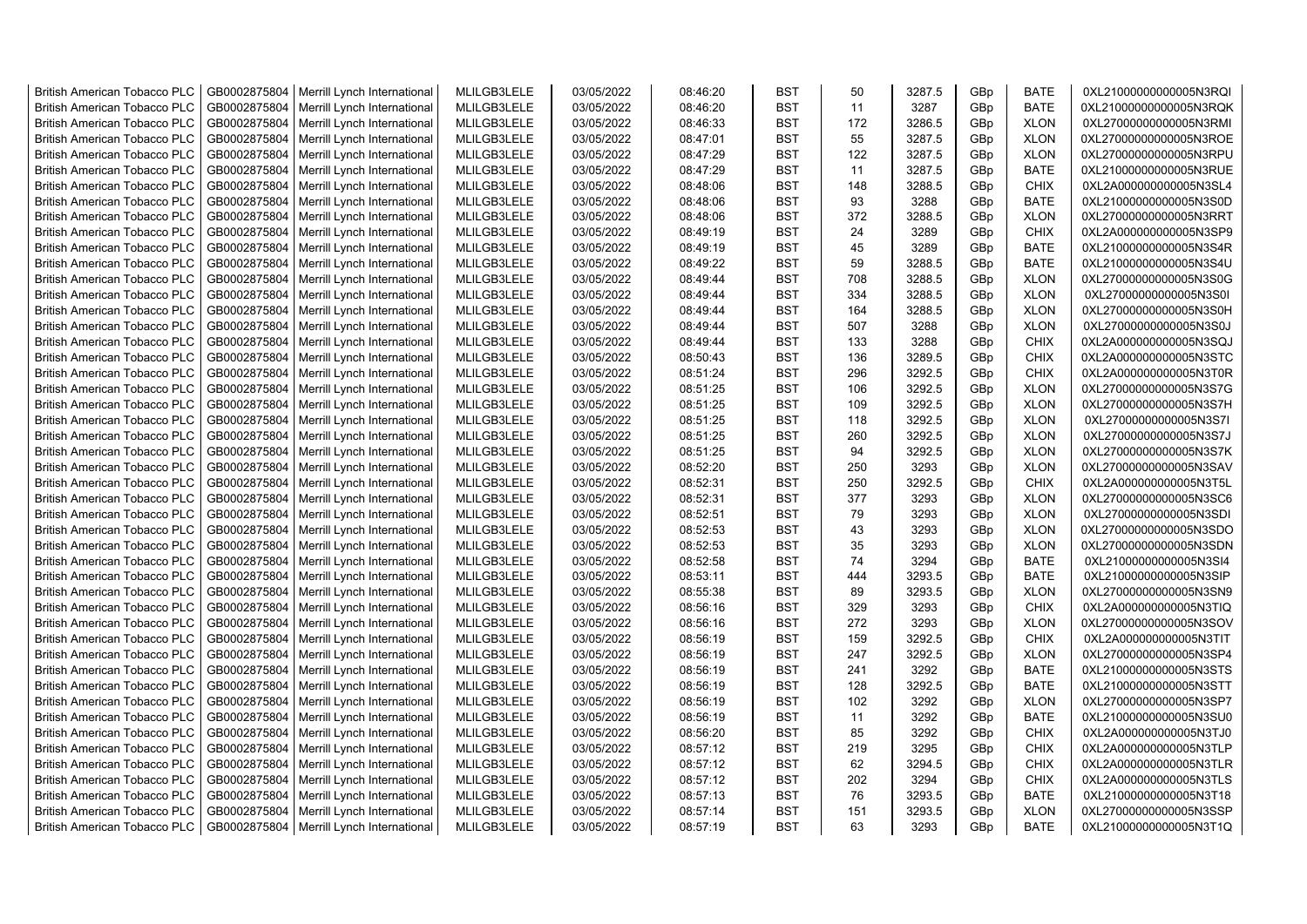| <b>British American Tobacco PLC</b> | GB0002875804 | Merrill Lynch International                | MLILGB3LELE | 03/05/2022 | 08:57:30 | <b>BST</b> | 131            | 3292.5 | GBp             | <b>BATE</b> | 0XL21000000000005N3T29 |
|-------------------------------------|--------------|--------------------------------------------|-------------|------------|----------|------------|----------------|--------|-----------------|-------------|------------------------|
| <b>British American Tobacco PLC</b> | GB0002875804 | Merrill Lynch International                | MLILGB3LELE | 03/05/2022 | 08:57:30 | <b>BST</b> | 189            | 3292.5 | GBp             | <b>CHIX</b> | 0XL2A000000000005N3TMG |
| <b>British American Tobacco PLC</b> | GB0002875804 | Merrill Lynch International                | MLILGB3LELE | 03/05/2022 | 08:57:30 | <b>BST</b> | 49             | 3292.5 | GBp             | <b>BATE</b> | 0XL21000000000005N3T2A |
| <b>British American Tobacco PLC</b> | GB0002875804 | Merrill Lynch International                | MLILGB3LELE | 03/05/2022 | 08:57:30 | <b>BST</b> | 199            | 3292.5 | GBp             | <b>XLON</b> | 0XL27000000000005N3STN |
| <b>British American Tobacco PLC</b> | GB0002875804 | Merrill Lynch International                | MLILGB3LELE | 03/05/2022 | 08:57:30 | <b>BST</b> | 40             | 3292.5 | GBp             | <b>BATE</b> | 0XL21000000000005N3T2B |
| <b>British American Tobacco PLC</b> | GB0002875804 | Merrill Lynch International                | MLILGB3LELE | 03/05/2022 | 08:57:40 | <b>BST</b> | 235            | 3292   | GBp             | <b>XLON</b> | 0XL27000000000005N3SUB |
| British American Tobacco PLC        | GB0002875804 | Merrill Lynch International                | MLILGB3LELE | 03/05/2022 | 08:57:40 | <b>BST</b> | 203            | 3291.5 | GBp             | <b>XLON</b> | 0XL27000000000005N3SUC |
| <b>British American Tobacco PLC</b> | GB0002875804 | Merrill Lynch International                | MLILGB3LELE | 03/05/2022 | 08:57:40 | <b>BST</b> | $\overline{1}$ | 3292   | GBp             | <b>CHIX</b> | 0XL2A000000000005N3TN5 |
| <b>British American Tobacco PLC</b> | GB0002875804 | Merrill Lynch International                | MLILGB3LELE | 03/05/2022 | 08:57:40 | <b>BST</b> | 17             | 3292   | GBp             | <b>CHIX</b> | 0XL2A000000000005N3TN6 |
| <b>British American Tobacco PLC</b> | GB0002875804 | Merrill Lynch International                | MLILGB3LELE | 03/05/2022 | 08:57:40 | <b>BST</b> | 27             | 3291.5 | GBp             | <b>CHIX</b> | 0XL2A000000000005N3TN7 |
| <b>British American Tobacco PLC</b> | GB0002875804 | Merrill Lynch International                | MLILGB3LELE | 03/05/2022 | 08:58:07 | <b>BST</b> | 112            | 3292   | GBp             | <b>XLON</b> | 0XL27000000000005N3SVM |
| <b>British American Tobacco PLC</b> | GB0002875804 | Merrill Lynch International                | MLILGB3LELE | 03/05/2022 | 08:58:07 | <b>BST</b> | 22             | 3292   | GBp             | <b>CHIX</b> | 0XL2A000000000005N3TOB |
| <b>British American Tobacco PLC</b> | GB0002875804 | Merrill Lynch International                | MLILGB3LELE | 03/05/2022 | 08:58:07 | BST        | 13             | 3291.5 | GBp             | <b>CHIX</b> | 0XL2A000000000005N3TOC |
| <b>British American Tobacco PLC</b> | GB0002875804 | Merrill Lynch International                | MLILGB3LELE | 03/05/2022 | 08:58:07 | <b>BST</b> | 120            | 3291.5 | GBp             | <b>BATE</b> | 0XL21000000000005N3T4I |
| <b>British American Tobacco PLC</b> | GB0002875804 | Merrill Lynch International                | MLILGB3LELE | 03/05/2022 | 08:58:07 | <b>BST</b> | 45             | 3292   | GBp             | <b>BATE</b> | 0XL21000000000005N3T4J |
| <b>British American Tobacco PLC</b> | GB0002875804 | Merrill Lynch International                | MLILGB3LELE | 03/05/2022 | 08:59:32 | <b>BST</b> | 60             | 3293   | GBp             | <b>BATE</b> | 0XL21000000000005N3T8G |
| <b>British American Tobacco PLC</b> | GB0002875804 | Merrill Lynch International                | MLILGB3LELE | 03/05/2022 | 08:59:32 | <b>BST</b> | 104            | 3293   | GBp             | <b>CHIX</b> | 0XL2A000000000005N3TTG |
| <b>British American Tobacco PLC</b> | GB0002875804 | Merrill Lynch International                | MLILGB3LELE | 03/05/2022 | 08:59:32 | <b>BST</b> | 26             | 3293   | GBp             | <b>BATE</b> | 0XL21000000000005N3T8H |
| <b>British American Tobacco PLC</b> | GB0002875804 | Merrill Lynch International                | MLILGB3LELE | 03/05/2022 | 08:59:32 | <b>BST</b> | 5              | 3293   | GBp             | <b>BATE</b> | 0XL21000000000005N3T8I |
| <b>British American Tobacco PLC</b> | GB0002875804 | Merrill Lynch International                | MLILGB3LELE | 03/05/2022 | 08:59:32 | <b>BST</b> | 142            | 3292.5 | GBp             | <b>BATE</b> | 0XL21000000000005N3T8K |
| <b>British American Tobacco PLC</b> | GB0002875804 | Merrill Lynch International                | MLILGB3LELE | 03/05/2022 | 08:59:59 | <b>BST</b> | 32             | 3293   | GBp             | <b>BATE</b> | 0XL21000000000005N3TA2 |
| <b>British American Tobacco PLC</b> | GB0002875804 | Merrill Lynch International                | MLILGB3LELE | 03/05/2022 | 08:59:59 | <b>BST</b> | 103            | 3293   | GBp             | <b>CHIX</b> | 0XL2A000000000005N3TUD |
| <b>British American Tobacco PLC</b> | GB0002875804 | Merrill Lynch International                | MLILGB3LELE | 03/05/2022 | 08:59:59 | <b>BST</b> | 51             | 3292.5 | GBp             | <b>BATE</b> | 0XL21000000000005N3TA3 |
| <b>British American Tobacco PLC</b> | GB0002875804 | Merrill Lynch International                | MLILGB3LELE | 03/05/2022 | 09:00:00 | <b>BST</b> | 141            | 3293   | GBp             | <b>XLON</b> | 0XL27000000000005N3T5D |
|                                     |              |                                            |             |            |          |            |                |        |                 |             |                        |
| <b>British American Tobacco PLC</b> | GB0002875804 | Merrill Lynch International                | MLILGB3LELE | 03/05/2022 | 09:00:00 | <b>BST</b> | 108<br>109     | 3293   | GBp             | <b>XLON</b> | 0XL27000000000005N3T5E |
| <b>British American Tobacco PLC</b> | GB0002875804 | Merrill Lynch International                | MLILGB3LELE | 03/05/2022 | 09:00:00 | <b>BST</b> |                | 3293   | GBp             | <b>XLON</b> | 0XL27000000000005N3T5F |
| <b>British American Tobacco PLC</b> | GB0002875804 | Merrill Lynch International                | MLILGB3LELE | 03/05/2022 | 09:00:00 | <b>BST</b> | 118<br>137     | 3293   | GBp             | <b>XLON</b> | 0XL27000000000005N3T5G |
| <b>British American Tobacco PLC</b> | GB0002875804 | Merrill Lynch International                | MLILGB3LELE | 03/05/2022 | 09:00:00 | <b>BST</b> |                | 3293   | GBp             | <b>XLON</b> | 0XL27000000000005N3T5H |
| <b>British American Tobacco PLC</b> | GB0002875804 | Merrill Lynch International                | MLILGB3LELE | 03/05/2022 | 09:00:00 | <b>BST</b> | 133            | 3292   | GBp             | <b>XLON</b> | 0XL27000000000005N3T5I |
| <b>British American Tobacco PLC</b> | GB0002875804 | Merrill Lynch International                | MLILGB3LELE | 03/05/2022 | 09:00:00 | <b>BST</b> | 253            | 3292   | GBp             | <b>XLON</b> | 0XL27000000000005N3T5J |
| <b>British American Tobacco PLC</b> | GB0002875804 | Merrill Lynch International                | MLILGB3LELE | 03/05/2022 | 09:00:01 | <b>BST</b> | 92             | 3292.5 | GBp             | <b>CHIX</b> | 0XL2A000000000005N3TUE |
| <b>British American Tobacco PLC</b> | GB0002875804 | Merrill Lynch International                | MLILGB3LELE | 03/05/2022 | 09:00:07 | <b>BST</b> | 277            | 3292.5 | GBp             | <b>XLON</b> | 0XL27000000000005N3T66 |
| <b>British American Tobacco PLC</b> | GB0002875804 | Merrill Lynch International                | MLILGB3LELE | 03/05/2022 | 09:00:08 | <b>BST</b> | 145            | 3292   | GBp             | <b>XLON</b> | 0XL27000000000005N3T6A |
| <b>British American Tobacco PLC</b> | GB0002875804 | Merrill Lynch International                | MLILGB3LELE | 03/05/2022 | 09:00:09 | <b>BST</b> | $\mathbf{1}$   | 3293   | GBp             | <b>BATE</b> | 0XL21000000000005N3TAL |
| <b>British American Tobacco PLC</b> | GB0002875804 | Merrill Lynch International                | MLILGB3LELE | 03/05/2022 | 09:00:10 | <b>BST</b> | 59             | 3292   | GBp             | <b>XLON</b> | 0XL27000000000005N3T6B |
| British American Tobacco PLC        | GB0002875804 | Merrill Lynch International                | MLILGB3LELE | 03/05/2022 | 09:00:10 | <b>BST</b> | 84             | 3291.5 | GBp             | <b>XLON</b> | 0XL27000000000005N3T6D |
| <b>British American Tobacco PLC</b> | GB0002875804 | Merrill Lynch International                | MLILGB3LELE | 03/05/2022 | 09:00:10 | <b>BST</b> | 23             | 3291.5 | GBp             | <b>CHIX</b> | 0XL2A000000000005N3TUT |
| <b>British American Tobacco PLC</b> | GB0002875804 | Merrill Lynch International                | MLILGB3LELE | 03/05/2022 | 09:00:10 | <b>BST</b> | 13             | 3291.5 | GBp             | <b>CHIX</b> | 0XL2A000000000005N3TUU |
| <b>British American Tobacco PLC</b> | GB0002875804 | Merrill Lynch International                | MLILGB3LELE | 03/05/2022 | 09:00:10 | <b>BST</b> | 15             | 3291.5 | GBp             | <b>CHIX</b> | 0XL2A000000000005N3TUV |
| <b>British American Tobacco PLC</b> | GB0002875804 | Merrill Lynch International                | MLILGB3LELE | 03/05/2022 | 09:00:10 | <b>BST</b> | 22             | 3291.5 | GBp             | <b>CHIX</b> | 0XL2A000000000005N3TV0 |
| <b>British American Tobacco PLC</b> | GB0002875804 | Merrill Lynch International                | MLILGB3LELE | 03/05/2022 | 09:00:13 | <b>BST</b> | 155            | 3291   | GBp             | <b>XLON</b> | 0XL27000000000005N3T6J |
| <b>British American Tobacco PLC</b> | GB0002875804 | Merrill Lynch International                | MLILGB3LELE | 03/05/2022 | 09:00:13 | <b>BST</b> | 124            | 3291   | GBp             | <b>XLON</b> | 0XL27000000000005N3T6K |
| <b>British American Tobacco PLC</b> | GB0002875804 | Merrill Lynch International                | MLILGB3LELE | 03/05/2022 | 09:00:15 | <b>BST</b> | 249            | 3292   | GBp             | <b>BATE</b> | 0XL21000000000005N3TAT |
| <b>British American Tobacco PLC</b> | GB0002875804 | Merrill Lynch International                | MLILGB3LELE | 03/05/2022 | 09:00:25 | <b>BST</b> | 249            | 3294.5 | GBp             | <b>BATE</b> | 0XL21000000000005N3TBL |
| <b>British American Tobacco PLC</b> | GB0002875804 | Merrill Lynch International                | MLILGB3LELE | 03/05/2022 | 09:00:27 | <b>BST</b> | 139            | 3294   | GBp             | <b>XLON</b> | 0XL27000000000005N3T7K |
| <b>British American Tobacco PLC</b> | GB0002875804 | Merrill Lynch International                | MLILGB3LELE | 03/05/2022 | 09:00:27 | <b>BST</b> | 53             | 3294.5 | GBp             | <b>CHIX</b> | 0XL2A000000000005N3U0F |
| <b>British American Tobacco PLC</b> | GB0002875804 | Merrill Lynch International                | MLILGB3LELE | 03/05/2022 | 09:00:34 | <b>BST</b> | 116            | 3293.5 | GBp             | <b>BATE</b> | 0XL21000000000005N3TC5 |
| <b>British American Tobacco PLC</b> |              | GB0002875804   Merrill Lynch International | MLILGB3LELE | 03/05/2022 | 09:00:34 | <b>BST</b> | 77             | 3293.5 | GB <sub>p</sub> | <b>XLON</b> | 0XL27000000000005N3T80 |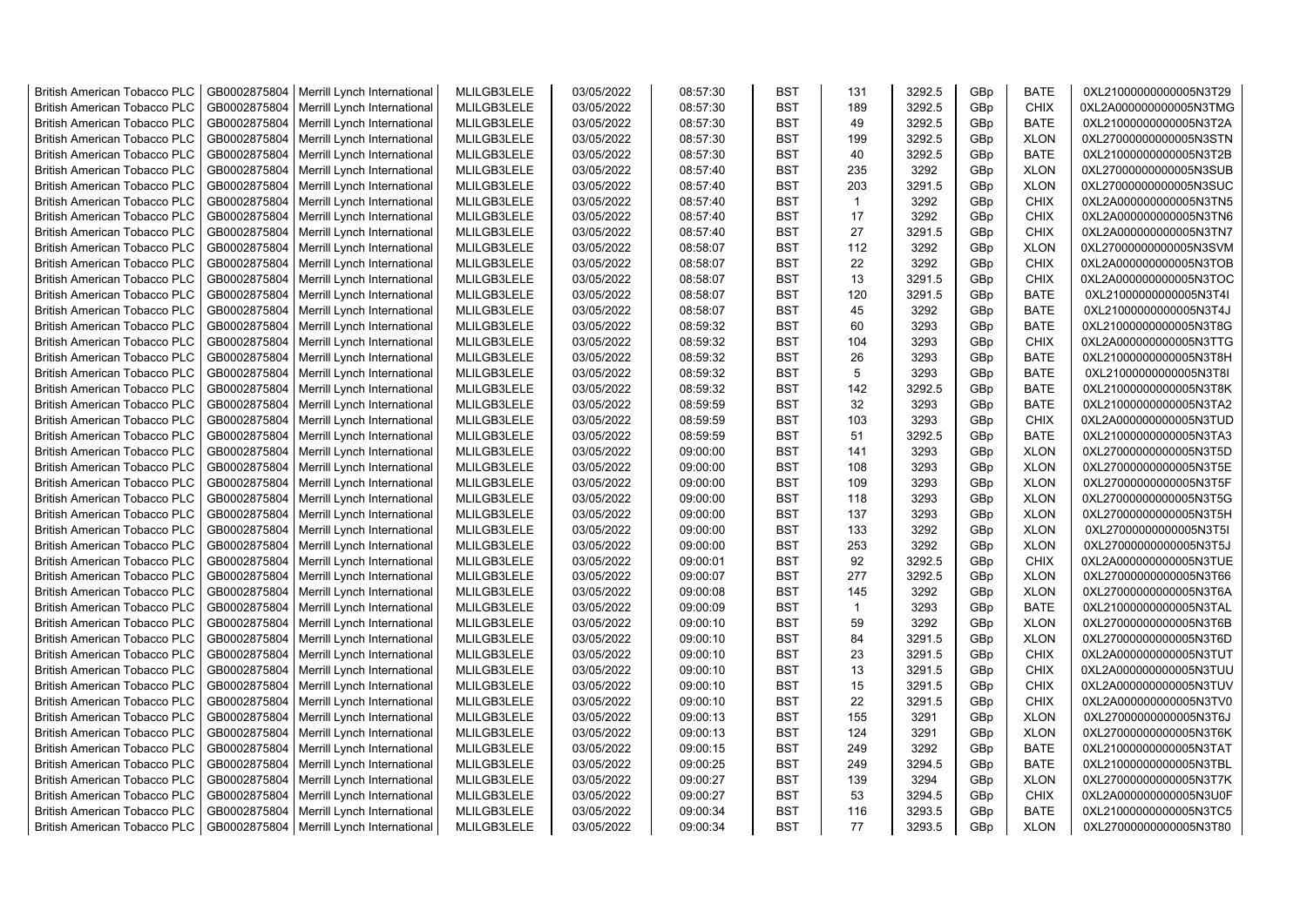| <b>British American Tobacco PLC</b> | GB0002875804 | Merrill Lynch International | MLILGB3LELE | 03/05/2022 | 09:00:51 | <b>BST</b> | 108 | 3293   | GBp             | <b>BATE</b> | 0XL21000000000005N3TCV |
|-------------------------------------|--------------|-----------------------------|-------------|------------|----------|------------|-----|--------|-----------------|-------------|------------------------|
| <b>British American Tobacco PLC</b> | GB0002875804 | Merrill Lynch International | MLILGB3LELE | 03/05/2022 | 09:00:51 | <b>BST</b> | 32  | 3293   | GBp             | <b>CHIX</b> | 0XL2A000000000005N3U1N |
| <b>British American Tobacco PLC</b> | GB0002875804 | Merrill Lynch International | MLILGB3LELE | 03/05/2022 | 09:01:20 | <b>BST</b> | 53  | 3292.5 | GBp             | <b>CHIX</b> | 0XL2A000000000005N3U41 |
| <b>British American Tobacco PLC</b> | GB0002875804 | Merrill Lynch International | MLILGB3LELE | 03/05/2022 | 09:01:20 | <b>BST</b> | 53  | 3292.5 | GBp             | BATE        | 0XL21000000000005N3TFN |
| <b>British American Tobacco PLC</b> | GB0002875804 | Merrill Lynch International | MLILGB3LELE | 03/05/2022 | 09:01:20 | <b>BST</b> | 35  | 3292   | GBp             | <b>CHIX</b> | 0XL2A000000000005N3U44 |
| <b>British American Tobacco PLC</b> | GB0002875804 | Merrill Lynch International | MLILGB3LELE | 03/05/2022 | 09:01:20 | <b>BST</b> | 91  | 3292   | GBp             | <b>BATE</b> | 0XL21000000000005N3TFQ |
| <b>British American Tobacco PLC</b> | GB0002875804 | Merrill Lynch International | MLILGB3LELE | 03/05/2022 | 09:01:20 | <b>BST</b> | 160 | 3292.5 | GBp             | <b>XLON</b> | 0XL27000000000005N3TAD |
| <b>British American Tobacco PLC</b> | GB0002875804 | Merrill Lynch International | MLILGB3LELE | 03/05/2022 | 09:01:20 | <b>BST</b> | 93  | 3292   | GBp             | <b>XLON</b> | 0XL27000000000005N3TAI |
| <b>British American Tobacco PLC</b> | GB0002875804 | Merrill Lynch International | MLILGB3LELE | 03/05/2022 | 09:01:28 | <b>BST</b> | 49  | 3292   | GBp             | <b>CHIX</b> | 0XL2A000000000005N3U4K |
| <b>British American Tobacco PLC</b> | GB0002875804 | Merrill Lynch International | MLILGB3LELE | 03/05/2022 | 09:01:28 | <b>BST</b> | 90  | 3292   | GBp             | <b>XLON</b> | 0XL27000000000005N3TB5 |
| <b>British American Tobacco PLC</b> | GB0002875804 | Merrill Lynch International | MLILGB3LELE | 03/05/2022 | 09:01:48 | <b>BST</b> | 14  | 3291.5 | GBp             | <b>XLON</b> | 0XL27000000000005N3TC1 |
| <b>British American Tobacco PLC</b> | GB0002875804 | Merrill Lynch International | MLILGB3LELE | 03/05/2022 | 09:01:48 | <b>BST</b> | 140 | 3291.5 | GBp             | <b>XLON</b> | 0XL27000000000005N3TC2 |
| <b>British American Tobacco PLC</b> | GB0002875804 | Merrill Lynch International | MLILGB3LELE | 03/05/2022 | 09:02:57 | <b>BST</b> | 58  | 3293   | GBp             | <b>CHIX</b> | 0XL2A000000000005N3UB3 |
| <b>British American Tobacco PLC</b> | GB0002875804 | Merrill Lynch International | MLILGB3LELE | 03/05/2022 | 09:03:07 | <b>BST</b> | 250 | 3293.5 | GBp             | <b>XLON</b> | 0XL27000000000005N3TH3 |
| <b>British American Tobacco PLC</b> | GB0002875804 | Merrill Lynch International | MLILGB3LELE | 03/05/2022 | 09:03:07 | <b>BST</b> | 106 | 3293.5 | GBp             | <b>XLON</b> | 0XL27000000000005N3TH4 |
| <b>British American Tobacco PLC</b> | GB0002875804 | Merrill Lynch International | MLILGB3LELE | 03/05/2022 | 09:03:07 | <b>BST</b> | 229 | 3293.5 | GBp             | <b>XLON</b> | 0XL27000000000005N3TH5 |
| <b>British American Tobacco PLC</b> | GB0002875804 | Merrill Lynch International | MLILGB3LELE | 03/05/2022 | 09:03:44 | <b>BST</b> | 65  | 3292.5 | GBp             | <b>BATE</b> | 0XL21000000000005N3TOE |
| <b>British American Tobacco PLC</b> | GB0002875804 | Merrill Lynch International | MLILGB3LELE | 03/05/2022 | 09:03:44 | <b>BST</b> | 58  | 3292.5 | GBp             | <b>CHIX</b> | 0XL2A000000000005N3UDT |
| <b>British American Tobacco PLC</b> | GB0002875804 | Merrill Lynch International | MLILGB3LELE | 03/05/2022 | 09:03:44 | <b>BST</b> | 369 | 3292.5 | GBp             | <b>XLON</b> | 0XL27000000000005N3TJS |
| <b>British American Tobacco PLC</b> | GB0002875804 | Merrill Lynch International | MLILGB3LELE | 03/05/2022 | 09:03:44 | <b>BST</b> | 101 | 3292   | GBp             | <b>CHIX</b> | 0XL2A000000000005N3UDU |
| <b>British American Tobacco PLC</b> | GB0002875804 | Merrill Lynch International | MLILGB3LELE | 03/05/2022 | 09:03:47 | <b>BST</b> | 243 | 3291.5 | GBp             | <b>XLON</b> | 0XL27000000000005N3TK3 |
| <b>British American Tobacco PLC</b> | GB0002875804 | Merrill Lynch International | MLILGB3LELE | 03/05/2022 | 09:03:50 | <b>BST</b> | 252 | 3291   | GBp             | <b>XLON</b> | 0XL27000000000005N3TK8 |
| <b>British American Tobacco PLC</b> | GB0002875804 | Merrill Lynch International | MLILGB3LELE | 03/05/2022 | 09:03:50 | <b>BST</b> | 153 | 3291   | GBp             | <b>CHIX</b> | 0XL2A000000000005N3UED |
| <b>British American Tobacco PLC</b> | GB0002875804 | Merrill Lynch International | MLILGB3LELE | 03/05/2022 | 09:03:50 | <b>BST</b> | 68  | 3291   | GBp             | <b>BATE</b> | 0XL21000000000005N3TOP |
| <b>British American Tobacco PLC</b> | GB0002875804 | Merrill Lynch International | MLILGB3LELE | 03/05/2022 | 09:03:50 | <b>BST</b> | 128 | 3291   | GBp             | <b>XLON</b> | 0XL27000000000005N3TK9 |
| <b>British American Tobacco PLC</b> | GB0002875804 | Merrill Lynch International | MLILGB3LELE | 03/05/2022 | 09:03:50 | <b>BST</b> | 95  | 3291   | GBp             | <b>BATE</b> | 0XL21000000000005N3TOQ |
| <b>British American Tobacco PLC</b> | GB0002875804 | Merrill Lynch International | MLILGB3LELE | 03/05/2022 | 09:03:50 | <b>BST</b> | 33  | 3290.5 | GBp             | <b>XLON</b> | 0XL27000000000005N3TKA |
| <b>British American Tobacco PLC</b> | GB0002875804 | Merrill Lynch International | MLILGB3LELE | 03/05/2022 | 09:03:50 | <b>BST</b> | 42  | 3290.5 | GBp             | <b>XLON</b> | 0XL27000000000005N3TKB |
| <b>British American Tobacco PLC</b> | GB0002875804 | Merrill Lynch International | MLILGB3LELE | 03/05/2022 | 09:03:50 | <b>BST</b> | 14  | 3291   | GBp             | <b>CHIX</b> | 0XL2A000000000005N3UEE |
| <b>British American Tobacco PLC</b> | GB0002875804 | Merrill Lynch International | MLILGB3LELE | 03/05/2022 | 09:03:52 | <b>BST</b> | 133 | 3290.5 | GBp             | <b>CHIX</b> | 0XL2A000000000005N3UEI |
| <b>British American Tobacco PLC</b> | GB0002875804 | Merrill Lynch International | MLILGB3LELE | 03/05/2022 | 09:04:00 | <b>BST</b> | 85  | 3290   | GBp             | <b>XLON</b> | 0XL27000000000005N3TLH |
| <b>British American Tobacco PLC</b> | GB0002875804 | Merrill Lynch International | MLILGB3LELE | 03/05/2022 | 09:04:00 | <b>BST</b> | 45  | 3290   | GBp             | <b>BATE</b> | 0XL21000000000005N3TQ8 |
| <b>British American Tobacco PLC</b> | GB0002875804 | Merrill Lynch International | MLILGB3LELE | 03/05/2022 | 09:04:00 | <b>BST</b> | 12  | 3290   | GBp             | <b>CHIX</b> | 0XL2A000000000005N3UFM |
| <b>British American Tobacco PLC</b> | GB0002875804 | Merrill Lynch International | MLILGB3LELE | 03/05/2022 | 09:04:03 | <b>BST</b> | 12  | 3289.5 | GBp             | <b>CHIX</b> | 0XL2A000000000005N3UFR |
| <b>British American Tobacco PLC</b> | GB0002875804 | Merrill Lynch International | MLILGB3LELE | 03/05/2022 | 09:04:03 | <b>BST</b> | 54  | 3289.5 | GBp             | <b>XLON</b> | 0XL27000000000005N3TM0 |
| <b>British American Tobacco PLC</b> | GB0002875804 | Merrill Lynch International | MLILGB3LELE | 03/05/2022 | 09:04:03 | <b>BST</b> | 28  | 3289.5 | GBp             | <b>BATE</b> | 0XL21000000000005N3TQB |
| <b>British American Tobacco PLC</b> | GB0002875804 | Merrill Lynch International | MLILGB3LELE | 03/05/2022 | 09:04:03 | <b>BST</b> | 52  | 3289.5 | GBp             | <b>XLON</b> | 0XL27000000000005N3TM1 |
| <b>British American Tobacco PLC</b> | GB0002875804 | Merrill Lynch International | MLILGB3LELE | 03/05/2022 | 09:04:23 | <b>BST</b> | 73  | 3289   | GBp             | <b>XLON</b> | 0XL27000000000005N3TNE |
| <b>British American Tobacco PLC</b> | GB0002875804 | Merrill Lynch International | MLILGB3LELE | 03/05/2022 | 09:04:23 | <b>BST</b> | 24  | 3289   | GBp             | <b>CHIX</b> | 0XL2A000000000005N3UHN |
| <b>British American Tobacco PLC</b> | GB0002875804 | Merrill Lynch International | MLILGB3LELE | 03/05/2022 | 09:04:23 | <b>BST</b> | 50  | 3289   | GBp             | <b>XLON</b> | 0XL27000000000005N3TNF |
| <b>British American Tobacco PLC</b> | GB0002875804 | Merrill Lynch International | MLILGB3LELE | 03/05/2022 | 09:04:23 | <b>BST</b> | 34  | 3289   | GBp             | <b>BATE</b> | 0XL21000000000005N3TRS |
| <b>British American Tobacco PLC</b> | GB0002875804 | Merrill Lynch International | MLILGB3LELE | 03/05/2022 | 09:04:25 | <b>BST</b> | 33  | 3288.5 | GBp             | <b>XLON</b> | 0XL27000000000005N3TNL |
| <b>British American Tobacco PLC</b> | GB0002875804 | Merrill Lynch International | MLILGB3LELE | 03/05/2022 | 09:04:25 | <b>BST</b> | 24  | 3288.5 | GBp             | <b>CHIX</b> | 0XL2A000000000005N3UHS |
| <b>British American Tobacco PLC</b> | GB0002875804 | Merrill Lynch International | MLILGB3LELE | 03/05/2022 | 09:04:25 | <b>BST</b> | 52  | 3288.5 | GBp             | <b>XLON</b> | 0XL27000000000005N3TNM |
| <b>British American Tobacco PLC</b> | GB0002875804 | Merrill Lynch International | MLILGB3LELE | 03/05/2022 | 09:04:25 | <b>BST</b> | 29  | 3288.5 | GBp             | <b>BATE</b> | 0XL21000000000005N3TS1 |
| <b>British American Tobacco PLC</b> | GB0002875804 | Merrill Lynch International | MLILGB3LELE | 03/05/2022 | 09:04:26 | <b>BST</b> | 13  | 3288   | GBp             | <b>BATE</b> | 0XL21000000000005N3TS2 |
| <b>British American Tobacco PLC</b> | GB0002875804 | Merrill Lynch International | MLILGB3LELE | 03/05/2022 | 09:04:26 | <b>BST</b> | 11  | 3288   | GBp             | <b>CHIX</b> | 0XL2A000000000005N3UHU |
| <b>British American Tobacco PLC</b> | GB0002875804 | Merrill Lynch International | MLILGB3LELE | 03/05/2022 | 09:04:26 | <b>BST</b> | 13  | 3288   | GB <sub>p</sub> | <b>BATE</b> | 0XL21000000000005N3TS3 |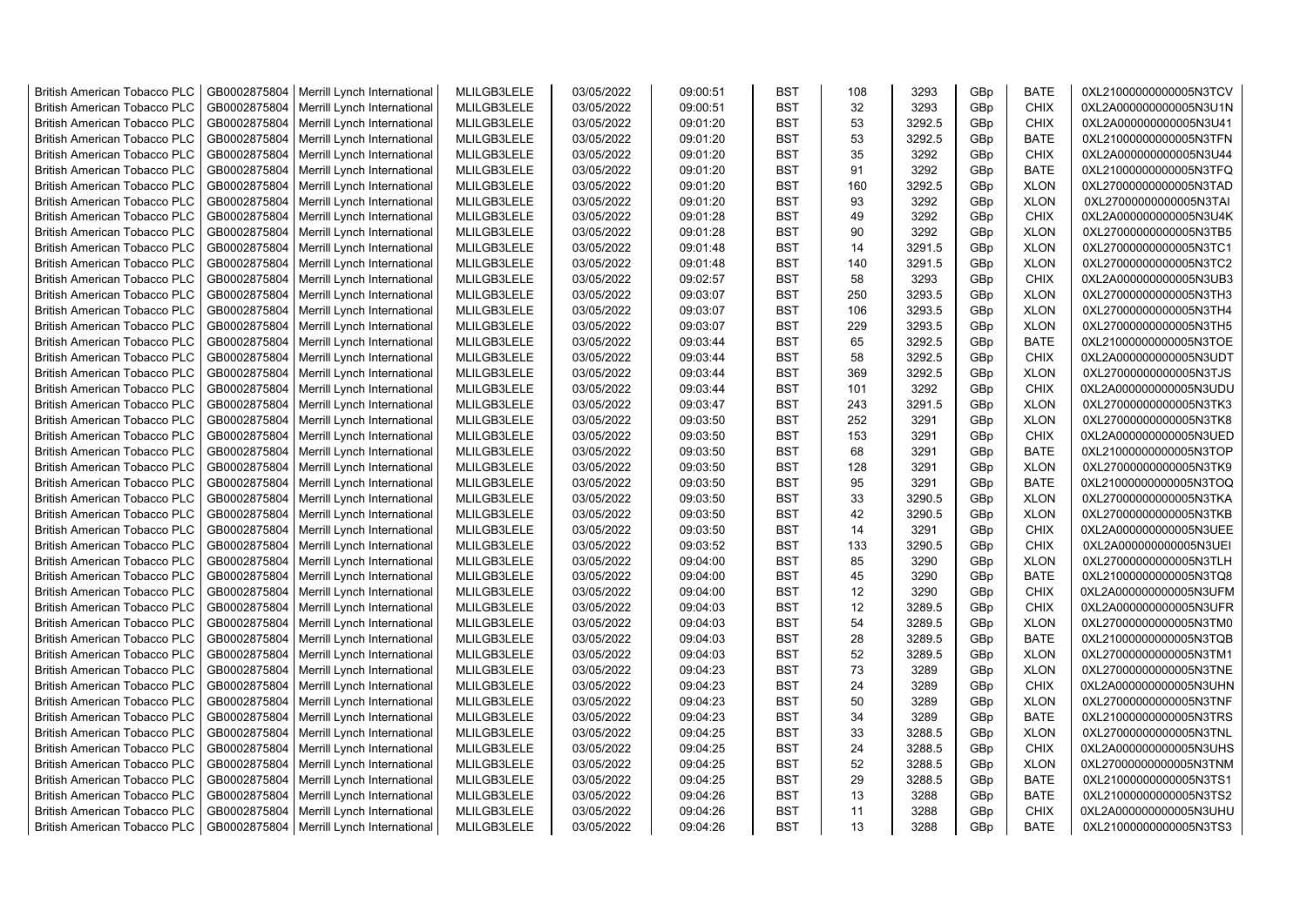| GB0002875804<br>17<br>3287.5<br><b>BATE</b><br><b>British American Tobacco PLC</b><br>Merrill Lynch International<br>MLILGB3LELE<br>03/05/2022<br>09:04:27<br><b>BST</b><br>GBp<br>0XL21000000000005N3TS5<br>11<br>3287.5<br><b>BATE</b><br><b>British American Tobacco PLC</b><br>GB0002875804<br>Merrill Lynch International<br>MLILGB3LELE<br>03/05/2022<br>09:04:27<br><b>BST</b><br>GBp<br>0XL21000000000005N3TS6<br>3289.5<br><b>British American Tobacco PLC</b><br>GB0002875804<br>Merrill Lynch International<br>MLILGB3LELE<br>03/05/2022<br>09:04:34<br><b>BST</b><br>15<br>GBp<br><b>BATE</b><br>0XL21000000000005N3TSR |  |
|-------------------------------------------------------------------------------------------------------------------------------------------------------------------------------------------------------------------------------------------------------------------------------------------------------------------------------------------------------------------------------------------------------------------------------------------------------------------------------------------------------------------------------------------------------------------------------------------------------------------------------------|--|
|                                                                                                                                                                                                                                                                                                                                                                                                                                                                                                                                                                                                                                     |  |
|                                                                                                                                                                                                                                                                                                                                                                                                                                                                                                                                                                                                                                     |  |
|                                                                                                                                                                                                                                                                                                                                                                                                                                                                                                                                                                                                                                     |  |
| MLILGB3LELE<br><b>BST</b><br>10<br>3289.5<br><b>BATE</b><br>British American Tobacco PLC<br>GB0002875804<br>Merrill Lynch International<br>03/05/2022<br>09:04:34<br>0XL21000000000005N3TST<br>GBp                                                                                                                                                                                                                                                                                                                                                                                                                                  |  |
| GB0002875804<br>Merrill Lynch International<br>MLILGB3LELE<br>03/05/2022<br>09:04:34<br><b>BST</b><br>16<br>3289.5<br>GBp<br><b>BATE</b><br>0XL21000000000005N3TSU<br><b>British American Tobacco PLC</b>                                                                                                                                                                                                                                                                                                                                                                                                                           |  |
| 23<br><b>British American Tobacco PLC</b><br>GB0002875804<br>Merrill Lynch International<br>MLILGB3LELE<br>03/05/2022<br>09:04:41<br><b>BST</b><br>3289<br><b>CHIX</b><br>0XL2A000000000005N3UIO<br>GBp                                                                                                                                                                                                                                                                                                                                                                                                                             |  |
| GB0002875804<br>MLILGB3LELE<br>03/05/2022<br>09:04:41<br><b>BST</b><br>122<br>3289<br><b>XLON</b><br>0XL27000000000005N3TOK<br><b>British American Tobacco PLC</b><br>Merrill Lynch International<br>GBp                                                                                                                                                                                                                                                                                                                                                                                                                            |  |
| GB0002875804<br>MLILGB3LELE<br>03/05/2022<br>09:04:41<br><b>BST</b><br>49<br>3288.5<br><b>BATE</b><br>0XL21000000000005N3TTI<br><b>British American Tobacco PLC</b><br>Merrill Lynch International<br>GBp                                                                                                                                                                                                                                                                                                                                                                                                                           |  |
| GB0002875804<br>3288<br><b>BATE</b><br>MLILGB3LELE<br>03/05/2022<br>09:04:43<br><b>BST</b><br>44<br>0XL21000000000005N3TTK<br><b>British American Tobacco PLC</b><br>Merrill Lynch International<br>GBp                                                                                                                                                                                                                                                                                                                                                                                                                             |  |
| GB0002875804<br>MLILGB3LELE<br>03/05/2022<br>09:04:43<br><b>BST</b><br>3288<br>0XL27000000000005N3TOO<br><b>British American Tobacco PLC</b><br>Merrill Lynch International<br>116<br>GBp<br><b>XLON</b>                                                                                                                                                                                                                                                                                                                                                                                                                            |  |
| <b>British American Tobacco PLC</b><br>GB0002875804<br>Merrill Lynch International<br>MLILGB3LELE<br>03/05/2022<br>09:04:43<br><b>BST</b><br>17<br>3287.5<br><b>BATE</b><br>0XL21000000000005N3TTL<br>GBp                                                                                                                                                                                                                                                                                                                                                                                                                           |  |
| GB0002875804<br>MLILGB3LELE<br>03/05/2022<br>09:04:57<br><b>BST</b><br>23<br>3287<br>GBp<br><b>CHIX</b><br>0XL2A000000000005N3UJG<br><b>British American Tobacco PLC</b><br>Merrill Lynch International                                                                                                                                                                                                                                                                                                                                                                                                                             |  |
| GB0002875804<br>MLILGB3LELE<br>03/05/2022<br><b>BST</b><br>74<br>3287<br><b>XLON</b><br><b>British American Tobacco PLC</b><br>Merrill Lynch International<br>09:04:57<br>GBp<br>0XL27000000000005N3TP9                                                                                                                                                                                                                                                                                                                                                                                                                             |  |
| MLILGB3LELE<br>03/05/2022<br><b>BST</b><br>40<br>3287<br><b>BATE</b><br><b>British American Tobacco PLC</b><br>GB0002875804<br>Merrill Lynch International<br>09:04:57<br>GBp<br>0XL21000000000005N3TU2                                                                                                                                                                                                                                                                                                                                                                                                                             |  |
| GB0002875804<br>MLILGB3LELE<br>03/05/2022<br>21<br>3289<br><b>CHIX</b><br>0XL2A000000000005N3UMG<br><b>British American Tobacco PLC</b><br>Merrill Lynch International<br>09:05:55<br>BST<br>GBp                                                                                                                                                                                                                                                                                                                                                                                                                                    |  |
| 191<br>3288.5<br><b>British American Tobacco PLC</b><br>GB0002875804<br>Merrill Lynch International<br>MLILGB3LELE<br>03/05/2022<br>09:05:56<br><b>BST</b><br>GBp<br><b>XLON</b><br>0XL27000000000005N3TS7                                                                                                                                                                                                                                                                                                                                                                                                                          |  |
| GB0002875804<br>MLILGB3LELE<br>03/05/2022<br><b>BST</b><br>107<br>3290<br><b>CHIX</b><br>0XL2A000000000005N3UP9<br><b>British American Tobacco PLC</b><br>Merrill Lynch International<br>09:06:11<br>GBp                                                                                                                                                                                                                                                                                                                                                                                                                            |  |
| GB0002875804<br>MLILGB3LELE<br>03/05/2022<br><b>BST</b><br>210<br>3290<br><b>XLON</b><br>0XL27000000000005N3TVI<br><b>British American Tobacco PLC</b><br>Merrill Lynch International<br>09:06:29<br>GBp                                                                                                                                                                                                                                                                                                                                                                                                                            |  |
| GB0002875804<br>MLILGB3LELE<br>3290<br><b>BATE</b><br><b>British American Tobacco PLC</b><br>Merrill Lynch International<br>03/05/2022<br>09:06:29<br><b>BST</b><br>98<br>GBp<br>0XL21000000000005N3U4B                                                                                                                                                                                                                                                                                                                                                                                                                             |  |
| GB0002875804<br>03/05/2022<br><b>BST</b><br>429<br>3289.5<br><b>British American Tobacco PLC</b><br>Merrill Lynch International<br>MLILGB3LELE<br>09:07:41<br>GBp<br><b>XLON</b><br>0XL27000000000005N3U2T                                                                                                                                                                                                                                                                                                                                                                                                                          |  |
| GB0002875804<br>MLILGB3LELE<br>03/05/2022<br>09:07:41<br><b>BST</b><br>100<br>3289.5<br><b>BATE</b><br><b>British American Tobacco PLC</b><br>Merrill Lynch International<br>GBp<br>0XL21000000000005N3U82                                                                                                                                                                                                                                                                                                                                                                                                                          |  |
| 178<br><b>British American Tobacco PLC</b><br>GB0002875804<br>Merrill Lynch International<br>MLILGB3LELE<br>03/05/2022<br>09:07:41<br><b>BST</b><br>3289<br><b>XLON</b><br>0XL27000000000005N3U2U<br>GBp                                                                                                                                                                                                                                                                                                                                                                                                                            |  |
| <b>British American Tobacco PLC</b><br>GB0002875804<br>Merrill Lynch International<br>MLILGB3LELE<br>03/05/2022<br>09:08:34<br><b>BST</b><br>106<br>3289<br>GBp<br><b>XLON</b><br>0XL27000000000005N3U67                                                                                                                                                                                                                                                                                                                                                                                                                            |  |
| <b>British American Tobacco PLC</b><br>GB0002875804<br>Merrill Lynch International<br>MLILGB3LELE<br>03/05/2022<br>09:08:34<br><b>BST</b><br>249<br>3289<br>GBp<br><b>XLON</b><br>0XL27000000000005N3U68                                                                                                                                                                                                                                                                                                                                                                                                                            |  |
| 3289<br><b>British American Tobacco PLC</b><br>GB0002875804<br>MLILGB3LELE<br>03/05/2022<br>09:08:34<br><b>BST</b><br>104<br>GBp<br><b>CHIX</b><br>0XL2A000000000005N3V31<br>Merrill Lynch International                                                                                                                                                                                                                                                                                                                                                                                                                            |  |
| GB0002875804<br>MLILGB3LELE<br>03/05/2022<br>3288.5<br><b>CHIX</b><br><b>British American Tobacco PLC</b><br>Merrill Lynch International<br>09:08:34<br><b>BST</b><br>107<br>0XL2A000000000005N3V32<br>GBp                                                                                                                                                                                                                                                                                                                                                                                                                          |  |
| <b>BST</b><br>3288.5<br><b>XLON</b><br><b>British American Tobacco PLC</b><br>GB0002875804<br>Merrill Lynch International<br>MLILGB3LELE<br>03/05/2022<br>09:08:34<br>121<br>0XL27000000000005N3U69<br>GBp                                                                                                                                                                                                                                                                                                                                                                                                                          |  |
| <b>British American Tobacco PLC</b><br>GB0002875804<br>Merrill Lynch International<br>MLILGB3LELE<br>03/05/2022<br>09:08:34<br><b>BST</b><br>122<br>3288.5<br><b>XLON</b><br>0XL27000000000005N3U6A<br>GBp                                                                                                                                                                                                                                                                                                                                                                                                                          |  |
| 3288<br>GB0002875804<br>Merrill Lynch International<br>MLILGB3LELE<br>03/05/2022<br>09:08:34<br><b>BST</b><br>32<br>GBp<br><b>CHIX</b><br>0XL2A000000000005N3V34<br><b>British American Tobacco PLC</b>                                                                                                                                                                                                                                                                                                                                                                                                                             |  |
| $\overline{7}$<br>3288.5<br>GB0002875804<br>MLILGB3LELE<br>03/05/2022<br>09:08:34<br><b>BST</b><br>GBp<br><b>CHIX</b><br>0XL2A000000000005N3V33<br><b>British American Tobacco PLC</b><br>Merrill Lynch International                                                                                                                                                                                                                                                                                                                                                                                                               |  |
| MLILGB3LELE<br>03/05/2022<br><b>BST</b><br>198<br>3288<br><b>British American Tobacco PLC</b><br>GB0002875804<br>Merrill Lynch International<br>09:08:34<br>GBp<br><b>XLON</b><br>0XL27000000000005N3U6B                                                                                                                                                                                                                                                                                                                                                                                                                            |  |
| <b>British American Tobacco PLC</b><br>GB0002875804<br>Merrill Lynch International<br>MLILGB3LELE<br>03/05/2022<br>09:08:34<br><b>BST</b><br>8<br>3288<br>GBp<br><b>BATE</b><br>0XL21000000000005N3UBK                                                                                                                                                                                                                                                                                                                                                                                                                              |  |
| GB0002875804<br>Merrill Lynch International<br>MLILGB3LELE<br>03/05/2022<br>09:08:34<br><b>BST</b><br>12<br>3288<br><b>CHIX</b><br>0XL2A000000000005N3V35<br><b>British American Tobacco PLC</b><br>GBp                                                                                                                                                                                                                                                                                                                                                                                                                             |  |
| GB0002875804<br>25<br>3288<br><b>BATE</b><br>MLILGB3LELE<br>03/05/2022<br>09:08:34<br><b>BST</b><br>0XL21000000000005N3UBL<br><b>British American Tobacco PLC</b><br>Merrill Lynch International<br>GBp                                                                                                                                                                                                                                                                                                                                                                                                                             |  |
| GB0002875804<br>MLILGB3LELE<br>03/05/2022<br><b>BST</b><br>14<br>3288<br><b>CHIX</b><br><b>British American Tobacco PLC</b><br>Merrill Lynch International<br>09:08:34<br>0XL2A000000000005N3V36<br>GBp                                                                                                                                                                                                                                                                                                                                                                                                                             |  |
| 3288<br><b>BATE</b><br>GB0002875804<br>MLILGB3LELE<br>03/05/2022<br><b>BST</b><br>17<br><b>British American Tobacco PLC</b><br>Merrill Lynch International<br>09:09:07<br>GBp<br>0XL21000000000005N3UDK                                                                                                                                                                                                                                                                                                                                                                                                                             |  |
| GB0002875804<br>MLILGB3LELE<br>03/05/2022<br>127<br>3288<br><b>CHIX</b><br><b>British American Tobacco PLC</b><br>Merrill Lynch International<br>09:09:07<br><b>BST</b><br>GBp<br>0XL2A000000000005N3V5A                                                                                                                                                                                                                                                                                                                                                                                                                            |  |
| GB0002875804<br>MLILGB3LELE<br>03/05/2022<br>09:09:07<br><b>BST</b><br>12<br>3287.5<br><b>CHIX</b><br>0XL2A000000000005N3V5B<br><b>British American Tobacco PLC</b><br>Merrill Lynch International<br>GBp                                                                                                                                                                                                                                                                                                                                                                                                                           |  |
| MLILGB3LELE<br>10<br>3287.5<br><b>British American Tobacco PLC</b><br>GB0002875804<br>Merrill Lynch International<br>03/05/2022<br>09:09:07<br><b>BST</b><br>GBp<br><b>XLON</b><br>0XL27000000000005N3U7O                                                                                                                                                                                                                                                                                                                                                                                                                           |  |
| 3287.5<br><b>British American Tobacco PLC</b><br>GB0002875804<br>Merrill Lynch International<br>MLILGB3LELE<br>03/05/2022<br>09:09:07<br><b>BST</b><br>504<br>GBp<br><b>XLON</b><br>0XL27000000000005N3U7P                                                                                                                                                                                                                                                                                                                                                                                                                          |  |
| GB0002875804<br>MLILGB3LELE<br>03/05/2022<br>95<br>3288.5<br><b>CHIX</b><br><b>British American Tobacco PLC</b><br>Merrill Lynch International<br>09:09:18<br><b>BST</b><br>GBp<br>0XL2A000000000005N3V5O                                                                                                                                                                                                                                                                                                                                                                                                                           |  |
| GB0002875804<br>MLILGB3LELE<br>03/05/2022<br>31<br>3288.5<br><b>BATE</b><br>0XL21000000000005N3UE4<br><b>British American Tobacco PLC</b><br>Merrill Lynch International<br>09:09:18<br><b>BST</b><br>GBp                                                                                                                                                                                                                                                                                                                                                                                                                           |  |
| GB0002875804<br><b>BST</b><br>25<br>3288.5<br><b>CHIX</b><br>0XL2A000000000005N3V5P<br><b>British American Tobacco PLC</b><br>Merrill Lynch International<br>MLILGB3LELE<br>03/05/2022<br>09:09:18<br>GBp                                                                                                                                                                                                                                                                                                                                                                                                                           |  |
|                                                                                                                                                                                                                                                                                                                                                                                                                                                                                                                                                                                                                                     |  |
| <b>BST</b><br>71                                                                                                                                                                                                                                                                                                                                                                                                                                                                                                                                                                                                                    |  |
| MLILGB3LELE<br>GB0002875804<br>Merrill Lynch International<br>03/05/2022<br>09:09:20<br>3288<br><b>XLON</b><br>0XL27000000000005N3U8G<br><b>British American Tobacco PLC</b><br>GBp<br>385<br>3289<br><b>British American Tobacco PLC</b><br>GB0002875804<br>Merrill Lynch International<br>MLILGB3LELE<br>03/05/2022<br>09:10:34<br><b>BST</b><br>GBp<br><b>XLON</b><br>0XL27000000000005N3UCA                                                                                                                                                                                                                                     |  |
| MLILGB3LELE<br>GB0002875804<br>Merrill Lynch International<br>03/05/2022<br>09:10:34<br><b>BST</b><br>144<br>3289<br>GBp<br><b>BATE</b><br>0XL21000000000005N3UI2<br><b>British American Tobacco PLC</b>                                                                                                                                                                                                                                                                                                                                                                                                                            |  |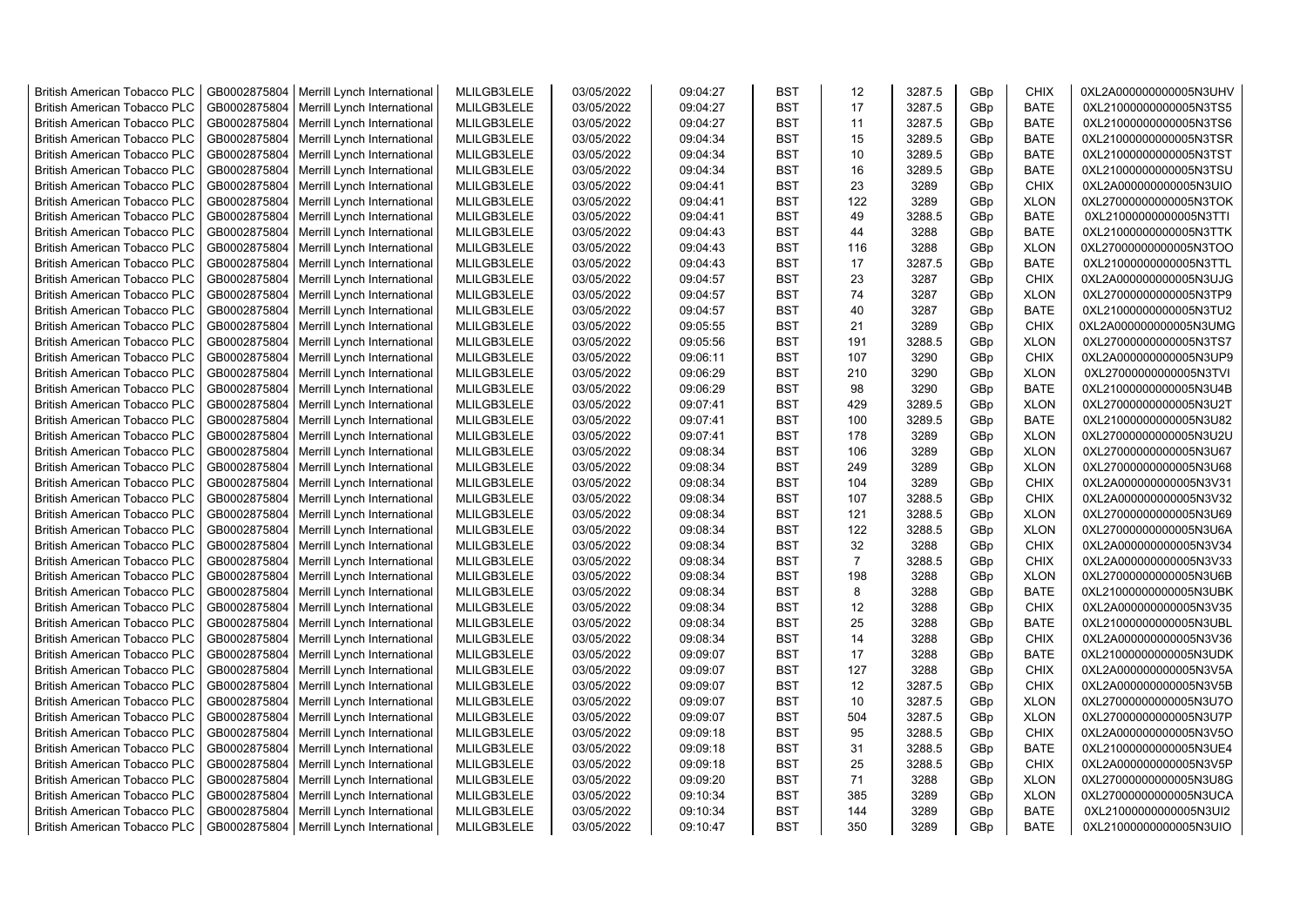| <b>British American Tobacco PLC</b> | GB0002875804 | Merrill Lynch International | MLILGB3LELE | 03/05/2022 | 09:10:50 | <b>BST</b> | 179          | 3289   | GBp | <b>CHIX</b> | 0XL2A000000000005N3VB8 |
|-------------------------------------|--------------|-----------------------------|-------------|------------|----------|------------|--------------|--------|-----|-------------|------------------------|
| <b>British American Tobacco PLC</b> | GB0002875804 | Merrill Lynch International | MLILGB3LELE | 03/05/2022 | 09:10:51 | <b>BST</b> | 139          | 3288.5 | GBp | <b>XLON</b> | 0XL27000000000005N3UD2 |
| <b>British American Tobacco PLC</b> | GB0002875804 | Merrill Lynch International | MLILGB3LELE | 03/05/2022 | 09:10:51 | <b>BST</b> | 5            | 3288.5 | GBp | <b>CHIX</b> | 0XL2A000000000005N3VB9 |
| <b>British American Tobacco PLC</b> | GB0002875804 | Merrill Lynch International | MLILGB3LELE | 03/05/2022 | 09:10:51 | <b>BST</b> | 77           | 3288.5 | GBp | <b>CHIX</b> | 0XL2A000000000005N3VBA |
| <b>British American Tobacco PLC</b> | GB0002875804 | Merrill Lynch International | MLILGB3LELE | 03/05/2022 | 09:10:51 | <b>BST</b> | 46           | 3288   | GBp | <b>CHIX</b> | 0XL2A000000000005N3VBB |
| <b>British American Tobacco PLC</b> | GB0002875804 | Merrill Lynch International | MLILGB3LELE | 03/05/2022 | 09:10:51 | <b>BST</b> | 134          | 3288.5 | GBp | <b>BATE</b> | 0XL21000000000005N3UJ2 |
| <b>British American Tobacco PLC</b> | GB0002875804 | Merrill Lynch International | MLILGB3LELE | 03/05/2022 | 09:10:51 | <b>BST</b> | 67           | 3288   | GBp | <b>CHIX</b> | 0XL2A000000000005N3VBC |
| <b>British American Tobacco PLC</b> | GB0002875804 | Merrill Lynch International | MLILGB3LELE | 03/05/2022 | 09:10:51 | <b>BST</b> | 10           | 3288   | GBp | BATE        | 0XL21000000000005N3UJ3 |
| <b>British American Tobacco PLC</b> | GB0002875804 | Merrill Lynch International | MLILGB3LELE | 03/05/2022 | 09:10:51 | <b>BST</b> | 41           | 3288.5 | GBp | <b>BATE</b> | 0XL21000000000005N3UJ6 |
| <b>British American Tobacco PLC</b> | GB0002875804 | Merrill Lynch International | MLILGB3LELE | 03/05/2022 | 09:11:33 | <b>BST</b> | 61           | 3288.5 | GBp | <b>BATE</b> | 0XL21000000000005N3ULK |
| <b>British American Tobacco PLC</b> | GB0002875804 | Merrill Lynch International | MLILGB3LELE | 03/05/2022 | 09:11:33 | <b>BST</b> | 316          | 3289   | GBp | <b>XLON</b> | 0XL27000000000005N3UFE |
| <b>British American Tobacco PLC</b> | GB0002875804 | Merrill Lynch International | MLILGB3LELE | 03/05/2022 | 09:11:33 | <b>BST</b> | 17           | 3288.5 | GBp | <b>XLON</b> | 0XL27000000000005N3UFG |
| <b>British American Tobacco PLC</b> | GB0002875804 | Merrill Lynch International | MLILGB3LELE | 03/05/2022 | 09:11:33 | <b>BST</b> | 335          | 3288.5 | GBp | <b>XLON</b> | 0XL27000000000005N3UFH |
| <b>British American Tobacco PLC</b> | GB0002875804 | Merrill Lynch International | MLILGB3LELE | 03/05/2022 | 09:11:33 | <b>BST</b> | 97           | 3288.5 | GBp | <b>CHIX</b> | 0XL2A000000000005N3VDQ |
| <b>British American Tobacco PLC</b> | GB0002875804 | Merrill Lynch International | MLILGB3LELE | 03/05/2022 | 09:11:33 | <b>BST</b> | 108          | 3289   | GBp | <b>XLON</b> | 0XL27000000000005N3UFI |
| <b>British American Tobacco PLC</b> | GB0002875804 | Merrill Lynch International | MLILGB3LELE | 03/05/2022 | 09:11:33 | <b>BST</b> | 109          | 3289   | GBp | <b>XLON</b> | 0XL27000000000005N3UFJ |
| <b>British American Tobacco PLC</b> | GB0002875804 | Merrill Lynch International | MLILGB3LELE | 03/05/2022 | 09:11:33 | <b>BST</b> | $\mathbf{1}$ | 3288.5 | GBp | <b>BATE</b> | 0XL21000000000005N3ULL |
| <b>British American Tobacco PLC</b> | GB0002875804 | Merrill Lynch International | MLILGB3LELE | 03/05/2022 | 09:11:33 | <b>BST</b> | 250          | 3289   | GBp | <b>XLON</b> | 0XL27000000000005N3UFK |
| <b>British American Tobacco PLC</b> | GB0002875804 | Merrill Lynch International | MLILGB3LELE | 03/05/2022 | 09:11:33 | <b>BST</b> | 65           | 3289   | GBp | <b>XLON</b> | 0XL27000000000005N3UFL |
| <b>British American Tobacco PLC</b> | GB0002875804 | Merrill Lynch International | MLILGB3LELE | 03/05/2022 | 09:11:33 | <b>BST</b> | 112          | 3289   | GBp | <b>XLON</b> | 0XL27000000000005N3UFM |
| <b>British American Tobacco PLC</b> | GB0002875804 | Merrill Lynch International | MLILGB3LELE | 03/05/2022 | 09:13:10 | <b>BST</b> | 157          | 3290   | GBp | <b>BATE</b> | 0XL21000000000005N3UPF |
| <b>British American Tobacco PLC</b> | GB0002875804 | Merrill Lynch International | MLILGB3LELE | 03/05/2022 | 09:13:10 | <b>BST</b> | 11           | 3289.5 | GBp | <b>CHIX</b> | 0XL2A000000000005N3VIC |
| <b>British American Tobacco PLC</b> | GB0002875804 | Merrill Lynch International | MLILGB3LELE | 03/05/2022 | 09:13:10 | <b>BST</b> | 98           | 3289.5 | GBp | <b>CHIX</b> | 0XL2A000000000005N3VID |
| <b>British American Tobacco PLC</b> | GB0002875804 | Merrill Lynch International | MLILGB3LELE | 03/05/2022 | 09:13:10 | BST        | 32           | 3289.5 | GBp | BATE        | 0XL21000000000005N3UPH |
| <b>British American Tobacco PLC</b> | GB0002875804 | Merrill Lynch International | MLILGB3LELE | 03/05/2022 | 09:13:10 | <b>BST</b> | 31           | 3289   | GBp | <b>CHIX</b> | 0XL2A000000000005N3VIE |
| British American Tobacco PLC        | GB0002875804 | Merrill Lynch International | MLILGB3LELE | 03/05/2022 | 09:13:10 | <b>BST</b> | 132          | 3289   | GBp | BATE        | 0XL21000000000005N3UPI |
| <b>British American Tobacco PLC</b> | GB0002875804 | Merrill Lynch International | MLILGB3LELE | 03/05/2022 | 09:13:10 | <b>BST</b> | 315          | 3289.5 | GBp | <b>XLON</b> | 0XL27000000000005N3UKN |
| British American Tobacco PLC        | GB0002875804 | Merrill Lynch International | MLILGB3LELE | 03/05/2022 | 09:13:10 | <b>BST</b> | 273          | 3289   | GBp | <b>XLON</b> | 0XL27000000000005N3UKO |
| <b>British American Tobacco PLC</b> | GB0002875804 | Merrill Lynch International | MLILGB3LELE | 03/05/2022 | 09:13:28 | <b>BST</b> | 337          | 3289.5 | GBp | <b>XLON</b> | 0XL27000000000005N3UL8 |
| <b>British American Tobacco PLC</b> | GB0002875804 | Merrill Lynch International | MLILGB3LELE | 03/05/2022 | 09:13:28 | <b>BST</b> | 67           | 3289.5 | GBp | <b>XLON</b> | 0XL27000000000005N3ULA |
| <b>British American Tobacco PLC</b> | GB0002875804 | Merrill Lynch International | MLILGB3LELE | 03/05/2022 | 09:13:28 | <b>BST</b> | 89           | 3289.5 | GBp | <b>XLON</b> | 0XL27000000000005N3ULB |
| <b>British American Tobacco PLC</b> | GB0002875804 | Merrill Lynch International | MLILGB3LELE | 03/05/2022 | 09:13:36 | <b>BST</b> | 232          | 3289.5 | GBp | <b>XLON</b> | 0XL27000000000005N3UM2 |
| <b>British American Tobacco PLC</b> | GB0002875804 | Merrill Lynch International | MLILGB3LELE | 03/05/2022 | 09:13:36 | <b>BST</b> | 98           | 3289.5 | GBp | <b>CHIX</b> | 0XL2A000000000005N3VJL |
| <b>British American Tobacco PLC</b> | GB0002875804 | Merrill Lynch International | MLILGB3LELE | 03/05/2022 | 09:14:28 | <b>BST</b> | 16           | 3289   | GBp | <b>CHIX</b> | 0XL2A000000000005N3VLN |
| <b>British American Tobacco PLC</b> | GB0002875804 | Merrill Lynch International | MLILGB3LELE | 03/05/2022 | 09:14:28 | <b>BST</b> | 205          | 3289   | GBp | <b>XLON</b> | 0XL27000000000005N3UOC |
| <b>British American Tobacco PLC</b> | GB0002875804 | Merrill Lynch International | MLILGB3LELE | 03/05/2022 | 09:17:05 | <b>BST</b> | 64           | 3288.5 | GBp | <b>CHIX</b> | 0XL2A000000000005N3VTC |
| <b>British American Tobacco PLC</b> | GB0002875804 | Merrill Lynch International | MLILGB3LELE | 03/05/2022 | 09:17:05 | <b>BST</b> | 36           | 3288.5 | GBp | <b>BATE</b> | 0XL21000000000005N3V45 |
| <b>British American Tobacco PLC</b> | GB0002875804 | Merrill Lynch International | MLILGB3LELE | 03/05/2022 | 09:17:05 | <b>BST</b> | 104          | 3288.5 | GBp | <b>CHIX</b> | 0XL2A000000000005N3VTD |
| <b>British American Tobacco PLC</b> | GB0002875804 | Merrill Lynch International | MLILGB3LELE | 03/05/2022 | 09:17:05 | <b>BST</b> | 127          | 3288.5 | GBp | <b>BATE</b> | 0XL21000000000005N3V46 |
| <b>British American Tobacco PLC</b> | GB0002875804 | Merrill Lynch International | MLILGB3LELE | 03/05/2022 | 09:17:05 | <b>BST</b> | 66           | 3288   | GBp | <b>BATE</b> | 0XL21000000000005N3V47 |
| <b>British American Tobacco PLC</b> | GB0002875804 | Merrill Lynch International | MLILGB3LELE | 03/05/2022 | 09:17:05 | <b>BST</b> | 294          | 3288   | GBp | <b>CHIX</b> | 0XL2A000000000005N3VTE |
| <b>British American Tobacco PLC</b> | GB0002875804 | Merrill Lynch International | MLILGB3LELE | 03/05/2022 | 09:17:05 | <b>BST</b> | 78           | 3288.5 | GBp | <b>XLON</b> | 0XL27000000000005N3V0R |
| <b>British American Tobacco PLC</b> | GB0002875804 | Merrill Lynch International | MLILGB3LELE | 03/05/2022 | 09:17:05 | <b>BST</b> | 337          | 3288.5 | GBp | <b>XLON</b> | 0XL27000000000005N3V0S |
| <b>British American Tobacco PLC</b> | GB0002875804 | Merrill Lynch International | MLILGB3LELE | 03/05/2022 | 09:17:05 | <b>BST</b> | 639          | 3288.5 | GBp | <b>XLON</b> | 0XL27000000000005N3V0V |
| <b>British American Tobacco PLC</b> | GB0002875804 | Merrill Lynch International | MLILGB3LELE | 03/05/2022 | 09:17:05 | <b>BST</b> | 447          | 3288   | GBp | <b>XLON</b> | 0XL27000000000005N3V11 |
| <b>British American Tobacco PLC</b> | GB0002875804 | Merrill Lynch International | MLILGB3LELE | 03/05/2022 | 09:17:05 | <b>BST</b> | 108          | 3289   | GBp | <b>XLON</b> | 0XL27000000000005N3V12 |
| <b>British American Tobacco PLC</b> | GB0002875804 | Merrill Lynch International | MLILGB3LELE | 03/05/2022 | 09:17:05 | <b>BST</b> | 109          | 3289   | GBp | <b>XLON</b> | 0XL27000000000005N3V13 |
| <b>British American Tobacco PLC</b> | GB0002875804 | Merrill Lynch International | MLILGB3LELE | 03/05/2022 | 09:17:05 | <b>BST</b> | 101          | 3289   | GBp | <b>XLON</b> | 0XL27000000000005N3V14 |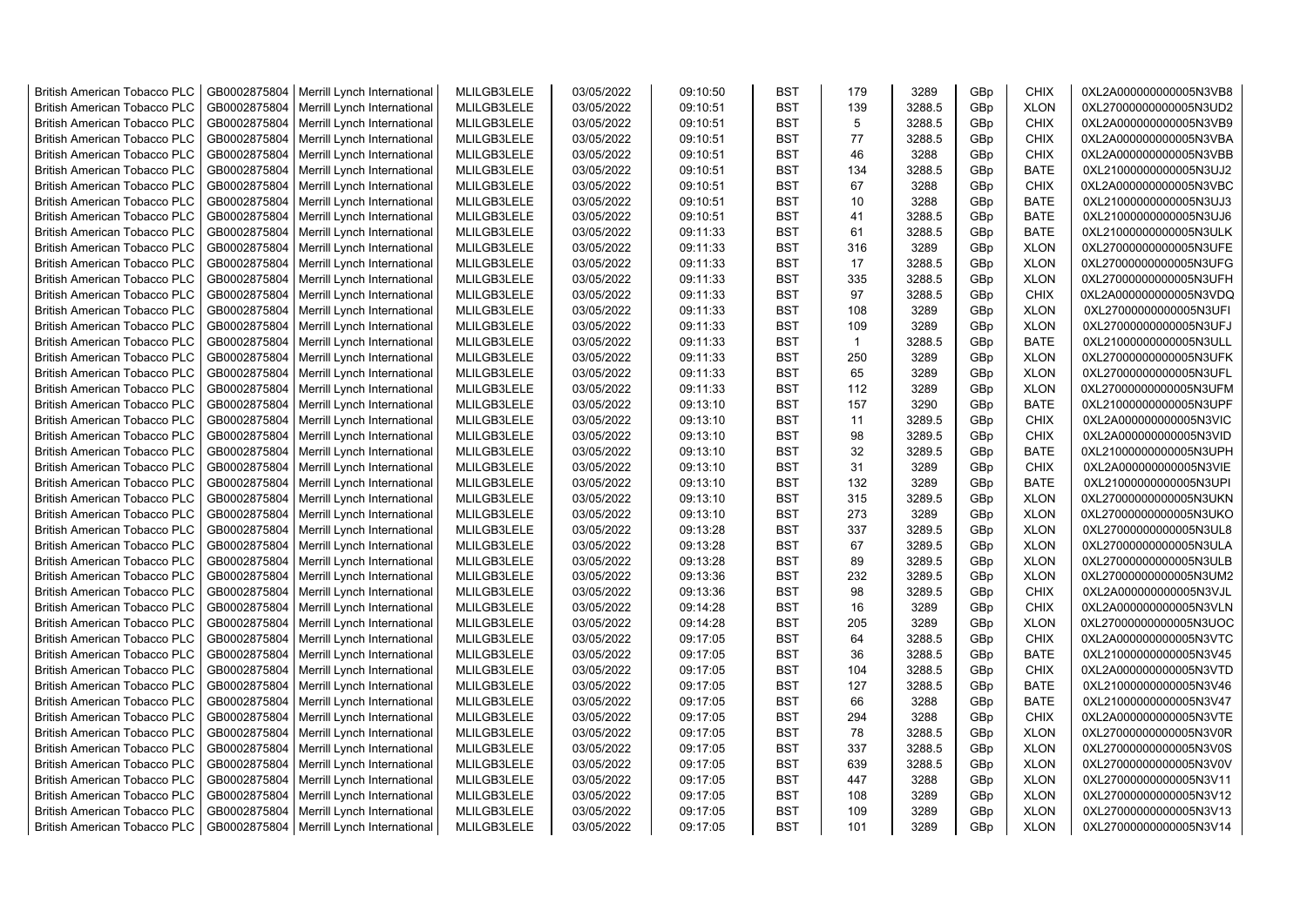| <b>British American Tobacco PLC</b> | GB0002875804 | Merrill Lynch International | MLILGB3LELE | 03/05/2022 | 09:17:05 | <b>BST</b> | 250          | 3289   | GBp             | <b>XLON</b> | 0XL27000000000005N3V15 |
|-------------------------------------|--------------|-----------------------------|-------------|------------|----------|------------|--------------|--------|-----------------|-------------|------------------------|
| <b>British American Tobacco PLC</b> | GB0002875804 | Merrill Lynch International | MLILGB3LELE | 03/05/2022 | 09:17:05 | <b>BST</b> | 90           | 3289   | GBp             | <b>XLON</b> | 0XL27000000000005N3V16 |
| <b>British American Tobacco PLC</b> | GB0002875804 | Merrill Lynch International | MLILGB3LELE | 03/05/2022 | 09:17:12 | <b>BST</b> | 157          | 3288.5 | GBp             | <b>XLON</b> | 0XL27000000000005N3V1I |
| <b>British American Tobacco PLC</b> | GB0002875804 | Merrill Lynch International | MLILGB3LELE | 03/05/2022 | 09:17:17 | <b>BST</b> | 78           | 3288   | GBp             | <b>XLON</b> | 0XL27000000000005N3V1S |
| <b>British American Tobacco PLC</b> | GB0002875804 | Merrill Lynch International | MLILGB3LELE | 03/05/2022 | 09:17:17 | <b>BST</b> | 79           | 3288   | GBp             | <b>BATE</b> | 0XL21000000000005N3V4S |
| <b>British American Tobacco PLC</b> | GB0002875804 | Merrill Lynch International | MLILGB3LELE | 03/05/2022 | 09:17:43 | <b>BST</b> | 25           | 3287.5 | GBp             | <b>CHIX</b> | 0XL2A000000000005N3VVR |
| <b>British American Tobacco PLC</b> | GB0002875804 | Merrill Lynch International | MLILGB3LELE | 03/05/2022 | 09:18:33 | <b>BST</b> | 319          | 3287.5 | GBp             | <b>XLON</b> | 0XL27000000000005N3V5M |
| <b>British American Tobacco PLC</b> | GB0002875804 | Merrill Lynch International | MLILGB3LELE | 03/05/2022 | 09:18:33 | <b>BST</b> | 289          | 3287.5 | GBp             | <b>CHIX</b> | 0XL2A000000000005N401V |
| <b>British American Tobacco PLC</b> | GB0002875804 | Merrill Lynch International | MLILGB3LELE | 03/05/2022 | 09:18:33 | <b>BST</b> | 47           | 3287.5 | GBp             | BATE        | 0XL21000000000005N3V89 |
| <b>British American Tobacco PLC</b> | GB0002875804 | Merrill Lynch International | MLILGB3LELE | 03/05/2022 | 09:18:33 | <b>BST</b> | 74           | 3287.5 | GBp             | <b>BATE</b> | 0XL21000000000005N3V8A |
| <b>British American Tobacco PLC</b> | GB0002875804 | Merrill Lynch International | MLILGB3LELE | 03/05/2022 | 09:19:23 | <b>BST</b> | 108          | 3288.5 | GBp             | <b>XLON</b> | 0XL27000000000005N3V8L |
| <b>British American Tobacco PLC</b> | GB0002875804 | Merrill Lynch International | MLILGB3LELE | 03/05/2022 | 09:19:42 | <b>BST</b> | 211          | 3288   | GBp             | <b>CHIX</b> | 0XL2A000000000005N4065 |
| <b>British American Tobacco PLC</b> | GB0002875804 | Merrill Lynch International | MLILGB3LELE | 03/05/2022 | 09:19:42 | <b>BST</b> | 1059         | 3288   | GBp             | <b>XLON</b> | 0XL27000000000005N3V9R |
| <b>British American Tobacco PLC</b> | GB0002875804 | Merrill Lynch International | MLILGB3LELE | 03/05/2022 | 09:19:42 | <b>BST</b> | 269          | 3288   | GBp             | <b>XLON</b> | 0XL27000000000005N3V9S |
| <b>British American Tobacco PLC</b> | GB0002875804 | Merrill Lynch International | MLILGB3LELE | 03/05/2022 | 09:19:42 | <b>BST</b> | 154          | 3288.5 | GBp             | <b>BATE</b> | 0XL21000000000005N3VC4 |
| <b>British American Tobacco PLC</b> | GB0002875804 | Merrill Lynch International | MLILGB3LELE | 03/05/2022 | 09:19:42 | <b>BST</b> | 51           | 3288.5 | GBp             | <b>BATE</b> | 0XL21000000000005N3VC5 |
| <b>British American Tobacco PLC</b> | GB0002875804 | Merrill Lynch International | MLILGB3LELE | 03/05/2022 | 09:20:22 | <b>BST</b> | 20           | 3289   | GBp             | <b>XLON</b> | 0XL27000000000005N3VCF |
| <b>British American Tobacco PLC</b> | GB0002875804 | Merrill Lynch International | MLILGB3LELE | 03/05/2022 | 09:20:22 | <b>BST</b> | 129          | 3289   | GBp             | <b>XLON</b> | 0XL27000000000005N3VCG |
| <b>British American Tobacco PLC</b> | GB0002875804 | Merrill Lynch International | MLILGB3LELE | 03/05/2022 | 09:20:37 | <b>BST</b> | 174          | 3288.5 | GBp             | <b>XLON</b> | 0XL27000000000005N3VDH |
| <b>British American Tobacco PLC</b> | GB0002875804 | Merrill Lynch International | MLILGB3LELE | 03/05/2022 | 09:20:37 | <b>BST</b> | 156          | 3288.5 | GBp             | <b>CHIX</b> | 0XL2A000000000005N409P |
| <b>British American Tobacco PLC</b> | GB0002875804 | Merrill Lynch International | MLILGB3LELE | 03/05/2022 | 09:20:37 | <b>BST</b> | 13           | 3288   | GBp             | <b>XLON</b> | 0XL27000000000005N3VDI |
| <b>British American Tobacco PLC</b> | GB0002875804 | Merrill Lynch International | MLILGB3LELE | 03/05/2022 | 09:21:05 | <b>BST</b> | 120          | 3289.5 | GBp             | <b>BATE</b> | 0XL21000000000005N3VGK |
| <b>British American Tobacco PLC</b> | GB0002875804 | Merrill Lynch International | MLILGB3LELE | 03/05/2022 | 09:22:11 | <b>BST</b> | 355          | 3290   | GBp             | <b>XLON</b> | 0XL27000000000005N3VI5 |
| <b>British American Tobacco PLC</b> | GB0002875804 | Merrill Lynch International | MLILGB3LELE | 03/05/2022 | 09:22:11 | <b>BST</b> | $\mathbf{1}$ | 3290   | GBp             | <b>XLON</b> | 0XL27000000000005N3VI6 |
| <b>British American Tobacco PLC</b> | GB0002875804 | Merrill Lynch International | MLILGB3LELE | 03/05/2022 | 09:22:11 | <b>BST</b> | 250          | 3290   | GBp             | <b>XLON</b> | 0XL27000000000005N3VI7 |
| <b>British American Tobacco PLC</b> | GB0002875804 | Merrill Lynch International | MLILGB3LELE | 03/05/2022 | 09:22:11 | <b>BST</b> | 159          | 3290   | GBp             | <b>XLON</b> | 0XL27000000000005N3VI8 |
| <b>British American Tobacco PLC</b> | GB0002875804 | Merrill Lynch International | MLILGB3LELE | 03/05/2022 | 09:23:09 | <b>BST</b> | 129          | 3290   | GBp             | <b>CHIX</b> | 0XL2A000000000005N40HC |
| <b>British American Tobacco PLC</b> | GB0002875804 | Merrill Lynch International | MLILGB3LELE | 03/05/2022 | 09:23:09 | <b>BST</b> | 595          | 3289.5 | GBp             | <b>XLON</b> | 0XL27000000000005N3VL4 |
| <b>British American Tobacco PLC</b> | GB0002875804 | Merrill Lynch International | MLILGB3LELE | 03/05/2022 | 09:23:09 | <b>BST</b> | 119          | 3289.5 | GBp             | <b>CHIX</b> | 0XL2A000000000005N40HD |
| <b>British American Tobacco PLC</b> | GB0002875804 | Merrill Lynch International | MLILGB3LELE | 03/05/2022 | 09:23:12 | <b>BST</b> | 283          | 3289   | GBp             | <b>XLON</b> | 0XL27000000000005N3VLD |
| <b>British American Tobacco PLC</b> | GB0002875804 | Merrill Lynch International | MLILGB3LELE | 03/05/2022 | 09:23:12 | <b>BST</b> | 22           | 3289   | GBp             | <b>BATE</b> | 0XL21000000000005N3VMF |
| <b>British American Tobacco PLC</b> | GB0002875804 | Merrill Lynch International | MLILGB3LELE | 03/05/2022 | 09:24:15 | <b>BST</b> | 161          | 3290   | GBp             | <b>BATE</b> | 0XL21000000000005N3VQL |
| <b>British American Tobacco PLC</b> | GB0002875804 | Merrill Lynch International | MLILGB3LELE | 03/05/2022 | 09:24:26 | BST        | 202          | 3290   | GBp             | <b>XLON</b> | 0XL27000000000005N3VPS |
| <b>British American Tobacco PLC</b> | GB0002875804 | Merrill Lynch International | MLILGB3LELE | 03/05/2022 | 09:25:12 | <b>BST</b> | 448          | 3290   | GBp             | <b>XLON</b> | 0XL27000000000005N3VS2 |
| <b>British American Tobacco PLC</b> | GB0002875804 | Merrill Lynch International | MLILGB3LELE | 03/05/2022 | 09:25:12 | <b>BST</b> | 116          | 3290   | GBp             | <b>XLON</b> | 0XL27000000000005N3VS3 |
| <b>British American Tobacco PLC</b> | GB0002875804 | Merrill Lynch International | MLILGB3LELE | 03/05/2022 | 09:25:12 | <b>BST</b> | 877          | 3290   | GBp             | <b>XLON</b> | 0XL27000000000005N3VS4 |
| <b>British American Tobacco PLC</b> | GB0002875804 | Merrill Lynch International | MLILGB3LELE | 03/05/2022 | 09:25:47 | <b>BST</b> | 18           | 3289.5 | GBp             | <b>BATE</b> | 0XL21000000000005N3VTT |
| <b>British American Tobacco PLC</b> | GB0002875804 | Merrill Lynch International | MLILGB3LELE | 03/05/2022 | 09:25:47 | <b>BST</b> | 152          | 3289.5 | GBp             | <b>XLON</b> | 0XL27000000000005N3VTE |
| <b>British American Tobacco PLC</b> | GB0002875804 | Merrill Lynch International | MLILGB3LELE | 03/05/2022 | 09:25:47 | <b>BST</b> | 98           | 3289.5 | GBp             | <b>BATE</b> | 0XL21000000000005N3VTU |
| <b>British American Tobacco PLC</b> | GB0002875804 | Merrill Lynch International | MLILGB3LELE | 03/05/2022 | 09:25:56 | <b>BST</b> | 392          | 3289   | GBp             | <b>CHIX</b> | 0XL2A000000000005N40RG |
| <b>British American Tobacco PLC</b> | GB0002875804 | Merrill Lynch International | MLILGB3LELE | 03/05/2022 | 09:25:56 | <b>BST</b> | 86           | 3289   | GBp             | <b>XLON</b> | 0XL27000000000005N3VU5 |
| <b>British American Tobacco PLC</b> | GB0002875804 | Merrill Lynch International | MLILGB3LELE | 03/05/2022 | 09:26:51 | <b>BST</b> | 181          | 3290   | GBp             | <b>CHIX</b> | 0XL2A000000000005N40TP |
| <b>British American Tobacco PLC</b> | GB0002875804 | Merrill Lynch International | MLILGB3LELE | 03/05/2022 | 09:27:00 | <b>BST</b> | 275          | 3290   | GBp             | <b>CHIX</b> | 0XL2A000000000005N40UA |
| <b>British American Tobacco PLC</b> | GB0002875804 | Merrill Lynch International | MLILGB3LELE | 03/05/2022 | 09:27:00 | <b>BST</b> | 10           | 3290   | GBp             | <b>CHIX</b> | 0XL2A000000000005N40U9 |
| <b>British American Tobacco PLC</b> | GB0002875804 | Merrill Lynch International | MLILGB3LELE | 03/05/2022 | 09:27:26 | <b>BST</b> | 262          | 3289.5 | GBp             | <b>BATE</b> | 0XL21000000000005N402R |
| <b>British American Tobacco PLC</b> | GB0002875804 | Merrill Lynch International | MLILGB3LELE | 03/05/2022 | 09:27:26 | <b>BST</b> | 240          | 3289.5 | GBp             | <b>BATE</b> | 0XL21000000000005N402S |
| <b>British American Tobacco PLC</b> | GB0002875804 | Merrill Lynch International | MLILGB3LELE | 03/05/2022 | 09:27:26 | <b>BST</b> | 220          | 3289.5 | GBp             | <b>XLON</b> | 0XL27000000000005N402S |
| <b>British American Tobacco PLC</b> | GB0002875804 | Merrill Lynch International | MLILGB3LELE | 03/05/2022 | 09:29:33 | <b>BST</b> | 285          | 3289.5 | GB <sub>p</sub> | <b>CHIX</b> | 0XL2A000000000005N415A |
|                                     |              |                             |             |            |          |            |              |        |                 |             |                        |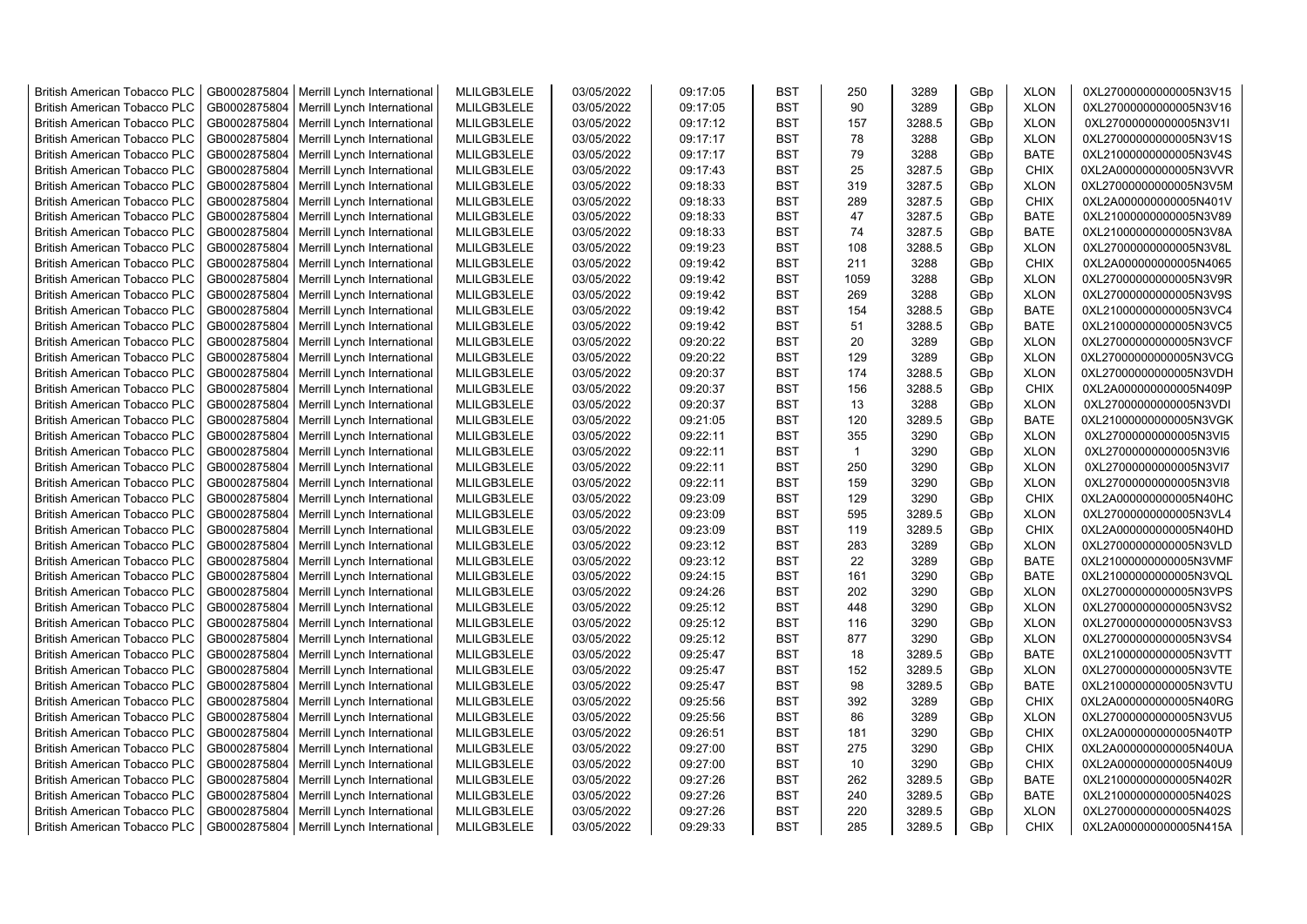| <b>British American Tobacco PLC</b> | GB0002875804 | Merrill Lynch International                | MLILGB3LELE | 03/05/2022 | 09:29:33 | <b>BST</b> | 74  | 3289.5 | GBp             | <b>XLON</b> | 0XL27000000000005N407S |
|-------------------------------------|--------------|--------------------------------------------|-------------|------------|----------|------------|-----|--------|-----------------|-------------|------------------------|
| <b>British American Tobacco PLC</b> | GB0002875804 | Merrill Lynch International                | MLILGB3LELE | 03/05/2022 | 09:29:33 | <b>BST</b> | 285 | 3289   | GBp             | <b>CHIX</b> | 0XL2A000000000005N415D |
| <b>British American Tobacco PLC</b> | GB0002875804 | Merrill Lynch International                | MLILGB3LELE | 03/05/2022 | 09:29:33 | <b>BST</b> | 101 | 3289   | GBp             | <b>BATE</b> | 0XL21000000000005N407C |
| <b>British American Tobacco PLC</b> | GB0002875804 | Merrill Lynch International                | MLILGB3LELE | 03/05/2022 | 09:29:33 | <b>BST</b> | 23  | 3289   | GBp             | <b>BATE</b> | 0XL21000000000005N407D |
| <b>British American Tobacco PLC</b> | GB0002875804 | Merrill Lynch International                | MLILGB3LELE | 03/05/2022 | 09:29:33 | <b>BST</b> | 79  | 3289   | GBp             | <b>XLON</b> | 0XL27000000000005N407U |
| <b>British American Tobacco PLC</b> | GB0002875804 | Merrill Lynch International                | MLILGB3LELE | 03/05/2022 | 09:29:33 | <b>BST</b> | 9   | 3289   | GBp             | <b>BATE</b> | 0XL21000000000005N407E |
| British American Tobacco PLC        | GB0002875804 | Merrill Lynch International                | MLILGB3LELE | 03/05/2022 | 09:29:33 | <b>BST</b> | 56  | 3289   | GBp             | <b>BATE</b> | 0XL21000000000005N407F |
| <b>British American Tobacco PLC</b> | GB0002875804 | Merrill Lynch International                | MLILGB3LELE | 03/05/2022 | 09:29:33 | <b>BST</b> | 14  | 3289   | GBp             | <b>BATE</b> | 0XL21000000000005N407G |
| <b>British American Tobacco PLC</b> | GB0002875804 | Merrill Lynch International                | MLILGB3LELE | 03/05/2022 | 09:29:33 | <b>BST</b> | 15  | 3289   | GBp             | <b>BATE</b> | 0XL21000000000005N407H |
| <b>British American Tobacco PLC</b> | GB0002875804 | Merrill Lynch International                | MLILGB3LELE | 03/05/2022 | 09:30:22 | <b>BST</b> | 175 | 3290   | GBp             | <b>XLON</b> | 0XL27000000000005N40B9 |
| <b>British American Tobacco PLC</b> | GB0002875804 | Merrill Lynch International                | MLILGB3LELE | 03/05/2022 | 09:30:22 | <b>BST</b> | 24  | 3290   | GBp             | <b>CHIX</b> | 0XL2A000000000005N418L |
| <b>British American Tobacco PLC</b> | GB0002875804 | Merrill Lynch International                | MLILGB3LELE | 03/05/2022 | 09:30:22 | <b>BST</b> | 44  | 3290   | GBp             | <b>CHIX</b> | 0XL2A000000000005N418M |
| <b>British American Tobacco PLC</b> | GB0002875804 | Merrill Lynch International                | MLILGB3LELE | 03/05/2022 | 09:30:31 | <b>BST</b> | 10  | 3289.5 | GBp             | <b>BATE</b> | 0XL21000000000005N40AJ |
| <b>British American Tobacco PLC</b> | GB0002875804 | Merrill Lynch International                | MLILGB3LELE | 03/05/2022 | 09:30:40 | <b>BST</b> | 59  | 3289.5 | GBp             | <b>BATE</b> | 0XL21000000000005N40B7 |
| <b>British American Tobacco PLC</b> | GB0002875804 | Merrill Lynch International                | MLILGB3LELE | 03/05/2022 | 09:30:55 | <b>BST</b> | 59  | 3289   | GBp             | <b>CHIX</b> | 0XL2A000000000005N41A9 |
| <b>British American Tobacco PLC</b> | GB0002875804 | Merrill Lynch International                | MLILGB3LELE | 03/05/2022 | 09:30:55 | <b>BST</b> | 251 | 3289   | GBp             | <b>XLON</b> | 0XL27000000000005N40D7 |
| <b>British American Tobacco PLC</b> | GB0002875804 | Merrill Lynch International                | MLILGB3LELE | 03/05/2022 | 09:30:55 | <b>BST</b> | 45  | 3289   | GBp             | <b>BATE</b> | 0XL21000000000005N40BP |
| <b>British American Tobacco PLC</b> | GB0002875804 | Merrill Lynch International                | MLILGB3LELE | 03/05/2022 | 09:32:45 | <b>BST</b> | 63  | 3290   | GBp             | <b>BATE</b> | 0XL21000000000005N40H8 |
| <b>British American Tobacco PLC</b> | GB0002875804 | Merrill Lynch International                | MLILGB3LELE | 03/05/2022 | 09:33:06 | <b>BST</b> | 107 | 3290   | GBp             | <b>XLON</b> | 0XL27000000000005N40KC |
| <b>British American Tobacco PLC</b> | GB0002875804 | Merrill Lynch International                | MLILGB3LELE | 03/05/2022 | 09:33:06 | <b>BST</b> | 206 | 3290   | GBp             | <b>XLON</b> | 0XL27000000000005N40KD |
| <b>British American Tobacco PLC</b> | GB0002875804 | Merrill Lynch International                | MLILGB3LELE | 03/05/2022 | 09:33:06 | <b>BST</b> | 256 | 3290   | GBp             | <b>XLON</b> | 0XL27000000000005N40KE |
| <b>British American Tobacco PLC</b> | GB0002875804 | Merrill Lynch International                | MLILGB3LELE | 03/05/2022 | 09:33:06 | <b>BST</b> | 212 | 3290   | GBp             | <b>XLON</b> | 0XL27000000000005N40KF |
| <b>British American Tobacco PLC</b> | GB0002875804 | Merrill Lynch International                | MLILGB3LELE | 03/05/2022 | 09:33:06 | <b>BST</b> | 213 | 3290   | GBp             | <b>XLON</b> | 0XL27000000000005N40KG |
| <b>British American Tobacco PLC</b> | GB0002875804 | Merrill Lynch International                | MLILGB3LELE | 03/05/2022 | 09:33:18 | <b>BST</b> | 58  | 3289.5 | GBp             | <b>BATE</b> | 0XL21000000000005N40J5 |
| <b>British American Tobacco PLC</b> | GB0002875804 | Merrill Lynch International                | MLILGB3LELE | 03/05/2022 | 09:33:18 | <b>BST</b> | 642 | 3289.5 | GBp             | <b>XLON</b> | 0XL27000000000005N40L2 |
| <b>British American Tobacco PLC</b> | GB0002875804 | Merrill Lynch International                | MLILGB3LELE | 03/05/2022 | 09:33:18 | <b>BST</b> | 157 | 3289   | GBp             | <b>CHIX</b> | 0XL2A000000000005N41HM |
| <b>British American Tobacco PLC</b> | GB0002875804 | Merrill Lynch International                | MLILGB3LELE | 03/05/2022 | 09:33:23 | <b>BST</b> | 240 | 3289.5 | GBp             | <b>CHIX</b> | 0XL2A000000000005N41HU |
| <b>British American Tobacco PLC</b> | GB0002875804 | Merrill Lynch International                | MLILGB3LELE | 03/05/2022 | 09:35:29 | <b>BST</b> | 38  | 3290   | GBp             | <b>XLON</b> | 0XL27000000000005N40RL |
| <b>British American Tobacco PLC</b> | GB0002875804 | Merrill Lynch International                | MLILGB3LELE | 03/05/2022 | 09:35:29 | <b>BST</b> | 212 | 3290   | GBp             | <b>XLON</b> | 0XL27000000000005N40RM |
| <b>British American Tobacco PLC</b> | GB0002875804 | Merrill Lynch International                | MLILGB3LELE | 03/05/2022 | 09:35:29 | <b>BST</b> | 207 | 3290   | GBp             | <b>XLON</b> | 0XL27000000000005N40RN |
| <b>British American Tobacco PLC</b> | GB0002875804 | Merrill Lynch International                | MLILGB3LELE | 03/05/2022 | 09:35:33 | <b>BST</b> | 64  | 3289   | GBp             | <b>CHIX</b> | 0XL2A000000000005N41O0 |
| <b>British American Tobacco PLC</b> | GB0002875804 | Merrill Lynch International                | MLILGB3LELE | 03/05/2022 | 09:35:33 | <b>BST</b> | 50  | 3289   | GBp             | <b>BATE</b> | 0XL21000000000005N40PC |
| <b>British American Tobacco PLC</b> | GB0002875804 | Merrill Lynch International                | MLILGB3LELE | 03/05/2022 | 09:35:33 | <b>BST</b> | 12  | 3289   | GBp             | <b>XLON</b> | 0XL27000000000005N40S8 |
| <b>British American Tobacco PLC</b> | GB0002875804 | Merrill Lynch International                | MLILGB3LELE | 03/05/2022 | 09:35:33 | <b>BST</b> | 630 | 3289   | GBp             | <b>XLON</b> | 0XL27000000000005N40S9 |
| <b>British American Tobacco PLC</b> | GB0002875804 | Merrill Lynch International                | MLILGB3LELE | 03/05/2022 | 09:35:33 | <b>BST</b> | 213 | 3289.5 | GBp             | <b>XLON</b> | 0XL27000000000005N40SB |
| <b>British American Tobacco PLC</b> | GB0002875804 | Merrill Lynch International                | MLILGB3LELE | 03/05/2022 | 09:35:33 | <b>BST</b> | 250 | 3289.5 | GBp             | <b>XLON</b> | 0XL27000000000005N40SC |
| <b>British American Tobacco PLC</b> | GB0002875804 | Merrill Lynch International                | MLILGB3LELE | 03/05/2022 | 09:35:33 | <b>BST</b> | 118 | 3289.5 | GBp             | <b>XLON</b> | 0XL27000000000005N40SD |
| <b>British American Tobacco PLC</b> | GB0002875804 | Merrill Lynch International                | MLILGB3LELE | 03/05/2022 | 09:35:33 | <b>BST</b> | 136 | 3289.5 | GBp             | <b>XLON</b> | 0XL27000000000005N40SE |
| <b>British American Tobacco PLC</b> | GB0002875804 | Merrill Lynch International                | MLILGB3LELE | 03/05/2022 | 09:35:33 | <b>BST</b> | 230 | 3289.5 | GBp             | <b>XLON</b> | 0XL27000000000005N40SF |
| <b>British American Tobacco PLC</b> | GB0002875804 | Merrill Lynch International                | MLILGB3LELE | 03/05/2022 | 09:35:33 | <b>BST</b> | 19  | 3289.5 | GBp             | <b>XLON</b> | 0XL27000000000005N40SG |
| <b>British American Tobacco PLC</b> | GB0002875804 | Merrill Lynch International                | MLILGB3LELE | 03/05/2022 | 09:36:14 | <b>BST</b> | 48  | 3290   | GBp             | <b>BATE</b> | 0XL21000000000005N40RQ |
| <b>British American Tobacco PLC</b> | GB0002875804 | Merrill Lynch International                | MLILGB3LELE | 03/05/2022 | 09:36:46 | <b>BST</b> | 262 | 3289.5 | GBp             | <b>CHIX</b> | 0XL2A000000000005N41RG |
| <b>British American Tobacco PLC</b> | GB0002875804 | Merrill Lynch International                | MLILGB3LELE | 03/05/2022 | 09:36:46 | <b>BST</b> | 347 | 3289.5 | GBp             | <b>XLON</b> | 0XL27000000000005N4109 |
| <b>British American Tobacco PLC</b> | GB0002875804 | Merrill Lynch International                | MLILGB3LELE | 03/05/2022 | 09:36:46 | <b>BST</b> | 81  | 3289.5 | GBp             | <b>BATE</b> | 0XL21000000000005N40SS |
| <b>British American Tobacco PLC</b> | GB0002875804 | Merrill Lynch International                | MLILGB3LELE | 03/05/2022 | 09:36:55 | <b>BST</b> | 224 | 3289   | GBp             | <b>XLON</b> | 0XL27000000000005N410D |
| <b>British American Tobacco PLC</b> | GB0002875804 | Merrill Lynch International                | MLILGB3LELE | 03/05/2022 | 09:37:39 | <b>BST</b> | 344 | 3291   | GBp             | <b>XLON</b> | 0XL27000000000005N412V |
| <b>British American Tobacco PLC</b> | GB0002875804 | Merrill Lynch International                | MLILGB3LELE | 03/05/2022 | 09:37:41 | <b>BST</b> | 270 | 3290.5 | GBp             | <b>XLON</b> | 0XL27000000000005N4135 |
| <b>British American Tobacco PLC</b> |              | GB0002875804   Merrill Lynch International | MLILGB3LELE | 03/05/2022 | 09:39:12 | <b>BST</b> | 525 | 3291   | GB <sub>p</sub> | <b>CHIX</b> | 0XL2A000000000005N423C |
|                                     |              |                                            |             |            |          |            |     |        |                 |             |                        |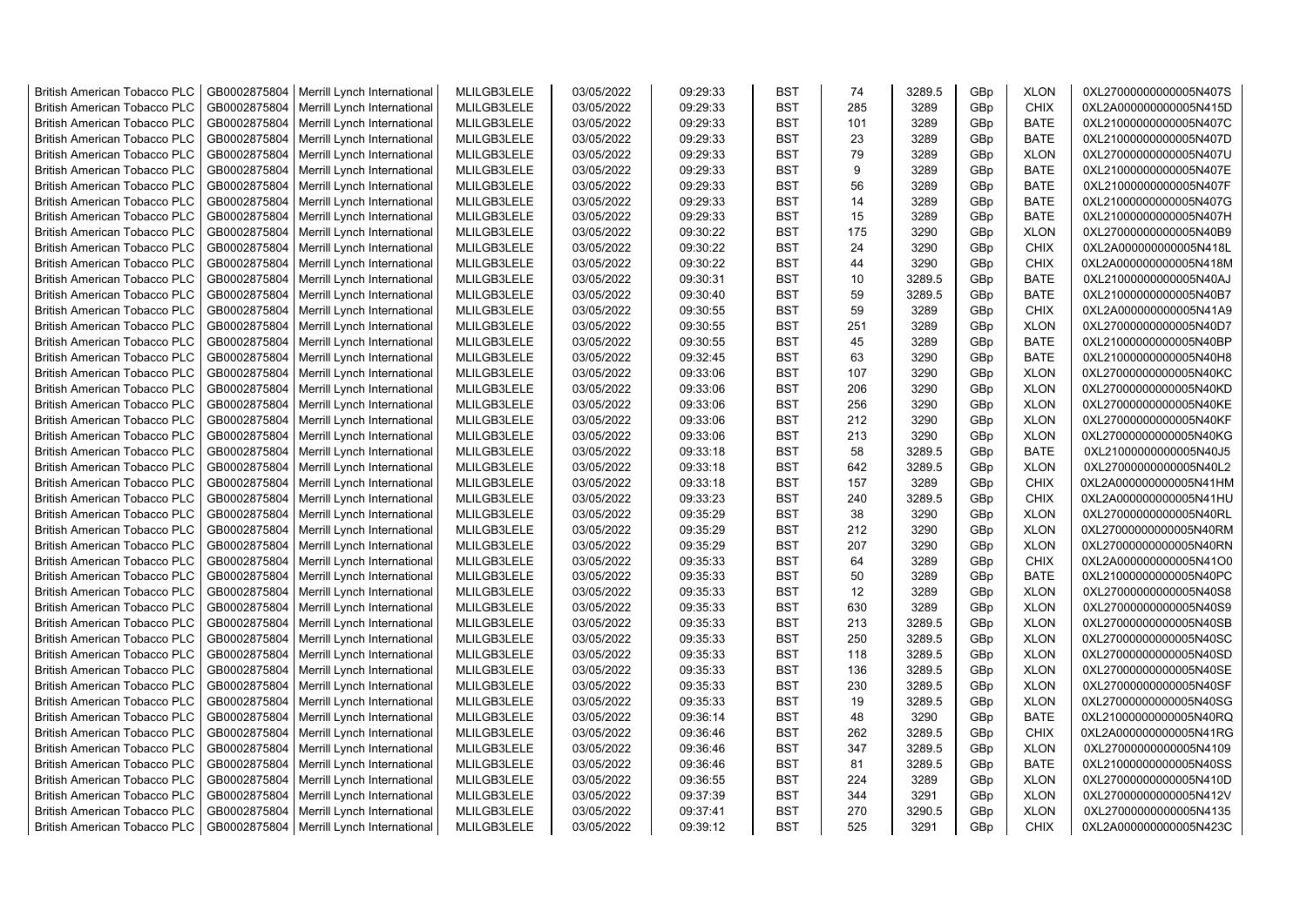| <b>British American Tobacco PLC</b> | GB0002875804 | Merrill Lynch International | MLILGB3LELE | 03/05/2022 | 09:39:12 | <b>BST</b> | 17             | 3291   | GBp | <b>BATE</b> | 0XL21000000000005N414F |
|-------------------------------------|--------------|-----------------------------|-------------|------------|----------|------------|----------------|--------|-----|-------------|------------------------|
| <b>British American Tobacco PLC</b> | GB0002875804 | Merrill Lynch International | MLILGB3LELE | 03/05/2022 | 09:39:12 | <b>BST</b> | 12             | 3291   | GBp | <b>CHIX</b> | 0XL2A000000000005N423D |
| <b>British American Tobacco PLC</b> | GB0002875804 | Merrill Lynch International | MLILGB3LELE | 03/05/2022 | 09:39:12 | <b>BST</b> | 112            | 3291   | GBp | <b>CHIX</b> | 0XL2A000000000005N423E |
| <b>British American Tobacco PLC</b> | GB0002875804 | Merrill Lynch International | MLILGB3LELE | 03/05/2022 | 09:39:12 | <b>BST</b> | 99             | 3290.5 | GBp | <b>BATE</b> | 0XL21000000000005N414G |
| British American Tobacco PLC        | GB0002875804 | Merrill Lynch International | MLILGB3LELE | 03/05/2022 | 09:39:23 | <b>BST</b> | 1386           | 3290   | GBp | <b>XLON</b> | 0XL27000000000005N418H |
| <b>British American Tobacco PLC</b> | GB0002875804 | Merrill Lynch International | MLILGB3LELE | 03/05/2022 | 09:39:23 | <b>BST</b> | 83             | 3290   | GBp | <b>BATE</b> | 0XL21000000000005N414N |
| British American Tobacco PLC        | GB0002875804 | Merrill Lynch International | MLILGB3LELE | 03/05/2022 | 09:39:23 | <b>BST</b> | 255            | 3290   | GBp | CHIX        | 0XL2A000000000005N4244 |
| <b>British American Tobacco PLC</b> | GB0002875804 | Merrill Lynch International | MLILGB3LELE | 03/05/2022 | 09:40:00 | <b>BST</b> | 154            | 3290   | GBp | CHIX        | 0XL2A000000000005N425O |
| <b>British American Tobacco PLC</b> | GB0002875804 | Merrill Lynch International | MLILGB3LELE | 03/05/2022 | 09:40:00 | <b>BST</b> | 53             | 3290   | GBp | <b>XLON</b> | 0XL27000000000005N41A5 |
| <b>British American Tobacco PLC</b> | GB0002875804 | Merrill Lynch International | MLILGB3LELE | 03/05/2022 | 09:40:00 | <b>BST</b> | 22             | 3290   | GBp | <b>BATE</b> | 0XL21000000000005N4168 |
| <b>British American Tobacco PLC</b> | GB0002875804 | Merrill Lynch International | MLILGB3LELE | 03/05/2022 | 09:40:00 | <b>BST</b> | $\overline{7}$ | 3290   | GBp | <b>BATE</b> | 0XL21000000000005N4169 |
| <b>British American Tobacco PLC</b> | GB0002875804 | Merrill Lynch International | MLILGB3LELE | 03/05/2022 | 09:40:00 | <b>BST</b> | 110            | 3290   | GBp | <b>XLON</b> | 0XL27000000000005N41A6 |
| <b>British American Tobacco PLC</b> | GB0002875804 | Merrill Lynch International | MLILGB3LELE | 03/05/2022 | 09:41:51 | <b>BST</b> | 121            | 3294   | GBp | <b>BATE</b> | 0XL21000000000005N41CS |
| <b>British American Tobacco PLC</b> | GB0002875804 | Merrill Lynch International | MLILGB3LELE | 03/05/2022 | 09:42:04 | <b>BST</b> | 75             | 3295.5 | GBp | <b>CHIX</b> | 0XL2A000000000005N42DV |
| <b>British American Tobacco PLC</b> | GB0002875804 | Merrill Lynch International | MLILGB3LELE | 03/05/2022 | 09:42:04 | <b>BST</b> | 73             | 3295.5 | GBp | <b>CHIX</b> | 0XL2A000000000005N42E0 |
| <b>British American Tobacco PLC</b> | GB0002875804 | Merrill Lynch International | MLILGB3LELE | 03/05/2022 | 09:42:04 | <b>BST</b> | 46             | 3295.5 | GBp | <b>BATE</b> | 0XL21000000000005N41EM |
| <b>British American Tobacco PLC</b> | GB0002875804 | Merrill Lynch International | MLILGB3LELE | 03/05/2022 | 09:42:04 | <b>BST</b> | 220            | 3296   | GBp | <b>XLON</b> | 0XL27000000000005N41HV |
| <b>British American Tobacco PLC</b> | GB0002875804 | Merrill Lynch International | MLILGB3LELE | 03/05/2022 | 09:42:04 | <b>BST</b> | 118            | 3296   | GBp | <b>XLON</b> | 0XL27000000000005N41I0 |
| <b>British American Tobacco PLC</b> | GB0002875804 | Merrill Lynch International | MLILGB3LELE | 03/05/2022 | 09:42:04 | <b>BST</b> | 250            | 3296   | GBp | <b>XLON</b> | 0XL27000000000005N41I1 |
| <b>British American Tobacco PLC</b> | GB0002875804 | Merrill Lynch International | MLILGB3LELE | 03/05/2022 | 09:42:04 | <b>BST</b> | 225            | 3296   | GBp | <b>XLON</b> | 0XL27000000000005N41I2 |
| <b>British American Tobacco PLC</b> | GB0002875804 | Merrill Lynch International | MLILGB3LELE | 03/05/2022 | 09:42:04 | <b>BST</b> | 231            | 3296   | GBp | <b>XLON</b> | 0XL27000000000005N41I3 |
| <b>British American Tobacco PLC</b> | GB0002875804 | Merrill Lynch International | MLILGB3LELE | 03/05/2022 | 09:42:08 | <b>BST</b> | 280            | 3296.5 | GBp | <b>XLON</b> | 0XL27000000000005N41lK |
| <b>British American Tobacco PLC</b> | GB0002875804 | Merrill Lynch International | MLILGB3LELE | 03/05/2022 | 09:42:13 | <b>BST</b> | 57             | 3295   | GBp | <b>BATE</b> | 0XL21000000000005N41FT |
| <b>British American Tobacco PLC</b> | GB0002875804 | Merrill Lynch International | MLILGB3LELE | 03/05/2022 | 09:42:21 | <b>BST</b> | 165            | 3296.5 | GBp | <b>CHIX</b> | 0XL2A000000000005N42FF |
| <b>British American Tobacco PLC</b> | GB0002875804 | Merrill Lynch International | MLILGB3LELE | 03/05/2022 | 09:42:24 | <b>BST</b> | 109            | 3296.5 | GBp | CHIX        | 0XL2A000000000005N42FJ |
| <b>British American Tobacco PLC</b> | GB0002875804 | Merrill Lynch International | MLILGB3LELE | 03/05/2022 | 09:43:21 | <b>BST</b> | 32             | 3297.5 | GBp | <b>BATE</b> | 0XL21000000000005N41JR |
| <b>British American Tobacco PLC</b> | GB0002875804 | Merrill Lynch International | MLILGB3LELE | 03/05/2022 | 09:43:21 | <b>BST</b> | 21             | 3297.5 | GBp | <b>BATE</b> | 0XL21000000000005N41JS |
| <b>British American Tobacco PLC</b> | GB0002875804 | Merrill Lynch International | MLILGB3LELE | 03/05/2022 | 09:43:21 | <b>BST</b> | 224            | 3297   | GBp | <b>BATE</b> | 0XL21000000000005N41JU |
| <b>British American Tobacco PLC</b> | GB0002875804 | Merrill Lynch International | MLILGB3LELE | 03/05/2022 | 09:43:21 | <b>BST</b> | 125            | 3297   | GBp | <b>CHIX</b> | 0XL2A000000000005N42IR |
| <b>British American Tobacco PLC</b> | GB0002875804 | Merrill Lynch International | MLILGB3LELE | 03/05/2022 | 09:43:21 | <b>BST</b> | 26             | 3297   | GBp | CHIX        | 0XL2A000000000005N42IS |
| <b>British American Tobacco PLC</b> | GB0002875804 | Merrill Lynch International | MLILGB3LELE | 03/05/2022 | 09:43:21 | <b>BST</b> | 408            | 3296.5 | GBp | <b>XLON</b> | 0XL27000000000005N41N0 |
| <b>British American Tobacco PLC</b> | GB0002875804 | Merrill Lynch International | MLILGB3LELE | 03/05/2022 | 09:44:02 | <b>BST</b> | 213            | 3299   | GBp | <b>XLON</b> | 0XL27000000000005N41PG |
| <b>British American Tobacco PLC</b> | GB0002875804 | Merrill Lynch International | MLILGB3LELE | 03/05/2022 | 09:44:02 | <b>BST</b> | 250            | 3299   | GBp | <b>XLON</b> | 0XL27000000000005N41PH |
| <b>British American Tobacco PLC</b> | GB0002875804 | Merrill Lynch International | MLILGB3LELE | 03/05/2022 | 09:44:02 | <b>BST</b> | 179            | 3299   | GBp | <b>XLON</b> | 0XL27000000000005N41PI |
| <b>British American Tobacco PLC</b> | GB0002875804 | Merrill Lynch International | MLILGB3LELE | 03/05/2022 | 09:44:29 | <b>BST</b> | 191            | 3300   | GBp | <b>CHIX</b> | 0XL2A000000000005N42N8 |
| <b>British American Tobacco PLC</b> | GB0002875804 | Merrill Lynch International | MLILGB3LELE | 03/05/2022 | 09:44:29 | <b>BST</b> | 385            | 3300   | GBp | <b>XLON</b> | 0XL27000000000005N41QT |
| <b>British American Tobacco PLC</b> | GB0002875804 | Merrill Lynch International | MLILGB3LELE | 03/05/2022 | 09:44:29 | <b>BST</b> | 34             | 3299.5 | GBp | <b>XLON</b> | 0XL27000000000005N41QV |
| <b>British American Tobacco PLC</b> | GB0002875804 | Merrill Lynch International | MLILGB3LELE | 03/05/2022 | 09:44:45 | <b>BST</b> | 21             | 3299.5 | GBp | <b>CHIX</b> | 0XL2A000000000005N42OC |
| <b>British American Tobacco PLC</b> | GB0002875804 | Merrill Lynch International | MLILGB3LELE | 03/05/2022 | 09:44:45 | <b>BST</b> | 12             | 3299.5 | GBp | <b>BATE</b> | 0XL21000000000005N41OR |
| <b>British American Tobacco PLC</b> | GB0002875804 | Merrill Lynch International | MLILGB3LELE | 03/05/2022 | 09:44:45 | <b>BST</b> | 13             | 3299.5 | GBp | <b>XLON</b> | 0XL27000000000005N41S6 |
| <b>British American Tobacco PLC</b> | GB0002875804 | Merrill Lynch International | MLILGB3LELE | 03/05/2022 | 09:44:45 | <b>BST</b> | 285            | 3299.5 | GBp | <b>XLON</b> | 0XL27000000000005N41S7 |
| <b>British American Tobacco PLC</b> | GB0002875804 | Merrill Lynch International | MLILGB3LELE | 03/05/2022 | 09:45:35 | <b>BST</b> | 174            | 3299   | GBp | <b>XLON</b> | 0XL27000000000005N41UT |
| <b>British American Tobacco PLC</b> | GB0002875804 | Merrill Lynch International | MLILGB3LELE | 03/05/2022 | 09:45:35 | <b>BST</b> | 168            | 3299   | GBp | <b>CHIX</b> | 0XL2A000000000005N42RI |
| <b>British American Tobacco PLC</b> | GB0002875804 | Merrill Lynch International | MLILGB3LELE | 03/05/2022 | 09:45:35 | <b>BST</b> | 131            | 3299   | GBp | <b>BATE</b> | 0XL21000000000005N41RD |
| <b>British American Tobacco PLC</b> | GB0002875804 | Merrill Lynch International | MLILGB3LELE | 03/05/2022 | 09:46:09 | <b>BST</b> | 155            | 3298.5 | GBp | <b>CHIX</b> | 0XL2A000000000005N42T9 |
| <b>British American Tobacco PLC</b> | GB0002875804 | Merrill Lynch International | MLILGB3LELE | 03/05/2022 | 09:46:09 | <b>BST</b> | 305            | 3298.5 | GBp | <b>XLON</b> | 0XL27000000000005N4203 |
| <b>British American Tobacco PLC</b> | GB0002875804 | Merrill Lynch International | MLILGB3LELE | 03/05/2022 | 09:46:09 | <b>BST</b> | 54             | 3298.5 | GBp | <b>BATE</b> | 0XL21000000000005N41SV |
| <b>British American Tobacco PLC</b> | GB0002875804 | Merrill Lynch International | MLILGB3LELE | 03/05/2022 | 09:46:42 | <b>BST</b> | 71             | 3302   | GBp | <b>CHIX</b> | 0XL2A000000000005N42VA |
|                                     |              |                             |             |            |          |            |                |        |     |             |                        |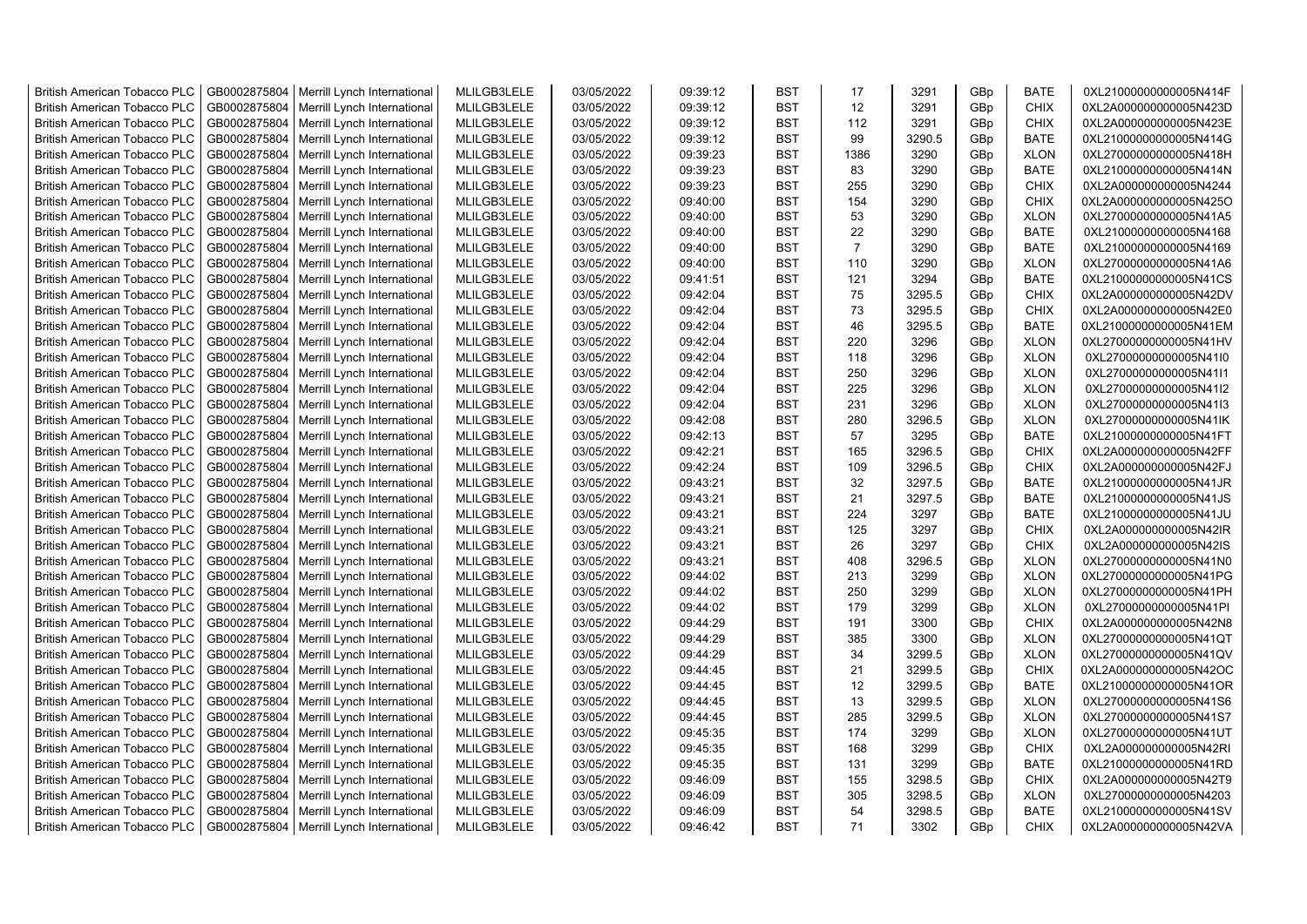| <b>British American Tobacco PLC</b>                                        | GB0002875804                 | Merrill Lynch International                | MLILGB3LELE                | 03/05/2022               | 09:46:53             | <b>BST</b>               | 117      | 3301           | GBp             | <b>CHIX</b>                | 0XL2A000000000005N4306                           |
|----------------------------------------------------------------------------|------------------------------|--------------------------------------------|----------------------------|--------------------------|----------------------|--------------------------|----------|----------------|-----------------|----------------------------|--------------------------------------------------|
| <b>British American Tobacco PLC</b>                                        | GB0002875804                 | Merrill Lynch International                | MLILGB3LELE                | 03/05/2022               | 09:47:30             | <b>BST</b>               | 580      | 3301           | GBp             | <b>XLON</b>                | 0XL27000000000005N424V                           |
| <b>British American Tobacco PLC</b>                                        | GB0002875804                 | Merrill Lynch International                | MLILGB3LELE                | 03/05/2022               | 09:47:30             | <b>BST</b>               | 856      | 3301           | GBp             | <b>XLON</b>                | 0XL27000000000005N4250                           |
| <b>British American Tobacco PLC</b>                                        | GB0002875804                 | Merrill Lynch International                | MLILGB3LELE                | 03/05/2022               | 09:47:30             | <b>BST</b>               | 571      | 3301           | GBp             | <b>XLON</b>                | 0XL27000000000005N4251                           |
| <b>British American Tobacco PLC</b>                                        | GB0002875804                 | Merrill Lynch International                | MLILGB3LELE                | 03/05/2022               | 09:47:44             | <b>BST</b>               | 131      | 3301.5         | GBp             | <b>BATE</b>                | 0XL21000000000005N4226                           |
| <b>British American Tobacco PLC</b>                                        | GB0002875804                 | Merrill Lynch International                | MLILGB3LELE                | 03/05/2022               | 09:47:45             | <b>BST</b>               | 44       | 3300.5         | GBp             | <b>BATE</b>                | 0XL21000000000005N4228                           |
| <b>British American Tobacco PLC</b>                                        | GB0002875804                 | Merrill Lynch International                | MLILGB3LELE                | 03/05/2022               | 09:47:46             | <b>BST</b>               | 82       | 3300.5         | GBp             | <b>BATE</b>                | 0XL21000000000005N4229                           |
| <b>British American Tobacco PLC</b>                                        | GB0002875804                 | Merrill Lynch International                | MLILGB3LELE                | 03/05/2022               | 09:49:13             | <b>BST</b>               | 102      | 3304.5         | GBp             | <b>BATE</b>                | 0XL21000000000005N426C                           |
| <b>British American Tobacco PLC</b>                                        | GB0002875804                 | Merrill Lynch International                | MLILGB3LELE                | 03/05/2022               | 09:49:16             | BST                      | 30       | 3304           | GBp             | <b>BATE</b>                | 0XL21000000000005N426F                           |
| <b>British American Tobacco PLC</b>                                        | GB0002875804                 | Merrill Lynch International                | MLILGB3LELE                | 03/05/2022               | 09:49:16             | <b>BST</b>               | 119      | 3304           | GBp             | <b>BATE</b>                | 0XL21000000000005N426G                           |
| <b>British American Tobacco PLC</b>                                        | GB0002875804                 | Merrill Lynch International                | MLILGB3LELE                | 03/05/2022               | 09:49:16             | BST                      | 9        | 3304           | GBp             | <b>BATE</b>                | 0XL21000000000005N426H                           |
| <b>British American Tobacco PLC</b>                                        | GB0002875804                 | Merrill Lynch International                | MLILGB3LELE                | 03/05/2022               | 09:49:16             | <b>BST</b>               | 236      | 3303.5         | GBp             | <b>XLON</b>                | 0XL27000000000005N42A5                           |
| <b>British American Tobacco PLC</b>                                        | GB0002875804                 | Merrill Lynch International                | MLILGB3LELE                | 03/05/2022               | 09:49:16             | <b>BST</b>               | 148      | 3303.5         | GBp             | <b>CHIX</b>                | 0XL2A000000000005N437R                           |
| <b>British American Tobacco PLC</b>                                        | GB0002875804                 | Merrill Lynch International                | MLILGB3LELE                | 03/05/2022               | 09:49:33             | <b>BST</b>               | 323      | 3303           | GBp             | <b>XLON</b>                | 0XL27000000000005N42B1                           |
| <b>British American Tobacco PLC</b>                                        | GB0002875804                 | Merrill Lynch International                | MLILGB3LELE                | 03/05/2022               | 09:50:20             | <b>BST</b>               | 69       | 3303.5         | GBp             | <b>BATE</b>                | 0XL21000000000005N42AJ                           |
| <b>British American Tobacco PLC</b>                                        | GB0002875804                 | Merrill Lynch International                | MLILGB3LELE                | 03/05/2022               | 09:50:59             | <b>BST</b>               | 129      | 3303.5         | GBp             | <b>BATE</b>                | 0XL21000000000005N42D1                           |
| <b>British American Tobacco PLC</b>                                        | GB0002875804                 | Merrill Lynch International                | MLILGB3LELE                | 03/05/2022               | 09:50:59             | <b>BST</b>               | 66       | 3303.5         | GBp             | <b>BATE</b>                | 0XL21000000000005N42D2                           |
| <b>British American Tobacco PLC</b>                                        | GB0002875804                 | Merrill Lynch International                | MLILGB3LELE                | 03/05/2022               | 09:51:49             | BST                      | 124      | 3302.5         | GBp             | <b>CHIX</b>                | 0XL2A000000000005N43G6                           |
| <b>British American Tobacco PLC</b>                                        | GB0002875804                 | Merrill Lynch International                | MLILGB3LELE                | 03/05/2022               | 09:51:49             | <b>BST</b>               | 132      | 3302.5         | GBp             | <b>BATE</b>                | 0XL21000000000005N42FB                           |
| <b>British American Tobacco PLC</b>                                        | GB0002875804                 | Merrill Lynch International                | MLILGB3LELE                | 03/05/2022               | 09:51:49             | <b>BST</b>               | 172      | 3302           | GBp             | <b>CHIX</b>                | 0XL2A000000000005N43G9                           |
| <b>British American Tobacco PLC</b>                                        | GB0002875804                 | Merrill Lynch International                | MLILGB3LELE                | 03/05/2022               | 09:51:49             | <b>BST</b>               | 88       | 3302           | GBp             | <b>BATE</b>                | 0XL21000000000005N42FC                           |
| <b>British American Tobacco PLC</b>                                        | GB0002875804                 | Merrill Lynch International                | MLILGB3LELE                | 03/05/2022               | 09:51:49             | <b>BST</b>               | 1792     | 3302.5         | GBp             | <b>XLON</b>                | 0XL27000000000005N42J7                           |
| <b>British American Tobacco PLC</b>                                        | GB0002875804                 | Merrill Lynch International                | MLILGB3LELE                | 03/05/2022               | 09:51:52             | <b>BST</b>               | 116      | 3302.5         | GBp             | <b>XLON</b>                | 0XL27000000000005N42JD                           |
|                                                                            |                              |                                            |                            |                          |                      | <b>BST</b>               | 64       |                |                 | <b>BATE</b>                |                                                  |
| <b>British American Tobacco PLC</b>                                        | GB0002875804                 | Merrill Lynch International                | MLILGB3LELE                | 03/05/2022               | 09:52:01             |                          |          | 3302           | GBp             |                            | 0XL21000000000005N42FV                           |
| <b>British American Tobacco PLC</b><br><b>British American Tobacco PLC</b> | GB0002875804<br>GB0002875804 | Merrill Lynch International                | MLILGB3LELE<br>MLILGB3LELE | 03/05/2022<br>03/05/2022 | 09:52:01<br>09:52:03 | <b>BST</b><br><b>BST</b> | 26<br>13 | 3302<br>3301.5 | GBp<br>GBp      | <b>BATE</b><br><b>CHIX</b> | 0XL21000000000005N42G0<br>0XL2A000000000005N43H7 |
|                                                                            |                              | Merrill Lynch International                |                            |                          |                      | <b>BST</b>               |          |                |                 |                            |                                                  |
| <b>British American Tobacco PLC</b>                                        | GB0002875804<br>GB0002875804 | Merrill Lynch International                | MLILGB3LELE                | 03/05/2022<br>03/05/2022 | 09:52:03             | <b>BST</b>               | 144      | 3301.5         | GBp             | <b>BATE</b><br><b>CHIX</b> | 0XL21000000000005N42G6                           |
| <b>British American Tobacco PLC</b>                                        |                              | Merrill Lynch International                | MLILGB3LELE                |                          | 09:52:03             |                          | 241      | 3301.5         | GBp             |                            | 0XL2A000000000005N43H8                           |
| <b>British American Tobacco PLC</b>                                        | GB0002875804                 | Merrill Lynch International                | MLILGB3LELE                | 03/05/2022               | 09:53:09             | BST                      | 226      | 3302.5         | GBp             | <b>XLON</b>                | 0XL27000000000005N42MH                           |
| <b>British American Tobacco PLC</b>                                        | GB0002875804                 | Merrill Lynch International                | MLILGB3LELE                | 03/05/2022               | 09:53:22             | <b>BST</b>               | 12       | 3304           | GBp             | <b>CHIX</b>                | 0XL2A000000000005N43LK                           |
| <b>British American Tobacco PLC</b>                                        | GB0002875804                 | Merrill Lynch International                | MLILGB3LELE                | 03/05/2022               | 09:53:54             | <b>BST</b>               | 274      | 3304           | GBp             | <b>XLON</b>                | 0XL27000000000005N42PM                           |
| <b>British American Tobacco PLC</b>                                        | GB0002875804                 | Merrill Lynch International                | MLILGB3LELE                | 03/05/2022               | 09:53:54             | <b>BST</b>               | 100      | 3304           | GBp             | <b>BATE</b>                | 0XL21000000000005N42LN                           |
| <b>British American Tobacco PLC</b>                                        | GB0002875804                 | Merrill Lynch International                | MLILGB3LELE                | 03/05/2022               | 09:53:54             | BST                      | 60       | 3303.5         | GBp             | <b>BATE</b>                | 0XL21000000000005N42LP                           |
| <b>British American Tobacco PLC</b>                                        | GB0002875804                 | Merrill Lynch International                | MLILGB3LELE                | 03/05/2022               | 09:53:54             | BST                      | 144      | 3304           | GBp             | <b>CHIX</b>                | 0XL2A000000000005N43O0                           |
| <b>British American Tobacco PLC</b>                                        | GB0002875804                 | Merrill Lynch International                | MLILGB3LELE                | 03/05/2022               | 09:54:01             | <b>BST</b>               | 191      | 3304           | GBp             | <b>CHIX</b>                | 0XL2A000000000005N43ON                           |
| <b>British American Tobacco PLC</b>                                        | GB0002875804                 | Merrill Lynch International                | MLILGB3LELE                | 03/05/2022               | 09:54:49             | <b>BST</b>               | 26       | 3305.5         | GBp             | <b>CHIX</b>                | 0XL2A000000000005N43QO                           |
| <b>British American Tobacco PLC</b>                                        | GB0002875804                 | Merrill Lynch International                | MLILGB3LELE                | 03/05/2022               | 09:54:49             | <b>BST</b>               | 228      | 3305.5         | GBp             | <b>CHIX</b>                | 0XL2A000000000005N43QP                           |
| <b>British American Tobacco PLC</b>                                        | GB0002875804                 | Merrill Lynch International                | MLILGB3LELE                | 03/05/2022               | 09:55:32             | <b>BST</b>               | 1883     | 3306.5         | GBp             | <b>XLON</b>                | 0XL27000000000005N42VH                           |
| <b>British American Tobacco PLC</b>                                        | GB0002875804                 | Merrill Lynch International                | MLILGB3LELE                | 03/05/2022               | 09:55:35             | <b>BST</b>               | 10       | 3306.5         | GBp             | <b>BATE</b>                | 0XL21000000000005N42QU                           |
| <b>British American Tobacco PLC</b>                                        | GB0002875804                 | Merrill Lynch International                | MLILGB3LELE                | 03/05/2022               | 09:55:35             | <b>BST</b>               | 175      | 3306.5         | GBp             | <b>XLON</b>                | 0XL27000000000005N42VJ                           |
| <b>British American Tobacco PLC</b>                                        | GB0002875804                 | Merrill Lynch International                | MLILGB3LELE                | 03/05/2022               | 09:55:35             | <b>BST</b>               | 82       | 3306.5         | GBp             | <b>BATE</b>                | 0XL21000000000005N42QV                           |
| <b>British American Tobacco PLC</b>                                        | GB0002875804                 | Merrill Lynch International                | MLILGB3LELE                | 03/05/2022               | 09:55:44             | BST                      | 17       | 3306           | GBp             | <b>CHIX</b>                | 0XL2A000000000005N43TG                           |
| <b>British American Tobacco PLC</b>                                        | GB0002875804                 | Merrill Lynch International                | MLILGB3LELE                | 03/05/2022               | 09:55:44             | <b>BST</b>               | 162      | 3306           | GBp             | <b>CHIX</b>                | 0XL2A000000000005N43TH                           |
| <b>British American Tobacco PLC</b>                                        | GB0002875804                 | Merrill Lynch International                | MLILGB3LELE                | 03/05/2022               | 09:55:44             | <b>BST</b>               | 10       | 3306           | GBp             | <b>XLON</b>                | 0XL27000000000005N42VS                           |
| <b>British American Tobacco PLC</b>                                        | GB0002875804                 | Merrill Lynch International                | MLILGB3LELE                | 03/05/2022               | 09:55:44             | <b>BST</b>               | 108      | 3306           | GBp             | <b>XLON</b>                | 0XL27000000000005N42VT                           |
| <b>British American Tobacco PLC</b>                                        | GB0002875804                 | Merrill Lynch International                | MLILGB3LELE                | 03/05/2022               | 09:55:48             | <b>BST</b>               | 83       | 3305.5         | GBp             | <b>XLON</b>                | 0XL27000000000005N4300                           |
| <b>British American Tobacco PLC</b>                                        | GB0002875804                 | Merrill Lynch International                | MLILGB3LELE                | 03/05/2022               | 09:57:26             | <b>BST</b>               | 356      | 3308.5         | GBp             | <b>XLON</b>                | 0XL27000000000005N435H                           |
| <b>British American Tobacco PLC</b>                                        |                              | GB0002875804   Merrill Lynch International | MLILGB3LELE                | 03/05/2022               | 09:57:26             | <b>BST</b>               | 137      | 3308.5         | GB <sub>p</sub> | <b>XLON</b>                | 0XL27000000000005N435I                           |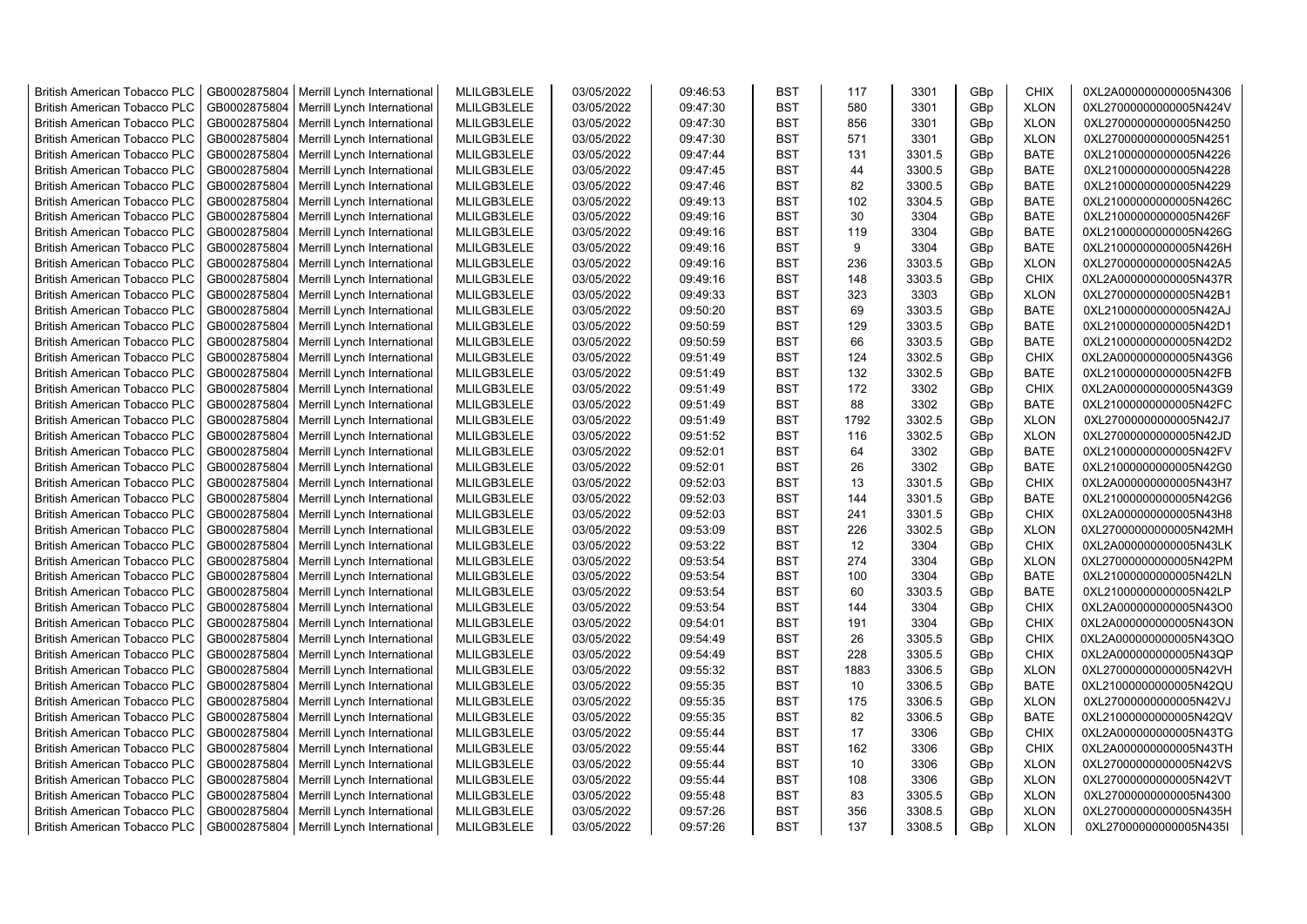| <b>British American Tobacco PLC</b> | GB0002875804 | Merrill Lynch International | MLILGB3LELE | 03/05/2022 | 09:59:16 | <b>BST</b> | 281            | 3308   | GBp | <b>CHIX</b> | 0XL2A000000000005N4483 |
|-------------------------------------|--------------|-----------------------------|-------------|------------|----------|------------|----------------|--------|-----|-------------|------------------------|
| <b>British American Tobacco PLC</b> | GB0002875804 | Merrill Lynch International | MLILGB3LELE | 03/05/2022 | 09:59:16 | <b>BST</b> | 414            | 3308   | GBp | <b>BATE</b> | 0XL21000000000005N434O |
| <b>British American Tobacco PLC</b> | GB0002875804 | Merrill Lynch International | MLILGB3LELE | 03/05/2022 | 09:59:16 | <b>BST</b> | 149            | 3307.5 | GBp | <b>CHIX</b> | 0XL2A000000000005N4484 |
| <b>British American Tobacco PLC</b> | GB0002875804 | Merrill Lynch International | MLILGB3LELE | 03/05/2022 | 09:59:16 | <b>BST</b> | 269            | 3308   | GBp | <b>XLON</b> | 0XL27000000000005N43AF |
| British American Tobacco PLC        | GB0002875804 | Merrill Lynch International | MLILGB3LELE | 03/05/2022 | 09:59:44 | <b>BST</b> | 196            | 3307.5 | GBp | <b>CHIX</b> | 0XL2A000000000005N4492 |
| <b>British American Tobacco PLC</b> | GB0002875804 | Merrill Lynch International | MLILGB3LELE | 03/05/2022 | 09:59:44 | <b>BST</b> | 89             | 3307.5 | GBp | <b>BATE</b> | 0XL21000000000005N435K |
| British American Tobacco PLC        | GB0002875804 | Merrill Lynch International | MLILGB3LELE | 03/05/2022 | 09:59:44 | <b>BST</b> | 11             | 3307.5 | GBp | <b>XLON</b> | 0XL27000000000005N43BO |
| <b>British American Tobacco PLC</b> | GB0002875804 | Merrill Lynch International | MLILGB3LELE | 03/05/2022 | 09:59:44 | <b>BST</b> | 1852           | 3307.5 | GBp | <b>XLON</b> | 0XL27000000000005N43BP |
| <b>British American Tobacco PLC</b> | GB0002875804 | Merrill Lynch International | MLILGB3LELE | 03/05/2022 | 09:59:44 | <b>BST</b> | 59             | 3307   | GBp | <b>CHIX</b> | 0XL2A000000000005N4493 |
| <b>British American Tobacco PLC</b> | GB0002875804 | Merrill Lynch International | MLILGB3LELE | 03/05/2022 | 09:59:44 | <b>BST</b> | 107            | 3307   | GBp | <b>BATE</b> | 0XL21000000000005N435L |
| <b>British American Tobacco PLC</b> | GB0002875804 | Merrill Lynch International | MLILGB3LELE | 03/05/2022 | 09:59:44 | <b>BST</b> | 12             | 3307   | GBp | <b>BATE</b> | 0XL21000000000005N435M |
| <b>British American Tobacco PLC</b> | GB0002875804 | Merrill Lynch International | MLILGB3LELE | 03/05/2022 | 09:59:44 | <b>BST</b> | $6\phantom{1}$ | 3307   | GBp | <b>BATE</b> | 0XL21000000000005N435N |
| <b>British American Tobacco PLC</b> | GB0002875804 | Merrill Lynch International | MLILGB3LELE | 03/05/2022 | 09:59:44 | <b>BST</b> | 250            | 3307.5 | GBp | <b>XLON</b> | 0XL27000000000005N43BQ |
| <b>British American Tobacco PLC</b> | GB0002875804 | Merrill Lynch International | MLILGB3LELE | 03/05/2022 | 09:59:44 | <b>BST</b> | 118            | 3308   | GBp | <b>XLON</b> | 0XL27000000000005N43BR |
| <b>British American Tobacco PLC</b> | GB0002875804 | Merrill Lynch International | MLILGB3LELE | 03/05/2022 | 09:59:44 | <b>BST</b> | 110            | 3308   | GBp | <b>XLON</b> | 0XL27000000000005N43BS |
| <b>British American Tobacco PLC</b> | GB0002875804 | Merrill Lynch International | MLILGB3LELE | 03/05/2022 | 09:59:44 | <b>BST</b> | 237            | 3308   | GBp | <b>XLON</b> | 0XL27000000000005N43BT |
| <b>British American Tobacco PLC</b> | GB0002875804 | Merrill Lynch International | MLILGB3LELE | 03/05/2022 | 09:59:44 | <b>BST</b> | 210            | 3308   | GBp | <b>XLON</b> | 0XL27000000000005N43BU |
| <b>British American Tobacco PLC</b> | GB0002875804 | Merrill Lynch International | MLILGB3LELE | 03/05/2022 | 09:59:57 | <b>BST</b> | 148            | 3307   | GBp | <b>BATE</b> | 0XL21000000000005N436M |
| <b>British American Tobacco PLC</b> | GB0002875804 | Merrill Lynch International | MLILGB3LELE | 03/05/2022 | 10:00:00 | <b>BST</b> | 158            | 3306.5 | GBp | <b>CHIX</b> | 0XL2A000000000005N44AN |
| <b>British American Tobacco PLC</b> | GB0002875804 | Merrill Lynch International | MLILGB3LELE | 03/05/2022 | 10:00:02 | <b>BST</b> | 116            | 3306   | GBp | <b>CHIX</b> | 0XL2A000000000005N44AT |
| <b>British American Tobacco PLC</b> | GB0002875804 | Merrill Lynch International | MLILGB3LELE | 03/05/2022 | 10:00:03 | <b>BST</b> | 25             | 3306   | GBp | <b>CHIX</b> | 0XL2A000000000005N44AU |
| <b>British American Tobacco PLC</b> | GB0002875804 | Merrill Lynch International | MLILGB3LELE | 03/05/2022 | 10:00:38 | <b>BST</b> | 26             | 3306   | GBp | <b>CHIX</b> | 0XL2A000000000005N44D2 |
| <b>British American Tobacco PLC</b> | GB0002875804 | Merrill Lynch International | MLILGB3LELE | 03/05/2022 | 10:00:39 | <b>BST</b> | 51             | 3306   | GBp | <b>CHIX</b> | 0XL2A000000000005N44D6 |
| <b>British American Tobacco PLC</b> | GB0002875804 | Merrill Lynch International | MLILGB3LELE | 03/05/2022 | 10:01:29 | <b>BST</b> | 132            | 3305.5 | GBp | <b>XLON</b> | 0XL27000000000005N43HR |
| <b>British American Tobacco PLC</b> | GB0002875804 | Merrill Lynch International | MLILGB3LELE | 03/05/2022 | 10:03:18 | <b>BST</b> | 250            | 3309.5 | GBp | <b>XLON</b> | 0XL27000000000005N43OK |
| <b>British American Tobacco PLC</b> | GB0002875804 | Merrill Lynch International | MLILGB3LELE | 03/05/2022 | 10:03:18 | <b>BST</b> | 126            | 3309.5 | GBp | <b>XLON</b> | 0XL27000000000005N43OL |
| <b>British American Tobacco PLC</b> | GB0002875804 | Merrill Lynch International | MLILGB3LELE | 03/05/2022 | 10:03:19 | <b>BST</b> | 172            | 3309.5 | GBp | <b>BATE</b> | 0XL21000000000005N43GS |
| <b>British American Tobacco PLC</b> | GB0002875804 | Merrill Lynch International | MLILGB3LELE | 03/05/2022 | 10:03:23 | <b>BST</b> | 161            | 3310.5 | GBp | <b>BATE</b> | 0XL21000000000005N43H0 |
| <b>British American Tobacco PLC</b> | GB0002875804 | Merrill Lynch International | MLILGB3LELE | 03/05/2022 | 10:03:23 | <b>BST</b> | 497            | 3310.5 | GBp | <b>XLON</b> | 0XL27000000000005N43P0 |
| <b>British American Tobacco PLC</b> | GB0002875804 | Merrill Lynch International | MLILGB3LELE | 03/05/2022 | 10:03:23 | <b>BST</b> | 89             | 3310.5 | GBp | <b>XLON</b> | 0XL27000000000005N43P1 |
| <b>British American Tobacco PLC</b> | GB0002875804 | Merrill Lynch International | MLILGB3LELE | 03/05/2022 | 10:03:23 | <b>BST</b> | 8              | 3310.5 | GBp | <b>XLON</b> | 0XL27000000000005N43P2 |
| <b>British American Tobacco PLC</b> | GB0002875804 | Merrill Lynch International | MLILGB3LELE | 03/05/2022 | 10:03:23 | <b>BST</b> | 162            | 3310   | GBp | <b>BATE</b> | 0XL21000000000005N43H3 |
| <b>British American Tobacco PLC</b> | GB0002875804 | Merrill Lynch International | MLILGB3LELE | 03/05/2022 | 10:03:27 | <b>BST</b> | 230            | 3310   | GBp | <b>XLON</b> | 0XL27000000000005N43P9 |
| <b>British American Tobacco PLC</b> | GB0002875804 | Merrill Lynch International | MLILGB3LELE | 03/05/2022 | 10:03:44 | <b>BST</b> | 96             | 3309.5 | GBp | <b>CHIX</b> | 0XL2A000000000005N44OO |
| <b>British American Tobacco PLC</b> | GB0002875804 | Merrill Lynch International | MLILGB3LELE | 03/05/2022 | 10:04:20 | <b>BST</b> | 180            | 3310   | GBp | <b>XLON</b> | 0XL27000000000005N43RR |
| <b>British American Tobacco PLC</b> | GB0002875804 | Merrill Lynch International | MLILGB3LELE | 03/05/2022 | 10:04:20 | <b>BST</b> | 132            | 3310   | GBp | <b>XLON</b> | 0XL27000000000005N43RS |
| <b>British American Tobacco PLC</b> | GB0002875804 | Merrill Lynch International | MLILGB3LELE | 03/05/2022 | 10:04:20 | <b>BST</b> | 74             | 3310   | GBp | <b>XLON</b> | 0XL27000000000005N43RT |
| <b>British American Tobacco PLC</b> | GB0002875804 | Merrill Lynch International | MLILGB3LELE | 03/05/2022 | 10:04:20 | <b>BST</b> | 33             | 3310   | GBp | <b>XLON</b> | 0XL27000000000005N43RU |
| <b>British American Tobacco PLC</b> | GB0002875804 | Merrill Lynch International | MLILGB3LELE | 03/05/2022 | 10:04:41 | <b>BST</b> | 11             | 3309   | GBp | <b>BATE</b> | 0XL21000000000005N43L8 |
| <b>British American Tobacco PLC</b> | GB0002875804 | Merrill Lynch International | MLILGB3LELE | 03/05/2022 | 10:04:41 | <b>BST</b> | 48             | 3309   | GBp | <b>BATE</b> | 0XL21000000000005N43L9 |
| <b>British American Tobacco PLC</b> | GB0002875804 | Merrill Lynch International | MLILGB3LELE | 03/05/2022 | 10:04:41 | <b>BST</b> | 18             | 3309   | GBp | <b>BATE</b> | 0XL21000000000005N43LA |
| <b>British American Tobacco PLC</b> | GB0002875804 | Merrill Lynch International | MLILGB3LELE | 03/05/2022 | 10:04:42 | <b>BST</b> | 29             | 3309   | GBp | <b>BATE</b> | 0XL21000000000005N43LB |
| <b>British American Tobacco PLC</b> | GB0002875804 | Merrill Lynch International | MLILGB3LELE | 03/05/2022 | 10:04:59 | <b>BST</b> | 72             | 3309.5 | GBp | <b>XLON</b> | 0XL27000000000005N43UF |
| <b>British American Tobacco PLC</b> | GB0002875804 | Merrill Lynch International | MLILGB3LELE | 03/05/2022 | 10:04:59 | <b>BST</b> | 177            | 3309.5 | GBp | <b>XLON</b> | 0XL27000000000005N43UG |
| <b>British American Tobacco PLC</b> | GB0002875804 | Merrill Lynch International | MLILGB3LELE | 03/05/2022 | 10:04:59 | <b>BST</b> | 177            | 3309.5 | GBp | <b>XLON</b> | 0XL27000000000005N43UH |
| <b>British American Tobacco PLC</b> | GB0002875804 | Merrill Lynch International | MLILGB3LELE | 03/05/2022 | 10:05:00 | <b>BST</b> | 139            | 3309.5 | GBp | <b>CHIX</b> | 0XL2A000000000005N44TB |
| <b>British American Tobacco PLC</b> | GB0002875804 | Merrill Lynch International | MLILGB3LELE | 03/05/2022 | 10:05:07 | <b>BST</b> | 69             | 3309.5 | GBp | CHIX        | 0XL2A000000000005N44TS |
| <b>British American Tobacco PLC</b> | GB0002875804 | Merrill Lynch International | MLILGB3LELE | 03/05/2022 | 10:05:07 | <b>BST</b> | 63             | 3309.5 | GBp | <b>BATE</b> | 0XL21000000000005N43N9 |
|                                     |              |                             |             |            |          |            |                |        |     |             |                        |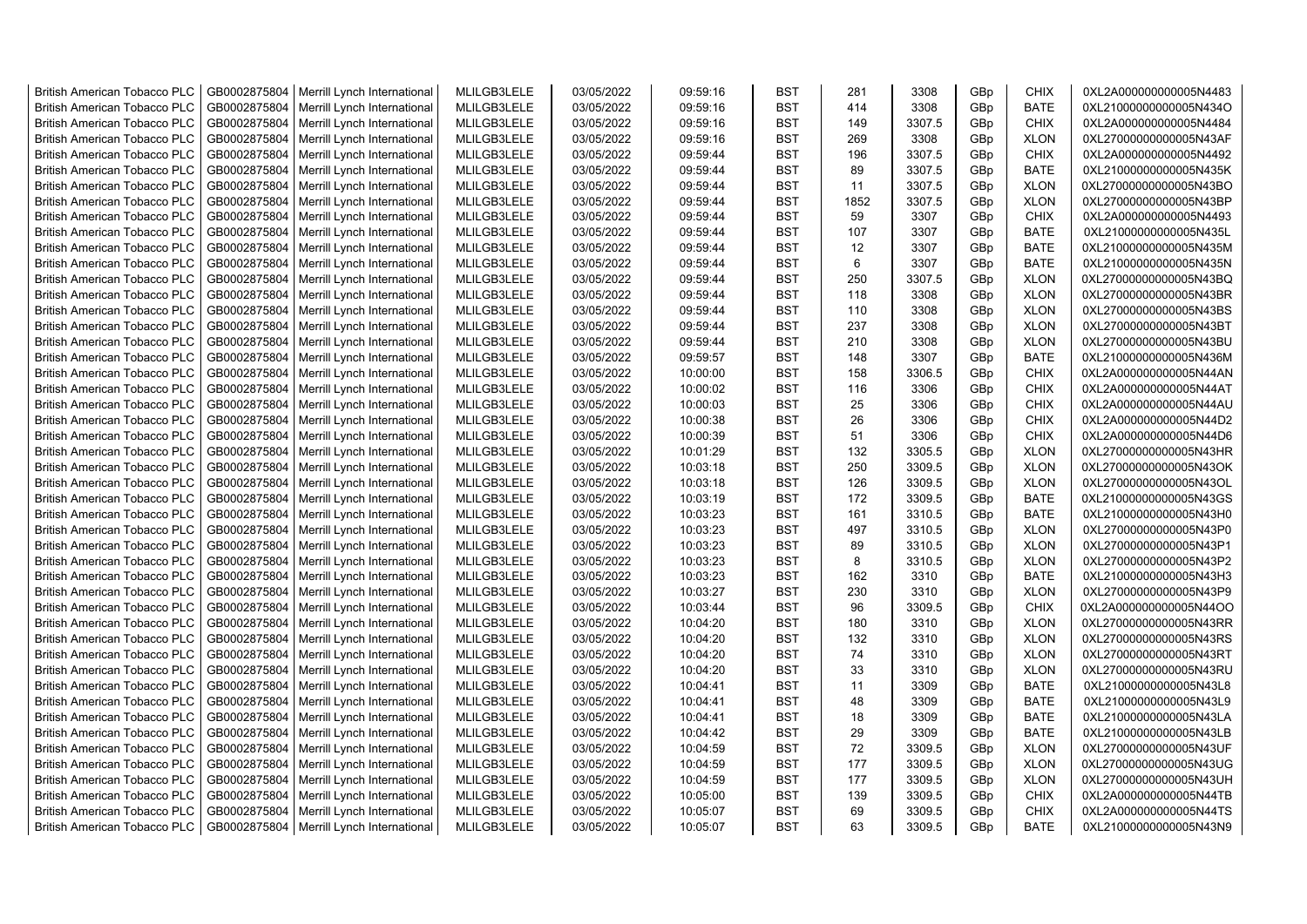| <b>British American Tobacco PLC</b> | GB0002875804 | Merrill Lynch International                | MLILGB3LELE | 03/05/2022 | 10:05:22 | <b>BST</b> | 195 | 3309.5 | GBp | <b>CHIX</b> | 0XL2A000000000005N44UM |
|-------------------------------------|--------------|--------------------------------------------|-------------|------------|----------|------------|-----|--------|-----|-------------|------------------------|
| <b>British American Tobacco PLC</b> | GB0002875804 | Merrill Lynch International                | MLILGB3LELE | 03/05/2022 | 10:05:22 | <b>BST</b> | 96  | 3309.5 | GBp | <b>CHIX</b> | 0XL2A000000000005N44UN |
| <b>British American Tobacco PLC</b> | GB0002875804 | Merrill Lynch International                | MLILGB3LELE | 03/05/2022 | 10:05:23 | <b>BST</b> | 103 | 3309.5 | GBp | <b>XLON</b> | 0XL27000000000005N440D |
| <b>British American Tobacco PLC</b> | GB0002875804 | Merrill Lynch International                | MLILGB3LELE | 03/05/2022 | 10:05:26 | <b>BST</b> | 158 | 3309.5 | GBp | <b>XLON</b> | 0XL27000000000005N440K |
| <b>British American Tobacco PLC</b> | GB0002875804 | Merrill Lynch International                | MLILGB3LELE | 03/05/2022 | 10:05:56 | <b>BST</b> | 395 | 3308.5 | GBp | <b>XLON</b> | 0XL27000000000005N442R |
| <b>British American Tobacco PLC</b> | GB0002875804 | Merrill Lynch International                | MLILGB3LELE | 03/05/2022 | 10:06:05 | <b>BST</b> | 395 | 3308.5 | GBp | <b>CHIX</b> | 0XL2A000000000005N4525 |
| <b>British American Tobacco PLC</b> | GB0002875804 | Merrill Lynch International                | MLILGB3LELE | 03/05/2022 | 10:06:05 | BST        | 119 | 3308.5 | GBp | <b>BATE</b> | 0XL21000000000005N43QT |
| <b>British American Tobacco PLC</b> | GB0002875804 | Merrill Lynch International                | MLILGB3LELE | 03/05/2022 | 10:06:08 | <b>BST</b> | 6   | 3308   | GBp | <b>CHIX</b> | 0XL2A000000000005N452I |
| <b>British American Tobacco PLC</b> | GB0002875804 | Merrill Lynch International                | MLILGB3LELE | 03/05/2022 | 10:06:08 | <b>BST</b> | 59  | 3308   | GBp | <b>XLON</b> | 0XL27000000000005N443E |
| <b>British American Tobacco PLC</b> | GB0002875804 | Merrill Lynch International                | MLILGB3LELE | 03/05/2022 | 10:06:36 | <b>BST</b> | 382 | 3310.5 | GBp | <b>XLON</b> | 0XL27000000000005N445K |
| <b>British American Tobacco PLC</b> | GB0002875804 | Merrill Lynch International                | MLILGB3LELE | 03/05/2022 | 10:07:33 | <b>BST</b> | 185 | 3311.5 | GBp | <b>CHIX</b> | 0XL2A000000000005N459K |
| <b>British American Tobacco PLC</b> | GB0002875804 | Merrill Lynch International                | MLILGB3LELE | 03/05/2022 | 10:07:33 | <b>BST</b> | 116 | 3312   | GBp | <b>BATE</b> | 0XL21000000000005N441F |
| British American Tobacco PLC        | GB0002875804 | Merrill Lynch International                | MLILGB3LELE | 03/05/2022 | 10:07:33 | <b>BST</b> | 51  | 3312   | GBp | <b>BATE</b> | 0XL21000000000005N441G |
| <b>British American Tobacco PLC</b> | GB0002875804 | Merrill Lynch International                | MLILGB3LELE | 03/05/2022 | 10:07:56 | <b>BST</b> | 250 | 3311.5 | GBp | <b>XLON</b> | 0XL27000000000005N449U |
| <b>British American Tobacco PLC</b> | GB0002875804 | Merrill Lynch International                | MLILGB3LELE | 03/05/2022 | 10:07:56 | <b>BST</b> | 199 | 3311.5 | GBp | <b>XLON</b> | 0XL27000000000005N449V |
| <b>British American Tobacco PLC</b> | GB0002875804 | Merrill Lynch International                | MLILGB3LELE | 03/05/2022 | 10:07:56 | <b>BST</b> | 198 | 3311.5 | GBp | <b>XLON</b> | 0XL27000000000005N44A0 |
| <b>British American Tobacco PLC</b> | GB0002875804 | Merrill Lynch International                | MLILGB3LELE | 03/05/2022 | 10:07:56 | <b>BST</b> | 122 | 3311.5 | GBp | <b>XLON</b> | 0XL27000000000005N44A1 |
| <b>British American Tobacco PLC</b> | GB0002875804 | Merrill Lynch International                | MLILGB3LELE | 03/05/2022 | 10:07:57 | <b>BST</b> | 134 | 3311.5 | GBp | <b>XLON</b> | 0XL27000000000005N44A4 |
| <b>British American Tobacco PLC</b> | GB0002875804 | Merrill Lynch International                | MLILGB3LELE | 03/05/2022 | 10:07:57 | <b>BST</b> | 127 | 3311.5 | GBp | <b>XLON</b> | 0XL27000000000005N44A5 |
| <b>British American Tobacco PLC</b> | GB0002875804 | Merrill Lynch International                | MLILGB3LELE | 03/05/2022 | 10:07:57 | <b>BST</b> | 53  | 3311.5 | GBp | <b>XLON</b> | 0XL27000000000005N44A6 |
| <b>British American Tobacco PLC</b> | GB0002875804 | Merrill Lynch International                | MLILGB3LELE | 03/05/2022 | 10:09:15 | <b>BST</b> | 168 | 3311.5 | GBp | <b>CHIX</b> | 0XL2A000000000005N45FR |
| <b>British American Tobacco PLC</b> |              |                                            | MLILGB3LELE | 03/05/2022 | 10:09:15 | <b>BST</b> | 351 | 3311.5 |     |             | 0XL27000000000005N44E3 |
|                                     | GB0002875804 | Merrill Lynch International                |             |            |          |            |     |        | GBp | <b>XLON</b> |                        |
| <b>British American Tobacco PLC</b> | GB0002875804 | Merrill Lynch International                | MLILGB3LELE | 03/05/2022 | 10:09:15 | <b>BST</b> | 15  | 3311   | GBp | <b>BATE</b> | 0XL21000000000005N446E |
| <b>British American Tobacco PLC</b> | GB0002875804 | Merrill Lynch International                | MLILGB3LELE | 03/05/2022 | 10:09:15 | <b>BST</b> | 64  | 3311   | GBp | <b>BATE</b> | 0XL21000000000005N446F |
| <b>British American Tobacco PLC</b> | GB0002875804 | Merrill Lynch International                | MLILGB3LELE | 03/05/2022 | 10:09:15 | <b>BST</b> | 160 | 3311.5 | GBp | <b>BATE</b> | 0XL21000000000005N446H |
| <b>British American Tobacco PLC</b> | GB0002875804 | Merrill Lynch International                | MLILGB3LELE | 03/05/2022 | 10:09:15 | <b>BST</b> | 199 | 3311.5 | GBp | <b>XLON</b> | 0XL27000000000005N44E4 |
| <b>British American Tobacco PLC</b> | GB0002875804 | Merrill Lynch International                | MLILGB3LELE | 03/05/2022 | 10:09:15 | <b>BST</b> | 197 | 3311.5 | GBp | <b>XLON</b> | 0XL27000000000005N44E5 |
| <b>British American Tobacco PLC</b> | GB0002875804 | Merrill Lynch International                | MLILGB3LELE | 03/05/2022 | 10:09:50 | <b>BST</b> | 381 | 3312   | GBp | <b>XLON</b> | 0XL27000000000005N44G1 |
| <b>British American Tobacco PLC</b> | GB0002875804 | Merrill Lynch International                | MLILGB3LELE | 03/05/2022 | 10:09:50 | <b>BST</b> | 74  | 3312   | GBp | <b>CHIX</b> | 0XL2A000000000005N45HU |
| <b>British American Tobacco PLC</b> | GB0002875804 | Merrill Lynch International                | MLILGB3LELE | 03/05/2022 | 10:09:50 | <b>BST</b> | 33  | 3312   | GBp | <b>BATE</b> | 0XL21000000000005N448M |
| <b>British American Tobacco PLC</b> | GB0002875804 | Merrill Lynch International                | MLILGB3LELE | 03/05/2022 | 10:09:55 | <b>BST</b> | 158 | 3311   | GBp | <b>CHIX</b> | 0XL2A000000000005N45I6 |
| <b>British American Tobacco PLC</b> | GB0002875804 | Merrill Lynch International                | MLILGB3LELE | 03/05/2022 | 10:09:55 | <b>BST</b> | 136 | 3311.5 | GBp | <b>XLON</b> | 0XL27000000000005N44G8 |
| <b>British American Tobacco PLC</b> | GB0002875804 | Merrill Lynch International                | MLILGB3LELE | 03/05/2022 | 10:09:55 | <b>BST</b> | 42  | 3311.5 | GBp | <b>BATE</b> | 0XL21000000000005N4497 |
| <b>British American Tobacco PLC</b> | GB0002875804 | Merrill Lynch International                | MLILGB3LELE | 03/05/2022 | 10:09:55 | <b>BST</b> | 30  | 3311   | GBp | <b>BATE</b> | 0XL21000000000005N4498 |
| <b>British American Tobacco PLC</b> | GB0002875804 | Merrill Lynch International                | MLILGB3LELE | 03/05/2022 | 10:09:59 | <b>BST</b> | 43  | 3311   | GBp | <b>BATE</b> | 0XL21000000000005N449D |
| <b>British American Tobacco PLC</b> | GB0002875804 | Merrill Lynch International                | MLILGB3LELE | 03/05/2022 | 10:10:01 | <b>BST</b> | 82  | 3310.5 | GBp | <b>CHIX</b> | 0XL2A000000000005N45IK |
| <b>British American Tobacco PLC</b> | GB0002875804 | Merrill Lynch International                | MLILGB3LELE | 03/05/2022 | 10:10:02 | <b>BST</b> | 43  | 3310.5 | GBp | <b>BATE</b> | 0XL21000000000005N44A2 |
| <b>British American Tobacco PLC</b> | GB0002875804 | Merrill Lynch International                | MLILGB3LELE | 03/05/2022 | 10:10:02 | <b>BST</b> | 407 | 3310.5 | GBp | <b>XLON</b> | 0XL27000000000005N44H2 |
| <b>British American Tobacco PLC</b> | GB0002875804 | Merrill Lynch International                | MLILGB3LELE | 03/05/2022 | 10:10:10 | <b>BST</b> | 111 | 3310   | GBp | <b>CHIX</b> | 0XL2A000000000005N45KH |
| <b>British American Tobacco PLC</b> | GB0002875804 | Merrill Lynch International                | MLILGB3LELE | 03/05/2022 | 10:10:10 | <b>BST</b> | 80  | 3310   | GBp | <b>XLON</b> | 0XL27000000000005N44I4 |
| <b>British American Tobacco PLC</b> | GB0002875804 | Merrill Lynch International                | MLILGB3LELE | 03/05/2022 | 10:10:10 | <b>BST</b> | 105 | 3310   | GBp | <b>BATE</b> | 0XL21000000000005N44B3 |
| <b>British American Tobacco PLC</b> | GB0002875804 | Merrill Lynch International                | MLILGB3LELE | 03/05/2022 | 10:10:11 | <b>BST</b> | 122 | 3309.5 | GBp | <b>XLON</b> | 0XL27000000000005N44I8 |
| <b>British American Tobacco PLC</b> | GB0002875804 | Merrill Lynch International                | MLILGB3LELE | 03/05/2022 | 10:10:11 | <b>BST</b> | 62  | 3309.5 | GBp | <b>BATE</b> | 0XL21000000000005N44B7 |
| <b>British American Tobacco PLC</b> | GB0002875804 | Merrill Lynch International                | MLILGB3LELE | 03/05/2022 | 10:10:11 | <b>BST</b> | 80  | 3309   | GBp | <b>BATE</b> | 0XL21000000000005N44B8 |
| <b>British American Tobacco PLC</b> | GB0002875804 | Merrill Lynch International                | MLILGB3LELE | 03/05/2022 | 10:10:11 | <b>BST</b> | 29  | 3309   | GBp | <b>BATE</b> | 0XL21000000000005N44B9 |
| <b>British American Tobacco PLC</b> | GB0002875804 | Merrill Lynch International                | MLILGB3LELE | 03/05/2022 | 10:10:11 | <b>BST</b> | 101 | 3309   | GBp | <b>CHIX</b> | 0XL2A000000000005N45KJ |
| <b>British American Tobacco PLC</b> | GB0002875804 | Merrill Lynch International                | MLILGB3LELE | 03/05/2022 | 10:12:47 | <b>BST</b> | 11  | 3316   | GBp | <b>BATE</b> | 0XL21000000000005N44L2 |
| <b>British American Tobacco PLC</b> |              | GB0002875804   Merrill Lynch International | MLILGB3LELE | 03/05/2022 | 10:12:47 | <b>BST</b> | 140 | 3316   | GBp | <b>CHIX</b> | 0XL2A000000000005N45TM |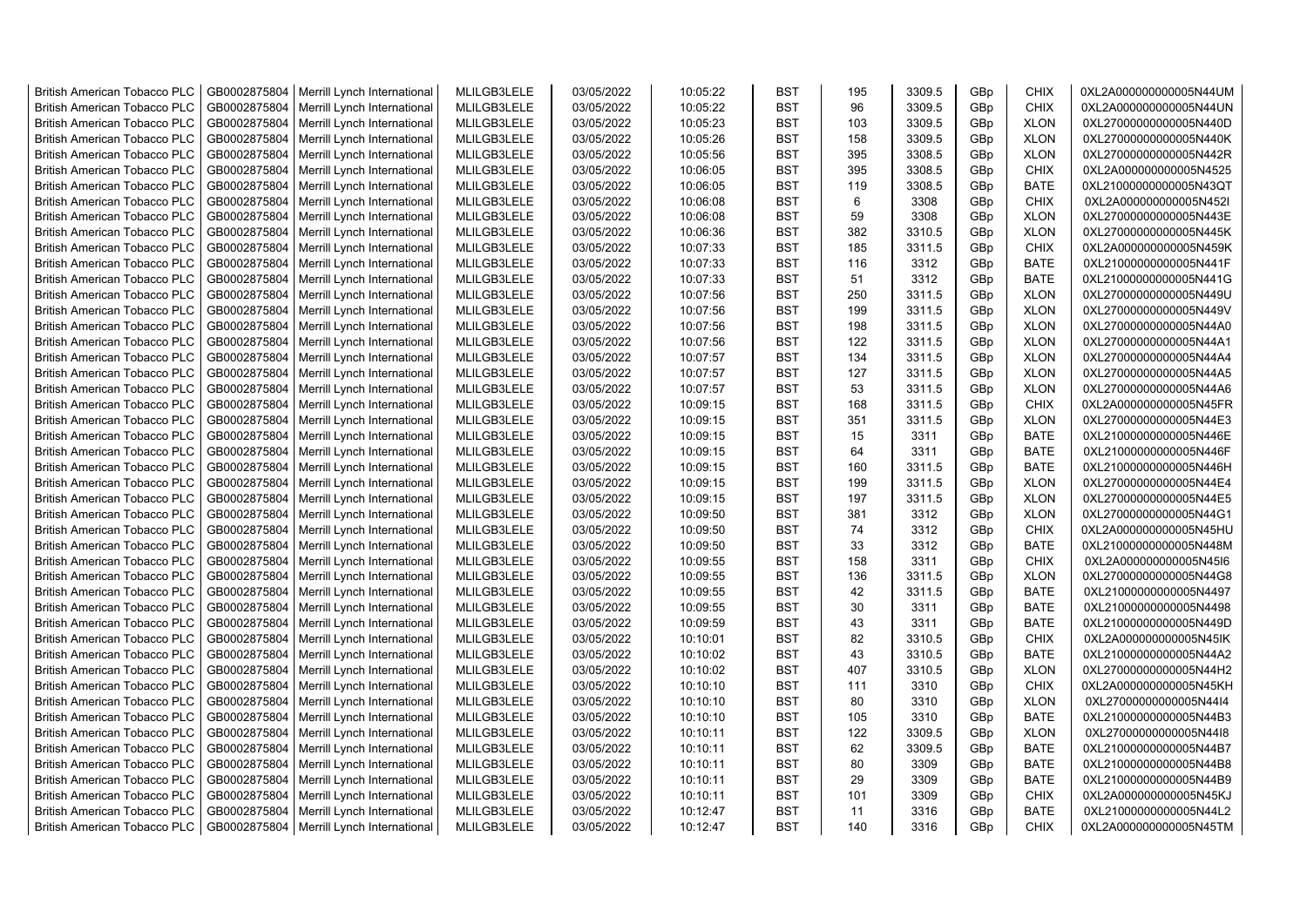| <b>British American Tobacco PLC</b> | GB0002875804 | Merrill Lynch International                | MLILGB3LELE | 03/05/2022 | 10:12:47 | <b>BST</b> | $\overline{7}$ | 3316   | GBp | <b>BATE</b> | 0XL21000000000005N44L3 |
|-------------------------------------|--------------|--------------------------------------------|-------------|------------|----------|------------|----------------|--------|-----|-------------|------------------------|
| <b>British American Tobacco PLC</b> | GB0002875804 | Merrill Lynch International                | MLILGB3LELE | 03/05/2022 | 10:12:47 | <b>BST</b> | 10             | 3316   | GBp | <b>BATE</b> | 0XL21000000000005N44L4 |
| <b>British American Tobacco PLC</b> | GB0002875804 | Merrill Lynch International                | MLILGB3LELE | 03/05/2022 | 10:12:47 | <b>BST</b> | 11             | 3316   | GBp | <b>BATE</b> | 0XL21000000000005N44L5 |
| <b>British American Tobacco PLC</b> | GB0002875804 | Merrill Lynch International                | MLILGB3LELE | 03/05/2022 | 10:12:48 | <b>BST</b> | $\overline{4}$ | 3316   | GBp | <b>BATE</b> | 0XL21000000000005N44L8 |
| <b>British American Tobacco PLC</b> | GB0002875804 | Merrill Lynch International                | MLILGB3LELE | 03/05/2022 | 10:13:35 | <b>BST</b> | 686            | 3316.5 | GBp | <b>XLON</b> | 0XL27000000000005N44UA |
| <b>British American Tobacco PLC</b> | GB0002875804 | Merrill Lynch International                | MLILGB3LELE | 03/05/2022 | 10:13:35 | <b>BST</b> | 109            | 3316.5 | GBp | <b>XLON</b> | 0XL27000000000005N44UB |
| British American Tobacco PLC        | GB0002875804 | Merrill Lynch International                | MLILGB3LELE | 03/05/2022 | 10:13:35 | <b>BST</b> | 357            | 3316.5 | GBp | <b>XLON</b> | 0XL27000000000005N44UC |
| <b>British American Tobacco PLC</b> | GB0002875804 | Merrill Lynch International                | MLILGB3LELE | 03/05/2022 | 10:13:59 | <b>BST</b> | 51             | 3316.5 | GBp | <b>XLON</b> | 0XL27000000000005N44VO |
| <b>British American Tobacco PLC</b> | GB0002875804 | Merrill Lynch International                | MLILGB3LELE | 03/05/2022 | 10:13:59 | <b>BST</b> | 242            | 3316.5 | GBp | <b>XLON</b> | 0XL27000000000005N44VP |
| <b>British American Tobacco PLC</b> | GB0002875804 | Merrill Lynch International                | MLILGB3LELE | 03/05/2022 | 10:14:05 | <b>BST</b> | 121            | 3316   | GBp | <b>CHIX</b> | 0XL2A000000000005N462I |
| <b>British American Tobacco PLC</b> | GB0002875804 | Merrill Lynch International                | MLILGB3LELE | 03/05/2022 | 10:14:05 | <b>BST</b> | 642            | 3316   | GBp | <b>XLON</b> | 0XL27000000000005N4506 |
| <b>British American Tobacco PLC</b> | GB0002875804 | Merrill Lynch International                | MLILGB3LELE | 03/05/2022 | 10:14:10 | <b>BST</b> | 153            | 3315.5 | GBp | <b>BATE</b> | 0XL21000000000005N44RF |
| <b>British American Tobacco PLC</b> | GB0002875804 | Merrill Lynch International                | MLILGB3LELE | 03/05/2022 | 10:14:10 | <b>BST</b> | 194            | 3315.5 | GBp | <b>XLON</b> | 0XL27000000000005N4509 |
| <b>British American Tobacco PLC</b> | GB0002875804 | Merrill Lynch International                | MLILGB3LELE | 03/05/2022 | 10:14:10 | <b>BST</b> | 13             | 3315.5 | GBp | <b>CHIX</b> | 0XL2A000000000005N462P |
| <b>British American Tobacco PLC</b> | GB0002875804 | Merrill Lynch International                | MLILGB3LELE | 03/05/2022 | 10:14:10 | <b>BST</b> | 54             | 3315.5 | GBp | <b>XLON</b> | 0XL27000000000005N450A |
| <b>British American Tobacco PLC</b> | GB0002875804 | Merrill Lynch International                | MLILGB3LELE | 03/05/2022 | 10:14:16 | <b>BST</b> | 409            | 3315   | GBp | <b>XLON</b> | 0XL27000000000005N4512 |
| <b>British American Tobacco PLC</b> | GB0002875804 | Merrill Lynch International                | MLILGB3LELE | 03/05/2022 | 10:14:16 | <b>BST</b> | 169            | 3315   | GBp | <b>CHIX</b> | 0XL2A000000000005N463T |
| <b>British American Tobacco PLC</b> | GB0002875804 | Merrill Lynch International                | MLILGB3LELE | 03/05/2022 | 10:14:20 | <b>BST</b> | 88             | 3314.5 | GBp | <b>CHIX</b> | 0XL2A000000000005N464D |
| <b>British American Tobacco PLC</b> | GB0002875804 | Merrill Lynch International                | MLILGB3LELE | 03/05/2022 | 10:14:20 | <b>BST</b> | 44             | 3314.5 | GBp | <b>CHIX</b> | 0XL2A000000000005N464E |
| <b>British American Tobacco PLC</b> | GB0002875804 | Merrill Lynch International                | MLILGB3LELE | 03/05/2022 | 10:14:29 | <b>BST</b> | 59             | 3314   | GBp | <b>CHIX</b> | 0XL2A000000000005N464R |
| <b>British American Tobacco PLC</b> | GB0002875804 | Merrill Lynch International                | MLILGB3LELE | 03/05/2022 | 10:14:46 | <b>BST</b> | 44             | 3314   | GBp | <b>CHIX</b> | 0XL2A000000000005N465K |
| <b>British American Tobacco PLC</b> | GB0002875804 | Merrill Lynch International                | MLILGB3LELE | 03/05/2022 | 10:14:46 | <b>BST</b> | 102            | 3314   | GBp | <b>BATE</b> | 0XL21000000000005N44SU |
| <b>British American Tobacco PLC</b> | GB0002875804 | Merrill Lynch International                | MLILGB3LELE | 03/05/2022 | 10:14:46 | <b>BST</b> | 106            | 3314   | GBp | <b>XLON</b> | 0XL27000000000005N4521 |
| <b>British American Tobacco PLC</b> | GB0002875804 | Merrill Lynch International                | MLILGB3LELE | 03/05/2022 | 10:14:46 | BST        | 152            | 3313.5 | GBp | <b>BATE</b> | 0XL21000000000005N44T3 |
| <b>British American Tobacco PLC</b> | GB0002875804 | Merrill Lynch International                | MLILGB3LELE | 03/05/2022 | 10:14:46 | <b>BST</b> | 210            | 3313.5 | GBp | <b>XLON</b> | 0XL27000000000005N4528 |
| <b>British American Tobacco PLC</b> | GB0002875804 | Merrill Lynch International                | MLILGB3LELE | 03/05/2022 | 10:15:47 | <b>BST</b> | 30             | 3315   | GBp | <b>BATE</b> | 0XL21000000000005N4533 |
| <b>British American Tobacco PLC</b> | GB0002875804 | Merrill Lynch International                | MLILGB3LELE | 03/05/2022 | 10:16:29 | <b>BST</b> | 37             | 3315   | GBp | <b>XLON</b> | 0XL27000000000005N459N |
| <b>British American Tobacco PLC</b> | GB0002875804 | Merrill Lynch International                | MLILGB3LELE | 03/05/2022 | 10:16:30 | <b>BST</b> | 25             | 3315   | GBp | <b>XLON</b> | 0XL27000000000005N459O |
| <b>British American Tobacco PLC</b> | GB0002875804 | Merrill Lynch International                | MLILGB3LELE | 03/05/2022 | 10:16:36 | <b>BST</b> | 291            | 3315   | GBp | <b>XLON</b> | 0XL27000000000005N459S |
| <b>British American Tobacco PLC</b> | GB0002875804 | Merrill Lynch International                | MLILGB3LELE | 03/05/2022 | 10:16:36 | <b>BST</b> | 85             | 3315   | GBp | <b>XLON</b> | 0XL27000000000005N459T |
| <b>British American Tobacco PLC</b> | GB0002875804 | Merrill Lynch International                | MLILGB3LELE | 03/05/2022 | 10:16:36 | <b>BST</b> | 326            | 3314.5 | GBp | <b>XLON</b> | 0XL27000000000005N459U |
| <b>British American Tobacco PLC</b> | GB0002875804 | Merrill Lynch International                | MLILGB3LELE | 03/05/2022 | 10:16:36 | <b>BST</b> | 205            | 3314.5 | GBp | <b>CHIX</b> | 0XL2A000000000005N46DS |
| <b>British American Tobacco PLC</b> | GB0002875804 | Merrill Lynch International                | MLILGB3LELE | 03/05/2022 | 10:16:36 | <b>BST</b> | 54             | 3314.5 | GBp | <b>BATE</b> | 0XL21000000000005N4550 |
| <b>British American Tobacco PLC</b> | GB0002875804 | Merrill Lynch International                | MLILGB3LELE | 03/05/2022 | 10:16:36 | <b>BST</b> | 20             | 3314.5 | GBp | <b>CHIX</b> | 0XL2A000000000005N46DT |
| <b>British American Tobacco PLC</b> | GB0002875804 | Merrill Lynch International                | MLILGB3LELE | 03/05/2022 | 10:17:01 | <b>BST</b> | 316            | 3314   | GBp | <b>XLON</b> | 0XL27000000000005N45B9 |
| <b>British American Tobacco PLC</b> | GB0002875804 | Merrill Lynch International                | MLILGB3LELE | 03/05/2022 | 10:17:20 | <b>BST</b> | 17             | 3314.5 | GBp | <b>BATE</b> | 0XL21000000000005N4574 |
| <b>British American Tobacco PLC</b> | GB0002875804 | Merrill Lynch International                | MLILGB3LELE | 03/05/2022 | 10:17:25 | <b>BST</b> | 59             | 3314.5 | GBp | <b>BATE</b> | 0XL21000000000005N457J |
| <b>British American Tobacco PLC</b> | GB0002875804 | Merrill Lynch International                | MLILGB3LELE | 03/05/2022 | 10:18:21 | <b>BST</b> | 167            | 3313.5 | GBp | <b>CHIX</b> | 0XL2A000000000005N46JL |
| <b>British American Tobacco PLC</b> | GB0002875804 | Merrill Lynch International                | MLILGB3LELE | 03/05/2022 | 10:18:21 | <b>BST</b> | 77             | 3313.5 | GBp | <b>BATE</b> | 0XL21000000000005N45AN |
| <b>British American Tobacco PLC</b> | GB0002875804 | Merrill Lynch International                | MLILGB3LELE | 03/05/2022 | 10:18:21 | <b>BST</b> | 27             | 3313.5 | GBp | <b>BATE</b> | 0XL21000000000005N45AO |
| <b>British American Tobacco PLC</b> | GB0002875804 | Merrill Lynch International                | MLILGB3LELE | 03/05/2022 | 10:18:21 | <b>BST</b> | $\overline{7}$ | 3313.5 | GBp | <b>BATE</b> | 0XL21000000000005N45AP |
| <b>British American Tobacco PLC</b> | GB0002875804 | Merrill Lynch International                | MLILGB3LELE | 03/05/2022 | 10:18:38 | <b>BST</b> | 199            | 3313   | GBp | <b>CHIX</b> | 0XL2A000000000005N46KP |
| <b>British American Tobacco PLC</b> | GB0002875804 | Merrill Lynch International                | MLILGB3LELE | 03/05/2022 | 10:18:38 | <b>BST</b> | 109            | 3313   | GBp | <b>BATE</b> | 0XL21000000000005N45BK |
| <b>British American Tobacco PLC</b> | GB0002875804 | Merrill Lynch International                | MLILGB3LELE | 03/05/2022 | 10:18:38 | <b>BST</b> | 210            | 3313.5 | GBp | <b>XLON</b> | 0XL27000000000005N45G2 |
| <b>British American Tobacco PLC</b> | GB0002875804 | Merrill Lynch International                | MLILGB3LELE | 03/05/2022 | 10:18:41 | <b>BST</b> | 136            | 3314   | GBp | <b>XLON</b> | 0XL27000000000005N45G7 |
| <b>British American Tobacco PLC</b> | GB0002875804 | Merrill Lynch International                | MLILGB3LELE | 03/05/2022 | 10:18:43 | <b>BST</b> | 3              | 3314   | GBp | <b>XLON</b> | 0XL27000000000005N45G8 |
| <b>British American Tobacco PLC</b> | GB0002875804 | Merrill Lynch International                | MLILGB3LELE | 03/05/2022 | 10:18:44 | <b>BST</b> | 3              | 3314   | GBp | <b>XLON</b> | 0XL27000000000005N45GB |
| <b>British American Tobacco PLC</b> |              | GB0002875804   Merrill Lynch International | MLILGB3LELE | 03/05/2022 | 10:18:46 | <b>BST</b> | 2              | 3314   | GBp | <b>XLON</b> | 0XL27000000000005N45GH |
|                                     |              |                                            |             |            |          |            |                |        |     |             |                        |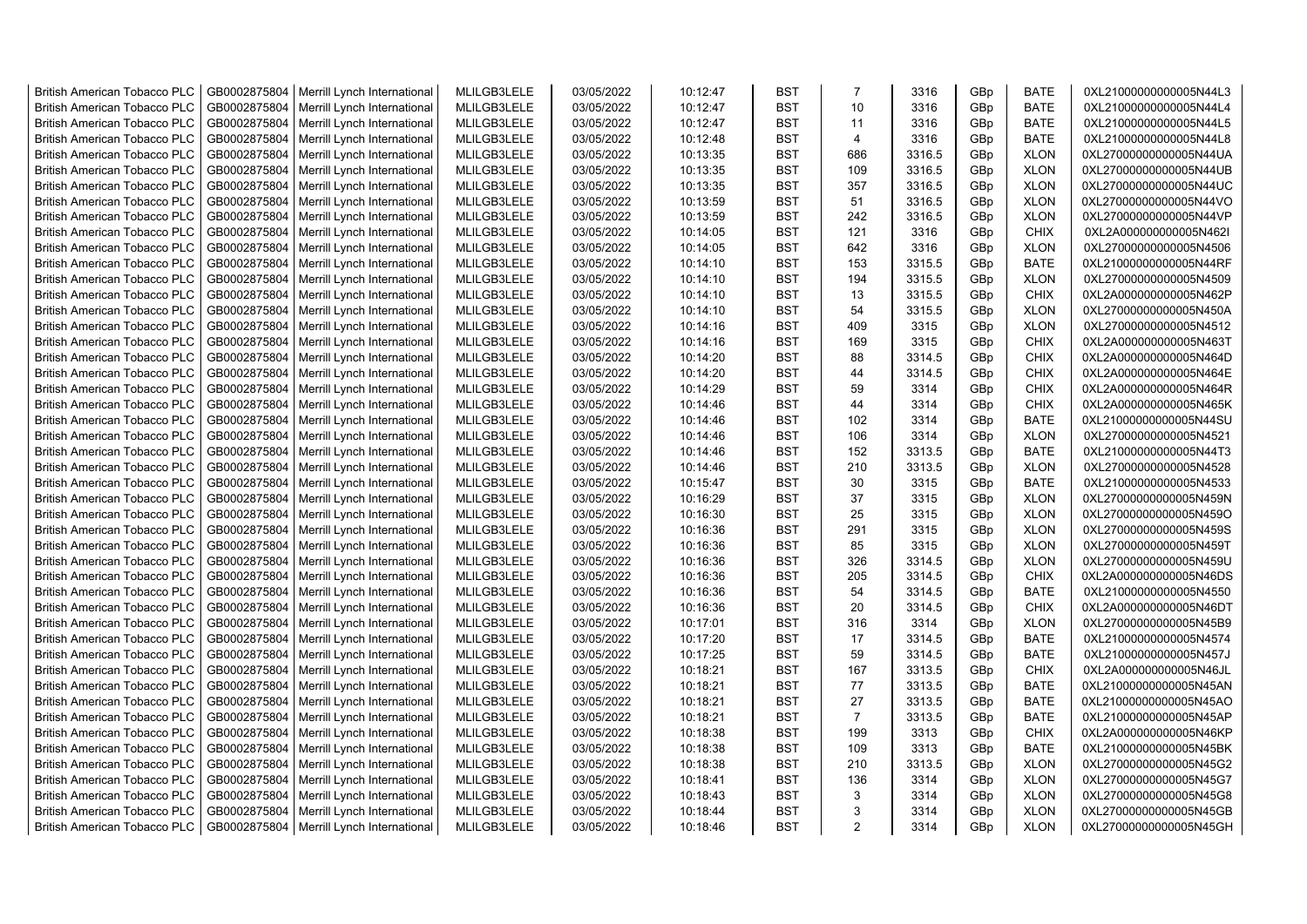| <b>British American Tobacco PLC</b> | GB0002875804 | Merrill Lynch International                | MLILGB3LELE | 03/05/2022 | 10:18:46 | <b>BST</b> | 275            | 3314   | GBp | <b>XLON</b> | 0XL27000000000005N45GI |
|-------------------------------------|--------------|--------------------------------------------|-------------|------------|----------|------------|----------------|--------|-----|-------------|------------------------|
| <b>British American Tobacco PLC</b> | GB0002875804 | Merrill Lynch International                | MLILGB3LELE | 03/05/2022 | 10:18:54 | <b>BST</b> | $\overline{4}$ | 3314   | GBp | <b>XLON</b> | 0XL27000000000005N45H7 |
| <b>British American Tobacco PLC</b> | GB0002875804 | Merrill Lynch International                | MLILGB3LELE | 03/05/2022 | 10:18:54 | <b>BST</b> | 177            | 3314   | GBp | <b>XLON</b> | 0XL27000000000005N45H9 |
| <b>British American Tobacco PLC</b> | GB0002875804 | Merrill Lynch International                | MLILGB3LELE | 03/05/2022 | 10:19:09 | <b>BST</b> | 121            | 3314   | GBp | <b>XLON</b> | 0XL27000000000005N45HR |
| <b>British American Tobacco PLC</b> | GB0002875804 | Merrill Lynch International                | MLILGB3LELE | 03/05/2022 | 10:19:32 | <b>BST</b> | 86             | 3313.5 | GBp | <b>CHIX</b> | 0XL2A000000000005N46MR |
| <b>British American Tobacco PLC</b> | GB0002875804 | Merrill Lynch International                | MLILGB3LELE | 03/05/2022 | 10:19:32 | <b>BST</b> | 35             | 3313.5 | GBp | <b>BATE</b> | 0XL21000000000005N45E7 |
| <b>British American Tobacco PLC</b> | GB0002875804 | Merrill Lynch International                | MLILGB3LELE | 03/05/2022 | 10:19:32 | <b>BST</b> | 1337           | 3313.5 | GBp | <b>XLON</b> | 0XL27000000000005N45IO |
| <b>British American Tobacco PLC</b> | GB0002875804 | Merrill Lynch International                | MLILGB3LELE | 03/05/2022 | 10:19:32 | <b>BST</b> | 22             | 3313   | GBp | <b>BATE</b> | 0XL21000000000005N45E8 |
| <b>British American Tobacco PLC</b> | GB0002875804 | Merrill Lynch International                | MLILGB3LELE | 03/05/2022 | 10:19:32 | BST        | 182            | 3312.5 | GBp | <b>BATE</b> | 0XL21000000000005N45E9 |
| <b>British American Tobacco PLC</b> | GB0002875804 | Merrill Lynch International                | MLILGB3LELE | 03/05/2022 | 10:19:32 | <b>BST</b> | 10             | 3312.5 | GBp | <b>CHIX</b> | 0XL2A000000000005N46MS |
| <b>British American Tobacco PLC</b> | GB0002875804 | Merrill Lynch International                | MLILGB3LELE | 03/05/2022 | 10:19:32 | BST        | 130            | 3312.5 | GBp | <b>CHIX</b> | 0XL2A000000000005N46MT |
| <b>British American Tobacco PLC</b> | GB0002875804 | Merrill Lynch International                | MLILGB3LELE | 03/05/2022 | 10:21:23 | <b>BST</b> | 227            | 3315   | GBp | <b>CHIX</b> | 0XL2A000000000005N46TU |
| <b>British American Tobacco PLC</b> | GB0002875804 | Merrill Lynch International                | MLILGB3LELE | 03/05/2022 | 10:21:57 | <b>BST</b> | 44             | 3314.5 | GBp | <b>BATE</b> | 0XL21000000000005N45LP |
| <b>British American Tobacco PLC</b> | GB0002875804 | Merrill Lynch International                | MLILGB3LELE | 03/05/2022 | 10:21:57 | <b>BST</b> | 11             | 3314.5 | GBp | <b>BATE</b> | 0XL21000000000005N45LQ |
| <b>British American Tobacco PLC</b> | GB0002875804 | Merrill Lynch International                | MLILGB3LELE | 03/05/2022 | 10:21:57 | <b>BST</b> | $\overline{4}$ | 3314.5 | GBp | <b>BATE</b> | 0XL21000000000005N45LR |
| <b>British American Tobacco PLC</b> | GB0002875804 | Merrill Lynch International                | MLILGB3LELE | 03/05/2022 | 10:21:57 | <b>BST</b> | 308            | 3314.5 | GBp | <b>XLON</b> | 0XL27000000000005N45RP |
| <b>British American Tobacco PLC</b> | GB0002875804 | Merrill Lynch International                | MLILGB3LELE | 03/05/2022 | 10:22:05 | <b>BST</b> | 65             | 3314.5 | GBp | <b>BATE</b> | 0XL21000000000005N45MG |
| <b>British American Tobacco PLC</b> | GB0002875804 | Merrill Lynch International                | MLILGB3LELE | 03/05/2022 | 10:22:12 | <b>BST</b> | 120            | 3314   | GBp | <b>CHIX</b> | 0XL2A000000000005N470R |
| <b>British American Tobacco PLC</b> | GB0002875804 | Merrill Lynch International                | MLILGB3LELE | 03/05/2022 | 10:22:12 | <b>BST</b> | 14             | 3314   | GBp | <b>BATE</b> | 0XL21000000000005N45MK |
| <b>British American Tobacco PLC</b> | GB0002875804 | Merrill Lynch International                | MLILGB3LELE | 03/05/2022 | 10:22:12 | <b>BST</b> | 110            | 3314   | GBp | <b>XLON</b> | 0XL27000000000005N45SP |
| <b>British American Tobacco PLC</b> | GB0002875804 | Merrill Lynch International                | MLILGB3LELE | 03/05/2022 | 10:22:12 | <b>BST</b> | 148            | 3314.5 | GBp | <b>XLON</b> | 0XL27000000000005N45SQ |
| <b>British American Tobacco PLC</b> | GB0002875804 | Merrill Lynch International                | MLILGB3LELE | 03/05/2022 | 10:22:12 | <b>BST</b> | 149            | 3314.5 | GBp | <b>XLON</b> | 0XL27000000000005N45SR |
| <b>British American Tobacco PLC</b> | GB0002875804 | Merrill Lynch International                | MLILGB3LELE | 03/05/2022 | 10:22:12 | <b>BST</b> | 250            | 3314.5 | GBp | <b>XLON</b> | 0XL27000000000005N45SS |
| <b>British American Tobacco PLC</b> | GB0002875804 | Merrill Lynch International                | MLILGB3LELE | 03/05/2022 | 10:22:12 | <b>BST</b> | 207            | 3314.5 | GBp | <b>XLON</b> | 0XL27000000000005N45ST |
| <b>British American Tobacco PLC</b> | GB0002875804 | Merrill Lynch International                | MLILGB3LELE | 03/05/2022 | 10:22:27 | <b>BST</b> | 178            | 3315   | GBp | <b>CHIX</b> | 0XL2A000000000005N471M |
| <b>British American Tobacco PLC</b> | GB0002875804 | Merrill Lynch International                | MLILGB3LELE | 03/05/2022 | 10:22:31 | <b>BST</b> | 255            | 3314.5 | GBp | <b>XLON</b> | 0XL27000000000005N45TO |
| <b>British American Tobacco PLC</b> | GB0002875804 | Merrill Lynch International                | MLILGB3LELE | 03/05/2022 | 10:23:01 | <b>BST</b> | 164            | 3314   | GBp | <b>XLON</b> | 0XL27000000000005N460D |
| <b>British American Tobacco PLC</b> | GB0002875804 | Merrill Lynch International                | MLILGB3LELE | 03/05/2022 | 10:23:48 | <b>BST</b> | 348            | 3314   | GBp | <b>XLON</b> | 0XL27000000000005N462D |
| <b>British American Tobacco PLC</b> | GB0002875804 | Merrill Lynch International                | MLILGB3LELE | 03/05/2022 | 10:23:48 | BST        | 99             | 3314   | GBp | <b>BATE</b> | 0XL21000000000005N45S6 |
| <b>British American Tobacco PLC</b> | GB0002875804 | Merrill Lynch International                | MLILGB3LELE | 03/05/2022 | 10:23:48 | <b>BST</b> | 30             | 3314   | GBp | <b>CHIX</b> | 0XL2A000000000005N4772 |
| <b>British American Tobacco PLC</b> | GB0002875804 | Merrill Lynch International                | MLILGB3LELE | 03/05/2022 | 10:24:03 | <b>BST</b> | 41             | 3314.5 | GBp | <b>XLON</b> | 0XL27000000000005N463I |
| <b>British American Tobacco PLC</b> | GB0002875804 | Merrill Lynch International                | MLILGB3LELE | 03/05/2022 | 10:24:03 | <b>BST</b> | 372            | 3314.5 | GBp | <b>XLON</b> | 0XL27000000000005N463J |
| <b>British American Tobacco PLC</b> | GB0002875804 | Merrill Lynch International                | MLILGB3LELE | 03/05/2022 | 10:24:10 | <b>BST</b> | 100            | 3314   | GBp | <b>CHIX</b> | 0XL2A000000000005N478Q |
| <b>British American Tobacco PLC</b> | GB0002875804 | Merrill Lynch International                | MLILGB3LELE | 03/05/2022 | 10:26:41 | BST        | 220            | 3314   | GBp | <b>XLON</b> | 0XL27000000000005N46D2 |
| <b>British American Tobacco PLC</b> | GB0002875804 | Merrill Lynch International                | MLILGB3LELE | 03/05/2022 | 10:26:41 | <b>BST</b> | 83             | 3314   | GBp | <b>CHIX</b> | 0XL2A000000000005N47GQ |
| <b>British American Tobacco PLC</b> | GB0002875804 | Merrill Lynch International                | MLILGB3LELE | 03/05/2022 | 10:26:41 | <b>BST</b> | 213            | 3314   | GBp | <b>CHIX</b> | 0XL2A000000000005N47GR |
| <b>British American Tobacco PLC</b> | GB0002875804 | Merrill Lynch International                | MLILGB3LELE | 03/05/2022 | 10:26:41 | <b>BST</b> | 1054           | 3314   | GBp | <b>XLON</b> | 0XL27000000000005N46D5 |
| <b>British American Tobacco PLC</b> | GB0002875804 | Merrill Lynch International                | MLILGB3LELE | 03/05/2022 | 10:26:41 | <b>BST</b> | 210            | 3314   | GBp | <b>XLON</b> | 0XL27000000000005N46D6 |
| <b>British American Tobacco PLC</b> | GB0002875804 | Merrill Lynch International                | MLILGB3LELE | 03/05/2022 | 10:26:41 | <b>BST</b> | 220            | 3314.5 | GBp | <b>XLON</b> | 0XL27000000000005N46D7 |
| British American Tobacco PLC        | GB0002875804 | Merrill Lynch International                | MLILGB3LELE | 03/05/2022 | 10:26:41 | <b>BST</b> | 250            | 3314.5 | GBp | <b>XLON</b> | 0XL27000000000005N46D9 |
| <b>British American Tobacco PLC</b> | GB0002875804 | Merrill Lynch International                | MLILGB3LELE | 03/05/2022 | 10:26:41 | <b>BST</b> | 220            | 3314.5 | GBp | <b>XLON</b> | 0XL27000000000005N46D8 |
| <b>British American Tobacco PLC</b> | GB0002875804 | Merrill Lynch International                | MLILGB3LELE | 03/05/2022 | 10:26:41 | <b>BST</b> | 148            | 3314.5 | GBp | <b>XLON</b> | 0XL27000000000005N46DA |
| <b>British American Tobacco PLC</b> | GB0002875804 | Merrill Lynch International                | MLILGB3LELE | 03/05/2022 | 10:26:41 | <b>BST</b> | 149            | 3314.5 | GBp | <b>XLON</b> | 0XL27000000000005N46DB |
| <b>British American Tobacco PLC</b> | GB0002875804 | Merrill Lynch International                | MLILGB3LELE | 03/05/2022 | 10:26:41 | <b>BST</b> | 241            | 3314.5 | GBp | <b>XLON</b> | 0XL27000000000005N46DC |
| <b>British American Tobacco PLC</b> | GB0002875804 | Merrill Lynch International                | MLILGB3LELE | 03/05/2022 | 10:26:41 | <b>BST</b> | 9              | 3314   | GBp | <b>BATE</b> | 0XL21000000000005N465B |
| <b>British American Tobacco PLC</b> | GB0002875804 | Merrill Lynch International                | MLILGB3LELE | 03/05/2022 | 10:26:41 | <b>BST</b> | 21             | 3314   | GBp | <b>BATE</b> | 0XL21000000000005N465D |
| <b>British American Tobacco PLC</b> | GB0002875804 | Merrill Lynch International                | MLILGB3LELE | 03/05/2022 | 10:26:44 | <b>BST</b> | 69             | 3313.5 | GBp | <b>BATE</b> | 0XL21000000000005N465I |
| <b>British American Tobacco PLC</b> |              | GB0002875804   Merrill Lynch International | MLILGB3LELE | 03/05/2022 | 10:26:49 | <b>BST</b> | 123            | 3313.5 | GBp | <b>CHIX</b> | 0XL2A000000000005N47H4 |
|                                     |              |                                            |             |            |          |            |                |        |     |             |                        |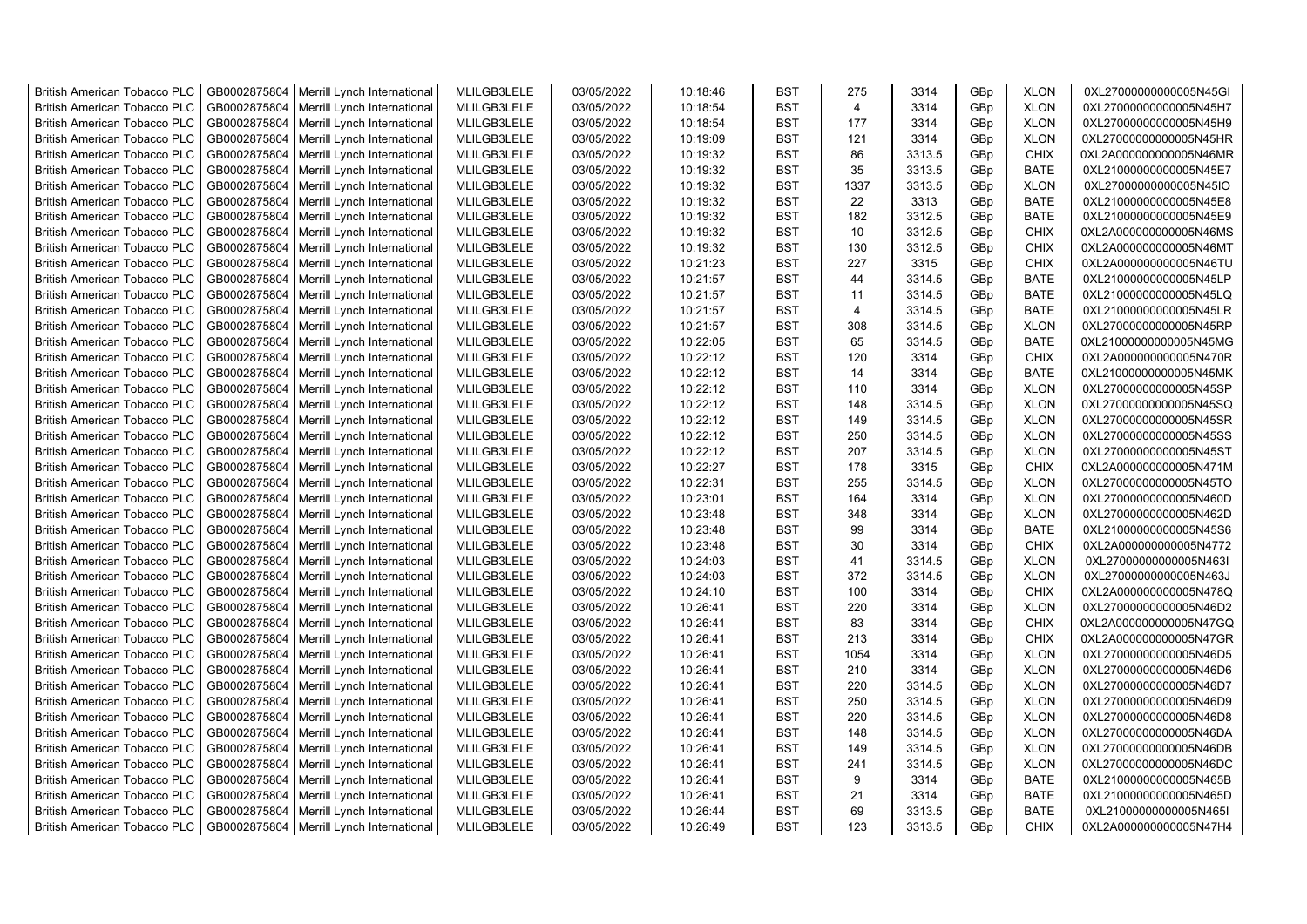| <b>British American Tobacco PLC</b> | GB0002875804 | Merrill Lynch International                | MLILGB3LELE | 03/05/2022 | 10:26:49 | <b>BST</b> | 106  | 3313.5 | GBp             | <b>BATE</b> | 0XL21000000000005N465P |
|-------------------------------------|--------------|--------------------------------------------|-------------|------------|----------|------------|------|--------|-----------------|-------------|------------------------|
| <b>British American Tobacco PLC</b> | GB0002875804 | Merrill Lynch International                | MLILGB3LELE | 03/05/2022 | 10:26:49 | <b>BST</b> | 19   | 3313.5 | GBp             | <b>BATE</b> | 0XL21000000000005N465Q |
| <b>British American Tobacco PLC</b> | GB0002875804 | Merrill Lynch International                | MLILGB3LELE | 03/05/2022 | 10:28:57 | <b>BST</b> | 136  | 3316   | GBp             | <b>BATE</b> | 0XL21000000000005N46B6 |
| <b>British American Tobacco PLC</b> | GB0002875804 | Merrill Lynch International                | MLILGB3LELE | 03/05/2022 | 10:28:57 | <b>BST</b> | 169  | 3315.5 | GBp             | <b>BATE</b> | 0XL21000000000005N46B8 |
| <b>British American Tobacco PLC</b> | GB0002875804 | Merrill Lynch International                | MLILGB3LELE | 03/05/2022 | 10:28:57 | <b>BST</b> | 156  | 3316   | GBp             | <b>CHIX</b> | 0XL2A000000000005N47NB |
| <b>British American Tobacco PLC</b> | GB0002875804 | Merrill Lynch International                | MLILGB3LELE | 03/05/2022 | 10:29:22 | <b>BST</b> | 200  | 3315   | GBp             | <b>CHIX</b> | 0XL2A000000000005N47ON |
| British American Tobacco PLC        | GB0002875804 | Merrill Lynch International                | MLILGB3LELE | 03/05/2022 | 10:29:22 | <b>BST</b> | 60   | 3315   | GBp             | <b>CHIX</b> | 0XL2A000000000005N47OO |
| <b>British American Tobacco PLC</b> | GB0002875804 | Merrill Lynch International                | MLILGB3LELE | 03/05/2022 | 10:30:19 | <b>BST</b> | 8    | 3318   | GBp             | <b>BATE</b> | 0XL21000000000005N46G0 |
| <b>British American Tobacco PLC</b> | GB0002875804 | Merrill Lynch International                | MLILGB3LELE | 03/05/2022 | 10:30:19 | <b>BST</b> | 25   | 3318   | GBp             | <b>BATE</b> | 0XL21000000000005N46G1 |
| <b>British American Tobacco PLC</b> | GB0002875804 | Merrill Lynch International                | MLILGB3LELE | 03/05/2022 | 10:30:22 | <b>BST</b> | 140  | 3318   | GBp             | <b>CHIX</b> | 0XL2A000000000005N47S1 |
| <b>British American Tobacco PLC</b> | GB0002875804 | Merrill Lynch International                | MLILGB3LELE | 03/05/2022 | 10:30:23 | <b>BST</b> | 11   | 3318   | GBp             | <b>BATE</b> | 0XL21000000000005N46G6 |
| <b>British American Tobacco PLC</b> | GB0002875804 | Merrill Lynch International                | MLILGB3LELE | 03/05/2022 | 10:30:23 | <b>BST</b> | 108  | 3318   | GBp             | <b>BATE</b> | 0XL21000000000005N46G9 |
| <b>British American Tobacco PLC</b> | GB0002875804 | Merrill Lynch International                | MLILGB3LELE | 03/05/2022 | 10:30:25 | <b>BST</b> | 12   | 3317.5 | GBp             | <b>BATE</b> | 0XL21000000000005N46GB |
| <b>British American Tobacco PLC</b> | GB0002875804 | Merrill Lynch International                | MLILGB3LELE | 03/05/2022 | 10:31:13 | <b>BST</b> | 38   | 3320.5 | GBp             | <b>CHIX</b> | 0XL2A000000000005N47UJ |
| <b>British American Tobacco PLC</b> | GB0002875804 | Merrill Lynch International                | MLILGB3LELE | 03/05/2022 | 10:31:14 | <b>BST</b> | 155  | 3320   | GBp             | <b>CHIX</b> | 0XL2A000000000005N47UK |
| <b>British American Tobacco PLC</b> | GB0002875804 | Merrill Lynch International                | MLILGB3LELE | 03/05/2022 | 10:31:15 | <b>BST</b> | 17   | 3319.5 | GBp             | <b>CHIX</b> | 0XL2A000000000005N47UV |
| <b>British American Tobacco PLC</b> | GB0002875804 | Merrill Lynch International                | MLILGB3LELE | 03/05/2022 | 10:31:20 | <b>BST</b> | 651  | 3319.5 | GBp             | <b>XLON</b> | 0XL27000000000005N46UH |
| <b>British American Tobacco PLC</b> | GB0002875804 | Merrill Lynch International                | MLILGB3LELE | 03/05/2022 | 10:31:20 | <b>BST</b> | 216  | 3319.5 | GBp             | <b>CHIX</b> | 0XL2A000000000005N47VC |
| <b>British American Tobacco PLC</b> | GB0002875804 | Merrill Lynch International                | MLILGB3LELE | 03/05/2022 | 10:31:20 | <b>BST</b> | 209  | 3319   | GBp             | <b>CHIX</b> | 0XL2A000000000005N47VD |
| <b>British American Tobacco PLC</b> | GB0002875804 | Merrill Lynch International                | MLILGB3LELE | 03/05/2022 | 10:31:20 | <b>BST</b> | 668  | 3319.5 | GBp             | <b>XLON</b> | 0XL27000000000005N46UI |
| <b>British American Tobacco PLC</b> | GB0002875804 | Merrill Lynch International                | MLILGB3LELE | 03/05/2022 | 10:31:20 | <b>BST</b> | 1561 | 3319.5 | GBp             | <b>XLON</b> | 0XL27000000000005N46UJ |
| <b>British American Tobacco PLC</b> | GB0002875804 | Merrill Lynch International                | MLILGB3LELE | 03/05/2022 | 10:33:55 | <b>BST</b> | 111  | 3320   | GBp             | <b>CHIX</b> | 0XL2A000000000005N485Q |
| <b>British American Tobacco PLC</b> | GB0002875804 | Merrill Lynch International                | MLILGB3LELE | 03/05/2022 | 10:33:55 | <b>BST</b> | 827  | 3320   | GBp             | <b>XLON</b> | 0XL27000000000005N476D |
| <b>British American Tobacco PLC</b> | GB0002875804 | Merrill Lynch International                | MLILGB3LELE | 03/05/2022 | 10:33:55 | <b>BST</b> | 18   | 3320   | GBp             | <b>XLON</b> | 0XL27000000000005N476F |
| <b>British American Tobacco PLC</b> | GB0002875804 | Merrill Lynch International                | MLILGB3LELE | 03/05/2022 | 10:33:55 | <b>BST</b> | 567  | 3320   | GBp             | <b>XLON</b> | 0XL27000000000005N476G |
| <b>British American Tobacco PLC</b> | GB0002875804 | Merrill Lynch International                | MLILGB3LELE | 03/05/2022 | 10:33:55 | <b>BST</b> | 45   | 3320   | GBp             | <b>BATE</b> | 0XL21000000000005N46R2 |
| <b>British American Tobacco PLC</b> | GB0002875804 | Merrill Lynch International                | MLILGB3LELE | 03/05/2022 | 10:34:39 | <b>BST</b> | 14   | 3321.5 | GBp             | <b>CHIX</b> | 0XL2A000000000005N487T |
| <b>British American Tobacco PLC</b> | GB0002875804 | Merrill Lynch International                | MLILGB3LELE | 03/05/2022 | 10:34:39 | <b>BST</b> | 205  | 3321.5 | GBp             | <b>CHIX</b> | 0XL2A000000000005N487U |
| <b>British American Tobacco PLC</b> | GB0002875804 | Merrill Lynch International                | MLILGB3LELE | 03/05/2022 | 10:34:39 | <b>BST</b> | 95   | 3321.5 | GBp             | <b>BATE</b> | 0XL21000000000005N46T7 |
| <b>British American Tobacco PLC</b> | GB0002875804 | Merrill Lynch International                | MLILGB3LELE | 03/05/2022 | 10:34:39 | <b>BST</b> | 363  | 3321   | GBp             | <b>BATE</b> | 0XL21000000000005N46T9 |
| <b>British American Tobacco PLC</b> | GB0002875804 | Merrill Lynch International                | MLILGB3LELE | 03/05/2022 | 10:34:39 | <b>BST</b> | 193  | 3321   | GBp             | <b>XLON</b> | 0XL27000000000005N479B |
| <b>British American Tobacco PLC</b> | GB0002875804 | Merrill Lynch International                | MLILGB3LELE | 03/05/2022 | 10:34:40 | <b>BST</b> | 273  | 3320.5 | GBp             | <b>XLON</b> | 0XL27000000000005N479D |
| <b>British American Tobacco PLC</b> | GB0002875804 | Merrill Lynch International                | MLILGB3LELE | 03/05/2022 | 10:34:40 | BST        | 35   | 3320.5 | GBp             | <b>CHIX</b> | 0XL2A000000000005N4881 |
| <b>British American Tobacco PLC</b> | GB0002875804 | Merrill Lynch International                | MLILGB3LELE | 03/05/2022 | 10:35:31 | <b>BST</b> | 127  | 3323   | GBp             | <b>CHIX</b> | 0XL2A000000000005N48A8 |
| <b>British American Tobacco PLC</b> | GB0002875804 | Merrill Lynch International                | MLILGB3LELE | 03/05/2022 | 10:35:31 | <b>BST</b> | 309  | 3323   | GBp             | <b>XLON</b> | 0XL27000000000005N47C1 |
| <b>British American Tobacco PLC</b> | GB0002875804 | Merrill Lynch International                | MLILGB3LELE | 03/05/2022 | 10:35:31 | <b>BST</b> | 63   | 3323   | GBp             | <b>BATE</b> | 0XL21000000000005N46VO |
| <b>British American Tobacco PLC</b> | GB0002875804 | Merrill Lynch International                | MLILGB3LELE | 03/05/2022 | 10:35:48 | <b>BST</b> | 13   | 3322.5 | GBp             | <b>CHIX</b> | 0XL2A000000000005N48B4 |
| <b>British American Tobacco PLC</b> | GB0002875804 | Merrill Lynch International                | MLILGB3LELE | 03/05/2022 | 10:35:48 | <b>BST</b> | 304  | 3322.5 | GBp             | <b>XLON</b> | 0XL27000000000005N47CS |
| <b>British American Tobacco PLC</b> | GB0002875804 | Merrill Lynch International                | MLILGB3LELE | 03/05/2022 | 10:35:48 | <b>BST</b> | 43   | 3322.5 | GBp             | <b>CHIX</b> | 0XL2A000000000005N48B5 |
| <b>British American Tobacco PLC</b> | GB0002875804 | Merrill Lynch International                | MLILGB3LELE | 03/05/2022 | 10:35:48 | <b>BST</b> | 169  | 3322.5 | GBp             | <b>BATE</b> | 0XL21000000000005N470S |
| <b>British American Tobacco PLC</b> | GB0002875804 | Merrill Lynch International                | MLILGB3LELE | 03/05/2022 | 10:35:51 | <b>BST</b> | 131  | 3322.5 | GBp             | <b>XLON</b> | 0XL27000000000005N47DB |
| <b>British American Tobacco PLC</b> | GB0002875804 | Merrill Lynch International                | MLILGB3LELE | 03/05/2022 | 10:35:51 | <b>BST</b> | 109  | 3322.5 | GBp             | <b>XLON</b> | 0XL27000000000005N47DC |
| <b>British American Tobacco PLC</b> | GB0002875804 | Merrill Lynch International                | MLILGB3LELE | 03/05/2022 | 10:36:09 | <b>BST</b> | 71   | 3322   | GBp             | <b>BATE</b> | 0XL21000000000005N471S |
| <b>British American Tobacco PLC</b> | GB0002875804 | Merrill Lynch International                | MLILGB3LELE | 03/05/2022 | 10:36:09 | <b>BST</b> | 157  | 3322   | GBp             | <b>CHIX</b> | 0XL2A000000000005N48CG |
| <b>British American Tobacco PLC</b> | GB0002875804 | Merrill Lynch International                | MLILGB3LELE | 03/05/2022 | 10:36:09 | <b>BST</b> | 114  | 3322   | GBp             | <b>BATE</b> | 0XL21000000000005N471T |
| <b>British American Tobacco PLC</b> | GB0002875804 | Merrill Lynch International                | MLILGB3LELE | 03/05/2022 | 10:36:09 | <b>BST</b> | 112  | 3322   | GBp             | <b>XLON</b> | 0XL27000000000005N47EF |
| <b>British American Tobacco PLC</b> | GB0002875804 | Merrill Lynch International                | MLILGB3LELE | 03/05/2022 | 10:36:09 | <b>BST</b> | 10   | 3322   | GBp             | <b>BATE</b> | 0XL21000000000005N471U |
| <b>British American Tobacco PLC</b> |              | GB0002875804   Merrill Lynch International | MLILGB3LELE | 03/05/2022 | 10:36:54 | <b>BST</b> | 161  | 3322   | GB <sub>p</sub> | <b>CHIX</b> | 0XL2A000000000005N48DV |
|                                     |              |                                            |             |            |          |            |      |        |                 |             |                        |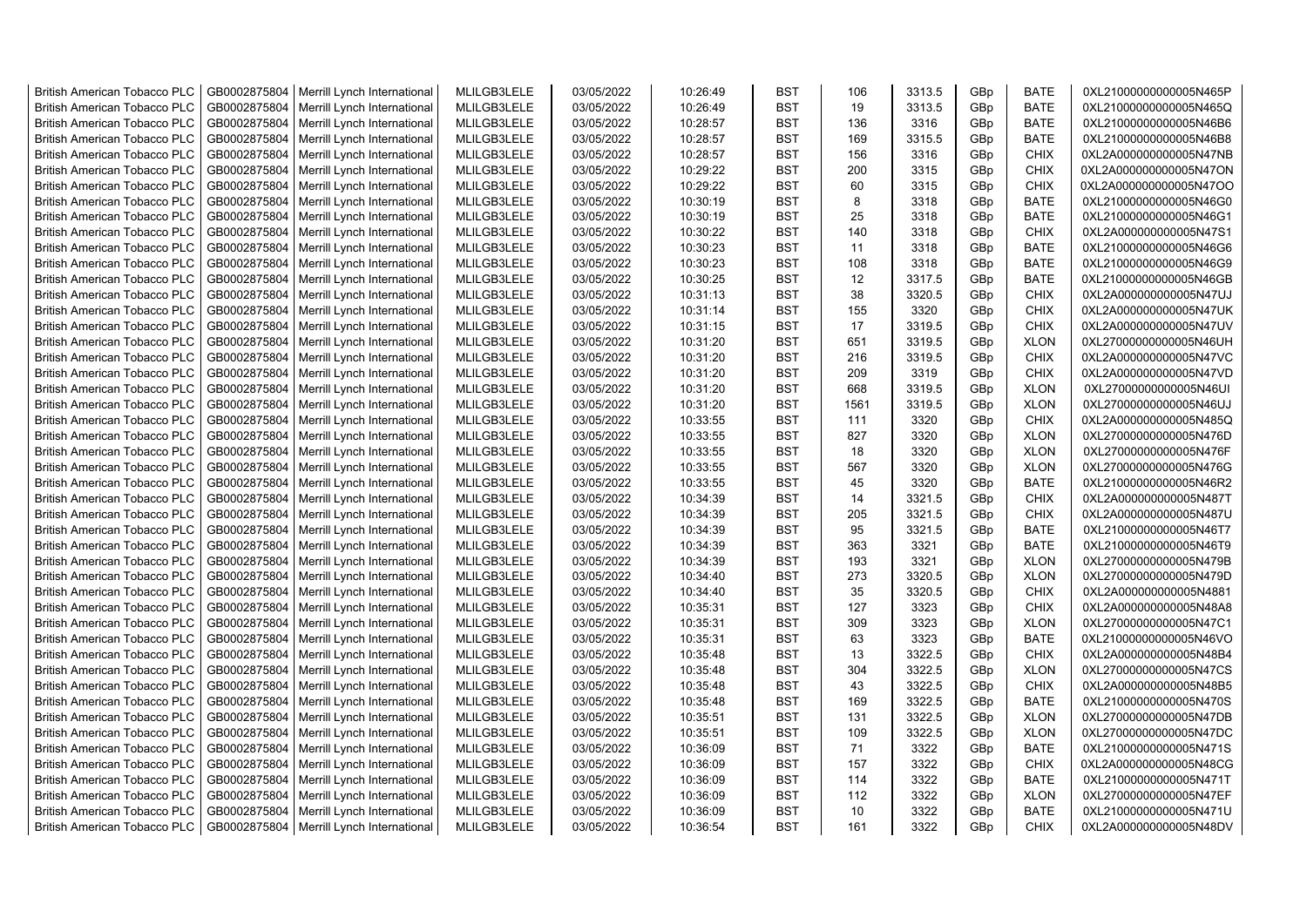| <b>British American Tobacco PLC</b> | GB0002875804 | Merrill Lynch International | MLILGB3LELE | 03/05/2022 | 10:36:54 | <b>BST</b> | 312            | 3322   | GBp | <b>XLON</b> | 0XL27000000000005N47GO |
|-------------------------------------|--------------|-----------------------------|-------------|------------|----------|------------|----------------|--------|-----|-------------|------------------------|
| <b>British American Tobacco PLC</b> | GB0002875804 | Merrill Lynch International | MLILGB3LELE | 03/05/2022 | 10:40:04 | <b>BST</b> | 170            | 3326.5 | GBp | <b>CHIX</b> | 0XL2A000000000005N48O2 |
| <b>British American Tobacco PLC</b> | GB0002875804 | Merrill Lynch International | MLILGB3LELE | 03/05/2022 | 10:40:56 | <b>BST</b> | 234            | 3328.5 | GBp | <b>XLON</b> | 0XL27000000000005N47VG |
| <b>British American Tobacco PLC</b> | GB0002875804 | Merrill Lynch International | MLILGB3LELE | 03/05/2022 | 10:40:56 | <b>BST</b> | 118            | 3328.5 | GBp | <b>XLON</b> | 0XL27000000000005N47VH |
| <b>British American Tobacco PLC</b> | GB0002875804 | Merrill Lynch International | MLILGB3LELE | 03/05/2022 | 10:40:56 | <b>BST</b> | 250            | 3328.5 | GBp | <b>XLON</b> | 0XL27000000000005N47VI |
| <b>British American Tobacco PLC</b> | GB0002875804 | Merrill Lynch International | MLILGB3LELE | 03/05/2022 | 10:40:56 | <b>BST</b> | 233            | 3328.5 | GBp | <b>XLON</b> | 0XL27000000000005N47VJ |
| <b>British American Tobacco PLC</b> | GB0002875804 | Merrill Lynch International | MLILGB3LELE | 03/05/2022 | 10:41:20 | <b>BST</b> | 2281           | 3328   | GBp | <b>XLON</b> | 0XL27000000000005N480D |
| <b>British American Tobacco PLC</b> | GB0002875804 | Merrill Lynch International | MLILGB3LELE | 03/05/2022 | 10:41:27 | <b>BST</b> | 204            | 3328   | GBp | <b>XLON</b> | 0XL27000000000005N4812 |
| <b>British American Tobacco PLC</b> | GB0002875804 | Merrill Lynch International | MLILGB3LELE | 03/05/2022 | 10:41:30 | <b>BST</b> | 11             | 3327.5 | GBp | <b>CHIX</b> | 0XL2A000000000005N48QS |
| <b>British American Tobacco PLC</b> | GB0002875804 | Merrill Lynch International | MLILGB3LELE | 03/05/2022 | 10:41:40 | <b>BST</b> | 172            | 3327.5 | GBp | <b>XLON</b> | 0XL27000000000005N481J |
| <b>British American Tobacco PLC</b> | GB0002875804 | Merrill Lynch International | MLILGB3LELE | 03/05/2022 | 10:41:40 | <b>BST</b> | $\overline{4}$ | 3327.5 | GBp | <b>CHIX</b> | 0XL2A000000000005N48R7 |
| <b>British American Tobacco PLC</b> | GB0002875804 | Merrill Lynch International | MLILGB3LELE | 03/05/2022 | 10:42:01 | <b>BST</b> | 140            | 3327.5 | GBp | CHIX        | 0XL2A000000000005N48RN |
| <b>British American Tobacco PLC</b> | GB0002875804 | Merrill Lynch International | MLILGB3LELE | 03/05/2022 | 10:42:04 | <b>BST</b> | 13             | 3327   | GBp | <b>BATE</b> | 0XL21000000000005N47LI |
| <b>British American Tobacco PLC</b> | GB0002875804 | Merrill Lynch International | MLILGB3LELE | 03/05/2022 | 10:42:04 | <b>BST</b> | 9              | 3327   | GBp | <b>BATE</b> | 0XL21000000000005N47LJ |
| <b>British American Tobacco PLC</b> | GB0002875804 | Merrill Lynch International | MLILGB3LELE | 03/05/2022 | 10:42:04 | <b>BST</b> | 13             | 3327   | GBp | <b>CHIX</b> | 0XL2A000000000005N48RT |
| <b>British American Tobacco PLC</b> | GB0002875804 | Merrill Lynch International | MLILGB3LELE | 03/05/2022 | 10:42:04 | <b>BST</b> | 248            | 3327   | GBp | <b>CHIX</b> | 0XL2A000000000005N48RU |
| <b>British American Tobacco PLC</b> | GB0002875804 | Merrill Lynch International | MLILGB3LELE | 03/05/2022 | 10:44:32 | <b>BST</b> | 60             | 3330   | GBp | CHIX        | 0XL2A000000000005N494Q |
| <b>British American Tobacco PLC</b> | GB0002875804 | Merrill Lynch International | MLILGB3LELE | 03/05/2022 | 10:44:33 | <b>BST</b> | 175            | 3331   | GBp | <b>XLON</b> | 0XL27000000000005N48BO |
| <b>British American Tobacco PLC</b> | GB0002875804 | Merrill Lynch International | MLILGB3LELE | 03/05/2022 | 10:44:33 | <b>BST</b> | 174            | 3331   | GBp | <b>XLON</b> | 0XL27000000000005N48BP |
| <b>British American Tobacco PLC</b> | GB0002875804 | Merrill Lynch International | MLILGB3LELE | 03/05/2022 | 10:44:33 | <b>BST</b> | 250            | 3331   | GBp | <b>XLON</b> | 0XL27000000000005N48BQ |
| <b>British American Tobacco PLC</b> | GB0002875804 | Merrill Lynch International | MLILGB3LELE | 03/05/2022 | 10:44:50 | <b>BST</b> | 26             | 3330   | GBp | <b>CHIX</b> | 0XL2A000000000005N4958 |
| <b>British American Tobacco PLC</b> | GB0002875804 | Merrill Lynch International | MLILGB3LELE | 03/05/2022 | 10:44:50 | <b>BST</b> | 17             | 3330   | GBp | <b>CHIX</b> | 0XL2A000000000005N4959 |
| <b>British American Tobacco PLC</b> | GB0002875804 | Merrill Lynch International | MLILGB3LELE | 03/05/2022 | 10:44:50 | <b>BST</b> | 63             | 3330   | GBp | <b>CHIX</b> | 0XL2A000000000005N495A |
| <b>British American Tobacco PLC</b> | GB0002875804 | Merrill Lynch International | MLILGB3LELE | 03/05/2022 | 10:44:51 | <b>BST</b> | 250            | 3330.5 | GBp | <b>XLON</b> | 0XL27000000000005N48CN |
| <b>British American Tobacco PLC</b> | GB0002875804 | Merrill Lynch International | MLILGB3LELE | 03/05/2022 | 10:45:04 | <b>BST</b> | 1806           | 3330   | GBp | <b>XLON</b> | 0XL27000000000005N48DC |
| <b>British American Tobacco PLC</b> | GB0002875804 | Merrill Lynch International | MLILGB3LELE | 03/05/2022 | 10:45:38 | <b>BST</b> | 105            | 3330   | GBp | <b>XLON</b> | 0XL27000000000005N48FB |
| <b>British American Tobacco PLC</b> | GB0002875804 | Merrill Lynch International | MLILGB3LELE | 03/05/2022 | 10:45:45 | <b>BST</b> | 17             | 3330   | GBp | <b>XLON</b> | 0XL27000000000005N48FJ |
| <b>British American Tobacco PLC</b> | GB0002875804 | Merrill Lynch International | MLILGB3LELE | 03/05/2022 | 10:45:45 | <b>BST</b> | $\overline{4}$ | 3330.5 | GBp | <b>CHIX</b> | 0XL2A000000000005N498E |
| <b>British American Tobacco PLC</b> | GB0002875804 | Merrill Lynch International | MLILGB3LELE | 03/05/2022 | 10:45:45 | <b>BST</b> | 31             | 3330.5 | GBp | CHIX        | 0XL2A000000000005N498F |
| <b>British American Tobacco PLC</b> | GB0002875804 | Merrill Lynch International | MLILGB3LELE | 03/05/2022 | 10:45:49 | <b>BST</b> | 79             | 3330   | GBp | <b>XLON</b> | 0XL27000000000005N48FL |
| <b>British American Tobacco PLC</b> | GB0002875804 | Merrill Lynch International | MLILGB3LELE | 03/05/2022 | 10:46:17 | <b>BST</b> | 457            | 3329   | GBp | <b>XLON</b> | 0XL27000000000005N48HA |
| <b>British American Tobacco PLC</b> | GB0002875804 | Merrill Lynch International | MLILGB3LELE | 03/05/2022 | 10:46:17 | <b>BST</b> | 294            | 3329.5 | GBp | <b>CHIX</b> | 0XL2A000000000005N49AI |
| <b>British American Tobacco PLC</b> | GB0002875804 | Merrill Lynch International | MLILGB3LELE | 03/05/2022 | 10:46:17 | BST        | 46             | 3329   | GBp | <b>BATE</b> | 0XL21000000000005N484E |
| <b>British American Tobacco PLC</b> | GB0002875804 | Merrill Lynch International | MLILGB3LELE | 03/05/2022 | 10:46:17 | <b>BST</b> | 59             | 3329   | GBp | <b>XLON</b> | 0XL27000000000005N48HB |
| <b>British American Tobacco PLC</b> | GB0002875804 | Merrill Lynch International | MLILGB3LELE | 03/05/2022 | 10:46:17 | <b>BST</b> | 264            | 3329   | GBp | <b>CHIX</b> | 0XL2A000000000005N49AJ |
| <b>British American Tobacco PLC</b> | GB0002875804 | Merrill Lynch International | MLILGB3LELE | 03/05/2022 | 10:46:17 | <b>BST</b> | $\overline{7}$ | 3329   | GBp | <b>BATE</b> | 0XL21000000000005N484F |
| <b>British American Tobacco PLC</b> | GB0002875804 | Merrill Lynch International | MLILGB3LELE | 03/05/2022 | 10:46:17 | <b>BST</b> | 85             | 3329   | GBp | <b>BATE</b> | 0XL21000000000005N484G |
| <b>British American Tobacco PLC</b> | GB0002875804 | Merrill Lynch International | MLILGB3LELE | 03/05/2022 | 10:46:17 | <b>BST</b> | 13             | 3329   | GBp | <b>BATE</b> | 0XL21000000000005N484H |
| <b>British American Tobacco PLC</b> | GB0002875804 | Merrill Lynch International | MLILGB3LELE | 03/05/2022 | 10:47:05 | <b>BST</b> | 147            | 3329   | GBp | <b>XLON</b> | 0XL27000000000005N48JH |
| <b>British American Tobacco PLC</b> | GB0002875804 | Merrill Lynch International | MLILGB3LELE | 03/05/2022 | 10:47:05 | <b>BST</b> | 266            | 3329   | GBp | <b>CHIX</b> | 0XL2A000000000005N49DS |
| <b>British American Tobacco PLC</b> | GB0002875804 | Merrill Lynch International | MLILGB3LELE | 03/05/2022 | 10:47:40 | <b>BST</b> | 295            | 3331   | GBp | <b>XLON</b> | 0XL27000000000005N48MF |
| <b>British American Tobacco PLC</b> | GB0002875804 | Merrill Lynch International | MLILGB3LELE | 03/05/2022 | 10:47:40 | <b>BST</b> | 154            | 3331   | GBp | CHIX        | 0XL2A000000000005N49GC |
| <b>British American Tobacco PLC</b> | GB0002875804 | Merrill Lynch International | MLILGB3LELE | 03/05/2022 | 10:47:40 | <b>BST</b> | 100            | 3330.5 | GBp | <b>CHIX</b> | 0XL2A000000000005N49GD |
| <b>British American Tobacco PLC</b> | GB0002875804 | Merrill Lynch International | MLILGB3LELE | 03/05/2022 | 10:47:40 | <b>BST</b> | 275            | 3330.5 | GBp | <b>XLON</b> | 0XL27000000000005N48MH |
| <b>British American Tobacco PLC</b> | GB0002875804 | Merrill Lynch International | MLILGB3LELE | 03/05/2022 | 10:47:40 | <b>BST</b> | 98             | 3330.5 | GBp | <b>CHIX</b> | 0XL2A000000000005N49GE |
| <b>British American Tobacco PLC</b> | GB0002875804 | Merrill Lynch International | MLILGB3LELE | 03/05/2022 | 10:47:42 | <b>BST</b> | 50             | 3330   | GBp | <b>CHIX</b> | 0XL2A000000000005N49GH |
| <b>British American Tobacco PLC</b> | GB0002875804 | Merrill Lynch International | MLILGB3LELE | 03/05/2022 | 10:47:50 | <b>BST</b> | 24             | 3330   | GBp | <b>XLON</b> | 0XL27000000000005N48N5 |
| <b>British American Tobacco PLC</b> | GB0002875804 | Merrill Lynch International | MLILGB3LELE | 03/05/2022 | 10:47:50 | <b>BST</b> | 127            | 3330   | GBp | <b>XLON</b> | 0XL27000000000005N48N6 |
|                                     |              |                             |             |            |          |            |                |        |     |             |                        |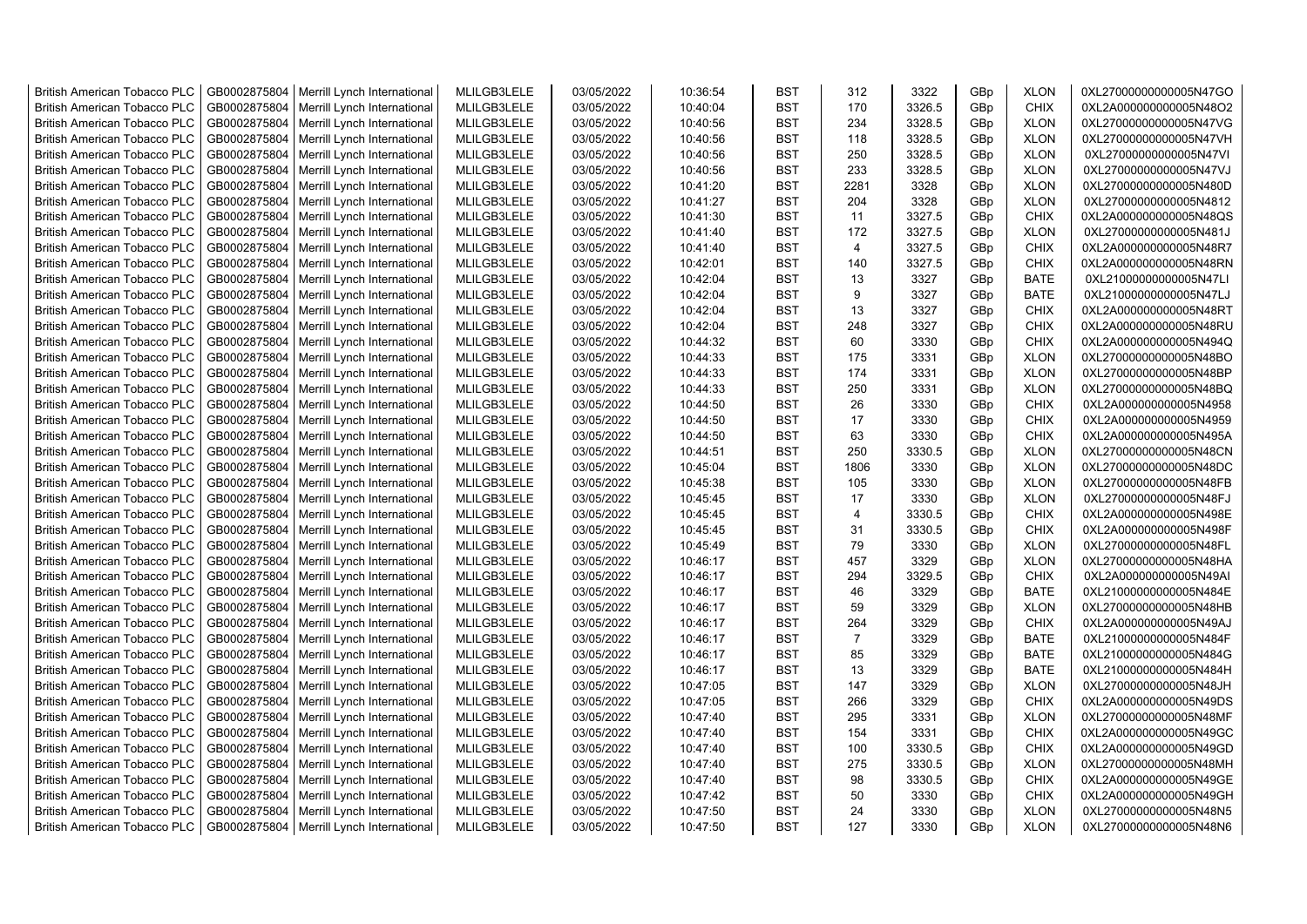| <b>British American Tobacco PLC</b> | GB0002875804 | Merrill Lynch International | MLILGB3LELE | 03/05/2022 | 10:48:00 | <b>BST</b> | 227  | 3328.5 | GBp | <b>XLON</b> | 0XL27000000000005N48NM |
|-------------------------------------|--------------|-----------------------------|-------------|------------|----------|------------|------|--------|-----|-------------|------------------------|
| <b>British American Tobacco PLC</b> | GB0002875804 | Merrill Lynch International | MLILGB3LELE | 03/05/2022 | 10:48:00 | <b>BST</b> | 203  | 3328.5 | GBp | <b>CHIX</b> | 0XL2A000000000005N49HQ |
| <b>British American Tobacco PLC</b> | GB0002875804 | Merrill Lynch International | MLILGB3LELE | 03/05/2022 | 10:48:00 | <b>BST</b> | 37   | 3328   | GBp | <b>CHIX</b> | 0XL2A000000000005N49HR |
| <b>British American Tobacco PLC</b> | GB0002875804 | Merrill Lynch International | MLILGB3LELE | 03/05/2022 | 10:48:02 | <b>BST</b> | 99   | 3328   | GBp | <b>XLON</b> | 0XL27000000000005N48NR |
| <b>British American Tobacco PLC</b> | GB0002875804 | Merrill Lynch International | MLILGB3LELE | 03/05/2022 | 10:48:21 | <b>BST</b> | 24   | 3329   | GBp | <b>BATE</b> | 0XL21000000000005N48A0 |
| <b>British American Tobacco PLC</b> | GB0002875804 | Merrill Lynch International | MLILGB3LELE | 03/05/2022 | 10:49:01 | <b>BST</b> | 241  | 3330   | GBp | <b>XLON</b> | 0XL27000000000005N48RH |
| <b>British American Tobacco PLC</b> | GB0002875804 | Merrill Lynch International | MLILGB3LELE | 03/05/2022 | 10:49:01 | <b>BST</b> | 77   | 3330   | GBp | <b>CHIX</b> | 0XL2A000000000005N49LD |
| <b>British American Tobacco PLC</b> | GB0002875804 | Merrill Lynch International | MLILGB3LELE | 03/05/2022 | 10:49:39 | <b>BST</b> | 252  | 3329.5 | GBp | <b>XLON</b> | 0XL27000000000005N48TH |
| <b>British American Tobacco PLC</b> | GB0002875804 | Merrill Lynch International | MLILGB3LELE | 03/05/2022 | 10:49:39 | BST        | 76   | 3329.5 | GBp | <b>CHIX</b> | 0XL2A000000000005N49MQ |
| <b>British American Tobacco PLC</b> | GB0002875804 | Merrill Lynch International | MLILGB3LELE | 03/05/2022 | 10:49:43 | <b>BST</b> | 10   | 3329.5 | GBp | <b>CHIX</b> | 0XL2A000000000005N49N5 |
| <b>British American Tobacco PLC</b> | GB0002875804 | Merrill Lynch International | MLILGB3LELE | 03/05/2022 | 10:50:24 | <b>BST</b> | 578  | 3330.5 | GBp | <b>XLON</b> | 0XL27000000000005N48VB |
| <b>British American Tobacco PLC</b> | GB0002875804 | Merrill Lynch International | MLILGB3LELE | 03/05/2022 | 10:52:32 | <b>BST</b> | 170  | 3331   | GBp | <b>CHIX</b> | 0XL2A000000000005N4A0R |
| <b>British American Tobacco PLC</b> | GB0002875804 | Merrill Lynch International | MLILGB3LELE | 03/05/2022 | 10:52:32 | <b>BST</b> | 290  | 3331   | GBp | BATE        | 0XL21000000000005N48MA |
| <b>British American Tobacco PLC</b> | GB0002875804 | Merrill Lynch International | MLILGB3LELE | 03/05/2022 | 10:53:15 | <b>BST</b> | 160  | 3331.5 | GBp | <b>BATE</b> | 0XL21000000000005N48P1 |
| <b>British American Tobacco PLC</b> | GB0002875804 | Merrill Lynch International | MLILGB3LELE | 03/05/2022 | 10:53:15 | <b>BST</b> | 52   | 3331.5 | GBp | <b>BATE</b> | 0XL21000000000005N48P2 |
| <b>British American Tobacco PLC</b> | GB0002875804 | Merrill Lynch International | MLILGB3LELE | 03/05/2022 | 10:54:11 | <b>BST</b> | 1478 | 3331   | GBp | <b>XLON</b> | 0XL27000000000005N49BA |
| <b>British American Tobacco PLC</b> | GB0002875804 | Merrill Lynch International | MLILGB3LELE | 03/05/2022 | 10:54:13 | <b>BST</b> | 231  | 3330.5 | GBp | <b>CHIX</b> | 0XL2A000000000005N4A70 |
| <b>British American Tobacco PLC</b> | GB0002875804 | Merrill Lynch International | MLILGB3LELE | 03/05/2022 | 10:54:13 | <b>BST</b> | 13   | 3330.5 | GBp | <b>XLON</b> | 0XL27000000000005N49BI |
| <b>British American Tobacco PLC</b> | GB0002875804 | Merrill Lynch International | MLILGB3LELE | 03/05/2022 | 10:54:13 | <b>BST</b> | 1270 | 3330.5 | GBp | <b>XLON</b> | 0XL27000000000005N49BJ |
| <b>British American Tobacco PLC</b> | GB0002875804 | Merrill Lynch International | MLILGB3LELE | 03/05/2022 | 10:54:42 | <b>BST</b> | 52   | 3331   | GBp | <b>BATE</b> | 0XL21000000000005N48TC |
| <b>British American Tobacco PLC</b> | GB0002875804 | Merrill Lynch International | MLILGB3LELE | 03/05/2022 | 10:54:46 | <b>BST</b> | 52   | 3331   | GBp | <b>BATE</b> | 0XL21000000000005N48TN |
| <b>British American Tobacco PLC</b> | GB0002875804 | Merrill Lynch International | MLILGB3LELE | 03/05/2022 | 10:55:09 | <b>BST</b> | 52   | 3331   | GBp | <b>BATE</b> | 0XL21000000000005N48VM |
| <b>British American Tobacco PLC</b> | GB0002875804 | Merrill Lynch International | MLILGB3LELE | 03/05/2022 | 10:55:17 | <b>BST</b> | 48   | 3330   | GBp | <b>XLON</b> | 0XL27000000000005N49FT |
| <b>British American Tobacco PLC</b> | GB0002875804 | Merrill Lynch International | MLILGB3LELE | 03/05/2022 | 10:55:42 | BST        | 52   | 3331.5 | GBp | <b>BATE</b> | 0XL21000000000005N4914 |
| <b>British American Tobacco PLC</b> | GB0002875804 | Merrill Lynch International | MLILGB3LELE | 03/05/2022 | 10:57:19 | <b>BST</b> | 1574 | 3331   | GBp | <b>XLON</b> | 0XL27000000000005N49ML |
| British American Tobacco PLC        | GB0002875804 | Merrill Lynch International | MLILGB3LELE | 03/05/2022 | 10:57:19 | <b>BST</b> | 257  | 3331   | GBp | <b>XLON</b> | 0XL27000000000005N49MM |
| <b>British American Tobacco PLC</b> | GB0002875804 | Merrill Lynch International | MLILGB3LELE | 03/05/2022 | 10:57:19 | <b>BST</b> | 52   | 3331.5 | GBp | <b>BATE</b> | 0XL21000000000005N496L |
| British American Tobacco PLC        | GB0002875804 | Merrill Lynch International | MLILGB3LELE | 03/05/2022 | 10:57:21 | <b>BST</b> | 287  | 3331.5 | GBp | <b>BATE</b> | 0XL21000000000005N496U |
| <b>British American Tobacco PLC</b> | GB0002875804 | Merrill Lynch International | MLILGB3LELE | 03/05/2022 | 10:57:21 | <b>BST</b> | 52   | 3331.5 | GBp | <b>BATE</b> | 0XL21000000000005N4971 |
| <b>British American Tobacco PLC</b> | GB0002875804 | Merrill Lynch International | MLILGB3LELE | 03/05/2022 | 10:58:00 | <b>BST</b> | 229  | 3331.5 | GBp | <b>CHIX</b> | 0XL2A000000000005N4AJF |
| <b>British American Tobacco PLC</b> | GB0002875804 | Merrill Lynch International | MLILGB3LELE | 03/05/2022 | 10:59:14 | <b>BST</b> | 6    | 3332   | GBp | <b>XLON</b> | 0XL27000000000005N49SO |
| <b>British American Tobacco PLC</b> | GB0002875804 | Merrill Lynch International | MLILGB3LELE | 03/05/2022 | 10:59:16 | <b>BST</b> | 183  | 3332.5 | GBp | <b>BATE</b> | 0XL21000000000005N49C0 |
| <b>British American Tobacco PLC</b> | GB0002875804 | Merrill Lynch International | MLILGB3LELE | 03/05/2022 | 10:59:18 | <b>BST</b> | 105  | 3332.5 | GBp | <b>XLON</b> | 0XL27000000000005N49ST |
| <b>British American Tobacco PLC</b> | GB0002875804 | Merrill Lynch International | MLILGB3LELE | 03/05/2022 | 10:59:36 | <b>BST</b> | 167  | 3333   | GBp | <b>XLON</b> | 0XL27000000000005N49TU |
| <b>British American Tobacco PLC</b> | GB0002875804 | Merrill Lynch International | MLILGB3LELE | 03/05/2022 | 10:59:36 | <b>BST</b> | 250  | 3333   | GBp | <b>XLON</b> | 0XL27000000000005N49TV |
| <b>British American Tobacco PLC</b> | GB0002875804 | Merrill Lynch International | MLILGB3LELE | 03/05/2022 | 10:59:36 | <b>BST</b> | 148  | 3333   | GBp | <b>XLON</b> | 0XL27000000000005N49U0 |
| <b>British American Tobacco PLC</b> | GB0002875804 | Merrill Lynch International | MLILGB3LELE | 03/05/2022 | 10:59:36 | <b>BST</b> | 8    | 3333   | GBp | <b>XLON</b> | 0XL27000000000005N49U1 |
| <b>British American Tobacco PLC</b> | GB0002875804 | Merrill Lynch International | MLILGB3LELE | 03/05/2022 | 10:59:37 | <b>BST</b> | 167  | 3333   | GBp | <b>XLON</b> | 0XL27000000000005N49U3 |
| <b>British American Tobacco PLC</b> | GB0002875804 | Merrill Lynch International | MLILGB3LELE | 03/05/2022 | 10:59:39 | <b>BST</b> | 167  | 3333   | GBp | <b>XLON</b> | 0XL27000000000005N49U5 |
| <b>British American Tobacco PLC</b> | GB0002875804 | Merrill Lynch International | MLILGB3LELE | 03/05/2022 | 10:59:40 | <b>BST</b> | 167  | 3333   | GBp | <b>XLON</b> | 0XL27000000000005N49U8 |
| <b>British American Tobacco PLC</b> | GB0002875804 | Merrill Lynch International | MLILGB3LELE | 03/05/2022 | 10:59:40 | <b>BST</b> | 10   | 3333   | GBp | <b>XLON</b> | 0XL27000000000005N49U9 |
| <b>British American Tobacco PLC</b> | GB0002875804 | Merrill Lynch International | MLILGB3LELE | 03/05/2022 | 10:59:48 | <b>BST</b> | 168  | 3333   | GBp | <b>XLON</b> | 0XL27000000000005N49UR |
| <b>British American Tobacco PLC</b> | GB0002875804 | Merrill Lynch International | MLILGB3LELE | 03/05/2022 | 10:59:53 | <b>BST</b> | 26   | 3332.5 | GBp | <b>XLON</b> | 0XL27000000000005N49V0 |
| British American Tobacco PLC        | GB0002875804 | Merrill Lynch International | MLILGB3LELE | 03/05/2022 | 11:00:00 | <b>BST</b> | 25   | 3332.5 | GBp | <b>XLON</b> | 0XL27000000000005N49VB |
| <b>British American Tobacco PLC</b> | GB0002875804 | Merrill Lynch International | MLILGB3LELE | 03/05/2022 | 11:00:04 | <b>BST</b> | 284  | 3332.5 | GBp | <b>XLON</b> | 0XL27000000000005N4A01 |
| <b>British American Tobacco PLC</b> | GB0002875804 | Merrill Lynch International | MLILGB3LELE | 03/05/2022 | 11:00:04 | <b>BST</b> | 584  | 3332   | GBp | <b>XLON</b> | 0XL27000000000005N4A04 |
| <b>British American Tobacco PLC</b> | GB0002875804 | Merrill Lynch International | MLILGB3LELE | 03/05/2022 | 11:00:04 | <b>BST</b> | 58   | 3332   | GBp | <b>XLON</b> | 0XL27000000000005N4A05 |
| <b>British American Tobacco PLC</b> | GB0002875804 | Merrill Lynch International | MLILGB3LELE | 03/05/2022 | 11:00:04 | <b>BST</b> | 51   | 3333   | GBp | <b>BATE</b> | 0XL21000000000005N49ET |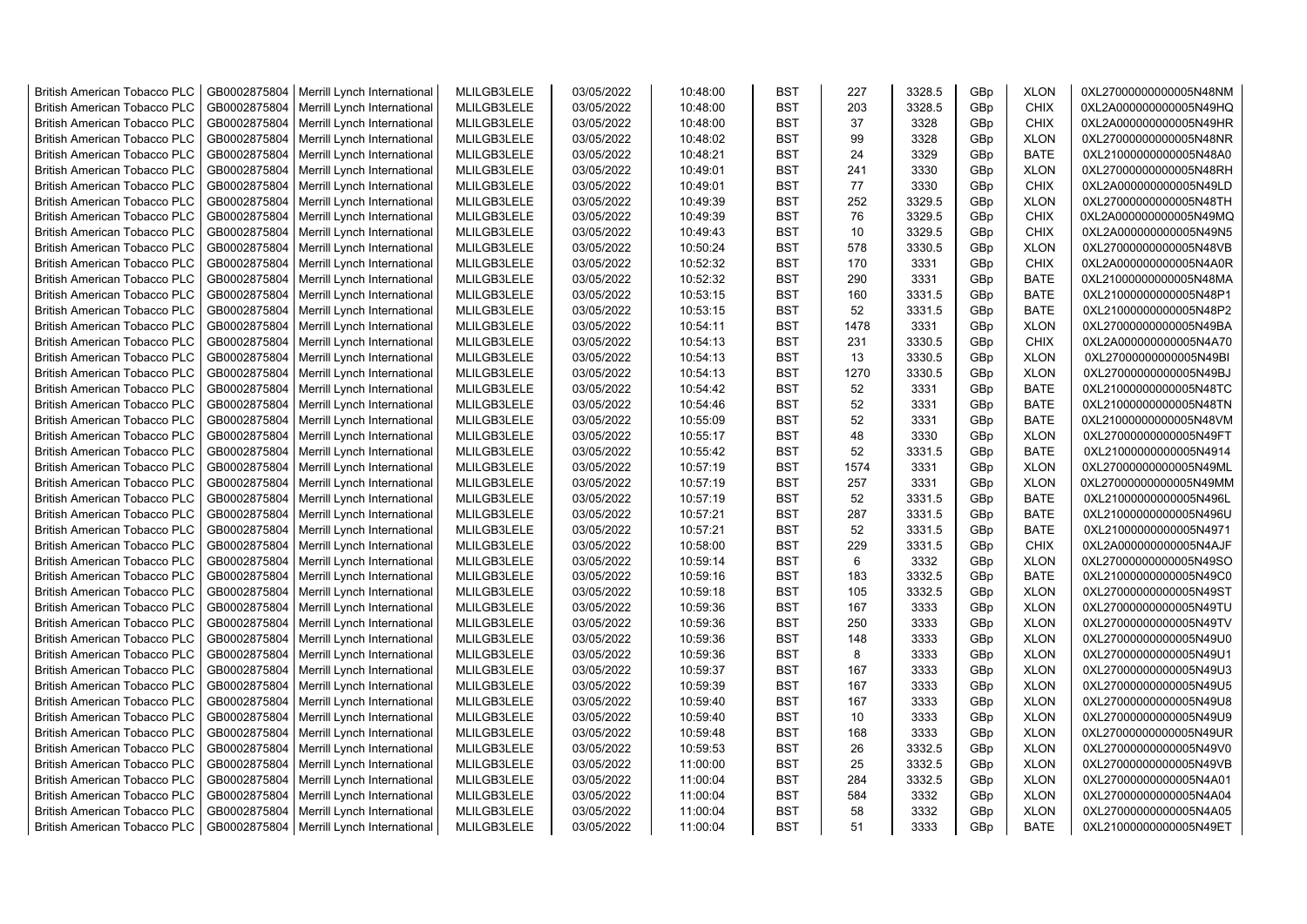| <b>British American Tobacco PLC</b> | GB0002875804 | Merrill Lynch International                | MLILGB3LELE | 03/05/2022 | 11:00:04 | <b>BST</b> | 137 | 3332   | GBp             | <b>BATE</b> | 0XL21000000000005N49EU |
|-------------------------------------|--------------|--------------------------------------------|-------------|------------|----------|------------|-----|--------|-----------------|-------------|------------------------|
| <b>British American Tobacco PLC</b> | GB0002875804 | Merrill Lynch International                | MLILGB3LELE | 03/05/2022 | 11:00:04 | <b>BST</b> | 114 | 3332   | GBp             | <b>BATE</b> | 0XL21000000000005N49EV |
| <b>British American Tobacco PLC</b> | GB0002875804 | Merrill Lynch International                | MLILGB3LELE | 03/05/2022 | 11:00:04 | <b>BST</b> | 19  | 3332   | GBp             | <b>BATE</b> | 0XL21000000000005N49F0 |
| <b>British American Tobacco PLC</b> | GB0002875804 | Merrill Lynch International                | MLILGB3LELE | 03/05/2022 | 11:00:04 | <b>BST</b> | 8   | 3332   | GBp             | <b>BATE</b> | 0XL21000000000005N49F1 |
| <b>British American Tobacco PLC</b> | GB0002875804 | Merrill Lynch International                | MLILGB3LELE | 03/05/2022 | 11:00:04 | <b>BST</b> | 11  | 3332   | GBp             | <b>BATE</b> | 0XL21000000000005N49F2 |
| <b>British American Tobacco PLC</b> | GB0002875804 | Merrill Lynch International                | MLILGB3LELE | 03/05/2022 | 11:00:04 | <b>BST</b> | 11  | 3332   | GBp             | <b>BATE</b> | 0XL21000000000005N49F3 |
| British American Tobacco PLC        | GB0002875804 | Merrill Lynch International                | MLILGB3LELE | 03/05/2022 | 11:00:04 | <b>BST</b> | 8   | 3332   | GBp             | <b>BATE</b> | 0XL21000000000005N49F4 |
| <b>British American Tobacco PLC</b> | GB0002875804 | Merrill Lynch International                | MLILGB3LELE | 03/05/2022 | 11:00:04 | <b>BST</b> | 39  | 3332.5 | GBp             | <b>BATE</b> | 0XL21000000000005N49F5 |
| <b>British American Tobacco PLC</b> | GB0002875804 | Merrill Lynch International                | MLILGB3LELE | 03/05/2022 | 11:00:47 | <b>BST</b> | 197 | 3333   | GBp             | <b>XLON</b> | 0XL27000000000005N4A25 |
| <b>British American Tobacco PLC</b> | GB0002875804 | Merrill Lynch International                | MLILGB3LELE | 03/05/2022 | 11:00:48 | <b>BST</b> | 89  | 3333   | GBp             | <b>XLON</b> | 0XL27000000000005N4A26 |
| <b>British American Tobacco PLC</b> | GB0002875804 | Merrill Lynch International                | MLILGB3LELE | 03/05/2022 | 11:00:49 | <b>BST</b> | 174 | 3333   | GBp             | <b>BATE</b> | 0XL21000000000005N49HH |
| <b>British American Tobacco PLC</b> | GB0002875804 | Merrill Lynch International                | MLILGB3LELE | 03/05/2022 | 11:00:49 | <b>BST</b> | 511 | 3333   | GBp             | <b>BATE</b> | 0XL21000000000005N49HI |
| <b>British American Tobacco PLC</b> | GB0002875804 | Merrill Lynch International                | MLILGB3LELE | 03/05/2022 | 11:00:49 | <b>BST</b> | 229 | 3333.5 | GBp             | <b>CHIX</b> | 0XL2A000000000005N4ARU |
| <b>British American Tobacco PLC</b> | GB0002875804 | Merrill Lynch International                | MLILGB3LELE | 03/05/2022 | 11:00:49 | <b>BST</b> | 300 | 3333.5 | GBp             | <b>CHIX</b> | 0XL2A000000000005N4ARV |
| <b>British American Tobacco PLC</b> | GB0002875804 | Merrill Lynch International                | MLILGB3LELE | 03/05/2022 | 11:00:52 | <b>BST</b> | 10  | 3332.5 | GBp             | BATE        | 0XL21000000000005N49HU |
| <b>British American Tobacco PLC</b> | GB0002875804 | Merrill Lynch International                | MLILGB3LELE | 03/05/2022 | 11:00:52 | <b>BST</b> | 53  | 3332.5 | GBp             | <b>BATE</b> | 0XL21000000000005N49HV |
| <b>British American Tobacco PLC</b> | GB0002875804 | Merrill Lynch International                | MLILGB3LELE | 03/05/2022 | 11:01:01 | <b>BST</b> | 92  | 3332   | GBp             | <b>BATE</b> | 0XL21000000000005N49I8 |
| <b>British American Tobacco PLC</b> | GB0002875804 | Merrill Lynch International                | MLILGB3LELE | 03/05/2022 | 11:01:01 | <b>BST</b> | 73  | 3332   | GBp             | <b>XLON</b> | 0XL27000000000005N4A2N |
| <b>British American Tobacco PLC</b> | GB0002875804 | Merrill Lynch International                | MLILGB3LELE | 03/05/2022 | 11:01:01 | <b>BST</b> | 17  | 3332   | GBp             | <b>BATE</b> | 0XL21000000000005N49I9 |
| <b>British American Tobacco PLC</b> | GB0002875804 | Merrill Lynch International                | MLILGB3LELE | 03/05/2022 | 11:01:01 | <b>BST</b> | 341 | 3332   | GBp             | <b>CHIX</b> | 0XL2A000000000005N4ASR |
| <b>British American Tobacco PLC</b> | GB0002875804 | Merrill Lynch International                | MLILGB3LELE | 03/05/2022 | 11:01:01 | <b>BST</b> | 10  | 3332   | GBp             | <b>CHIX</b> | 0XL2A000000000005N4ASS |
| <b>British American Tobacco PLC</b> | GB0002875804 | Merrill Lynch International                | MLILGB3LELE | 03/05/2022 | 11:01:19 | <b>BST</b> | 306 | 3332.5 | GBp             | <b>CHIX</b> | 0XL2A000000000005N4AUA |
| <b>British American Tobacco PLC</b> | GB0002875804 | Merrill Lynch International                | MLILGB3LELE | 03/05/2022 | 11:01:19 | <b>BST</b> | 23  | 3332.5 | GBp             | <b>BATE</b> | 0XL21000000000005N49JD |
| <b>British American Tobacco PLC</b> | GB0002875804 | Merrill Lynch International                | MLILGB3LELE | 03/05/2022 | 11:01:49 | <b>BST</b> | 191 | 3332   | GBp             | <b>CHIX</b> | 0XL2A000000000005N4B0G |
| <b>British American Tobacco PLC</b> | GB0002875804 | Merrill Lynch International                | MLILGB3LELE | 03/05/2022 | 11:01:50 | <b>BST</b> | 12  | 3332   | GBp             | <b>XLON</b> | 0XL27000000000005N4A5S |
| <b>British American Tobacco PLC</b> | GB0002875804 | Merrill Lynch International                | MLILGB3LELE | 03/05/2022 | 11:01:58 | <b>BST</b> | 40  | 3332   | GBp             | <b>CHIX</b> | 0XL2A000000000005N4B0S |
| <b>British American Tobacco PLC</b> | GB0002875804 | Merrill Lynch International                | MLILGB3LELE | 03/05/2022 | 11:01:58 | <b>BST</b> | 26  | 3332   | GBp             | <b>BATE</b> | 0XL21000000000005N49LS |
| <b>British American Tobacco PLC</b> | GB0002875804 | Merrill Lynch International                | MLILGB3LELE | 03/05/2022 | 11:02:00 | <b>BST</b> | 40  | 3332   | GBp             | <b>XLON</b> | 0XL27000000000005N4A6T |
| <b>British American Tobacco PLC</b> | GB0002875804 | Merrill Lynch International                | MLILGB3LELE | 03/05/2022 | 11:02:00 | <b>BST</b> | 25  | 3332   | GBp             | <b>XLON</b> | 0XL27000000000005N4A71 |
| <b>British American Tobacco PLC</b> | GB0002875804 | Merrill Lynch International                | MLILGB3LELE | 03/05/2022 | 11:02:00 | <b>BST</b> | 25  | 3332   | GBp             | <b>XLON</b> | 0XL27000000000005N4A72 |
| <b>British American Tobacco PLC</b> | GB0002875804 | Merrill Lynch International                | MLILGB3LELE | 03/05/2022 | 11:02:00 | <b>BST</b> | 25  | 3332   | GBp             | <b>XLON</b> | 0XL27000000000005N4A73 |
| <b>British American Tobacco PLC</b> | GB0002875804 | Merrill Lynch International                | MLILGB3LELE | 03/05/2022 | 11:02:01 | <b>BST</b> | 18  | 3332   | GBp             | <b>XLON</b> | 0XL27000000000005N4A74 |
| <b>British American Tobacco PLC</b> | GB0002875804 | Merrill Lynch International                | MLILGB3LELE | 03/05/2022 | 11:02:41 | <b>BST</b> | 47  | 3332.5 | GBp             | <b>CHIX</b> | 0XL2A000000000005N4B2O |
| <b>British American Tobacco PLC</b> | GB0002875804 | Merrill Lynch International                | MLILGB3LELE | 03/05/2022 | 11:02:41 | <b>BST</b> | 10  | 3332.5 | GBp             | <b>CHIX</b> | 0XL2A000000000005N4B2P |
| <b>British American Tobacco PLC</b> | GB0002875804 | Merrill Lynch International                | MLILGB3LELE | 03/05/2022 | 11:02:49 | <b>BST</b> | 70  | 3332.5 | GBp             | <b>CHIX</b> | 0XL2A000000000005N4B32 |
| <b>British American Tobacco PLC</b> | GB0002875804 | Merrill Lynch International                | MLILGB3LELE | 03/05/2022 | 11:02:54 | <b>BST</b> | 211 | 3331.5 | GBp             | <b>CHIX</b> | 0XL2A000000000005N4B3F |
| <b>British American Tobacco PLC</b> | GB0002875804 | Merrill Lynch International                | MLILGB3LELE | 03/05/2022 | 11:02:54 | <b>BST</b> | 131 | 3331.5 | GBp             | <b>BATE</b> | 0XL21000000000005N49NK |
| <b>British American Tobacco PLC</b> | GB0002875804 | Merrill Lynch International                | MLILGB3LELE | 03/05/2022 | 11:02:54 | <b>BST</b> | 15  | 3331.5 | GBp             | <b>BATE</b> | 0XL21000000000005N49NL |
| <b>British American Tobacco PLC</b> | GB0002875804 | Merrill Lynch International                | MLILGB3LELE | 03/05/2022 | 11:02:54 | <b>BST</b> | 65  | 3331.5 | GBp             | <b>BATE</b> | 0XL21000000000005N49NM |
| <b>British American Tobacco PLC</b> | GB0002875804 | Merrill Lynch International                | MLILGB3LELE | 03/05/2022 | 11:02:54 | <b>BST</b> | 117 | 3331.5 | GBp             | <b>XLON</b> | 0XL27000000000005N4A9G |
| <b>British American Tobacco PLC</b> | GB0002875804 | Merrill Lynch International                | MLILGB3LELE | 03/05/2022 | 11:02:54 | <b>BST</b> | 103 | 3331.5 | GBp             | <b>XLON</b> | 0XL27000000000005N4A9H |
| <b>British American Tobacco PLC</b> | GB0002875804 | Merrill Lynch International                | MLILGB3LELE | 03/05/2022 | 11:02:54 | <b>BST</b> | 270 | 3331.5 | GBp             | <b>XLON</b> | 0XL27000000000005N4A9I |
| <b>British American Tobacco PLC</b> | GB0002875804 | Merrill Lynch International                | MLILGB3LELE | 03/05/2022 | 11:02:54 | <b>BST</b> | 250 | 3332   | GBp             | <b>XLON</b> | 0XL27000000000005N4A9J |
| <b>British American Tobacco PLC</b> | GB0002875804 | Merrill Lynch International                | MLILGB3LELE | 03/05/2022 | 11:02:54 | <b>BST</b> | 131 | 3332   | GBp             | <b>XLON</b> | 0XL27000000000005N4A9K |
| <b>British American Tobacco PLC</b> | GB0002875804 | Merrill Lynch International                | MLILGB3LELE | 03/05/2022 | 11:02:54 | <b>BST</b> | 130 | 3332   | GBp             | <b>XLON</b> | 0XL27000000000005N4A9L |
| <b>British American Tobacco PLC</b> | GB0002875804 | Merrill Lynch International                | MLILGB3LELE | 03/05/2022 | 11:02:54 | <b>BST</b> | 340 | 3332   | GBp             | <b>XLON</b> | 0XL27000000000005N4A9M |
| <b>British American Tobacco PLC</b> | GB0002875804 | Merrill Lynch International                | MLILGB3LELE | 03/05/2022 | 11:04:11 | <b>BST</b> | 100 | 3332.5 | GBp             | <b>XLON</b> | 0XL27000000000005N4AEF |
| <b>British American Tobacco PLC</b> |              | GB0002875804   Merrill Lynch International | MLILGB3LELE | 03/05/2022 | 11:04:11 | <b>BST</b> | 354 | 3332.5 | GB <sub>p</sub> | <b>XLON</b> | 0XL27000000000005N4AEH |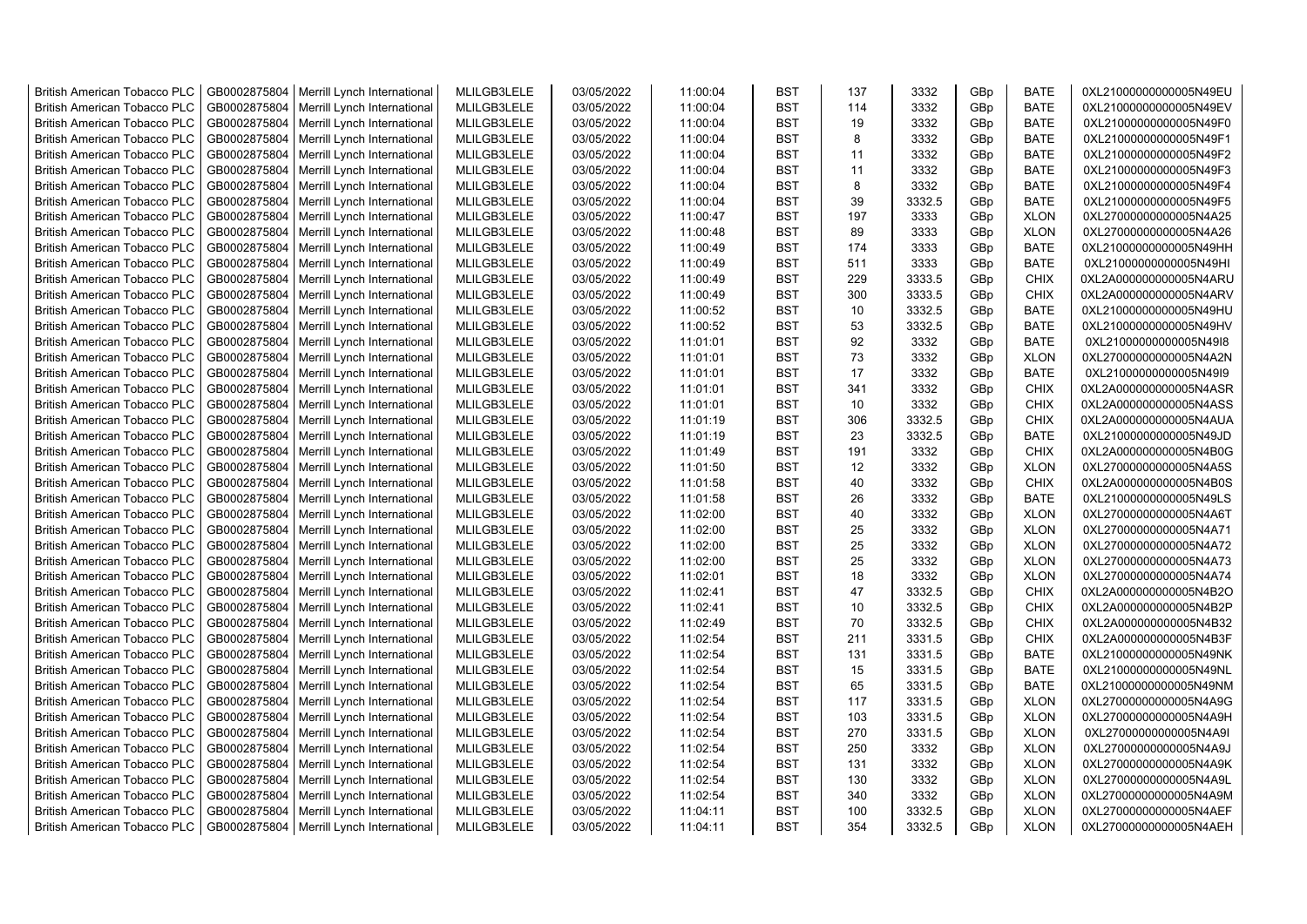| <b>British American Tobacco PLC</b> | GB0002875804 | Merrill Lynch International                | MLILGB3LELE | 03/05/2022 | 11:04:13 | <b>BST</b> | 107  | 3332.5 | GBp        | <b>CHIX</b> | 0XL2A000000000005N4B7F                           |
|-------------------------------------|--------------|--------------------------------------------|-------------|------------|----------|------------|------|--------|------------|-------------|--------------------------------------------------|
| <b>British American Tobacco PLC</b> | GB0002875804 | Merrill Lynch International                | MLILGB3LELE | 03/05/2022 | 11:05:37 | <b>BST</b> | 130  | 3332.5 | GBp        | <b>XLON</b> | 0XL27000000000005N4AL6                           |
| <b>British American Tobacco PLC</b> | GB0002875804 | Merrill Lynch International                | MLILGB3LELE | 03/05/2022 | 11:05:37 | <b>BST</b> | 70   | 3332.5 | GBp        | <b>XLON</b> | 0XL27000000000005N4AL5                           |
| <b>British American Tobacco PLC</b> | GB0002875804 | Merrill Lynch International                | MLILGB3LELE | 03/05/2022 | 11:05:37 | <b>BST</b> | 131  | 3332.5 | GBp        | <b>XLON</b> | 0XL27000000000005N4AL7                           |
| <b>British American Tobacco PLC</b> | GB0002875804 | Merrill Lynch International                | MLILGB3LELE | 03/05/2022 | 11:05:37 | <b>BST</b> | 250  | 3332.5 | GBp        | <b>XLON</b> | 0XL27000000000005N4AL8                           |
| <b>British American Tobacco PLC</b> | GB0002875804 | Merrill Lynch International                | MLILGB3LELE | 03/05/2022 | 11:05:51 | <b>BST</b> | 420  | 3332.5 | GBp        | <b>XLON</b> | 0XL27000000000005N4AM0                           |
| <b>British American Tobacco PLC</b> | GB0002875804 | Merrill Lynch International                | MLILGB3LELE | 03/05/2022 | 11:06:16 | <b>BST</b> | 61   | 3331.5 | GBp        | <b>XLON</b> | 0XL27000000000005N4ANE                           |
| <b>British American Tobacco PLC</b> | GB0002875804 | Merrill Lynch International                | MLILGB3LELE | 03/05/2022 | 11:06:16 | <b>BST</b> | 3    | 3331.5 | GBp        | <b>CHIX</b> | 0XL2A000000000005N4BEB                           |
| <b>British American Tobacco PLC</b> | GB0002875804 | Merrill Lynch International                | MLILGB3LELE | 03/05/2022 | 11:06:39 | <b>BST</b> | 166  | 3333   | GBp        | <b>XLON</b> | 0XL27000000000005N4AOS                           |
| <b>British American Tobacco PLC</b> | GB0002875804 | Merrill Lynch International                | MLILGB3LELE | 03/05/2022 | 11:06:49 | <b>BST</b> | 178  | 3333   | GBp        | <b>XLON</b> | 0XL27000000000005N4AP9                           |
| <b>British American Tobacco PLC</b> | GB0002875804 | Merrill Lynch International                | MLILGB3LELE | 03/05/2022 | 11:06:49 | <b>BST</b> | 145  | 3333   | GBp        | <b>XLON</b> | 0XL27000000000005N4APA                           |
| <b>British American Tobacco PLC</b> | GB0002875804 | Merrill Lynch International                | MLILGB3LELE | 03/05/2022 | 11:06:49 | <b>BST</b> | 166  | 3333   | GBp        | <b>XLON</b> | 0XL27000000000005N4APB                           |
| <b>British American Tobacco PLC</b> | GB0002875804 | Merrill Lynch International                | MLILGB3LELE | 03/05/2022 | 11:07:10 | <b>BST</b> | 42   | 3332.5 | GBp        | <b>BATE</b> | 0XL21000000000005N4A4M                           |
| <b>British American Tobacco PLC</b> | GB0002875804 | Merrill Lynch International                | MLILGB3LELE | 03/05/2022 | 11:07:10 | <b>BST</b> | 188  | 3332.5 | GBp        | <b>XLON</b> | 0XL27000000000005N4AQ7                           |
| <b>British American Tobacco PLC</b> | GB0002875804 | Merrill Lynch International                | MLILGB3LELE | 03/05/2022 | 11:08:05 | <b>BST</b> | 16   | 3331.5 | GBp        | <b>CHIX</b> | 0XL2A000000000005N4BJP                           |
| <b>British American Tobacco PLC</b> | GB0002875804 | Merrill Lynch International                | MLILGB3LELE | 03/05/2022 | 11:08:06 | <b>BST</b> | 177  | 3332   | GBp        | <b>XLON</b> | 0XL27000000000005N4AU7                           |
| <b>British American Tobacco PLC</b> | GB0002875804 | Merrill Lynch International                | MLILGB3LELE | 03/05/2022 | 11:08:06 | <b>BST</b> | 90   | 3332   | GBp        | <b>XLON</b> | 0XL27000000000005N4AU8                           |
| <b>British American Tobacco PLC</b> | GB0002875804 | Merrill Lynch International                | MLILGB3LELE | 03/05/2022 | 11:09:30 | <b>BST</b> | 3    | 3333.5 | GBp        | <b>CHIX</b> | 0XL2A000000000005N4BO9                           |
| <b>British American Tobacco PLC</b> | GB0002875804 | Merrill Lynch International                | MLILGB3LELE | 03/05/2022 | 11:09:30 | <b>BST</b> | 5    | 3333.5 | GBp        | <b>CHIX</b> | 0XL2A000000000005N4BOA                           |
| <b>British American Tobacco PLC</b> | GB0002875804 | Merrill Lynch International                | MLILGB3LELE | 03/05/2022 | 11:10:22 | <b>BST</b> | 962  | 3332.5 | GBp        | <b>XLON</b> | 0XL27000000000005N4B4H                           |
| <b>British American Tobacco PLC</b> | GB0002875804 | Merrill Lynch International                | MLILGB3LELE | 03/05/2022 | 11:10:22 | <b>BST</b> | 871  | 3332.5 | GBp        | <b>CHIX</b> | 0XL2A000000000005N4BQ2                           |
| <b>British American Tobacco PLC</b> | GB0002875804 | Merrill Lynch International                | MLILGB3LELE | 03/05/2022 | 11:10:22 | <b>BST</b> | 1553 | 3332.5 | GBp        | <b>XLON</b> | 0XL27000000000005N4B4I                           |
| <b>British American Tobacco PLC</b> | GB0002875804 | Merrill Lynch International                | MLILGB3LELE | 03/05/2022 | 11:10:22 | <b>BST</b> | 83   | 3332.5 | GBp        | <b>BATE</b> | 0XL21000000000005N4AE0                           |
| <b>British American Tobacco PLC</b> | GB0002875804 | Merrill Lynch International                | MLILGB3LELE | 03/05/2022 | 11:10:22 | <b>BST</b> | 26   | 3332.5 | GBp        | <b>BATE</b> | 0XL21000000000005N4AE1                           |
| <b>British American Tobacco PLC</b> | GB0002875804 | Merrill Lynch International                | MLILGB3LELE | 03/05/2022 | 11:10:22 | <b>BST</b> | 131  | 3332.5 | GBp        | <b>XLON</b> | 0XL27000000000005N4B4L                           |
| <b>British American Tobacco PLC</b> | GB0002875804 | Merrill Lynch International                | MLILGB3LELE | 03/05/2022 | 11:10:22 | <b>BST</b> | 250  | 3332.5 | GBp        | <b>XLON</b> | 0XL27000000000005N4B4M                           |
| <b>British American Tobacco PLC</b> | GB0002875804 | Merrill Lynch International                | MLILGB3LELE | 03/05/2022 | 11:10:22 | <b>BST</b> | 131  | 3333   | GBp        | <b>XLON</b> | 0XL27000000000005N4B4N                           |
| <b>British American Tobacco PLC</b> | GB0002875804 | Merrill Lynch International                | MLILGB3LELE | 03/05/2022 | 11:10:22 | <b>BST</b> | 130  | 3333   | GBp        | <b>XLON</b> | 0XL27000000000005N4B4O                           |
| <b>British American Tobacco PLC</b> | GB0002875804 | Merrill Lynch International                | MLILGB3LELE | 03/05/2022 | 11:10:22 | <b>BST</b> | 250  | 3333   | GBp        | <b>XLON</b> | 0XL27000000000005N4B4P                           |
| <b>British American Tobacco PLC</b> | GB0002875804 | Merrill Lynch International                | MLILGB3LELE | 03/05/2022 | 11:10:22 | <b>BST</b> | 193  | 3333   | GBp        | <b>XLON</b> | 0XL27000000000005N4B4Q                           |
| <b>British American Tobacco PLC</b> | GB0002875804 | Merrill Lynch International                | MLILGB3LELE | 03/05/2022 | 11:10:52 | <b>BST</b> | 35   | 3331.5 | GBp        | <b>BATE</b> | 0XL21000000000005N4AFP                           |
| <b>British American Tobacco PLC</b> | GB0002875804 | Merrill Lynch International                | MLILGB3LELE | 03/05/2022 | 11:10:52 | <b>BST</b> | 138  | 3331.5 | GBp        | <b>CHIX</b> | 0XL2A000000000005N4BTB                           |
| <b>British American Tobacco PLC</b> | GB0002875804 | Merrill Lynch International                | MLILGB3LELE | 03/05/2022 | 11:10:52 | <b>BST</b> | 36   | 3331.5 | GBp        | CHIX        | 0XL2A000000000005N4BTC                           |
| <b>British American Tobacco PLC</b> | GB0002875804 | Merrill Lynch International                | MLILGB3LELE | 03/05/2022 | 11:10:52 | <b>BST</b> | 89   | 3331.5 | GBp        | <b>CHIX</b> | 0XL2A000000000005N4BTD                           |
| <b>British American Tobacco PLC</b> | GB0002875804 | Merrill Lynch International                | MLILGB3LELE | 03/05/2022 | 11:10:54 | <b>BST</b> | 25   | 3331   | GBp        | <b>BATE</b> | 0XL21000000000005N4AFS                           |
| <b>British American Tobacco PLC</b> | GB0002875804 | Merrill Lynch International                | MLILGB3LELE | 03/05/2022 | 11:10:54 | <b>BST</b> | 19   | 3331   | GBp        | <b>BATE</b> | 0XL21000000000005N4AFT                           |
| <b>British American Tobacco PLC</b> | GB0002875804 | Merrill Lynch International                | MLILGB3LELE | 03/05/2022 | 11:10:54 | <b>BST</b> | 17   | 3331   | GBp        | <b>BATE</b> | 0XL21000000000005N4AFU                           |
| <b>British American Tobacco PLC</b> | GB0002875804 | Merrill Lynch International                | MLILGB3LELE | 03/05/2022 | 11:10:54 | <b>BST</b> | 57   | 3331   | GBp        | <b>BATE</b> | 0XL21000000000005N4AFV                           |
| <b>British American Tobacco PLC</b> | GB0002875804 | Merrill Lynch International                | MLILGB3LELE | 03/05/2022 | 11:10:54 | <b>BST</b> | 29   | 3331   | GBp        | CHIX        | 0XL2A000000000005N4BTF                           |
| <b>British American Tobacco PLC</b> | GB0002875804 | Merrill Lynch International                | MLILGB3LELE | 03/05/2022 | 11:10:54 | <b>BST</b> | 56   | 3331   | GBp        | <b>CHIX</b> | 0XL2A000000000005N4BTG                           |
| <b>British American Tobacco PLC</b> | GB0002875804 | Merrill Lynch International                | MLILGB3LELE | 03/05/2022 | 11:10:54 | <b>BST</b> | 91   | 3330.5 | GBp        | <b>CHIX</b> | 0XL2A000000000005N4BTH                           |
| <b>British American Tobacco PLC</b> | GB0002875804 | Merrill Lynch International                | MLILGB3LELE | 03/05/2022 | 11:10:54 | <b>BST</b> | 64   | 3330   | GBp        | <b>CHIX</b> | 0XL2A000000000005N4BTI                           |
| <b>British American Tobacco PLC</b> | GB0002875804 | Merrill Lynch International                | MLILGB3LELE | 03/05/2022 | 11:10:54 | <b>BST</b> | 144  | 3330.5 |            | <b>BATE</b> | 0XL21000000000005N4AG0                           |
| <b>British American Tobacco PLC</b> | GB0002875804 | Merrill Lynch International                | MLILGB3LELE | 03/05/2022 | 11:10:54 | <b>BST</b> | 42   | 3330   | GBp<br>GBp | <b>CHIX</b> |                                                  |
| <b>British American Tobacco PLC</b> | GB0002875804 | Merrill Lynch International                | MLILGB3LELE | 03/05/2022 | 11:10:54 | <b>BST</b> | 116  | 3329.5 | GBp        | <b>CHIX</b> | 0XL2A000000000005N4BTJ<br>0XL2A000000000005N4BTK |
| <b>British American Tobacco PLC</b> | GB0002875804 | Merrill Lynch International                | MLILGB3LELE | 03/05/2022 | 11:11:09 | <b>BST</b> | 76   | 3329   | GBp        | <b>BATE</b> | 0XL21000000000005N4AGV                           |
| <b>British American Tobacco PLC</b> | GB0002875804 | Merrill Lynch International                | MLILGB3LELE | 03/05/2022 | 11:11:11 | <b>BST</b> | 14   | 3329   | GBp        | <b>CHIX</b> | 0XL2A000000000005N4BUV                           |
| <b>British American Tobacco PLC</b> |              | GB0002875804   Merrill Lynch International | MLILGB3LELE | 03/05/2022 | 11:11:22 | <b>BST</b> | 15   | 3328.5 | GBp        | <b>CHIX</b> | 0XL2A000000000005N4BVG                           |
|                                     |              |                                            |             |            |          |            |      |        |            |             |                                                  |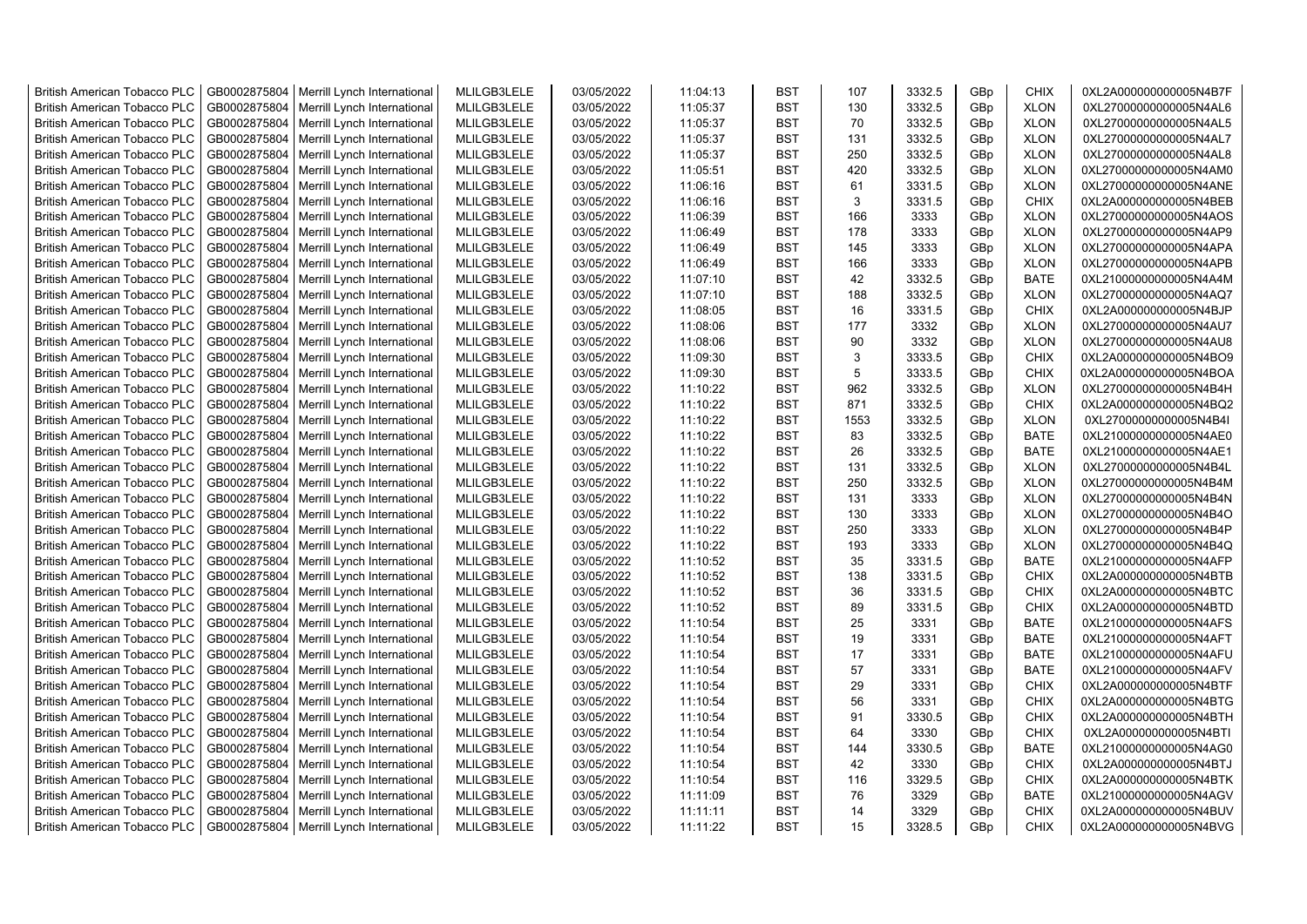| <b>British American Tobacco PLC</b> | GB0002875804 | Merrill Lynch International | MLILGB3LELE | 03/05/2022 | 11:11:22 | <b>BST</b> | 23             | 3328   | GBp             | <b>CHIX</b> | 0XL2A000000000005N4BVH |
|-------------------------------------|--------------|-----------------------------|-------------|------------|----------|------------|----------------|--------|-----------------|-------------|------------------------|
| <b>British American Tobacco PLC</b> | GB0002875804 | Merrill Lynch International | MLILGB3LELE | 03/05/2022 | 11:11:22 | <b>BST</b> | $\overline{4}$ | 3329   | GBp             | <b>BATE</b> | 0XL21000000000005N4AHO |
| <b>British American Tobacco PLC</b> | GB0002875804 | Merrill Lynch International | MLILGB3LELE | 03/05/2022 | 11:11:22 | <b>BST</b> | 144            | 3328.5 | GBp             | <b>BATE</b> | 0XL21000000000005N4AHP |
| <b>British American Tobacco PLC</b> | GB0002875804 | Merrill Lynch International | MLILGB3LELE | 03/05/2022 | 11:11:22 | <b>BST</b> | $\overline{4}$ | 3328.5 | GBp             | <b>BATE</b> | 0XL21000000000005N4AHQ |
| <b>British American Tobacco PLC</b> | GB0002875804 | Merrill Lynch International | MLILGB3LELE | 03/05/2022 | 11:13:30 | <b>BST</b> | 250            | 3330.5 | GBp             | <b>XLON</b> | 0XL27000000000005N4BGF |
| <b>British American Tobacco PLC</b> | GB0002875804 | Merrill Lynch International | MLILGB3LELE | 03/05/2022 | 11:13:30 | <b>BST</b> | 121            | 3330.5 | GBp             | <b>XLON</b> | 0XL27000000000005N4BGG |
| British American Tobacco PLC        | GB0002875804 | Merrill Lynch International | MLILGB3LELE | 03/05/2022 | 11:13:30 | <b>BST</b> | 113            | 3330.5 | GBp             | <b>XLON</b> | 0XL27000000000005N4BGH |
| <b>British American Tobacco PLC</b> | GB0002875804 | Merrill Lynch International | MLILGB3LELE | 03/05/2022 | 11:13:41 | <b>BST</b> | 203            | 3330   | GBp             | <b>XLON</b> | 0XL27000000000005N4BHE |
| <b>British American Tobacco PLC</b> | GB0002875804 | Merrill Lynch International | MLILGB3LELE | 03/05/2022 | 11:13:41 | <b>BST</b> | 51             | 3330   | GBp             | <b>XLON</b> | 0XL27000000000005N4BHF |
| <b>British American Tobacco PLC</b> | GB0002875804 | Merrill Lynch International | MLILGB3LELE | 03/05/2022 | 11:13:41 | <b>BST</b> | 5              | 3330   | GBp             | <b>BATE</b> | 0XL21000000000005N4AQA |
| <b>British American Tobacco PLC</b> | GB0002875804 | Merrill Lynch International | MLILGB3LELE | 03/05/2022 | 11:13:41 | <b>BST</b> | 22             | 3330   | GBp             | <b>BATE</b> | 0XL21000000000005N4AQB |
| <b>British American Tobacco PLC</b> | GB0002875804 | Merrill Lynch International | MLILGB3LELE | 03/05/2022 | 11:13:41 | <b>BST</b> | 41             | 3330   | GBp             | <b>BATE</b> | 0XL21000000000005N4AQC |
| <b>British American Tobacco PLC</b> | GB0002875804 | Merrill Lynch International | MLILGB3LELE | 03/05/2022 | 11:14:09 | <b>BST</b> | 181            | 3329   | GBp             | <b>CHIX</b> | 0XL2A000000000005N4C8A |
| <b>British American Tobacco PLC</b> | GB0002875804 | Merrill Lynch International | MLILGB3LELE | 03/05/2022 | 11:14:09 | <b>BST</b> | 99             | 3329   | GBp             | <b>XLON</b> | 0XL27000000000005N4BIS |
| <b>British American Tobacco PLC</b> | GB0002875804 | Merrill Lynch International | MLILGB3LELE | 03/05/2022 | 11:14:09 | <b>BST</b> | 192            | 3329   | GBp             | <b>XLON</b> | 0XL27000000000005N4BIT |
| British American Tobacco PLC        | GB0002875804 | Merrill Lynch International | MLILGB3LELE | 03/05/2022 | 11:14:09 | <b>BST</b> | 10             | 3328.5 | GBp             | <b>XLON</b> | 0XL27000000000005N4BIU |
| British American Tobacco PLC        | GB0002875804 | Merrill Lynch International | MLILGB3LELE | 03/05/2022 | 11:15:15 | <b>BST</b> | 50             | 3329   | GBp             | <b>XLON</b> | 0XL27000000000005N4BM0 |
| <b>British American Tobacco PLC</b> | GB0002875804 | Merrill Lynch International | MLILGB3LELE | 03/05/2022 | 11:15:15 | <b>BST</b> | 81             | 3329   | GBp             | <b>XLON</b> | 0XL27000000000005N4BM1 |
| <b>British American Tobacco PLC</b> | GB0002875804 | Merrill Lynch International | MLILGB3LELE | 03/05/2022 | 11:15:15 | <b>BST</b> | 581            | 3329   | GBp             | <b>XLON</b> | 0XL27000000000005N4BM2 |
| <b>British American Tobacco PLC</b> | GB0002875804 | Merrill Lynch International | MLILGB3LELE | 03/05/2022 | 11:15:15 | <b>BST</b> | 115            | 3329   | GBp             | <b>XLON</b> | 0XL27000000000005N4BM7 |
| <b>British American Tobacco PLC</b> | GB0002875804 | Merrill Lynch International | MLILGB3LELE | 03/05/2022 | 11:15:30 | <b>BST</b> | 141            | 3328.5 | GBp             | <b>CHIX</b> | 0XL2A000000000005N4CBK |
| <b>British American Tobacco PLC</b> | GB0002875804 | Merrill Lynch International | MLILGB3LELE | 03/05/2022 | 11:15:30 | <b>BST</b> | 489            | 3328.5 | GBp             | <b>XLON</b> | 0XL27000000000005N4BNA |
| <b>British American Tobacco PLC</b> | GB0002875804 | Merrill Lynch International | MLILGB3LELE | 03/05/2022 | 11:15:30 | <b>BST</b> | 12             | 3328.5 | GBp             | <b>XLON</b> | 0XL27000000000005N4BNB |
| <b>British American Tobacco PLC</b> | GB0002875804 | Merrill Lynch International | MLILGB3LELE | 03/05/2022 | 11:15:30 | <b>BST</b> | 29             | 3328.5 | GBp             | <b>CHIX</b> | 0XL2A000000000005N4CBL |
| <b>British American Tobacco PLC</b> | GB0002875804 | Merrill Lynch International | MLILGB3LELE | 03/05/2022 | 11:15:30 | <b>BST</b> | 11             | 3328.5 | GBp             | <b>BATE</b> | 0XL21000000000005N4AVK |
| <b>British American Tobacco PLC</b> | GB0002875804 | Merrill Lynch International | MLILGB3LELE | 03/05/2022 | 11:15:30 | <b>BST</b> | 26             | 3328.5 | GBp             | <b>XLON</b> | 0XL27000000000005N4BNC |
| <b>British American Tobacco PLC</b> | GB0002875804 | Merrill Lynch International | MLILGB3LELE | 03/05/2022 | 11:15:30 | <b>BST</b> | 134            | 3328   | GBp             | <b>CHIX</b> | 0XL2A000000000005N4CBM |
| <b>British American Tobacco PLC</b> | GB0002875804 | Merrill Lynch International | MLILGB3LELE | 03/05/2022 | 11:15:30 | <b>BST</b> | 14             | 3328   | GBp             | <b>BATE</b> | 0XL21000000000005N4AVL |
| <b>British American Tobacco PLC</b> | GB0002875804 | Merrill Lynch International | MLILGB3LELE | 03/05/2022 | 11:15:30 | <b>BST</b> | 191            | 3327.5 | GBp             | <b>CHIX</b> | 0XL2A000000000005N4CBN |
| <b>British American Tobacco PLC</b> | GB0002875804 | Merrill Lynch International | MLILGB3LELE | 03/05/2022 | 11:15:30 | <b>BST</b> | 24             | 3327.5 | GBp             | <b>BATE</b> | 0XL21000000000005N4AVM |
| <b>British American Tobacco PLC</b> | GB0002875804 | Merrill Lynch International | MLILGB3LELE | 03/05/2022 | 11:15:30 | <b>BST</b> | $\overline{7}$ | 3327.5 | GBp             | <b>BATE</b> | 0XL21000000000005N4AVN |
| <b>British American Tobacco PLC</b> | GB0002875804 | Merrill Lynch International | MLILGB3LELE | 03/05/2022 | 11:15:43 | <b>BST</b> | 25             | 3327.5 | GBp             | <b>CHIX</b> | 0XL2A000000000005N4CCQ |
| <b>British American Tobacco PLC</b> | GB0002875804 | Merrill Lynch International | MLILGB3LELE | 03/05/2022 | 11:16:08 | <b>BST</b> | 103            | 3327.5 | GBp             | <b>XLON</b> | 0XL27000000000005N4BPI |
| <b>British American Tobacco PLC</b> | GB0002875804 | Merrill Lynch International | MLILGB3LELE | 03/05/2022 | 11:16:08 | <b>BST</b> | 69             | 3327.5 | GBp             | <b>CHIX</b> | 0XL2A000000000005N4CDR |
| <b>British American Tobacco PLC</b> | GB0002875804 | Merrill Lynch International | MLILGB3LELE | 03/05/2022 | 11:16:08 | <b>BST</b> | 8              | 3327.5 | GBp             | <b>BATE</b> | 0XL21000000000005N4B2E |
| British American Tobacco PLC        | GB0002875804 | Merrill Lynch International | MLILGB3LELE | 03/05/2022 | 11:16:31 | <b>BST</b> | 229            | 3327.5 | GBp             | <b>XLON</b> | 0XL27000000000005N4BQ8 |
| <b>British American Tobacco PLC</b> | GB0002875804 | Merrill Lynch International | MLILGB3LELE | 03/05/2022 | 11:16:46 | <b>BST</b> | 106            | 3327   | GBp             | <b>XLON</b> | 0XL27000000000005N4BQM |
| <b>British American Tobacco PLC</b> | GB0002875804 | Merrill Lynch International | MLILGB3LELE | 03/05/2022 | 11:16:46 | <b>BST</b> | 93             | 3327   | GBp             | <b>CHIX</b> | 0XL2A000000000005N4CF1 |
| <b>British American Tobacco PLC</b> | GB0002875804 | Merrill Lynch International | MLILGB3LELE | 03/05/2022 | 11:16:46 | <b>BST</b> | 182            | 3327   | GBp             | <b>XLON</b> | 0XL27000000000005N4BQN |
| <b>British American Tobacco PLC</b> | GB0002875804 | Merrill Lynch International | MLILGB3LELE | 03/05/2022 | 11:16:46 | <b>BST</b> | 67             | 3327   | GBp             | <b>BATE</b> | 0XL21000000000005N4B45 |
| <b>British American Tobacco PLC</b> | GB0002875804 | Merrill Lynch International | MLILGB3LELE | 03/05/2022 | 11:16:47 | <b>BST</b> | 11             | 3326.5 | GBp             | <b>CHIX</b> | 0XL2A000000000005N4CF4 |
| <b>British American Tobacco PLC</b> | GB0002875804 | Merrill Lynch International | MLILGB3LELE | 03/05/2022 | 11:16:48 | <b>BST</b> | 129            | 3326.5 | GBp             | <b>XLON</b> | 0XL27000000000005N4BQS |
| <b>British American Tobacco PLC</b> | GB0002875804 | Merrill Lynch International | MLILGB3LELE | 03/05/2022 | 11:16:48 | <b>BST</b> | 44             | 3326.5 | GBp             | <b>BATE</b> | 0XL21000000000005N4B4A |
| <b>British American Tobacco PLC</b> | GB0002875804 | Merrill Lynch International | MLILGB3LELE | 03/05/2022 | 11:16:48 | <b>BST</b> | 122            | 3326.5 | GBp             | <b>BATE</b> | 0XL21000000000005N4B4B |
| <b>British American Tobacco PLC</b> | GB0002875804 | Merrill Lynch International | MLILGB3LELE | 03/05/2022 | 11:16:48 | <b>BST</b> | $\overline{7}$ | 3326.5 | GBp             | <b>XLON</b> | 0XL27000000000005N4BQT |
| <b>British American Tobacco PLC</b> | GB0002875804 | Merrill Lynch International | MLILGB3LELE | 03/05/2022 | 11:16:56 | <b>BST</b> | 26             | 3326   | GBp             | <b>CHIX</b> | 0XL2A000000000005N4CFG |
| <b>British American Tobacco PLC</b> | GB0002875804 | Merrill Lynch International | MLILGB3LELE | 03/05/2022 | 11:17:04 | <b>BST</b> | 25             | 3326   | GBp             | <b>CHIX</b> | 0XL2A000000000005N4CG8 |
| <b>British American Tobacco PLC</b> | GB0002875804 | Merrill Lynch International | MLILGB3LELE | 03/05/2022 | 11:17:08 | <b>BST</b> | 25             | 3326   | GB <sub>p</sub> | <b>CHIX</b> | 0XL2A000000000005N4CGD |
|                                     |              |                             |             |            |          |            |                |        |                 |             |                        |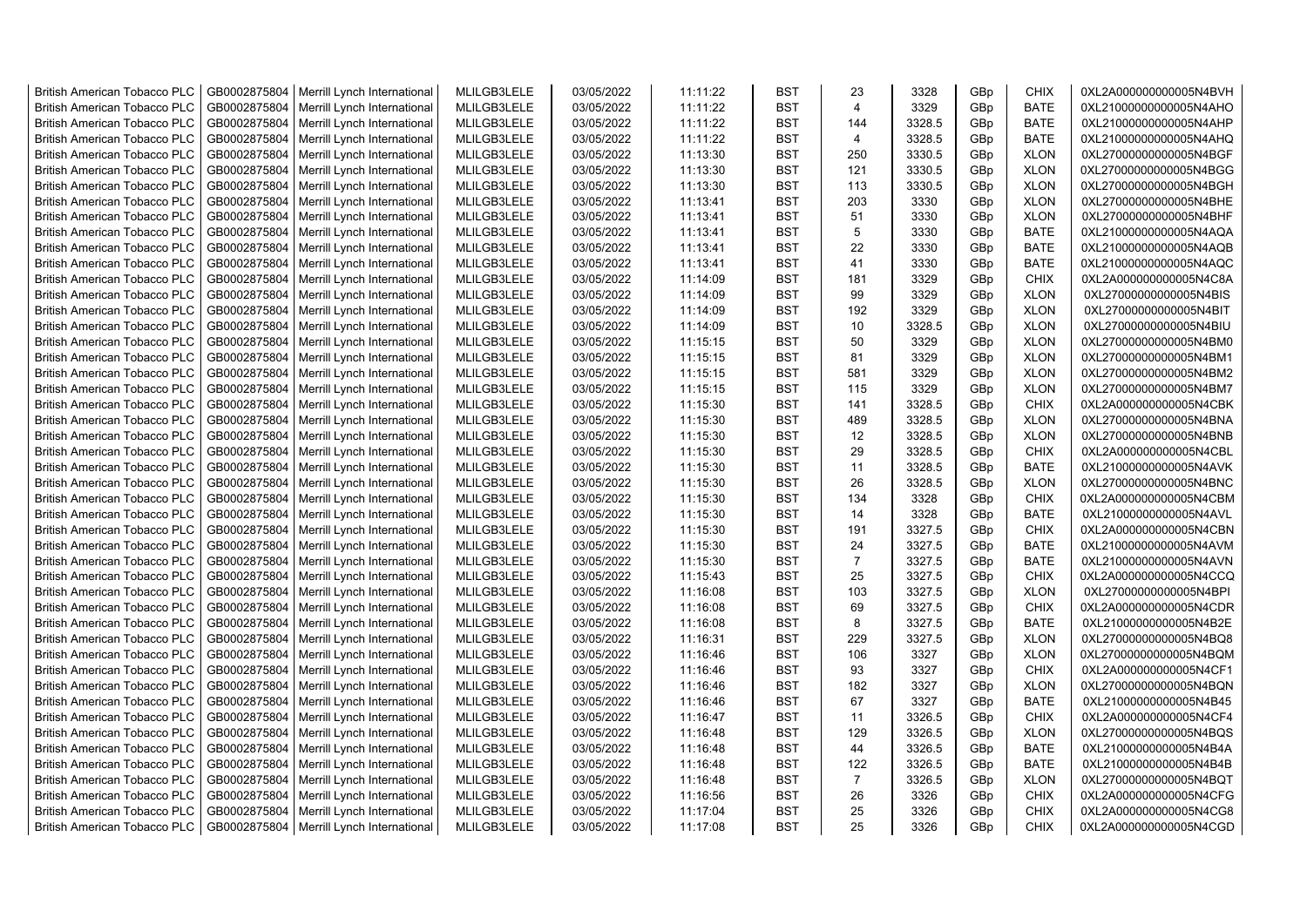| <b>British American Tobacco PLC</b> | GB0002875804 | Merrill Lynch International                | MLILGB3LELE | 03/05/2022 | 11:17:10 | <b>BST</b> | 147 | 3326   | GBp             | <b>XLON</b> | 0XL27000000000005N4BRP |
|-------------------------------------|--------------|--------------------------------------------|-------------|------------|----------|------------|-----|--------|-----------------|-------------|------------------------|
| <b>British American Tobacco PLC</b> | GB0002875804 | Merrill Lynch International                | MLILGB3LELE | 03/05/2022 | 11:17:10 | <b>BST</b> | 29  | 3326   | GBp             | <b>CHIX</b> | 0XL2A000000000005N4CGH |
| <b>British American Tobacco PLC</b> | GB0002875804 | Merrill Lynch International                | MLILGB3LELE | 03/05/2022 | 11:17:10 | <b>BST</b> | 50  | 3326   | GBp             | <b>XLON</b> | 0XL27000000000005N4BRQ |
| <b>British American Tobacco PLC</b> | GB0002875804 | Merrill Lynch International                | MLILGB3LELE | 03/05/2022 | 11:17:10 | <b>BST</b> | 19  | 3326   | GBp             | <b>BATE</b> | 0XL21000000000005N4B4Q |
| <b>British American Tobacco PLC</b> | GB0002875804 | Merrill Lynch International                | MLILGB3LELE | 03/05/2022 | 11:17:15 | <b>BST</b> | 135 | 3325.5 | GBp             | <b>XLON</b> | 0XL27000000000005N4BS0 |
| <b>British American Tobacco PLC</b> | GB0002875804 | Merrill Lynch International                | MLILGB3LELE | 03/05/2022 | 11:17:16 | <b>BST</b> | 56  | 3325.5 | GBp             | <b>CHIX</b> | 0XL2A000000000005N4CGP |
| British American Tobacco PLC        | GB0002875804 | Merrill Lynch International                | MLILGB3LELE | 03/05/2022 | 11:17:28 | <b>BST</b> | 124 | 3325.5 | GBp             | <b>XLON</b> | 0XL27000000000005N4BSH |
| <b>British American Tobacco PLC</b> | GB0002875804 | Merrill Lynch International                | MLILGB3LELE | 03/05/2022 | 11:17:34 | <b>BST</b> | 76  | 3325   | GBp             | <b>XLON</b> | 0XL27000000000005N4BSK |
| <b>British American Tobacco PLC</b> | GB0002875804 | Merrill Lynch International                | MLILGB3LELE | 03/05/2022 | 11:17:34 | <b>BST</b> | 33  | 3325   | GBp             | <b>CHIX</b> | 0XL2A000000000005N4CHI |
| <b>British American Tobacco PLC</b> | GB0002875804 | Merrill Lynch International                | MLILGB3LELE | 03/05/2022 | 11:17:34 | <b>BST</b> | 40  | 3325   | GBp             | <b>XLON</b> | 0XL27000000000005N4BSL |
| <b>British American Tobacco PLC</b> | GB0002875804 | Merrill Lynch International                | MLILGB3LELE | 03/05/2022 | 11:17:53 | <b>BST</b> | 116 | 3325   | GBp             | <b>XLON</b> | 0XL27000000000005N4BTC |
| <b>British American Tobacco PLC</b> | GB0002875804 | Merrill Lynch International                | MLILGB3LELE | 03/05/2022 | 11:17:57 | <b>BST</b> | 25  | 3324.5 | GBp             | <b>CHIX</b> | 0XL2A000000000005N4Cl8 |
| <b>British American Tobacco PLC</b> | GB0002875804 | Merrill Lynch International                | MLILGB3LELE | 03/05/2022 | 11:18:13 | BST        | 26  | 3325   | GBp             | <b>CHIX</b> | 0XL2A000000000005N4CIK |
| <b>British American Tobacco PLC</b> | GB0002875804 | Merrill Lynch International                | MLILGB3LELE | 03/05/2022 | 11:18:16 | <b>BST</b> | 30  | 3325   | GBp             | <b>CHIX</b> | 0XL2A000000000005N4CJ1 |
| <b>British American Tobacco PLC</b> | GB0002875804 | Merrill Lynch International                | MLILGB3LELE | 03/05/2022 | 11:18:17 | <b>BST</b> | 25  | 3325   | GBp             | <b>XLON</b> | 0XL27000000000005N4BUK |
| <b>British American Tobacco PLC</b> | GB0002875804 | Merrill Lynch International                | MLILGB3LELE | 03/05/2022 | 11:18:27 | <b>BST</b> | 26  | 3325   | GBp             | <b>XLON</b> | 0XL27000000000005N4BUV |
| <b>British American Tobacco PLC</b> | GB0002875804 | Merrill Lynch International                | MLILGB3LELE | 03/05/2022 | 11:18:40 | <b>BST</b> | 25  | 3325   | GBp             | <b>XLON</b> | 0XL27000000000005N4BVD |
| <b>British American Tobacco PLC</b> | GB0002875804 | Merrill Lynch International                | MLILGB3LELE | 03/05/2022 | 11:18:48 | <b>BST</b> | 25  | 3325   | GBp             | <b>XLON</b> | 0XL27000000000005N4BVK |
| <b>British American Tobacco PLC</b> | GB0002875804 | Merrill Lynch International                | MLILGB3LELE | 03/05/2022 | 11:19:29 | <b>BST</b> | 291 | 3325   | GBp             | <b>XLON</b> | 0XL27000000000005N4C19 |
| <b>British American Tobacco PLC</b> | GB0002875804 | Merrill Lynch International                | MLILGB3LELE | 03/05/2022 | 11:19:29 | <b>BST</b> | 256 | 3324.5 | GBp             | <b>XLON</b> | 0XL27000000000005N4C1A |
| <b>British American Tobacco PLC</b> | GB0002875804 | Merrill Lynch International                | MLILGB3LELE | 03/05/2022 | 11:19:29 | <b>BST</b> | 81  | 3324.5 | GBp             | <b>CHIX</b> | 0XL2A000000000005N4CM1 |
| <b>British American Tobacco PLC</b> | GB0002875804 | Merrill Lynch International                | MLILGB3LELE | 03/05/2022 | 11:19:29 | <b>BST</b> | 53  | 3324.5 | GBp             | <b>XLON</b> | 0XL27000000000005N4C1B |
| British American Tobacco PLC        | GB0002875804 | Merrill Lynch International                | MLILGB3LELE | 03/05/2022 | 11:19:29 | <b>BST</b> | 76  | 3324.5 | GBp             | <b>BATE</b> | 0XL21000000000005N4BB8 |
| <b>British American Tobacco PLC</b> |              |                                            |             |            |          | <b>BST</b> | 35  | 3324.5 |                 |             |                        |
|                                     | GB0002875804 | Merrill Lynch International                | MLILGB3LELE | 03/05/2022 | 11:19:31 |            |     |        | GBp             | <b>XLON</b> | 0XL27000000000005N4C1L |
| <b>British American Tobacco PLC</b> | GB0002875804 | Merrill Lynch International                | MLILGB3LELE | 03/05/2022 | 11:19:35 | <b>BST</b> | 200 | 3324.5 | GBp             | <b>XLON</b> | 0XL27000000000005N4C1R |
| <b>British American Tobacco PLC</b> | GB0002875804 | Merrill Lynch International                | MLILGB3LELE | 03/05/2022 | 11:19:35 | <b>BST</b> | 60  | 3324.5 | GBp             | <b>XLON</b> | 0XL27000000000005N4C1S |
| <b>British American Tobacco PLC</b> | GB0002875804 | Merrill Lynch International                | MLILGB3LELE | 03/05/2022 | 11:19:36 | <b>BST</b> | 270 | 3324   | GBp             | <b>XLON</b> | 0XL27000000000005N4C21 |
| <b>British American Tobacco PLC</b> | GB0002875804 | Merrill Lynch International                | MLILGB3LELE | 03/05/2022 | 11:19:42 | <b>BST</b> | 164 | 3324   | GBp             | <b>XLON</b> | 0XL27000000000005N4C27 |
| <b>British American Tobacco PLC</b> | GB0002875804 | Merrill Lynch International                | MLILGB3LELE | 03/05/2022 | 11:19:45 | <b>BST</b> | 55  | 3324   | GBp             | <b>XLON</b> | 0XL27000000000005N4C2G |
| <b>British American Tobacco PLC</b> | GB0002875804 | Merrill Lynch International                | MLILGB3LELE | 03/05/2022 | 11:19:45 | <b>BST</b> | 107 | 3324   | GBp             | <b>CHIX</b> | 0XL2A000000000005N4CML |
| <b>British American Tobacco PLC</b> | GB0002875804 | Merrill Lynch International                | MLILGB3LELE | 03/05/2022 | 11:19:45 | <b>BST</b> | 25  | 3324   | GBp             | <b>XLON</b> | 0XL27000000000005N4C2I |
| <b>British American Tobacco PLC</b> | GB0002875804 | Merrill Lynch International                | MLILGB3LELE | 03/05/2022 | 11:19:45 | <b>BST</b> | 52  | 3324   | GBp             | <b>XLON</b> | 0XL27000000000005N4C2J |
| <b>British American Tobacco PLC</b> | GB0002875804 | Merrill Lynch International                | MLILGB3LELE | 03/05/2022 | 11:19:45 | <b>BST</b> | 28  | 3324   | GBp             | <b>BATE</b> | 0XL21000000000005N4BC9 |
| <b>British American Tobacco PLC</b> | GB0002875804 | Merrill Lynch International                | MLILGB3LELE | 03/05/2022 | 11:19:59 | <b>BST</b> | 75  | 3324   | GBp             | <b>XLON</b> | 0XL27000000000005N4C2S |
| <b>British American Tobacco PLC</b> | GB0002875804 | Merrill Lynch International                | MLILGB3LELE | 03/05/2022 | 11:20:07 | <b>BST</b> | 134 | 3324   | GBp             | <b>XLON</b> | 0XL27000000000005N4C3J |
| British American Tobacco PLC        | GB0002875804 | Merrill Lynch International                | MLILGB3LELE | 03/05/2022 | 11:20:55 | <b>BST</b> | 25  | 3323.5 | GBp             | <b>BATE</b> | 0XL21000000000005N4BGR |
| <b>British American Tobacco PLC</b> | GB0002875804 | Merrill Lynch International                | MLILGB3LELE | 03/05/2022 | 11:21:30 | <b>BST</b> | 129 | 3323.5 | GBp             | <b>CHIX</b> | 0XL2A000000000005N4CS9 |
| <b>British American Tobacco PLC</b> | GB0002875804 | Merrill Lynch International                | MLILGB3LELE | 03/05/2022 | 11:21:30 | <b>BST</b> | 96  | 3323.5 | GBp             | <b>XLON</b> | 0XL27000000000005N4C80 |
| <b>British American Tobacco PLC</b> | GB0002875804 | Merrill Lynch International                | MLILGB3LELE | 03/05/2022 | 11:21:58 | <b>BST</b> | 762 | 3323   | GBp             | <b>XLON</b> | 0XL27000000000005N4C9O |
| <b>British American Tobacco PLC</b> | GB0002875804 | Merrill Lynch International                | MLILGB3LELE | 03/05/2022 | 11:21:58 | <b>BST</b> | 101 | 3323   | GBp             | <b>CHIX</b> | 0XL2A000000000005N4CTO |
| <b>British American Tobacco PLC</b> | GB0002875804 | Merrill Lynch International                | MLILGB3LELE | 03/05/2022 | 11:21:58 | <b>BST</b> | 57  | 3323   | GBp             | <b>CHIX</b> | 0XL2A000000000005N4CTP |
| <b>British American Tobacco PLC</b> | GB0002875804 | Merrill Lynch International                | MLILGB3LELE | 03/05/2022 | 11:21:58 | <b>BST</b> | 16  | 3323   | GBp             | BATE        | 0XL21000000000005N4BKC |
| <b>British American Tobacco PLC</b> | GB0002875804 | Merrill Lynch International                | MLILGB3LELE | 03/05/2022 | 11:21:58 | <b>BST</b> | 20  | 3322.5 | GBp             | <b>BATE</b> | 0XL21000000000005N4BKD |
| <b>British American Tobacco PLC</b> | GB0002875804 | Merrill Lynch International                | MLILGB3LELE | 03/05/2022 | 11:21:58 | <b>BST</b> | 134 | 3322.5 | GBp             | <b>CHIX</b> | 0XL2A000000000005N4CTQ |
| <b>British American Tobacco PLC</b> | GB0002875804 | Merrill Lynch International                | MLILGB3LELE | 03/05/2022 | 11:21:58 | <b>BST</b> | 119 | 3322   | GBp             | <b>CHIX</b> | 0XL2A000000000005N4CTR |
| <b>British American Tobacco PLC</b> | GB0002875804 | Merrill Lynch International                | MLILGB3LELE | 03/05/2022 | 11:23:21 | <b>BST</b> | 77  | 3323   | GBp             | <b>CHIX</b> | 0XL2A000000000005N4D2N |
| <b>British American Tobacco PLC</b> | GB0002875804 | Merrill Lynch International                | MLILGB3LELE | 03/05/2022 | 11:23:28 | <b>BST</b> | 16  | 3323   | GBp             | <b>XLON</b> | 0XL27000000000005N4CFM |
| <b>British American Tobacco PLC</b> |              | GB0002875804   Merrill Lynch International | MLILGB3LELE | 03/05/2022 | 11:23:28 | <b>BST</b> | 97  | 3323   | GB <sub>p</sub> | <b>CHIX</b> | 0XL2A000000000005N4D37 |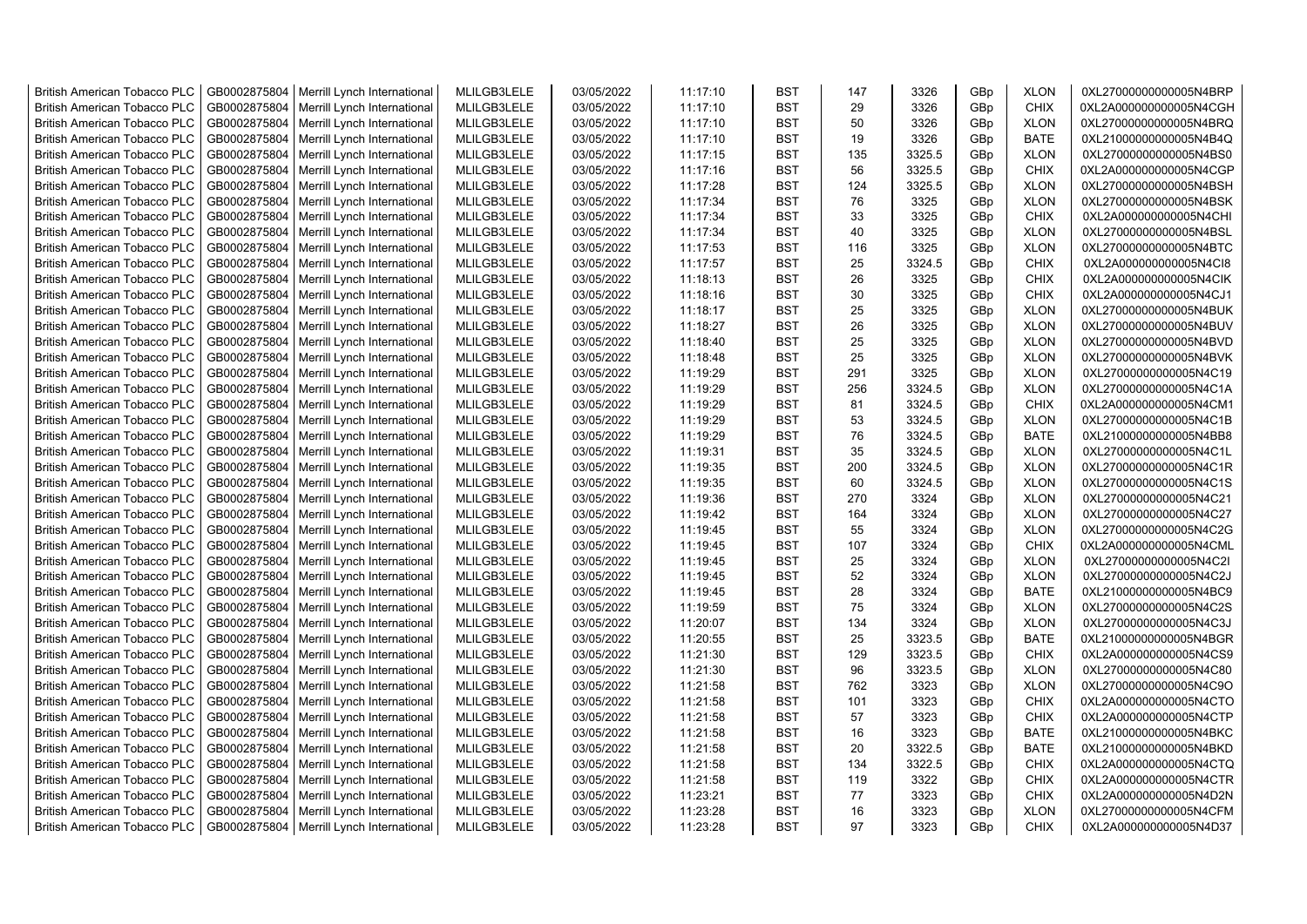| <b>British American Tobacco PLC</b> | GB0002875804 | Merrill Lynch International | MLILGB3LELE | 03/05/2022 | 11:23:29 | <b>BST</b> | 38   | 3323   | GBp             | <b>BATE</b> | 0XL21000000000005N4BQ3 |
|-------------------------------------|--------------|-----------------------------|-------------|------------|----------|------------|------|--------|-----------------|-------------|------------------------|
| <b>British American Tobacco PLC</b> | GB0002875804 | Merrill Lynch International | MLILGB3LELE | 03/05/2022 | 11:23:29 | <b>BST</b> | 25   | 3323   | GBp             | <b>BATE</b> | 0XL21000000000005N4BQ4 |
| <b>British American Tobacco PLC</b> | GB0002875804 | Merrill Lynch International | MLILGB3LELE | 03/05/2022 | 11:23:29 | <b>BST</b> | 98   | 3323   | GBp             | <b>XLON</b> | 0XL27000000000005N4CFR |
| <b>British American Tobacco PLC</b> | GB0002875804 | Merrill Lynch International | MLILGB3LELE | 03/05/2022 | 11:23:29 | <b>BST</b> | 237  | 3323   | GBp             | <b>XLON</b> | 0XL27000000000005N4CFS |
| <b>British American Tobacco PLC</b> | GB0002875804 | Merrill Lynch International | MLILGB3LELE | 03/05/2022 | 11:24:16 | <b>BST</b> | 105  | 3322.5 | GBp             | <b>XLON</b> | 0XL27000000000005N4CIN |
| <b>British American Tobacco PLC</b> | GB0002875804 | Merrill Lynch International | MLILGB3LELE | 03/05/2022 | 11:24:17 | <b>BST</b> | 95   | 3322.5 | GBp             | <b>XLON</b> | 0XL27000000000005N4CIR |
| <b>British American Tobacco PLC</b> | GB0002875804 | Merrill Lynch International | MLILGB3LELE | 03/05/2022 | 11:24:22 | <b>BST</b> | 120  | 3322.5 | GBp             | <b>XLON</b> | 0XL27000000000005N4CJ8 |
| <b>British American Tobacco PLC</b> | GB0002875804 | Merrill Lynch International | MLILGB3LELE | 03/05/2022 | 11:24:22 | <b>BST</b> | 123  | 3322.5 | GBp             | <b>XLON</b> | 0XL27000000000005N4CJ9 |
| <b>British American Tobacco PLC</b> | GB0002875804 | Merrill Lynch International | MLILGB3LELE | 03/05/2022 | 11:24:22 | <b>BST</b> | 123  | 3322.5 | GBp             | <b>XLON</b> | 0XL27000000000005N4CJA |
| <b>British American Tobacco PLC</b> | GB0002875804 | Merrill Lynch International | MLILGB3LELE | 03/05/2022 | 11:24:22 | <b>BST</b> | 250  | 3322.5 | GBp             | <b>XLON</b> | 0XL27000000000005N4CJB |
| <b>British American Tobacco PLC</b> | GB0002875804 | Merrill Lynch International | MLILGB3LELE | 03/05/2022 | 11:24:23 | <b>BST</b> | 48   | 3322   | GBp             | <b>BATE</b> | 0XL21000000000005N4BU0 |
| <b>British American Tobacco PLC</b> | GB0002875804 | Merrill Lynch International | MLILGB3LELE | 03/05/2022 | 11:24:23 | <b>BST</b> | 481  | 3322   | GBp             | <b>XLON</b> | 0XL27000000000005N4CJF |
| <b>British American Tobacco PLC</b> | GB0002875804 | Merrill Lynch International | MLILGB3LELE | 03/05/2022 | 11:25:10 | <b>BST</b> | 144  | 3322.5 | GBp             | <b>CHIX</b> | 0XL2A000000000005N4D8E |
| <b>British American Tobacco PLC</b> | GB0002875804 | Merrill Lynch International | MLILGB3LELE | 03/05/2022 | 11:25:10 | <b>BST</b> | 27   | 3322.5 | GBp             | <b>CHIX</b> | 0XL2A000000000005N4D8F |
| <b>British American Tobacco PLC</b> | GB0002875804 | Merrill Lynch International | MLILGB3LELE | 03/05/2022 | 11:25:15 | <b>BST</b> | 125  | 3322.5 | GBp             | <b>CHIX</b> | 0XL2A000000000005N4D8I |
| <b>British American Tobacco PLC</b> | GB0002875804 | Merrill Lynch International | MLILGB3LELE | 03/05/2022 | 11:25:15 | <b>BST</b> | 12   | 3322   | GBp             | <b>XLON</b> | 0XL27000000000005N4CLQ |
| <b>British American Tobacco PLC</b> | GB0002875804 | Merrill Lynch International | MLILGB3LELE | 03/05/2022 | 11:25:25 | <b>BST</b> | 307  | 3322   | GBp             | <b>XLON</b> | 0XL27000000000005N4CLV |
| <b>British American Tobacco PLC</b> | GB0002875804 | Merrill Lynch International | MLILGB3LELE | 03/05/2022 | 11:25:59 | <b>BST</b> | 250  | 3322.5 | GBp             | <b>XLON</b> | 0XL27000000000005N4CN8 |
| <b>British American Tobacco PLC</b> | GB0002875804 | Merrill Lynch International | MLILGB3LELE | 03/05/2022 | 11:25:59 | <b>BST</b> | 123  | 3322.5 | GBp             | <b>XLON</b> | 0XL27000000000005N4CN9 |
| <b>British American Tobacco PLC</b> | GB0002875804 | Merrill Lynch International | MLILGB3LELE | 03/05/2022 | 11:25:59 | <b>BST</b> | 198  | 3322.5 | GBp             | <b>XLON</b> | 0XL27000000000005N4CNA |
| <b>British American Tobacco PLC</b> | GB0002875804 | Merrill Lynch International | MLILGB3LELE | 03/05/2022 | 11:28:13 | <b>BST</b> | 290  | 3323   | GBp             | <b>CHIX</b> | 0XL2A000000000005N4DIT |
| <b>British American Tobacco PLC</b> | GB0002875804 | Merrill Lynch International | MLILGB3LELE | 03/05/2022 | 11:28:13 | <b>BST</b> | 78   | 3323   | GBp             | <b>BATE</b> | 0XL21000000000005N4C9L |
| British American Tobacco PLC        | GB0002875804 | Merrill Lynch International | MLILGB3LELE | 03/05/2022 | 11:28:15 | <b>BST</b> | 22   | 3322.5 | GBp             | <b>BATE</b> | 0XL21000000000005N4C9U |
| British American Tobacco PLC        | GB0002875804 | Merrill Lynch International | MLILGB3LELE | 03/05/2022 | 11:28:19 | <b>BST</b> | 123  | 3323   | GBp             | <b>XLON</b> | 0XL27000000000005N4CUK |
| <b>British American Tobacco PLC</b> | GB0002875804 | Merrill Lynch International | MLILGB3LELE | 03/05/2022 | 11:28:19 | <b>BST</b> | 250  | 3323   | GBp             | <b>XLON</b> | 0XL27000000000005N4CUL |
| <b>British American Tobacco PLC</b> | GB0002875804 | Merrill Lynch International | MLILGB3LELE | 03/05/2022 | 11:30:22 | <b>BST</b> | 10   | 3322.5 | GBp             | <b>BATE</b> | 0XL21000000000005N4CEH |
| <b>British American Tobacco PLC</b> | GB0002875804 | Merrill Lynch International | MLILGB3LELE | 03/05/2022 | 11:30:22 | <b>BST</b> | 43   | 3322.5 | GBp             | <b>XLON</b> | 0XL27000000000005N4D35 |
| <b>British American Tobacco PLC</b> | GB0002875804 | Merrill Lynch International | MLILGB3LELE | 03/05/2022 | 11:30:22 | <b>BST</b> | 238  | 3322.5 | GBp             | <b>XLON</b> | 0XL27000000000005N4D36 |
| <b>British American Tobacco PLC</b> | GB0002875804 | Merrill Lynch International | MLILGB3LELE | 03/05/2022 | 11:30:22 | BST        | 31   | 3322.5 | GBp             | <b>BATE</b> | 0XL21000000000005N4CEJ |
| <b>British American Tobacco PLC</b> | GB0002875804 | Merrill Lynch International | MLILGB3LELE | 03/05/2022 | 11:30:22 | <b>BST</b> | 93   | 3322.5 | GBp             | <b>XLON</b> | 0XL27000000000005N4D37 |
| <b>British American Tobacco PLC</b> | GB0002875804 | Merrill Lynch International | MLILGB3LELE | 03/05/2022 | 11:30:22 | <b>BST</b> | 1252 | 3322.5 | GBp             | <b>XLON</b> | 0XL27000000000005N4D38 |
| <b>British American Tobacco PLC</b> | GB0002875804 | Merrill Lynch International | MLILGB3LELE | 03/05/2022 | 11:30:22 | <b>BST</b> | 343  | 3322.5 | GBp             | <b>XLON</b> | 0XL27000000000005N4D39 |
| <b>British American Tobacco PLC</b> | GB0002875804 | Merrill Lynch International | MLILGB3LELE | 03/05/2022 | 11:30:22 | BST        | 154  | 3323   | GBp             | <b>XLON</b> | 0XL27000000000005N4D3A |
| <b>British American Tobacco PLC</b> | GB0002875804 | Merrill Lynch International | MLILGB3LELE | 03/05/2022 | 11:30:22 | <b>BST</b> | 154  | 3323   | GBp             | <b>XLON</b> | 0XL27000000000005N4D3B |
| <b>British American Tobacco PLC</b> | GB0002875804 | Merrill Lynch International | MLILGB3LELE | 03/05/2022 | 11:30:22 | <b>BST</b> | 250  | 3323   | GBp             | <b>XLON</b> | 0XL27000000000005N4D3C |
| <b>British American Tobacco PLC</b> | GB0002875804 | Merrill Lynch International | MLILGB3LELE | 03/05/2022 | 11:30:22 | <b>BST</b> | 118  | 3323   | GBp             | <b>XLON</b> | 0XL27000000000005N4D3D |
| <b>British American Tobacco PLC</b> | GB0002875804 | Merrill Lynch International | MLILGB3LELE | 03/05/2022 | 11:30:22 | <b>BST</b> | 243  | 3323   | GBp             | <b>XLON</b> | 0XL27000000000005N4D3E |
| <b>British American Tobacco PLC</b> | GB0002875804 | Merrill Lynch International | MLILGB3LELE | 03/05/2022 | 11:30:22 | <b>BST</b> | 362  | 3323   | GBp             | <b>XLON</b> | 0XL27000000000005N4D3F |
| <b>British American Tobacco PLC</b> | GB0002875804 | Merrill Lynch International | MLILGB3LELE | 03/05/2022 | 11:30:34 | <b>BST</b> | 83   | 3323   | GBp             | <b>XLON</b> | 0XL27000000000005N4D4R |
| <b>British American Tobacco PLC</b> | GB0002875804 | Merrill Lynch International | MLILGB3LELE | 03/05/2022 | 11:30:34 | <b>BST</b> | 62   | 3323   | GBp             | <b>BATE</b> | 0XL21000000000005N4CFA |
| <b>British American Tobacco PLC</b> | GB0002875804 | Merrill Lynch International | MLILGB3LELE | 03/05/2022 | 11:30:44 | <b>BST</b> | 36   | 3324.5 | GBp             | <b>BATE</b> | 0XL21000000000005N4CFJ |
| <b>British American Tobacco PLC</b> | GB0002875804 | Merrill Lynch International | MLILGB3LELE | 03/05/2022 | 11:30:44 | <b>BST</b> | 20   | 3324.5 | GBp             | <b>BATE</b> | 0XL21000000000005N4CFK |
| <b>British American Tobacco PLC</b> | GB0002875804 | Merrill Lynch International | MLILGB3LELE | 03/05/2022 | 11:31:08 | <b>BST</b> | 101  | 3324   | GBp             | <b>XLON</b> | 0XL27000000000005N4D67 |
| <b>British American Tobacco PLC</b> | GB0002875804 | Merrill Lynch International | MLILGB3LELE | 03/05/2022 | 11:31:08 | <b>BST</b> | 43   | 3324   | GBp             | <b>BATE</b> | 0XL21000000000005N4CH0 |
| <b>British American Tobacco PLC</b> | GB0002875804 | Merrill Lynch International | MLILGB3LELE | 03/05/2022 | 11:33:50 | <b>BST</b> | 132  | 3326.5 | GBp             | <b>XLON</b> | 0XL27000000000005N4DE9 |
| <b>British American Tobacco PLC</b> | GB0002875804 | Merrill Lynch International | MLILGB3LELE | 03/05/2022 | 11:33:50 | <b>BST</b> | 17   | 3326.5 | GBp             | <b>XLON</b> | 0XL27000000000005N4DEA |
| <b>British American Tobacco PLC</b> | GB0002875804 | Merrill Lynch International | MLILGB3LELE | 03/05/2022 | 11:33:50 | <b>BST</b> | 1455 | 3326.5 | GBp             | <b>XLON</b> | 0XL27000000000005N4DEB |
| <b>British American Tobacco PLC</b> | GB0002875804 | Merrill Lynch International | MLILGB3LELE | 03/05/2022 | 11:33:54 | <b>BST</b> | 229  | 3326.5 | GB <sub>p</sub> | <b>CHIX</b> | 0XL2A000000000005N4E1P |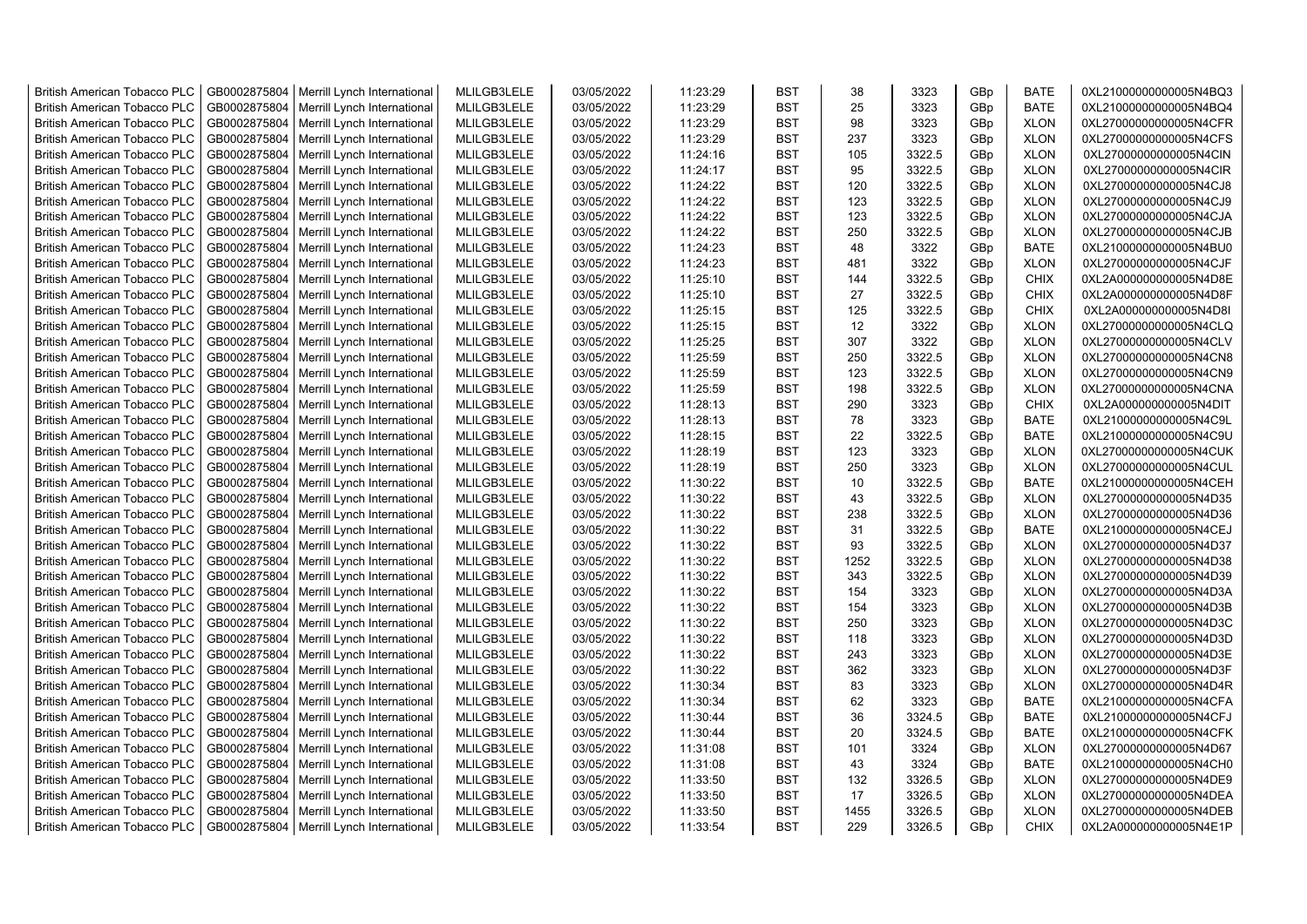| <b>British American Tobacco PLC</b> | GB0002875804 | Merrill Lynch International | MLILGB3LELE | 03/05/2022 | 11:33:54 | <b>BST</b> | 200  | 3326.5 | GBp             | <b>CHIX</b> | 0XL2A000000000005N4E1Q |
|-------------------------------------|--------------|-----------------------------|-------------|------------|----------|------------|------|--------|-----------------|-------------|------------------------|
| <b>British American Tobacco PLC</b> | GB0002875804 | Merrill Lynch International | MLILGB3LELE | 03/05/2022 | 11:34:45 | <b>BST</b> | 20   | 3327   | GBp             | <b>CHIX</b> | 0XL2A000000000005N4E42 |
| <b>British American Tobacco PLC</b> | GB0002875804 | Merrill Lynch International | MLILGB3LELE | 03/05/2022 | 11:34:47 | <b>BST</b> | 200  | 3326.5 | GBp             | <b>CHIX</b> | 0XL2A000000000005N4E44 |
| <b>British American Tobacco PLC</b> | GB0002875804 | Merrill Lynch International | MLILGB3LELE | 03/05/2022 | 11:34:47 | <b>BST</b> | 54   | 3326.5 | GBp             | <b>CHIX</b> | 0XL2A000000000005N4E45 |
| <b>British American Tobacco PLC</b> | GB0002875804 | Merrill Lynch International | MLILGB3LELE | 03/05/2022 | 11:34:52 | <b>BST</b> | 240  | 3326.5 | GBp             | <b>XLON</b> | 0XL27000000000005N4DGV |
| <b>British American Tobacco PLC</b> | GB0002875804 | Merrill Lynch International | MLILGB3LELE | 03/05/2022 | 11:34:52 | <b>BST</b> | 76   | 3326.5 | GBp             | <b>XLON</b> | 0XL27000000000005N4DH0 |
| <b>British American Tobacco PLC</b> | GB0002875804 | Merrill Lynch International | MLILGB3LELE | 03/05/2022 | 11:34:52 | <b>BST</b> | 177  | 3326.5 | GBp             | <b>XLON</b> | 0XL27000000000005N4DH1 |
| <b>British American Tobacco PLC</b> | GB0002875804 | Merrill Lynch International | MLILGB3LELE | 03/05/2022 | 11:35:59 | <b>BST</b> | 229  | 3326.5 | GBp             | <b>CHIX</b> | 0XL2A000000000005N4E74 |
| <b>British American Tobacco PLC</b> | GB0002875804 | Merrill Lynch International | MLILGB3LELE | 03/05/2022 | 11:35:59 | <b>BST</b> | 300  | 3326.5 | GBp             | <b>CHIX</b> | 0XL2A000000000005N4E75 |
| <b>British American Tobacco PLC</b> | GB0002875804 | Merrill Lynch International | MLILGB3LELE | 03/05/2022 | 11:35:59 | <b>BST</b> | 45   | 3326.5 | GBp             | <b>CHIX</b> | 0XL2A000000000005N4E76 |
| <b>British American Tobacco PLC</b> | GB0002875804 | Merrill Lynch International | MLILGB3LELE | 03/05/2022 | 11:37:45 | <b>BST</b> | 50   | 3325.5 | GBp             | <b>CHIX</b> | 0XL2A000000000005N4ECS |
| <b>British American Tobacco PLC</b> | GB0002875804 | Merrill Lynch International | MLILGB3LELE | 03/05/2022 | 11:39:19 | <b>BST</b> | 14   | 3326   | GBp             | <b>BATE</b> | 0XL21000000000005N4D93 |
| <b>British American Tobacco PLC</b> | GB0002875804 | Merrill Lynch International | MLILGB3LELE | 03/05/2022 | 11:39:19 | <b>BST</b> | 82   | 3326   | GBp             | <b>BATE</b> | 0XL21000000000005N4D94 |
| <b>British American Tobacco PLC</b> | GB0002875804 | Merrill Lynch International | MLILGB3LELE | 03/05/2022 | 11:39:26 | <b>BST</b> | 229  | 3326.5 | GBp             | <b>CHIX</b> | 0XL2A000000000005N4EHR |
| <b>British American Tobacco PLC</b> | GB0002875804 | Merrill Lynch International | MLILGB3LELE | 03/05/2022 | 11:39:26 | <b>BST</b> | 200  | 3326.5 | GBp             | <b>CHIX</b> | 0XL2A000000000005N4EHS |
| <b>British American Tobacco PLC</b> | GB0002875804 | Merrill Lynch International | MLILGB3LELE | 03/05/2022 | 11:40:02 | <b>BST</b> | 60   | 3326   | GBp             | <b>BATE</b> | 0XL21000000000005N4DAQ |
| <b>British American Tobacco PLC</b> | GB0002875804 | Merrill Lynch International | MLILGB3LELE | 03/05/2022 | 11:40:31 | <b>BST</b> | 532  | 3325.5 | GBp             | <b>CHIX</b> | 0XL2A000000000005N4EKT |
| <b>British American Tobacco PLC</b> | GB0002875804 | Merrill Lynch International | MLILGB3LELE | 03/05/2022 | 11:40:31 | <b>BST</b> | 50   | 3325   | GBp             | <b>CHIX</b> | 0XL2A000000000005N4EKU |
| <b>British American Tobacco PLC</b> | GB0002875804 | Merrill Lynch International | MLILGB3LELE | 03/05/2022 | 11:40:31 | <b>BST</b> | 2234 | 3325.5 | GBp             | <b>XLON</b> | 0XL27000000000005N4E31 |
| <b>British American Tobacco PLC</b> | GB0002875804 | Merrill Lynch International | MLILGB3LELE | 03/05/2022 | 11:40:31 | <b>BST</b> | 12   | 3325.5 | GBp             | <b>BATE</b> | 0XL21000000000005N4DBS |
| <b>British American Tobacco PLC</b> | GB0002875804 | Merrill Lynch International | MLILGB3LELE | 03/05/2022 | 11:40:31 | <b>BST</b> | 57   | 3325   | GBp             | <b>BATE</b> | 0XL21000000000005N4DBU |
| <b>British American Tobacco PLC</b> | GB0002875804 | Merrill Lynch International | MLILGB3LELE | 03/05/2022 | 11:41:35 | <b>BST</b> | 1597 | 3324.5 | GBp             | <b>XLON</b> | 0XL27000000000005N4E68 |
| <b>British American Tobacco PLC</b> | GB0002875804 | Merrill Lynch International | MLILGB3LELE | 03/05/2022 | 11:41:35 | <b>BST</b> | 250  | 3325   | GBp             | <b>XLON</b> | 0XL27000000000005N4E69 |
| British American Tobacco PLC        | GB0002875804 | Merrill Lynch International | MLILGB3LELE | 03/05/2022 | 11:41:35 | <b>BST</b> | 102  | 3325   | GBp             | <b>XLON</b> | 0XL27000000000005N4E6A |
| <b>British American Tobacco PLC</b> | GB0002875804 | Merrill Lynch International | MLILGB3LELE | 03/05/2022 | 11:42:56 | <b>BST</b> | 102  | 3325.5 | GBp             | <b>CHIX</b> | 0XL2A000000000005N4EPU |
| <b>British American Tobacco PLC</b> | GB0002875804 | Merrill Lynch International | MLILGB3LELE | 03/05/2022 | 11:42:56 | <b>BST</b> | 94   | 3325.5 | GBp             | <b>CHIX</b> | 0XL2A000000000005N4EPV |
| <b>British American Tobacco PLC</b> | GB0002875804 | Merrill Lynch International | MLILGB3LELE | 03/05/2022 | 11:44:54 | <b>BST</b> | 2278 | 3325   | GBp             | <b>XLON</b> | 0XL27000000000005N4EF6 |
| <b>British American Tobacco PLC</b> | GB0002875804 | Merrill Lynch International | MLILGB3LELE | 03/05/2022 | 11:45:44 | <b>BST</b> | 48   | 3326   | GBp             | <b>BATE</b> | 0XL21000000000005N4DT3 |
| <b>British American Tobacco PLC</b> | GB0002875804 | Merrill Lynch International | MLILGB3LELE | 03/05/2022 | 11:45:45 | <b>BST</b> | 250  | 3326.5 | GBp             | <b>XLON</b> | 0XL27000000000005N4EJU |
| <b>British American Tobacco PLC</b> | GB0002875804 | Merrill Lynch International | MLILGB3LELE | 03/05/2022 | 11:45:45 | <b>BST</b> | 248  | 3326.5 | GBp             | <b>XLON</b> | 0XL27000000000005N4EJV |
| <b>British American Tobacco PLC</b> | GB0002875804 | Merrill Lynch International | MLILGB3LELE | 03/05/2022 | 11:45:45 | <b>BST</b> | 192  | 3326.5 | GBp             | <b>XLON</b> | 0XL27000000000005N4EK0 |
| <b>British American Tobacco PLC</b> | GB0002875804 | Merrill Lynch International | MLILGB3LELE | 03/05/2022 | 11:45:59 | <b>BST</b> | 440  | 3326.5 | GBp             | <b>XLON</b> | 0XL27000000000005N4EM2 |
| <b>British American Tobacco PLC</b> | GB0002875804 | Merrill Lynch International | MLILGB3LELE | 03/05/2022 | 11:46:03 | BST        | 20   | 3326.5 | GBp             | <b>CHIX</b> | 0XL2A000000000005N4F5E |
| <b>British American Tobacco PLC</b> | GB0002875804 | Merrill Lynch International | MLILGB3LELE | 03/05/2022 | 11:46:03 | <b>BST</b> | 23   | 3326.5 | GBp             | <b>CHIX</b> | 0XL2A000000000005N4F5F |
| <b>British American Tobacco PLC</b> | GB0002875804 | Merrill Lynch International | MLILGB3LELE | 03/05/2022 | 11:46:06 | <b>BST</b> | 48   | 3326   | GBp             | <b>BATE</b> | 0XL21000000000005N4DVC |
| <b>British American Tobacco PLC</b> | GB0002875804 | Merrill Lynch International | MLILGB3LELE | 03/05/2022 | 11:46:06 | <b>BST</b> | 226  | 3326   | GBp             | <b>XLON</b> | 0XL27000000000005N4EMF |
| <b>British American Tobacco PLC</b> | GB0002875804 | Merrill Lynch International | MLILGB3LELE | 03/05/2022 | 11:46:18 | <b>BST</b> | 100  | 3326.5 | GBp             | <b>CHIX</b> | 0XL2A000000000005N4F61 |
| <b>British American Tobacco PLC</b> | GB0002875804 | Merrill Lynch International | MLILGB3LELE | 03/05/2022 | 11:46:18 | <b>BST</b> | 100  | 3326.5 | GBp             | <b>CHIX</b> | 0XL2A000000000005N4F62 |
| <b>British American Tobacco PLC</b> | GB0002875804 | Merrill Lynch International | MLILGB3LELE | 03/05/2022 | 11:46:18 | <b>BST</b> | 61   | 3326.5 | GBp             | <b>CHIX</b> | 0XL2A000000000005N4F63 |
| <b>British American Tobacco PLC</b> | GB0002875804 | Merrill Lynch International | MLILGB3LELE | 03/05/2022 | 11:46:18 | <b>BST</b> | 20   | 3326.5 | GBp             | <b>CHIX</b> | 0XL2A000000000005N4F64 |
| <b>British American Tobacco PLC</b> | GB0002875804 | Merrill Lynch International | MLILGB3LELE | 03/05/2022 | 11:46:18 | <b>BST</b> | 97   | 3326.5 | GBp             | <b>CHIX</b> | 0XL2A000000000005N4F65 |
| <b>British American Tobacco PLC</b> | GB0002875804 | Merrill Lynch International | MLILGB3LELE | 03/05/2022 | 11:46:18 | <b>BST</b> | 106  | 3326.5 | GBp             | <b>CHIX</b> | 0XL2A000000000005N4F66 |
| <b>British American Tobacco PLC</b> | GB0002875804 | Merrill Lynch International | MLILGB3LELE | 03/05/2022 | 11:46:29 | <b>BST</b> | 179  | 3325.5 | GBp             | <b>CHIX</b> | 0XL2A000000000005N4F6M |
| <b>British American Tobacco PLC</b> | GB0002875804 | Merrill Lynch International | MLILGB3LELE | 03/05/2022 | 11:47:09 | <b>BST</b> | 192  | 3326   | GBp             | <b>XLON</b> | 0XL27000000000005N4EP0 |
| <b>British American Tobacco PLC</b> | GB0002875804 | Merrill Lynch International | MLILGB3LELE | 03/05/2022 | 11:47:09 | <b>BST</b> | 193  | 3326   | GBp             | <b>XLON</b> | 0XL27000000000005N4EP1 |
| <b>British American Tobacco PLC</b> | GB0002875804 | Merrill Lynch International | MLILGB3LELE | 03/05/2022 | 11:47:09 | <b>BST</b> | 197  | 3326   | GBp             | <b>XLON</b> | 0XL27000000000005N4EP2 |
| <b>British American Tobacco PLC</b> | GB0002875804 | Merrill Lynch International | MLILGB3LELE | 03/05/2022 | 11:47:16 | <b>BST</b> | 112  | 3325   | GBp             | <b>XLON</b> | 0XL27000000000005N4EP7 |
| <b>British American Tobacco PLC</b> | GB0002875804 | Merrill Lynch International | MLILGB3LELE | 03/05/2022 | 11:47:16 | <b>BST</b> | 285  | 3325   | GB <sub>p</sub> | <b>XLON</b> | 0XL27000000000005N4EP8 |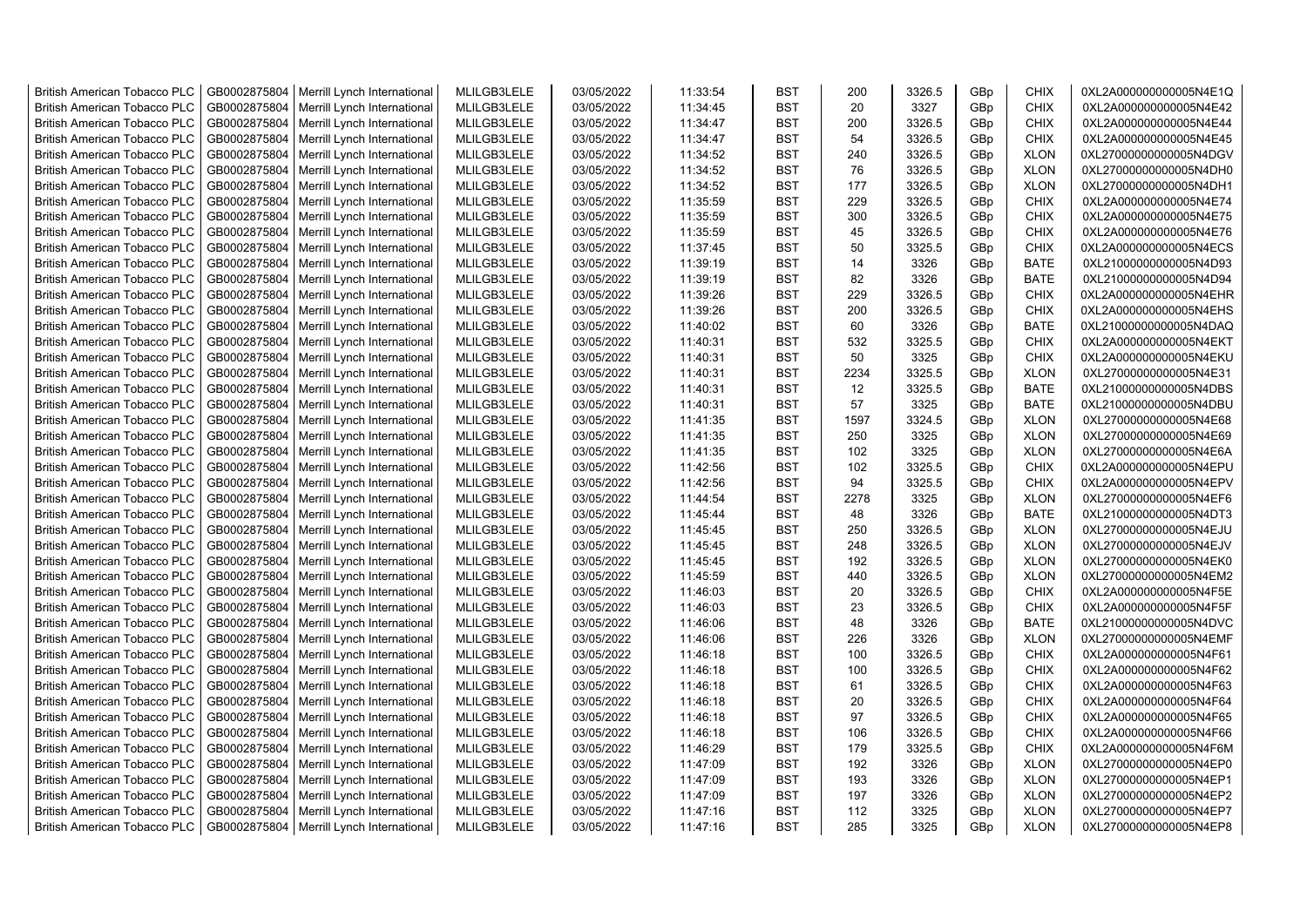| <b>British American Tobacco PLC</b> | GB0002875804 | Merrill Lynch International | MLILGB3LELE | 03/05/2022 | 11:47:16 | <b>BST</b> | 273            | 3325   | GBp             | <b>CHIX</b> | 0XL2A000000000005N4F96 |
|-------------------------------------|--------------|-----------------------------|-------------|------------|----------|------------|----------------|--------|-----------------|-------------|------------------------|
| <b>British American Tobacco PLC</b> | GB0002875804 | Merrill Lynch International | MLILGB3LELE | 03/05/2022 | 11:47:17 | <b>BST</b> | 245            | 3324.5 | GBp             | <b>XLON</b> | 0XL27000000000005N4EPB |
| <b>British American Tobacco PLC</b> | GB0002875804 | Merrill Lynch International | MLILGB3LELE | 03/05/2022 | 11:47:17 | <b>BST</b> | 48             | 3324.5 | GBp             | <b>BATE</b> | 0XL21000000000005N4E32 |
| <b>British American Tobacco PLC</b> | GB0002875804 | Merrill Lynch International | MLILGB3LELE | 03/05/2022 | 11:47:17 | <b>BST</b> | 57             | 3324.5 | GBp             | <b>CHIX</b> | 0XL2A000000000005N4F9D |
| <b>British American Tobacco PLC</b> | GB0002875804 | Merrill Lynch International | MLILGB3LELE | 03/05/2022 | 11:47:37 | <b>BST</b> | 73             | 3324.5 | GBp             | <b>CHIX</b> | 0XL2A000000000005N4FAD |
| <b>British American Tobacco PLC</b> | GB0002875804 | Merrill Lynch International | MLILGB3LELE | 03/05/2022 | 11:47:40 | <b>BST</b> | 122            | 3323.5 | GBp             | <b>CHIX</b> | 0XL2A000000000005N4FAO |
| <b>British American Tobacco PLC</b> | GB0002875804 | Merrill Lynch International | MLILGB3LELE | 03/05/2022 | 11:47:40 | <b>BST</b> | 118            | 3324   | GBp             | <b>CHIX</b> | 0XL2A000000000005N4FAP |
| <b>British American Tobacco PLC</b> | GB0002875804 | Merrill Lynch International | MLILGB3LELE | 03/05/2022 | 11:47:40 | <b>BST</b> | 110            | 3323   | GBp             | <b>XLON</b> | 0XL27000000000005N4EQR |
| <b>British American Tobacco PLC</b> | GB0002875804 | Merrill Lynch International | MLILGB3LELE | 03/05/2022 | 11:47:40 | <b>BST</b> | 26             | 3324   | GBp             | <b>BATE</b> | 0XL21000000000005N4E4P |
| <b>British American Tobacco PLC</b> | GB0002875804 | Merrill Lynch International | MLILGB3LELE | 03/05/2022 | 11:47:40 | <b>BST</b> | 24             | 3323.5 | GBp             | <b>BATE</b> | 0XL21000000000005N4E4Q |
| <b>British American Tobacco PLC</b> | GB0002875804 | Merrill Lynch International | MLILGB3LELE | 03/05/2022 | 11:47:40 | <b>BST</b> | 108            | 3324   | GBp             | <b>XLON</b> | 0XL27000000000005N4EQS |
| <b>British American Tobacco PLC</b> | GB0002875804 | Merrill Lynch International | MLILGB3LELE | 03/05/2022 | 11:47:40 | <b>BST</b> | 16             | 3323   | GBp             | <b>BATE</b> | 0XL21000000000005N4E4R |
| <b>British American Tobacco PLC</b> | GB0002875804 | Merrill Lynch International | MLILGB3LELE | 03/05/2022 | 11:47:40 | <b>BST</b> | 100            | 3321.5 | GBp             | <b>XLON</b> | 0XL27000000000005N4EQT |
| <b>British American Tobacco PLC</b> | GB0002875804 | Merrill Lynch International | MLILGB3LELE | 03/05/2022 | 11:47:41 | <b>BST</b> | 31             | 3321.5 | GBp             | <b>XLON</b> | 0XL27000000000005N4EQV |
| <b>British American Tobacco PLC</b> | GB0002875804 | Merrill Lynch International | MLILGB3LELE | 03/05/2022 | 11:48:09 | <b>BST</b> | 64             | 3322   | GBp             | <b>CHIX</b> | 0XL2A000000000005N4FC7 |
| <b>British American Tobacco PLC</b> | GB0002875804 | Merrill Lynch International | MLILGB3LELE | 03/05/2022 | 11:48:09 | <b>BST</b> | 34             | 3322   | GBp             | <b>XLON</b> | 0XL27000000000005N4ESJ |
| <b>British American Tobacco PLC</b> | GB0002875804 | Merrill Lynch International | MLILGB3LELE | 03/05/2022 | 11:48:09 | <b>BST</b> | 68             | 3322   | GBp             | <b>XLON</b> | 0XL27000000000005N4ESK |
| <b>British American Tobacco PLC</b> | GB0002875804 | Merrill Lynch International | MLILGB3LELE | 03/05/2022 | 11:48:22 | <b>BST</b> | 70             | 3321.5 | GBp             | BATE        | 0XL21000000000005N4E6A |
| <b>British American Tobacco PLC</b> | GB0002875804 | Merrill Lynch International | MLILGB3LELE | 03/05/2022 | 11:48:55 | <b>BST</b> | 14             | 3321   | GBp             | <b>BATE</b> | 0XL21000000000005N4E79 |
| <b>British American Tobacco PLC</b> | GB0002875804 | Merrill Lynch International | MLILGB3LELE | 03/05/2022 | 11:48:55 | <b>BST</b> | 271            | 3321   | GBp             | <b>XLON</b> | 0XL27000000000005N4EU2 |
| <b>British American Tobacco PLC</b> | GB0002875804 | Merrill Lynch International | MLILGB3LELE | 03/05/2022 | 11:48:55 | <b>BST</b> | 86             | 3320.5 | GBp             | <b>CHIX</b> | 0XL2A000000000005N4FDM |
| <b>British American Tobacco PLC</b> | GB0002875804 | Merrill Lynch International | MLILGB3LELE | 03/05/2022 | 11:48:55 | <b>BST</b> | 97             | 3320.5 | GBp             | <b>XLON</b> | 0XL27000000000005N4EU3 |
| <b>British American Tobacco PLC</b> | GB0002875804 | Merrill Lynch International | MLILGB3LELE | 03/05/2022 | 11:48:55 | <b>BST</b> | 70             | 3320.5 | GBp             | <b>XLON</b> | 0XL27000000000005N4EU4 |
| <b>British American Tobacco PLC</b> | GB0002875804 | Merrill Lynch International | MLILGB3LELE | 03/05/2022 | 11:48:55 | <b>BST</b> | 170            | 3320.5 | GBp             | <b>XLON</b> | 0XL27000000000005N4EU5 |
| <b>British American Tobacco PLC</b> | GB0002875804 | Merrill Lynch International | MLILGB3LELE | 03/05/2022 | 11:50:06 | <b>BST</b> | 211            | 3321.5 | GBp             | <b>XLON</b> | 0XL27000000000005N4F3S |
| <b>British American Tobacco PLC</b> | GB0002875804 | Merrill Lynch International | MLILGB3LELE | 03/05/2022 | 11:50:35 | <b>BST</b> | 86             | 3321   | GBp             | <b>BATE</b> | 0XL21000000000005N4EDH |
| <b>British American Tobacco PLC</b> | GB0002875804 | Merrill Lynch International | MLILGB3LELE | 03/05/2022 | 11:50:35 | <b>BST</b> | 332            | 3321   | GBp             | <b>XLON</b> | 0XL27000000000005N4F4S |
| <b>British American Tobacco PLC</b> | GB0002875804 | Merrill Lynch International | MLILGB3LELE | 03/05/2022 | 11:50:35 | <b>BST</b> | 155            | 3321   | GBp             | <b>CHIX</b> | 0XL2A000000000005N4FJG |
| <b>British American Tobacco PLC</b> | GB0002875804 | Merrill Lynch International | MLILGB3LELE | 03/05/2022 | 11:50:42 | <b>BST</b> | 235            | 3320.5 | GBp             | <b>XLON</b> | 0XL27000000000005N4F5D |
| <b>British American Tobacco PLC</b> | GB0002875804 | Merrill Lynch International | MLILGB3LELE | 03/05/2022 | 11:50:42 | <b>BST</b> | $\overline{4}$ | 3320.5 | GBp             | <b>BATE</b> | 0XL21000000000005N4EE6 |
| <b>British American Tobacco PLC</b> | GB0002875804 | Merrill Lynch International | MLILGB3LELE | 03/05/2022 | 11:51:27 | <b>BST</b> | 26             | 3320.5 | GBp             | <b>BATE</b> | 0XL21000000000005N4EG6 |
| <b>British American Tobacco PLC</b> | GB0002875804 | Merrill Lynch International | MLILGB3LELE | 03/05/2022 | 11:51:27 | <b>BST</b> | 226            | 3320.5 | GBp             | <b>XLON</b> | 0XL27000000000005N4F7L |
| <b>British American Tobacco PLC</b> | GB0002875804 | Merrill Lynch International | MLILGB3LELE | 03/05/2022 | 11:51:27 | BST        | 42             | 3320   | GBp             | <b>BATE</b> | 0XL21000000000005N4EG7 |
| <b>British American Tobacco PLC</b> | GB0002875804 | Merrill Lynch International | MLILGB3LELE | 03/05/2022 | 11:55:40 | <b>BST</b> | 2              | 3324   | GBp             | <b>CHIX</b> | 0XL2A000000000005N4G1E |
| <b>British American Tobacco PLC</b> | GB0002875804 | Merrill Lynch International | MLILGB3LELE | 03/05/2022 | 11:55:42 | <b>BST</b> | 177            | 3324   | GBp             | <b>XLON</b> | 0XL27000000000005N4FIL |
| <b>British American Tobacco PLC</b> | GB0002875804 | Merrill Lynch International | MLILGB3LELE | 03/05/2022 | 11:55:46 | <b>BST</b> | 13             | 3323.5 | GBp             | <b>BATE</b> | 0XL21000000000005N4ERD |
| <b>British American Tobacco PLC</b> | GB0002875804 | Merrill Lynch International | MLILGB3LELE | 03/05/2022 | 11:55:46 | <b>BST</b> | 34             | 3323.5 | GBp             | <b>BATE</b> | 0XL21000000000005N4ERE |
| <b>British American Tobacco PLC</b> | GB0002875804 | Merrill Lynch International | MLILGB3LELE | 03/05/2022 | 11:57:11 | <b>BST</b> | 520            | 3323   | GBp             | <b>XLON</b> | 0XL27000000000005N4FLN |
| <b>British American Tobacco PLC</b> | GB0002875804 | Merrill Lynch International | MLILGB3LELE | 03/05/2022 | 11:57:11 | <b>BST</b> | 13             | 3323   | GBp             | <b>CHIX</b> | 0XL2A000000000005N4G4E |
| <b>British American Tobacco PLC</b> | GB0002875804 | Merrill Lynch International | MLILGB3LELE | 03/05/2022 | 11:57:11 | <b>BST</b> | 597            | 3323   | GBp             | <b>CHIX</b> | 0XL2A000000000005N4G4F |
| <b>British American Tobacco PLC</b> | GB0002875804 | Merrill Lynch International | MLILGB3LELE | 03/05/2022 | 11:57:11 | <b>BST</b> | 2179           | 3323   | GBp             | <b>XLON</b> | 0XL27000000000005N4FLP |
| <b>British American Tobacco PLC</b> | GB0002875804 | Merrill Lynch International | MLILGB3LELE | 03/05/2022 | 11:57:11 | <b>BST</b> | 664            | 3323   | GBp             | <b>CHIX</b> | 0XL2A000000000005N4G4G |
| <b>British American Tobacco PLC</b> | GB0002875804 | Merrill Lynch International | MLILGB3LELE | 03/05/2022 | 11:57:11 | <b>BST</b> | 100            | 3323   | GBp             | <b>CHIX</b> | 0XL2A000000000005N4G4H |
| <b>British American Tobacco PLC</b> | GB0002875804 | Merrill Lynch International | MLILGB3LELE | 03/05/2022 | 11:57:11 | <b>BST</b> | 100            | 3323   | GBp             | <b>CHIX</b> | 0XL2A000000000005N4G4I |
| <b>British American Tobacco PLC</b> | GB0002875804 | Merrill Lynch International | MLILGB3LELE | 03/05/2022 | 11:57:11 | <b>BST</b> | 61             | 3323   | GBp             | <b>CHIX</b> | 0XL2A000000000005N4G4J |
| <b>British American Tobacco PLC</b> | GB0002875804 | Merrill Lynch International | MLILGB3LELE | 03/05/2022 | 11:57:13 | <b>BST</b> | 10             | 3322.5 | GBp             | <b>BATE</b> | 0XL21000000000005N4EUT |
| <b>British American Tobacco PLC</b> | GB0002875804 | Merrill Lynch International | MLILGB3LELE | 03/05/2022 | 11:58:01 | <b>BST</b> | 31             | 3323.5 | GBp             | <b>CHIX</b> | 0XL2A000000000005N4G6N |
| <b>British American Tobacco PLC</b> | GB0002875804 | Merrill Lynch International | MLILGB3LELE | 03/05/2022 | 11:58:01 | <b>BST</b> | 10             | 3323.5 | GB <sub>p</sub> | <b>CHIX</b> | 0XL2A000000000005N4G6O |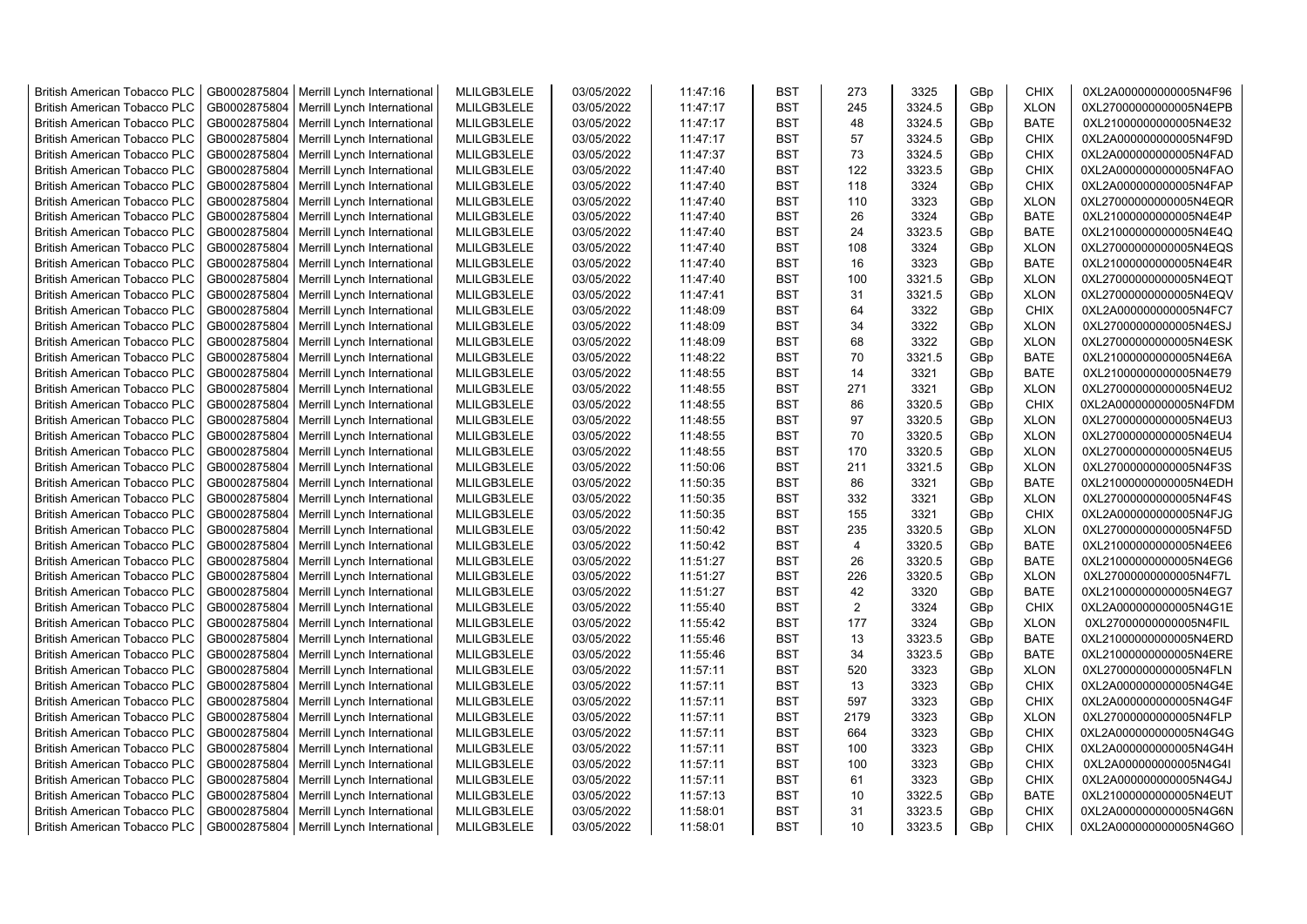| <b>British American Tobacco PLC</b>                          | GB0002875804                 | Merrill Lynch International                                | MLILGB3LELE                | 03/05/2022               | 11:58:02             | <b>BST</b>               | 5              | 3323.5           | GBp             | <b>CHIX</b>                | 0XL2A000000000005N4G6V                           |
|--------------------------------------------------------------|------------------------------|------------------------------------------------------------|----------------------------|--------------------------|----------------------|--------------------------|----------------|------------------|-----------------|----------------------------|--------------------------------------------------|
| <b>British American Tobacco PLC</b>                          | GB0002875804                 | Merrill Lynch International                                | MLILGB3LELE                | 03/05/2022               | 11:58:38             | <b>BST</b>               | 70             | 3323             | GBp             | <b>CHIX</b>                | 0XL2A000000000005N4G8M                           |
| <b>British American Tobacco PLC</b>                          | GB0002875804                 | Merrill Lynch International                                | MLILGB3LELE                | 03/05/2022               | 11:58:38             | <b>BST</b>               | 28             | 3323             | GBp             | <b>BATE</b>                | 0XL21000000000005N4F23                           |
| <b>British American Tobacco PLC</b>                          | GB0002875804                 | Merrill Lynch International                                | MLILGB3LELE                | 03/05/2022               | 11:59:31             | <b>BST</b>               | 60             | 3323             | GBp             | <b>CHIX</b>                | 0XL2A000000000005N4GBP                           |
| <b>British American Tobacco PLC</b>                          | GB0002875804                 | Merrill Lynch International                                | MLILGB3LELE                | 03/05/2022               | 11:59:50             | <b>BST</b>               | 58             | 3322.5           | GBp             | <b>BATE</b>                | 0XL21000000000005N4F5H                           |
| <b>British American Tobacco PLC</b>                          | GB0002875804                 | Merrill Lynch International                                | MLILGB3LELE                | 03/05/2022               | 11:59:52             | <b>BST</b>               | 96             | 3322.5           | GBp             | <b>CHIX</b>                | 0XL2A000000000005N4GCS                           |
| <b>British American Tobacco PLC</b>                          | GB0002875804                 | Merrill Lynch International                                | MLILGB3LELE                | 03/05/2022               | 12:00:30             | <b>BST</b>               | 111            | 3322             | GBp             | <b>CHIX</b>                | 0XL2A000000000005N4GFB                           |
| <b>British American Tobacco PLC</b>                          | GB0002875804                 | Merrill Lynch International                                | MLILGB3LELE                | 03/05/2022               | 12:00:53             | <b>BST</b>               | 34             | 3321.5           | GBp             | <b>BATE</b>                | 0XL21000000000005N4F9D                           |
| <b>British American Tobacco PLC</b>                          | GB0002875804                 | Merrill Lynch International                                | MLILGB3LELE                | 03/05/2022               | 12:00:53             | <b>BST</b>               | 66             | 3321.5           | GBp             | <b>CHIX</b>                | 0XL2A000000000005N4GG5                           |
| <b>British American Tobacco PLC</b>                          | GB0002875804                 | Merrill Lynch International                                | MLILGB3LELE                | 03/05/2022               | 12:01:46             | <b>BST</b>               | 76             | 3321             | GBp             | <b>CHIX</b>                | 0XL2A000000000005N4GI8                           |
| <b>British American Tobacco PLC</b>                          | GB0002875804                 | Merrill Lynch International                                | MLILGB3LELE                | 03/05/2022               | 12:01:46             | <b>BST</b>               | 19             | 3321             | GBp             | <b>BATE</b>                | 0XL21000000000005N4FBH                           |
| <b>British American Tobacco PLC</b>                          | GB0002875804                 | Merrill Lynch International                                | MLILGB3LELE                | 03/05/2022               | 12:01:46             | <b>BST</b>               | 47             | 3321             | GBp             | <b>BATE</b>                | 0XL21000000000005N4FBI                           |
| <b>British American Tobacco PLC</b>                          | GB0002875804                 | Merrill Lynch International                                | MLILGB3LELE                | 03/05/2022               | 12:01:46             | <b>BST</b>               | 189            | 3321             | GBp             | <b>XLON</b>                | 0XL27000000000005N4G3S                           |
| <b>British American Tobacco PLC</b>                          | GB0002875804                 | Merrill Lynch International                                | MLILGB3LELE                | 03/05/2022               | 12:03:01             | <b>BST</b>               | 136            | 3321.5           | GBp             | <b>XLON</b>                | 0XL27000000000005N4G9L                           |
| <b>British American Tobacco PLC</b>                          | GB0002875804                 | Merrill Lynch International                                | MLILGB3LELE                | 03/05/2022               | 12:03:40             | <b>BST</b>               | 708            | 3322             | GBp             | <b>XLON</b>                | 0XL27000000000005N4GBI                           |
| <b>British American Tobacco PLC</b>                          | GB0002875804                 | Merrill Lynch International                                | MLILGB3LELE                | 03/05/2022               | 12:03:40             | <b>BST</b>               | 205            | 3322             | GBp             | <b>XLON</b>                | 0XL27000000000005N4GBJ                           |
| <b>British American Tobacco PLC</b>                          | GB0002875804                 | Merrill Lynch International                                | MLILGB3LELE                | 03/05/2022               | 12:03:46             | <b>BST</b>               | 21             | 3321.5           | GBp             | <b>BATE</b>                | 0XL21000000000005N4FJ8                           |
| <b>British American Tobacco PLC</b>                          | GB0002875804                 | Merrill Lynch International                                | MLILGB3LELE                | 03/05/2022               | 12:03:46             | <b>BST</b>               | 25             | 3321.5           | GBp             | <b>BATE</b>                | 0XL21000000000005N4FJ9                           |
| <b>British American Tobacco PLC</b>                          | GB0002875804                 | Merrill Lynch International                                | MLILGB3LELE                | 03/05/2022               | 12:04:08             | <b>BST</b>               | 200            | 3321             | GBp             | <b>XLON</b>                | 0XL27000000000005N4GD3                           |
| <b>British American Tobacco PLC</b>                          | GB0002875804                 | Merrill Lynch International                                | MLILGB3LELE                | 03/05/2022               | 12:04:09             | <b>BST</b>               | 292            | 3321             | GBp             | <b>XLON</b>                | 0XL27000000000005N4GD4                           |
| <b>British American Tobacco PLC</b>                          | GB0002875804                 | Merrill Lynch International                                | MLILGB3LELE                | 03/05/2022               | 12:04:18             | <b>BST</b>               | 150            | 3321             | GBp             | <b>XLON</b>                | 0XL27000000000005N4GDK                           |
| <b>British American Tobacco PLC</b>                          | GB0002875804                 | Merrill Lynch International                                | MLILGB3LELE                | 03/05/2022               | 12:04:18             | <b>BST</b>               | 215            | 3321             | GBp             | <b>CHIX</b>                | 0XL2A000000000005N4GS2                           |
| <b>British American Tobacco PLC</b>                          | GB0002875804                 | Merrill Lynch International                                | MLILGB3LELE                | 03/05/2022               | 12:04:18             | <b>BST</b>               | 314            | 3320.5           | GBp             | <b>XLON</b>                | 0XL27000000000005N4GDL                           |
| <b>British American Tobacco PLC</b>                          | GB0002875804                 | Merrill Lynch International                                | MLILGB3LELE                | 03/05/2022               | 12:04:18             | <b>BST</b>               | 102            | 3320.5           | GBp             | <b>BATE</b>                | 0XL21000000000005N4FL4                           |
| <b>British American Tobacco PLC</b>                          | GB0002875804                 | Merrill Lynch International                                | MLILGB3LELE                | 03/05/2022               | 12:04:18             | <b>BST</b>               | 70             | 3320.5           | GBp             | <b>CHIX</b>                | 0XL2A000000000005N4GS3                           |
| <b>British American Tobacco PLC</b>                          | GB0002875804                 | Merrill Lynch International                                | MLILGB3LELE                | 03/05/2022               | 12:04:18             | <b>BST</b>               | 105            | 3320             | GBp             | <b>CHIX</b>                | 0XL2A000000000005N4GS4                           |
| <b>British American Tobacco PLC</b>                          | GB0002875804                 | Merrill Lynch International                                | MLILGB3LELE                | 03/05/2022               | 12:04:19             | <b>BST</b>               | 148            | 3319.5           | GBp             | <b>CHIX</b>                | 0XL2A000000000005N4GS5                           |
| British American Tobacco PLC                                 | GB0002875804                 | Merrill Lynch International                                | MLILGB3LELE                | 03/05/2022               | 12:05:04             | <b>BST</b>               | 66             | 3321             | GBp             | <b>XLON</b>                | 0XL27000000000005N4GG1                           |
| <b>British American Tobacco PLC</b>                          | GB0002875804                 | Merrill Lynch International                                | MLILGB3LELE                | 03/05/2022               | 12:05:04             | <b>BST</b>               | 163            | 3321             | GBp             | <b>XLON</b>                | 0XL27000000000005N4GG2                           |
| <b>British American Tobacco PLC</b>                          | GB0002875804                 | Merrill Lynch International                                | MLILGB3LELE                | 03/05/2022               | 12:05:04             | <b>BST</b>               | 13             | 3321             | GBp             | <b>XLON</b>                | 0XL27000000000005N4GG3                           |
| <b>British American Tobacco PLC</b>                          | GB0002875804                 |                                                            | MLILGB3LELE                | 03/05/2022               | 12:05:07             | <b>BST</b>               | 183            | 3320.5           | GBp             | <b>XLON</b>                |                                                  |
| <b>British American Tobacco PLC</b>                          | GB0002875804                 | Merrill Lynch International<br>Merrill Lynch International | MLILGB3LELE                | 03/05/2022               | 12:05:10             | <b>BST</b>               | 94             | 3320.5           | GBp             | <b>CHIX</b>                | 0XL27000000000005N4GG9<br>0XL2A000000000005N4GU8 |
| <b>British American Tobacco PLC</b>                          | GB0002875804                 | Merrill Lynch International                                | MLILGB3LELE                | 03/05/2022               | 12:05:19             | <b>BST</b>               | 152            | 3320             | GBp             | <b>XLON</b>                |                                                  |
| British American Tobacco PLC                                 | GB0002875804                 | Merrill Lynch International                                | MLILGB3LELE                | 03/05/2022               | 12:05:19             | <b>BST</b>               | 40             | 3320             | GBp             | <b>BATE</b>                | 0XL27000000000005N4GH6<br>0XL21000000000005N4FNF |
| <b>British American Tobacco PLC</b>                          | GB0002875804                 | Merrill Lynch International                                | MLILGB3LELE                | 03/05/2022               | 12:06:31             | <b>BST</b>               | 26             | 3321             | GBp             | <b>XLON</b>                | 0XL27000000000005N4GKB                           |
| <b>British American Tobacco PLC</b>                          | GB0002875804                 | Merrill Lynch International                                | MLILGB3LELE                | 03/05/2022               | 12:06:31             | <b>BST</b>               | 180            | 3321             | GBp             | <b>XLON</b>                | 0XL27000000000005N4GKC                           |
| <b>British American Tobacco PLC</b>                          | GB0002875804                 | Merrill Lynch International                                | MLILGB3LELE                | 03/05/2022               | 12:06:31             | <b>BST</b>               | 47             | 3321             | GBp             | <b>BATE</b>                | 0XL21000000000005N4FQ4                           |
| <b>British American Tobacco PLC</b>                          | GB0002875804                 | Merrill Lynch International                                | MLILGB3LELE                | 03/05/2022               | 12:07:09             | <b>BST</b>               | 120            | 3321.5           | GBp             | <b>CHIX</b>                | 0XL2A000000000005N4H36                           |
| <b>British American Tobacco PLC</b>                          | GB0002875804                 | Merrill Lynch International                                | MLILGB3LELE                | 03/05/2022               | 12:07:09             | <b>BST</b>               | 99             | 3321.5           | GBp             | <b>CHIX</b>                | 0XL2A000000000005N4H37                           |
| <b>British American Tobacco PLC</b>                          | GB0002875804                 |                                                            | MLILGB3LELE                | 03/05/2022               | 12:07:42             | <b>BST</b>               | 42             | 3322.5           | GBp             | <b>XLON</b>                | 0XL27000000000005N4GO8                           |
|                                                              | GB0002875804                 | Merrill Lynch International                                |                            |                          |                      | <b>BST</b>               | $\overline{2}$ |                  |                 |                            |                                                  |
| <b>British American Tobacco PLC</b>                          | GB0002875804                 | Merrill Lynch International                                | MLILGB3LELE                | 03/05/2022               | 12:07:44<br>12:07:59 | <b>BST</b>               | 930            | 3322.5<br>3322.5 | GBp             | <b>XLON</b>                | 0XL27000000000005N4GOA<br>0XL27000000000005N4GOS |
| <b>British American Tobacco PLC</b>                          |                              | Merrill Lynch International                                | MLILGB3LELE                | 03/05/2022               |                      |                          |                | 3322.5           | GBp             | <b>XLON</b>                |                                                  |
| <b>British American Tobacco PLC</b>                          | GB0002875804                 | Merrill Lynch International                                | MLILGB3LELE                | 03/05/2022               | 12:07:59             | <b>BST</b><br><b>BST</b> | 402<br>468     | 3322.5           | GBp             | <b>XLON</b>                | 0XL27000000000005N4GOT                           |
| British American Tobacco PLC<br>British American Tobacco PLC | GB0002875804<br>GB0002875804 | Merrill Lynch International                                | MLILGB3LELE<br>MLILGB3LELE | 03/05/2022<br>03/05/2022 | 12:07:59<br>12:08:26 | <b>BST</b>               | 138            | 3323.5           | GBp<br>GBp      | <b>XLON</b><br><b>XLON</b> | 0XL27000000000005N4GOU<br>0XL27000000000005N4GQB |
| <b>British American Tobacco PLC</b>                          | GB0002875804                 | Merrill Lynch International<br>Merrill Lynch International | MLILGB3LELE                | 03/05/2022               | 12:08:27             | <b>BST</b>               | 175            | 3322             | GBp             | <b>CHIX</b>                | 0XL2A000000000005N4H72                           |
|                                                              | GB0002875804                 |                                                            | MLILGB3LELE                | 03/05/2022               | 12:08:28             | <b>BST</b>               | 76             | 3322             |                 | <b>XLON</b>                |                                                  |
| <b>British American Tobacco PLC</b>                          |                              | Merrill Lynch International                                |                            |                          |                      | <b>BST</b>               | 184            |                  | GBp             |                            | 0XL27000000000005N4GQH                           |
| <b>British American Tobacco PLC</b>                          | GB0002875804                 | Merrill Lynch International                                | MLILGB3LELE                | 03/05/2022               | 12:08:35             |                          |                | 3321.5           | GB <sub>p</sub> | <b>XLON</b>                | 0XL27000000000005N4GR3                           |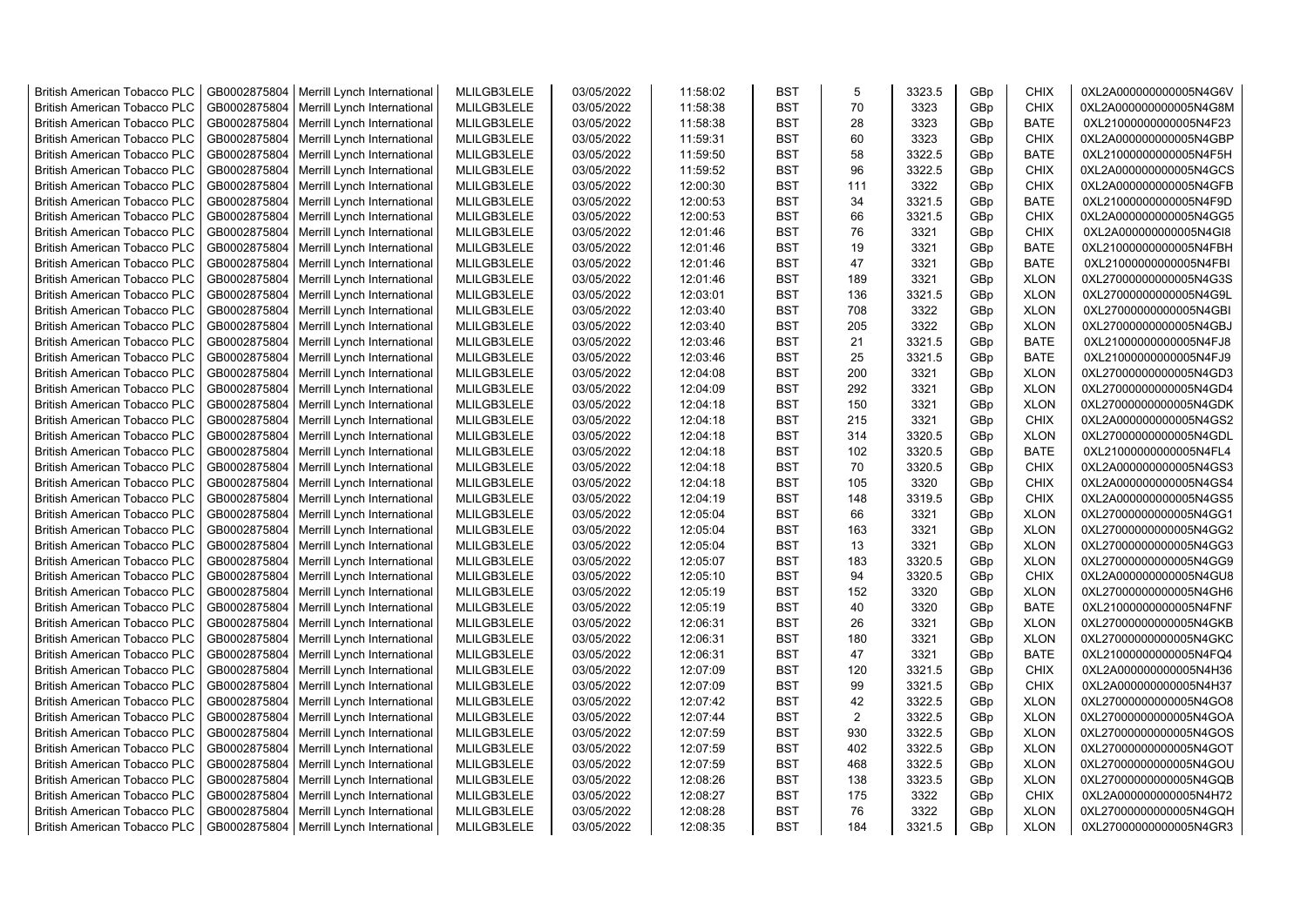| <b>British American Tobacco PLC</b> | GB0002875804 | Merrill Lynch International                | MLILGB3LELE | 03/05/2022 | 12:08:35 | <b>BST</b> | 41             | 3321   | GBp | <b>CHIX</b> | 0XL2A000000000005N4H7G |
|-------------------------------------|--------------|--------------------------------------------|-------------|------------|----------|------------|----------------|--------|-----|-------------|------------------------|
| <b>British American Tobacco PLC</b> | GB0002875804 | Merrill Lynch International                | MLILGB3LELE | 03/05/2022 | 12:08:35 | <b>BST</b> | 39             | 3321   | GBp | <b>BATE</b> | 0XL21000000000005N4FV1 |
| <b>British American Tobacco PLC</b> | GB0002875804 | Merrill Lynch International                | MLILGB3LELE | 03/05/2022 | 12:08:35 | <b>BST</b> | 151            | 3320.5 | GBp | <b>CHIX</b> | 0XL2A000000000005N4H7H |
| <b>British American Tobacco PLC</b> | GB0002875804 | Merrill Lynch International                | MLILGB3LELE | 03/05/2022 | 12:09:33 | <b>BST</b> | 123            | 3320   | GBp | <b>CHIX</b> | 0XL2A000000000005N4H9S |
| <b>British American Tobacco PLC</b> | GB0002875804 | Merrill Lynch International                | MLILGB3LELE | 03/05/2022 | 12:09:34 | <b>BST</b> | 159            | 3320   | GBp | <b>XLON</b> | 0XL27000000000005N4GTP |
| <b>British American Tobacco PLC</b> | GB0002875804 | Merrill Lynch International                | MLILGB3LELE | 03/05/2022 | 12:10:29 | <b>BST</b> | 242            | 3320.5 | GBp | <b>XLON</b> | 0XL27000000000005N4GVU |
| <b>British American Tobacco PLC</b> | GB0002875804 | Merrill Lynch International                | MLILGB3LELE | 03/05/2022 | 12:10:29 | <b>BST</b> | $\overline{2}$ | 3320.5 | GBp | <b>XLON</b> | 0XL27000000000005N4GVV |
| <b>British American Tobacco PLC</b> | GB0002875804 | Merrill Lynch International                | MLILGB3LELE | 03/05/2022 | 12:10:29 | BST        | 250            | 3320.5 | GBp | <b>XLON</b> | 0XL27000000000005N4H00 |
| <b>British American Tobacco PLC</b> | GB0002875804 | Merrill Lynch International                | MLILGB3LELE | 03/05/2022 | 12:10:29 | <b>BST</b> | 94             | 3320.5 | GBp | <b>XLON</b> | 0XL27000000000005N4H01 |
| <b>British American Tobacco PLC</b> | GB0002875804 | Merrill Lynch International                | MLILGB3LELE | 03/05/2022 | 12:10:33 | <b>BST</b> | 102            | 3320.5 | GBp | <b>XLON</b> | 0XL27000000000005N4H1B |
| <b>British American Tobacco PLC</b> | GB0002875804 | Merrill Lynch International                | MLILGB3LELE | 03/05/2022 | 12:10:33 | <b>BST</b> | 138            | 3320.5 | GBp | <b>XLON</b> | 0XL27000000000005N4H1G |
| <b>British American Tobacco PLC</b> | GB0002875804 | Merrill Lynch International                | MLILGB3LELE | 03/05/2022 | 12:10:33 | <b>BST</b> | 80             | 3320.5 | GBp | <b>CHIX</b> | 0XL2A000000000005N4HDP |
| <b>British American Tobacco PLC</b> | GB0002875804 | Merrill Lynch International                | MLILGB3LELE | 03/05/2022 | 12:11:20 | <b>BST</b> | 142            | 3319.5 | GBp | <b>CHIX</b> | 0XL2A000000000005N4HGF |
| <b>British American Tobacco PLC</b> | GB0002875804 | Merrill Lynch International                | MLILGB3LELE | 03/05/2022 | 12:11:20 | <b>BST</b> | 30             | 3319.5 | GBp | <b>BATE</b> | 0XL21000000000005N4G7O |
| <b>British American Tobacco PLC</b> | GB0002875804 | Merrill Lynch International                | MLILGB3LELE | 03/05/2022 | 12:11:20 | <b>BST</b> | 11             | 3319.5 | GBp | <b>CHIX</b> | 0XL2A000000000005N4HGG |
| <b>British American Tobacco PLC</b> | GB0002875804 | Merrill Lynch International                | MLILGB3LELE | 03/05/2022 | 12:11:20 | <b>BST</b> | 144            | 3319.5 | GBp | <b>XLON</b> | 0XL27000000000005N4H3U |
| <b>British American Tobacco PLC</b> | GB0002875804 | Merrill Lynch International                | MLILGB3LELE | 03/05/2022 | 12:11:20 | <b>BST</b> | 240            | 3319.5 | GBp | <b>XLON</b> | 0XL27000000000005N4H3V |
| <b>British American Tobacco PLC</b> | GB0002875804 | Merrill Lynch International                | MLILGB3LELE | 03/05/2022 | 12:11:57 | <b>BST</b> | 18             | 3319.5 | GBp | <b>BATE</b> | 0XL21000000000005N4G8T |
| <b>British American Tobacco PLC</b> | GB0002875804 | Merrill Lynch International                | MLILGB3LELE | 03/05/2022 | 12:11:57 | <b>BST</b> | 76             | 3319.5 | GBp | <b>CHIX</b> | 0XL2A000000000005N4HHS |
| <b>British American Tobacco PLC</b> | GB0002875804 | Merrill Lynch International                | MLILGB3LELE | 03/05/2022 | 12:12:04 | <b>BST</b> | 87             | 3319   | GBp | <b>CHIX</b> | 0XL2A000000000005N4HI7 |
| <b>British American Tobacco PLC</b> | GB0002875804 | Merrill Lynch International                | MLILGB3LELE | 03/05/2022 | 12:12:04 | <b>BST</b> | 62             | 3319   | GBp | <b>CHIX</b> | 0XL2A000000000005N4HI8 |
| <b>British American Tobacco PLC</b> | GB0002875804 | Merrill Lynch International                | MLILGB3LELE | 03/05/2022 | 12:12:04 | <b>BST</b> | 13             | 3319   | GBp | <b>BATE</b> | 0XL21000000000005N4G91 |
|                                     | GB0002875804 |                                            | MLILGB3LELE | 03/05/2022 | 12:12:04 | <b>BST</b> | 88             | 3319   |     | <b>BATE</b> |                        |
| <b>British American Tobacco PLC</b> |              | Merrill Lynch International                |             |            |          |            |                |        | GBp |             | 0XL21000000000005N4G92 |
| <b>British American Tobacco PLC</b> | GB0002875804 | Merrill Lynch International                | MLILGB3LELE | 03/05/2022 | 12:12:04 | BST        | 49             | 3319   | GBp | <b>CHIX</b> | 0XL2A000000000005N4HI9 |
| <b>British American Tobacco PLC</b> | GB0002875804 | Merrill Lynch International                | MLILGB3LELE | 03/05/2022 | 12:12:04 | <b>BST</b> | 112            | 3319   | GBp | <b>XLON</b> | 0XL27000000000005N4H5G |
| <b>British American Tobacco PLC</b> | GB0002875804 | Merrill Lynch International                | MLILGB3LELE | 03/05/2022 | 12:12:04 | <b>BST</b> | 384            | 3319   | GBp | <b>XLON</b> | 0XL27000000000005N4H5H |
| British American Tobacco PLC        | GB0002875804 | Merrill Lynch International                | MLILGB3LELE | 03/05/2022 | 12:12:04 | <b>BST</b> | 339            | 3318.5 | GBp | <b>XLON</b> | 0XL27000000000005N4H5K |
| British American Tobacco PLC        | GB0002875804 | Merrill Lynch International                | MLILGB3LELE | 03/05/2022 | 12:12:04 | <b>BST</b> | 237            | 3318.5 | GBp | <b>XLON</b> | 0XL27000000000005N4H5M |
| <b>British American Tobacco PLC</b> | GB0002875804 | Merrill Lynch International                | MLILGB3LELE | 03/05/2022 | 12:12:05 | <b>BST</b> | 102            | 3318.5 | GBp | <b>CHIX</b> | 0XL2A000000000005N4HIA |
| <b>British American Tobacco PLC</b> | GB0002875804 | Merrill Lynch International                | MLILGB3LELE | 03/05/2022 | 12:12:05 | <b>BST</b> | 148            | 3318   | GBp | <b>CHIX</b> | 0XL2A000000000005N4HIB |
| <b>British American Tobacco PLC</b> | GB0002875804 | Merrill Lynch International                | MLILGB3LELE | 03/05/2022 | 12:15:15 | <b>BST</b> | 139            | 3319   | GBp | <b>CHIX</b> | 0XL2A000000000005N4HT2 |
| <b>British American Tobacco PLC</b> | GB0002875804 | Merrill Lynch International                | MLILGB3LELE | 03/05/2022 | 12:15:15 | <b>BST</b> | 20             | 3319   | GBp | <b>BATE</b> | 0XL21000000000005N4GJG |
| <b>British American Tobacco PLC</b> | GB0002875804 | Merrill Lynch International                | MLILGB3LELE | 03/05/2022 | 12:15:15 | <b>BST</b> | 29             | 3319   | GBp | <b>BATE</b> | 0XL21000000000005N4GJH |
| <b>British American Tobacco PLC</b> | GB0002875804 | Merrill Lynch International                | MLILGB3LELE | 03/05/2022 | 12:15:15 | <b>BST</b> | 92             | 3319   | GBp | <b>XLON</b> | 0XL27000000000005N4HFQ |
| <b>British American Tobacco PLC</b> | GB0002875804 | Merrill Lynch International                | MLILGB3LELE | 03/05/2022 | 12:15:15 | <b>BST</b> | 56             | 3319   | GBp | <b>XLON</b> | 0XL27000000000005N4HFR |
| <b>British American Tobacco PLC</b> | GB0002875804 | Merrill Lynch International                | MLILGB3LELE | 03/05/2022 | 12:15:15 | <b>BST</b> | 146            | 3319   | GBp | <b>XLON</b> | 0XL27000000000005N4HFS |
| <b>British American Tobacco PLC</b> | GB0002875804 | Merrill Lynch International                | MLILGB3LELE | 03/05/2022 | 12:15:15 | <b>BST</b> | 250            | 3319   | GBp | <b>XLON</b> | 0XL27000000000005N4HFT |
| <b>British American Tobacco PLC</b> | GB0002875804 | Merrill Lynch International                | MLILGB3LELE | 03/05/2022 | 12:15:40 | <b>BST</b> | 42             | 3319.5 | GBp | <b>BATE</b> | 0XL21000000000005N4GKV |
| <b>British American Tobacco PLC</b> | GB0002875804 | Merrill Lynch International                | MLILGB3LELE | 03/05/2022 | 12:15:46 | <b>BST</b> | $\overline{7}$ | 3319.5 | GBp | <b>BATE</b> | 0XL21000000000005N4GL3 |
| <b>British American Tobacco PLC</b> | GB0002875804 | Merrill Lynch International                | MLILGB3LELE | 03/05/2022 | 12:15:46 | <b>BST</b> | 14             | 3319.5 | GBp | <b>BATE</b> | 0XL21000000000005N4GL4 |
| <b>British American Tobacco PLC</b> | GB0002875804 | Merrill Lynch International                | MLILGB3LELE | 03/05/2022 | 12:15:46 | <b>BST</b> | 14             | 3319.5 | GBp | <b>BATE</b> | 0XL21000000000005N4GL5 |
| <b>British American Tobacco PLC</b> | GB0002875804 | Merrill Lynch International                | MLILGB3LELE | 03/05/2022 | 12:15:46 | <b>BST</b> | 8              | 3319.5 | GBp | <b>BATE</b> | 0XL21000000000005N4GL6 |
| <b>British American Tobacco PLC</b> | GB0002875804 | Merrill Lynch International                | MLILGB3LELE | 03/05/2022 | 12:16:44 | <b>BST</b> | 407            | 3319   | GBp | <b>XLON</b> | 0XL27000000000005N4HK7 |
| <b>British American Tobacco PLC</b> | GB0002875804 | Merrill Lynch International                | MLILGB3LELE | 03/05/2022 | 12:16:44 | <b>BST</b> | 250            | 3319   | GBp | <b>XLON</b> | 0XL27000000000005N4HK8 |
| <b>British American Tobacco PLC</b> | GB0002875804 | Merrill Lynch International                | MLILGB3LELE | 03/05/2022 | 12:16:44 | <b>BST</b> | 236            | 3319   | GBp | <b>XLON</b> | 0XL27000000000005N4HK9 |
| <b>British American Tobacco PLC</b> | GB0002875804 | Merrill Lynch International                | MLILGB3LELE | 03/05/2022 | 12:16:46 | <b>BST</b> | 22             | 3319   | GBp | <b>XLON</b> | 0XL27000000000005N4HKA |
| <b>British American Tobacco PLC</b> | GB0002875804 | Merrill Lynch International                | MLILGB3LELE | 03/05/2022 | 12:16:46 | <b>BST</b> | 144            | 3319   | GBp | <b>XLON</b> | 0XL27000000000005N4HKB |
| <b>British American Tobacco PLC</b> |              | GB0002875804   Merrill Lynch International | MLILGB3LELE | 03/05/2022 | 12:16:46 | <b>BST</b> | 144            | 3319   | GBp | <b>XLON</b> | 0XL27000000000005N4HKC |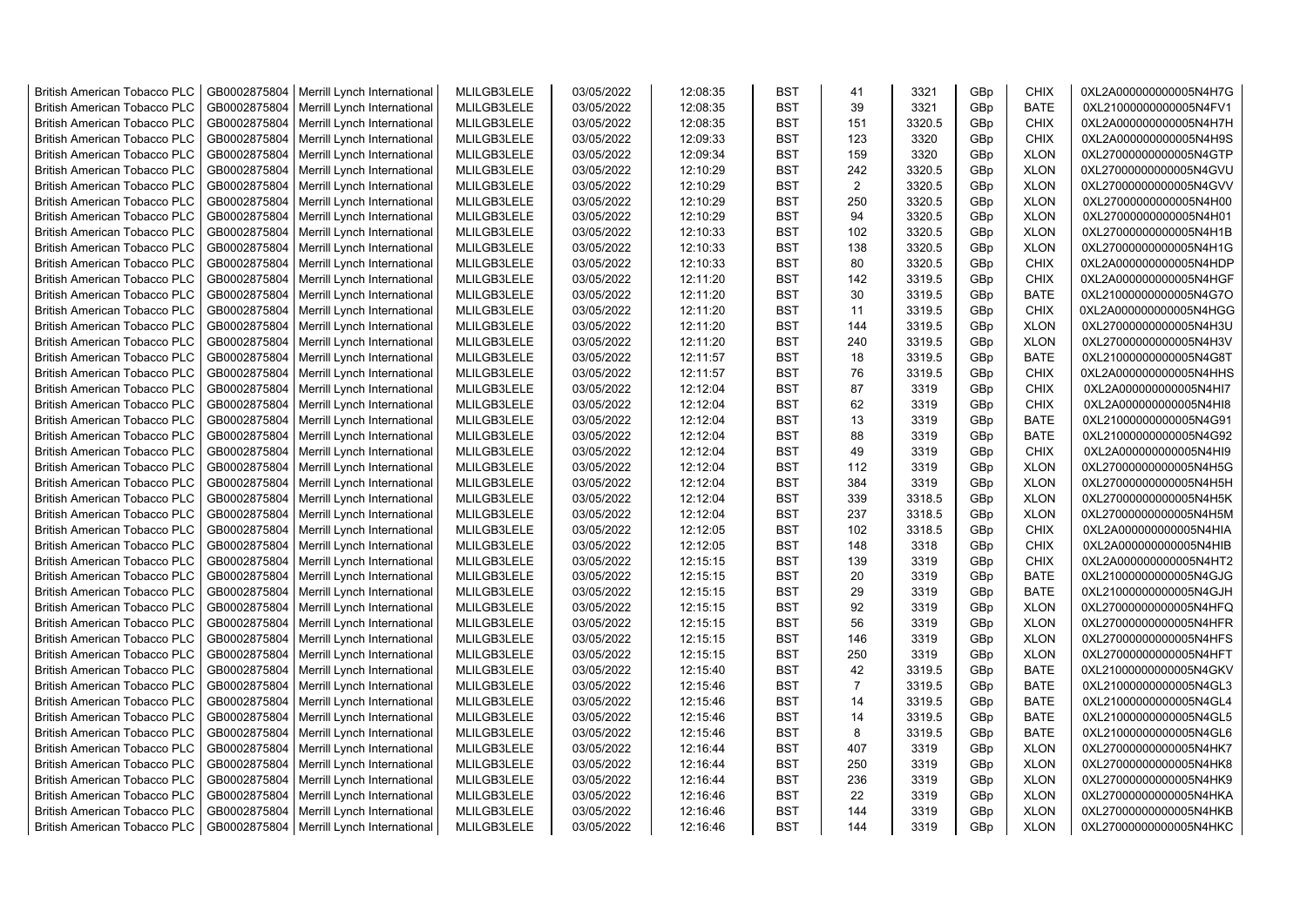| <b>British American Tobacco PLC</b> | GB0002875804 | Merrill Lynch International                | MLILGB3LELE | 03/05/2022 | 12:17:02 | <b>BST</b> | 626            | 3319.5 | GBp             | <b>XLON</b> | 0XL27000000000005N4HKV |
|-------------------------------------|--------------|--------------------------------------------|-------------|------------|----------|------------|----------------|--------|-----------------|-------------|------------------------|
| <b>British American Tobacco PLC</b> | GB0002875804 | Merrill Lynch International                | MLILGB3LELE | 03/05/2022 | 12:17:02 | <b>BST</b> | 177            | 3319.5 | GBp             | <b>XLON</b> | 0XL27000000000005N4HL0 |
| <b>British American Tobacco PLC</b> | GB0002875804 | Merrill Lynch International                | MLILGB3LELE | 03/05/2022 | 12:17:02 | <b>BST</b> | 292            | 3319.5 | GBp             | <b>XLON</b> | 0XL27000000000005N4HL1 |
| <b>British American Tobacco PLC</b> | GB0002875804 | Merrill Lynch International                | MLILGB3LELE | 03/05/2022 | 12:18:01 | <b>BST</b> | $\overline{1}$ | 3318.5 | GBp             | <b>CHIX</b> | 0XL2A000000000005N4I4G |
| <b>British American Tobacco PLC</b> | GB0002875804 | Merrill Lynch International                | MLILGB3LELE | 03/05/2022 | 12:20:33 | <b>BST</b> | 306            | 3318.5 | GBp             | <b>CHIX</b> | 0XL2A000000000005N4IAD |
| <b>British American Tobacco PLC</b> | GB0002875804 | Merrill Lynch International                | MLILGB3LELE | 03/05/2022 | 12:21:24 | <b>BST</b> | 250            | 3319.5 | GBp             | <b>XLON</b> | 0XL27000000000005N4HVC |
| <b>British American Tobacco PLC</b> | GB0002875804 | Merrill Lynch International                | MLILGB3LELE | 03/05/2022 | 12:21:24 | <b>BST</b> | 181            | 3319.5 | GBp             | <b>XLON</b> | 0XL27000000000005N4HVD |
| <b>British American Tobacco PLC</b> | GB0002875804 | Merrill Lynch International                | MLILGB3LELE | 03/05/2022 | 12:21:24 | <b>BST</b> | 181            | 3319.5 | GBp             | <b>XLON</b> | 0XL27000000000005N4HVE |
| <b>British American Tobacco PLC</b> | GB0002875804 | Merrill Lynch International                | MLILGB3LELE | 03/05/2022 | 12:21:24 | <b>BST</b> | 200            | 3319.5 | GBp             | <b>CHIX</b> | 0XL2A000000000005N4ID8 |
| <b>British American Tobacco PLC</b> | GB0002875804 | Merrill Lynch International                | MLILGB3LELE | 03/05/2022 | 12:21:24 | <b>BST</b> | 130            | 3319.5 | GBp             | <b>CHIX</b> | 0XL2A000000000005N4ID9 |
| <b>British American Tobacco PLC</b> | GB0002875804 | Merrill Lynch International                | MLILGB3LELE | 03/05/2022 | 12:21:24 | <b>BST</b> | 100            | 3319.5 | GBp             | <b>CHIX</b> | 0XL2A000000000005N4IDA |
| <b>British American Tobacco PLC</b> | GB0002875804 | Merrill Lynch International                | MLILGB3LELE | 03/05/2022 | 12:22:05 | <b>BST</b> | 1300           | 3318.5 | GBp             | <b>XLON</b> | 0XL27000000000005N4I1C |
| <b>British American Tobacco PLC</b> | GB0002875804 | Merrill Lynch International                | MLILGB3LELE | 03/05/2022 | 12:22:05 | <b>BST</b> | 577            | 3318.5 | GBp             | <b>XLON</b> | 0XL27000000000005N4I1D |
|                                     |              |                                            |             | 03/05/2022 | 12:22:07 | <b>BST</b> | 45             |        |                 | <b>XLON</b> |                        |
| <b>British American Tobacco PLC</b> | GB0002875804 | Merrill Lynch International                | MLILGB3LELE |            |          |            |                | 3318.5 | GBp             |             | 0XL27000000000005N4I1K |
| <b>British American Tobacco PLC</b> | GB0002875804 | Merrill Lynch International                | MLILGB3LELE | 03/05/2022 | 12:22:07 | <b>BST</b> | 250            | 3318.5 | GBp             | <b>XLON</b> | 0XL27000000000005N4I1L |
| <b>British American Tobacco PLC</b> | GB0002875804 | Merrill Lynch International                | MLILGB3LELE | 03/05/2022 | 12:24:04 | <b>BST</b> | 295            | 3319   | GBp             | <b>CHIX</b> | 0XL2A000000000005N4IK4 |
| <b>British American Tobacco PLC</b> | GB0002875804 | Merrill Lynch International                | MLILGB3LELE | 03/05/2022 | 12:24:05 | <b>BST</b> | 181            | 3318.5 | GBp             | <b>XLON</b> | 0XL27000000000005N4I6O |
| <b>British American Tobacco PLC</b> | GB0002875804 | Merrill Lynch International                | MLILGB3LELE | 03/05/2022 | 12:24:05 | <b>BST</b> | 1252           | 3318.5 | GBp             | <b>XLON</b> | 0XL27000000000005N4I6P |
| <b>British American Tobacco PLC</b> | GB0002875804 | Merrill Lynch International                | MLILGB3LELE | 03/05/2022 | 12:24:05 | <b>BST</b> | 85             | 3318.5 | GBp             | <b>XLON</b> | 0XL27000000000005N4I6Q |
| <b>British American Tobacco PLC</b> | GB0002875804 | Merrill Lynch International                | MLILGB3LELE | 03/05/2022 | 12:24:05 | <b>BST</b> | 28             | 3318.5 | GBp             | <b>CHIX</b> | 0XL2A000000000005N4IK5 |
| <b>British American Tobacco PLC</b> | GB0002875804 | Merrill Lynch International                | MLILGB3LELE | 03/05/2022 | 12:24:05 | <b>BST</b> | 76             | 3318.5 | GBp             | <b>CHIX</b> | 0XL2A000000000005N4IK6 |
| <b>British American Tobacco PLC</b> | GB0002875804 | Merrill Lynch International                | MLILGB3LELE | 03/05/2022 | 12:24:05 | <b>BST</b> | 51             | 3318.5 | GBp             | <b>CHIX</b> | 0XL2A000000000005N4IK7 |
| <b>British American Tobacco PLC</b> | GB0002875804 | Merrill Lynch International                | MLILGB3LELE | 03/05/2022 | 12:24:05 | <b>BST</b> | 126            | 3318.5 | GBp             | <b>CHIX</b> | 0XL2A000000000005N4IK8 |
| <b>British American Tobacco PLC</b> | GB0002875804 | Merrill Lynch International                | MLILGB3LELE | 03/05/2022 | 12:24:41 | <b>BST</b> | 51             | 3319.5 | GBp             | <b>BATE</b> | 0XL21000000000005N4HAI |
| <b>British American Tobacco PLC</b> | GB0002875804 | Merrill Lynch International                | MLILGB3LELE | 03/05/2022 | 12:24:43 | <b>BST</b> | 64             | 3319.5 | GBp             | <b>BATE</b> | 0XL21000000000005N4HAM |
| <b>British American Tobacco PLC</b> | GB0002875804 | Merrill Lynch International                | MLILGB3LELE | 03/05/2022 | 12:24:57 | <b>BST</b> | 45             | 3319.5 | GBp             | <b>BATE</b> | 0XL21000000000005N4HBH |
| <b>British American Tobacco PLC</b> | GB0002875804 | Merrill Lynch International                | MLILGB3LELE | 03/05/2022 | 12:24:57 | <b>BST</b> | 51             | 3319.5 | GBp             | <b>BATE</b> | 0XL21000000000005N4HBI |
| <b>British American Tobacco PLC</b> | GB0002875804 | Merrill Lynch International                | MLILGB3LELE | 03/05/2022 | 12:24:57 | <b>BST</b> | 85             | 3319.5 | GBp             | <b>BATE</b> | 0XL21000000000005N4HBJ |
| <b>British American Tobacco PLC</b> | GB0002875804 | Merrill Lynch International                | MLILGB3LELE | 03/05/2022 | 12:25:08 | <b>BST</b> | 51             | 3319.5 | GBp             | <b>BATE</b> | 0XL21000000000005N4HCD |
| <b>British American Tobacco PLC</b> | GB0002875804 | Merrill Lynch International                | MLILGB3LELE | 03/05/2022 | 12:25:10 | <b>BST</b> | 163            | 3319   | GBp             | <b>CHIX</b> | 0XL2A000000000005N4IMS |
| <b>British American Tobacco PLC</b> | GB0002875804 | Merrill Lynch International                | MLILGB3LELE | 03/05/2022 | 12:25:11 | <b>BST</b> | 51             | 3319.5 | GBp             | <b>BATE</b> | 0XL21000000000005N4HCL |
| <b>British American Tobacco PLC</b> | GB0002875804 | Merrill Lynch International                | MLILGB3LELE | 03/05/2022 | 12:25:13 | <b>BST</b> | 51             | 3319.5 | GBp             | <b>BATE</b> | 0XL21000000000005N4HCO |
| <b>British American Tobacco PLC</b> | GB0002875804 | Merrill Lynch International                | MLILGB3LELE | 03/05/2022 | 12:25:33 | <b>BST</b> | 255            | 3319.5 | GBp             | <b>XLON</b> | 0XL27000000000005N4IAR |
| <b>British American Tobacco PLC</b> | GB0002875804 | Merrill Lynch International                | MLILGB3LELE | 03/05/2022 | 12:25:33 | <b>BST</b> | 200            | 3319.5 | GBp             | <b>XLON</b> | 0XL27000000000005N4IAS |
| <b>British American Tobacco PLC</b> | GB0002875804 | Merrill Lynch International                | MLILGB3LELE | 03/05/2022 | 12:25:33 | <b>BST</b> | 1773           | 3319.5 | GBp             | <b>XLON</b> | 0XL27000000000005N4IAT |
| <b>British American Tobacco PLC</b> | GB0002875804 | Merrill Lynch International                | MLILGB3LELE | 03/05/2022 | 12:25:33 | <b>BST</b> | 226            | 3319.5 | GBp             | <b>CHIX</b> | 0XL2A000000000005N4INU |
| <b>British American Tobacco PLC</b> | GB0002875804 | Merrill Lynch International                | MLILGB3LELE | 03/05/2022 | 12:25:33 | <b>BST</b> | 124            | 3319.5 | GBp             | <b>CHIX</b> | 0XL2A000000000005N4INV |
| <b>British American Tobacco PLC</b> | GB0002875804 | Merrill Lynch International                | MLILGB3LELE | 03/05/2022 | 12:25:37 | <b>BST</b> | 2              | 3319.5 | GBp             | <b>BATE</b> | 0XL21000000000005N4HDR |
| British American Tobacco PLC        | GB0002875804 | Merrill Lynch International                | MLILGB3LELE | 03/05/2022 | 12:25:37 | <b>BST</b> | 51             | 3319.5 | GBp             | <b>BATE</b> | 0XL21000000000005N4HDS |
| <b>British American Tobacco PLC</b> | GB0002875804 | Merrill Lynch International                | MLILGB3LELE | 03/05/2022 | 12:25:37 | <b>BST</b> | 81             | 3319.5 | GBp             | <b>BATE</b> | 0XL21000000000005N4HDT |
| <b>British American Tobacco PLC</b> | GB0002875804 | Merrill Lynch International                | MLILGB3LELE | 03/05/2022 | 12:25:43 | <b>BST</b> | 147            | 3319   | GBp             | <b>BATE</b> | 0XL21000000000005N4HE2 |
| <b>British American Tobacco PLC</b> | GB0002875804 | Merrill Lynch International                | MLILGB3LELE | 03/05/2022 | 12:25:43 | <b>BST</b> | 98             | 3319   | GBp             | <b>XLON</b> | 0XL27000000000005N4IBK |
| <b>British American Tobacco PLC</b> | GB0002875804 | Merrill Lynch International                | MLILGB3LELE | 03/05/2022 | 12:25:43 | <b>BST</b> | 207            | 3319   | GBp             | <b>CHIX</b> | 0XL2A000000000005N4IOG |
| <b>British American Tobacco PLC</b> | GB0002875804 | Merrill Lynch International                | MLILGB3LELE | 03/05/2022 | 12:26:24 | <b>BST</b> | 332            | 3318   | GBp             | <b>CHIX</b> | 0XL2A000000000005N4IQQ |
| British American Tobacco PLC        | GB0002875804 | Merrill Lynch International                | MLILGB3LELE | 03/05/2022 | 12:26:24 | <b>BST</b> | 220            | 3318   | GBp             | <b>BATE</b> | 0XL21000000000005N4HFQ |
| <b>British American Tobacco PLC</b> | GB0002875804 | Merrill Lynch International                | MLILGB3LELE | 03/05/2022 | 12:26:24 | <b>BST</b> | 168            | 3318   | GBp             | <b>XLON</b> | 0XL27000000000005N4IDT |
| <b>British American Tobacco PLC</b> | GB0002875804 | Merrill Lynch International                | MLILGB3LELE | 03/05/2022 | 12:26:55 | <b>BST</b> | 25             | 3318   | GBp             | <b>CHIX</b> | 0XL2A000000000005N4IRU |
| <b>British American Tobacco PLC</b> |              | GB0002875804   Merrill Lynch International | MLILGB3LELE | 03/05/2022 | 12:28:04 | <b>BST</b> | 277            | 3318   | GB <sub>p</sub> | <b>XLON</b> | 0XL27000000000005N4II1 |
|                                     |              |                                            |             |            |          |            |                |        |                 |             |                        |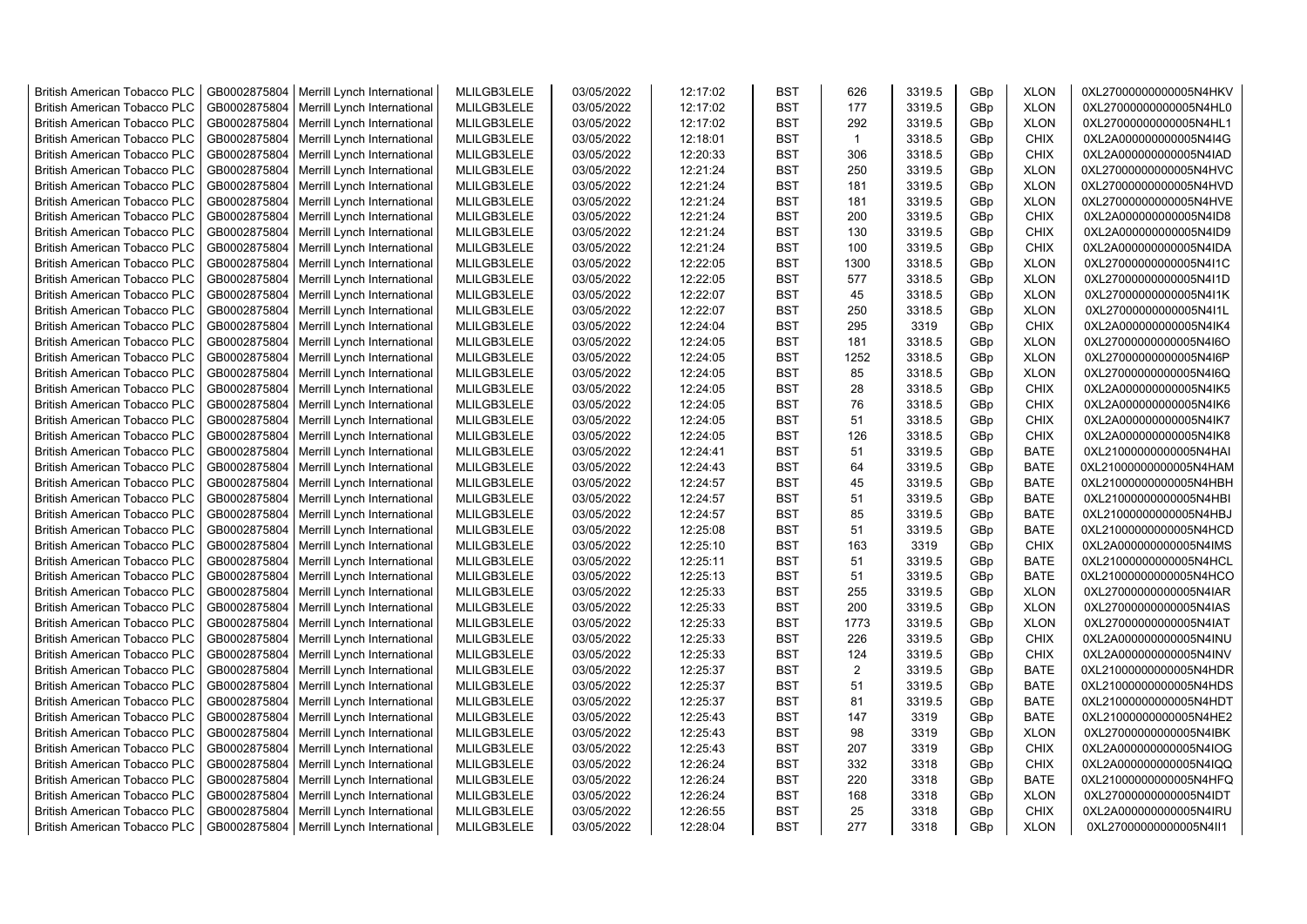| <b>British American Tobacco PLC</b> | GB0002875804 | Merrill Lynch International                | MLILGB3LELE | 03/05/2022 | 12:28:04 | <b>BST</b> | 149            | 3318   | GBp             | <b>XLON</b> | 0XL27000000000005N4II3 |
|-------------------------------------|--------------|--------------------------------------------|-------------|------------|----------|------------|----------------|--------|-----------------|-------------|------------------------|
| <b>British American Tobacco PLC</b> | GB0002875804 | Merrill Lynch International                | MLILGB3LELE | 03/05/2022 | 12:28:04 | <b>BST</b> | 181            | 3318.5 | GBp             | <b>XLON</b> | 0XL27000000000005N4II5 |
| <b>British American Tobacco PLC</b> | GB0002875804 | Merrill Lynch International                | MLILGB3LELE | 03/05/2022 | 12:28:04 | <b>BST</b> | 181            | 3318.5 | GBp             | <b>XLON</b> | 0XL27000000000005N4II4 |
| <b>British American Tobacco PLC</b> | GB0002875804 | Merrill Lynch International                | MLILGB3LELE | 03/05/2022 | 12:28:04 | <b>BST</b> | 229            | 3318.5 | GBp             | <b>XLON</b> | 0XL27000000000005N4II6 |
| <b>British American Tobacco PLC</b> | GB0002875804 | Merrill Lynch International                | MLILGB3LELE | 03/05/2022 | 12:28:05 | <b>BST</b> | 112            | 3318   | GBp             | <b>CHIX</b> | 0XL2A000000000005N4IUM |
| <b>British American Tobacco PLC</b> | GB0002875804 | Merrill Lynch International                | MLILGB3LELE | 03/05/2022 | 12:30:00 | <b>BST</b> | 379            | 3317.5 | GBp             | <b>XLON</b> | 0XL27000000000005N4IOS |
| <b>British American Tobacco PLC</b> | GB0002875804 | Merrill Lynch International                | MLILGB3LELE | 03/05/2022 | 12:30:00 | <b>BST</b> | 212            | 3317.5 | GBp             | <b>CHIX</b> | 0XL2A000000000005N4J4D |
| <b>British American Tobacco PLC</b> | GB0002875804 | Merrill Lynch International                | MLILGB3LELE | 03/05/2022 | 12:30:00 | <b>BST</b> | 46             | 3317.5 | GBp             | <b>BATE</b> | 0XL21000000000005N4HP0 |
| <b>British American Tobacco PLC</b> | GB0002875804 | Merrill Lynch International                | MLILGB3LELE | 03/05/2022 | 12:30:00 | <b>BST</b> | 181            | 3318   | GBp             | <b>XLON</b> | 0XL27000000000005N4IOT |
| <b>British American Tobacco PLC</b> | GB0002875804 | Merrill Lynch International                | MLILGB3LELE | 03/05/2022 | 12:30:00 | <b>BST</b> | 181            | 3318   | GBp             | <b>XLON</b> | 0XL27000000000005N4IOU |
| <b>British American Tobacco PLC</b> | GB0002875804 | Merrill Lynch International                | MLILGB3LELE | 03/05/2022 | 12:30:00 | <b>BST</b> | 250            | 3318   | GBp             | <b>XLON</b> | 0XL27000000000005N4IOV |
| <b>British American Tobacco PLC</b> | GB0002875804 | Merrill Lynch International                | MLILGB3LELE | 03/05/2022 | 12:30:00 | <b>BST</b> | 118            | 3318   | GBp             | <b>XLON</b> | 0XL27000000000005N4IP0 |
| <b>British American Tobacco PLC</b> | GB0002875804 | Merrill Lynch International                | MLILGB3LELE | 03/05/2022 | 12:33:04 | <b>BST</b> | $\overline{7}$ | 3322.5 | GBp             | <b>XLON</b> | 0XL27000000000005N4J3A |
| <b>British American Tobacco PLC</b> | GB0002875804 | Merrill Lynch International                | MLILGB3LELE | 03/05/2022 | 12:33:49 | <b>BST</b> | 84             | 3321.5 | GBp             | <b>CHIX</b> | 0XL2A000000000005N4JG6 |
| <b>British American Tobacco PLC</b> | GB0002875804 | Merrill Lynch International                | MLILGB3LELE | 03/05/2022 | 12:33:49 | <b>BST</b> | 1333           | 3321.5 | GBp             | <b>XLON</b> | 0XL27000000000005N4J5Q |
| <b>British American Tobacco PLC</b> | GB0002875804 | Merrill Lynch International                | MLILGB3LELE | 03/05/2022 | 12:33:49 | <b>BST</b> | 130            | 3321.5 | GBp             | <b>BATE</b> | 0XL21000000000005N4I3S |
| <b>British American Tobacco PLC</b> | GB0002875804 | Merrill Lynch International                | MLILGB3LELE | 03/05/2022 | 12:33:49 | <b>BST</b> | 1637           | 3321.5 | GBp             | <b>XLON</b> | 0XL27000000000005N4J5R |
| <b>British American Tobacco PLC</b> | GB0002875804 | Merrill Lynch International                | MLILGB3LELE | 03/05/2022 | 12:33:49 | <b>BST</b> | 35             | 3321.5 | GBp             | <b>BATE</b> | 0XL21000000000005N4I3T |
| <b>British American Tobacco PLC</b> | GB0002875804 | Merrill Lynch International                | MLILGB3LELE | 03/05/2022 | 12:33:49 | <b>BST</b> | 15             | 3321.5 | GBp             | <b>BATE</b> | 0XL21000000000005N4I3U |
| <b>British American Tobacco PLC</b> | GB0002875804 | Merrill Lynch International                | MLILGB3LELE | 03/05/2022 | 12:33:49 | <b>BST</b> | 54             | 3321.5 | GBp             | <b>BATE</b> | 0XL21000000000005N4I3V |
| <b>British American Tobacco PLC</b> | GB0002875804 | Merrill Lynch International                | MLILGB3LELE | 03/05/2022 | 12:33:49 | <b>BST</b> | 299            | 3321.5 | GBp             | <b>BATE</b> | 0XL21000000000005N4I40 |
| <b>British American Tobacco PLC</b> | GB0002875804 | Merrill Lynch International                | MLILGB3LELE | 03/05/2022 | 12:33:49 | <b>BST</b> | 629            | 3322   | GBp             | <b>XLON</b> | 0XL27000000000005N4J5S |
| <b>British American Tobacco PLC</b> | GB0002875804 | Merrill Lynch International                | MLILGB3LELE | 03/05/2022 | 12:33:49 | <b>BST</b> | 181            | 3322   | GBp             | <b>XLON</b> | 0XL27000000000005N4J5T |
| <b>British American Tobacco PLC</b> | GB0002875804 | Merrill Lynch International                | MLILGB3LELE | 03/05/2022 | 12:33:49 | BST        | 181            | 3322   | GBp             | <b>XLON</b> | 0XL27000000000005N4J5U |
| <b>British American Tobacco PLC</b> | GB0002875804 | Merrill Lynch International                | MLILGB3LELE | 03/05/2022 | 12:33:49 | <b>BST</b> | 118            | 3322   | GBp             | <b>XLON</b> | 0XL27000000000005N4J5V |
| <b>British American Tobacco PLC</b> | GB0002875804 | Merrill Lynch International                | MLILGB3LELE | 03/05/2022 | 12:33:49 | <b>BST</b> | 301            | 3321.5 | GBp             | <b>CHIX</b> | 0XL2A000000000005N4JG8 |
| <b>British American Tobacco PLC</b> | GB0002875804 | Merrill Lynch International                | MLILGB3LELE | 03/05/2022 | 12:34:06 | <b>BST</b> | 25             | 3323   | GBp             | <b>CHIX</b> | 0XL2A000000000005N4JGU |
| <b>British American Tobacco PLC</b> | GB0002875804 | Merrill Lynch International                | MLILGB3LELE | 03/05/2022 | 12:34:06 | <b>BST</b> | 31             | 3323   | GBp             | <b>CHIX</b> | 0XL2A000000000005N4JGV |
| <b>British American Tobacco PLC</b> | GB0002875804 | Merrill Lynch International                | MLILGB3LELE | 03/05/2022 | 12:34:06 | <b>BST</b> | 26             | 3323   | GBp             | <b>CHIX</b> | 0XL2A000000000005N4JH0 |
| <b>British American Tobacco PLC</b> | GB0002875804 | Merrill Lynch International                | MLILGB3LELE | 03/05/2022 | 12:34:10 | <b>BST</b> | 65             | 3323   | GBp             | <b>CHIX</b> | 0XL2A000000000005N4JHI |
| <b>British American Tobacco PLC</b> | GB0002875804 | Merrill Lynch International                | MLILGB3LELE | 03/05/2022 | 12:34:10 | <b>BST</b> | 88             | 3323   | GBp             | <b>BATE</b> | 0XL21000000000005N4I5B |
| <b>British American Tobacco PLC</b> | GB0002875804 | Merrill Lynch International                | MLILGB3LELE | 03/05/2022 | 12:35:11 | <b>BST</b> | 174            | 3324.5 | GBp             | <b>CHIX</b> | 0XL2A000000000005N4JKP |
| <b>British American Tobacco PLC</b> | GB0002875804 | Merrill Lynch International                | MLILGB3LELE | 03/05/2022 | 12:35:12 | <b>BST</b> | 153            | 3324   | GBp             | <b>XLON</b> | 0XL27000000000005N4JAT |
| <b>British American Tobacco PLC</b> | GB0002875804 | Merrill Lynch International                | MLILGB3LELE | 03/05/2022 | 12:35:24 | <b>BST</b> | 85             | 3324.5 | GBp             | <b>BATE</b> | 0XL21000000000005N4I9B |
| <b>British American Tobacco PLC</b> | GB0002875804 | Merrill Lynch International                | MLILGB3LELE | 03/05/2022 | 12:37:40 | <b>BST</b> | 161            | 3326   | GBp             | <b>CHIX</b> | 0XL2A000000000005N4JQR |
| <b>British American Tobacco PLC</b> | GB0002875804 | Merrill Lynch International                | MLILGB3LELE | 03/05/2022 | 12:37:52 | <b>BST</b> | 99             | 3327   | GBp             | <b>XLON</b> | 0XL27000000000005N4JHR |
| <b>British American Tobacco PLC</b> | GB0002875804 | Merrill Lynch International                | MLILGB3LELE | 03/05/2022 | 12:39:00 | <b>BST</b> | 250            | 3328   | GBp             | <b>XLON</b> | 0XL27000000000005N4JL8 |
| <b>British American Tobacco PLC</b> | GB0002875804 | Merrill Lynch International                | MLILGB3LELE | 03/05/2022 | 12:39:02 | <b>BST</b> | 250            | 3328   | GBp             | <b>XLON</b> | 0XL27000000000005N4JLB |
| <b>British American Tobacco PLC</b> | GB0002875804 | Merrill Lynch International                | MLILGB3LELE | 03/05/2022 | 12:39:02 | <b>BST</b> | 136            | 3328   | GBp             | <b>XLON</b> | 0XL27000000000005N4JLC |
| <b>British American Tobacco PLC</b> | GB0002875804 | Merrill Lynch International                | MLILGB3LELE | 03/05/2022 | 12:39:03 | <b>BST</b> | 14             | 3328   | GBp             | <b>XLON</b> | 0XL27000000000005N4JLH |
| <b>British American Tobacco PLC</b> | GB0002875804 | Merrill Lynch International                | MLILGB3LELE | 03/05/2022 | 12:39:31 | <b>BST</b> | 70             | 3329   | GBp             | <b>CHIX</b> | 0XL2A000000000005N4JVG |
| <b>British American Tobacco PLC</b> | GB0002875804 | Merrill Lynch International                | MLILGB3LELE | 03/05/2022 | 12:39:31 | <b>BST</b> | 71             | 3329   | GBp             | <b>CHIX</b> | 0XL2A000000000005N4JVH |
| <b>British American Tobacco PLC</b> | GB0002875804 | Merrill Lynch International                | MLILGB3LELE | 03/05/2022 | 12:39:31 | <b>BST</b> | 151            | 3329   | GBp             | <b>CHIX</b> | 0XL2A000000000005N4JVI |
| <b>British American Tobacco PLC</b> | GB0002875804 | Merrill Lynch International                | MLILGB3LELE | 03/05/2022 | 12:39:31 | <b>BST</b> | 100            | 3329   | GBp             | <b>CHIX</b> | 0XL2A000000000005N4JVJ |
| <b>British American Tobacco PLC</b> | GB0002875804 | Merrill Lynch International                | MLILGB3LELE | 03/05/2022 | 12:39:34 | <b>BST</b> | 976            | 3328   | GBp             | <b>XLON</b> | 0XL27000000000005N4JN9 |
| <b>British American Tobacco PLC</b> | GB0002875804 | Merrill Lynch International                | MLILGB3LELE | 03/05/2022 | 12:39:34 | <b>BST</b> | 1170           | 3328   | GBp             | <b>XLON</b> | 0XL27000000000005N4JNA |
| <b>British American Tobacco PLC</b> | GB0002875804 | Merrill Lynch International                | MLILGB3LELE | 03/05/2022 | 12:39:34 | <b>BST</b> | 136            | 3328.5 | GBp             | <b>XLON</b> | 0XL27000000000005N4JNB |
| <b>British American Tobacco PLC</b> |              | GB0002875804   Merrill Lynch International | MLILGB3LELE | 03/05/2022 | 12:39:34 | <b>BST</b> | 135            | 3328.5 | GB <sub>p</sub> | <b>XLON</b> | 0XL27000000000005N4JNC |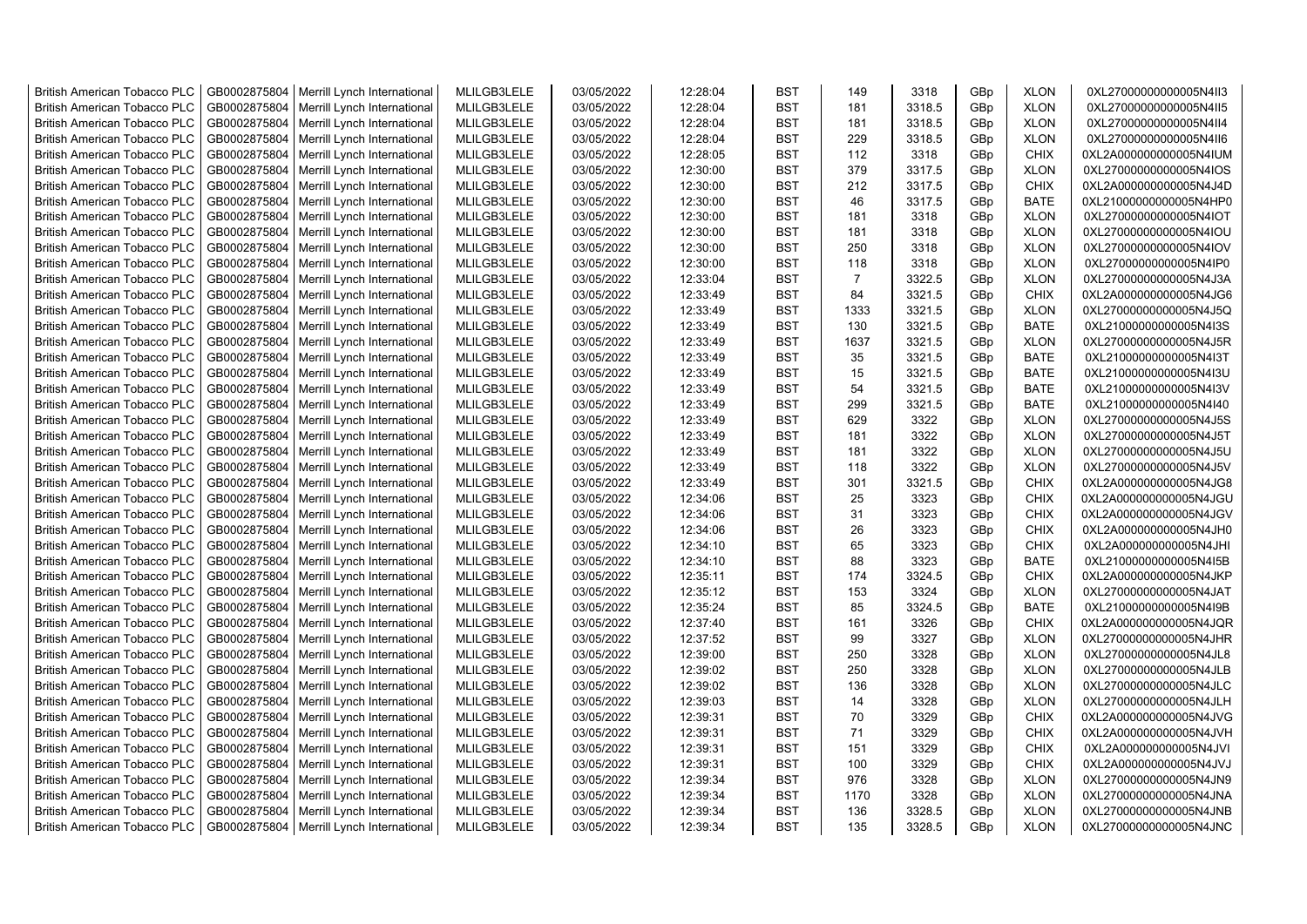| <b>British American Tobacco PLC</b> | GB0002875804                 | Merrill Lynch International | MLILGB3LELE                | 03/05/2022 | 12:39:34 | <b>BST</b>               | 118            | 3328.5           | GBp | <b>XLON</b>                | 0XL27000000000005N4JND |
|-------------------------------------|------------------------------|-----------------------------|----------------------------|------------|----------|--------------------------|----------------|------------------|-----|----------------------------|------------------------|
| <b>British American Tobacco PLC</b> | GB0002875804                 | Merrill Lynch International | MLILGB3LELE                | 03/05/2022 | 12:39:42 | <b>BST</b>               | 109            | 3329             | GBp | <b>BATE</b>                | 0XL21000000000005N4IJG |
| <b>British American Tobacco PLC</b> | GB0002875804                 | Merrill Lynch International | MLILGB3LELE                | 03/05/2022 | 12:39:42 | <b>BST</b>               | 100            | 3329             | GBp | <b>BATE</b>                | 0XL21000000000005N4IJH |
| <b>British American Tobacco PLC</b> | GB0002875804                 | Merrill Lynch International | MLILGB3LELE                | 03/05/2022 | 12:39:44 | <b>BST</b>               | 97             | 3329             | GBp | <b>BATE</b>                | 0XL21000000000005N4IJO |
| British American Tobacco PLC        | GB0002875804                 | Merrill Lynch International | MLILGB3LELE                | 03/05/2022 | 12:39:44 | <b>BST</b>               | 184            | 3329             | GBp | <b>BATE</b>                | 0XL21000000000005N4IJP |
| <b>British American Tobacco PLC</b> | GB0002875804                 | Merrill Lynch International | MLILGB3LELE                | 03/05/2022 | 12:41:20 | <b>BST</b>               | 143            | 3330.5           | GBp | <b>CHIX</b>                | 0XL2A000000000005N4K4T |
| <b>British American Tobacco PLC</b> | GB0002875804                 | Merrill Lynch International | MLILGB3LELE                | 03/05/2022 | 12:41:42 | <b>BST</b>               | 242            | 3330.5           | GBp | <b>XLON</b>                | 0XL27000000000005N4JSV |
| <b>British American Tobacco PLC</b> | GB0002875804                 | Merrill Lynch International | MLILGB3LELE                | 03/05/2022 | 12:42:41 | <b>BST</b>               | 45             | 3331             | GBp | <b>CHIX</b>                | 0XL2A000000000005N4K8V |
| <b>British American Tobacco PLC</b> | GB0002875804                 | Merrill Lynch International | MLILGB3LELE                | 03/05/2022 | 12:43:00 | <b>BST</b>               | 420            | 3331             | GBp | <b>XLON</b>                | 0XL27000000000005N4K0M |
| <b>British American Tobacco PLC</b> | GB0002875804                 | Merrill Lynch International | MLILGB3LELE                | 03/05/2022 | 12:43:01 | <b>BST</b>               | 143            | 3331             | GBp | CHIX                       | 0XL2A000000000005N4K9L |
| <b>British American Tobacco PLC</b> | GB0002875804                 | Merrill Lynch International | MLILGB3LELE                | 03/05/2022 | 12:43:02 | <b>BST</b>               | 163            | 3330.5           | GBp | <b>BATE</b>                | 0XL21000000000005N4ISV |
| <b>British American Tobacco PLC</b> | GB0002875804                 | Merrill Lynch International | MLILGB3LELE                | 03/05/2022 | 12:43:02 | <b>BST</b>               | 20             | 3330.5           | GBp | <b>BATE</b>                | 0XL21000000000005N4IT0 |
| <b>British American Tobacco PLC</b> | GB0002875804                 | Merrill Lynch International | MLILGB3LELE                | 03/05/2022 | 12:43:02 | <b>BST</b>               | 2              | 3330.5           | GBp | <b>BATE</b>                | 0XL21000000000005N4IT1 |
| <b>British American Tobacco PLC</b> | GB0002875804                 | Merrill Lynch International | MLILGB3LELE                | 03/05/2022 | 12:43:07 | <b>BST</b>               | 177            | 3330             | GBp | <b>CHIX</b>                | 0XL2A000000000005N4KA1 |
| <b>British American Tobacco PLC</b> | GB0002875804                 | Merrill Lynch International | MLILGB3LELE                | 03/05/2022 | 12:43:07 | <b>BST</b>               | 89             | 3330             | GBp | <b>CHIX</b>                | 0XL2A000000000005N4KA0 |
| <b>British American Tobacco PLC</b> | GB0002875804                 | Merrill Lynch International | MLILGB3LELE                | 03/05/2022 | 12:43:07 | <b>BST</b>               | 11             | 3330             | GBp | <b>CHIX</b>                | 0XL2A000000000005N4KA2 |
| <b>British American Tobacco PLC</b> | GB0002875804                 | Merrill Lynch International | MLILGB3LELE                | 03/05/2022 | 12:43:07 | <b>BST</b>               | 305            | 3330             | GBp | CHIX                       | 0XL2A000000000005N4KA3 |
| <b>British American Tobacco PLC</b> | GB0002875804                 | Merrill Lynch International | MLILGB3LELE                | 03/05/2022 | 12:43:37 | <b>BST</b>               | 326            | 3330             | GBp | <b>XLON</b>                | 0XL27000000000005N4K1T |
| <b>British American Tobacco PLC</b> | GB0002875804                 | Merrill Lynch International | MLILGB3LELE                | 03/05/2022 | 12:43:38 | <b>BST</b>               | 134            | 3330             | GBp | <b>XLON</b>                | 0XL27000000000005N4K22 |
| <b>British American Tobacco PLC</b> | GB0002875804                 | Merrill Lynch International | MLILGB3LELE                | 03/05/2022 | 12:43:40 | <b>BST</b>               | 313            | 3330             | GBp | <b>XLON</b>                | 0XL27000000000005N4K24 |
| <b>British American Tobacco PLC</b> | GB0002875804                 | Merrill Lynch International | MLILGB3LELE                | 03/05/2022 | 12:43:40 | <b>BST</b>               | 143            | 3330             | GBp | <b>XLON</b>                | 0XL27000000000005N4K25 |
| <b>British American Tobacco PLC</b> | GB0002875804                 | Merrill Lynch International | MLILGB3LELE                | 03/05/2022 | 12:43:41 | <b>BST</b>               | 10             | 3329.5           | GBp | <b>BATE</b>                | 0XL21000000000005N4IUK |
| British American Tobacco PLC        | GB0002875804                 | Merrill Lynch International | MLILGB3LELE                | 03/05/2022 | 12:43:41 | <b>BST</b>               | 134            | 3329.5           | GBp | <b>XLON</b>                | 0XL27000000000005N4K27 |
| <b>British American Tobacco PLC</b> | GB0002875804                 | Merrill Lynch International | MLILGB3LELE                | 03/05/2022 | 12:43:41 | <b>BST</b>               | 38             | 3329.5           | GBp | <b>BATE</b>                | 0XL21000000000005N4IUM |
| <b>British American Tobacco PLC</b> | GB0002875804                 | Merrill Lynch International | MLILGB3LELE                | 03/05/2022 | 12:43:41 | <b>BST</b>               | 239            | 3329.5           | GBp | <b>XLON</b>                | 0XL27000000000005N4K29 |
| <b>British American Tobacco PLC</b> | GB0002875804                 | Merrill Lynch International | MLILGB3LELE                | 03/05/2022 | 12:43:41 | <b>BST</b>               | 111            | 3329.5           | GBp | <b>XLON</b>                | 0XL27000000000005N4K2A |
| <b>British American Tobacco PLC</b> | GB0002875804                 | Merrill Lynch International | MLILGB3LELE                | 03/05/2022 | 12:43:44 | <b>BST</b>               | 277            | 3329.5           | GBp | <b>XLON</b>                | 0XL27000000000005N4K2E |
| <b>British American Tobacco PLC</b> | GB0002875804                 | Merrill Lynch International | MLILGB3LELE                | 03/05/2022 | 12:43:47 | <b>BST</b>               | 19             | 3329.5           | GBp | <b>CHIX</b>                | 0XL2A000000000005N4KBM |
| <b>British American Tobacco PLC</b> | GB0002875804                 | Merrill Lynch International | MLILGB3LELE                | 03/05/2022 | 12:43:47 | <b>BST</b>               | 66             | 3329.5           | GBp | CHIX                       | 0XL2A000000000005N4KBN |
| <b>British American Tobacco PLC</b> | GB0002875804                 | Merrill Lynch International | MLILGB3LELE                | 03/05/2022 | 12:43:53 | <b>BST</b>               | 93             | 3329.5           | GBp | <b>BATE</b>                | 0XL21000000000005N4IUU |
| <b>British American Tobacco PLC</b> | GB0002875804                 | Merrill Lynch International | MLILGB3LELE                | 03/05/2022 | 12:43:55 | <b>BST</b>               | 42             | 3329.5           | GBp | <b>BATE</b>                | 0XL21000000000005N4IV3 |
| <b>British American Tobacco PLC</b> | GB0002875804                 | Merrill Lynch International | MLILGB3LELE                | 03/05/2022 | 12:43:55 | <b>BST</b>               | 101            | 3329.5           | GBp | <b>BATE</b>                | 0XL21000000000005N4IV4 |
| <b>British American Tobacco PLC</b> | GB0002875804                 | Merrill Lynch International | MLILGB3LELE                | 03/05/2022 | 12:43:55 | <b>BST</b>               | $\overline{7}$ | 3329             | GBp | <b>XLON</b>                | 0XL27000000000005N4K2P |
| <b>British American Tobacco PLC</b> | GB0002875804                 | Merrill Lynch International | MLILGB3LELE                | 03/05/2022 | 12:43:55 | <b>BST</b>               | 381            | 3329             | GBp | <b>XLON</b>                | 0XL27000000000005N4K2Q |
| <b>British American Tobacco PLC</b> | GB0002875804                 | Merrill Lynch International | MLILGB3LELE                | 03/05/2022 | 12:44:00 | <b>BST</b>               | 59             | 3329             | GBp | <b>CHIX</b>                | 0XL2A000000000005N4KC1 |
| <b>British American Tobacco PLC</b> | GB0002875804                 | Merrill Lynch International | MLILGB3LELE                | 03/05/2022 | 12:44:04 | <b>BST</b>               | 86             | 3329             | GBp | <b>XLON</b>                | 0XL27000000000005N4K30 |
| <b>British American Tobacco PLC</b> | GB0002875804                 | Merrill Lynch International | MLILGB3LELE                | 03/05/2022 | 12:44:04 | <b>BST</b>               | 81             | 3328.5           | GBp | <b>XLON</b>                | 0XL27000000000005N4K31 |
| <b>British American Tobacco PLC</b> | GB0002875804                 | Merrill Lynch International | MLILGB3LELE                | 03/05/2022 | 12:44:04 | <b>BST</b>               | 58             | 3329             | GBp | <b>BATE</b>                | 0XL21000000000005N4IVJ |
| <b>British American Tobacco PLC</b> | GB0002875804                 | Merrill Lynch International | MLILGB3LELE                | 03/05/2022 | 12:44:04 | <b>BST</b>               | 519            | 3329             | GBp | <b>CHIX</b>                | 0XL2A000000000005N4KCD |
| <b>British American Tobacco PLC</b> | GB0002875804                 | Merrill Lynch International | MLILGB3LELE                | 03/05/2022 | 12:44:41 | <b>BST</b>               | 64             | 3328.5           | GBp | <b>CHIX</b>                | 0XL2A000000000005N4KEH |
| <b>British American Tobacco PLC</b> | GB0002875804                 | Merrill Lynch International | MLILGB3LELE                | 03/05/2022 | 12:45:21 | <b>BST</b>               | 17             | 3328.5           | GBp | <b>XLON</b>                | 0XL27000000000005N4K6Q |
| <b>British American Tobacco PLC</b> | GB0002875804                 | Merrill Lynch International | MLILGB3LELE                | 03/05/2022 | 12:45:22 | <b>BST</b>               | 92             | 3328.5           | GBp | <b>XLON</b>                | 0XL27000000000005N4K6T |
|                                     |                              |                             |                            |            |          |                          | 10             |                  |     |                            |                        |
| <b>British American Tobacco PLC</b> | GB0002875804                 | Merrill Lynch International | MLILGB3LELE                | 03/05/2022 | 12:45:22 | <b>BST</b><br><b>BST</b> | 28             | 3328.5           | GBp | <b>XLON</b>                | 0XL27000000000005N4K6U |
| <b>British American Tobacco PLC</b> | GB0002875804<br>GB0002875804 | Merrill Lynch International | MLILGB3LELE<br>MLILGB3LELE | 03/05/2022 | 12:45:24 | <b>BST</b>               | 51             | 3328.5           | GBp | <b>CHIX</b><br><b>BATE</b> | 0XL2A000000000005N4KGC |
| <b>British American Tobacco PLC</b> |                              | Merrill Lynch International | MLILGB3LELE                | 03/05/2022 | 12:45:25 | <b>BST</b>               | 13             | 3329.5           | GBp | <b>CHIX</b>                | 0XL21000000000005N4J3M |
| <b>British American Tobacco PLC</b> | GB0002875804                 | Merrill Lynch International |                            | 03/05/2022 | 12:45:25 |                          | 40             | 3328.5<br>3328.5 | GBp |                            | 0XL2A000000000005N4KGD |
| <b>British American Tobacco PLC</b> | GB0002875804                 | Merrill Lynch International | MLILGB3LELE                | 03/05/2022 | 12:45:31 | <b>BST</b><br><b>BST</b> | $\overline{4}$ | 3328.5           | GBp | CHIX<br><b>CHIX</b>        | 0XL2A000000000005N4KGI |
| <b>British American Tobacco PLC</b> | GB0002875804                 | Merrill Lynch International | MLILGB3LELE                | 03/05/2022 | 12:45:31 |                          |                |                  | GBp |                            | 0XL2A000000000005N4KGJ |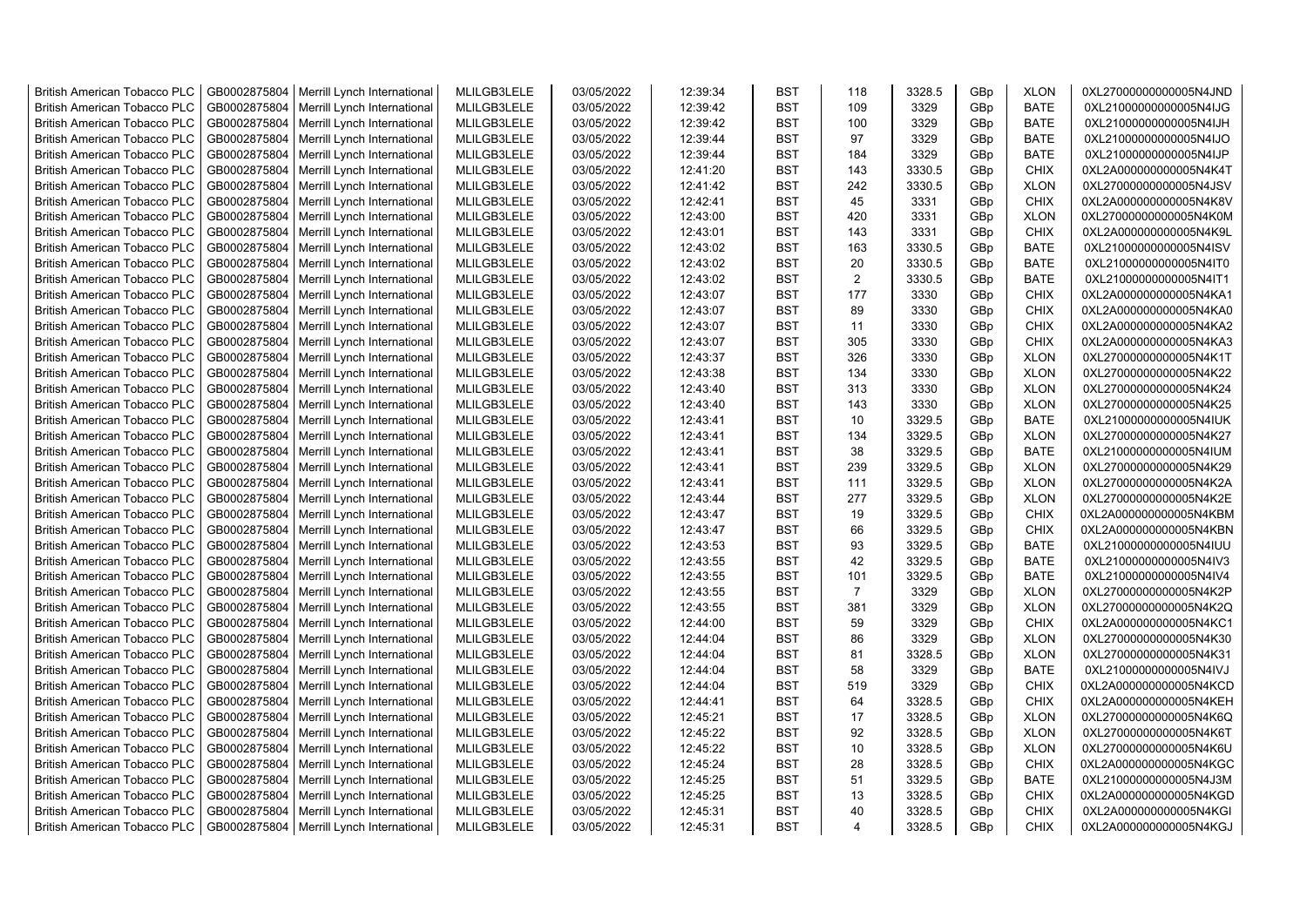| <b>British American Tobacco PLC</b> | GB0002875804 | Merrill Lynch International                | MLILGB3LELE | 03/05/2022 | 12:45:31 | <b>BST</b> | 51             | 3328   | GBp | <b>CHIX</b> | 0XL2A000000000005N4KGK |
|-------------------------------------|--------------|--------------------------------------------|-------------|------------|----------|------------|----------------|--------|-----|-------------|------------------------|
| <b>British American Tobacco PLC</b> | GB0002875804 | Merrill Lynch International                | MLILGB3LELE | 03/05/2022 | 12:45:40 | <b>BST</b> | 8              | 3328   | GBp | <b>BATE</b> | 0XL21000000000005N4J4K |
| <b>British American Tobacco PLC</b> | GB0002875804 | Merrill Lynch International                | MLILGB3LELE | 03/05/2022 | 12:45:40 | <b>BST</b> | $\overline{7}$ | 3328   | GBp | <b>BATE</b> | 0XL21000000000005N4J4L |
| <b>British American Tobacco PLC</b> | GB0002875804 | Merrill Lynch International                | MLILGB3LELE | 03/05/2022 | 12:45:40 | <b>BST</b> | 36             | 3328   | GBp | <b>BATE</b> | 0XL21000000000005N4J4M |
| <b>British American Tobacco PLC</b> | GB0002875804 | Merrill Lynch International                | MLILGB3LELE | 03/05/2022 | 12:45:44 | <b>BST</b> | 350            | 3328   | GBp | <b>XLON</b> | 0XL27000000000005N4K80 |
| <b>British American Tobacco PLC</b> | GB0002875804 | Merrill Lynch International                | MLILGB3LELE | 03/05/2022 | 12:45:44 | <b>BST</b> | 49             | 3328   | GBp | <b>XLON</b> | 0XL27000000000005N4K81 |
| <b>British American Tobacco PLC</b> | GB0002875804 | Merrill Lynch International                | MLILGB3LELE | 03/05/2022 | 12:45:44 | <b>BST</b> | 15             | 3328   | GBp | <b>BATE</b> | 0XL21000000000005N4J56 |
| <b>British American Tobacco PLC</b> | GB0002875804 | Merrill Lynch International                | MLILGB3LELE | 03/05/2022 | 12:45:44 | <b>BST</b> | 88             | 3328   | GBp | <b>BATE</b> | 0XL21000000000005N4J57 |
| <b>British American Tobacco PLC</b> | GB0002875804 | Merrill Lynch International                | MLILGB3LELE | 03/05/2022 | 12:45:44 | <b>BST</b> | 49             | 3328   | GBp | CHIX        | 0XL2A000000000005N4KHK |
| <b>British American Tobacco PLC</b> | GB0002875804 | Merrill Lynch International                | MLILGB3LELE | 03/05/2022 | 12:45:44 | <b>BST</b> | 8              | 3328   | GBp | <b>BATE</b> | 0XL21000000000005N4J58 |
| <b>British American Tobacco PLC</b> | GB0002875804 | Merrill Lynch International                | MLILGB3LELE | 03/05/2022 | 12:45:44 | BST        | 40             | 3328   | GBp | CHIX        | 0XL2A000000000005N4KHL |
| <b>British American Tobacco PLC</b> | GB0002875804 | Merrill Lynch International                | MLILGB3LELE | 03/05/2022 | 12:45:44 | <b>BST</b> | 10             | 3328   | GBp | <b>BATE</b> | 0XL21000000000005N4J59 |
| <b>British American Tobacco PLC</b> | GB0002875804 | Merrill Lynch International                | MLILGB3LELE | 03/05/2022 | 12:46:02 | <b>BST</b> | 237            | 3327.5 | GBp | <b>BATE</b> | 0XL21000000000005N4J5J |
| <b>British American Tobacco PLC</b> | GB0002875804 | Merrill Lynch International                | MLILGB3LELE | 03/05/2022 | 12:46:02 | <b>BST</b> | 495            | 3327.5 | GBp | <b>XLON</b> | 0XL27000000000005N4K90 |
| <b>British American Tobacco PLC</b> | GB0002875804 | Merrill Lynch International                | MLILGB3LELE | 03/05/2022 | 12:47:01 | BST        | 227            | 3328.5 | GBp | <b>XLON</b> | 0XL27000000000005N4KCD |
| <b>British American Tobacco PLC</b> | GB0002875804 | Merrill Lynch International                | MLILGB3LELE | 03/05/2022 | 12:47:37 | <b>BST</b> | 62             | 3328   | GBp | <b>BATE</b> | 0XL21000000000005N4JB2 |
| <b>British American Tobacco PLC</b> | GB0002875804 | Merrill Lynch International                | MLILGB3LELE | 03/05/2022 | 12:47:39 | <b>BST</b> | 89             | 3327.5 | GBp | <b>XLON</b> | 0XL27000000000005N4KFB |
| <b>British American Tobacco PLC</b> | GB0002875804 | Merrill Lynch International                | MLILGB3LELE | 03/05/2022 | 12:47:39 | <b>BST</b> | 80             | 3327.5 | GBp | <b>XLON</b> | 0XL27000000000005N4KFC |
| <b>British American Tobacco PLC</b> | GB0002875804 | Merrill Lynch International                | MLILGB3LELE | 03/05/2022 | 12:47:39 | <b>BST</b> | 250            | 3328   | GBp | <b>XLON</b> | 0XL27000000000005N4KFD |
| <b>British American Tobacco PLC</b> | GB0002875804 | Merrill Lynch International                | MLILGB3LELE | 03/05/2022 | 12:47:39 | <b>BST</b> | 135            | 3328   | GBp | <b>XLON</b> | 0XL27000000000005N4KFE |
| <b>British American Tobacco PLC</b> | GB0002875804 | Merrill Lynch International                | MLILGB3LELE | 03/05/2022 | 12:47:39 | <b>BST</b> | 136            | 3328   | GBp | <b>XLON</b> | 0XL27000000000005N4KFF |
| <b>British American Tobacco PLC</b> | GB0002875804 | Merrill Lynch International                | MLILGB3LELE | 03/05/2022 | 12:48:40 | <b>BST</b> | 484            | 3327.5 | GBp | <b>XLON</b> | 0XL27000000000005N4KJ1 |
| <b>British American Tobacco PLC</b> | GB0002875804 | Merrill Lynch International                | MLILGB3LELE | 03/05/2022 | 12:49:56 | <b>BST</b> | 100            | 3329   | GBp | <b>XLON</b> | 0XL27000000000005N4KO9 |
| <b>British American Tobacco PLC</b> | GB0002875804 | Merrill Lynch International                | MLILGB3LELE | 03/05/2022 | 12:50:05 | BST        | 253            | 3329   | GBp | <b>XLON</b> | 0XL27000000000005N4KON |
| <b>British American Tobacco PLC</b> | GB0002875804 | Merrill Lynch International                | MLILGB3LELE | 03/05/2022 | 12:50:05 | <b>BST</b> | 225            | 3329   | GBp | <b>CHIX</b> | 0XL2A000000000005N4KUO |
| <b>British American Tobacco PLC</b> | GB0002875804 | Merrill Lynch International                | MLILGB3LELE | 03/05/2022 | 12:50:05 | <b>BST</b> | 71             | 3329   | GBp | <b>BATE</b> | 0XL21000000000005N4JID |
| <b>British American Tobacco PLC</b> | GB0002875804 | Merrill Lynch International                | MLILGB3LELE | 03/05/2022 | 12:50:05 | <b>BST</b> | $\overline{7}$ | 3329   | GBp | <b>BATE</b> | 0XL21000000000005N4JIE |
| <b>British American Tobacco PLC</b> | GB0002875804 | Merrill Lynch International                | MLILGB3LELE | 03/05/2022 | 12:50:05 | <b>BST</b> | 77             | 3329   | GBp | <b>BATE</b> | 0XL21000000000005N4JIF |
| <b>British American Tobacco PLC</b> | GB0002875804 | Merrill Lynch International                | MLILGB3LELE | 03/05/2022 | 12:50:05 | <b>BST</b> | 3              | 3329   | GBp | <b>BATE</b> | 0XL21000000000005N4JIG |
| <b>British American Tobacco PLC</b> | GB0002875804 | Merrill Lynch International                | MLILGB3LELE | 03/05/2022 | 12:50:46 | <b>BST</b> | 496            | 3328.5 | GBp | <b>XLON</b> | 0XL27000000000005N4KRL |
| <b>British American Tobacco PLC</b> | GB0002875804 | Merrill Lynch International                | MLILGB3LELE | 03/05/2022 | 12:51:52 | <b>BST</b> | 137            | 3330.5 | GBp | <b>BATE</b> | 0XL21000000000005N4JN3 |
| <b>British American Tobacco PLC</b> | GB0002875804 | Merrill Lynch International                | MLILGB3LELE | 03/05/2022 | 12:51:55 | <b>BST</b> | 142            | 3329.5 | GBp | <b>XLON</b> | 0XL27000000000005N4KUP |
| <b>British American Tobacco PLC</b> | GB0002875804 | Merrill Lynch International                | MLILGB3LELE | 03/05/2022 | 12:51:55 | <b>BST</b> | 100            | 3330.5 | GBp | <b>BATE</b> | 0XL21000000000005N4JN8 |
| <b>British American Tobacco PLC</b> | GB0002875804 | Merrill Lynch International                | MLILGB3LELE | 03/05/2022 | 12:52:02 | <b>BST</b> | 51             | 3330.5 | GBp | <b>BATE</b> | 0XL21000000000005N4JNF |
| <b>British American Tobacco PLC</b> | GB0002875804 | Merrill Lynch International                | MLILGB3LELE | 03/05/2022 | 12:52:10 | <b>BST</b> | 30             | 3330.5 | GBp | <b>XLON</b> | 0XL27000000000005N4KV3 |
| <b>British American Tobacco PLC</b> | GB0002875804 | Merrill Lynch International                | MLILGB3LELE | 03/05/2022 | 12:52:14 | <b>BST</b> | 177            | 3330.5 | GBp | <b>XLON</b> | 0XL27000000000005N4KV5 |
| <b>British American Tobacco PLC</b> | GB0002875804 | Merrill Lynch International                | MLILGB3LELE | 03/05/2022 | 12:52:16 | <b>BST</b> | 93             | 3330.5 | GBp | <b>XLON</b> | 0XL27000000000005N4KV9 |
| <b>British American Tobacco PLC</b> | GB0002875804 | Merrill Lynch International                | MLILGB3LELE | 03/05/2022 | 12:52:17 | <b>BST</b> | $\overline{2}$ | 3330.5 | GBp | <b>XLON</b> | 0XL27000000000005N4KVB |
| <b>British American Tobacco PLC</b> | GB0002875804 | Merrill Lynch International                | MLILGB3LELE | 03/05/2022 | 12:52:18 | <b>BST</b> | 136            | 3330.5 | GBp | <b>XLON</b> | 0XL27000000000005N4KVG |
| <b>British American Tobacco PLC</b> | GB0002875804 | Merrill Lynch International                | MLILGB3LELE | 03/05/2022 | 12:52:18 | <b>BST</b> | 2              | 3330.5 | GBp | <b>XLON</b> | 0XL27000000000005N4KVF |
| <b>British American Tobacco PLC</b> | GB0002875804 | Merrill Lynch International                | MLILGB3LELE | 03/05/2022 | 12:52:19 | <b>BST</b> | 94             | 3330.5 | GBp | <b>CHIX</b> | 0XL2A000000000005N4L45 |
| <b>British American Tobacco PLC</b> | GB0002875804 | Merrill Lynch International                | MLILGB3LELE | 03/05/2022 | 12:52:20 | <b>BST</b> | $\overline{4}$ | 3330.5 | GBp | <b>XLON</b> | 0XL27000000000005N4KVJ |
| <b>British American Tobacco PLC</b> | GB0002875804 | Merrill Lynch International                | MLILGB3LELE | 03/05/2022 | 12:52:33 | <b>BST</b> | 146            | 3330.5 | GBp | <b>XLON</b> | 0XL27000000000005N4L04 |
| <b>British American Tobacco PLC</b> | GB0002875804 | Merrill Lynch International                | MLILGB3LELE | 03/05/2022 | 12:52:35 | <b>BST</b> | 177            | 3330.5 | GBp | <b>XLON</b> | 0XL27000000000005N4L07 |
| <b>British American Tobacco PLC</b> | GB0002875804 | Merrill Lynch International                | MLILGB3LELE | 03/05/2022 | 12:53:25 | BST        | 226            | 3331   | GBp | <b>BATE</b> | 0XL21000000000005N4JQV |
| <b>British American Tobacco PLC</b> | GB0002875804 | Merrill Lynch International                | MLILGB3LELE | 03/05/2022 | 12:53:26 | <b>BST</b> | 136            | 3331.5 | GBp | <b>XLON</b> | 0XL27000000000005N4L35 |
| <b>British American Tobacco PLC</b> | GB0002875804 | Merrill Lynch International                | MLILGB3LELE | 03/05/2022 | 12:53:26 | <b>BST</b> | 260            | 3331.5 | GBp | <b>XLON</b> | 0XL27000000000005N4L36 |
| <b>British American Tobacco PLC</b> |              | GB0002875804   Merrill Lynch International | MLILGB3LELE | 03/05/2022 | 12:53:26 | <b>BST</b> | 135            | 3331.5 | GBp | <b>XLON</b> | 0XL27000000000005N4L37 |
|                                     |              |                                            |             |            |          |            |                |        |     |             |                        |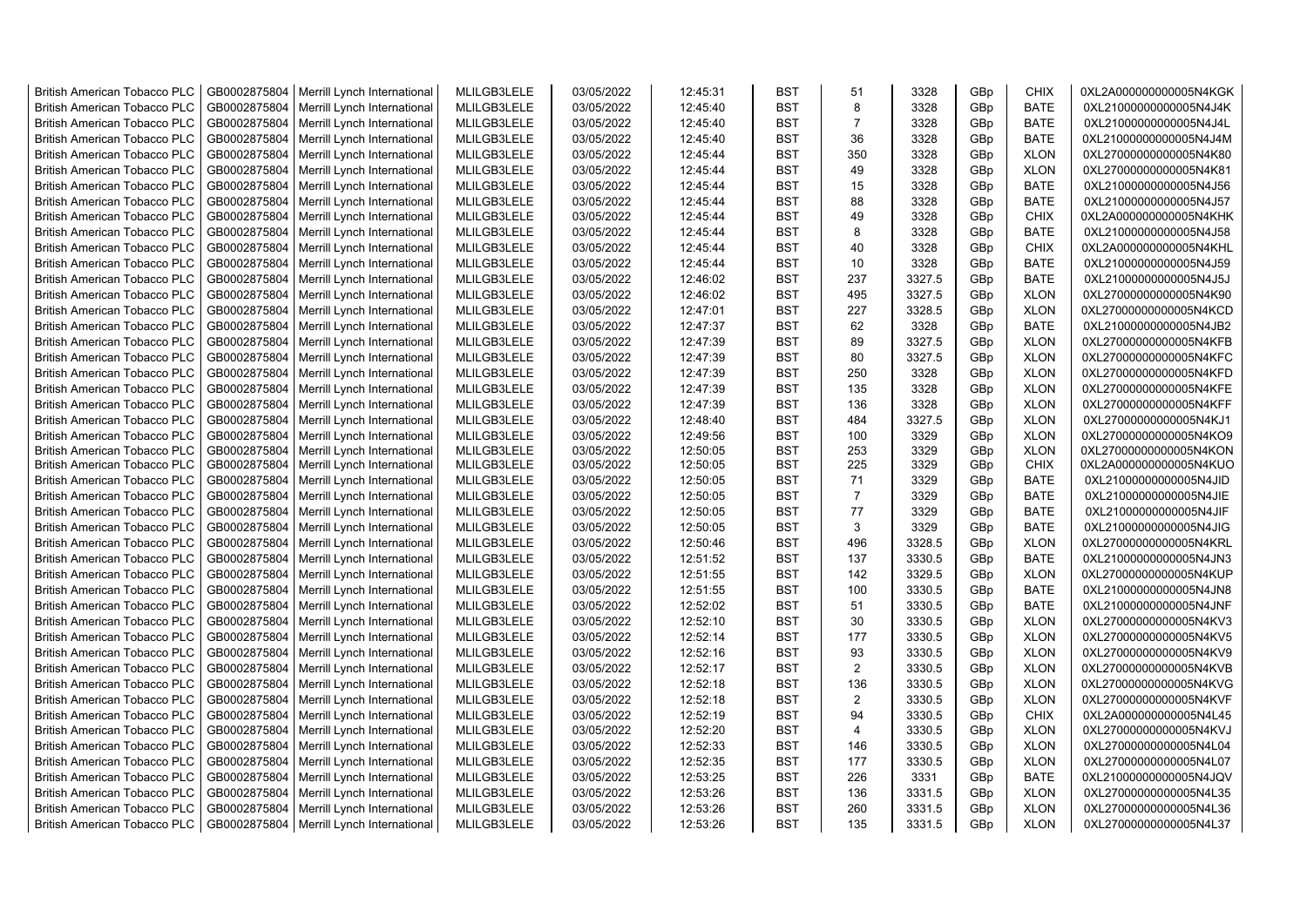| <b>British American Tobacco PLC</b> | GB0002875804 | Merrill Lynch International                | MLILGB3LELE | 03/05/2022 | 12:53:26 | <b>BST</b> | 250            | 3331.5 | GBp | <b>XLON</b> | 0XL27000000000005N4L38 |
|-------------------------------------|--------------|--------------------------------------------|-------------|------------|----------|------------|----------------|--------|-----|-------------|------------------------|
| <b>British American Tobacco PLC</b> | GB0002875804 | Merrill Lynch International                | MLILGB3LELE | 03/05/2022 | 12:53:26 | <b>BST</b> | 118            | 3331.5 | GBp | <b>XLON</b> | 0XL27000000000005N4L39 |
| <b>British American Tobacco PLC</b> | GB0002875804 | Merrill Lynch International                | MLILGB3LELE | 03/05/2022 | 12:53:26 | <b>BST</b> | 260            | 3331.5 | GBp | <b>XLON</b> | 0XL27000000000005N4L3A |
| <b>British American Tobacco PLC</b> | GB0002875804 | Merrill Lynch International                | MLILGB3LELE | 03/05/2022 | 12:53:26 | <b>BST</b> | 241            | 3331.5 | GBp | <b>XLON</b> | 0XL27000000000005N4L3B |
| <b>British American Tobacco PLC</b> | GB0002875804 | Merrill Lynch International                | MLILGB3LELE | 03/05/2022 | 12:53:26 | <b>BST</b> | 97             | 3331.5 | GBp | <b>XLON</b> | 0XL27000000000005N4L3C |
| <b>British American Tobacco PLC</b> | GB0002875804 | Merrill Lynch International                | MLILGB3LELE | 03/05/2022 | 12:53:41 | <b>BST</b> | 24             | 3331   | GBp | <b>CHIX</b> | 0XL2A000000000005N4L7N |
| <b>British American Tobacco PLC</b> | GB0002875804 | Merrill Lynch International                | MLILGB3LELE | 03/05/2022 | 12:53:41 | <b>BST</b> | 300            | 3331   | GBp | CHIX        | 0XL2A000000000005N4L7O |
| <b>British American Tobacco PLC</b> | GB0002875804 | Merrill Lynch International                | MLILGB3LELE | 03/05/2022 | 12:53:41 | <b>BST</b> | 100            | 3330.5 | GBp | <b>XLON</b> | 0XL27000000000005N4L49 |
| <b>British American Tobacco PLC</b> | GB0002875804 | Merrill Lynch International                | MLILGB3LELE | 03/05/2022 | 12:55:00 | <b>BST</b> | 3              | 3332   | GBp | <b>CHIX</b> | 0XL2A000000000005N4LC7 |
| <b>British American Tobacco PLC</b> | GB0002875804 | Merrill Lynch International                | MLILGB3LELE | 03/05/2022 | 12:55:10 | <b>BST</b> | 60             | 3332   | GBp | <b>BATE</b> | 0XL21000000000005N4K1U |
| <b>British American Tobacco PLC</b> | GB0002875804 | Merrill Lynch International                | MLILGB3LELE | 03/05/2022 | 12:55:22 | <b>BST</b> | 134            | 3332   | GBp | <b>CHIX</b> | 0XL2A000000000005N4LDB |
| <b>British American Tobacco PLC</b> | GB0002875804 | Merrill Lynch International                | MLILGB3LELE | 03/05/2022 | 12:55:23 | <b>BST</b> | 3              | 3332   | GBp | <b>XLON</b> | 0XL27000000000005N4LAR |
| British American Tobacco PLC        | GB0002875804 | Merrill Lynch International                | MLILGB3LELE | 03/05/2022 | 12:55:35 | <b>BST</b> | $\overline{4}$ | 3332.5 | GBp | <b>CHIX</b> | 0XL2A000000000005N4LE1 |
| <b>British American Tobacco PLC</b> | GB0002875804 | Merrill Lynch International                | MLILGB3LELE | 03/05/2022 | 12:55:50 | <b>BST</b> | 250            | 3333   | GBp | <b>XLON</b> | 0XL27000000000005N4LC6 |
| <b>British American Tobacco PLC</b> | GB0002875804 | Merrill Lynch International                | MLILGB3LELE | 03/05/2022 | 12:55:50 | <b>BST</b> | 84             | 3333   | GBp | <b>XLON</b> | 0XL27000000000005N4LC7 |
| <b>British American Tobacco PLC</b> | GB0002875804 | Merrill Lynch International                | MLILGB3LELE | 03/05/2022 | 12:55:50 | <b>BST</b> | 33             | 3332.5 | GBp | <b>CHIX</b> | 0XL2A000000000005N4LEI |
| <b>British American Tobacco PLC</b> | GB0002875804 | Merrill Lynch International                | MLILGB3LELE | 03/05/2022 | 12:55:52 | <b>BST</b> | 26             | 3332.5 | GBp | CHIX        | 0XL2A000000000005N4LEL |
| <b>British American Tobacco PLC</b> | GB0002875804 | Merrill Lynch International                | MLILGB3LELE | 03/05/2022 | 12:56:10 | <b>BST</b> | 26             | 3333   | GBp | <b>XLON</b> | 0XL27000000000005N4LDE |
| <b>British American Tobacco PLC</b> | GB0002875804 | Merrill Lynch International                | MLILGB3LELE | 03/05/2022 | 12:56:10 | <b>BST</b> | 10             | 3333   | GBp | <b>XLON</b> | 0XL27000000000005N4LDF |
| <b>British American Tobacco PLC</b> | GB0002875804 | Merrill Lynch International                | MLILGB3LELE | 03/05/2022 | 12:56:10 | <b>BST</b> | 1910           | 3333   | GBp | <b>XLON</b> | 0XL27000000000005N4LDG |
| <b>British American Tobacco PLC</b> | GB0002875804 | Merrill Lynch International                | MLILGB3LELE | 03/05/2022 | 12:56:10 | <b>BST</b> | 137            | 3333   | GBp | <b>XLON</b> | 0XL27000000000005N4LDH |
| <b>British American Tobacco PLC</b> | GB0002875804 | Merrill Lynch International                | MLILGB3LELE | 03/05/2022 | 12:56:18 | <b>BST</b> | 68             | 3332.5 | GBp | <b>BATE</b> | 0XL21000000000005N4K4C |
| <b>British American Tobacco PLC</b> | GB0002875804 | Merrill Lynch International                | MLILGB3LELE | 03/05/2022 | 12:56:48 | <b>BST</b> | 283            | 3332.5 | GBp | <b>CHIX</b> | 0XL2A000000000005N4LGR |
| <b>British American Tobacco PLC</b> | GB0002875804 | Merrill Lynch International                | MLILGB3LELE | 03/05/2022 | 12:56:48 | <b>BST</b> | 226            | 3332.5 | GBp | <b>BATE</b> | 0XL21000000000005N4K57 |
| <b>British American Tobacco PLC</b> | GB0002875804 | Merrill Lynch International                | MLILGB3LELE | 03/05/2022 | 12:56:48 | <b>BST</b> | 193            | 3332.5 | GBp | <b>XLON</b> | 0XL27000000000005N4LF6 |
| <b>British American Tobacco PLC</b> | GB0002875804 | Merrill Lynch International                | MLILGB3LELE | 03/05/2022 | 12:57:17 | <b>BST</b> | 96             | 3333.5 | GBp | <b>CHIX</b> | 0XL2A000000000005N4LHK |
| <b>British American Tobacco PLC</b> | GB0002875804 | Merrill Lynch International                | MLILGB3LELE | 03/05/2022 | 12:58:12 | <b>BST</b> | 169            | 3333.5 | GBp | <b>XLON</b> | 0XL27000000000005N4LIA |
| <b>British American Tobacco PLC</b> | GB0002875804 | Merrill Lynch International                | MLILGB3LELE | 03/05/2022 | 12:58:12 | <b>BST</b> | 242            | 3333.5 | GBp | <b>XLON</b> | 0XL27000000000005N4LIB |
| <b>British American Tobacco PLC</b> | GB0002875804 | Merrill Lynch International                | MLILGB3LELE | 03/05/2022 | 12:58:16 | <b>BST</b> | 60             | 3333.5 | GBp | <b>CHIX</b> | 0XL2A000000000005N4LK8 |
| <b>British American Tobacco PLC</b> | GB0002875804 | Merrill Lynch International                | MLILGB3LELE | 03/05/2022 | 12:58:22 | <b>BST</b> | 95             | 3333.5 | GBp | <b>XLON</b> | 0XL27000000000005N4LJK |
| <b>British American Tobacco PLC</b> | GB0002875804 | Merrill Lynch International                | MLILGB3LELE | 03/05/2022 | 12:58:22 | <b>BST</b> | 87             | 3333.5 | GBp | <b>XLON</b> | 0XL27000000000005N4LJL |
| <b>British American Tobacco PLC</b> | GB0002875804 | Merrill Lynch International                | MLILGB3LELE | 03/05/2022 | 12:58:24 | <b>BST</b> | 318            | 3333   | GBp | <b>CHIX</b> | 0XL2A000000000005N4LKO |
| <b>British American Tobacco PLC</b> | GB0002875804 | Merrill Lynch International                | MLILGB3LELE | 03/05/2022 | 12:58:24 | <b>BST</b> | 543            | 3333   | GBp | <b>BATE</b> | 0XL21000000000005N4K96 |
| <b>British American Tobacco PLC</b> | GB0002875804 | Merrill Lynch International                | MLILGB3LELE | 03/05/2022 | 12:58:32 | <b>BST</b> | 54             | 3333   | GBp | <b>CHIX</b> | 0XL2A000000000005N4LL1 |
| <b>British American Tobacco PLC</b> | GB0002875804 | Merrill Lynch International                | MLILGB3LELE | 03/05/2022 | 12:58:32 | <b>BST</b> | 74             | 3333   | GBp | <b>CHIX</b> | 0XL2A000000000005N4LL2 |
| <b>British American Tobacco PLC</b> | GB0002875804 | Merrill Lynch International                | MLILGB3LELE | 03/05/2022 | 12:58:32 | <b>BST</b> | 191            | 3333   | GBp | <b>CHIX</b> | 0XL2A000000000005N4LL3 |
| <b>British American Tobacco PLC</b> | GB0002875804 | Merrill Lynch International                | MLILGB3LELE | 03/05/2022 | 12:58:32 | <b>BST</b> | 32             | 3333   | GBp | <b>CHIX</b> | 0XL2A000000000005N4LL4 |
| <b>British American Tobacco PLC</b> | GB0002875804 | Merrill Lynch International                | MLILGB3LELE | 03/05/2022 | 12:58:33 | <b>BST</b> | 91             | 3333   | GBp | <b>BATE</b> | 0XL21000000000005N4K9G |
| <b>British American Tobacco PLC</b> | GB0002875804 | Merrill Lynch International                | MLILGB3LELE | 03/05/2022 | 12:58:36 | <b>BST</b> | 278            | 3332.5 | GBp | <b>XLON</b> | 0XL27000000000005N4LK8 |
| <b>British American Tobacco PLC</b> | GB0002875804 | Merrill Lynch International                | MLILGB3LELE | 03/05/2022 | 12:58:37 | <b>BST</b> | 127            | 3332.5 | GBp | <b>BATE</b> | 0XL21000000000005N4K9K |
| <b>British American Tobacco PLC</b> | GB0002875804 | Merrill Lynch International                | MLILGB3LELE | 03/05/2022 | 12:58:37 | <b>BST</b> | 83             | 3332.5 | GBp | CHIX        | 0XL2A000000000005N4LLD |
| <b>British American Tobacco PLC</b> | GB0002875804 | Merrill Lynch International                | MLILGB3LELE | 03/05/2022 | 12:58:37 | <b>BST</b> | 62             | 3332.5 | GBp | CHIX        | 0XL2A000000000005N4LLE |
| <b>British American Tobacco PLC</b> | GB0002875804 | Merrill Lynch International                | MLILGB3LELE | 03/05/2022 | 12:58:37 | <b>BST</b> | 354            | 3332.5 | GBp | <b>BATE</b> | 0XL21000000000005N4K9L |
| <b>British American Tobacco PLC</b> | GB0002875804 | Merrill Lynch International                | MLILGB3LELE | 03/05/2022 | 12:58:37 | <b>BST</b> | 19             | 3332.5 | GBp | <b>CHIX</b> | 0XL2A000000000005N4LLF |
| <b>British American Tobacco PLC</b> | GB0002875804 | Merrill Lynch International                | MLILGB3LELE | 03/05/2022 | 12:58:37 | <b>BST</b> | 108            | 3332.5 | GBp | CHIX        | 0XL2A000000000005N4LLG |
| <b>British American Tobacco PLC</b> | GB0002875804 | Merrill Lynch International                | MLILGB3LELE | 03/05/2022 | 12:58:37 | <b>BST</b> | 100            | 3332   | GBp | <b>XLON</b> | 0XL27000000000005N4LKA |
| <b>British American Tobacco PLC</b> | GB0002875804 | Merrill Lynch International                | MLILGB3LELE | 03/05/2022 | 12:58:40 | <b>BST</b> | 45             | 3332   | GBp | <b>CHIX</b> | 0XL2A000000000005N4LLH |
| <b>British American Tobacco PLC</b> |              | GB0002875804   Merrill Lynch International | MLILGB3LELE | 03/05/2022 | 12:58:40 | <b>BST</b> | 191            | 3332   | GBp | <b>CHIX</b> | 0XL2A000000000005N4LLI |
|                                     |              |                                            |             |            |          |            |                |        |     |             |                        |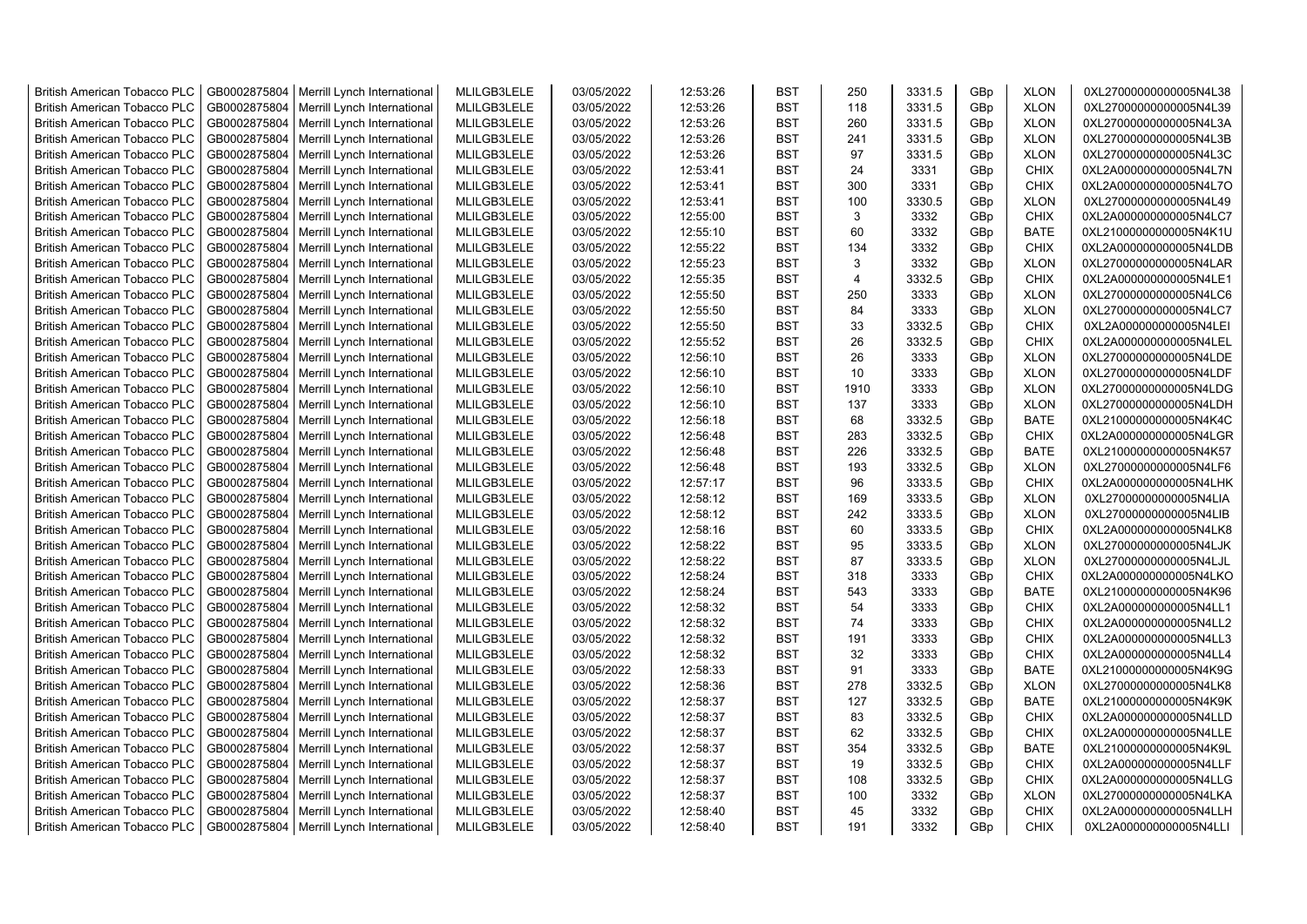| <b>British American Tobacco PLC</b> | GB0002875804 | Merrill Lynch International | MLILGB3LELE | 03/05/2022 | 12:58:44 | <b>BST</b>               | 221            | 3332   | GBp             | <b>XLON</b> | 0XL27000000000005N4LKK |
|-------------------------------------|--------------|-----------------------------|-------------|------------|----------|--------------------------|----------------|--------|-----------------|-------------|------------------------|
| <b>British American Tobacco PLC</b> | GB0002875804 | Merrill Lynch International | MLILGB3LELE | 03/05/2022 | 12:58:44 | <b>BST</b>               | 29             | 3332   | GBp             | <b>CHIX</b> | 0XL2A000000000005N4LLN |
| <b>British American Tobacco PLC</b> | GB0002875804 | Merrill Lynch International | MLILGB3LELE | 03/05/2022 | 12:58:44 | <b>BST</b>               | 79             | 3332   | GBp             | <b>XLON</b> | 0XL27000000000005N4LKL |
| <b>British American Tobacco PLC</b> | GB0002875804 | Merrill Lynch International | MLILGB3LELE | 03/05/2022 | 12:58:49 | <b>BST</b>               | 532            | 3331.5 | GBp             | <b>XLON</b> | 0XL27000000000005N4LKR |
| <b>British American Tobacco PLC</b> | GB0002875804 | Merrill Lynch International | MLILGB3LELE | 03/05/2022 | 12:58:49 | <b>BST</b>               | 19             | 3331.5 | GBp             | <b>BATE</b> | 0XL21000000000005N4K9T |
| <b>British American Tobacco PLC</b> | GB0002875804 | Merrill Lynch International | MLILGB3LELE | 03/05/2022 | 12:58:49 | <b>BST</b>               | 10             | 3331.5 | GBp             | <b>BATE</b> | 0XL21000000000005N4K9U |
| <b>British American Tobacco PLC</b> | GB0002875804 | Merrill Lynch International | MLILGB3LELE | 03/05/2022 | 12:58:50 | <b>BST</b>               | 24             | 3331.5 | GBp             | <b>CHIX</b> | 0XL2A000000000005N4LLT |
| <b>British American Tobacco PLC</b> | GB0002875804 | Merrill Lynch International | MLILGB3LELE | 03/05/2022 | 12:58:57 | <b>BST</b>               | 214            | 3331.5 | GBp             | <b>BATE</b> | 0XL21000000000005N4KAE |
| <b>British American Tobacco PLC</b> | GB0002875804 | Merrill Lynch International | MLILGB3LELE | 03/05/2022 | 12:58:57 | <b>BST</b>               | 153            | 3331.5 | GBp             | <b>XLON</b> | 0XL27000000000005N4LLD |
| <b>British American Tobacco PLC</b> | GB0002875804 | Merrill Lynch International | MLILGB3LELE | 03/05/2022 | 12:59:01 | <b>BST</b>               | 17             | 3331.5 | GBp             | <b>CHIX</b> | 0XL2A000000000005N4LM6 |
| <b>British American Tobacco PLC</b> | GB0002875804 | Merrill Lynch International | MLILGB3LELE | 03/05/2022 | 12:59:01 | <b>BST</b>               | 61             | 3331.5 | GBp             | <b>BATE</b> | 0XL21000000000005N4KAH |
| British American Tobacco PLC        | GB0002875804 | Merrill Lynch International | MLILGB3LELE | 03/05/2022 | 13:00:11 | <b>BST</b>               | 291            | 3332.5 | GBp             | <b>XLON</b> | 0XL27000000000005N4LRM |
| <b>British American Tobacco PLC</b> | GB0002875804 | Merrill Lynch International | MLILGB3LELE | 03/05/2022 | 13:00:11 | <b>BST</b>               | 113            | 3332.5 | GBp             | <b>CHIX</b> | 0XL2A000000000005N4LSS |
| <b>British American Tobacco PLC</b> | GB0002875804 | Merrill Lynch International | MLILGB3LELE | 03/05/2022 | 13:01:07 | <b>BST</b>               | 128            | 3333   | GBp             | <b>CHIX</b> | 0XL2A000000000005N4LUL |
| <b>British American Tobacco PLC</b> | GB0002875804 |                             | MLILGB3LELE | 03/05/2022 | 13:01:07 | <b>BST</b>               | 12             | 3333   |                 | <b>BATE</b> |                        |
|                                     |              | Merrill Lynch International |             |            |          |                          | 50             |        | GBp             |             | 0XL21000000000005N4KHC |
| British American Tobacco PLC        | GB0002875804 | Merrill Lynch International | MLILGB3LELE | 03/05/2022 | 13:01:07 | <b>BST</b><br><b>BST</b> | 3              | 3333   | GBp             | <b>BATE</b> | 0XL21000000000005N4KHD |
| British American Tobacco PLC        | GB0002875804 | Merrill Lynch International | MLILGB3LELE | 03/05/2022 | 13:01:08 |                          |                | 3333   | GBp             | <b>XLON</b> | 0XL27000000000005N4LTB |
| <b>British American Tobacco PLC</b> | GB0002875804 | Merrill Lynch International | MLILGB3LELE | 03/05/2022 | 13:02:00 | <b>BST</b>               | 99             | 3333.5 | GBp             | <b>CHIX</b> | 0XL2A000000000005N4M0P |
| British American Tobacco PLC        | GB0002875804 | Merrill Lynch International | MLILGB3LELE | 03/05/2022 | 13:02:00 | <b>BST</b>               | 39             | 3333.5 | GBp             | <b>CHIX</b> | 0XL2A000000000005N4M0Q |
| <b>British American Tobacco PLC</b> | GB0002875804 | Merrill Lynch International | MLILGB3LELE | 03/05/2022 | 13:03:39 | <b>BST</b>               | 137            | 3334   | GBp             | <b>BATE</b> | 0XL21000000000005N4KMQ |
| <b>British American Tobacco PLC</b> | GB0002875804 | Merrill Lynch International | MLILGB3LELE | 03/05/2022 | 13:03:39 | <b>BST</b>               | 29             | 3334   | GBp             | <b>BATE</b> | 0XL21000000000005N4KMS |
| <b>British American Tobacco PLC</b> | GB0002875804 | Merrill Lynch International | MLILGB3LELE | 03/05/2022 | 13:03:41 | <b>BST</b>               | 342            | 3334   | GBp             | <b>XLON</b> | 0XL27000000000005N4M5Q |
| <b>British American Tobacco PLC</b> | GB0002875804 | Merrill Lynch International | MLILGB3LELE | 03/05/2022 | 13:03:47 | <b>BST</b>               | 34             | 3333.5 | GBp             | <b>BATE</b> | 0XL21000000000005N4KN5 |
| <b>British American Tobacco PLC</b> | GB0002875804 | Merrill Lynch International | MLILGB3LELE | 03/05/2022 | 13:04:45 | <b>BST</b>               | 74             | 3336.5 | GBp             | <b>CHIX</b> | 0XL2A000000000005N4M79 |
| <b>British American Tobacco PLC</b> | GB0002875804 | Merrill Lynch International | MLILGB3LELE | 03/05/2022 | 13:05:22 | <b>BST</b>               | 171            | 3337.5 | GBp             | <b>XLON</b> | 0XL27000000000005N4MBG |
| British American Tobacco PLC        | GB0002875804 | Merrill Lynch International | MLILGB3LELE | 03/05/2022 | 13:05:22 | <b>BST</b>               | 170            | 3337.5 | GBp             | <b>XLON</b> | 0XL27000000000005N4MBF |
| <b>British American Tobacco PLC</b> | GB0002875804 | Merrill Lynch International | MLILGB3LELE | 03/05/2022 | 13:05:22 | <b>BST</b>               | 250            | 3337.5 | GBp             | <b>XLON</b> | 0XL27000000000005N4MBH |
| <b>British American Tobacco PLC</b> | GB0002875804 | Merrill Lynch International | MLILGB3LELE | 03/05/2022 | 13:05:24 | <b>BST</b>               | 88             | 3337.5 | GBp             | <b>XLON</b> | 0XL27000000000005N4MBJ |
| <b>British American Tobacco PLC</b> | GB0002875804 | Merrill Lynch International | MLILGB3LELE | 03/05/2022 | 13:06:18 | <b>BST</b>               | 14             | 3337   | GBp             | <b>XLON</b> | 0XL27000000000005N4MDR |
| <b>British American Tobacco PLC</b> | GB0002875804 | Merrill Lynch International | MLILGB3LELE | 03/05/2022 | 13:06:18 | <b>BST</b>               | 1738           | 3337   | GBp             | <b>XLON</b> | 0XL27000000000005N4MDS |
| <b>British American Tobacco PLC</b> | GB0002875804 | Merrill Lynch International | MLILGB3LELE | 03/05/2022 | 13:06:19 | <b>BST</b>               | 642            | 3336.5 | GBp             | <b>XLON</b> | 0XL27000000000005N4MDT |
| <b>British American Tobacco PLC</b> | GB0002875804 | Merrill Lynch International | MLILGB3LELE | 03/05/2022 | 13:06:19 | <b>BST</b>               | 209            | 3336.5 | GBp             | <b>CHIX</b> | 0XL2A000000000005N4MAH |
| <b>British American Tobacco PLC</b> | GB0002875804 | Merrill Lynch International | MLILGB3LELE | 03/05/2022 | 13:06:19 | <b>BST</b>               | 104            | 3336.5 | GBp             | <b>BATE</b> | 0XL21000000000005N4KT4 |
| <b>British American Tobacco PLC</b> | GB0002875804 | Merrill Lynch International | MLILGB3LELE | 03/05/2022 | 13:07:42 | <b>BST</b>               | 633            | 3339   | GBp             | <b>XLON</b> | 0XL27000000000005N4MHF |
| <b>British American Tobacco PLC</b> | GB0002875804 | Merrill Lynch International | MLILGB3LELE | 03/05/2022 | 13:07:42 | <b>BST</b>               | 1252           | 3339   | GBp             | <b>XLON</b> | 0XL27000000000005N4MHG |
| British American Tobacco PLC        | GB0002875804 | Merrill Lynch International | MLILGB3LELE | 03/05/2022 | 13:07:42 | <b>BST</b>               | 389            | 3339   | GBp             | <b>BATE</b> | 0XL21000000000005N4L0M |
| <b>British American Tobacco PLC</b> | GB0002875804 | Merrill Lynch International | MLILGB3LELE | 03/05/2022 | 13:07:42 | <b>BST</b>               | 20             | 3339   | GBp             | <b>CHIX</b> | 0XL2A000000000005N4MEU |
| <b>British American Tobacco PLC</b> | GB0002875804 | Merrill Lynch International | MLILGB3LELE | 03/05/2022 | 13:07:42 | <b>BST</b>               | 204            | 3339   | GBp             | <b>XLON</b> | 0XL27000000000005N4MHH |
| <b>British American Tobacco PLC</b> | GB0002875804 | Merrill Lynch International | MLILGB3LELE | 03/05/2022 | 13:08:51 | <b>BST</b>               | 229            | 3343.5 | GBp             | <b>CHIX</b> | 0XL2A000000000005N4MHJ |
| <b>British American Tobacco PLC</b> | GB0002875804 | Merrill Lynch International | MLILGB3LELE | 03/05/2022 | 13:08:58 | <b>BST</b>               | 250            | 3343.5 | GBp             | <b>XLON</b> | 0XL27000000000005N4MKR |
| <b>British American Tobacco PLC</b> | GB0002875804 | Merrill Lynch International | MLILGB3LELE | 03/05/2022 | 13:08:58 | <b>BST</b>               | 333            | 3343.5 | GBp             | <b>XLON</b> | 0XL27000000000005N4MKS |
| <b>British American Tobacco PLC</b> | GB0002875804 | Merrill Lynch International | MLILGB3LELE | 03/05/2022 | 13:09:07 | <b>BST</b>               | 21             | 3343   | GBp             | <b>XLON</b> | 0XL27000000000005N4MLQ |
| <b>British American Tobacco PLC</b> | GB0002875804 | Merrill Lynch International | MLILGB3LELE | 03/05/2022 | 13:09:07 | <b>BST</b>               | 378            | 3343   | GBp             | <b>XLON</b> | 0XL27000000000005N4MLR |
| <b>British American Tobacco PLC</b> | GB0002875804 | Merrill Lynch International | MLILGB3LELE | 03/05/2022 | 13:09:10 | <b>BST</b>               | 25             | 3342.5 | GBp             | <b>XLON</b> | 0XL27000000000005N4MM0 |
| British American Tobacco PLC        | GB0002875804 | Merrill Lynch International | MLILGB3LELE | 03/05/2022 | 13:09:10 | <b>BST</b>               | 11             | 3342.5 | GBp             | <b>XLON</b> | 0XL27000000000005N4MM1 |
| <b>British American Tobacco PLC</b> | GB0002875804 | Merrill Lynch International | MLILGB3LELE | 03/05/2022 | 13:09:30 | <b>BST</b>               | 100            | 3342.5 | GBp             | <b>XLON</b> | 0XL27000000000005N4MN6 |
| <b>British American Tobacco PLC</b> | GB0002875804 | Merrill Lynch International | MLILGB3LELE | 03/05/2022 | 13:09:30 | <b>BST</b>               | 43             | 3342.5 | GBp             | <b>XLON</b> | 0XL27000000000005N4MN7 |
| <b>British American Tobacco PLC</b> | GB0002875804 | Merrill Lynch International | MLILGB3LELE | 03/05/2022 | 13:09:58 | <b>BST</b>               | $\overline{7}$ | 3342.5 | GB <sub>p</sub> | <b>BATE</b> | 0XL21000000000005N4L6C |
|                                     |              |                             |             |            |          |                          |                |        |                 |             |                        |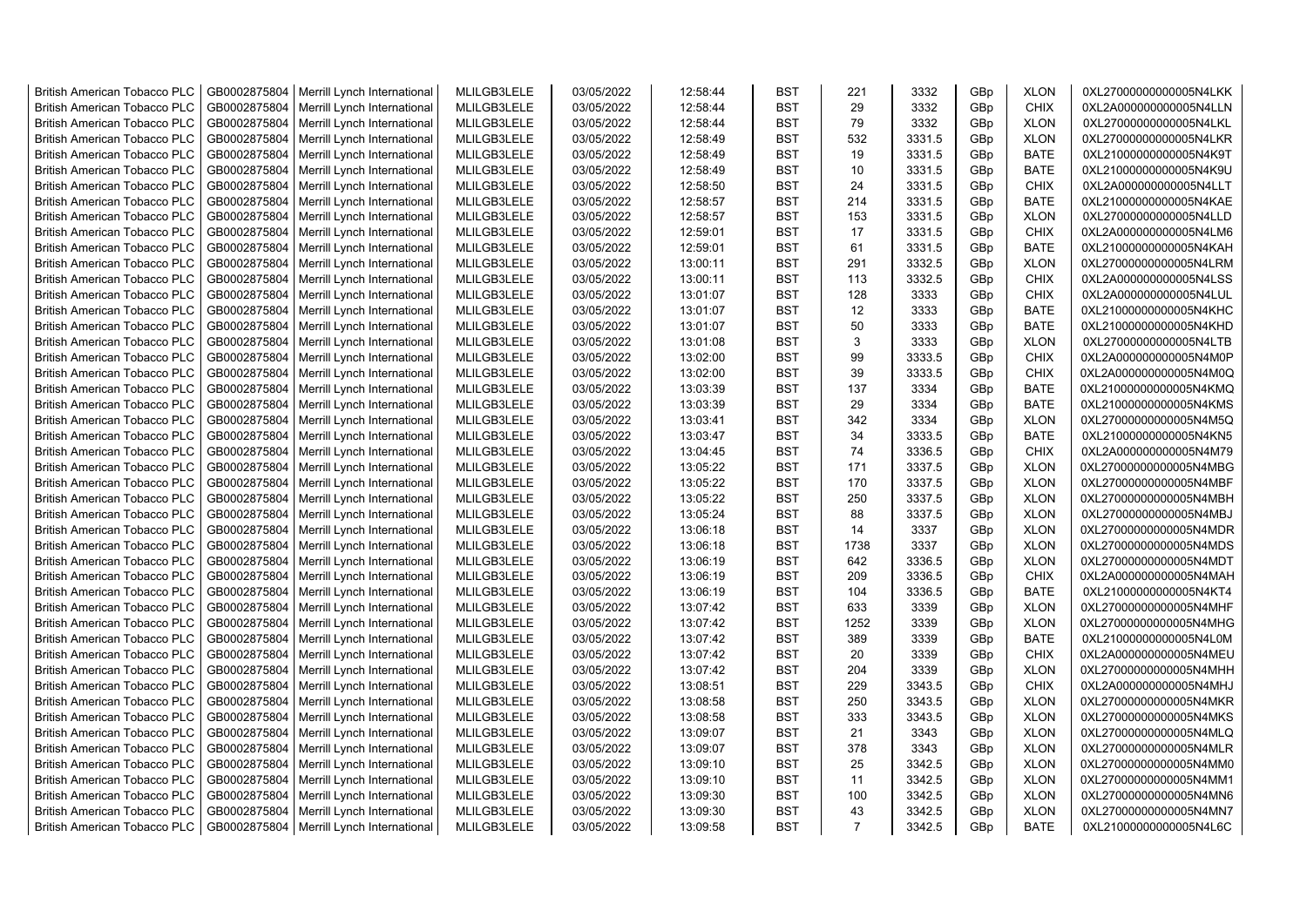| <b>British American Tobacco PLC</b> | GB0002875804 |                                            |             |            |          | <b>BST</b> | 200            | 3342.5 |                 | <b>XLON</b> | 0XL27000000000005N4MOO |
|-------------------------------------|--------------|--------------------------------------------|-------------|------------|----------|------------|----------------|--------|-----------------|-------------|------------------------|
|                                     |              | Merrill Lynch International                | MLILGB3LELE | 03/05/2022 | 13:09:58 |            |                |        | GBp             |             |                        |
| <b>British American Tobacco PLC</b> | GB0002875804 | Merrill Lynch International                | MLILGB3LELE | 03/05/2022 | 13:10:04 | <b>BST</b> | 224            | 3342.5 | GBp             | <b>XLON</b> | 0XL27000000000005N4MP9 |
| <b>British American Tobacco PLC</b> | GB0002875804 | Merrill Lynch International                | MLILGB3LELE | 03/05/2022 | 13:10:04 | <b>BST</b> | 136            | 3342.5 | GBp             | <b>BATE</b> | 0XL21000000000005N4L6N |
| <b>British American Tobacco PLC</b> | GB0002875804 | Merrill Lynch International                | MLILGB3LELE | 03/05/2022 | 13:10:04 | <b>BST</b> | 362            | 3342.5 | GBp             | <b>CHIX</b> | 0XL2A000000000005N4MLF |
| <b>British American Tobacco PLC</b> | GB0002875804 | Merrill Lynch International                | MLILGB3LELE | 03/05/2022 | 13:10:04 | <b>BST</b> | 261            | 3342   | GB <sub>p</sub> | <b>XLON</b> | 0XL27000000000005N4MPA |
| <b>British American Tobacco PLC</b> | GB0002875804 | Merrill Lynch International                | MLILGB3LELE | 03/05/2022 | 13:10:04 | <b>BST</b> | 138            | 3342   | GBp             | <b>BATE</b> | 0XL21000000000005N4L6P |
| <b>British American Tobacco PLC</b> | GB0002875804 | Merrill Lynch International                | MLILGB3LELE | 03/05/2022 | 13:10:04 | <b>BST</b> | $\overline{7}$ | 3342   | GBp             | <b>BATE</b> | 0XL21000000000005N4L6Q |
| <b>British American Tobacco PLC</b> | GB0002875804 | Merrill Lynch International                | MLILGB3LELE | 03/05/2022 | 13:10:04 | <b>BST</b> | 26             | 3342   | GBp             | <b>BATE</b> | 0XL21000000000005N4L6R |
| <b>British American Tobacco PLC</b> | GB0002875804 | Merrill Lynch International                | MLILGB3LELE | 03/05/2022 | 13:10:04 | <b>BST</b> | 12             | 3342   | GBp             | <b>BATE</b> | 0XL21000000000005N4L6S |
| <b>British American Tobacco PLC</b> | GB0002875804 | Merrill Lynch International                | MLILGB3LELE | 03/05/2022 | 13:10:04 | <b>BST</b> | 39             | 3342   | GBp             | <b>BATE</b> | 0XL21000000000005N4L6T |
| <b>British American Tobacco PLC</b> | GB0002875804 | Merrill Lynch International                | MLILGB3LELE | 03/05/2022 | 13:10:11 | <b>BST</b> | 79             | 3341.5 | GBp             | <b>XLON</b> | 0XL27000000000005N4MPH |
| <b>British American Tobacco PLC</b> | GB0002875804 | Merrill Lynch International                | MLILGB3LELE | 03/05/2022 | 13:10:12 | <b>BST</b> | 582            | 3341.5 | GBp             | <b>CHIX</b> | 0XL2A000000000005N4MLP |
| <b>British American Tobacco PLC</b> | GB0002875804 | Merrill Lynch International                | MLILGB3LELE | 03/05/2022 | 13:10:12 | <b>BST</b> | 52             | 3341.5 | GB <sub>p</sub> | <b>BATE</b> | 0XL21000000000005N4L71 |
| <b>British American Tobacco PLC</b> | GB0002875804 | Merrill Lynch International                | MLILGB3LELE | 03/05/2022 | 13:10:12 | <b>BST</b> | 84             | 3341   | GBp             | <b>XLON</b> | 0XL27000000000005N4MPJ |
| <b>British American Tobacco PLC</b> | GB0002875804 | Merrill Lynch International                | MLILGB3LELE | 03/05/2022 | 13:10:12 | <b>BST</b> | 44             | 3341   | GBp             | <b>BATE</b> | 0XL21000000000005N4L72 |
| <b>British American Tobacco PLC</b> | GB0002875804 | Merrill Lynch International                | MLILGB3LELE | 03/05/2022 | 13:10:12 | <b>BST</b> | 39             | 3341   | GBp             | <b>BATE</b> | 0XL21000000000005N4L73 |
| <b>British American Tobacco PLC</b> | GB0002875804 | Merrill Lynch International                | MLILGB3LELE | 03/05/2022 | 13:10:29 | <b>BST</b> | 16             | 3341.5 | GBp             | <b>XLON</b> | 0XL27000000000005N4MQH |
| British American Tobacco PLC        | GB0002875804 | Merrill Lynch International                | MLILGB3LELE | 03/05/2022 | 13:10:29 | <b>BST</b> | 13             | 3341.5 | GBp             | <b>CHIX</b> | 0XL2A000000000005N4MMP |
|                                     |              |                                            |             |            |          |            |                |        |                 |             |                        |
| <b>British American Tobacco PLC</b> | GB0002875804 | Merrill Lynch International                | MLILGB3LELE | 03/05/2022 | 13:10:29 | <b>BST</b> | 22             | 3341.5 | GBp             | <b>XLON</b> | 0XL27000000000005N4MQK |
| <b>British American Tobacco PLC</b> | GB0002875804 | Merrill Lynch International                | MLILGB3LELE | 03/05/2022 | 13:10:29 | <b>BST</b> | 56             | 3341.5 | GBp             | <b>CHIX</b> | 0XL2A000000000005N4MMQ |
| <b>British American Tobacco PLC</b> | GB0002875804 | Merrill Lynch International                | MLILGB3LELE | 03/05/2022 | 13:10:31 | <b>BST</b> | 42             | 3341.5 | GBp             | <b>XLON</b> | 0XL27000000000005N4MQL |
| <b>British American Tobacco PLC</b> | GB0002875804 | Merrill Lynch International                | MLILGB3LELE | 03/05/2022 | 13:11:10 | <b>BST</b> | 101            | 3340.5 | GBp             | <b>CHIX</b> | 0XL2A000000000005N4MON |
| <b>British American Tobacco PLC</b> | GB0002875804 | Merrill Lynch International                | MLILGB3LELE | 03/05/2022 | 13:11:10 | <b>BST</b> | 84             | 3340.5 | GBp             | <b>XLON</b> | 0XL27000000000005N4MST |
| <b>British American Tobacco PLC</b> | GB0002875804 | Merrill Lynch International                | MLILGB3LELE | 03/05/2022 | 13:11:11 | <b>BST</b> | 75             | 3340.5 | GBp             | <b>CHIX</b> | 0XL2A000000000005N4MOO |
| <b>British American Tobacco PLC</b> | GB0002875804 | Merrill Lynch International                | MLILGB3LELE | 03/05/2022 | 13:11:21 | <b>BST</b> | 231            | 3340.5 | GBp             | <b>XLON</b> | 0XL27000000000005N4MTK |
| <b>British American Tobacco PLC</b> | GB0002875804 | Merrill Lynch International                | MLILGB3LELE | 03/05/2022 | 13:11:21 | <b>BST</b> | 22             | 3340.5 | GBp             | <b>CHIX</b> | 0XL2A000000000005N4MP9 |
| <b>British American Tobacco PLC</b> | GB0002875804 | Merrill Lynch International                | MLILGB3LELE | 03/05/2022 | 13:11:21 | <b>BST</b> | 43             | 3340.5 | GBp             | <b>BATE</b> | 0XL21000000000005N4L9N |
| <b>British American Tobacco PLC</b> | GB0002875804 | Merrill Lynch International                | MLILGB3LELE | 03/05/2022 | 13:11:58 | <b>BST</b> | 100            | 3340   | GBp             | <b>XLON</b> | 0XL27000000000005N4MV0 |
| <b>British American Tobacco PLC</b> | GB0002875804 | Merrill Lynch International                | MLILGB3LELE | 03/05/2022 | 13:12:01 | <b>BST</b> | 197            | 3340   | GBp             | <b>XLON</b> | 0XL27000000000005N4MV8 |
| <b>British American Tobacco PLC</b> | GB0002875804 | Merrill Lynch International                | MLILGB3LELE | 03/05/2022 | 13:12:40 | <b>BST</b> | 161            | 3341   | GB <sub>p</sub> | <b>XLON</b> | 0XL27000000000005N4N13 |
| <b>British American Tobacco PLC</b> | GB0002875804 | Merrill Lynch International                | MLILGB3LELE | 03/05/2022 | 13:12:40 | <b>BST</b> | 9              | 3341   | GBp             | <b>BATE</b> | 0XL21000000000005N4LD3 |
| <b>British American Tobacco PLC</b> | GB0002875804 | Merrill Lynch International                | MLILGB3LELE | 03/05/2022 | 13:12:40 | <b>BST</b> | 79             | 3341   | GBp             | <b>BATE</b> | 0XL21000000000005N4LD4 |
| <b>British American Tobacco PLC</b> | GB0002875804 | Merrill Lynch International                | MLILGB3LELE | 03/05/2022 | 13:12:40 | <b>BST</b> | 22             | 3341   | GBp             | <b>BATE</b> | 0XL21000000000005N4LD5 |
| <b>British American Tobacco PLC</b> | GB0002875804 | Merrill Lynch International                | MLILGB3LELE | 03/05/2022 | 13:12:40 | <b>BST</b> | 19             | 3341   | GBp             | <b>BATE</b> | 0XL21000000000005N4LD6 |
| <b>British American Tobacco PLC</b> | GB0002875804 | Merrill Lynch International                | MLILGB3LELE | 03/05/2022 | 13:12:41 | <b>BST</b> | 39             | 3340.5 | GBp             | <b>CHIX</b> | 0XL2A000000000005N4MT5 |
| <b>British American Tobacco PLC</b> | GB0002875804 | Merrill Lynch International                | MLILGB3LELE | 03/05/2022 | 13:12:41 | <b>BST</b> | 18             | 3341   | GBp             | <b>BATE</b> | 0XL21000000000005N4LD7 |
| <b>British American Tobacco PLC</b> | GB0002875804 | Merrill Lynch International                | MLILGB3LELE | 03/05/2022 | 13:13:05 | <b>BST</b> | 129            | 3342   | GBp             | <b>CHIX</b> | 0XL2A000000000005N4MU2 |
| <b>British American Tobacco PLC</b> | GB0002875804 | Merrill Lynch International                | MLILGB3LELE | 03/05/2022 | 13:13:05 | <b>BST</b> | 13             | 3342   | GBp             | <b>CHIX</b> | 0XL2A000000000005N4MU3 |
| <b>British American Tobacco PLC</b> | GB0002875804 | Merrill Lynch International                | MLILGB3LELE | 03/05/2022 | 13:14:02 | <b>BST</b> | 155            | 3342.5 | GBp             | <b>CHIX</b> | 0XL2A000000000005N4N06 |
| <b>British American Tobacco PLC</b> | GB0002875804 | Merrill Lynch International                | MLILGB3LELE | 03/05/2022 | 13:14:02 | <b>BST</b> | 51             | 3342   | GBp             | <b>BATE</b> | 0XL21000000000005N4LGD |
|                                     |              |                                            |             |            |          |            | 276            |        |                 |             |                        |
| <b>British American Tobacco PLC</b> | GB0002875804 | Merrill Lynch International                | MLILGB3LELE | 03/05/2022 | 13:14:02 | <b>BST</b> |                | 3342   | GBp             | <b>XLON</b> | 0XL27000000000005N4N4K |
| <b>British American Tobacco PLC</b> | GB0002875804 | Merrill Lynch International                | MLILGB3LELE | 03/05/2022 | 13:14:02 | <b>BST</b> | 28             | 3342   | GBp             | <b>BATE</b> | 0XL21000000000005N4LGE |
| <b>British American Tobacco PLC</b> | GB0002875804 | Merrill Lynch International                | MLILGB3LELE | 03/05/2022 | 13:14:02 | <b>BST</b> | 103            | 3341.5 | GBp             | <b>XLON</b> | 0XL27000000000005N4N4L |
| <b>British American Tobacco PLC</b> | GB0002875804 | Merrill Lynch International                | MLILGB3LELE | 03/05/2022 | 13:14:02 | <b>BST</b> | 63             | 3341.5 | GBp             | <b>BATE</b> | 0XL21000000000005N4LGG |
| <b>British American Tobacco PLC</b> | GB0002875804 | Merrill Lynch International                | MLILGB3LELE | 03/05/2022 | 13:14:02 | <b>BST</b> | 30             | 3342   | GBp             | <b>CHIX</b> | 0XL2A000000000005N4N07 |
| <b>British American Tobacco PLC</b> | GB0002875804 | Merrill Lynch International                | MLILGB3LELE | 03/05/2022 | 13:14:02 | <b>BST</b> | 250            | 3342   | GBp             | <b>XLON</b> | 0XL27000000000005N4N4N |
| <b>British American Tobacco PLC</b> | GB0002875804 | Merrill Lynch International                | MLILGB3LELE | 03/05/2022 | 13:14:02 | <b>BST</b> | 128            | 3342   | GB <sub>p</sub> | <b>XLON</b> | 0XL27000000000005N4N4O |
| <b>British American Tobacco PLC</b> |              | GB0002875804   Merrill Lynch International | MLILGB3LELE | 03/05/2022 | 13:14:02 | <b>BST</b> | 170            | 3342   | GBp             | <b>XLON</b> | 0XL27000000000005N4N4P |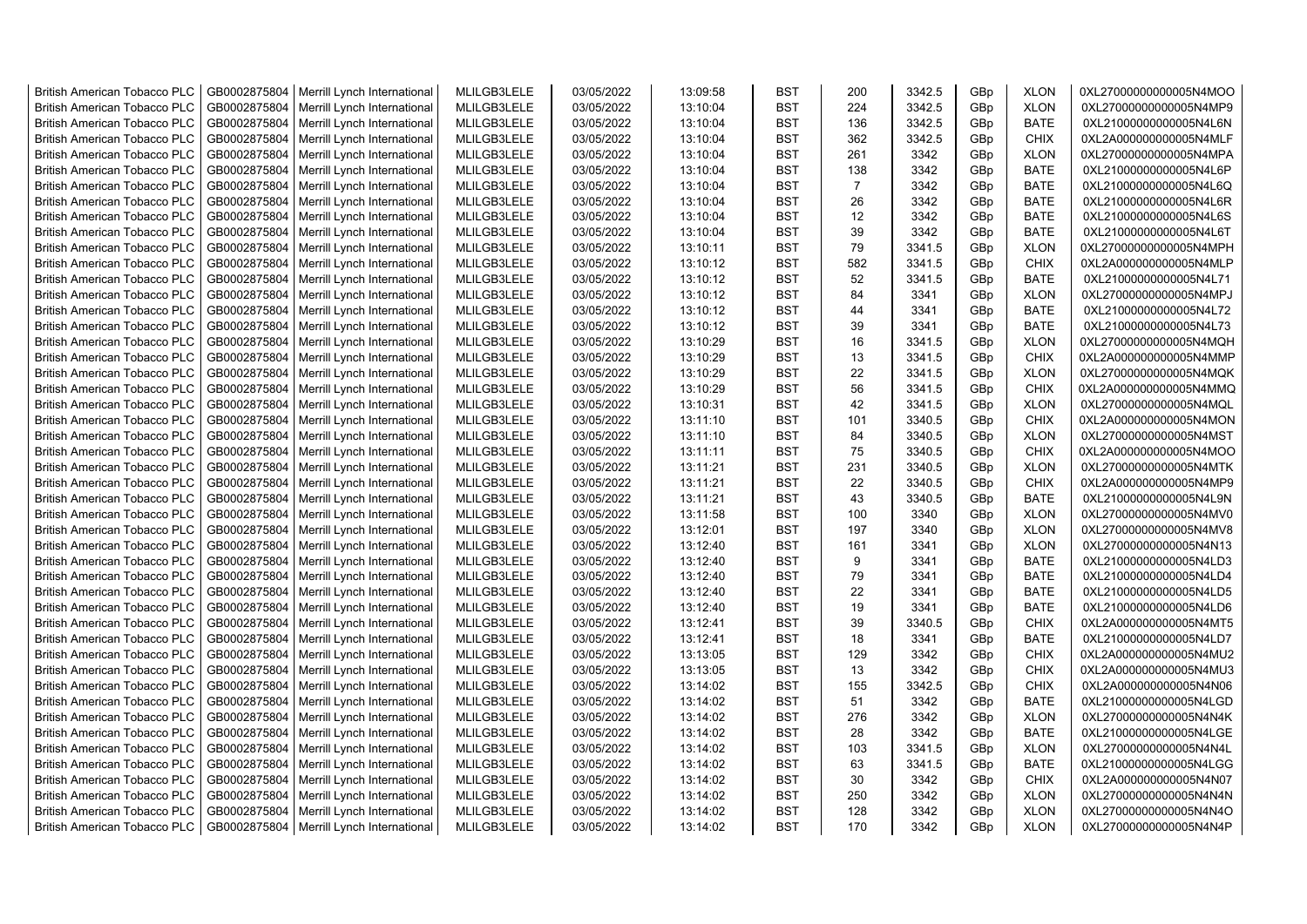| <b>British American Tobacco PLC</b> | GB0002875804 | Merrill Lynch International                | MLILGB3LELE | 03/05/2022 | 13:14:02 | <b>BST</b> | 259            | 3342   | GBp | <b>XLON</b> | 0XL27000000000005N4N4Q |
|-------------------------------------|--------------|--------------------------------------------|-------------|------------|----------|------------|----------------|--------|-----|-------------|------------------------|
| <b>British American Tobacco PLC</b> | GB0002875804 | Merrill Lynch International                | MLILGB3LELE | 03/05/2022 | 13:14:02 | <b>BST</b> | 150            | 3340.5 | GBp | <b>XLON</b> | 0XL27000000000005N4N4R |
| <b>British American Tobacco PLC</b> | GB0002875804 | Merrill Lynch International                | MLILGB3LELE | 03/05/2022 | 13:14:02 | <b>BST</b> | 37             | 3340.5 | GBp | <b>XLON</b> | 0XL27000000000005N4N4S |
| <b>British American Tobacco PLC</b> | GB0002875804 | Merrill Lynch International                | MLILGB3LELE | 03/05/2022 | 13:14:07 | <b>BST</b> | 18             | 3340.5 | GBp | <b>CHIX</b> | 0XL2A000000000005N4N0C |
| <b>British American Tobacco PLC</b> | GB0002875804 | Merrill Lynch International                | MLILGB3LELE | 03/05/2022 | 13:14:07 | <b>BST</b> | 74             | 3340.5 | GBp | <b>CHIX</b> | 0XL2A000000000005N4N0D |
| <b>British American Tobacco PLC</b> | GB0002875804 | Merrill Lynch International                | MLILGB3LELE | 03/05/2022 | 13:14:08 | <b>BST</b> | 29             | 3340   | GBp | <b>BATE</b> | 0XL21000000000005N4LGU |
| <b>British American Tobacco PLC</b> | GB0002875804 | Merrill Lynch International                | MLILGB3LELE | 03/05/2022 | 13:14:08 | <b>BST</b> | 27             | 3340   | GBp | <b>CHIX</b> | 0XL2A000000000005N4N0F |
| <b>British American Tobacco PLC</b> | GB0002875804 | Merrill Lynch International                | MLILGB3LELE | 03/05/2022 | 13:14:08 | BST        | 47             | 3340   | GBp | <b>CHIX</b> | 0XL2A000000000005N4N0G |
| <b>British American Tobacco PLC</b> | GB0002875804 | Merrill Lynch International                | MLILGB3LELE | 03/05/2022 | 13:14:48 | <b>BST</b> | 91             | 3340.5 | GBp | <b>CHIX</b> | 0XL2A000000000005N4N1C |
| <b>British American Tobacco PLC</b> | GB0002875804 | Merrill Lynch International                | MLILGB3LELE | 03/05/2022 | 13:14:48 | <b>BST</b> | 26             | 3340.5 | GBp | <b>XLON</b> | 0XL27000000000005N4N6N |
| <b>British American Tobacco PLC</b> | GB0002875804 | Merrill Lynch International                | MLILGB3LELE | 03/05/2022 | 13:14:48 | <b>BST</b> | 97             | 3340.5 | GBp | <b>BATE</b> | 0XL21000000000005N4LHQ |
| <b>British American Tobacco PLC</b> | GB0002875804 | Merrill Lynch International                | MLILGB3LELE | 03/05/2022 | 13:14:48 | <b>BST</b> | 5              | 3340.5 | GBp | <b>BATE</b> | 0XL21000000000005N4LHR |
| <b>British American Tobacco PLC</b> | GB0002875804 | Merrill Lynch International                | MLILGB3LELE | 03/05/2022 | 13:14:48 | <b>BST</b> | 258            | 3340.5 | GBp | <b>XLON</b> | 0XL27000000000005N4N6O |
| <b>British American Tobacco PLC</b> | GB0002875804 | Merrill Lynch International                | MLILGB3LELE | 03/05/2022 | 13:15:27 | <b>BST</b> | 113            | 3340   | GBp | <b>CHIX</b> | 0XL2A000000000005N4N3S |
| <b>British American Tobacco PLC</b> | GB0002875804 | Merrill Lynch International                | MLILGB3LELE | 03/05/2022 | 13:15:28 | <b>BST</b> | $\overline{4}$ | 3340.5 | GBp | <b>XLON</b> | 0XL27000000000005N4N95 |
| <b>British American Tobacco PLC</b> | GB0002875804 | Merrill Lynch International                | MLILGB3LELE | 03/05/2022 | 13:16:21 | <b>BST</b> | 59             | 3341   | GBp | <b>CHIX</b> | 0XL2A000000000005N4N6F |
| <b>British American Tobacco PLC</b> | GB0002875804 | Merrill Lynch International                | MLILGB3LELE | 03/05/2022 | 13:16:21 | <b>BST</b> | 102            | 3340   | GBp | <b>CHIX</b> | 0XL2A000000000005N4N6G |
| <b>British American Tobacco PLC</b> | GB0002875804 | Merrill Lynch International                | MLILGB3LELE | 03/05/2022 | 13:16:21 | <b>BST</b> | 65             | 3340   | GBp | <b>BATE</b> | 0XL21000000000005N4LMB |
| <b>British American Tobacco PLC</b> | GB0002875804 | Merrill Lynch International                | MLILGB3LELE | 03/05/2022 | 13:16:22 | <b>BST</b> | 250            | 3340.5 | GBp | <b>XLON</b> | 0XL27000000000005N4NCL |
| <b>British American Tobacco PLC</b> | GB0002875804 | Merrill Lynch International                | MLILGB3LELE | 03/05/2022 | 13:16:22 | <b>BST</b> | 128            | 3340.5 | GBp | <b>XLON</b> | 0XL27000000000005N4NCM |
| <b>British American Tobacco PLC</b> | GB0002875804 | Merrill Lynch International                | MLILGB3LELE | 03/05/2022 | 13:16:22 | <b>BST</b> | 127            | 3340.5 | GBp | <b>XLON</b> | 0XL27000000000005N4NCN |
| <b>British American Tobacco PLC</b> | GB0002875804 | Merrill Lynch International                | MLILGB3LELE | 03/05/2022 | 13:16:22 | <b>BST</b> | 267            | 3340.5 | GBp | <b>XLON</b> | 0XL27000000000005N4NCO |
| <b>British American Tobacco PLC</b> | GB0002875804 | Merrill Lynch International                | MLILGB3LELE | 03/05/2022 | 13:16:22 | <b>BST</b> | 118            | 3340.5 | GBp | <b>XLON</b> | 0XL27000000000005N4NCP |
| <b>British American Tobacco PLC</b> | GB0002875804 | Merrill Lynch International                | MLILGB3LELE | 03/05/2022 | 13:16:22 | BST        | 96             | 3340.5 | GBp | <b>XLON</b> | 0XL27000000000005N4NCQ |
| <b>British American Tobacco PLC</b> | GB0002875804 | Merrill Lynch International                | MLILGB3LELE | 03/05/2022 | 13:16:40 | <b>BST</b> | 25             | 3339.5 | GBp | <b>CHIX</b> | 0XL2A000000000005N4N7G |
| <b>British American Tobacco PLC</b> | GB0002875804 | Merrill Lynch International                | MLILGB3LELE | 03/05/2022 | 13:17:00 | <b>BST</b> | 16             | 3339.5 | GBp | <b>CHIX</b> | 0XL2A000000000005N4N80 |
| British American Tobacco PLC        | GB0002875804 | Merrill Lynch International                | MLILGB3LELE | 03/05/2022 | 13:17:11 | <b>BST</b> | 106            | 3339.5 | GBp | <b>CHIX</b> | 0XL2A000000000005N4N8U |
| British American Tobacco PLC        | GB0002875804 | Merrill Lynch International                | MLILGB3LELE | 03/05/2022 | 13:18:01 | <b>BST</b> | 108            | 3341   | GBp | <b>CHIX</b> | 0XL2A000000000005N4NAE |
| <b>British American Tobacco PLC</b> | GB0002875804 | Merrill Lynch International                | MLILGB3LELE | 03/05/2022 | 13:18:02 | <b>BST</b> | 250            | 3341   | GBp | <b>XLON</b> | 0XL27000000000005N4NHI |
| <b>British American Tobacco PLC</b> | GB0002875804 | Merrill Lynch International                | MLILGB3LELE | 03/05/2022 | 13:19:00 | <b>BST</b> | 92             | 3340.5 | GBp | <b>CHIX</b> | 0XL2A000000000005N4ND4 |
| <b>British American Tobacco PLC</b> | GB0002875804 | Merrill Lynch International                | MLILGB3LELE | 03/05/2022 | 13:19:01 | <b>BST</b> | 250            | 3340.5 | GBp | <b>XLON</b> | 0XL27000000000005N4NKC |
| <b>British American Tobacco PLC</b> | GB0002875804 | Merrill Lynch International                | MLILGB3LELE | 03/05/2022 | 13:19:11 | <b>BST</b> | 109            | 3340   | GBp | <b>CHIX</b> | 0XL2A000000000005N4NDI |
| <b>British American Tobacco PLC</b> | GB0002875804 | Merrill Lynch International                | MLILGB3LELE | 03/05/2022 | 13:19:11 | <b>BST</b> | 21             | 3340   | GBp | <b>CHIX</b> | 0XL2A000000000005N4NDJ |
| <b>British American Tobacco PLC</b> | GB0002875804 | Merrill Lynch International                | MLILGB3LELE | 03/05/2022 | 13:19:12 | <b>BST</b> | 3              | 3340.5 | GBp | <b>XLON</b> | 0XL27000000000005N4NL3 |
| <b>British American Tobacco PLC</b> | GB0002875804 | Merrill Lynch International                | MLILGB3LELE | 03/05/2022 | 13:19:37 | <b>BST</b> | 107            | 3340.5 | GBp | <b>CHIX</b> | 0XL2A000000000005N4NEP |
| <b>British American Tobacco PLC</b> | GB0002875804 | Merrill Lynch International                | MLILGB3LELE | 03/05/2022 | 13:19:37 | <b>BST</b> | 1656           | 3340.5 | GBp | <b>XLON</b> | 0XL27000000000005N4NM5 |
| <b>British American Tobacco PLC</b> | GB0002875804 | Merrill Lynch International                | MLILGB3LELE | 03/05/2022 | 13:19:57 | <b>BST</b> | 3              | 3342.5 | GBp | <b>BATE</b> | 0XL21000000000005N4M03 |
| <b>British American Tobacco PLC</b> | GB0002875804 | Merrill Lynch International                | MLILGB3LELE | 03/05/2022 | 13:19:57 | BST        | 79             | 3342.5 | GBp | <b>BATE</b> | 0XL21000000000005N4M04 |
| <b>British American Tobacco PLC</b> | GB0002875804 | Merrill Lynch International                | MLILGB3LELE | 03/05/2022 | 13:20:03 | <b>BST</b> | 44             | 3342   | GBp | <b>CHIX</b> | 0XL2A000000000005N4NHQ |
| <b>British American Tobacco PLC</b> | GB0002875804 | Merrill Lynch International                | MLILGB3LELE | 03/05/2022 | 13:20:16 | <b>BST</b> | 154            | 3343   | GBp | <b>BATE</b> | 0XL21000000000005N4M1B |
| <b>British American Tobacco PLC</b> | GB0002875804 | Merrill Lynch International                | MLILGB3LELE | 03/05/2022 | 13:20:17 | <b>BST</b> | 220            | 3342   | GBp | <b>BATE</b> | 0XL21000000000005N4M1C |
| <b>British American Tobacco PLC</b> | GB0002875804 | Merrill Lynch International                | MLILGB3LELE | 03/05/2022 | 13:20:17 | <b>BST</b> | 52             | 3342   | GBp | <b>CHIX</b> | 0XL2A000000000005N4NIT |
| <b>British American Tobacco PLC</b> | GB0002875804 | Merrill Lynch International                | MLILGB3LELE | 03/05/2022 | 13:20:17 | <b>BST</b> | 10             | 3342   | GBp | <b>CHIX</b> | 0XL2A000000000005N4NIU |
| <b>British American Tobacco PLC</b> | GB0002875804 | Merrill Lynch International                | MLILGB3LELE | 03/05/2022 | 13:20:29 | <b>BST</b> | 422            | 3341.5 | GBp | <b>XLON</b> | 0XL27000000000005N4NQ8 |
| <b>British American Tobacco PLC</b> | GB0002875804 | Merrill Lynch International                | MLILGB3LELE | 03/05/2022 | 13:20:29 | <b>BST</b> | 29             | 3341.5 | GBp | <b>BATE</b> | 0XL21000000000005N4M1Q |
| <b>British American Tobacco PLC</b> | GB0002875804 | Merrill Lynch International                | MLILGB3LELE | 03/05/2022 | 13:20:29 | <b>BST</b> | 19             | 3341.5 | GBp | <b>BATE</b> | 0XL21000000000005N4M1T |
| <b>British American Tobacco PLC</b> | GB0002875804 | Merrill Lynch International                | MLILGB3LELE | 03/05/2022 | 13:20:29 | <b>BST</b> | 458            | 3341   | GBp | <b>XLON</b> | 0XL27000000000005N4NQA |
| <b>British American Tobacco PLC</b> |              | GB0002875804   Merrill Lynch International | MLILGB3LELE | 03/05/2022 | 13:20:29 | <b>BST</b> | 76             | 3341   | GBp | <b>BATE</b> | 0XL21000000000005N4M23 |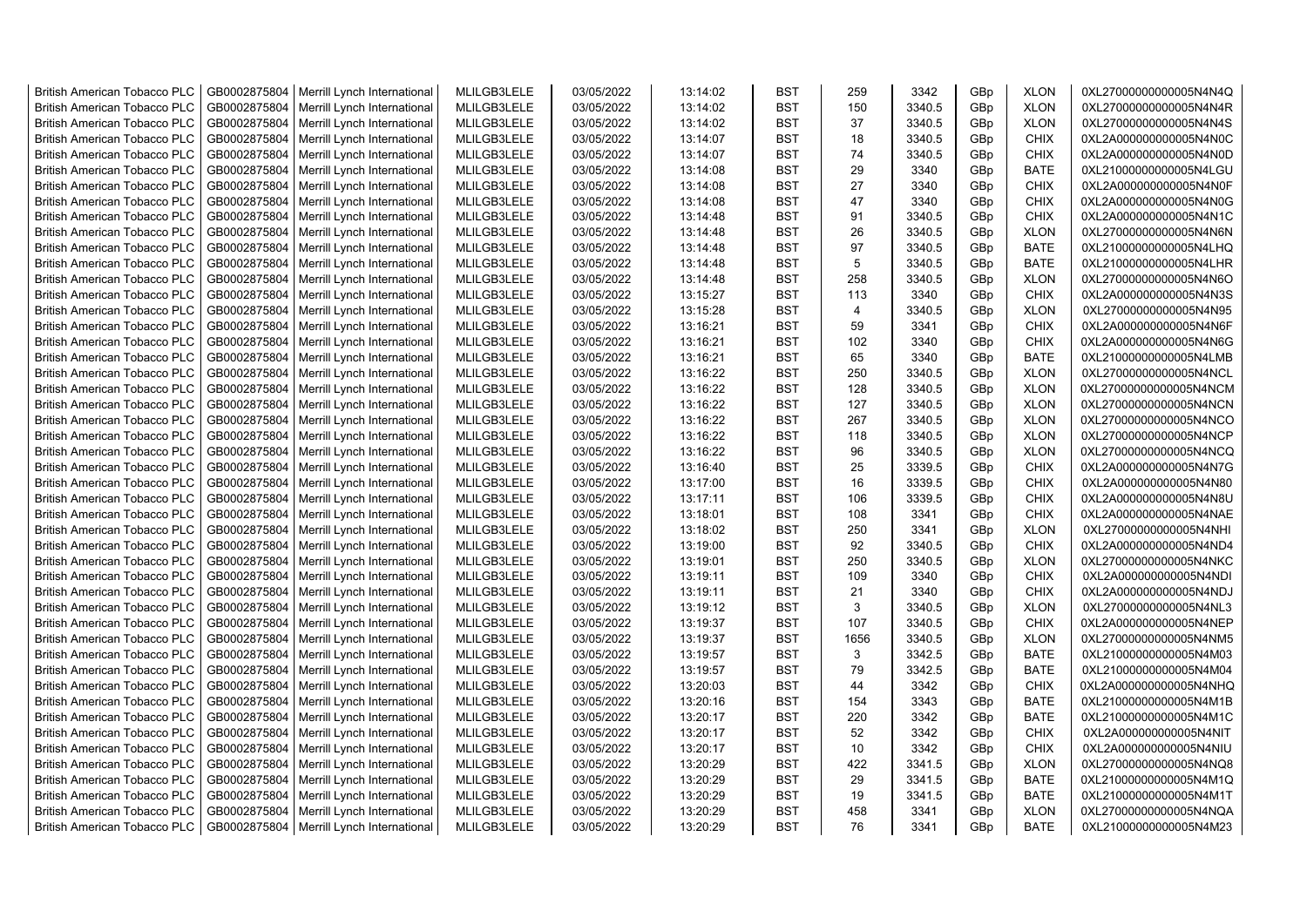| <b>British American Tobacco PLC</b> | GB0002875804 | Merrill Lynch International | MLILGB3LELE | 03/05/2022 | 13:20:29 | <b>BST</b> | 102  | 3341   | GBp | <b>BATE</b> | 0XL21000000000005N4M24 |
|-------------------------------------|--------------|-----------------------------|-------------|------------|----------|------------|------|--------|-----|-------------|------------------------|
| <b>British American Tobacco PLC</b> | GB0002875804 | Merrill Lynch International | MLILGB3LELE | 03/05/2022 | 13:20:29 | <b>BST</b> | 20   | 3341   | GBp | <b>BATE</b> | 0XL21000000000005N4M27 |
| <b>British American Tobacco PLC</b> | GB0002875804 | Merrill Lynch International | MLILGB3LELE | 03/05/2022 | 13:20:30 | <b>BST</b> | 15   | 3341   | GBp | <b>BATE</b> | 0XL21000000000005N4M28 |
| <b>British American Tobacco PLC</b> | GB0002875804 | Merrill Lynch International | MLILGB3LELE | 03/05/2022 | 13:20:30 | <b>BST</b> | 49   | 3341   | GBp | <b>BATE</b> | 0XL21000000000005N4M29 |
| <b>British American Tobacco PLC</b> | GB0002875804 | Merrill Lynch International | MLILGB3LELE | 03/05/2022 | 13:20:36 | <b>BST</b> | 80   | 3340.5 | GBp | <b>BATE</b> | 0XL21000000000005N4M2J |
| <b>British American Tobacco PLC</b> | GB0002875804 | Merrill Lynch International | MLILGB3LELE | 03/05/2022 | 13:21:22 | <b>BST</b> | 222  | 3340.5 | GBp | <b>XLON</b> | 0XL27000000000005N4NSV |
| <b>British American Tobacco PLC</b> | GB0002875804 | Merrill Lynch International | MLILGB3LELE | 03/05/2022 | 13:21:22 | <b>BST</b> | 128  | 3340.5 | GBp | <b>CHIX</b> | 0XL2A000000000005N4NLA |
| <b>British American Tobacco PLC</b> | GB0002875804 | Merrill Lynch International | MLILGB3LELE | 03/05/2022 | 13:21:23 | <b>BST</b> | 13   | 3340.5 | GBp | BATE        | 0XL21000000000005N4M3S |
| <b>British American Tobacco PLC</b> | GB0002875804 | Merrill Lynch International | MLILGB3LELE | 03/05/2022 | 13:21:33 | <b>BST</b> | 152  | 3340   | GBp | <b>XLON</b> | 0XL27000000000005N4NTN |
| <b>British American Tobacco PLC</b> | GB0002875804 | Merrill Lynch International | MLILGB3LELE | 03/05/2022 | 13:21:33 | <b>BST</b> | 15   | 3340   | GBp | <b>CHIX</b> | 0XL2A000000000005N4NLK |
| British American Tobacco PLC        | GB0002875804 | Merrill Lynch International | MLILGB3LELE | 03/05/2022 | 13:21:35 | <b>BST</b> | 87   | 3340   | GBp | <b>XLON</b> | 0XL27000000000005N4NTT |
| <b>British American Tobacco PLC</b> | GB0002875804 | Merrill Lynch International | MLILGB3LELE | 03/05/2022 | 13:21:35 | <b>BST</b> | 104  | 3340   | GBp | <b>XLON</b> | 0XL27000000000005N4NTV |
| <b>British American Tobacco PLC</b> | GB0002875804 | Merrill Lynch International | MLILGB3LELE | 03/05/2022 | 13:21:36 | <b>BST</b> | 26   | 3340   | GBp | <b>XLON</b> | 0XL27000000000005N4NU1 |
| <b>British American Tobacco PLC</b> | GB0002875804 | Merrill Lynch International | MLILGB3LELE | 03/05/2022 | 13:21:36 | <b>BST</b> | 83   | 3340   | GBp | <b>XLON</b> | 0XL27000000000005N4NU3 |
| <b>British American Tobacco PLC</b> | GB0002875804 | Merrill Lynch International | MLILGB3LELE | 03/05/2022 | 13:21:39 | <b>BST</b> | 124  | 3340.5 | GBp | <b>CHIX</b> | 0XL2A000000000005N4NLQ |
| <b>British American Tobacco PLC</b> | GB0002875804 | Merrill Lynch International | MLILGB3LELE | 03/05/2022 | 13:21:46 | <b>BST</b> | 27   | 3340   | GBp | <b>BATE</b> | 0XL21000000000005N4M4J |
| <b>British American Tobacco PLC</b> | GB0002875804 | Merrill Lynch International | MLILGB3LELE | 03/05/2022 | 13:21:48 | <b>BST</b> | 300  | 3340.5 | GBp | <b>XLON</b> | 0XL27000000000005N4NUF |
| <b>British American Tobacco PLC</b> | GB0002875804 | Merrill Lynch International | MLILGB3LELE | 03/05/2022 | 13:21:48 | <b>BST</b> | 66   | 3340.5 | GBp | <b>XLON</b> | 0XL27000000000005N4NUH |
| <b>British American Tobacco PLC</b> | GB0002875804 | Merrill Lynch International | MLILGB3LELE | 03/05/2022 | 13:22:17 | <b>BST</b> | 289  | 3341   | GBp | <b>XLON</b> | 0XL27000000000005N4O15 |
| <b>British American Tobacco PLC</b> | GB0002875804 | Merrill Lynch International | MLILGB3LELE | 03/05/2022 | 13:22:17 | <b>BST</b> | 103  | 3341   | GBp | <b>CHIX</b> | 0XL2A000000000005N4NNP |
| <b>British American Tobacco PLC</b> | GB0002875804 | Merrill Lynch International | MLILGB3LELE | 03/05/2022 | 13:22:17 | <b>BST</b> | 18   | 3341   | GBp | <b>XLON</b> | 0XL27000000000005N4O16 |
| <b>British American Tobacco PLC</b> | GB0002875804 | Merrill Lynch International | MLILGB3LELE | 03/05/2022 | 13:22:40 | <b>BST</b> | 15   | 3341   | GBp | <b>BATE</b> | 0XL21000000000005N4M6S |
| <b>British American Tobacco PLC</b> | GB0002875804 | Merrill Lynch International | MLILGB3LELE | 03/05/2022 | 13:22:40 | <b>BST</b> | 9    | 3341   | GBp | <b>BATE</b> | 0XL21000000000005N4M6U |
| <b>British American Tobacco PLC</b> | GB0002875804 | Merrill Lynch International | MLILGB3LELE | 03/05/2022 | 13:23:05 | BST        | 22   | 3341   | GBp | <b>BATE</b> | 0XL21000000000005N4M81 |
| <b>British American Tobacco PLC</b> | GB0002875804 | Merrill Lynch International | MLILGB3LELE | 03/05/2022 | 13:23:45 | <b>BST</b> | 1043 | 3340.5 | GBp | <b>XLON</b> | 0XL27000000000005N4O5B |
| <b>British American Tobacco PLC</b> | GB0002875804 | Merrill Lynch International | MLILGB3LELE | 03/05/2022 | 13:23:45 | <b>BST</b> | 290  | 3340.5 | GBp | <b>XLON</b> | 0XL27000000000005N4O5C |
| <b>British American Tobacco PLC</b> | GB0002875804 | Merrill Lynch International | MLILGB3LELE | 03/05/2022 | 13:23:45 | <b>BST</b> | 167  | 3340.5 | GBp | <b>CHIX</b> | 0XL2A000000000005N4NS2 |
| British American Tobacco PLC        | GB0002875804 | Merrill Lynch International | MLILGB3LELE | 03/05/2022 | 13:24:48 | <b>BST</b> | 29   | 3340   | GBp | <b>XLON</b> | 0XL27000000000005N4O7T |
| <b>British American Tobacco PLC</b> | GB0002875804 | Merrill Lynch International | MLILGB3LELE | 03/05/2022 | 13:25:10 | <b>BST</b> | 259  | 3341.5 | GBp | <b>XLON</b> | 0XL27000000000005N4O91 |
| <b>British American Tobacco PLC</b> | GB0002875804 | Merrill Lynch International | MLILGB3LELE | 03/05/2022 | 13:25:10 | <b>BST</b> | 250  | 3341.5 | GBp | <b>XLON</b> | 0XL27000000000005N4O92 |
| <b>British American Tobacco PLC</b> | GB0002875804 | Merrill Lynch International | MLILGB3LELE | 03/05/2022 | 13:25:10 | <b>BST</b> | 6    | 3341.5 | GBp | <b>XLON</b> | 0XL27000000000005N4O93 |
| <b>British American Tobacco PLC</b> | GB0002875804 | Merrill Lynch International | MLILGB3LELE | 03/05/2022 | 13:25:10 | <b>BST</b> | 62   | 3341.5 | GBp | <b>XLON</b> | 0XL27000000000005N4O94 |
| <b>British American Tobacco PLC</b> | GB0002875804 | Merrill Lynch International | MLILGB3LELE | 03/05/2022 | 13:26:32 | <b>BST</b> | 267  | 3341.5 | GBp | <b>XLON</b> | 0XL27000000000005N4OC9 |
| <b>British American Tobacco PLC</b> | GB0002875804 | Merrill Lynch International | MLILGB3LELE | 03/05/2022 | 13:26:32 | <b>BST</b> | 127  | 3341.5 | GBp | <b>XLON</b> | 0XL27000000000005N4OCA |
| <b>British American Tobacco PLC</b> | GB0002875804 | Merrill Lynch International | MLILGB3LELE | 03/05/2022 | 13:26:32 | <b>BST</b> | 128  | 3341.5 | GBp | <b>XLON</b> | 0XL27000000000005N4OCB |
| <b>British American Tobacco PLC</b> | GB0002875804 | Merrill Lynch International | MLILGB3LELE | 03/05/2022 | 13:26:45 | <b>BST</b> | 267  | 3341.5 | GBp | <b>XLON</b> | 0XL27000000000005N4OCJ |
| <b>British American Tobacco PLC</b> | GB0002875804 | Merrill Lynch International | MLILGB3LELE | 03/05/2022 | 13:26:45 | <b>BST</b> | 127  | 3341.5 | GBp | <b>XLON</b> | 0XL27000000000005N4OCK |
| <b>British American Tobacco PLC</b> | GB0002875804 | Merrill Lynch International | MLILGB3LELE | 03/05/2022 | 13:26:45 | <b>BST</b> | 179  | 3341.5 | GBp | <b>XLON</b> | 0XL27000000000005N4OCL |
| <b>British American Tobacco PLC</b> | GB0002875804 | Merrill Lynch International | MLILGB3LELE | 03/05/2022 | 13:28:03 | <b>BST</b> | 75   | 3342   | GBp | <b>XLON</b> | 0XL27000000000005N4OG3 |
| <b>British American Tobacco PLC</b> | GB0002875804 | Merrill Lynch International | MLILGB3LELE | 03/05/2022 | 13:28:10 | <b>BST</b> | 23   | 3342   | GBp | <b>XLON</b> | 0XL27000000000005N4OG8 |
| <b>British American Tobacco PLC</b> | GB0002875804 | Merrill Lynch International | MLILGB3LELE | 03/05/2022 | 13:28:10 | <b>BST</b> | 569  | 3342   | GBp | <b>XLON</b> | 0XL27000000000005N4OG9 |
| <b>British American Tobacco PLC</b> | GB0002875804 | Merrill Lynch International | MLILGB3LELE | 03/05/2022 | 13:28:10 | <b>BST</b> | 210  | 3342   | GBp | <b>XLON</b> | 0XL27000000000005N4OGB |
| <b>British American Tobacco PLC</b> | GB0002875804 | Merrill Lynch International | MLILGB3LELE | 03/05/2022 | 13:28:10 | <b>BST</b> | 127  | 3342   | GBp | <b>XLON</b> | 0XL27000000000005N4OGC |
| British American Tobacco PLC        | GB0002875804 | Merrill Lynch International | MLILGB3LELE | 03/05/2022 | 13:28:10 | <b>BST</b> | 128  | 3342   | GBp | <b>XLON</b> | 0XL27000000000005N4OGD |
| <b>British American Tobacco PLC</b> | GB0002875804 | Merrill Lynch International | MLILGB3LELE | 03/05/2022 | 13:28:14 | <b>BST</b> | 160  | 3341.5 | GBp | <b>XLON</b> | 0XL27000000000005N4OGE |
| <b>British American Tobacco PLC</b> | GB0002875804 | Merrill Lynch International | MLILGB3LELE | 03/05/2022 | 13:28:14 | <b>BST</b> | 34   | 3341.5 | GBp | <b>XLON</b> | 0XL27000000000005N4OGF |
| <b>British American Tobacco PLC</b> | GB0002875804 | Merrill Lynch International | MLILGB3LELE | 03/05/2022 | 13:28:26 | <b>BST</b> | 300  | 3342   | GBp | <b>CHIX</b> | 0XL2A000000000005N4O93 |
| <b>British American Tobacco PLC</b> | GB0002875804 | Merrill Lynch International | MLILGB3LELE | 03/05/2022 | 13:28:26 | <b>BST</b> | 114  | 3342   | GBp | <b>CHIX</b> | 0XL2A000000000005N4O92 |
|                                     |              |                             |             |            |          |            |      |        |     |             |                        |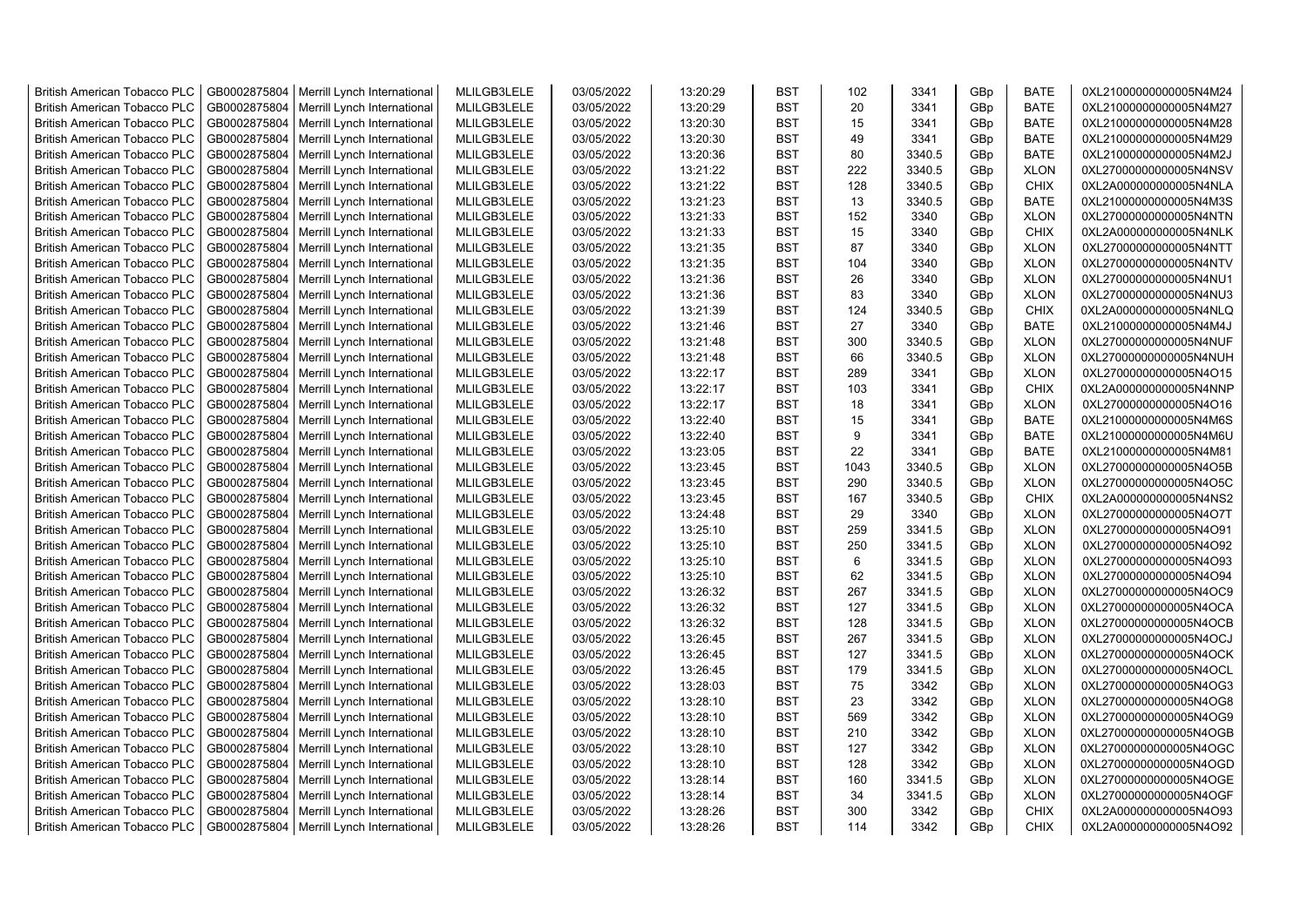| <b>British American Tobacco PLC</b> | GB0002875804 | Merrill Lynch International | MLILGB3LELE | 03/05/2022 | 13:28:42 | <b>BST</b> | 120            | 3341   | GBp             | <b>CHIX</b> | 0XL2A000000000005N4O9T |
|-------------------------------------|--------------|-----------------------------|-------------|------------|----------|------------|----------------|--------|-----------------|-------------|------------------------|
| <b>British American Tobacco PLC</b> | GB0002875804 | Merrill Lynch International | MLILGB3LELE | 03/05/2022 | 13:28:43 | <b>BST</b> | 16             | 3341   | GBp             | <b>CHIX</b> | 0XL2A000000000005N4OA3 |
| <b>British American Tobacco PLC</b> | GB0002875804 | Merrill Lynch International | MLILGB3LELE | 03/05/2022 | 13:28:54 | <b>BST</b> | 26             | 3341   | GBp             | <b>CHIX</b> | 0XL2A000000000005N4OAD |
| <b>British American Tobacco PLC</b> | GB0002875804 | Merrill Lynch International | MLILGB3LELE | 03/05/2022 | 13:29:14 | <b>BST</b> | 59             | 3342.5 | GBp             | <b>CHIX</b> | 0XL2A000000000005N4OC6 |
| <b>British American Tobacco PLC</b> | GB0002875804 | Merrill Lynch International | MLILGB3LELE | 03/05/2022 | 13:29:14 | <b>BST</b> | 10             | 3342.5 | GBp             | <b>BATE</b> | 0XL21000000000005N4MN1 |
| <b>British American Tobacco PLC</b> | GB0002875804 | Merrill Lynch International | MLILGB3LELE | 03/05/2022 | 13:29:14 | <b>BST</b> | 11             | 3342.5 | GBp             | <b>BATE</b> | 0XL21000000000005N4MN2 |
| <b>British American Tobacco PLC</b> | GB0002875804 | Merrill Lynch International | MLILGB3LELE | 03/05/2022 | 13:29:14 | <b>BST</b> | 66             | 3342.5 | GBp             | <b>BATE</b> | 0XL21000000000005N4MN3 |
| <b>British American Tobacco PLC</b> | GB0002875804 | Merrill Lynch International | MLILGB3LELE | 03/05/2022 | 13:29:19 | <b>BST</b> | 90             | 3342   | GBp             | <b>XLON</b> | 0XL27000000000005N4OK7 |
| <b>British American Tobacco PLC</b> | GB0002875804 | Merrill Lynch International | MLILGB3LELE | 03/05/2022 | 13:29:19 | <b>BST</b> | 15             | 3342   | GBp             | <b>CHIX</b> | 0XL2A000000000005N4OC9 |
| <b>British American Tobacco PLC</b> | GB0002875804 | Merrill Lynch International | MLILGB3LELE | 03/05/2022 | 13:29:19 | <b>BST</b> | 11             | 3342   | GBp             | <b>XLON</b> | 0XL27000000000005N4OK8 |
| <b>British American Tobacco PLC</b> | GB0002875804 | Merrill Lynch International | MLILGB3LELE | 03/05/2022 | 13:29:19 | <b>BST</b> | 41             | 3342   | GBp             | <b>BATE</b> | 0XL21000000000005N4MNF |
| British American Tobacco PLC        | GB0002875804 | Merrill Lynch International | MLILGB3LELE | 03/05/2022 | 13:29:19 | <b>BST</b> | 18             | 3342   | GBp             | <b>XLON</b> | 0XL27000000000005N4OK9 |
| <b>British American Tobacco PLC</b> | GB0002875804 | Merrill Lynch International | MLILGB3LELE | 03/05/2022 | 13:30:04 | <b>BST</b> | 92             | 3341.5 | GBp             | <b>CHIX</b> | 0XL2A000000000005N4OFS |
| <b>British American Tobacco PLC</b> | GB0002875804 | Merrill Lynch International | MLILGB3LELE | 03/05/2022 | 13:30:05 | <b>BST</b> | $\overline{4}$ | 3341.5 | GBp             | <b>CHIX</b> | 0XL2A000000000005N4OGC |
| <b>British American Tobacco PLC</b> | GB0002875804 | Merrill Lynch International | MLILGB3LELE | 03/05/2022 | 13:30:05 | <b>BST</b> | 125            | 3341.5 | GBp             | <b>CHIX</b> | 0XL2A000000000005N4OGD |
| British American Tobacco PLC        | GB0002875804 | Merrill Lynch International | MLILGB3LELE | 03/05/2022 | 13:30:05 | <b>BST</b> | 168            | 3341.5 | GBp             | <b>XLON</b> | 0XL27000000000005N4OMK |
| British American Tobacco PLC        | GB0002875804 | Merrill Lynch International | MLILGB3LELE | 03/05/2022 | 13:30:05 | <b>BST</b> | 128            | 3342   | GBp             | <b>XLON</b> | 0XL27000000000005N4OML |
| <b>British American Tobacco PLC</b> | GB0002875804 | Merrill Lynch International | MLILGB3LELE | 03/05/2022 | 13:30:05 | <b>BST</b> | 127            | 3342   | GBp             | <b>XLON</b> | 0XL27000000000005N4OMM |
| British American Tobacco PLC        | GB0002875804 | Merrill Lynch International | MLILGB3LELE | 03/05/2022 | 13:30:05 | <b>BST</b> | 118            | 3342   | GBp             | <b>XLON</b> | 0XL27000000000005N4OMN |
| <b>British American Tobacco PLC</b> | GB0002875804 | Merrill Lynch International | MLILGB3LELE | 03/05/2022 | 13:30:05 | <b>BST</b> | 250            | 3342   | GBp             | <b>XLON</b> | 0XL27000000000005N4OMO |
| <b>British American Tobacco PLC</b> | GB0002875804 | Merrill Lynch International | MLILGB3LELE | 03/05/2022 | 13:30:05 | <b>BST</b> | 81             | 3342   | GBp             | <b>XLON</b> | 0XL27000000000005N4OMP |
| <b>British American Tobacco PLC</b> | GB0002875804 | Merrill Lynch International | MLILGB3LELE | 03/05/2022 | 13:30:44 | <b>BST</b> | 248            | 3342   | GBp             | <b>XLON</b> | 0XL27000000000005N4OOA |
| <b>British American Tobacco PLC</b> | GB0002875804 | Merrill Lynch International | MLILGB3LELE | 03/05/2022 | 13:30:44 | <b>BST</b> | 75             | 3342   | GBp             | <b>CHIX</b> | 0XL2A000000000005N4OIG |
| <b>British American Tobacco PLC</b> | GB0002875804 | Merrill Lynch International | MLILGB3LELE | 03/05/2022 | 13:30:44 | <b>BST</b> | 75             | 3342   | GBp             | <b>CHIX</b> | 0XL2A000000000005N4OIH |
| <b>British American Tobacco PLC</b> | GB0002875804 | Merrill Lynch International | MLILGB3LELE | 03/05/2022 | 13:30:44 | <b>BST</b> | 15             | 3342   | GBp             | <b>CHIX</b> | 0XL2A000000000005N4OII |
| British American Tobacco PLC        | GB0002875804 | Merrill Lynch International | MLILGB3LELE | 03/05/2022 | 13:31:20 | <b>BST</b> | 128            | 3342   | GBp             | <b>XLON</b> | 0XL27000000000005N4OQ5 |
| <b>British American Tobacco PLC</b> | GB0002875804 | Merrill Lynch International | MLILGB3LELE | 03/05/2022 | 13:31:20 | <b>BST</b> | 250            | 3342   | GBp             | <b>XLON</b> | 0XL27000000000005N4OQ6 |
| <b>British American Tobacco PLC</b> | GB0002875804 | Merrill Lynch International | MLILGB3LELE | 03/05/2022 | 13:31:30 | <b>BST</b> | 217            | 3341.5 | GBp             | <b>XLON</b> | 0XL27000000000005N4OR2 |
| <b>British American Tobacco PLC</b> | GB0002875804 | Merrill Lynch International | MLILGB3LELE | 03/05/2022 | 13:33:28 | <b>BST</b> | 152            | 3344.5 | GBp             | <b>XLON</b> | 0XL27000000000005N4P2H |
| <b>British American Tobacco PLC</b> | GB0002875804 | Merrill Lynch International | MLILGB3LELE | 03/05/2022 | 13:33:28 | <b>BST</b> | 101            | 3344.5 | GBp             | <b>XLON</b> | 0XL27000000000005N4P2I |
| <b>British American Tobacco PLC</b> | GB0002875804 | Merrill Lynch International | MLILGB3LELE | 03/05/2022 | 13:33:28 | <b>BST</b> | 127            | 3344.5 | GBp             | <b>XLON</b> | 0XL27000000000005N4P2J |
| <b>British American Tobacco PLC</b> | GB0002875804 | Merrill Lynch International | MLILGB3LELE | 03/05/2022 | 13:33:28 | <b>BST</b> | 38             | 3344   | GBp             | <b>BATE</b> | 0XL21000000000005N4N5Q |
| <b>British American Tobacco PLC</b> | GB0002875804 | Merrill Lynch International | MLILGB3LELE | 03/05/2022 | 13:33:37 | <b>BST</b> | 3              | 3344   | GBp             | <b>CHIX</b> | 0XL2A000000000005N4OTK |
| <b>British American Tobacco PLC</b> | GB0002875804 | Merrill Lynch International | MLILGB3LELE | 03/05/2022 | 13:33:37 | <b>BST</b> | 286            | 3344   | GBp             | <b>CHIX</b> | 0XL2A000000000005N4OTL |
| <b>British American Tobacco PLC</b> | GB0002875804 | Merrill Lynch International | MLILGB3LELE | 03/05/2022 | 13:33:37 | <b>BST</b> | $\overline{4}$ | 3344   | GBp             | <b>BATE</b> | 0XL21000000000005N4N63 |
| British American Tobacco PLC        | GB0002875804 | Merrill Lynch International | MLILGB3LELE | 03/05/2022 | 13:33:57 | <b>BST</b> | 137            | 3345.5 | GBp             | <b>XLON</b> | 0XL27000000000005N4P43 |
| <b>British American Tobacco PLC</b> | GB0002875804 | Merrill Lynch International | MLILGB3LELE | 03/05/2022 | 13:33:57 | <b>BST</b> | 128            | 3345.5 | GBp             | <b>XLON</b> | 0XL27000000000005N4P44 |
| <b>British American Tobacco PLC</b> | GB0002875804 | Merrill Lynch International | MLILGB3LELE | 03/05/2022 | 13:33:57 | <b>BST</b> | 127            | 3345.5 | GBp             | <b>XLON</b> | 0XL27000000000005N4P45 |
| <b>British American Tobacco PLC</b> | GB0002875804 | Merrill Lynch International | MLILGB3LELE | 03/05/2022 | 13:33:57 | <b>BST</b> | 242            | 3345.5 | GBp             | <b>XLON</b> | 0XL27000000000005N4P46 |
| <b>British American Tobacco PLC</b> | GB0002875804 | Merrill Lynch International | MLILGB3LELE | 03/05/2022 | 13:33:57 | <b>BST</b> | 250            | 3345.5 | GBp             | <b>XLON</b> | 0XL27000000000005N4P47 |
| <b>British American Tobacco PLC</b> | GB0002875804 | Merrill Lynch International | MLILGB3LELE | 03/05/2022 | 13:33:57 | <b>BST</b> | 178            | 3345.5 | GBp             | <b>XLON</b> | 0XL27000000000005N4P48 |
| <b>British American Tobacco PLC</b> | GB0002875804 | Merrill Lynch International | MLILGB3LELE | 03/05/2022 | 13:34:10 | <b>BST</b> | 73             | 3345.5 | GBp             | <b>CHIX</b> | 0XL2A000000000005N4OVP |
| <b>British American Tobacco PLC</b> | GB0002875804 | Merrill Lynch International | MLILGB3LELE | 03/05/2022 | 13:34:23 | <b>BST</b> | 262            | 3345.5 | GBp             | <b>CHIX</b> | 0XL2A000000000005N4P0A |
| <b>British American Tobacco PLC</b> | GB0002875804 | Merrill Lynch International | MLILGB3LELE | 03/05/2022 | 13:34:23 | <b>BST</b> | 258            | 3345.5 | GBp             | <b>XLON</b> | 0XL27000000000005N4P5O |
| British American Tobacco PLC        | GB0002875804 | Merrill Lynch International | MLILGB3LELE | 03/05/2022 | 13:34:23 | <b>BST</b> | 60             | 3345.5 | GBp             | <b>XLON</b> | 0XL27000000000005N4P5P |
| <b>British American Tobacco PLC</b> | GB0002875804 | Merrill Lynch International | MLILGB3LELE | 03/05/2022 | 13:34:23 | <b>BST</b> | 104            | 3345.5 | GBp             | <b>XLON</b> | 0XL27000000000005N4P5Q |
| <b>British American Tobacco PLC</b> | GB0002875804 | Merrill Lynch International | MLILGB3LELE | 03/05/2022 | 13:34:53 | <b>BST</b> | 300            | 3345   | GBp             | <b>XLON</b> | 0XL27000000000005N4P6I |
| <b>British American Tobacco PLC</b> | GB0002875804 | Merrill Lynch International | MLILGB3LELE | 03/05/2022 | 13:34:53 | <b>BST</b> | 17             | 3345   | GB <sub>p</sub> | <b>BATE</b> | 0XL21000000000005N4NA1 |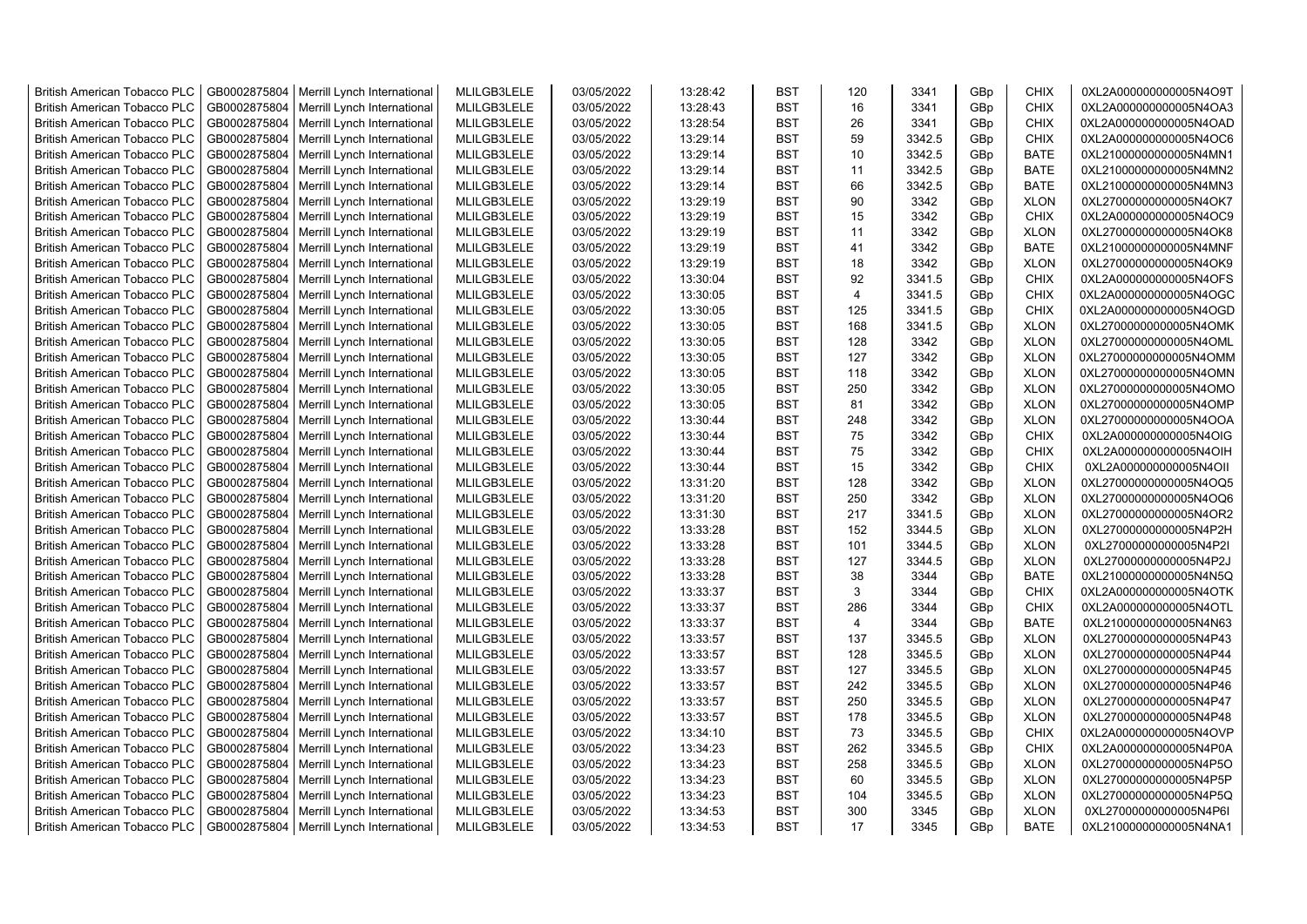| <b>British American Tobacco PLC</b> | GB0002875804 | Merrill Lynch International | MLILGB3LELE | 03/05/2022 | 13:35:08 | <b>BST</b> | 39  | 3345   | GBp | <b>XLON</b> | 0XL27000000000005N4P7H |
|-------------------------------------|--------------|-----------------------------|-------------|------------|----------|------------|-----|--------|-----|-------------|------------------------|
| <b>British American Tobacco PLC</b> | GB0002875804 | Merrill Lynch International | MLILGB3LELE | 03/05/2022 | 13:35:17 | <b>BST</b> | 47  | 3345   | GBp | <b>BATE</b> | 0XL21000000000005N4NB2 |
| <b>British American Tobacco PLC</b> | GB0002875804 | Merrill Lynch International | MLILGB3LELE | 03/05/2022 | 13:35:17 | <b>BST</b> | 34  | 3345   | GBp | <b>XLON</b> | 0XL27000000000005N4P7O |
| <b>British American Tobacco PLC</b> | GB0002875804 | Merrill Lynch International | MLILGB3LELE | 03/05/2022 | 13:35:17 | <b>BST</b> | 24  | 3345   | GBp | <b>BATE</b> | 0XL21000000000005N4NB3 |
| British American Tobacco PLC        | GB0002875804 | Merrill Lynch International | MLILGB3LELE | 03/05/2022 | 13:35:17 | <b>BST</b> | 60  | 3345   | GBp | <b>XLON</b> | 0XL27000000000005N4P7P |
| <b>British American Tobacco PLC</b> | GB0002875804 | Merrill Lynch International | MLILGB3LELE | 03/05/2022 | 13:35:17 | <b>BST</b> | 241 | 3345   | GBp | <b>XLON</b> | 0XL27000000000005N4P7Q |
| <b>British American Tobacco PLC</b> | GB0002875804 | Merrill Lynch International | MLILGB3LELE | 03/05/2022 | 13:35:17 | <b>BST</b> | 24  | 3344.5 | GBp | <b>CHIX</b> | 0XL2A000000000005N4P2O |
| <b>British American Tobacco PLC</b> | GB0002875804 | Merrill Lynch International | MLILGB3LELE | 03/05/2022 | 13:35:21 | <b>BST</b> | 191 | 3344.5 | GBp | <b>XLON</b> | 0XL27000000000005N4P81 |
| <b>British American Tobacco PLC</b> | GB0002875804 | Merrill Lynch International | MLILGB3LELE | 03/05/2022 | 13:35:22 | <b>BST</b> | 16  | 3344.5 | GBp | <b>XLON</b> | 0XL27000000000005N4P85 |
| <b>British American Tobacco PLC</b> | GB0002875804 | Merrill Lynch International | MLILGB3LELE | 03/05/2022 | 13:35:24 | <b>BST</b> | 8   | 3344.5 | GBp | <b>BATE</b> | 0XL21000000000005N4NB8 |
| <b>British American Tobacco PLC</b> | GB0002875804 | Merrill Lynch International | MLILGB3LELE | 03/05/2022 | 13:35:24 | <b>BST</b> | 19  | 3344.5 | GBp | <b>BATE</b> | 0XL21000000000005N4NB9 |
| <b>British American Tobacco PLC</b> | GB0002875804 | Merrill Lynch International | MLILGB3LELE | 03/05/2022 | 13:35:24 | <b>BST</b> | 21  | 3344.5 | GBp | <b>BATE</b> | 0XL21000000000005N4NBA |
| <b>British American Tobacco PLC</b> | GB0002875804 | Merrill Lynch International | MLILGB3LELE | 03/05/2022 | 13:35:24 | <b>BST</b> | 263 | 3344.5 | GBp | <b>XLON</b> | 0XL27000000000005N4P89 |
| <b>British American Tobacco PLC</b> | GB0002875804 | Merrill Lynch International | MLILGB3LELE | 03/05/2022 | 13:35:28 | <b>BST</b> | 16  | 3344   | GBp | <b>CHIX</b> | 0XL2A000000000005N4P3I |
| <b>British American Tobacco PLC</b> | GB0002875804 | Merrill Lynch International | MLILGB3LELE | 03/05/2022 | 13:35:29 | <b>BST</b> | 100 | 3344   | GBp | <b>CHIX</b> | 0XL2A000000000005N4P3K |
| <b>British American Tobacco PLC</b> | GB0002875804 | Merrill Lynch International | MLILGB3LELE | 03/05/2022 | 13:35:31 | <b>BST</b> | 154 | 3344   | GBp | <b>CHIX</b> | 0XL2A000000000005N4P3L |
| <b>British American Tobacco PLC</b> | GB0002875804 | Merrill Lynch International | MLILGB3LELE | 03/05/2022 | 13:35:32 | <b>BST</b> | 53  | 3344   | GBp | CHIX        | 0XL2A000000000005N4P3M |
| <b>British American Tobacco PLC</b> | GB0002875804 | Merrill Lynch International | MLILGB3LELE | 03/05/2022 | 13:35:52 | <b>BST</b> | 66  | 3343.5 | GBp | <b>CHIX</b> | 0XL2A000000000005N4P4N |
| <b>British American Tobacco PLC</b> | GB0002875804 | Merrill Lynch International | MLILGB3LELE | 03/05/2022 | 13:35:52 | <b>BST</b> | 38  | 3343.5 | GBp | <b>BATE</b> | 0XL21000000000005N4NCT |
| <b>British American Tobacco PLC</b> | GB0002875804 | Merrill Lynch International | MLILGB3LELE | 03/05/2022 | 13:35:52 | <b>BST</b> | 20  | 3343.5 | GBp | <b>CHIX</b> | 0XL2A000000000005N4P4O |
| <b>British American Tobacco PLC</b> | GB0002875804 | Merrill Lynch International | MLILGB3LELE | 03/05/2022 | 13:35:52 | <b>BST</b> | 473 | 3343.5 | GBp | <b>XLON</b> | 0XL27000000000005N4P9S |
| <b>British American Tobacco PLC</b> | GB0002875804 | Merrill Lynch International | MLILGB3LELE | 03/05/2022 | 13:35:52 | <b>BST</b> | 86  | 3343.5 | GBp | <b>CHIX</b> | 0XL2A000000000005N4P4P |
| <b>British American Tobacco PLC</b> | GB0002875804 | Merrill Lynch International | MLILGB3LELE | 03/05/2022 | 13:35:52 | <b>BST</b> | 9   | 3343.5 | GBp | <b>XLON</b> | 0XL27000000000005N4P9T |
| <b>British American Tobacco PLC</b> | GB0002875804 | Merrill Lynch International | MLILGB3LELE | 03/05/2022 | 13:35:54 | <b>BST</b> | 138 | 3343   | GBp | <b>XLON</b> | 0XL27000000000005N4P9V |
| <b>British American Tobacco PLC</b> | GB0002875804 | Merrill Lynch International | MLILGB3LELE | 03/05/2022 | 13:35:54 | <b>BST</b> | 23  | 3343   | GBp | <b>XLON</b> | 0XL27000000000005N4PA0 |
| <b>British American Tobacco PLC</b> | GB0002875804 | Merrill Lynch International | MLILGB3LELE | 03/05/2022 | 13:36:03 | <b>BST</b> | 91  | 3342.5 | GBp | CHIX        | 0XL2A000000000005N4P60 |
| <b>British American Tobacco PLC</b> | GB0002875804 | Merrill Lynch International | MLILGB3LELE | 03/05/2022 | 13:36:04 | <b>BST</b> | 171 | 3342.5 | GBp | CHIX        | 0XL2A000000000005N4P61 |
| <b>British American Tobacco PLC</b> | GB0002875804 | Merrill Lynch International | MLILGB3LELE | 03/05/2022 | 13:36:04 | <b>BST</b> | 92  | 3342.5 | GBp | <b>XLON</b> | 0XL27000000000005N4PAV |
| <b>British American Tobacco PLC</b> | GB0002875804 | Merrill Lynch International | MLILGB3LELE | 03/05/2022 | 13:36:04 | <b>BST</b> | 21  | 3342.5 | GBp | <b>BATE</b> | 0XL21000000000005N4NDN |
| <b>British American Tobacco PLC</b> | GB0002875804 | Merrill Lynch International | MLILGB3LELE | 03/05/2022 | 13:36:09 | <b>BST</b> | 122 | 3342   | GBp | <b>BATE</b> | 0XL21000000000005N4NE1 |
| <b>British American Tobacco PLC</b> | GB0002875804 | Merrill Lynch International | MLILGB3LELE | 03/05/2022 | 13:36:10 | <b>BST</b> | 28  | 3342   | GBp | <b>BATE</b> | 0XL21000000000005N4NE2 |
| <b>British American Tobacco PLC</b> | GB0002875804 | Merrill Lynch International | MLILGB3LELE | 03/05/2022 | 13:36:29 | <b>BST</b> | 15  | 3342   | GBp | <b>BATE</b> | 0XL21000000000005N4NFD |
| <b>British American Tobacco PLC</b> | GB0002875804 | Merrill Lynch International | MLILGB3LELE | 03/05/2022 | 13:36:29 | <b>BST</b> | 173 | 3342   | GBp | <b>XLON</b> | 0XL27000000000005N4PCC |
| <b>British American Tobacco PLC</b> | GB0002875804 | Merrill Lynch International | MLILGB3LELE | 03/05/2022 | 13:36:29 | <b>BST</b> | 11  | 3342   | GBp | <b>XLON</b> | 0XL27000000000005N4PCD |
| <b>British American Tobacco PLC</b> | GB0002875804 | Merrill Lynch International | MLILGB3LELE | 03/05/2022 | 13:36:29 | <b>BST</b> | 35  | 3341.5 | GBp | <b>CHIX</b> | 0XL2A000000000005N4P84 |
| <b>British American Tobacco PLC</b> | GB0002875804 | Merrill Lynch International | MLILGB3LELE | 03/05/2022 | 13:36:29 | <b>BST</b> | 18  | 3341.5 | GBp | <b>BATE</b> | 0XL21000000000005N4NFH |
| <b>British American Tobacco PLC</b> | GB0002875804 | Merrill Lynch International | MLILGB3LELE | 03/05/2022 | 13:36:29 | <b>BST</b> | 107 | 3341.5 | GBp | <b>XLON</b> | 0XL27000000000005N4PCF |
| <b>British American Tobacco PLC</b> | GB0002875804 | Merrill Lynch International | MLILGB3LELE | 03/05/2022 | 13:36:30 | <b>BST</b> | 35  | 3341   | GBp | <b>CHIX</b> | 0XL2A000000000005N4P86 |
| <b>British American Tobacco PLC</b> | GB0002875804 | Merrill Lynch International | MLILGB3LELE | 03/05/2022 | 13:36:30 | <b>BST</b> | 96  | 3341   | GBp | <b>XLON</b> | 0XL27000000000005N4PCG |
| <b>British American Tobacco PLC</b> | GB0002875804 | Merrill Lynch International | MLILGB3LELE | 03/05/2022 | 13:36:38 | <b>BST</b> | 41  | 3341   | GBp | <b>CHIX</b> | 0XL2A000000000005N4P8M |
| <b>British American Tobacco PLC</b> | GB0002875804 | Merrill Lynch International | MLILGB3LELE | 03/05/2022 | 13:36:38 | <b>BST</b> | 20  | 3341   | GBp | <b>BATE</b> | 0XL21000000000005N4NFQ |
| <b>British American Tobacco PLC</b> | GB0002875804 | Merrill Lynch International | MLILGB3LELE | 03/05/2022 | 13:36:45 | <b>BST</b> | 128 | 3340.5 | GBp | <b>XLON</b> | 0XL27000000000005N4PDF |
| <b>British American Tobacco PLC</b> | GB0002875804 | Merrill Lynch International | MLILGB3LELE | 03/05/2022 | 13:36:49 | <b>BST</b> | 136 | 3340   | GBp | <b>XLON</b> | 0XL27000000000005N4PE1 |
| <b>British American Tobacco PLC</b> | GB0002875804 | Merrill Lynch International | MLILGB3LELE | 03/05/2022 | 13:36:49 | <b>BST</b> | 30  | 3340   | GBp | <b>CHIX</b> | 0XL2A000000000005N4P9M |
| <b>British American Tobacco PLC</b> | GB0002875804 | Merrill Lynch International | MLILGB3LELE | 03/05/2022 | 13:36:56 | <b>BST</b> | 34  | 3340   | GBp | <b>CHIX</b> | 0XL2A000000000005N4P9V |
| <b>British American Tobacco PLC</b> | GB0002875804 | Merrill Lynch International | MLILGB3LELE | 03/05/2022 | 13:37:23 | <b>BST</b> | 89  | 3340.5 | GBp | <b>XLON</b> | 0XL27000000000005N4PHG |
| <b>British American Tobacco PLC</b> | GB0002875804 | Merrill Lynch International | MLILGB3LELE | 03/05/2022 | 13:37:23 | <b>BST</b> | 19  | 3340.5 | GBp | <b>CHIX</b> | 0XL2A000000000005N4PCA |
| <b>British American Tobacco PLC</b> | GB0002875804 | Merrill Lynch International | MLILGB3LELE | 03/05/2022 | 13:37:31 | <b>BST</b> | 145 | 3340   | GBp | <b>XLON</b> | 0XL27000000000005N4PI4 |
|                                     |              |                             |             |            |          |            |     |        |     |             |                        |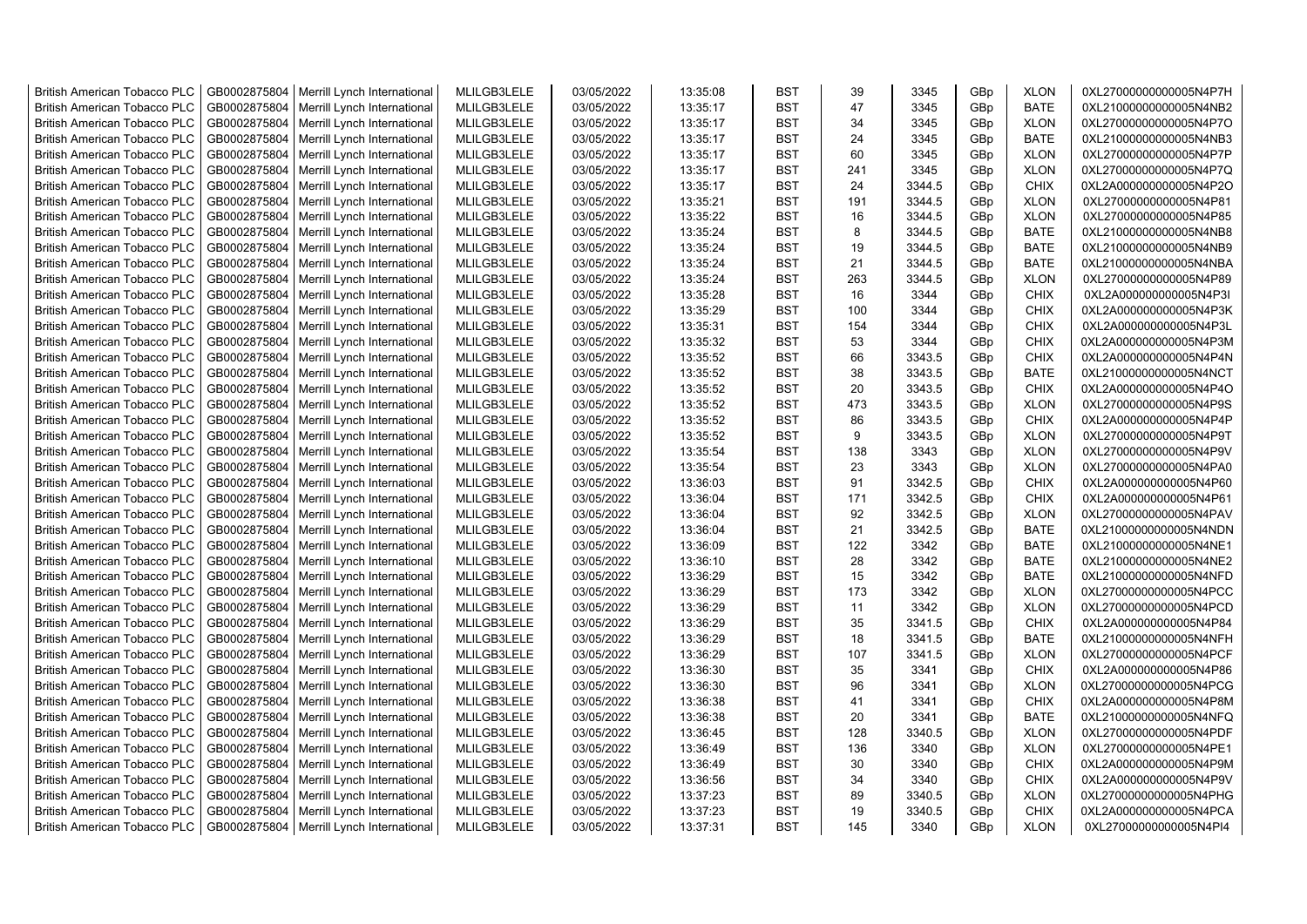| <b>British American Tobacco PLC</b>                                 | GB0002875804                 | Merrill Lynch International | MLILGB3LELE                | 03/05/2022               | 13:37:31             | <b>BST</b>               | 39   | 3339.5       | GBp             | <b>BATE</b>                | 0XL21000000000005N4NJ8                           |
|---------------------------------------------------------------------|------------------------------|-----------------------------|----------------------------|--------------------------|----------------------|--------------------------|------|--------------|-----------------|----------------------------|--------------------------------------------------|
| <b>British American Tobacco PLC</b>                                 | GB0002875804                 | Merrill Lynch International | MLILGB3LELE                | 03/05/2022               | 13:37:31             | <b>BST</b>               | 184  | 3339.5       | GBp             | <b>XLON</b>                | 0XL27000000000005N4PI5                           |
| <b>British American Tobacco PLC</b>                                 | GB0002875804                 | Merrill Lynch International | MLILGB3LELE                | 03/05/2022               | 13:37:31             | <b>BST</b>               | 66   | 3339.5       | GBp             | <b>CHIX</b>                | 0XL2A000000000005N4PCM                           |
| <b>British American Tobacco PLC</b>                                 | GB0002875804                 | Merrill Lynch International | MLILGB3LELE                | 03/05/2022               | 13:37:56             | <b>BST</b>               | 57   | 3340         | GBp             | <b>CHIX</b>                | 0XL2A000000000005N4PEU                           |
| <b>British American Tobacco PLC</b>                                 | GB0002875804                 | Merrill Lynch International | MLILGB3LELE                | 03/05/2022               | 13:37:56             | <b>BST</b>               | 38   | 3340         | GBp             | <b>BATE</b>                | 0XL21000000000005N4NLB                           |
| <b>British American Tobacco PLC</b>                                 | GB0002875804                 | Merrill Lynch International | MLILGB3LELE                | 03/05/2022               | 13:37:56             | <b>BST</b>               | 120  | 3340         | GBp             | <b>XLON</b>                | 0XL27000000000005N4PJL                           |
| <b>British American Tobacco PLC</b>                                 | GB0002875804                 | Merrill Lynch International | MLILGB3LELE                | 03/05/2022               | 13:38:20             | <b>BST</b>               | 68   | 3339         | GBp             | <b>CHIX</b>                | 0XL2A000000000005N4PFT                           |
| <b>British American Tobacco PLC</b>                                 | GB0002875804                 | Merrill Lynch International | MLILGB3LELE                | 03/05/2022               | 13:38:20             | <b>BST</b>               | 103  | 3339         | GBp             | <b>XLON</b>                | 0XL27000000000005N4PKD                           |
| <b>British American Tobacco PLC</b>                                 | GB0002875804                 | Merrill Lynch International | MLILGB3LELE                | 03/05/2022               | 13:38:20             | <b>BST</b>               | 11   | 3339         | GBp             | <b>BATE</b>                | 0XL21000000000005N4NMM                           |
| <b>British American Tobacco PLC</b>                                 | GB0002875804                 | Merrill Lynch International | MLILGB3LELE                | 03/05/2022               | 13:38:29             | <b>BST</b>               | 31   | 3339         | GBp             | <b>XLON</b>                | 0XL27000000000005N4PL1                           |
| <b>British American Tobacco PLC</b>                                 | GB0002875804                 | Merrill Lynch International | MLILGB3LELE                | 03/05/2022               | 13:38:29             | <b>BST</b>               | 160  | 3339         | GBp             | <b>XLON</b>                | 0XL27000000000005N4PL3                           |
| <b>British American Tobacco PLC</b>                                 | GB0002875804                 | Merrill Lynch International | MLILGB3LELE                | 03/05/2022               | 13:38:56             | <b>BST</b>               | 39   | 3338.5       | GBp             | <b>BATE</b>                | 0XL21000000000005N4NOK                           |
| <b>British American Tobacco PLC</b>                                 | GB0002875804                 | Merrill Lynch International | MLILGB3LELE                | 03/05/2022               | 13:38:56             | <b>BST</b>               | 192  | 3338.5       | GBp             | <b>XLON</b>                | 0XL27000000000005N4PMG                           |
| <b>British American Tobacco PLC</b>                                 | GB0002875804                 | Merrill Lynch International | MLILGB3LELE                | 03/05/2022               | 13:38:56             | <b>BST</b>               | 30   | 3338.5       | GBp             | <b>XLON</b>                | 0XL27000000000005N4PMH                           |
| <b>British American Tobacco PLC</b>                                 | GB0002875804                 | Merrill Lynch International | MLILGB3LELE                | 03/05/2022               | 13:38:56             | <b>BST</b>               | 35   | 3338.5       | GBp             | <b>CHIX</b>                | 0XL2A000000000005N4PI6                           |
| <b>British American Tobacco PLC</b>                                 | GB0002875804                 | Merrill Lynch International | MLILGB3LELE                | 03/05/2022               | 13:39:47             | <b>BST</b>               | 13   | 3338.5       | GBp             | <b>BATE</b>                | 0XL21000000000005N4NQR                           |
| <b>British American Tobacco PLC</b>                                 | GB0002875804                 | Merrill Lynch International | MLILGB3LELE                | 03/05/2022               | 13:39:58             | <b>BST</b>               | 100  | 3338         | GBp             | <b>XLON</b>                | 0XL27000000000005N4PPR                           |
| <b>British American Tobacco PLC</b>                                 | GB0002875804                 | Merrill Lynch International | MLILGB3LELE                | 03/05/2022               | 13:40:59             | <b>BST</b>               | 38   | 3338         | GBp             | <b>CHIX</b>                | 0XL2A000000000005N4POE                           |
| <b>British American Tobacco PLC</b>                                 | GB0002875804                 | Merrill Lynch International | MLILGB3LELE                | 03/05/2022               | 13:40:59             | <b>BST</b>               | 1595 | 3338         | GBp             | <b>XLON</b>                | 0XL27000000000005N4PSL                           |
| <b>British American Tobacco PLC</b>                                 | GB0002875804                 | Merrill Lynch International | MLILGB3LELE                | 03/05/2022               | 13:40:59             | <b>BST</b>               | 83   | 3338         | GBp             | <b>CHIX</b>                | 0XL2A000000000005N4POF                           |
| <b>British American Tobacco PLC</b>                                 | GB0002875804                 | Merrill Lynch International | MLILGB3LELE                | 03/05/2022               | 13:41:08             | <b>BST</b>               | 69   | 3337.5       | GBp             | <b>CHIX</b>                | 0XL2A000000000005N4POP                           |
| <b>British American Tobacco PLC</b>                                 | GB0002875804                 | Merrill Lynch International | MLILGB3LELE                | 03/05/2022               | 13:41:08             | <b>BST</b>               | 85   | 3337.5       | GBp             | <b>XLON</b>                | 0XL27000000000005N4PT1                           |
| <b>British American Tobacco PLC</b>                                 | GB0002875804                 | Merrill Lynch International | MLILGB3LELE                | 03/05/2022               | 13:41:38             | <b>BST</b>               | 108  | 3337.5       | GBp             | <b>CHIX</b>                | 0XL2A000000000005N4PPI                           |
| <b>British American Tobacco PLC</b>                                 | GB0002875804                 | Merrill Lynch International | MLILGB3LELE                | 03/05/2022               | 13:41:38             | <b>BST</b>               | 20   | 3337.5       | GBp             | <b>BATE</b>                | 0XL21000000000005N4O00                           |
| <b>British American Tobacco PLC</b>                                 | GB0002875804                 | Merrill Lynch International | MLILGB3LELE                | 03/05/2022               | 13:42:08             | <b>BST</b>               | 15   | 3337         | GBp             | <b>CHIX</b>                | 0XL2A000000000005N4PRB                           |
| British American Tobacco PLC                                        | GB0002875804                 | Merrill Lynch International | MLILGB3LELE                | 03/05/2022               | 13:42:08             | <b>BST</b>               | 114  | 3337         | GBp             | <b>XLON</b>                | 0XL27000000000005N4PVQ                           |
| <b>British American Tobacco PLC</b>                                 | GB0002875804                 | Merrill Lynch International | MLILGB3LELE                | 03/05/2022               | 13:42:08             | <b>BST</b>               | 44   | 3337         | GBp             | <b>CHIX</b>                | 0XL2A000000000005N4PRC                           |
| British American Tobacco PLC                                        | GB0002875804                 | Merrill Lynch International | MLILGB3LELE                | 03/05/2022               | 13:42:08             | <b>BST</b>               | 43   | 3337         | GBp             | <b>XLON</b>                | 0XL27000000000005N4PVR                           |
| <b>British American Tobacco PLC</b>                                 | GB0002875804                 | Merrill Lynch International | MLILGB3LELE                | 03/05/2022               | 13:42:08             | <b>BST</b>               | 14   | 3337         | GBp             | <b>BATE</b>                | 0XL21000000000005N4O1C                           |
| <b>British American Tobacco PLC</b>                                 | GB0002875804                 | Merrill Lynch International | MLILGB3LELE                | 03/05/2022               | 13:42:08             | <b>BST</b>               | 67   | 3337         | GBp             | <b>CHIX</b>                | 0XL2A000000000005N4PRD                           |
| <b>British American Tobacco PLC</b>                                 | GB0002875804                 | Merrill Lynch International | MLILGB3LELE                | 03/05/2022               | 13:42:08             | <b>BST</b>               | 27   | 3337         | GBp             | <b>BATE</b>                | 0XL21000000000005N4O1D                           |
| <b>British American Tobacco PLC</b>                                 | GB0002875804                 | Merrill Lynch International | MLILGB3LELE                | 03/05/2022               | 13:42:08             | <b>BST</b>               | 394  | 3336.5       | GBp             | <b>XLON</b>                | 0XL27000000000005N4PVS                           |
| <b>British American Tobacco PLC</b>                                 | GB0002875804                 | Merrill Lynch International | MLILGB3LELE                | 03/05/2022               | 13:42:08             | <b>BST</b>               | 146  | 3336.5       | GBp             | <b>XLON</b>                | 0XL27000000000005N4PVT                           |
| <b>British American Tobacco PLC</b>                                 | GB0002875804                 | Merrill Lynch International | MLILGB3LELE                | 03/05/2022               | 13:42:08             | <b>BST</b>               | 133  | 3336.5       | GBp             | <b>CHIX</b>                | 0XL2A000000000005N4PRE                           |
| <b>British American Tobacco PLC</b>                                 | GB0002875804                 | Merrill Lynch International | MLILGB3LELE                | 03/05/2022               | 13:42:08             | <b>BST</b>               | 39   | 3336.5       | GBp             | <b>BATE</b>                | 0XL21000000000005N4O1E                           |
| <b>British American Tobacco PLC</b>                                 | GB0002875804                 | Merrill Lynch International | MLILGB3LELE                | 03/05/2022               | 13:43:02             | <b>BST</b>               | 263  | 3337.5       | GBp             | <b>XLON</b>                | 0XL27000000000005N4Q1T                           |
| British American Tobacco PLC                                        | GB0002875804                 | Merrill Lynch International | MLILGB3LELE                | 03/05/2022               | 13:43:30             | <b>BST</b>               | 11   | 3337.5       | GBp             | <b>BATE</b>                | 0XL21000000000005N4O40                           |
| <b>British American Tobacco PLC</b>                                 | GB0002875804                 | Merrill Lynch International | MLILGB3LELE                | 03/05/2022               | 13:43:30             | <b>BST</b>               | 31   | 3337.5       | GBp             | <b>BATE</b>                | 0XL21000000000005N4O41                           |
| <b>British American Tobacco PLC</b>                                 | GB0002875804                 | Merrill Lynch International | MLILGB3LELE                | 03/05/2022               | 13:43:30             | <b>BST</b>               | 100  | 3337.5       | GBp             | <b>XLON</b>                | 0XL27000000000005N4Q35                           |
| <b>British American Tobacco PLC</b>                                 | GB0002875804                 | Merrill Lynch International | MLILGB3LELE                | 03/05/2022               | 13:43:50             | <b>BST</b>               | 145  | 3337         | GBp             | <b>CHIX</b>                | 0XL2A000000000005N4PV4                           |
| British American Tobacco PLC                                        | GB0002875804                 | Merrill Lynch International | MLILGB3LELE                | 03/05/2022               | 13:44:04             | <b>BST</b>               | 122  | 3337.5       | GBp             | <b>XLON</b>                | 0XL27000000000005N4Q5G                           |
| <b>British American Tobacco PLC</b>                                 | GB0002875804                 | Merrill Lynch International | MLILGB3LELE                | 03/05/2022               | 13:44:04             | <b>BST</b>               | 195  | 3337.5       | GBp             | <b>XLON</b>                | 0XL27000000000005N4Q5H                           |
|                                                                     |                              |                             |                            |                          |                      | <b>BST</b>               | 24   |              |                 |                            |                                                  |
| British American Tobacco PLC                                        | GB0002875804                 | Merrill Lynch International | MLILGB3LELE                | 03/05/2022               | 13:44:04             | <b>BST</b>               | 48   | 3337.5       | GBp             | <b>XLON</b>                | 0XL27000000000005N4Q5I                           |
| British American Tobacco PLC<br><b>British American Tobacco PLC</b> | GB0002875804<br>GB0002875804 | Merrill Lynch International | MLILGB3LELE<br>MLILGB3LELE | 03/05/2022<br>03/05/2022 | 13:44:05<br>13:44:05 | <b>BST</b>               | 169  | 3338<br>3338 | GBp<br>GBp      | <b>BATE</b><br><b>CHIX</b> | 0XL21000000000005N4O65<br>0XL2A000000000005N4Q0L |
|                                                                     |                              | Merrill Lynch International | MLILGB3LELE                |                          |                      |                          | 24   | 3337         |                 |                            |                                                  |
| <b>British American Tobacco PLC</b>                                 | GB0002875804                 | Merrill Lynch International |                            | 03/05/2022               | 13:44:08             | <b>BST</b><br><b>BST</b> | 77   |              | GBp             | <b>CHIX</b>                | 0XL2A000000000005N4Q0Q                           |
| <b>British American Tobacco PLC</b>                                 | GB0002875804                 | Merrill Lynch International | MLILGB3LELE                | 03/05/2022               | 13:44:08             |                          | 73   | 3337         | GBp             | <b>CHIX</b>                | 0XL2A000000000005N4Q0R                           |
| <b>British American Tobacco PLC</b>                                 | GB0002875804                 | Merrill Lynch International | MLILGB3LELE                | 03/05/2022               | 13:44:08             | <b>BST</b>               |      | 3336.5       | GB <sub>p</sub> | <b>XLON</b>                | 0XL27000000000005N4Q5P                           |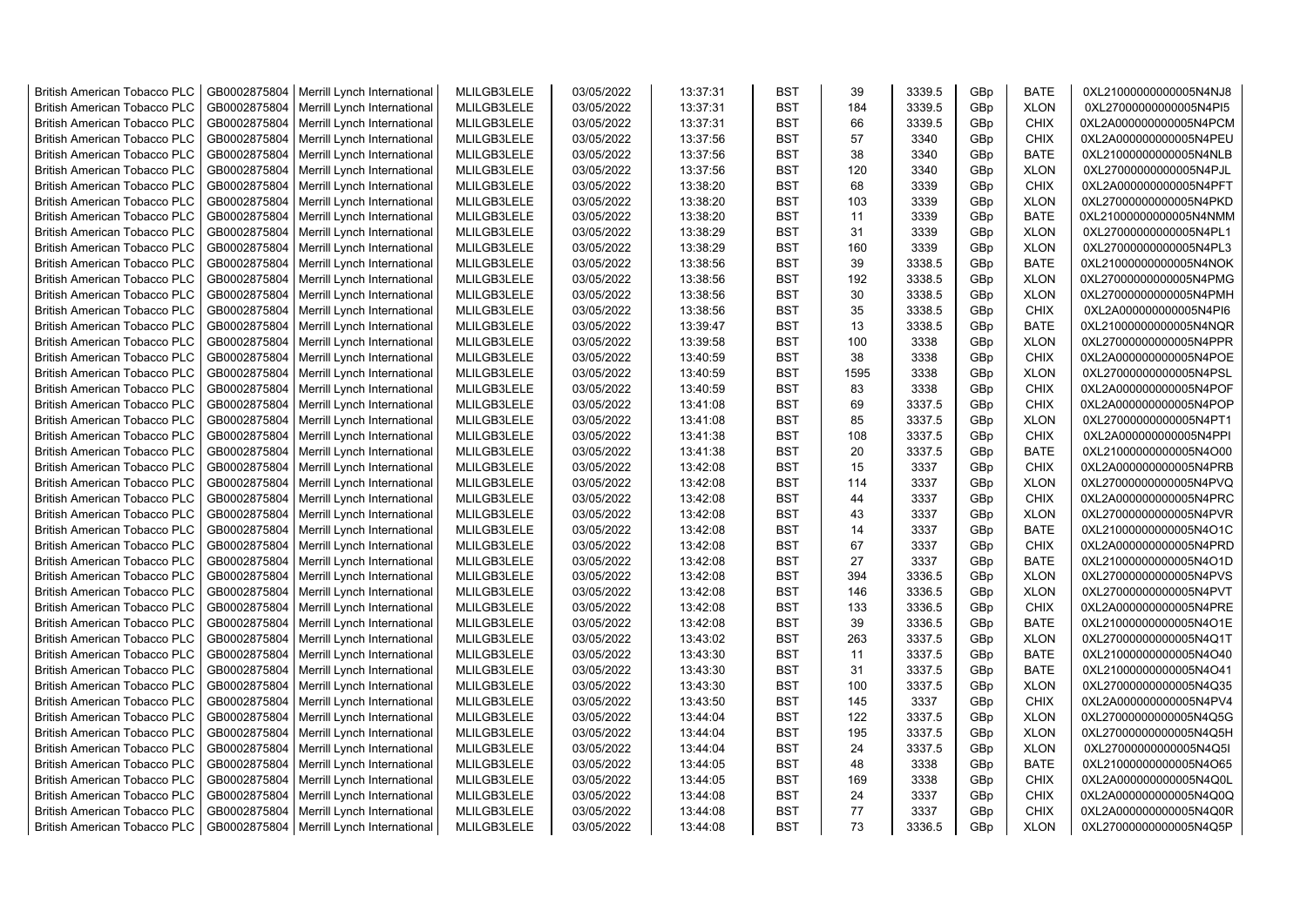| <b>British American Tobacco PLC</b> | GB0002875804 | Merrill Lynch International                | MLILGB3LELE | 03/05/2022 | 13:44:08 | <b>BST</b> | 128                  | 3336.5 | GBp             | <b>XLON</b> | 0XL27000000000005N4Q5Q |
|-------------------------------------|--------------|--------------------------------------------|-------------|------------|----------|------------|----------------------|--------|-----------------|-------------|------------------------|
| <b>British American Tobacco PLC</b> | GB0002875804 | Merrill Lynch International                | MLILGB3LELE | 03/05/2022 | 13:44:08 | <b>BST</b> | 61                   | 3336   | GBp             | <b>CHIX</b> | 0XL2A000000000005N4Q0U |
| <b>British American Tobacco PLC</b> | GB0002875804 | Merrill Lynch International                | MLILGB3LELE | 03/05/2022 | 13:44:08 | <b>BST</b> | 441                  | 3336   | GBp             | <b>XLON</b> | 0XL27000000000005N4Q5R |
| <b>British American Tobacco PLC</b> | GB0002875804 | Merrill Lynch International                | MLILGB3LELE | 03/05/2022 | 13:44:08 | <b>BST</b> | 30                   | 3336   | GBp             | <b>BATE</b> | 0XL21000000000005N4O6C |
| <b>British American Tobacco PLC</b> | GB0002875804 | Merrill Lynch International                | MLILGB3LELE | 03/05/2022 | 13:44:08 | <b>BST</b> | 24                   | 3336   | GBp             | <b>CHIX</b> | 0XL2A000000000005N4Q0V |
| <b>British American Tobacco PLC</b> | GB0002875804 | Merrill Lynch International                | MLILGB3LELE | 03/05/2022 | 13:44:09 | <b>BST</b> | 54                   | 3335.5 | GBp             | <b>CHIX</b> | 0XL2A000000000005N4Q11 |
| British American Tobacco PLC        | GB0002875804 | Merrill Lynch International                | MLILGB3LELE | 03/05/2022 | 13:44:10 | <b>BST</b> | 20                   | 3335.5 | GBp             | <b>CHIX</b> | 0XL2A000000000005N4Q13 |
| <b>British American Tobacco PLC</b> | GB0002875804 | Merrill Lynch International                | MLILGB3LELE | 03/05/2022 | 13:44:13 | <b>BST</b> | 95                   | 3335.5 | GBp             | <b>XLON</b> | 0XL27000000000005N4Q62 |
| <b>British American Tobacco PLC</b> | GB0002875804 | Merrill Lynch International                | MLILGB3LELE | 03/05/2022 | 13:44:13 | <b>BST</b> | 18                   | 3335.5 | GBp             | <b>BATE</b> | 0XL21000000000005N4O6J |
| <b>British American Tobacco PLC</b> | GB0002875804 | Merrill Lynch International                | MLILGB3LELE | 03/05/2022 | 13:44:17 | <b>BST</b> | 108                  | 3335   | GBp             | <b>XLON</b> | 0XL27000000000005N4Q65 |
| <b>British American Tobacco PLC</b> | GB0002875804 | Merrill Lynch International                | MLILGB3LELE | 03/05/2022 | 13:44:17 | <b>BST</b> | 15                   | 3335   | GBp             | <b>CHIX</b> | 0XL2A000000000005N4Q1N |
| <b>British American Tobacco PLC</b> | GB0002875804 | Merrill Lynch International                | MLILGB3LELE | 03/05/2022 | 13:44:18 | <b>BST</b> | 14                   | 3335   | GBp             | <b>BATE</b> | 0XL21000000000005N4O6M |
| <b>British American Tobacco PLC</b> | GB0002875804 | Merrill Lynch International                | MLILGB3LELE | 03/05/2022 | 13:44:37 | BST        | 27                   | 3334.5 | GBp             | <b>BATE</b> | 0XL21000000000005N4O7Q |
| <b>British American Tobacco PLC</b> | GB0002875804 | Merrill Lynch International                | MLILGB3LELE | 03/05/2022 | 13:44:37 | <b>BST</b> | 94                   | 3334.5 | GBp             | <b>XLON</b> | 0XL27000000000005N4Q79 |
| <b>British American Tobacco PLC</b> | GB0002875804 | Merrill Lynch International                | MLILGB3LELE | 03/05/2022 | 13:44:37 | <b>BST</b> | 35                   | 3334.5 | GBp             | <b>CHIX</b> | 0XL2A000000000005N4Q2T |
| <b>British American Tobacco PLC</b> | GB0002875804 | Merrill Lynch International                | MLILGB3LELE | 03/05/2022 | 13:44:37 | <b>BST</b> | 112                  | 3334   | GBp             | <b>XLON</b> | 0XL27000000000005N4Q7B |
| <b>British American Tobacco PLC</b> | GB0002875804 | Merrill Lynch International                | MLILGB3LELE | 03/05/2022 | 13:44:37 | <b>BST</b> | 19                   | 3334   | GBp             | <b>CHIX</b> | 0XL2A000000000005N4Q2V |
| <b>British American Tobacco PLC</b> | GB0002875804 | Merrill Lynch International                | MLILGB3LELE | 03/05/2022 | 13:44:37 | <b>BST</b> | 15                   | 3334   | GBp             | <b>BATE</b> | 0XL21000000000005N4O7S |
| <b>British American Tobacco PLC</b> | GB0002875804 | Merrill Lynch International                | MLILGB3LELE | 03/05/2022 | 13:44:53 | <b>BST</b> | 73                   | 3333.5 | GBp             | <b>XLON</b> | 0XL27000000000005N4Q86 |
| <b>British American Tobacco PLC</b> | GB0002875804 | Merrill Lynch International                | MLILGB3LELE | 03/05/2022 | 13:45:16 | <b>BST</b> | 113                  | 3333.5 | GBp             | <b>XLON</b> | 0XL27000000000005N4Q9O |
| <b>British American Tobacco PLC</b> | GB0002875804 | Merrill Lynch International                | MLILGB3LELE | 03/05/2022 | 13:45:16 | <b>BST</b> | 24                   | 3333.5 | GBp             | <b>XLON</b> | 0XL27000000000005N4Q9P |
| <b>British American Tobacco PLC</b> | GB0002875804 | Merrill Lynch International                | MLILGB3LELE | 03/05/2022 | 13:45:16 | <b>BST</b> | 10                   | 3333.5 | GBp             | <b>BATE</b> | 0XL21000000000005N4O9I |
| British American Tobacco PLC        | GB0002875804 | Merrill Lynch International                | MLILGB3LELE | 03/05/2022 | 13:45:18 | <b>BST</b> | 15                   | 3333.5 | GBp             | <b>BATE</b> | 0XL21000000000005N4O9J |
| <b>British American Tobacco PLC</b> | GB0002875804 | Merrill Lynch International                | MLILGB3LELE | 03/05/2022 | 13:45:46 | <b>BST</b> | 65                   | 3333   | GBp             | <b>CHIX</b> | 0XL2A000000000005N4Q68 |
| <b>British American Tobacco PLC</b> | GB0002875804 | Merrill Lynch International                | MLILGB3LELE | 03/05/2022 | 13:45:46 | <b>BST</b> | 41                   | 3333   | GBp             | <b>XLON</b> | 0XL27000000000005N4QBJ |
| <b>British American Tobacco PLC</b> | GB0002875804 | Merrill Lynch International                | MLILGB3LELE | 03/05/2022 | 13:45:46 | <b>BST</b> | 38                   | 3333   | GBp             | <b>XLON</b> | 0XL27000000000005N4QBK |
| <b>British American Tobacco PLC</b> | GB0002875804 | Merrill Lynch International                | MLILGB3LELE | 03/05/2022 | 13:45:46 | <b>BST</b> | 41                   | 3333   | GBp             | <b>XLON</b> | 0XL27000000000005N4QBL |
| <b>British American Tobacco PLC</b> | GB0002875804 | Merrill Lynch International                | MLILGB3LELE | 03/05/2022 | 13:46:07 | <b>BST</b> | 12                   | 3333   | GBp             | <b>CHIX</b> | 0XL2A000000000005N4Q74 |
| <b>British American Tobacco PLC</b> | GB0002875804 | Merrill Lynch International                | MLILGB3LELE | 03/05/2022 | 13:46:07 | <b>BST</b> | 132                  | 3332.5 | GBp             | <b>XLON</b> | 0XL27000000000005N4QCE |
| <b>British American Tobacco PLC</b> | GB0002875804 | Merrill Lynch International                | MLILGB3LELE | 03/05/2022 | 13:46:37 | <b>BST</b> | 205                  | 3333   | GBp             | <b>XLON</b> | 0XL27000000000005N4QEL |
| <b>British American Tobacco PLC</b> | GB0002875804 |                                            | MLILGB3LELE | 03/05/2022 | 13:47:02 | <b>BST</b> | 268                  | 3333   | GBp             | <b>XLON</b> | 0XL27000000000005N4QFT |
|                                     | GB0002875804 | Merrill Lynch International                | MLILGB3LELE | 03/05/2022 |          | <b>BST</b> | 250                  |        |                 |             |                        |
| <b>British American Tobacco PLC</b> |              | Merrill Lynch International                |             |            | 13:47:02 |            |                      | 3333   | GBp             | <b>XLON</b> | 0XL27000000000005N4QFU |
| <b>British American Tobacco PLC</b> | GB0002875804 | Merrill Lynch International                | MLILGB3LELE | 03/05/2022 | 13:47:02 | <b>BST</b> | 63                   | 3333   | GBp             | <b>XLON</b> | 0XL27000000000005N4QFV |
| <b>British American Tobacco PLC</b> | GB0002875804 | Merrill Lynch International                | MLILGB3LELE | 03/05/2022 | 13:47:06 | <b>BST</b> | 57                   | 3333.5 | GBp             | <b>CHIX</b> | 0XL2A000000000005N4QBB |
| <b>British American Tobacco PLC</b> | GB0002875804 | Merrill Lynch International                | MLILGB3LELE | 03/05/2022 | 13:47:09 | <b>BST</b> | 51<br>$\overline{7}$ | 3333.5 | GBp             | <b>XLON</b> | 0XL27000000000005N4QGK |
| British American Tobacco PLC        | GB0002875804 | Merrill Lynch International                | MLILGB3LELE | 03/05/2022 | 13:47:09 | <b>BST</b> |                      | 3333.5 | GBp             | <b>BATE</b> | 0XL21000000000005N4OFL |
| <b>British American Tobacco PLC</b> | GB0002875804 | Merrill Lynch International                | MLILGB3LELE | 03/05/2022 | 13:47:09 | <b>BST</b> | 13                   | 3333.5 | GBp             | <b>CHIX</b> | 0XL2A000000000005N4QBL |
| <b>British American Tobacco PLC</b> | GB0002875804 | Merrill Lynch International                | MLILGB3LELE | 03/05/2022 | 13:47:09 | <b>BST</b> | 14                   | 3333.5 | GBp             | <b>BATE</b> | 0XL21000000000005N4OFM |
| <b>British American Tobacco PLC</b> | GB0002875804 | Merrill Lynch International                | MLILGB3LELE | 03/05/2022 | 13:47:59 | <b>BST</b> | 52                   | 3333.5 | GBp             | <b>CHIX</b> | 0XL2A000000000005N4QEI |
| <b>British American Tobacco PLC</b> | GB0002875804 | Merrill Lynch International                | MLILGB3LELE | 03/05/2022 | 13:47:59 | <b>BST</b> | 210                  | 3333.5 | GBp             | <b>XLON</b> | 0XL27000000000005N4QIK |
| <b>British American Tobacco PLC</b> | GB0002875804 | Merrill Lynch International                | MLILGB3LELE | 03/05/2022 | 13:48:23 | <b>BST</b> | 30                   | 3332.5 | GBp             | <b>CHIX</b> | 0XL2A000000000005N4QFH |
| <b>British American Tobacco PLC</b> | GB0002875804 | Merrill Lynch International                | MLILGB3LELE | 03/05/2022 | 13:48:23 | <b>BST</b> | 16                   | 3332.5 | GBp             | BATE        | 0XL21000000000005N4OIO |
| <b>British American Tobacco PLC</b> | GB0002875804 | Merrill Lynch International                | MLILGB3LELE | 03/05/2022 | 13:48:23 | <b>BST</b> | 16                   | 3332.5 | GBp             | <b>CHIX</b> | 0XL2A000000000005N4QFI |
| <b>British American Tobacco PLC</b> | GB0002875804 | Merrill Lynch International                | MLILGB3LELE | 03/05/2022 | 13:48:23 | <b>BST</b> | 364                  | 3332.5 | GBp             | <b>XLON</b> | 0XL27000000000005N4QJK |
| <b>British American Tobacco PLC</b> | GB0002875804 | Merrill Lynch International                | MLILGB3LELE | 03/05/2022 | 13:48:23 | <b>BST</b> | 22                   | 3332.5 | GBp             | <b>CHIX</b> | 0XL2A000000000005N4QFJ |
| <b>British American Tobacco PLC</b> | GB0002875804 | Merrill Lynch International                | MLILGB3LELE | 03/05/2022 | 13:48:23 | <b>BST</b> | 13                   | 3332.5 | GBp             | <b>CHIX</b> | 0XL2A000000000005N4QFK |
| <b>British American Tobacco PLC</b> | GB0002875804 | Merrill Lynch International                | MLILGB3LELE | 03/05/2022 | 13:48:23 | <b>BST</b> | 677                  | 3332.5 | GBp             | <b>XLON</b> | 0XL27000000000005N4QJL |
| <b>British American Tobacco PLC</b> |              | GB0002875804   Merrill Lynch International | MLILGB3LELE | 03/05/2022 | 13:48:24 | <b>BST</b> | 21                   | 3332   | GB <sub>p</sub> | <b>BATE</b> | 0XL21000000000005N4OIQ |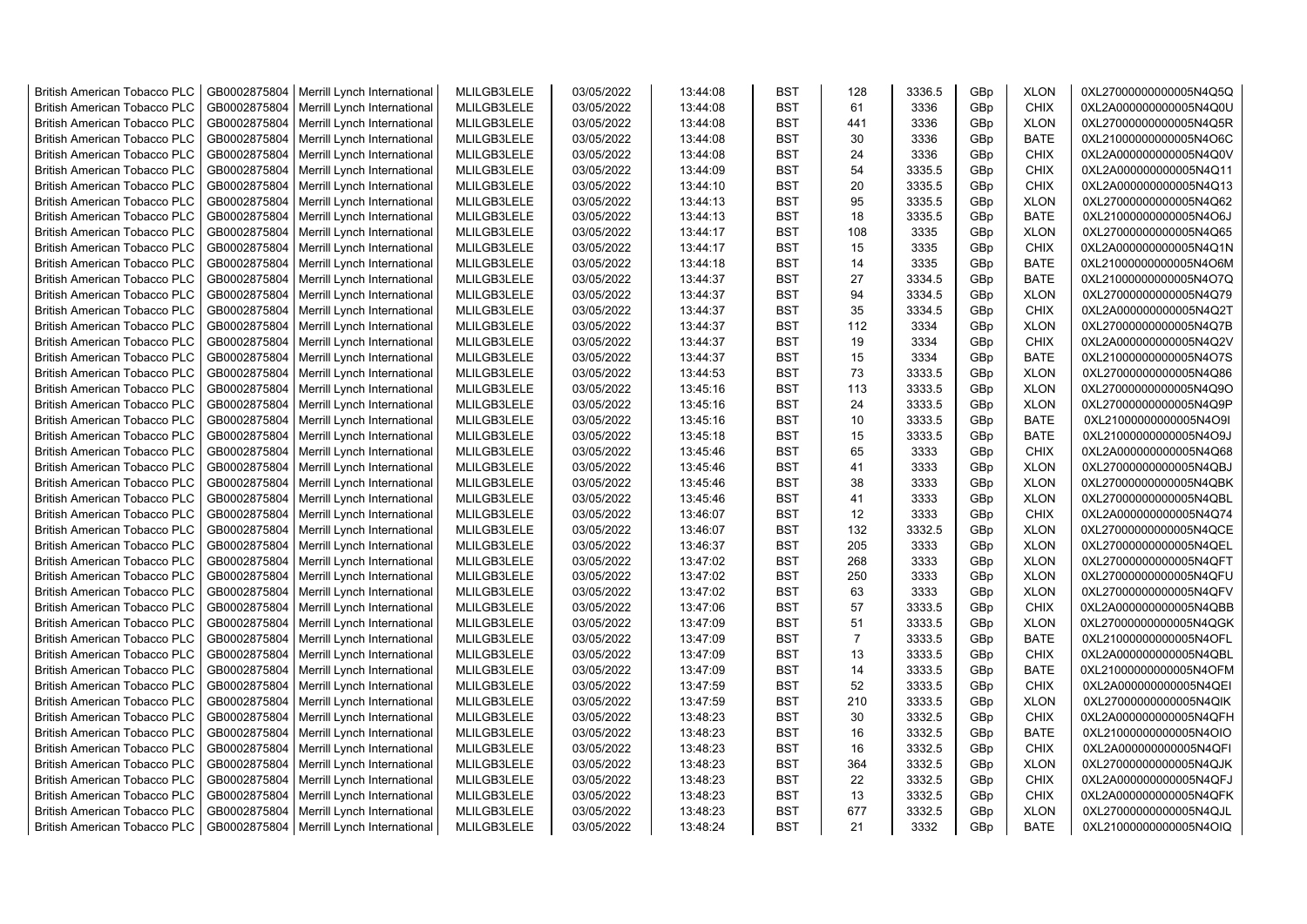| <b>British American Tobacco PLC</b> | GB0002875804                 | Merrill Lynch International | MLILGB3LELE                | 03/05/2022               | 13:48:24             | <b>BST</b> | 42  | 3332         | GBp             | <b>CHIX</b>                | 0XL2A000000000005N4QFL                           |
|-------------------------------------|------------------------------|-----------------------------|----------------------------|--------------------------|----------------------|------------|-----|--------------|-----------------|----------------------------|--------------------------------------------------|
| <b>British American Tobacco PLC</b> | GB0002875804                 | Merrill Lynch International | MLILGB3LELE                | 03/05/2022               | 13:49:11             | <b>BST</b> | 17  | 3335         | GBp             | <b>XLON</b>                | 0XL27000000000005N4QMV                           |
| <b>British American Tobacco PLC</b> | GB0002875804                 | Merrill Lynch International | MLILGB3LELE                | 03/05/2022               | 13:49:16             | <b>BST</b> | 140 | 3335         | GBp             | <b>XLON</b>                | 0XL27000000000005N4QN5                           |
| <b>British American Tobacco PLC</b> | GB0002875804                 | Merrill Lynch International | MLILGB3LELE                | 03/05/2022               | 13:49:16             | <b>BST</b> | 147 | 3335         | GBp             | <b>XLON</b>                | 0XL27000000000005N4QN6                           |
| <b>British American Tobacco PLC</b> | GB0002875804                 | Merrill Lynch International | MLILGB3LELE                | 03/05/2022               | 13:49:16             | <b>BST</b> | 18  | 3335         | GBp             | <b>BATE</b>                | 0XL21000000000005N4OLT                           |
| <b>British American Tobacco PLC</b> | GB0002875804                 | Merrill Lynch International | MLILGB3LELE                | 03/05/2022               | 13:49:16             | <b>BST</b> | 199 | 3335         | GBp             | <b>CHIX</b>                | 0XL2A000000000005N4QIS                           |
| <b>British American Tobacco PLC</b> | GB0002875804                 | Merrill Lynch International | MLILGB3LELE                | 03/05/2022               | 13:51:16             | <b>BST</b> | 371 | 3335         | GBp             | <b>XLON</b>                | 0XL27000000000005N4QTB                           |
| British American Tobacco PLC        | GB0002875804                 | Merrill Lynch International | MLILGB3LELE                | 03/05/2022               | 13:51:16             | <b>BST</b> | 80  | 3335         | GBp             | <b>XLON</b>                | 0XL27000000000005N4QTC                           |
| British American Tobacco PLC        | GB0002875804                 | Merrill Lynch International | MLILGB3LELE                | 03/05/2022               | 13:51:16             | <b>BST</b> | 35  | 3335         | GBp             | <b>CHIX</b>                | 0XL2A000000000005N4QOG                           |
| <b>British American Tobacco PLC</b> | GB0002875804                 | Merrill Lynch International | MLILGB3LELE                | 03/05/2022               | 13:51:16             | <b>BST</b> | 106 | 3335         | GBp             | <b>XLON</b>                | 0XL27000000000005N4QTD                           |
| <b>British American Tobacco PLC</b> | GB0002875804                 | Merrill Lynch International | MLILGB3LELE                | 03/05/2022               | 13:51:16             | <b>BST</b> | 109 | 3335         | GBp             | <b>XLON</b>                | 0XL27000000000005N4QTE                           |
| <b>British American Tobacco PLC</b> | GB0002875804                 | Merrill Lynch International | MLILGB3LELE                | 03/05/2022               | 13:51:16             | <b>BST</b> | 250 | 3335         | GBp             | <b>XLON</b>                | 0XL27000000000005N4QTF                           |
| <b>British American Tobacco PLC</b> | GB0002875804                 | Merrill Lynch International | MLILGB3LELE                | 03/05/2022               | 13:51:53             | <b>BST</b> | 415 | 3335         | GBp             | <b>XLON</b>                | 0XL27000000000005N4QVK                           |
| <b>British American Tobacco PLC</b> | GB0002875804                 | Merrill Lynch International | MLILGB3LELE                | 03/05/2022               | 13:51:55             | <b>BST</b> | 53  | 3334.5       | GBp             | <b>XLON</b>                | 0XL27000000000005N4QVL                           |
| <b>British American Tobacco PLC</b> | GB0002875804                 | Merrill Lynch International | MLILGB3LELE                | 03/05/2022               | 13:52:20             | <b>BST</b> | 48  | 3334.5       | GBp             | <b>BATE</b>                | 0XL21000000000005N4OT8                           |
| <b>British American Tobacco PLC</b> | GB0002875804                 | Merrill Lynch International | MLILGB3LELE                | 03/05/2022               | 13:52:20             | <b>BST</b> | 505 | 3334.5       | GBp             | <b>XLON</b>                | 0XL27000000000005N4R10                           |
| <b>British American Tobacco PLC</b> | GB0002875804                 | Merrill Lynch International | MLILGB3LELE                | 03/05/2022               | 13:52:20             | <b>BST</b> | 156 | 3334.5       | GBp             | <b>CHIX</b>                | 0XL2A000000000005N4QRA                           |
| <b>British American Tobacco PLC</b> | GB0002875804                 | Merrill Lynch International | MLILGB3LELE                | 03/05/2022               | 13:52:40             | <b>BST</b> | 218 | 3334         | GBp             | <b>CHIX</b>                | 0XL2A000000000005N4QSC                           |
| British American Tobacco PLC        | GB0002875804                 | Merrill Lynch International | MLILGB3LELE                | 03/05/2022               | 13:52:40             | <b>BST</b> | 66  | 3334         | GBp             | <b>CHIX</b>                | 0XL2A000000000005N4QSD                           |
| British American Tobacco PLC        | GB0002875804                 | Merrill Lynch International | MLILGB3LELE                | 03/05/2022               | 13:52:40             | <b>BST</b> | 698 | 3334         | GBp             | <b>XLON</b>                | 0XL27000000000005N4R1N                           |
| British American Tobacco PLC        | GB0002875804                 | Merrill Lynch International | MLILGB3LELE                | 03/05/2022               | 13:52:40             | <b>BST</b> | 69  | 3334         | GBp             | <b>BATE</b>                | 0XL21000000000005N4OU4                           |
| <b>British American Tobacco PLC</b> | GB0002875804                 | Merrill Lynch International | MLILGB3LELE                | 03/05/2022               | 13:52:45             | <b>BST</b> | 119 | 3333.5       | GBp             | <b>XLON</b>                | 0XL27000000000005N4R24                           |
| <b>British American Tobacco PLC</b> | GB0002875804                 | Merrill Lynch International | MLILGB3LELE                | 03/05/2022               | 13:52:45             | <b>BST</b> | 28  | 3333.5       | GBp             | <b>CHIX</b>                | 0XL2A000000000005N4QST                           |
| <b>British American Tobacco PLC</b> | GB0002875804                 | Merrill Lynch International | MLILGB3LELE                | 03/05/2022               | 13:52:47             | <b>BST</b> | 34  | 3333.5       | GBp             | <b>BATE</b>                | 0XL21000000000005N4OUN                           |
|                                     |                              |                             |                            |                          |                      | <b>BST</b> | 404 |              |                 |                            |                                                  |
| <b>British American Tobacco PLC</b> | GB0002875804<br>GB0002875804 | Merrill Lynch International | MLILGB3LELE<br>MLILGB3LELE | 03/05/2022<br>03/05/2022 | 13:52:48<br>13:52:48 | <b>BST</b> | 32  | 3333<br>3333 | GBp<br>GBp      | <b>CHIX</b><br><b>BATE</b> | 0XL2A000000000005N4QTF<br>0XL21000000000005N4OUR |
| <b>British American Tobacco PLC</b> |                              | Merrill Lynch International |                            |                          |                      |            | 74  |              |                 |                            |                                                  |
| <b>British American Tobacco PLC</b> | GB0002875804                 | Merrill Lynch International | MLILGB3LELE                | 03/05/2022               | 13:52:48             | <b>BST</b> |     | 3333<br>3333 | GBp             | <b>XLON</b>                | 0XL27000000000005N4R2K                           |
| <b>British American Tobacco PLC</b> | GB0002875804                 | Merrill Lynch International | MLILGB3LELE                | 03/05/2022               | 13:52:48             | <b>BST</b> | 81  |              | GBp             | <b>XLON</b>                | 0XL27000000000005N4R2L                           |
| <b>British American Tobacco PLC</b> | GB0002875804                 | Merrill Lynch International | MLILGB3LELE                | 03/05/2022               | 13:52:51             | <b>BST</b> | 79  | 3332.5       | GBp             | <b>XLON</b>                | 0XL27000000000005N4R37                           |
| <b>British American Tobacco PLC</b> | GB0002875804                 | Merrill Lynch International | MLILGB3LELE                | 03/05/2022               | 13:52:59             | <b>BST</b> | 11  | 3332.5       | GBp             | <b>BATE</b>                | 0XL21000000000005N4OVK                           |
| British American Tobacco PLC        | GB0002875804                 | Merrill Lynch International | MLILGB3LELE                | 03/05/2022               | 13:53:45             | <b>BST</b> | 222 | 3332         | GBp             | <b>XLON</b>                | 0XL27000000000005N4R5N                           |
| <b>British American Tobacco PLC</b> | GB0002875804                 | Merrill Lynch International | MLILGB3LELE                | 03/05/2022               | 13:53:45             | <b>BST</b> | 76  | 3332         | GBp             | <b>CHIX</b>                | 0XL2A000000000005N4QVT                           |
| British American Tobacco PLC        | GB0002875804                 | Merrill Lynch International | MLILGB3LELE                | 03/05/2022               | 13:53:45             | <b>BST</b> | 14  | 3332         | GBp             | <b>BATE</b>                | 0XL21000000000005N4P25                           |
| <b>British American Tobacco PLC</b> | GB0002875804                 | Merrill Lynch International | MLILGB3LELE                | 03/05/2022               | 13:53:48             | <b>BST</b> | 26  | 3331.5       | GBp             | <b>CHIX</b>                | 0XL2A000000000005N4QVV                           |
| <b>British American Tobacco PLC</b> | GB0002875804                 | Merrill Lynch International | MLILGB3LELE                | 03/05/2022               | 13:53:50             | <b>BST</b> | 275 | 3331.5       | GBp             | <b>XLON</b>                | 0XL27000000000005N4R5Q                           |
| <b>British American Tobacco PLC</b> | GB0002875804                 | Merrill Lynch International | MLILGB3LELE                | 03/05/2022               | 13:53:50             | <b>BST</b> | 71  | 3331.5       | GBp             | <b>CHIX</b>                | 0XL2A000000000005N4R00                           |
| <b>British American Tobacco PLC</b> | GB0002875804                 | Merrill Lynch International | MLILGB3LELE                | 03/05/2022               | 13:53:50             | <b>BST</b> | 46  | 3331.5       | GBp             | <b>BATE</b>                | 0XL21000000000005N4P27                           |
| <b>British American Tobacco PLC</b> | GB0002875804                 | Merrill Lynch International | MLILGB3LELE                | 03/05/2022               | 13:53:54             | <b>BST</b> | 278 | 3331         | GBp             | <b>XLON</b>                | 0XL27000000000005N4R62                           |
| <b>British American Tobacco PLC</b> | GB0002875804                 | Merrill Lynch International | MLILGB3LELE                | 03/05/2022               | 13:53:54             | <b>BST</b> | 19  | 3331         | GBp             | <b>BATE</b>                | 0XL21000000000005N4P2D                           |
| <b>British American Tobacco PLC</b> | GB0002875804                 | Merrill Lynch International | MLILGB3LELE                | 03/05/2022               | 13:53:54             | <b>BST</b> | 13  | 3331         | GBp             | <b>BATE</b>                | 0XL21000000000005N4P2E                           |
| <b>British American Tobacco PLC</b> | GB0002875804                 | Merrill Lynch International | MLILGB3LELE                | 03/05/2022               | 13:53:54             | <b>BST</b> | 8   | 3331         | GBp             | <b>BATE</b>                | 0XL21000000000005N4P2F                           |
| <b>British American Tobacco PLC</b> | GB0002875804                 | Merrill Lynch International | MLILGB3LELE                | 03/05/2022               | 13:55:33             | <b>BST</b> | 26  | 3332.5       | GBp             | <b>CHIX</b>                | 0XL2A000000000005N4R6S                           |
| British American Tobacco PLC        | GB0002875804                 | Merrill Lynch International | MLILGB3LELE                | 03/05/2022               | 13:55:33             | <b>BST</b> | 17  | 3332.5       | GBp             | <b>BATE</b>                | 0XL21000000000005N4P7R                           |
| <b>British American Tobacco PLC</b> | GB0002875804                 | Merrill Lynch International | MLILGB3LELE                | 03/05/2022               | 13:55:33             | <b>BST</b> | 112 | 3332.5       | GBp             | <b>CHIX</b>                | 0XL2A000000000005N4R6T                           |
| <b>British American Tobacco PLC</b> | GB0002875804                 | Merrill Lynch International | MLILGB3LELE                | 03/05/2022               | 13:55:34             | <b>BST</b> | 120 | 3333         | GBp             | <b>XLON</b>                | 0XL27000000000005N4RD2                           |
| <b>British American Tobacco PLC</b> | GB0002875804                 | Merrill Lynch International | MLILGB3LELE                | 03/05/2022               | 13:55:34             | <b>BST</b> | 119 | 3333         | GBp             | <b>XLON</b>                | 0XL27000000000005N4RD3                           |
| <b>British American Tobacco PLC</b> | GB0002875804                 | Merrill Lynch International | MLILGB3LELE                | 03/05/2022               | 13:55:34             | <b>BST</b> | 250 | 3333         | GBp             | <b>XLON</b>                | 0XL27000000000005N4RD4                           |
| <b>British American Tobacco PLC</b> | GB0002875804                 | Merrill Lynch International | MLILGB3LELE                | 03/05/2022               | 13:56:31             | <b>BST</b> | 103 | 3333.5       | GB <sub>p</sub> | <b>XLON</b>                | 0XL27000000000005N4RH3                           |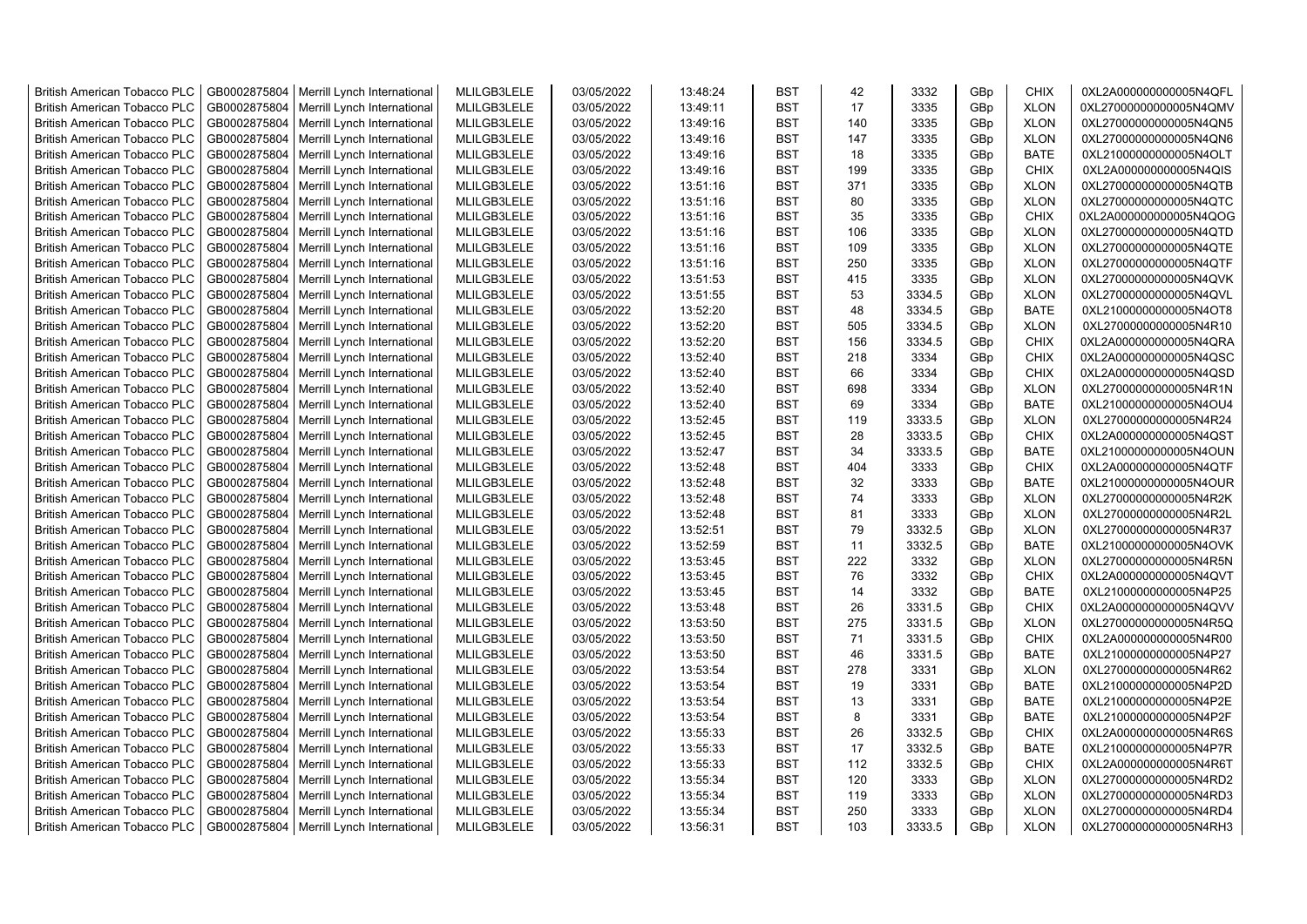| <b>British American Tobacco PLC</b> | GB0002875804 | Merrill Lynch International | MLILGB3LELE | 03/05/2022 | 13:57:01 | <b>BST</b> | 170            | 3333   | GBp             | <b>CHIX</b> | 0XL2A000000000005N4RCB |
|-------------------------------------|--------------|-----------------------------|-------------|------------|----------|------------|----------------|--------|-----------------|-------------|------------------------|
| <b>British American Tobacco PLC</b> | GB0002875804 | Merrill Lynch International | MLILGB3LELE | 03/05/2022 | 13:57:01 | <b>BST</b> | $\overline{4}$ | 3333   | GBp             | <b>BATE</b> | 0XL21000000000005N4PCD |
| <b>British American Tobacco PLC</b> | GB0002875804 | Merrill Lynch International | MLILGB3LELE | 03/05/2022 | 13:57:01 | <b>BST</b> | 39             | 3333   | GBp             | <b>BATE</b> | 0XL21000000000005N4PCE |
| <b>British American Tobacco PLC</b> | GB0002875804 | Merrill Lynch International | MLILGB3LELE | 03/05/2022 | 13:57:04 | <b>BST</b> | 187            | 3332.5 | GBp             | <b>XLON</b> | 0XL27000000000005N4RJ0 |
| <b>British American Tobacco PLC</b> | GB0002875804 | Merrill Lynch International | MLILGB3LELE | 03/05/2022 | 13:57:04 | <b>BST</b> | 1256           | 3332.5 | GBp             | <b>XLON</b> | 0XL27000000000005N4RJ1 |
| <b>British American Tobacco PLC</b> | GB0002875804 | Merrill Lynch International | MLILGB3LELE | 03/05/2022 | 13:57:04 | <b>BST</b> | 31             | 3332   | GBp             | <b>CHIX</b> | 0XL2A000000000005N4RCS |
| <b>British American Tobacco PLC</b> | GB0002875804 | Merrill Lynch International | MLILGB3LELE | 03/05/2022 | 13:57:04 | <b>BST</b> | 42             | 3332   | GBp             | <b>BATE</b> | 0XL21000000000005N4PCS |
| <b>British American Tobacco PLC</b> | GB0002875804 | Merrill Lynch International | MLILGB3LELE | 03/05/2022 | 13:57:05 | <b>BST</b> | 39             | 3332   | GBp             | <b>XLON</b> | 0XL27000000000005N4RJ4 |
| <b>British American Tobacco PLC</b> | GB0002875804 | Merrill Lynch International | MLILGB3LELE | 03/05/2022 | 13:58:06 | <b>BST</b> | 183            | 3332   | GBp             | <b>XLON</b> | 0XL27000000000005N4RM5 |
| <b>British American Tobacco PLC</b> | GB0002875804 | Merrill Lynch International | MLILGB3LELE | 03/05/2022 | 13:58:07 | <b>BST</b> | 22             | 3332   | GBp             | <b>CHIX</b> | 0XL2A000000000005N4RGD |
| <b>British American Tobacco PLC</b> | GB0002875804 | Merrill Lynch International | MLILGB3LELE | 03/05/2022 | 13:58:08 | <b>BST</b> | 5              | 3332   | GBp             | <b>CHIX</b> | 0XL2A000000000005N4RGO |
| <b>British American Tobacco PLC</b> | GB0002875804 | Merrill Lynch International | MLILGB3LELE | 03/05/2022 | 13:58:11 | <b>BST</b> | $\mathbf{1}$   | 3332   | GBp             | <b>CHIX</b> | 0XL2A000000000005N4RGU |
| <b>British American Tobacco PLC</b> | GB0002875804 | Merrill Lynch International | MLILGB3LELE | 03/05/2022 | 13:59:14 | <b>BST</b> | 191            | 3333   | GBp             | <b>XLON</b> | 0XL27000000000005N4RPO |
| <b>British American Tobacco PLC</b> | GB0002875804 | Merrill Lynch International | MLILGB3LELE | 03/05/2022 | 13:59:40 | <b>BST</b> | 146            | 3333.5 | GBp             | <b>CHIX</b> | 0XL2A000000000005N4RL0 |
| <b>British American Tobacco PLC</b> | GB0002875804 | Merrill Lynch International | MLILGB3LELE | 03/05/2022 | 13:59:46 | <b>BST</b> | 39             | 3334   | GBp             | <b>XLON</b> | 0XL27000000000005N4RRB |
| <b>British American Tobacco PLC</b> | GB0002875804 | Merrill Lynch International | MLILGB3LELE | 03/05/2022 | 14:00:32 | <b>BST</b> | 17             | 3333.5 | GBp             | <b>CHIX</b> | 0XL2A000000000005N4RNV |
| <b>British American Tobacco PLC</b> | GB0002875804 | Merrill Lynch International | MLILGB3LELE | 03/05/2022 | 14:00:32 | <b>BST</b> | 106            | 3333.5 | GBp             | <b>XLON</b> | 0XL27000000000005N4RUL |
| <b>British American Tobacco PLC</b> | GB0002875804 | Merrill Lynch International | MLILGB3LELE | 03/05/2022 | 14:00:32 | <b>BST</b> | 119            | 3334   | GBp             | <b>XLON</b> | 0XL27000000000005N4RUM |
| <b>British American Tobacco PLC</b> | GB0002875804 | Merrill Lynch International | MLILGB3LELE | 03/05/2022 | 14:00:32 | <b>BST</b> | 120            | 3334   | GBp             | <b>XLON</b> | 0XL27000000000005N4RUN |
| <b>British American Tobacco PLC</b> | GB0002875804 | Merrill Lynch International | MLILGB3LELE | 03/05/2022 | 14:00:32 | <b>BST</b> | 16             | 3334   | GBp             | <b>XLON</b> | 0XL27000000000005N4RUO |
| <b>British American Tobacco PLC</b> | GB0002875804 | Merrill Lynch International | MLILGB3LELE | 03/05/2022 | 14:00:37 | <b>BST</b> | 26             | 3333.5 | GBp             | <b>CHIX</b> | 0XL2A000000000005N4ROD |
|                                     | GB0002875804 |                             | MLILGB3LELE | 03/05/2022 | 14:00:38 | <b>BST</b> | $\overline{4}$ | 3333.5 |                 | <b>XLON</b> |                        |
| <b>British American Tobacco PLC</b> |              | Merrill Lynch International | MLILGB3LELE |            |          | <b>BST</b> | $\overline{1}$ | 3333.5 | GBp             | <b>XLON</b> | 0XL27000000000005N4RUR |
| <b>British American Tobacco PLC</b> | GB0002875804 | Merrill Lynch International |             | 03/05/2022 | 14:00:41 |            |                |        | GBp             |             | 0XL27000000000005N4RV0 |
| <b>British American Tobacco PLC</b> | GB0002875804 | Merrill Lynch International | MLILGB3LELE | 03/05/2022 | 14:00:49 | <b>BST</b> | 158            | 3333.5 | GBp             | <b>XLON</b> | 0XL27000000000005N4RV7 |
| <b>British American Tobacco PLC</b> | GB0002875804 | Merrill Lynch International | MLILGB3LELE | 03/05/2022 | 14:00:49 | <b>BST</b> | 161            | 3333.5 | GBp             | <b>XLON</b> | 0XL27000000000005N4RV8 |
| <b>British American Tobacco PLC</b> | GB0002875804 | Merrill Lynch International | MLILGB3LELE | 03/05/2022 | 14:00:49 | <b>BST</b> | 89             | 3333.5 | GBp             | <b>XLON</b> | 0XL27000000000005N4RV9 |
| <b>British American Tobacco PLC</b> | GB0002875804 | Merrill Lynch International | MLILGB3LELE | 03/05/2022 | 14:00:49 | <b>BST</b> | 173            | 3333.5 | GBp             | <b>XLON</b> | 0XL27000000000005N4RVA |
| British American Tobacco PLC        | GB0002875804 | Merrill Lynch International | MLILGB3LELE | 03/05/2022 | 14:00:50 | <b>BST</b> | 329            | 3333.5 | GBp             | <b>XLON</b> | 0XL27000000000005N4RVB |
| <b>British American Tobacco PLC</b> | GB0002875804 | Merrill Lynch International | MLILGB3LELE | 03/05/2022 | 14:00:50 | <b>BST</b> | 214            | 3333.5 | GBp             | <b>CHIX</b> | 0XL2A000000000005N4ROS |
| <b>British American Tobacco PLC</b> | GB0002875804 | Merrill Lynch International | MLILGB3LELE | 03/05/2022 | 14:00:50 | <b>BST</b> | 1042           | 3333.5 | GBp             | <b>XLON</b> | 0XL27000000000005N4RVC |
| <b>British American Tobacco PLC</b> | GB0002875804 | Merrill Lynch International | MLILGB3LELE | 03/05/2022 | 14:00:50 | <b>BST</b> | 38             | 3333   | GBp             | <b>BATE</b> | 0XL21000000000005N4PNN |
| <b>British American Tobacco PLC</b> | GB0002875804 | Merrill Lynch International | MLILGB3LELE | 03/05/2022 | 14:00:50 | <b>BST</b> | 37             | 3333   | GBp             | <b>BATE</b> | 0XL21000000000005N4PNO |
| <b>British American Tobacco PLC</b> | GB0002875804 | Merrill Lynch International | MLILGB3LELE | 03/05/2022 | 14:00:50 | <b>BST</b> | 156            | 3332.5 | GBp             | <b>CHIX</b> | 0XL2A000000000005N4ROU |
| British American Tobacco PLC        | GB0002875804 | Merrill Lynch International | MLILGB3LELE | 03/05/2022 | 14:00:50 | <b>BST</b> | 51             | 3332.5 | GBp             | <b>CHIX</b> | 0XL2A000000000005N4ROV |
| <b>British American Tobacco PLC</b> | GB0002875804 | Merrill Lynch International | MLILGB3LELE | 03/05/2022 | 14:00:50 | <b>BST</b> | 87             | 3332.5 | GBp             | <b>XLON</b> | 0XL27000000000005N4RVE |
| <b>British American Tobacco PLC</b> | GB0002875804 | Merrill Lynch International | MLILGB3LELE | 03/05/2022 | 14:00:51 | <b>BST</b> | 39             | 3332   | GBp             | <b>CHIX</b> | 0XL2A000000000005N4RP4 |
| <b>British American Tobacco PLC</b> | GB0002875804 | Merrill Lynch International | MLILGB3LELE | 03/05/2022 | 14:00:51 | <b>BST</b> | 26             | 3332   | GBp             | <b>CHIX</b> | 0XL2A000000000005N4RP5 |
| <b>British American Tobacco PLC</b> | GB0002875804 | Merrill Lynch International | MLILGB3LELE | 03/05/2022 | 14:00:51 | <b>BST</b> | 49             | 3332   | GBp             | <b>CHIX</b> | 0XL2A000000000005N4RP6 |
| <b>British American Tobacco PLC</b> | GB0002875804 | Merrill Lynch International | MLILGB3LELE | 03/05/2022 | 14:00:51 | <b>BST</b> | 19             | 3332   | GBp             | <b>BATE</b> | 0XL21000000000005N4PNR |
| <b>British American Tobacco PLC</b> | GB0002875804 | Merrill Lynch International | MLILGB3LELE | 03/05/2022 | 14:00:51 | <b>BST</b> | 12             | 3332   | GBp             | <b>CHIX</b> | 0XL2A000000000005N4RP7 |
| <b>British American Tobacco PLC</b> | GB0002875804 | Merrill Lynch International | MLILGB3LELE | 03/05/2022 | 14:00:51 | <b>BST</b> | 62             | 3331.5 | GBp             | <b>CHIX</b> | 0XL2A000000000005N4RP9 |
| <b>British American Tobacco PLC</b> | GB0002875804 | Merrill Lynch International | MLILGB3LELE | 03/05/2022 | 14:01:00 | <b>BST</b> | 75             | 3331.5 | GBp             | <b>XLON</b> | 0XL27000000000005N4RVO |
| <b>British American Tobacco PLC</b> | GB0002875804 | Merrill Lynch International | MLILGB3LELE | 03/05/2022 | 14:01:00 | <b>BST</b> | 56             | 3331.5 | GBp             | <b>BATE</b> | 0XL21000000000005N4PO3 |
| British American Tobacco PLC        | GB0002875804 | Merrill Lynch International | MLILGB3LELE | 03/05/2022 | 14:01:04 | <b>BST</b> | 25             | 3331   | GBp             | <b>CHIX</b> | 0XL2A000000000005N4RPK |
| British American Tobacco PLC        | GB0002875804 | Merrill Lynch International | MLILGB3LELE | 03/05/2022 | 14:01:48 | <b>BST</b> | 74             | 3331   | GBp             | <b>CHIX</b> | 0XL2A000000000005N4RRN |
| <b>British American Tobacco PLC</b> | GB0002875804 | Merrill Lynch International | MLILGB3LELE | 03/05/2022 | 14:01:48 | <b>BST</b> | 50             | 3331   | GBp             | <b>BATE</b> | 0XL21000000000005N4PQ6 |
| <b>British American Tobacco PLC</b> | GB0002875804 | Merrill Lynch International | MLILGB3LELE | 03/05/2022 | 14:01:48 | <b>BST</b> | 172            | 3331   | GBp             | <b>XLON</b> | 0XL27000000000005N4S21 |
| <b>British American Tobacco PLC</b> | GB0002875804 | Merrill Lynch International | MLILGB3LELE | 03/05/2022 | 14:01:48 | <b>BST</b> | 13             | 3331   | GB <sub>p</sub> | <b>BATE</b> | 0XL21000000000005N4PQ7 |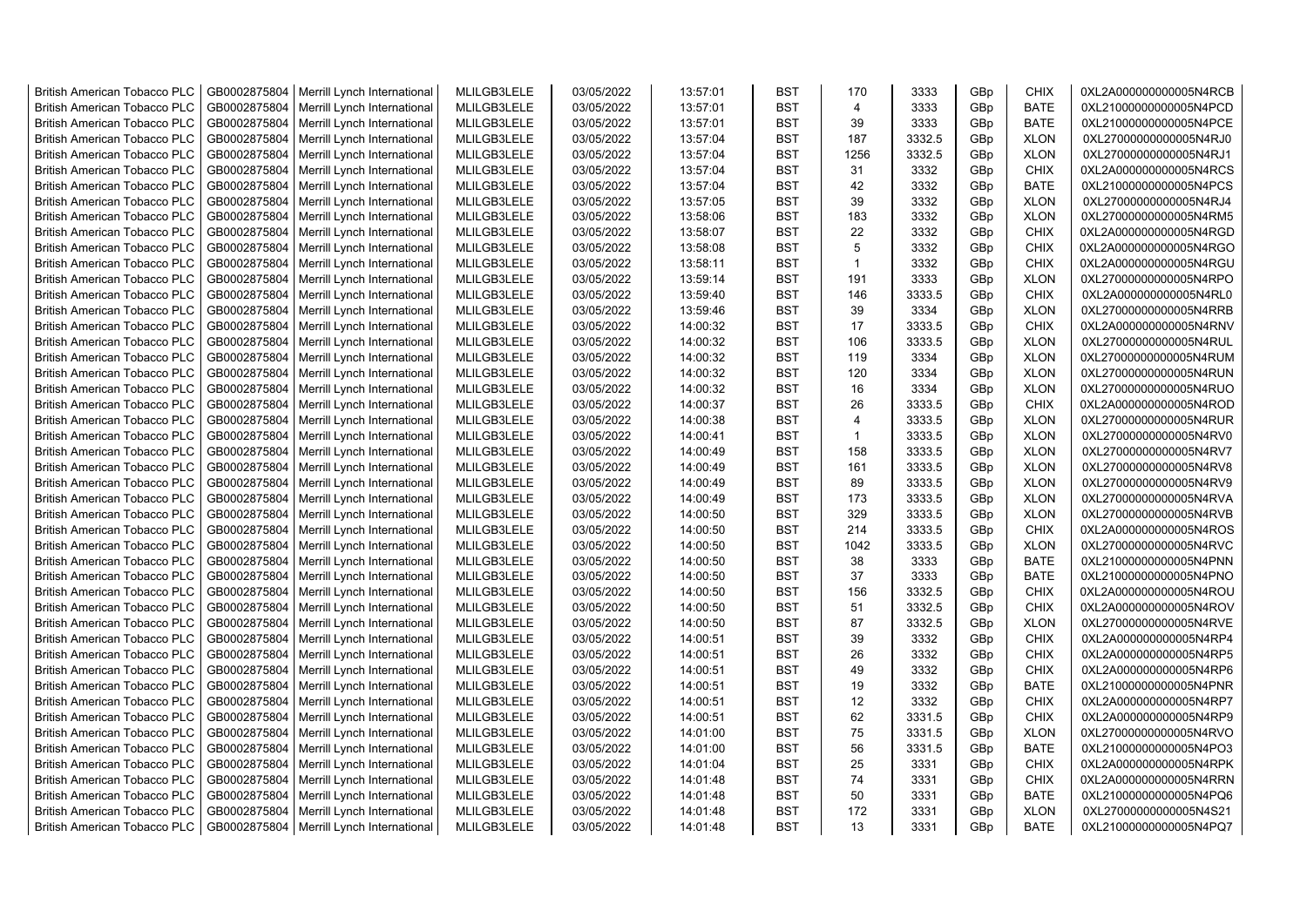| <b>British American Tobacco PLC</b> | GB0002875804 | Merrill Lynch International                | MLILGB3LELE | 03/05/2022 | 14:01:48 | <b>BST</b> | 16             | 3331   | GBp | <b>BATE</b> | 0XL21000000000005N4PQ9 |
|-------------------------------------|--------------|--------------------------------------------|-------------|------------|----------|------------|----------------|--------|-----|-------------|------------------------|
| <b>British American Tobacco PLC</b> | GB0002875804 | Merrill Lynch International                | MLILGB3LELE | 03/05/2022 | 14:01:48 | <b>BST</b> | 45             | 3330.5 | GBp | <b>XLON</b> | 0XL27000000000005N4S22 |
| <b>British American Tobacco PLC</b> | GB0002875804 | Merrill Lynch International                | MLILGB3LELE | 03/05/2022 | 14:01:48 | <b>BST</b> | 81             | 3330.5 | GBp | <b>XLON</b> | 0XL27000000000005N4S23 |
| <b>British American Tobacco PLC</b> | GB0002875804 | Merrill Lynch International                | MLILGB3LELE | 03/05/2022 | 14:01:48 | <b>BST</b> | 109            | 3330.5 | GBp | <b>CHIX</b> | 0XL2A000000000005N4RRP |
| <b>British American Tobacco PLC</b> | GB0002875804 | Merrill Lynch International                | MLILGB3LELE | 03/05/2022 | 14:01:49 | <b>BST</b> | 40             | 3330.5 | GBp | <b>XLON</b> | 0XL27000000000005N4S25 |
| <b>British American Tobacco PLC</b> | GB0002875804 | Merrill Lynch International                | MLILGB3LELE | 03/05/2022 | 14:02:10 | <b>BST</b> | 26             | 3331   | GBp | <b>CHIX</b> | 0XL2A000000000005N4RTI |
| <b>British American Tobacco PLC</b> | GB0002875804 | Merrill Lynch International                | MLILGB3LELE | 03/05/2022 | 14:02:10 | <b>BST</b> | 25             | 3331   | GBp | CHIX        | 0XL2A000000000005N4RTJ |
| <b>British American Tobacco PLC</b> | GB0002875804 | Merrill Lynch International                | MLILGB3LELE | 03/05/2022 | 14:02:34 | <b>BST</b> | 38             | 3331   | GBp | <b>XLON</b> | 0XL27000000000005N4S4J |
| <b>British American Tobacco PLC</b> | GB0002875804 | Merrill Lynch International                | MLILGB3LELE | 03/05/2022 | 14:02:36 | <b>BST</b> | 6              | 3331   | GBp | <b>XLON</b> | 0XL27000000000005N4S4K |
| <b>British American Tobacco PLC</b> | GB0002875804 | Merrill Lynch International                | MLILGB3LELE | 03/05/2022 | 14:02:38 | <b>BST</b> | $\overline{1}$ | 3331   | GBp | <b>XLON</b> | 0XL27000000000005N4S4N |
| <b>British American Tobacco PLC</b> | GB0002875804 | Merrill Lynch International                | MLILGB3LELE | 03/05/2022 | 14:02:39 | <b>BST</b> | 176            | 3331   | GBp | <b>XLON</b> | 0XL27000000000005N4S58 |
| <b>British American Tobacco PLC</b> | GB0002875804 | Merrill Lynch International                | MLILGB3LELE | 03/05/2022 | 14:02:39 | <b>BST</b> | 26             | 3331   | GBp | <b>CHIX</b> | 0XL2A000000000005N4RUE |
| <b>British American Tobacco PLC</b> | GB0002875804 | Merrill Lynch International                | MLILGB3LELE | 03/05/2022 | 14:02:40 | <b>BST</b> | 19             | 3330.5 | GBp | <b>XLON</b> | 0XL27000000000005N4S59 |
| <b>British American Tobacco PLC</b> | GB0002875804 | Merrill Lynch International                | MLILGB3LELE | 03/05/2022 | 14:02:43 | <b>BST</b> | 3              | 3330.5 | GBp | <b>XLON</b> | 0XL27000000000005N4S5C |
| <b>British American Tobacco PLC</b> | GB0002875804 | Merrill Lynch International                | MLILGB3LELE | 03/05/2022 | 14:03:29 | <b>BST</b> | 12             | 3331   | GBp | <b>XLON</b> | 0XL27000000000005N4S83 |
| <b>British American Tobacco PLC</b> | GB0002875804 | Merrill Lynch International                | MLILGB3LELE | 03/05/2022 | 14:03:30 | <b>BST</b> | $\overline{2}$ | 3331   | GBp | <b>XLON</b> | 0XL27000000000005N4S85 |
| <b>British American Tobacco PLC</b> | GB0002875804 | Merrill Lynch International                | MLILGB3LELE | 03/05/2022 | 14:03:32 | <b>BST</b> | $\mathbf{1}$   | 3331   | GBp | <b>XLON</b> | 0XL27000000000005N4S89 |
| British American Tobacco PLC        | GB0002875804 | Merrill Lynch International                | MLILGB3LELE | 03/05/2022 | 14:04:20 | <b>BST</b> | 29             | 3331   | GBp | <b>XLON</b> | 0XL27000000000005N4SA0 |
| <b>British American Tobacco PLC</b> | GB0002875804 | Merrill Lynch International                | MLILGB3LELE | 03/05/2022 | 14:04:20 | <b>BST</b> | 329            | 3331   | GBp | <b>XLON</b> | 0XL27000000000005N4SA1 |
| <b>British American Tobacco PLC</b> | GB0002875804 | Merrill Lynch International                | MLILGB3LELE | 03/05/2022 | 14:04:20 | <b>BST</b> | 190            | 3331   | GBp | <b>CHIX</b> | 0XL2A000000000005N4S3A |
| <b>British American Tobacco PLC</b> | GB0002875804 | Merrill Lynch International                | MLILGB3LELE | 03/05/2022 | 14:04:21 | <b>BST</b> | 95             | 3330.5 | GBp | <b>XLON</b> | 0XL27000000000005N4SA2 |
| <b>British American Tobacco PLC</b> | GB0002875804 | Merrill Lynch International                | MLILGB3LELE | 03/05/2022 | 14:04:23 | <b>BST</b> | 15             | 3330.5 | GBp | <b>XLON</b> | 0XL27000000000005N4SA4 |
| <b>British American Tobacco PLC</b> | GB0002875804 | Merrill Lynch International                | MLILGB3LELE | 03/05/2022 | 14:04:24 | <b>BST</b> | $\overline{2}$ | 3330.5 | GBp | <b>XLON</b> | 0XL27000000000005N4SA6 |
| <b>British American Tobacco PLC</b> | GB0002875804 | Merrill Lynch International                | MLILGB3LELE | 03/05/2022 | 14:04:41 | <b>BST</b> | 9              | 3331.5 | GBp | <b>XLON</b> | 0XL27000000000005N4SAS |
| <b>British American Tobacco PLC</b> | GB0002875804 | Merrill Lynch International                | MLILGB3LELE | 03/05/2022 | 14:04:44 | <b>BST</b> | 46             | 3331.5 | GBp | <b>BATE</b> | 0XL21000000000005N4Q2K |
| <b>British American Tobacco PLC</b> | GB0002875804 | Merrill Lynch International                | MLILGB3LELE | 03/05/2022 | 14:04:44 | <b>BST</b> | 38             | 3331.5 | GBp | <b>BATE</b> | 0XL21000000000005N4Q2L |
| <b>British American Tobacco PLC</b> | GB0002875804 | Merrill Lynch International                | MLILGB3LELE | 03/05/2022 | 14:04:44 | <b>BST</b> | 13             | 3331.5 | GBp | <b>CHIX</b> | 0XL2A000000000005N4S4U |
| <b>British American Tobacco PLC</b> | GB0002875804 | Merrill Lynch International                | MLILGB3LELE | 03/05/2022 | 14:04:44 | <b>BST</b> | 105            | 3331.5 | GBp | <b>CHIX</b> | 0XL2A000000000005N4S50 |
| <b>British American Tobacco PLC</b> | GB0002875804 | Merrill Lynch International                | MLILGB3LELE | 03/05/2022 | 14:04:44 | <b>BST</b> | 10             | 3331.5 | GBp | CHIX        | 0XL2A000000000005N4S4V |
| <b>British American Tobacco PLC</b> | GB0002875804 | Merrill Lynch International                | MLILGB3LELE | 03/05/2022 | 14:05:06 | <b>BST</b> | 36             | 3330.5 | GBp | <b>BATE</b> | 0XL21000000000005N4Q51 |
| <b>British American Tobacco PLC</b> | GB0002875804 | Merrill Lynch International                | MLILGB3LELE | 03/05/2022 | 14:05:47 | <b>BST</b> | 153            | 3332.5 | GBp | <b>XLON</b> | 0XL27000000000005N4SID |
| <b>British American Tobacco PLC</b> | GB0002875804 | Merrill Lynch International                | MLILGB3LELE | 03/05/2022 | 14:05:47 | <b>BST</b> | 250            | 3332.5 | GBp | <b>XLON</b> | 0XL27000000000005N4SIE |
| <b>British American Tobacco PLC</b> | GB0002875804 | Merrill Lynch International                | MLILGB3LELE | 03/05/2022 | 14:05:49 | <b>BST</b> | 155            | 3332.5 | GBp | <b>XLON</b> | 0XL27000000000005N4SIH |
| <b>British American Tobacco PLC</b> | GB0002875804 | Merrill Lynch International                | MLILGB3LELE | 03/05/2022 | 14:05:50 | <b>BST</b> | 25             | 3332.5 | GBp | <b>XLON</b> | 0XL27000000000005N4SIR |
| <b>British American Tobacco PLC</b> | GB0002875804 | Merrill Lynch International                | MLILGB3LELE | 03/05/2022 | 14:05:50 | <b>BST</b> | 25             | 3332.5 | GBp | <b>XLON</b> | 0XL27000000000005N4SIS |
| <b>British American Tobacco PLC</b> | GB0002875804 | Merrill Lynch International                | MLILGB3LELE | 03/05/2022 | 14:05:52 | <b>BST</b> | 8              | 3332.5 | GBp | <b>XLON</b> | 0XL27000000000005N4SIV |
| <b>British American Tobacco PLC</b> | GB0002875804 | Merrill Lynch International                | MLILGB3LELE | 03/05/2022 | 14:05:53 | <b>BST</b> | 113            | 3332   | GBp | <b>CHIX</b> | 0XL2A000000000005N4SB3 |
| <b>British American Tobacco PLC</b> | GB0002875804 | Merrill Lynch International                | MLILGB3LELE | 03/05/2022 | 14:05:53 | <b>BST</b> | 13             | 3332   | GBp | <b>XLON</b> | 0XL27000000000005N4SJ2 |
| <b>British American Tobacco PLC</b> | GB0002875804 | Merrill Lynch International                | MLILGB3LELE | 03/05/2022 | 14:05:53 | <b>BST</b> | 629            | 3332   | GBp | <b>XLON</b> | 0XL27000000000005N4SJ3 |
| <b>British American Tobacco PLC</b> | GB0002875804 | Merrill Lynch International                | MLILGB3LELE | 03/05/2022 | 14:05:53 | <b>BST</b> | 210            | 3332   | GBp | <b>XLON</b> | 0XL27000000000005N4SJ4 |
| <b>British American Tobacco PLC</b> | GB0002875804 | Merrill Lynch International                | MLILGB3LELE | 03/05/2022 | 14:05:56 | <b>BST</b> | 32             | 3331.5 | GBp | <b>BATE</b> | 0XL21000000000005N4Q7S |
| <b>British American Tobacco PLC</b> | GB0002875804 | Merrill Lynch International                | MLILGB3LELE | 03/05/2022 | 14:05:56 | <b>BST</b> | 127            | 3331.5 | GBp | <b>XLON</b> | 0XL27000000000005N4SJG |
| <b>British American Tobacco PLC</b> | GB0002875804 | Merrill Lynch International                | MLILGB3LELE | 03/05/2022 | 14:05:57 | <b>BST</b> | 87             | 3331   | GBp | <b>XLON</b> | 0XL27000000000005N4SJH |
| <b>British American Tobacco PLC</b> | GB0002875804 | Merrill Lynch International                | MLILGB3LELE | 03/05/2022 | 14:05:58 | <b>BST</b> | 137            | 3331   | GBp | <b>CHIX</b> | 0XL2A000000000005N4SBG |
| <b>British American Tobacco PLC</b> | GB0002875804 | Merrill Lynch International                | MLILGB3LELE | 03/05/2022 | 14:05:58 | <b>BST</b> | 43             | 3331   | GBp | <b>BATE</b> | 0XL21000000000005N4Q7T |
| <b>British American Tobacco PLC</b> | GB0002875804 | Merrill Lynch International                | MLILGB3LELE | 03/05/2022 | 14:05:58 | <b>BST</b> | 14             | 3331   | GBp | <b>XLON</b> | 0XL27000000000005N4SJL |
| <b>British American Tobacco PLC</b> | GB0002875804 | Merrill Lynch International                | MLILGB3LELE | 03/05/2022 | 14:05:58 | <b>BST</b> | 685            | 3331   | GBp | <b>XLON</b> | 0XL27000000000005N4SJM |
| <b>British American Tobacco PLC</b> |              | GB0002875804   Merrill Lynch International | MLILGB3LELE | 03/05/2022 | 14:05:58 | <b>BST</b> | 63             | 3330.5 | GBp | <b>CHIX</b> | 0XL2A000000000005N4SBH |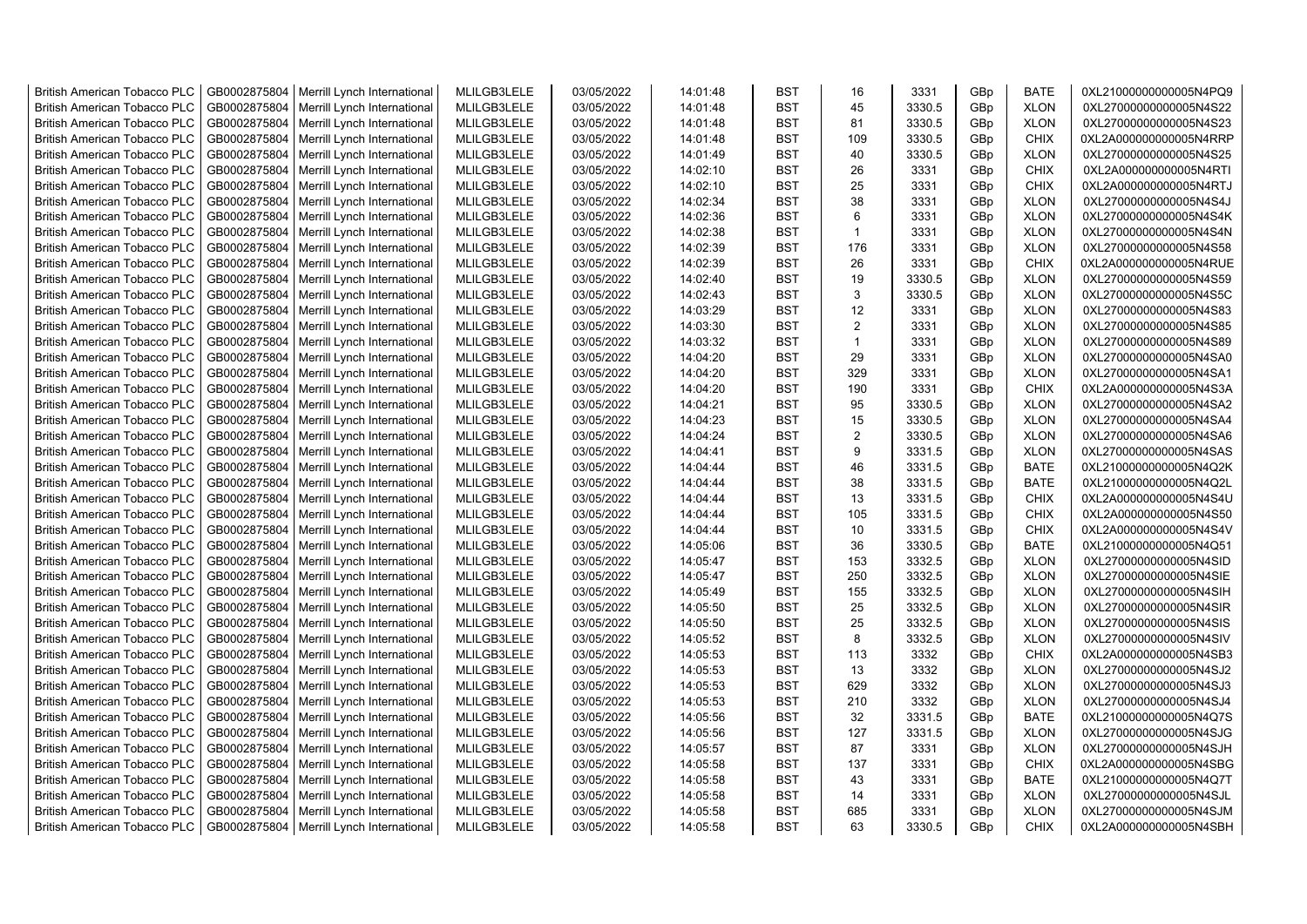| <b>British American Tobacco PLC</b>                                        | GB0002875804                 | Merrill Lynch International | MLILGB3LELE                | 03/05/2022 | 14:06:00             | <b>BST</b>               | 19             | 3330.5 | GBp             | <b>CHIX</b> | 0XL2A000000000005N4SBL |
|----------------------------------------------------------------------------|------------------------------|-----------------------------|----------------------------|------------|----------------------|--------------------------|----------------|--------|-----------------|-------------|------------------------|
| <b>British American Tobacco PLC</b>                                        | GB0002875804                 | Merrill Lynch International | MLILGB3LELE                | 03/05/2022 | 14:06:00             | <b>BST</b>               | 13             | 3330.5 | GBp             | <b>CHIX</b> | 0XL2A000000000005N4SBM |
| <b>British American Tobacco PLC</b>                                        | GB0002875804                 | Merrill Lynch International | MLILGB3LELE                | 03/05/2022 | 14:06:01             | <b>BST</b>               | 63             | 3330   | GBp             | <b>CHIX</b> | 0XL2A000000000005N4SBN |
| <b>British American Tobacco PLC</b>                                        | GB0002875804                 | Merrill Lynch International | MLILGB3LELE                | 03/05/2022 | 14:06:02             | <b>BST</b>               | 36             | 3330   | GBp             | <b>BATE</b> | 0XL21000000000005N4Q82 |
| <b>British American Tobacco PLC</b>                                        | GB0002875804                 | Merrill Lynch International | MLILGB3LELE                | 03/05/2022 | 14:06:04             | <b>BST</b>               | 52             | 3330   | GBp             | <b>BATE</b> | 0XL21000000000005N4Q8H |
| <b>British American Tobacco PLC</b>                                        | GB0002875804                 | Merrill Lynch International | MLILGB3LELE                | 03/05/2022 | 14:06:53             | <b>BST</b>               | 61             | 3331   | GBp             | <b>CHIX</b> | 0XL2A000000000005N4SEN |
| <b>British American Tobacco PLC</b>                                        | GB0002875804                 | Merrill Lynch International | MLILGB3LELE                | 03/05/2022 | 14:06:56             | BST                      | 109            | 3331   | GBp             | <b>XLON</b> | 0XL27000000000005N4SMR |
| <b>British American Tobacco PLC</b>                                        | GB0002875804                 | Merrill Lynch International | MLILGB3LELE                | 03/05/2022 | 14:06:56             | <b>BST</b>               | 95             | 3331   | GBp             | <b>CHIX</b> | 0XL2A000000000005N4SEU |
| <b>British American Tobacco PLC</b>                                        | GB0002875804                 | Merrill Lynch International | MLILGB3LELE                | 03/05/2022 | 14:06:56             | <b>BST</b>               | 50             | 3331   | GBp             | BATE        | 0XL21000000000005N4QB4 |
| <b>British American Tobacco PLC</b>                                        | GB0002875804                 | Merrill Lynch International | MLILGB3LELE                | 03/05/2022 | 14:06:56             | <b>BST</b>               | 8              | 3331   | GBp             | BATE        | 0XL21000000000005N4QB5 |
| <b>British American Tobacco PLC</b>                                        | GB0002875804                 | Merrill Lynch International | MLILGB3LELE                | 03/05/2022 | 14:07:17             | <b>BST</b>               | 11             | 3331   | GBp             | <b>CHIX</b> | 0XL2A000000000005N4SFS |
| <b>British American Tobacco PLC</b>                                        | GB0002875804                 | Merrill Lynch International | MLILGB3LELE                | 03/05/2022 | 14:07:17             | <b>BST</b>               | 32             | 3331   | GBp             | <b>CHIX</b> | 0XL2A000000000005N4SFT |
| <b>British American Tobacco PLC</b>                                        | GB0002875804                 | Merrill Lynch International | MLILGB3LELE                | 03/05/2022 | 14:07:18             | <b>BST</b>               | 5              | 3331   | GBp             | <b>BATE</b> | 0XL21000000000005N4QC6 |
| <b>British American Tobacco PLC</b>                                        | GB0002875804                 | Merrill Lynch International | MLILGB3LELE                | 03/05/2022 | 14:07:20             | <b>BST</b>               | $\mathbf{1}$   | 3331   | GBp             | <b>CHIX</b> | 0XL2A000000000005N4SFV |
| <b>British American Tobacco PLC</b>                                        | GB0002875804                 | Merrill Lynch International | MLILGB3LELE                | 03/05/2022 | 14:07:21             | <b>BST</b>               | 13             | 3331   | GBp             | <b>BATE</b> | 0XL21000000000005N4QCA |
|                                                                            |                              |                             |                            | 03/05/2022 |                      |                          | $\overline{2}$ | 3331   |                 |             |                        |
| <b>British American Tobacco PLC</b><br><b>British American Tobacco PLC</b> | GB0002875804                 | Merrill Lynch International | MLILGB3LELE<br>MLILGB3LELE | 03/05/2022 | 14:07:21<br>14:08:10 | <b>BST</b><br><b>BST</b> | 230            | 3332   | GBp             | <b>BATE</b> | 0XL21000000000005N4QCB |
|                                                                            | GB0002875804<br>GB0002875804 | Merrill Lynch International | MLILGB3LELE                | 03/05/2022 |                      | <b>BST</b>               | 63             | 3332   | GBp             | <b>XLON</b> | 0XL27000000000005N4SQ4 |
| <b>British American Tobacco PLC</b>                                        | GB0002875804                 | Merrill Lynch International |                            |            | 14:08:13<br>14:08:13 | <b>BST</b>               | 60             |        | GBp             | <b>XLON</b> | 0XL27000000000005N4SQ9 |
| <b>British American Tobacco PLC</b>                                        |                              | Merrill Lynch International | MLILGB3LELE                | 03/05/2022 |                      |                          |                | 3332   | GBp             | <b>XLON</b> | 0XL27000000000005N4SQA |
| British American Tobacco PLC                                               | GB0002875804                 | Merrill Lynch International | MLILGB3LELE                | 03/05/2022 | 14:08:15             | <b>BST</b>               | 81             | 3331.5 | GBp             | <b>CHIX</b> | 0XL2A000000000005N4SIS |
| <b>British American Tobacco PLC</b>                                        | GB0002875804                 | Merrill Lynch International | MLILGB3LELE                | 03/05/2022 | 14:08:15             | <b>BST</b>               | 60             | 3331.5 | GBp             | <b>BATE</b> | 0XL21000000000005N4QEP |
| <b>British American Tobacco PLC</b>                                        | GB0002875804                 | Merrill Lynch International | MLILGB3LELE                | 03/05/2022 | 14:08:15             | <b>BST</b>               | 252            | 3331.5 | GBp             | <b>XLON</b> | 0XL27000000000005N4SQO |
| <b>British American Tobacco PLC</b>                                        | GB0002875804                 | Merrill Lynch International | MLILGB3LELE                | 03/05/2022 | 14:08:15             | <b>BST</b>               | 46             | 3331   | GBp             | <b>CHIX</b> | 0XL2A000000000005N4SIT |
| <b>British American Tobacco PLC</b>                                        | GB0002875804                 | Merrill Lynch International | MLILGB3LELE                | 03/05/2022 | 14:08:15             | <b>BST</b>               | 390            | 3331.5 | GBp             | <b>XLON</b> | 0XL27000000000005N4SQP |
| <b>British American Tobacco PLC</b>                                        | GB0002875804                 | Merrill Lynch International | MLILGB3LELE                | 03/05/2022 | 14:08:20             | <b>BST</b>               | 26             | 3331   | GBp             | <b>BATE</b> | 0XL21000000000005N4QF0 |
| <b>British American Tobacco PLC</b>                                        | GB0002875804                 | Merrill Lynch International | MLILGB3LELE                | 03/05/2022 | 14:08:28             | <b>BST</b>               | 35             | 3330.5 | GBp             | <b>CHIX</b> | 0XL2A000000000005N4SJC |
| <b>British American Tobacco PLC</b>                                        | GB0002875804                 | Merrill Lynch International | MLILGB3LELE                | 03/05/2022 | 14:08:28             | <b>BST</b>               | 14             | 3330.5 | GBp             | <b>XLON</b> | 0XL27000000000005N4SR3 |
| <b>British American Tobacco PLC</b>                                        | GB0002875804                 | Merrill Lynch International | MLILGB3LELE                | 03/05/2022 | 14:08:28             | <b>BST</b>               | 32             | 3330.5 | GBp             | <b>BATE</b> | 0XL21000000000005N4QF2 |
| <b>British American Tobacco PLC</b>                                        | GB0002875804                 | Merrill Lynch International | MLILGB3LELE                | 03/05/2022 | 14:08:28             | BST                      | 509            | 3330.5 | GBp             | <b>XLON</b> | 0XL27000000000005N4SR4 |
| <b>British American Tobacco PLC</b>                                        | GB0002875804                 | Merrill Lynch International | MLILGB3LELE                | 03/05/2022 | 14:08:34             | <b>BST</b>               | 93             | 3330   | GBp             | <b>CHIX</b> | 0XL2A000000000005N4SJO |
| <b>British American Tobacco PLC</b>                                        | GB0002875804                 | Merrill Lynch International | MLILGB3LELE                | 03/05/2022 | 14:08:34             | <b>BST</b>               | 85             | 3330   | GBp             | <b>BATE</b> | 0XL21000000000005N4QFJ |
| <b>British American Tobacco PLC</b>                                        | GB0002875804                 | Merrill Lynch International | MLILGB3LELE                | 03/05/2022 | 14:08:36             | <b>BST</b>               | 43             | 3329.5 | GBp             | <b>BATE</b> | 0XL21000000000005N4QFT |
| <b>British American Tobacco PLC</b>                                        | GB0002875804                 | Merrill Lynch International | MLILGB3LELE                | 03/05/2022 | 14:10:11             | <b>BST</b>               | 2              | 3331   | GBp             | <b>XLON</b> | 0XL27000000000005N4T1D |
| <b>British American Tobacco PLC</b>                                        | GB0002875804                 | Merrill Lynch International | MLILGB3LELE                | 03/05/2022 | 14:10:12             | <b>BST</b>               | 2              | 3331   | GBp             | <b>XLON</b> | 0XL27000000000005N4T1L |
| <b>British American Tobacco PLC</b>                                        | GB0002875804                 | Merrill Lynch International | MLILGB3LELE                | 03/05/2022 | 14:12:18             | <b>BST</b>               | $\overline{2}$ | 3333.5 | GBp             | <b>BATE</b> | 0XL21000000000005N4QPH |
| <b>British American Tobacco PLC</b>                                        | GB0002875804                 | Merrill Lynch International | MLILGB3LELE                | 03/05/2022 | 14:12:18             | <b>BST</b>               | 173            | 3333.5 | GBp             | <b>BATE</b> | 0XL21000000000005N4QPI |
| <b>British American Tobacco PLC</b>                                        | GB0002875804                 | Merrill Lynch International | MLILGB3LELE                | 03/05/2022 | 14:12:49             | <b>BST</b>               | 165            | 3333.5 | GBp             | <b>XLON</b> | 0XL27000000000005N4T9V |
| <b>British American Tobacco PLC</b>                                        | GB0002875804                 | Merrill Lynch International | MLILGB3LELE                | 03/05/2022 | 14:12:49             | <b>BST</b>               | 134            | 3333.5 | GBp             | <b>BATE</b> | 0XL21000000000005N4QQO |
| <b>British American Tobacco PLC</b>                                        | GB0002875804                 | Merrill Lynch International | MLILGB3LELE                | 03/05/2022 | 14:12:57             | <b>BST</b>               | 75             | 3334.5 | GBp             | <b>CHIX</b> | 0XL2A000000000005N4T1V |
| <b>British American Tobacco PLC</b>                                        | GB0002875804                 | Merrill Lynch International | MLILGB3LELE                | 03/05/2022 | 14:12:57             | <b>BST</b>               | 59             | 3334.5 | GBp             | <b>CHIX</b> | 0XL2A000000000005N4T20 |
| <b>British American Tobacco PLC</b>                                        | GB0002875804                 | Merrill Lynch International | MLILGB3LELE                | 03/05/2022 | 14:13:13             | <b>BST</b>               | 42             | 3334   | GBp             | <b>BATE</b> | 0XL21000000000005N4QSD |
| <b>British American Tobacco PLC</b>                                        | GB0002875804                 | Merrill Lynch International | MLILGB3LELE                | 03/05/2022 | 14:13:13             | <b>BST</b>               | 52             | 3334   | GBp             | <b>BATE</b> | 0XL21000000000005N4QSE |
| <b>British American Tobacco PLC</b>                                        | GB0002875804                 | Merrill Lynch International | MLILGB3LELE                | 03/05/2022 | 14:13:57             | <b>BST</b>               | 250            | 3334.5 | GBp             | <b>XLON</b> | 0XL27000000000005N4TE7 |
| <b>British American Tobacco PLC</b>                                        | GB0002875804                 | Merrill Lynch International | MLILGB3LELE                | 03/05/2022 | 14:13:57             | <b>BST</b>               | 49             | 3334.5 | GBp             | <b>XLON</b> | 0XL27000000000005N4TE9 |
| <b>British American Tobacco PLC</b>                                        | GB0002875804                 | Merrill Lynch International | MLILGB3LELE                | 03/05/2022 | 14:13:57             | <b>BST</b>               | 78             | 3334.5 | GBp             | <b>XLON</b> | 0XL27000000000005N4TEA |
| <b>British American Tobacco PLC</b>                                        | GB0002875804                 | Merrill Lynch International | MLILGB3LELE                | 03/05/2022 | 14:13:57             | <b>BST</b>               | 180            | 3334.5 | GBp             | <b>XLON</b> | 0XL27000000000005N4TEB |
| <b>British American Tobacco PLC</b>                                        | GB0002875804                 | Merrill Lynch International | MLILGB3LELE                | 03/05/2022 | 14:14:26             | <b>BST</b>               | 137            | 3334.5 | GBp             | <b>CHIX</b> | 0XL2A000000000005N4T77 |
| <b>British American Tobacco PLC</b>                                        | GB0002875804                 | Merrill Lynch International | MLILGB3LELE                | 03/05/2022 | 14:14:26             | <b>BST</b>               | 284            | 3334.5 | GB <sub>p</sub> | <b>XLON</b> | 0XL27000000000005N4TGD |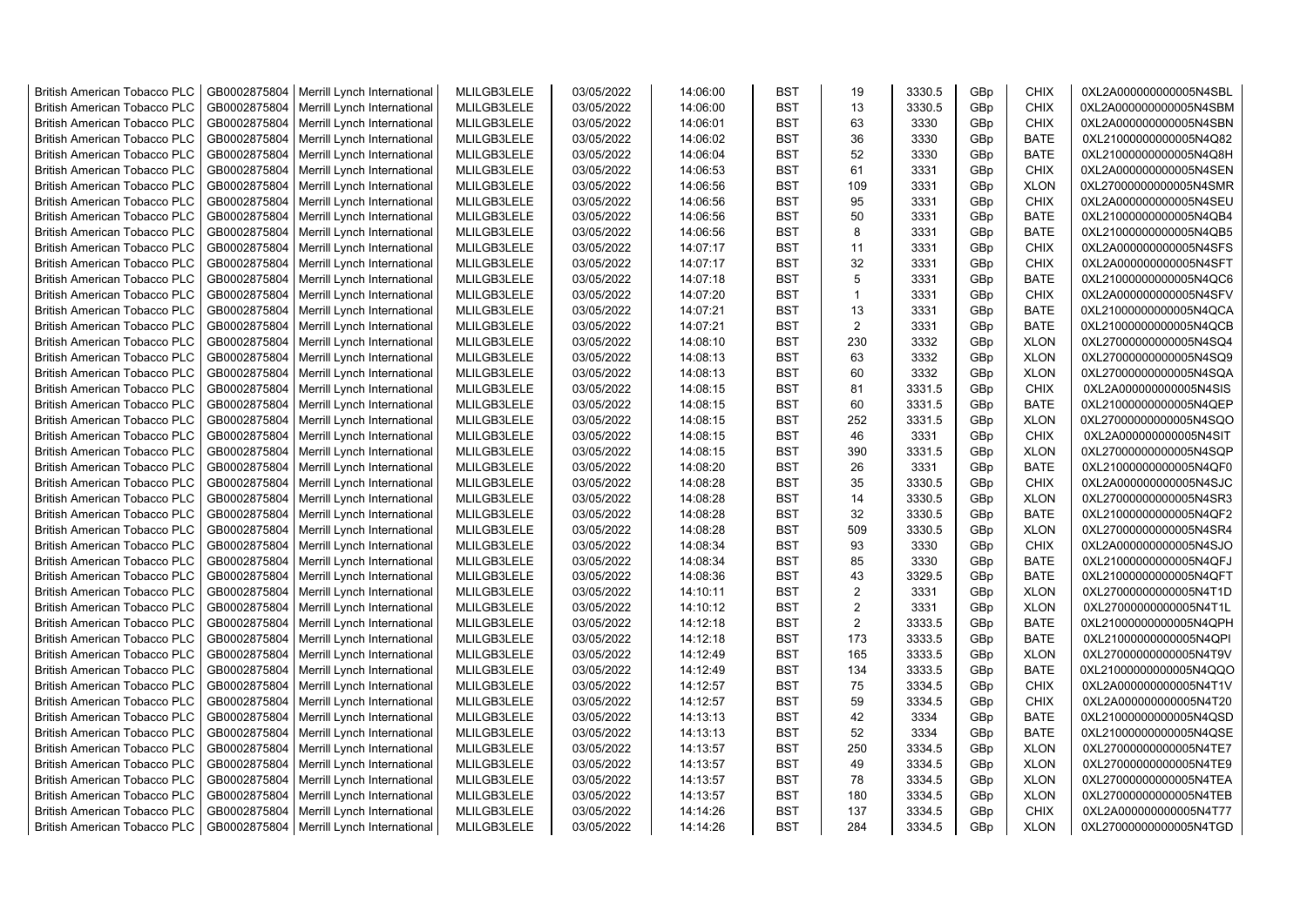| <b>British American Tobacco PLC</b>                                 | GB0002875804 | Merrill Lynch International | MLILGB3LELE | 03/05/2022               | 14:14:26 | <b>BST</b> | 58             | 3334.5 | GBp             | <b>BATE</b> | 0XL21000000000005N4QVF                           |
|---------------------------------------------------------------------|--------------|-----------------------------|-------------|--------------------------|----------|------------|----------------|--------|-----------------|-------------|--------------------------------------------------|
| <b>British American Tobacco PLC</b>                                 | GB0002875804 | Merrill Lynch International | MLILGB3LELE | 03/05/2022               | 14:14:28 | <b>BST</b> | 23             | 3334   | GBp             | <b>CHIX</b> | 0XL2A000000000005N4T7H                           |
| <b>British American Tobacco PLC</b>                                 | GB0002875804 | Merrill Lynch International | MLILGB3LELE | 03/05/2022               | 14:14:28 | <b>BST</b> | 13             | 3334   | GBp             | <b>BATE</b> | 0XL21000000000005N4QVM                           |
| <b>British American Tobacco PLC</b>                                 | GB0002875804 | Merrill Lynch International | MLILGB3LELE | 03/05/2022               | 14:14:28 | <b>BST</b> | 40             | 3334   | GBp             | <b>CHIX</b> | 0XL2A000000000005N4T7I                           |
| <b>British American Tobacco PLC</b>                                 | GB0002875804 | Merrill Lynch International | MLILGB3LELE | 03/05/2022               | 14:14:28 | <b>BST</b> | $\overline{4}$ | 3334   | GBp             | <b>BATE</b> | 0XL21000000000005N4QVN                           |
| <b>British American Tobacco PLC</b>                                 | GB0002875804 | Merrill Lynch International | MLILGB3LELE | 03/05/2022               | 14:14:52 | <b>BST</b> | 363            | 3333.5 | GBp             | <b>XLON</b> | 0XL27000000000005N4THU                           |
| <b>British American Tobacco PLC</b>                                 | GB0002875804 | Merrill Lynch International | MLILGB3LELE | 03/05/2022               | 14:14:52 | <b>BST</b> | 217            | 3333.5 | GBp             | <b>CHIX</b> | 0XL2A000000000005N4T8Q                           |
| <b>British American Tobacco PLC</b>                                 | GB0002875804 | Merrill Lynch International | MLILGB3LELE | 03/05/2022               | 14:16:43 | <b>BST</b> | 343            | 3334.5 | GBp             | <b>CHIX</b> | 0XL2A000000000005N4TEQ                           |
| <b>British American Tobacco PLC</b>                                 | GB0002875804 | Merrill Lynch International | MLILGB3LELE | 03/05/2022               | 14:16:43 | <b>BST</b> | 89             | 3334.5 | GBp             | <b>BATE</b> | 0XL21000000000005N4R57                           |
| <b>British American Tobacco PLC</b>                                 | GB0002875804 | Merrill Lynch International | MLILGB3LELE | 03/05/2022               | 14:17:47 | <b>BST</b> | 78             | 3338   | GBp             | <b>XLON</b> | 0XL27000000000005N4TSA                           |
| <b>British American Tobacco PLC</b>                                 | GB0002875804 | Merrill Lynch International | MLILGB3LELE | 03/05/2022               | 14:17:47 | <b>BST</b> | 31             | 3338   | GBp             | <b>BATE</b> | 0XL21000000000005N4R99                           |
| <b>British American Tobacco PLC</b>                                 | GB0002875804 | Merrill Lynch International | MLILGB3LELE | 03/05/2022               | 14:17:49 | <b>BST</b> | 14             | 3337.5 | GBp             | <b>BATE</b> | 0XL21000000000005N4R9M                           |
| <b>British American Tobacco PLC</b>                                 | GB0002875804 | Merrill Lynch International | MLILGB3LELE | 03/05/2022               | 14:17:49 | <b>BST</b> | 25             | 3337.5 | GBp             | <b>BATE</b> | 0XL21000000000005N4R9N                           |
| <b>British American Tobacco PLC</b>                                 | GB0002875804 | Merrill Lynch International | MLILGB3LELE | 03/05/2022               | 14:17:49 | <b>BST</b> | 120            | 3337.5 | GBp             | <b>CHIX</b> | 0XL2A000000000005N4TIQ                           |
| <b>British American Tobacco PLC</b>                                 | GB0002875804 | Merrill Lynch International | MLILGB3LELE | 03/05/2022               | 14:17:49 | <b>BST</b> | 58             | 3337.5 | GBp             | <b>BATE</b> | 0XL21000000000005N4R9O                           |
| <b>British American Tobacco PLC</b>                                 | GB0002875804 | Merrill Lynch International | MLILGB3LELE | 03/05/2022               | 14:17:49 | <b>BST</b> | 192            | 3337.5 | GBp             | <b>BATE</b> | 0XL21000000000005N4R9P                           |
| British American Tobacco PLC                                        | GB0002875804 | Merrill Lynch International | MLILGB3LELE | 03/05/2022               | 14:17:49 | <b>BST</b> | 150            | 3337.5 | GBp             | <b>CHIX</b> | 0XL2A000000000005N4TIR                           |
| <b>British American Tobacco PLC</b>                                 | GB0002875804 | Merrill Lynch International | MLILGB3LELE | 03/05/2022               | 14:18:14 | <b>BST</b> | 168            | 3338   | GBp             | <b>CHIX</b> | 0XL2A000000000005N4TL4                           |
| <b>British American Tobacco PLC</b>                                 | GB0002875804 | Merrill Lynch International | MLILGB3LELE | 03/05/2022               | 14:18:14 | <b>BST</b> | 84             | 3338   | GBp             | <b>XLON</b> | 0XL27000000000005N4TU7                           |
| <b>British American Tobacco PLC</b>                                 | GB0002875804 | Merrill Lynch International | MLILGB3LELE | 03/05/2022               | 14:18:14 | <b>BST</b> | 6              | 3338   | GBp             | <b>BATE</b> | 0XL21000000000005N4RBK                           |
| <b>British American Tobacco PLC</b>                                 | GB0002875804 | Merrill Lynch International | MLILGB3LELE | 03/05/2022               | 14:18:14 | <b>BST</b> | 13             | 3338   | GBp             | <b>BATE</b> | 0XL21000000000005N4RBL                           |
| <b>British American Tobacco PLC</b>                                 | GB0002875804 | Merrill Lynch International | MLILGB3LELE | 03/05/2022               | 14:18:14 | <b>BST</b> | 19             | 3338   | GBp             | <b>BATE</b> | 0XL21000000000005N4RBM                           |
| British American Tobacco PLC                                        | GB0002875804 | Merrill Lynch International | MLILGB3LELE | 03/05/2022               | 14:18:58 | <b>BST</b> | 141            | 3337.5 | GBp             | <b>CHIX</b> | 0XL2A000000000005N4TNQ                           |
| <b>British American Tobacco PLC</b>                                 | GB0002875804 | Merrill Lynch International | MLILGB3LELE | 03/05/2022               | 14:18:58 | <b>BST</b> | 222            | 3337.5 | GBp             | <b>XLON</b> | 0XL27000000000005N4U0U                           |
| <b>British American Tobacco PLC</b>                                 | GB0002875804 | Merrill Lynch International | MLILGB3LELE | 03/05/2022               | 14:19:17 | <b>BST</b> | 293            | 3337   | GBp             | <b>CHIX</b> | 0XL2A000000000005N4TOR                           |
| <b>British American Tobacco PLC</b>                                 | GB0002875804 | Merrill Lynch International | MLILGB3LELE | 03/05/2022               | 14:19:17 | <b>BST</b> | 103            | 3337   | GBp             | <b>XLON</b> | 0XL27000000000005N4U22                           |
| <b>British American Tobacco PLC</b>                                 | GB0002875804 | Merrill Lynch International | MLILGB3LELE | 03/05/2022               | 14:19:17 | <b>BST</b> | 264            | 3337   | GBp             | <b>XLON</b> | 0XL27000000000005N4U23                           |
| <b>British American Tobacco PLC</b>                                 | GB0002875804 | Merrill Lynch International | MLILGB3LELE | 03/05/2022               | 14:19:23 | <b>BST</b> | 8              | 3337   | GBp             | <b>BATE</b> | 0XL21000000000005N4REU                           |
| <b>British American Tobacco PLC</b>                                 | GB0002875804 | Merrill Lynch International | MLILGB3LELE | 03/05/2022               | 14:19:32 | <b>BST</b> | 124            | 3337   | GBp             | <b>CHIX</b> | 0XL2A000000000005N4TPD                           |
| <b>British American Tobacco PLC</b>                                 | GB0002875804 | Merrill Lynch International | MLILGB3LELE | 03/05/2022               | 14:19:32 | <b>BST</b> | 70             | 3337   | GBp             | <b>BATE</b> | 0XL21000000000005N4RFA                           |
| <b>British American Tobacco PLC</b>                                 | GB0002875804 | Merrill Lynch International | MLILGB3LELE | 03/05/2022               | 14:20:17 | <b>BST</b> | 215            | 3337   | GBp             | <b>XLON</b> | 0XL27000000000005N4U7K                           |
| <b>British American Tobacco PLC</b>                                 | GB0002875804 | Merrill Lynch International | MLILGB3LELE | 03/05/2022               | 14:20:37 | <b>BST</b> | 168            | 3338   | GBp             | <b>XLON</b> | 0XL27000000000005N4U9U                           |
| <b>British American Tobacco PLC</b>                                 | GB0002875804 | Merrill Lynch International | MLILGB3LELE | 03/05/2022               | 14:20:38 | <b>BST</b> | 3              | 3338   | GBp             | <b>XLON</b> | 0XL27000000000005N4UA0                           |
| <b>British American Tobacco PLC</b>                                 | GB0002875804 | Merrill Lynch International | MLILGB3LELE | 03/05/2022               | 14:20:40 | <b>BST</b> | 200            | 3339.5 |                 | <b>XLON</b> |                                                  |
|                                                                     | GB0002875804 | Merrill Lynch International | MLILGB3LELE | 03/05/2022               | 14:20:40 | <b>BST</b> | 54             | 3339.5 | GBp<br>GBp      | <b>XLON</b> | 0XL27000000000005N4UA9<br>0XL27000000000005N4UAA |
| <b>British American Tobacco PLC</b><br>British American Tobacco PLC | GB0002875804 | Merrill Lynch International | MLILGB3LELE | 03/05/2022               | 14:20:53 | <b>BST</b> | 287            | 3338   | GBp             | <b>XLON</b> | 0XL27000000000005N4UAJ                           |
| <b>British American Tobacco PLC</b>                                 | GB0002875804 |                             | MLILGB3LELE | 03/05/2022               | 14:20:53 | <b>BST</b> | 131            | 3338   |                 | <b>BATE</b> | 0XL21000000000005N4RM2                           |
| <b>British American Tobacco PLC</b>                                 | GB0002875804 | Merrill Lynch International | MLILGB3LELE | 03/05/2022               |          | <b>BST</b> | 151            | 3338   | GBp             | <b>CHIX</b> |                                                  |
| <b>British American Tobacco PLC</b>                                 |              | Merrill Lynch International |             |                          | 14:20:53 | <b>BST</b> | 250            |        | GBp             |             | 0XL2A000000000005N4U0U                           |
|                                                                     | GB0002875804 | Merrill Lynch International | MLILGB3LELE | 03/05/2022<br>03/05/2022 | 14:21:34 | <b>BST</b> | 24             | 3339   | GBp             | <b>XLON</b> | 0XL27000000000005N4UD2<br>0XL21000000000005N4RPU |
| <b>British American Tobacco PLC</b>                                 | GB0002875804 | Merrill Lynch International | MLILGB3LELE |                          | 14:22:03 | <b>BST</b> | 67             | 3338.5 | GBp             | <b>BATE</b> |                                                  |
| <b>British American Tobacco PLC</b>                                 | GB0002875804 | Merrill Lynch International | MLILGB3LELE | 03/05/2022               | 14:22:03 |            |                | 3338.5 | GBp             | <b>CHIX</b> | 0XL2A000000000005N4U4Q                           |
| <b>British American Tobacco PLC</b>                                 | GB0002875804 | Merrill Lynch International | MLILGB3LELE | 03/05/2022               | 14:22:03 | <b>BST</b> | 174            | 3338.5 | GBp             | <b>XLON</b> | 0XL27000000000005N4UET                           |
| <b>British American Tobacco PLC</b>                                 | GB0002875804 | Merrill Lynch International | MLILGB3LELE | 03/05/2022               | 14:22:03 | <b>BST</b> | 42             | 3338.5 | GBp             | <b>BATE</b> | 0XL21000000000005N4RQ0                           |
| <b>British American Tobacco PLC</b>                                 | GB0002875804 | Merrill Lynch International | MLILGB3LELE | 03/05/2022               | 14:22:17 | <b>BST</b> | 192            | 3338   | GBp             | <b>XLON</b> | 0XL27000000000005N4UG9                           |
| <b>British American Tobacco PLC</b>                                 | GB0002875804 | Merrill Lynch International | MLILGB3LELE | 03/05/2022               | 14:22:17 | <b>BST</b> | 278            | 3338   | GBp             | <b>XLON</b> | 0XL27000000000005N4UGA                           |
| <b>British American Tobacco PLC</b>                                 | GB0002875804 | Merrill Lynch International | MLILGB3LELE | 03/05/2022               | 14:23:22 | <b>BST</b> | 201            | 3338.5 | GBp             | <b>CHIX</b> | 0XL2A000000000005N4U99                           |
| <b>British American Tobacco PLC</b>                                 | GB0002875804 | Merrill Lynch International | MLILGB3LELE | 03/05/2022               | 14:23:22 | <b>BST</b> | 31             | 3338.5 | GBp             | <b>BATE</b> | 0XL21000000000005N4RUQ                           |
| <b>British American Tobacco PLC</b>                                 | GB0002875804 | Merrill Lynch International | MLILGB3LELE | 03/05/2022               | 14:23:34 | <b>BST</b> | 47             | 3338   | GB <sub>p</sub> | <b>BATE</b> | 0XL21000000000005N4RVE                           |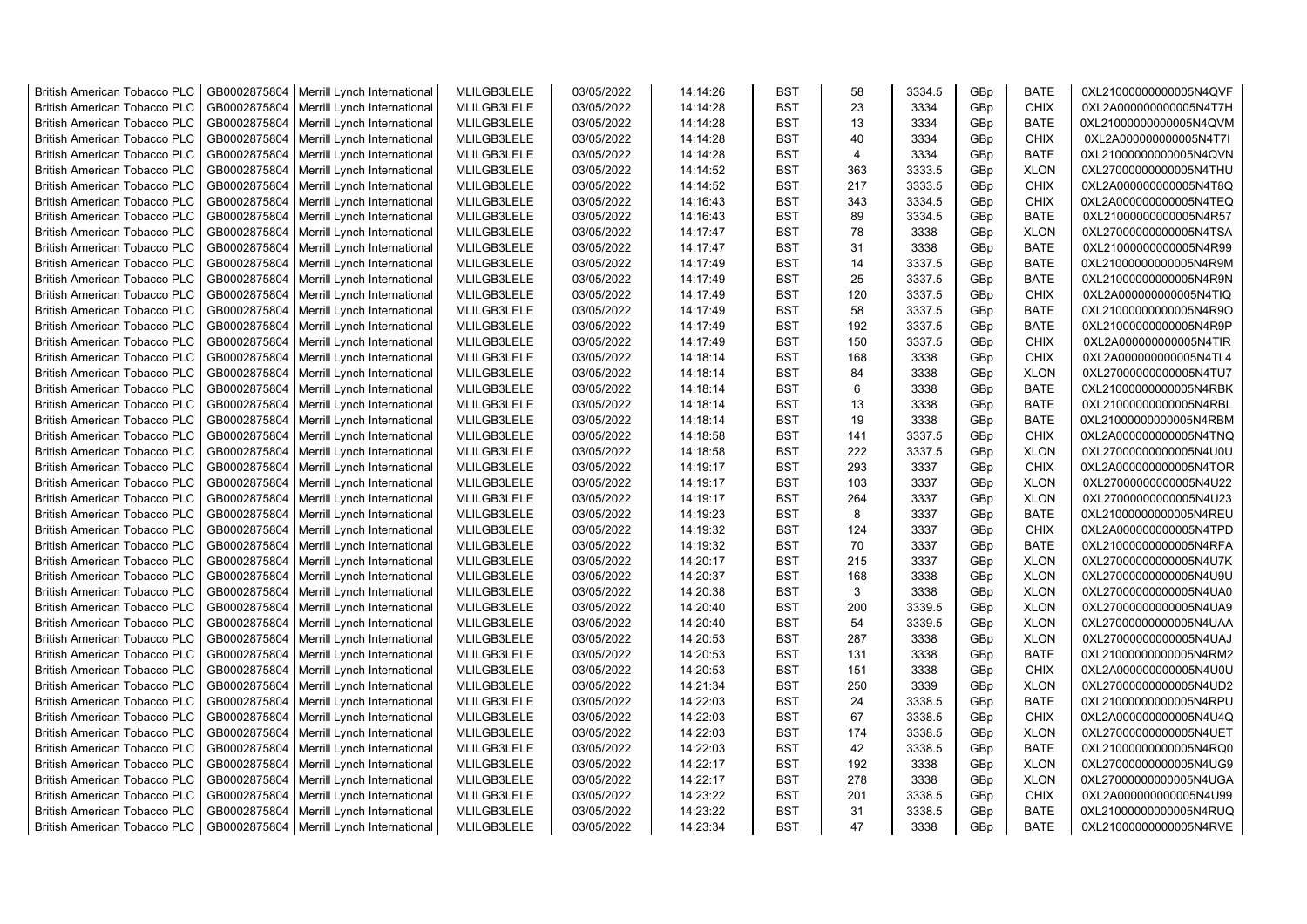| <b>British American Tobacco PLC</b>                                 | GB0002875804                 | Merrill Lynch International                                | MLILGB3LELE                | 03/05/2022               | 14:24:52             | <b>BST</b>               | 201          | 3338.5         | GBp             | <b>CHIX</b>                | 0XL2A000000000005N4UDO                           |
|---------------------------------------------------------------------|------------------------------|------------------------------------------------------------|----------------------------|--------------------------|----------------------|--------------------------|--------------|----------------|-----------------|----------------------------|--------------------------------------------------|
| <b>British American Tobacco PLC</b>                                 | GB0002875804                 | Merrill Lynch International                                | MLILGB3LELE                | 03/05/2022               | 14:24:52             | <b>BST</b>               | 248          | 3339           | GBp             | <b>XLON</b>                | 0XL27000000000005N4UP9                           |
| <b>British American Tobacco PLC</b>                                 | GB0002875804                 | Merrill Lynch International                                | MLILGB3LELE                | 03/05/2022               | 14:24:52             | <b>BST</b>               | 150          | 3339           | GBp             | <b>XLON</b>                | 0XL27000000000005N4UPA                           |
| <b>British American Tobacco PLC</b>                                 | GB0002875804                 | Merrill Lynch International                                | MLILGB3LELE                | 03/05/2022               | 14:24:52             | <b>BST</b>               | 250          | 3339           | GBp             | <b>XLON</b>                | 0XL27000000000005N4UPB                           |
| <b>British American Tobacco PLC</b>                                 | GB0002875804                 | Merrill Lynch International                                | MLILGB3LELE                | 03/05/2022               | 14:24:52             | <b>BST</b>               | 149          | 3339           | GBp             | <b>XLON</b>                | 0XL27000000000005N4UPC                           |
| <b>British American Tobacco PLC</b>                                 | GB0002875804                 | Merrill Lynch International                                | MLILGB3LELE                | 03/05/2022               | 14:24:58             | <b>BST</b>               | 250          | 3339           | GBp             | <b>XLON</b>                | 0XL27000000000005N4UPP                           |
| <b>British American Tobacco PLC</b>                                 | GB0002875804                 | Merrill Lynch International                                | MLILGB3LELE                | 03/05/2022               | 14:24:58             | <b>BST</b>               | 177          | 3339           | GBp             | <b>XLON</b>                | 0XL27000000000005N4UPQ                           |
| <b>British American Tobacco PLC</b>                                 | GB0002875804                 | Merrill Lynch International                                | MLILGB3LELE                | 03/05/2022               | 14:24:58             | <b>BST</b>               | 130          | 3339           | GBp             | <b>XLON</b>                | 0XL27000000000005N4UPR                           |
| <b>British American Tobacco PLC</b>                                 | GB0002875804                 | Merrill Lynch International                                | MLILGB3LELE                | 03/05/2022               | 14:25:04             | <b>BST</b>               | 250          | 3339           | GBp             | <b>XLON</b>                | 0XL27000000000005N4UQ8                           |
| British American Tobacco PLC                                        | GB0002875804                 | Merrill Lynch International                                | MLILGB3LELE                | 03/05/2022               | 14:25:08             | <b>BST</b>               | 70           | 3339           | GBp             | <b>XLON</b>                | 0XL27000000000005N4UQN                           |
| <b>British American Tobacco PLC</b>                                 | GB0002875804                 | Merrill Lynch International                                | MLILGB3LELE                | 03/05/2022               | 14:25:08             | <b>BST</b>               | 157          | 3339           | GBp             | <b>XLON</b>                | 0XL27000000000005N4UQO                           |
| <b>British American Tobacco PLC</b>                                 | GB0002875804                 | Merrill Lynch International                                | MLILGB3LELE                | 03/05/2022               | 14:25:26             | <b>BST</b>               | 264          | 3340           | GBp             | <b>XLON</b>                | 0XL27000000000005N4URP                           |
| <b>British American Tobacco PLC</b>                                 | GB0002875804                 | Merrill Lynch International                                | MLILGB3LELE                | 03/05/2022               | 14:25:26             | <b>BST</b>               | 250          | 3340           | GBp             | <b>XLON</b>                | 0XL27000000000005N4URR                           |
| <b>British American Tobacco PLC</b>                                 | GB0002875804                 | Merrill Lynch International                                | MLILGB3LELE                | 03/05/2022               | 14:25:26             | <b>BST</b>               | 206          | 3340           | GBp             | <b>XLON</b>                | 0XL27000000000005N4URQ                           |
| <b>British American Tobacco PLC</b>                                 | GB0002875804                 | Merrill Lynch International                                | MLILGB3LELE                | 03/05/2022               | 14:25:43             | <b>BST</b>               | 25           | 3340           | GBp             | <b>CHIX</b>                | 0XL2A000000000005N4UGV                           |
| <b>British American Tobacco PLC</b>                                 | GB0002875804                 | Merrill Lynch International                                | MLILGB3LELE                | 03/05/2022               | 14:25:43             | <b>BST</b>               | 152          | 3340           | GBp             | <b>CHIX</b>                | 0XL2A000000000005N4UH0                           |
| <b>British American Tobacco PLC</b>                                 | GB0002875804                 | Merrill Lynch International                                | MLILGB3LELE                | 03/05/2022               | 14:25:43             | <b>BST</b>               | 87           | 3340           | GBp             | <b>CHIX</b>                | 0XL2A000000000005N4UH1                           |
| <b>British American Tobacco PLC</b>                                 | GB0002875804                 | Merrill Lynch International                                | MLILGB3LELE                | 03/05/2022               | 14:26:11             | <b>BST</b>               | 167          | 3339.5         | GBp             | <b>XLON</b>                | 0XL27000000000005N4UUO                           |
| <b>British American Tobacco PLC</b>                                 | GB0002875804                 | Merrill Lynch International                                | MLILGB3LELE                | 03/05/2022               | 14:26:25             | <b>BST</b>               | $\mathbf{3}$ | 3339.5         | GBp             | <b>XLON</b>                | 0XL27000000000005N4UVN                           |
| <b>British American Tobacco PLC</b>                                 | GB0002875804                 | Merrill Lynch International                                | MLILGB3LELE                | 03/05/2022               | 14:26:25             | <b>BST</b>               | 206          | 3339.5         | GBp             | <b>XLON</b>                | 0XL27000000000005N4UVO                           |
| British American Tobacco PLC                                        | GB0002875804                 | Merrill Lynch International                                | MLILGB3LELE                | 03/05/2022               | 14:26:26             | <b>BST</b>               | 28           | 3339           | GBp             | <b>BATE</b>                | 0XL21000000000005N4S80                           |
| <b>British American Tobacco PLC</b>                                 | GB0002875804                 | Merrill Lynch International                                | MLILGB3LELE                | 03/05/2022               | 14:26:26             | <b>BST</b>               | 476          | 3339           | GBp             | <b>XLON</b>                | 0XL27000000000005N4UVS                           |
| <b>British American Tobacco PLC</b>                                 | GB0002875804                 | Merrill Lynch International                                | MLILGB3LELE                | 03/05/2022               | 14:26:54             | <b>BST</b>               | 137          | 3338.5         | GBp             | <b>BATE</b>                | 0XL21000000000005N4SA2                           |
| <b>British American Tobacco PLC</b>                                 | GB0002875804                 | Merrill Lynch International                                | MLILGB3LELE                | 03/05/2022               | 14:26:54             | <b>BST</b>               | 50           | 3338.5         | GBp             | <b>CHIX</b>                | 0XL2A000000000005N4ULA                           |
| <b>British American Tobacco PLC</b>                                 | GB0002875804                 | Merrill Lynch International                                | MLILGB3LELE                | 03/05/2022               | 14:26:54             | <b>BST</b>               | 250          | 3338.5         | GBp             | <b>XLON</b>                | 0XL27000000000005N4V1Q                           |
| <b>British American Tobacco PLC</b>                                 | GB0002875804                 | Merrill Lynch International                                | MLILGB3LELE                | 03/05/2022               | 14:26:54             | <b>BST</b>               | 106          | 3338.5         | GBp             | <b>CHIX</b>                | 0XL2A000000000005N4ULB                           |
| <b>British American Tobacco PLC</b>                                 | GB0002875804                 | Merrill Lynch International                                | MLILGB3LELE                | 03/05/2022               | 14:26:55             | <b>BST</b>               | 10           | 3338           | GBp             | <b>XLON</b>                | 0XL27000000000005N4V1R                           |
| British American Tobacco PLC                                        | GB0002875804                 | Merrill Lynch International                                | MLILGB3LELE                | 03/05/2022               | 14:26:55             | <b>BST</b>               | 52           | 3338           | GBp             | <b>BATE</b>                | 0XL21000000000005N4SA4                           |
| <b>British American Tobacco PLC</b>                                 | GB0002875804                 | Merrill Lynch International                                | MLILGB3LELE                | 03/05/2022               | 14:26:55             | <b>BST</b>               | 207          | 3338           | GBp             | <b>XLON</b>                | 0XL27000000000005N4V1S                           |
| <b>British American Tobacco PLC</b>                                 | GB0002875804                 | Merrill Lynch International                                | MLILGB3LELE                | 03/05/2022               | 14:27:06             | <b>BST</b>               | 25           | 3337.5         | GBp             | <b>CHIX</b>                | 0XL2A000000000005N4UM6                           |
| <b>British American Tobacco PLC</b>                                 | GB0002875804                 |                                                            | MLILGB3LELE                | 03/05/2022               | 14:27:45             | <b>BST</b>               | 257          | 3338           |                 | <b>XLON</b>                | 0XL27000000000005N4V3V                           |
| <b>British American Tobacco PLC</b>                                 | GB0002875804                 | Merrill Lynch International<br>Merrill Lynch International | MLILGB3LELE                | 03/05/2022               | 14:27:53             | <b>BST</b>               | 331          | 3337.5         | GBp<br>GBp      | <b>XLON</b>                | 0XL27000000000005N4V45                           |
| <b>British American Tobacco PLC</b>                                 | GB0002875804                 | Merrill Lynch International                                | MLILGB3LELE                | 03/05/2022               | 14:28:06             | <b>BST</b>               | 51           | 3337.5         | GBp             | <b>CHIX</b>                | 0XL2A000000000005N4UOD                           |
| British American Tobacco PLC                                        | GB0002875804                 |                                                            | MLILGB3LELE                | 03/05/2022               | 14:28:44             | <b>BST</b>               | 106          | 3338.5         | GBp             | <b>XLON</b>                | 0XL27000000000005N4V79                           |
| <b>British American Tobacco PLC</b>                                 | GB0002875804                 | Merrill Lynch International<br>Merrill Lynch International | MLILGB3LELE                | 03/05/2022               | 14:28:44             | <b>BST</b>               | 177          | 3338.5         | GBp             | <b>XLON</b>                |                                                  |
| <b>British American Tobacco PLC</b>                                 | GB0002875804                 | Merrill Lynch International                                | MLILGB3LELE                | 03/05/2022               | 14:28:44             | <b>BST</b>               | 250          | 3338.5         | GBp             | <b>XLON</b>                | 0XL27000000000005N4V7B<br>0XL27000000000005N4V7C |
| <b>British American Tobacco PLC</b>                                 | GB0002875804                 | Merrill Lynch International                                | MLILGB3LELE                | 03/05/2022               | 14:28:44             | <b>BST</b>               | 39           | 3338.5         | GBp             | <b>XLON</b>                | 0XL27000000000005N4V7D                           |
| <b>British American Tobacco PLC</b>                                 | GB0002875804                 | Merrill Lynch International                                | MLILGB3LELE                | 03/05/2022               | 14:29:36             | <b>BST</b>               | 334          | 3338.5         | GBp             | <b>XLON</b>                | 0XL27000000000005N4VAG                           |
| <b>British American Tobacco PLC</b>                                 | GB0002875804                 | Merrill Lynch International                                | MLILGB3LELE                | 03/05/2022               | 14:29:54             | <b>BST</b>               | 237          | 3337.5         | GBp             | <b>CHIX</b>                | 0XL2A000000000005N4UUR                           |
| <b>British American Tobacco PLC</b>                                 | GB0002875804                 |                                                            | MLILGB3LELE                | 03/05/2022               | 14:29:54             | <b>BST</b>               | 25           | 3337.5         | GBp             | <b>BATE</b>                | 0XL21000000000005N4SIG                           |
| <b>British American Tobacco PLC</b>                                 | GB0002875804                 | Merrill Lynch International                                |                            |                          |                      |                          |              |                |                 | <b>BATE</b>                |                                                  |
|                                                                     | GB0002875804                 | Merrill Lynch International                                | MLILGB3LELE                | 03/05/2022               | 14:29:54<br>14:29:54 | <b>BST</b><br><b>BST</b> | 65<br>295    | 3337.5<br>3337 | GBp<br>GBp      |                            | 0XL21000000000005N4SIH<br>0XL27000000000005N4VBQ |
| <b>British American Tobacco PLC</b>                                 |                              | Merrill Lynch International                                | MLILGB3LELE                | 03/05/2022               |                      |                          |              |                |                 | <b>XLON</b>                |                                                  |
| <b>British American Tobacco PLC</b>                                 | GB0002875804                 | Merrill Lynch International                                | MLILGB3LELE                | 03/05/2022               | 14:29:55             | <b>BST</b><br><b>BST</b> | 347<br>156   | 3337<br>3337   | GBp             | <b>XLON</b>                | 0XL27000000000005N4VC4                           |
| <b>British American Tobacco PLC</b><br>British American Tobacco PLC | GB0002875804<br>GB0002875804 | Merrill Lynch International                                | MLILGB3LELE<br>MLILGB3LELE | 03/05/2022<br>03/05/2022 | 14:29:55<br>14:29:55 | <b>BST</b>               | 13           | 3337           | GBp<br>GBp      | <b>CHIX</b><br><b>CHIX</b> | 0XL2A000000000005N4UUU<br>0XL2A000000000005N4UUV |
| <b>British American Tobacco PLC</b>                                 | GB0002875804                 | Merrill Lynch International<br>Merrill Lynch International | MLILGB3LELE                | 03/05/2022               | 14:29:55             | <b>BST</b>               | 137          | 3337           | GBp             | <b>CHIX</b>                | 0XL2A000000000005N4UV0                           |
|                                                                     |                              |                                                            | MLILGB3LELE                | 03/05/2022               | 14:29:55             | <b>BST</b>               | 65           | 3337           |                 | <b>BATE</b>                |                                                  |
| <b>British American Tobacco PLC</b>                                 | GB0002875804                 | Merrill Lynch International                                |                            |                          |                      | <b>BST</b>               | 61           |                | GBp             | <b>BATE</b>                | 0XL21000000000005N4SIR                           |
| <b>British American Tobacco PLC</b>                                 | GB0002875804                 | Merrill Lynch International                                | MLILGB3LELE                | 03/05/2022               | 14:29:58             |                          |              | 3336.5         | GB <sub>p</sub> |                            | 0XL21000000000005N4SJI                           |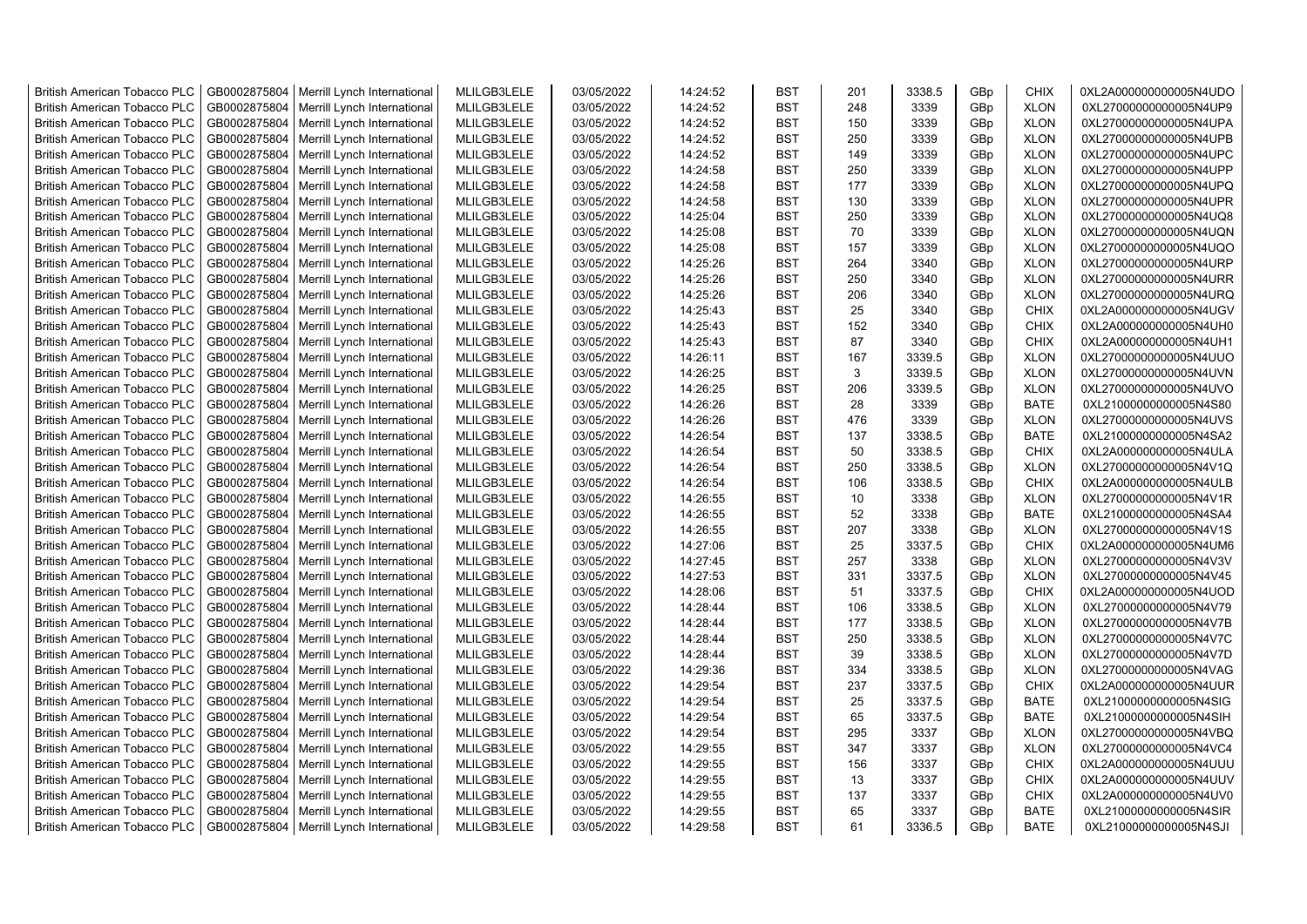| <b>British American Tobacco PLC</b> | GB0002875804 | Merrill Lynch International | MLILGB3LELE | 03/05/2022 | 14:29:58 | <b>BST</b> | 139 | 3336   | GBp             | <b>BATE</b> | 0XL21000000000005N4SJJ |
|-------------------------------------|--------------|-----------------------------|-------------|------------|----------|------------|-----|--------|-----------------|-------------|------------------------|
| <b>British American Tobacco PLC</b> | GB0002875804 | Merrill Lynch International | MLILGB3LELE | 03/05/2022 | 14:29:58 | <b>BST</b> | 178 | 3336.5 | GBp             | <b>CHIX</b> | 0XL2A000000000005N4UVP |
| <b>British American Tobacco PLC</b> | GB0002875804 | Merrill Lynch International | MLILGB3LELE | 03/05/2022 | 14:29:58 | <b>BST</b> | 226 | 3336   | GBp             | <b>CHIX</b> | 0XL2A000000000005N4UVQ |
| <b>British American Tobacco PLC</b> | GB0002875804 | Merrill Lynch International | MLILGB3LELE | 03/05/2022 | 14:29:58 | <b>BST</b> | 532 | 3336.5 | GBp             | <b>XLON</b> | 0XL27000000000005N4VCI |
| <b>British American Tobacco PLC</b> | GB0002875804 | Merrill Lynch International | MLILGB3LELE | 03/05/2022 | 14:30:00 | <b>BST</b> | 32  | 3335   | GBp             | <b>BATE</b> | 0XL21000000000005N4SK3 |
| <b>British American Tobacco PLC</b> | GB0002875804 | Merrill Lynch International | MLILGB3LELE | 03/05/2022 | 14:30:00 | <b>BST</b> | 15  | 3335   | GBp             | <b>BATE</b> | 0XL21000000000005N4SK5 |
| <b>British American Tobacco PLC</b> | GB0002875804 | Merrill Lynch International | MLILGB3LELE | 03/05/2022 | 14:30:00 | <b>BST</b> | 32  | 3335   | GBp             | <b>CHIX</b> | 0XL2A000000000005N4V0A |
| <b>British American Tobacco PLC</b> | GB0002875804 | Merrill Lynch International | MLILGB3LELE | 03/05/2022 | 14:30:00 | <b>BST</b> | 16  | 3334.5 | GBp             | <b>CHIX</b> | 0XL2A000000000005N4V0D |
| <b>British American Tobacco PLC</b> | GB0002875804 | Merrill Lynch International | MLILGB3LELE | 03/05/2022 | 14:30:00 | <b>BST</b> | 125 | 3334.5 | GBp             | BATE        | 0XL21000000000005N4SKB |
| <b>British American Tobacco PLC</b> | GB0002875804 | Merrill Lynch International | MLILGB3LELE | 03/05/2022 | 14:30:00 | <b>BST</b> | 42  | 3334.5 | GBp             | <b>BATE</b> | 0XL21000000000005N4SKC |
| <b>British American Tobacco PLC</b> | GB0002875804 | Merrill Lynch International | MLILGB3LELE | 03/05/2022 | 14:30:01 | <b>BST</b> | 24  | 3333.5 | GBp             | <b>CHIX</b> | 0XL2A000000000005N4V0L |
| <b>British American Tobacco PLC</b> | GB0002875804 | Merrill Lynch International | MLILGB3LELE | 03/05/2022 | 14:30:02 | <b>BST</b> | 82  | 3333   | GBp             | <b>XLON</b> | 0XL27000000000005N4VDL |
| <b>British American Tobacco PLC</b> | GB0002875804 | Merrill Lynch International | MLILGB3LELE | 03/05/2022 | 14:30:10 | <b>BST</b> | 110 | 3337   | GBp             | <b>XLON</b> | 0XL27000000000005N4VF0 |
| <b>British American Tobacco PLC</b> | GB0002875804 | Merrill Lynch International | MLILGB3LELE | 03/05/2022 | 14:30:10 | <b>BST</b> | 16  | 3337   | GBp             | <b>CHIX</b> | 0XL2A000000000005N4V2U |
| <b>British American Tobacco PLC</b> | GB0002875804 | Merrill Lynch International | MLILGB3LELE | 03/05/2022 | 14:30:13 | <b>BST</b> | 25  | 3336.5 | GBp             | <b>CHIX</b> | 0XL2A000000000005N4V3R |
| <b>British American Tobacco PLC</b> | GB0002875804 | Merrill Lynch International | MLILGB3LELE | 03/05/2022 | 14:30:19 | <b>BST</b> | 72  | 3336   | GBp             | <b>BATE</b> | 0XL21000000000005N4SOM |
| <b>British American Tobacco PLC</b> | GB0002875804 | Merrill Lynch International | MLILGB3LELE | 03/05/2022 | 14:30:24 | <b>BST</b> | 49  | 3336   | GBp             | <b>XLON</b> | 0XL27000000000005N4VJC |
| <b>British American Tobacco PLC</b> | GB0002875804 | Merrill Lynch International | MLILGB3LELE | 03/05/2022 | 14:30:24 | <b>BST</b> | 44  | 3336   | GBp             | <b>XLON</b> | 0XL27000000000005N4VJD |
| <b>British American Tobacco PLC</b> | GB0002875804 | Merrill Lynch International | MLILGB3LELE | 03/05/2022 | 14:30:24 | <b>BST</b> | 51  | 3336.5 | GBp             | <b>BATE</b> | 0XL21000000000005N4SPK |
| <b>British American Tobacco PLC</b> | GB0002875804 | Merrill Lynch International | MLILGB3LELE | 03/05/2022 | 14:30:26 | <b>BST</b> | 100 | 3336   | GBp             | <b>XLON</b> | 0XL27000000000005N4VJN |
| <b>British American Tobacco PLC</b> | GB0002875804 | Merrill Lynch International | MLILGB3LELE | 03/05/2022 | 14:30:26 | <b>BST</b> | 69  | 3336.5 | GBp             | <b>BATE</b> | 0XL21000000000005N4SPR |
| <b>British American Tobacco PLC</b> | GB0002875804 | Merrill Lynch International | MLILGB3LELE | 03/05/2022 | 14:30:26 | <b>BST</b> | 51  | 3336.5 | GBp             | <b>BATE</b> | 0XL21000000000005N4SPS |
| <b>British American Tobacco PLC</b> | GB0002875804 | Merrill Lynch International | MLILGB3LELE | 03/05/2022 | 14:30:29 | <b>BST</b> | 65  | 3336   | GBp             | <b>BATE</b> | 0XL21000000000005N4SQA |
| <b>British American Tobacco PLC</b> | GB0002875804 | Merrill Lynch International | MLILGB3LELE | 03/05/2022 | 14:30:29 | <b>BST</b> | 23  | 3335.5 | GBp             | <b>BATE</b> | 0XL21000000000005N4SQF |
| <b>British American Tobacco PLC</b> | GB0002875804 | Merrill Lynch International | MLILGB3LELE | 03/05/2022 | 14:30:29 | <b>BST</b> | 3   | 3335.5 | GBp             | <b>CHIX</b> | 0XL2A000000000005N4V6U |
| <b>British American Tobacco PLC</b> | GB0002875804 | Merrill Lynch International | MLILGB3LELE | 03/05/2022 | 14:30:30 | <b>BST</b> | 94  | 3335.5 | GBp             | BATE        | 0XL21000000000005N4SQI |
| <b>British American Tobacco PLC</b> | GB0002875804 | Merrill Lynch International | MLILGB3LELE | 03/05/2022 | 14:30:30 | <b>BST</b> | 23  | 3335.5 | GBp             | <b>CHIX</b> | 0XL2A000000000005N4V73 |
| <b>British American Tobacco PLC</b> | GB0002875804 | Merrill Lynch International | MLILGB3LELE | 03/05/2022 | 14:30:31 | <b>BST</b> | 11  | 3335   | GBp             | <b>CHIX</b> | 0XL2A000000000005N4V76 |
| <b>British American Tobacco PLC</b> | GB0002875804 | Merrill Lynch International | MLILGB3LELE | 03/05/2022 | 14:30:38 | BST        | 77  | 3334.5 | GBp             | <b>XLON</b> | 0XL27000000000005N4VLR |
| <b>British American Tobacco PLC</b> | GB0002875804 | Merrill Lynch International | MLILGB3LELE | 03/05/2022 | 14:30:38 | <b>BST</b> | 85  | 3334.5 | GBp             | <b>BATE</b> | 0XL21000000000005N4SSK |
| <b>British American Tobacco PLC</b> | GB0002875804 | Merrill Lynch International | MLILGB3LELE | 03/05/2022 | 14:30:38 | <b>BST</b> | 15  | 3334.5 | GBp             | <b>CHIX</b> | 0XL2A000000000005N4V8F |
| <b>British American Tobacco PLC</b> | GB0002875804 | Merrill Lynch International | MLILGB3LELE | 03/05/2022 | 14:30:38 | <b>BST</b> | 10  | 3334   | GBp             | <b>BATE</b> | 0XL21000000000005N4SSM |
| <b>British American Tobacco PLC</b> | GB0002875804 | Merrill Lynch International | MLILGB3LELE | 03/05/2022 | 14:30:40 | BST        | 19  | 3334   | GBp             | <b>CHIX</b> | 0XL2A000000000005N4V94 |
| <b>British American Tobacco PLC</b> | GB0002875804 | Merrill Lynch International | MLILGB3LELE | 03/05/2022 | 14:30:40 | <b>BST</b> | 125 | 3334   | GBp             | <b>BATE</b> | 0XL21000000000005N4STF |
| <b>British American Tobacco PLC</b> | GB0002875804 | Merrill Lynch International | MLILGB3LELE | 03/05/2022 | 14:30:43 | <b>BST</b> | 83  | 3333.5 | GBp             | <b>XLON</b> | 0XL27000000000005N4VNC |
| <b>British American Tobacco PLC</b> | GB0002875804 | Merrill Lynch International | MLILGB3LELE | 03/05/2022 | 14:30:43 | <b>BST</b> | 16  | 3333.5 | GBp             | <b>CHIX</b> | 0XL2A000000000005N4V9R |
| <b>British American Tobacco PLC</b> | GB0002875804 | Merrill Lynch International | MLILGB3LELE | 03/05/2022 | 14:30:44 | <b>BST</b> | 45  | 3333   | GBp             | <b>BATE</b> | 0XL21000000000005N4SUP |
| <b>British American Tobacco PLC</b> | GB0002875804 | Merrill Lynch International | MLILGB3LELE | 03/05/2022 | 14:31:03 | <b>BST</b> | 33  | 3334   | GBp             | BATE        | 0XL21000000000005N4T2H |
| <b>British American Tobacco PLC</b> | GB0002875804 | Merrill Lynch International | MLILGB3LELE | 03/05/2022 | 14:31:03 | <b>BST</b> | 11  | 3334   | GBp             | <b>CHIX</b> | 0XL2A000000000005N4VD8 |
| <b>British American Tobacco PLC</b> | GB0002875804 | Merrill Lynch International | MLILGB3LELE | 03/05/2022 | 14:31:03 | <b>BST</b> | 102 | 3334   | GBp             | <b>XLON</b> | 0XL27000000000005N4VRS |
| <b>British American Tobacco PLC</b> | GB0002875804 | Merrill Lynch International | MLILGB3LELE | 03/05/2022 | 14:31:03 | <b>BST</b> | 36  | 3334   | GBp             | <b>XLON</b> | 0XL27000000000005N4VRR |
| <b>British American Tobacco PLC</b> | GB0002875804 | Merrill Lynch International | MLILGB3LELE | 03/05/2022 | 14:31:03 | <b>BST</b> | 15  | 3333   | GBp             | <b>CHIX</b> | 0XL2A000000000005N4VD9 |
| <b>British American Tobacco PLC</b> | GB0002875804 | Merrill Lynch International | MLILGB3LELE | 03/05/2022 | 14:31:03 | <b>BST</b> | 143 | 3333.5 | GBp             | <b>XLON</b> | 0XL27000000000005N4VRT |
| <b>British American Tobacco PLC</b> | GB0002875804 | Merrill Lynch International | MLILGB3LELE | 03/05/2022 | 14:31:03 | <b>BST</b> | 22  | 3333   | GBp             | <b>BATE</b> | 0XL21000000000005N4T2L |
| <b>British American Tobacco PLC</b> | GB0002875804 | Merrill Lynch International | MLILGB3LELE | 03/05/2022 | 14:31:13 | <b>BST</b> | 58  | 3334   | GBp             | <b>BATE</b> | 0XL21000000000005N4T4M |
| <b>British American Tobacco PLC</b> | GB0002875804 | Merrill Lynch International | MLILGB3LELE | 03/05/2022 | 14:31:16 | <b>BST</b> | 21  | 3333.5 | GBp             | <b>CHIX</b> | 0XL2A000000000005N4VEI |
| <b>British American Tobacco PLC</b> | GB0002875804 | Merrill Lynch International | MLILGB3LELE | 03/05/2022 | 14:31:16 | <b>BST</b> | 174 | 3333.5 | GBp             | <b>XLON</b> | 0XL27000000000005N4VTP |
| <b>British American Tobacco PLC</b> | GB0002875804 | Merrill Lynch International | MLILGB3LELE | 03/05/2022 | 14:31:30 | <b>BST</b> | 24  | 3334   | GB <sub>p</sub> | <b>CHIX</b> | 0XL2A000000000005N4VG7 |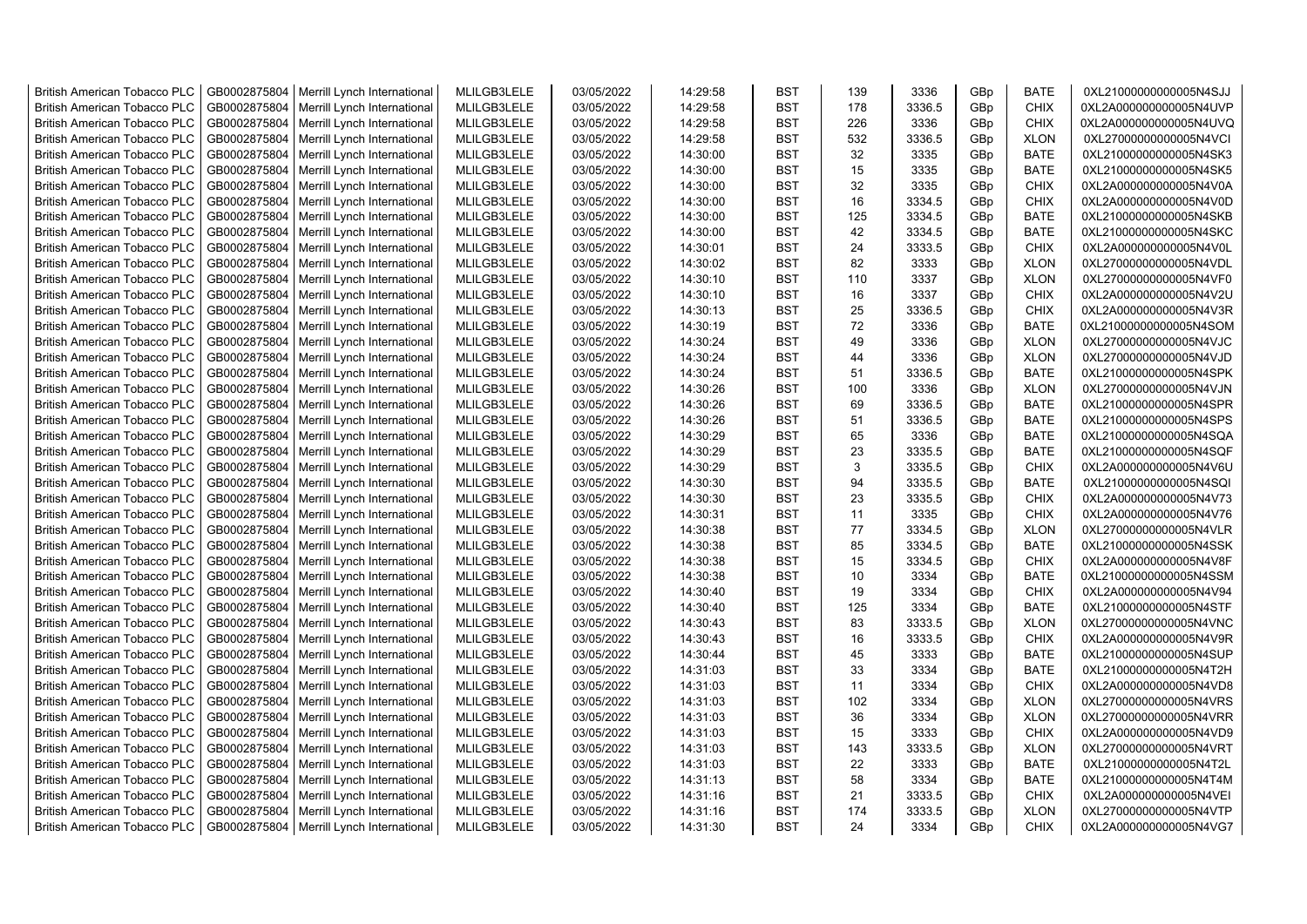| <b>British American Tobacco PLC</b> | GB0002875804 | Merrill Lynch International                | MLILGB3LELE | 03/05/2022 | 14:31:30 | <b>BST</b> | 49  | 3334   | GBp             | <b>BATE</b> | 0XL21000000000005N4T6H |
|-------------------------------------|--------------|--------------------------------------------|-------------|------------|----------|------------|-----|--------|-----------------|-------------|------------------------|
| <b>British American Tobacco PLC</b> | GB0002875804 | Merrill Lynch International                | MLILGB3LELE | 03/05/2022 | 14:31:30 | <b>BST</b> | 10  | 3334   | GBp             | <b>BATE</b> | 0XL21000000000005N4T6G |
| <b>British American Tobacco PLC</b> | GB0002875804 | Merrill Lynch International                | MLILGB3LELE | 03/05/2022 | 14:31:30 | <b>BST</b> | 20  | 3333.5 | GBp             | <b>XLON</b> | 0XL27000000000005N4VVJ |
| <b>British American Tobacco PLC</b> | GB0002875804 | Merrill Lynch International                | MLILGB3LELE | 03/05/2022 | 14:31:30 | <b>BST</b> | 60  | 3333.5 | GBp             | <b>XLON</b> | 0XL27000000000005N4VVK |
| <b>British American Tobacco PLC</b> | GB0002875804 | Merrill Lynch International                | MLILGB3LELE | 03/05/2022 | 14:31:32 | <b>BST</b> | 18  | 3333.5 | GBp             | <b>CHIX</b> | 0XL2A000000000005N4VGA |
| <b>British American Tobacco PLC</b> | GB0002875804 | Merrill Lynch International                | MLILGB3LELE | 03/05/2022 | 14:31:32 | <b>BST</b> | 15  | 3333.5 | GBp             | <b>CHIX</b> | 0XL2A000000000005N4VGB |
| British American Tobacco PLC        | GB0002875804 | Merrill Lynch International                | MLILGB3LELE | 03/05/2022 | 14:31:42 | <b>BST</b> | 22  | 3334   | GBp             | <b>CHIX</b> | 0XL2A000000000005N4VHA |
| <b>British American Tobacco PLC</b> | GB0002875804 | Merrill Lynch International                | MLILGB3LELE | 03/05/2022 | 14:31:42 | <b>BST</b> | 55  | 3333   | GBp             | <b>XLON</b> | 0XL27000000000005N500T |
| <b>British American Tobacco PLC</b> | GB0002875804 | Merrill Lynch International                | MLILGB3LELE | 03/05/2022 | 14:31:42 | <b>BST</b> | 77  | 3333   | GBp             | <b>XLON</b> | 0XL27000000000005N500U |
| <b>British American Tobacco PLC</b> | GB0002875804 | Merrill Lynch International                | MLILGB3LELE | 03/05/2022 | 14:31:42 | <b>BST</b> | 11  | 3332.5 | GBp             | <b>CHIX</b> | 0XL2A000000000005N4VHB |
| <b>British American Tobacco PLC</b> | GB0002875804 | Merrill Lynch International                | MLILGB3LELE | 03/05/2022 | 14:31:42 | <b>BST</b> | 36  | 3332   | GBp             | <b>CHIX</b> | 0XL2A000000000005N4VHC |
| <b>British American Tobacco PLC</b> | GB0002875804 | Merrill Lynch International                | MLILGB3LELE | 03/05/2022 | 14:31:42 | <b>BST</b> | 18  | 3333.5 | GBp             | <b>BATE</b> | 0XL21000000000005N4T7M |
| <b>British American Tobacco PLC</b> | GB0002875804 | Merrill Lynch International                | MLILGB3LELE | 03/05/2022 | 14:31:42 | BST        | 14  | 3333.5 | GBp             | <b>BATE</b> | 0XL21000000000005N4T7N |
| <b>British American Tobacco PLC</b> | GB0002875804 | Merrill Lynch International                | MLILGB3LELE | 03/05/2022 | 14:31:42 | <b>BST</b> | 13  | 3333   | GBp             | <b>BATE</b> | 0XL21000000000005N4T7O |
| <b>British American Tobacco PLC</b> | GB0002875804 | Merrill Lynch International                | MLILGB3LELE | 03/05/2022 | 14:31:42 | <b>BST</b> | 14  | 3333   | GBp             | <b>BATE</b> | 0XL21000000000005N4T7P |
| <b>British American Tobacco PLC</b> | GB0002875804 | Merrill Lynch International                | MLILGB3LELE | 03/05/2022 | 14:31:42 | <b>BST</b> | 92  | 3333   | GBp             | <b>BATE</b> | 0XL21000000000005N4T7Q |
| <b>British American Tobacco PLC</b> | GB0002875804 | Merrill Lynch International                | MLILGB3LELE | 03/05/2022 | 14:31:42 | <b>BST</b> | 27  | 3332.5 | GBp             | BATE        | 0XL21000000000005N4T7R |
| <b>British American Tobacco PLC</b> | GB0002875804 | Merrill Lynch International                | MLILGB3LELE | 03/05/2022 | 14:31:42 | <b>BST</b> | 20  | 3332.5 | GBp             | <b>BATE</b> | 0XL21000000000005N4T7S |
| <b>British American Tobacco PLC</b> | GB0002875804 | Merrill Lynch International                | MLILGB3LELE | 03/05/2022 | 14:31:42 | <b>BST</b> | 48  | 3332   | GBp             | <b>BATE</b> | 0XL21000000000005N4T7U |
| <b>British American Tobacco PLC</b> | GB0002875804 | Merrill Lynch International                | MLILGB3LELE | 03/05/2022 | 14:31:42 | <b>BST</b> | 27  | 3332   | GBp             | <b>BATE</b> | 0XL21000000000005N4T7T |
| <b>British American Tobacco PLC</b> | GB0002875804 | Merrill Lynch International                | MLILGB3LELE | 03/05/2022 | 14:31:42 | <b>BST</b> | 5   | 3332   | GBp             | <b>BATE</b> | 0XL21000000000005N4T7V |
| <b>British American Tobacco PLC</b> | GB0002875804 | Merrill Lynch International                | MLILGB3LELE | 03/05/2022 | 14:31:45 | <b>BST</b> | 15  | 3331.5 | GBp             | <b>BATE</b> | 0XL21000000000005N4T83 |
| British American Tobacco PLC        | GB0002875804 | Merrill Lynch International                | MLILGB3LELE | 03/05/2022 | 14:31:45 | <b>BST</b> | 145 | 3331.5 | GBp             | <b>XLON</b> | 0XL27000000000005N5015 |
| <b>British American Tobacco PLC</b> | GB0002875804 | Merrill Lynch International                | MLILGB3LELE | 03/05/2022 | 14:31:45 | <b>BST</b> | 18  | 3331.5 | GBp             | <b>BATE</b> | 0XL21000000000005N4T87 |
|                                     |              |                                            |             |            |          |            |     |        |                 |             |                        |
| <b>British American Tobacco PLC</b> | GB0002875804 | Merrill Lynch International                | MLILGB3LELE | 03/05/2022 | 14:31:45 | <b>BST</b> | 12  | 3331.5 | GBp             | <b>CHIX</b> | 0XL2A000000000005N4VHK |
| <b>British American Tobacco PLC</b> | GB0002875804 | Merrill Lynch International                | MLILGB3LELE | 03/05/2022 | 14:31:48 | <b>BST</b> | 20  | 3331   | GBp             | <b>CHIX</b> | 0XL2A000000000005N4VI0 |
| <b>British American Tobacco PLC</b> | GB0002875804 | Merrill Lynch International                | MLILGB3LELE | 03/05/2022 | 14:31:48 | <b>BST</b> | 11  | 3331   | GBp             | <b>BATE</b> | 0XL21000000000005N4T8G |
| <b>British American Tobacco PLC</b> | GB0002875804 | Merrill Lynch International                | MLILGB3LELE | 03/05/2022 | 14:31:48 | <b>BST</b> | 20  | 3331   | GBp             | <b>BATE</b> | 0XL21000000000005N4T8H |
| <b>British American Tobacco PLC</b> | GB0002875804 | Merrill Lynch International                | MLILGB3LELE | 03/05/2022 | 14:31:52 | <b>BST</b> | 88  | 3330.5 | GBp             | <b>XLON</b> | 0XL27000000000005N501J |
| <b>British American Tobacco PLC</b> | GB0002875804 | Merrill Lynch International                | MLILGB3LELE | 03/05/2022 | 14:32:14 | <b>BST</b> | 36  | 3331.5 | GBp             | <b>BATE</b> | 0XL21000000000005N4TCG |
| <b>British American Tobacco PLC</b> | GB0002875804 | Merrill Lynch International                | MLILGB3LELE | 03/05/2022 | 14:32:16 | <b>BST</b> | 50  | 3331   | GBp             | <b>XLON</b> | 0XL27000000000005N505B |
| <b>British American Tobacco PLC</b> | GB0002875804 | Merrill Lynch International                | MLILGB3LELE | 03/05/2022 | 14:32:17 | <b>BST</b> | 32  | 3331   | GBp             | <b>XLON</b> | 0XL27000000000005N505E |
| <b>British American Tobacco PLC</b> | GB0002875804 | Merrill Lynch International                | MLILGB3LELE | 03/05/2022 | 14:32:17 | <b>BST</b> | 17  | 3331   | GBp             | <b>CHIX</b> | 0XL2A000000000005N4VMH |
| <b>British American Tobacco PLC</b> | GB0002875804 | Merrill Lynch International                | MLILGB3LELE | 03/05/2022 | 14:32:17 | <b>BST</b> | 24  | 3330.5 | GBp             | <b>BATE</b> | 0XL21000000000005N4TCQ |
| <b>British American Tobacco PLC</b> | GB0002875804 | Merrill Lynch International                | MLILGB3LELE | 03/05/2022 | 14:32:17 | <b>BST</b> | 24  | 3330   | GBp             | <b>BATE</b> | 0XL21000000000005N4TCR |
| British American Tobacco PLC        | GB0002875804 | Merrill Lynch International                | MLILGB3LELE | 03/05/2022 | 14:32:17 | <b>BST</b> | 19  | 3330.5 | GBp             | <b>CHIX</b> | 0XL2A000000000005N4VMI |
| <b>British American Tobacco PLC</b> | GB0002875804 | Merrill Lynch International                | MLILGB3LELE | 03/05/2022 | 14:32:17 | <b>BST</b> | 86  | 3330.5 | GBp             | <b>XLON</b> | 0XL27000000000005N505F |
| <b>British American Tobacco PLC</b> | GB0002875804 | Merrill Lynch International                | MLILGB3LELE | 03/05/2022 | 14:32:17 | <b>BST</b> | 24  | 3330   | GBp             | <b>XLON</b> | 0XL27000000000005N505G |
| <b>British American Tobacco PLC</b> | GB0002875804 | Merrill Lynch International                | MLILGB3LELE | 03/05/2022 | 14:32:17 | <b>BST</b> | 95  | 3330   | GBp             | <b>XLON</b> | 0XL27000000000005N505H |
| <b>British American Tobacco PLC</b> | GB0002875804 | Merrill Lynch International                | MLILGB3LELE | 03/05/2022 | 14:32:17 | <b>BST</b> | 17  | 3330   | GBp             | <b>CHIX</b> | 0XL2A000000000005N4VMJ |
| <b>British American Tobacco PLC</b> | GB0002875804 | Merrill Lynch International                | MLILGB3LELE | 03/05/2022 | 14:32:17 | <b>BST</b> | 22  | 3329.5 | GBp             | <b>BATE</b> | 0XL21000000000005N4TCS |
| <b>British American Tobacco PLC</b> | GB0002875804 | Merrill Lynch International                | MLILGB3LELE | 03/05/2022 | 14:32:18 | <b>BST</b> | 26  | 3329   | GBp             | <b>CHIX</b> | 0XL2A000000000005N4VMR |
| <b>British American Tobacco PLC</b> | GB0002875804 | Merrill Lynch International                | MLILGB3LELE | 03/05/2022 | 14:32:20 | <b>BST</b> | 82  | 3329   | GBp             | <b>XLON</b> | 0XL27000000000005N5062 |
| <b>British American Tobacco PLC</b> | GB0002875804 | Merrill Lynch International                | MLILGB3LELE | 03/05/2022 | 14:32:22 | <b>BST</b> | 14  | 3329   | GBp             | <b>CHIX</b> | 0XL2A000000000005N4VN8 |
| <b>British American Tobacco PLC</b> | GB0002875804 | Merrill Lynch International                | MLILGB3LELE | 03/05/2022 | 14:32:22 | <b>BST</b> | 47  | 3328.5 | GBp             | <b>BATE</b> | 0XL21000000000005N4TDH |
| <b>British American Tobacco PLC</b> | GB0002875804 | Merrill Lynch International                | MLILGB3LELE | 03/05/2022 | 14:32:22 | <b>BST</b> | 25  | 3328   | GBp             | <b>BATE</b> | 0XL21000000000005N4TDI |
| <b>British American Tobacco PLC</b> | GB0002875804 | Merrill Lynch International                | MLILGB3LELE | 03/05/2022 | 14:32:38 | <b>BST</b> | 83  | 3328   | GBp             | <b>XLON</b> | 0XL27000000000005N507Q |
| <b>British American Tobacco PLC</b> |              | GB0002875804   Merrill Lynch International | MLILGB3LELE | 03/05/2022 | 14:32:43 | <b>BST</b> | 72  | 3329   | GB <sub>p</sub> | <b>XLON</b> | 0XL27000000000005N508E |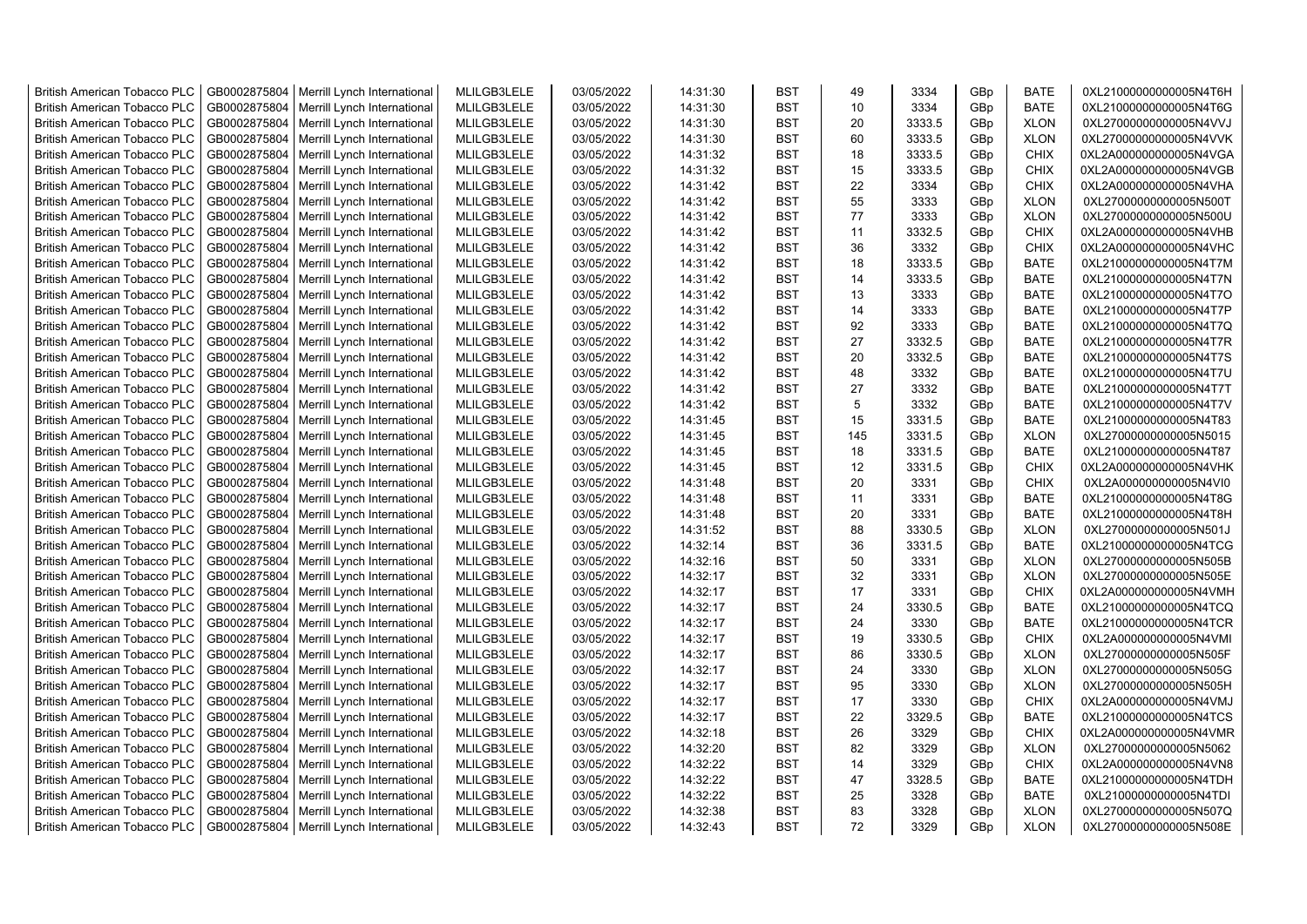| <b>British American Tobacco PLC</b> | GB0002875804 | Merrill Lynch International | MLILGB3LELE | 03/05/2022 | 14:32:50 | <b>BST</b> | 11  | 3329   | GBp             | <b>CHIX</b> | 0XL2A000000000005N4VQ4 |
|-------------------------------------|--------------|-----------------------------|-------------|------------|----------|------------|-----|--------|-----------------|-------------|------------------------|
| <b>British American Tobacco PLC</b> | GB0002875804 | Merrill Lynch International | MLILGB3LELE | 03/05/2022 | 14:32:51 | <b>BST</b> | 18  | 3329   | GBp             | <b>CHIX</b> | 0XL2A000000000005N4VQ8 |
| <b>British American Tobacco PLC</b> | GB0002875804 | Merrill Lynch International | MLILGB3LELE | 03/05/2022 | 14:32:52 | <b>BST</b> | 75  | 3329   | GBp             | <b>XLON</b> | 0XL27000000000005N509E |
| <b>British American Tobacco PLC</b> | GB0002875804 | Merrill Lynch International | MLILGB3LELE | 03/05/2022 | 14:32:52 | <b>BST</b> | 21  | 3329   | GBp             | <b>CHIX</b> | 0XL2A000000000005N4VQC |
| <b>British American Tobacco PLC</b> | GB0002875804 | Merrill Lynch International | MLILGB3LELE | 03/05/2022 | 14:32:58 | <b>BST</b> | 51  | 3330   | GBp             | <b>BATE</b> | 0XL21000000000005N4THI |
| <b>British American Tobacco PLC</b> | GB0002875804 | Merrill Lynch International | MLILGB3LELE | 03/05/2022 | 14:33:04 | <b>BST</b> | 76  | 3330   | GBp             | <b>XLON</b> | 0XL27000000000005N50AT |
| <b>British American Tobacco PLC</b> | GB0002875804 | Merrill Lynch International | MLILGB3LELE | 03/05/2022 | 14:33:04 | <b>BST</b> | 32  | 3330   | GBp             | <b>CHIX</b> | 0XL2A000000000005N4VRI |
| <b>British American Tobacco PLC</b> | GB0002875804 | Merrill Lynch International | MLILGB3LELE | 03/05/2022 | 14:33:12 | <b>BST</b> | 14  | 3330   | GBp             | <b>XLON</b> | 0XL27000000000005N50BJ |
| <b>British American Tobacco PLC</b> | GB0002875804 | Merrill Lynch International | MLILGB3LELE | 03/05/2022 | 14:33:12 | <b>BST</b> | 98  | 3330   | GBp             | <b>XLON</b> | 0XL27000000000005N50BK |
| <b>British American Tobacco PLC</b> | GB0002875804 | Merrill Lynch International | MLILGB3LELE | 03/05/2022 | 14:33:12 | <b>BST</b> | 14  | 3330   | GBp             | <b>XLON</b> | 0XL27000000000005N50BL |
| <b>British American Tobacco PLC</b> | GB0002875804 | Merrill Lynch International | MLILGB3LELE | 03/05/2022 | 14:33:15 | <b>BST</b> | 21  | 3329.5 | GBp             | <b>CHIX</b> | 0XL2A000000000005N4VT0 |
| <b>British American Tobacco PLC</b> | GB0002875804 | Merrill Lynch International | MLILGB3LELE | 03/05/2022 | 14:33:21 | <b>BST</b> | 19  | 3329.5 | GBp             | <b>CHIX</b> | 0XL2A000000000005N4VTD |
| <b>British American Tobacco PLC</b> | GB0002875804 | Merrill Lynch International | MLILGB3LELE | 03/05/2022 | 14:33:21 | <b>BST</b> | 288 | 3329   | GBp             | <b>BATE</b> | 0XL21000000000005N4TJJ |
| <b>British American Tobacco PLC</b> | GB0002875804 | Merrill Lynch International | MLILGB3LELE | 03/05/2022 | 14:33:24 | <b>BST</b> | 106 | 3328.5 | GBp             | <b>XLON</b> | 0XL27000000000005N50CM |
| <b>British American Tobacco PLC</b> | GB0002875804 | Merrill Lynch International | MLILGB3LELE | 03/05/2022 | 14:33:28 | <b>BST</b> | 108 | 3328.5 | GBp             | <b>XLON</b> | 0XL27000000000005N50D5 |
| <b>British American Tobacco PLC</b> | GB0002875804 | Merrill Lynch International | MLILGB3LELE | 03/05/2022 | 14:33:30 | <b>BST</b> | 51  | 3329   | GBp             | <b>BATE</b> | 0XL21000000000005N4TKB |
| <b>British American Tobacco PLC</b> | GB0002875804 | Merrill Lynch International | MLILGB3LELE | 03/05/2022 | 14:33:30 | <b>BST</b> | 51  | 3329   | GBp             | <b>BATE</b> | 0XL21000000000005N4TKC |
| <b>British American Tobacco PLC</b> | GB0002875804 | Merrill Lynch International | MLILGB3LELE | 03/05/2022 | 14:33:30 | <b>BST</b> | 100 | 3329   | GBp             | <b>BATE</b> | 0XL21000000000005N4TKD |
| <b>British American Tobacco PLC</b> | GB0002875804 | Merrill Lynch International | MLILGB3LELE | 03/05/2022 | 14:33:45 | <b>BST</b> | 146 | 3329   | GBp             | <b>XLON</b> | 0XL27000000000005N50GK |
| <b>British American Tobacco PLC</b> | GB0002875804 | Merrill Lynch International | MLILGB3LELE | 03/05/2022 | 14:33:45 | <b>BST</b> | 30  | 3329   | GBp             | <b>XLON</b> | 0XL27000000000005N50GL |
| <b>British American Tobacco PLC</b> | GB0002875804 | Merrill Lynch International | MLILGB3LELE | 03/05/2022 | 14:33:45 | <b>BST</b> | 48  | 3329   | GBp             | <b>CHIX</b> | 0XL2A000000000005N501I |
| <b>British American Tobacco PLC</b> | GB0002875804 | Merrill Lynch International | MLILGB3LELE | 03/05/2022 | 14:33:57 | <b>BST</b> | 78  | 3328.5 | GBp             | <b>BATE</b> | 0XL21000000000005N4TNO |
| British American Tobacco PLC        | GB0002875804 | Merrill Lynch International | MLILGB3LELE | 03/05/2022 | 14:33:57 | <b>BST</b> | 28  | 3328.5 | GBp             | <b>BATE</b> | 0XL21000000000005N4TNP |
| British American Tobacco PLC        | GB0002875804 | Merrill Lynch International | MLILGB3LELE | 03/05/2022 | 14:33:57 | <b>BST</b> | 51  | 3329   | GBp             | <b>BATE</b> | 0XL21000000000005N4TNQ |
| <b>British American Tobacco PLC</b> | GB0002875804 | Merrill Lynch International | MLILGB3LELE | 03/05/2022 | 14:34:00 | <b>BST</b> | 40  | 3328   | GBp             | <b>CHIX</b> | 0XL2A000000000005N502P |
| <b>British American Tobacco PLC</b> | GB0002875804 | Merrill Lynch International | MLILGB3LELE | 03/05/2022 | 14:34:00 | <b>BST</b> | 192 | 3328.5 | GBp             | BATE        | 0XL21000000000005N4TNU |
| <b>British American Tobacco PLC</b> | GB0002875804 | Merrill Lynch International | MLILGB3LELE | 03/05/2022 | 14:34:00 | <b>BST</b> | 72  | 3327.5 | GBp             | <b>XLON</b> | 0XL27000000000005N50HT |
| <b>British American Tobacco PLC</b> | GB0002875804 | Merrill Lynch International | MLILGB3LELE | 03/05/2022 | 14:34:00 | <b>BST</b> | 81  | 3327.5 | GBp             | <b>XLON</b> | 0XL27000000000005N50HU |
| <b>British American Tobacco PLC</b> | GB0002875804 | Merrill Lynch International | MLILGB3LELE | 03/05/2022 | 14:34:00 | BST        | 5   | 3327.5 | GBp             | <b>CHIX</b> | 0XL2A000000000005N502T |
| <b>British American Tobacco PLC</b> | GB0002875804 | Merrill Lynch International | MLILGB3LELE | 03/05/2022 | 14:34:00 | <b>BST</b> | 19  | 3327.5 | GBp             | <b>CHIX</b> | 0XL2A000000000005N502U |
| <b>British American Tobacco PLC</b> | GB0002875804 | Merrill Lynch International | MLILGB3LELE | 03/05/2022 | 14:34:00 | <b>BST</b> | 64  | 3327.5 | GBp             | <b>XLON</b> | 0XL27000000000005N50I1 |
| <b>British American Tobacco PLC</b> | GB0002875804 | Merrill Lynch International | MLILGB3LELE | 03/05/2022 | 14:34:00 | <b>BST</b> | 105 | 3327   | GBp             | <b>XLON</b> | 0XL27000000000005N50I2 |
| <b>British American Tobacco PLC</b> | GB0002875804 | Merrill Lynch International | MLILGB3LELE | 03/05/2022 | 14:34:03 | BST        | 90  | 3326.5 | GBp             | <b>XLON</b> | 0XL27000000000005N50IH |
| <b>British American Tobacco PLC</b> | GB0002875804 | Merrill Lynch International | MLILGB3LELE | 03/05/2022 | 14:34:03 | <b>BST</b> | 26  | 3326.5 | GBp             | <b>CHIX</b> | 0XL2A000000000005N5036 |
| <b>British American Tobacco PLC</b> | GB0002875804 | Merrill Lynch International | MLILGB3LELE | 03/05/2022 | 14:34:14 | <b>BST</b> | 35  | 3327   | GBp             | <b>BATE</b> | 0XL21000000000005N4TQ1 |
| <b>British American Tobacco PLC</b> | GB0002875804 | Merrill Lynch International | MLILGB3LELE | 03/05/2022 | 14:34:15 | <b>BST</b> | 92  | 3326   | GBp             | <b>XLON</b> | 0XL27000000000005N50KE |
| <b>British American Tobacco PLC</b> | GB0002875804 | Merrill Lynch International | MLILGB3LELE | 03/05/2022 | 14:34:15 | <b>BST</b> | 24  | 3326   | GBp             | <b>CHIX</b> | 0XL2A000000000005N504T |
| <b>British American Tobacco PLC</b> | GB0002875804 | Merrill Lynch International | MLILGB3LELE | 03/05/2022 | 14:34:15 | <b>BST</b> | 31  | 3326   | GBp             | BATE        | 0XL21000000000005N4TQ5 |
| <b>British American Tobacco PLC</b> | GB0002875804 | Merrill Lynch International | MLILGB3LELE | 03/05/2022 | 14:34:18 | <b>BST</b> | 22  | 3325   | GBp             | <b>CHIX</b> | 0XL2A000000000005N505F |
| <b>British American Tobacco PLC</b> | GB0002875804 | Merrill Lynch International | MLILGB3LELE | 03/05/2022 | 14:34:18 | <b>BST</b> | 24  | 3325.5 | GBp             | <b>CHIX</b> | 0XL2A000000000005N505G |
| <b>British American Tobacco PLC</b> | GB0002875804 | Merrill Lynch International | MLILGB3LELE | 03/05/2022 | 14:34:18 | <b>BST</b> | 117 | 3325.5 | GBp             | <b>XLON</b> | 0XL27000000000005N50L7 |
| <b>British American Tobacco PLC</b> | GB0002875804 | Merrill Lynch International | MLILGB3LELE | 03/05/2022 | 14:34:18 | <b>BST</b> | 132 | 3325.5 | GBp             | <b>BATE</b> | 0XL21000000000005N4TQQ |
| <b>British American Tobacco PLC</b> | GB0002875804 | Merrill Lynch International | MLILGB3LELE | 03/05/2022 | 14:34:40 | <b>BST</b> | 86  | 3326   | GBp             | <b>XLON</b> | 0XL27000000000005N50NG |
| <b>British American Tobacco PLC</b> | GB0002875804 | Merrill Lynch International | MLILGB3LELE | 03/05/2022 | 14:34:40 | <b>BST</b> | 79  | 3326   | GBp             | <b>XLON</b> | 0XL27000000000005N50NH |
| <b>British American Tobacco PLC</b> | GB0002875804 | Merrill Lynch International | MLILGB3LELE | 03/05/2022 | 14:34:40 | <b>BST</b> | 33  | 3325.5 | GBp             | <b>BATE</b> | 0XL21000000000005N4TSK |
| <b>British American Tobacco PLC</b> | GB0002875804 | Merrill Lynch International | MLILGB3LELE | 03/05/2022 | 14:34:40 | <b>BST</b> | 15  | 3325.5 | GBp             | <b>BATE</b> | 0XL21000000000005N4TSL |
| <b>British American Tobacco PLC</b> | GB0002875804 | Merrill Lynch International | MLILGB3LELE | 03/05/2022 | 14:34:40 | <b>BST</b> | 24  | 3325.5 | GBp             | <b>CHIX</b> | 0XL2A000000000005N507L |
| <b>British American Tobacco PLC</b> | GB0002875804 | Merrill Lynch International | MLILGB3LELE | 03/05/2022 | 14:34:52 | <b>BST</b> | 74  | 3326.5 | GB <sub>p</sub> | <b>XLON</b> | 0XL27000000000005N50OR |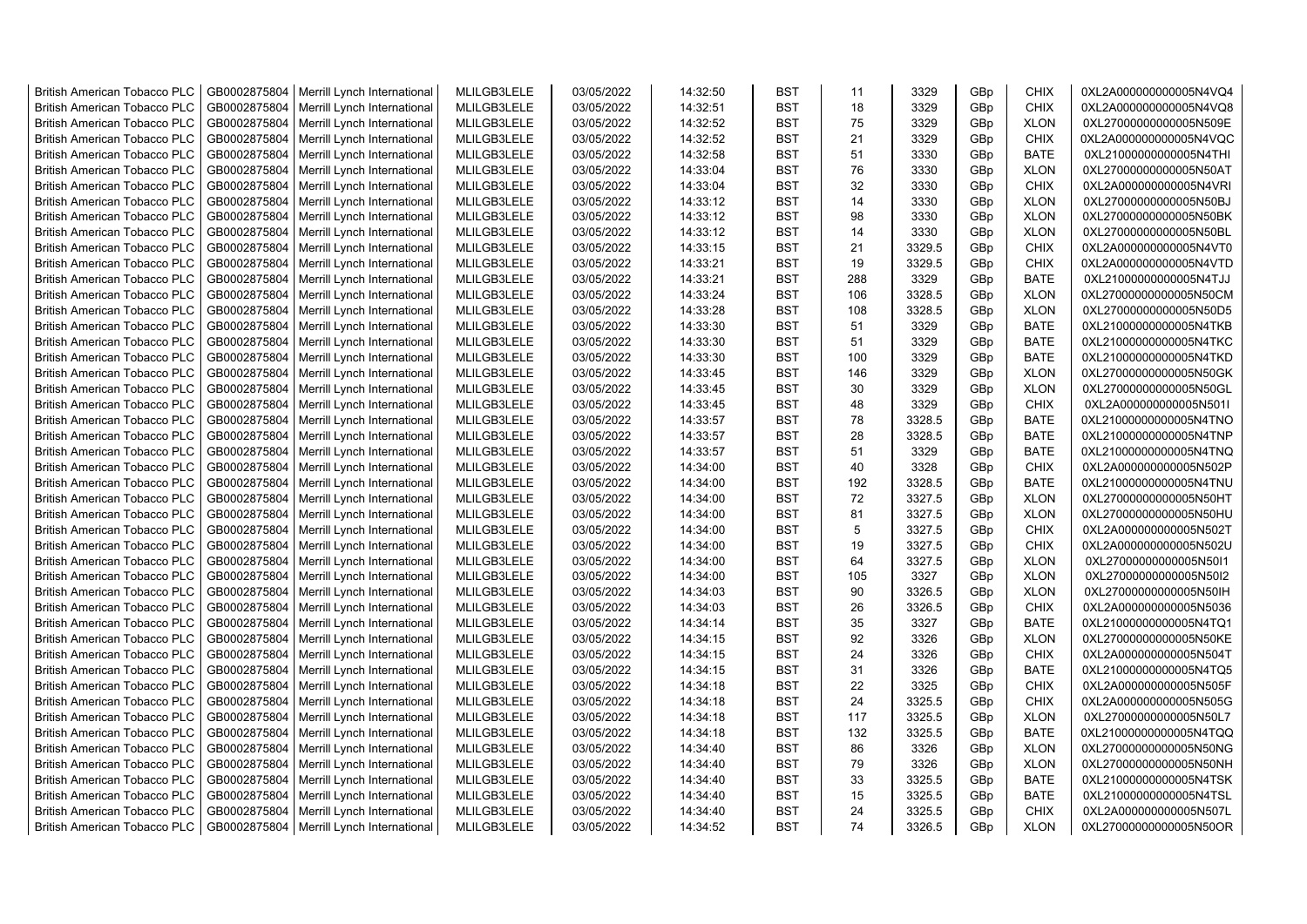| <b>British American Tobacco PLC</b> | GB0002875804 | Merrill Lynch International | MLILGB3LELE | 03/05/2022 | 14:34:52 | <b>BST</b> | 31  | 3326.5 | GBp             | <b>CHIX</b> | 0XL2A000000000005N508M |
|-------------------------------------|--------------|-----------------------------|-------------|------------|----------|------------|-----|--------|-----------------|-------------|------------------------|
| <b>British American Tobacco PLC</b> | GB0002875804 | Merrill Lynch International | MLILGB3LELE | 03/05/2022 | 14:34:52 | <b>BST</b> | 29  | 3326.5 | GBp             | <b>BATE</b> | 0XL21000000000005N4TTL |
| <b>British American Tobacco PLC</b> | GB0002875804 | Merrill Lynch International | MLILGB3LELE | 03/05/2022 | 14:34:53 | <b>BST</b> | 27  | 3326   | GBp             | <b>CHIX</b> | 0XL2A000000000005N508O |
| <b>British American Tobacco PLC</b> | GB0002875804 | Merrill Lynch International | MLILGB3LELE | 03/05/2022 | 14:35:03 | <b>BST</b> | 23  | 3326.5 | GBp             | <b>CHIX</b> | 0XL2A000000000005N50A9 |
| <b>British American Tobacco PLC</b> | GB0002875804 | Merrill Lynch International | MLILGB3LELE | 03/05/2022 | 14:35:07 | <b>BST</b> | 22  | 3326.5 | GBp             | <b>CHIX</b> | 0XL2A000000000005N50BH |
| <b>British American Tobacco PLC</b> | GB0002875804 | Merrill Lynch International | MLILGB3LELE | 03/05/2022 | 14:35:10 | <b>BST</b> | 100 | 3326   | GBp             | <b>BATE</b> | 0XL21000000000005N4U0B |
| <b>British American Tobacco PLC</b> | GB0002875804 | Merrill Lynch International | MLILGB3LELE | 03/05/2022 | 14:35:10 | <b>BST</b> | 21  | 3325.5 | GBp             | <b>BATE</b> | 0XL21000000000005N4U0C |
| <b>British American Tobacco PLC</b> | GB0002875804 | Merrill Lynch International | MLILGB3LELE | 03/05/2022 | 14:35:10 | <b>BST</b> | 124 | 3325.5 | GBp             | <b>XLON</b> | 0XL27000000000005N50RN |
| <b>British American Tobacco PLC</b> | GB0002875804 | Merrill Lynch International | MLILGB3LELE | 03/05/2022 | 14:35:25 | BST        | 200 | 3327.5 | GBp             | <b>XLON</b> | 0XL27000000000005N50TH |
| <b>British American Tobacco PLC</b> | GB0002875804 | Merrill Lynch International | MLILGB3LELE | 03/05/2022 | 14:35:29 | <b>BST</b> | 40  | 3327.5 | GBp             | <b>XLON</b> | 0XL27000000000005N50U5 |
| <b>British American Tobacco PLC</b> | GB0002875804 | Merrill Lynch International | MLILGB3LELE | 03/05/2022 | 14:35:46 | <b>BST</b> | 59  | 3328   | GBp             | <b>CHIX</b> | 0XL2A000000000005N50FU |
| <b>British American Tobacco PLC</b> | GB0002875804 | Merrill Lynch International | MLILGB3LELE | 03/05/2022 | 14:35:46 | <b>BST</b> | 111 | 3328   | GBp             | <b>BATE</b> | 0XL21000000000005N4U4F |
| <b>British American Tobacco PLC</b> | GB0002875804 | Merrill Lynch International | MLILGB3LELE | 03/05/2022 | 14:35:49 | <b>BST</b> | 46  | 3327.5 | GBp             | <b>CHIX</b> | 0XL2A000000000005N50G4 |
| <b>British American Tobacco PLC</b> | GB0002875804 | Merrill Lynch International | MLILGB3LELE | 03/05/2022 | 14:35:49 | <b>BST</b> | 130 | 3327.5 | GBp             | <b>BATE</b> | 0XL21000000000005N4U4L |
| <b>British American Tobacco PLC</b> | GB0002875804 | Merrill Lynch International | MLILGB3LELE | 03/05/2022 | 14:35:49 | <b>BST</b> | 63  | 3327.5 | GBp             | <b>XLON</b> | 0XL27000000000005N5109 |
| <b>British American Tobacco PLC</b> | GB0002875804 | Merrill Lynch International | MLILGB3LELE | 03/05/2022 | 14:35:51 | <b>BST</b> | 37  | 3327   | GBp             | <b>BATE</b> | 0XL21000000000005N4U54 |
| <b>British American Tobacco PLC</b> | GB0002875804 | Merrill Lynch International | MLILGB3LELE | 03/05/2022 | 14:35:54 | <b>BST</b> | 71  | 3326.5 | GBp             | <b>CHIX</b> | 0XL2A000000000005N50GP |
| <b>British American Tobacco PLC</b> | GB0002875804 | Merrill Lynch International | MLILGB3LELE | 03/05/2022 | 14:35:54 | <b>BST</b> | 33  | 3326.5 | GBp             | <b>BATE</b> | 0XL21000000000005N4U5O |
| <b>British American Tobacco PLC</b> | GB0002875804 | Merrill Lynch International | MLILGB3LELE | 03/05/2022 | 14:35:54 | <b>BST</b> | 181 | 3326.5 | GBp             | <b>XLON</b> | 0XL27000000000005N510Q |
| <b>British American Tobacco PLC</b> | GB0002875804 | Merrill Lynch International | MLILGB3LELE | 03/05/2022 | 14:36:00 | <b>BST</b> | 84  | 3326   | GBp             | <b>XLON</b> | 0XL27000000000005N511C |
| <b>British American Tobacco PLC</b> | GB0002875804 | Merrill Lynch International | MLILGB3LELE | 03/05/2022 | 14:36:08 | <b>BST</b> | 100 | 3328   | GBp             | <b>XLON</b> | 0XL27000000000005N512K |
| <b>British American Tobacco PLC</b> | GB0002875804 | Merrill Lynch International | MLILGB3LELE | 03/05/2022 | 14:36:08 | <b>BST</b> | 19  | 3328   | GBp             | <b>CHIX</b> | 0XL2A000000000005N50IV |
| <b>British American Tobacco PLC</b> | GB0002875804 | Merrill Lynch International | MLILGB3LELE | 03/05/2022 | 14:36:08 | <b>BST</b> | 69  | 3328   | GBp             | <b>XLON</b> | 0XL27000000000005N512L |
| <b>British American Tobacco PLC</b> | GB0002875804 | Merrill Lynch International | MLILGB3LELE | 03/05/2022 | 14:36:14 | BST        | 17  | 3328   | GBp             | <b>CHIX</b> | 0XL2A000000000005N50JR |
| <b>British American Tobacco PLC</b> | GB0002875804 | Merrill Lynch International | MLILGB3LELE | 03/05/2022 | 14:36:14 | <b>BST</b> | 16  | 3328   | GBp             | <b>CHIX</b> | 0XL2A000000000005N50JS |
| British American Tobacco PLC        | GB0002875804 | Merrill Lynch International | MLILGB3LELE | 03/05/2022 | 14:36:16 | <b>BST</b> | 32  | 3327.5 | GBp             | BATE        | 0XL21000000000005N4U9G |
| <b>British American Tobacco PLC</b> | GB0002875804 | Merrill Lynch International | MLILGB3LELE | 03/05/2022 | 14:36:21 | <b>BST</b> | 117 | 3327   | GBp             | <b>XLON</b> | 0XL27000000000005N514K |
| British American Tobacco PLC        | GB0002875804 | Merrill Lynch International | MLILGB3LELE | 03/05/2022 | 14:36:21 | <b>BST</b> | 14  | 3326.5 | GBp             | <b>CHIX</b> | 0XL2A000000000005N50KJ |
| <b>British American Tobacco PLC</b> | GB0002875804 | Merrill Lynch International | MLILGB3LELE | 03/05/2022 | 14:36:21 | <b>BST</b> | 19  | 3326   | GBp             | <b>CHIX</b> | 0XL2A000000000005N50KK |
| <b>British American Tobacco PLC</b> | GB0002875804 | Merrill Lynch International | MLILGB3LELE | 03/05/2022 | 14:36:22 | <b>BST</b> | 44  | 3327   | GBp             | <b>BATE</b> | 0XL21000000000005N4UA4 |
| <b>British American Tobacco PLC</b> | GB0002875804 | Merrill Lynch International | MLILGB3LELE | 03/05/2022 | 14:36:27 | <b>BST</b> | 17  | 3326   | GBp             | <b>CHIX</b> | 0XL2A000000000005N50LH |
| <b>British American Tobacco PLC</b> | GB0002875804 | Merrill Lynch International | MLILGB3LELE | 03/05/2022 | 14:36:27 | <b>BST</b> | 23  | 3326   | GBp             | <b>BATE</b> | 0XL21000000000005N4UB1 |
| <b>British American Tobacco PLC</b> | GB0002875804 | Merrill Lynch International | MLILGB3LELE | 03/05/2022 | 14:36:56 | <b>BST</b> | 36  | 3329   | GBp             | <b>CHIX</b> | 0XL2A000000000005N50OF |
| <b>British American Tobacco PLC</b> | GB0002875804 | Merrill Lynch International | MLILGB3LELE | 03/05/2022 | 14:36:58 | <b>BST</b> | 66  | 3329   | GBp             | <b>BATE</b> | 0XL21000000000005N4UEA |
| <b>British American Tobacco PLC</b> | GB0002875804 | Merrill Lynch International | MLILGB3LELE | 03/05/2022 | 14:36:59 | <b>BST</b> | 26  | 3328.5 | GBp             | <b>BATE</b> | 0XL21000000000005N4UEB |
| <b>British American Tobacco PLC</b> | GB0002875804 | Merrill Lynch International | MLILGB3LELE | 03/05/2022 | 14:37:00 | <b>BST</b> | 33  | 3328.5 | GBp             | <b>BATE</b> | 0XL21000000000005N4UED |
| <b>British American Tobacco PLC</b> | GB0002875804 | Merrill Lynch International | MLILGB3LELE | 03/05/2022 | 14:37:00 | <b>BST</b> | 12  | 3328.5 | GBp             | <b>CHIX</b> | 0XL2A000000000005N50ON |
| <b>British American Tobacco PLC</b> | GB0002875804 | Merrill Lynch International | MLILGB3LELE | 03/05/2022 | 14:37:00 | <b>BST</b> | 316 | 3328.5 | GBp             | <b>XLON</b> | 0XL27000000000005N518K |
| <b>British American Tobacco PLC</b> | GB0002875804 | Merrill Lynch International | MLILGB3LELE | 03/05/2022 | 14:37:00 | <b>BST</b> | 132 | 3328   | GBp             | <b>XLON</b> | 0XL27000000000005N518L |
| <b>British American Tobacco PLC</b> | GB0002875804 | Merrill Lynch International | MLILGB3LELE | 03/05/2022 | 14:37:02 | <b>BST</b> | 66  | 3327   | GBp             | <b>XLON</b> | 0XL27000000000005N5195 |
| <b>British American Tobacco PLC</b> | GB0002875804 | Merrill Lynch International | MLILGB3LELE | 03/05/2022 | 14:37:02 | <b>BST</b> | 26  | 3327.5 | GBp             | <b>CHIX</b> | 0XL2A000000000005N50P0 |
| <b>British American Tobacco PLC</b> | GB0002875804 | Merrill Lynch International | MLILGB3LELE | 03/05/2022 | 14:37:03 | <b>BST</b> | 97  | 3327   | GBp             | <b>XLON</b> | 0XL27000000000005N519C |
| <b>British American Tobacco PLC</b> | GB0002875804 | Merrill Lynch International | MLILGB3LELE | 03/05/2022 | 14:37:03 | <b>BST</b> | 42  | 3327   | GBp             | <b>BATE</b> | 0XL21000000000005N4UET |
| <b>British American Tobacco PLC</b> | GB0002875804 | Merrill Lynch International | MLILGB3LELE | 03/05/2022 | 14:37:03 | <b>BST</b> | 89  | 3326.5 | GBp             | <b>BATE</b> | 0XL21000000000005N4UEU |
| <b>British American Tobacco PLC</b> | GB0002875804 | Merrill Lynch International | MLILGB3LELE | 03/05/2022 | 14:37:03 | <b>BST</b> | 24  | 3327   | GBp             | <b>CHIX</b> | 0XL2A000000000005N50P8 |
| <b>British American Tobacco PLC</b> | GB0002875804 | Merrill Lynch International | MLILGB3LELE | 03/05/2022 | 14:37:12 | <b>BST</b> | 115 | 3327   | GBp             | <b>XLON</b> | 0XL27000000000005N51A7 |
| <b>British American Tobacco PLC</b> | GB0002875804 | Merrill Lynch International | MLILGB3LELE | 03/05/2022 | 14:37:12 | <b>BST</b> | 39  | 3327   | GBp             | <b>BATE</b> | 0XL21000000000005N4UFK |
| <b>British American Tobacco PLC</b> | GB0002875804 | Merrill Lynch International | MLILGB3LELE | 03/05/2022 | 14:37:12 | <b>BST</b> | 21  | 3326.5 | GB <sub>p</sub> | <b>BATE</b> | 0XL21000000000005N4UFL |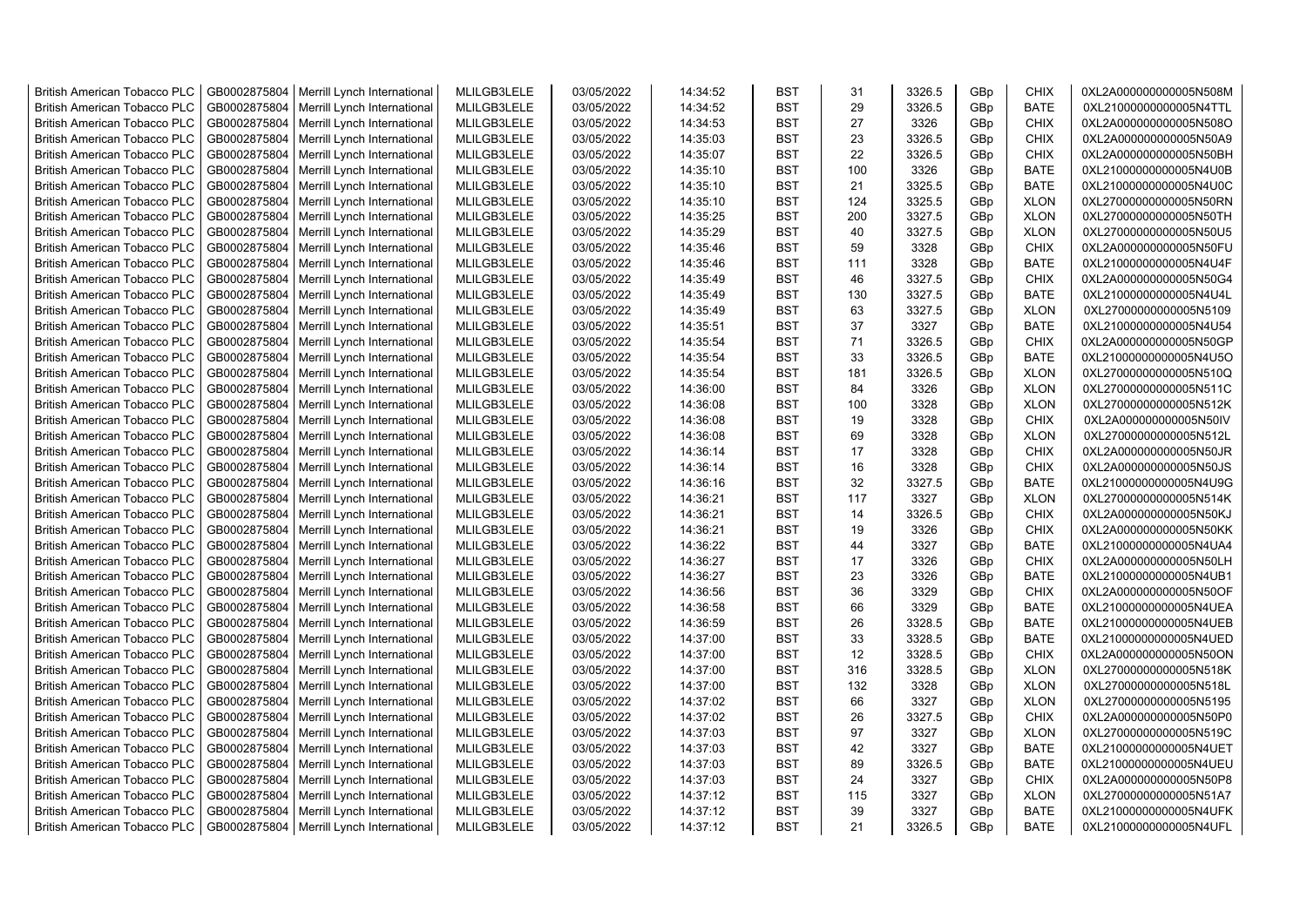| <b>British American Tobacco PLC</b> | GB0002875804 | Merrill Lynch International | MLILGB3LELE | 03/05/2022 | 14:37:12 | <b>BST</b> | 27  | 3327   | GBp             | <b>CHIX</b> | 0XL2A000000000005N50PQ |
|-------------------------------------|--------------|-----------------------------|-------------|------------|----------|------------|-----|--------|-----------------|-------------|------------------------|
| <b>British American Tobacco PLC</b> | GB0002875804 | Merrill Lynch International | MLILGB3LELE | 03/05/2022 | 14:37:12 | <b>BST</b> | 22  | 3326.5 | GBp             | <b>CHIX</b> | 0XL2A000000000005N50PR |
| <b>British American Tobacco PLC</b> | GB0002875804 | Merrill Lynch International | MLILGB3LELE | 03/05/2022 | 14:37:20 | <b>BST</b> | 41  | 3326.5 | GBp             | <b>XLON</b> | 0XL27000000000005N51BE |
| <b>British American Tobacco PLC</b> | GB0002875804 | Merrill Lynch International | MLILGB3LELE | 03/05/2022 | 14:37:20 | <b>BST</b> | 104 | 3326.5 | GBp             | <b>XLON</b> | 0XL27000000000005N51BG |
| <b>British American Tobacco PLC</b> | GB0002875804 | Merrill Lynch International | MLILGB3LELE | 03/05/2022 | 14:37:21 | <b>BST</b> | 60  | 3325.5 | GBp             | <b>XLON</b> | 0XL27000000000005N51BJ |
| <b>British American Tobacco PLC</b> | GB0002875804 | Merrill Lynch International | MLILGB3LELE | 03/05/2022 | 14:37:21 | <b>BST</b> | 82  | 3325.5 | GBp             | <b>XLON</b> | 0XL27000000000005N51BK |
| <b>British American Tobacco PLC</b> | GB0002875804 | Merrill Lynch International | MLILGB3LELE | 03/05/2022 | 14:37:21 | <b>BST</b> | 34  | 3326   | GBp             | <b>BATE</b> | 0XL21000000000005N4UGJ |
| <b>British American Tobacco PLC</b> | GB0002875804 | Merrill Lynch International | MLILGB3LELE | 03/05/2022 | 14:37:26 | <b>BST</b> | 27  | 3326   | GBp             | <b>BATE</b> | 0XL21000000000005N4UHO |
| <b>British American Tobacco PLC</b> | GB0002875804 | Merrill Lynch International | MLILGB3LELE | 03/05/2022 | 14:37:26 | <b>BST</b> | 13  | 3325.5 | GBp             | <b>CHIX</b> | 0XL2A000000000005N50RS |
| <b>British American Tobacco PLC</b> | GB0002875804 | Merrill Lynch International | MLILGB3LELE | 03/05/2022 | 14:37:26 | <b>BST</b> | 20  | 3325.5 | GBp             | <b>BATE</b> | 0XL21000000000005N4UHQ |
| <b>British American Tobacco PLC</b> | GB0002875804 | Merrill Lynch International | MLILGB3LELE | 03/05/2022 | 14:37:45 | <b>BST</b> | 91  | 3325.5 | GBp             | <b>XLON</b> | 0XL27000000000005N51DT |
| <b>British American Tobacco PLC</b> | GB0002875804 | Merrill Lynch International | MLILGB3LELE | 03/05/2022 | 14:37:45 | <b>BST</b> | 22  | 3325.5 | GBp             | <b>CHIX</b> | 0XL2A000000000005N50TR |
| <b>British American Tobacco PLC</b> | GB0002875804 | Merrill Lynch International | MLILGB3LELE | 03/05/2022 | 14:37:46 | <b>BST</b> | 19  | 3325   | GBp             | <b>CHIX</b> | 0XL2A000000000005N50TS |
| <b>British American Tobacco PLC</b> | GB0002875804 | Merrill Lynch International | MLILGB3LELE | 03/05/2022 | 14:37:46 | <b>BST</b> | 81  | 3325   | GBp             | <b>XLON</b> | 0XL27000000000005N51DU |
| <b>British American Tobacco PLC</b> | GB0002875804 | Merrill Lynch International | MLILGB3LELE | 03/05/2022 | 14:37:46 | <b>BST</b> | 15  | 3325   | GBp             | <b>BATE</b> | 0XL21000000000005N4UK5 |
| <b>British American Tobacco PLC</b> | GB0002875804 | Merrill Lynch International | MLILGB3LELE | 03/05/2022 | 14:37:53 | <b>BST</b> | 89  | 3324.5 | GBp             | <b>XLON</b> | 0XL27000000000005N51EJ |
| <b>British American Tobacco PLC</b> | GB0002875804 | Merrill Lynch International | MLILGB3LELE | 03/05/2022 | 14:37:53 | <b>BST</b> | 19  | 3324.5 | GBp             | <b>BATE</b> | 0XL21000000000005N4UKK |
| <b>British American Tobacco PLC</b> | GB0002875804 | Merrill Lynch International | MLILGB3LELE | 03/05/2022 | 14:37:53 | <b>BST</b> | 14  | 3324.5 | GBp             | <b>CHIX</b> | 0XL2A000000000005N50UG |
| <b>British American Tobacco PLC</b> | GB0002875804 | Merrill Lynch International | MLILGB3LELE | 03/05/2022 | 14:38:01 | <b>BST</b> | 33  | 3325.5 | GBp             | <b>BATE</b> | 0XL21000000000005N4UMI |
| <b>British American Tobacco PLC</b> | GB0002875804 | Merrill Lynch International | MLILGB3LELE | 03/05/2022 | 14:38:01 | <b>BST</b> | 28  | 3325.5 | GBp             | <b>CHIX</b> | 0XL2A000000000005N50VE |
| <b>British American Tobacco PLC</b> | GB0002875804 | Merrill Lynch International | MLILGB3LELE | 03/05/2022 | 14:38:02 | <b>BST</b> | 93  | 3325   | GBp             | <b>BATE</b> | 0XL21000000000005N4UMN |
| <b>British American Tobacco PLC</b> | GB0002875804 | Merrill Lynch International | MLILGB3LELE | 03/05/2022 | 14:38:21 | <b>BST</b> | 37  | 3325   | GBp             | <b>CHIX</b> | 0XL2A000000000005N511V |
| <b>British American Tobacco PLC</b> | GB0002875804 | Merrill Lynch International | MLILGB3LELE | 03/05/2022 | 14:38:21 | <b>BST</b> | 183 | 3325   | GBp             | <b>XLON</b> | 0XL27000000000005N51I3 |
| <b>British American Tobacco PLC</b> | GB0002875804 | Merrill Lynch International | MLILGB3LELE | 03/05/2022 | 14:38:46 | <b>BST</b> | 214 | 3325.5 | GBp             | <b>XLON</b> | 0XL27000000000005N51KN |
| <b>British American Tobacco PLC</b> | GB0002875804 | Merrill Lynch International | MLILGB3LELE | 03/05/2022 | 14:38:46 | <b>BST</b> | 73  | 3325.5 | GBp             | <b>BATE</b> | 0XL21000000000005N4UQR |
| <b>British American Tobacco PLC</b> | GB0002875804 | Merrill Lynch International | MLILGB3LELE | 03/05/2022 | 14:38:55 | <b>BST</b> | 96  | 3325   | GBp             | BATE        | 0XL21000000000005N4UR8 |
| <b>British American Tobacco PLC</b> | GB0002875804 | Merrill Lynch International | MLILGB3LELE | 03/05/2022 | 14:38:55 | <b>BST</b> | 34  | 3325   | GBp             | <b>CHIX</b> | 0XL2A000000000005N514N |
| <b>British American Tobacco PLC</b> | GB0002875804 | Merrill Lynch International | MLILGB3LELE | 03/05/2022 | 14:38:58 | <b>BST</b> | 77  | 3324.5 | GBp             | <b>XLON</b> | 0XL27000000000005N51LI |
| <b>British American Tobacco PLC</b> | GB0002875804 | Merrill Lynch International | MLILGB3LELE | 03/05/2022 | 14:38:58 | <b>BST</b> | 57  | 3324.5 | GBp             | <b>CHIX</b> | 0XL2A000000000005N514V |
| <b>British American Tobacco PLC</b> | GB0002875804 | Merrill Lynch International | MLILGB3LELE | 03/05/2022 | 14:38:58 | <b>BST</b> | 110 | 3324   | GBp             | <b>XLON</b> | 0XL27000000000005N51LJ |
| <b>British American Tobacco PLC</b> | GB0002875804 | Merrill Lynch International | MLILGB3LELE | 03/05/2022 | 14:38:58 | <b>BST</b> | 127 | 3323.5 | GBp             | <b>XLON</b> | 0XL27000000000005N51LK |
| <b>British American Tobacco PLC</b> | GB0002875804 | Merrill Lynch International | MLILGB3LELE | 03/05/2022 | 14:38:58 | <b>BST</b> | 42  | 3323.5 | GBp             | <b>CHIX</b> | 0XL2A000000000005N5150 |
| <b>British American Tobacco PLC</b> | GB0002875804 | Merrill Lynch International | MLILGB3LELE | 03/05/2022 | 14:38:58 | BST        | 96  | 3324.5 | GBp             | BATE        | 0XL21000000000005N4URM |
| <b>British American Tobacco PLC</b> | GB0002875804 | Merrill Lynch International | MLILGB3LELE | 03/05/2022 | 14:38:58 | <b>BST</b> | 32  | 3323   | GBp             | <b>CHIX</b> | 0XL2A000000000005N5151 |
| <b>British American Tobacco PLC</b> | GB0002875804 | Merrill Lynch International | MLILGB3LELE | 03/05/2022 | 14:38:58 | <b>BST</b> | 99  | 3324   | GBp             | <b>BATE</b> | 0XL21000000000005N4URN |
| <b>British American Tobacco PLC</b> | GB0002875804 | Merrill Lynch International | MLILGB3LELE | 03/05/2022 | 14:38:58 | <b>BST</b> | 50  | 3323.5 | GBp             | <b>BATE</b> | 0XL21000000000005N4URO |
| <b>British American Tobacco PLC</b> | GB0002875804 | Merrill Lynch International | MLILGB3LELE | 03/05/2022 | 14:39:15 | <b>BST</b> | 62  | 3326   | GBp             | <b>XLON</b> | 0XL27000000000005N51NK |
| <b>British American Tobacco PLC</b> | GB0002875804 | Merrill Lynch International | MLILGB3LELE | 03/05/2022 | 14:39:15 | <b>BST</b> | 10  | 3326   | GBp             | <b>XLON</b> | 0XL27000000000005N51NN |
| <b>British American Tobacco PLC</b> | GB0002875804 | Merrill Lynch International | MLILGB3LELE | 03/05/2022 | 14:39:15 | <b>BST</b> | 25  | 3326   | GBp             | <b>XLON</b> | 0XL27000000000005N51NO |
| <b>British American Tobacco PLC</b> | GB0002875804 | Merrill Lynch International | MLILGB3LELE | 03/05/2022 | 14:39:41 | <b>BST</b> | 64  | 3327.5 | GBp             | <b>CHIX</b> | 0XL2A000000000005N51B4 |
| <b>British American Tobacco PLC</b> | GB0002875804 | Merrill Lynch International | MLILGB3LELE | 03/05/2022 | 14:39:51 | <b>BST</b> | 102 | 3327   | GBp             | <b>BATE</b> | 0XL21000000000005N4V2J |
| <b>British American Tobacco PLC</b> | GB0002875804 | Merrill Lynch International | MLILGB3LELE | 03/05/2022 | 14:39:51 | <b>BST</b> | 31  | 3327   | GBp             | <b>CHIX</b> | 0XL2A000000000005N51BN |
| <b>British American Tobacco PLC</b> | GB0002875804 | Merrill Lynch International | MLILGB3LELE | 03/05/2022 | 14:39:51 | <b>BST</b> | 290 | 3327   | GBp             | <b>XLON</b> | 0XL27000000000005N51SC |
| <b>British American Tobacco PLC</b> | GB0002875804 | Merrill Lynch International | MLILGB3LELE | 03/05/2022 | 14:39:51 | <b>BST</b> | 17  | 3326.5 | GBp             | <b>XLON</b> | 0XL27000000000005N51SE |
| <b>British American Tobacco PLC</b> | GB0002875804 | Merrill Lynch International | MLILGB3LELE | 03/05/2022 | 14:39:51 | <b>BST</b> | 240 | 3326.5 | GBp             | <b>XLON</b> | 0XL27000000000005N51SF |
| <b>British American Tobacco PLC</b> | GB0002875804 | Merrill Lynch International | MLILGB3LELE | 03/05/2022 | 14:39:51 | <b>BST</b> | 95  | 3326.5 | GBp             | <b>BATE</b> | 0XL21000000000005N4V2M |
| <b>British American Tobacco PLC</b> | GB0002875804 | Merrill Lynch International | MLILGB3LELE | 03/05/2022 | 14:39:54 | <b>BST</b> | 15  | 3326   | GBp             | <b>BATE</b> | 0XL21000000000005N4V2P |
| <b>British American Tobacco PLC</b> | GB0002875804 | Merrill Lynch International | MLILGB3LELE | 03/05/2022 | 14:39:54 | <b>BST</b> | 34  | 3326   | GB <sub>p</sub> | <b>CHIX</b> | 0XL2A000000000005N51C2 |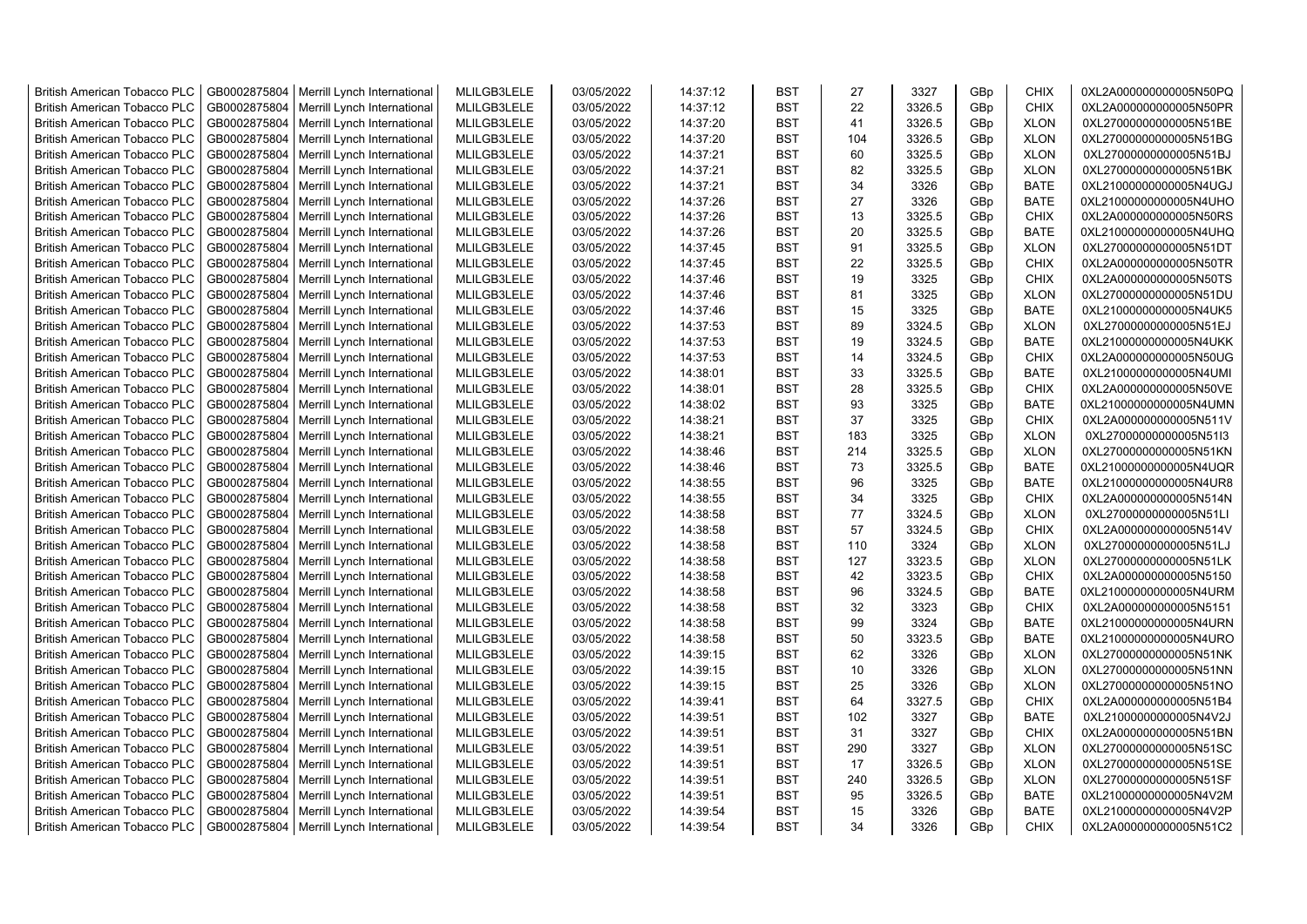| <b>British American Tobacco PLC</b> | GB0002875804 | Merrill Lynch International                | MLILGB3LELE | 03/05/2022 | 14:39:54 | <b>BST</b> | 8   | 3326   | GBp | <b>BATE</b> | 0XL21000000000005N4V2Q |
|-------------------------------------|--------------|--------------------------------------------|-------------|------------|----------|------------|-----|--------|-----|-------------|------------------------|
| <b>British American Tobacco PLC</b> | GB0002875804 | Merrill Lynch International                | MLILGB3LELE | 03/05/2022 | 14:40:06 | <b>BST</b> | 34  | 3326.5 | GBp | <b>CHIX</b> | 0XL2A000000000005N51DD |
| <b>British American Tobacco PLC</b> | GB0002875804 | Merrill Lynch International                | MLILGB3LELE | 03/05/2022 | 14:40:06 | <b>BST</b> | 50  | 3326.5 | GBp | <b>XLON</b> | 0XL27000000000005N51UL |
| <b>British American Tobacco PLC</b> | GB0002875804 | Merrill Lynch International                | MLILGB3LELE | 03/05/2022 | 14:40:06 | <b>BST</b> | 81  | 3326.5 | GBp | <b>XLON</b> | 0XL27000000000005N51UM |
| <b>British American Tobacco PLC</b> | GB0002875804 | Merrill Lynch International                | MLILGB3LELE | 03/05/2022 | 14:40:19 | <b>BST</b> | 45  | 3325.5 | GBp | <b>CHIX</b> | 0XL2A000000000005N51EB |
| <b>British American Tobacco PLC</b> | GB0002875804 | Merrill Lynch International                | MLILGB3LELE | 03/05/2022 | 14:40:19 | <b>BST</b> | 16  | 3325.5 | GBp | <b>BATE</b> | 0XL21000000000005N4V4K |
| <b>British American Tobacco PLC</b> | GB0002875804 | Merrill Lynch International                | MLILGB3LELE | 03/05/2022 | 14:40:19 | <b>BST</b> | 61  | 3325.5 | GBp | <b>BATE</b> | 0XL21000000000005N4V4L |
| <b>British American Tobacco PLC</b> | GB0002875804 | Merrill Lynch International                | MLILGB3LELE | 03/05/2022 | 14:40:19 | BST        | 245 | 3325.5 | GBp | <b>XLON</b> | 0XL27000000000005N51VD |
| <b>British American Tobacco PLC</b> | GB0002875804 | Merrill Lynch International                | MLILGB3LELE | 03/05/2022 | 14:40:19 | <b>BST</b> | 64  | 3325.5 | GBp | <b>BATE</b> | 0XL21000000000005N4V4M |
| <b>British American Tobacco PLC</b> | GB0002875804 | Merrill Lynch International                | MLILGB3LELE | 03/05/2022 | 14:40:22 | <b>BST</b> | 144 | 3325   | GBp | <b>XLON</b> | 0XL27000000000005N51VM |
| <b>British American Tobacco PLC</b> | GB0002875804 | Merrill Lynch International                | MLILGB3LELE | 03/05/2022 | 14:40:22 | <b>BST</b> | 114 | 3325   | GBp | <b>XLON</b> | 0XL27000000000005N51VN |
| <b>British American Tobacco PLC</b> | GB0002875804 | Merrill Lynch International                | MLILGB3LELE | 03/05/2022 | 14:40:22 | <b>BST</b> | 47  | 3325   | GBp | <b>BATE</b> | 0XL21000000000005N4V51 |
| <b>British American Tobacco PLC</b> | GB0002875804 | Merrill Lynch International                | MLILGB3LELE | 03/05/2022 | 14:40:52 | <b>BST</b> | 165 | 3325.5 | GBp | <b>XLON</b> | 0XL27000000000005N5224 |
| <b>British American Tobacco PLC</b> | GB0002875804 | Merrill Lynch International                | MLILGB3LELE | 03/05/2022 | 14:40:57 | <b>BST</b> | 84  | 3325   | GBp | <b>XLON</b> | 0XL27000000000005N522E |
| <b>British American Tobacco PLC</b> | GB0002875804 | Merrill Lynch International                | MLILGB3LELE | 03/05/2022 | 14:40:58 | <b>BST</b> | 32  | 3325   | GBp | <b>XLON</b> | 0XL27000000000005N522G |
| <b>British American Tobacco PLC</b> | GB0002875804 | Merrill Lynch International                | MLILGB3LELE | 03/05/2022 | 14:40:58 | <b>BST</b> | 70  | 3325   | GBp | <b>XLON</b> | 0XL27000000000005N522H |
| <b>British American Tobacco PLC</b> | GB0002875804 | Merrill Lynch International                | MLILGB3LELE | 03/05/2022 | 14:40:58 | <b>BST</b> | 40  | 3325   | GBp | <b>CHIX</b> | 0XL2A000000000005N51IO |
| <b>British American Tobacco PLC</b> | GB0002875804 | Merrill Lynch International                | MLILGB3LELE | 03/05/2022 | 14:40:59 | <b>BST</b> | 51  | 3324.5 | GBp | <b>XLON</b> | 0XL27000000000005N522I |
| <b>British American Tobacco PLC</b> | GB0002875804 | Merrill Lynch International                | MLILGB3LELE | 03/05/2022 | 14:40:59 | <b>BST</b> | 27  | 3324.5 | GBp | <b>XLON</b> | 0XL27000000000005N522J |
| <b>British American Tobacco PLC</b> | GB0002875804 | Merrill Lynch International                | MLILGB3LELE | 03/05/2022 | 14:41:02 | BST        | 10  | 3324.5 | GBp | <b>XLON</b> | 0XL27000000000005N5236 |
| <b>British American Tobacco PLC</b> | GB0002875804 | Merrill Lynch International                | MLILGB3LELE | 03/05/2022 | 14:41:02 | <b>BST</b> | 92  | 3324.5 | GBp | <b>XLON</b> | 0XL27000000000005N5237 |
| <b>British American Tobacco PLC</b> | GB0002875804 | Merrill Lynch International                | MLILGB3LELE | 03/05/2022 | 14:41:02 | <b>BST</b> | 23  | 3324.5 | GBp | <b>CHIX</b> | 0XL2A000000000005N51J8 |
|                                     | GB0002875804 |                                            | MLILGB3LELE | 03/05/2022 | 14:41:02 | <b>BST</b> | 48  |        |     | <b>BATE</b> |                        |
| <b>British American Tobacco PLC</b> |              | Merrill Lynch International                |             |            |          |            |     | 3324.5 | GBp |             | 0XL21000000000005N4V8E |
| <b>British American Tobacco PLC</b> | GB0002875804 | Merrill Lynch International                | MLILGB3LELE | 03/05/2022 | 14:41:03 | BST        | 34  | 3324   | GBp | <b>CHIX</b> | 0XL2A000000000005N51JA |
| <b>British American Tobacco PLC</b> | GB0002875804 | Merrill Lynch International                | MLILGB3LELE | 03/05/2022 | 14:41:03 | <b>BST</b> | 20  | 3324   | GBp | <b>BATE</b> | 0XL21000000000005N4V8H |
| <b>British American Tobacco PLC</b> | GB0002875804 | Merrill Lynch International                | MLILGB3LELE | 03/05/2022 | 14:41:04 | <b>BST</b> | 20  | 3323.5 | GBp | <b>CHIX</b> | 0XL2A000000000005N51JU |
| British American Tobacco PLC        | GB0002875804 | Merrill Lynch International                | MLILGB3LELE | 03/05/2022 | 14:41:04 | <b>BST</b> | 20  | 3323.5 | GBp | <b>BATE</b> | 0XL21000000000005N4V8K |
| British American Tobacco PLC        | GB0002875804 | Merrill Lynch International                | MLILGB3LELE | 03/05/2022 | 14:41:07 | <b>BST</b> | 21  | 3323   | GBp | <b>BATE</b> | 0XL21000000000005N4V8N |
| <b>British American Tobacco PLC</b> | GB0002875804 | Merrill Lynch International                | MLILGB3LELE | 03/05/2022 | 14:41:07 | <b>BST</b> | 17  | 3323   | GBp | <b>CHIX</b> | 0XL2A000000000005N51K5 |
| <b>British American Tobacco PLC</b> | GB0002875804 | Merrill Lynch International                | MLILGB3LELE | 03/05/2022 | 14:41:07 | <b>BST</b> | 17  | 3323   | GBp | <b>CHIX</b> | 0XL2A000000000005N51K6 |
| <b>British American Tobacco PLC</b> | GB0002875804 | Merrill Lynch International                | MLILGB3LELE | 03/05/2022 | 14:41:10 | <b>BST</b> | 76  | 3322.5 | GBp | <b>XLON</b> | 0XL27000000000005N523U |
| <b>British American Tobacco PLC</b> | GB0002875804 | Merrill Lynch International                | MLILGB3LELE | 03/05/2022 | 14:41:10 | <b>BST</b> | 25  | 3322.5 | GBp | <b>CHIX</b> | 0XL2A000000000005N51KD |
| <b>British American Tobacco PLC</b> | GB0002875804 | Merrill Lynch International                | MLILGB3LELE | 03/05/2022 | 14:41:13 | <b>BST</b> | 23  | 3322.5 | GBp | BATE        | 0XL21000000000005N4V92 |
| <b>British American Tobacco PLC</b> | GB0002875804 | Merrill Lynch International                | MLILGB3LELE | 03/05/2022 | 14:41:37 | <b>BST</b> | 31  | 3323   | GBp | <b>CHIX</b> | 0XL2A000000000005N51N0 |
| <b>British American Tobacco PLC</b> | GB0002875804 | Merrill Lynch International                | MLILGB3LELE | 03/05/2022 | 14:41:37 | <b>BST</b> | 22  | 3323   | GBp | <b>BATE</b> | 0XL21000000000005N4VAU |
| <b>British American Tobacco PLC</b> | GB0002875804 | Merrill Lynch International                | MLILGB3LELE | 03/05/2022 | 14:41:47 | <b>BST</b> | 18  | 3323   | GBp | <b>BATE</b> | 0XL21000000000005N4VC2 |
| <b>British American Tobacco PLC</b> | GB0002875804 | Merrill Lynch International                | MLILGB3LELE | 03/05/2022 | 14:41:48 | <b>BST</b> | 24  | 3322.5 | GBp | <b>CHIX</b> | 0XL2A000000000005N51OB |
| <b>British American Tobacco PLC</b> | GB0002875804 | Merrill Lynch International                | MLILGB3LELE | 03/05/2022 | 14:41:48 | BST        | 88  | 3322.5 | GBp | <b>XLON</b> | 0XL27000000000005N527K |
| <b>British American Tobacco PLC</b> | GB0002875804 | Merrill Lynch International                | MLILGB3LELE | 03/05/2022 | 14:41:48 | <b>BST</b> | 9   | 3322.5 | GBp | <b>CHIX</b> | 0XL2A000000000005N51OC |
| <b>British American Tobacco PLC</b> | GB0002875804 | Merrill Lynch International                | MLILGB3LELE | 03/05/2022 | 14:41:56 | <b>BST</b> | 161 | 3322   | GBp | <b>XLON</b> | 0XL27000000000005N5284 |
| <b>British American Tobacco PLC</b> | GB0002875804 | Merrill Lynch International                | MLILGB3LELE | 03/05/2022 | 14:41:56 | <b>BST</b> | 36  | 3322   | GBp | <b>CHIX</b> | 0XL2A000000000005N51ON |
| <b>British American Tobacco PLC</b> | GB0002875804 | Merrill Lynch International                | MLILGB3LELE | 03/05/2022 | 14:41:56 | <b>BST</b> | 28  | 3322   | GBp | <b>BATE</b> | 0XL21000000000005N4VCT |
| <b>British American Tobacco PLC</b> | GB0002875804 | Merrill Lynch International                | MLILGB3LELE | 03/05/2022 | 14:42:07 | <b>BST</b> | 43  | 3323   | GBp | <b>CHIX</b> | 0XL2A000000000005N51PK |
| <b>British American Tobacco PLC</b> | GB0002875804 | Merrill Lynch International                | MLILGB3LELE | 03/05/2022 | 14:42:14 | <b>BST</b> | 13  | 3321.5 | GBp | <b>BATE</b> | 0XL21000000000005N4VEB |
| <b>British American Tobacco PLC</b> | GB0002875804 | Merrill Lynch International                | MLILGB3LELE | 03/05/2022 | 14:42:16 | <b>BST</b> | 320 | 3321.5 | GBp | <b>XLON</b> | 0XL27000000000005N529Q |
| <b>British American Tobacco PLC</b> | GB0002875804 | Merrill Lynch International                | MLILGB3LELE | 03/05/2022 | 14:42:16 | <b>BST</b> | 31  | 3321.5 | GBp | <b>CHIX</b> | 0XL2A000000000005N51QG |
| <b>British American Tobacco PLC</b> | GB0002875804 | Merrill Lynch International                | MLILGB3LELE | 03/05/2022 | 14:42:19 | <b>BST</b> | 24  | 3321.5 | GBp | <b>CHIX</b> | 0XL2A000000000005N51QO |
| <b>British American Tobacco PLC</b> |              | GB0002875804   Merrill Lynch International | MLILGB3LELE | 03/05/2022 | 14:42:36 | <b>BST</b> | 33  | 3322   | GBp | <b>CHIX</b> | 0XL2A000000000005N51RO |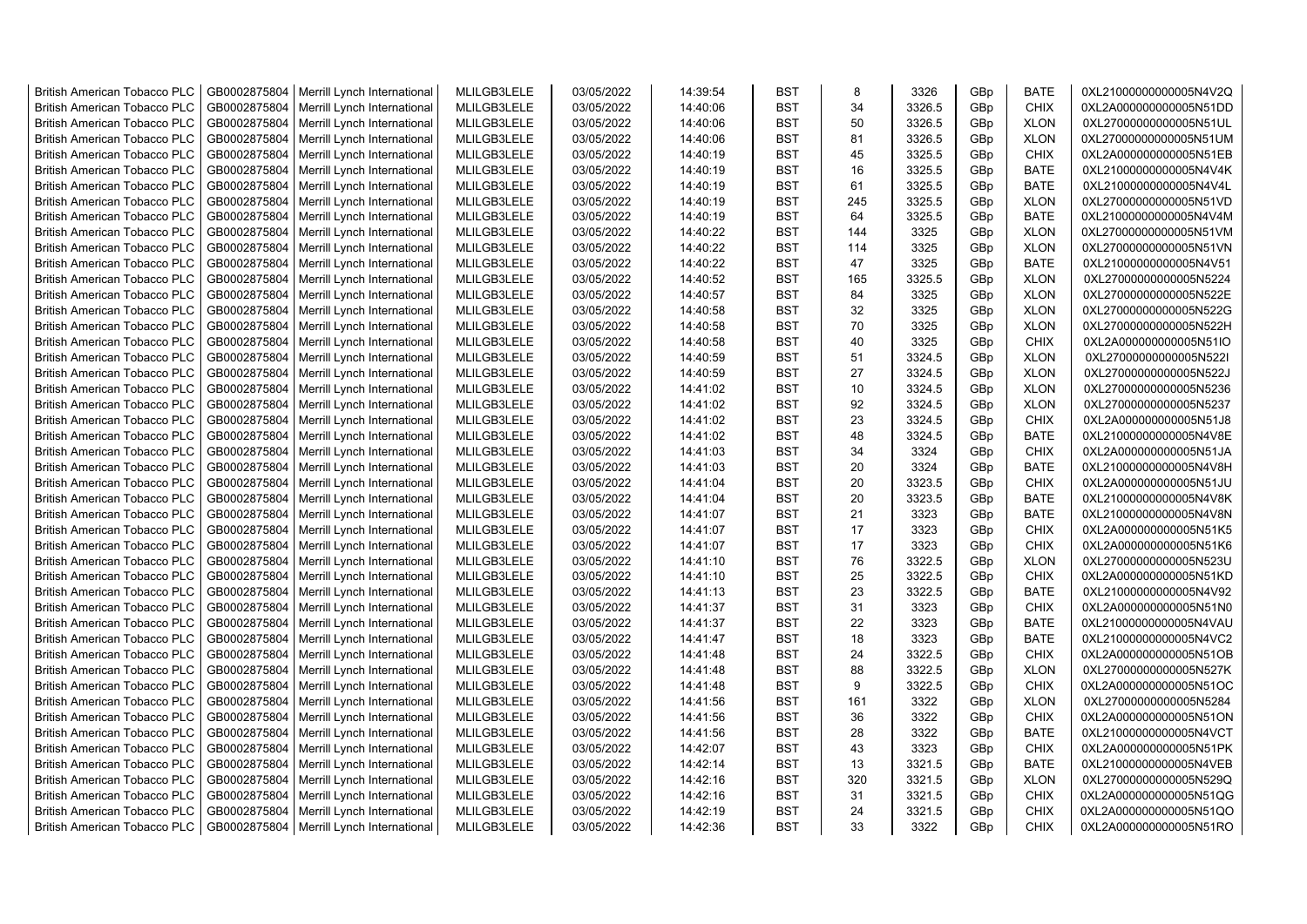| <b>British American Tobacco PLC</b> | GB0002875804 | Merrill Lynch International | MLILGB3LELE | 03/05/2022 | 14:42:36 | <b>BST</b> | 16  | 3322   | GBp             | <b>BATE</b> | 0XL21000000000005N4VFQ |
|-------------------------------------|--------------|-----------------------------|-------------|------------|----------|------------|-----|--------|-----------------|-------------|------------------------|
| <b>British American Tobacco PLC</b> | GB0002875804 | Merrill Lynch International | MLILGB3LELE | 03/05/2022 | 14:42:51 | <b>BST</b> | 38  | 3322.5 | GBp             | <b>CHIX</b> | 0XL2A000000000005N51TH |
| <b>British American Tobacco PLC</b> | GB0002875804 | Merrill Lynch International | MLILGB3LELE | 03/05/2022 | 14:42:55 | <b>BST</b> | 22  | 3322   | GBp             | <b>BATE</b> | 0XL21000000000005N4VIA |
| <b>British American Tobacco PLC</b> | GB0002875804 | Merrill Lynch International | MLILGB3LELE | 03/05/2022 | 14:42:59 | <b>BST</b> | 19  | 3321.5 | GBp             | <b>CHIX</b> | 0XL2A000000000005N51UP |
| <b>British American Tobacco PLC</b> | GB0002875804 | Merrill Lynch International | MLILGB3LELE | 03/05/2022 | 14:43:05 | <b>BST</b> | 28  | 3321.5 | GBp             | <b>BATE</b> | 0XL21000000000005N4VJ6 |
| <b>British American Tobacco PLC</b> | GB0002875804 | Merrill Lynch International | MLILGB3LELE | 03/05/2022 | 14:43:07 | <b>BST</b> | 448 | 3321   | GBp             | <b>XLON</b> | 0XL27000000000005N52F8 |
| <b>British American Tobacco PLC</b> | GB0002875804 | Merrill Lynch International | MLILGB3LELE | 03/05/2022 | 14:43:07 | <b>BST</b> | 18  | 3321   | GBp             | <b>BATE</b> | 0XL21000000000005N4VJG |
| <b>British American Tobacco PLC</b> | GB0002875804 | Merrill Lynch International | MLILGB3LELE | 03/05/2022 | 14:43:07 | <b>BST</b> | 18  | 3321   | GBp             | <b>BATE</b> | 0XL21000000000005N4VJH |
| <b>British American Tobacco PLC</b> | GB0002875804 | Merrill Lynch International | MLILGB3LELE | 03/05/2022 | 14:43:09 | <b>BST</b> | 224 | 3320.5 | GBp             | <b>XLON</b> | 0XL27000000000005N52FG |
| <b>British American Tobacco PLC</b> | GB0002875804 | Merrill Lynch International | MLILGB3LELE | 03/05/2022 | 14:43:09 | <b>BST</b> | 54  | 3320.5 | GBp             | <b>CHIX</b> | 0XL2A000000000005N51VJ |
| <b>British American Tobacco PLC</b> | GB0002875804 | Merrill Lynch International | MLILGB3LELE | 03/05/2022 | 14:43:09 | <b>BST</b> | 27  | 3320.5 | GBp             | <b>BATE</b> | 0XL21000000000005N4VJO |
| <b>British American Tobacco PLC</b> | GB0002875804 | Merrill Lynch International | MLILGB3LELE | 03/05/2022 | 14:43:09 | <b>BST</b> | 15  | 3320   | GBp             | <b>BATE</b> | 0XL21000000000005N4VJP |
| <b>British American Tobacco PLC</b> | GB0002875804 | Merrill Lynch International | MLILGB3LELE | 03/05/2022 | 14:43:09 | <b>BST</b> | 99  | 3320   | GBp             | <b>XLON</b> | 0XL27000000000005N52FJ |
| <b>British American Tobacco PLC</b> | GB0002875804 | Merrill Lynch International | MLILGB3LELE | 03/05/2022 | 14:43:09 | <b>BST</b> | 10  | 3320   | GBp             | <b>XLON</b> | 0XL27000000000005N52FI |
| <b>British American Tobacco PLC</b> | GB0002875804 | Merrill Lynch International | MLILGB3LELE | 03/05/2022 | 14:43:09 | <b>BST</b> | 53  | 3320   | GBp             | <b>XLON</b> | 0XL27000000000005N52FK |
| <b>British American Tobacco PLC</b> | GB0002875804 | Merrill Lynch International | MLILGB3LELE | 03/05/2022 | 14:43:09 | <b>BST</b> | 29  | 3320   | GBp             | <b>XLON</b> | 0XL27000000000005N52FL |
| <b>British American Tobacco PLC</b> | GB0002875804 | Merrill Lynch International | MLILGB3LELE | 03/05/2022 | 14:43:09 | <b>BST</b> | 61  | 3320   | GBp             | <b>XLON</b> | 0XL27000000000005N52FM |
| <b>British American Tobacco PLC</b> | GB0002875804 | Merrill Lynch International | MLILGB3LELE | 03/05/2022 | 14:43:11 | <b>BST</b> | 14  | 3319.5 | GBp             | <b>BATE</b> | 0XL21000000000005N4VKA |
| <b>British American Tobacco PLC</b> | GB0002875804 | Merrill Lynch International | MLILGB3LELE | 03/05/2022 | 14:43:11 | <b>BST</b> | 23  | 3319.5 | GBp             | <b>CHIX</b> | 0XL2A000000000005N51VQ |
| <b>British American Tobacco PLC</b> | GB0002875804 | Merrill Lynch International | MLILGB3LELE | 03/05/2022 | 14:43:13 | <b>BST</b> | 113 | 3319   | GBp             | <b>XLON</b> | 0XL27000000000005N52GL |
| <b>British American Tobacco PLC</b> | GB0002875804 | Merrill Lynch International | MLILGB3LELE | 03/05/2022 | 14:43:13 | <b>BST</b> | 22  | 3319   | GBp             | <b>CHIX</b> | 0XL2A000000000005N5208 |
| <b>British American Tobacco PLC</b> | GB0002875804 | Merrill Lynch International | MLILGB3LELE | 03/05/2022 | 14:43:13 | <b>BST</b> | 16  | 3319   | GBp             | <b>BATE</b> | 0XL21000000000005N4VKI |
| <b>British American Tobacco PLC</b> | GB0002875804 | Merrill Lynch International | MLILGB3LELE | 03/05/2022 | 14:43:27 | <b>BST</b> | 15  | 3318.5 | GBp             | <b>CHIX</b> | 0XL2A000000000005N521T |
| <b>British American Tobacco PLC</b> | GB0002875804 | Merrill Lynch International | MLILGB3LELE | 03/05/2022 | 14:43:27 | BST        | 11  | 3318.5 | GBp             | <b>BATE</b> | 0XL21000000000005N4VLJ |
| <b>British American Tobacco PLC</b> | GB0002875804 | Merrill Lynch International | MLILGB3LELE | 03/05/2022 | 14:43:27 | <b>BST</b> | 83  | 3318.5 | GBp             | <b>XLON</b> | 0XL27000000000005N52HR |
| British American Tobacco PLC        | GB0002875804 | Merrill Lynch International | MLILGB3LELE | 03/05/2022 | 14:43:45 | <b>BST</b> | 91  | 3318   | GBp             | <b>XLON</b> | 0XL27000000000005N52JI |
| <b>British American Tobacco PLC</b> | GB0002875804 | Merrill Lynch International | MLILGB3LELE | 03/05/2022 | 14:43:45 | <b>BST</b> | 40  | 3318   | GBp             | <b>CHIX</b> | 0XL2A000000000005N5235 |
| British American Tobacco PLC        | GB0002875804 | Merrill Lynch International | MLILGB3LELE | 03/05/2022 | 14:43:45 | <b>BST</b> | 13  | 3318   | GBp             | <b>BATE</b> | 0XL21000000000005N4VMQ |
| <b>British American Tobacco PLC</b> | GB0002875804 | Merrill Lynch International | MLILGB3LELE | 03/05/2022 | 14:44:10 | <b>BST</b> | 50  | 3320   | GBp             | <b>XLON</b> | 0XL27000000000005N52M9 |
| <b>British American Tobacco PLC</b> | GB0002875804 | Merrill Lynch International | MLILGB3LELE | 03/05/2022 | 14:44:11 | <b>BST</b> | 130 | 3320   | GBp             | <b>XLON</b> | 0XL27000000000005N52ME |
| <b>British American Tobacco PLC</b> | GB0002875804 | Merrill Lynch International | MLILGB3LELE | 03/05/2022 | 14:44:11 | <b>BST</b> | 19  | 3320   | GBp             | <b>BATE</b> | 0XL21000000000005N4VP3 |
| <b>British American Tobacco PLC</b> | GB0002875804 | Merrill Lynch International | MLILGB3LELE | 03/05/2022 | 14:44:27 | <b>BST</b> | 75  | 3319.5 | GBp             | <b>XLON</b> | 0XL27000000000005N52N7 |
| <b>British American Tobacco PLC</b> | GB0002875804 | Merrill Lynch International | MLILGB3LELE | 03/05/2022 | 14:44:27 | <b>BST</b> | 44  | 3319.5 | GBp             | <b>XLON</b> | 0XL27000000000005N52N8 |
| <b>British American Tobacco PLC</b> | GB0002875804 | Merrill Lynch International | MLILGB3LELE | 03/05/2022 | 14:44:50 | <b>BST</b> | 239 | 3320   | GBp             | <b>XLON</b> | 0XL27000000000005N52PD |
| <b>British American Tobacco PLC</b> | GB0002875804 | Merrill Lynch International | MLILGB3LELE | 03/05/2022 | 14:44:52 | <b>BST</b> | 48  | 3319.5 | GBp             | <b>CHIX</b> | 0XL2A000000000005N5287 |
| <b>British American Tobacco PLC</b> | GB0002875804 | Merrill Lynch International | MLILGB3LELE | 03/05/2022 | 14:44:52 | <b>BST</b> | 11  | 3319.5 | GBp             | <b>CHIX</b> | 0XL2A000000000005N5288 |
| <b>British American Tobacco PLC</b> | GB0002875804 | Merrill Lynch International | MLILGB3LELE | 03/05/2022 | 14:44:52 | <b>BST</b> | 28  | 3319.5 | GBp             | <b>BATE</b> | 0XL21000000000005N4VSE |
| <b>British American Tobacco PLC</b> | GB0002875804 | Merrill Lynch International | MLILGB3LELE | 03/05/2022 | 14:45:16 | <b>BST</b> | 100 | 3321.5 | GBp             | <b>XLON</b> | 0XL27000000000005N52U7 |
| <b>British American Tobacco PLC</b> | GB0002875804 | Merrill Lynch International | MLILGB3LELE | 03/05/2022 | 14:45:16 | <b>BST</b> | 100 | 3321.5 | GBp             | <b>XLON</b> | 0XL27000000000005N52U8 |
| <b>British American Tobacco PLC</b> | GB0002875804 | Merrill Lynch International | MLILGB3LELE | 03/05/2022 | 14:45:16 | <b>BST</b> | 40  | 3321.5 | GBp             | <b>XLON</b> | 0XL27000000000005N52U9 |
| <b>British American Tobacco PLC</b> | GB0002875804 | Merrill Lynch International | MLILGB3LELE | 03/05/2022 | 14:45:21 | <b>BST</b> | 100 | 3321.5 | GBp             | <b>XLON</b> | 0XL27000000000005N52V6 |
| <b>British American Tobacco PLC</b> | GB0002875804 | Merrill Lynch International | MLILGB3LELE | 03/05/2022 | 14:45:21 | <b>BST</b> | 137 | 3321.5 | GBp             | <b>XLON</b> | 0XL27000000000005N52V7 |
| <b>British American Tobacco PLC</b> | GB0002875804 | Merrill Lynch International | MLILGB3LELE | 03/05/2022 | 14:45:35 | <b>BST</b> | 130 | 3321   | GBp             | <b>XLON</b> | 0XL27000000000005N530D |
| <b>British American Tobacco PLC</b> | GB0002875804 | Merrill Lynch International | MLILGB3LELE | 03/05/2022 | 14:45:35 | <b>BST</b> | 97  | 3321   | GBp             | <b>CHIX</b> | 0XL2A000000000005N52EA |
| <b>British American Tobacco PLC</b> | GB0002875804 | Merrill Lynch International | MLILGB3LELE | 03/05/2022 | 14:45:36 | <b>BST</b> | 84  | 3320.5 | GBp             | <b>BATE</b> | 0XL21000000000005N501M |
| <b>British American Tobacco PLC</b> | GB0002875804 | Merrill Lynch International | MLILGB3LELE | 03/05/2022 | 14:45:46 | <b>BST</b> | 101 | 3321   | GBp             | <b>CHIX</b> | 0XL2A000000000005N52FS |
| <b>British American Tobacco PLC</b> | GB0002875804 | Merrill Lynch International | MLILGB3LELE | 03/05/2022 | 14:45:46 | <b>BST</b> | 194 | 3321   | GBp             | <b>XLON</b> | 0XL27000000000005N5319 |
| <b>British American Tobacco PLC</b> | GB0002875804 | Merrill Lynch International | MLILGB3LELE | 03/05/2022 | 14:45:57 | <b>BST</b> | 71  | 3320.5 | GB <sub>p</sub> | <b>CHIX</b> | 0XL2A000000000005N52HM |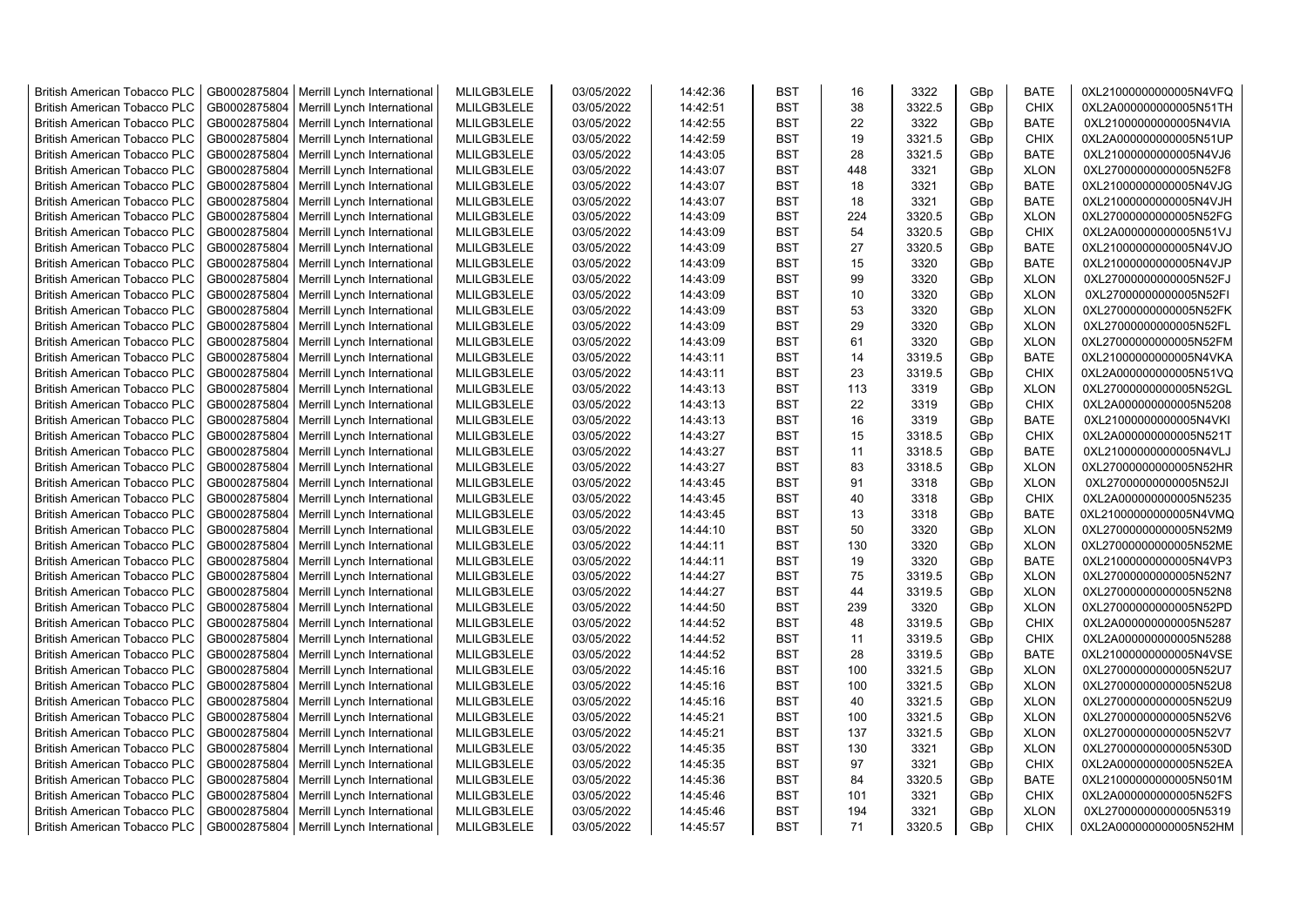| <b>British American Tobacco PLC</b> | GB0002875804 | Merrill Lynch International                | MLILGB3LELE | 03/05/2022 | 14:45:57 | <b>BST</b> | 100            | 3319.5 | GBp             | <b>XLON</b> | 0XL27000000000005N5337 |
|-------------------------------------|--------------|--------------------------------------------|-------------|------------|----------|------------|----------------|--------|-----------------|-------------|------------------------|
| <b>British American Tobacco PLC</b> | GB0002875804 | Merrill Lynch International                | MLILGB3LELE | 03/05/2022 | 14:45:57 | <b>BST</b> | 100            | 3319.5 | GBp             | <b>XLON</b> | 0XL27000000000005N5338 |
| <b>British American Tobacco PLC</b> | GB0002875804 | Merrill Lynch International                | MLILGB3LELE | 03/05/2022 | 14:45:57 | <b>BST</b> | 23             | 3319.5 | GBp             | <b>XLON</b> | 0XL27000000000005N5339 |
| <b>British American Tobacco PLC</b> | GB0002875804 | Merrill Lynch International                | MLILGB3LELE | 03/05/2022 | 14:46:01 | <b>BST</b> | 140            | 3320   | GBp             | <b>XLON</b> | 0XL27000000000005N5342 |
| <b>British American Tobacco PLC</b> | GB0002875804 | Merrill Lynch International                | MLILGB3LELE | 03/05/2022 | 14:46:02 | <b>BST</b> | 57             | 3320.5 | GBp             | <b>CHIX</b> | 0XL2A000000000005N52IB |
| <b>British American Tobacco PLC</b> | GB0002875804 | Merrill Lynch International                | MLILGB3LELE | 03/05/2022 | 14:46:09 | <b>BST</b> | 40             | 3321   | GBp             | <b>CHIX</b> | 0XL2A000000000005N52K1 |
| British American Tobacco PLC        | GB0002875804 | Merrill Lynch International                | MLILGB3LELE | 03/05/2022 | 14:46:10 | <b>BST</b> | 39             | 3320.5 | GBp             | <b>BATE</b> | 0XL21000000000005N505I |
| <b>British American Tobacco PLC</b> | GB0002875804 | Merrill Lynch International                | MLILGB3LELE | 03/05/2022 | 14:46:10 | <b>BST</b> | 90             | 3320.5 | GBp             | <b>XLON</b> | 0XL27000000000005N535B |
| <b>British American Tobacco PLC</b> | GB0002875804 | Merrill Lynch International                | MLILGB3LELE | 03/05/2022 | 14:46:13 | <b>BST</b> | 40             | 3320   | GBp             | <b>XLON</b> | 0XL27000000000005N535I |
| <b>British American Tobacco PLC</b> | GB0002875804 | Merrill Lynch International                | MLILGB3LELE | 03/05/2022 | 14:46:13 | <b>BST</b> | 37             | 3320   | GBp             | <b>XLON</b> | 0XL27000000000005N535J |
| <b>British American Tobacco PLC</b> | GB0002875804 | Merrill Lynch International                | MLILGB3LELE | 03/05/2022 | 14:46:13 | <b>BST</b> | 122            | 3320   | GBp             | <b>BATE</b> | 0XL21000000000005N505R |
| <b>British American Tobacco PLC</b> | GB0002875804 | Merrill Lynch International                | MLILGB3LELE | 03/05/2022 | 14:46:13 | <b>BST</b> | 32             | 3320   | GBp             | <b>BATE</b> | 0XL21000000000005N505S |
| <b>British American Tobacco PLC</b> | GB0002875804 | Merrill Lynch International                | MLILGB3LELE | 03/05/2022 | 14:46:15 | <b>BST</b> | 63             | 3319.5 | GBp             | <b>CHIX</b> | 0XL2A000000000005N52KK |
| <b>British American Tobacco PLC</b> | GB0002875804 | Merrill Lynch International                | MLILGB3LELE | 03/05/2022 | 14:46:18 | <b>BST</b> | 69             | 3319   | GBp             | <b>BATE</b> | 0XL21000000000005N5062 |
| <b>British American Tobacco PLC</b> | GB0002875804 | Merrill Lynch International                | MLILGB3LELE | 03/05/2022 | 14:46:19 | <b>BST</b> | 106            | 3319   | GBp             | <b>XLON</b> | 0XL27000000000005N535V |
| <b>British American Tobacco PLC</b> | GB0002875804 | Merrill Lynch International                | MLILGB3LELE | 03/05/2022 | 14:46:19 | <b>BST</b> | 18             | 3319   | GBp             | <b>CHIX</b> | 0XL2A000000000005N52KT |
| <b>British American Tobacco PLC</b> | GB0002875804 | Merrill Lynch International                | MLILGB3LELE | 03/05/2022 | 14:46:23 | <b>BST</b> | 111            | 3318.5 | GBp             | <b>XLON</b> | 0XL27000000000005N5366 |
| <b>British American Tobacco PLC</b> | GB0002875804 | Merrill Lynch International                | MLILGB3LELE | 03/05/2022 | 14:46:23 | <b>BST</b> | 17             | 3318.5 | GBp             | <b>BATE</b> | 0XL21000000000005N506C |
| <b>British American Tobacco PLC</b> | GB0002875804 | Merrill Lynch International                | MLILGB3LELE | 03/05/2022 | 14:46:23 | <b>BST</b> | $\overline{7}$ | 3318.5 | GBp             | <b>BATE</b> | 0XL21000000000005N506D |
| <b>British American Tobacco PLC</b> | GB0002875804 | Merrill Lynch International                | MLILGB3LELE | 03/05/2022 | 14:46:23 | <b>BST</b> | 23             | 3318.5 | GBp             | <b>BATE</b> | 0XL21000000000005N506E |
| <b>British American Tobacco PLC</b> | GB0002875804 | Merrill Lynch International                | MLILGB3LELE | 03/05/2022 | 14:46:23 | <b>BST</b> | 59             | 3318.5 | GBp             | <b>BATE</b> | 0XL21000000000005N506F |
| <b>British American Tobacco PLC</b> | GB0002875804 | Merrill Lynch International                | MLILGB3LELE | 03/05/2022 | 14:46:23 | <b>BST</b> | 15             | 3318.5 | GBp             | <b>CHIX</b> | 0XL2A000000000005N52LD |
|                                     | GB0002875804 |                                            | MLILGB3LELE | 03/05/2022 | 14:46:28 | <b>BST</b> | 17             | 3319   | GBp             | <b>CHIX</b> |                        |
| <b>British American Tobacco PLC</b> |              | Merrill Lynch International                |             |            |          |            |                |        |                 |             | 0XL2A000000000005N52LP |
| <b>British American Tobacco PLC</b> | GB0002875804 | Merrill Lynch International                | MLILGB3LELE | 03/05/2022 | 14:46:29 | BST        | 137            | 3319   | GBp             | <b>XLON</b> | 0XL27000000000005N536G |
| <b>British American Tobacco PLC</b> | GB0002875804 | Merrill Lynch International                | MLILGB3LELE | 03/05/2022 | 14:46:35 | <b>BST</b> | 72             | 3318.5 | GBp             | <b>XLON</b> | 0XL27000000000005N5370 |
| <b>British American Tobacco PLC</b> | GB0002875804 | Merrill Lynch International                | MLILGB3LELE | 03/05/2022 | 14:46:44 | <b>BST</b> | 33             | 3320.5 | GBp             | <b>XLON</b> | 0XL27000000000005N538B |
| <b>British American Tobacco PLC</b> | GB0002875804 | Merrill Lynch International                | MLILGB3LELE | 03/05/2022 | 14:46:44 | <b>BST</b> | 29             | 3320.5 | GBp             | <b>CHIX</b> | 0XL2A000000000005N52N2 |
| <b>British American Tobacco PLC</b> | GB0002875804 | Merrill Lynch International                | MLILGB3LELE | 03/05/2022 | 14:46:44 | <b>BST</b> | 68             | 3320.5 | GBp             | <b>XLON</b> | 0XL27000000000005N538C |
| <b>British American Tobacco PLC</b> | GB0002875804 | Merrill Lynch International                | MLILGB3LELE | 03/05/2022 | 14:47:06 | <b>BST</b> | 44             | 3319.5 | GBp             | <b>BATE</b> | 0XL21000000000005N5094 |
| <b>British American Tobacco PLC</b> | GB0002875804 | Merrill Lynch International                | MLILGB3LELE | 03/05/2022 | 14:47:06 | <b>BST</b> | 22             | 3319.5 | GBp             | <b>CHIX</b> | 0XL2A000000000005N52OG |
| <b>British American Tobacco PLC</b> | GB0002875804 | Merrill Lynch International                | MLILGB3LELE | 03/05/2022 | 14:47:06 | <b>BST</b> | 83             | 3319.5 | GBp             | <b>XLON</b> | 0XL27000000000005N539V |
| <b>British American Tobacco PLC</b> | GB0002875804 | Merrill Lynch International                | MLILGB3LELE | 03/05/2022 | 14:47:11 | <b>BST</b> | 36             | 3319.5 | GBp             | <b>BATE</b> | 0XL21000000000005N509G |
| <b>British American Tobacco PLC</b> | GB0002875804 | Merrill Lynch International                | MLILGB3LELE | 03/05/2022 | 14:47:12 | <b>BST</b> | 90             | 3319   | GBp             | <b>XLON</b> | 0XL27000000000005N53AM |
| <b>British American Tobacco PLC</b> | GB0002875804 | Merrill Lynch International                | MLILGB3LELE | 03/05/2022 | 14:47:21 | <b>BST</b> | 18             | 3319.5 | GBp             | <b>BATE</b> | 0XL21000000000005N509V |
| <b>British American Tobacco PLC</b> | GB0002875804 | Merrill Lynch International                | MLILGB3LELE | 03/05/2022 | 14:47:21 | <b>BST</b> | 12             | 3319.5 | GBp             | BATE        | 0XL21000000000005N50A0 |
| <b>British American Tobacco PLC</b> | GB0002875804 | Merrill Lynch International                | MLILGB3LELE | 03/05/2022 | 14:47:30 | <b>BST</b> | 50             | 3319   | GBp             | <b>CHIX</b> | 0XL2A000000000005N52PS |
| <b>British American Tobacco PLC</b> | GB0002875804 | Merrill Lynch International                | MLILGB3LELE | 03/05/2022 | 14:47:36 | <b>BST</b> | 52             | 3318.5 | GBp             | <b>XLON</b> | 0XL27000000000005N53D2 |
| <b>British American Tobacco PLC</b> | GB0002875804 | Merrill Lynch International                | MLILGB3LELE | 03/05/2022 | 14:47:36 | <b>BST</b> | 109            | 3318.5 | GBp             | <b>XLON</b> | 0XL27000000000005N53D3 |
| <b>British American Tobacco PLC</b> | GB0002875804 | Merrill Lynch International                | MLILGB3LELE | 03/05/2022 | 14:47:36 | <b>BST</b> | 146            | 3318.5 | GBp             | <b>XLON</b> | 0XL27000000000005N53D4 |
| <b>British American Tobacco PLC</b> | GB0002875804 | Merrill Lynch International                | MLILGB3LELE | 03/05/2022 | 14:47:41 | <b>BST</b> | 53             | 3319   | GBp             | <b>CHIX</b> | 0XL2A000000000005N52RK |
| <b>British American Tobacco PLC</b> | GB0002875804 | Merrill Lynch International                | MLILGB3LELE | 03/05/2022 | 14:47:43 | <b>BST</b> | 40             | 3318   | GBp             | <b>CHIX</b> | 0XL2A000000000005N52RN |
| <b>British American Tobacco PLC</b> | GB0002875804 | Merrill Lynch International                | MLILGB3LELE | 03/05/2022 | 14:47:48 | <b>BST</b> | 35             | 3318   | GBp             | <b>BATE</b> | 0XL21000000000005N50C5 |
| <b>British American Tobacco PLC</b> | GB0002875804 | Merrill Lynch International                | MLILGB3LELE | 03/05/2022 | 14:47:49 | <b>BST</b> | 100            | 3318   | GBp             | <b>XLON</b> | 0XL27000000000005N53DQ |
| <b>British American Tobacco PLC</b> | GB0002875804 | Merrill Lynch International                | MLILGB3LELE | 03/05/2022 | 14:47:49 | <b>BST</b> | 97             | 3317.5 | GBp             | <b>XLON</b> | 0XL27000000000005N53DU |
| <b>British American Tobacco PLC</b> | GB0002875804 | Merrill Lynch International                | MLILGB3LELE | 03/05/2022 | 14:48:12 | <b>BST</b> | 57             | 3321   | GBp             | <b>CHIX</b> | 0XL2A000000000005N52US |
| <b>British American Tobacco PLC</b> | GB0002875804 | Merrill Lynch International                | MLILGB3LELE | 03/05/2022 | 14:48:33 | <b>BST</b> | 287            | 3326   | GBp             | <b>XLON</b> | 0XL27000000000005N53IP |
| <b>British American Tobacco PLC</b> | GB0002875804 | Merrill Lynch International                | MLILGB3LELE | 03/05/2022 | 14:48:33 | <b>BST</b> | 103            | 3325.5 | GBp             | <b>XLON</b> | 0XL27000000000005N53IQ |
| <b>British American Tobacco PLC</b> |              | GB0002875804   Merrill Lynch International | MLILGB3LELE | 03/05/2022 | 14:48:45 | <b>BST</b> | 74             | 3326.5 | GB <sub>p</sub> | <b>CHIX</b> | 0XL2A000000000005N5324 |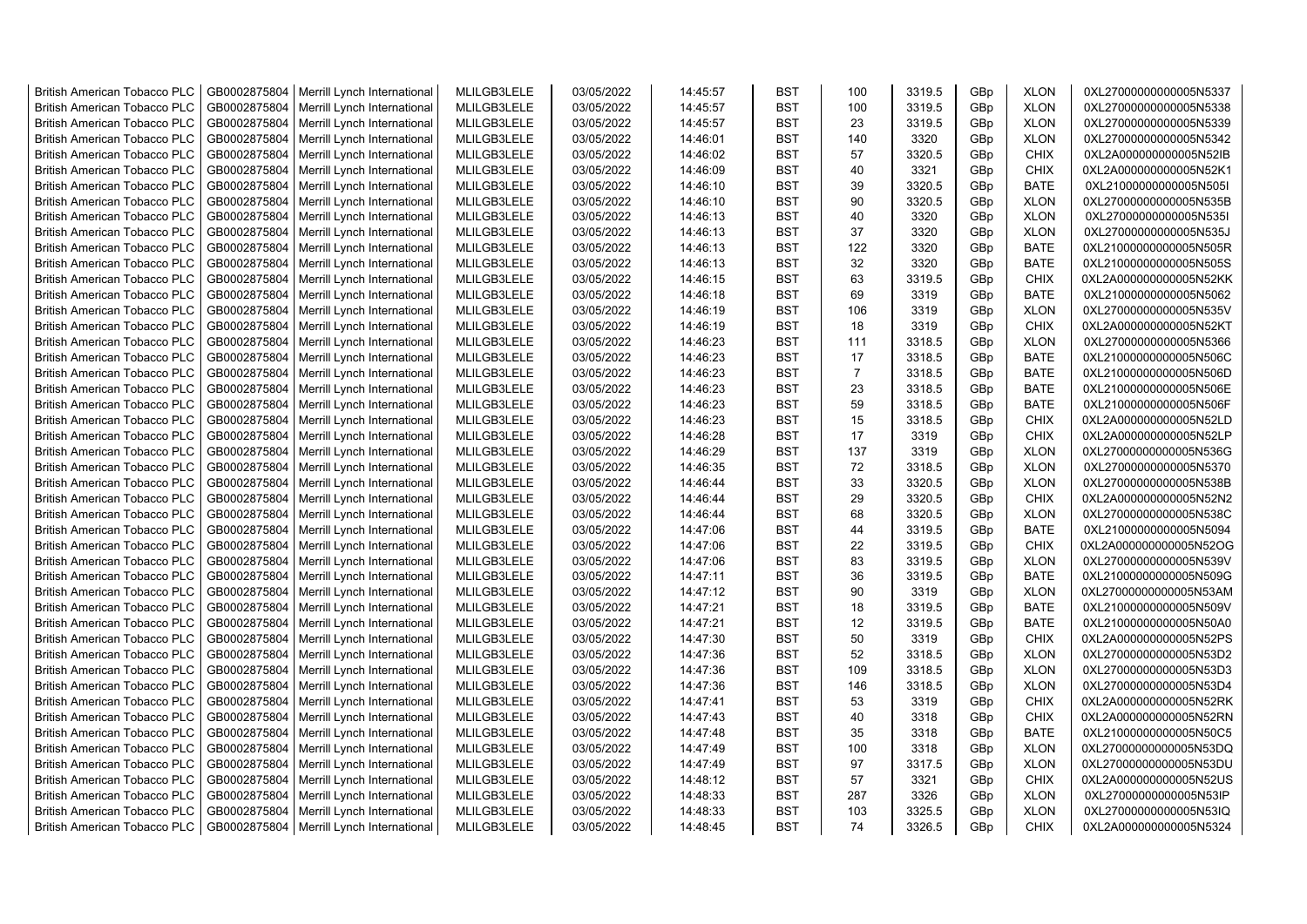| <b>British American Tobacco PLC</b> | GB0002875804 | Merrill Lynch International                | MLILGB3LELE | 03/05/2022 | 14:48:58 | <b>BST</b>               | 14             | 3326.5           | GBp             | <b>CHIX</b> | 0XL2A000000000005N533D |
|-------------------------------------|--------------|--------------------------------------------|-------------|------------|----------|--------------------------|----------------|------------------|-----------------|-------------|------------------------|
| <b>British American Tobacco PLC</b> | GB0002875804 | Merrill Lynch International                | MLILGB3LELE | 03/05/2022 | 14:48:58 | <b>BST</b>               | 33             | 3326.5           | GBp             | <b>CHIX</b> | 0XL2A000000000005N533E |
| <b>British American Tobacco PLC</b> | GB0002875804 | Merrill Lynch International                | MLILGB3LELE | 03/05/2022 | 14:49:03 | <b>BST</b>               | 81             | 3326             | GBp             | <b>BATE</b> | 0XL21000000000005N50I9 |
| <b>British American Tobacco PLC</b> | GB0002875804 | Merrill Lynch International                | MLILGB3LELE | 03/05/2022 | 14:49:03 | <b>BST</b>               | 120            | 3325.5           | GBp             | <b>XLON</b> | 0XL27000000000005N53L0 |
| <b>British American Tobacco PLC</b> | GB0002875804 | Merrill Lynch International                | MLILGB3LELE | 03/05/2022 | 14:49:08 | <b>BST</b>               | 112            | 3325.5           | GBp             | <b>XLON</b> | 0XL27000000000005N53LE |
| <b>British American Tobacco PLC</b> | GB0002875804 | Merrill Lynch International                | MLILGB3LELE | 03/05/2022 | 14:49:08 | <b>BST</b>               | 12             | 3325.5           | GBp             | <b>XLON</b> | 0XL27000000000005N53LF |
| British American Tobacco PLC        | GB0002875804 | Merrill Lynch International                | MLILGB3LELE | 03/05/2022 | 14:49:08 | <b>BST</b>               | 13             | 3325.5           | GBp             | <b>XLON</b> | 0XL27000000000005N53LG |
| <b>British American Tobacco PLC</b> | GB0002875804 | Merrill Lynch International                | MLILGB3LELE | 03/05/2022 | 14:49:08 | <b>BST</b>               | 100            | 3325.5           | GBp             | <b>XLON</b> | 0XL27000000000005N53LH |
| <b>British American Tobacco PLC</b> | GB0002875804 | Merrill Lynch International                | MLILGB3LELE | 03/05/2022 | 14:49:08 | <b>BST</b>               | 12             | 3325.5           | GBp             | <b>XLON</b> | 0XL27000000000005N53LI |
| <b>British American Tobacco PLC</b> | GB0002875804 | Merrill Lynch International                | MLILGB3LELE | 03/05/2022 | 14:49:13 | <b>BST</b>               | 45             | 3325             | GBp             | <b>BATE</b> | 0XL21000000000005N50IS |
| <b>British American Tobacco PLC</b> | GB0002875804 | Merrill Lynch International                | MLILGB3LELE | 03/05/2022 | 14:49:18 | <b>BST</b>               | 82             | 3325             | GBp             | <b>CHIX</b> | 0XL2A000000000005N535N |
| <b>British American Tobacco PLC</b> | GB0002875804 | Merrill Lynch International                | MLILGB3LELE | 03/05/2022 | 14:49:18 | <b>BST</b>               | $\overline{2}$ | 3325             | GBp             | <b>BATE</b> | 0XL21000000000005N50JM |
| <b>British American Tobacco PLC</b> | GB0002875804 | Merrill Lynch International                | MLILGB3LELE | 03/05/2022 | 14:49:18 | <b>BST</b>               | 90             | 3325             | GBp             | <b>XLON</b> | 0XL27000000000005N53MJ |
| <b>British American Tobacco PLC</b> | GB0002875804 | Merrill Lynch International                | MLILGB3LELE | 03/05/2022 | 14:49:18 | <b>BST</b>               | 24             | 3325             | GBp             | <b>XLON</b> | 0XL27000000000005N53MK |
| <b>British American Tobacco PLC</b> | GB0002875804 | Merrill Lynch International                | MLILGB3LELE | 03/05/2022 | 14:49:20 | <b>BST</b>               | 27             | 3324.5           | GBp             | <b>CHIX</b> | 0XL2A000000000005N535U |
| <b>British American Tobacco PLC</b> | GB0002875804 | Merrill Lynch International                | MLILGB3LELE | 03/05/2022 | 14:49:20 | <b>BST</b>               | 11             | 3324.5           | GBp             | <b>BATE</b> | 0XL21000000000005N50JR |
| <b>British American Tobacco PLC</b> | GB0002875804 | Merrill Lynch International                | MLILGB3LELE | 03/05/2022 | 14:49:20 | <b>BST</b>               | 20             | 3324.5           | GBp             | <b>BATE</b> | 0XL21000000000005N50JS |
| <b>British American Tobacco PLC</b> | GB0002875804 | Merrill Lynch International                | MLILGB3LELE | 03/05/2022 | 14:49:20 | <b>BST</b>               | 20             | 3324.5           | GBp             | <b>BATE</b> | 0XL21000000000005N50JT |
| <b>British American Tobacco PLC</b> | GB0002875804 | Merrill Lynch International                | MLILGB3LELE | 03/05/2022 | 14:49:20 | <b>BST</b>               | 10             | 3324.5           | GBp             | <b>BATE</b> | 0XL21000000000005N50JU |
| <b>British American Tobacco PLC</b> | GB0002875804 | Merrill Lynch International                | MLILGB3LELE | 03/05/2022 | 14:49:20 | <b>BST</b>               | 27             | 3324.5           | GBp             | <b>BATE</b> | 0XL21000000000005N50JV |
| <b>British American Tobacco PLC</b> | GB0002875804 | Merrill Lynch International                | MLILGB3LELE | 03/05/2022 | 14:49:20 | <b>BST</b>               | 6              | 3324.5           | GBp             | <b>CHIX</b> | 0XL2A000000000005N535V |
| <b>British American Tobacco PLC</b> | GB0002875804 | Merrill Lynch International                | MLILGB3LELE | 03/05/2022 | 14:49:36 | <b>BST</b>               | 128            | 3326             | GBp             | <b>XLON</b> | 0XL27000000000005N53P1 |
| <b>British American Tobacco PLC</b> | GB0002875804 | Merrill Lynch International                | MLILGB3LELE | 03/05/2022 | 14:49:41 | <b>BST</b>               | 41             | 3326             | GBp             | <b>BATE</b> | 0XL21000000000005N50MB |
| <b>British American Tobacco PLC</b> | GB0002875804 | Merrill Lynch International                | MLILGB3LELE | 03/05/2022 | 14:49:41 | <b>BST</b>               | 192            | 3326             | GBp             | <b>XLON</b> | 0XL27000000000005N53PL |
|                                     |              |                                            |             |            |          | <b>BST</b>               | 145            |                  |                 |             |                        |
| <b>British American Tobacco PLC</b> | GB0002875804 | Merrill Lynch International                | MLILGB3LELE | 03/05/2022 | 14:49:47 | <b>BST</b>               | 100            | 3325.5<br>3325.5 | GBp             | <b>XLON</b> | 0XL27000000000005N53Q4 |
| <b>British American Tobacco PLC</b> | GB0002875804 | Merrill Lynch International                | MLILGB3LELE | 03/05/2022 | 14:49:58 |                          |                |                  | GBp             | <b>XLON</b> | 0XL27000000000005N53R7 |
| <b>British American Tobacco PLC</b> | GB0002875804 | Merrill Lynch International                | MLILGB3LELE | 03/05/2022 | 14:49:58 | <b>BST</b><br><b>BST</b> | 15<br>36       | 3325.5           | GBp             | <b>XLON</b> | 0XL27000000000005N53R8 |
| <b>British American Tobacco PLC</b> | GB0002875804 | Merrill Lynch International                | MLILGB3LELE | 03/05/2022 | 14:49:58 |                          |                | 3325.5           | GBp             | <b>XLON</b> | 0XL27000000000005N53R9 |
| <b>British American Tobacco PLC</b> | GB0002875804 | Merrill Lynch International                | MLILGB3LELE | 03/05/2022 | 14:49:59 | <b>BST</b>               | 13             | 3326             | GBp             | <b>CHIX</b> | 0XL2A000000000005N53A6 |
| <b>British American Tobacco PLC</b> | GB0002875804 | Merrill Lynch International                | MLILGB3LELE | 03/05/2022 | 14:49:59 | <b>BST</b>               | 17             | 3326             | GBp             | <b>CHIX</b> | 0XL2A000000000005N53AB |
| <b>British American Tobacco PLC</b> | GB0002875804 | Merrill Lynch International                | MLILGB3LELE | 03/05/2022 | 14:49:59 | <b>BST</b>               | 16             | 3326             | GBp             | <b>CHIX</b> | 0XL2A000000000005N53AC |
| <b>British American Tobacco PLC</b> | GB0002875804 | Merrill Lynch International                | MLILGB3LELE | 03/05/2022 | 14:49:59 | <b>BST</b>               | 16             | 3326             | GBp             | <b>CHIX</b> | 0XL2A000000000005N53AD |
| <b>British American Tobacco PLC</b> | GB0002875804 | Merrill Lynch International                | MLILGB3LELE | 03/05/2022 | 14:50:00 | BST                      | 32             | 3325.5           | GBp             | <b>CHIX</b> | 0XL2A000000000005N53AF |
| <b>British American Tobacco PLC</b> | GB0002875804 | Merrill Lynch International                | MLILGB3LELE | 03/05/2022 | 14:50:00 | <b>BST</b>               | 6              | 3325.5           | GBp             | <b>BATE</b> | 0XL21000000000005N50O0 |
| <b>British American Tobacco PLC</b> | GB0002875804 | Merrill Lynch International                | MLILGB3LELE | 03/05/2022 | 14:50:00 | <b>BST</b>               | 20             | 3325.5           | GBp             | BATE        | 0XL21000000000005N50O1 |
| <b>British American Tobacco PLC</b> | GB0002875804 | Merrill Lynch International                | MLILGB3LELE | 03/05/2022 | 14:50:06 | <b>BST</b>               | 28             | 3324.5           | GBp             | <b>BATE</b> | 0XL21000000000005N50OI |
| <b>British American Tobacco PLC</b> | GB0002875804 | Merrill Lynch International                | MLILGB3LELE | 03/05/2022 | 14:50:18 | <b>BST</b>               | 192            | 3326             | GBp             | <b>XLON</b> | 0XL27000000000005N53U4 |
| <b>British American Tobacco PLC</b> | GB0002875804 | Merrill Lynch International                | MLILGB3LELE | 03/05/2022 | 14:50:18 | <b>BST</b>               | 50             | 3326             | GBp             | <b>BATE</b> | 0XL21000000000005N50PQ |
| <b>British American Tobacco PLC</b> | GB0002875804 | Merrill Lynch International                | MLILGB3LELE | 03/05/2022 | 14:50:18 | <b>BST</b>               | 49             | 3326             | GBp             | <b>CHIX</b> | 0XL2A000000000005N53CH |
| <b>British American Tobacco PLC</b> | GB0002875804 | Merrill Lynch International                | MLILGB3LELE | 03/05/2022 | 14:50:22 | <b>BST</b>               | 11             | 3325.5           | GBp             | <b>BATE</b> | 0XL21000000000005N50QV |
| <b>British American Tobacco PLC</b> | GB0002875804 | Merrill Lynch International                | MLILGB3LELE | 03/05/2022 | 14:50:24 | <b>BST</b>               | 117            | 3325             | GBp             | <b>XLON</b> | 0XL27000000000005N53VR |
| <b>British American Tobacco PLC</b> | GB0002875804 | Merrill Lynch International                | MLILGB3LELE | 03/05/2022 | 14:50:24 | <b>BST</b>               | 92             | 3325.5           | GBp             | <b>BATE</b> | 0XL21000000000005N50R4 |
| <b>British American Tobacco PLC</b> | GB0002875804 | Merrill Lynch International                | MLILGB3LELE | 03/05/2022 | 14:50:25 | <b>BST</b>               | 20             | 3325             | GBp             | <b>BATE</b> | 0XL21000000000005N50R5 |
| <b>British American Tobacco PLC</b> | GB0002875804 | Merrill Lynch International                | MLILGB3LELE | 03/05/2022 | 14:50:26 | <b>BST</b>               | 30             | 3325             | GBp             | <b>BATE</b> | 0XL21000000000005N50R7 |
| <b>British American Tobacco PLC</b> | GB0002875804 | Merrill Lynch International                | MLILGB3LELE | 03/05/2022 | 14:51:00 | <b>BST</b>               | 28             | 3327.5           | GBp             | <b>BATE</b> | 0XL21000000000005N50SV |
| <b>British American Tobacco PLC</b> | GB0002875804 | Merrill Lynch International                | MLILGB3LELE | 03/05/2022 | 14:51:00 | <b>BST</b>               | 250            | 3327.5           | GBp             | <b>XLON</b> | 0XL27000000000005N541M |
| <b>British American Tobacco PLC</b> | GB0002875804 | Merrill Lynch International                | MLILGB3LELE | 03/05/2022 | 14:51:05 | <b>BST</b>               | 161            | 3327             | GBp             | <b>BATE</b> | 0XL21000000000005N50TJ |
| <b>British American Tobacco PLC</b> |              | GB0002875804   Merrill Lynch International | MLILGB3LELE | 03/05/2022 | 14:51:05 | <b>BST</b>               | 124            | 3327             | GB <sub>p</sub> | <b>XLON</b> | 0XL27000000000005N5425 |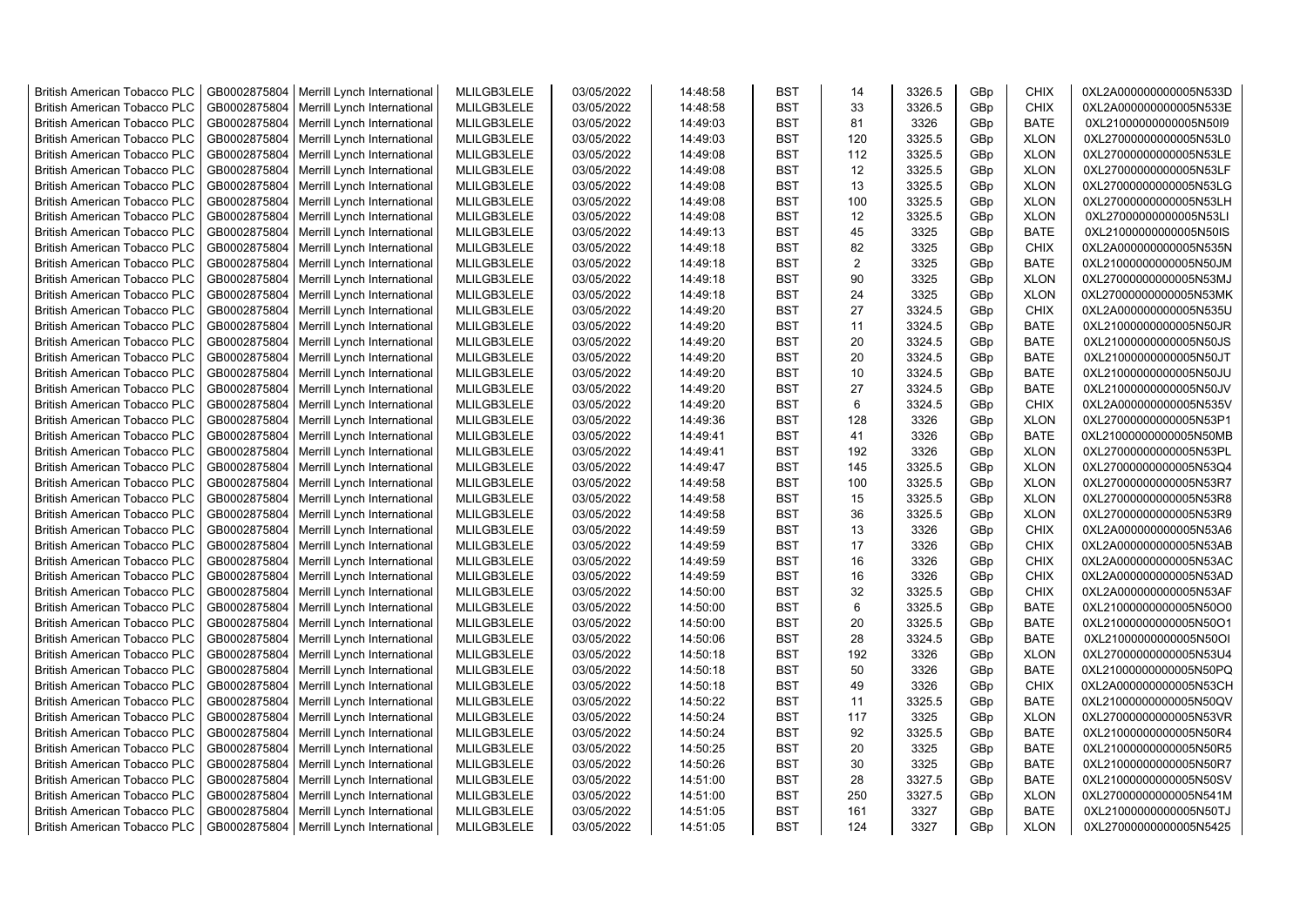| <b>British American Tobacco PLC</b> | GB0002875804 | Merrill Lynch International | MLILGB3LELE | 03/05/2022 | 14:51:15 | <b>BST</b> | 234            | 3327   | GBp | <b>XLON</b> | 0XL27000000000005N5447 |
|-------------------------------------|--------------|-----------------------------|-------------|------------|----------|------------|----------------|--------|-----|-------------|------------------------|
| <b>British American Tobacco PLC</b> | GB0002875804 | Merrill Lynch International | MLILGB3LELE | 03/05/2022 | 14:51:16 | <b>BST</b> | 21             | 3326.5 | GBp | <b>CHIX</b> | 0XL2A000000000005N53IN |
| <b>British American Tobacco PLC</b> | GB0002875804 | Merrill Lynch International | MLILGB3LELE | 03/05/2022 | 14:51:16 | <b>BST</b> | 43             | 3326.5 | GBp | <b>CHIX</b> | 0XL2A000000000005N53IO |
| <b>British American Tobacco PLC</b> | GB0002875804 | Merrill Lynch International | MLILGB3LELE | 03/05/2022 | 14:51:45 | <b>BST</b> | 42             | 3327   | GBp | <b>BATE</b> | 0XL21000000000005N511N |
| British American Tobacco PLC        | GB0002875804 | Merrill Lynch International | MLILGB3LELE | 03/05/2022 | 14:51:45 | <b>BST</b> | 46             | 3327   | GBp | <b>BATE</b> | 0XL21000000000005N511O |
| <b>British American Tobacco PLC</b> | GB0002875804 | Merrill Lynch International | MLILGB3LELE | 03/05/2022 | 14:52:08 | <b>BST</b> | 205            | 3327   | GBp | <b>XLON</b> | 0XL27000000000005N5492 |
| <b>British American Tobacco PLC</b> | GB0002875804 | Merrill Lynch International | MLILGB3LELE | 03/05/2022 | 14:52:08 | <b>BST</b> | 68             | 3327   | GBp | <b>BATE</b> | 0XL21000000000005N513R |
| <b>British American Tobacco PLC</b> | GB0002875804 | Merrill Lynch International | MLILGB3LELE | 03/05/2022 | 14:52:08 | <b>BST</b> | 41             | 3327   | GBp | <b>XLON</b> | 0XL27000000000005N5493 |
| <b>British American Tobacco PLC</b> | GB0002875804 | Merrill Lynch International | MLILGB3LELE | 03/05/2022 | 14:52:11 | <b>BST</b> | 16             | 3326   | GBp | <b>CHIX</b> | 0XL2A000000000005N53OC |
| <b>British American Tobacco PLC</b> | GB0002875804 | Merrill Lynch International | MLILGB3LELE | 03/05/2022 | 14:52:11 | <b>BST</b> | 57             | 3326   | GBp | CHIX        | 0XL2A000000000005N53OD |
| <b>British American Tobacco PLC</b> | GB0002875804 | Merrill Lynch International | MLILGB3LELE | 03/05/2022 | 14:52:11 | <b>BST</b> | 10             | 3326   | GBp | <b>CHIX</b> | 0XL2A000000000005N53OE |
| <b>British American Tobacco PLC</b> | GB0002875804 | Merrill Lynch International | MLILGB3LELE | 03/05/2022 | 14:52:16 | <b>BST</b> | 147            | 3325.5 | GBp | <b>XLON</b> | 0XL27000000000005N54B5 |
| <b>British American Tobacco PLC</b> | GB0002875804 | Merrill Lynch International | MLILGB3LELE | 03/05/2022 | 14:52:25 | <b>BST</b> | 74             | 3325.5 | GBp | <b>BATE</b> | 0XL21000000000005N516C |
| <b>British American Tobacco PLC</b> | GB0002875804 | Merrill Lynch International | MLILGB3LELE | 03/05/2022 | 14:52:25 | <b>BST</b> | 166            | 3325.5 | GBp | <b>XLON</b> | 0XL27000000000005N54BT |
| <b>British American Tobacco PLC</b> | GB0002875804 | Merrill Lynch International | MLILGB3LELE | 03/05/2022 | 14:52:25 | <b>BST</b> | 8              | 3325.5 | GBp | <b>BATE</b> | 0XL21000000000005N516D |
| <b>British American Tobacco PLC</b> | GB0002875804 | Merrill Lynch International | MLILGB3LELE | 03/05/2022 | 14:52:25 | <b>BST</b> | 113            | 3325.5 | GBp | <b>CHIX</b> | 0XL2A000000000005N53R2 |
| <b>British American Tobacco PLC</b> | GB0002875804 | Merrill Lynch International | MLILGB3LELE | 03/05/2022 | 14:52:25 | <b>BST</b> | 3              | 3325.5 | GBp | <b>BATE</b> | 0XL21000000000005N516F |
| <b>British American Tobacco PLC</b> | GB0002875804 | Merrill Lynch International | MLILGB3LELE | 03/05/2022 | 14:52:26 | <b>BST</b> | 341            | 3325   | GBp | <b>XLON</b> | 0XL27000000000005N54C1 |
| <b>British American Tobacco PLC</b> | GB0002875804 | Merrill Lynch International | MLILGB3LELE | 03/05/2022 | 14:52:26 | <b>BST</b> | 92             | 3325   | GBp | <b>XLON</b> | 0XL27000000000005N54C2 |
| <b>British American Tobacco PLC</b> | GB0002875804 | Merrill Lynch International | MLILGB3LELE | 03/05/2022 | 14:52:26 | <b>BST</b> | 15             | 3325   | GBp | <b>CHIX</b> | 0XL2A000000000005N53R5 |
| <b>British American Tobacco PLC</b> | GB0002875804 | Merrill Lynch International | MLILGB3LELE | 03/05/2022 | 14:52:26 | <b>BST</b> | 35             | 3325   | GBp | <b>BATE</b> | 0XL21000000000005N516H |
| <b>British American Tobacco PLC</b> | GB0002875804 | Merrill Lynch International | MLILGB3LELE | 03/05/2022 | 14:52:45 | <b>BST</b> | 53             | 3326   | GBp | <b>CHIX</b> | 0XL2A000000000005N53SN |
| <b>British American Tobacco PLC</b> | GB0002875804 | Merrill Lynch International | MLILGB3LELE | 03/05/2022 | 14:52:46 | <b>BST</b> | 44             | 3326   | GBp | <b>CHIX</b> | 0XL2A000000000005N53SO |
| <b>British American Tobacco PLC</b> | GB0002875804 | Merrill Lynch International | MLILGB3LELE | 03/05/2022 | 14:52:46 | <b>BST</b> | 142            | 3325.5 | GBp | <b>XLON</b> | 0XL27000000000005N54DJ |
| <b>British American Tobacco PLC</b> | GB0002875804 | Merrill Lynch International | MLILGB3LELE | 03/05/2022 | 14:52:48 | <b>BST</b> | 60             | 3325   | GBp | <b>BATE</b> | 0XL21000000000005N517P |
| <b>British American Tobacco PLC</b> | GB0002875804 | Merrill Lynch International | MLILGB3LELE | 03/05/2022 | 14:52:48 | <b>BST</b> | 20             | 3325   | GBp | <b>BATE</b> | 0XL21000000000005N517Q |
| <b>British American Tobacco PLC</b> | GB0002875804 | Merrill Lynch International | MLILGB3LELE | 03/05/2022 | 14:53:04 | <b>BST</b> | 79             | 3324.5 | GBp | <b>CHIX</b> | 0XL2A000000000005N53UB |
| <b>British American Tobacco PLC</b> | GB0002875804 | Merrill Lynch International | MLILGB3LELE | 03/05/2022 | 14:53:04 | <b>BST</b> | 164            | 3324.5 | GBp | <b>XLON</b> | 0XL27000000000005N54FB |
| <b>British American Tobacco PLC</b> | GB0002875804 | Merrill Lynch International | MLILGB3LELE | 03/05/2022 | 14:53:04 | <b>BST</b> | 24             | 3324   | GBp | <b>BATE</b> | 0XL21000000000005N519A |
| <b>British American Tobacco PLC</b> | GB0002875804 | Merrill Lynch International | MLILGB3LELE | 03/05/2022 | 14:53:04 | <b>BST</b> | 10             | 3324   | GBp | <b>CHIX</b> | 0XL2A000000000005N53UC |
| <b>British American Tobacco PLC</b> | GB0002875804 | Merrill Lynch International | MLILGB3LELE | 03/05/2022 | 14:53:04 | <b>BST</b> | 161            | 3324   | GBp | <b>XLON</b> | 0XL27000000000005N54FF |
| <b>British American Tobacco PLC</b> | GB0002875804 | Merrill Lynch International | MLILGB3LELE | 03/05/2022 | 14:53:06 | <b>BST</b> | 49             | 3324   | GBp | <b>CHIX</b> | 0XL2A000000000005N53UI |
| <b>British American Tobacco PLC</b> | GB0002875804 | Merrill Lynch International | MLILGB3LELE | 03/05/2022 | 14:53:10 | <b>BST</b> | 77             | 3323.5 | GBp | <b>BATE</b> | 0XL21000000000005N519Q |
| <b>British American Tobacco PLC</b> | GB0002875804 | Merrill Lynch International | MLILGB3LELE | 03/05/2022 | 14:53:10 | <b>BST</b> | $\overline{7}$ | 3323.5 | GBp | <b>BATE</b> | 0XL21000000000005N519R |
| <b>British American Tobacco PLC</b> | GB0002875804 | Merrill Lynch International | MLILGB3LELE | 03/05/2022 | 14:53:10 | <b>BST</b> | 32             | 3323.5 | GBp | <b>CHIX</b> | 0XL2A000000000005N53UV |
| <b>British American Tobacco PLC</b> | GB0002875804 | Merrill Lynch International | MLILGB3LELE | 03/05/2022 | 14:53:10 | <b>BST</b> | 29             | 3323.5 | GBp | <b>BATE</b> | 0XL21000000000005N519S |
| <b>British American Tobacco PLC</b> | GB0002875804 | Merrill Lynch International | MLILGB3LELE | 03/05/2022 | 14:53:17 | <b>BST</b> | 19             | 3324   | GBp | <b>CHIX</b> | 0XL2A000000000005N5406 |
| <b>British American Tobacco PLC</b> | GB0002875804 | Merrill Lynch International | MLILGB3LELE | 03/05/2022 | 14:53:31 | <b>BST</b> | 208            | 3325.5 | GBp | <b>XLON</b> | 0XL27000000000005N54IQ |
| <b>British American Tobacco PLC</b> | GB0002875804 | Merrill Lynch International | MLILGB3LELE | 03/05/2022 | 14:53:39 | <b>BST</b> | 97             | 3327   | GBp | <b>XLON</b> | 0XL27000000000005N54JL |
| <b>British American Tobacco PLC</b> | GB0002875804 | Merrill Lynch International | MLILGB3LELE | 03/05/2022 | 14:53:39 | <b>BST</b> | 53             | 3327   | GBp | <b>CHIX</b> | 0XL2A000000000005N5428 |
| <b>British American Tobacco PLC</b> | GB0002875804 | Merrill Lynch International | MLILGB3LELE | 03/05/2022 | 14:53:39 | <b>BST</b> | 42             | 3327   | GBp | <b>XLON</b> | 0XL27000000000005N54JM |
| <b>British American Tobacco PLC</b> | GB0002875804 | Merrill Lynch International | MLILGB3LELE | 03/05/2022 | 14:53:50 | <b>BST</b> | 29             | 3326   | GBp | <b>XLON</b> | 0XL27000000000005N54KF |
| <b>British American Tobacco PLC</b> | GB0002875804 | Merrill Lynch International | MLILGB3LELE | 03/05/2022 | 14:53:50 | <b>BST</b> | 43             | 3326   | GBp | <b>CHIX</b> | 0XL2A000000000005N542T |
| <b>British American Tobacco PLC</b> | GB0002875804 | Merrill Lynch International | MLILGB3LELE | 03/05/2022 | 14:53:50 | <b>BST</b> | 90             | 3326   | GBp | <b>XLON</b> | 0XL27000000000005N54KG |
| <b>British American Tobacco PLC</b> | GB0002875804 | Merrill Lynch International | MLILGB3LELE | 03/05/2022 | 14:53:50 | <b>BST</b> | 90             | 3326   | GBp | <b>BATE</b> | 0XL21000000000005N51CT |
| <b>British American Tobacco PLC</b> | GB0002875804 | Merrill Lynch International | MLILGB3LELE | 03/05/2022 | 14:54:02 | <b>BST</b> | 24             | 3325.5 | GBp | <b>BATE</b> | 0XL21000000000005N51DI |
| <b>British American Tobacco PLC</b> | GB0002875804 |                             | MLILGB3LELE | 03/05/2022 | 14:54:07 | <b>BST</b> | 109            | 3325.5 | GBp | <b>XLON</b> | 0XL27000000000005N54M3 |
|                                     |              | Merrill Lynch International |             |            | 14:54:07 | <b>BST</b> | 27             | 3325.5 | GBp | <b>CHIX</b> |                        |
| <b>British American Tobacco PLC</b> | GB0002875804 | Merrill Lynch International | MLILGB3LELE | 03/05/2022 |          |            |                |        |     |             | 0XL2A000000000005N545B |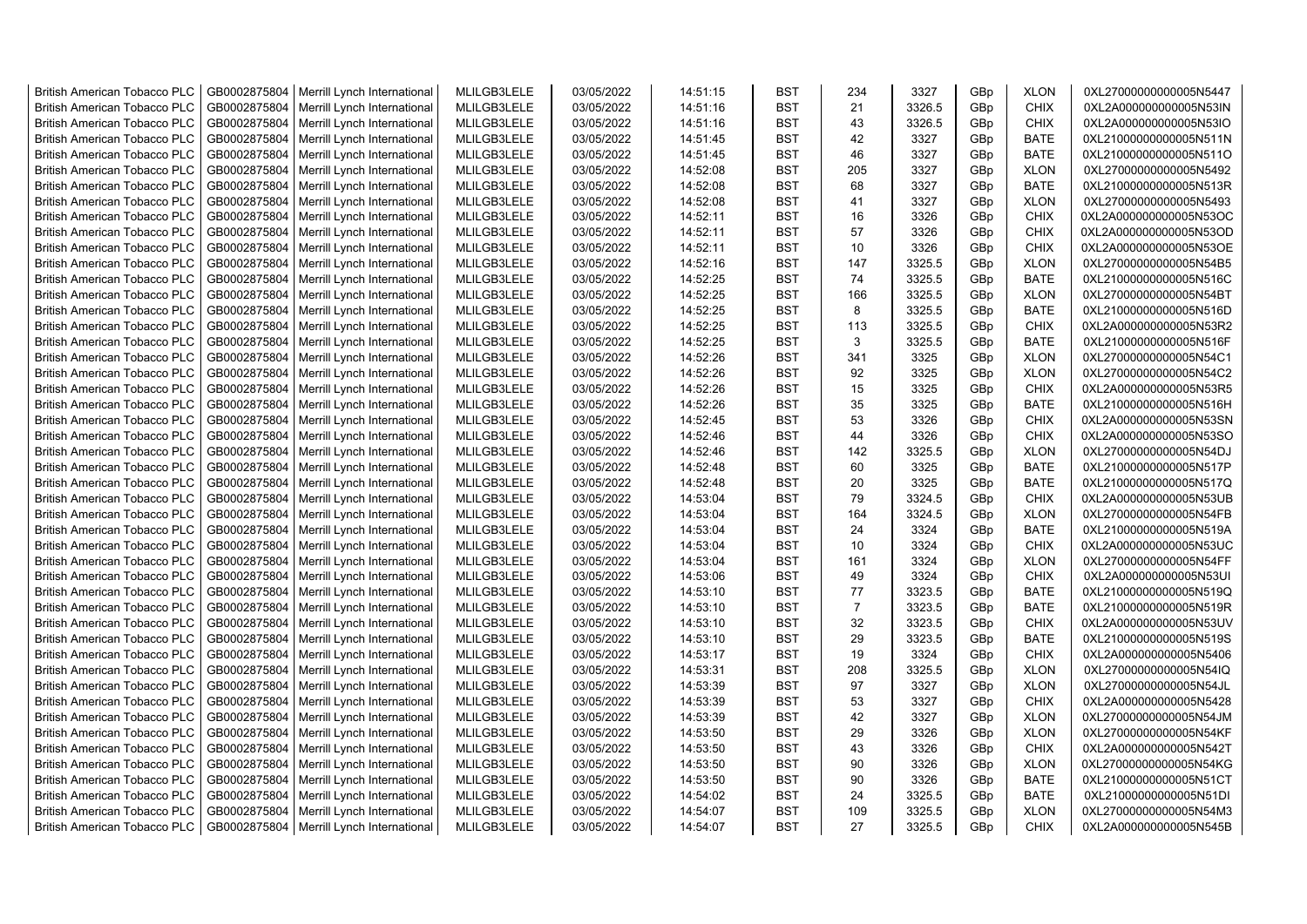| <b>British American Tobacco PLC</b> | GB0002875804 | Merrill Lynch International                | MLILGB3LELE | 03/05/2022 | 14:54:07 | <b>BST</b> | 27             | 3324.5 | GBp             | <b>CHIX</b> | 0XL2A000000000005N545C |
|-------------------------------------|--------------|--------------------------------------------|-------------|------------|----------|------------|----------------|--------|-----------------|-------------|------------------------|
| <b>British American Tobacco PLC</b> | GB0002875804 | Merrill Lynch International                | MLILGB3LELE | 03/05/2022 | 14:54:07 | <b>BST</b> | 176            | 3324   | GBp             | <b>XLON</b> | 0XL27000000000005N54M4 |
| <b>British American Tobacco PLC</b> | GB0002875804 | Merrill Lynch International                | MLILGB3LELE | 03/05/2022 | 14:54:07 | <b>BST</b> | 17             | 3324   | GBp             | <b>CHIX</b> | 0XL2A000000000005N545D |
| <b>British American Tobacco PLC</b> | GB0002875804 | Merrill Lynch International                | MLILGB3LELE | 03/05/2022 | 14:54:07 | <b>BST</b> | 31             | 3324   | GBp             | <b>BATE</b> | 0XL21000000000005N51EB |
| <b>British American Tobacco PLC</b> | GB0002875804 | Merrill Lynch International                | MLILGB3LELE | 03/05/2022 | 14:54:08 | <b>BST</b> | 18             | 3323.5 | GBp             | <b>CHIX</b> | 0XL2A000000000005N545E |
| <b>British American Tobacco PLC</b> | GB0002875804 | Merrill Lynch International                | MLILGB3LELE | 03/05/2022 | 14:54:10 | <b>BST</b> | 24             | 3323   | GBp             | <b>BATE</b> | 0XL21000000000005N51EQ |
| British American Tobacco PLC        | GB0002875804 | Merrill Lynch International                | MLILGB3LELE | 03/05/2022 | 14:54:10 | <b>BST</b> | 11             | 3323   | GBp             | <b>BATE</b> | 0XL21000000000005N51EP |
| <b>British American Tobacco PLC</b> | GB0002875804 | Merrill Lynch International                | MLILGB3LELE | 03/05/2022 | 14:54:10 | <b>BST</b> | 83             | 3323   | GBp             | <b>XLON</b> | 0XL27000000000005N54MG |
| <b>British American Tobacco PLC</b> | GB0002875804 | Merrill Lynch International                | MLILGB3LELE | 03/05/2022 | 14:54:11 | <b>BST</b> | 23             | 3322.5 | GBp             | <b>BATE</b> | 0XL21000000000005N51ES |
| <b>British American Tobacco PLC</b> | GB0002875804 | Merrill Lynch International                | MLILGB3LELE | 03/05/2022 | 14:54:11 | <b>BST</b> | 30             | 3322.5 | GBp             | <b>CHIX</b> | 0XL2A000000000005N545R |
| <b>British American Tobacco PLC</b> | GB0002875804 | Merrill Lynch International                | MLILGB3LELE | 03/05/2022 | 14:54:21 | <b>BST</b> | 5              | 3323   | GBp             | <b>CHIX</b> | 0XL2A000000000005N546D |
| <b>British American Tobacco PLC</b> | GB0002875804 | Merrill Lynch International                | MLILGB3LELE | 03/05/2022 | 14:54:21 | <b>BST</b> | 9              | 3323   | GBp             | <b>CHIX</b> | 0XL2A000000000005N546E |
| <b>British American Tobacco PLC</b> | GB0002875804 | Merrill Lynch International                | MLILGB3LELE | 03/05/2022 | 14:54:31 | BST        | 134            | 3322.5 | GBp             | <b>XLON</b> | 0XL27000000000005N54NV |
| <b>British American Tobacco PLC</b> | GB0002875804 | Merrill Lynch International                | MLILGB3LELE | 03/05/2022 | 14:54:31 | <b>BST</b> | 19             | 3322.5 | GBp             | <b>CHIX</b> | 0XL2A000000000005N547F |
| <b>British American Tobacco PLC</b> | GB0002875804 | Merrill Lynch International                | MLILGB3LELE | 03/05/2022 | 14:54:33 | <b>BST</b> | 111            | 3322   | GBp             | <b>XLON</b> | 0XL27000000000005N54O2 |
| <b>British American Tobacco PLC</b> | GB0002875804 | Merrill Lynch International                | MLILGB3LELE | 03/05/2022 | 14:54:40 | <b>BST</b> | 32             | 3322   | GBp             | <b>BATE</b> | 0XL21000000000005N51HH |
| <b>British American Tobacco PLC</b> | GB0002875804 | Merrill Lynch International                | MLILGB3LELE | 03/05/2022 | 14:54:40 | <b>BST</b> | 16             | 3322   | GBp             | <b>CHIX</b> | 0XL2A000000000005N548I |
| <b>British American Tobacco PLC</b> | GB0002875804 | Merrill Lynch International                | MLILGB3LELE | 03/05/2022 | 14:54:40 | <b>BST</b> | 114            | 3322   | GBp             | <b>XLON</b> | 0XL27000000000005N54PN |
| <b>British American Tobacco PLC</b> | GB0002875804 | Merrill Lynch International                | MLILGB3LELE | 03/05/2022 | 14:54:58 | <b>BST</b> | 139            | 3322.5 | GBp             | <b>XLON</b> | 0XL27000000000005N54SA |
| <b>British American Tobacco PLC</b> | GB0002875804 | Merrill Lynch International                | MLILGB3LELE | 03/05/2022 | 14:55:06 | <b>BST</b> | 48             | 3323   | GBp             | <b>BATE</b> | 0XL21000000000005N51L5 |
| <b>British American Tobacco PLC</b> | GB0002875804 | Merrill Lynch International                | MLILGB3LELE | 03/05/2022 | 14:55:14 | <b>BST</b> | 25             | 3322.5 | GBp             | <b>BATE</b> | 0XL21000000000005N51M9 |
| <b>British American Tobacco PLC</b> | GB0002875804 | Merrill Lynch International                | MLILGB3LELE | 03/05/2022 | 14:55:14 | <b>BST</b> | 37             | 3322.5 | GBp             | <b>CHIX</b> | 0XL2A000000000005N54CC |
| <b>British American Tobacco PLC</b> | GB0002875804 | Merrill Lynch International                | MLILGB3LELE | 03/05/2022 | 14:55:14 | <b>BST</b> | 114            | 3322.5 |                 | <b>XLON</b> | 0XL27000000000005N54UD |
| <b>British American Tobacco PLC</b> |              |                                            |             |            |          | <b>BST</b> |                |        | GBp             | <b>CHIX</b> |                        |
|                                     | GB0002875804 | Merrill Lynch International                | MLILGB3LELE | 03/05/2022 | 14:55:17 |            | 45             | 3322   | GBp             |             | 0XL2A000000000005N54CF |
| <b>British American Tobacco PLC</b> | GB0002875804 | Merrill Lynch International                | MLILGB3LELE | 03/05/2022 | 14:55:17 | <b>BST</b> | $\overline{2}$ | 3322   | GBp             | <b>CHIX</b> | 0XL2A000000000005N54CH |
| <b>British American Tobacco PLC</b> | GB0002875804 | Merrill Lynch International                | MLILGB3LELE | 03/05/2022 | 14:55:19 | <b>BST</b> | 32             | 3321.5 | GBp             | BATE        | 0XL21000000000005N51MO |
| <b>British American Tobacco PLC</b> | GB0002875804 | Merrill Lynch International                | MLILGB3LELE | 03/05/2022 | 14:55:30 | <b>BST</b> | 12             | 3321.5 | GBp             | <b>CHIX</b> | 0XL2A000000000005N54D6 |
| <b>British American Tobacco PLC</b> | GB0002875804 | Merrill Lynch International                | MLILGB3LELE | 03/05/2022 | 14:55:30 | <b>BST</b> | $\overline{7}$ | 3321.5 | GBp             | <b>BATE</b> | 0XL21000000000005N51NH |
| <b>British American Tobacco PLC</b> | GB0002875804 | Merrill Lynch International                | MLILGB3LELE | 03/05/2022 | 14:55:30 | <b>BST</b> | 113            | 3321.5 | GBp             | <b>XLON</b> | 0XL27000000000005N54V9 |
| <b>British American Tobacco PLC</b> | GB0002875804 | Merrill Lynch International                | MLILGB3LELE | 03/05/2022 | 14:55:30 | <b>BST</b> | 33             | 3321.5 | GBp             | <b>XLON</b> | 0XL27000000000005N54VA |
| <b>British American Tobacco PLC</b> | GB0002875804 | Merrill Lynch International                | MLILGB3LELE | 03/05/2022 | 14:56:07 | <b>BST</b> | 205            | 3322.5 | GBp             | <b>XLON</b> | 0XL27000000000005N553F |
| <b>British American Tobacco PLC</b> | GB0002875804 | Merrill Lynch International                | MLILGB3LELE | 03/05/2022 | 14:56:22 | <b>BST</b> | 56             | 3322   | GBp             | <b>CHIX</b> | 0XL2A000000000005N54HR |
| <b>British American Tobacco PLC</b> | GB0002875804 | Merrill Lynch International                | MLILGB3LELE | 03/05/2022 | 14:56:22 | <b>BST</b> | 79             | 3321.5 | GBp             | <b>BATE</b> | 0XL21000000000005N51RK |
| <b>British American Tobacco PLC</b> | GB0002875804 | Merrill Lynch International                | MLILGB3LELE | 03/05/2022 | 14:56:24 | <b>BST</b> | 27             | 3321   | GBp             | <b>BATE</b> | 0XL21000000000005N51RN |
| <b>British American Tobacco PLC</b> | GB0002875804 | Merrill Lynch International                | MLILGB3LELE | 03/05/2022 | 14:56:24 | <b>BST</b> | 89             | 3321   | GBp             | <b>CHIX</b> | 0XL2A000000000005N54HS |
| British American Tobacco PLC        | GB0002875804 | Merrill Lynch International                | MLILGB3LELE | 03/05/2022 | 14:56:24 | <b>BST</b> | 184            | 3321   | GBp             | <b>XLON</b> | 0XL27000000000005N5548 |
| <b>British American Tobacco PLC</b> | GB0002875804 | Merrill Lynch International                | MLILGB3LELE | 03/05/2022 | 14:56:29 | <b>BST</b> | 55             | 3320.5 | GBp             | <b>CHIX</b> | 0XL2A000000000005N54JT |
| <b>British American Tobacco PLC</b> | GB0002875804 | Merrill Lynch International                | MLILGB3LELE | 03/05/2022 | 14:56:29 | <b>BST</b> | 28             | 3320.5 | GBp             | <b>BATE</b> | 0XL21000000000005N51TG |
| <b>British American Tobacco PLC</b> | GB0002875804 | Merrill Lynch International                | MLILGB3LELE | 03/05/2022 | 14:56:29 | <b>BST</b> | 431            | 3320.5 | GBp             | <b>XLON</b> | 0XL27000000000005N5568 |
| <b>British American Tobacco PLC</b> | GB0002875804 | Merrill Lynch International                | MLILGB3LELE | 03/05/2022 | 14:56:29 | <b>BST</b> | 132            | 3320.5 | GBp             | <b>XLON</b> | 0XL27000000000005N5569 |
| <b>British American Tobacco PLC</b> | GB0002875804 | Merrill Lynch International                | MLILGB3LELE | 03/05/2022 | 14:56:29 | <b>BST</b> | 107            | 3320.5 | GBp             | <b>XLON</b> | 0XL27000000000005N556A |
| <b>British American Tobacco PLC</b> | GB0002875804 | Merrill Lynch International                | MLILGB3LELE | 03/05/2022 | 14:56:34 | <b>BST</b> | 3              | 3320   | GBp             | <b>BATE</b> | 0XL21000000000005N51TV |
| <b>British American Tobacco PLC</b> | GB0002875804 | Merrill Lynch International                | MLILGB3LELE | 03/05/2022 | 14:56:34 | <b>BST</b> | 16             | 3320   | GBp             | <b>BATE</b> | 0XL21000000000005N51U0 |
| <b>British American Tobacco PLC</b> | GB0002875804 | Merrill Lynch International                | MLILGB3LELE | 03/05/2022 | 14:56:34 | <b>BST</b> | 93             | 3320   | GBp             | <b>XLON</b> | 0XL27000000000005N5572 |
| <b>British American Tobacco PLC</b> | GB0002875804 | Merrill Lynch International                | MLILGB3LELE | 03/05/2022 | 14:56:44 | <b>BST</b> | 68             | 3319.5 | GBp             | <b>CHIX</b> | 0XL2A000000000005N54KS |
| <b>British American Tobacco PLC</b> | GB0002875804 | Merrill Lynch International                | MLILGB3LELE | 03/05/2022 | 14:56:44 | <b>BST</b> | 81             | 3319.5 | GBp             | <b>XLON</b> | 0XL27000000000005N557L |
| <b>British American Tobacco PLC</b> | GB0002875804 | Merrill Lynch International                | MLILGB3LELE | 03/05/2022 | 14:56:44 | <b>BST</b> | 23             | 3319.5 | GBp             | <b>BATE</b> | 0XL21000000000005N51UJ |
| <b>British American Tobacco PLC</b> |              | GB0002875804   Merrill Lynch International | MLILGB3LELE | 03/05/2022 | 14:57:12 | <b>BST</b> | 188            | 3319.5 | GB <sub>p</sub> | <b>XLON</b> | 0XL27000000000005N559I |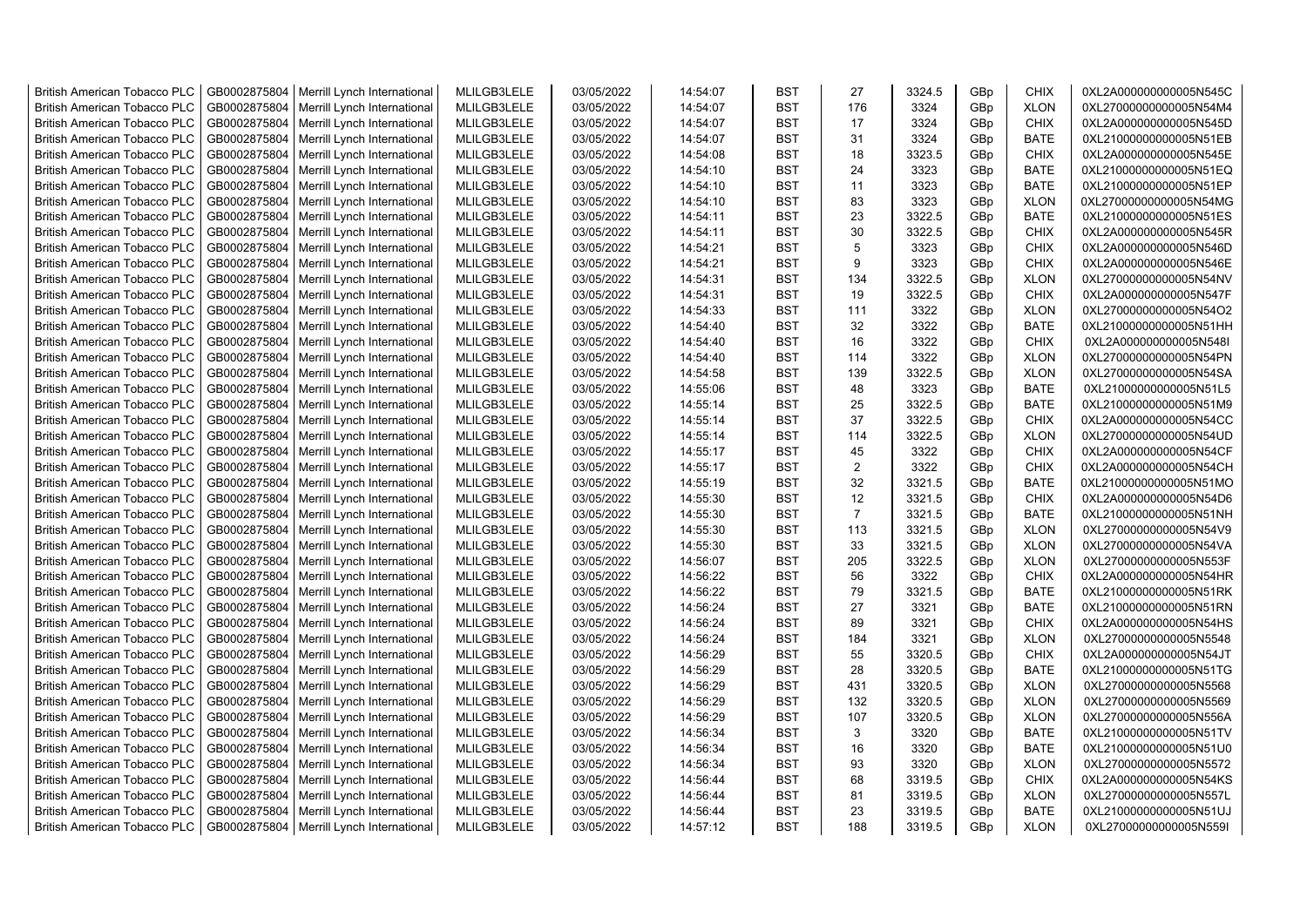| <b>British American Tobacco PLC</b> | GB0002875804 | Merrill Lynch International | MLILGB3LELE | 03/05/2022 | 14:57:12 | <b>BST</b> | 56  | 3319.5 | GBp             | <b>CHIX</b> | 0XL2A000000000005N54N6 |
|-------------------------------------|--------------|-----------------------------|-------------|------------|----------|------------|-----|--------|-----------------|-------------|------------------------|
| <b>British American Tobacco PLC</b> | GB0002875804 | Merrill Lynch International | MLILGB3LELE | 03/05/2022 | 14:57:14 | <b>BST</b> | 90  | 3319   | GBp             | <b>XLON</b> | 0XL27000000000005N559P |
| <b>British American Tobacco PLC</b> | GB0002875804 | Merrill Lynch International | MLILGB3LELE | 03/05/2022 | 14:57:14 | <b>BST</b> | 26  | 3319   | GBp             | <b>CHIX</b> | 0XL2A000000000005N54ND |
| <b>British American Tobacco PLC</b> | GB0002875804 | Merrill Lynch International | MLILGB3LELE | 03/05/2022 | 14:57:14 | <b>BST</b> | 25  | 3319   | GBp             | <b>BATE</b> | 0XL21000000000005N520I |
| <b>British American Tobacco PLC</b> | GB0002875804 | Merrill Lynch International | MLILGB3LELE | 03/05/2022 | 14:57:15 | <b>BST</b> | 95  | 3318.5 | GBp             | <b>XLON</b> | 0XL27000000000005N559S |
| <b>British American Tobacco PLC</b> | GB0002875804 | Merrill Lynch International | MLILGB3LELE | 03/05/2022 | 14:57:17 | <b>BST</b> | 33  | 3319   | GBp             | <b>BATE</b> | 0XL21000000000005N520N |
| <b>British American Tobacco PLC</b> | GB0002875804 | Merrill Lynch International | MLILGB3LELE | 03/05/2022 | 14:57:27 | <b>BST</b> | 18  | 3318.5 | GBp             | <b>BATE</b> | 0XL21000000000005N521C |
| <b>British American Tobacco PLC</b> | GB0002875804 | Merrill Lynch International | MLILGB3LELE | 03/05/2022 | 14:57:27 | <b>BST</b> | 46  | 3318.5 | GBp             | <b>CHIX</b> | 0XL2A000000000005N54OF |
| <b>British American Tobacco PLC</b> | GB0002875804 | Merrill Lynch International | MLILGB3LELE | 03/05/2022 | 14:57:27 | <b>BST</b> | 36  | 3318.5 | GBp             | <b>XLON</b> | 0XL27000000000005N55AV |
| <b>British American Tobacco PLC</b> | GB0002875804 | Merrill Lynch International | MLILGB3LELE | 03/05/2022 | 14:57:27 | <b>BST</b> | 68  | 3318.5 | GBp             | <b>XLON</b> | 0XL27000000000005N55B0 |
| <b>British American Tobacco PLC</b> | GB0002875804 | Merrill Lynch International | MLILGB3LELE | 03/05/2022 | 14:57:28 | <b>BST</b> | 114 | 3318   | GBp             | <b>XLON</b> | 0XL27000000000005N55B3 |
| <b>British American Tobacco PLC</b> | GB0002875804 | Merrill Lynch International | MLILGB3LELE | 03/05/2022 | 14:57:28 | <b>BST</b> | 12  | 3318   | GBp             | <b>CHIX</b> | 0XL2A000000000005N54OM |
| <b>British American Tobacco PLC</b> | GB0002875804 | Merrill Lynch International | MLILGB3LELE | 03/05/2022 | 14:57:28 | <b>BST</b> | 42  | 3318   | GBp             | <b>BATE</b> | 0XL21000000000005N521F |
| <b>British American Tobacco PLC</b> | GB0002875804 | Merrill Lynch International | MLILGB3LELE | 03/05/2022 | 14:57:48 | <b>BST</b> | 33  | 3317.5 | GBp             | <b>BATE</b> | 0XL21000000000005N522S |
| <b>British American Tobacco PLC</b> | GB0002875804 | Merrill Lynch International | MLILGB3LELE | 03/05/2022 | 14:57:48 | <b>BST</b> | 24  | 3317.5 | GBp             | <b>CHIX</b> | 0XL2A000000000005N54PS |
| <b>British American Tobacco PLC</b> | GB0002875804 | Merrill Lynch International | MLILGB3LELE | 03/05/2022 | 14:57:48 | <b>BST</b> | 16  | 3317.5 | GBp             | <b>CHIX</b> | 0XL2A000000000005N54PT |
| <b>British American Tobacco PLC</b> | GB0002875804 | Merrill Lynch International | MLILGB3LELE | 03/05/2022 | 14:57:48 | <b>BST</b> | 22  | 3317   | GBp             | <b>CHIX</b> | 0XL2A000000000005N54PU |
| <b>British American Tobacco PLC</b> | GB0002875804 | Merrill Lynch International | MLILGB3LELE | 03/05/2022 | 14:57:48 | <b>BST</b> | 13  | 3317   | GBp             | <b>BATE</b> | 0XL21000000000005N522V |
| <b>British American Tobacco PLC</b> | GB0002875804 | Merrill Lynch International | MLILGB3LELE | 03/05/2022 | 14:57:48 | <b>BST</b> | 15  | 3317   | GBp             | <b>BATE</b> | 0XL21000000000005N5230 |
| <b>British American Tobacco PLC</b> | GB0002875804 | Merrill Lynch International | MLILGB3LELE | 03/05/2022 | 14:57:48 | <b>BST</b> | 87  | 3317.5 | GBp             | <b>XLON</b> | 0XL27000000000005N55CL |
| <b>British American Tobacco PLC</b> | GB0002875804 | Merrill Lynch International | MLILGB3LELE | 03/05/2022 | 14:57:48 | <b>BST</b> | 94  | 3317   | GBp             | <b>XLON</b> | 0XL27000000000005N55CM |
| <b>British American Tobacco PLC</b> | GB0002875804 | Merrill Lynch International | MLILGB3LELE | 03/05/2022 | 14:57:48 | <b>BST</b> | 23  | 3316.5 | GBp             | <b>BATE</b> | 0XL21000000000005N5233 |
| <b>British American Tobacco PLC</b> | GB0002875804 | Merrill Lynch International | MLILGB3LELE | 03/05/2022 | 14:57:51 | <b>BST</b> | 32  | 3316   | GBp             | <b>CHIX</b> | 0XL2A000000000005N54Q6 |
| British American Tobacco PLC        | GB0002875804 | Merrill Lynch International | MLILGB3LELE | 03/05/2022 | 14:57:51 | <b>BST</b> | 114 | 3316   | GBp             | <b>XLON</b> | 0XL27000000000005N55CS |
| <b>British American Tobacco PLC</b> | GB0002875804 | Merrill Lynch International | MLILGB3LELE | 03/05/2022 | 14:57:51 | <b>BST</b> | 8   | 3316   | GBp             | <b>BATE</b> | 0XL21000000000005N523B |
| <b>British American Tobacco PLC</b> | GB0002875804 | Merrill Lynch International | MLILGB3LELE | 03/05/2022 | 14:57:51 | <b>BST</b> | 12  | 3316   | GBp             | BATE        | 0XL21000000000005N523C |
| <b>British American Tobacco PLC</b> | GB0002875804 | Merrill Lynch International | MLILGB3LELE | 03/05/2022 | 14:57:54 | <b>BST</b> | 12  | 3315.5 | GBp             | <b>BATE</b> | 0XL21000000000005N523I |
| <b>British American Tobacco PLC</b> | GB0002875804 | Merrill Lynch International | MLILGB3LELE | 03/05/2022 | 14:57:57 | <b>BST</b> | 16  | 3315   | GBp             | <b>CHIX</b> | 0XL2A000000000005N54QD |
| <b>British American Tobacco PLC</b> | GB0002875804 | Merrill Lynch International | MLILGB3LELE | 03/05/2022 | 14:57:57 | <b>BST</b> | 9   | 3315   | GBp             | <b>BATE</b> | 0XL21000000000005N523N |
| <b>British American Tobacco PLC</b> | GB0002875804 | Merrill Lynch International | MLILGB3LELE | 03/05/2022 | 14:57:57 | <b>BST</b> | 3   | 3315   | GBp             | <b>BATE</b> | 0XL21000000000005N523O |
| <b>British American Tobacco PLC</b> | GB0002875804 | Merrill Lynch International | MLILGB3LELE | 03/05/2022 | 14:57:57 | <b>BST</b> | 72  | 3315   | GBp             | <b>XLON</b> | 0XL27000000000005N55D5 |
| <b>British American Tobacco PLC</b> | GB0002875804 | Merrill Lynch International | MLILGB3LELE | 03/05/2022 | 14:58:00 | <b>BST</b> | 12  | 3314.5 | GBp             | <b>BATE</b> | 0XL21000000000005N523Q |
| <b>British American Tobacco PLC</b> | GB0002875804 | Merrill Lynch International | MLILGB3LELE | 03/05/2022 | 14:58:00 | BST        | 18  | 3314.5 | GBp             | <b>CHIX</b> | 0XL2A000000000005N54QH |
| <b>British American Tobacco PLC</b> | GB0002875804 | Merrill Lynch International | MLILGB3LELE | 03/05/2022 | 14:58:37 | <b>BST</b> | 24  | 3314.5 | GBp             | <b>BATE</b> | 0XL21000000000005N526D |
| <b>British American Tobacco PLC</b> | GB0002875804 | Merrill Lynch International | MLILGB3LELE | 03/05/2022 | 14:59:01 | <b>BST</b> | 234 | 3316   | GBp             | <b>XLON</b> | 0XL27000000000005N55II |
| <b>British American Tobacco PLC</b> | GB0002875804 | Merrill Lynch International | MLILGB3LELE | 03/05/2022 | 14:59:02 | <b>BST</b> | 71  | 3316   | GBp             | <b>XLON</b> | 0XL27000000000005N55IN |
| <b>British American Tobacco PLC</b> | GB0002875804 | Merrill Lynch International | MLILGB3LELE | 03/05/2022 | 14:59:02 | <b>BST</b> | 71  | 3316   | GBp             | <b>XLON</b> | 0XL27000000000005N55IO |
| <b>British American Tobacco PLC</b> | GB0002875804 | Merrill Lynch International | MLILGB3LELE | 03/05/2022 | 14:59:03 | <b>BST</b> | 82  | 3316   | GBp             | <b>CHIX</b> | 0XL2A000000000005N54VT |
| <b>British American Tobacco PLC</b> | GB0002875804 | Merrill Lynch International | MLILGB3LELE | 03/05/2022 | 14:59:03 | <b>BST</b> | 18  | 3316   | GBp             | <b>BATE</b> | 0XL21000000000005N528S |
| <b>British American Tobacco PLC</b> | GB0002875804 | Merrill Lynch International | MLILGB3LELE | 03/05/2022 | 14:59:03 | <b>BST</b> | 17  | 3316   | GBp             | <b>BATE</b> | 0XL21000000000005N528T |
| <b>British American Tobacco PLC</b> | GB0002875804 | Merrill Lynch International | MLILGB3LELE | 03/05/2022 | 14:59:03 | <b>BST</b> | 3   | 3316   | GBp             | <b>BATE</b> | 0XL21000000000005N528U |
| <b>British American Tobacco PLC</b> | GB0002875804 | Merrill Lynch International | MLILGB3LELE | 03/05/2022 | 14:59:03 | <b>BST</b> | 127 | 3316   | GBp             | <b>XLON</b> | 0XL27000000000005N55IQ |
| <b>British American Tobacco PLC</b> | GB0002875804 | Merrill Lynch International | MLILGB3LELE | 03/05/2022 | 14:59:05 | <b>BST</b> | 21  | 3315   | GBp             | <b>XLON</b> | 0XL27000000000005N55J0 |
| <b>British American Tobacco PLC</b> | GB0002875804 | Merrill Lynch International | MLILGB3LELE | 03/05/2022 | 14:59:06 | <b>BST</b> | 226 | 3315   | GBp             | <b>XLON</b> | 0XL27000000000005N55J1 |
| <b>British American Tobacco PLC</b> | GB0002875804 | Merrill Lynch International | MLILGB3LELE | 03/05/2022 | 14:59:38 | <b>BST</b> | 190 | 3317.5 | GBp             | <b>XLON</b> | 0XL27000000000005N55LN |
| <b>British American Tobacco PLC</b> | GB0002875804 | Merrill Lynch International | MLILGB3LELE | 03/05/2022 | 14:59:38 | <b>BST</b> | 91  | 3317.5 | GBp             | <b>CHIX</b> | 0XL2A000000000005N552T |
| <b>British American Tobacco PLC</b> | GB0002875804 |                             | MLILGB3LELE | 03/05/2022 | 15:00:11 | <b>BST</b> | 91  | 3318   | GBp             | <b>BATE</b> | 0XL21000000000005N52F5 |
|                                     |              | Merrill Lynch International | MLILGB3LELE |            | 15:00:11 | <b>BST</b> | 95  | 3318   | GB <sub>p</sub> | <b>CHIX</b> |                        |
| <b>British American Tobacco PLC</b> | GB0002875804 | Merrill Lynch International |             | 03/05/2022 |          |            |     |        |                 |             | 0XL2A000000000005N557A |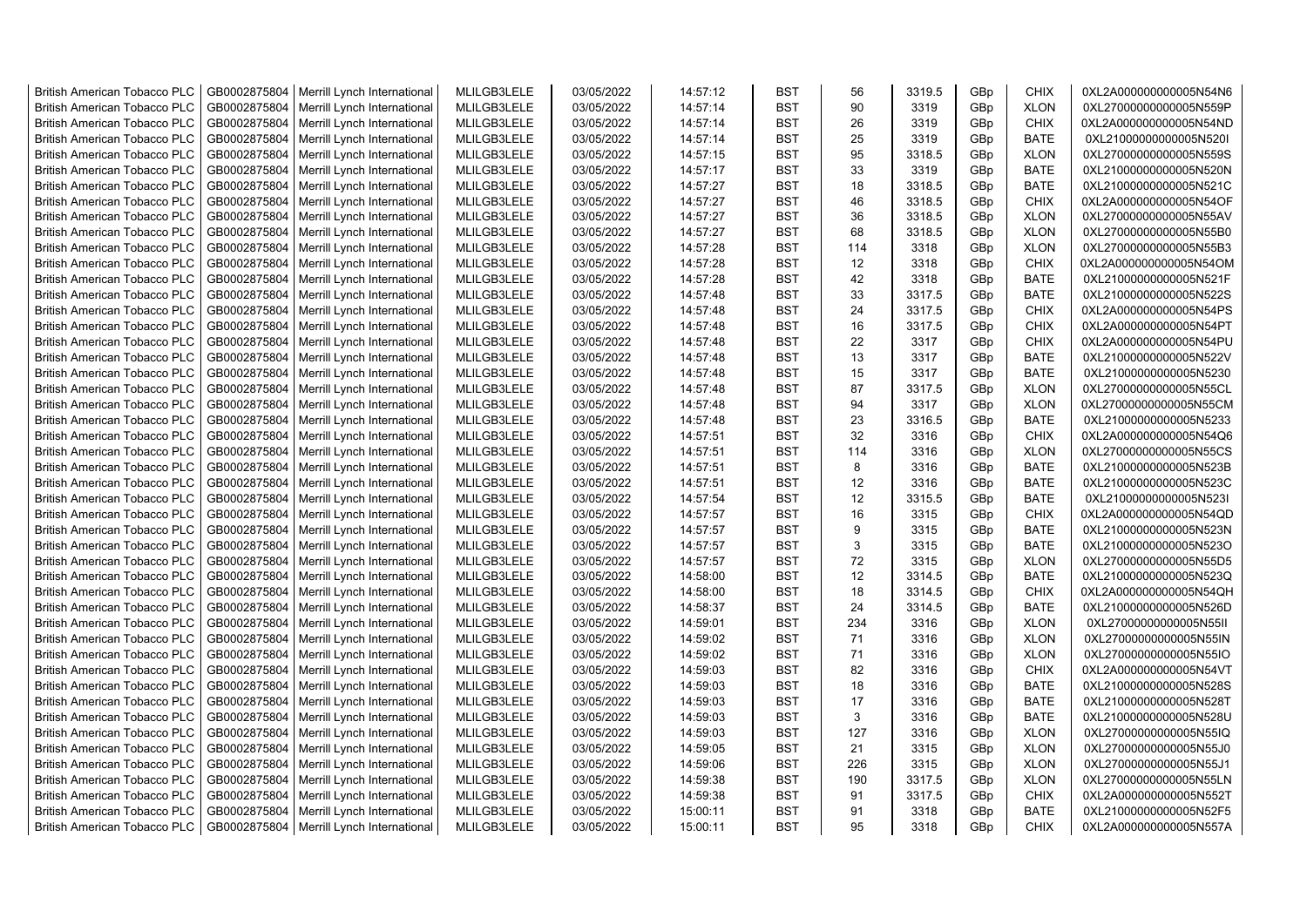| <b>British American Tobacco PLC</b> | GB0002875804 | Merrill Lynch International | MLILGB3LELE | 03/05/2022 | 15:00:32 | <b>BST</b> | 125            | 3317.5 | GBp | <b>XLON</b> | 0XL27000000000005N55S1 |
|-------------------------------------|--------------|-----------------------------|-------------|------------|----------|------------|----------------|--------|-----|-------------|------------------------|
| <b>British American Tobacco PLC</b> | GB0002875804 | Merrill Lynch International | MLILGB3LELE | 03/05/2022 | 15:00:42 | <b>BST</b> | 52             | 3317.5 | GBp | <b>CHIX</b> | 0XL2A000000000005N559V |
| <b>British American Tobacco PLC</b> | GB0002875804 | Merrill Lynch International | MLILGB3LELE | 03/05/2022 | 15:00:42 | <b>BST</b> | 33             | 3317.5 | GBp | <b>BATE</b> | 0XL21000000000005N52IG |
| <b>British American Tobacco PLC</b> | GB0002875804 | Merrill Lynch International | MLILGB3LELE | 03/05/2022 | 15:00:42 | <b>BST</b> | 12             | 3317.5 | GBp | <b>BATE</b> | 0XL21000000000005N52lH |
| British American Tobacco PLC        | GB0002875804 | Merrill Lynch International | MLILGB3LELE | 03/05/2022 | 15:00:44 | <b>BST</b> | 196            | 3317   | GBp | <b>XLON</b> | 0XL27000000000005N55TG |
| <b>British American Tobacco PLC</b> | GB0002875804 | Merrill Lynch International | MLILGB3LELE | 03/05/2022 | 15:00:46 | <b>BST</b> | 100            | 3317   | GBp | <b>XLON</b> | 0XL27000000000005N55TU |
| <b>British American Tobacco PLC</b> | GB0002875804 | Merrill Lynch International | MLILGB3LELE | 03/05/2022 | 15:00:46 | <b>BST</b> | 200            | 3317   | GBp | <b>XLON</b> | 0XL27000000000005N55TV |
| <b>British American Tobacco PLC</b> | GB0002875804 | Merrill Lynch International | MLILGB3LELE | 03/05/2022 | 15:00:46 | <b>BST</b> | 12             | 3317   | GBp | <b>XLON</b> | 0XL27000000000005N55U0 |
| <b>British American Tobacco PLC</b> | GB0002875804 | Merrill Lynch International | MLILGB3LELE | 03/05/2022 | 15:00:47 | <b>BST</b> | 157            | 3316.5 | GBp | <b>XLON</b> | 0XL27000000000005N55U7 |
| <b>British American Tobacco PLC</b> | GB0002875804 | Merrill Lynch International | MLILGB3LELE | 03/05/2022 | 15:00:47 | <b>BST</b> | 58             | 3316.5 | GBp | <b>CHIX</b> | 0XL2A000000000005N55AP |
| <b>British American Tobacco PLC</b> | GB0002875804 | Merrill Lynch International | MLILGB3LELE | 03/05/2022 | 15:01:02 | <b>BST</b> | 117            | 3316   | GBp | <b>XLON</b> | 0XL27000000000005N55VS |
| <b>British American Tobacco PLC</b> | GB0002875804 | Merrill Lynch International | MLILGB3LELE | 03/05/2022 | 15:01:02 | <b>BST</b> | 82             | 3316   | GBp | CHIX        | 0XL2A000000000005N55CO |
| <b>British American Tobacco PLC</b> | GB0002875804 | Merrill Lynch International | MLILGB3LELE | 03/05/2022 | 15:01:02 | <b>BST</b> | 34             | 3316   | GBp | <b>BATE</b> | 0XL21000000000005N52KU |
| <b>British American Tobacco PLC</b> | GB0002875804 | Merrill Lynch International | MLILGB3LELE | 03/05/2022 | 15:01:02 | <b>BST</b> | 20             | 3316   | GBp | <b>BATE</b> | 0XL21000000000005N52KV |
| <b>British American Tobacco PLC</b> | GB0002875804 | Merrill Lynch International | MLILGB3LELE | 03/05/2022 | 15:01:07 | <b>BST</b> | 39             | 3315.5 | GBp | <b>BATE</b> | 0XL21000000000005N52M4 |
| <b>British American Tobacco PLC</b> | GB0002875804 | Merrill Lynch International | MLILGB3LELE | 03/05/2022 | 15:01:07 | <b>BST</b> | 11             | 3315   | GBp | <b>XLON</b> | 0XL27000000000005N560K |
| <b>British American Tobacco PLC</b> | GB0002875804 | Merrill Lynch International | MLILGB3LELE | 03/05/2022 | 15:01:07 | <b>BST</b> | 33             | 3315.5 | GBp | CHIX        | 0XL2A000000000005N55DH |
| <b>British American Tobacco PLC</b> | GB0002875804 | Merrill Lynch International | MLILGB3LELE | 03/05/2022 | 15:01:13 | <b>BST</b> | 38             | 3315.5 | GBp | <b>CHIX</b> | 0XL2A000000000005N55E8 |
| <b>British American Tobacco PLC</b> | GB0002875804 | Merrill Lynch International | MLILGB3LELE | 03/05/2022 | 15:01:14 | <b>BST</b> | 167            | 3315   | GBp | <b>XLON</b> | 0XL27000000000005N561F |
| <b>British American Tobacco PLC</b> | GB0002875804 | Merrill Lynch International | MLILGB3LELE | 03/05/2022 | 15:01:14 | <b>BST</b> | 31             | 3315   | GBp | <b>BATE</b> | 0XL21000000000005N52NI |
| <b>British American Tobacco PLC</b> | GB0002875804 | Merrill Lynch International | MLILGB3LELE | 03/05/2022 | 15:01:17 | <b>BST</b> | 24             | 3314.5 | GBp | <b>BATE</b> | 0XL21000000000005N52NV |
| <b>British American Tobacco PLC</b> | GB0002875804 | Merrill Lynch International | MLILGB3LELE | 03/05/2022 | 15:01:17 | <b>BST</b> | 343            | 3314.5 | GBp | <b>XLON</b> | 0XL27000000000005N561P |
| British American Tobacco PLC        | GB0002875804 | Merrill Lynch International | MLILGB3LELE | 03/05/2022 | 15:01:17 | <b>BST</b> | $\overline{7}$ | 3314.5 | GBp | <b>BATE</b> | 0XL21000000000005N52O0 |
| <b>British American Tobacco PLC</b> | GB0002875804 | Merrill Lynch International | MLILGB3LELE | 03/05/2022 | 15:01:17 | <b>BST</b> | 50             | 3314.5 | GBp | <b>CHIX</b> | 0XL2A000000000005N55EP |
| <b>British American Tobacco PLC</b> | GB0002875804 | Merrill Lynch International | MLILGB3LELE | 03/05/2022 | 15:01:37 | <b>BST</b> | 73             | 3314   | GBp | <b>XLON</b> | 0XL27000000000005N5637 |
| <b>British American Tobacco PLC</b> | GB0002875804 | Merrill Lynch International | MLILGB3LELE | 03/05/2022 | 15:01:37 | <b>BST</b> | 11             | 3314   | GBp | <b>BATE</b> | 0XL21000000000005N52PG |
| <b>British American Tobacco PLC</b> | GB0002875804 | Merrill Lynch International | MLILGB3LELE | 03/05/2022 | 15:01:37 | <b>BST</b> | 36             | 3314   | GBp | <b>CHIX</b> | 0XL2A000000000005N55GJ |
| <b>British American Tobacco PLC</b> | GB0002875804 | Merrill Lynch International | MLILGB3LELE | 03/05/2022 | 15:01:38 | <b>BST</b> | 159            | 3313.5 | GBp | <b>XLON</b> | 0XL27000000000005N563A |
| <b>British American Tobacco PLC</b> | GB0002875804 | Merrill Lynch International | MLILGB3LELE | 03/05/2022 | 15:01:38 | <b>BST</b> | 30             | 3313.5 | GBp | <b>CHIX</b> | 0XL2A000000000005N55GN |
| <b>British American Tobacco PLC</b> | GB0002875804 | Merrill Lynch International | MLILGB3LELE | 03/05/2022 | 15:01:47 | <b>BST</b> | 14             | 3313.5 | GBp | CHIX        | 0XL2A000000000005N55H9 |
| <b>British American Tobacco PLC</b> | GB0002875804 | Merrill Lynch International | MLILGB3LELE | 03/05/2022 | 15:01:48 | <b>BST</b> | 82             | 3313   | GBp | <b>XLON</b> | 0XL27000000000005N5643 |
|                                     |              |                             | MLILGB3LELE | 03/05/2022 |          | <b>BST</b> | 68             |        |     | <b>XLON</b> |                        |
| <b>British American Tobacco PLC</b> | GB0002875804 | Merrill Lynch International |             |            | 15:01:49 |            | 18             | 3312.5 | GBp |             | 0XL27000000000005N5644 |
| <b>British American Tobacco PLC</b> | GB0002875804 | Merrill Lynch International | MLILGB3LELE | 03/05/2022 | 15:01:49 | <b>BST</b> |                | 3312.5 | GBp | <b>BATE</b> | 0XL21000000000005N52Q7 |
| <b>British American Tobacco PLC</b> | GB0002875804 | Merrill Lynch International | MLILGB3LELE | 03/05/2022 | 15:01:49 | <b>BST</b> | 27             | 3312.5 | GBp | <b>XLON</b> | 0XL27000000000005N5645 |
| <b>British American Tobacco PLC</b> | GB0002875804 | Merrill Lynch International | MLILGB3LELE | 03/05/2022 | 15:01:49 | <b>BST</b> | 22             | 3312.5 | GBp | <b>CHIX</b> | 0XL2A000000000005N55HB |
| <b>British American Tobacco PLC</b> | GB0002875804 | Merrill Lynch International | MLILGB3LELE | 03/05/2022 | 15:01:49 | <b>BST</b> | 19<br>79       | 3312   | GBp | <b>CHIX</b> | 0XL2A000000000005N55HC |
| <b>British American Tobacco PLC</b> | GB0002875804 | Merrill Lynch International | MLILGB3LELE | 03/05/2022 | 15:02:05 | <b>BST</b> |                | 3312   | GBp | <b>XLON</b> | 0XL27000000000005N5667 |
| <b>British American Tobacco PLC</b> | GB0002875804 | Merrill Lynch International | MLILGB3LELE | 03/05/2022 | 15:02:05 | <b>BST</b> | 22             | 3312   | GBp | <b>CHIX</b> | 0XL2A000000000005N55JB |
| <b>British American Tobacco PLC</b> | GB0002875804 | Merrill Lynch International | MLILGB3LELE | 03/05/2022 | 15:02:05 | <b>BST</b> | 11             | 3312   | GBp | <b>BATE</b> | 0XL21000000000005N52S9 |
| <b>British American Tobacco PLC</b> | GB0002875804 | Merrill Lynch International | MLILGB3LELE | 03/05/2022 | 15:02:28 | <b>BST</b> | 15             | 3312.5 | GBp | <b>CHIX</b> | 0XL2A000000000005N55LK |
| <b>British American Tobacco PLC</b> | GB0002875804 | Merrill Lynch International | MLILGB3LELE | 03/05/2022 | 15:02:28 | <b>BST</b> | 9              | 3312.5 | GBp | <b>CHIX</b> | 0XL2A000000000005N55LL |
| <b>British American Tobacco PLC</b> | GB0002875804 | Merrill Lynch International | MLILGB3LELE | 03/05/2022 | 15:02:37 | <b>BST</b> | 260            | 3311.5 | GBp | <b>XLON</b> | 0XL27000000000005N5699 |
| <b>British American Tobacco PLC</b> | GB0002875804 | Merrill Lynch International | MLILGB3LELE | 03/05/2022 | 15:02:37 | <b>BST</b> | 40             | 3311.5 | GBp | <b>CHIX</b> | 0XL2A000000000005N55M9 |
| <b>British American Tobacco PLC</b> | GB0002875804 | Merrill Lynch International | MLILGB3LELE | 03/05/2022 | 15:02:37 | <b>BST</b> | 29             | 3311.5 | GBp | <b>BATE</b> | 0XL21000000000005N52UK |
| <b>British American Tobacco PLC</b> | GB0002875804 | Merrill Lynch International | MLILGB3LELE | 03/05/2022 | 15:02:37 | <b>BST</b> | 19             | 3311   | GBp | <b>BATE</b> | 0XL21000000000005N52UL |
| <b>British American Tobacco PLC</b> | GB0002875804 | Merrill Lynch International | MLILGB3LELE | 03/05/2022 | 15:02:37 | <b>BST</b> | $\overline{7}$ | 3311   | GBp | <b>BATE</b> | 0XL21000000000005N52UM |
| <b>British American Tobacco PLC</b> | GB0002875804 | Merrill Lynch International | MLILGB3LELE | 03/05/2022 | 15:02:40 | <b>BST</b> | 16             | 3311   | GBp | <b>XLON</b> | 0XL27000000000005N569A |
| <b>British American Tobacco PLC</b> | GB0002875804 | Merrill Lynch International | MLILGB3LELE | 03/05/2022 | 15:02:40 | <b>BST</b> | 11             | 3311   | GBp | <b>CHIX</b> | 0XL2A000000000005N55MC |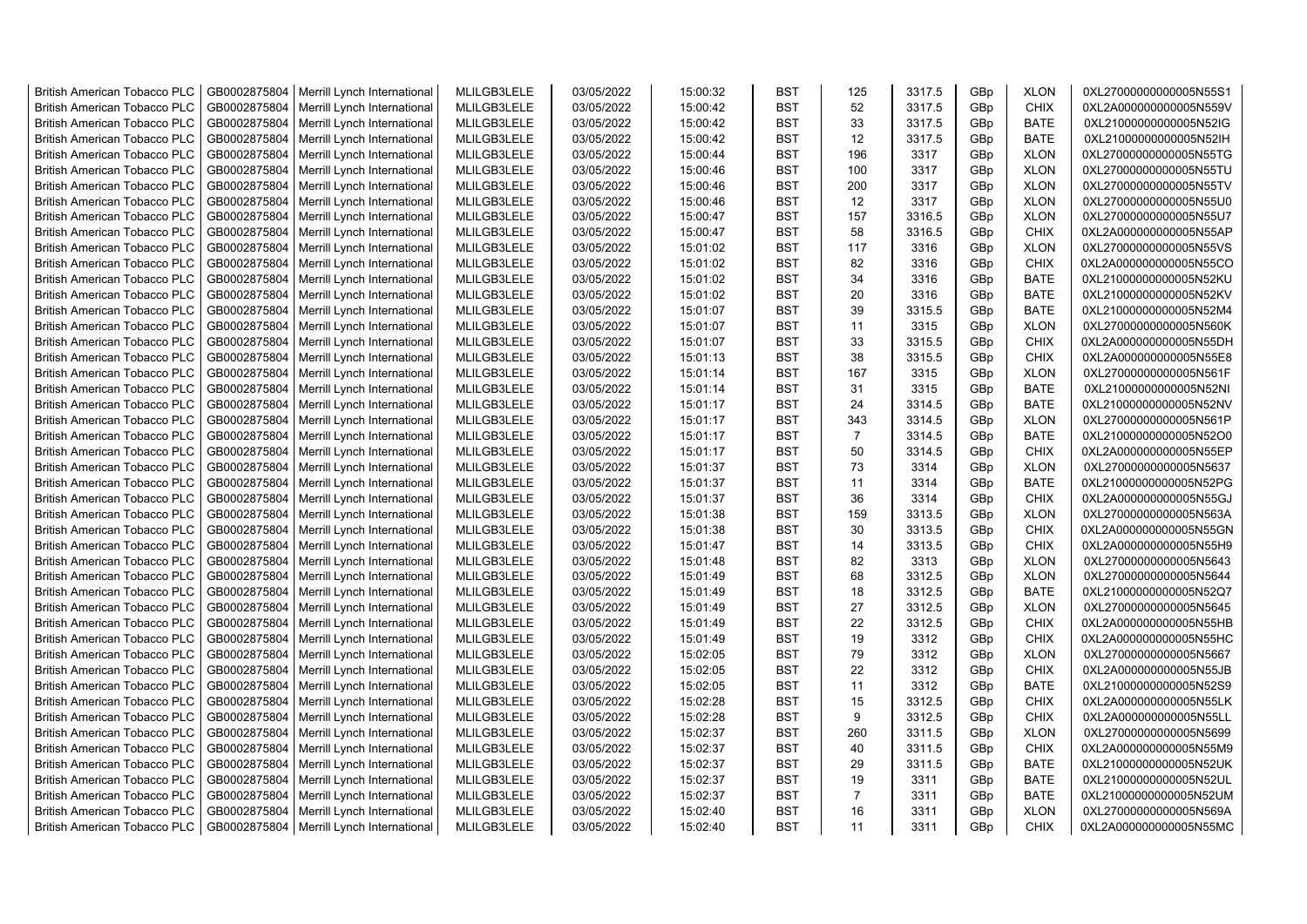| <b>British American Tobacco PLC</b> | GB0002875804 | Merrill Lynch International                | MLILGB3LELE | 03/05/2022 | 15:02:40 | <b>BST</b> | 121 | 3311   | GBp | <b>XLON</b> | 0XL27000000000005N569B |
|-------------------------------------|--------------|--------------------------------------------|-------------|------------|----------|------------|-----|--------|-----|-------------|------------------------|
| <b>British American Tobacco PLC</b> | GB0002875804 | Merrill Lynch International                | MLILGB3LELE | 03/05/2022 | 15:02:40 | <b>BST</b> | 66  | 3311   | GBp | <b>XLON</b> | 0XL27000000000005N569C |
| <b>British American Tobacco PLC</b> | GB0002875804 | Merrill Lynch International                | MLILGB3LELE | 03/05/2022 | 15:02:40 | <b>BST</b> | 83  | 3310.5 | GBp | <b>XLON</b> | 0XL27000000000005N569D |
| <b>British American Tobacco PLC</b> | GB0002875804 | Merrill Lynch International                | MLILGB3LELE | 03/05/2022 | 15:02:40 | <b>BST</b> | 37  | 3310.5 | GBp | <b>XLON</b> | 0XL27000000000005N569E |
| <b>British American Tobacco PLC</b> | GB0002875804 | Merrill Lynch International                | MLILGB3LELE | 03/05/2022 | 15:02:40 | <b>BST</b> | 20  | 3311   | GBp | <b>BATE</b> | 0XL21000000000005N52UR |
| <b>British American Tobacco PLC</b> | GB0002875804 | Merrill Lynch International                | MLILGB3LELE | 03/05/2022 | 15:02:47 | <b>BST</b> | 30  | 3310.5 | GBp | <b>CHIX</b> | 0XL2A000000000005N55MS |
| <b>British American Tobacco PLC</b> | GB0002875804 | Merrill Lynch International                | MLILGB3LELE | 03/05/2022 | 15:02:47 | BST        | 11  | 3310.5 | GBp | <b>BATE</b> | 0XL21000000000005N52V5 |
| <b>British American Tobacco PLC</b> | GB0002875804 | Merrill Lynch International                | MLILGB3LELE | 03/05/2022 | 15:02:47 | <b>BST</b> | 60  | 3310   | GBp | <b>XLON</b> | 0XL27000000000005N569O |
| <b>British American Tobacco PLC</b> | GB0002875804 | Merrill Lynch International                | MLILGB3LELE | 03/05/2022 | 15:02:47 | <b>BST</b> | 78  | 3310   | GBp | <b>XLON</b> | 0XL27000000000005N569P |
| <b>British American Tobacco PLC</b> | GB0002875804 | Merrill Lynch International                | MLILGB3LELE | 03/05/2022 | 15:02:47 | <b>BST</b> | 18  | 3310   | GBp | <b>CHIX</b> | 0XL2A000000000005N55MT |
| <b>British American Tobacco PLC</b> | GB0002875804 | Merrill Lynch International                | MLILGB3LELE | 03/05/2022 | 15:02:47 | <b>BST</b> | 13  | 3310   | GBp | <b>BATE</b> | 0XL21000000000005N52V6 |
| <b>British American Tobacco PLC</b> | GB0002875804 | Merrill Lynch International                | MLILGB3LELE | 03/05/2022 | 15:03:00 | <b>BST</b> | 138 | 3311.5 | GBp | <b>XLON</b> | 0XL27000000000005N56BE |
| British American Tobacco PLC        | GB0002875804 | Merrill Lynch International                | MLILGB3LELE | 03/05/2022 | 15:03:00 | <b>BST</b> | 20  | 3311.5 | GBp | <b>CHIX</b> | 0XL2A000000000005N55OE |
| <b>British American Tobacco PLC</b> | GB0002875804 | Merrill Lynch International                | MLILGB3LELE | 03/05/2022 | 15:03:14 | <b>BST</b> | 25  | 3311   | GBp | <b>CHIX</b> | 0XL2A000000000005N55PD |
| <b>British American Tobacco PLC</b> | GB0002875804 | Merrill Lynch International                | MLILGB3LELE | 03/05/2022 | 15:03:14 | <b>BST</b> | 104 | 3311   | GBp | <b>XLON</b> | 0XL27000000000005N56C9 |
| <b>British American Tobacco PLC</b> | GB0002875804 | Merrill Lynch International                | MLILGB3LELE | 03/05/2022 | 15:03:26 | <b>BST</b> | 108 | 3310.5 | GBp | <b>XLON</b> | 0XL27000000000005N56E0 |
| <b>British American Tobacco PLC</b> | GB0002875804 | Merrill Lynch International                | MLILGB3LELE | 03/05/2022 | 15:03:26 | <b>BST</b> | 40  | 3310.5 | GBp | CHIX        | 0XL2A000000000005N55QH |
| <b>British American Tobacco PLC</b> | GB0002875804 | Merrill Lynch International                | MLILGB3LELE | 03/05/2022 | 15:03:39 | <b>BST</b> | 44  | 3310   | GBp | CHIX        | 0XL2A000000000005N55S9 |
| <b>British American Tobacco PLC</b> | GB0002875804 | Merrill Lynch International                | MLILGB3LELE | 03/05/2022 | 15:03:39 | <b>BST</b> | 26  | 3310   | GBp | <b>BATE</b> | 0XL21000000000005N534S |
| <b>British American Tobacco PLC</b> | GB0002875804 | Merrill Lynch International                | MLILGB3LELE | 03/05/2022 | 15:03:40 | <b>BST</b> | 111 | 3310   | GBp | <b>XLON</b> | 0XL27000000000005N56G8 |
| <b>British American Tobacco PLC</b> | GB0002875804 | Merrill Lynch International                | MLILGB3LELE | 03/05/2022 | 15:04:01 | <b>BST</b> | 66  | 3311   | GBp | <b>BATE</b> | 0XL21000000000005N536V |
| <b>British American Tobacco PLC</b> | GB0002875804 | Merrill Lynch International                | MLILGB3LELE | 03/05/2022 | 15:04:01 | <b>BST</b> | 56  | 3311   | GBp | <b>CHIX</b> | 0XL2A000000000005N55US |
| <b>British American Tobacco PLC</b> | GB0002875804 | Merrill Lynch International                | MLILGB3LELE | 03/05/2022 | 15:04:01 | <b>BST</b> | 214 | 3311   | GBp | <b>XLON</b> | 0XL27000000000005N56JO |
| <b>British American Tobacco PLC</b> | GB0002875804 | Merrill Lynch International                | MLILGB3LELE | 03/05/2022 | 15:04:20 | <b>BST</b> | 150 | 3311   | GBp | <b>XLON</b> | 0XL27000000000005N56LC |
| <b>British American Tobacco PLC</b> | GB0002875804 | Merrill Lynch International                | MLILGB3LELE | 03/05/2022 | 15:04:20 | <b>BST</b> | 41  | 3311   | GBp | <b>XLON</b> | 0XL27000000000005N56LD |
| <b>British American Tobacco PLC</b> | GB0002875804 | Merrill Lynch International                | MLILGB3LELE | 03/05/2022 | 15:04:21 | <b>BST</b> | 39  | 3311   | GBp | <b>BATE</b> | 0XL21000000000005N5383 |
| <b>British American Tobacco PLC</b> | GB0002875804 | Merrill Lynch International                | MLILGB3LELE | 03/05/2022 | 15:04:25 | <b>BST</b> | 37  | 3311   | GBp | <b>CHIX</b> | 0XL2A000000000005N5614 |
| <b>British American Tobacco PLC</b> | GB0002875804 | Merrill Lynch International                | MLILGB3LELE | 03/05/2022 | 15:04:25 | <b>BST</b> | 173 | 3311   | GBp | <b>XLON</b> | 0XL27000000000005N56LV |
| <b>British American Tobacco PLC</b> | GB0002875804 | Merrill Lynch International                | MLILGB3LELE | 03/05/2022 | 15:04:46 | <b>BST</b> | 117 | 3311   | GBp | <b>XLON</b> | 0XL27000000000005N56PA |
| <b>British American Tobacco PLC</b> | GB0002875804 | Merrill Lynch International                | MLILGB3LELE | 03/05/2022 | 15:04:46 | <b>BST</b> | 21  | 3311   | GBp | <b>BATE</b> | 0XL21000000000005N53AL |
| <b>British American Tobacco PLC</b> | GB0002875804 | Merrill Lynch International                | MLILGB3LELE | 03/05/2022 | 15:05:28 | <b>BST</b> | 32  | 3313   | GBp | <b>BATE</b> | 0XL21000000000005N53E3 |
| <b>British American Tobacco PLC</b> | GB0002875804 | Merrill Lynch International                | MLILGB3LELE | 03/05/2022 | 15:05:28 | <b>BST</b> | 57  | 3313   | GBp | <b>BATE</b> | 0XL21000000000005N53E4 |
| <b>British American Tobacco PLC</b> | GB0002875804 | Merrill Lynch International                | MLILGB3LELE | 03/05/2022 | 15:05:51 | <b>BST</b> | 10  | 3314.5 | GBp | <b>XLON</b> | 0XL27000000000005N5714 |
| <b>British American Tobacco PLC</b> | GB0002875804 | Merrill Lynch International                | MLILGB3LELE | 03/05/2022 | 15:05:51 | <b>BST</b> | 367 | 3314.5 | GBp | <b>XLON</b> | 0XL27000000000005N5715 |
| <b>British American Tobacco PLC</b> | GB0002875804 | Merrill Lynch International                | MLILGB3LELE | 03/05/2022 | 15:05:51 | <b>BST</b> | 47  | 3314.5 | GBp | <b>BATE</b> | 0XL21000000000005N53GV |
| <b>British American Tobacco PLC</b> | GB0002875804 | Merrill Lynch International                | MLILGB3LELE | 03/05/2022 | 15:06:00 | <b>BST</b> | 130 | 3314   | GBp | <b>CHIX</b> | 0XL2A000000000005N56BU |
| <b>British American Tobacco PLC</b> | GB0002875804 | Merrill Lynch International                | MLILGB3LELE | 03/05/2022 | 15:06:00 | <b>BST</b> | 343 | 3314   | GBp | <b>XLON</b> | 0XL27000000000005N571N |
| <b>British American Tobacco PLC</b> | GB0002875804 | Merrill Lynch International                | MLILGB3LELE | 03/05/2022 | 15:06:00 | <b>BST</b> | 33  | 3314   | GBp | <b>BATE</b> | 0XL21000000000005N53HJ |
| <b>British American Tobacco PLC</b> | GB0002875804 | Merrill Lynch International                | MLILGB3LELE | 03/05/2022 | 15:06:02 | <b>BST</b> | 6   | 3314.5 | GBp | <b>XLON</b> | 0XL27000000000005N571S |
| <b>British American Tobacco PLC</b> | GB0002875804 | Merrill Lynch International                | MLILGB3LELE | 03/05/2022 | 15:06:02 | <b>BST</b> | 259 | 3314.5 | GBp | <b>XLON</b> | 0XL27000000000005N571T |
| <b>British American Tobacco PLC</b> | GB0002875804 | Merrill Lynch International                | MLILGB3LELE | 03/05/2022 | 15:06:02 | <b>BST</b> | 115 | 3314.5 | GBp | <b>CHIX</b> | 0XL2A000000000005N56C3 |
| <b>British American Tobacco PLC</b> | GB0002875804 | Merrill Lynch International                | MLILGB3LELE | 03/05/2022 | 15:06:02 | <b>BST</b> | 25  | 3314.5 | GBp | <b>BATE</b> | 0XL21000000000005N53HS |
| <b>British American Tobacco PLC</b> | GB0002875804 | Merrill Lynch International                | MLILGB3LELE | 03/05/2022 | 15:06:12 | <b>BST</b> | 76  | 3314.5 | GBp | <b>BATE</b> | 0XL21000000000005N53J0 |
| <b>British American Tobacco PLC</b> | GB0002875804 | Merrill Lynch International                | MLILGB3LELE | 03/05/2022 | 15:06:12 | <b>BST</b> | 73  | 3314.5 | GBp | <b>CHIX</b> | 0XL2A000000000005N56DC |
| <b>British American Tobacco PLC</b> | GB0002875804 | Merrill Lynch International                | MLILGB3LELE | 03/05/2022 | 15:06:12 | <b>BST</b> | 41  | 3314   | GBp | <b>BATE</b> | 0XL21000000000005N53J3 |
| <b>British American Tobacco PLC</b> | GB0002875804 | Merrill Lynch International                | MLILGB3LELE | 03/05/2022 | 15:06:12 | <b>BST</b> | 75  | 3314   | GBp | <b>XLON</b> | 0XL27000000000005N573G |
| <b>British American Tobacco PLC</b> | GB0002875804 | Merrill Lynch International                | MLILGB3LELE | 03/05/2022 | 15:06:13 | <b>BST</b> | 33  | 3313.5 | GBp | <b>CHIX</b> | 0XL2A000000000005N56DK |
| <b>British American Tobacco PLC</b> |              | GB0002875804   Merrill Lynch International | MLILGB3LELE | 03/05/2022 | 15:06:13 | <b>BST</b> | 170 | 3312.5 | GBp | <b>XLON</b> | 0XL27000000000005N573H |
|                                     |              |                                            |             |            |          |            |     |        |     |             |                        |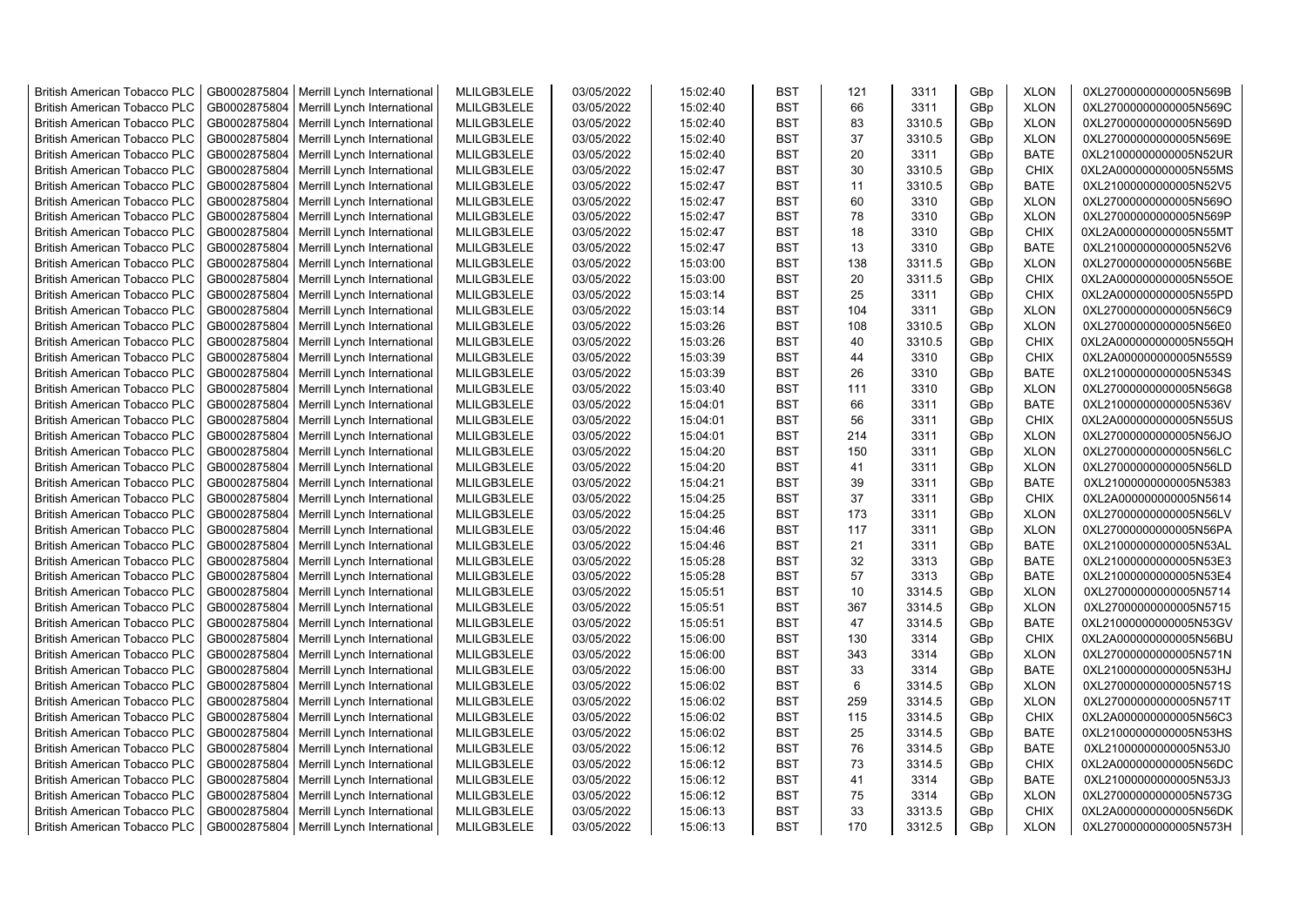| <b>British American Tobacco PLC</b> | GB0002875804 | Merrill Lynch International                | MLILGB3LELE | 03/05/2022 | 15:06:14 | <b>BST</b>               | 47        | 3313   | GBp             | <b>CHIX</b> | 0XL2A000000000005N56DL |
|-------------------------------------|--------------|--------------------------------------------|-------------|------------|----------|--------------------------|-----------|--------|-----------------|-------------|------------------------|
| <b>British American Tobacco PLC</b> | GB0002875804 | Merrill Lynch International                | MLILGB3LELE | 03/05/2022 | 15:06:20 | <b>BST</b>               | 96        | 3312.5 | GBp             | <b>XLON</b> | 0XL27000000000005N574D |
| <b>British American Tobacco PLC</b> | GB0002875804 | Merrill Lynch International                | MLILGB3LELE | 03/05/2022 | 15:06:49 | <b>BST</b>               | 38        | 3314   | GBp             | <b>CHIX</b> | 0XL2A000000000005N56GF |
| <b>British American Tobacco PLC</b> | GB0002875804 | Merrill Lynch International                | MLILGB3LELE | 03/05/2022 | 15:06:49 | <b>BST</b>               | 140       | 3314   | GBp             | <b>BATE</b> | 0XL21000000000005N53MJ |
| <b>British American Tobacco PLC</b> | GB0002875804 | Merrill Lynch International                | MLILGB3LELE | 03/05/2022 | 15:06:49 | <b>BST</b>               | 139       | 3314   | GBp             | <b>XLON</b> | 0XL27000000000005N576N |
| <b>British American Tobacco PLC</b> | GB0002875804 | Merrill Lynch International                | MLILGB3LELE | 03/05/2022 | 15:07:35 | <b>BST</b>               | 91        | 3315.5 | GBp             | <b>CHIX</b> | 0XL2A000000000005N56M2 |
| British American Tobacco PLC        | GB0002875804 | Merrill Lynch International                | MLILGB3LELE | 03/05/2022 | 15:07:35 | <b>BST</b>               | 20        | 3315   | GBp             | <b>CHIX</b> | 0XL2A000000000005N56M3 |
| <b>British American Tobacco PLC</b> | GB0002875804 | Merrill Lynch International                | MLILGB3LELE | 03/05/2022 | 15:07:35 | <b>BST</b>               | 223       | 3314.5 | GBp             | <b>XLON</b> | 0XL27000000000005N57CA |
| <b>British American Tobacco PLC</b> | GB0002875804 | Merrill Lynch International                | MLILGB3LELE | 03/05/2022 | 15:07:35 | <b>BST</b>               | 250       | 3314.5 | GBp             | <b>XLON</b> | 0XL27000000000005N57CB |
| <b>British American Tobacco PLC</b> | GB0002875804 | Merrill Lynch International                | MLILGB3LELE | 03/05/2022 | 15:07:41 | <b>BST</b>               | 72        | 3315   | GBp             | <b>BATE</b> | 0XL21000000000005N53SN |
| <b>British American Tobacco PLC</b> | GB0002875804 | Merrill Lynch International                | MLILGB3LELE | 03/05/2022 | 15:07:57 | <b>BST</b>               | 71        | 3314   | GBp             | <b>CHIX</b> | 0XL2A000000000005N56OT |
| <b>British American Tobacco PLC</b> | GB0002875804 | Merrill Lynch International                | MLILGB3LELE | 03/05/2022 | 15:08:03 | <b>BST</b>               | 48        | 3314.5 | GBp             | <b>BATE</b> | 0XL21000000000005N53UL |
| <b>British American Tobacco PLC</b> | GB0002875804 | Merrill Lynch International                | MLILGB3LELE | 03/05/2022 | 15:08:04 | <b>BST</b>               | 51        | 3314.5 | GBp             | <b>BATE</b> | 0XL21000000000005N53V0 |
| <b>British American Tobacco PLC</b> | GB0002875804 | Merrill Lynch International                | MLILGB3LELE | 03/05/2022 | 15:08:13 | <b>BST</b>               | 220       | 3314   | GBp             | <b>BATE</b> | 0XL21000000000005N53VU |
| <b>British American Tobacco PLC</b> | GB0002875804 | Merrill Lynch International                | MLILGB3LELE | 03/05/2022 | 15:08:13 | <b>BST</b>               | 349       | 3313.5 | GBp             | <b>XLON</b> | 0XL27000000000005N57G9 |
| <b>British American Tobacco PLC</b> | GB0002875804 | Merrill Lynch International                | MLILGB3LELE | 03/05/2022 | 15:08:35 | <b>BST</b>               | 321       | 3314   | GBp             | <b>XLON</b> | 0XL27000000000005N57I8 |
| <b>British American Tobacco PLC</b> | GB0002875804 | Merrill Lynch International                | MLILGB3LELE | 03/05/2022 | 15:09:08 | <b>BST</b>               | 50        | 3314   | GBp             | <b>BATE</b> | 0XL21000000000005N5468 |
| <b>British American Tobacco PLC</b> | GB0002875804 | Merrill Lynch International                | MLILGB3LELE | 03/05/2022 | 15:09:08 | <b>BST</b>               | 175       | 3314   | GBp             | <b>XLON</b> | 0XL27000000000005N57O8 |
| <b>British American Tobacco PLC</b> | GB0002875804 | Merrill Lynch International                | MLILGB3LELE | 03/05/2022 | 15:09:08 | <b>BST</b>               | 106       | 3314   | GBp             | <b>XLON</b> | 0XL27000000000005N57O9 |
| <b>British American Tobacco PLC</b> | GB0002875804 | Merrill Lynch International                | MLILGB3LELE | 03/05/2022 | 15:09:08 | <b>BST</b>               | 71        | 3314   | GBp             | <b>CHIX</b> | 0XL2A000000000005N571S |
| <b>British American Tobacco PLC</b> | GB0002875804 | Merrill Lynch International                | MLILGB3LELE | 03/05/2022 | 15:09:08 | <b>BST</b>               | 36        | 3314   | GBp             | <b>CHIX</b> | 0XL2A000000000005N571T |
| <b>British American Tobacco PLC</b> | GB0002875804 | Merrill Lynch International                | MLILGB3LELE | 03/05/2022 | 15:09:10 | <b>BST</b>               | 44        | 3313.5 | GBp             | <b>CHIX</b> | 0XL2A000000000005N5720 |
| <b>British American Tobacco PLC</b> | GB0002875804 | Merrill Lynch International                | MLILGB3LELE | 03/05/2022 | 15:09:11 | <b>BST</b>               | 25        | 3313   | GBp             | <b>CHIX</b> | 0XL2A000000000005N5723 |
| <b>British American Tobacco PLC</b> | GB0002875804 | Merrill Lynch International                | MLILGB3LELE | 03/05/2022 | 15:09:11 | <b>BST</b>               | 236       | 3313   | GBp             | <b>BATE</b> | 0XL21000000000005N546G |
|                                     |              |                                            |             |            |          | <b>BST</b>               |           |        |                 |             |                        |
| <b>British American Tobacco PLC</b> | GB0002875804 | Merrill Lynch International                | MLILGB3LELE | 03/05/2022 | 15:09:11 | <b>BST</b>               | 307<br>70 | 3313   | GBp             | <b>XLON</b> | 0XL27000000000005N57OJ |
| <b>British American Tobacco PLC</b> | GB0002875804 | Merrill Lynch International                | MLILGB3LELE | 03/05/2022 | 15:09:11 |                          |           | 3313   | GBp             | <b>XLON</b> | 0XL27000000000005N57OK |
| <b>British American Tobacco PLC</b> | GB0002875804 | Merrill Lynch International                | MLILGB3LELE | 03/05/2022 | 15:09:12 | <b>BST</b><br><b>BST</b> | 42<br>74  | 3312.5 | GBp             | <b>XLON</b> | 0XL27000000000005N57OL |
| <b>British American Tobacco PLC</b> | GB0002875804 | Merrill Lynch International                | MLILGB3LELE | 03/05/2022 | 15:09:12 |                          |           | 3312.5 | GBp             | <b>XLON</b> | 0XL27000000000005N57OM |
| <b>British American Tobacco PLC</b> | GB0002875804 | Merrill Lynch International                | MLILGB3LELE | 03/05/2022 | 15:09:12 | <b>BST</b>               | 69        | 3312.5 | GBp             | <b>CHIX</b> | 0XL2A000000000005N5726 |
| <b>British American Tobacco PLC</b> | GB0002875804 | Merrill Lynch International                | MLILGB3LELE | 03/05/2022 | 15:09:12 | <b>BST</b>               | 286       | 3312   | GBp             | <b>XLON</b> | 0XL27000000000005N57ON |
| <b>British American Tobacco PLC</b> | GB0002875804 | Merrill Lynch International                | MLILGB3LELE | 03/05/2022 | 15:09:12 | <b>BST</b>               | 40        | 3312   | GBp             | <b>CHIX</b> | 0XL2A000000000005N5727 |
| <b>British American Tobacco PLC</b> | GB0002875804 | Merrill Lynch International                | MLILGB3LELE | 03/05/2022 | 15:09:16 | <b>BST</b>               | 28        | 3311.5 | GBp             | <b>BATE</b> | 0XL21000000000005N546S |
| <b>British American Tobacco PLC</b> | GB0002875804 | Merrill Lynch International                | MLILGB3LELE | 03/05/2022 | 15:09:18 | <b>BST</b>               | 17        | 3311   | GBp             | <b>CHIX</b> | 0XL2A000000000005N572N |
| <b>British American Tobacco PLC</b> | GB0002875804 | Merrill Lynch International                | MLILGB3LELE | 03/05/2022 | 15:09:18 | <b>BST</b>               | 87        | 3311   | GBp             | <b>BATE</b> | 0XL21000000000005N5473 |
| <b>British American Tobacco PLC</b> | GB0002875804 | Merrill Lynch International                | MLILGB3LELE | 03/05/2022 | 15:09:18 | <b>BST</b>               | 43        | 3311   | GBp             | <b>CHIX</b> | 0XL2A000000000005N572O |
| <b>British American Tobacco PLC</b> | GB0002875804 | Merrill Lynch International                | MLILGB3LELE | 03/05/2022 | 15:09:18 | <b>BST</b>               | 68        | 3310.5 | GBp             | <b>XLON</b> | 0XL27000000000005N57PB |
| <b>British American Tobacco PLC</b> | GB0002875804 | Merrill Lynch International                | MLILGB3LELE | 03/05/2022 | 15:09:18 | <b>BST</b>               | 15        | 3310.5 | GBp             | <b>XLON</b> | 0XL27000000000005N57PC |
| <b>British American Tobacco PLC</b> | GB0002875804 | Merrill Lynch International                | MLILGB3LELE | 03/05/2022 | 15:09:48 | <b>BST</b>               | 19        | 3310.5 | GBp             | <b>BATE</b> | 0XL21000000000005N548O |
| <b>British American Tobacco PLC</b> | GB0002875804 | Merrill Lynch International                | MLILGB3LELE | 03/05/2022 | 15:09:48 | <b>BST</b>               | 33        | 3310.5 | GBp             | <b>CHIX</b> | 0XL2A000000000005N5756 |
| <b>British American Tobacco PLC</b> | GB0002875804 | Merrill Lynch International                | MLILGB3LELE | 03/05/2022 | 15:09:48 | <b>BST</b>               | 16        | 3310.5 | GBp             | <b>BATE</b> | 0XL21000000000005N5493 |
| <b>British American Tobacco PLC</b> | GB0002875804 | Merrill Lynch International                | MLILGB3LELE | 03/05/2022 | 15:10:24 | <b>BST</b>               | 306       | 3310.5 | GBp             | <b>XLON</b> | 0XL27000000000005N57UC |
| <b>British American Tobacco PLC</b> | GB0002875804 | Merrill Lynch International                | MLILGB3LELE | 03/05/2022 | 15:10:24 | <b>BST</b>               | 53        | 3310.5 | GBp             | <b>CHIX</b> | 0XL2A000000000005N578H |
| <b>British American Tobacco PLC</b> | GB0002875804 | Merrill Lynch International                | MLILGB3LELE | 03/05/2022 | 15:10:24 | <b>BST</b>               | 29        | 3310.5 | GBp             | <b>BATE</b> | 0XL21000000000005N54BU |
| <b>British American Tobacco PLC</b> | GB0002875804 | Merrill Lynch International                | MLILGB3LELE | 03/05/2022 | 15:10:24 | <b>BST</b>               | 169       | 3310   | GBp             | <b>XLON</b> | 0XL27000000000005N57UE |
| <b>British American Tobacco PLC</b> | GB0002875804 | Merrill Lynch International                | MLILGB3LELE | 03/05/2022 | 15:10:24 | <b>BST</b>               | 55        | 3310   | GBp             | <b>XLON</b> | 0XL27000000000005N57UF |
| <b>British American Tobacco PLC</b> | GB0002875804 | Merrill Lynch International                | MLILGB3LELE | 03/05/2022 | 15:10:24 | <b>BST</b>               | 15        | 3310   | GBp             | <b>CHIX</b> | 0XL2A000000000005N578I |
| <b>British American Tobacco PLC</b> | GB0002875804 | Merrill Lynch International                | MLILGB3LELE | 03/05/2022 | 15:10:26 | <b>BST</b>               | 94        | 3310   | GBp             | <b>BATE</b> | 0XL21000000000005N54BV |
| <b>British American Tobacco PLC</b> |              | GB0002875804   Merrill Lynch International | MLILGB3LELE | 03/05/2022 | 15:10:26 | <b>BST</b>               | 20        | 3310   | GB <sub>p</sub> | <b>CHIX</b> | 0XL2A000000000005N578K |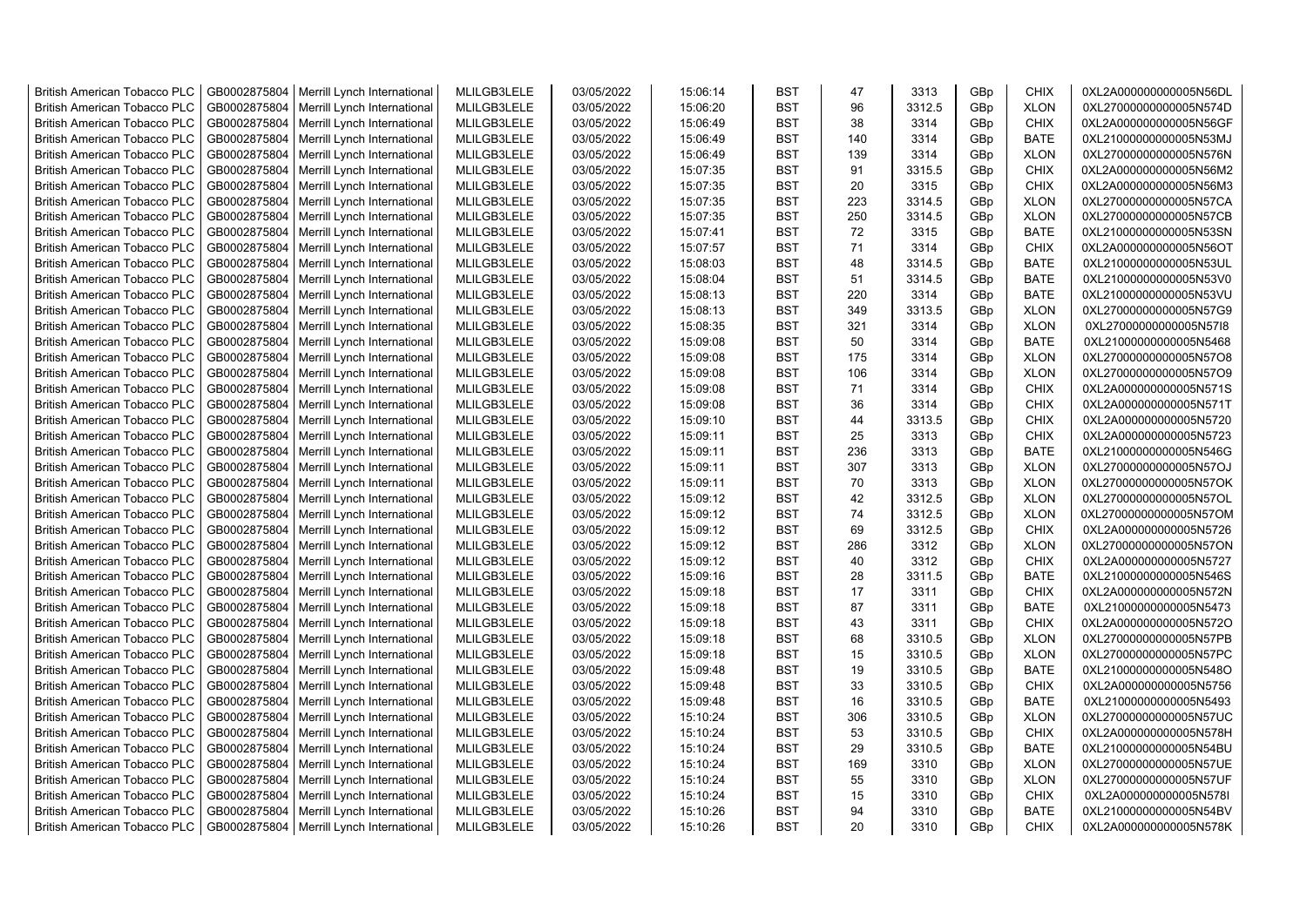| <b>British American Tobacco PLC</b> | GB0002875804 | Merrill Lynch International                | MLILGB3LELE | 03/05/2022 | 15:10:26 | <b>BST</b> | 13   | 3309.5 | GBp        | <b>BATE</b> | 0XL21000000000005N54C0                           |
|-------------------------------------|--------------|--------------------------------------------|-------------|------------|----------|------------|------|--------|------------|-------------|--------------------------------------------------|
| <b>British American Tobacco PLC</b> | GB0002875804 | Merrill Lynch International                | MLILGB3LELE | 03/05/2022 | 15:10:26 | <b>BST</b> | 96   | 3309.5 | GBp        | <b>XLON</b> | 0XL27000000000005N57UG                           |
| <b>British American Tobacco PLC</b> | GB0002875804 | Merrill Lynch International                | MLILGB3LELE | 03/05/2022 | 15:10:36 | <b>BST</b> | 150  | 3310.5 | GBp        | <b>XLON</b> | 0XL27000000000005N580D                           |
| <b>British American Tobacco PLC</b> | GB0002875804 | Merrill Lynch International                | MLILGB3LELE | 03/05/2022 | 15:10:43 | <b>BST</b> | 19   | 3309.5 | GBp        | <b>BATE</b> | 0XL21000000000005N54ES                           |
| <b>British American Tobacco PLC</b> | GB0002875804 | Merrill Lynch International                | MLILGB3LELE | 03/05/2022 | 15:10:47 | <b>BST</b> | 39   | 3309.5 | GBp        | <b>CHIX</b> | 0XL2A000000000005N57BJ                           |
| <b>British American Tobacco PLC</b> | GB0002875804 | Merrill Lynch International                | MLILGB3LELE | 03/05/2022 | 15:11:23 | <b>BST</b> | 31   | 3310.5 | GBp        | <b>BATE</b> | 0XL21000000000005N54HM                           |
| <b>British American Tobacco PLC</b> | GB0002875804 | Merrill Lynch International                | MLILGB3LELE | 03/05/2022 | 15:11:23 | <b>BST</b> | 262  | 3310   | GBp        | <b>XLON</b> | 0XL27000000000005N5855                           |
| <b>British American Tobacco PLC</b> | GB0002875804 | Merrill Lynch International                | MLILGB3LELE | 03/05/2022 | 15:11:52 | <b>BST</b> | 247  | 3309.5 | GBp        | <b>XLON</b> | 0XL27000000000005N588F                           |
| <b>British American Tobacco PLC</b> | GB0002875804 | Merrill Lynch International                | MLILGB3LELE | 03/05/2022 | 15:12:24 | <b>BST</b> | 17   | 3311   | GBp        | <b>CHIX</b> | 0XL2A000000000005N57K8                           |
| <b>British American Tobacco PLC</b> | GB0002875804 | Merrill Lynch International                | MLILGB3LELE | 03/05/2022 | 15:12:42 | <b>BST</b> | 28   | 3313   | GBp        | <b>BATE</b> | 0XL21000000000005N54NS                           |
| <b>British American Tobacco PLC</b> | GB0002875804 | Merrill Lynch International                | MLILGB3LELE | 03/05/2022 | 15:12:43 | <b>BST</b> | 187  | 3313.5 | GBp        | <b>XLON</b> | 0XL27000000000005N58CV                           |
| <b>British American Tobacco PLC</b> | GB0002875804 | Merrill Lynch International                | MLILGB3LELE | 03/05/2022 | 15:12:43 | <b>BST</b> | 188  | 3313.5 | GBp        | <b>XLON</b> | 0XL27000000000005N58D0                           |
| <b>British American Tobacco PLC</b> | GB0002875804 | Merrill Lynch International                | MLILGB3LELE | 03/05/2022 | 15:12:43 | <b>BST</b> | 250  | 3313.5 | GBp        | <b>XLON</b> | 0XL27000000000005N58D1                           |
| <b>British American Tobacco PLC</b> | GB0002875804 | Merrill Lynch International                | MLILGB3LELE | 03/05/2022 | 15:13:23 | <b>BST</b> | 160  | 3314   | GBp        | <b>CHIX</b> | 0XL2A000000000005N57PK                           |
| <b>British American Tobacco PLC</b> | GB0002875804 | Merrill Lynch International                | MLILGB3LELE | 03/05/2022 | 15:13:24 | <b>BST</b> | 44   | 3314   | GBp        | <b>BATE</b> | 0XL21000000000005N54RJ                           |
| <b>British American Tobacco PLC</b> | GB0002875804 | Merrill Lynch International                | MLILGB3LELE | 03/05/2022 | 15:13:28 | <b>BST</b> | 257  | 3313   | GBp        | <b>XLON</b> | 0XL27000000000005N58HC                           |
| <b>British American Tobacco PLC</b> | GB0002875804 | Merrill Lynch International                | MLILGB3LELE | 03/05/2022 | 15:13:28 | <b>BST</b> | 9    | 3313   | GBp        | <b>XLON</b> | 0XL27000000000005N58HD                           |
| <b>British American Tobacco PLC</b> | GB0002875804 | Merrill Lynch International                | MLILGB3LELE | 03/05/2022 | 15:14:32 | <b>BST</b> | 25   | 3319   | GBp        | <b>CHIX</b> | 0XL2A000000000005N5801                           |
| <b>British American Tobacco PLC</b> | GB0002875804 | Merrill Lynch International                | MLILGB3LELE | 03/05/2022 | 15:14:32 | <b>BST</b> | 235  | 3319   | GBp        | <b>CHIX</b> | 0XL2A000000000005N5802                           |
| <b>British American Tobacco PLC</b> | GB0002875804 | Merrill Lynch International                | MLILGB3LELE | 03/05/2022 | 15:14:33 | <b>BST</b> | 75   | 3318   | GBp        | <b>CHIX</b> | 0XL2A000000000005N580B                           |
| <b>British American Tobacco PLC</b> | GB0002875804 | Merrill Lynch International                | MLILGB3LELE | 03/05/2022 | 15:14:45 | <b>BST</b> | 139  | 3320   | GBp        | <b>CHIX</b> | 0XL2A000000000005N581G                           |
| <b>British American Tobacco PLC</b> | GB0002875804 | Merrill Lynch International                | MLILGB3LELE | 03/05/2022 | 15:14:54 | <b>BST</b> | 90   | 3321   | GBp        | <b>CHIX</b> | 0XL2A000000000005N582C                           |
| <b>British American Tobacco PLC</b> | GB0002875804 | Merrill Lynch International                | MLILGB3LELE | 03/05/2022 | 15:14:54 | <b>BST</b> | 95   | 3321   | GBp        | <b>BATE</b> | 0XL21000000000005N553L                           |
| <b>British American Tobacco PLC</b> | GB0002875804 | Merrill Lynch International                | MLILGB3LELE | 03/05/2022 | 15:14:56 | <b>BST</b> | 1246 | 3320.5 | GBp        | <b>XLON</b> | 0XL27000000000005N58S4                           |
| <b>British American Tobacco PLC</b> | GB0002875804 | Merrill Lynch International                | MLILGB3LELE | 03/05/2022 | 15:14:56 | <b>BST</b> | 74   | 3320.5 | GBp        | <b>BATE</b> | 0XL21000000000005N5540                           |
| <b>British American Tobacco PLC</b> | GB0002875804 | Merrill Lynch International                | MLILGB3LELE | 03/05/2022 | 15:14:57 | <b>BST</b> | 82   | 3319.5 | GBp        | CHIX        | 0XL2A000000000005N582T                           |
| <b>British American Tobacco PLC</b> | GB0002875804 | Merrill Lynch International                | MLILGB3LELE | 03/05/2022 | 15:14:57 | <b>BST</b> | 708  | 3318.5 | GBp        | <b>XLON</b> | 0XL27000000000005N58S8                           |
| <b>British American Tobacco PLC</b> | GB0002875804 | Merrill Lynch International                | MLILGB3LELE | 03/05/2022 | 15:14:57 | <b>BST</b> | 31   | 3319.5 | GBp        | <b>BATE</b> | 0XL21000000000005N5545                           |
| <b>British American Tobacco PLC</b> | GB0002875804 | Merrill Lynch International                | MLILGB3LELE | 03/05/2022 | 15:14:57 | <b>BST</b> | 45   | 3319   | GBp        | <b>BATE</b> | 0XL21000000000005N5546                           |
| <b>British American Tobacco PLC</b> | GB0002875804 | Merrill Lynch International                | MLILGB3LELE | 03/05/2022 | 15:14:58 | <b>BST</b> | 65   | 3318   | GBp        | <b>CHIX</b> | 0XL2A000000000005N5832                           |
| <b>British American Tobacco PLC</b> | GB0002875804 | Merrill Lynch International                | MLILGB3LELE | 03/05/2022 | 15:15:04 | <b>BST</b> | 40   | 3318   | GBp        | <b>XLON</b> | 0XL27000000000005N58T5                           |
| <b>British American Tobacco PLC</b> | GB0002875804 | Merrill Lynch International                | MLILGB3LELE | 03/05/2022 | 15:15:08 | <b>BST</b> | 158  | 3318   | GBp        | <b>XLON</b> | 0XL27000000000005N58TM                           |
| <b>British American Tobacco PLC</b> | GB0002875804 | Merrill Lynch International                | MLILGB3LELE | 03/05/2022 | 15:15:11 | <b>BST</b> | 32   | 3317.5 | GBp        | <b>BATE</b> | 0XL21000000000005N556A                           |
| <b>British American Tobacco PLC</b> | GB0002875804 | Merrill Lynch International                | MLILGB3LELE | 03/05/2022 | 15:15:11 | <b>BST</b> | 24   | 3317.5 | GBp        | <b>CHIX</b> | 0XL2A000000000005N584F                           |
| <b>British American Tobacco PLC</b> | GB0002875804 | Merrill Lynch International                | MLILGB3LELE | 03/05/2022 | 15:15:23 | <b>BST</b> | 20   | 3317.5 | GBp        | <b>CHIX</b> | 0XL2A000000000005N587I                           |
| <b>British American Tobacco PLC</b> | GB0002875804 | Merrill Lynch International                | MLILGB3LELE | 03/05/2022 | 15:15:42 | <b>BST</b> | 100  | 3318.5 | GBp        | <b>XLON</b> | 0XL27000000000005N5913                           |
| <b>British American Tobacco PLC</b> | GB0002875804 | Merrill Lynch International                | MLILGB3LELE | 03/05/2022 | 15:15:42 | <b>BST</b> | 28   | 3318.5 | GBp        | <b>CHIX</b> | 0XL2A000000000005N5895                           |
| <b>British American Tobacco PLC</b> | GB0002875804 | Merrill Lynch International                | MLILGB3LELE | 03/05/2022 | 15:15:42 | <b>BST</b> | 81   | 3318.5 | GBp        | <b>XLON</b> | 0XL27000000000005N5914                           |
| <b>British American Tobacco PLC</b> | GB0002875804 | Merrill Lynch International                | MLILGB3LELE | 03/05/2022 | 15:15:44 | <b>BST</b> | 45   | 3318   | GBp        | <b>BATE</b> | 0XL21000000000005N55AA                           |
| <b>British American Tobacco PLC</b> | GB0002875804 | Merrill Lynch International                | MLILGB3LELE | 03/05/2022 | 15:16:36 | <b>BST</b> | 10   | 3320.5 | GBp        | CHIX        | 0XL2A000000000005N58GO                           |
| <b>British American Tobacco PLC</b> | GB0002875804 | Merrill Lynch International                | MLILGB3LELE | 03/05/2022 | 15:16:36 | <b>BST</b> | 86   | 3320.5 | GBp        | CHIX        | 0XL2A000000000005N58GP                           |
| <b>British American Tobacco PLC</b> | GB0002875804 | Merrill Lynch International                | MLILGB3LELE | 03/05/2022 | 15:16:48 | <b>BST</b> | 66   | 3320   | GBp        | CHIX        | 0XL2A000000000005N58I5                           |
| <b>British American Tobacco PLC</b> | GB0002875804 | Merrill Lynch International                | MLILGB3LELE | 03/05/2022 | 15:17:11 | <b>BST</b> | 76   | 3320.5 |            | <b>CHIX</b> |                                                  |
| <b>British American Tobacco PLC</b> | GB0002875804 | Merrill Lynch International                | MLILGB3LELE | 03/05/2022 | 15:17:17 | <b>BST</b> | 113  | 3321.5 | GBp<br>GBp | <b>XLON</b> | 0XL2A000000000005N58LN<br>0XL27000000000005N59EA |
| <b>British American Tobacco PLC</b> | GB0002875804 | Merrill Lynch International                | MLILGB3LELE | 03/05/2022 | 15:17:36 | <b>BST</b> | 9    | 3323   | GBp        | <b>BATE</b> | 0XL21000000000005N55KK                           |
| <b>British American Tobacco PLC</b> | GB0002875804 | Merrill Lynch International                | MLILGB3LELE | 03/05/2022 | 15:18:00 | <b>BST</b> | 250  | 3324.5 | GBp        | <b>XLON</b> | 0XL27000000000005N59HO                           |
| <b>British American Tobacco PLC</b> | GB0002875804 | Merrill Lynch International                | MLILGB3LELE | 03/05/2022 | 15:18:00 | <b>BST</b> | 187  | 3324.5 | GBp        | <b>XLON</b> | 0XL27000000000005N59HP                           |
| <b>British American Tobacco PLC</b> |              | GB0002875804   Merrill Lynch International | MLILGB3LELE | 03/05/2022 | 15:18:00 | <b>BST</b> | 188  | 3324.5 | GBp        | <b>XLON</b> | 0XL27000000000005N59HQ                           |
|                                     |              |                                            |             |            |          |            |      |        |            |             |                                                  |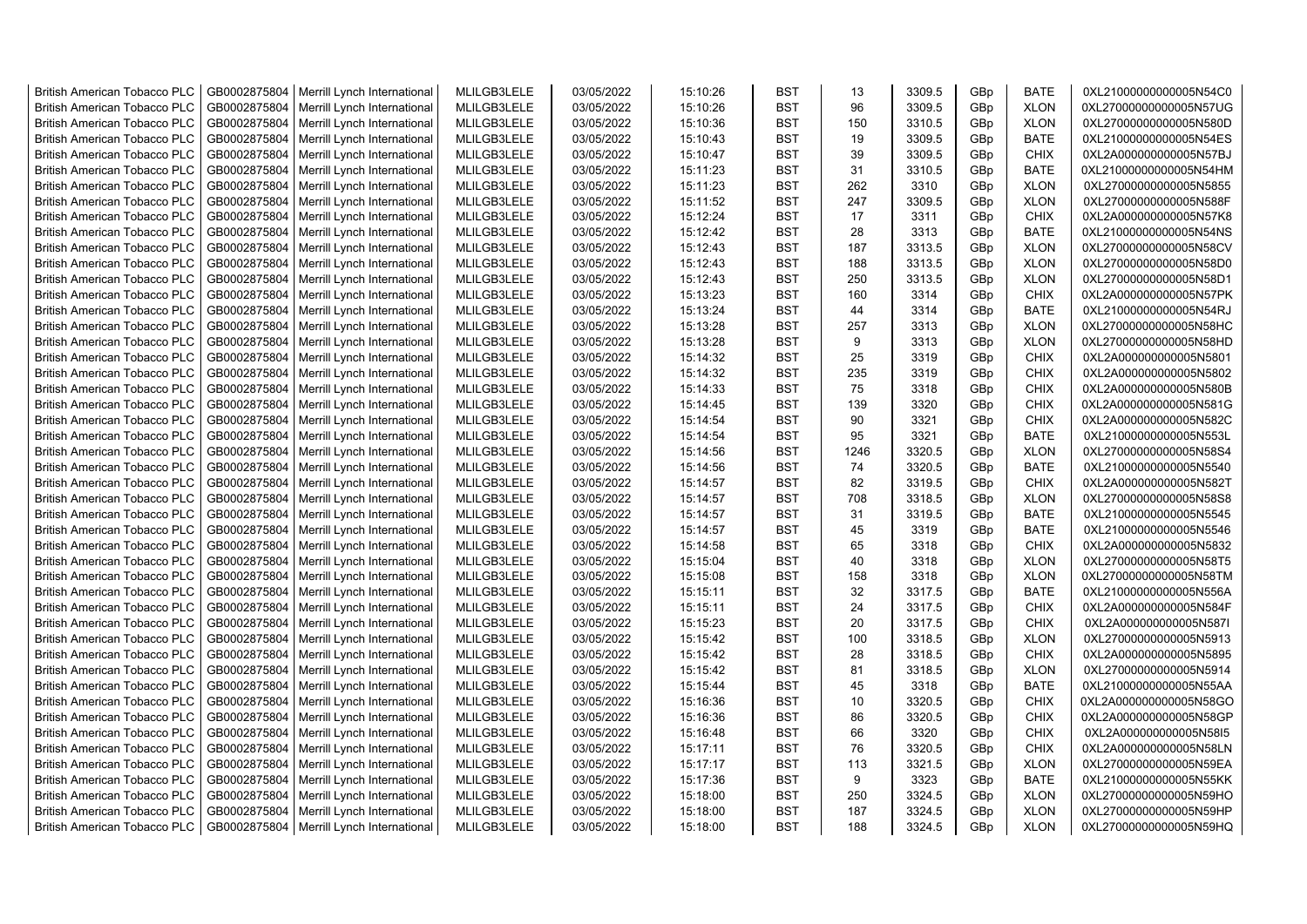| <b>British American Tobacco PLC</b> | GB0002875804 | Merrill Lynch International                | MLILGB3LELE | 03/05/2022 | 15:18:00 | <b>BST</b> | 118            | 3324.5 | GBp | <b>XLON</b> | 0XL27000000000005N59HR |
|-------------------------------------|--------------|--------------------------------------------|-------------|------------|----------|------------|----------------|--------|-----|-------------|------------------------|
| <b>British American Tobacco PLC</b> | GB0002875804 | Merrill Lynch International                | MLILGB3LELE | 03/05/2022 | 15:18:07 | <b>BST</b> | 117            | 3324.5 | GBp | <b>XLON</b> | 0XL27000000000005N59IB |
| <b>British American Tobacco PLC</b> | GB0002875804 | Merrill Lynch International                | MLILGB3LELE | 03/05/2022 | 15:18:07 | <b>BST</b> | 244            | 3324.5 | GBp | <b>XLON</b> | 0XL27000000000005N59IC |
| <b>British American Tobacco PLC</b> | GB0002875804 | Merrill Lynch International                | MLILGB3LELE | 03/05/2022 | 15:18:07 | <b>BST</b> | 188            | 3324.5 | GBp | <b>XLON</b> | 0XL27000000000005N59ID |
| <b>British American Tobacco PLC</b> | GB0002875804 | Merrill Lynch International                | MLILGB3LELE | 03/05/2022 | 15:18:07 | <b>BST</b> | 22             | 3324.5 | GBp | <b>XLON</b> | 0XL27000000000005N59IE |
| <b>British American Tobacco PLC</b> | GB0002875804 | Merrill Lynch International                | MLILGB3LELE | 03/05/2022 | 15:18:16 | <b>BST</b> | 363            | 3323.5 | GBp | <b>XLON</b> | 0XL27000000000005N59J1 |
| <b>British American Tobacco PLC</b> | GB0002875804 | Merrill Lynch International                | MLILGB3LELE | 03/05/2022 | 15:18:16 | <b>BST</b> | 279            | 3323.5 | GBp | <b>XLON</b> | 0XL27000000000005N59J2 |
| <b>British American Tobacco PLC</b> | GB0002875804 | Merrill Lynch International                | MLILGB3LELE | 03/05/2022 | 15:18:17 | <b>BST</b> | 100            | 3323.5 | GBp | <b>BATE</b> | 0XL21000000000005N55NF |
| <b>British American Tobacco PLC</b> | GB0002875804 | Merrill Lynch International                | MLILGB3LELE | 03/05/2022 | 15:18:19 | <b>BST</b> | 126            | 3323   | GBp | <b>XLON</b> | 0XL27000000000005N59JC |
| <b>British American Tobacco PLC</b> | GB0002875804 | Merrill Lynch International                | MLILGB3LELE | 03/05/2022 | 15:18:19 | <b>BST</b> | 70             | 3323   | GBp | <b>BATE</b> | 0XL21000000000005N55NS |
| <b>British American Tobacco PLC</b> | GB0002875804 | Merrill Lynch International                | MLILGB3LELE | 03/05/2022 | 15:18:19 | <b>BST</b> | 71             | 3323   | GBp | <b>CHIX</b> | 0XL2A000000000005N58QT |
| <b>British American Tobacco PLC</b> | GB0002875804 | Merrill Lynch International                | MLILGB3LELE | 03/05/2022 | 15:18:19 | <b>BST</b> | 16             | 3322.5 | GBp | <b>BATE</b> | 0XL21000000000005N55NU |
| <b>British American Tobacco PLC</b> | GB0002875804 | Merrill Lynch International                | MLILGB3LELE | 03/05/2022 | 15:18:58 | <b>BST</b> | 115            | 3324   | GBp | <b>XLON</b> | 0XL27000000000005N59MI |
| <b>British American Tobacco PLC</b> | GB0002875804 | Merrill Lynch International                | MLILGB3LELE | 03/05/2022 | 15:19:10 | <b>BST</b> | 186            | 3324.5 | GBp | <b>XLON</b> | 0XL27000000000005N59NK |
| <b>British American Tobacco PLC</b> | GB0002875804 | Merrill Lynch International                | MLILGB3LELE | 03/05/2022 | 15:19:16 | <b>BST</b> | 74             | 3324   | GBp | <b>XLON</b> | 0XL27000000000005N59NV |
| <b>British American Tobacco PLC</b> | GB0002875804 | Merrill Lynch International                | MLILGB3LELE | 03/05/2022 | 15:19:16 | <b>BST</b> | 124            | 3324   | GBp | <b>CHIX</b> | 0XL2A000000000005N58VF |
| <b>British American Tobacco PLC</b> | GB0002875804 | Merrill Lynch International                | MLILGB3LELE | 03/05/2022 | 15:19:16 | <b>BST</b> | 33             | 3324   | GBp | <b>BATE</b> | 0XL21000000000005N55S8 |
| <b>British American Tobacco PLC</b> | GB0002875804 | Merrill Lynch International                | MLILGB3LELE | 03/05/2022 | 15:19:42 | <b>BST</b> | 170            | 3324   | GBp | <b>XLON</b> | 0XL27000000000005N59R6 |
| <b>British American Tobacco PLC</b> | GB0002875804 | Merrill Lynch International                | MLILGB3LELE | 03/05/2022 | 15:19:42 | <b>BST</b> | 10             | 3324   | GBp | <b>XLON</b> | 0XL27000000000005N59R5 |
| <b>British American Tobacco PLC</b> | GB0002875804 | Merrill Lynch International                | MLILGB3LELE | 03/05/2022 | 15:19:45 | <b>BST</b> | 126            | 3324   | GBp | <b>CHIX</b> | 0XL2A000000000005N591L |
| <b>British American Tobacco PLC</b> | GB0002875804 | Merrill Lynch International                | MLILGB3LELE | 03/05/2022 | 15:19:45 | <b>BST</b> | 84             | 3324   | GBp | <b>BATE</b> | 0XL21000000000005N55US |
| <b>British American Tobacco PLC</b> | GB0002875804 | Merrill Lynch International                | MLILGB3LELE | 03/05/2022 | 15:19:45 | <b>BST</b> | 19             | 3323.5 | GBp | <b>BATE</b> | 0XL21000000000005N55UT |
| <b>British American Tobacco PLC</b> | GB0002875804 | Merrill Lynch International                | MLILGB3LELE | 03/05/2022 | 15:19:45 | <b>BST</b> | 24             | 3323.5 | GBp | <b>XLON</b> | 0XL27000000000005N59RG |
| <b>British American Tobacco PLC</b> | GB0002875804 | Merrill Lynch International                | MLILGB3LELE | 03/05/2022 | 15:19:45 | <b>BST</b> | 135            | 3323.5 | GBp | <b>XLON</b> | 0XL27000000000005N59RH |
| <b>British American Tobacco PLC</b> | GB0002875804 | Merrill Lynch International                | MLILGB3LELE | 03/05/2022 | 15:19:56 | <b>BST</b> | 70             | 3323   | GBp | <b>XLON</b> | 0XL27000000000005N59T0 |
| <b>British American Tobacco PLC</b> | GB0002875804 | Merrill Lynch International                | MLILGB3LELE | 03/05/2022 | 15:19:57 | <b>BST</b> | 59             | 3323.5 | GBp | <b>BATE</b> | 0XL21000000000005N55VS |
| <b>British American Tobacco PLC</b> | GB0002875804 | Merrill Lynch International                | MLILGB3LELE | 03/05/2022 | 15:20:10 | <b>BST</b> | 74             | 3323   | GBp | <b>XLON</b> | 0XL27000000000005N59U5 |
| <b>British American Tobacco PLC</b> | GB0002875804 | Merrill Lynch International                | MLILGB3LELE | 03/05/2022 | 15:20:10 | <b>BST</b> | 17             | 3323   | GBp | <b>XLON</b> | 0XL27000000000005N59U6 |
| <b>British American Tobacco PLC</b> | GB0002875804 | Merrill Lynch International                | MLILGB3LELE | 03/05/2022 | 15:20:51 | <b>BST</b> | 40             | 3324   | GBp | <b>CHIX</b> | 0XL2A000000000005N598K |
| <b>British American Tobacco PLC</b> | GB0002875804 | Merrill Lynch International                | MLILGB3LELE | 03/05/2022 | 15:20:51 | <b>BST</b> | 62             | 3324   | GBp | <b>CHIX</b> | 0XL2A000000000005N598L |
| <b>British American Tobacco PLC</b> | GB0002875804 | Merrill Lynch International                | MLILGB3LELE | 03/05/2022 | 15:20:51 | <b>BST</b> | 426            | 3324   | GBp | <b>XLON</b> | 0XL27000000000005N5A2N |
| <b>British American Tobacco PLC</b> | GB0002875804 | Merrill Lynch International                | MLILGB3LELE | 03/05/2022 | 15:20:51 | <b>BST</b> | 29             | 3324   | GBp | <b>BATE</b> | 0XL21000000000005N565A |
| <b>British American Tobacco PLC</b> | GB0002875804 | Merrill Lynch International                | MLILGB3LELE | 03/05/2022 | 15:20:51 | <b>BST</b> | 75             | 3324   | GBp | <b>BATE</b> | 0XL21000000000005N565B |
| <b>British American Tobacco PLC</b> | GB0002875804 | Merrill Lynch International                | MLILGB3LELE | 03/05/2022 | 15:20:57 | <b>BST</b> | 10             | 3323   | GBp | <b>XLON</b> | 0XL27000000000005N5A3S |
| <b>British American Tobacco PLC</b> | GB0002875804 | Merrill Lynch International                | MLILGB3LELE | 03/05/2022 | 15:20:58 | <b>BST</b> | 12             | 3323   | GBp | <b>CHIX</b> | 0XL2A000000000005N599L |
| <b>British American Tobacco PLC</b> | GB0002875804 | Merrill Lynch International                | MLILGB3LELE | 03/05/2022 | 15:20:58 | <b>BST</b> | 96             | 3323   | GBp | <b>XLON</b> | 0XL27000000000005N5A3T |
| <b>British American Tobacco PLC</b> | GB0002875804 | Merrill Lynch International                | MLILGB3LELE | 03/05/2022 | 15:20:58 | <b>BST</b> | 133            | 3323   | GBp | <b>CHIX</b> | 0XL2A000000000005N599M |
| <b>British American Tobacco PLC</b> | GB0002875804 | Merrill Lynch International                | MLILGB3LELE | 03/05/2022 | 15:20:58 | <b>BST</b> | 85             | 3323   | GBp | <b>XLON</b> | 0XL27000000000005N5A3U |
| <b>British American Tobacco PLC</b> | GB0002875804 | Merrill Lynch International                | MLILGB3LELE | 03/05/2022 | 15:20:58 | <b>BST</b> | 27             | 3323   | GBp | <b>BATE</b> | 0XL21000000000005N5664 |
| <b>British American Tobacco PLC</b> | GB0002875804 | Merrill Lynch International                | MLILGB3LELE | 03/05/2022 | 15:20:58 | <b>BST</b> | 16             | 3323   | GBp | <b>BATE</b> | 0XL21000000000005N5665 |
| <b>British American Tobacco PLC</b> | GB0002875804 | Merrill Lynch International                | MLILGB3LELE | 03/05/2022 | 15:20:58 | <b>BST</b> | 9              | 3323   | GBp | <b>BATE</b> | 0XL21000000000005N5666 |
| <b>British American Tobacco PLC</b> | GB0002875804 | Merrill Lynch International                | MLILGB3LELE | 03/05/2022 | 15:21:02 | <b>BST</b> | $\overline{4}$ | 3323   | GBp | <b>XLON</b> | 0XL27000000000005N5A44 |
| <b>British American Tobacco PLC</b> | GB0002875804 | Merrill Lynch International                | MLILGB3LELE | 03/05/2022 | 15:21:02 | <b>BST</b> | 49             | 3323   | GBp | <b>BATE</b> | 0XL21000000000005N566F |
| <b>British American Tobacco PLC</b> | GB0002875804 | Merrill Lynch International                | MLILGB3LELE | 03/05/2022 | 15:21:02 | <b>BST</b> | 165            | 3322.5 | GBp | <b>BATE</b> | 0XL21000000000005N566H |
| <b>British American Tobacco PLC</b> | GB0002875804 | Merrill Lynch International                | MLILGB3LELE | 03/05/2022 | 15:21:02 | <b>BST</b> | 103            | 3322.5 | GBp | <b>CHIX</b> | 0XL2A000000000005N59A2 |
| <b>British American Tobacco PLC</b> | GB0002875804 | Merrill Lynch International                | MLILGB3LELE | 03/05/2022 | 15:21:02 | <b>BST</b> | 93             | 3322.5 | GBp | <b>XLON</b> | 0XL27000000000005N5A46 |
| <b>British American Tobacco PLC</b> | GB0002875804 | Merrill Lynch International                | MLILGB3LELE | 03/05/2022 | 15:21:02 | <b>BST</b> | 117            | 3322   | GBp | <b>XLON</b> | 0XL27000000000005N5A49 |
| <b>British American Tobacco PLC</b> |              | GB0002875804   Merrill Lynch International | MLILGB3LELE | 03/05/2022 | 15:21:02 | <b>BST</b> | 101            | 3322.5 | GBp | <b>XLON</b> | 0XL27000000000005N5A47 |
|                                     |              |                                            |             |            |          |            |                |        |     |             |                        |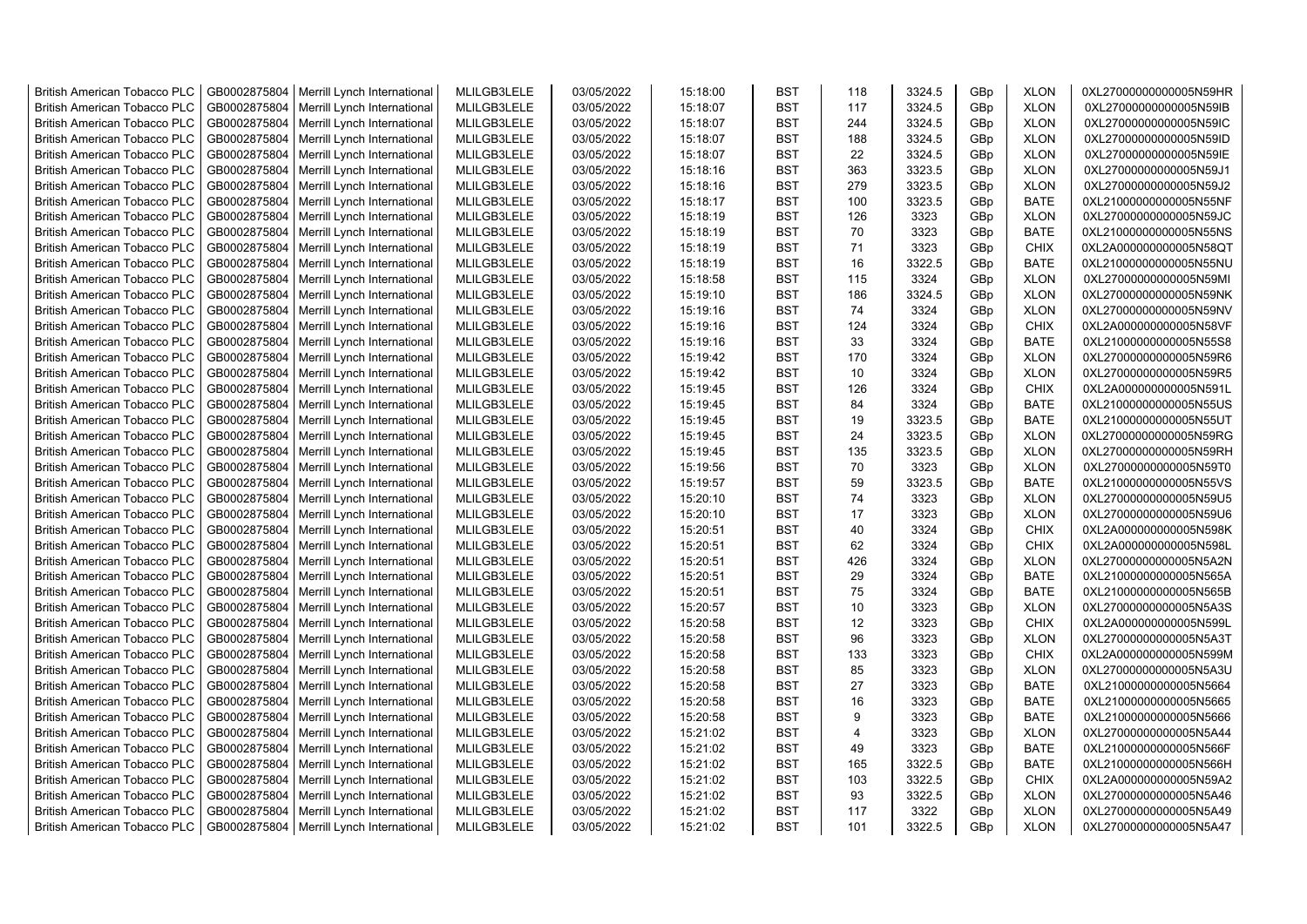| <b>British American Tobacco PLC</b> | GB0002875804 | Merrill Lynch International | MLILGB3LELE | 03/05/2022 | 15:21:02 | <b>BST</b> | 38             | 3322   | GBp             | <b>CHIX</b> | 0XL2A000000000005N59A3 |
|-------------------------------------|--------------|-----------------------------|-------------|------------|----------|------------|----------------|--------|-----------------|-------------|------------------------|
| <b>British American Tobacco PLC</b> | GB0002875804 | Merrill Lynch International | MLILGB3LELE | 03/05/2022 | 15:21:02 | <b>BST</b> | 17             | 3322.5 | GBp             | <b>XLON</b> | 0XL27000000000005N5A48 |
| <b>British American Tobacco PLC</b> | GB0002875804 | Merrill Lynch International | MLILGB3LELE | 03/05/2022 | 15:21:02 | <b>BST</b> | 17             | 3322   | GBp             | <b>XLON</b> | 0XL27000000000005N5A4A |
| <b>British American Tobacco PLC</b> | GB0002875804 | Merrill Lynch International | MLILGB3LELE | 03/05/2022 | 15:21:22 | <b>BST</b> | 66             | 3322.5 | GBp             | <b>CHIX</b> | 0XL2A000000000005N59BT |
| <b>British American Tobacco PLC</b> | GB0002875804 | Merrill Lynch International | MLILGB3LELE | 03/05/2022 | 15:21:22 | <b>BST</b> | 139            | 3322.5 | GBp             | <b>XLON</b> | 0XL27000000000005N5A62 |
| <b>British American Tobacco PLC</b> | GB0002875804 | Merrill Lynch International | MLILGB3LELE | 03/05/2022 | 15:21:23 | <b>BST</b> | 66             | 3322   | GBp             | <b>XLON</b> | 0XL27000000000005N5A65 |
| <b>British American Tobacco PLC</b> | GB0002875804 | Merrill Lynch International | MLILGB3LELE | 03/05/2022 | 15:21:23 | <b>BST</b> | 13             | 3322   | GBp             | <b>XLON</b> | 0XL27000000000005N5A66 |
| <b>British American Tobacco PLC</b> | GB0002875804 | Merrill Lynch International | MLILGB3LELE | 03/05/2022 | 15:21:24 | <b>BST</b> | 34             | 3321.5 | GBp             | <b>CHIX</b> | 0XL2A000000000005N59C5 |
| <b>British American Tobacco PLC</b> | GB0002875804 | Merrill Lynch International | MLILGB3LELE | 03/05/2022 | 15:21:24 | <b>BST</b> | 11             | 3321.5 | GBp             | <b>CHIX</b> | 0XL2A000000000005N59C6 |
| <b>British American Tobacco PLC</b> | GB0002875804 | Merrill Lynch International | MLILGB3LELE | 03/05/2022 | 15:21:24 | <b>BST</b> | 15             | 3321.5 | GBp             | <b>BATE</b> | 0XL21000000000005N568G |
| <b>British American Tobacco PLC</b> | GB0002875804 | Merrill Lynch International | MLILGB3LELE | 03/05/2022 | 15:21:24 | <b>BST</b> | 105            | 3321.5 | GBp             | <b>XLON</b> | 0XL27000000000005N5A6E |
| <b>British American Tobacco PLC</b> | GB0002875804 | Merrill Lynch International | MLILGB3LELE | 03/05/2022 | 15:21:24 | <b>BST</b> | 38             | 3321.5 | GBp             | <b>BATE</b> | 0XL21000000000005N568H |
| <b>British American Tobacco PLC</b> | GB0002875804 | Merrill Lynch International | MLILGB3LELE | 03/05/2022 | 15:21:24 | <b>BST</b> | 5              | 3321.5 | GBp             | <b>BATE</b> | 0XL21000000000005N568I |
| <b>British American Tobacco PLC</b> | GB0002875804 | Merrill Lynch International | MLILGB3LELE | 03/05/2022 | 15:21:35 | <b>BST</b> | 83             | 3322   | GBp             | <b>XLON</b> | 0XL27000000000005N5A77 |
| <b>British American Tobacco PLC</b> | GB0002875804 | Merrill Lynch International | MLILGB3LELE | 03/05/2022 | 15:21:41 | <b>BST</b> | 117            | 3321.5 | GBp             | <b>XLON</b> | 0XL27000000000005N5A7Q |
| <b>British American Tobacco PLC</b> | GB0002875804 | Merrill Lynch International | MLILGB3LELE | 03/05/2022 | 15:21:41 | <b>BST</b> | 32             | 3321.5 | GBp             | <b>CHIX</b> | 0XL2A000000000005N59DR |
| <b>British American Tobacco PLC</b> | GB0002875804 | Merrill Lynch International | MLILGB3LELE | 03/05/2022 | 15:22:11 | <b>BST</b> | 5              | 3322.5 | GBp             | <b>CHIX</b> | 0XL2A000000000005N59G9 |
| <b>British American Tobacco PLC</b> | GB0002875804 | Merrill Lynch International | MLILGB3LELE | 03/05/2022 | 15:22:11 | <b>BST</b> | 6              | 3322.5 | GBp             | <b>CHIX</b> | 0XL2A000000000005N59GC |
| <b>British American Tobacco PLC</b> | GB0002875804 | Merrill Lynch International | MLILGB3LELE | 03/05/2022 | 15:22:27 | <b>BST</b> | 131            | 3325   | GBp             | <b>BATE</b> | 0XL21000000000005N56EC |
| <b>British American Tobacco PLC</b> | GB0002875804 | Merrill Lynch International | MLILGB3LELE | 03/05/2022 | 15:23:24 | <b>BST</b> | 448            | 3327.5 | GBp             | <b>XLON</b> | 0XL27000000000005N5AH4 |
| <b>British American Tobacco PLC</b> | GB0002875804 | Merrill Lynch International | MLILGB3LELE | 03/05/2022 | 15:23:24 | <b>BST</b> | 250            | 3327.5 | GBp             | <b>XLON</b> | 0XL27000000000005N5AH5 |
| <b>British American Tobacco PLC</b> | GB0002875804 | Merrill Lynch International | MLILGB3LELE | 03/05/2022 | 15:23:24 | <b>BST</b> | 102            | 3327.5 | GBp             | <b>XLON</b> | 0XL27000000000005N5AH6 |
| British American Tobacco PLC        | GB0002875804 | Merrill Lynch International | MLILGB3LELE | 03/05/2022 | 15:23:32 | <b>BST</b> | 153            | 3327.5 | GBp             | <b>CHIX</b> | 0XL2A000000000005N59N4 |
| British American Tobacco PLC        | GB0002875804 | Merrill Lynch International | MLILGB3LELE | 03/05/2022 | 15:23:32 | <b>BST</b> | 271            | 3327.5 | GBp             | <b>XLON</b> | 0XL27000000000005N5AI5 |
| <b>British American Tobacco PLC</b> | GB0002875804 | Merrill Lynch International | MLILGB3LELE | 03/05/2022 | 15:23:49 | <b>BST</b> | 49             | 3326.5 | GBp             | <b>CHIX</b> | 0XL2A000000000005N59O3 |
| <b>British American Tobacco PLC</b> | GB0002875804 | Merrill Lynch International | MLILGB3LELE | 03/05/2022 | 15:24:11 | <b>BST</b> | 179            | 3327   | GBp             | <b>XLON</b> | 0XL27000000000005N5AL8 |
| <b>British American Tobacco PLC</b> | GB0002875804 | Merrill Lynch International | MLILGB3LELE | 03/05/2022 | 15:24:11 | <b>BST</b> | 59             | 3327   | GBp             | <b>XLON</b> | 0XL27000000000005N5AL9 |
| <b>British American Tobacco PLC</b> | GB0002875804 | Merrill Lynch International | MLILGB3LELE | 03/05/2022 | 15:24:11 | <b>BST</b> | 144            | 3327   | GBp             | <b>XLON</b> | 0XL27000000000005N5ALA |
| <b>British American Tobacco PLC</b> | GB0002875804 | Merrill Lynch International | MLILGB3LELE | 03/05/2022 | 15:24:18 | <b>BST</b> | 103            | 3326   | GBp             | <b>BATE</b> | 0XL21000000000005N56NG |
| <b>British American Tobacco PLC</b> | GB0002875804 | Merrill Lynch International | MLILGB3LELE | 03/05/2022 | 15:24:18 | <b>BST</b> | 97             | 3326   | GBp             | <b>CHIX</b> | 0XL2A000000000005N59QT |
| <b>British American Tobacco PLC</b> | GB0002875804 | Merrill Lynch International | MLILGB3LELE | 03/05/2022 | 15:24:18 | <b>BST</b> | 445            | 3326   | GBp             | <b>XLON</b> | 0XL27000000000005N5ALV |
| <b>British American Tobacco PLC</b> | GB0002875804 | Merrill Lynch International | MLILGB3LELE | 03/05/2022 | 15:24:21 | <b>BST</b> | 102            | 3325.5 | GBp             | <b>XLON</b> | 0XL27000000000005N5AMG |
| <b>British American Tobacco PLC</b> | GB0002875804 | Merrill Lynch International | MLILGB3LELE | 03/05/2022 | 15:24:21 | BST        | 28             | 3325.5 | GBp             | <b>XLON</b> | 0XL27000000000005N5AMH |
| <b>British American Tobacco PLC</b> | GB0002875804 | Merrill Lynch International | MLILGB3LELE | 03/05/2022 | 15:24:40 | <b>BST</b> | 13             | 3326   | GBp             | <b>BATE</b> | 0XL21000000000005N56PE |
| <b>British American Tobacco PLC</b> | GB0002875804 | Merrill Lynch International | MLILGB3LELE | 03/05/2022 | 15:24:40 | <b>BST</b> | 112            | 3326   | GBp             | <b>BATE</b> | 0XL21000000000005N56PF |
| <b>British American Tobacco PLC</b> | GB0002875804 | Merrill Lynch International | MLILGB3LELE | 03/05/2022 | 15:24:49 | <b>BST</b> | 27             | 3325.5 | GBp             | <b>BATE</b> | 0XL21000000000005N56QA |
| <b>British American Tobacco PLC</b> | GB0002875804 | Merrill Lynch International | MLILGB3LELE | 03/05/2022 | 15:24:49 | <b>BST</b> | 137            | 3325.5 | GBp             | <b>XLON</b> | 0XL27000000000005N5AP9 |
| <b>British American Tobacco PLC</b> | GB0002875804 | Merrill Lynch International | MLILGB3LELE | 03/05/2022 | 15:24:49 | <b>BST</b> | 100            | 3325.5 | GBp             | <b>CHIX</b> | 0XL2A000000000005N59TS |
| <b>British American Tobacco PLC</b> | GB0002875804 | Merrill Lynch International | MLILGB3LELE | 03/05/2022 | 15:25:10 | <b>BST</b> | 117            | 3325   | GBp             | <b>CHIX</b> | 0XL2A000000000005N5A15 |
| <b>British American Tobacco PLC</b> | GB0002875804 | Merrill Lynch International | MLILGB3LELE | 03/05/2022 | 15:25:10 | <b>BST</b> | 146            | 3325   | GBp             | <b>XLON</b> | 0XL27000000000005N5ASP |
| <b>British American Tobacco PLC</b> | GB0002875804 | Merrill Lynch International | MLILGB3LELE | 03/05/2022 | 15:25:10 | <b>BST</b> | 97             | 3324.5 | GBp             | <b>CHIX</b> | 0XL2A000000000005N5A17 |
| <b>British American Tobacco PLC</b> | GB0002875804 | Merrill Lynch International | MLILGB3LELE | 03/05/2022 | 15:25:10 | <b>BST</b> | 88             | 3324.5 | GBp             | <b>XLON</b> | 0XL27000000000005N5ASR |
| <b>British American Tobacco PLC</b> | GB0002875804 | Merrill Lynch International | MLILGB3LELE | 03/05/2022 | 15:25:10 | <b>BST</b> | $\overline{7}$ | 3324.5 | GBp             | <b>BATE</b> | 0XL21000000000005N56T6 |
| <b>British American Tobacco PLC</b> | GB0002875804 | Merrill Lynch International | MLILGB3LELE | 03/05/2022 | 15:25:10 | <b>BST</b> | 26             | 3324.5 | GBp             | <b>BATE</b> | 0XL21000000000005N56T7 |
| <b>British American Tobacco PLC</b> | GB0002875804 | Merrill Lynch International | MLILGB3LELE | 03/05/2022 | 15:25:10 | <b>BST</b> | 14             | 3324.5 | GBp             | <b>BATE</b> | 0XL21000000000005N56T8 |
| <b>British American Tobacco PLC</b> | GB0002875804 | Merrill Lynch International | MLILGB3LELE | 03/05/2022 | 15:25:10 | <b>BST</b> | 16             | 3324.5 | GBp             | <b>BATE</b> | 0XL21000000000005N56T9 |
| <b>British American Tobacco PLC</b> | GB0002875804 | Merrill Lynch International | MLILGB3LELE | 03/05/2022 | 15:25:10 | <b>BST</b> | 15             | 3324.5 | GBp             | <b>BATE</b> | 0XL21000000000005N56TA |
| <b>British American Tobacco PLC</b> | GB0002875804 | Merrill Lynch International | MLILGB3LELE | 03/05/2022 | 15:25:15 | <b>BST</b> | 123            | 3324   | GB <sub>p</sub> | <b>XLON</b> | 0XL27000000000005N5ATA |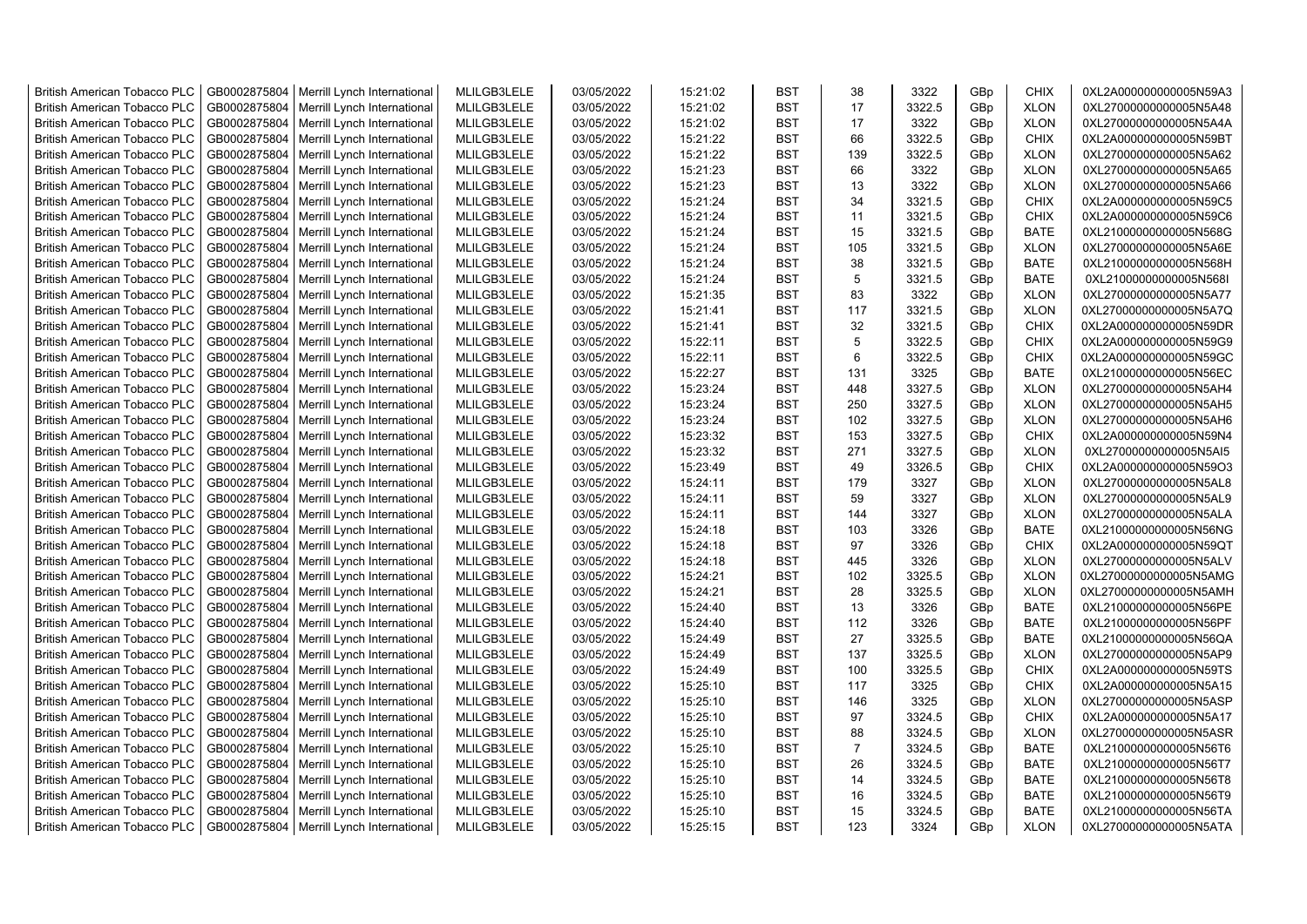| <b>British American Tobacco PLC</b> | GB0002875804 | Merrill Lynch International | MLILGB3LELE | 03/05/2022 | 15:25:15 | <b>BST</b> | 71  | 3324   | GBp             | <b>CHIX</b> | 0XL2A000000000005N5A25 |
|-------------------------------------|--------------|-----------------------------|-------------|------------|----------|------------|-----|--------|-----------------|-------------|------------------------|
| <b>British American Tobacco PLC</b> | GB0002875804 | Merrill Lynch International | MLILGB3LELE | 03/05/2022 | 15:25:15 | <b>BST</b> | 72  | 3324   | GBp             | <b>BATE</b> | 0XL21000000000005N56TO |
| <b>British American Tobacco PLC</b> | GB0002875804 | Merrill Lynch International | MLILGB3LELE | 03/05/2022 | 15:25:20 | <b>BST</b> | 43  | 3323.5 | GBp             | <b>XLON</b> | 0XL27000000000005N5ATR |
| <b>British American Tobacco PLC</b> | GB0002875804 | Merrill Lynch International | MLILGB3LELE | 03/05/2022 | 15:25:24 | <b>BST</b> | 18  | 3323.5 | GBp             | <b>BATE</b> | 0XL21000000000005N56US |
| <b>British American Tobacco PLC</b> | GB0002875804 | Merrill Lynch International | MLILGB3LELE | 03/05/2022 | 15:25:24 | <b>BST</b> | 18  | 3323.5 | GBp             | <b>BATE</b> | 0XL21000000000005N56UT |
| <b>British American Tobacco PLC</b> | GB0002875804 | Merrill Lynch International | MLILGB3LELE | 03/05/2022 | 15:25:24 | <b>BST</b> | 95  | 3323.5 | GBp             | <b>XLON</b> | 0XL27000000000005N5AUT |
| <b>British American Tobacco PLC</b> | GB0002875804 | Merrill Lynch International | MLILGB3LELE | 03/05/2022 | 15:25:33 | <b>BST</b> | 13  | 3323.5 | GBp             | <b>CHIX</b> | 0XL2A000000000005N5A47 |
| <b>British American Tobacco PLC</b> | GB0002875804 | Merrill Lynch International | MLILGB3LELE | 03/05/2022 | 15:25:43 | BST        | 45  | 3323.5 | GBp             | BATE        | 0XL21000000000005N570Q |
| <b>British American Tobacco PLC</b> | GB0002875804 | Merrill Lynch International | MLILGB3LELE | 03/05/2022 | 15:25:43 | <b>BST</b> | 40  | 3323.5 | GBp             | <b>CHIX</b> | 0XL2A000000000005N5A5H |
| <b>British American Tobacco PLC</b> | GB0002875804 | Merrill Lynch International | MLILGB3LELE | 03/05/2022 | 15:25:43 | <b>BST</b> | 40  | 3323.5 | GBp             | <b>BATE</b> | 0XL21000000000005N570R |
| <b>British American Tobacco PLC</b> | GB0002875804 | Merrill Lynch International | MLILGB3LELE | 03/05/2022 | 15:26:01 | <b>BST</b> | 124 | 3323   | GBp             | <b>XLON</b> | 0XL27000000000005N5B3D |
| <b>British American Tobacco PLC</b> | GB0002875804 | Merrill Lynch International | MLILGB3LELE | 03/05/2022 | 15:26:01 | <b>BST</b> | 91  | 3323   | GBp             | <b>XLON</b> | 0XL27000000000005N5B3E |
| <b>British American Tobacco PLC</b> | GB0002875804 | Merrill Lynch International | MLILGB3LELE | 03/05/2022 | 15:26:01 | <b>BST</b> | 11  | 3323   | GBp             | BATE        | 0XL21000000000005N572E |
| <b>British American Tobacco PLC</b> | GB0002875804 | Merrill Lynch International | MLILGB3LELE | 03/05/2022 | 15:26:01 | <b>BST</b> | 32  | 3323   | GBp             | <b>CHIX</b> | 0XL2A000000000005N5A7A |
| <b>British American Tobacco PLC</b> | GB0002875804 | Merrill Lynch International | MLILGB3LELE | 03/05/2022 | 15:26:01 | <b>BST</b> | 72  | 3323   | GBp             | <b>BATE</b> | 0XL21000000000005N572F |
| <b>British American Tobacco PLC</b> | GB0002875804 | Merrill Lynch International | MLILGB3LELE | 03/05/2022 | 15:26:19 | <b>BST</b> | 381 | 3322.5 | GBp             | <b>XLON</b> | 0XL27000000000005N5B4L |
| <b>British American Tobacco PLC</b> | GB0002875804 | Merrill Lynch International | MLILGB3LELE | 03/05/2022 | 15:26:19 | <b>BST</b> | 30  | 3322.5 | GBp             | <b>CHIX</b> | 0XL2A000000000005N5A8C |
| <b>British American Tobacco PLC</b> | GB0002875804 | Merrill Lynch International | MLILGB3LELE | 03/05/2022 | 15:26:24 | <b>BST</b> | 101 | 3322.5 | GBp             | <b>BATE</b> | 0XL21000000000005N5741 |
| <b>British American Tobacco PLC</b> | GB0002875804 | Merrill Lynch International | MLILGB3LELE | 03/05/2022 | 15:26:44 | <b>BST</b> | 26  | 3323   | GBp             | <b>BATE</b> | 0XL21000000000005N5760 |
| <b>British American Tobacco PLC</b> | GB0002875804 | Merrill Lynch International | MLILGB3LELE | 03/05/2022 | 15:26:44 | <b>BST</b> | 35  | 3323   | GBp             | <b>BATE</b> | 0XL21000000000005N5761 |
| <b>British American Tobacco PLC</b> | GB0002875804 | Merrill Lynch International | MLILGB3LELE | 03/05/2022 | 15:27:23 | <b>BST</b> | 94  | 3322.5 | GBp             | <b>CHIX</b> | 0XL2A000000000005N5ADT |
| <b>British American Tobacco PLC</b> | GB0002875804 | Merrill Lynch International | MLILGB3LELE | 03/05/2022 | 15:27:23 | <b>BST</b> | 54  | 3322.5 | GBp             | <b>BATE</b> | 0XL21000000000005N5792 |
| <b>British American Tobacco PLC</b> | GB0002875804 | Merrill Lynch International | MLILGB3LELE | 03/05/2022 | 15:27:57 | <b>BST</b> | 292 | 3322   | GBp             | <b>XLON</b> | 0XL27000000000005N5BEB |
| <b>British American Tobacco PLC</b> | GB0002875804 | Merrill Lynch International | MLILGB3LELE | 03/05/2022 | 15:27:57 | BST        | 107 | 3322   | GBp             | <b>CHIX</b> | 0XL2A000000000005N5AG3 |
| <b>British American Tobacco PLC</b> | GB0002875804 | Merrill Lynch International | MLILGB3LELE | 03/05/2022 | 15:27:58 | <b>BST</b> | 5   | 3322   | GBp             | <b>XLON</b> | 0XL27000000000005N5BEE |
| <b>British American Tobacco PLC</b> | GB0002875804 | Merrill Lynch International | MLILGB3LELE | 03/05/2022 | 15:27:58 | <b>BST</b> | 170 | 3322   | GBp             | <b>XLON</b> | 0XL27000000000005N5BEF |
| <b>British American Tobacco PLC</b> | GB0002875804 | Merrill Lynch International | MLILGB3LELE | 03/05/2022 | 15:27:58 | <b>BST</b> | 176 | 3322   | GBp             | <b>XLON</b> | 0XL27000000000005N5BEG |
| British American Tobacco PLC        | GB0002875804 | Merrill Lynch International | MLILGB3LELE | 03/05/2022 | 15:28:11 | <b>BST</b> | 40  | 3323.5 | GBp             | <b>XLON</b> | 0XL27000000000005N5BGJ |
| <b>British American Tobacco PLC</b> | GB0002875804 | Merrill Lynch International | MLILGB3LELE | 03/05/2022 | 15:28:14 | <b>BST</b> | 32  | 3323.5 | GBp             | <b>BATE</b> | 0XL21000000000005N57D7 |
| <b>British American Tobacco PLC</b> | GB0002875804 | Merrill Lynch International | MLILGB3LELE | 03/05/2022 | 15:28:14 | <b>BST</b> | 421 | 3323.5 | GBp             | <b>XLON</b> | 0XL27000000000005N5BGS |
| <b>British American Tobacco PLC</b> | GB0002875804 | Merrill Lynch International | MLILGB3LELE | 03/05/2022 | 15:28:49 | <b>BST</b> | 24  | 3323   | GBp             | <b>BATE</b> | 0XL21000000000005N57FI |
| <b>British American Tobacco PLC</b> | GB0002875804 | Merrill Lynch International | MLILGB3LELE | 03/05/2022 | 15:28:49 | <b>BST</b> | 8   | 3323   | GBp             | <b>BATE</b> | 0XL21000000000005N57FJ |
| <b>British American Tobacco PLC</b> | GB0002875804 | Merrill Lynch International | MLILGB3LELE | 03/05/2022 | 15:28:54 | <b>BST</b> | 49  | 3323   | GBp             | <b>XLON</b> | 0XL27000000000005N5BK3 |
| <b>British American Tobacco PLC</b> | GB0002875804 | Merrill Lynch International | MLILGB3LELE | 03/05/2022 | 15:28:54 | <b>BST</b> | 253 | 3323   | GBp             | <b>XLON</b> | 0XL27000000000005N5BK4 |
| <b>British American Tobacco PLC</b> | GB0002875804 | Merrill Lynch International | MLILGB3LELE | 03/05/2022 | 15:28:54 | <b>BST</b> | 12  | 3323   | GBp             | <b>BATE</b> | 0XL21000000000005N57G1 |
| <b>British American Tobacco PLC</b> | GB0002875804 | Merrill Lynch International | MLILGB3LELE | 03/05/2022 | 15:28:54 | <b>BST</b> | 93  | 3323   | GBp             | <b>CHIX</b> | 0XL2A000000000005N5AKN |
| <b>British American Tobacco PLC</b> | GB0002875804 | Merrill Lynch International | MLILGB3LELE | 03/05/2022 | 15:29:13 | <b>BST</b> | 187 | 3322.5 | GBp             | <b>XLON</b> | 0XL27000000000005N5BNG |
| <b>British American Tobacco PLC</b> | GB0002875804 | Merrill Lynch International | MLILGB3LELE | 03/05/2022 | 15:29:13 | <b>BST</b> | 79  | 3322.5 | GBp             | <b>BATE</b> | 0XL21000000000005N57JT |
| <b>British American Tobacco PLC</b> | GB0002875804 | Merrill Lynch International | MLILGB3LELE | 03/05/2022 | 15:29:13 | <b>BST</b> | 110 | 3322.5 | GBp             | <b>CHIX</b> | 0XL2A000000000005N5AO2 |
| <b>British American Tobacco PLC</b> | GB0002875804 | Merrill Lynch International | MLILGB3LELE | 03/05/2022 | 15:29:37 | <b>BST</b> | 187 | 3323   | GBp             | <b>XLON</b> | 0XL27000000000005N5BP1 |
| <b>British American Tobacco PLC</b> | GB0002875804 | Merrill Lynch International | MLILGB3LELE | 03/05/2022 | 15:29:37 | <b>BST</b> | 188 | 3323   | GBp             | <b>XLON</b> | 0XL27000000000005N5BP2 |
| <b>British American Tobacco PLC</b> | GB0002875804 | Merrill Lynch International | MLILGB3LELE | 03/05/2022 | 15:29:37 | <b>BST</b> | 204 | 3323   | GBp             | <b>XLON</b> | 0XL27000000000005N5BP3 |
| <b>British American Tobacco PLC</b> | GB0002875804 | Merrill Lynch International | MLILGB3LELE | 03/05/2022 | 15:30:35 | <b>BST</b> | 153 | 3323   | GBp             | <b>XLON</b> | 0XL27000000000005N5BVL |
| <b>British American Tobacco PLC</b> | GB0002875804 | Merrill Lynch International | MLILGB3LELE | 03/05/2022 | 15:30:50 | <b>BST</b> | 410 | 3323   | GBp             | <b>XLON</b> | 0XL27000000000005N5C0Q |
| <b>British American Tobacco PLC</b> | GB0002875804 | Merrill Lynch International | MLILGB3LELE | 03/05/2022 | 15:30:50 | <b>BST</b> | 187 | 3323   | GBp             | <b>XLON</b> | 0XL27000000000005N5C0R |
| <b>British American Tobacco PLC</b> | GB0002875804 | Merrill Lynch International | MLILGB3LELE | 03/05/2022 | 15:30:50 | <b>BST</b> | 155 | 3323   | GBp             | <b>XLON</b> | 0XL27000000000005N5C0S |
| <b>British American Tobacco PLC</b> | GB0002875804 | Merrill Lynch International | MLILGB3LELE | 03/05/2022 | 15:30:51 | <b>BST</b> | 10  | 3322.5 | GBp             | <b>XLON</b> | 0XL27000000000005N5C11 |
| <b>British American Tobacco PLC</b> | GB0002875804 | Merrill Lynch International | MLILGB3LELE | 03/05/2022 | 15:30:54 | <b>BST</b> | 10  | 3322.5 | GB <sub>p</sub> | <b>XLON</b> | 0XL27000000000005N5C19 |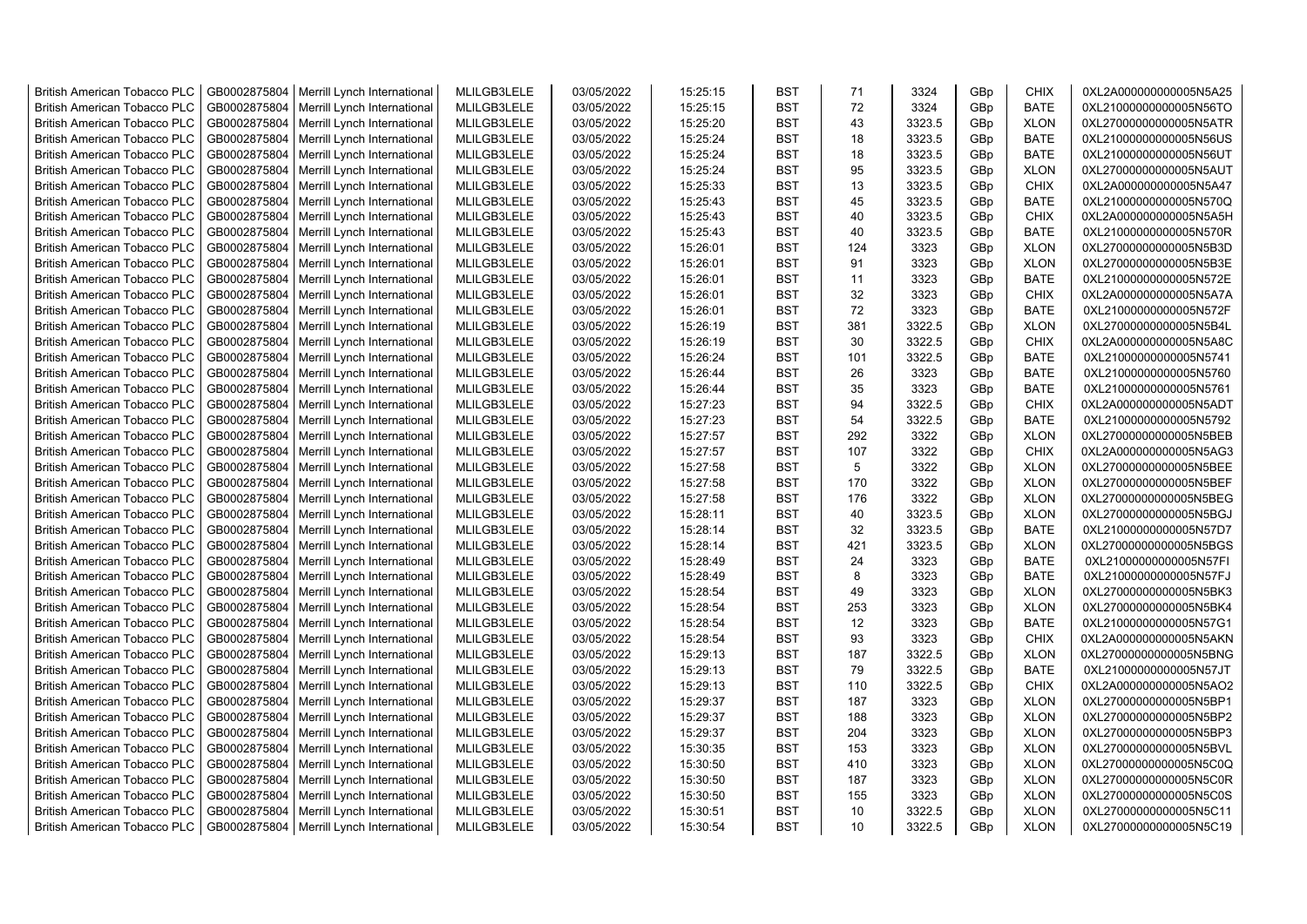| <b>British American Tobacco PLC</b> | GB0002875804 | Merrill Lynch International | MLILGB3LELE | 03/05/2022 | 15:30:54 | <b>BST</b> | 10  | 3322.5  | GBp             | <b>XLON</b> | 0XL27000000000005N5C1A |
|-------------------------------------|--------------|-----------------------------|-------------|------------|----------|------------|-----|---------|-----------------|-------------|------------------------|
| <b>British American Tobacco PLC</b> | GB0002875804 | Merrill Lynch International | MLILGB3LELE | 03/05/2022 | 15:31:24 | <b>BST</b> | 80  | 3326    | GBp             | <b>BATE</b> | 0XL21000000000005N5818 |
| <b>British American Tobacco PLC</b> | GB0002875804 | Merrill Lynch International | MLILGB3LELE | 03/05/2022 | 15:31:24 | <b>BST</b> | 11  | 3326    | GBp             | <b>BATE</b> | 0XL21000000000005N5819 |
| <b>British American Tobacco PLC</b> | GB0002875804 | Merrill Lynch International | MLILGB3LELE | 03/05/2022 | 15:31:24 | <b>BST</b> | 3   | 3326    | GBp             | <b>BATE</b> | 0XL21000000000005N581D |
| <b>British American Tobacco PLC</b> | GB0002875804 | Merrill Lynch International | MLILGB3LELE | 03/05/2022 | 15:31:27 | <b>BST</b> | 148 | 3325.5  | GBp             | <b>CHIX</b> | 0XL2A000000000005N5B5H |
| <b>British American Tobacco PLC</b> | GB0002875804 | Merrill Lynch International | MLILGB3LELE | 03/05/2022 | 15:32:06 | <b>BST</b> | 916 | 3325.25 | GBp             | <b>XLON</b> | 0XL27000000000005N5CAU |
| <b>British American Tobacco PLC</b> | GB0002875804 | Merrill Lynch International | MLILGB3LELE | 03/05/2022 | 15:32:06 | <b>BST</b> | 69  | 3325    | GBp             | <b>CHIX</b> | 0XL2A000000000005N5BAV |
| <b>British American Tobacco PLC</b> | GB0002875804 | Merrill Lynch International | MLILGB3LELE | 03/05/2022 | 15:32:06 | <b>BST</b> | 39  | 3325    | GBp             | <b>BATE</b> | 0XL21000000000005N586O |
| <b>British American Tobacco PLC</b> | GB0002875804 | Merrill Lynch International | MLILGB3LELE | 03/05/2022 | 15:32:06 | <b>BST</b> | 319 | 3325    | GBp             | <b>XLON</b> | 0XL27000000000005N5CB0 |
| <b>British American Tobacco PLC</b> | GB0002875804 | Merrill Lynch International | MLILGB3LELE | 03/05/2022 | 15:32:37 | <b>BST</b> | 173 | 3324.5  | GBp             | <b>CHIX</b> | 0XL2A000000000005N5BEN |
| <b>British American Tobacco PLC</b> | GB0002875804 | Merrill Lynch International | MLILGB3LELE | 03/05/2022 | 15:32:37 | <b>BST</b> | 50  | 3324.5  | GBp             | <b>XLON</b> | 0XL27000000000005N5CDQ |
| <b>British American Tobacco PLC</b> | GB0002875804 | Merrill Lynch International | MLILGB3LELE | 03/05/2022 | 15:32:37 | <b>BST</b> | 216 | 3324.5  | GBp             | <b>BATE</b> | 0XL21000000000005N58A0 |
| <b>British American Tobacco PLC</b> | GB0002875804 | Merrill Lynch International | MLILGB3LELE | 03/05/2022 | 15:32:37 | <b>BST</b> | 76  | 3324.5  | GBp             | <b>XLON</b> | 0XL27000000000005N5CDR |
| <b>British American Tobacco PLC</b> | GB0002875804 | Merrill Lynch International | MLILGB3LELE | 03/05/2022 | 15:32:57 | <b>BST</b> | 92  | 3325    | GBp             | <b>BATE</b> | 0XL21000000000005N58BR |
| <b>British American Tobacco PLC</b> | GB0002875804 | Merrill Lynch International | MLILGB3LELE | 03/05/2022 | 15:33:01 | <b>BST</b> | 20  | 3325    | GBp             | <b>BATE</b> | 0XL21000000000005N58C0 |
| <b>British American Tobacco PLC</b> | GB0002875804 | Merrill Lynch International | MLILGB3LELE | 03/05/2022 | 15:33:14 | <b>BST</b> | 180 | 3324    | GBp             | <b>XLON</b> | 0XL27000000000005N5CHE |
| <b>British American Tobacco PLC</b> | GB0002875804 | Merrill Lynch International | MLILGB3LELE | 03/05/2022 | 15:33:14 | <b>BST</b> | 48  | 3324    | GBp             | <b>BATE</b> | 0XL21000000000005N58DE |
| <b>British American Tobacco PLC</b> | GB0002875804 | Merrill Lynch International | MLILGB3LELE | 03/05/2022 | 15:33:14 | <b>BST</b> | 184 | 3324    | GBp             | <b>CHIX</b> | 0XL2A000000000005N5BI7 |
| <b>British American Tobacco PLC</b> | GB0002875804 | Merrill Lynch International | MLILGB3LELE | 03/05/2022 | 15:33:52 | <b>BST</b> | 155 | 3324.5  | GBp             | <b>XLON</b> | 0XL27000000000005N5CKP |
| <b>British American Tobacco PLC</b> | GB0002875804 | Merrill Lynch International | MLILGB3LELE | 03/05/2022 | 15:33:52 | <b>BST</b> | 188 | 3324.5  | GBp             | <b>XLON</b> | 0XL27000000000005N5CKQ |
| <b>British American Tobacco PLC</b> | GB0002875804 | Merrill Lynch International | MLILGB3LELE | 03/05/2022 | 15:33:52 | <b>BST</b> | 187 | 3324.5  | GBp             | <b>XLON</b> | 0XL27000000000005N5CKR |
| <b>British American Tobacco PLC</b> | GB0002875804 | Merrill Lynch International | MLILGB3LELE | 03/05/2022 | 15:34:17 | <b>BST</b> | 231 | 3325.5  | GBp             | <b>XLON</b> | 0XL27000000000005N5CNG |
| <b>British American Tobacco PLC</b> | GB0002875804 | Merrill Lynch International | MLILGB3LELE | 03/05/2022 | 15:34:17 | <b>BST</b> | 150 | 3325.5  | GBp             | <b>XLON</b> | 0XL27000000000005N5CNH |
| <b>British American Tobacco PLC</b> | GB0002875804 | Merrill Lynch International | MLILGB3LELE | 03/05/2022 | 15:34:32 | <b>BST</b> | 302 | 3325.5  | GBp             | <b>XLON</b> | 0XL27000000000005N5CQ2 |
| <b>British American Tobacco PLC</b> | GB0002875804 | Merrill Lynch International | MLILGB3LELE | 03/05/2022 | 15:34:32 | <b>BST</b> | 47  | 3325.5  | GBp             | <b>CHIX</b> | 0XL2A000000000005N5BPP |
| <b>British American Tobacco PLC</b> | GB0002875804 | Merrill Lynch International | MLILGB3LELE | 03/05/2022 | 15:34:32 | <b>BST</b> | 82  | 3325.5  | GBp             | <b>CHIX</b> | 0XL2A000000000005N5BPQ |
| <b>British American Tobacco PLC</b> | GB0002875804 | Merrill Lynch International | MLILGB3LELE | 03/05/2022 | 15:34:32 | <b>BST</b> | 122 | 3325.5  | GBp             | <b>CHIX</b> | 0XL2A000000000005N5BPR |
| British American Tobacco PLC        | GB0002875804 | Merrill Lynch International | MLILGB3LELE | 03/05/2022 | 15:34:37 | <b>BST</b> | 284 | 3324.5  | GBp             | <b>XLON</b> | 0XL27000000000005N5CQL |
| <b>British American Tobacco PLC</b> | GB0002875804 | Merrill Lynch International | MLILGB3LELE | 03/05/2022 | 15:34:37 | <b>BST</b> | 168 | 3324.5  | GBp             | <b>CHIX</b> | 0XL2A000000000005N5BQK |
| <b>British American Tobacco PLC</b> | GB0002875804 | Merrill Lynch International | MLILGB3LELE | 03/05/2022 | 15:34:37 | <b>BST</b> | 16  | 3324.5  | GBp             | <b>BATE</b> | 0XL21000000000005N58JV |
| <b>British American Tobacco PLC</b> | GB0002875804 | Merrill Lynch International | MLILGB3LELE | 03/05/2022 | 15:34:37 | <b>BST</b> | 80  | 3324.5  | GBp             | <b>BATE</b> | 0XL21000000000005N58K0 |
| <b>British American Tobacco PLC</b> | GB0002875804 | Merrill Lynch International | MLILGB3LELE | 03/05/2022 | 15:34:40 | <b>BST</b> | 24  | 3324    | GBp             | BATE        | 0XL21000000000005N58KB |
| <b>British American Tobacco PLC</b> | GB0002875804 | Merrill Lynch International | MLILGB3LELE | 03/05/2022 | 15:34:40 | <b>BST</b> | 2   | 3324    | GBp             | <b>BATE</b> | 0XL21000000000005N58KC |
| <b>British American Tobacco PLC</b> | GB0002875804 | Merrill Lynch International | MLILGB3LELE | 03/05/2022 | 15:34:40 | <b>BST</b> | 300 | 3323.5  | GBp             | <b>XLON</b> | 0XL27000000000005N5CR9 |
| <b>British American Tobacco PLC</b> | GB0002875804 | Merrill Lynch International | MLILGB3LELE | 03/05/2022 | 15:34:40 | <b>BST</b> | 65  | 3323.5  | GBp             | <b>XLON</b> | 0XL27000000000005N5CRA |
| <b>British American Tobacco PLC</b> | GB0002875804 | Merrill Lynch International | MLILGB3LELE | 03/05/2022 | 15:34:49 | <b>BST</b> | 97  | 3324    | GBp             | <b>XLON</b> | 0XL27000000000005N5CSL |
| <b>British American Tobacco PLC</b> | GB0002875804 | Merrill Lynch International | MLILGB3LELE | 03/05/2022 | 15:34:53 | <b>BST</b> | 63  | 3323.5  | GBp             | <b>CHIX</b> | 0XL2A000000000005N5BT0 |
| <b>British American Tobacco PLC</b> | GB0002875804 | Merrill Lynch International | MLILGB3LELE | 03/05/2022 | 15:34:53 | <b>BST</b> | 84  | 3323.5  | GBp             | <b>XLON</b> | 0XL27000000000005N5CT3 |
| <b>British American Tobacco PLC</b> | GB0002875804 | Merrill Lynch International | MLILGB3LELE | 03/05/2022 | 15:34:53 | <b>BST</b> | 118 | 3323.5  | GBp             | <b>BATE</b> | 0XL21000000000005N58MA |
| <b>British American Tobacco PLC</b> | GB0002875804 | Merrill Lynch International | MLILGB3LELE | 03/05/2022 | 15:35:18 | <b>BST</b> | 113 | 3324    | GBp             | <b>CHIX</b> | 0XL2A000000000005N5BV8 |
| <b>British American Tobacco PLC</b> | GB0002875804 | Merrill Lynch International | MLILGB3LELE | 03/05/2022 | 15:35:18 | <b>BST</b> | 97  | 3324    | GBp             | <b>XLON</b> | 0XL27000000000005N5D03 |
| <b>British American Tobacco PLC</b> | GB0002875804 | Merrill Lynch International | MLILGB3LELE | 03/05/2022 | 15:35:45 | <b>BST</b> | 92  | 3323    | GBp             | <b>CHIX</b> | 0XL2A000000000005N5C1I |
| <b>British American Tobacco PLC</b> | GB0002875804 | Merrill Lynch International | MLILGB3LELE | 03/05/2022 | 15:35:45 | <b>BST</b> | 68  | 3322.5  | GBp             | <b>CHIX</b> | 0XL2A000000000005N5C1J |
| <b>British American Tobacco PLC</b> | GB0002875804 | Merrill Lynch International | MLILGB3LELE | 03/05/2022 | 15:35:45 | <b>BST</b> | 32  | 3320    | GBp             | <b>CHIX</b> | 0XL2A000000000005N5C1K |
| British American Tobacco PLC        | GB0002875804 | Merrill Lynch International | MLILGB3LELE | 03/05/2022 | 15:35:45 | <b>BST</b> | 52  | 3319.5  | GBp             | <b>CHIX</b> | 0XL2A000000000005N5C1L |
| <b>British American Tobacco PLC</b> | GB0002875804 | Merrill Lynch International | MLILGB3LELE | 03/05/2022 | 15:35:45 | <b>BST</b> | 133 | 3323    | GBp             | <b>BATE</b> | 0XL21000000000005N58QV |
| <b>British American Tobacco PLC</b> | GB0002875804 | Merrill Lynch International | MLILGB3LELE | 03/05/2022 | 15:35:45 | <b>BST</b> | 323 | 3323    | GBp             | <b>XLON</b> | 0XL27000000000005N5D2M |
| <b>British American Tobacco PLC</b> | GB0002875804 | Merrill Lynch International | MLILGB3LELE | 03/05/2022 | 15:35:45 | <b>BST</b> | 241 | 3323.5  | GB <sub>p</sub> | <b>XLON</b> | 0XL27000000000005N5D2N |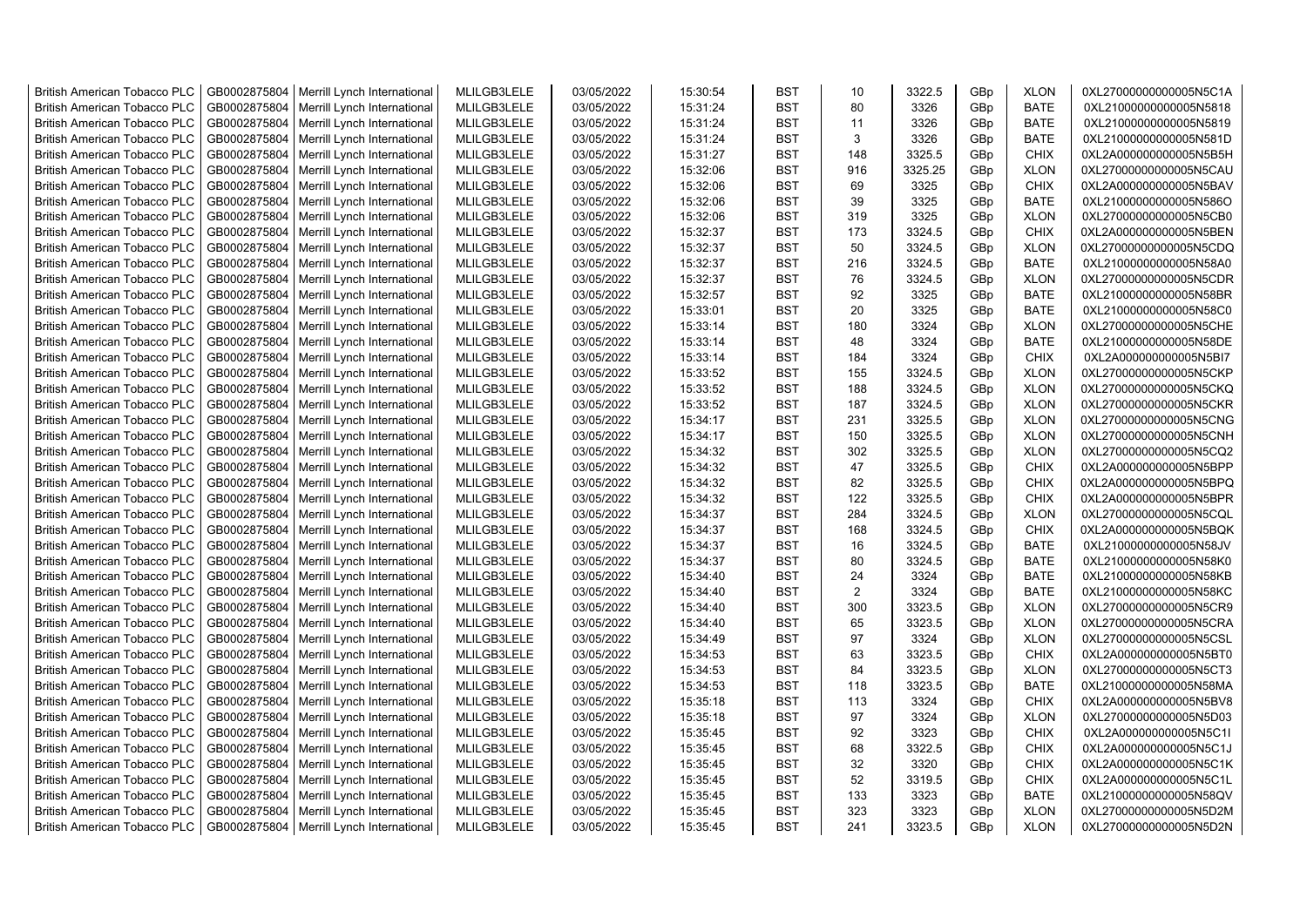| <b>British American Tobacco PLC</b> | GB0002875804 | Merrill Lynch International | MLILGB3LELE | 03/05/2022 | 15:35:47 | <b>BST</b> | 34             | 3316   | GBp             | <b>BATE</b> | 0XL21000000000005N58RL |
|-------------------------------------|--------------|-----------------------------|-------------|------------|----------|------------|----------------|--------|-----------------|-------------|------------------------|
| <b>British American Tobacco PLC</b> | GB0002875804 | Merrill Lynch International | MLILGB3LELE | 03/05/2022 | 15:35:47 | <b>BST</b> | 50             | 3316   | GBp             | <b>BATE</b> | 0XL21000000000005N58RM |
| <b>British American Tobacco PLC</b> | GB0002875804 | Merrill Lynch International | MLILGB3LELE | 03/05/2022 | 15:35:49 | <b>BST</b> | 33             | 3317.5 | GBp             | <b>BATE</b> | 0XL21000000000005N58S6 |
| <b>British American Tobacco PLC</b> | GB0002875804 | Merrill Lynch International | MLILGB3LELE | 03/05/2022 | 15:35:49 | <b>BST</b> | 81             | 3317.5 | GBp             | <b>XLON</b> | 0XL27000000000005N5D44 |
| <b>British American Tobacco PLC</b> | GB0002875804 | Merrill Lynch International | MLILGB3LELE | 03/05/2022 | 15:35:49 | <b>BST</b> | 14             | 3317.5 | GBp             | <b>CHIX</b> | 0XL2A000000000005N5C2M |
| <b>British American Tobacco PLC</b> | GB0002875804 | Merrill Lynch International | MLILGB3LELE | 03/05/2022 | 15:35:53 | <b>BST</b> | 15             | 3317   | GBp             | <b>BATE</b> | 0XL21000000000005N58SG |
| <b>British American Tobacco PLC</b> | GB0002875804 | Merrill Lynch International | MLILGB3LELE | 03/05/2022 | 15:35:53 | <b>BST</b> | 77             | 3316.5 | GBp             | <b>BATE</b> | 0XL21000000000005N58SH |
| <b>British American Tobacco PLC</b> | GB0002875804 | Merrill Lynch International | MLILGB3LELE | 03/05/2022 | 15:36:08 | <b>BST</b> | 20             | 3319.5 | GBp             | <b>CHIX</b> | 0XL2A000000000005N5C4O |
| <b>British American Tobacco PLC</b> | GB0002875804 | Merrill Lynch International | MLILGB3LELE | 03/05/2022 | 15:36:08 | <b>BST</b> | 71             | 3319.5 | GBp             | <b>XLON</b> | 0XL27000000000005N5D6C |
| <b>British American Tobacco PLC</b> | GB0002875804 | Merrill Lynch International | MLILGB3LELE | 03/05/2022 | 15:36:11 | <b>BST</b> | 33             | 3318.5 | GBp             | <b>BATE</b> | 0XL21000000000005N58U1 |
| <b>British American Tobacco PLC</b> | GB0002875804 | Merrill Lynch International | MLILGB3LELE | 03/05/2022 | 15:36:11 | <b>BST</b> | 162            | 3319   | GBp             | <b>XLON</b> | 0XL27000000000005N5D6P |
| <b>British American Tobacco PLC</b> | GB0002875804 | Merrill Lynch International | MLILGB3LELE | 03/05/2022 | 15:37:11 | <b>BST</b> | 19             | 3322   | GBp             | <b>CHIX</b> | 0XL2A000000000005N5CAE |
| <b>British American Tobacco PLC</b> | GB0002875804 | Merrill Lynch International | MLILGB3LELE | 03/05/2022 | 15:37:11 | <b>BST</b> | 55             | 3322   | GBp             | <b>CHIX</b> | 0XL2A000000000005N5CAF |
| <b>British American Tobacco PLC</b> | GB0002875804 | Merrill Lynch International | MLILGB3LELE | 03/05/2022 | 15:37:11 | <b>BST</b> | 128            | 3322   | GBp             | <b>XLON</b> | 0XL27000000000005N5DBR |
| <b>British American Tobacco PLC</b> | GB0002875804 | Merrill Lynch International | MLILGB3LELE | 03/05/2022 | 15:37:11 | <b>BST</b> | 101            | 3322   | GBp             | <b>XLON</b> | 0XL27000000000005N5DBS |
| <b>British American Tobacco PLC</b> | GB0002875804 | Merrill Lynch International | MLILGB3LELE | 03/05/2022 | 15:37:11 | <b>BST</b> | 293            | 3323   | GBp             | <b>XLON</b> | 0XL27000000000005N5DBT |
| <b>British American Tobacco PLC</b> | GB0002875804 | Merrill Lynch International | MLILGB3LELE | 03/05/2022 | 15:37:31 | <b>BST</b> | 60             | 3322.5 | GBp             | <b>CHIX</b> | 0XL2A000000000005N5CC7 |
| <b>British American Tobacco PLC</b> | GB0002875804 | Merrill Lynch International | MLILGB3LELE | 03/05/2022 | 15:37:54 | <b>BST</b> | 60             | 3322.5 | GBp             | <b>CHIX</b> | 0XL2A000000000005N5CEK |
| <b>British American Tobacco PLC</b> | GB0002875804 | Merrill Lynch International | MLILGB3LELE | 03/05/2022 | 15:37:54 | <b>BST</b> | 143            | 3322.5 | GBp             | <b>BATE</b> | 0XL21000000000005N5969 |
| <b>British American Tobacco PLC</b> | GB0002875804 | Merrill Lynch International | MLILGB3LELE | 03/05/2022 | 15:37:54 | <b>BST</b> | 23             | 3322.5 | GBp             | <b>BATE</b> | 0XL21000000000005N596B |
| <b>British American Tobacco PLC</b> | GB0002875804 | Merrill Lynch International | MLILGB3LELE | 03/05/2022 | 15:37:54 | <b>BST</b> | 202            | 3322.5 | GBp             | <b>BATE</b> | 0XL21000000000005N596E |
| <b>British American Tobacco PLC</b> | GB0002875804 | Merrill Lynch International | MLILGB3LELE | 03/05/2022 | 15:37:54 | <b>BST</b> | 66             | 3322.5 | GBp             | <b>BATE</b> | 0XL21000000000005N596D |
| British American Tobacco PLC        | GB0002875804 | Merrill Lynch International | MLILGB3LELE | 03/05/2022 | 15:37:54 | <b>BST</b> | 15             | 3322.5 | GBp             | <b>BATE</b> | 0XL21000000000005N596C |
| <b>British American Tobacco PLC</b> | GB0002875804 | Merrill Lynch International | MLILGB3LELE | 03/05/2022 | 15:37:54 | <b>BST</b> | 169            | 3322.5 | GBp             | <b>XLON</b> | 0XL27000000000005N5DG3 |
| <b>British American Tobacco PLC</b> | GB0002875804 | Merrill Lynch International | MLILGB3LELE | 03/05/2022 | 15:38:00 | <b>BST</b> | 3              | 3322.5 | GBp             | <b>XLON</b> | 0XL27000000000005N5DGP |
| <b>British American Tobacco PLC</b> | GB0002875804 | Merrill Lynch International | MLILGB3LELE | 03/05/2022 | 15:38:01 | <b>BST</b> | $\overline{7}$ | 3322.5 | GBp             | <b>XLON</b> | 0XL27000000000005N5DGT |
| <b>British American Tobacco PLC</b> | GB0002875804 | Merrill Lynch International | MLILGB3LELE | 03/05/2022 | 15:38:05 | <b>BST</b> | 327            | 3322.5 | GBp             | <b>XLON</b> | 0XL27000000000005N5DHH |
| British American Tobacco PLC        | GB0002875804 | Merrill Lynch International | MLILGB3LELE | 03/05/2022 | 15:38:11 | <b>BST</b> | 200            | 3323.5 | GBp             | <b>XLON</b> | 0XL27000000000005N5DIE |
| <b>British American Tobacco PLC</b> | GB0002875804 | Merrill Lynch International | MLILGB3LELE | 03/05/2022 | 15:38:44 | <b>BST</b> | 12             | 3323   | GBp             | <b>BATE</b> | 0XL21000000000005N59BA |
| <b>British American Tobacco PLC</b> | GB0002875804 | Merrill Lynch International | MLILGB3LELE | 03/05/2022 | 15:38:53 | <b>BST</b> | 148            | 3323.5 | GBp             | <b>XLON</b> | 0XL27000000000005N5DNI |
| <b>British American Tobacco PLC</b> | GB0002875804 | Merrill Lynch International | MLILGB3LELE | 03/05/2022 | 15:38:57 | <b>BST</b> | 371            | 3323.5 | GBp             | <b>XLON</b> | 0XL27000000000005N5DNS |
| <b>British American Tobacco PLC</b> | GB0002875804 | Merrill Lynch International | MLILGB3LELE | 03/05/2022 | 15:39:10 | <b>BST</b> | 207            | 3324.5 | GBp             | <b>XLON</b> | 0XL27000000000005N5DP5 |
| <b>British American Tobacco PLC</b> | GB0002875804 | Merrill Lynch International | MLILGB3LELE | 03/05/2022 | 15:39:29 | <b>BST</b> | 37             | 3323   | GBp             | <b>BATE</b> | 0XL21000000000005N59F6 |
| <b>British American Tobacco PLC</b> | GB0002875804 | Merrill Lynch International | MLILGB3LELE | 03/05/2022 | 15:39:29 | <b>BST</b> | 356            | 3323   | GBp             | <b>XLON</b> | 0XL27000000000005N5DQB |
| <b>British American Tobacco PLC</b> | GB0002875804 | Merrill Lynch International | MLILGB3LELE | 03/05/2022 | 15:39:29 | <b>BST</b> | 126            | 3323   | GBp             | <b>CHIX</b> | 0XL2A000000000005N5CNT |
| <b>British American Tobacco PLC</b> | GB0002875804 | Merrill Lynch International | MLILGB3LELE | 03/05/2022 | 15:40:06 | <b>BST</b> | 210            | 3324.5 | GBp             | <b>XLON</b> | 0XL27000000000005N5DU2 |
| <b>British American Tobacco PLC</b> | GB0002875804 | Merrill Lynch International | MLILGB3LELE | 03/05/2022 | 15:40:06 | <b>BST</b> | 78             | 3324.5 | GBp             | <b>XLON</b> | 0XL27000000000005N5DU3 |
| <b>British American Tobacco PLC</b> | GB0002875804 | Merrill Lynch International | MLILGB3LELE | 03/05/2022 | 15:40:42 | <b>BST</b> | 61             | 3325   | GBp             | <b>XLON</b> | 0XL27000000000005N5E23 |
| <b>British American Tobacco PLC</b> | GB0002875804 | Merrill Lynch International | MLILGB3LELE | 03/05/2022 | 15:40:42 | <b>BST</b> | 141            | 3325   | GBp             | <b>XLON</b> | 0XL27000000000005N5E24 |
| <b>British American Tobacco PLC</b> | GB0002875804 | Merrill Lynch International | MLILGB3LELE | 03/05/2022 | 15:40:45 | <b>BST</b> | 356            | 3324.5 | GBp             | <b>XLON</b> | 0XL27000000000005N5E2I |
| <b>British American Tobacco PLC</b> | GB0002875804 | Merrill Lynch International | MLILGB3LELE | 03/05/2022 | 15:41:18 | <b>BST</b> | 339            | 3326   | GBp             | <b>XLON</b> | 0XL27000000000005N5E5S |
| <b>British American Tobacco PLC</b> | GB0002875804 | Merrill Lynch International | MLILGB3LELE | 03/05/2022 | 15:41:32 | <b>BST</b> | 33             | 3326.5 | GBp             | <b>BATE</b> | 0XL21000000000005N59QA |
| <b>British American Tobacco PLC</b> | GB0002875804 | Merrill Lynch International | MLILGB3LELE | 03/05/2022 | 15:41:32 | <b>BST</b> | 159            | 3326.5 | GBp             | <b>XLON</b> | 0XL27000000000005N5E6I |
| <b>British American Tobacco PLC</b> | GB0002875804 | Merrill Lynch International | MLILGB3LELE | 03/05/2022 | 15:41:33 | <b>BST</b> | 72             | 3326.5 | GBp             | <b>CHIX</b> | 0XL2A000000000005N5D47 |
| British American Tobacco PLC        | GB0002875804 | Merrill Lynch International | MLILGB3LELE | 03/05/2022 | 15:41:36 | <b>BST</b> | 229            | 3326.5 | GBp             | <b>CHIX</b> | 0XL2A000000000005N5D4E |
| <b>British American Tobacco PLC</b> | GB0002875804 | Merrill Lynch International | MLILGB3LELE | 03/05/2022 | 15:41:38 | <b>BST</b> | 231            | 3326   | GBp             | <b>BATE</b> | 0XL21000000000005N59QN |
| <b>British American Tobacco PLC</b> | GB0002875804 | Merrill Lynch International | MLILGB3LELE | 03/05/2022 | 15:42:13 | <b>BST</b> | 296            | 3325.5 | GBp             | <b>CHIX</b> | 0XL2A000000000005N5D7N |
| <b>British American Tobacco PLC</b> | GB0002875804 | Merrill Lynch International | MLILGB3LELE | 03/05/2022 | 15:42:13 | <b>BST</b> | 232            | 3325.5 | GB <sub>p</sub> | <b>XLON</b> | 0XL27000000000005N5EA7 |
|                                     |              |                             |             |            |          |            |                |        |                 |             |                        |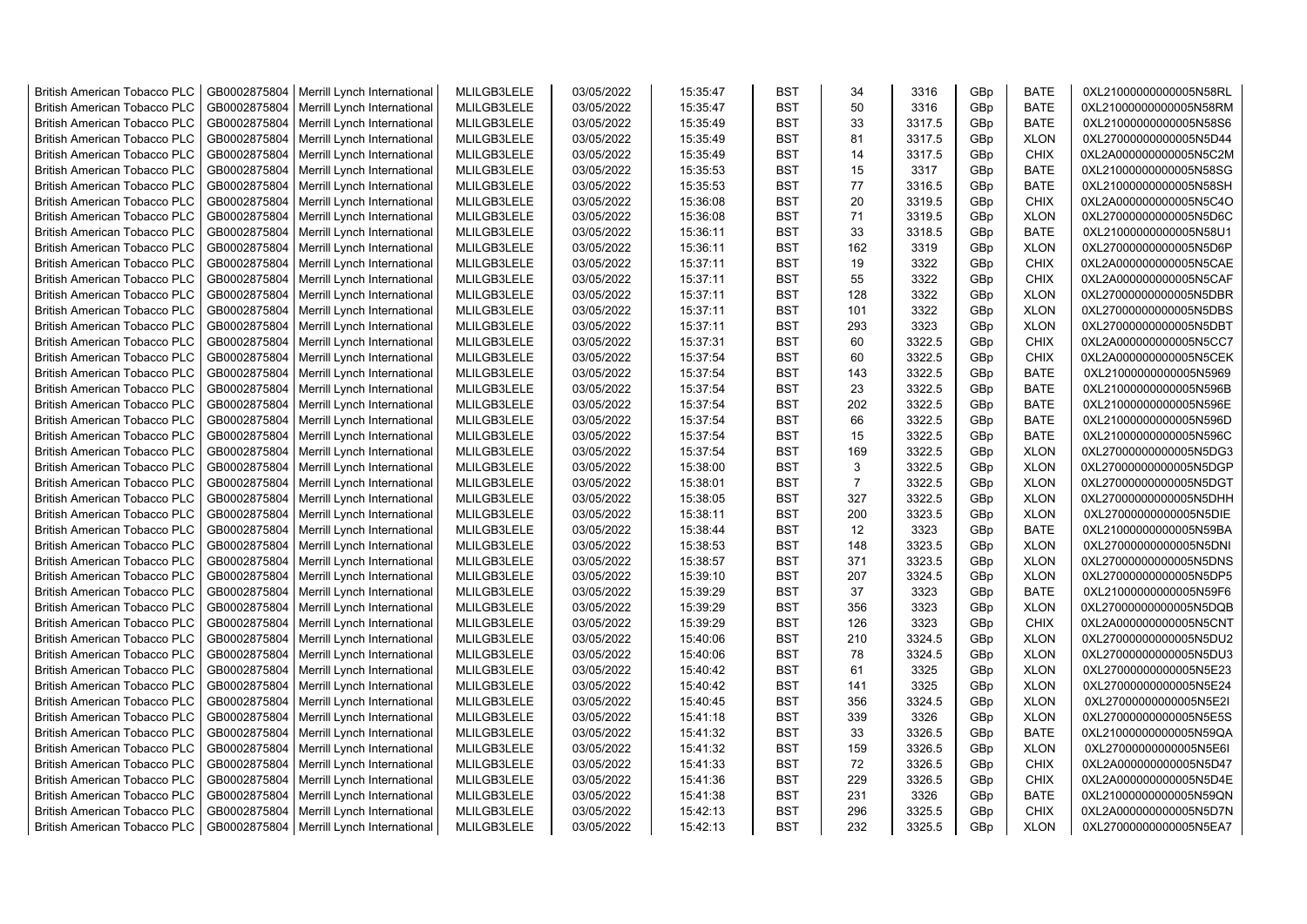| <b>British American Tobacco PLC</b> | GB0002875804 | Merrill Lynch International | MLILGB3LELE | 03/05/2022 | 15:42:13 | <b>BST</b> | 141 | 3326   | GBp             | <b>XLON</b> | 0XL27000000000005N5EA8 |
|-------------------------------------|--------------|-----------------------------|-------------|------------|----------|------------|-----|--------|-----------------|-------------|------------------------|
| <b>British American Tobacco PLC</b> | GB0002875804 | Merrill Lynch International | MLILGB3LELE | 03/05/2022 | 15:42:55 | <b>BST</b> | 164 | 3326.5 | GBp             | <b>XLON</b> | 0XL27000000000005N5EEI |
| <b>British American Tobacco PLC</b> | GB0002875804 | Merrill Lynch International | MLILGB3LELE | 03/05/2022 | 15:42:57 | <b>BST</b> | 135 | 3326.5 | GBp             | <b>CHIX</b> | 0XL2A000000000005N5DC2 |
| <b>British American Tobacco PLC</b> | GB0002875804 | Merrill Lynch International | MLILGB3LELE | 03/05/2022 | 15:42:58 | <b>BST</b> | 103 | 3326.5 | GBp             | <b>XLON</b> | 0XL27000000000005N5EF9 |
| <b>British American Tobacco PLC</b> | GB0002875804 | Merrill Lynch International | MLILGB3LELE | 03/05/2022 | 15:42:59 | <b>BST</b> | 314 | 3326.5 | GBp             | <b>XLON</b> | 0XL27000000000005N5EFA |
| <b>British American Tobacco PLC</b> | GB0002875804 | Merrill Lynch International | MLILGB3LELE | 03/05/2022 | 15:43:07 | <b>BST</b> | 98  | 3326   | GBp             | <b>CHIX</b> | 0XL2A000000000005N5DCO |
| <b>British American Tobacco PLC</b> | GB0002875804 | Merrill Lynch International | MLILGB3LELE | 03/05/2022 | 15:43:32 | <b>BST</b> | 66  | 3325.5 | GBp             | <b>XLON</b> | 0XL27000000000005N5EIT |
| <b>British American Tobacco PLC</b> | GB0002875804 | Merrill Lynch International | MLILGB3LELE | 03/05/2022 | 15:43:33 | <b>BST</b> | 132 | 3325.5 | GBp             | <b>XLON</b> | 0XL27000000000005N5EIV |
| <b>British American Tobacco PLC</b> | GB0002875804 | Merrill Lynch International | MLILGB3LELE | 03/05/2022 | 15:43:33 | <b>BST</b> | 157 | 3326   | GBp             | <b>XLON</b> | 0XL27000000000005N5EJ0 |
| <b>British American Tobacco PLC</b> | GB0002875804 | Merrill Lynch International | MLILGB3LELE | 03/05/2022 | 15:43:35 | <b>BST</b> | 95  | 3326   | GBp             | <b>BATE</b> | 0XL21000000000005N5A42 |
| <b>British American Tobacco PLC</b> | GB0002875804 | Merrill Lynch International | MLILGB3LELE | 03/05/2022 | 15:43:37 | <b>BST</b> | 51  | 3326   | GBp             | <b>BATE</b> | 0XL21000000000005N5A4B |
| <b>British American Tobacco PLC</b> | GB0002875804 | Merrill Lynch International | MLILGB3LELE | 03/05/2022 | 15:43:39 | <b>BST</b> | 200 | 3326   | GBp             | <b>BATE</b> | 0XL21000000000005N5A4D |
| <b>British American Tobacco PLC</b> | GB0002875804 | Merrill Lynch International | MLILGB3LELE | 03/05/2022 | 15:43:40 | <b>BST</b> | 28  | 3326   | GBp             | <b>XLON</b> | 0XL27000000000005N5EJQ |
| <b>British American Tobacco PLC</b> | GB0002875804 | Merrill Lynch International | MLILGB3LELE | 03/05/2022 | 15:43:40 | <b>BST</b> | 156 | 3326   | GBp             | <b>XLON</b> | 0XL27000000000005N5EJR |
| <b>British American Tobacco PLC</b> | GB0002875804 | Merrill Lynch International | MLILGB3LELE | 03/05/2022 | 15:43:41 | <b>BST</b> | 73  | 3325.5 | GBp             | <b>XLON</b> | 0XL27000000000005N5EJT |
| <b>British American Tobacco PLC</b> | GB0002875804 | Merrill Lynch International | MLILGB3LELE | 03/05/2022 | 15:43:41 | <b>BST</b> | 283 | 3325.5 | GBp             | <b>XLON</b> | 0XL27000000000005N5EJU |
| <b>British American Tobacco PLC</b> | GB0002875804 | Merrill Lynch International | MLILGB3LELE | 03/05/2022 | 15:43:42 | <b>BST</b> | 51  | 3326   | GBp             | BATE        | 0XL21000000000005N5A4G |
| <b>British American Tobacco PLC</b> | GB0002875804 | Merrill Lynch International | MLILGB3LELE | 03/05/2022 | 15:43:43 | <b>BST</b> | 51  | 3326   | GBp             | BATE        | 0XL21000000000005N5A4H |
| <b>British American Tobacco PLC</b> | GB0002875804 | Merrill Lynch International | MLILGB3LELE | 03/05/2022 | 15:43:47 | <b>BST</b> | 18  | 3325   | GBp             | <b>BATE</b> | 0XL21000000000005N5A51 |
| <b>British American Tobacco PLC</b> | GB0002875804 | Merrill Lynch International | MLILGB3LELE | 03/05/2022 | 15:43:47 | <b>BST</b> | 98  | 3325   | GBp             | <b>BATE</b> | 0XL21000000000005N5A52 |
| <b>British American Tobacco PLC</b> | GB0002875804 | Merrill Lynch International | MLILGB3LELE | 03/05/2022 | 15:43:47 | <b>BST</b> | 83  | 3325   | GBp             | <b>CHIX</b> | 0XL2A000000000005N5DH4 |
| <b>British American Tobacco PLC</b> | GB0002875804 | Merrill Lynch International | MLILGB3LELE | 03/05/2022 | 15:43:47 | <b>BST</b> | 135 | 3325   | GBp             | <b>XLON</b> | 0XL27000000000005N5EKM |
| <b>British American Tobacco PLC</b> | GB0002875804 | Merrill Lynch International | MLILGB3LELE | 03/05/2022 | 15:44:19 | <b>BST</b> | 155 | 3324.5 | GBp             | <b>XLON</b> | 0XL27000000000005N5EOM |
| <b>British American Tobacco PLC</b> | GB0002875804 | Merrill Lynch International | MLILGB3LELE | 03/05/2022 | 15:44:19 | <b>BST</b> | 54  | 3324.5 | GBp             | <b>CHIX</b> | 0XL2A000000000005N5DKQ |
| <b>British American Tobacco PLC</b> | GB0002875804 | Merrill Lynch International | MLILGB3LELE | 03/05/2022 | 15:44:19 | <b>BST</b> | 80  | 3324.5 | GBp             | <b>BATE</b> | 0XL21000000000005N5A95 |
| <b>British American Tobacco PLC</b> | GB0002875804 | Merrill Lynch International | MLILGB3LELE | 03/05/2022 | 15:44:44 | <b>BST</b> | 72  | 3325   | GBp             | <b>XLON</b> | 0XL27000000000005N5EQT |
| <b>British American Tobacco PLC</b> | GB0002875804 | Merrill Lynch International | MLILGB3LELE | 03/05/2022 | 15:44:52 | <b>BST</b> | 77  | 3324.5 | GBp             | <b>XLON</b> | 0XL27000000000005N5ERF |
| <b>British American Tobacco PLC</b> | GB0002875804 | Merrill Lynch International | MLILGB3LELE | 03/05/2022 | 15:44:52 | <b>BST</b> | 100 | 3324   | GBp             | <b>BATE</b> | 0XL21000000000005N5AB7 |
| <b>British American Tobacco PLC</b> | GB0002875804 | Merrill Lynch International | MLILGB3LELE | 03/05/2022 | 15:44:57 | <b>BST</b> | 100 | 3324   | GBp             | <b>BATE</b> | 0XL21000000000005N5ABE |
| <b>British American Tobacco PLC</b> | GB0002875804 | Merrill Lynch International | MLILGB3LELE | 03/05/2022 | 15:44:57 | <b>BST</b> | 195 | 3324   | GBp             | <b>XLON</b> | 0XL27000000000005N5ERS |
| <b>British American Tobacco PLC</b> | GB0002875804 | Merrill Lynch International | MLILGB3LELE | 03/05/2022 | 15:44:57 | <b>BST</b> | 64  | 3324   | GBp             | <b>CHIX</b> | 0XL2A000000000005N5DNG |
| <b>British American Tobacco PLC</b> | GB0002875804 | Merrill Lynch International | MLILGB3LELE | 03/05/2022 | 15:44:57 | <b>BST</b> | 145 | 3324   | GBp             | <b>BATE</b> | 0XL21000000000005N5ABG |
| <b>British American Tobacco PLC</b> | GB0002875804 | Merrill Lynch International | MLILGB3LELE | 03/05/2022 | 15:44:59 | <b>BST</b> | 99  | 3323.5 | GBp             | <b>BATE</b> | 0XL21000000000005N5ABR |
| <b>British American Tobacco PLC</b> | GB0002875804 | Merrill Lynch International | MLILGB3LELE | 03/05/2022 | 15:44:59 | <b>BST</b> | 207 | 3323.5 | GBp             | <b>XLON</b> | 0XL27000000000005N5ESL |
| <b>British American Tobacco PLC</b> | GB0002875804 | Merrill Lynch International | MLILGB3LELE | 03/05/2022 | 15:44:59 | <b>BST</b> | 110 | 3323.5 | GBp             | <b>CHIX</b> | 0XL2A000000000005N5DNP |
| <b>British American Tobacco PLC</b> | GB0002875804 | Merrill Lynch International | MLILGB3LELE | 03/05/2022 | 15:44:59 | <b>BST</b> | 82  | 3323   | GBp             | <b>CHIX</b> | 0XL2A000000000005N5DNR |
| <b>British American Tobacco PLC</b> | GB0002875804 | Merrill Lynch International | MLILGB3LELE | 03/05/2022 | 15:45:11 | <b>BST</b> | 170 | 3323   | GBp             | <b>XLON</b> | 0XL27000000000005N5ETM |
| <b>British American Tobacco PLC</b> | GB0002875804 | Merrill Lynch International | MLILGB3LELE | 03/05/2022 | 15:45:11 | <b>BST</b> | 69  | 3323   | GBp             | <b>XLON</b> | 0XL27000000000005N5ETN |
| <b>British American Tobacco PLC</b> | GB0002875804 | Merrill Lynch International | MLILGB3LELE | 03/05/2022 | 15:45:11 | <b>BST</b> | 292 | 3323   | GBp             | <b>BATE</b> | 0XL21000000000005N5ACO |
| <b>British American Tobacco PLC</b> | GB0002875804 | Merrill Lynch International | MLILGB3LELE | 03/05/2022 | 15:45:13 | <b>BST</b> | 46  | 3322.5 | GBp             | <b>CHIX</b> | 0XL2A000000000005N5DPK |
| <b>British American Tobacco PLC</b> | GB0002875804 | Merrill Lynch International | MLILGB3LELE | 03/05/2022 | 15:45:19 | <b>BST</b> | 52  | 3322   | GBp             | <b>CHIX</b> | 0XL2A000000000005N5DQE |
| <b>British American Tobacco PLC</b> | GB0002875804 | Merrill Lynch International | MLILGB3LELE | 03/05/2022 | 15:45:19 | <b>BST</b> | 69  | 3322   | GBp             | BATE        | 0XL21000000000005N5ADO |
| <b>British American Tobacco PLC</b> | GB0002875804 | Merrill Lynch International | MLILGB3LELE | 03/05/2022 | 15:45:19 | <b>BST</b> | 178 | 3322   | GBp             | <b>XLON</b> | 0XL27000000000005N5EUS |
| <b>British American Tobacco PLC</b> | GB0002875804 | Merrill Lynch International | MLILGB3LELE | 03/05/2022 | 15:45:36 | <b>BST</b> | 43  | 3323   | GBp             | <b>CHIX</b> | 0XL2A000000000005N5DRV |
| <b>British American Tobacco PLC</b> | GB0002875804 | Merrill Lynch International | MLILGB3LELE | 03/05/2022 | 15:45:36 | <b>BST</b> | 132 | 3323   | GBp             | <b>BATE</b> | 0XL21000000000005N5AFL |
| <b>British American Tobacco PLC</b> | GB0002875804 | Merrill Lynch International | MLILGB3LELE | 03/05/2022 | 15:45:36 | <b>BST</b> | 65  | 3323   | GBp             | <b>XLON</b> | 0XL27000000000005N5F0M |
| <b>British American Tobacco PLC</b> | GB0002875804 | Merrill Lynch International | MLILGB3LELE | 03/05/2022 | 15:45:36 | <b>BST</b> | 55  | 3323   | GBp             | <b>XLON</b> | 0XL27000000000005N5F0N |
| <b>British American Tobacco PLC</b> | GB0002875804 | Merrill Lynch International | MLILGB3LELE | 03/05/2022 | 15:46:17 | <b>BST</b> | 83  | 3324   | GB <sub>p</sub> | <b>BATE</b> | 0XL21000000000005N5AJC |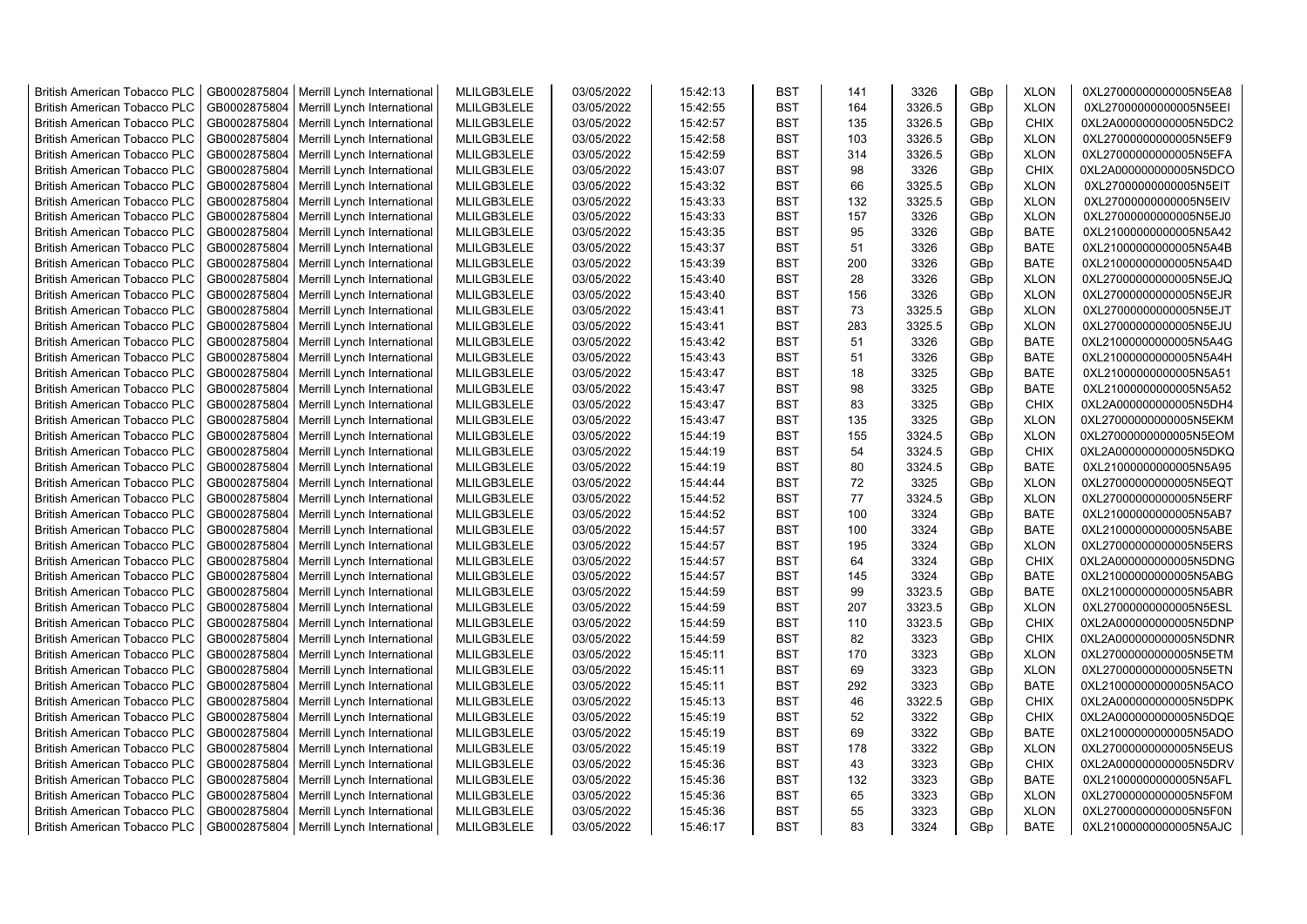| <b>British American Tobacco PLC</b> | GB0002875804 | Merrill Lynch International | MLILGB3LELE | 03/05/2022 | 15:46:17 | <b>BST</b> | 65  | 3324    | GBp             | <b>CHIX</b> | 0XL2A000000000005N5DVH |
|-------------------------------------|--------------|-----------------------------|-------------|------------|----------|------------|-----|---------|-----------------|-------------|------------------------|
| <b>British American Tobacco PLC</b> | GB0002875804 | Merrill Lynch International | MLILGB3LELE | 03/05/2022 | 15:46:34 | <b>BST</b> | 36  | 3324    | GBp             | <b>BATE</b> | 0XL21000000000005N5AJN |
| <b>British American Tobacco PLC</b> | GB0002875804 | Merrill Lynch International | MLILGB3LELE | 03/05/2022 | 15:46:34 | <b>BST</b> | 24  | 3324    | GBp             | <b>BATE</b> | 0XL21000000000005N5AJO |
| <b>British American Tobacco PLC</b> | GB0002875804 | Merrill Lynch International | MLILGB3LELE | 03/05/2022 | 15:46:35 | <b>BST</b> | 141 | 3324.5  | GBp             | <b>XLON</b> | 0XL27000000000005N5F63 |
| <b>British American Tobacco PLC</b> | GB0002875804 | Merrill Lynch International | MLILGB3LELE | 03/05/2022 | 15:46:35 | <b>BST</b> | 250 | 3324.5  | GBp             | <b>XLON</b> | 0XL27000000000005N5F64 |
| <b>British American Tobacco PLC</b> | GB0002875804 | Merrill Lynch International | MLILGB3LELE | 03/05/2022 | 15:46:50 | <b>BST</b> | 94  | 3324.5  | GBp             | <b>XLON</b> | 0XL27000000000005N5F8B |
| <b>British American Tobacco PLC</b> | GB0002875804 | Merrill Lynch International | MLILGB3LELE | 03/05/2022 | 15:47:03 | <b>BST</b> | 158 | 3324.5  | GBp             | <b>XLON</b> | 0XL27000000000005N5F91 |
| <b>British American Tobacco PLC</b> | GB0002875804 | Merrill Lynch International | MLILGB3LELE | 03/05/2022 | 15:47:03 | <b>BST</b> | 141 | 3324.5  | GBp             | <b>XLON</b> | 0XL27000000000005N5F92 |
| <b>British American Tobacco PLC</b> | GB0002875804 | Merrill Lynch International | MLILGB3LELE | 03/05/2022 | 15:47:03 | <b>BST</b> | 104 | 3324.5  | GBp             | <b>XLON</b> | 0XL27000000000005N5F93 |
| <b>British American Tobacco PLC</b> | GB0002875804 | Merrill Lynch International | MLILGB3LELE | 03/05/2022 | 15:47:04 | <b>BST</b> | 124 | 3324    | GBp             | <b>XLON</b> | 0XL27000000000005N5F9L |
| <b>British American Tobacco PLC</b> | GB0002875804 | Merrill Lynch International | MLILGB3LELE | 03/05/2022 | 15:47:04 | <b>BST</b> | 95  | 3324    | GBp             | <b>CHIX</b> | 0XL2A000000000005N5E3T |
| <b>British American Tobacco PLC</b> | GB0002875804 | Merrill Lynch International | MLILGB3LELE | 03/05/2022 | 15:47:04 | <b>BST</b> | 8   | 3324    | GBp             | <b>CHIX</b> | 0XL2A000000000005N5E3U |
| <b>British American Tobacco PLC</b> | GB0002875804 | Merrill Lynch International | MLILGB3LELE | 03/05/2022 | 15:47:04 | <b>BST</b> | 48  | 3324    | GBp             | <b>BATE</b> | 0XL21000000000005N5AN6 |
| <b>British American Tobacco PLC</b> | GB0002875804 | Merrill Lynch International | MLILGB3LELE | 03/05/2022 | 15:47:56 | <b>BST</b> | 5   | 3326    | GBp             | <b>BATE</b> | 0XL21000000000005N5ARK |
| <b>British American Tobacco PLC</b> | GB0002875804 | Merrill Lynch International | MLILGB3LELE | 03/05/2022 | 15:47:56 | <b>BST</b> | 41  | 3326    | GBp             | <b>BATE</b> | 0XL21000000000005N5ARL |
| <b>British American Tobacco PLC</b> | GB0002875804 | Merrill Lynch International | MLILGB3LELE | 03/05/2022 | 15:47:57 | <b>BST</b> | 250 | 3326.5  | GBp             | <b>XLON</b> | 0XL27000000000005N5FG9 |
| <b>British American Tobacco PLC</b> | GB0002875804 | Merrill Lynch International | MLILGB3LELE | 03/05/2022 | 15:47:57 | <b>BST</b> | 141 | 3326.5  | GBp             | <b>XLON</b> | 0XL27000000000005N5FGA |
| <b>British American Tobacco PLC</b> | GB0002875804 | Merrill Lynch International | MLILGB3LELE | 03/05/2022 | 15:48:01 | <b>BST</b> | 123 | 3326    | GBp             | <b>XLON</b> | 0XL27000000000005N5FGI |
| <b>British American Tobacco PLC</b> | GB0002875804 | Merrill Lynch International | MLILGB3LELE | 03/05/2022 | 15:48:01 | <b>BST</b> | 83  | 3326    | GBp             | <b>XLON</b> | 0XL27000000000005N5FGJ |
| <b>British American Tobacco PLC</b> | GB0002875804 | Merrill Lynch International | MLILGB3LELE | 03/05/2022 | 15:48:04 | <b>BST</b> | 14  | 3325.5  | GBp             | <b>BATE</b> | 0XL21000000000005N5AS2 |
| <b>British American Tobacco PLC</b> | GB0002875804 | Merrill Lynch International | MLILGB3LELE | 03/05/2022 | 15:48:04 | <b>BST</b> | 150 | 3325.5  | GBp             | <b>XLON</b> | 0XL27000000000005N5FGU |
| <b>British American Tobacco PLC</b> | GB0002875804 | Merrill Lynch International | MLILGB3LELE | 03/05/2022 | 15:48:04 | <b>BST</b> | 42  | 3325.5  | GBp             | <b>BATE</b> | 0XL21000000000005N5AS4 |
| <b>British American Tobacco PLC</b> | GB0002875804 | Merrill Lynch International | MLILGB3LELE | 03/05/2022 | 15:48:04 | <b>BST</b> | 13  | 3325.5  | GBp             | <b>BATE</b> | 0XL21000000000005N5AS3 |
| <b>British American Tobacco PLC</b> | GB0002875804 | Merrill Lynch International | MLILGB3LELE | 03/05/2022 | 15:48:04 | <b>BST</b> | 52  | 3325.5  | GBp             | <b>CHIX</b> | 0XL2A000000000005N5E95 |
| <b>British American Tobacco PLC</b> | GB0002875804 | Merrill Lynch International | MLILGB3LELE | 03/05/2022 | 15:49:04 | <b>BST</b> | 6   | 3325.5  | GBp             | <b>XLON</b> | 0XL27000000000005N5FMQ |
| <b>British American Tobacco PLC</b> | GB0002875804 | Merrill Lynch International | MLILGB3LELE | 03/05/2022 | 15:49:14 | <b>BST</b> | 756 | 3326.25 | GBp             | <b>XLON</b> | 0XL27000000000005N5FO0 |
| <b>British American Tobacco PLC</b> | GB0002875804 | Merrill Lynch International | MLILGB3LELE | 03/05/2022 | 15:49:16 | <b>BST</b> | 47  | 3326    | GBp             | <b>XLON</b> | 0XL27000000000005N5FO4 |
| <b>British American Tobacco PLC</b> | GB0002875804 | Merrill Lynch International | MLILGB3LELE | 03/05/2022 | 15:49:16 | <b>BST</b> | 85  | 3326    | GBp             | <b>XLON</b> | 0XL27000000000005N5FO5 |
| <b>British American Tobacco PLC</b> | GB0002875804 | Merrill Lynch International | MLILGB3LELE | 03/05/2022 | 15:49:18 | <b>BST</b> | 224 | 3325.5  | GBp             | <b>XLON</b> | 0XL27000000000005N5FO7 |
| <b>British American Tobacco PLC</b> | GB0002875804 | Merrill Lynch International | MLILGB3LELE | 03/05/2022 | 15:49:20 | <b>BST</b> | 26  | 3325    | GBp             | <b>CHIX</b> | 0XL2A000000000005N5EFN |
| <b>British American Tobacco PLC</b> | GB0002875804 | Merrill Lynch International | MLILGB3LELE | 03/05/2022 | 15:49:22 | <b>BST</b> | 32  | 3325    | GBp             | <b>BATE</b> | 0XL21000000000005N5B36 |
| <b>British American Tobacco PLC</b> | GB0002875804 | Merrill Lynch International | MLILGB3LELE | 03/05/2022 | 15:49:22 | <b>BST</b> | 83  | 3325    | GBp             | <b>XLON</b> | 0XL27000000000005N5FOI |
| <b>British American Tobacco PLC</b> | GB0002875804 | Merrill Lynch International | MLILGB3LELE | 03/05/2022 | 15:49:22 | <b>BST</b> | 90  | 3325    | GBp             | <b>CHIX</b> | 0XL2A000000000005N5EFQ |
| <b>British American Tobacco PLC</b> | GB0002875804 | Merrill Lynch International | MLILGB3LELE | 03/05/2022 | 15:50:01 | <b>BST</b> | 148 | 3325.5  | GBp             | <b>CHIX</b> | 0XL2A000000000005N5EJH |
| <b>British American Tobacco PLC</b> | GB0002875804 | Merrill Lynch International | MLILGB3LELE | 03/05/2022 | 15:50:22 | <b>BST</b> | 250 | 3326.5  | GBp             | <b>XLON</b> | 0XL27000000000005N5G04 |
| <b>British American Tobacco PLC</b> | GB0002875804 | Merrill Lynch International | MLILGB3LELE | 03/05/2022 | 15:50:22 | <b>BST</b> | 141 | 3326.5  | GBp             | <b>XLON</b> | 0XL27000000000005N5G05 |
| <b>British American Tobacco PLC</b> | GB0002875804 | Merrill Lynch International | MLILGB3LELE | 03/05/2022 | 15:50:50 | <b>BST</b> | 518 | 3326.5  | GBp             | <b>BATE</b> | 0XL21000000000005N5BCN |
| <b>British American Tobacco PLC</b> | GB0002875804 | Merrill Lynch International | MLILGB3LELE | 03/05/2022 | 15:50:50 | <b>BST</b> | 11  | 3326.5  | GBp             | BATE        | 0XL21000000000005N5BCO |
| <b>British American Tobacco PLC</b> | GB0002875804 | Merrill Lynch International | MLILGB3LELE | 03/05/2022 | 15:50:50 | <b>BST</b> | 22  | 3326.5  | GBp             | <b>BATE</b> | 0XL21000000000005N5BCP |
| <b>British American Tobacco PLC</b> | GB0002875804 | Merrill Lynch International | MLILGB3LELE | 03/05/2022 | 15:50:50 | <b>BST</b> | 29  | 3326.5  | GBp             | <b>BATE</b> | 0XL21000000000005N5BCQ |
| <b>British American Tobacco PLC</b> | GB0002875804 | Merrill Lynch International | MLILGB3LELE | 03/05/2022 | 15:50:50 | <b>BST</b> | 9   | 3326.5  | GBp             | <b>BATE</b> | 0XL21000000000005N5BCR |
| <b>British American Tobacco PLC</b> | GB0002875804 | Merrill Lynch International | MLILGB3LELE | 03/05/2022 | 15:50:50 | <b>BST</b> | 15  | 3326.5  | GBp             | <b>XLON</b> | 0XL27000000000005N5G3I |
| <b>British American Tobacco PLC</b> | GB0002875804 | Merrill Lynch International | MLILGB3LELE | 03/05/2022 | 15:50:50 | <b>BST</b> | 16  | 3326.5  | GBp             | <b>XLON</b> | 0XL27000000000005N5G3J |
| <b>British American Tobacco PLC</b> | GB0002875804 | Merrill Lynch International | MLILGB3LELE | 03/05/2022 | 15:50:50 | <b>BST</b> | 74  | 3326.5  | GBp             | <b>XLON</b> | 0XL27000000000005N5G3K |
| <b>British American Tobacco PLC</b> | GB0002875804 | Merrill Lynch International | MLILGB3LELE | 03/05/2022 | 15:51:08 | <b>BST</b> | 477 | 3327    | GBp             | <b>XLON</b> | 0XL27000000000005N5G5I |
| <b>British American Tobacco PLC</b> | GB0002875804 | Merrill Lynch International | MLILGB3LELE | 03/05/2022 | 15:51:33 | <b>BST</b> | 5   | 3327.5  | GBp             | <b>CHIX</b> | 0XL2A000000000005N5ES2 |
| <b>British American Tobacco PLC</b> | GB0002875804 | Merrill Lynch International | MLILGB3LELE | 03/05/2022 | 15:51:33 | <b>BST</b> | 77  | 3327.5  | GBp             | <b>CHIX</b> | 0XL2A000000000005N5ES3 |
| <b>British American Tobacco PLC</b> | GB0002875804 | Merrill Lynch International | MLILGB3LELE | 03/05/2022 | 15:51:38 | <b>BST</b> | 177 | 3328    | GB <sub>p</sub> | <b>XLON</b> | 0XL27000000000005N5G7V |
|                                     |              |                             |             |            |          |            |     |         |                 |             |                        |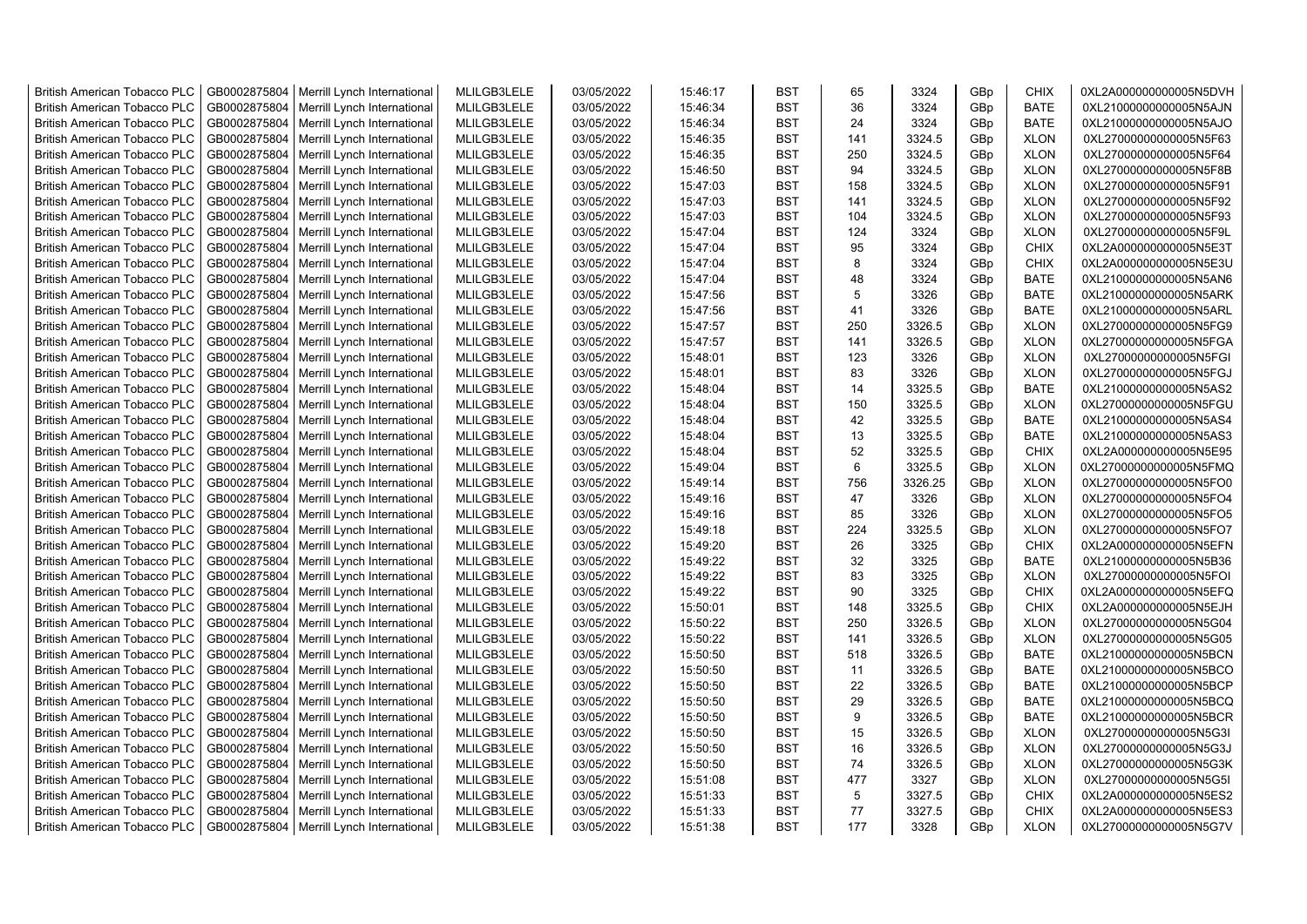| <b>British American Tobacco PLC</b>                                 | GB0002875804                 | Merrill Lynch International                                | MLILGB3LELE                | 03/05/2022               | 15:52:11             | <b>BST</b>               | 194            | 3330         | GBp             | <b>XLON</b>                | 0XL27000000000005N5GB4                           |
|---------------------------------------------------------------------|------------------------------|------------------------------------------------------------|----------------------------|--------------------------|----------------------|--------------------------|----------------|--------------|-----------------|----------------------------|--------------------------------------------------|
| <b>British American Tobacco PLC</b>                                 | GB0002875804                 | Merrill Lynch International                                | MLILGB3LELE                | 03/05/2022               | 15:52:11             | <b>BST</b>               | 141            | 3330         | GBp             | <b>XLON</b>                | 0XL27000000000005N5GB5                           |
| <b>British American Tobacco PLC</b>                                 | GB0002875804                 | Merrill Lynch International                                | MLILGB3LELE                | 03/05/2022               | 15:52:11             | <b>BST</b>               | 55             | 3330         | GBp             | <b>CHIX</b>                | 0XL2A000000000005N5EVD                           |
| <b>British American Tobacco PLC</b>                                 | GB0002875804                 | Merrill Lynch International                                | MLILGB3LELE                | 03/05/2022               | 15:52:11             | <b>BST</b>               | 100            | 3330         | GBp             | <b>CHIX</b>                | 0XL2A000000000005N5EVE                           |
| <b>British American Tobacco PLC</b>                                 | GB0002875804                 | Merrill Lynch International                                | MLILGB3LELE                | 03/05/2022               | 15:52:14             | <b>BST</b>               | 156            | 3330.5       | GBp             | <b>BATE</b>                | 0XL21000000000005N5BJA                           |
| <b>British American Tobacco PLC</b>                                 | GB0002875804                 | Merrill Lynch International                                | MLILGB3LELE                | 03/05/2022               | 15:52:21             | <b>BST</b>               | 10             | 3330         | GBp             | <b>CHIX</b>                | 0XL2A000000000005N5F04                           |
| <b>British American Tobacco PLC</b>                                 | GB0002875804                 | Merrill Lynch International                                | MLILGB3LELE                | 03/05/2022               | 15:52:25             | <b>BST</b>               | 136            | 3330         | GBp             | <b>CHIX</b>                | 0XL2A000000000005N5F0N                           |
| <b>British American Tobacco PLC</b>                                 | GB0002875804                 | Merrill Lynch International                                | MLILGB3LELE                | 03/05/2022               | 15:52:25             | <b>BST</b>               | 27             | 3330         | GBp             | <b>BATE</b>                | 0XL21000000000005N5BJT                           |
| <b>British American Tobacco PLC</b>                                 | GB0002875804                 | Merrill Lynch International                                | MLILGB3LELE                | 03/05/2022               | 15:52:25             | <b>BST</b>               | 444            | 3329.5       | GBp             | <b>XLON</b>                | 0XL27000000000005N5GCI                           |
| <b>British American Tobacco PLC</b>                                 | GB0002875804                 | Merrill Lynch International                                | MLILGB3LELE                | 03/05/2022               | 15:52:25             | <b>BST</b>               | 54             | 3329.5       | GBp             | <b>CHIX</b>                | 0XL2A000000000005N5F0R                           |
| <b>British American Tobacco PLC</b>                                 | GB0002875804                 | Merrill Lynch International                                | MLILGB3LELE                | 03/05/2022               | 15:52:26             | <b>BST</b>               | 71             | 3329.5       | GBp             | <b>CHIX</b>                | 0XL2A000000000005N5F0U                           |
| <b>British American Tobacco PLC</b>                                 | GB0002875804                 | Merrill Lynch International                                | MLILGB3LELE                | 03/05/2022               | 15:52:28             | <b>BST</b>               | 138            | 3329         | GBp             | <b>XLON</b>                | 0XL27000000000005N5GCV                           |
| <b>British American Tobacco PLC</b>                                 | GB0002875804                 | Merrill Lynch International                                | MLILGB3LELE                | 03/05/2022               | 15:52:31             | <b>BST</b>               | 76             | 3329         | GBp             | <b>CHIX</b>                | 0XL2A000000000005N5F1C                           |
| <b>British American Tobacco PLC</b>                                 | GB0002875804                 | Merrill Lynch International                                | MLILGB3LELE                | 03/05/2022               | 15:52:31             | <b>BST</b>               | 71             | 3329         | GBp             | <b>BATE</b>                | 0XL21000000000005N5BL1                           |
| <b>British American Tobacco PLC</b>                                 | GB0002875804                 | Merrill Lynch International                                | MLILGB3LELE                | 03/05/2022               | 15:52:51             | <b>BST</b>               | 100            | 3328.5       | GBp             | <b>CHIX</b>                | 0XL2A000000000005N5F3S                           |
| <b>British American Tobacco PLC</b>                                 | GB0002875804                 | Merrill Lynch International                                | MLILGB3LELE                | 03/05/2022               | 15:52:51             | <b>BST</b>               | 218            | 3328.5       | GBp             | <b>XLON</b>                | 0XL27000000000005N5GF9                           |
| <b>British American Tobacco PLC</b>                                 | GB0002875804                 | Merrill Lynch International                                | MLILGB3LELE                | 03/05/2022               | 15:52:52             | <b>BST</b>               | 13             | 3328.5       | GBp             | <b>BATE</b>                | 0XL21000000000005N5BNA                           |
| <b>British American Tobacco PLC</b>                                 | GB0002875804                 | Merrill Lynch International                                | MLILGB3LELE                | 03/05/2022               | 15:52:53             | <b>BST</b>               | 16             | 3328.5       | GBp             | <b>BATE</b>                | 0XL21000000000005N5BNG                           |
| <b>British American Tobacco PLC</b>                                 | GB0002875804                 | Merrill Lynch International                                | MLILGB3LELE                | 03/05/2022               | 15:53:02             | <b>BST</b>               | 92             | 3328.5       | GBp             | <b>CHIX</b>                | 0XL2A000000000005N5F51                           |
| <b>British American Tobacco PLC</b>                                 | GB0002875804                 | Merrill Lynch International                                | MLILGB3LELE                | 03/05/2022               | 15:53:02             | <b>BST</b>               | $\overline{7}$ | 3328.5       | GBp             | <b>BATE</b>                | 0XL21000000000005N5BO7                           |
| <b>British American Tobacco PLC</b>                                 | GB0002875804                 | Merrill Lynch International                                | MLILGB3LELE                | 03/05/2022               | 15:53:11             | <b>BST</b>               | 63             | 3328.5       | GBp             | <b>CHIX</b>                | 0XL2A000000000005N5F5O                           |
| <b>British American Tobacco PLC</b>                                 | GB0002875804                 | Merrill Lynch International                                | MLILGB3LELE                | 03/05/2022               | 15:53:17             | <b>BST</b>               | 285            | 3329         | GBp             | <b>XLON</b>                | 0XL27000000000005N5GI7                           |
| <b>British American Tobacco PLC</b>                                 | GB0002875804                 | Merrill Lynch International                                | MLILGB3LELE                | 03/05/2022               | 15:53:17             | <b>BST</b>               | 9              | 3329         | GBp             | <b>XLON</b>                | 0XL27000000000005N5GI8                           |
| <b>British American Tobacco PLC</b>                                 | GB0002875804                 | Merrill Lynch International                                | MLILGB3LELE                | 03/05/2022               | 15:53:21             | <b>BST</b>               | 237            | 3328         | GBp             | <b>XLON</b>                | 0XL27000000000005N5GIC                           |
| <b>British American Tobacco PLC</b>                                 | GB0002875804                 | Merrill Lynch International                                | MLILGB3LELE                | 03/05/2022               | 15:53:32             | <b>BST</b>               | 52             | 3328.5       | GBp             | <b>CHIX</b>                | 0XL2A000000000005N5F7C                           |
| <b>British American Tobacco PLC</b>                                 | GB0002875804                 | Merrill Lynch International                                | MLILGB3LELE                | 03/05/2022               | 15:53:32             | <b>BST</b>               | 16             | 3328         | GBp             | <b>CHIX</b>                | 0XL2A000000000005N5F7D                           |
| <b>British American Tobacco PLC</b>                                 | GB0002875804                 | Merrill Lynch International                                | MLILGB3LELE                | 03/05/2022               | 15:53:32             | <b>BST</b>               | 210            | 3328         | GBp             | <b>BATE</b>                | 0XL21000000000005N5BQJ                           |
| British American Tobacco PLC                                        | GB0002875804                 | Merrill Lynch International                                | MLILGB3LELE                | 03/05/2022               | 15:54:00             | <b>BST</b>               | 20             | 3329.5       | GBp             | <b>XLON</b>                | 0XL27000000000005N5GL6                           |
| <b>British American Tobacco PLC</b>                                 | GB0002875804                 | Merrill Lynch International                                | MLILGB3LELE                | 03/05/2022               | 15:54:11             | <b>BST</b>               | 82             | 3330         | GBp             | <b>CHIX</b>                | 0XL2A000000000005N5FBQ                           |
| <b>British American Tobacco PLC</b>                                 | GB0002875804                 | Merrill Lynch International                                | MLILGB3LELE                | 03/05/2022               | 15:54:11             | <b>BST</b>               | 270            | 3330         | GBp             | <b>XLON</b>                | 0XL27000000000005N5GNL                           |
| <b>British American Tobacco PLC</b>                                 | GB0002875804                 |                                                            | MLILGB3LELE                | 03/05/2022               |                      | <b>BST</b>               | 109            | 3330         |                 | <b>XLON</b>                | 0XL27000000000005N5GNS                           |
| <b>British American Tobacco PLC</b>                                 | GB0002875804                 | Merrill Lynch International<br>Merrill Lynch International | MLILGB3LELE                | 03/05/2022               | 15:54:14<br>15:54:14 | <b>BST</b>               | 101            | 3330         | GBp<br>GBp      | <b>XLON</b>                | 0XL27000000000005N5GNT                           |
| <b>British American Tobacco PLC</b>                                 | GB0002875804                 | Merrill Lynch International                                | MLILGB3LELE                | 03/05/2022               | 15:54:26             | <b>BST</b>               | 12             | 3330         | GBp             | <b>BATE</b>                | 0XL21000000000005N5C01                           |
| British American Tobacco PLC                                        | GB0002875804                 |                                                            | MLILGB3LELE                | 03/05/2022               | 15:54:26             | <b>BST</b>               | 34             | 3330         | GBp             | <b>BATE</b>                | 0XL21000000000005N5C02                           |
| <b>British American Tobacco PLC</b>                                 | GB0002875804                 | Merrill Lynch International<br>Merrill Lynch International | MLILGB3LELE                | 03/05/2022               | 15:54:43             | <b>BST</b>               | 327            | 3330         | GBp             | <b>XLON</b>                | 0XL27000000000005N5GQ3                           |
| <b>British American Tobacco PLC</b>                                 | GB0002875804                 | Merrill Lynch International                                | MLILGB3LELE                | 03/05/2022               | 15:55:06             | <b>BST</b>               | 250            | 3330         | GBp             | <b>XLON</b>                | 0XL27000000000005N5GTA                           |
| <b>British American Tobacco PLC</b>                                 | GB0002875804                 | Merrill Lynch International                                | MLILGB3LELE                | 03/05/2022               | 15:55:06             | <b>BST</b>               | 38             | 3330         | GBp             | <b>XLON</b>                | 0XL27000000000005N5GTB                           |
| <b>British American Tobacco PLC</b>                                 | GB0002875804                 | Merrill Lynch International                                | MLILGB3LELE                | 03/05/2022               | 15:55:13             | <b>BST</b>               | 231            | 3329.5       | GBp             | <b>XLON</b>                | 0XL27000000000005N5GU5                           |
| <b>British American Tobacco PLC</b>                                 | GB0002875804                 | Merrill Lynch International                                | MLILGB3LELE                | 03/05/2022               | 15:55:13             | <b>BST</b>               | 101            | 3329.5       | GBp             | <b>BATE</b>                | 0XL21000000000005N5C4A                           |
| <b>British American Tobacco PLC</b>                                 | GB0002875804                 |                                                            | MLILGB3LELE                | 03/05/2022               | 15:55:20             | <b>BST</b>               | 32             | 3329         | GBp             | <b>CHIX</b>                | 0XL2A000000000005N5FHM                           |
|                                                                     | GB0002875804                 | Merrill Lynch International                                |                            |                          |                      | <b>BST</b>               | 125            | 3329         |                 |                            |                                                  |
| <b>British American Tobacco PLC</b>                                 | GB0002875804                 | Merrill Lynch International                                | MLILGB3LELE                | 03/05/2022               | 15:55:20             | <b>BST</b>               | 18             |              | GBp<br>GBp      | <b>XLON</b><br><b>CHIX</b> | 0XL27000000000005N5GUP<br>0XL2A000000000005N5FHO |
| <b>British American Tobacco PLC</b>                                 | GB0002875804                 | Merrill Lynch International<br>Merrill Lynch International | MLILGB3LELE<br>MLILGB3LELE | 03/05/2022<br>03/05/2022 | 15:55:20<br>15:55:20 | <b>BST</b>               |                | 3329<br>3329 |                 | <b>CHIX</b>                | 0XL2A000000000005N5FHN                           |
| <b>British American Tobacco PLC</b>                                 |                              |                                                            |                            |                          |                      |                          | 13             |              | GBp             |                            |                                                  |
| <b>British American Tobacco PLC</b><br>British American Tobacco PLC | GB0002875804<br>GB0002875804 | Merrill Lynch International                                | MLILGB3LELE<br>MLILGB3LELE | 03/05/2022<br>03/05/2022 | 15:55:58<br>15:55:58 | <b>BST</b><br><b>BST</b> | 100<br>141     | 3330<br>3330 | GBp<br>GBp      | <b>XLON</b><br><b>XLON</b> | 0XL27000000000005N5H1F<br>0XL27000000000005N5H1G |
| <b>British American Tobacco PLC</b>                                 | GB0002875804                 | Merrill Lynch International<br>Merrill Lynch International | MLILGB3LELE                | 03/05/2022               | 15:56:14             | <b>BST</b>               | 205            | 3330         | GBp             | <b>XLON</b>                | 0XL27000000000005N5H34                           |
|                                                                     | GB0002875804                 |                                                            | MLILGB3LELE                | 03/05/2022               | 15:56:18             | <b>BST</b>               | 29             | 3329.5       | GBp             | <b>BATE</b>                | 0XL21000000000005N5C92                           |
| <b>British American Tobacco PLC</b>                                 |                              | Merrill Lynch International                                |                            |                          |                      | <b>BST</b>               | 162            | 3329.5       | GB <sub>p</sub> | <b>CHIX</b>                |                                                  |
| <b>British American Tobacco PLC</b>                                 | GB0002875804                 | Merrill Lynch International                                | MLILGB3LELE                | 03/05/2022               | 15:56:18             |                          |                |              |                 |                            | 0XL2A000000000005N5FML                           |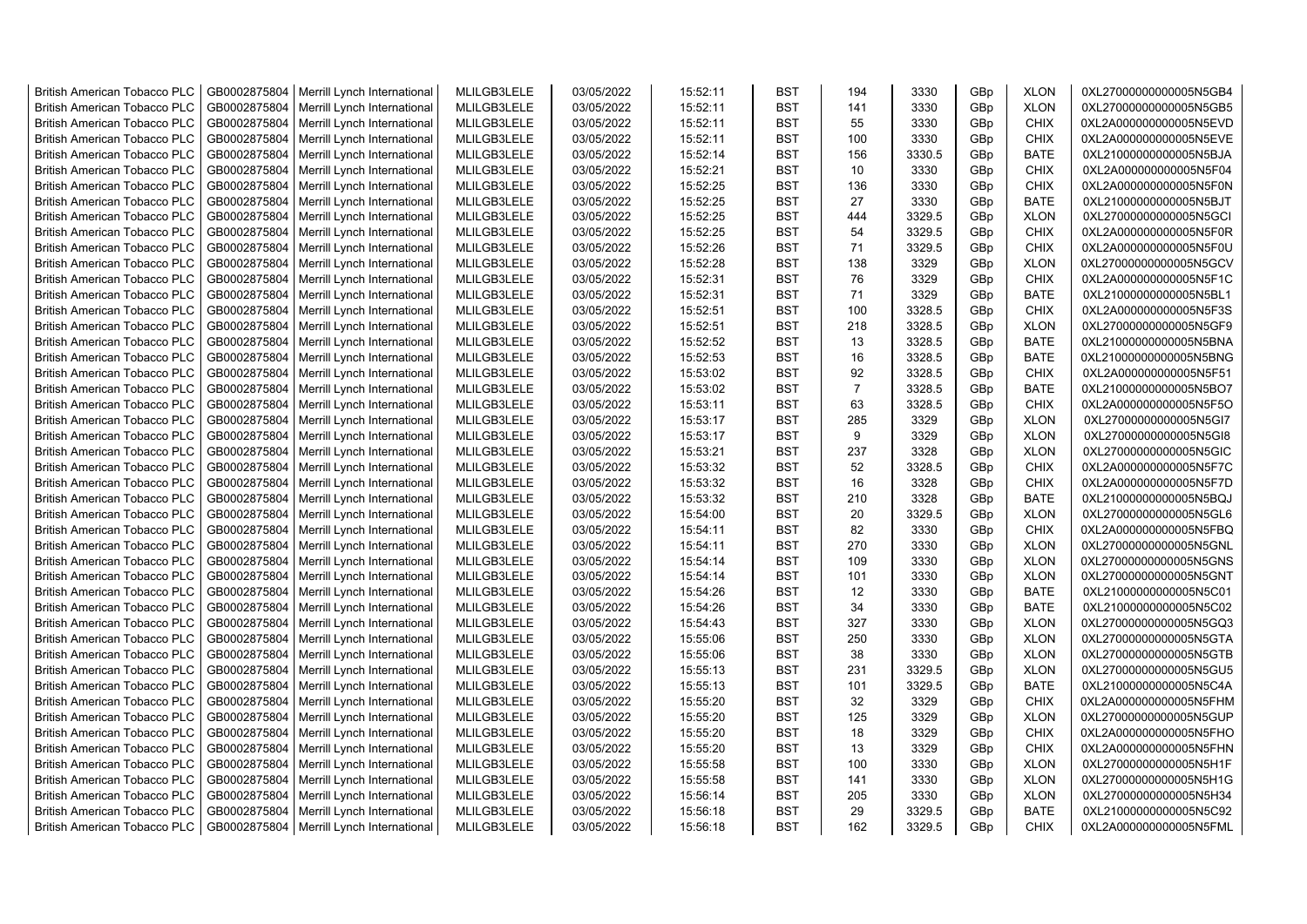| <b>British American Tobacco PLC</b> | GB0002875804 | Merrill Lynch International                | MLILGB3LELE | 03/05/2022 | 15:57:06 | <b>BST</b> | 711            | 3331   | GBp             | <b>XLON</b> | 0XL27000000000005N5H8U |
|-------------------------------------|--------------|--------------------------------------------|-------------|------------|----------|------------|----------------|--------|-----------------|-------------|------------------------|
| <b>British American Tobacco PLC</b> | GB0002875804 | Merrill Lynch International                | MLILGB3LELE | 03/05/2022 | 15:57:06 | <b>BST</b> | 306            | 3331   | GBp             | <b>XLON</b> | 0XL27000000000005N5H8V |
| <b>British American Tobacco PLC</b> | GB0002875804 | Merrill Lynch International                | MLILGB3LELE | 03/05/2022 | 15:57:15 | <b>BST</b> | 14             | 3330.5 | GBp             | <b>BATE</b> | 0XL21000000000005N5CEO |
| <b>British American Tobacco PLC</b> | GB0002875804 | Merrill Lynch International                | MLILGB3LELE | 03/05/2022 | 15:57:15 | <b>BST</b> | 137            | 3330.5 | GBp             | <b>CHIX</b> | 0XL2A000000000005N5FR7 |
| <b>British American Tobacco PLC</b> | GB0002875804 | Merrill Lynch International                | MLILGB3LELE | 03/05/2022 | 15:57:15 | <b>BST</b> | 76             | 3330.5 | GBp             | <b>XLON</b> | 0XL27000000000005N5H9M |
| <b>British American Tobacco PLC</b> | GB0002875804 | Merrill Lynch International                | MLILGB3LELE | 03/05/2022 | 15:57:15 | <b>BST</b> | 80             | 3330.5 | GBp             | <b>BATE</b> | 0XL21000000000005N5CEQ |
| <b>British American Tobacco PLC</b> | GB0002875804 | Merrill Lynch International                | MLILGB3LELE | 03/05/2022 | 15:57:37 | <b>BST</b> | 84             | 3330   | GBp             | <b>BATE</b> | 0XL21000000000005N5CG8 |
| <b>British American Tobacco PLC</b> | GB0002875804 | Merrill Lynch International                | MLILGB3LELE | 03/05/2022 | 15:57:37 | <b>BST</b> | 79             | 3330   | GBp             | <b>XLON</b> | 0XL27000000000005N5HAV |
| <b>British American Tobacco PLC</b> | GB0002875804 | Merrill Lynch International                | MLILGB3LELE | 03/05/2022 | 15:57:37 | <b>BST</b> | 140            | 3330   | GBp             | <b>CHIX</b> | 0XL2A000000000005N5FT2 |
| <b>British American Tobacco PLC</b> | GB0002875804 | Merrill Lynch International                | MLILGB3LELE | 03/05/2022 | 15:58:32 | <b>BST</b> | 148            | 3332   | GBp             | <b>CHIX</b> | 0XL2A000000000005N5G25 |
| <b>British American Tobacco PLC</b> | GB0002875804 | Merrill Lynch International                | MLILGB3LELE | 03/05/2022 | 15:58:32 | <b>BST</b> | 44             | 3332   | GBp             | <b>BATE</b> | 0XL21000000000005N5CLK |
| <b>British American Tobacco PLC</b> | GB0002875804 | Merrill Lynch International                | MLILGB3LELE | 03/05/2022 | 15:58:32 | <b>BST</b> | 108            | 3331.5 | GBp             | <b>BATE</b> | 0XL21000000000005N5CLN |
| <b>British American Tobacco PLC</b> | GB0002875804 | Merrill Lynch International                | MLILGB3LELE | 03/05/2022 | 15:58:33 | <b>BST</b> | 190            | 3332   | GB <sub>p</sub> | <b>XLON</b> | 0XL27000000000005N5HGJ |
| <b>British American Tobacco PLC</b> | GB0002875804 | Merrill Lynch International                | MLILGB3LELE | 03/05/2022 | 15:58:36 | <b>BST</b> | 177            | 3332   | GBp             | <b>XLON</b> | 0XL27000000000005N5HGP |
| <b>British American Tobacco PLC</b> | GB0002875804 | Merrill Lynch International                | MLILGB3LELE | 03/05/2022 | 15:58:38 | <b>BST</b> | 101            | 3332   | GBp             | <b>XLON</b> | 0XL27000000000005N5HGQ |
| <b>British American Tobacco PLC</b> | GB0002875804 | Merrill Lynch International                | MLILGB3LELE | 03/05/2022 | 15:58:38 | <b>BST</b> | 104            | 3332   | GBp             | <b>XLON</b> | 0XL27000000000005N5HGR |
| <b>British American Tobacco PLC</b> | GB0002875804 | Merrill Lynch International                | MLILGB3LELE | 03/05/2022 | 15:58:44 | <b>BST</b> | 115            | 3331.5 | GBp             | <b>CHIX</b> | 0XL2A000000000005N5G2P |
| <b>British American Tobacco PLC</b> | GB0002875804 | Merrill Lynch International                | MLILGB3LELE | 03/05/2022 | 15:58:44 | <b>BST</b> | 98             | 3331.5 | GBp             | <b>XLON</b> | 0XL27000000000005N5HH1 |
| <b>British American Tobacco PLC</b> | GB0002875804 | Merrill Lynch International                | MLILGB3LELE | 03/05/2022 | 15:58:45 | <b>BST</b> | 134            | 3332   | GBp             | <b>XLON</b> | 0XL27000000000005N5HI9 |
| <b>British American Tobacco PLC</b> | GB0002875804 | Merrill Lynch International                | MLILGB3LELE | 03/05/2022 | 15:59:03 | <b>BST</b> | 72             | 3332   | GBp             | <b>XLON</b> | 0XL27000000000005N5HK5 |
| <b>British American Tobacco PLC</b> | GB0002875804 | Merrill Lynch International                | MLILGB3LELE | 03/05/2022 | 15:59:03 | <b>BST</b> | 56             | 3332.5 | GBp             | <b>CHIX</b> | 0XL2A000000000005N5G62 |
| <b>British American Tobacco PLC</b> | GB0002875804 | Merrill Lynch International                | MLILGB3LELE | 03/05/2022 | 15:59:14 | <b>BST</b> | 13             | 3332.5 | GBp             | <b>BATE</b> | 0XL21000000000005N5CQG |
| <b>British American Tobacco PLC</b> | GB0002875804 | Merrill Lynch International                | MLILGB3LELE | 03/05/2022 | 15:59:36 | <b>BST</b> | 250            | 3333   | GBp             | <b>XLON</b> | 0XL27000000000005N5HMO |
| <b>British American Tobacco PLC</b> | GB0002875804 | Merrill Lynch International                | MLILGB3LELE | 03/05/2022 | 15:59:36 | <b>BST</b> | 46             | 3332.5 | GBp             | <b>CHIX</b> | 0XL2A000000000005N5G8D |
| <b>British American Tobacco PLC</b> | GB0002875804 | Merrill Lynch International                | MLILGB3LELE | 03/05/2022 | 15:59:36 | <b>BST</b> | $\overline{7}$ | 3332.5 | GBp             | <b>BATE</b> | 0XL21000000000005N5CRF |
| <b>British American Tobacco PLC</b> | GB0002875804 | Merrill Lynch International                | MLILGB3LELE | 03/05/2022 | 15:59:36 | <b>BST</b> | 9              | 3332.5 | GBp             | <b>BATE</b> | 0XL21000000000005N5CRG |
| <b>British American Tobacco PLC</b> | GB0002875804 | Merrill Lynch International                | MLILGB3LELE | 03/05/2022 | 15:59:40 | <b>BST</b> | 250            | 3332.5 | GBp             | <b>XLON</b> | 0XL27000000000005N5HNC |
| <b>British American Tobacco PLC</b> | GB0002875804 | Merrill Lynch International                | MLILGB3LELE | 03/05/2022 | 15:59:40 | <b>BST</b> | 51             | 3332.5 | GBp             | <b>XLON</b> | 0XL27000000000005N5HND |
| <b>British American Tobacco PLC</b> | GB0002875804 | Merrill Lynch International                | MLILGB3LELE | 03/05/2022 | 15:59:44 | <b>BST</b> | 84             | 3332   | GBp             | <b>BATE</b> | 0XL21000000000005N5CS8 |
| <b>British American Tobacco PLC</b> | GB0002875804 | Merrill Lynch International                | MLILGB3LELE | 03/05/2022 | 15:59:44 | <b>BST</b> | 14             | 3332   | GBp             | <b>BATE</b> | 0XL21000000000005N5CS9 |
| <b>British American Tobacco PLC</b> | GB0002875804 | Merrill Lynch International                | MLILGB3LELE | 03/05/2022 | 15:59:44 | <b>BST</b> | 8              | 3332   | GBp             | <b>BATE</b> | 0XL21000000000005N5CSA |
| <b>British American Tobacco PLC</b> | GB0002875804 | Merrill Lynch International                | MLILGB3LELE | 03/05/2022 | 15:59:44 | <b>BST</b> | 150            | 3332   | GBp             | <b>XLON</b> | 0XL27000000000005N5HNO |
| <b>British American Tobacco PLC</b> | GB0002875804 | Merrill Lynch International                | MLILGB3LELE | 03/05/2022 | 15:59:45 | <b>BST</b> | 107            | 3332   | GBp             | <b>XLON</b> | 0XL27000000000005N5HOC |
| <b>British American Tobacco PLC</b> | GB0002875804 | Merrill Lynch International                | MLILGB3LELE | 03/05/2022 | 15:59:51 | <b>BST</b> | 46             | 3332   | GBp             | <b>BATE</b> | 0XL21000000000005N5CT7 |
| <b>British American Tobacco PLC</b> | GB0002875804 | Merrill Lynch International                | MLILGB3LELE | 03/05/2022 | 15:59:51 | <b>BST</b> | 206            | 3332   | GBp             | <b>BATE</b> | 0XL21000000000005N5CT8 |
| <b>British American Tobacco PLC</b> | GB0002875804 | Merrill Lynch International                | MLILGB3LELE | 03/05/2022 | 15:59:51 | <b>BST</b> | 48             | 3331.5 | GBp             | <b>CHIX</b> | 0XL2A000000000005N5G9T |
| <b>British American Tobacco PLC</b> | GB0002875804 | Merrill Lynch International                | MLILGB3LELE | 03/05/2022 | 15:59:52 | <b>BST</b> | 61             | 3331.5 | GBp             | <b>BATE</b> | 0XL21000000000005N5CU7 |
| <b>British American Tobacco PLC</b> | GB0002875804 | Merrill Lynch International                | MLILGB3LELE | 03/05/2022 | 15:59:52 | <b>BST</b> | 2              | 3331.5 | GB <sub>p</sub> | <b>BATE</b> | 0XL21000000000005N5CU8 |
| <b>British American Tobacco PLC</b> | GB0002875804 | Merrill Lynch International                | MLILGB3LELE | 03/05/2022 | 15:59:53 | <b>BST</b> | 281            | 3331.5 | GBp             | <b>CHIX</b> | 0XL2A000000000005N5GAR |
| <b>British American Tobacco PLC</b> | GB0002875804 | Merrill Lynch International                | MLILGB3LELE | 03/05/2022 | 15:59:54 | <b>BST</b> | 116            | 3331.5 | GBp             | <b>XLON</b> | 0XL27000000000005N5HQR |
| <b>British American Tobacco PLC</b> | GB0002875804 | Merrill Lynch International                | MLILGB3LELE | 03/05/2022 | 15:59:54 | <b>BST</b> | 48             | 3331.5 | GBp             | <b>XLON</b> | 0XL27000000000005N5HQS |
| <b>British American Tobacco PLC</b> | GB0002875804 | Merrill Lynch International                | MLILGB3LELE | 03/05/2022 | 15:59:59 | <b>BST</b> | 102            | 3331.5 | GBp             | <b>XLON</b> | 0XL27000000000005N5HS3 |
| <b>British American Tobacco PLC</b> | GB0002875804 | Merrill Lynch International                | MLILGB3LELE | 03/05/2022 | 15:59:59 | <b>BST</b> | 10             | 3331.5 | GBp             | <b>BATE</b> | 0XL21000000000005N5D05 |
| <b>British American Tobacco PLC</b> | GB0002875804 | Merrill Lynch International                | MLILGB3LELE | 03/05/2022 | 15:59:59 | <b>BST</b> | 27             | 3331.5 | GBp             | <b>BATE</b> | 0XL21000000000005N5D06 |
| <b>British American Tobacco PLC</b> | GB0002875804 | Merrill Lynch International                | MLILGB3LELE | 04/05/2022 | 08:13:41 | <b>BST</b> | 138            | 3335.5 | GBp             | <b>XLON</b> | 0XL2A0000000000089GFMC |
| <b>British American Tobacco PLC</b> | GB0002875804 | Merrill Lynch International                | MLILGB3LELE | 04/05/2022 | 08:13:53 | <b>BST</b> | 53             | 3337.5 | GBp             | <b>CHIX</b> | 0XL2A0000000000089GFMJ |
| <b>British American Tobacco PLC</b> | GB0002875804 | Merrill Lynch International                | MLILGB3LELE | 04/05/2022 | 08:13:53 | <b>BST</b> | 142            | 3337.5 | GBp             | <b>XLON</b> | 0XL2A0000000000089GFMK |
| <b>British American Tobacco PLC</b> |              | GB0002875804   Merrill Lynch International | MLILGB3LELE | 04/05/2022 | 08:13:53 | <b>BST</b> | 43             | 3337.5 | GB <sub>p</sub> | <b>XLON</b> | 0XL2A0000000000089GFML |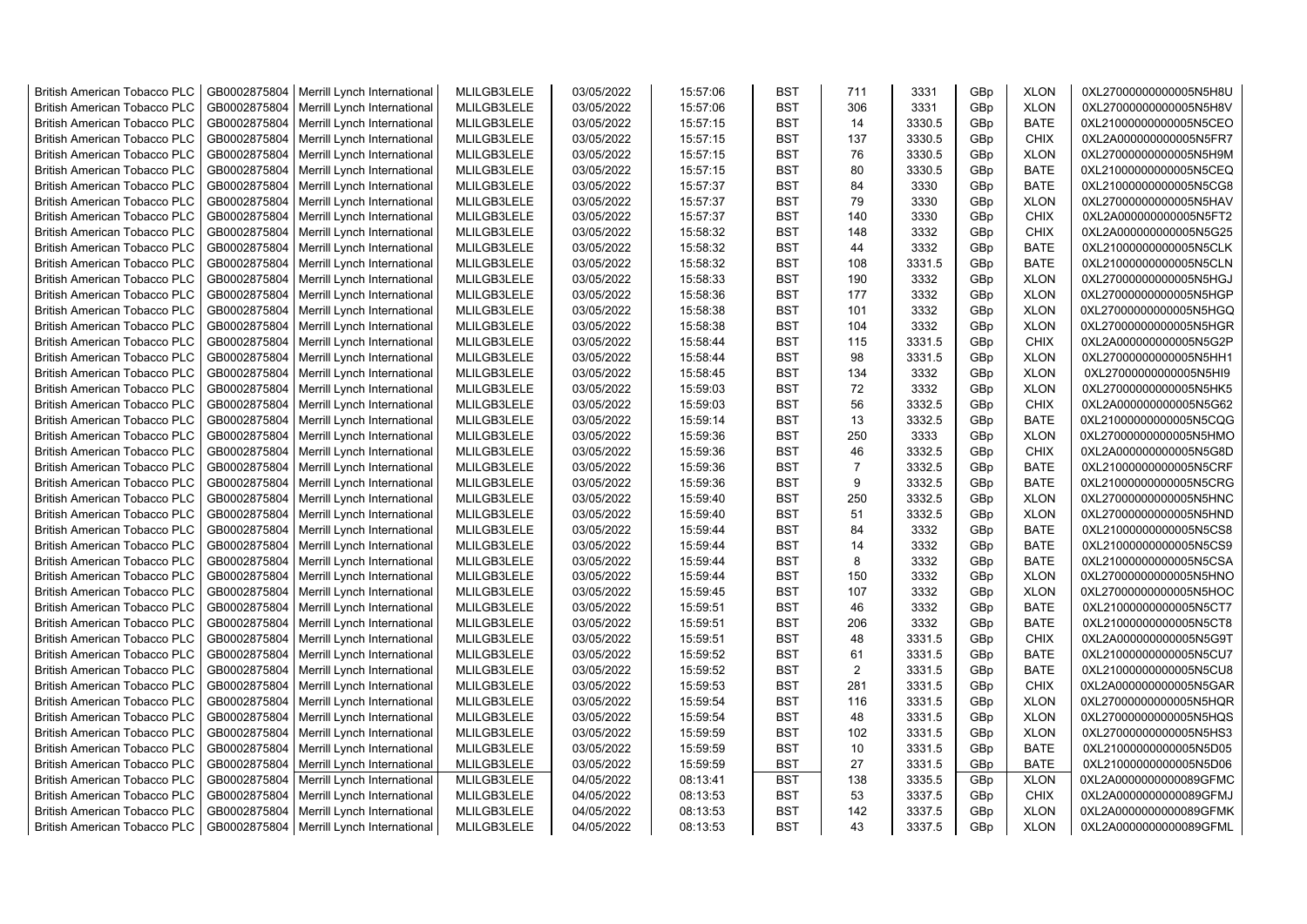| <b>British American Tobacco PLC</b> | GB0002875804 | Merrill Lynch International | MLILGB3LELE | 04/05/2022 | 08:14:02 | <b>BST</b> | 21                      | 3337.5 | GBp             | <b>BATE</b> | 0XL2A0000000000089GFN0 |
|-------------------------------------|--------------|-----------------------------|-------------|------------|----------|------------|-------------------------|--------|-----------------|-------------|------------------------|
| <b>British American Tobacco PLC</b> | GB0002875804 | Merrill Lynch International | MLILGB3LELE | 04/05/2022 | 08:14:02 | <b>BST</b> | 41                      | 3337   | GBp             | <b>CHIX</b> | 0XL2A0000000000089GFN2 |
| <b>British American Tobacco PLC</b> | GB0002875804 | Merrill Lynch International | MLILGB3LELE | 04/05/2022 | 08:14:02 | <b>BST</b> | 243                     | 3337   | GBp             | <b>XLON</b> | 0XL2A0000000000089GFN3 |
| <b>British American Tobacco PLC</b> | GB0002875804 | Merrill Lynch International | MLILGB3LELE | 04/05/2022 | 08:14:02 | <b>BST</b> | 15                      | 3337   | GBp             | <b>BATE</b> | 0XL2A0000000000089GFN4 |
| British American Tobacco PLC        | GB0002875804 | Merrill Lynch International | MLILGB3LELE | 04/05/2022 | 08:14:06 | <b>BST</b> | 27                      | 3336.5 | GBp             | <b>CHIX</b> | 0XL2A0000000000089GFNF |
| <b>British American Tobacco PLC</b> | GB0002875804 | Merrill Lynch International | MLILGB3LELE | 04/05/2022 | 08:14:14 | <b>BST</b> | 28                      | 3336.5 | GBp             | <b>CHIX</b> | 0XL2A0000000000089GFO0 |
| <b>British American Tobacco PLC</b> | GB0002875804 | Merrill Lynch International | MLILGB3LELE | 04/05/2022 | 08:14:14 | <b>BST</b> | 23                      | 3336.5 | GBp             | <b>BATE</b> | 0XL2A0000000000089GFO1 |
| <b>British American Tobacco PLC</b> | GB0002875804 | Merrill Lynch International | MLILGB3LELE | 04/05/2022 | 08:14:14 | <b>BST</b> | 133                     | 3336   | GBp             | <b>XLON</b> | 0XL2A0000000000089GFO3 |
| <b>British American Tobacco PLC</b> | GB0002875804 | Merrill Lynch International | MLILGB3LELE | 04/05/2022 | 08:15:07 | <b>BST</b> | 58                      | 3339.5 | GBp             | <b>CHIX</b> | 0XL2A0000000000089GFS6 |
| <b>British American Tobacco PLC</b> | GB0002875804 | Merrill Lynch International | MLILGB3LELE | 04/05/2022 | 08:15:08 | <b>BST</b> | 197                     | 3338   | GBp             | <b>XLON</b> | 0XL2A0000000000089GFSL |
| <b>British American Tobacco PLC</b> | GB0002875804 | Merrill Lynch International | MLILGB3LELE | 04/05/2022 | 08:15:33 | <b>BST</b> | 175                     | 3338   | GBp             | <b>XLON</b> | 0XL2A0000000000089GFV9 |
| British American Tobacco PLC        | GB0002875804 | Merrill Lynch International | MLILGB3LELE | 04/05/2022 | 08:16:01 | <b>BST</b> | 20                      | 3340   | GBp             | <b>BATE</b> | 0XL2A0000000000089GG1F |
| <b>British American Tobacco PLC</b> | GB0002875804 | Merrill Lynch International | MLILGB3LELE | 04/05/2022 | 08:16:01 | <b>BST</b> | 46                      | 3340   | GB <sub>p</sub> | <b>XLON</b> | 0XL2A0000000000089GG1G |
| <b>British American Tobacco PLC</b> | GB0002875804 | Merrill Lynch International | MLILGB3LELE | 04/05/2022 | 08:16:01 | <b>BST</b> | 171                     | 3340   | GBp             | <b>XLON</b> | 0XL2A0000000000089GG1H |
| <b>British American Tobacco PLC</b> | GB0002875804 | Merrill Lynch International | MLILGB3LELE | 04/05/2022 | 08:16:02 | <b>BST</b> | 49                      | 3339.5 | GBp             | <b>CHIX</b> | 0XL2A0000000000089GG1M |
| <b>British American Tobacco PLC</b> | GB0002875804 | Merrill Lynch International | MLILGB3LELE | 04/05/2022 | 08:16:02 | <b>BST</b> | 25                      | 3339.5 | GBp             | <b>BATE</b> | 0XL2A0000000000089GG1N |
| <b>British American Tobacco PLC</b> | GB0002875804 | Merrill Lynch International | MLILGB3LELE | 04/05/2022 | 08:16:02 | <b>BST</b> | 36                      | 3339.5 | GBp             | <b>CHIX</b> | 0XL2A0000000000089GG1O |
| <b>British American Tobacco PLC</b> | GB0002875804 | Merrill Lynch International | MLILGB3LELE | 04/05/2022 | 08:16:02 | <b>BST</b> | 120                     | 3339.5 | GBp             | <b>XLON</b> | 0XL2A0000000000089GG1R |
| <b>British American Tobacco PLC</b> | GB0002875804 | Merrill Lynch International | MLILGB3LELE | 04/05/2022 | 08:16:03 | <b>BST</b> | 24                      | 3339   | GBp             | <b>BATE</b> | 0XL2A0000000000089GG1S |
| <b>British American Tobacco PLC</b> | GB0002875804 | Merrill Lynch International | MLILGB3LELE | 04/05/2022 | 08:16:19 | <b>BST</b> | 143                     | 3338   | GBp             | <b>XLON</b> | 0XL2A0000000000089GG33 |
| <b>British American Tobacco PLC</b> | GB0002875804 | Merrill Lynch International | MLILGB3LELE | 04/05/2022 | 08:16:25 | <b>BST</b> | 67                      | 3339.5 | GBp             | <b>CHIX</b> | 0XL2A0000000000089GG3F |
| <b>British American Tobacco PLC</b> | GB0002875804 | Merrill Lynch International | MLILGB3LELE | 04/05/2022 | 08:16:25 | <b>BST</b> | 121                     | 3339.5 | GBp             | <b>XLON</b> | 0XL2A0000000000089GG3G |
| <b>British American Tobacco PLC</b> | GB0002875804 | Merrill Lynch International | MLILGB3LELE | 04/05/2022 | 08:16:38 | <b>BST</b> | 45                      | 3339.5 | GBp             | <b>CHIX</b> | 0XL2A0000000000089GG43 |
| <b>British American Tobacco PLC</b> | GB0002875804 | Merrill Lynch International | MLILGB3LELE | 04/05/2022 | 08:16:39 | <b>BST</b> | 162                     | 3339   | GBp             | <b>XLON</b> | 0XL2A0000000000089GG46 |
| <b>British American Tobacco PLC</b> | GB0002875804 | Merrill Lynch International | MLILGB3LELE | 04/05/2022 | 08:16:39 | <b>BST</b> | 83                      | 3339   | GBp             | <b>XLON</b> | 0XL2A0000000000089GG47 |
| British American Tobacco PLC        | GB0002875804 | Merrill Lynch International | MLILGB3LELE | 04/05/2022 | 08:17:01 | <b>BST</b> | 33                      | 3339   | GBp             | <b>BATE</b> | 0XL2A0000000000089GG5B |
| British American Tobacco PLC        | GB0002875804 | Merrill Lynch International | MLILGB3LELE | 04/05/2022 | 08:17:12 | <b>BST</b> | 61                      | 3338.5 | GBp             | <b>CHIX</b> | 0XL2A0000000000089GG5N |
| British American Tobacco PLC        | GB0002875804 | Merrill Lynch International | MLILGB3LELE | 04/05/2022 | 08:17:42 | <b>BST</b> | 12                      | 3340   | GBp             | <b>CHIX</b> | 0XL2A0000000000089GG7A |
| <b>British American Tobacco PLC</b> | GB0002875804 | Merrill Lynch International | MLILGB3LELE | 04/05/2022 | 08:17:42 | <b>BST</b> | $\overline{\mathbf{A}}$ | 3340   | GBp             | <b>CHIX</b> | 0XL2A0000000000089GG7B |
| <b>British American Tobacco PLC</b> | GB0002875804 | Merrill Lynch International | MLILGB3LELE | 04/05/2022 | 08:17:42 | <b>BST</b> | 60                      | 3339.5 | GBp             | <b>BATE</b> | 0XL2A0000000000089GG7D |
| <b>British American Tobacco PLC</b> | GB0002875804 | Merrill Lynch International | MLILGB3LELE | 04/05/2022 | 08:17:42 | <b>BST</b> | 46                      | 3339.5 | GBp             | <b>CHIX</b> | 0XL2A0000000000089GG7E |
| <b>British American Tobacco PLC</b> | GB0002875804 | Merrill Lynch International | MLILGB3LELE | 04/05/2022 | 08:17:44 | <b>BST</b> | 28                      | 3339   | GBp             | <b>BATE</b> | 0XL2A0000000000089GG7I |
| <b>British American Tobacco PLC</b> | GB0002875804 | Merrill Lynch International | MLILGB3LELE | 04/05/2022 | 08:17:44 | <b>BST</b> | 20                      | 3339   | GBp             | <b>BATE</b> | 0XL2A0000000000089GG7K |
| <b>British American Tobacco PLC</b> | GB0002875804 | Merrill Lynch International | MLILGB3LELE | 04/05/2022 | 08:18:05 | <b>BST</b> | 53                      | 3340   | GBp             | <b>CHIX</b> | 0XL2A0000000000089GG8I |
| British American Tobacco PLC        | GB0002875804 | Merrill Lynch International | MLILGB3LELE | 04/05/2022 | 08:18:05 | <b>BST</b> | 3                       | 3340   | GBp             | <b>XLON</b> | 0XL2A0000000000089GG8L |
| <b>British American Tobacco PLC</b> | GB0002875804 | Merrill Lynch International | MLILGB3LELE | 04/05/2022 | 08:18:05 | <b>BST</b> | 195                     | 3340   | GBp             | <b>XLON</b> | 0XL2A0000000000089GG8M |
| British American Tobacco PLC        | GB0002875804 | Merrill Lynch International | MLILGB3LELE | 04/05/2022 | 08:18:21 | <b>BST</b> | 44                      | 3340   | GBp             | <b>CHIX</b> | 0XL2A0000000000089GG93 |
| <b>British American Tobacco PLC</b> | GB0002875804 | Merrill Lynch International | MLILGB3LELE | 04/05/2022 | 08:18:21 | <b>BST</b> | 326                     | 3339.5 | GBp             | <b>XLON</b> | 0XL2A0000000000089GG96 |
| <b>British American Tobacco PLC</b> | GB0002875804 | Merrill Lynch International | MLILGB3LELE | 04/05/2022 | 08:19:04 | <b>BST</b> | 67                      | 3341   | GBp             | <b>CHIX</b> | 0XL2A0000000000089GGAS |
| <b>British American Tobacco PLC</b> | GB0002875804 | Merrill Lynch International | MLILGB3LELE | 04/05/2022 | 08:19:04 | <b>BST</b> | 47                      | 3340.5 | GBp             | <b>BATE</b> | 0XL2A0000000000089GGAU |
| British American Tobacco PLC        | GB0002875804 | Merrill Lynch International | MLILGB3LELE | 04/05/2022 | 08:19:38 | <b>BST</b> | 65                      | 3344.5 | GBp             | <b>CHIX</b> | 0XL2A0000000000089GGC9 |
| <b>British American Tobacco PLC</b> | GB0002875804 | Merrill Lynch International | MLILGB3LELE | 04/05/2022 | 08:19:38 | <b>BST</b> | 83                      | 3344.5 | GBp             | <b>BATE</b> | 0XL2A0000000000089GGCB |
| British American Tobacco PLC        | GB0002875804 | Merrill Lynch International | MLILGB3LELE | 04/05/2022 | 08:19:41 | <b>BST</b> | 34                      | 3343.5 | GBp             | <b>CHIX</b> | 0XL2A0000000000089GGCD |
| British American Tobacco PLC        | GB0002875804 | Merrill Lynch International | MLILGB3LELE | 04/05/2022 | 08:19:42 | <b>BST</b> | 745                     | 3343   | GBp             | <b>XLON</b> | 0XL2A0000000000089GGCG |
| <b>British American Tobacco PLC</b> | GB0002875804 | Merrill Lynch International | MLILGB3LELE | 04/05/2022 | 08:19:43 | <b>BST</b> | 117                     | 3342   | GBp             | <b>BATE</b> | 0XL2A0000000000089GGCL |
| <b>British American Tobacco PLC</b> | GB0002875804 | Merrill Lynch International | MLILGB3LELE | 04/05/2022 | 08:19:43 | <b>BST</b> | 66                      | 3342   | GBp             | <b>CHIX</b> | 0XL2A0000000000089GGCM |
| <b>British American Tobacco PLC</b> | GB0002875804 | Merrill Lynch International | MLILGB3LELE | 04/05/2022 | 08:20:04 | <b>BST</b> | 23                      | 3342   | GB <sub>p</sub> | <b>CHIX</b> | 0XL2A0000000000089GGDA |
| <b>British American Tobacco PLC</b> | GB0002875804 | Merrill Lynch International | MLILGB3LELE | 04/05/2022 | 08:20:07 | <b>BST</b> | 21                      | 3341.5 | GB <sub>p</sub> | <b>CHIX</b> | 0XL2A0000000000089GGDI |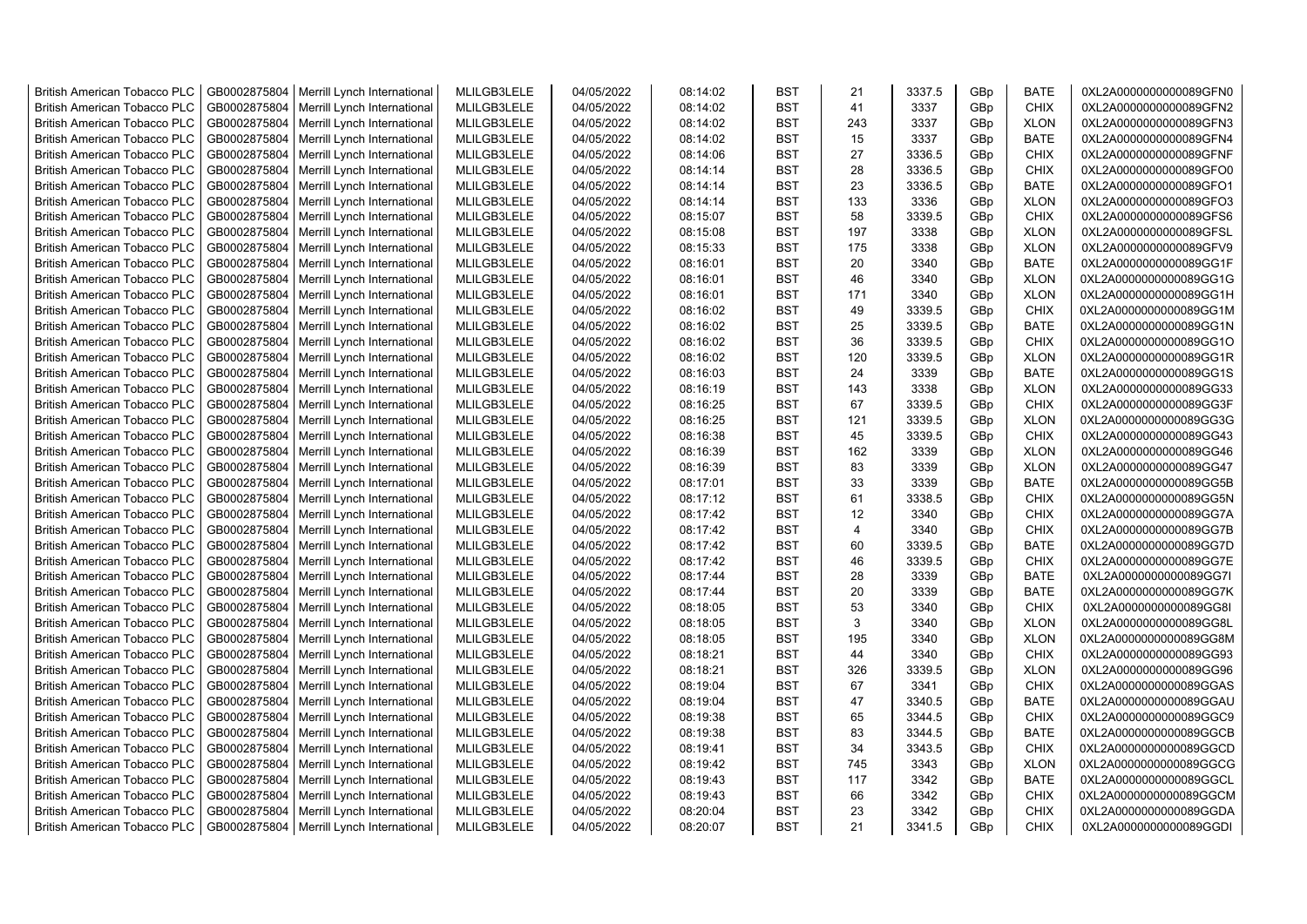| <b>British American Tobacco PLC</b> | GB0002875804 | Merrill Lynch International | MLILGB3LELE | 04/05/2022 | 08:20:07 | <b>BST</b> | 273 | 3341   | GBp             | <b>XLON</b> | 0XL2A0000000000089GGDJ |
|-------------------------------------|--------------|-----------------------------|-------------|------------|----------|------------|-----|--------|-----------------|-------------|------------------------|
| <b>British American Tobacco PLC</b> | GB0002875804 | Merrill Lynch International | MLILGB3LELE | 04/05/2022 | 08:20:07 | <b>BST</b> | 22  | 3341   | GBp             | <b>CHIX</b> | 0XL2A0000000000089GGDL |
| <b>British American Tobacco PLC</b> | GB0002875804 | Merrill Lynch International | MLILGB3LELE | 04/05/2022 | 08:20:07 | <b>BST</b> | 31  | 3341   | GBp             | <b>BATE</b> | 0XL2A0000000000089GGDP |
| <b>British American Tobacco PLC</b> | GB0002875804 | Merrill Lynch International | MLILGB3LELE | 04/05/2022 | 08:20:27 | <b>BST</b> | 12  | 3340.5 | GBp             | <b>BATE</b> | 0XL2A0000000000089GGEQ |
| <b>British American Tobacco PLC</b> | GB0002875804 | Merrill Lynch International | MLILGB3LELE | 04/05/2022 | 08:20:27 | <b>BST</b> | 15  | 3340.5 | GBp             | <b>CHIX</b> | 0XL2A0000000000089GGER |
| <b>British American Tobacco PLC</b> | GB0002875804 | Merrill Lynch International | MLILGB3LELE | 04/05/2022 | 08:20:27 | <b>BST</b> | 355 | 3340.5 | GBp             | <b>XLON</b> | 0XL2A0000000000089GGES |
| British American Tobacco PLC        | GB0002875804 | Merrill Lynch International | MLILGB3LELE | 04/05/2022 | 08:20:27 | <b>BST</b> | 374 | 3340.5 | GBp             | <b>XLON</b> | 0XL2A0000000000089GGET |
| <b>British American Tobacco PLC</b> | GB0002875804 | Merrill Lynch International | MLILGB3LELE | 04/05/2022 | 08:20:27 | <b>BST</b> | 13  | 3340.5 | GBp             | <b>XLON</b> | 0XL2A0000000000089GGEU |
| <b>British American Tobacco PLC</b> | GB0002875804 | Merrill Lynch International | MLILGB3LELE | 04/05/2022 | 08:20:27 | <b>BST</b> | 20  | 3340.5 | GBp             | <b>BATE</b> | 0XL2A0000000000089GGEV |
| <b>British American Tobacco PLC</b> | GB0002875804 | Merrill Lynch International | MLILGB3LELE | 04/05/2022 | 08:20:27 | <b>BST</b> | 250 | 3340.5 | GBp             | <b>XLON</b> | 0XL2A0000000000089GGF0 |
| <b>British American Tobacco PLC</b> | GB0002875804 | Merrill Lynch International | MLILGB3LELE | 04/05/2022 | 08:20:28 | <b>BST</b> | 26  | 3340   | GBp             | <b>XLON</b> | 0XL2A0000000000089GGF1 |
| <b>British American Tobacco PLC</b> | GB0002875804 | Merrill Lynch International | MLILGB3LELE | 04/05/2022 | 08:20:28 | <b>BST</b> | 24  | 3340   | GBp             | <b>BATE</b> | 0XL2A0000000000089GGF2 |
| <b>British American Tobacco PLC</b> | GB0002875804 | Merrill Lynch International | MLILGB3LELE | 04/05/2022 | 08:20:28 | <b>BST</b> | 25  | 3340   | GBp             | <b>XLON</b> | 0XL2A0000000000089GGF3 |
| <b>British American Tobacco PLC</b> | GB0002875804 | Merrill Lynch International | MLILGB3LELE | 04/05/2022 | 08:20:28 | <b>BST</b> | 131 | 3340   | GBp             | <b>XLON</b> | 0XL2A0000000000089GGF4 |
| <b>British American Tobacco PLC</b> | GB0002875804 | Merrill Lynch International | MLILGB3LELE | 04/05/2022 | 08:20:28 | <b>BST</b> | 8   | 3340   | GBp             | <b>XLON</b> | 0XL2A0000000000089GGF5 |
| <b>British American Tobacco PLC</b> | GB0002875804 | Merrill Lynch International | MLILGB3LELE | 04/05/2022 | 08:20:38 | <b>BST</b> | 33  | 3340   | GBp             | <b>CHIX</b> | 0XL2A0000000000089GGFJ |
| British American Tobacco PLC        | GB0002875804 | Merrill Lynch International | MLILGB3LELE | 04/05/2022 | 08:20:38 | <b>BST</b> | 12  | 3339.5 | GBp             | <b>CHIX</b> | 0XL2A0000000000089GGFL |
| <b>British American Tobacco PLC</b> | GB0002875804 | Merrill Lynch International | MLILGB3LELE | 04/05/2022 | 08:20:38 | <b>BST</b> | 12  | 3339.5 | GBp             | <b>BATE</b> | 0XL2A0000000000089GGFN |
| <b>British American Tobacco PLC</b> | GB0002875804 | Merrill Lynch International | MLILGB3LELE | 04/05/2022 | 08:20:38 | <b>BST</b> | 54  | 3339.5 | GBp             | <b>XLON</b> | 0XL2A0000000000089GGFO |
| <b>British American Tobacco PLC</b> | GB0002875804 | Merrill Lynch International | MLILGB3LELE | 04/05/2022 | 08:20:38 | <b>BST</b> | 237 | 3339.5 | GBp             | <b>XLON</b> | 0XL2A0000000000089GGFP |
| <b>British American Tobacco PLC</b> | GB0002875804 | Merrill Lynch International | MLILGB3LELE | 04/05/2022 | 08:21:04 | <b>BST</b> | 19  | 3339   | GBp             | <b>CHIX</b> | 0XL2A0000000000089GGH4 |
| <b>British American Tobacco PLC</b> | GB0002875804 | Merrill Lynch International | MLILGB3LELE | 04/05/2022 | 08:21:04 | <b>BST</b> | 13  | 3339   | GBp             | <b>BATE</b> | 0XL2A0000000000089GGH6 |
| British American Tobacco PLC        | GB0002875804 | Merrill Lynch International | MLILGB3LELE | 04/05/2022 | 08:21:31 | <b>BST</b> | 19  | 3339   | GBp             | <b>BATE</b> | 0XL2A0000000000089GGHU |
| <b>British American Tobacco PLC</b> | GB0002875804 | Merrill Lynch International | MLILGB3LELE | 04/05/2022 | 08:21:31 | <b>BST</b> | 27  | 3339   | GBp             | <b>CHIX</b> | 0XL2A0000000000089GGHV |
| <b>British American Tobacco PLC</b> | GB0002875804 | Merrill Lynch International | MLILGB3LELE | 04/05/2022 | 08:21:31 | <b>BST</b> | 258 | 3339   | GBp             | <b>XLON</b> | 0XL2A0000000000089GGI0 |
| <b>British American Tobacco PLC</b> | GB0002875804 | Merrill Lynch International | MLILGB3LELE | 04/05/2022 | 08:21:31 | <b>BST</b> | 252 | 3338.5 | GBp             | <b>XLON</b> | 0XL2A0000000000089GGI1 |
| <b>British American Tobacco PLC</b> | GB0002875804 | Merrill Lynch International | MLILGB3LELE | 04/05/2022 | 08:21:32 | <b>BST</b> | 42  | 3338.5 | GBp             | <b>CHIX</b> | 0XL2A0000000000089GGI3 |
| <b>British American Tobacco PLC</b> | GB0002875804 | Merrill Lynch International | MLILGB3LELE | 04/05/2022 | 08:21:34 | <b>BST</b> | 96  | 3337.5 | GBp             | <b>XLON</b> | 0XL2A0000000000089GGI4 |
| <b>British American Tobacco PLC</b> | GB0002875804 | Merrill Lynch International | MLILGB3LELE | 04/05/2022 | 08:21:34 | <b>BST</b> | 26  | 3337.5 | GBp             | <b>CHIX</b> | 0XL2A0000000000089GGI5 |
| <b>British American Tobacco PLC</b> | GB0002875804 | Merrill Lynch International | MLILGB3LELE | 04/05/2022 | 08:21:48 | <b>BST</b> | 27  | 3337   | GBp             | <b>BATE</b> | 0XL2A0000000000089GGIK |
| <b>British American Tobacco PLC</b> | GB0002875804 | Merrill Lynch International | MLILGB3LELE | 04/05/2022 | 08:21:48 | <b>BST</b> | 31  | 3337   | GBp             | <b>CHIX</b> | 0XL2A0000000000089GGIL |
| <b>British American Tobacco PLC</b> | GB0002875804 | Merrill Lynch International | MLILGB3LELE | 04/05/2022 | 08:21:48 | <b>BST</b> | 433 | 3337   | GBp             | <b>XLON</b> | 0XL2A0000000000089GGIM |
| <b>British American Tobacco PLC</b> | GB0002875804 | Merrill Lynch International | MLILGB3LELE | 04/05/2022 | 08:21:48 | <b>BST</b> | 29  | 3336.5 | GBp             | <b>BATE</b> | 0XL2A0000000000089GGIN |
| <b>British American Tobacco PLC</b> | GB0002875804 | Merrill Lynch International | MLILGB3LELE | 04/05/2022 | 08:21:48 | <b>BST</b> | 12  | 3336.5 | GBp             | <b>BATE</b> | 0XL2A0000000000089GGIO |
| <b>British American Tobacco PLC</b> | GB0002875804 | Merrill Lynch International | MLILGB3LELE | 04/05/2022 | 08:21:48 | <b>BST</b> | 50  | 3336.5 | GBp             | <b>BATE</b> | 0XL2A0000000000089GGIP |
| British American Tobacco PLC        | GB0002875804 | Merrill Lynch International | MLILGB3LELE | 04/05/2022 | 08:21:48 | <b>BST</b> | 13  | 3336.5 | GBp             | <b>CHIX</b> | 0XL2A0000000000089GGIQ |
| <b>British American Tobacco PLC</b> | GB0002875804 | Merrill Lynch International | MLILGB3LELE | 04/05/2022 | 08:21:51 | <b>BST</b> | 23  | 3336   | GBp             | <b>BATE</b> | 0XL2A0000000000089GGIU |
| British American Tobacco PLC        | GB0002875804 | Merrill Lynch International | MLILGB3LELE | 04/05/2022 | 08:21:51 | <b>BST</b> | 9   | 3336   | GBp             | <b>BATE</b> | 0XL2A0000000000089GGIV |
| British American Tobacco PLC        | GB0002875804 | Merrill Lynch International | MLILGB3LELE | 04/05/2022 | 08:21:51 | <b>BST</b> | 26  | 3336   | GBp             | <b>BATE</b> | 0XL2A0000000000089GGJ0 |
| <b>British American Tobacco PLC</b> | GB0002875804 | Merrill Lynch International | MLILGB3LELE | 04/05/2022 | 08:21:52 | <b>BST</b> | 71  | 3336   | GBp             | <b>XLON</b> | 0XL2A0000000000089GGJ2 |
| <b>British American Tobacco PLC</b> | GB0002875804 | Merrill Lynch International | MLILGB3LELE | 04/05/2022 | 08:22:02 | <b>BST</b> | 20  | 3335.5 | GBp             | <b>CHIX</b> | 0XL2A0000000000089GGJE |
| <b>British American Tobacco PLC</b> | GB0002875804 | Merrill Lynch International | MLILGB3LELE | 04/05/2022 | 08:22:02 | <b>BST</b> | 97  | 3335.5 | GBp             | <b>XLON</b> | 0XL2A0000000000089GGJF |
| <b>British American Tobacco PLC</b> | GB0002875804 | Merrill Lynch International | MLILGB3LELE | 04/05/2022 | 08:22:13 | <b>BST</b> | 125 | 3336   | GBp             | <b>XLON</b> | 0XL2A0000000000089GGKA |
| <b>British American Tobacco PLC</b> | GB0002875804 | Merrill Lynch International | MLILGB3LELE | 04/05/2022 | 08:22:20 | <b>BST</b> | 25  | 3336.5 | GBp             | <b>CHIX</b> | 0XL2A0000000000089GGKN |
| <b>British American Tobacco PLC</b> | GB0002875804 | Merrill Lynch International | MLILGB3LELE | 04/05/2022 | 08:22:20 | <b>BST</b> | 29  | 3336   | GBp             | <b>BATE</b> | 0XL2A0000000000089GGKT |
| <b>British American Tobacco PLC</b> | GB0002875804 | Merrill Lynch International | MLILGB3LELE | 04/05/2022 | 08:22:30 | <b>BST</b> | 21  | 3335.5 | GBp             | <b>BATE</b> | 0XL2A0000000000089GGLN |
| <b>British American Tobacco PLC</b> | GB0002875804 | Merrill Lynch International | MLILGB3LELE | 04/05/2022 | 08:22:30 | <b>BST</b> | 115 | 3335.5 | GBp             | <b>XLON</b> | 0XL2A0000000000089GGLO |
| <b>British American Tobacco PLC</b> | GB0002875804 | Merrill Lynch International | MLILGB3LELE | 04/05/2022 | 08:22:34 | <b>BST</b> | 34  | 3335   | GB <sub>p</sub> | <b>CHIX</b> | 0XL2A0000000000089GGLS |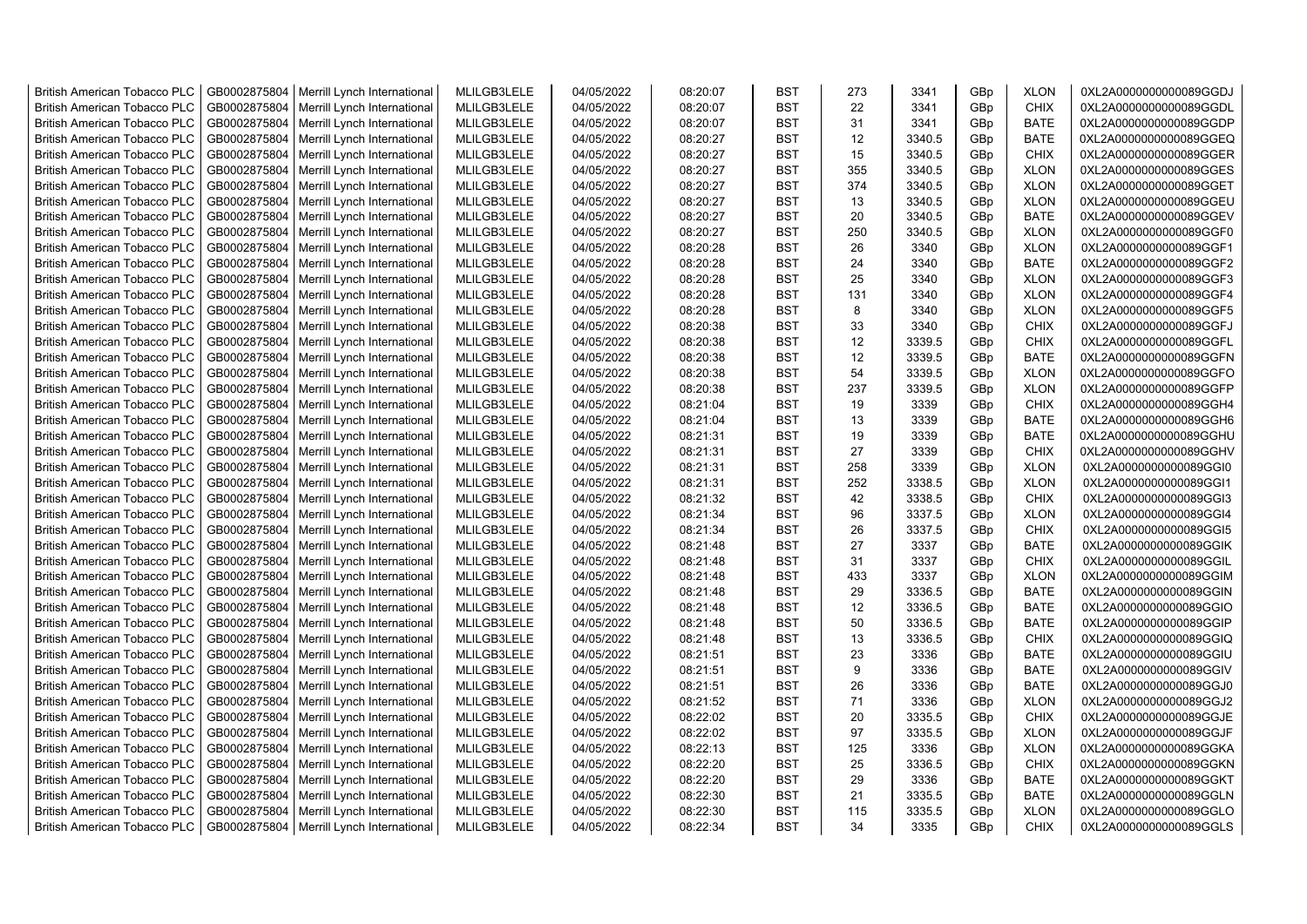| <b>British American Tobacco PLC</b> | GB0002875804 | Merrill Lynch International | MLILGB3LELE | 04/05/2022 | 08:22:34 | <b>BST</b> | 99             | 3335   | GBp             | <b>XLON</b> | 0XL2A0000000000089GGLT |
|-------------------------------------|--------------|-----------------------------|-------------|------------|----------|------------|----------------|--------|-----------------|-------------|------------------------|
| <b>British American Tobacco PLC</b> | GB0002875804 | Merrill Lynch International | MLILGB3LELE | 04/05/2022 | 08:22:34 | <b>BST</b> | 15             | 3334.5 | GBp             | <b>XLON</b> | 0XL2A0000000000089GGLU |
| <b>British American Tobacco PLC</b> | GB0002875804 | Merrill Lynch International | MLILGB3LELE | 04/05/2022 | 08:22:34 | <b>BST</b> | 51             | 3334.5 | GBp             | <b>XLON</b> | 0XL2A0000000000089GGLV |
| <b>British American Tobacco PLC</b> | GB0002875804 | Merrill Lynch International | MLILGB3LELE | 04/05/2022 | 08:22:34 | <b>BST</b> | 27             | 3334.5 | GBp             | <b>XLON</b> | 0XL2A0000000000089GGM0 |
| <b>British American Tobacco PLC</b> | GB0002875804 | Merrill Lynch International | MLILGB3LELE | 04/05/2022 | 08:22:34 | <b>BST</b> | 17             | 3334.5 | GBp             | <b>CHIX</b> | 0XL2A0000000000089GGM1 |
| <b>British American Tobacco PLC</b> | GB0002875804 | Merrill Lynch International | MLILGB3LELE | 04/05/2022 | 08:22:34 | <b>BST</b> | 15             | 3334.5 | GBp             | <b>XLON</b> | 0XL2A0000000000089GGM3 |
| <b>British American Tobacco PLC</b> | GB0002875804 | Merrill Lynch International | MLILGB3LELE | 04/05/2022 | 08:22:34 | <b>BST</b> | 69             | 3334.5 | GBp             | <b>BATE</b> | 0XL2A0000000000089GGM2 |
| <b>British American Tobacco PLC</b> | GB0002875804 | Merrill Lynch International | MLILGB3LELE | 04/05/2022 | 08:24:25 | <b>BST</b> | 28             | 3337   | GBp             | <b>XLON</b> | 0XL2A0000000000089GGR5 |
| <b>British American Tobacco PLC</b> | GB0002875804 | Merrill Lynch International | MLILGB3LELE | 04/05/2022 | 08:24:25 | <b>BST</b> | 106            | 3337   | GBp             | <b>XLON</b> | 0XL2A0000000000089GGR6 |
| <b>British American Tobacco PLC</b> | GB0002875804 | Merrill Lynch International | MLILGB3LELE | 04/05/2022 | 08:24:25 | <b>BST</b> | 107            | 3337   | GBp             | <b>XLON</b> | 0XL2A0000000000089GGR7 |
| British American Tobacco PLC        | GB0002875804 | Merrill Lynch International | MLILGB3LELE | 04/05/2022 | 08:24:34 | <b>BST</b> | 334            | 3336   | GBp             | <b>XLON</b> | 0XL2A0000000000089GGRF |
| <b>British American Tobacco PLC</b> | GB0002875804 | Merrill Lynch International | MLILGB3LELE | 04/05/2022 | 08:24:34 | <b>BST</b> | $\overline{7}$ | 3335.5 | GBp             | <b>BATE</b> | 0XL2A0000000000089GGRG |
| <b>British American Tobacco PLC</b> | GB0002875804 | Merrill Lynch International | MLILGB3LELE | 04/05/2022 | 08:24:34 | <b>BST</b> | 11             | 3335.5 | GBp             | <b>BATE</b> | 0XL2A0000000000089GGRH |
| <b>British American Tobacco PLC</b> | GB0002875804 | Merrill Lynch International | MLILGB3LELE | 04/05/2022 | 08:24:34 | <b>BST</b> | 13             | 3335.5 | GBp             | <b>BATE</b> | 0XL2A0000000000089GGRI |
| <b>British American Tobacco PLC</b> | GB0002875804 | Merrill Lynch International | MLILGB3LELE | 04/05/2022 | 08:24:34 | <b>BST</b> | 76             | 3335   | GBp             | <b>CHIX</b> | 0XL2A0000000000089GGRJ |
| <b>British American Tobacco PLC</b> | GB0002875804 | Merrill Lynch International | MLILGB3LELE | 04/05/2022 | 08:25:11 | <b>BST</b> | 247            | 3334.5 | GBp             | <b>XLON</b> | 0XL2A0000000000089GGT3 |
| <b>British American Tobacco PLC</b> | GB0002875804 | Merrill Lynch International | MLILGB3LELE | 04/05/2022 | 08:25:21 | <b>BST</b> | 78             | 3334   | GBp             | <b>CHIX</b> | 0XL2A0000000000089GGTD |
| <b>British American Tobacco PLC</b> | GB0002875804 | Merrill Lynch International | MLILGB3LELE | 04/05/2022 | 08:25:21 | <b>BST</b> | 507            | 3334   | GBp             | <b>XLON</b> | 0XL2A0000000000089GGTE |
| <b>British American Tobacco PLC</b> | GB0002875804 | Merrill Lynch International | MLILGB3LELE | 04/05/2022 | 08:25:50 | <b>BST</b> | 115            | 3336.5 | GBp             | <b>CHIX</b> | 0XL2A0000000000089GGUN |
| <b>British American Tobacco PLC</b> | GB0002875804 | Merrill Lynch International | MLILGB3LELE | 04/05/2022 | 08:25:50 | <b>BST</b> | 79             | 3336.5 | GBp             | <b>XLON</b> | 0XL2A0000000000089GGUO |
| <b>British American Tobacco PLC</b> | GB0002875804 | Merrill Lynch International | MLILGB3LELE | 04/05/2022 | 08:25:51 | <b>BST</b> | 21             | 3336   | GBp             | <b>BATE</b> | 0XL2A0000000000089GGUP |
| <b>British American Tobacco PLC</b> | GB0002875804 | Merrill Lynch International | MLILGB3LELE | 04/05/2022 | 08:25:51 | <b>BST</b> | 201            | 3336   | GBp             | <b>XLON</b> | 0XL2A0000000000089GGUQ |
| <b>British American Tobacco PLC</b> | GB0002875804 | Merrill Lynch International | MLILGB3LELE | 04/05/2022 | 08:26:19 | <b>BST</b> | 61             | 3335   | GBp             | <b>CHIX</b> | 0XL2A0000000000089GGVU |
| <b>British American Tobacco PLC</b> | GB0002875804 | Merrill Lynch International | MLILGB3LELE | 04/05/2022 | 08:26:55 | <b>BST</b> | 250            | 3336.5 | GBp             | <b>XLON</b> | 0XL2A0000000000089GH1B |
| <b>British American Tobacco PLC</b> | GB0002875804 | Merrill Lynch International | MLILGB3LELE | 04/05/2022 | 08:26:55 | <b>BST</b> | 335            | 3336.5 | GBp             | <b>XLON</b> | 0XL2A0000000000089GH1C |
| British American Tobacco PLC        | GB0002875804 | Merrill Lynch International | MLILGB3LELE | 04/05/2022 | 08:27:29 | <b>BST</b> | 128            | 3336.5 | GBp             | <b>CHIX</b> | 0XL2A0000000000089GH3C |
| British American Tobacco PLC        | GB0002875804 | Merrill Lynch International | MLILGB3LELE | 04/05/2022 | 08:27:54 | <b>BST</b> | 66             | 3338   | GBp             | <b>BATE</b> | 0XL2A0000000000089GH4B |
| British American Tobacco PLC        | GB0002875804 | Merrill Lynch International | MLILGB3LELE | 04/05/2022 | 08:27:55 | <b>BST</b> | 106            | 3338   | GBp             | <b>XLON</b> | 0XL2A0000000000089GH4G |
| <b>British American Tobacco PLC</b> | GB0002875804 | Merrill Lynch International | MLILGB3LELE | 04/05/2022 | 08:27:55 | <b>BST</b> | 107            | 3338   | GBp             | <b>XLON</b> | 0XL2A0000000000089GH4H |
| <b>British American Tobacco PLC</b> | GB0002875804 | Merrill Lynch International | MLILGB3LELE | 04/05/2022 | 08:27:55 | <b>BST</b> | 250            | 3338   | GBp             | <b>XLON</b> | 0XL2A0000000000089GH4I |
| <b>British American Tobacco PLC</b> | GB0002875804 | Merrill Lynch International | MLILGB3LELE | 04/05/2022 | 08:27:55 | <b>BST</b> | 119            | 3338   | GBp             | <b>XLON</b> | 0XL2A0000000000089GH4J |
| <b>British American Tobacco PLC</b> | GB0002875804 | Merrill Lynch International | MLILGB3LELE | 04/05/2022 | 08:28:30 | <b>BST</b> | 124            | 3340.5 | GBp             | <b>CHIX</b> | 0XL2A0000000000089GH69 |
| <b>British American Tobacco PLC</b> | GB0002875804 | Merrill Lynch International | MLILGB3LELE | 04/05/2022 | 08:28:30 | <b>BST</b> | 52             | 3340.5 | GBp             | <b>BATE</b> | 0XL2A0000000000089GH6A |
| <b>British American Tobacco PLC</b> | GB0002875804 | Merrill Lynch International | MLILGB3LELE | 04/05/2022 | 08:29:36 | <b>BST</b> | 306            | 3340   | GBp             | <b>XLON</b> | 0XL2A0000000000089GH9I |
| <b>British American Tobacco PLC</b> | GB0002875804 | Merrill Lynch International | MLILGB3LELE | 04/05/2022 | 08:29:36 | <b>BST</b> | 119            | 3340.5 | GBp             | <b>XLON</b> | 0XL2A0000000000089GH9K |
| <b>British American Tobacco PLC</b> | GB0002875804 | Merrill Lynch International | MLILGB3LELE | 04/05/2022 | 08:29:36 | <b>BST</b> | 107            | 3340.5 | GBp             | <b>XLON</b> | 0XL2A0000000000089GH9L |
| <b>British American Tobacco PLC</b> | GB0002875804 | Merrill Lynch International | MLILGB3LELE | 04/05/2022 | 08:29:36 | <b>BST</b> | 158            | 3340.5 | GBp             | <b>XLON</b> | 0XL2A0000000000089GH9M |
| <b>British American Tobacco PLC</b> | GB0002875804 | Merrill Lynch International | MLILGB3LELE | 04/05/2022 | 08:30:07 | <b>BST</b> | 126            | 3342   | GBp             | <b>BATE</b> | 0XL2A0000000000089GHCR |
| <b>British American Tobacco PLC</b> | GB0002875804 | Merrill Lynch International | MLILGB3LELE | 04/05/2022 | 08:30:08 | <b>BST</b> | 250            | 3342   | GBp             | <b>XLON</b> | 0XL2A0000000000089GHCT |
| <b>British American Tobacco PLC</b> | GB0002875804 | Merrill Lynch International | MLILGB3LELE | 04/05/2022 | 08:30:34 | <b>BST</b> | 230            | 3343   | GBp             | <b>XLON</b> | 0XL2A0000000000089GHF9 |
| British American Tobacco PLC        | GB0002875804 | Merrill Lynch International | MLILGB3LELE | 04/05/2022 | 08:30:34 | <b>BST</b> | 106            | 3343   | GBp             | <b>XLON</b> | 0XL2A0000000000089GHFA |
| <b>British American Tobacco PLC</b> | GB0002875804 | Merrill Lynch International | MLILGB3LELE | 04/05/2022 | 08:30:34 | <b>BST</b> | 107            | 3343   | GBp             | <b>XLON</b> | 0XL2A0000000000089GHFB |
| British American Tobacco PLC        | GB0002875804 | Merrill Lynch International | MLILGB3LELE | 04/05/2022 | 08:30:34 | <b>BST</b> | 250            | 3343   | GBp             | <b>XLON</b> | 0XL2A0000000000089GHFC |
| British American Tobacco PLC        | GB0002875804 | Merrill Lynch International | MLILGB3LELE | 04/05/2022 | 08:32:00 | <b>BST</b> | 145            | 3345   | GBp             | <b>CHIX</b> | 0XL2A0000000000089GHJI |
| <b>British American Tobacco PLC</b> | GB0002875804 | Merrill Lynch International | MLILGB3LELE | 04/05/2022 | 08:32:00 | <b>BST</b> | 671            | 3345   | GBp             | <b>XLON</b> | 0XL2A0000000000089GHJJ |
| <b>British American Tobacco PLC</b> | GB0002875804 | Merrill Lynch International | MLILGB3LELE | 04/05/2022 | 08:32:00 | <b>BST</b> | $\mathbf{1}$   | 3344.5 | GBp             | <b>BATE</b> | 0XL2A0000000000089GHJL |
| <b>British American Tobacco PLC</b> | GB0002875804 | Merrill Lynch International | MLILGB3LELE | 04/05/2022 | 08:32:00 | <b>BST</b> | 98             | 3344.5 | GBp             | <b>BATE</b> | 0XL2A0000000000089GHJM |
| <b>British American Tobacco PLC</b> | GB0002875804 | Merrill Lynch International | MLILGB3LELE | 04/05/2022 | 08:32:26 | <b>BST</b> | 30             | 3346.5 | GB <sub>p</sub> | <b>CHIX</b> | 0XL2A0000000000089GHKF |
|                                     |              |                             |             |            |          |            |                |        |                 |             |                        |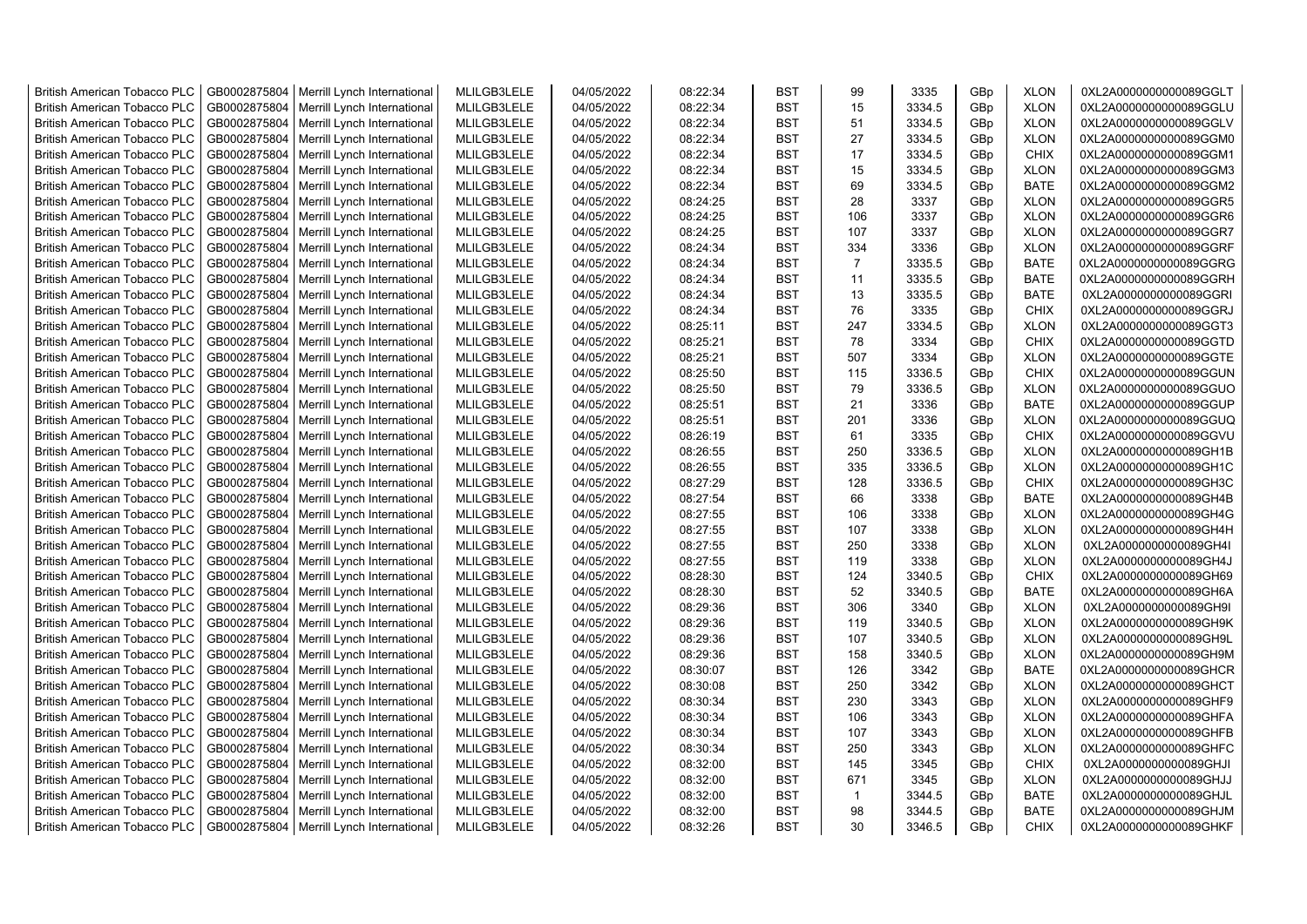| <b>British American Tobacco PLC</b>                                 | GB0002875804                 | Merrill Lynch International | MLILGB3LELE                | 04/05/2022               | 08:32:26             | <b>BST</b> | 35   | 3347             | GBp             | <b>CHIX</b>                | 0XL2A0000000000089GHKG                           |
|---------------------------------------------------------------------|------------------------------|-----------------------------|----------------------------|--------------------------|----------------------|------------|------|------------------|-----------------|----------------------------|--------------------------------------------------|
| <b>British American Tobacco PLC</b>                                 | GB0002875804                 | Merrill Lynch International | MLILGB3LELE                | 04/05/2022               | 08:32:26             | <b>BST</b> | 6    | 3346.5           | GBp             | <b>CHIX</b>                | 0XL2A0000000000089GHKH                           |
| <b>British American Tobacco PLC</b>                                 | GB0002875804                 | Merrill Lynch International | MLILGB3LELE                | 04/05/2022               | 08:32:50             | <b>BST</b> | 143  | 3346.5           | GBp             | <b>CHIX</b>                | 0XL2A0000000000089GHLF                           |
| <b>British American Tobacco PLC</b>                                 | GB0002875804                 | Merrill Lynch International | MLILGB3LELE                | 04/05/2022               | 08:32:50             | <b>BST</b> | 173  | 3346             | GBp             | <b>CHIX</b>                | 0XL2A0000000000089GHLG                           |
| <b>British American Tobacco PLC</b>                                 | GB0002875804                 | Merrill Lynch International | MLILGB3LELE                | 04/05/2022               | 08:32:50             | <b>BST</b> | 16   | 3345.5           | GBp             | <b>BATE</b>                | 0XL2A0000000000089GHLH                           |
| <b>British American Tobacco PLC</b>                                 | GB0002875804                 | Merrill Lynch International | MLILGB3LELE                | 04/05/2022               | 08:32:50             | <b>BST</b> | 10   | 3345.5           | GBp             | <b>BATE</b>                | 0XL2A0000000000089GHLI                           |
| <b>British American Tobacco PLC</b>                                 | GB0002875804                 | Merrill Lynch International | MLILGB3LELE                | 04/05/2022               | 08:32:50             | <b>BST</b> | 36   | 3345.5           | GBp             | <b>BATE</b>                | 0XL2A0000000000089GHLJ                           |
| <b>British American Tobacco PLC</b>                                 | GB0002875804                 | Merrill Lynch International | MLILGB3LELE                | 04/05/2022               | 08:32:50             | <b>BST</b> | 16   | 3345.5           | GBp             | <b>BATE</b>                | 0XL2A0000000000089GHLK                           |
| <b>British American Tobacco PLC</b>                                 | GB0002875804                 | Merrill Lynch International | MLILGB3LELE                | 04/05/2022               | 08:32:50             | <b>BST</b> | 151  | 3345.5           | GBp             | <b>XLON</b>                | 0XL2A0000000000089GHLL                           |
| <b>British American Tobacco PLC</b>                                 | GB0002875804                 | Merrill Lynch International | MLILGB3LELE                | 04/05/2022               | 08:32:50             | <b>BST</b> | 280  | 3346             | GBp             | <b>XLON</b>                | 0XL2A0000000000089GHLM                           |
| British American Tobacco PLC                                        | GB0002875804                 | Merrill Lynch International | MLILGB3LELE                | 04/05/2022               | 08:32:50             | <b>BST</b> | 250  | 3346             | GBp             | <b>XLON</b>                | 0XL2A0000000000089GHLN                           |
| <b>British American Tobacco PLC</b>                                 | GB0002875804                 | Merrill Lynch International | MLILGB3LELE                | 04/05/2022               | 08:32:50             | <b>BST</b> | 119  | 3346             | GBp             | <b>XLON</b>                | 0XL2A0000000000089GHLO                           |
| <b>British American Tobacco PLC</b>                                 | GB0002875804                 | Merrill Lynch International | MLILGB3LELE                | 04/05/2022               | 08:32:50             | <b>BST</b> | 108  | 3346             | GBp             | <b>XLON</b>                | 0XL2A0000000000089GHLP                           |
| <b>British American Tobacco PLC</b>                                 | GB0002875804                 | Merrill Lynch International | MLILGB3LELE                | 04/05/2022               | 08:34:08             | <b>BST</b> | 141  | 3347.5           | GBp             | <b>CHIX</b>                | 0XL2A0000000000089GHOL                           |
| <b>British American Tobacco PLC</b>                                 | GB0002875804                 | Merrill Lynch International | MLILGB3LELE                | 04/05/2022               | 08:34:59             | <b>BST</b> | 276  | 3347.5           | GBp             | <b>XLON</b>                | 0XL2A0000000000089GHQI                           |
| <b>British American Tobacco PLC</b>                                 | GB0002875804                 | Merrill Lynch International | MLILGB3LELE                | 04/05/2022               | 08:34:59             | <b>BST</b> | 677  | 3347.5           | GBp             | <b>XLON</b>                | 0XL2A0000000000089GHQJ                           |
| <b>British American Tobacco PLC</b>                                 | GB0002875804                 | Merrill Lynch International | MLILGB3LELE                | 04/05/2022               | 08:34:59             | <b>BST</b> | 899  | 3347             | GBp             | <b>XLON</b>                | 0XL2A0000000000089GHQL                           |
| <b>British American Tobacco PLC</b>                                 | GB0002875804                 | Merrill Lynch International | MLILGB3LELE                | 04/05/2022               | 08:34:59             | <b>BST</b> | 210  | 3347.5           | GBp             | <b>XLON</b>                | 0XL2A0000000000089GHQN                           |
| <b>British American Tobacco PLC</b>                                 | GB0002875804                 | Merrill Lynch International | MLILGB3LELE                | 04/05/2022               | 08:34:59             | <b>BST</b> | 107  | 3347.5           | GBp             | <b>XLON</b>                | 0XL2A0000000000089GHQO                           |
| <b>British American Tobacco PLC</b>                                 | GB0002875804                 | Merrill Lynch International | MLILGB3LELE                | 04/05/2022               | 08:34:59             | <b>BST</b> | 106  | 3347.5           | GBp             | <b>XLON</b>                | 0XL2A0000000000089GHQP                           |
| <b>British American Tobacco PLC</b>                                 | GB0002875804                 | Merrill Lynch International | MLILGB3LELE                | 04/05/2022               | 08:35:00             | <b>BST</b> | 75   | 3346.5           | GBp             | <b>BATE</b>                | 0XL2A0000000000089GHQT                           |
| <b>British American Tobacco PLC</b>                                 | GB0002875804                 | Merrill Lynch International | MLILGB3LELE                | 04/05/2022               | 08:35:00             | <b>BST</b> | 43   | 3346.5           | GBp             | <b>CHIX</b>                | 0XL2A0000000000089GHQU                           |
| <b>British American Tobacco PLC</b>                                 | GB0002875804                 | Merrill Lynch International | MLILGB3LELE                | 04/05/2022               | 08:35:02             | <b>BST</b> | 102  | 3346             | GBp             | <b>BATE</b>                | 0XL2A0000000000089GHR0                           |
| <b>British American Tobacco PLC</b>                                 | GB0002875804                 | Merrill Lynch International | MLILGB3LELE                | 04/05/2022               | 08:35:07             | <b>BST</b> | 88   | 3345.5           | GBp             | <b>CHIX</b>                | 0XL2A0000000000089GHR9                           |
| <b>British American Tobacco PLC</b>                                 | GB0002875804                 | Merrill Lynch International | MLILGB3LELE                | 04/05/2022               | 08:35:07             | <b>BST</b> | 53   | 3345.5           | GBp             | <b>BATE</b>                | 0XL2A0000000000089GHRA                           |
| British American Tobacco PLC                                        | GB0002875804                 | Merrill Lynch International | MLILGB3LELE                | 04/05/2022               | 08:35:07             | <b>BST</b> | 51   | 3345             | GBp             | <b>CHIX</b>                | 0XL2A0000000000089GHRB                           |
| British American Tobacco PLC                                        | GB0002875804                 | Merrill Lynch International | MLILGB3LELE                | 04/05/2022               | 08:35:07             | <b>BST</b> | 34   | 3345             | GBp             | <b>CHIX</b>                | 0XL2A0000000000089GHRC                           |
| British American Tobacco PLC                                        | GB0002875804                 | Merrill Lynch International | MLILGB3LELE                | 04/05/2022               | 08:35:29             | <b>BST</b> | 63   | 3345             | GBp             | <b>CHIX</b>                | 0XL2A0000000000089GHSG                           |
| <b>British American Tobacco PLC</b>                                 | GB0002875804                 | Merrill Lynch International | MLILGB3LELE                | 04/05/2022               | 08:36:19             | <b>BST</b> | 90   | 3347             | GBp             | <b>CHIX</b>                | 0XL2A0000000000089GHUP                           |
| <b>British American Tobacco PLC</b>                                 | GB0002875804                 | Merrill Lynch International | MLILGB3LELE                | 04/05/2022               | 08:36:59             | <b>BST</b> | 84   | 3347.5           | GBp             | <b>BATE</b>                | 0XL2A0000000000089GI17                           |
| <b>British American Tobacco PLC</b>                                 | GB0002875804                 | Merrill Lynch International | MLILGB3LELE                | 04/05/2022               | 08:38:07             | <b>BST</b> | 1346 | 3347.5           | GBp             | <b>XLON</b>                | 0XL2A0000000000089GI3C                           |
| <b>British American Tobacco PLC</b>                                 | GB0002875804                 | Merrill Lynch International | MLILGB3LELE                | 04/05/2022               | 08:38:07             | <b>BST</b> | 140  | 3347.5           | GBp             | <b>CHIX</b>                | 0XL2A0000000000089GI3D                           |
| <b>British American Tobacco PLC</b>                                 | GB0002875804                 | Merrill Lynch International | MLILGB3LELE                | 04/05/2022               | 08:38:09             | <b>BST</b> | 149  | 3350.5           | GBp             | <b>XLON</b>                | 0XL2A0000000000089GI3J                           |
| <b>British American Tobacco PLC</b>                                 | GB0002875804                 | Merrill Lynch International | MLILGB3LELE                | 04/05/2022               | 08:38:09             | <b>BST</b> | 59   | 3350.5           | GBp             | <b>BATE</b>                | 0XL2A0000000000089GI3K                           |
| <b>British American Tobacco PLC</b>                                 | GB0002875804                 | Merrill Lynch International | MLILGB3LELE                | 04/05/2022               | 08:38:26             | <b>BST</b> | 88   | 3351.5           | GBp             | <b>CHIX</b>                | 0XL2A0000000000089GI4I                           |
| <b>British American Tobacco PLC</b>                                 | GB0002875804                 | Merrill Lynch International | MLILGB3LELE                | 04/05/2022               | 08:38:26             | <b>BST</b> | 168  | 3351.5           | GBp             | <b>XLON</b>                | 0XL2A0000000000089GI4J                           |
| British American Tobacco PLC                                        | GB0002875804                 | Merrill Lynch International | MLILGB3LELE                | 04/05/2022               | 08:38:27             | <b>BST</b> | 153  | 3351             | GBp             | <b>XLON</b>                | 0XL2A0000000000089GI4L                           |
| <b>British American Tobacco PLC</b>                                 | GB0002875804                 | Merrill Lynch International | MLILGB3LELE                | 04/05/2022               | 08:38:48             | <b>BST</b> | 89   | 3350             | GBp             | <b>BATE</b>                | 0XL2A0000000000089GI5B                           |
| <b>British American Tobacco PLC</b>                                 | GB0002875804                 | Merrill Lynch International | MLILGB3LELE                | 04/05/2022               | 08:38:48             | <b>BST</b> | 160  | 3350             | GBp             | <b>XLON</b>                | 0XL2A0000000000089GI5C                           |
| <b>British American Tobacco PLC</b>                                 | GB0002875804                 | Merrill Lynch International | MLILGB3LELE                | 04/05/2022               | 08:39:25             | <b>BST</b> | 133  | 3350.5           | GBp             | <b>XLON</b>                | 0XL2A0000000000089GI6V                           |
| British American Tobacco PLC                                        | GB0002875804                 | Merrill Lynch International | MLILGB3LELE                | 04/05/2022               | 08:41:48             | <b>BST</b> | 240  | 3352.5           | GBp             | <b>XLON</b>                | 0XL2A0000000000089GIBE                           |
| <b>British American Tobacco PLC</b>                                 | GB0002875804                 |                             | MLILGB3LELE                | 04/05/2022               | 08:41:48             | <b>BST</b> | 116  | 3352.5           |                 | <b>XLON</b>                | 0XL2A0000000000089GIBD                           |
|                                                                     | GB0002875804                 | Merrill Lynch International | MLILGB3LELE                | 04/05/2022               |                      | <b>BST</b> | 250  | 3352.5           | GBp             | <b>XLON</b>                | 0XL2A0000000000089GIBF                           |
| British American Tobacco PLC                                        |                              | Merrill Lynch International |                            |                          | 08:41:48             | <b>BST</b> | 112  |                  | GBp             |                            |                                                  |
| British American Tobacco PLC<br><b>British American Tobacco PLC</b> | GB0002875804<br>GB0002875804 | Merrill Lynch International | MLILGB3LELE<br>MLILGB3LELE | 04/05/2022<br>04/05/2022 | 08:41:48<br>08:41:49 | <b>BST</b> | 5    | 3352.5<br>3352.5 | GBp<br>GBp      | <b>XLON</b><br><b>XLON</b> | 0XL2A0000000000089GIBG<br>0XL2A0000000000089GIBI |
| <b>British American Tobacco PLC</b>                                 | GB0002875804                 | Merrill Lynch International | MLILGB3LELE                | 04/05/2022               | 08:41:49             | <b>BST</b> | 112  | 3352.5           | GBp             | <b>XLON</b>                | 0XL2A0000000000089GIBJ                           |
| <b>British American Tobacco PLC</b>                                 | GB0002875804                 | Merrill Lynch International | MLILGB3LELE                | 04/05/2022               | 08:41:49             | <b>BST</b> | 116  | 3352.5           | GBp             | <b>XLON</b>                | 0XL2A0000000000089GIBK                           |
|                                                                     |                              | Merrill Lynch International | MLILGB3LELE                | 04/05/2022               | 08:41:49             | <b>BST</b> | 181  | 3352.5           | GB <sub>p</sub> | <b>XLON</b>                |                                                  |
| <b>British American Tobacco PLC</b>                                 | GB0002875804                 | Merrill Lynch International |                            |                          |                      |            |      |                  |                 |                            | 0XL2A0000000000089GIBL                           |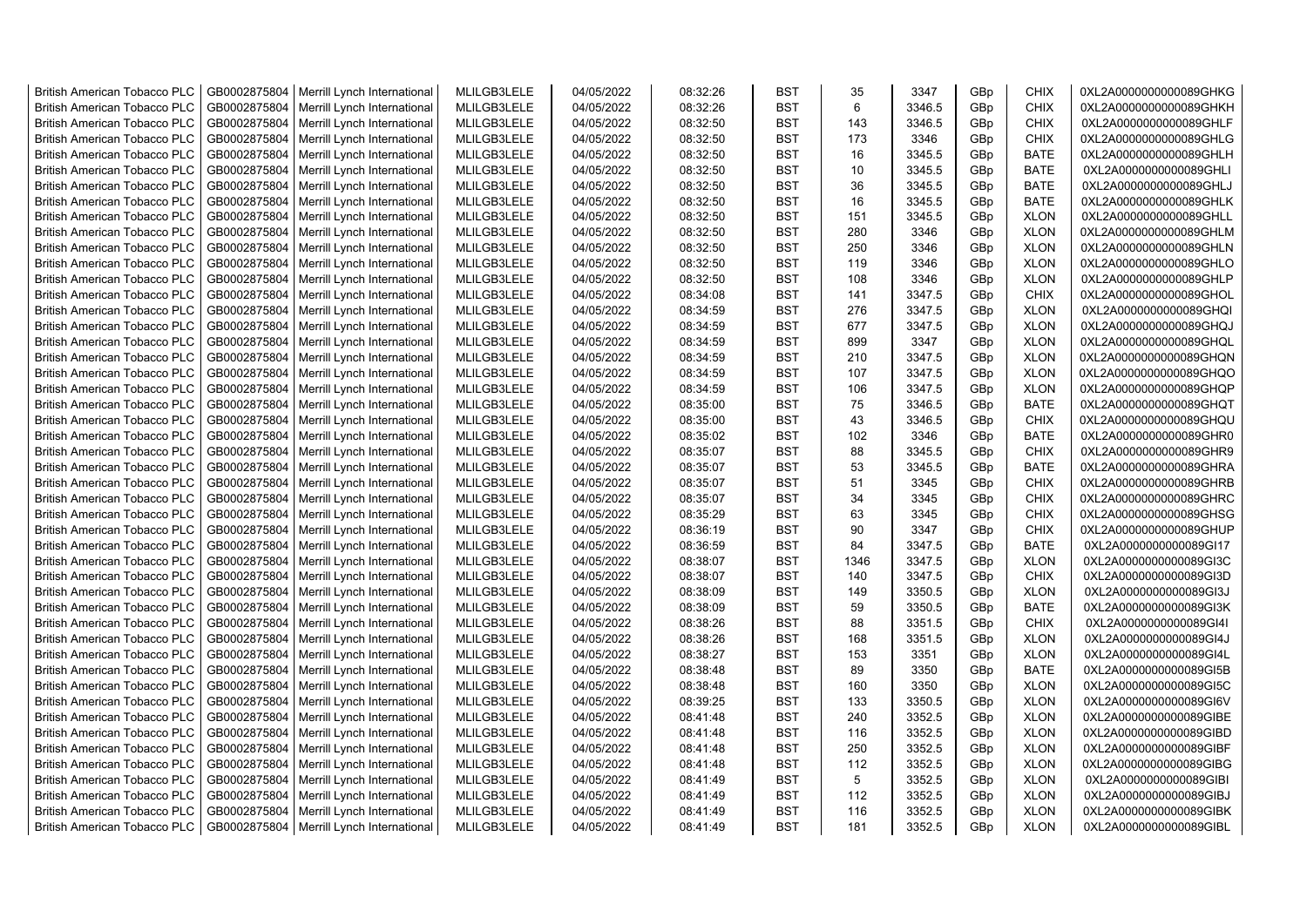| <b>British American Tobacco PLC</b> | GB0002875804 | Merrill Lynch International                | MLILGB3LELE | 04/05/2022 | 08:41:49 | <b>BST</b> | 252            | 3352.5 | GBp | <b>XLON</b> | 0XL2A0000000000089GIBM |
|-------------------------------------|--------------|--------------------------------------------|-------------|------------|----------|------------|----------------|--------|-----|-------------|------------------------|
| <b>British American Tobacco PLC</b> | GB0002875804 | Merrill Lynch International                | MLILGB3LELE | 04/05/2022 | 08:41:53 | <b>BST</b> | 46             | 3351.5 | GBp | <b>BATE</b> | 0XL2A0000000000089GIBQ |
| <b>British American Tobacco PLC</b> | GB0002875804 | Merrill Lynch International                | MLILGB3LELE | 04/05/2022 | 08:41:53 | <b>BST</b> | 246            | 3351.5 | GBp | <b>CHIX</b> | 0XL2A0000000000089GIBR |
| <b>British American Tobacco PLC</b> | GB0002875804 | Merrill Lynch International                | MLILGB3LELE | 04/05/2022 | 08:41:53 | <b>BST</b> | 641            | 3351.5 | GBp | <b>XLON</b> | 0XL2A0000000000089GIBS |
| <b>British American Tobacco PLC</b> | GB0002875804 | Merrill Lynch International                | MLILGB3LELE | 04/05/2022 | 08:41:54 | <b>BST</b> | 12             | 3351   | GBp | <b>BATE</b> | 0XL2A0000000000089GIC2 |
| <b>British American Tobacco PLC</b> | GB0002875804 | Merrill Lynch International                | MLILGB3LELE | 04/05/2022 | 08:42:29 | <b>BST</b> | 86             | 3352   | GBp | <b>XLON</b> | 0XL2A0000000000089GID8 |
| <b>British American Tobacco PLC</b> | GB0002875804 | Merrill Lynch International                | MLILGB3LELE | 04/05/2022 | 08:42:49 | <b>BST</b> | 144            | 3353   | GBp | <b>CHIX</b> | 0XL2A0000000000089GIE2 |
| <b>British American Tobacco PLC</b> | GB0002875804 | Merrill Lynch International                | MLILGB3LELE | 04/05/2022 | 08:42:49 | BST        | 211            | 3353   | GBp | <b>XLON</b> | 0XL2A0000000000089GIE3 |
| <b>British American Tobacco PLC</b> | GB0002875804 | Merrill Lynch International                | MLILGB3LELE | 04/05/2022 | 08:44:18 | <b>BST</b> | 156            | 3353.5 | GBp | <b>CHIX</b> | 0XL2A0000000000089GIH1 |
| <b>British American Tobacco PLC</b> | GB0002875804 | Merrill Lynch International                | MLILGB3LELE | 04/05/2022 | 08:44:18 | <b>BST</b> | 469            | 3353.5 | GBp | <b>XLON</b> | 0XL2A0000000000089GIH2 |
| <b>British American Tobacco PLC</b> | GB0002875804 | Merrill Lynch International                | MLILGB3LELE | 04/05/2022 | 08:44:18 | <b>BST</b> | 31             | 3353   | GBp | <b>BATE</b> | 0XL2A0000000000089GIH3 |
| <b>British American Tobacco PLC</b> | GB0002875804 | Merrill Lynch International                | MLILGB3LELE | 04/05/2022 | 08:44:18 | <b>BST</b> | 14             | 3353   | GBp | <b>BATE</b> | 0XL2A0000000000089GIH5 |
| <b>British American Tobacco PLC</b> | GB0002875804 | Merrill Lynch International                | MLILGB3LELE | 04/05/2022 | 08:44:18 | <b>BST</b> | 91             | 3353   | GBp | <b>BATE</b> | 0XL2A0000000000089GIH6 |
| <b>British American Tobacco PLC</b> | GB0002875804 | Merrill Lynch International                | MLILGB3LELE | 04/05/2022 | 08:44:18 | <b>BST</b> | 241            | 3353   | GBp | <b>XLON</b> | 0XL2A0000000000089GIH7 |
| <b>British American Tobacco PLC</b> |              |                                            | MLILGB3LELE | 04/05/2022 |          | <b>BST</b> | 12             | 3352.5 |     | <b>XLON</b> |                        |
|                                     | GB0002875804 | Merrill Lynch International                |             |            | 08:44:35 |            |                |        | GBp |             | 0XL2A0000000000089GIHL |
| <b>British American Tobacco PLC</b> | GB0002875804 | Merrill Lynch International                | MLILGB3LELE | 04/05/2022 | 08:44:35 | <b>BST</b> | 167            | 3352.5 | GBp | <b>XLON</b> | 0XL2A0000000000089GIHM |
| <b>British American Tobacco PLC</b> | GB0002875804 | Merrill Lynch International                | MLILGB3LELE | 04/05/2022 | 08:45:05 | <b>BST</b> | 301            | 3353   | GBp | <b>XLON</b> | 0XL2A0000000000089GIIM |
| <b>British American Tobacco PLC</b> | GB0002875804 | Merrill Lynch International                | MLILGB3LELE | 04/05/2022 | 08:45:05 | <b>BST</b> | 103            | 3352.5 | GBp | <b>XLON</b> | 0XL2A0000000000089GIIN |
| <b>British American Tobacco PLC</b> | GB0002875804 | Merrill Lynch International                | MLILGB3LELE | 04/05/2022 | 08:45:06 | <b>BST</b> | 6              | 3352   | GBp | <b>BATE</b> | 0XL2A0000000000089GIIS |
| <b>British American Tobacco PLC</b> | GB0002875804 | Merrill Lynch International                | MLILGB3LELE | 04/05/2022 | 08:45:23 | <b>BST</b> | $\overline{7}$ | 3352   | GBp | <b>CHIX</b> | 0XL2A0000000000089GIJD |
| <b>British American Tobacco PLC</b> | GB0002875804 | Merrill Lynch International                | MLILGB3LELE | 04/05/2022 | 08:45:25 | <b>BST</b> | $\overline{7}$ | 3352   | GBp | <b>CHIX</b> | 0XL2A0000000000089GIJG |
| <b>British American Tobacco PLC</b> | GB0002875804 | Merrill Lynch International                | MLILGB3LELE | 04/05/2022 | 08:45:25 | <b>BST</b> | 113            | 3352   | GBp | <b>CHIX</b> | 0XL2A0000000000089GIJH |
| <b>British American Tobacco PLC</b> | GB0002875804 | Merrill Lynch International                | MLILGB3LELE | 04/05/2022 | 08:45:25 | <b>BST</b> | 115            | 3352   | GBp | <b>BATE</b> | 0XL2A0000000000089GIJI |
| <b>British American Tobacco PLC</b> | GB0002875804 | Merrill Lynch International                | MLILGB3LELE | 04/05/2022 | 08:45:25 | <b>BST</b> | 239            | 3352   | GBp | <b>XLON</b> | 0XL2A0000000000089GIJJ |
| <b>British American Tobacco PLC</b> | GB0002875804 | Merrill Lynch International                | MLILGB3LELE | 04/05/2022 | 08:45:43 | BST        | 217            | 3351.5 | GBp | <b>XLON</b> | 0XL2A0000000000089GIJR |
| British American Tobacco PLC        | GB0002875804 | Merrill Lynch International                | MLILGB3LELE | 04/05/2022 | 08:45:57 | <b>BST</b> | 199            | 3352.5 | GBp | <b>XLON</b> | 0XL2A0000000000089GIK5 |
| <b>British American Tobacco PLC</b> | GB0002875804 | Merrill Lynch International                | MLILGB3LELE | 04/05/2022 | 08:46:15 | <b>BST</b> | 202            | 3352.5 | GBp | <b>CHIX</b> | 0XL2A0000000000089GIKU |
| <b>British American Tobacco PLC</b> | GB0002875804 | Merrill Lynch International                | MLILGB3LELE | 04/05/2022 | 08:46:15 | <b>BST</b> | 48             | 3352.5 | GBp | <b>BATE</b> | 0XL2A0000000000089GIL0 |
| <b>British American Tobacco PLC</b> | GB0002875804 | Merrill Lynch International                | MLILGB3LELE | 04/05/2022 | 08:46:15 | <b>BST</b> | 92             | 3352   | GBp | <b>XLON</b> | 0XL2A0000000000089GIL1 |
| <b>British American Tobacco PLC</b> | GB0002875804 | Merrill Lynch International                | MLILGB3LELE | 04/05/2022 | 08:46:15 | <b>BST</b> | 112            | 3351.5 | GBp | <b>BATE</b> | 0XL2A0000000000089GIL2 |
| <b>British American Tobacco PLC</b> | GB0002875804 | Merrill Lynch International                | MLILGB3LELE | 04/05/2022 | 08:46:19 | <b>BST</b> | 123            | 3351   | GBp | <b>CHIX</b> | 0XL2A0000000000089GIL5 |
| <b>British American Tobacco PLC</b> | GB0002875804 | Merrill Lynch International                | MLILGB3LELE | 04/05/2022 | 08:46:19 | <b>BST</b> | 147            | 3351   | GBp | <b>CHIX</b> | 0XL2A0000000000089GIL6 |
| <b>British American Tobacco PLC</b> | GB0002875804 | Merrill Lynch International                | MLILGB3LELE | 04/05/2022 | 08:46:19 | <b>BST</b> | 152            | 3351   | GBp | <b>BATE</b> | 0XL2A0000000000089GIL7 |
| <b>British American Tobacco PLC</b> | GB0002875804 | Merrill Lynch International                | MLILGB3LELE | 04/05/2022 | 08:46:19 | <b>BST</b> | 275            | 3351   | GBp | <b>XLON</b> | 0XL2A0000000000089GIL8 |
| <b>British American Tobacco PLC</b> | GB0002875804 | Merrill Lynch International                | MLILGB3LELE | 04/05/2022 | 08:48:46 | <b>BST</b> | 30             | 3352   | GBp | <b>BATE</b> | 0XL2A0000000000089GIPT |
| <b>British American Tobacco PLC</b> | GB0002875804 | Merrill Lynch International                | MLILGB3LELE | 04/05/2022 | 08:48:46 | <b>BST</b> | 55             | 3352.5 | GBp | <b>CHIX</b> | 0XL2A0000000000089GIPS |
| <b>British American Tobacco PLC</b> | GB0002875804 | Merrill Lynch International                | MLILGB3LELE | 04/05/2022 | 08:48:46 | <b>BST</b> | 1329           | 3352.5 | GBp | <b>XLON</b> | 0XL2A0000000000089GIPV |
| <b>British American Tobacco PLC</b> | GB0002875804 | Merrill Lynch International                | MLILGB3LELE | 04/05/2022 | 08:48:46 | <b>BST</b> | 83             | 3351.5 | GBp | <b>BATE</b> | 0XL2A0000000000089GIQ0 |
| <b>British American Tobacco PLC</b> | GB0002875804 | Merrill Lynch International                | MLILGB3LELE | 04/05/2022 | 08:48:46 | <b>BST</b> | 76             | 3351.5 | GBp | <b>XLON</b> | 0XL2A0000000000089GIQ1 |
| <b>British American Tobacco PLC</b> | GB0002875804 | Merrill Lynch International                | MLILGB3LELE | 04/05/2022 | 08:49:10 | <b>BST</b> | 19             | 3352.5 | GBp | <b>CHIX</b> | 0XL2A0000000000089GIR4 |
| <b>British American Tobacco PLC</b> | GB0002875804 | Merrill Lynch International                | MLILGB3LELE | 04/05/2022 | 08:49:10 | <b>BST</b> | 111            | 3352.5 | GBp | <b>CHIX</b> | 0XL2A0000000000089GIR5 |
| <b>British American Tobacco PLC</b> | GB0002875804 | Merrill Lynch International                | MLILGB3LELE | 04/05/2022 | 08:49:10 | <b>BST</b> | 264            | 3352.5 | GBp | <b>XLON</b> | 0XL2A0000000000089GIR6 |
| <b>British American Tobacco PLC</b> | GB0002875804 | Merrill Lynch International                | MLILGB3LELE | 04/05/2022 | 08:49:11 | <b>BST</b> | 103            | 3352   | GBp | <b>XLON</b> | 0XL2A0000000000089GIR7 |
| <b>British American Tobacco PLC</b> | GB0002875804 | Merrill Lynch International                | MLILGB3LELE | 04/05/2022 | 08:50:49 | <b>BST</b> | 327            | 3353   | GBp | <b>XLON</b> | 0XL2A0000000000089GIV7 |
| <b>British American Tobacco PLC</b> | GB0002875804 | Merrill Lynch International                | MLILGB3LELE | 04/05/2022 | 08:50:49 | <b>BST</b> | 147            | 3353   | GBp | <b>CHIX</b> | 0XL2A0000000000089GIV8 |
| <b>British American Tobacco PLC</b> | GB0002875804 | Merrill Lynch International                | MLILGB3LELE | 04/05/2022 | 08:52:15 | <b>BST</b> | 99             | 3352   | GBp | <b>CHIX</b> | 0XL2A0000000000089GJ24 |
| <b>British American Tobacco PLC</b> | GB0002875804 | Merrill Lynch International                | MLILGB3LELE | 04/05/2022 | 08:52:15 | <b>BST</b> | 422            | 3352   | GBp | <b>XLON</b> | 0XL2A0000000000089GJ25 |
| <b>British American Tobacco PLC</b> |              | GB0002875804   Merrill Lynch International | MLILGB3LELE | 04/05/2022 | 08:52:24 | <b>BST</b> | 167            | 3352.5 | GBp | <b>CHIX</b> | 0XL2A0000000000089GJ2M |
|                                     |              |                                            |             |            |          |            |                |        |     |             |                        |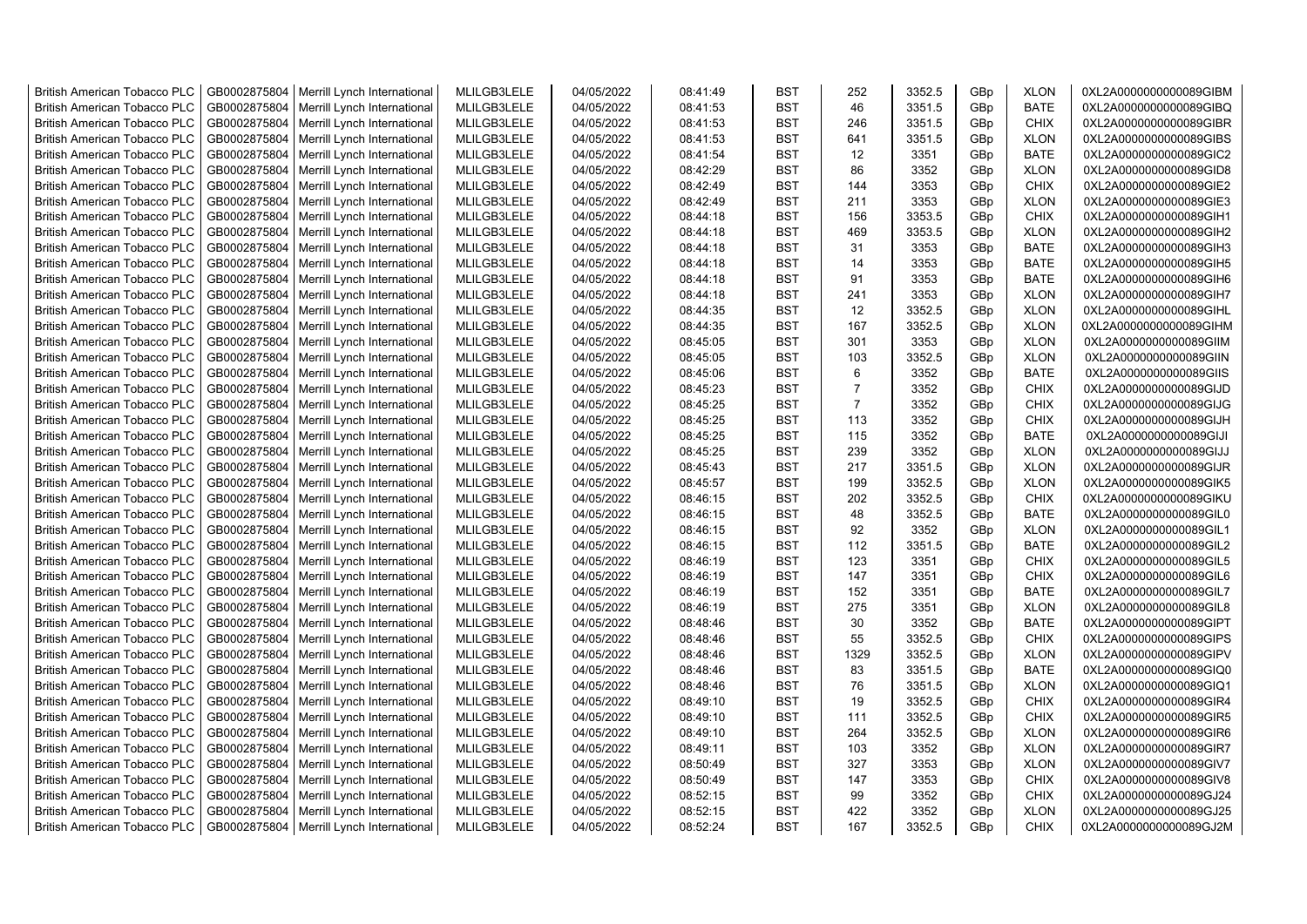| <b>British American Tobacco PLC</b> | GB0002875804 | Merrill Lynch International | MLILGB3LELE | 04/05/2022 | 08:52:24 | <b>BST</b> | 818            | 3352.5 | GBp | <b>XLON</b> | 0XL2A0000000000089GJ2O |
|-------------------------------------|--------------|-----------------------------|-------------|------------|----------|------------|----------------|--------|-----|-------------|------------------------|
| <b>British American Tobacco PLC</b> | GB0002875804 | Merrill Lynch International | MLILGB3LELE | 04/05/2022 | 08:52:27 | <b>BST</b> | 50             | 3352.5 | GBp | <b>BATE</b> | 0XL2A0000000000089GJ2R |
| <b>British American Tobacco PLC</b> | GB0002875804 | Merrill Lynch International | MLILGB3LELE | 04/05/2022 | 08:52:28 | <b>BST</b> | 50             | 3352.5 | GBp | <b>BATE</b> | 0XL2A0000000000089GJ2U |
| <b>British American Tobacco PLC</b> | GB0002875804 | Merrill Lynch International | MLILGB3LELE | 04/05/2022 | 08:52:31 | <b>BST</b> | 102            | 3352   | GBp | <b>CHIX</b> | 0XL2A0000000000089GJ34 |
| <b>British American Tobacco PLC</b> | GB0002875804 | Merrill Lynch International | MLILGB3LELE | 04/05/2022 | 08:53:32 | <b>BST</b> | 219            | 3354   | GBp | <b>XLON</b> | 0XL2A0000000000089GJ60 |
| <b>British American Tobacco PLC</b> | GB0002875804 | Merrill Lynch International | MLILGB3LELE | 04/05/2022 | 08:53:32 | <b>BST</b> | 31             | 3354   | GBp | <b>XLON</b> | 0XL2A0000000000089GJ61 |
| <b>British American Tobacco PLC</b> | GB0002875804 | Merrill Lynch International | MLILGB3LELE | 04/05/2022 | 08:53:39 | <b>BST</b> | 71             | 3353   | GBp | <b>CHIX</b> | 0XL2A0000000000089GJ6A |
| <b>British American Tobacco PLC</b> | GB0002875804 | Merrill Lynch International | MLILGB3LELE | 04/05/2022 | 08:53:39 | <b>BST</b> | 8              | 3353   | GBp | CHIX        | 0XL2A0000000000089GJ6B |
| <b>British American Tobacco PLC</b> | GB0002875804 | Merrill Lynch International | MLILGB3LELE | 04/05/2022 | 08:53:39 | <b>BST</b> | 404            | 3353   | GBp | <b>XLON</b> | 0XL2A0000000000089GJ6C |
| <b>British American Tobacco PLC</b> | GB0002875804 | Merrill Lynch International | MLILGB3LELE | 04/05/2022 | 08:54:13 | <b>BST</b> | 104            | 3353   | GBp | <b>CHIX</b> | 0XL2A0000000000089GJ79 |
| <b>British American Tobacco PLC</b> | GB0002875804 | Merrill Lynch International | MLILGB3LELE | 04/05/2022 | 08:54:13 | <b>BST</b> | 50             | 3353.5 | GBp | <b>BATE</b> | 0XL2A0000000000089GJ7A |
| <b>British American Tobacco PLC</b> | GB0002875804 | Merrill Lynch International | MLILGB3LELE | 04/05/2022 | 08:54:15 | <b>BST</b> | 50             | 3353.5 | GBp | <b>BATE</b> | 0XL2A0000000000089GJ7E |
| <b>British American Tobacco PLC</b> | GB0002875804 | Merrill Lynch International | MLILGB3LELE | 04/05/2022 | 08:54:16 | <b>BST</b> | 50             | 3353.5 | GBp | <b>BATE</b> | 0XL2A0000000000089GJ7G |
| <b>British American Tobacco PLC</b> | GB0002875804 | Merrill Lynch International | MLILGB3LELE | 04/05/2022 | 08:55:19 | <b>BST</b> | 109            | 3353   | GBp | <b>BATE</b> | 0XL2A0000000000089GJ9Q |
| <b>British American Tobacco PLC</b> | GB0002875804 | Merrill Lynch International | MLILGB3LELE | 04/05/2022 | 08:55:19 | <b>BST</b> | 10             | 3353   | GBp | <b>XLON</b> | 0XL2A0000000000089GJ9R |
| <b>British American Tobacco PLC</b> | GB0002875804 | Merrill Lynch International | MLILGB3LELE | 04/05/2022 | 08:55:19 | <b>BST</b> | 1597           | 3353   | GBp | <b>XLON</b> | 0XL2A0000000000089GJ9S |
| <b>British American Tobacco PLC</b> | GB0002875804 | Merrill Lynch International | MLILGB3LELE | 04/05/2022 | 08:55:19 | <b>BST</b> | 78             | 3352.5 | GBp | <b>CHIX</b> | 0XL2A0000000000089GJ9U |
| <b>British American Tobacco PLC</b> | GB0002875804 | Merrill Lynch International | MLILGB3LELE | 04/05/2022 | 08:55:19 | <b>BST</b> | 386            | 3352.5 | GBp | <b>XLON</b> | 0XL2A0000000000089GJA0 |
| <b>British American Tobacco PLC</b> | GB0002875804 | Merrill Lynch International | MLILGB3LELE | 04/05/2022 | 08:55:19 | <b>BST</b> | 30             | 3351.5 | GBp | <b>CHIX</b> | 0XL2A0000000000089GJA1 |
| <b>British American Tobacco PLC</b> | GB0002875804 | Merrill Lynch International | MLILGB3LELE | 04/05/2022 | 08:55:19 | <b>BST</b> | 35             | 3351.5 | GBp | <b>CHIX</b> | 0XL2A0000000000089GJA2 |
| <b>British American Tobacco PLC</b> | GB0002875804 | Merrill Lynch International | MLILGB3LELE | 04/05/2022 | 08:55:19 | <b>BST</b> | 66             | 3351   | GBp | <b>CHIX</b> | 0XL2A0000000000089GJA3 |
| <b>British American Tobacco PLC</b> | GB0002875804 | Merrill Lynch International | MLILGB3LELE | 04/05/2022 | 08:55:19 | <b>BST</b> | 116            | 3351.5 | GBp | <b>XLON</b> | 0XL2A0000000000089GJA4 |
| <b>British American Tobacco PLC</b> | GB0002875804 | Merrill Lynch International | MLILGB3LELE | 04/05/2022 | 08:55:19 | <b>BST</b> | 112            | 3351.5 | GBp | <b>XLON</b> | 0XL2A0000000000089GJA5 |
| <b>British American Tobacco PLC</b> | GB0002875804 | Merrill Lynch International | MLILGB3LELE | 04/05/2022 | 08:55:19 | BST        | 250            | 3351.5 | GBp | <b>XLON</b> | 0XL2A0000000000089GJA6 |
| <b>British American Tobacco PLC</b> | GB0002875804 | Merrill Lynch International | MLILGB3LELE | 04/05/2022 | 08:55:19 | <b>BST</b> | 928            | 3351.5 | GBp | <b>XLON</b> | 0XL2A0000000000089GJA7 |
| British American Tobacco PLC        | GB0002875804 | Merrill Lynch International | MLILGB3LELE | 04/05/2022 | 08:55:20 | <b>BST</b> | 193            | 3350.5 | GBp | <b>BATE</b> | 0XL2A0000000000089GJA9 |
| <b>British American Tobacco PLC</b> | GB0002875804 | Merrill Lynch International | MLILGB3LELE | 04/05/2022 | 08:55:20 | <b>BST</b> | $\overline{7}$ | 3350.5 | GBp | <b>BATE</b> | 0XL2A0000000000089GJAA |
| British American Tobacco PLC        | GB0002875804 | Merrill Lynch International | MLILGB3LELE | 04/05/2022 | 08:55:20 | <b>BST</b> | 27             | 3350.5 | GBp | <b>BATE</b> | 0XL2A0000000000089GJAB |
| <b>British American Tobacco PLC</b> | GB0002875804 | Merrill Lynch International | MLILGB3LELE | 04/05/2022 | 08:55:20 | <b>BST</b> | 145            | 3350.5 | GBp | <b>BATE</b> | 0XL2A0000000000089GJAC |
| <b>British American Tobacco PLC</b> | GB0002875804 | Merrill Lynch International | MLILGB3LELE | 04/05/2022 | 08:55:20 | <b>BST</b> | 28             | 3350.5 | GBp | <b>BATE</b> | 0XL2A0000000000089GJAD |
| <b>British American Tobacco PLC</b> | GB0002875804 | Merrill Lynch International | MLILGB3LELE | 04/05/2022 | 08:55:20 | <b>BST</b> | 24             | 3350.5 | GBp | <b>BATE</b> | 0XL2A0000000000089GJAE |
| <b>British American Tobacco PLC</b> | GB0002875804 | Merrill Lynch International | MLILGB3LELE | 04/05/2022 | 08:55:20 | <b>BST</b> | 20             | 3350.5 | GBp | <b>BATE</b> | 0XL2A0000000000089GJAF |
| <b>British American Tobacco PLC</b> | GB0002875804 | Merrill Lynch International | MLILGB3LELE | 04/05/2022 | 08:56:09 | <b>BST</b> | 18             | 3351.5 | GBp | BATE        | 0XL2A0000000000089GJCK |
| <b>British American Tobacco PLC</b> | GB0002875804 | Merrill Lynch International | MLILGB3LELE | 04/05/2022 | 08:56:09 | <b>BST</b> | 23             | 3351.5 | GBp | <b>BATE</b> | 0XL2A0000000000089GJCL |
| <b>British American Tobacco PLC</b> | GB0002875804 | Merrill Lynch International | MLILGB3LELE | 04/05/2022 | 08:56:20 | <b>BST</b> | 25             | 3351   | GBp | <b>CHIX</b> | 0XL2A0000000000089GJDB |
| <b>British American Tobacco PLC</b> | GB0002875804 | Merrill Lynch International | MLILGB3LELE | 04/05/2022 | 08:56:20 | <b>BST</b> | 52             | 3351   | GBp | <b>CHIX</b> | 0XL2A0000000000089GJDC |
| <b>British American Tobacco PLC</b> | GB0002875804 | Merrill Lynch International | MLILGB3LELE | 04/05/2022 | 08:56:54 | <b>BST</b> | 74             | 3352   | GBp | <b>CHIX</b> | 0XL2A0000000000089GJED |
| <b>British American Tobacco PLC</b> | GB0002875804 | Merrill Lynch International | MLILGB3LELE | 04/05/2022 | 08:56:54 | <b>BST</b> | 31             | 3352   | GBp | <b>BATE</b> | 0XL2A0000000000089GJEE |
| <b>British American Tobacco PLC</b> | GB0002875804 | Merrill Lynch International | MLILGB3LELE | 04/05/2022 | 08:58:51 | <b>BST</b> | 103            | 3350.5 | GBp | <b>CHIX</b> | 0XL2A0000000000089GJIQ |
| <b>British American Tobacco PLC</b> | GB0002875804 | Merrill Lynch International | MLILGB3LELE | 04/05/2022 | 08:58:51 | <b>BST</b> | 199            | 3350.5 | GBp | <b>XLON</b> | 0XL2A0000000000089GJIR |
| <b>British American Tobacco PLC</b> | GB0002875804 | Merrill Lynch International | MLILGB3LELE | 04/05/2022 | 08:59:06 | <b>BST</b> | 10             | 3351   | GBp | <b>CHIX</b> | 0XL2A0000000000089GJJD |
| <b>British American Tobacco PLC</b> | GB0002875804 | Merrill Lynch International | MLILGB3LELE | 04/05/2022 | 08:59:06 | <b>BST</b> | 109            | 3351   | GBp | <b>CHIX</b> | 0XL2A0000000000089GJJE |
| <b>British American Tobacco PLC</b> | GB0002875804 | Merrill Lynch International | MLILGB3LELE | 04/05/2022 | 08:59:06 | <b>BST</b> | 314            | 3351   | GBp | <b>XLON</b> | 0XL2A0000000000089GJJF |
| <b>British American Tobacco PLC</b> | GB0002875804 | Merrill Lynch International | MLILGB3LELE | 04/05/2022 | 08:59:28 | <b>BST</b> | 23             | 3351   | GBp | <b>CHIX</b> | 0XL2A0000000000089GJK0 |
| <b>British American Tobacco PLC</b> | GB0002875804 | Merrill Lynch International | MLILGB3LELE | 04/05/2022 | 08:59:28 | <b>BST</b> | 88             | 3351   | GBp | <b>CHIX</b> | 0XL2A0000000000089GJK1 |
| <b>British American Tobacco PLC</b> | GB0002875804 | Merrill Lynch International | MLILGB3LELE | 04/05/2022 | 08:59:28 | <b>BST</b> | 193            | 3351   | GBp | <b>XLON</b> | 0XL2A0000000000089GJK2 |
| <b>British American Tobacco PLC</b> | GB0002875804 | Merrill Lynch International | MLILGB3LELE | 04/05/2022 | 08:59:36 | <b>BST</b> | 224            | 3351   | GBp | <b>XLON</b> | 0XL2A0000000000089GJKA |
| <b>British American Tobacco PLC</b> | GB0002875804 | Merrill Lynch International | MLILGB3LELE | 04/05/2022 | 09:00:11 | <b>BST</b> | 268            | 3351   | GBp | <b>XLON</b> | 0XL2A0000000000089GJLL |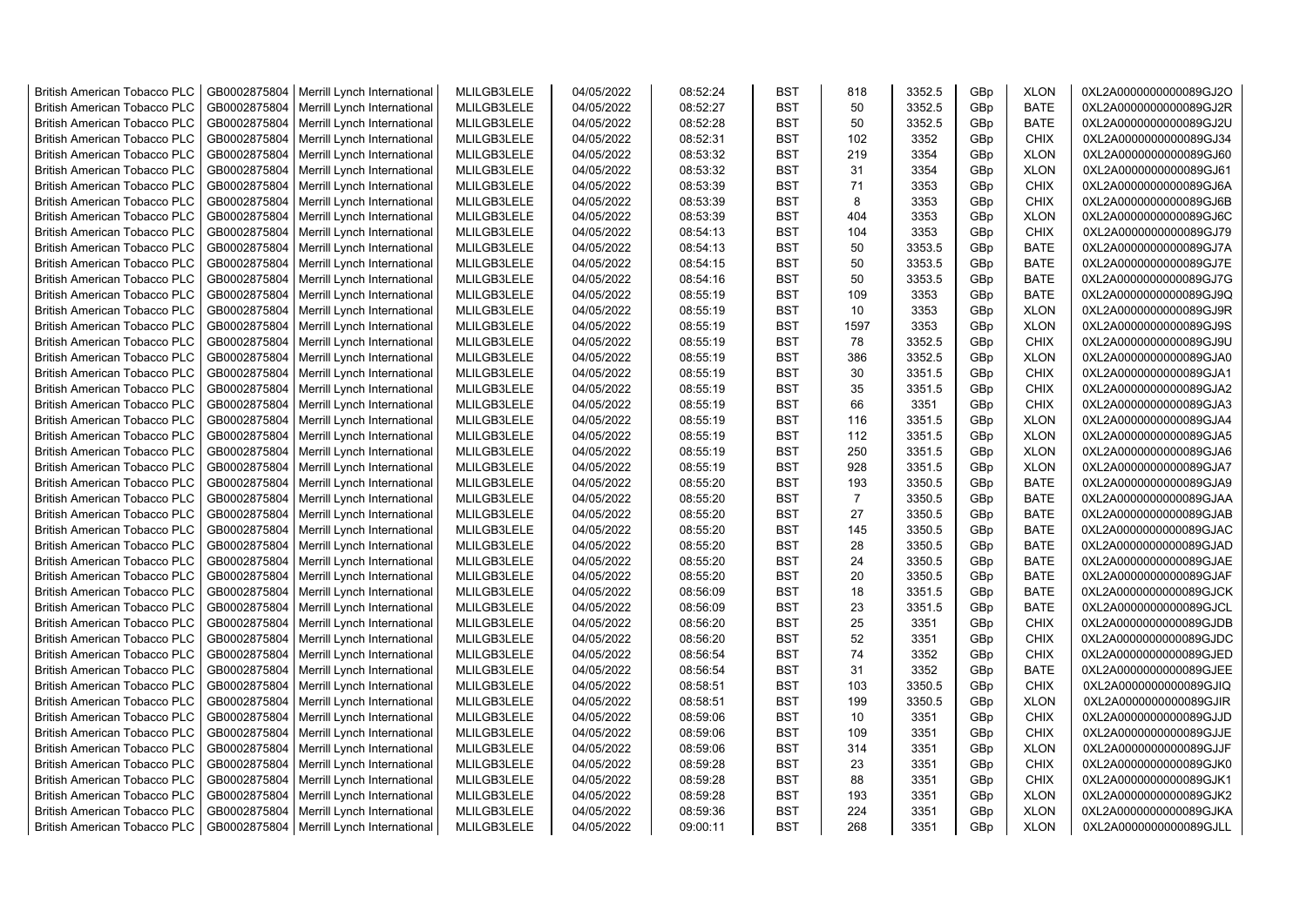| <b>British American Tobacco PLC</b> | GB0002875804 | Merrill Lynch International | MLILGB3LELE | 04/05/2022 | 09:00:11 | <b>BST</b> | 53   | 3350   | GBp | <b>CHIX</b> | 0XL2A0000000000089GJLM |
|-------------------------------------|--------------|-----------------------------|-------------|------------|----------|------------|------|--------|-----|-------------|------------------------|
| <b>British American Tobacco PLC</b> | GB0002875804 | Merrill Lynch International | MLILGB3LELE | 04/05/2022 | 09:00:11 | <b>BST</b> | 10   | 3350   | GBp | <b>XLON</b> | 0XL2A0000000000089GJLN |
| <b>British American Tobacco PLC</b> | GB0002875804 | Merrill Lynch International | MLILGB3LELE | 04/05/2022 | 09:00:11 | <b>BST</b> | 83   | 3350   | GBp | <b>XLON</b> | 0XL2A0000000000089GJLO |
| <b>British American Tobacco PLC</b> | GB0002875804 | Merrill Lynch International | MLILGB3LELE | 04/05/2022 | 09:00:11 | <b>BST</b> | 243  | 3350   | GBp | <b>XLON</b> | 0XL2A0000000000089GJLP |
| <b>British American Tobacco PLC</b> | GB0002875804 | Merrill Lynch International | MLILGB3LELE | 04/05/2022 | 09:00:11 | <b>BST</b> | 12   | 3350   | GBp | <b>XLON</b> | 0XL2A0000000000089GJLQ |
| <b>British American Tobacco PLC</b> | GB0002875804 | Merrill Lynch International | MLILGB3LELE | 04/05/2022 | 09:02:35 | <b>BST</b> | 140  | 3352.5 | GBp | <b>XLON</b> | 0XL2A0000000000089GJQM |
| <b>British American Tobacco PLC</b> | GB0002875804 | Merrill Lynch International | MLILGB3LELE | 04/05/2022 | 09:02:35 | <b>BST</b> | 145  | 3352.5 | GBp | <b>XLON</b> | 0XL2A0000000000089GJQN |
| <b>British American Tobacco PLC</b> | GB0002875804 | Merrill Lynch International | MLILGB3LELE | 04/05/2022 | 09:02:35 | <b>BST</b> | 250  | 3352.5 | GBp | <b>XLON</b> | 0XL2A0000000000089GJQO |
| <b>British American Tobacco PLC</b> | GB0002875804 | Merrill Lynch International | MLILGB3LELE | 04/05/2022 | 09:02:35 | <b>BST</b> | 201  | 3352.5 | GBp | <b>XLON</b> | 0XL2A0000000000089GJQP |
| <b>British American Tobacco PLC</b> | GB0002875804 | Merrill Lynch International | MLILGB3LELE | 04/05/2022 | 09:02:53 | <b>BST</b> | 74   | 3352.5 | GBp | <b>XLON</b> | 0XL2A0000000000089GJRN |
| <b>British American Tobacco PLC</b> | GB0002875804 | Merrill Lynch International | MLILGB3LELE | 04/05/2022 | 09:02:53 | <b>BST</b> | 140  | 3352.5 | GBp | <b>XLON</b> | 0XL2A0000000000089GJRO |
| <b>British American Tobacco PLC</b> | GB0002875804 | Merrill Lynch International | MLILGB3LELE | 04/05/2022 | 09:02:53 | <b>BST</b> | 145  | 3352.5 | GBp | <b>XLON</b> | 0XL2A0000000000089GJRP |
| <b>British American Tobacco PLC</b> | GB0002875804 | Merrill Lynch International | MLILGB3LELE | 04/05/2022 | 09:02:53 | <b>BST</b> | 224  | 3352.5 | GBp | <b>XLON</b> | 0XL2A0000000000089GJRQ |
| <b>British American Tobacco PLC</b> | GB0002875804 | Merrill Lynch International | MLILGB3LELE | 04/05/2022 | 09:04:39 | <b>BST</b> | 31   | 3351.5 | GBp | <b>XLON</b> | 0XL2A0000000000089GJV3 |
| <b>British American Tobacco PLC</b> | GB0002875804 | Merrill Lynch International | MLILGB3LELE | 04/05/2022 | 09:04:39 | <b>BST</b> | 203  | 3351.5 | GBp | <b>XLON</b> | 0XL2A0000000000089GJV4 |
| <b>British American Tobacco PLC</b> | GB0002875804 | Merrill Lynch International | MLILGB3LELE | 04/05/2022 | 09:04:39 | <b>BST</b> | 1080 | 3351.5 | GBp | <b>XLON</b> | 0XL2A0000000000089GJV5 |
| <b>British American Tobacco PLC</b> | GB0002875804 | Merrill Lynch International | MLILGB3LELE | 04/05/2022 | 09:04:39 | <b>BST</b> | 131  | 3351.5 | GBp | <b>CHIX</b> | 0XL2A0000000000089GJV6 |
| <b>British American Tobacco PLC</b> | GB0002875804 | Merrill Lynch International | MLILGB3LELE | 04/05/2022 | 09:04:39 | <b>BST</b> | 159  | 3351   | GBp | <b>CHIX</b> | 0XL2A0000000000089GJV7 |
| <b>British American Tobacco PLC</b> | GB0002875804 | Merrill Lynch International | MLILGB3LELE | 04/05/2022 | 09:04:39 | <b>BST</b> | 96   | 3351   | GBp | <b>BATE</b> | 0XL2A0000000000089GJV8 |
| <b>British American Tobacco PLC</b> | GB0002875804 | Merrill Lynch International | MLILGB3LELE | 04/05/2022 | 09:04:39 | <b>BST</b> | 12   | 3351   | GBp | <b>BATE</b> | 0XL2A0000000000089GJV9 |
| <b>British American Tobacco PLC</b> | GB0002875804 | Merrill Lynch International | MLILGB3LELE | 04/05/2022 | 09:04:39 | <b>BST</b> | 49   | 3350.5 | GBp | <b>BATE</b> | 0XL2A0000000000089GJVA |
| <b>British American Tobacco PLC</b> | GB0002875804 | Merrill Lynch International | MLILGB3LELE | 04/05/2022 | 09:04:39 | <b>BST</b> | 8    | 3350.5 | GBp | <b>BATE</b> | 0XL2A0000000000089GJVB |
| <b>British American Tobacco PLC</b> | GB0002875804 | Merrill Lynch International | MLILGB3LELE | 04/05/2022 | 09:04:39 | <b>BST</b> | 16   | 3350.5 | GBp | <b>BATE</b> | 0XL2A0000000000089GJVC |
| <b>British American Tobacco PLC</b> | GB0002875804 | Merrill Lynch International | MLILGB3LELE | 04/05/2022 | 09:04:39 | BST        | 98   | 3350   | GBp | <b>CHIX</b> | 0XL2A0000000000089GJVD |
| <b>British American Tobacco PLC</b> | GB0002875804 | Merrill Lynch International | MLILGB3LELE | 04/05/2022 | 09:04:39 | <b>BST</b> | 16   | 3349.5 | GBp | <b>CHIX</b> | 0XL2A0000000000089GJVE |
| <b>British American Tobacco PLC</b> | GB0002875804 | Merrill Lynch International | MLILGB3LELE | 04/05/2022 | 09:04:39 | <b>BST</b> | 108  | 3349.5 | GBp | <b>CHIX</b> | 0XL2A0000000000089GJVF |
| <b>British American Tobacco PLC</b> | GB0002875804 | Merrill Lynch International | MLILGB3LELE | 04/05/2022 | 09:04:53 | <b>BST</b> | 154  | 3349.5 | GBp | <b>XLON</b> | 0XL2A0000000000089GJVP |
| British American Tobacco PLC        | GB0002875804 | Merrill Lynch International | MLILGB3LELE | 04/05/2022 | 09:04:54 | <b>BST</b> | 54   | 3349.5 | GBp | <b>BATE</b> | 0XL2A0000000000089GJVU |
| <b>British American Tobacco PLC</b> | GB0002875804 | Merrill Lynch International | MLILGB3LELE | 04/05/2022 | 09:04:54 | <b>BST</b> | 12   | 3349.5 | GBp | <b>CHIX</b> | 0XL2A0000000000089GJVV |
| <b>British American Tobacco PLC</b> | GB0002875804 | Merrill Lynch International | MLILGB3LELE | 04/05/2022 | 09:05:07 | <b>BST</b> | 119  | 3349   | GBp | <b>BATE</b> | 0XL2A0000000000089GK0I |
| <b>British American Tobacco PLC</b> | GB0002875804 | Merrill Lynch International | MLILGB3LELE | 04/05/2022 | 09:05:10 | <b>BST</b> | 91   | 3349   | GBp | <b>BATE</b> | 0XL2A0000000000089GK0O |
| <b>British American Tobacco PLC</b> | GB0002875804 | Merrill Lynch International | MLILGB3LELE | 04/05/2022 | 09:05:10 | <b>BST</b> | 319  | 3349   | GBp | <b>XLON</b> | 0XL2A0000000000089GK0P |
| <b>British American Tobacco PLC</b> | GB0002875804 | Merrill Lynch International | MLILGB3LELE | 04/05/2022 | 09:05:10 | <b>BST</b> | 190  | 3349   | GBp | <b>CHIX</b> | 0XL2A0000000000089GK0Q |
| <b>British American Tobacco PLC</b> | GB0002875804 | Merrill Lynch International | MLILGB3LELE | 04/05/2022 | 09:05:41 | <b>BST</b> | 55   | 3348   | GBp | <b>CHIX</b> | 0XL2A0000000000089GK23 |
| <b>British American Tobacco PLC</b> | GB0002875804 | Merrill Lynch International | MLILGB3LELE | 04/05/2022 | 09:05:41 | <b>BST</b> | 37   | 3348   | GBp | <b>CHIX</b> | 0XL2A0000000000089GK24 |
| <b>British American Tobacco PLC</b> | GB0002875804 | Merrill Lynch International | MLILGB3LELE | 04/05/2022 | 09:05:41 | <b>BST</b> | 44   | 3348   | GBp | <b>BATE</b> | 0XL2A0000000000089GK25 |
| <b>British American Tobacco PLC</b> | GB0002875804 | Merrill Lynch International | MLILGB3LELE | 04/05/2022 | 09:05:41 | <b>BST</b> | 133  | 3348   | GBp | <b>XLON</b> | 0XL2A0000000000089GK26 |
| <b>British American Tobacco PLC</b> | GB0002875804 | Merrill Lynch International | MLILGB3LELE | 04/05/2022 | 09:05:44 | <b>BST</b> | 27   | 3347.5 | GBp | <b>BATE</b> | 0XL2A0000000000089GK28 |
| <b>British American Tobacco PLC</b> | GB0002875804 | Merrill Lynch International | MLILGB3LELE | 04/05/2022 | 09:05:44 | <b>BST</b> | 33   | 3347.5 | GBp | <b>CHIX</b> | 0XL2A0000000000089GK29 |
| <b>British American Tobacco PLC</b> | GB0002875804 | Merrill Lynch International | MLILGB3LELE | 04/05/2022 | 09:05:45 | <b>BST</b> | 200  | 3347.5 | GBp | <b>XLON</b> | 0XL2A0000000000089GK2A |
| <b>British American Tobacco PLC</b> | GB0002875804 | Merrill Lynch International | MLILGB3LELE | 04/05/2022 | 09:05:45 | <b>BST</b> | 323  | 3347   | GBp | <b>XLON</b> | 0XL2A0000000000089GK2B |
| <b>British American Tobacco PLC</b> | GB0002875804 | Merrill Lynch International | MLILGB3LELE | 04/05/2022 | 09:05:45 | <b>BST</b> | 27   | 3347   | GBp | <b>BATE</b> | 0XL2A0000000000089GK2C |
| <b>British American Tobacco PLC</b> | GB0002875804 | Merrill Lynch International | MLILGB3LELE | 04/05/2022 | 09:05:45 | <b>BST</b> | 54   | 3346.5 | GBp | <b>CHIX</b> | 0XL2A0000000000089GK2D |
| British American Tobacco PLC        | GB0002875804 | Merrill Lynch International | MLILGB3LELE | 04/05/2022 | 09:05:45 | <b>BST</b> | 9    | 3346.5 | GBp | <b>CHIX</b> | 0XL2A0000000000089GK2E |
| <b>British American Tobacco PLC</b> | GB0002875804 | Merrill Lynch International | MLILGB3LELE | 04/05/2022 | 09:07:19 | <b>BST</b> | 156  | 3350   | GBp | <b>XLON</b> | 0XL2A0000000000089GK6R |
| <b>British American Tobacco PLC</b> | GB0002875804 | Merrill Lynch International | MLILGB3LELE | 04/05/2022 | 09:07:19 | <b>BST</b> | 84   | 3349.5 | GBp | <b>CHIX</b> | 0XL2A0000000000089GK6S |
| <b>British American Tobacco PLC</b> | GB0002875804 | Merrill Lynch International | MLILGB3LELE | 04/05/2022 | 09:07:27 | <b>BST</b> | 206  | 3350   | GBp | <b>BATE</b> | 0XL2A0000000000089GK7B |
| <b>British American Tobacco PLC</b> | GB0002875804 | Merrill Lynch International | MLILGB3LELE | 04/05/2022 | 09:08:51 | <b>BST</b> | 75   | 3349.5 | GBp | <b>CHIX</b> | 0XL2A0000000000089GKBH |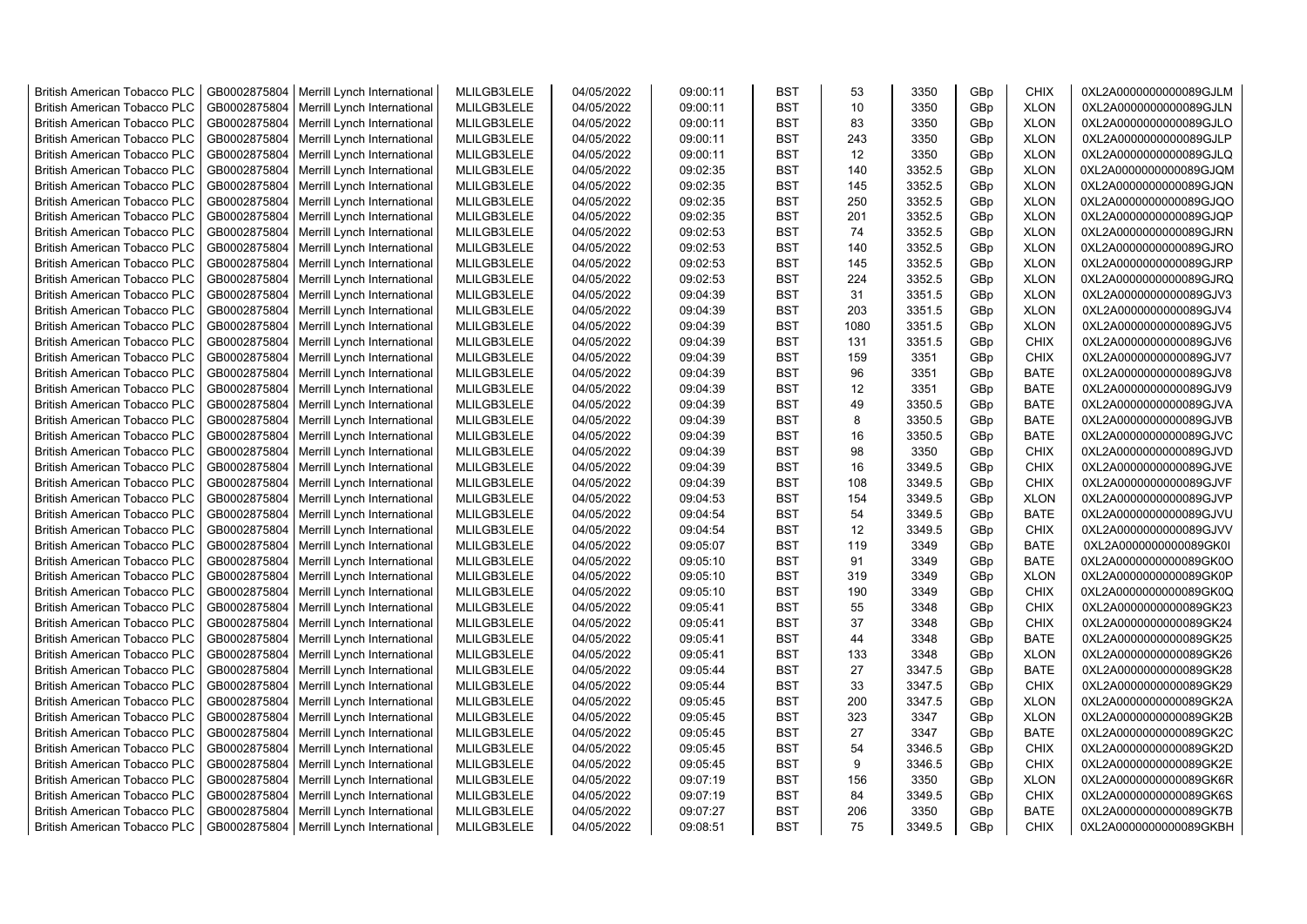| <b>British American Tobacco PLC</b> | GB0002875804 | Merrill Lynch International | MLILGB3LELE | 04/05/2022 | 09:08:51 | <b>BST</b> | 219          | 3349.5 | GBp             | <b>BATE</b> | 0XL2A0000000000089GKBI |
|-------------------------------------|--------------|-----------------------------|-------------|------------|----------|------------|--------------|--------|-----------------|-------------|------------------------|
| <b>British American Tobacco PLC</b> | GB0002875804 | Merrill Lynch International | MLILGB3LELE | 04/05/2022 | 09:08:51 | <b>BST</b> | 1648         | 3349.5 | GBp             | <b>XLON</b> | 0XL2A0000000000089GKBK |
| <b>British American Tobacco PLC</b> | GB0002875804 | Merrill Lynch International | MLILGB3LELE | 04/05/2022 | 09:08:51 | <b>BST</b> | 93           | 3350   | GBp             | <b>XLON</b> | 0XL2A0000000000089GKBL |
| <b>British American Tobacco PLC</b> | GB0002875804 | Merrill Lynch International | MLILGB3LELE | 04/05/2022 | 09:09:35 | <b>BST</b> | 197          | 3350   | GBp             | <b>XLON</b> | 0XL2A0000000000089GKDT |
| <b>British American Tobacco PLC</b> | GB0002875804 | Merrill Lynch International | MLILGB3LELE | 04/05/2022 | 09:09:35 | <b>BST</b> | 169          | 3349.5 | GBp             | <b>XLON</b> | 0XL2A0000000000089GKDU |
| <b>British American Tobacco PLC</b> | GB0002875804 | Merrill Lynch International | MLILGB3LELE | 04/05/2022 | 09:09:35 | <b>BST</b> | 77           | 3349.5 | GBp             | <b>CHIX</b> | 0XL2A0000000000089GKE0 |
| <b>British American Tobacco PLC</b> | GB0002875804 | Merrill Lynch International | MLILGB3LELE | 04/05/2022 | 09:09:35 | <b>BST</b> | 34           | 3349.5 | GBp             | <b>CHIX</b> | 0XL2A0000000000089GKE1 |
| <b>British American Tobacco PLC</b> | GB0002875804 | Merrill Lynch International | MLILGB3LELE | 04/05/2022 | 09:09:35 | <b>BST</b> | 5            | 3349   | GBp             | <b>BATE</b> | 0XL2A0000000000089GKE2 |
| <b>British American Tobacco PLC</b> | GB0002875804 | Merrill Lynch International | MLILGB3LELE | 04/05/2022 | 09:09:35 | <b>BST</b> | 41           | 3349   | GBp             | <b>BATE</b> | 0XL2A0000000000089GKE3 |
| British American Tobacco PLC        | GB0002875804 | Merrill Lynch International | MLILGB3LELE | 04/05/2022 | 09:09:36 | <b>BST</b> | $\mathbf{1}$ | 3349   | GBp             | <b>BATE</b> | 0XL2A0000000000089GKE5 |
| <b>British American Tobacco PLC</b> | GB0002875804 | Merrill Lynch International | MLILGB3LELE | 04/05/2022 | 09:09:36 | <b>BST</b> | 51           | 3348.5 | GBp             | <b>BATE</b> | 0XL2A0000000000089GKE6 |
| <b>British American Tobacco PLC</b> | GB0002875804 | Merrill Lynch International | MLILGB3LELE | 04/05/2022 | 09:09:36 | <b>BST</b> | 10           | 3348.5 | GBp             | <b>BATE</b> | 0XL2A0000000000089GKE7 |
| <b>British American Tobacco PLC</b> | GB0002875804 | Merrill Lynch International | MLILGB3LELE | 04/05/2022 | 09:10:00 | <b>BST</b> | 107          | 3349.5 | GBp             | <b>CHIX</b> | 0XL2A0000000000089GKEM |
| <b>British American Tobacco PLC</b> | GB0002875804 | Merrill Lynch International | MLILGB3LELE | 04/05/2022 | 09:10:01 | <b>BST</b> | 126          | 3349   | GBp             | <b>XLON</b> | 0XL2A0000000000089GKEP |
| British American Tobacco PLC        | GB0002875804 | Merrill Lynch International | MLILGB3LELE | 04/05/2022 | 09:10:01 | <b>BST</b> | 141          | 3348.5 | GBp             | <b>BATE</b> | 0XL2A0000000000089GKEQ |
| <b>British American Tobacco PLC</b> | GB0002875804 | Merrill Lynch International | MLILGB3LELE | 04/05/2022 | 09:10:01 | <b>BST</b> | 17           | 3348.5 | GBp             | <b>BATE</b> | 0XL2A0000000000089GKER |
| <b>British American Tobacco PLC</b> | GB0002875804 | Merrill Lynch International | MLILGB3LELE | 04/05/2022 | 09:10:01 | <b>BST</b> | 13           | 3348.5 | GBp             | <b>BATE</b> | 0XL2A0000000000089GKES |
| <b>British American Tobacco PLC</b> | GB0002875804 | Merrill Lynch International | MLILGB3LELE | 04/05/2022 | 09:10:01 | <b>BST</b> | 82           | 3348.5 | GBp             | <b>BATE</b> | 0XL2A0000000000089GKET |
| <b>British American Tobacco PLC</b> | GB0002875804 | Merrill Lynch International | MLILGB3LELE | 04/05/2022 | 09:10:02 | <b>BST</b> | 18           | 3348   | GBp             | <b>CHIX</b> | 0XL2A0000000000089GKEU |
| <b>British American Tobacco PLC</b> | GB0002875804 | Merrill Lynch International | MLILGB3LELE | 04/05/2022 | 09:10:02 | <b>BST</b> | 96           | 3348   | GBp             | <b>CHIX</b> | 0XL2A0000000000089GKEV |
| British American Tobacco PLC        | GB0002875804 | Merrill Lynch International | MLILGB3LELE | 04/05/2022 | 09:10:02 | <b>BST</b> | 44           | 3348   | GBp             | <b>BATE</b> | 0XL2A0000000000089GKF0 |
| <b>British American Tobacco PLC</b> | GB0002875804 | Merrill Lynch International | MLILGB3LELE | 04/05/2022 | 09:10:05 | <b>BST</b> | 25           | 3347.5 | GB <sub>p</sub> | <b>XLON</b> | 0XL2A0000000000089GKF4 |
| <b>British American Tobacco PLC</b> | GB0002875804 | Merrill Lynch International | MLILGB3LELE | 04/05/2022 | 09:10:05 | <b>BST</b> | 108          | 3347.5 | GBp             | <b>XLON</b> | 0XL2A0000000000089GKF5 |
| <b>British American Tobacco PLC</b> | GB0002875804 | Merrill Lynch International | MLILGB3LELE | 04/05/2022 | 09:11:21 | <b>BST</b> | 94           | 3349.5 | GBp             | <b>CHIX</b> | 0XL2A0000000000089GKI6 |
| <b>British American Tobacco PLC</b> | GB0002875804 | Merrill Lynch International | MLILGB3LELE | 04/05/2022 | 09:11:21 | <b>BST</b> | 437          | 3349.5 | GBp             | <b>XLON</b> | 0XL2A0000000000089GKI7 |
| <b>British American Tobacco PLC</b> | GB0002875804 | Merrill Lynch International | MLILGB3LELE | 04/05/2022 | 09:11:53 | <b>BST</b> | 350          | 3349   | GBp             | <b>XLON</b> | 0XL2A0000000000089GKJE |
| <b>British American Tobacco PLC</b> | GB0002875804 | Merrill Lynch International | MLILGB3LELE | 04/05/2022 | 09:12:31 | <b>BST</b> | 102          | 3348.5 | GBp             | <b>BATE</b> | 0XL2A0000000000089GKKC |
| British American Tobacco PLC        | GB0002875804 | Merrill Lynch International | MLILGB3LELE | 04/05/2022 | 09:12:31 | <b>BST</b> | 15           | 3348.5 | GBp             | <b>XLON</b> | 0XL2A0000000000089GKKD |
| <b>British American Tobacco PLC</b> | GB0002875804 | Merrill Lynch International | MLILGB3LELE | 04/05/2022 | 09:12:31 | <b>BST</b> | 333          | 3348.5 | GBp             | <b>XLON</b> | 0XL2A0000000000089GKKE |
| <b>British American Tobacco PLC</b> | GB0002875804 | Merrill Lynch International | MLILGB3LELE | 04/05/2022 | 09:12:37 | <b>BST</b> | 19           | 3349.5 | GBp             | <b>CHIX</b> | 0XL2A0000000000089GKKM |
| <b>British American Tobacco PLC</b> | GB0002875804 | Merrill Lynch International | MLILGB3LELE | 04/05/2022 | 09:12:37 | <b>BST</b> | 113          | 3349.5 | GBp             | <b>CHIX</b> | 0XL2A0000000000089GKKO |
| <b>British American Tobacco PLC</b> | GB0002875804 | Merrill Lynch International | MLILGB3LELE | 04/05/2022 | 09:14:07 | <b>BST</b> | 125          | 3349.5 | GBp             | <b>BATE</b> | 0XL2A0000000000089GKNS |
| <b>British American Tobacco PLC</b> | GB0002875804 | Merrill Lynch International | MLILGB3LELE | 04/05/2022 | 09:14:07 | <b>BST</b> | 1535         | 3349.5 | GBp             | <b>XLON</b> | 0XL2A0000000000089GKNT |
| British American Tobacco PLC        | GB0002875804 | Merrill Lynch International | MLILGB3LELE | 04/05/2022 | 09:14:33 | <b>BST</b> | 13           | 3350   | GBp             | <b>BATE</b> | 0XL2A0000000000089GKOP |
| <b>British American Tobacco PLC</b> | GB0002875804 | Merrill Lynch International | MLILGB3LELE | 04/05/2022 | 09:14:34 | <b>BST</b> | 112          | 3350   | GBp             | <b>BATE</b> | 0XL2A0000000000089GKOQ |
| <b>British American Tobacco PLC</b> | GB0002875804 | Merrill Lynch International | MLILGB3LELE | 04/05/2022 | 09:14:34 | <b>BST</b> | 155          | 3350   | GBp             | <b>XLON</b> | 0XL2A0000000000089GKOR |
| <b>British American Tobacco PLC</b> | GB0002875804 | Merrill Lynch International | MLILGB3LELE | 04/05/2022 | 09:14:45 | <b>BST</b> | 15           | 3349.5 | GBp             | <b>BATE</b> | 0XL2A0000000000089GKP3 |
| <b>British American Tobacco PLC</b> | GB0002875804 | Merrill Lynch International | MLILGB3LELE | 04/05/2022 | 09:14:45 | <b>BST</b> | 62           | 3349.5 | GBp             | <b>BATE</b> | 0XL2A0000000000089GKP4 |
| <b>British American Tobacco PLC</b> | GB0002875804 | Merrill Lynch International | MLILGB3LELE | 04/05/2022 | 09:14:45 | <b>BST</b> | 35           | 3349.5 | GBp             | <b>CHIX</b> | 0XL2A0000000000089GKP5 |
| <b>British American Tobacco PLC</b> | GB0002875804 | Merrill Lynch International | MLILGB3LELE | 04/05/2022 | 09:14:45 | <b>BST</b> | 51           | 3349   | GBp             | <b>CHIX</b> | 0XL2A0000000000089GKP6 |
| <b>British American Tobacco PLC</b> | GB0002875804 | Merrill Lynch International | MLILGB3LELE | 04/05/2022 | 09:14:45 | <b>BST</b> | 225          | 3349   | GBp             | <b>XLON</b> | 0XL2A0000000000089GKP7 |
| <b>British American Tobacco PLC</b> | GB0002875804 | Merrill Lynch International | MLILGB3LELE | 04/05/2022 | 09:15:06 | <b>BST</b> | 30           | 3349   | GBp             | <b>XLON</b> | 0XL2A0000000000089GKPN |
| <b>British American Tobacco PLC</b> | GB0002875804 | Merrill Lynch International | MLILGB3LELE | 04/05/2022 | 09:15:06 | <b>BST</b> | 43           | 3349   | GBp             | <b>XLON</b> | 0XL2A0000000000089GKPO |
| British American Tobacco PLC        | GB0002875804 | Merrill Lynch International | MLILGB3LELE | 04/05/2022 | 09:15:31 | <b>BST</b> | 259          | 3348.5 | GBp             | <b>CHIX</b> | 0XL2A0000000000089GKQD |
| British American Tobacco PLC        | GB0002875804 | Merrill Lynch International | MLILGB3LELE | 04/05/2022 | 09:15:31 | <b>BST</b> | 24           | 3348.5 | GBp             | <b>XLON</b> | 0XL2A0000000000089GKQE |
| <b>British American Tobacco PLC</b> | GB0002875804 | Merrill Lynch International | MLILGB3LELE | 04/05/2022 | 09:15:31 | <b>BST</b> | 161          | 3348.5 | GBp             | <b>XLON</b> | 0XL2A0000000000089GKQF |
| <b>British American Tobacco PLC</b> | GB0002875804 | Merrill Lynch International | MLILGB3LELE | 04/05/2022 | 09:15:36 | <b>BST</b> | 34           | 3348   | GBp             | <b>BATE</b> | 0XL2A0000000000089GKQN |
| <b>British American Tobacco PLC</b> | GB0002875804 | Merrill Lynch International | MLILGB3LELE | 04/05/2022 | 09:15:36 | <b>BST</b> | 11           | 3348   | GB <sub>p</sub> | <b>BATE</b> | 0XL2A0000000000089GKQO |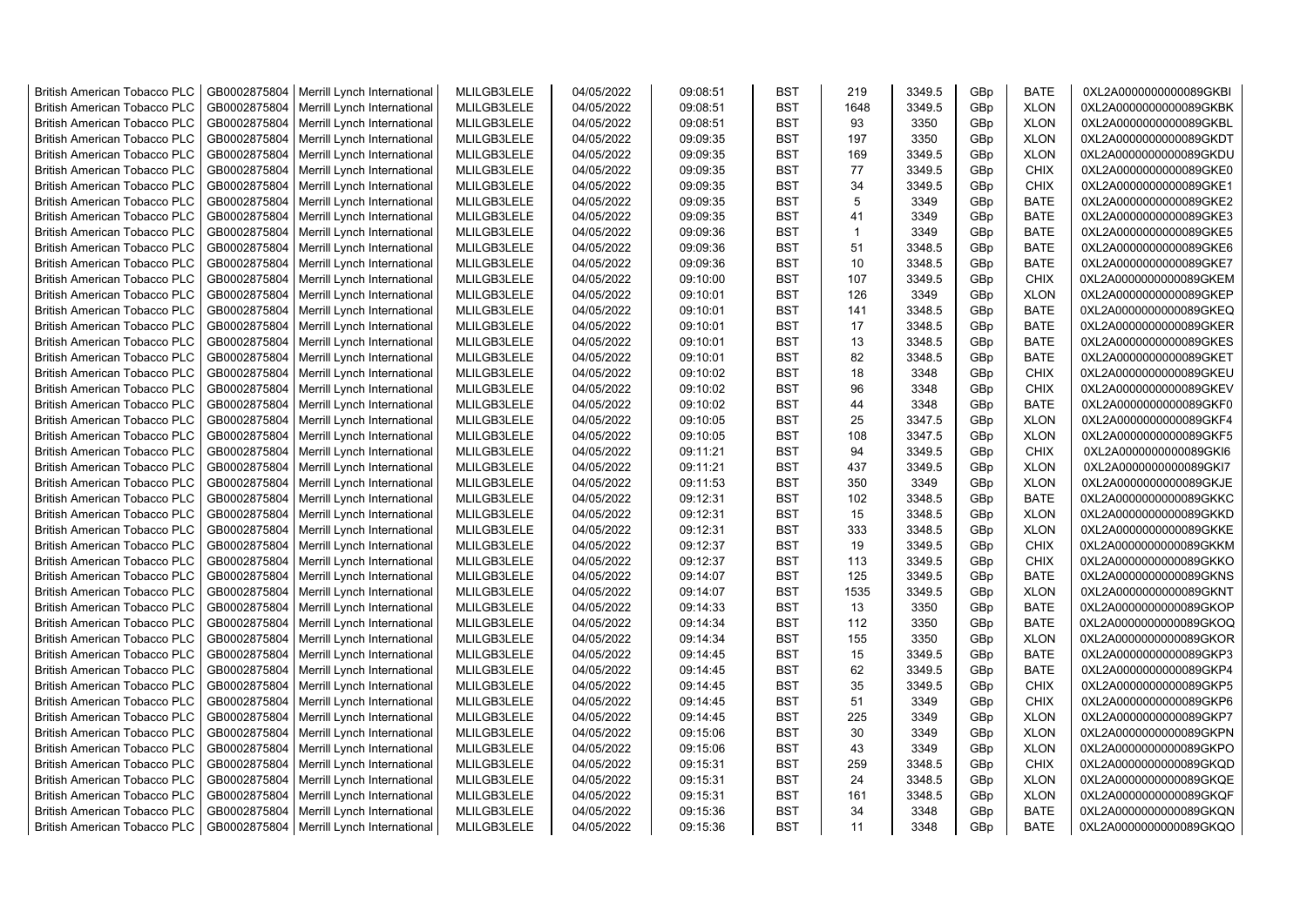| <b>British American Tobacco PLC</b> | GB0002875804 | Merrill Lynch International | MLILGB3LELE | 04/05/2022 | 09:15:36 | <b>BST</b> | 50  | 3348   | GBp             | <b>BATE</b> | 0XL2A0000000000089GKQP |
|-------------------------------------|--------------|-----------------------------|-------------|------------|----------|------------|-----|--------|-----------------|-------------|------------------------|
| <b>British American Tobacco PLC</b> | GB0002875804 | Merrill Lynch International | MLILGB3LELE | 04/05/2022 | 09:15:36 | <b>BST</b> | 23  | 3348   | GBp             | <b>BATE</b> | 0XL2A0000000000089GKQQ |
| <b>British American Tobacco PLC</b> | GB0002875804 | Merrill Lynch International | MLILGB3LELE | 04/05/2022 | 09:15:36 | <b>BST</b> | 88  | 3348   | GBp             | <b>CHIX</b> | 0XL2A0000000000089GKQR |
| <b>British American Tobacco PLC</b> | GB0002875804 | Merrill Lynch International | MLILGB3LELE | 04/05/2022 | 09:15:36 | <b>BST</b> | 11  | 3348   | GBp             | <b>BATE</b> | 0XL2A0000000000089GKQS |
| <b>British American Tobacco PLC</b> | GB0002875804 | Merrill Lynch International | MLILGB3LELE | 04/05/2022 | 09:15:36 | <b>BST</b> | 159 | 3348   | GBp             | <b>XLON</b> | 0XL2A0000000000089GKQT |
| <b>British American Tobacco PLC</b> | GB0002875804 | Merrill Lynch International | MLILGB3LELE | 04/05/2022 | 09:15:36 | <b>BST</b> | 66  | 3348   | GBp             | <b>XLON</b> | 0XL2A0000000000089GKQU |
| British American Tobacco PLC        | GB0002875804 | Merrill Lynch International | MLILGB3LELE | 04/05/2022 | 09:15:36 | <b>BST</b> | 74  | 3347.5 | GBp             | <b>CHIX</b> | 0XL2A0000000000089GKQV |
| <b>British American Tobacco PLC</b> | GB0002875804 | Merrill Lynch International | MLILGB3LELE | 04/05/2022 | 09:15:42 | <b>BST</b> | 88  | 3347.5 | GBp             | <b>XLON</b> | 0XL2A0000000000089GKR2 |
| <b>British American Tobacco PLC</b> | GB0002875804 | Merrill Lynch International | MLILGB3LELE | 04/05/2022 | 09:15:42 | <b>BST</b> | 65  | 3347.5 | GBp             | <b>XLON</b> | 0XL2A0000000000089GKR3 |
| <b>British American Tobacco PLC</b> | GB0002875804 | Merrill Lynch International | MLILGB3LELE | 04/05/2022 | 09:15:46 | <b>BST</b> | 15  | 3347   | GBp             | <b>BATE</b> | 0XL2A0000000000089GKR7 |
| <b>British American Tobacco PLC</b> | GB0002875804 | Merrill Lynch International | MLILGB3LELE | 04/05/2022 | 09:15:46 | <b>BST</b> | 1   | 3347   | GBp             | <b>BATE</b> | 0XL2A0000000000089GKR8 |
| <b>British American Tobacco PLC</b> | GB0002875804 | Merrill Lynch International | MLILGB3LELE | 04/05/2022 | 09:15:46 | <b>BST</b> | 164 | 3347   | GBp             | <b>XLON</b> | 0XL2A0000000000089GKR9 |
| <b>British American Tobacco PLC</b> | GB0002875804 | Merrill Lynch International | MLILGB3LELE | 04/05/2022 | 09:15:46 | <b>BST</b> | 38  | 3346.5 | GBp             | <b>BATE</b> | 0XL2A0000000000089GKRA |
| <b>British American Tobacco PLC</b> | GB0002875804 | Merrill Lynch International | MLILGB3LELE | 04/05/2022 | 09:15:46 | <b>BST</b> | 38  | 3346.5 | GBp             | <b>CHIX</b> | 0XL2A0000000000089GKRB |
| <b>British American Tobacco PLC</b> | GB0002875804 | Merrill Lynch International | MLILGB3LELE | 04/05/2022 | 09:15:46 | <b>BST</b> | 17  | 3346.5 | GBp             | <b>BATE</b> | 0XL2A0000000000089GKRC |
| <b>British American Tobacco PLC</b> | GB0002875804 | Merrill Lynch International | MLILGB3LELE | 04/05/2022 | 09:15:47 | <b>BST</b> | 33  | 3346.5 | GBp             | <b>CHIX</b> | 0XL2A0000000000089GKRE |
| British American Tobacco PLC        | GB0002875804 | Merrill Lynch International | MLILGB3LELE | 04/05/2022 | 09:15:47 | <b>BST</b> | 13  | 3346.5 | GBp             | <b>BATE</b> | 0XL2A0000000000089GKRF |
| <b>British American Tobacco PLC</b> | GB0002875804 | Merrill Lynch International | MLILGB3LELE | 04/05/2022 | 09:16:03 | <b>BST</b> | 134 | 3347   | GBp             | <b>XLON</b> | 0XL2A0000000000089GKS0 |
| <b>British American Tobacco PLC</b> | GB0002875804 | Merrill Lynch International | MLILGB3LELE | 04/05/2022 | 09:16:03 | <b>BST</b> | 139 | 3347   | GBp             | <b>XLON</b> | 0XL2A0000000000089GKS1 |
| <b>British American Tobacco PLC</b> | GB0002875804 | Merrill Lynch International | MLILGB3LELE | 04/05/2022 | 09:16:42 | <b>BST</b> | 54  | 3346   | GBp             | <b>BATE</b> | 0XL2A0000000000089GKT5 |
| <b>British American Tobacco PLC</b> | GB0002875804 | Merrill Lynch International | MLILGB3LELE | 04/05/2022 | 09:16:42 | <b>BST</b> | 26  | 3346   | GBp             | <b>CHIX</b> | 0XL2A0000000000089GKT6 |
| <b>British American Tobacco PLC</b> | GB0002875804 | Merrill Lynch International | MLILGB3LELE | 04/05/2022 | 09:16:42 | <b>BST</b> | 153 | 3346   | GBp             | <b>XLON</b> | 0XL2A0000000000089GKT7 |
| British American Tobacco PLC        | GB0002875804 | Merrill Lynch International | MLILGB3LELE | 04/05/2022 | 09:16:42 | <b>BST</b> | 24  | 3345.5 | GBp             | <b>CHIX</b> | 0XL2A0000000000089GKT8 |
| <b>British American Tobacco PLC</b> | GB0002875804 | Merrill Lynch International | MLILGB3LELE | 04/05/2022 | 09:16:42 | <b>BST</b> | 17  | 3345.5 | GBp             | <b>XLON</b> | 0XL2A0000000000089GKT9 |
| <b>British American Tobacco PLC</b> | GB0002875804 | Merrill Lynch International | MLILGB3LELE | 04/05/2022 | 09:16:42 | <b>BST</b> | 137 | 3345.5 | GBp             | <b>XLON</b> | 0XL2A0000000000089GKTA |
| <b>British American Tobacco PLC</b> | GB0002875804 | Merrill Lynch International | MLILGB3LELE | 04/05/2022 | 09:16:43 | <b>BST</b> | 28  | 3344.5 | GBp             | <b>CHIX</b> | 0XL2A0000000000089GKTB |
| <b>British American Tobacco PLC</b> | GB0002875804 | Merrill Lynch International | MLILGB3LELE | 04/05/2022 | 09:17:04 | <b>BST</b> | 17  | 3344.5 | GBp             | <b>CHIX</b> | 0XL2A0000000000089GKTP |
| <b>British American Tobacco PLC</b> | GB0002875804 | Merrill Lynch International | MLILGB3LELE | 04/05/2022 | 09:17:04 | <b>BST</b> | 10  | 3344.5 | GBp             | <b>CHIX</b> | 0XL2A0000000000089GKTQ |
| <b>British American Tobacco PLC</b> | GB0002875804 | Merrill Lynch International | MLILGB3LELE | 04/05/2022 | 09:17:04 | <b>BST</b> | 13  | 3344.5 | GBp             | <b>BATE</b> | 0XL2A0000000000089GKTS |
| <b>British American Tobacco PLC</b> | GB0002875804 | Merrill Lynch International | MLILGB3LELE | 04/05/2022 | 09:17:05 | <b>BST</b> | 29  | 3344   | GBp             | <b>XLON</b> | 0XL2A0000000000089GKTT |
| <b>British American Tobacco PLC</b> | GB0002875804 | Merrill Lynch International | MLILGB3LELE | 04/05/2022 | 09:17:05 | <b>BST</b> | 17  | 3344   | GBp             | <b>XLON</b> | 0XL2A0000000000089GKTU |
| <b>British American Tobacco PLC</b> | GB0002875804 | Merrill Lynch International | MLILGB3LELE | 04/05/2022 | 09:17:05 | <b>BST</b> | 20  | 3344   | GBp             | <b>CHIX</b> | 0XL2A0000000000089GKTV |
| <b>British American Tobacco PLC</b> | GB0002875804 | Merrill Lynch International | MLILGB3LELE | 04/05/2022 | 09:17:05 | <b>BST</b> | 78  | 3344   | GBp             | <b>XLON</b> | 0XL2A0000000000089GKU0 |
| <b>British American Tobacco PLC</b> | GB0002875804 | Merrill Lynch International | MLILGB3LELE | 04/05/2022 | 09:17:05 | <b>BST</b> | 16  | 3344   | GBp             | <b>BATE</b> | 0XL2A0000000000089GKU1 |
| <b>British American Tobacco PLC</b> | GB0002875804 | Merrill Lynch International | MLILGB3LELE | 04/05/2022 | 09:17:05 | <b>BST</b> | 34  | 3344   | GBp             | <b>CHIX</b> | 0XL2A0000000000089GKU2 |
| British American Tobacco PLC        | GB0002875804 | Merrill Lynch International | MLILGB3LELE | 04/05/2022 | 09:17:05 | <b>BST</b> | 6   | 3344   | GBp             | <b>BATE</b> | 0XL2A0000000000089GKU3 |
| <b>British American Tobacco PLC</b> | GB0002875804 | Merrill Lynch International | MLILGB3LELE | 04/05/2022 | 09:17:43 | <b>BST</b> | 133 | 3344   | GBp             | <b>XLON</b> | 0XL2A0000000000089GKV7 |
| <b>British American Tobacco PLC</b> | GB0002875804 | Merrill Lynch International | MLILGB3LELE | 04/05/2022 | 09:17:43 | <b>BST</b> | 31  | 3344   | GBp             | <b>CHIX</b> | 0XL2A0000000000089GKV6 |
| <b>British American Tobacco PLC</b> | GB0002875804 | Merrill Lynch International | MLILGB3LELE | 04/05/2022 | 09:17:43 | <b>BST</b> | 132 | 3344   | GBp             | <b>XLON</b> | 0XL2A0000000000089GKV8 |
| <b>British American Tobacco PLC</b> | GB0002875804 | Merrill Lynch International | MLILGB3LELE | 04/05/2022 | 09:18:16 | <b>BST</b> | 155 | 3344.5 | GBp             | <b>XLON</b> | 0XL2A0000000000089GL07 |
| <b>British American Tobacco PLC</b> | GB0002875804 | Merrill Lynch International | MLILGB3LELE | 04/05/2022 | 09:18:16 | <b>BST</b> | 25  | 3344.5 | GBp             | <b>XLON</b> | 0XL2A0000000000089GL08 |
| <b>British American Tobacco PLC</b> | GB0002875804 | Merrill Lynch International | MLILGB3LELE | 04/05/2022 | 09:18:25 | <b>BST</b> | 195 | 3345   | GBp             | <b>XLON</b> | 0XL2A0000000000089GL0J |
| <b>British American Tobacco PLC</b> | GB0002875804 | Merrill Lynch International | MLILGB3LELE | 04/05/2022 | 09:18:30 | <b>BST</b> | 28  | 3344.5 | GBp             | <b>BATE</b> | 0XL2A0000000000089GL0O |
| <b>British American Tobacco PLC</b> | GB0002875804 | Merrill Lynch International | MLILGB3LELE | 04/05/2022 | 09:18:31 | <b>BST</b> | 83  | 3344   | GBp             | <b>CHIX</b> | 0XL2A0000000000089GL0P |
| <b>British American Tobacco PLC</b> | GB0002875804 | Merrill Lynch International | MLILGB3LELE | 04/05/2022 | 09:18:37 | <b>BST</b> | 10  | 3343.5 | GBp             | <b>XLON</b> | 0XL2A0000000000089GL16 |
| <b>British American Tobacco PLC</b> | GB0002875804 | Merrill Lynch International | MLILGB3LELE | 04/05/2022 | 09:18:37 | <b>BST</b> | 220 | 3343.5 | GBp             | <b>XLON</b> | 0XL2A0000000000089GL17 |
| <b>British American Tobacco PLC</b> | GB0002875804 | Merrill Lynch International | MLILGB3LELE | 04/05/2022 | 09:18:38 | <b>BST</b> | 50  | 3343   | GBp             | <b>XLON</b> | 0XL2A0000000000089GL1A |
| <b>British American Tobacco PLC</b> | GB0002875804 | Merrill Lynch International | MLILGB3LELE | 04/05/2022 | 09:19:54 | <b>BST</b> | 91  | 3345.5 | GB <sub>p</sub> | <b>CHIX</b> | 0XL2A0000000000089GL4A |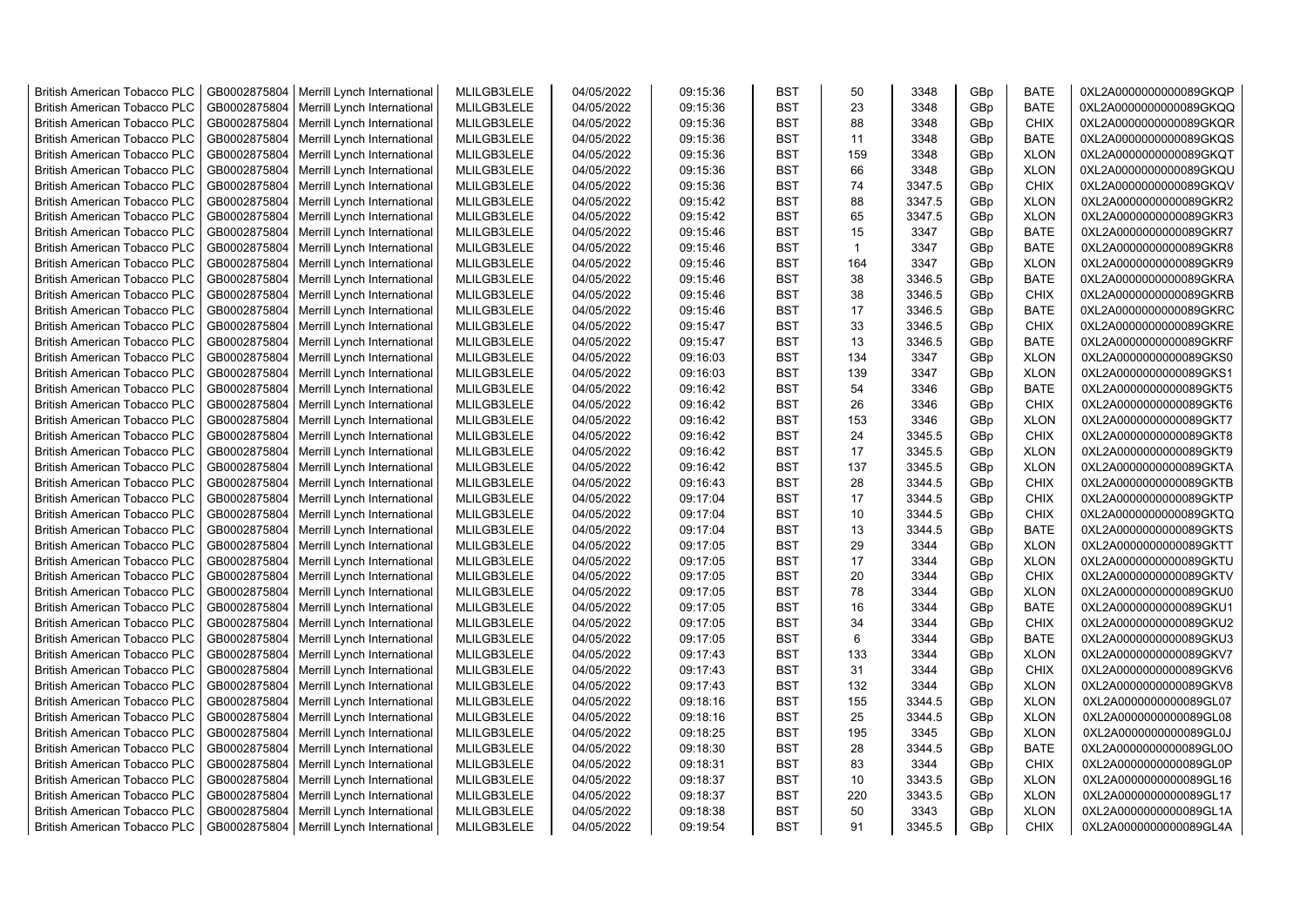| <b>British American Tobacco PLC</b> | GB0002875804 | Merrill Lynch International | MLILGB3LELE | 04/05/2022 | 09:19:54 | <b>BST</b> | 25             | 3345.5 | GBp             | <b>XLON</b> | 0XL2A0000000000089GL4B |
|-------------------------------------|--------------|-----------------------------|-------------|------------|----------|------------|----------------|--------|-----------------|-------------|------------------------|
| <b>British American Tobacco PLC</b> | GB0002875804 | Merrill Lynch International | MLILGB3LELE | 04/05/2022 | 09:19:54 | <b>BST</b> | 135            | 3345.5 | GBp             | <b>XLON</b> | 0XL2A0000000000089GL4C |
| <b>British American Tobacco PLC</b> | GB0002875804 | Merrill Lynch International | MLILGB3LELE | 04/05/2022 | 09:20:15 | <b>BST</b> | 46             | 3344.5 | GBp             | <b>BATE</b> | 0XL2A0000000000089GL4Q |
| <b>British American Tobacco PLC</b> | GB0002875804 | Merrill Lynch International | MLILGB3LELE | 04/05/2022 | 09:20:15 | <b>BST</b> | 344            | 3344.5 | GBp             | <b>XLON</b> | 0XL2A0000000000089GL4R |
| <b>British American Tobacco PLC</b> | GB0002875804 | Merrill Lynch International | MLILGB3LELE | 04/05/2022 | 09:22:31 | <b>BST</b> | 265            | 3346   | GBp             | <b>XLON</b> | 0XL2A0000000000089GL81 |
| <b>British American Tobacco PLC</b> | GB0002875804 | Merrill Lynch International | MLILGB3LELE | 04/05/2022 | 09:22:31 | <b>BST</b> | 9              | 3346   | GBp             | <b>XLON</b> | 0XL2A0000000000089GL82 |
| <b>British American Tobacco PLC</b> | GB0002875804 | Merrill Lynch International | MLILGB3LELE | 04/05/2022 | 09:22:37 | <b>BST</b> | 116            | 3346   | GBp             | <b>XLON</b> | 0XL2A0000000000089GL87 |
| <b>British American Tobacco PLC</b> | GB0002875804 | Merrill Lynch International | MLILGB3LELE | 04/05/2022 | 09:22:47 | <b>BST</b> | 117            | 3346   | GBp             | <b>XLON</b> | 0XL2A0000000000089GL8J |
| <b>British American Tobacco PLC</b> | GB0002875804 | Merrill Lynch International | MLILGB3LELE | 04/05/2022 | 09:23:52 | <b>BST</b> | 29             | 3345.5 | GBp             | <b>BATE</b> | 0XL2A0000000000089GLA2 |
| <b>British American Tobacco PLC</b> | GB0002875804 | Merrill Lynch International | MLILGB3LELE | 04/05/2022 | 09:23:52 | <b>BST</b> | 2064           | 3345.5 | GBp             | <b>XLON</b> | 0XL2A0000000000089GLA3 |
| <b>British American Tobacco PLC</b> | GB0002875804 | Merrill Lynch International | MLILGB3LELE | 04/05/2022 | 09:23:52 | <b>BST</b> | 210            | 3345.5 | GBp             | <b>CHIX</b> | 0XL2A0000000000089GLA4 |
| <b>British American Tobacco PLC</b> | GB0002875804 | Merrill Lynch International | MLILGB3LELE | 04/05/2022 | 09:24:15 | <b>BST</b> | 41             | 3346   | GBp             | <b>XLON</b> | 0XL2A0000000000089GLAR |
| <b>British American Tobacco PLC</b> | GB0002875804 | Merrill Lynch International | MLILGB3LELE | 04/05/2022 | 09:24:15 | <b>BST</b> | 221            | 3346   | GBp             | <b>XLON</b> | 0XL2A0000000000089GLAS |
| <b>British American Tobacco PLC</b> | GB0002875804 | Merrill Lynch International | MLILGB3LELE | 04/05/2022 | 09:24:19 | <b>BST</b> | 162            | 3345.5 | GBp             | <b>XLON</b> | 0XL2A0000000000089GLB1 |
| <b>British American Tobacco PLC</b> | GB0002875804 | Merrill Lynch International | MLILGB3LELE | 04/05/2022 | 09:24:19 | <b>BST</b> | 47             | 3345.5 | GBp             | <b>BATE</b> | 0XL2A0000000000089GLB2 |
| <b>British American Tobacco PLC</b> | GB0002875804 | Merrill Lynch International | MLILGB3LELE | 04/05/2022 | 09:24:19 | <b>BST</b> | 151            | 3345.5 | GBp             | <b>CHIX</b> | 0XL2A0000000000089GLB3 |
| <b>British American Tobacco PLC</b> | GB0002875804 | Merrill Lynch International | MLILGB3LELE | 04/05/2022 | 09:24:19 | <b>BST</b> | 176            | 3345.5 | GBp             | <b>XLON</b> | 0XL2A0000000000089GLB4 |
| <b>British American Tobacco PLC</b> | GB0002875804 | Merrill Lynch International | MLILGB3LELE | 04/05/2022 | 09:24:20 | <b>BST</b> | 50             | 3344.5 | GBp             | <b>CHIX</b> | 0XL2A0000000000089GLB5 |
| <b>British American Tobacco PLC</b> | GB0002875804 | Merrill Lynch International | MLILGB3LELE | 04/05/2022 | 09:24:20 | <b>BST</b> | 26             | 3344.5 | GBp             | <b>BATE</b> | 0XL2A0000000000089GLB6 |
| <b>British American Tobacco PLC</b> | GB0002875804 | Merrill Lynch International | MLILGB3LELE | 04/05/2022 | 09:24:20 | <b>BST</b> | 28             | 3344   | GBp             | <b>CHIX</b> | 0XL2A0000000000089GLB7 |
| <b>British American Tobacco PLC</b> | GB0002875804 | Merrill Lynch International | MLILGB3LELE | 04/05/2022 | 09:27:32 | <b>BST</b> | 200            | 3345   | GBp             | <b>CHIX</b> | 0XL2A0000000000089GLGC |
| <b>British American Tobacco PLC</b> | GB0002875804 | Merrill Lynch International | MLILGB3LELE | 04/05/2022 | 09:27:32 | <b>BST</b> | 398            | 3345   | GBp             | <b>XLON</b> | 0XL2A0000000000089GLGE |
| <b>British American Tobacco PLC</b> | GB0002875804 | Merrill Lynch International | MLILGB3LELE | 04/05/2022 | 09:27:32 | <b>BST</b> | 60             | 3345   | GBp             | <b>XLON</b> | 0XL2A0000000000089GLGF |
| <b>British American Tobacco PLC</b> | GB0002875804 | Merrill Lynch International | MLILGB3LELE | 04/05/2022 | 09:28:14 | <b>BST</b> | 2              | 3346   | GBp             | <b>XLON</b> | 0XL2A0000000000089GLH9 |
| <b>British American Tobacco PLC</b> | GB0002875804 | Merrill Lynch International | MLILGB3LELE | 04/05/2022 | 09:29:15 | <b>BST</b> | 53             | 3345.5 | GBp             | <b>BATE</b> | 0XL2A0000000000089GLIK |
| <b>British American Tobacco PLC</b> | GB0002875804 | Merrill Lynch International | MLILGB3LELE | 04/05/2022 | 09:29:15 | <b>BST</b> | 1078           | 3345.5 | GBp             | <b>XLON</b> | 0XL2A0000000000089GLIL |
| <b>British American Tobacco PLC</b> | GB0002875804 | Merrill Lynch International | MLILGB3LELE | 04/05/2022 | 09:29:15 | <b>BST</b> | 1258           | 3345.5 | GBp             | <b>XLON</b> | 0XL2A0000000000089GLIM |
| <b>British American Tobacco PLC</b> | GB0002875804 | Merrill Lynch International | MLILGB3LELE | 04/05/2022 | 09:29:15 | <b>BST</b> | 230            | 3345.5 | GBp             | <b>XLON</b> | 0XL2A0000000000089GLIN |
| <b>British American Tobacco PLC</b> | GB0002875804 | Merrill Lynch International | MLILGB3LELE | 04/05/2022 | 09:29:15 | BST        | 26             | 3345.5 | GBp             | <b>XLON</b> | 0XL2A0000000000089GLIO |
| <b>British American Tobacco PLC</b> | GB0002875804 | Merrill Lynch International | MLILGB3LELE | 04/05/2022 | 09:29:16 | <b>BST</b> | $\overline{7}$ | 3345.5 | GBp             | <b>XLON</b> | 0XL2A0000000000089GLIP |
| <b>British American Tobacco PLC</b> | GB0002875804 | Merrill Lynch International | MLILGB3LELE | 04/05/2022 | 09:29:16 | <b>BST</b> | 116            | 3345.5 | GBp             | <b>XLON</b> | 0XL2A0000000000089GLIQ |
| <b>British American Tobacco PLC</b> | GB0002875804 | Merrill Lynch International | MLILGB3LELE | 04/05/2022 | 09:29:21 | <b>BST</b> | 49             | 3345.5 | GBp             | <b>XLON</b> | 0XL2A0000000000089GLIR |
| <b>British American Tobacco PLC</b> | GB0002875804 | Merrill Lynch International | MLILGB3LELE | 04/05/2022 | 09:29:25 | BST        | 48             | 3345.5 | GBp             | <b>BATE</b> | 0XL2A0000000000089GLIT |
| <b>British American Tobacco PLC</b> | GB0002875804 | Merrill Lynch International | MLILGB3LELE | 04/05/2022 | 09:29:25 | <b>BST</b> | 137            | 3345.5 | GBp             | <b>CHIX</b> | 0XL2A0000000000089GLIV |
| <b>British American Tobacco PLC</b> | GB0002875804 | Merrill Lynch International | MLILGB3LELE | 04/05/2022 | 09:30:58 | <b>BST</b> | 72             | 3346   | GBp             | <b>CHIX</b> | 0XL2A0000000000089GLLS |
| <b>British American Tobacco PLC</b> | GB0002875804 | Merrill Lynch International | MLILGB3LELE | 04/05/2022 | 09:30:58 | <b>BST</b> | 291            | 3346   | GBp             | <b>XLON</b> | 0XL2A0000000000089GLLT |
| <b>British American Tobacco PLC</b> | GB0002875804 | Merrill Lynch International | MLILGB3LELE | 04/05/2022 | 09:31:07 | <b>BST</b> | 125            | 3346.5 | GBp             | <b>XLON</b> | 0XL2A0000000000089GLMG |
| <b>British American Tobacco PLC</b> | GB0002875804 | Merrill Lynch International | MLILGB3LELE | 04/05/2022 | 09:31:07 | <b>BST</b> | 74             | 3346.5 | GBp             | <b>XLON</b> | 0XL2A0000000000089GLMH |
| <b>British American Tobacco PLC</b> | GB0002875804 | Merrill Lynch International | MLILGB3LELE | 04/05/2022 | 09:31:08 | <b>BST</b> | 89             | 3346.5 | GBp             | <b>XLON</b> | 0XL2A0000000000089GLMI |
| <b>British American Tobacco PLC</b> | GB0002875804 | Merrill Lynch International | MLILGB3LELE | 04/05/2022 | 09:31:08 | <b>BST</b> | 59             | 3346.5 | GBp             | <b>XLON</b> | 0XL2A0000000000089GLMJ |
| <b>British American Tobacco PLC</b> | GB0002875804 | Merrill Lynch International | MLILGB3LELE | 04/05/2022 | 09:31:08 | <b>BST</b> | 34             | 3346.5 | GBp             | <b>XLON</b> | 0XL2A0000000000089GLMK |
| <b>British American Tobacco PLC</b> | GB0002875804 | Merrill Lynch International | MLILGB3LELE | 04/05/2022 | 09:31:09 | <b>BST</b> | 196            | 3346.5 | GBp             | <b>CHIX</b> | 0XL2A0000000000089GLMM |
| <b>British American Tobacco PLC</b> | GB0002875804 | Merrill Lynch International | MLILGB3LELE | 04/05/2022 | 09:31:09 | <b>BST</b> | 6              | 3346.5 | GBp             | <b>XLON</b> | 0XL2A0000000000089GLMN |
| <b>British American Tobacco PLC</b> | GB0002875804 | Merrill Lynch International | MLILGB3LELE | 04/05/2022 | 09:31:17 | <b>BST</b> | 97             | 3346   | GBp             | <b>XLON</b> | 0XL2A0000000000089GLNC |
| <b>British American Tobacco PLC</b> | GB0002875804 | Merrill Lynch International | MLILGB3LELE | 04/05/2022 | 09:31:18 | <b>BST</b> | 92             | 3346   | GBp             | <b>XLON</b> | 0XL2A0000000000089GLND |
| <b>British American Tobacco PLC</b> | GB0002875804 | Merrill Lynch International | MLILGB3LELE | 04/05/2022 | 09:31:46 | <b>BST</b> | $\overline{7}$ | 3345.5 | GBp             | <b>XLON</b> | 0XL2A0000000000089GLOB |
| <b>British American Tobacco PLC</b> | GB0002875804 | Merrill Lynch International | MLILGB3LELE | 04/05/2022 | 09:32:42 | <b>BST</b> | 477            | 3346.5 | GBp             | <b>XLON</b> | 0XL2A0000000000089GLQG |
| <b>British American Tobacco PLC</b> | GB0002875804 | Merrill Lynch International | MLILGB3LELE | 04/05/2022 | 09:32:42 | <b>BST</b> | 160            | 3346.5 | GB <sub>p</sub> | <b>CHIX</b> | 0XL2A0000000000089GLQI |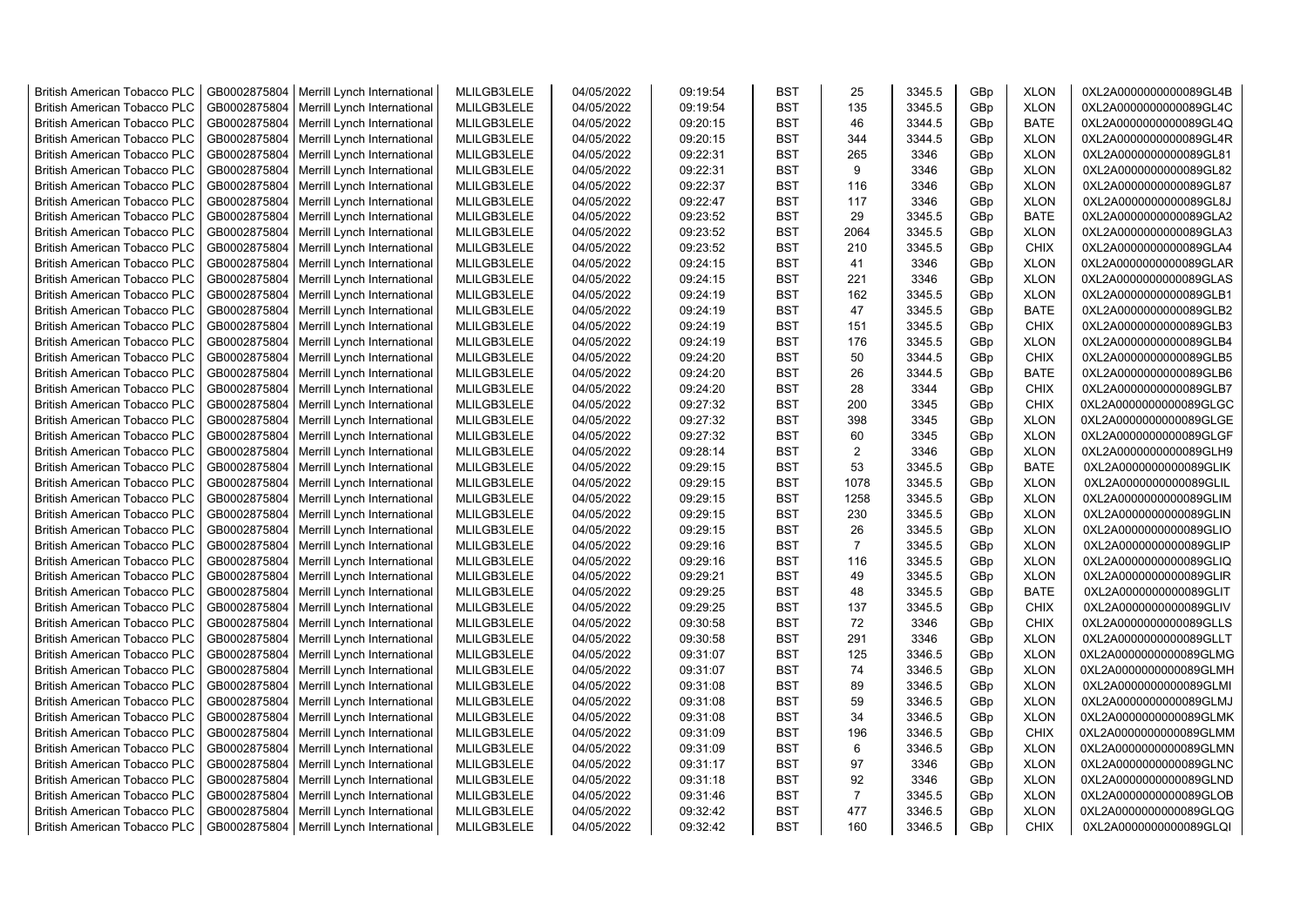| <b>British American Tobacco PLC</b> | GB0002875804 | Merrill Lynch International | MLILGB3LELE | 04/05/2022 | 09:37:01 | <b>BST</b> | 10   | 3348   | GBp             | <b>BATE</b> | 0XL2A0000000000089GM2M |
|-------------------------------------|--------------|-----------------------------|-------------|------------|----------|------------|------|--------|-----------------|-------------|------------------------|
| <b>British American Tobacco PLC</b> | GB0002875804 | Merrill Lynch International | MLILGB3LELE | 04/05/2022 | 09:37:01 | <b>BST</b> | 444  | 3348   | GBp             | <b>BATE</b> | 0XL2A0000000000089GM2O |
| <b>British American Tobacco PLC</b> | GB0002875804 | Merrill Lynch International | MLILGB3LELE | 04/05/2022 | 09:37:02 | <b>BST</b> | 229  | 3348   | GBp             | <b>CHIX</b> | 0XL2A0000000000089GM2Q |
| <b>British American Tobacco PLC</b> | GB0002875804 | Merrill Lynch International | MLILGB3LELE | 04/05/2022 | 09:37:02 | <b>BST</b> | 200  | 3348   | GBp             | <b>CHIX</b> | 0XL2A0000000000089GM2R |
| <b>British American Tobacco PLC</b> | GB0002875804 | Merrill Lynch International | MLILGB3LELE | 04/05/2022 | 09:37:02 | <b>BST</b> | 33   | 3348   | GB <sub>p</sub> | <b>CHIX</b> | 0XL2A0000000000089GM2S |
| <b>British American Tobacco PLC</b> | GB0002875804 | Merrill Lynch International | MLILGB3LELE | 04/05/2022 | 09:37:02 | <b>BST</b> | 100  | 3348   | GBp             | <b>XLON</b> | 0XL2A0000000000089GM2U |
| <b>British American Tobacco PLC</b> | GB0002875804 | Merrill Lynch International | MLILGB3LELE | 04/05/2022 | 09:37:03 | <b>BST</b> | 62   | 3347.5 | GBp             | <b>BATE</b> | 0XL2A0000000000089GM2V |
| <b>British American Tobacco PLC</b> | GB0002875804 | Merrill Lynch International | MLILGB3LELE | 04/05/2022 | 09:37:07 | <b>BST</b> | 275  | 3347   | GBp             | <b>CHIX</b> | 0XL2A0000000000089GM33 |
| <b>British American Tobacco PLC</b> | GB0002875804 | Merrill Lynch International | MLILGB3LELE | 04/05/2022 | 09:37:07 | <b>BST</b> | 54   | 3347   | GBp             | <b>BATE</b> | 0XL2A0000000000089GM34 |
| <b>British American Tobacco PLC</b> | GB0002875804 | Merrill Lynch International | MLILGB3LELE | 04/05/2022 | 09:37:07 | <b>BST</b> | 641  | 3347   | GBp             | <b>XLON</b> | 0XL2A0000000000089GM35 |
| <b>British American Tobacco PLC</b> | GB0002875804 | Merrill Lynch International | MLILGB3LELE | 04/05/2022 | 09:37:09 | <b>BST</b> | 53   | 3346.5 | GBp             | <b>BATE</b> | 0XL2A0000000000089GM36 |
| <b>British American Tobacco PLC</b> | GB0002875804 | Merrill Lynch International | MLILGB3LELE | 04/05/2022 | 09:37:09 | <b>BST</b> | 177  | 3346.5 | GBp             | <b>CHIX</b> | 0XL2A0000000000089GM38 |
| <b>British American Tobacco PLC</b> | GB0002875804 | Merrill Lynch International | MLILGB3LELE | 04/05/2022 | 09:37:09 | <b>BST</b> | 12   | 3346.5 | GBp             | <b>CHIX</b> | 0XL2A0000000000089GM37 |
| <b>British American Tobacco PLC</b> | GB0002875804 | Merrill Lynch International | MLILGB3LELE | 04/05/2022 | 09:37:10 | <b>BST</b> | 135  | 3347   | GBp             | <b>XLON</b> | 0XL2A0000000000089GM39 |
| <b>British American Tobacco PLC</b> | GB0002875804 | Merrill Lynch International | MLILGB3LELE | 04/05/2022 | 09:37:10 | <b>BST</b> | 250  | 3347   | GBp             | <b>XLON</b> | 0XL2A0000000000089GM3A |
| <b>British American Tobacco PLC</b> | GB0002875804 | Merrill Lynch International | MLILGB3LELE | 04/05/2022 | 09:37:10 | <b>BST</b> | 176  | 3347   | GBp             | <b>XLON</b> | 0XL2A0000000000089GM3B |
| <b>British American Tobacco PLC</b> | GB0002875804 | Merrill Lynch International | MLILGB3LELE | 04/05/2022 | 09:37:10 | <b>BST</b> | 119  | 3347   | GB <sub>p</sub> | <b>XLON</b> | 0XL2A0000000000089GM3C |
| <b>British American Tobacco PLC</b> | GB0002875804 | Merrill Lynch International | MLILGB3LELE | 04/05/2022 | 09:37:10 | <b>BST</b> | 82   | 3347   | GBp             | <b>XLON</b> | 0XL2A0000000000089GM3D |
| <b>British American Tobacco PLC</b> | GB0002875804 | Merrill Lynch International | MLILGB3LELE | 04/05/2022 | 09:37:10 | <b>BST</b> | 223  | 3347   | GBp             | <b>XLON</b> | 0XL2A0000000000089GM3E |
| <b>British American Tobacco PLC</b> | GB0002875804 | Merrill Lynch International | MLILGB3LELE | 04/05/2022 | 09:37:10 | <b>BST</b> | 245  | 3347   | GBp             | <b>XLON</b> | 0XL2A0000000000089GM3F |
| <b>British American Tobacco PLC</b> | GB0002875804 | Merrill Lynch International | MLILGB3LELE | 04/05/2022 | 09:37:10 | <b>BST</b> | 250  | 3347   | GBp             | <b>XLON</b> | 0XL2A0000000000089GM3I |
| <b>British American Tobacco PLC</b> | GB0002875804 | Merrill Lynch International | MLILGB3LELE | 04/05/2022 | 09:38:19 | <b>BST</b> | 47   | 3347.5 | GB <sub>p</sub> | <b>BATE</b> | 0XL2A0000000000089GM5L |
| <b>British American Tobacco PLC</b> | GB0002875804 | Merrill Lynch International | MLILGB3LELE | 04/05/2022 | 09:38:19 | <b>BST</b> | 142  | 3348   | GBp             | <b>XLON</b> | 0XL2A0000000000089GM5M |
| <b>British American Tobacco PLC</b> | GB0002875804 | Merrill Lynch International | MLILGB3LELE | 04/05/2022 | 09:38:19 | <b>BST</b> | 62   | 3348   | GBp             | <b>XLON</b> | 0XL2A0000000000089GM5N |
| <b>British American Tobacco PLC</b> | GB0002875804 | Merrill Lynch International | MLILGB3LELE | 04/05/2022 | 09:38:20 | <b>BST</b> | 126  | 3348   | GBp             | <b>XLON</b> | 0XL2A0000000000089GM5T |
| <b>British American Tobacco PLC</b> | GB0002875804 | Merrill Lynch International | MLILGB3LELE | 04/05/2022 | 09:38:20 | <b>BST</b> | 250  | 3348   | GBp             | <b>XLON</b> | 0XL2A0000000000089GM5U |
| British American Tobacco PLC        | GB0002875804 | Merrill Lynch International | MLILGB3LELE | 04/05/2022 | 09:39:02 | <b>BST</b> | 47   | 3347.5 | GBp             | <b>BATE</b> | 0XL2A0000000000089GM70 |
| <b>British American Tobacco PLC</b> | GB0002875804 | Merrill Lynch International | MLILGB3LELE | 04/05/2022 | 09:39:26 | <b>BST</b> | 40   | 3347.5 | GBp             | <b>XLON</b> | 0XL2A0000000000089GM7K |
| <b>British American Tobacco PLC</b> | GB0002875804 | Merrill Lynch International | MLILGB3LELE | 04/05/2022 | 09:39:26 | <b>BST</b> | 285  | 3347.5 | GBp             | <b>XLON</b> | 0XL2A0000000000089GM7M |
| <b>British American Tobacco PLC</b> | GB0002875804 | Merrill Lynch International | MLILGB3LELE | 04/05/2022 | 09:39:26 | <b>BST</b> | 1688 | 3347.5 | GBp             | <b>XLON</b> | 0XL2A0000000000089GM7L |
| <b>British American Tobacco PLC</b> | GB0002875804 | Merrill Lynch International | MLILGB3LELE | 04/05/2022 | 09:39:26 | <b>BST</b> | 119  | 3347.5 | GBp             | <b>XLON</b> | 0XL2A0000000000089GM7N |
| <b>British American Tobacco PLC</b> | GB0002875804 | Merrill Lynch International | MLILGB3LELE | 04/05/2022 | 09:39:26 | <b>BST</b> | 250  | 3347.5 | GBp             | <b>XLON</b> | 0XL2A0000000000089GM7O |
| <b>British American Tobacco PLC</b> | GB0002875804 | Merrill Lynch International | MLILGB3LELE | 04/05/2022 | 09:39:26 | <b>BST</b> | 131  | 3347.5 | GBp             | <b>XLON</b> | 0XL2A0000000000089GM7P |
| <b>British American Tobacco PLC</b> | GB0002875804 | Merrill Lynch International | MLILGB3LELE | 04/05/2022 | 09:39:26 | <b>BST</b> | 230  | 3347.5 | GBp             | <b>XLON</b> | 0XL2A0000000000089GM7Q |
| <b>British American Tobacco PLC</b> | GB0002875804 | Merrill Lynch International | MLILGB3LELE | 04/05/2022 | 09:39:26 | <b>BST</b> | 226  | 3347.5 | GBp             | <b>XLON</b> | 0XL2A0000000000089GM7R |
| <b>British American Tobacco PLC</b> | GB0002875804 | Merrill Lynch International | MLILGB3LELE | 04/05/2022 | 09:40:13 | <b>BST</b> | 70   | 3346.5 | GBp             | <b>CHIX</b> | 0XL2A0000000000089GM8V |
| <b>British American Tobacco PLC</b> | GB0002875804 | Merrill Lynch International | MLILGB3LELE | 04/05/2022 | 09:40:17 | <b>BST</b> | 21   | 3346.5 | GBp             | <b>BATE</b> | 0XL2A0000000000089GM92 |
| <b>British American Tobacco PLC</b> | GB0002875804 | Merrill Lynch International | MLILGB3LELE | 04/05/2022 | 09:40:23 | <b>BST</b> | 67   | 3346.5 | GBp             | <b>CHIX</b> | 0XL2A0000000000089GM99 |
| <b>British American Tobacco PLC</b> | GB0002875804 | Merrill Lynch International | MLILGB3LELE | 04/05/2022 | 09:40:23 | <b>BST</b> | 41   | 3346.5 | GB <sub>p</sub> | <b>CHIX</b> | 0XL2A0000000000089GM9A |
| <b>British American Tobacco PLC</b> | GB0002875804 | Merrill Lynch International | MLILGB3LELE | 04/05/2022 | 09:40:27 | <b>BST</b> | 38   | 3346   | GB <sub>p</sub> | <b>BATE</b> | 0XL2A0000000000089GM9C |
| <b>British American Tobacco PLC</b> | GB0002875804 | Merrill Lynch International | MLILGB3LELE | 04/05/2022 | 09:40:34 | <b>BST</b> | 62   | 3346   | GBp             | <b>XLON</b> | 0XL2A0000000000089GM9K |
| <b>British American Tobacco PLC</b> | GB0002875804 | Merrill Lynch International | MLILGB3LELE | 04/05/2022 | 09:40:34 | <b>BST</b> | 53   | 3346   | GBp             | <b>XLON</b> | 0XL2A0000000000089GM9L |
| <b>British American Tobacco PLC</b> | GB0002875804 | Merrill Lynch International | MLILGB3LELE | 04/05/2022 | 09:40:34 | <b>BST</b> | 32   | 3346   | GBp             | <b>CHIX</b> | 0XL2A0000000000089GM9M |
| <b>British American Tobacco PLC</b> | GB0002875804 | Merrill Lynch International | MLILGB3LELE | 04/05/2022 | 09:40:37 | <b>BST</b> | 27   | 3346   | GBp             | <b>CHIX</b> | 0XL2A0000000000089GM9O |
| <b>British American Tobacco PLC</b> | GB0002875804 | Merrill Lynch International | MLILGB3LELE | 04/05/2022 | 09:40:49 | <b>BST</b> | 127  | 3345.5 | GBp             | <b>CHIX</b> | 0XL2A0000000000089GMA3 |
| <b>British American Tobacco PLC</b> | GB0002875804 | Merrill Lynch International | MLILGB3LELE | 04/05/2022 | 09:40:49 | <b>BST</b> | 16   | 3345.5 | GBp             | <b>BATE</b> | 0XL2A0000000000089GMA4 |
| <b>British American Tobacco PLC</b> | GB0002875804 | Merrill Lynch International | MLILGB3LELE | 04/05/2022 | 09:40:49 | <b>BST</b> | 125  | 3345.5 | GBp             | <b>XLON</b> | 0XL2A0000000000089GMA5 |
| <b>British American Tobacco PLC</b> | GB0002875804 | Merrill Lynch International | MLILGB3LELE | 04/05/2022 | 09:40:51 | <b>BST</b> | 8    | 3345.5 | GBp             | <b>BATE</b> | 0XL2A0000000000089GMA6 |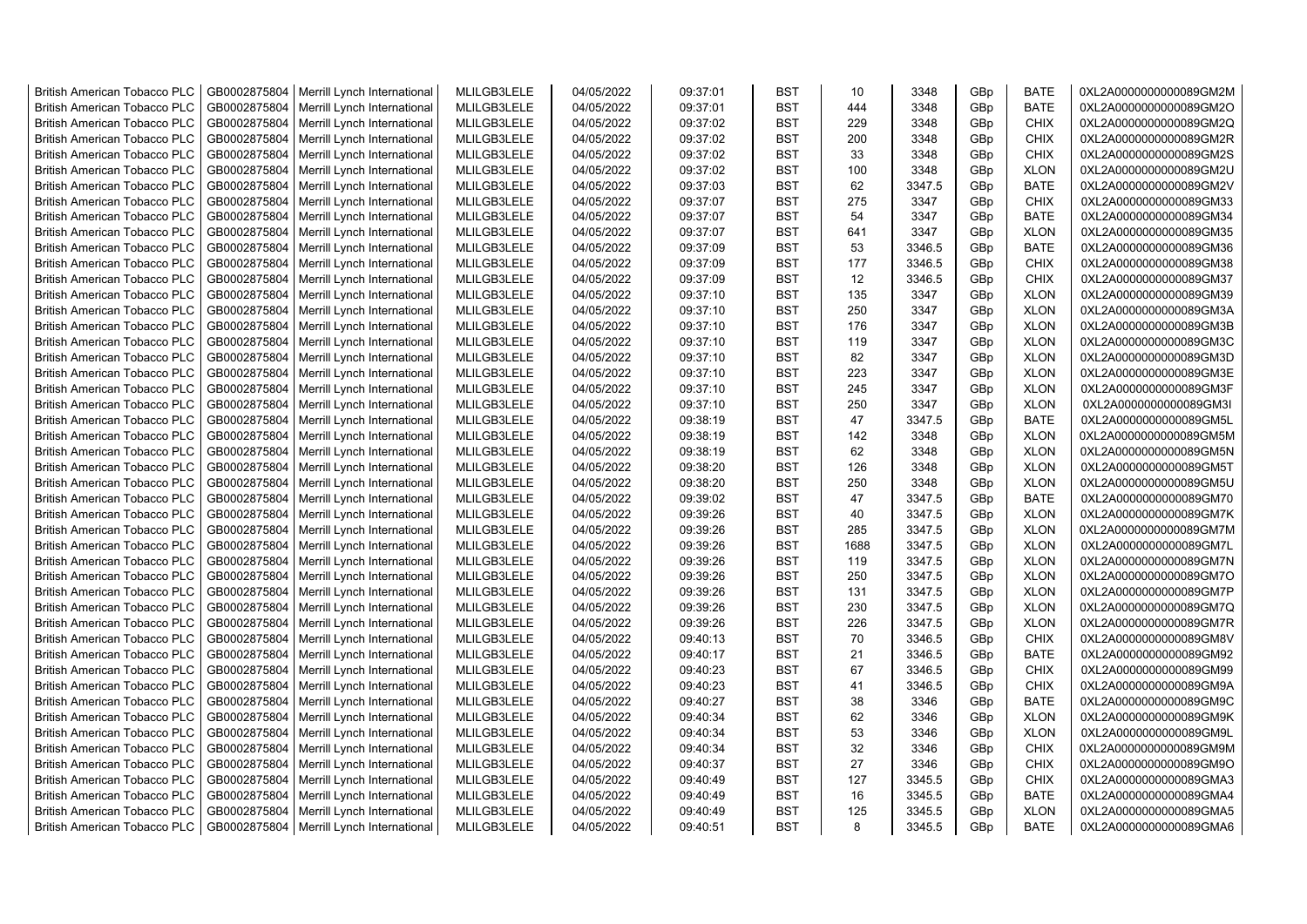| <b>British American Tobacco PLC</b> | GB0002875804 | Merrill Lynch International | MLILGB3LELE | 04/05/2022 | 09:40:51 | <b>BST</b> | 50             | 3345.5 | GBp | <b>CHIX</b> | 0XL2A0000000000089GMA7 |
|-------------------------------------|--------------|-----------------------------|-------------|------------|----------|------------|----------------|--------|-----|-------------|------------------------|
| <b>British American Tobacco PLC</b> | GB0002875804 | Merrill Lynch International | MLILGB3LELE | 04/05/2022 | 09:40:57 | <b>BST</b> | $\mathbf 1$    | 3345.5 | GBp | <b>BATE</b> | 0XL2A0000000000089GMAK |
| <b>British American Tobacco PLC</b> | GB0002875804 | Merrill Lynch International | MLILGB3LELE | 04/05/2022 | 09:40:57 | <b>BST</b> | $\overline{7}$ | 3345   | GBp | <b>BATE</b> | 0XL2A0000000000089GMAL |
| <b>British American Tobacco PLC</b> | GB0002875804 | Merrill Lynch International | MLILGB3LELE | 04/05/2022 | 09:40:57 | <b>BST</b> | $\overline{7}$ | 3345   | GBp | <b>BATE</b> | 0XL2A0000000000089GMAM |
| <b>British American Tobacco PLC</b> | GB0002875804 | Merrill Lynch International | MLILGB3LELE | 04/05/2022 | 09:40:57 | <b>BST</b> | 8              | 3345   | GBp | <b>BATE</b> | 0XL2A0000000000089GMAN |
| <b>British American Tobacco PLC</b> | GB0002875804 | Merrill Lynch International | MLILGB3LELE | 04/05/2022 | 09:40:57 | <b>BST</b> | 172            | 3345   | GBp | <b>CHIX</b> | 0XL2A0000000000089GMAO |
| <b>British American Tobacco PLC</b> | GB0002875804 | Merrill Lynch International | MLILGB3LELE | 04/05/2022 | 09:40:57 | <b>BST</b> | 130            | 3345   | GBp | <b>XLON</b> | 0XL2A0000000000089GMAP |
| <b>British American Tobacco PLC</b> | GB0002875804 | Merrill Lynch International | MLILGB3LELE | 04/05/2022 | 09:40:57 | BST        | 97             | 3344.5 | GBp | <b>XLON</b> | 0XL2A0000000000089GMAR |
| <b>British American Tobacco PLC</b> | GB0002875804 | Merrill Lynch International | MLILGB3LELE | 04/05/2022 | 09:40:58 | BST        | 74             | 3344.5 | GBp | <b>CHIX</b> | 0XL2A0000000000089GMAS |
| British American Tobacco PLC        | GB0002875804 | Merrill Lynch International | MLILGB3LELE | 04/05/2022 | 09:40:59 | <b>BST</b> | 61             | 3344.5 | GBp | <b>XLON</b> | 0XL2A0000000000089GMAT |
| <b>British American Tobacco PLC</b> | GB0002875804 | Merrill Lynch International | MLILGB3LELE | 04/05/2022 | 09:45:19 | <b>BST</b> | 126            | 3348   | GBp | <b>XLON</b> | 0XL2A0000000000089GMIH |
| British American Tobacco PLC        | GB0002875804 | Merrill Lynch International | MLILGB3LELE | 04/05/2022 | 09:45:26 | <b>BST</b> | 167            | 3347   | GBp | <b>CHIX</b> | 0XL2A0000000000089GMIS |
| <b>British American Tobacco PLC</b> | GB0002875804 | Merrill Lynch International | MLILGB3LELE | 04/05/2022 | 09:45:26 | <b>BST</b> | 10             | 3347   | GBp | <b>XLON</b> | 0XL2A0000000000089GMIT |
| <b>British American Tobacco PLC</b> | GB0002875804 | Merrill Lynch International | MLILGB3LELE | 04/05/2022 | 09:45:26 | <b>BST</b> | 631            | 3347   | GBp | <b>XLON</b> | 0XL2A0000000000089GMIU |
| <b>British American Tobacco PLC</b> | GB0002875804 | Merrill Lynch International | MLILGB3LELE | 04/05/2022 | 09:46:46 | <b>BST</b> | 113            | 3347   | GBp | <b>BATE</b> | 0XL2A0000000000089GMKS |
| <b>British American Tobacco PLC</b> | GB0002875804 | Merrill Lynch International | MLILGB3LELE | 04/05/2022 | 09:46:46 | <b>BST</b> | 1965           | 3347   | GBp | <b>XLON</b> | 0XL2A0000000000089GMKT |
| <b>British American Tobacco PLC</b> | GB0002875804 | Merrill Lynch International | MLILGB3LELE | 04/05/2022 | 09:46:46 | <b>BST</b> | 265            | 3347   | GBp | <b>XLON</b> | 0XL2A0000000000089GMKU |
| <b>British American Tobacco PLC</b> | GB0002875804 | Merrill Lynch International | MLILGB3LELE | 04/05/2022 | 09:46:46 | <b>BST</b> | 71             | 3348   | GBp | <b>XLON</b> | 0XL2A0000000000089GMKV |
| British American Tobacco PLC        | GB0002875804 | Merrill Lynch International | MLILGB3LELE | 04/05/2022 | 09:47:31 | <b>BST</b> | 2              | 3349   | GBp | <b>XLON</b> | 0XL2A0000000000089GMM6 |
| <b>British American Tobacco PLC</b> | GB0002875804 | Merrill Lynch International | MLILGB3LELE | 04/05/2022 | 09:47:31 | <b>BST</b> | 16             | 3349   | GBp | <b>XLON</b> | 0XL2A0000000000089GMM7 |
| <b>British American Tobacco PLC</b> | GB0002875804 | Merrill Lynch International | MLILGB3LELE | 04/05/2022 | 09:47:35 | <b>BST</b> | 250            | 3349   | GBp | <b>XLON</b> | 0XL2A0000000000089GMMG |
| <b>British American Tobacco PLC</b> | GB0002875804 | Merrill Lynch International | MLILGB3LELE | 04/05/2022 | 09:47:35 | <b>BST</b> | 161            | 3349   | GBp | <b>XLON</b> | 0XL2A0000000000089GMMH |
| <b>British American Tobacco PLC</b> | GB0002875804 | Merrill Lynch International | MLILGB3LELE | 04/05/2022 | 09:47:35 | <b>BST</b> | 165            | 3349   | GBp | <b>XLON</b> | 0XL2A0000000000089GMMI |
| <b>British American Tobacco PLC</b> | GB0002875804 | Merrill Lynch International | MLILGB3LELE | 04/05/2022 | 09:48:27 | BST        | 106            | 3349   | GBp | <b>XLON</b> | 0XL2A0000000000089GMNB |
| <b>British American Tobacco PLC</b> | GB0002875804 | Merrill Lynch International | MLILGB3LELE | 04/05/2022 | 09:48:27 | <b>BST</b> | 121            | 3349   | GBp | <b>XLON</b> | 0XL2A0000000000089GMNC |
| British American Tobacco PLC        | GB0002875804 | Merrill Lynch International | MLILGB3LELE | 04/05/2022 | 09:49:11 | <b>BST</b> | 105            | 3349.5 | GBp | <b>XLON</b> | 0XL2A0000000000089GMOF |
| British American Tobacco PLC        | GB0002875804 | Merrill Lynch International | MLILGB3LELE | 04/05/2022 | 09:49:11 | <b>BST</b> | 62             | 3349.5 | GBp | <b>XLON</b> | 0XL2A0000000000089GMOG |
| British American Tobacco PLC        | GB0002875804 | Merrill Lynch International | MLILGB3LELE | 04/05/2022 | 09:49:19 | <b>BST</b> | 106            | 3349.5 | GBp | <b>XLON</b> | 0XL2A0000000000089GMOL |
| <b>British American Tobacco PLC</b> | GB0002875804 | Merrill Lynch International | MLILGB3LELE | 04/05/2022 | 09:50:13 | <b>BST</b> | 317            | 3350   | GBp | <b>XLON</b> | 0XL2A0000000000089GMQ8 |
| <b>British American Tobacco PLC</b> | GB0002875804 | Merrill Lynch International | MLILGB3LELE | 04/05/2022 | 09:50:13 | <b>BST</b> | 250            | 3350   | GBp | <b>XLON</b> | 0XL2A0000000000089GMQ9 |
| British American Tobacco PLC        | GB0002875804 | Merrill Lynch International | MLILGB3LELE | 04/05/2022 | 09:50:13 | <b>BST</b> | 165            | 3350   | GBp | <b>XLON</b> | 0XL2A0000000000089GMQA |
| <b>British American Tobacco PLC</b> | GB0002875804 | Merrill Lynch International | MLILGB3LELE | 04/05/2022 | 09:50:13 | <b>BST</b> | 182            | 3350   | GBp | <b>XLON</b> | 0XL2A0000000000089GMQB |
| <b>British American Tobacco PLC</b> | GB0002875804 | Merrill Lynch International | MLILGB3LELE | 04/05/2022 | 09:50:21 | <b>BST</b> | 50             | 3349.5 | GBp | <b>CHIX</b> | 0XL2A0000000000089GMQI |
| <b>British American Tobacco PLC</b> | GB0002875804 | Merrill Lynch International | MLILGB3LELE | 04/05/2022 | 09:50:21 | <b>BST</b> | 145            | 3349.5 | GBp | <b>CHIX</b> | 0XL2A0000000000089GMQJ |
| <b>British American Tobacco PLC</b> | GB0002875804 | Merrill Lynch International | MLILGB3LELE | 04/05/2022 | 09:50:21 | <b>BST</b> | 152            | 3349.5 | GBp | <b>BATE</b> | 0XL2A0000000000089GMQK |
| <b>British American Tobacco PLC</b> | GB0002875804 | Merrill Lynch International | MLILGB3LELE | 04/05/2022 | 09:50:39 | <b>BST</b> | 250            | 3350   | GBp | <b>XLON</b> | 0XL2A0000000000089GMRL |
| <b>British American Tobacco PLC</b> | GB0002875804 | Merrill Lynch International | MLILGB3LELE | 04/05/2022 | 09:50:39 | <b>BST</b> | 206            | 3350   | GBp | <b>XLON</b> | 0XL2A0000000000089GMRM |
| <b>British American Tobacco PLC</b> | GB0002875804 | Merrill Lynch International | MLILGB3LELE | 04/05/2022 | 09:50:39 | <b>BST</b> | 121            | 3350   | GBp | <b>XLON</b> | 0XL2A0000000000089GMRN |
| <b>British American Tobacco PLC</b> | GB0002875804 | Merrill Lynch International | MLILGB3LELE | 04/05/2022 | 09:51:51 | <b>BST</b> | 229            | 3350.5 | GBp | <b>CHIX</b> | 0XL2A0000000000089GMU7 |
| <b>British American Tobacco PLC</b> | GB0002875804 | Merrill Lynch International | MLILGB3LELE | 04/05/2022 | 09:51:51 | <b>BST</b> | 5              | 3350.5 | GBp | <b>CHIX</b> | 0XL2A0000000000089GMU8 |
| <b>British American Tobacco PLC</b> | GB0002875804 | Merrill Lynch International | MLILGB3LELE | 04/05/2022 | 09:51:51 | <b>BST</b> | 203            | 3350.5 | GBp | <b>CHIX</b> | 0XL2A0000000000089GMU9 |
| <b>British American Tobacco PLC</b> | GB0002875804 | Merrill Lynch International | MLILGB3LELE | 04/05/2022 | 09:52:02 | <b>BST</b> | 20             | 3351   | GBp | <b>BATE</b> | 0XL2A0000000000089GMUM |
| British American Tobacco PLC        | GB0002875804 | Merrill Lynch International | MLILGB3LELE | 04/05/2022 | 09:52:16 | <b>BST</b> | 515            | 3351   | GBp | <b>BATE</b> | 0XL2A0000000000089GMVB |
| British American Tobacco PLC        | GB0002875804 | Merrill Lynch International | MLILGB3LELE | 04/05/2022 | 09:52:16 | <b>BST</b> | 199            | 3351   | GBp | <b>CHIX</b> | 0XL2A0000000000089GMVC |
| <b>British American Tobacco PLC</b> | GB0002875804 | Merrill Lynch International | MLILGB3LELE | 04/05/2022 | 09:52:16 | <b>BST</b> | 517            | 3351   | GBp | <b>XLON</b> | 0XL2A0000000000089GMVE |
| <b>British American Tobacco PLC</b> | GB0002875804 | Merrill Lynch International | MLILGB3LELE | 04/05/2022 | 09:52:19 | <b>BST</b> | 233            | 3350.5 | GBp | <b>CHIX</b> | 0XL2A0000000000089GMVQ |
| <b>British American Tobacco PLC</b> | GB0002875804 | Merrill Lynch International | MLILGB3LELE | 04/05/2022 | 09:53:30 | <b>BST</b> | 68             | 3350   | GBp | <b>BATE</b> | 0XL2A0000000000089GN2G |
| <b>British American Tobacco PLC</b> | GB0002875804 | Merrill Lynch International | MLILGB3LELE | 04/05/2022 | 09:53:30 | <b>BST</b> | 4              | 3350   | GBp | <b>BATE</b> | 0XL2A0000000000089GN2H |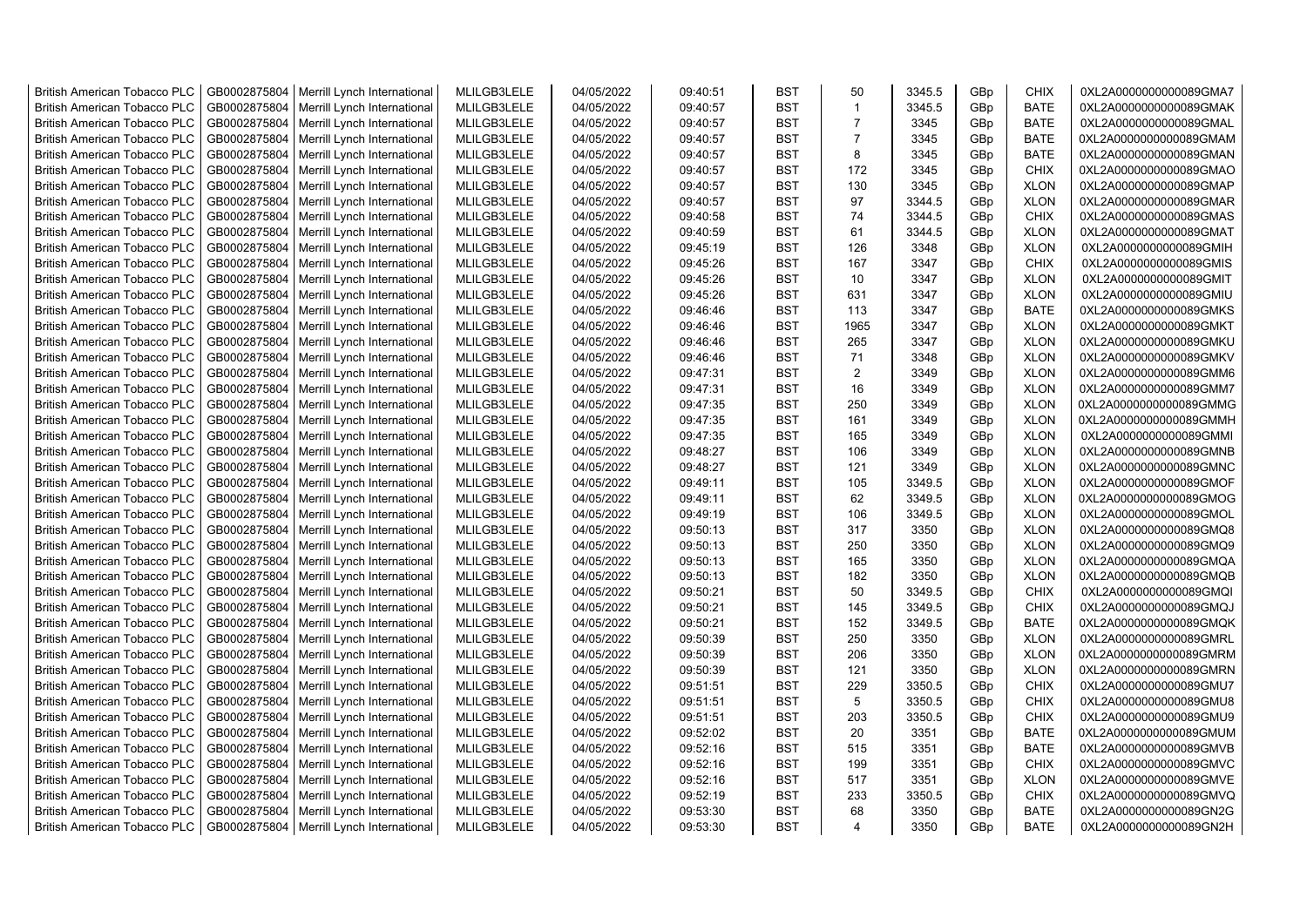| <b>British American Tobacco PLC</b> | GB0002875804 | Merrill Lynch International | MLILGB3LELE | 04/05/2022 | 09:53:30 | <b>BST</b> | 502          | 3350   | GBp             | <b>XLON</b> | 0XL2A0000000000089GN2J |
|-------------------------------------|--------------|-----------------------------|-------------|------------|----------|------------|--------------|--------|-----------------|-------------|------------------------|
| <b>British American Tobacco PLC</b> | GB0002875804 | Merrill Lynch International | MLILGB3LELE | 04/05/2022 | 09:53:52 | <b>BST</b> | 80           | 3351.5 | GBp             | <b>BATE</b> | 0XL2A0000000000089GN3N |
| <b>British American Tobacco PLC</b> | GB0002875804 | Merrill Lynch International | MLILGB3LELE | 04/05/2022 | 09:56:43 | <b>BST</b> | 27           | 3353.5 | GBp             | <b>CHIX</b> | 0XL2A0000000000089GN7A |
| <b>British American Tobacco PLC</b> | GB0002875804 | Merrill Lynch International | MLILGB3LELE | 04/05/2022 | 09:56:43 | <b>BST</b> | 329          | 3353.5 | GBp             | <b>CHIX</b> | 0XL2A0000000000089GN7B |
| British American Tobacco PLC        | GB0002875804 | Merrill Lynch International | MLILGB3LELE | 04/05/2022 | 09:58:37 | <b>BST</b> | 10           | 3354   | GBp             | <b>CHIX</b> | 0XL2A0000000000089GNAK |
| <b>British American Tobacco PLC</b> | GB0002875804 | Merrill Lynch International | MLILGB3LELE | 04/05/2022 | 09:58:37 | <b>BST</b> | 201          | 3354   | GBp             | <b>CHIX</b> | 0XL2A0000000000089GNAL |
| <b>British American Tobacco PLC</b> | GB0002875804 | Merrill Lynch International | MLILGB3LELE | 04/05/2022 | 09:58:37 | <b>BST</b> | 119          | 3354   | GBp             | <b>XLON</b> | 0XL2A0000000000089GNAM |
| <b>British American Tobacco PLC</b> | GB0002875804 | Merrill Lynch International | MLILGB3LELE | 04/05/2022 | 09:58:39 | <b>BST</b> | 11           | 3353.5 | GBp             | <b>BATE</b> | 0XL2A0000000000089GNAN |
| <b>British American Tobacco PLC</b> | GB0002875804 | Merrill Lynch International | MLILGB3LELE | 04/05/2022 | 09:58:42 | <b>BST</b> | 86           | 3353.5 | GBp             | <b>BATE</b> | 0XL2A0000000000089GNAS |
| <b>British American Tobacco PLC</b> | GB0002875804 | Merrill Lynch International | MLILGB3LELE | 04/05/2022 | 09:59:11 | <b>BST</b> | 59           | 3353   | GBp             | <b>XLON</b> | 0XL2A0000000000089GNBA |
| <b>British American Tobacco PLC</b> | GB0002875804 | Merrill Lynch International | MLILGB3LELE | 04/05/2022 | 09:59:11 | <b>BST</b> | 26           | 3353   | GBp             | <b>XLON</b> | 0XL2A0000000000089GNBB |
| British American Tobacco PLC        | GB0002875804 | Merrill Lynch International | MLILGB3LELE | 04/05/2022 | 09:59:20 | <b>BST</b> | 14           | 3353   | GBp             | <b>BATE</b> | 0XL2A0000000000089GNBI |
| <b>British American Tobacco PLC</b> | GB0002875804 | Merrill Lynch International | MLILGB3LELE | 04/05/2022 | 09:59:20 | <b>BST</b> | 63           | 3353   | GB <sub>p</sub> | <b>BATE</b> | 0XL2A0000000000089GNBJ |
| <b>British American Tobacco PLC</b> | GB0002875804 | Merrill Lynch International | MLILGB3LELE | 04/05/2022 | 09:59:20 | <b>BST</b> | 174          | 3353   | GBp             | <b>CHIX</b> | 0XL2A0000000000089GNBK |
|                                     |              |                             |             |            |          |            |              |        |                 |             |                        |
| <b>British American Tobacco PLC</b> | GB0002875804 | Merrill Lynch International | MLILGB3LELE | 04/05/2022 | 09:59:27 | <b>BST</b> | 17           | 3352.5 | GBp             | <b>CHIX</b> | 0XL2A0000000000089GNBU |
| <b>British American Tobacco PLC</b> | GB0002875804 | Merrill Lynch International | MLILGB3LELE | 04/05/2022 | 09:59:27 | <b>BST</b> | 77           | 3352.5 | GBp             | <b>CHIX</b> | 0XL2A0000000000089GNBV |
| <b>British American Tobacco PLC</b> | GB0002875804 | Merrill Lynch International | MLILGB3LELE | 04/05/2022 | 09:59:27 | <b>BST</b> | 210          | 3352.5 | GBp             | <b>XLON</b> | 0XL2A0000000000089GNC0 |
| <b>British American Tobacco PLC</b> | GB0002875804 | Merrill Lynch International | MLILGB3LELE | 04/05/2022 | 09:59:27 | <b>BST</b> | 49           | 3352.5 | GBp             | <b>XLON</b> | 0XL2A0000000000089GNC1 |
| <b>British American Tobacco PLC</b> | GB0002875804 | Merrill Lynch International | MLILGB3LELE | 04/05/2022 | 09:59:39 | <b>BST</b> | 49           | 3352   | GBp             | <b>BATE</b> | 0XL2A0000000000089GNCM |
| <b>British American Tobacco PLC</b> | GB0002875804 | Merrill Lynch International | MLILGB3LELE | 04/05/2022 | 09:59:39 | <b>BST</b> | 23           | 3352   | GBp             | <b>CHIX</b> | 0XL2A0000000000089GNCN |
| <b>British American Tobacco PLC</b> | GB0002875804 | Merrill Lynch International | MLILGB3LELE | 04/05/2022 | 09:59:40 | <b>BST</b> | 199          | 3352   | GBp             | <b>CHIX</b> | 0XL2A0000000000089GNCP |
| <b>British American Tobacco PLC</b> | GB0002875804 | Merrill Lynch International | MLILGB3LELE | 04/05/2022 | 10:00:17 | <b>BST</b> | 75           | 3352   | GBp             | <b>CHIX</b> | 0XL2A0000000000089GNDM |
| <b>British American Tobacco PLC</b> | GB0002875804 | Merrill Lynch International | MLILGB3LELE | 04/05/2022 | 10:00:53 | <b>BST</b> | 107          | 3352   | GBp             | <b>CHIX</b> | 0XL2A0000000000089GNER |
| <b>British American Tobacco PLC</b> | GB0002875804 | Merrill Lynch International | MLILGB3LELE | 04/05/2022 | 10:00:53 | <b>BST</b> | 144          | 3352   | GBp             | <b>XLON</b> | 0XL2A0000000000089GNES |
| <b>British American Tobacco PLC</b> | GB0002875804 | Merrill Lynch International | MLILGB3LELE | 04/05/2022 | 10:00:53 | <b>BST</b> | 209          | 3352   | GBp             | <b>XLON</b> | 0XL2A0000000000089GNET |
| British American Tobacco PLC        | GB0002875804 | Merrill Lynch International | MLILGB3LELE | 04/05/2022 | 10:00:53 | <b>BST</b> | 18           | 3352   | GBp             | <b>CHIX</b> | 0XL2A0000000000089GNEU |
| British American Tobacco PLC        | GB0002875804 | Merrill Lynch International | MLILGB3LELE | 04/05/2022 | 10:00:54 | <b>BST</b> | 3            | 3352   | GBp             | <b>CHIX</b> | 0XL2A0000000000089GNEV |
| British American Tobacco PLC        | GB0002875804 | Merrill Lynch International | MLILGB3LELE | 04/05/2022 | 10:00:54 | <b>BST</b> | 280          | 3351.5 | GBp             | <b>XLON</b> | 0XL2A0000000000089GNF0 |
| <b>British American Tobacco PLC</b> | GB0002875804 | Merrill Lynch International | MLILGB3LELE | 04/05/2022 | 10:01:10 | <b>BST</b> | 20           | 3351.5 | GBp             | <b>XLON</b> | 0XL2A0000000000089GNG0 |
| <b>British American Tobacco PLC</b> | GB0002875804 | Merrill Lynch International | MLILGB3LELE | 04/05/2022 | 10:01:11 | <b>BST</b> | 202          | 3351.5 | GBp             | <b>XLON</b> | 0XL2A0000000000089GNG2 |
| <b>British American Tobacco PLC</b> | GB0002875804 | Merrill Lynch International | MLILGB3LELE | 04/05/2022 | 10:01:11 | <b>BST</b> | 45           | 3351.5 | GBp             | <b>XLON</b> | 0XL2A0000000000089GNG3 |
| <b>British American Tobacco PLC</b> | GB0002875804 | Merrill Lynch International | MLILGB3LELE | 04/05/2022 | 10:01:12 | <b>BST</b> | 39           | 3351.5 | GBp             | <b>BATE</b> | 0XL2A0000000000089GNG5 |
| <b>British American Tobacco PLC</b> | GB0002875804 | Merrill Lynch International | MLILGB3LELE | 04/05/2022 | 10:01:12 | <b>BST</b> | 67           | 3351.5 | GBp             | <b>CHIX</b> | 0XL2A0000000000089GNG6 |
| <b>British American Tobacco PLC</b> | GB0002875804 | Merrill Lynch International | MLILGB3LELE | 04/05/2022 | 10:01:12 | <b>BST</b> | 11           | 3351   | GBp             | <b>BATE</b> | 0XL2A0000000000089GNG7 |
| British American Tobacco PLC        | GB0002875804 | Merrill Lynch International | MLILGB3LELE | 04/05/2022 | 10:01:12 | <b>BST</b> | 9            | 3351   | GBp             | <b>BATE</b> | 0XL2A0000000000089GNG8 |
| <b>British American Tobacco PLC</b> | GB0002875804 | Merrill Lynch International | MLILGB3LELE | 04/05/2022 | 10:01:12 | <b>BST</b> | 285          | 3351   | GBp             | <b>XLON</b> | 0XL2A0000000000089GNG9 |
| British American Tobacco PLC        | GB0002875804 | Merrill Lynch International | MLILGB3LELE | 04/05/2022 | 10:02:29 | <b>BST</b> | 387          | 3352   | GBp             | <b>XLON</b> | 0XL2A0000000000089GNIA |
| <b>British American Tobacco PLC</b> | GB0002875804 | Merrill Lynch International | MLILGB3LELE | 04/05/2022 | 10:02:37 | <b>BST</b> | 25           | 3351   | GBp             | <b>BATE</b> | 0XL2A0000000000089GNJ2 |
| <b>British American Tobacco PLC</b> | GB0002875804 | Merrill Lynch International | MLILGB3LELE | 04/05/2022 | 10:02:41 | <b>BST</b> | 58           | 3351   | GBp             | <b>BATE</b> | 0XL2A0000000000089GNJ9 |
| <b>British American Tobacco PLC</b> | GB0002875804 | Merrill Lynch International | MLILGB3LELE | 04/05/2022 | 10:02:41 | <b>BST</b> | 115          | 3350.5 | GBp             | <b>CHIX</b> | 0XL2A0000000000089GNJA |
| British American Tobacco PLC        | GB0002875804 | Merrill Lynch International | MLILGB3LELE | 04/05/2022 | 10:02:41 | <b>BST</b> | 241          | 3350.5 | GBp             | <b>XLON</b> | 0XL2A0000000000089GNJB |
| <b>British American Tobacco PLC</b> | GB0002875804 | Merrill Lynch International | MLILGB3LELE | 04/05/2022 | 10:02:41 | <b>BST</b> | 17           | 3350.5 | GBp             | <b>BATE</b> | 0XL2A0000000000089GNJC |
| British American Tobacco PLC        | GB0002875804 | Merrill Lynch International | MLILGB3LELE | 04/05/2022 | 10:02:41 | <b>BST</b> | 11           | 3350.5 | GBp             | <b>BATE</b> | 0XL2A0000000000089GNJD |
| British American Tobacco PLC        | GB0002875804 | Merrill Lynch International | MLILGB3LELE | 04/05/2022 | 10:02:41 | <b>BST</b> | 11           | 3350.5 | GBp             | <b>BATE</b> | 0XL2A0000000000089GNJE |
| <b>British American Tobacco PLC</b> | GB0002875804 | Merrill Lynch International | MLILGB3LELE | 04/05/2022 | 10:02:41 | <b>BST</b> | $\mathbf{1}$ | 3350.5 | GBp             | <b>BATE</b> | 0XL2A0000000000089GNJF |
| <b>British American Tobacco PLC</b> | GB0002875804 | Merrill Lynch International | MLILGB3LELE | 04/05/2022 | 10:03:46 | <b>BST</b> | 98           | 3352   | GBp             | <b>CHIX</b> | 0XL2A0000000000089GNN4 |
| <b>British American Tobacco PLC</b> | GB0002875804 | Merrill Lynch International | MLILGB3LELE | 04/05/2022 | 10:03:46 | <b>BST</b> | 70           | 3351.5 | GBp             | <b>BATE</b> | 0XL2A0000000000089GNN6 |
| <b>British American Tobacco PLC</b> | GB0002875804 | Merrill Lynch International | MLILGB3LELE | 04/05/2022 | 10:03:46 | <b>BST</b> | 526          | 3351.5 | GB <sub>p</sub> | <b>XLON</b> | 0XL2A0000000000089GNN7 |
|                                     |              |                             |             |            |          |            |              |        |                 |             |                        |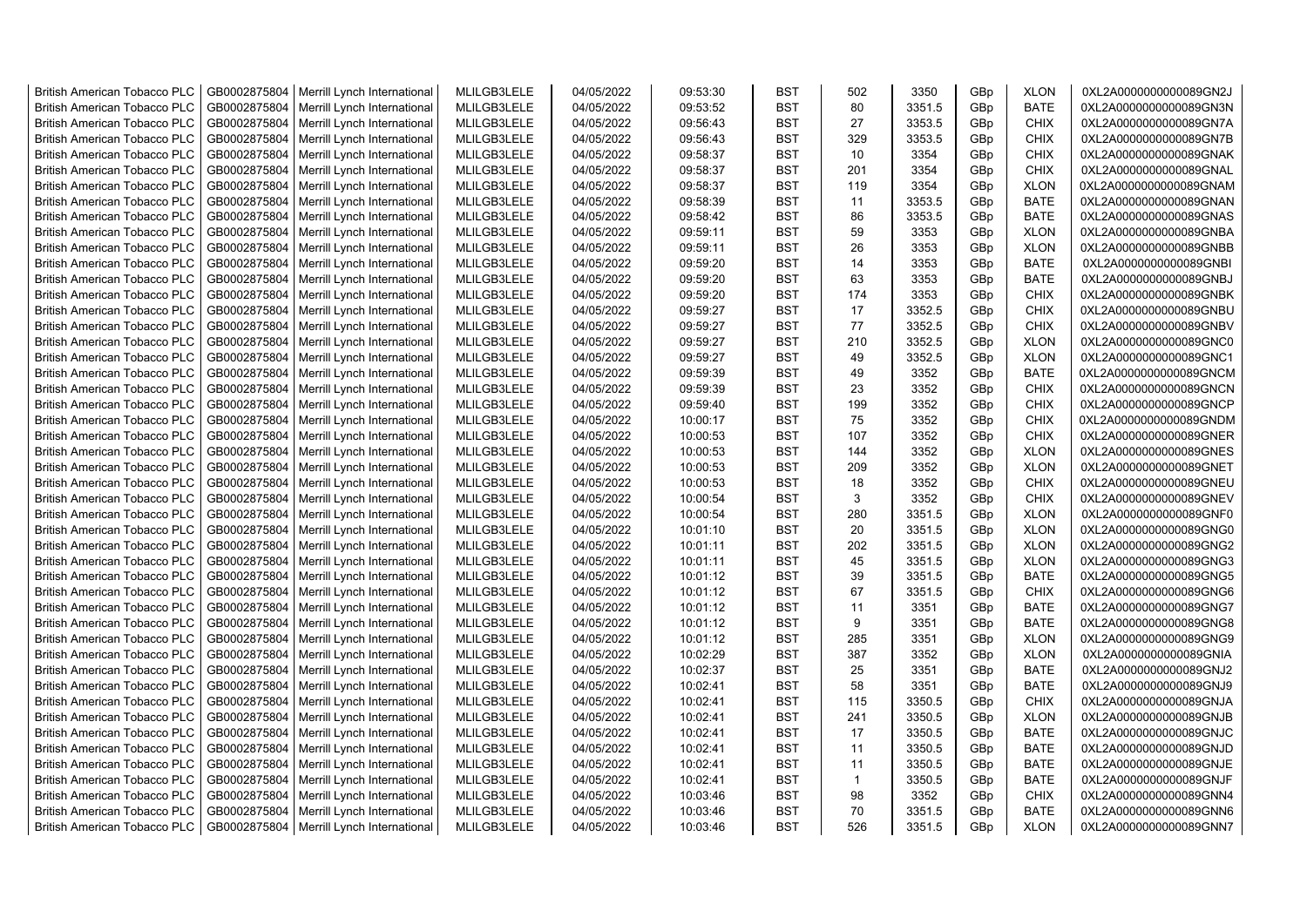| <b>British American Tobacco PLC</b> | GB0002875804 | Merrill Lynch International | MLILGB3LELE | 04/05/2022 | 10:04:11 | <b>BST</b> | 124          | 3353   | GBp             | <b>CHIX</b> | 0XL2A0000000000089GNOA |
|-------------------------------------|--------------|-----------------------------|-------------|------------|----------|------------|--------------|--------|-----------------|-------------|------------------------|
| <b>British American Tobacco PLC</b> | GB0002875804 | Merrill Lynch International | MLILGB3LELE | 04/05/2022 | 10:04:11 | <b>BST</b> | 339          | 3352.5 | GBp             | <b>XLON</b> | 0XL2A0000000000089GNOB |
| <b>British American Tobacco PLC</b> | GB0002875804 | Merrill Lynch International | MLILGB3LELE | 04/05/2022 | 10:04:15 | <b>BST</b> | 126          | 3352.5 | GBp             | <b>XLON</b> | 0XL2A0000000000089GNOS |
| <b>British American Tobacco PLC</b> | GB0002875804 | Merrill Lynch International | MLILGB3LELE | 04/05/2022 | 10:04:55 | <b>BST</b> | 75           | 3353.5 | GBp             | <b>CHIX</b> | 0XL2A0000000000089GNQH |
| <b>British American Tobacco PLC</b> | GB0002875804 | Merrill Lynch International | MLILGB3LELE | 04/05/2022 | 10:04:55 | <b>BST</b> | 35           | 3353.5 | GBp             | <b>CHIX</b> | 0XL2A0000000000089GNQI |
| <b>British American Tobacco PLC</b> | GB0002875804 | Merrill Lynch International | MLILGB3LELE | 04/05/2022 | 10:05:01 | <b>BST</b> | $\mathbf{1}$ | 3353.5 | GBp             | <b>CHIX</b> | 0XL2A0000000000089GNQS |
| <b>British American Tobacco PLC</b> | GB0002875804 | Merrill Lynch International | MLILGB3LELE | 04/05/2022 | 10:05:03 | <b>BST</b> | 26           | 3353.5 | GBp             | <b>CHIX</b> | 0XL2A0000000000089GNQT |
| <b>British American Tobacco PLC</b> | GB0002875804 | Merrill Lynch International | MLILGB3LELE | 04/05/2022 | 10:05:08 | BST        | 45           | 3353.5 | GBp             | <b>CHIX</b> | 0XL2A0000000000089GNR2 |
| <b>British American Tobacco PLC</b> | GB0002875804 | Merrill Lynch International | MLILGB3LELE | 04/05/2022 | 10:05:52 | BST        | 40           | 3355   | GBp             | <b>BATE</b> | 0XL2A0000000000089GNT3 |
| British American Tobacco PLC        | GB0002875804 | Merrill Lynch International | MLILGB3LELE | 04/05/2022 | 10:05:52 | <b>BST</b> | 88           | 3355   | GBp             | <b>CHIX</b> | 0XL2A0000000000089GNT2 |
| <b>British American Tobacco PLC</b> | GB0002875804 | Merrill Lynch International | MLILGB3LELE | 04/05/2022 | 10:05:54 | <b>BST</b> | $\mathbf 1$  | 3355   | GBp             | <b>XLON</b> | 0XL2A0000000000089GNT6 |
| British American Tobacco PLC        | GB0002875804 | Merrill Lynch International | MLILGB3LELE | 04/05/2022 | 10:05:57 | <b>BST</b> | 97           | 3355   | GBp             | <b>XLON</b> | 0XL2A0000000000089GNT9 |
| <b>British American Tobacco PLC</b> | GB0002875804 | Merrill Lynch International | MLILGB3LELE | 04/05/2022 | 10:06:03 | <b>BST</b> | 25           | 3354.5 | GBp             | <b>BATE</b> | 0XL2A0000000000089GNTH |
| <b>British American Tobacco PLC</b> | GB0002875804 | Merrill Lynch International | MLILGB3LELE | 04/05/2022 | 10:07:01 | <b>BST</b> | 62           | 3354.5 | GBp             | <b>CHIX</b> | 0XL2A0000000000089GNUF |
| <b>British American Tobacco PLC</b> | GB0002875804 | Merrill Lynch International | MLILGB3LELE | 04/05/2022 | 10:07:01 | <b>BST</b> | 122          | 3354.5 | GBp             | <b>BATE</b> | 0XL2A0000000000089GNUG |
| <b>British American Tobacco PLC</b> | GB0002875804 | Merrill Lynch International | MLILGB3LELE | 04/05/2022 | 10:07:01 | <b>BST</b> | 1865         | 3354.5 | GBp             | <b>XLON</b> | 0XL2A0000000000089GNUH |
| <b>British American Tobacco PLC</b> | GB0002875804 | Merrill Lynch International | MLILGB3LELE | 04/05/2022 | 10:08:00 | <b>BST</b> | 263          | 3355.5 | GBp             | <b>XLON</b> | 0XL2A0000000000089GO0O |
| <b>British American Tobacco PLC</b> | GB0002875804 | Merrill Lynch International | MLILGB3LELE | 04/05/2022 | 10:08:00 | <b>BST</b> | 96           | 3355   | GBp             | <b>XLON</b> | 0XL2A0000000000089GO0P |
| <b>British American Tobacco PLC</b> | GB0002875804 | Merrill Lynch International | MLILGB3LELE | 04/05/2022 | 10:08:04 | <b>BST</b> | 132          | 3354.5 | GBp             | <b>BATE</b> | 0XL2A0000000000089GO15 |
| <b>British American Tobacco PLC</b> | GB0002875804 | Merrill Lynch International | MLILGB3LELE | 04/05/2022 | 10:08:04 | <b>BST</b> | 97           | 3354.5 | GBp             | <b>CHIX</b> | 0XL2A0000000000089GO16 |
| <b>British American Tobacco PLC</b> | GB0002875804 | Merrill Lynch International | MLILGB3LELE | 04/05/2022 | 10:08:10 | <b>BST</b> | 11           | 3354.5 | GBp             | <b>CHIX</b> | 0XL2A0000000000089GO1A |
| <b>British American Tobacco PLC</b> | GB0002875804 | Merrill Lynch International | MLILGB3LELE | 04/05/2022 | 10:08:10 | <b>BST</b> | 85           | 3354.5 | GBp             | <b>CHIX</b> | 0XL2A0000000000089GO1B |
| <b>British American Tobacco PLC</b> | GB0002875804 | Merrill Lynch International | MLILGB3LELE | 04/05/2022 | 10:08:12 | <b>BST</b> | 84           | 3354   | GBp             | <b>BATE</b> | 0XL2A0000000000089GO1D |
| <b>British American Tobacco PLC</b> | GB0002875804 | Merrill Lynch International | MLILGB3LELE | 04/05/2022 | 10:08:12 | <b>BST</b> | 359          | 3354   | GBp             | <b>XLON</b> | 0XL2A0000000000089GO1E |
| <b>British American Tobacco PLC</b> | GB0002875804 | Merrill Lynch International | MLILGB3LELE | 04/05/2022 | 10:08:23 | BST        | 28           | 3353.5 | GBp             | <b>BATE</b> | 0XL2A0000000000089GO1S |
| British American Tobacco PLC        | GB0002875804 | Merrill Lynch International | MLILGB3LELE | 04/05/2022 | 10:08:23 | <b>BST</b> | 129          | 3353.5 | GBp             | <b>XLON</b> | 0XL2A0000000000089GO1T |
| British American Tobacco PLC        | GB0002875804 | Merrill Lynch International | MLILGB3LELE | 04/05/2022 | 10:08:23 | <b>BST</b> | 247          | 3353.5 | GBp             | <b>XLON</b> | 0XL2A0000000000089GO1U |
| British American Tobacco PLC        | GB0002875804 | Merrill Lynch International | MLILGB3LELE | 04/05/2022 | 10:10:04 | <b>BST</b> | 17           | 3355.5 | GBp             | <b>BATE</b> | 0XL2A0000000000089GO5O |
| <b>British American Tobacco PLC</b> | GB0002875804 | Merrill Lynch International | MLILGB3LELE | 04/05/2022 | 10:10:04 | <b>BST</b> | 40           | 3355.5 | GBp             | <b>BATE</b> | 0XL2A0000000000089GO5P |
| <b>British American Tobacco PLC</b> | GB0002875804 | Merrill Lynch International | MLILGB3LELE | 04/05/2022 | 10:10:41 | <b>BST</b> | 1500         | 3355   | GBp             | <b>XLON</b> | 0XL2A0000000000089GO77 |
| <b>British American Tobacco PLC</b> | GB0002875804 | Merrill Lynch International | MLILGB3LELE | 04/05/2022 | 10:11:00 | <b>BST</b> | 10           | 3356.5 | GBp             | <b>CHIX</b> | 0XL2A0000000000089GO83 |
| <b>British American Tobacco PLC</b> | GB0002875804 | Merrill Lynch International | MLILGB3LELE | 04/05/2022 | 10:11:00 | <b>BST</b> | 202          | 3356.5 | GBp             | <b>CHIX</b> | 0XL2A0000000000089GO84 |
| <b>British American Tobacco PLC</b> | GB0002875804 | Merrill Lynch International | MLILGB3LELE | 04/05/2022 | 10:11:00 | <b>BST</b> | 88           | 3356.5 | GBp             | <b>XLON</b> | 0XL2A0000000000089GO85 |
| <b>British American Tobacco PLC</b> | GB0002875804 | Merrill Lynch International | MLILGB3LELE | 04/05/2022 | 10:11:05 | <b>BST</b> | 10           | 3355.5 | GBp             | <b>CHIX</b> | 0XL2A0000000000089GO8I |
| <b>British American Tobacco PLC</b> | GB0002875804 | Merrill Lynch International | MLILGB3LELE | 04/05/2022 | 10:11:05 | <b>BST</b> | 52           | 3355.5 | GBp             | <b>CHIX</b> | 0XL2A0000000000089GO8J |
| <b>British American Tobacco PLC</b> | GB0002875804 | Merrill Lynch International | MLILGB3LELE | 04/05/2022 | 10:12:09 | <b>BST</b> | 305          | 3357   | GBp             | <b>XLON</b> | 0XL2A0000000000089GOAS |
| <b>British American Tobacco PLC</b> | GB0002875804 | Merrill Lynch International | MLILGB3LELE | 04/05/2022 | 10:14:06 | <b>BST</b> | 52           | 3359   | GBp             | <b>BATE</b> | 0XL2A0000000000089GOE9 |
| <b>British American Tobacco PLC</b> | GB0002875804 | Merrill Lynch International | MLILGB3LELE | 04/05/2022 | 10:14:30 | BST        | 10           | 3359   | GBp             | <b>BATE</b> | 0XL2A0000000000089GOEV |
| <b>British American Tobacco PLC</b> | GB0002875804 | Merrill Lynch International | MLILGB3LELE | 04/05/2022 | 10:14:30 | <b>BST</b> | 48           | 3359   | GBp             | <b>XLON</b> | 0XL2A0000000000089GOF0 |
| <b>British American Tobacco PLC</b> | GB0002875804 | Merrill Lynch International | MLILGB3LELE | 04/05/2022 | 10:14:30 | <b>BST</b> | 109          | 3359   | GBp             | <b>XLON</b> | 0XL2A0000000000089GOF1 |
| British American Tobacco PLC        | GB0002875804 | Merrill Lynch International | MLILGB3LELE | 04/05/2022 | 10:14:30 | <b>BST</b> | 139          | 3359   | GBp             | <b>XLON</b> | 0XL2A0000000000089GOF2 |
| <b>British American Tobacco PLC</b> | GB0002875804 | Merrill Lynch International | MLILGB3LELE | 04/05/2022 | 10:14:30 | <b>BST</b> | 71           | 3359   | GBp             | <b>XLON</b> | 0XL2A0000000000089GOF3 |
| British American Tobacco PLC        | GB0002875804 | Merrill Lynch International | MLILGB3LELE | 04/05/2022 | 10:14:30 | <b>BST</b> | 1563         | 3359   | GBp             | <b>XLON</b> | 0XL2A0000000000089GOF4 |
| British American Tobacco PLC        | GB0002875804 | Merrill Lynch International | MLILGB3LELE | 04/05/2022 | 10:15:21 | <b>BST</b> | 14           | 3360   | GBp             | CHIX        | 0XL2A0000000000089GOH0 |
| <b>British American Tobacco PLC</b> | GB0002875804 | Merrill Lynch International | MLILGB3LELE | 04/05/2022 | 10:15:21 | <b>BST</b> | 209          | 3360   | GBp             | <b>CHIX</b> | 0XL2A0000000000089GOH1 |
| <b>British American Tobacco PLC</b> | GB0002875804 | Merrill Lynch International | MLILGB3LELE | 04/05/2022 | 10:15:21 | <b>BST</b> | 47           | 3360   | GBp             | <b>BATE</b> | 0XL2A0000000000089GOH3 |
| <b>British American Tobacco PLC</b> | GB0002875804 | Merrill Lynch International | MLILGB3LELE | 04/05/2022 | 10:15:21 | <b>BST</b> | 175          | 3360   | GBp             | <b>XLON</b> | 0XL2A0000000000089GOH5 |
| <b>British American Tobacco PLC</b> | GB0002875804 | Merrill Lynch International | MLILGB3LELE | 04/05/2022 | 10:15:21 | <b>BST</b> | 11           | 3360   | GB <sub>p</sub> | <b>XLON</b> | 0XL2A0000000000089GOH4 |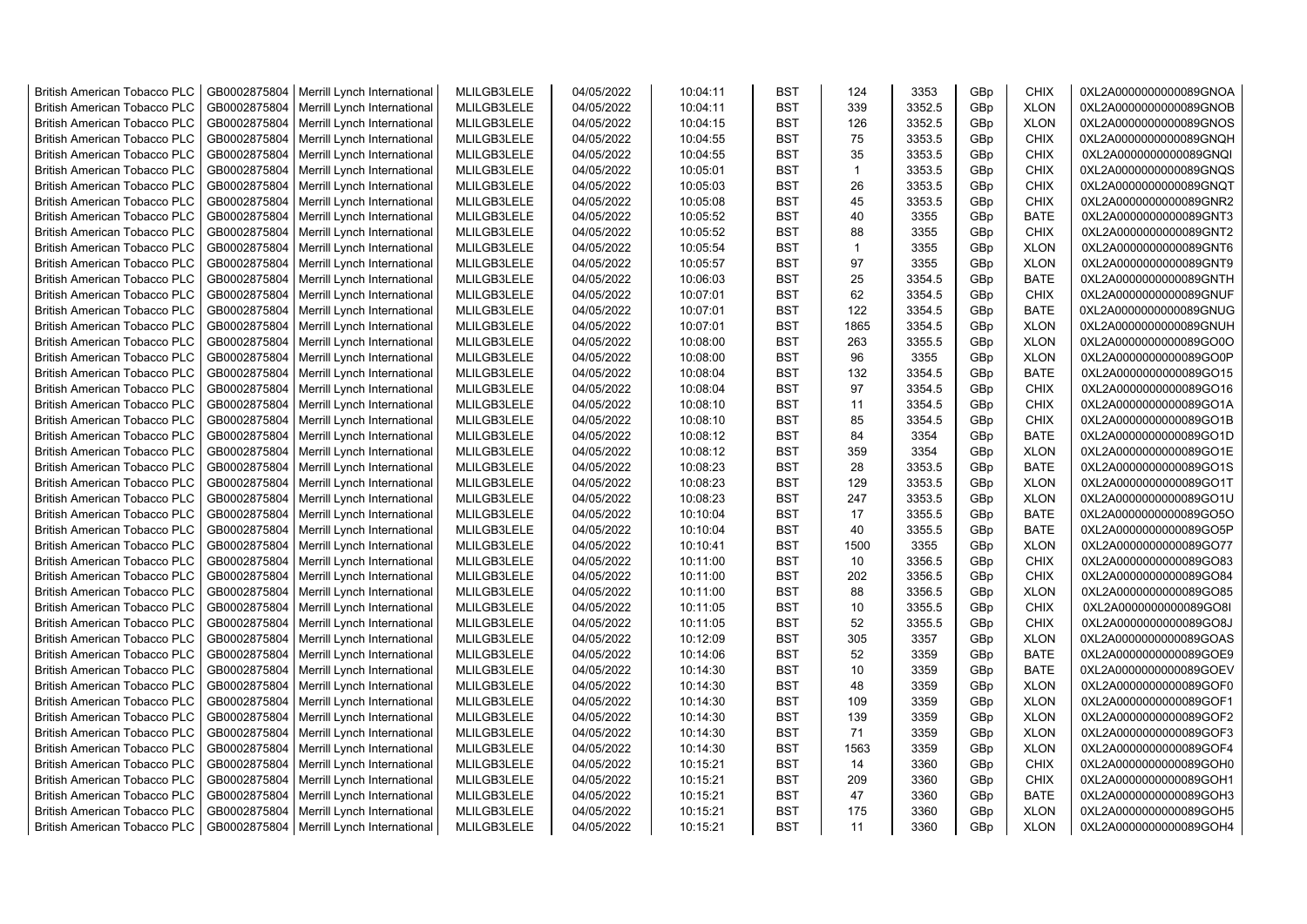| <b>British American Tobacco PLC</b> | GB0002875804 | Merrill Lynch International | MLILGB3LELE | 04/05/2022 | 10:16:48 | <b>BST</b> | 631            | 3361   | GBp             | <b>XLON</b> | 0XL2A0000000000089GOJ8 |
|-------------------------------------|--------------|-----------------------------|-------------|------------|----------|------------|----------------|--------|-----------------|-------------|------------------------|
| <b>British American Tobacco PLC</b> | GB0002875804 | Merrill Lynch International | MLILGB3LELE | 04/05/2022 | 10:18:14 | <b>BST</b> | 28             | 3362   | GBp             | <b>BATE</b> | 0XL2A0000000000089GOLQ |
| <b>British American Tobacco PLC</b> | GB0002875804 | Merrill Lynch International | MLILGB3LELE | 04/05/2022 | 10:18:14 | <b>BST</b> | 22             | 3362   | GBp             | <b>BATE</b> | 0XL2A0000000000089GOLR |
| <b>British American Tobacco PLC</b> | GB0002875804 | Merrill Lynch International | MLILGB3LELE | 04/05/2022 | 10:18:14 | <b>BST</b> | 20             | 3362   | GBp             | <b>BATE</b> | 0XL2A0000000000089GOLS |
| <b>British American Tobacco PLC</b> | GB0002875804 | Merrill Lynch International | MLILGB3LELE | 04/05/2022 | 10:18:14 | <b>BST</b> | 72             | 3362   | GBp             | <b>CHIX</b> | 0XL2A0000000000089GOLT |
| <b>British American Tobacco PLC</b> | GB0002875804 | Merrill Lynch International | MLILGB3LELE | 04/05/2022 | 10:18:14 | <b>BST</b> | 242            | 3362   | GBp             | <b>CHIX</b> | 0XL2A0000000000089GOLU |
| <b>British American Tobacco PLC</b> | GB0002875804 | Merrill Lynch International | MLILGB3LELE | 04/05/2022 | 10:18:14 | <b>BST</b> | $\overline{2}$ | 3362   | GBp             | <b>CHIX</b> | 0XL2A0000000000089GOLV |
| <b>British American Tobacco PLC</b> | GB0002875804 | Merrill Lynch International | MLILGB3LELE | 04/05/2022 | 10:18:14 | <b>BST</b> | 1427           | 3362   | GBp             | <b>XLON</b> | 0XL2A0000000000089GOM0 |
| <b>British American Tobacco PLC</b> | GB0002875804 | Merrill Lynch International | MLILGB3LELE | 04/05/2022 | 10:18:14 | <b>BST</b> | 104            | 3362.5 | GBp             | <b>XLON</b> | 0XL2A0000000000089GOM1 |
| British American Tobacco PLC        | GB0002875804 | Merrill Lynch International | MLILGB3LELE | 04/05/2022 | 10:18:43 | <b>BST</b> | 290            | 3362.5 | GBp             | <b>CHIX</b> | 0XL2A0000000000089GOMT |
| <b>British American Tobacco PLC</b> | GB0002875804 | Merrill Lynch International | MLILGB3LELE | 04/05/2022 | 10:19:43 | <b>BST</b> | 615            | 3364   | GBp             | <b>XLON</b> | 0XL2A0000000000089GOO9 |
| <b>British American Tobacco PLC</b> | GB0002875804 | Merrill Lynch International | MLILGB3LELE | 04/05/2022 | 10:19:43 | <b>BST</b> | 151            | 3364   | GBp             | <b>XLON</b> | 0XL2A0000000000089GOOA |
| <b>British American Tobacco PLC</b> | GB0002875804 | Merrill Lynch International | MLILGB3LELE | 04/05/2022 | 10:21:07 | <b>BST</b> | 333            | 3363.5 | GBp             | <b>XLON</b> | 0XL2A0000000000089GOSB |
|                                     | GB0002875804 |                             | MLILGB3LELE | 04/05/2022 | 10:21:21 | <b>BST</b> | 296            | 3365   | GBp             | <b>CHIX</b> | 0XL2A0000000000089GOSO |
| <b>British American Tobacco PLC</b> |              | Merrill Lynch International |             |            |          |            |                |        |                 |             |                        |
| <b>British American Tobacco PLC</b> | GB0002875804 | Merrill Lynch International | MLILGB3LELE | 04/05/2022 | 10:21:22 | <b>BST</b> | 290            | 3365   | GBp             | <b>XLON</b> | 0XL2A0000000000089GOST |
| <b>British American Tobacco PLC</b> | GB0002875804 | Merrill Lynch International | MLILGB3LELE | 04/05/2022 | 10:21:22 | <b>BST</b> | 290            | 3365   | GBp             | <b>XLON</b> | 0XL2A0000000000089GOSU |
| <b>British American Tobacco PLC</b> | GB0002875804 | Merrill Lynch International | MLILGB3LELE | 04/05/2022 | 10:21:22 | <b>BST</b> | 163            | 3365   | GBp             | <b>XLON</b> | 0XL2A0000000000089GOSV |
| <b>British American Tobacco PLC</b> | GB0002875804 | Merrill Lynch International | MLILGB3LELE | 04/05/2022 | 10:22:25 | <b>BST</b> | 343            | 3365.5 | GBp             | <b>XLON</b> | 0XL2A0000000000089GOV3 |
| <b>British American Tobacco PLC</b> | GB0002875804 | Merrill Lynch International | MLILGB3LELE | 04/05/2022 | 10:22:30 | <b>BST</b> | 100            | 3365.5 | GBp             | <b>BATE</b> | 0XL2A0000000000089GOVE |
| <b>British American Tobacco PLC</b> | GB0002875804 | Merrill Lynch International | MLILGB3LELE | 04/05/2022 | 10:22:46 | <b>BST</b> | 250            | 3365.5 | GBp             | <b>XLON</b> | 0XL2A0000000000089GP00 |
| British American Tobacco PLC        | GB0002875804 | Merrill Lynch International | MLILGB3LELE | 04/05/2022 | 10:22:46 | <b>BST</b> | 203            | 3365.5 | GBp             | <b>XLON</b> | 0XL2A0000000000089GP02 |
| <b>British American Tobacco PLC</b> | GB0002875804 | Merrill Lynch International | MLILGB3LELE | 04/05/2022 | 10:22:46 | <b>BST</b> | 119            | 3365.5 | GBp             | <b>XLON</b> | 0XL2A0000000000089GP01 |
| <b>British American Tobacco PLC</b> | GB0002875804 | Merrill Lynch International | MLILGB3LELE | 04/05/2022 | 10:23:39 | <b>BST</b> | 541            | 3365.5 | GBp             | <b>XLON</b> | 0XL2A0000000000089GP1L |
| <b>British American Tobacco PLC</b> | GB0002875804 | Merrill Lynch International | MLILGB3LELE | 04/05/2022 | 10:23:39 | <b>BST</b> | 39             | 3365.5 | GBp             | <b>XLON</b> | 0XL2A0000000000089GP1M |
| <b>British American Tobacco PLC</b> | GB0002875804 | Merrill Lynch International | MLILGB3LELE | 04/05/2022 | 10:24:54 | <b>BST</b> | 83             | 3366   | GBp             | <b>CHIX</b> | 0XL2A0000000000089GP4I |
| <b>British American Tobacco PLC</b> | GB0002875804 | Merrill Lynch International | MLILGB3LELE | 04/05/2022 | 10:24:54 | <b>BST</b> | 234            | 3366   | GBp             | <b>CHIX</b> | 0XL2A0000000000089GP4J |
| <b>British American Tobacco PLC</b> | GB0002875804 | Merrill Lynch International | MLILGB3LELE | 04/05/2022 | 10:24:55 | <b>BST</b> | 250            | 3366.5 | GBp             | <b>XLON</b> | 0XL2A0000000000089GP4K |
| British American Tobacco PLC        | GB0002875804 | Merrill Lynch International | MLILGB3LELE | 04/05/2022 | 10:24:55 | <b>BST</b> | 182            | 3366.5 | GBp             | <b>XLON</b> | 0XL2A0000000000089GP4L |
| <b>British American Tobacco PLC</b> | GB0002875804 | Merrill Lynch International | MLILGB3LELE | 04/05/2022 | 10:24:55 | <b>BST</b> | 154            | 3366.5 | GBp             | <b>XLON</b> | 0XL2A0000000000089GP4M |
| <b>British American Tobacco PLC</b> | GB0002875804 | Merrill Lynch International | MLILGB3LELE | 04/05/2022 | 10:24:55 | <b>BST</b> | 242            | 3366.5 | GBp             | <b>XLON</b> | 0XL2A0000000000089GP4N |
| <b>British American Tobacco PLC</b> | GB0002875804 | Merrill Lynch International | MLILGB3LELE | 04/05/2022 | 10:25:48 | <b>BST</b> | $\mathbf 1$    | 3367   | GBp             | <b>XLON</b> | 0XL2A0000000000089GP5H |
| <b>British American Tobacco PLC</b> | GB0002875804 | Merrill Lynch International | MLILGB3LELE | 04/05/2022 | 10:25:48 | <b>BST</b> | 250            | 3367   | GBp             | <b>XLON</b> | 0XL2A0000000000089GP5I |
| <b>British American Tobacco PLC</b> | GB0002875804 | Merrill Lynch International | MLILGB3LELE | 04/05/2022 | 10:25:48 | <b>BST</b> | 57             | 3367   | GBp             | <b>XLON</b> | 0XL2A0000000000089GP5J |
| British American Tobacco PLC        | GB0002875804 | Merrill Lynch International | MLILGB3LELE | 04/05/2022 | 10:26:30 | <b>BST</b> | 192            | 3367   | GBp             | <b>XLON</b> | 0XL2A0000000000089GP72 |
| <b>British American Tobacco PLC</b> | GB0002875804 | Merrill Lynch International | MLILGB3LELE | 04/05/2022 | 10:26:33 | <b>BST</b> | 230            | 3367.5 | GBp             | <b>XLON</b> | 0XL2A0000000000089GP77 |
| <b>British American Tobacco PLC</b> | GB0002875804 | Merrill Lynch International | MLILGB3LELE | 04/05/2022 | 10:26:33 | <b>BST</b> | 344            | 3367.5 | GBp             | <b>XLON</b> | 0XL2A0000000000089GP78 |
| <b>British American Tobacco PLC</b> | GB0002875804 | Merrill Lynch International | MLILGB3LELE | 04/05/2022 | 10:28:31 | <b>BST</b> | 226            | 3369.5 | GBp             | <b>CHIX</b> | 0XL2A0000000000089GPAM |
| <b>British American Tobacco PLC</b> | GB0002875804 | Merrill Lynch International | MLILGB3LELE | 04/05/2022 | 10:28:31 | <b>BST</b> | 100            | 3369.5 | GBp             | <b>CHIX</b> | 0XL2A0000000000089GPAN |
| <b>British American Tobacco PLC</b> | GB0002875804 | Merrill Lynch International | MLILGB3LELE | 04/05/2022 | 10:29:16 | <b>BST</b> | 210            | 3370   | GBp             | <b>XLON</b> | 0XL2A0000000000089GPCK |
| <b>British American Tobacco PLC</b> | GB0002875804 | Merrill Lynch International | MLILGB3LELE | 04/05/2022 | 10:29:16 | <b>BST</b> | 250            | 3370   | GBp             | <b>XLON</b> | 0XL2A0000000000089GPCL |
| <b>British American Tobacco PLC</b> | GB0002875804 | Merrill Lynch International | MLILGB3LELE | 04/05/2022 | 10:30:06 | <b>BST</b> | 610            | 3369.5 | GBp             | <b>XLON</b> | 0XL2A0000000000089GPF3 |
| <b>British American Tobacco PLC</b> | GB0002875804 | Merrill Lynch International | MLILGB3LELE | 04/05/2022 | 10:30:06 | <b>BST</b> | 333            | 3369.5 | GBp             | <b>XLON</b> | 0XL2A0000000000089GPF4 |
| <b>British American Tobacco PLC</b> | GB0002875804 | Merrill Lynch International | MLILGB3LELE | 04/05/2022 | 10:30:06 | <b>BST</b> | 348            | 3369.5 | GBp             | <b>XLON</b> | 0XL2A0000000000089GPF5 |
| British American Tobacco PLC        | GB0002875804 | Merrill Lynch International | MLILGB3LELE | 04/05/2022 | 10:30:14 | <b>BST</b> | 20             | 3370.5 | GBp             | <b>XLON</b> | 0XL2A0000000000089GPFP |
| British American Tobacco PLC        | GB0002875804 | Merrill Lynch International | MLILGB3LELE | 04/05/2022 | 10:30:20 | <b>BST</b> | 95             | 3370.5 | GBp             | <b>XLON</b> | 0XL2A0000000000089GPFU |
| <b>British American Tobacco PLC</b> | GB0002875804 | Merrill Lynch International | MLILGB3LELE | 04/05/2022 | 10:30:50 | <b>BST</b> | 12             | 3370   | GBp             | <b>CHIX</b> | 0XL2A0000000000089GPGM |
| <b>British American Tobacco PLC</b> | GB0002875804 | Merrill Lynch International | MLILGB3LELE | 04/05/2022 | 10:30:50 | <b>BST</b> | 381            | 3370   | GBp             | <b>CHIX</b> | 0XL2A0000000000089GPGN |
| <b>British American Tobacco PLC</b> | GB0002875804 | Merrill Lynch International | MLILGB3LELE | 04/05/2022 | 10:30:50 | <b>BST</b> | 817            | 3370   | GB <sub>p</sub> | <b>XLON</b> | 0XL2A0000000000089GPGO |
|                                     |              |                             |             |            |          |            |                |        |                 |             |                        |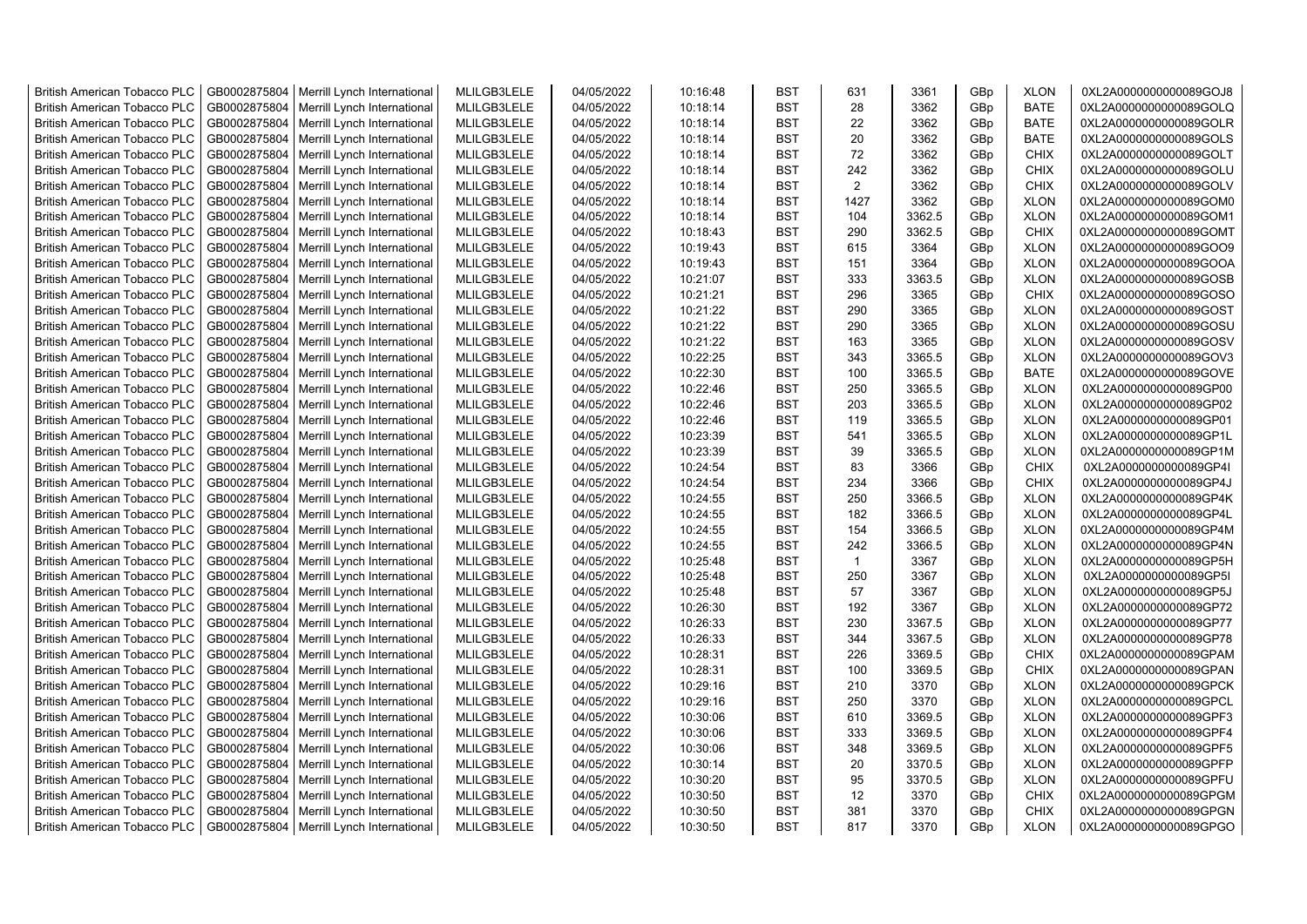| <b>British American Tobacco PLC</b> | GB0002875804 | Merrill Lynch International | MLILGB3LELE | 04/05/2022 | 10:30:50 | <b>BST</b> | 559  | 3370   | GBp | <b>XLON</b> | 0XL2A0000000000089GPGP |
|-------------------------------------|--------------|-----------------------------|-------------|------------|----------|------------|------|--------|-----|-------------|------------------------|
| <b>British American Tobacco PLC</b> | GB0002875804 | Merrill Lynch International | MLILGB3LELE | 04/05/2022 | 10:31:05 | <b>BST</b> | 182  | 3370   | GBp | <b>BATE</b> | 0XL2A0000000000089GPH4 |
| <b>British American Tobacco PLC</b> | GB0002875804 | Merrill Lynch International | MLILGB3LELE | 04/05/2022 | 10:31:05 | <b>BST</b> | 71   | 3370   | GBp | <b>BATE</b> | 0XL2A0000000000089GPH5 |
| <b>British American Tobacco PLC</b> | GB0002875804 | Merrill Lynch International | MLILGB3LELE | 04/05/2022 | 10:31:05 | <b>BST</b> | 219  | 3369.5 | GBp | <b>BATE</b> | 0XL2A0000000000089GPH6 |
| <b>British American Tobacco PLC</b> | GB0002875804 | Merrill Lynch International | MLILGB3LELE | 04/05/2022 | 10:31:23 | <b>BST</b> | 26   | 3370   | GBp | <b>CHIX</b> | 0XL2A0000000000089GPHV |
| <b>British American Tobacco PLC</b> | GB0002875804 | Merrill Lynch International | MLILGB3LELE | 04/05/2022 | 10:31:28 | <b>BST</b> | 248  | 3370   | GBp | <b>XLON</b> | 0XL2A0000000000089GPI3 |
| <b>British American Tobacco PLC</b> | GB0002875804 | Merrill Lynch International | MLILGB3LELE | 04/05/2022 | 10:31:34 | <b>BST</b> | 121  | 3370   | GBp | <b>CHIX</b> | 0XL2A0000000000089GPI4 |
| <b>British American Tobacco PLC</b> | GB0002875804 | Merrill Lynch International | MLILGB3LELE | 04/05/2022 | 10:32:14 | <b>BST</b> | 68   | 3369.5 | GBp | <b>BATE</b> | 0XL2A0000000000089GPJA |
| <b>British American Tobacco PLC</b> | GB0002875804 | Merrill Lynch International | MLILGB3LELE | 04/05/2022 | 10:32:14 | <b>BST</b> | 136  | 3369.5 | GBp | <b>XLON</b> | 0XL2A0000000000089GPJB |
| <b>British American Tobacco PLC</b> | GB0002875804 | Merrill Lynch International | MLILGB3LELE | 04/05/2022 | 10:32:34 | <b>BST</b> | 275  | 3370.5 | GBp | <b>CHIX</b> | 0XL2A0000000000089GPJV |
| British American Tobacco PLC        | GB0002875804 | Merrill Lynch International | MLILGB3LELE | 04/05/2022 | 10:32:34 | <b>BST</b> | 284  | 3370.5 | GBp | <b>XLON</b> | 0XL2A0000000000089GPK0 |
| <b>British American Tobacco PLC</b> | GB0002875804 | Merrill Lynch International | MLILGB3LELE | 04/05/2022 | 10:32:37 | <b>BST</b> | 184  | 3370   | GBp | <b>XLON</b> | 0XL2A0000000000089GPK2 |
| <b>British American Tobacco PLC</b> | GB0002875804 | Merrill Lynch International | MLILGB3LELE | 04/05/2022 | 10:33:00 | <b>BST</b> | 19   | 3369   | GBp | <b>CHIX</b> | 0XL2A0000000000089GPKI |
| <b>British American Tobacco PLC</b> | GB0002875804 | Merrill Lynch International | MLILGB3LELE | 04/05/2022 | 10:33:00 | <b>BST</b> | 139  | 3369   | GBp | <b>CHIX</b> | 0XL2A0000000000089GPKJ |
| <b>British American Tobacco PLC</b> | GB0002875804 | Merrill Lynch International | MLILGB3LELE | 04/05/2022 | 10:33:00 | <b>BST</b> | 281  | 3369   | GBp | <b>BATE</b> | 0XL2A0000000000089GPKL |
| <b>British American Tobacco PLC</b> | GB0002875804 | Merrill Lynch International | MLILGB3LELE | 04/05/2022 | 10:33:00 | <b>BST</b> | 17   | 3369   | GBp | <b>BATE</b> | 0XL2A0000000000089GPKK |
| <b>British American Tobacco PLC</b> | GB0002875804 | Merrill Lynch International | MLILGB3LELE | 04/05/2022 | 10:33:00 | <b>BST</b> | 330  | 3369   | GBp | <b>XLON</b> | 0XL2A0000000000089GPKM |
| <b>British American Tobacco PLC</b> | GB0002875804 | Merrill Lynch International | MLILGB3LELE | 04/05/2022 | 10:33:13 | <b>BST</b> | 147  | 3369   | GBp | <b>CHIX</b> | 0XL2A0000000000089GPL1 |
| <b>British American Tobacco PLC</b> | GB0002875804 | Merrill Lynch International | MLILGB3LELE | 04/05/2022 | 10:33:13 | <b>BST</b> | 194  | 3368.5 | GBp | <b>XLON</b> | 0XL2A0000000000089GPL2 |
| <b>British American Tobacco PLC</b> | GB0002875804 | Merrill Lynch International | MLILGB3LELE | 04/05/2022 | 10:33:13 | <b>BST</b> | 58   | 3368.5 | GBp | <b>XLON</b> | 0XL2A0000000000089GPL3 |
| <b>British American Tobacco PLC</b> | GB0002875804 | Merrill Lynch International | MLILGB3LELE | 04/05/2022 | 10:33:13 | <b>BST</b> | 358  | 3368.5 | GBp | <b>BATE</b> | 0XL2A0000000000089GPL4 |
| <b>British American Tobacco PLC</b> | GB0002875804 | Merrill Lynch International | MLILGB3LELE | 04/05/2022 | 10:33:13 | <b>BST</b> | 94   | 3368.5 | GBp | <b>XLON</b> | 0XL2A0000000000089GPL5 |
| <b>British American Tobacco PLC</b> | GB0002875804 | Merrill Lynch International | MLILGB3LELE | 04/05/2022 | 10:33:17 | <b>BST</b> | 98   | 3368   | GBp | <b>CHIX</b> | 0XL2A0000000000089GPL9 |
| <b>British American Tobacco PLC</b> | GB0002875804 | Merrill Lynch International | MLILGB3LELE | 04/05/2022 | 10:33:17 | <b>BST</b> | 124  | 3368   | GBp | <b>CHIX</b> | 0XL2A0000000000089GPLA |
| <b>British American Tobacco PLC</b> | GB0002875804 | Merrill Lynch International | MLILGB3LELE | 04/05/2022 | 10:33:17 | <b>BST</b> | 110  | 3368   | GBp | <b>XLON</b> | 0XL2A0000000000089GPLB |
| British American Tobacco PLC        | GB0002875804 | Merrill Lynch International | MLILGB3LELE | 04/05/2022 | 10:33:58 | <b>BST</b> | 30   | 3367.5 | GBp | <b>CHIX</b> | 0XL2A0000000000089GPLU |
| <b>British American Tobacco PLC</b> | GB0002875804 | Merrill Lynch International | MLILGB3LELE | 04/05/2022 | 10:33:58 | <b>BST</b> | 198  | 3367.5 | GBp | <b>XLON</b> | 0XL2A0000000000089GPLV |
| British American Tobacco PLC        | GB0002875804 | Merrill Lynch International | MLILGB3LELE | 04/05/2022 | 10:34:38 | <b>BST</b> | 60   | 3369   | GBp | <b>BATE</b> | 0XL2A0000000000089GPNB |
| <b>British American Tobacco PLC</b> | GB0002875804 | Merrill Lynch International | MLILGB3LELE | 04/05/2022 | 10:34:49 | <b>BST</b> | 75   | 3370.5 | GBp | <b>BATE</b> | 0XL2A0000000000089GPO4 |
| <b>British American Tobacco PLC</b> | GB0002875804 | Merrill Lynch International | MLILGB3LELE | 04/05/2022 | 10:35:12 | <b>BST</b> | 250  | 3370.5 | GBp | <b>XLON</b> | 0XL2A0000000000089GPP0 |
| <b>British American Tobacco PLC</b> | GB0002875804 | Merrill Lynch International | MLILGB3LELE | 04/05/2022 | 10:35:12 | <b>BST</b> | 282  | 3370.5 | GBp | <b>XLON</b> | 0XL2A0000000000089GPP1 |
| <b>British American Tobacco PLC</b> | GB0002875804 | Merrill Lynch International | MLILGB3LELE | 04/05/2022 | 10:36:15 | <b>BST</b> | 145  | 3370   | GBp | <b>CHIX</b> | 0XL2A0000000000089GPRJ |
| <b>British American Tobacco PLC</b> | GB0002875804 | Merrill Lynch International | MLILGB3LELE | 04/05/2022 | 10:36:15 | <b>BST</b> | 1166 | 3370   | GBp | <b>XLON</b> | 0XL2A0000000000089GPRK |
| <b>British American Tobacco PLC</b> | GB0002875804 | Merrill Lynch International | MLILGB3LELE | 04/05/2022 | 10:36:15 | <b>BST</b> | 94   | 3370.5 | GBp | <b>XLON</b> | 0XL2A0000000000089GPRL |
| <b>British American Tobacco PLC</b> | GB0002875804 | Merrill Lynch International | MLILGB3LELE | 04/05/2022 | 10:36:50 | <b>BST</b> | 113  | 3371   | GBp | <b>CHIX</b> | 0XL2A0000000000089GPT7 |
| <b>British American Tobacco PLC</b> | GB0002875804 | Merrill Lynch International | MLILGB3LELE | 04/05/2022 | 10:36:52 | <b>BST</b> | 38   | 3370.5 | GBp | <b>BATE</b> | 0XL2A0000000000089GPTA |
| <b>British American Tobacco PLC</b> | GB0002875804 | Merrill Lynch International | MLILGB3LELE | 04/05/2022 | 10:36:52 | <b>BST</b> | 61   | 3370.5 | GBp | <b>BATE</b> | 0XL2A0000000000089GPTB |
| <b>British American Tobacco PLC</b> | GB0002875804 | Merrill Lynch International | MLILGB3LELE | 04/05/2022 | 10:37:57 | <b>BST</b> | 8    | 3371.5 | GBp | <b>XLON</b> | 0XL2A0000000000089GPVK |
| <b>British American Tobacco PLC</b> | GB0002875804 | Merrill Lynch International | MLILGB3LELE | 04/05/2022 | 10:38:00 | <b>BST</b> | 8    | 3371.5 | GBp | <b>XLON</b> | 0XL2A0000000000089GPVL |
| <b>British American Tobacco PLC</b> | GB0002875804 | Merrill Lynch International | MLILGB3LELE | 04/05/2022 | 10:38:02 | <b>BST</b> | 110  | 3371.5 | GBp | <b>XLON</b> | 0XL2A0000000000089GPVM |
| <b>British American Tobacco PLC</b> | GB0002875804 | Merrill Lynch International | MLILGB3LELE | 04/05/2022 | 10:38:04 | <b>BST</b> | 139  | 3371   | GBp | <b>CHIX</b> | 0XL2A0000000000089GPVP |
| <b>British American Tobacco PLC</b> | GB0002875804 | Merrill Lynch International | MLILGB3LELE | 04/05/2022 | 10:38:24 | <b>BST</b> | 154  | 3371   | GBp | <b>XLON</b> | 0XL2A0000000000089GQ07 |
| British American Tobacco PLC        | GB0002875804 | Merrill Lynch International | MLILGB3LELE | 04/05/2022 | 10:38:24 | <b>BST</b> | 136  | 3371   | GBp | <b>XLON</b> | 0XL2A0000000000089GQ08 |
| British American Tobacco PLC        | GB0002875804 | Merrill Lynch International | MLILGB3LELE | 04/05/2022 | 10:38:24 | <b>BST</b> | 250  | 3371   | GBp | <b>XLON</b> | 0XL2A0000000000089GQ09 |
| <b>British American Tobacco PLC</b> | GB0002875804 | Merrill Lynch International | MLILGB3LELE | 04/05/2022 | 10:38:24 | <b>BST</b> | 213  | 3371   | GBp | <b>XLON</b> | 0XL2A0000000000089GQ0A |
| <b>British American Tobacco PLC</b> | GB0002875804 | Merrill Lynch International | MLILGB3LELE | 04/05/2022 | 10:38:43 | <b>BST</b> | 126  | 3371   | GBp | <b>XLON</b> | 0XL2A0000000000089GQ0R |
| <b>British American Tobacco PLC</b> | GB0002875804 | Merrill Lynch International | MLILGB3LELE | 04/05/2022 | 10:38:45 | <b>BST</b> | 107  | 3371   | GBp | <b>CHIX</b> | 0XL2A0000000000089GQ0V |
| <b>British American Tobacco PLC</b> | GB0002875804 | Merrill Lynch International | MLILGB3LELE | 04/05/2022 | 10:38:45 | <b>BST</b> | 216  | 3371   | GBp | <b>XLON</b> | 0XL2A0000000000089GQ10 |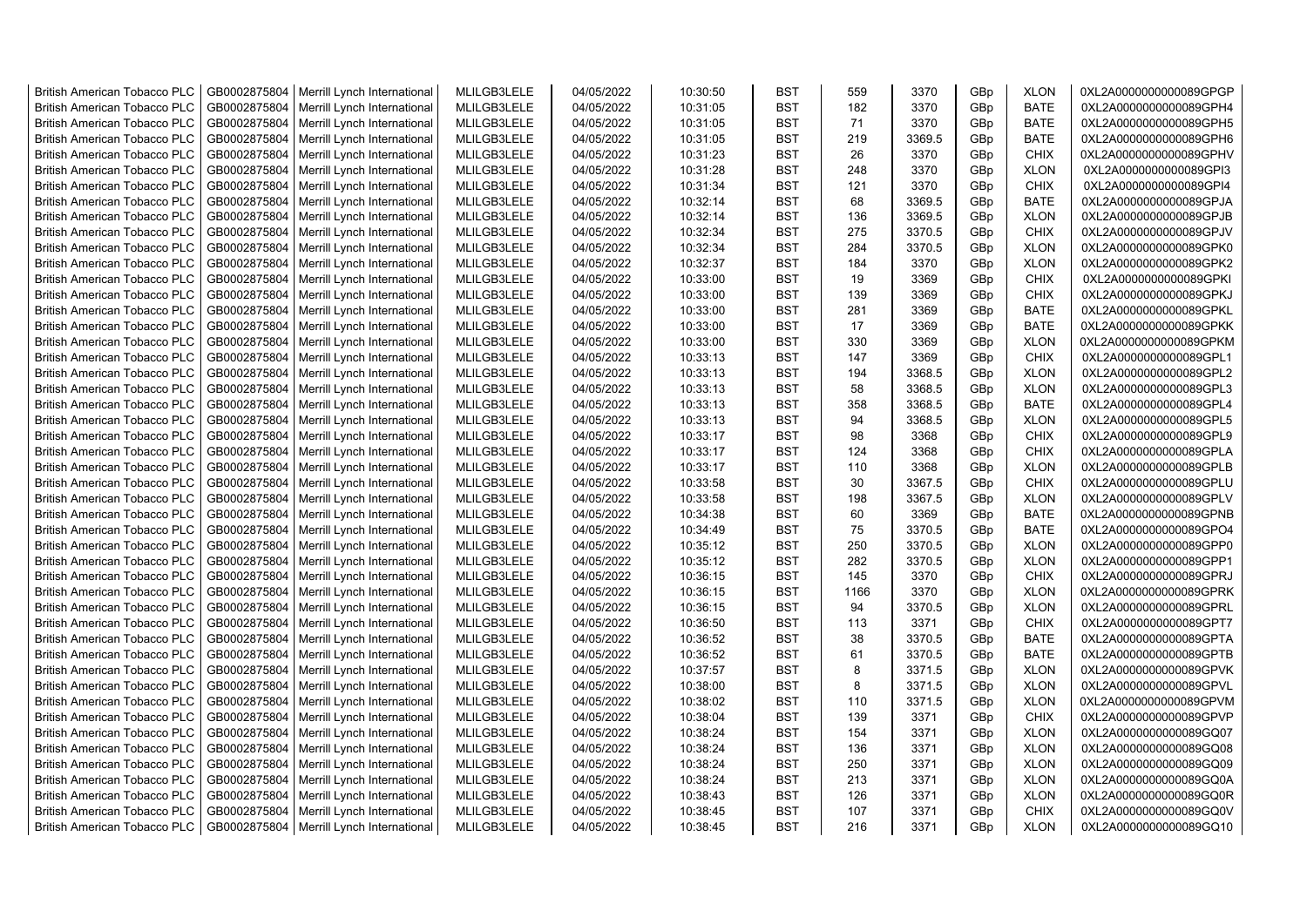| <b>British American Tobacco PLC</b> | GB0002875804 | Merrill Lynch International | MLILGB3LELE | 04/05/2022 | 10:38:57 | <b>BST</b>               | 252            | 3371.5 | GBp | <b>XLON</b> | 0XL2A0000000000089GQ11 |
|-------------------------------------|--------------|-----------------------------|-------------|------------|----------|--------------------------|----------------|--------|-----|-------------|------------------------|
| <b>British American Tobacco PLC</b> | GB0002875804 | Merrill Lynch International | MLILGB3LELE | 04/05/2022 | 10:39:39 | <b>BST</b>               | 35             | 3372.5 | GBp | <b>XLON</b> | 0XL2A0000000000089GQ2A |
| <b>British American Tobacco PLC</b> | GB0002875804 | Merrill Lynch International | MLILGB3LELE | 04/05/2022 | 10:39:39 | <b>BST</b>               | 167            | 3372.5 | GBp | <b>XLON</b> | 0XL2A0000000000089GQ2B |
| <b>British American Tobacco PLC</b> | GB0002875804 | Merrill Lynch International | MLILGB3LELE | 04/05/2022 | 10:39:39 | <b>BST</b>               | 110            | 3372   | GBp | <b>CHIX</b> | 0XL2A0000000000089GQ2C |
| <b>British American Tobacco PLC</b> | GB0002875804 | Merrill Lynch International | MLILGB3LELE | 04/05/2022 | 10:40:08 | <b>BST</b>               | 144            | 3371.5 | GBp | <b>XLON</b> | 0XL2A0000000000089GQ3A |
| <b>British American Tobacco PLC</b> | GB0002875804 | Merrill Lynch International | MLILGB3LELE | 04/05/2022 | 10:40:08 | <b>BST</b>               | 134            | 3371.5 | GBp | <b>XLON</b> | 0XL2A0000000000089GQ3B |
| <b>British American Tobacco PLC</b> | GB0002875804 | Merrill Lynch International | MLILGB3LELE | 04/05/2022 | 10:40:08 | <b>BST</b>               | 72             | 3371.5 | GBp | <b>BATE</b> | 0XL2A0000000000089GQ3C |
| <b>British American Tobacco PLC</b> | GB0002875804 | Merrill Lynch International | MLILGB3LELE | 04/05/2022 | 10:40:45 | <b>BST</b>               | 289            | 3371.5 | GBp | <b>XLON</b> | 0XL2A0000000000089GQ4P |
| <b>British American Tobacco PLC</b> | GB0002875804 | Merrill Lynch International | MLILGB3LELE | 04/05/2022 | 10:41:48 | <b>BST</b>               | 181            | 3372.5 | GBp | <b>XLON</b> | 0XL2A0000000000089GQ6C |
| <b>British American Tobacco PLC</b> | GB0002875804 | Merrill Lynch International | MLILGB3LELE | 04/05/2022 | 10:41:48 | <b>BST</b>               | 685            | 3372.5 | GBp | <b>XLON</b> | 0XL2A0000000000089GQ6B |
| <b>British American Tobacco PLC</b> | GB0002875804 | Merrill Lynch International | MLILGB3LELE | 04/05/2022 | 10:42:16 | <b>BST</b>               | 10             | 3373   | GBp | <b>XLON</b> | 0XL2A0000000000089GQ7K |
| <b>British American Tobacco PLC</b> | GB0002875804 | Merrill Lynch International | MLILGB3LELE | 04/05/2022 | 10:42:16 | <b>BST</b>               | 294            | 3373   | GBp | <b>XLON</b> | 0XL2A0000000000089GQ7L |
| <b>British American Tobacco PLC</b> | GB0002875804 | Merrill Lynch International | MLILGB3LELE | 04/05/2022 | 10:42:48 | <b>BST</b>               | 352            | 3374.5 | GBp | <b>XLON</b> | 0XL2A0000000000089GQ9G |
| <b>British American Tobacco PLC</b> | GB0002875804 | Merrill Lynch International | MLILGB3LELE | 04/05/2022 | 10:42:50 | <b>BST</b>               | 32             | 3374   | GBp | <b>CHIX</b> | 0XL2A0000000000089GQ9M |
| <b>British American Tobacco PLC</b> | GB0002875804 | Merrill Lynch International | MLILGB3LELE | 04/05/2022 | 10:42:50 | <b>BST</b>               | 228            | 3374   | GBp | <b>CHIX</b> | 0XL2A0000000000089GQ9N |
| <b>British American Tobacco PLC</b> | GB0002875804 | Merrill Lynch International | MLILGB3LELE | 04/05/2022 | 10:42:50 | <b>BST</b>               | 51             | 3374.5 | GBp | <b>BATE</b> | 0XL2A0000000000089GQ9P |
| <b>British American Tobacco PLC</b> | GB0002875804 | Merrill Lynch International | MLILGB3LELE | 04/05/2022 | 10:42:50 | <b>BST</b>               | 404            | 3374.5 | GBp | <b>BATE</b> | 0XL2A0000000000089GQ9Q |
| <b>British American Tobacco PLC</b> | GB0002875804 | Merrill Lynch International | MLILGB3LELE | 04/05/2022 | 10:42:50 | <b>BST</b>               | 113            | 3374.5 | GBp | <b>BATE</b> | 0XL2A0000000000089GQ9R |
| <b>British American Tobacco PLC</b> | GB0002875804 | Merrill Lynch International | MLILGB3LELE | 04/05/2022 | 10:43:02 | <b>BST</b>               | 172            | 3373.5 | GBp | <b>CHIX</b> | 0XL2A0000000000089GQA4 |
| <b>British American Tobacco PLC</b> | GB0002875804 | Merrill Lynch International | MLILGB3LELE | 04/05/2022 | 10:43:02 | <b>BST</b>               | 219            | 3373   | GBp | <b>BATE</b> | 0XL2A0000000000089GQA5 |
| <b>British American Tobacco PLC</b> | GB0002875804 | Merrill Lynch International | MLILGB3LELE | 04/05/2022 | 10:43:02 | <b>BST</b>               | 207            | 3373   | GBp | <b>XLON</b> | 0XL2A0000000000089GQA6 |
| <b>British American Tobacco PLC</b> | GB0002875804 | Merrill Lynch International | MLILGB3LELE | 04/05/2022 | 10:43:02 | <b>BST</b>               | 142            | 3372.5 | GBp | <b>BATE</b> | 0XL2A0000000000089GQA8 |
| <b>British American Tobacco PLC</b> | GB0002875804 | Merrill Lynch International | MLILGB3LELE | 04/05/2022 | 10:43:02 | <b>BST</b>               | 26             | 3372   | GBp | <b>CHIX</b> | 0XL2A0000000000089GQA9 |
| <b>British American Tobacco PLC</b> | GB0002875804 | Merrill Lynch International | MLILGB3LELE | 04/05/2022 | 10:43:02 | <b>BST</b>               | 128            | 3372   | GBp | <b>XLON</b> | 0XL2A0000000000089GQAA |
| <b>British American Tobacco PLC</b> | GB0002875804 | Merrill Lynch International | MLILGB3LELE | 04/05/2022 | 10:43:02 | <b>BST</b>               | 149            | 3372   | GBp | <b>XLON</b> | 0XL2A0000000000089GQAB |
| British American Tobacco PLC        | GB0002875804 | Merrill Lynch International | MLILGB3LELE | 04/05/2022 | 10:43:02 | <b>BST</b>               | 13             | 3372   | GBp | <b>CHIX</b> | 0XL2A0000000000089GQAC |
| British American Tobacco PLC        | GB0002875804 | Merrill Lynch International | MLILGB3LELE | 04/05/2022 | 10:43:02 | <b>BST</b>               | 28             | 3372   | GBp | <b>CHIX</b> | 0XL2A0000000000089GQAD |
| British American Tobacco PLC        | GB0002875804 | Merrill Lynch International | MLILGB3LELE | 04/05/2022 | 10:43:02 | <b>BST</b>               | 51             | 3372.5 | GBp | <b>BATE</b> | 0XL2A0000000000089GQAE |
| <b>British American Tobacco PLC</b> | GB0002875804 | Merrill Lynch International | MLILGB3LELE | 04/05/2022 | 10:43:02 | <b>BST</b>               | 66             | 3372   | GBp | <b>CHIX</b> | 0XL2A0000000000089GQAF |
| <b>British American Tobacco PLC</b> | GB0002875804 | Merrill Lynch International | MLILGB3LELE | 04/05/2022 | 10:43:48 | <b>BST</b>               | 45             | 3371   | GBp | <b>XLON</b> | 0XL2A0000000000089GQBD |
| <b>British American Tobacco PLC</b> | GB0002875804 | Merrill Lynch International | MLILGB3LELE | 04/05/2022 | 10:43:57 | <b>BST</b>               | 61             | 3371   | GBp | <b>CHIX</b> | 0XL2A0000000000089GQBV |
| <b>British American Tobacco PLC</b> | GB0002875804 | Merrill Lynch International | MLILGB3LELE | 04/05/2022 | 10:43:57 | <b>BST</b>               | 15             | 3371   | GBp | <b>XLON</b> | 0XL2A0000000000089GQC0 |
| <b>British American Tobacco PLC</b> | GB0002875804 | Merrill Lynch International | MLILGB3LELE | 04/05/2022 | 10:43:57 | <b>BST</b>               | 199            | 3371   | GBp | <b>XLON</b> | 0XL2A0000000000089GQC1 |
| <b>British American Tobacco PLC</b> | GB0002875804 | Merrill Lynch International | MLILGB3LELE | 04/05/2022 | 10:44:43 | <b>BST</b>               | 84             | 3371   | GBp | <b>CHIX</b> | 0XL2A0000000000089GQD3 |
| <b>British American Tobacco PLC</b> | GB0002875804 | Merrill Lynch International | MLILGB3LELE | 04/05/2022 | 10:44:43 | <b>BST</b>               | 315            | 3371   | GBp | <b>XLON</b> | 0XL2A0000000000089GQD4 |
| <b>British American Tobacco PLC</b> | GB0002875804 | Merrill Lynch International | MLILGB3LELE | 04/05/2022 | 10:45:32 | <b>BST</b>               | $\overline{7}$ | 3371.5 | GBp | <b>XLON</b> | 0XL2A0000000000089GQE9 |
| British American Tobacco PLC        | GB0002875804 | Merrill Lynch International | MLILGB3LELE | 04/05/2022 | 10:45:56 | <b>BST</b>               | 250            | 3372   | GBp | <b>XLON</b> | 0XL2A0000000000089GQFE |
| <b>British American Tobacco PLC</b> | GB0002875804 | Merrill Lynch International | MLILGB3LELE | 04/05/2022 | 10:46:51 | <b>BST</b>               | 1049           | 3371.5 | GBp | <b>XLON</b> | 0XL2A0000000000089GQHF |
| <b>British American Tobacco PLC</b> | GB0002875804 |                             | MLILGB3LELE | 04/05/2022 | 10:46:51 | <b>BST</b>               | 207            | 3371.5 | GBp | <b>XLON</b> | 0XL2A0000000000089GQHG |
|                                     | GB0002875804 | Merrill Lynch International | MLILGB3LELE | 04/05/2022 |          | <b>BST</b>               | 235            | 3371.5 |     | <b>XLON</b> |                        |
| <b>British American Tobacco PLC</b> |              | Merrill Lynch International |             |            | 10:46:51 |                          |                |        | GBp |             | 0XL2A0000000000089GQHH |
| British American Tobacco PLC        | GB0002875804 | Merrill Lynch International | MLILGB3LELE | 04/05/2022 | 10:46:51 | <b>BST</b>               | 100            | 3372   | GBp | <b>BATE</b> | 0XL2A0000000000089GQHI |
| <b>British American Tobacco PLC</b> | GB0002875804 | Merrill Lynch International | MLILGB3LELE | 04/05/2022 | 10:46:51 | <b>BST</b>               | 51             | 3372   | GBp | <b>BATE</b> | 0XL2A0000000000089GQHJ |
| British American Tobacco PLC        | GB0002875804 | Merrill Lynch International | MLILGB3LELE | 04/05/2022 | 10:47:11 | <b>BST</b>               | 20             | 3371   | GBp | <b>XLON</b> | 0XL2A0000000000089GQHS |
| British American Tobacco PLC        | GB0002875804 | Merrill Lynch International | MLILGB3LELE | 04/05/2022 | 10:47:11 | <b>BST</b><br><b>BST</b> | 13             | 3371   | GBp | <b>XLON</b> | 0XL2A0000000000089GQHU |
| <b>British American Tobacco PLC</b> | GB0002875804 | Merrill Lynch International | MLILGB3LELE | 04/05/2022 | 10:47:15 |                          | 92             | 3371   | GBp | <b>CHIX</b> | 0XL2A0000000000089GQI2 |
| <b>British American Tobacco PLC</b> | GB0002875804 | Merrill Lynch International | MLILGB3LELE | 04/05/2022 | 10:47:15 | <b>BST</b>               | 31             | 3371   | GBp | <b>BATE</b> | 0XL2A0000000000089GQI3 |
| <b>British American Tobacco PLC</b> | GB0002875804 | Merrill Lynch International | MLILGB3LELE | 04/05/2022 | 10:47:15 | <b>BST</b>               | 125            | 3371   | GBp | <b>XLON</b> | 0XL2A0000000000089GQI4 |
| <b>British American Tobacco PLC</b> | GB0002875804 | Merrill Lynch International | MLILGB3LELE | 04/05/2022 | 10:47:15 | <b>BST</b>               | 62             | 3371   | GBp | <b>XLON</b> | 0XL2A0000000000089GQI5 |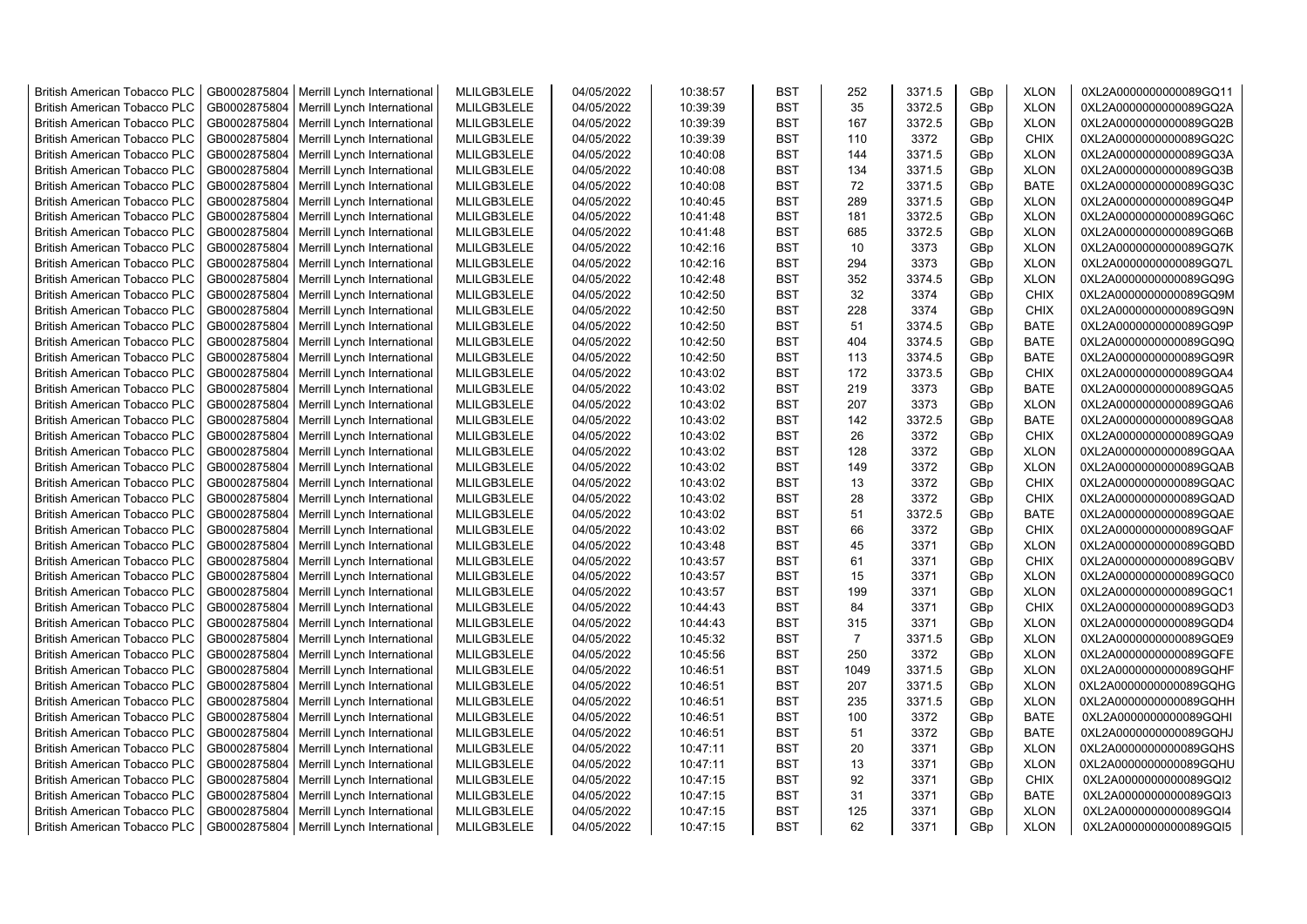| <b>British American Tobacco PLC</b> | GB0002875804 | Merrill Lynch International | MLILGB3LELE | 04/05/2022 | 10:47:15 | <b>BST</b> | 2   | 3371   | GBp             | <b>XLON</b> | 0XL2A0000000000089GQI7 |
|-------------------------------------|--------------|-----------------------------|-------------|------------|----------|------------|-----|--------|-----------------|-------------|------------------------|
| <b>British American Tobacco PLC</b> | GB0002875804 | Merrill Lynch International | MLILGB3LELE | 04/05/2022 | 10:47:44 | <b>BST</b> | 273 | 3370.5 | GBp             | <b>XLON</b> | 0XL2A0000000000089GQJJ |
| <b>British American Tobacco PLC</b> | GB0002875804 | Merrill Lynch International | MLILGB3LELE | 04/05/2022 | 10:47:44 | <b>BST</b> | 12  | 3370.5 | GBp             | <b>BATE</b> | 0XL2A0000000000089GQJL |
| <b>British American Tobacco PLC</b> | GB0002875804 | Merrill Lynch International | MLILGB3LELE | 04/05/2022 | 10:47:44 | <b>BST</b> | 39  | 3370.5 | GBp             | <b>BATE</b> | 0XL2A0000000000089GQJM |
| <b>British American Tobacco PLC</b> | GB0002875804 | Merrill Lynch International | MLILGB3LELE | 04/05/2022 | 10:47:44 | <b>BST</b> | 2   | 3370.5 | GBp             | <b>BATE</b> | 0XL2A0000000000089GQJN |
| <b>British American Tobacco PLC</b> | GB0002875804 | Merrill Lynch International | MLILGB3LELE | 04/05/2022 | 10:47:44 | <b>BST</b> | 47  | 3370.5 | GBp             | <b>CHIX</b> | 0XL2A0000000000089GQJO |
| <b>British American Tobacco PLC</b> | GB0002875804 | Merrill Lynch International | MLILGB3LELE | 04/05/2022 | 10:47:44 | <b>BST</b> | 109 | 3370.5 | GBp             | <b>CHIX</b> | 0XL2A0000000000089GQJP |
| <b>British American Tobacco PLC</b> | GB0002875804 | Merrill Lynch International | MLILGB3LELE | 04/05/2022 | 10:48:12 | <b>BST</b> | 158 | 3370   | GBp             | <b>XLON</b> | 0XL2A0000000000089GQKJ |
| <b>British American Tobacco PLC</b> | GB0002875804 | Merrill Lynch International | MLILGB3LELE | 04/05/2022 | 10:48:12 | <b>BST</b> | 134 | 3370   | GBp             | <b>XLON</b> | 0XL2A0000000000089GQKK |
| <b>British American Tobacco PLC</b> | GB0002875804 | Merrill Lynch International | MLILGB3LELE | 04/05/2022 | 10:48:16 | <b>BST</b> | 75  | 3370   | GBp             | <b>BATE</b> | 0XL2A0000000000089GQKQ |
| <b>British American Tobacco PLC</b> | GB0002875804 | Merrill Lynch International | MLILGB3LELE | 04/05/2022 | 10:48:16 | <b>BST</b> | 24  | 3370   | GBp             | <b>CHIX</b> | 0XL2A0000000000089GQKR |
| <b>British American Tobacco PLC</b> | GB0002875804 | Merrill Lynch International | MLILGB3LELE | 04/05/2022 | 10:48:44 | <b>BST</b> | 201 | 3370.5 | GBp             | <b>XLON</b> | 0XL2A0000000000089GQM7 |
| <b>British American Tobacco PLC</b> | GB0002875804 | Merrill Lynch International | MLILGB3LELE | 04/05/2022 | 10:48:44 | <b>BST</b> | 91  | 3370.5 | GBp             | <b>XLON</b> | 0XL2A0000000000089GQM8 |
| <b>British American Tobacco PLC</b> | GB0002875804 | Merrill Lynch International | MLILGB3LELE | 04/05/2022 | 10:49:17 | <b>BST</b> | 147 | 3370.5 | GBp             | <b>CHIX</b> | 0XL2A0000000000089GQN4 |
| <b>British American Tobacco PLC</b> | GB0002875804 | Merrill Lynch International | MLILGB3LELE | 04/05/2022 | 10:49:17 | <b>BST</b> | 226 | 3370.5 | GBp             | <b>XLON</b> | 0XL2A0000000000089GQN5 |
| <b>British American Tobacco PLC</b> | GB0002875804 | Merrill Lynch International | MLILGB3LELE | 04/05/2022 | 10:49:22 | <b>BST</b> | 265 | 3370   | GBp             | <b>XLON</b> | 0XL2A0000000000089GQN8 |
| British American Tobacco PLC        | GB0002875804 | Merrill Lynch International | MLILGB3LELE | 04/05/2022 | 10:49:22 | <b>BST</b> | 11  | 3369.5 | GBp             | <b>BATE</b> | 0XL2A0000000000089GQN9 |
| <b>British American Tobacco PLC</b> | GB0002875804 | Merrill Lynch International | MLILGB3LELE | 04/05/2022 | 10:49:22 | <b>BST</b> | 35  | 3369.5 | GBp             | <b>XLON</b> | 0XL2A0000000000089GQNA |
| <b>British American Tobacco PLC</b> | GB0002875804 | Merrill Lynch International | MLILGB3LELE | 04/05/2022 | 10:49:25 | <b>BST</b> | 65  | 3369.5 | GBp             | <b>CHIX</b> | 0XL2A0000000000089GQNC |
| <b>British American Tobacco PLC</b> | GB0002875804 | Merrill Lynch International | MLILGB3LELE | 04/05/2022 | 10:49:25 | <b>BST</b> | 209 | 3369.5 | GBp             | <b>BATE</b> | 0XL2A0000000000089GQND |
| <b>British American Tobacco PLC</b> | GB0002875804 | Merrill Lynch International | MLILGB3LELE | 04/05/2022 | 10:49:25 | <b>BST</b> | 158 | 3369.5 | GBp             | <b>XLON</b> | 0XL2A0000000000089GQNE |
| <b>British American Tobacco PLC</b> | GB0002875804 | Merrill Lynch International | MLILGB3LELE | 04/05/2022 | 10:49:25 | <b>BST</b> | 37  | 3369.5 | GBp             | <b>XLON</b> | 0XL2A0000000000089GQNF |
| British American Tobacco PLC        | GB0002875804 | Merrill Lynch International | MLILGB3LELE | 04/05/2022 | 10:50:20 | <b>BST</b> | 341 | 3369   | GBp             | <b>XLON</b> | 0XL2A0000000000089GQP1 |
| <b>British American Tobacco PLC</b> | GB0002875804 | Merrill Lynch International | MLILGB3LELE | 04/05/2022 | 10:51:11 | <b>BST</b> | 110 | 3369   | GBp             | <b>XLON</b> | 0XL2A0000000000089GQQ1 |
| <b>British American Tobacco PLC</b> | GB0002875804 | Merrill Lynch International | MLILGB3LELE | 04/05/2022 | 10:51:11 | <b>BST</b> | 134 | 3369   | GBp             | <b>CHIX</b> | 0XL2A0000000000089GQQ2 |
| <b>British American Tobacco PLC</b> | GB0002875804 | Merrill Lynch International | MLILGB3LELE | 04/05/2022 | 10:51:11 | <b>BST</b> | 243 | 3369   | GBp             | <b>XLON</b> | 0XL2A0000000000089GQQ3 |
| <b>British American Tobacco PLC</b> | GB0002875804 | Merrill Lynch International | MLILGB3LELE | 04/05/2022 | 10:51:24 | <b>BST</b> | 147 | 3369   | GBp             | <b>CHIX</b> | 0XL2A0000000000089GQQJ |
| <b>British American Tobacco PLC</b> | GB0002875804 | Merrill Lynch International | MLILGB3LELE | 04/05/2022 | 10:51:24 | <b>BST</b> | 178 | 3369   | GBp             | <b>XLON</b> | 0XL2A0000000000089GQQK |
| <b>British American Tobacco PLC</b> | GB0002875804 | Merrill Lynch International | MLILGB3LELE | 04/05/2022 | 10:52:13 | <b>BST</b> | 100 | 3369   | GBp             | <b>CHIX</b> | 0XL2A0000000000089GQS4 |
| <b>British American Tobacco PLC</b> | GB0002875804 | Merrill Lynch International | MLILGB3LELE | 04/05/2022 | 10:52:13 | <b>BST</b> | 49  | 3368   | GBp             | <b>BATE</b> | 0XL2A0000000000089GQS6 |
| <b>British American Tobacco PLC</b> | GB0002875804 | Merrill Lynch International | MLILGB3LELE | 04/05/2022 | 10:52:13 | <b>BST</b> | 55  | 3367.5 | GBp             | <b>CHIX</b> | 0XL2A0000000000089GQS7 |
| <b>British American Tobacco PLC</b> | GB0002875804 | Merrill Lynch International | MLILGB3LELE | 04/05/2022 | 10:52:13 | <b>BST</b> | 37  | 3367.5 | GBp             | <b>CHIX</b> | 0XL2A0000000000089GQS8 |
| <b>British American Tobacco PLC</b> | GB0002875804 | Merrill Lynch International | MLILGB3LELE | 04/05/2022 | 10:52:13 | <b>BST</b> | 43  | 3368.5 | GBp             | <b>CHIX</b> | 0XL2A0000000000089GQS9 |
| <b>British American Tobacco PLC</b> | GB0002875804 | Merrill Lynch International | MLILGB3LELE | 04/05/2022 | 10:52:13 | <b>BST</b> | 62  | 3368.5 | GBp             | <b>BATE</b> | 0XL2A0000000000089GQSA |
| <b>British American Tobacco PLC</b> | GB0002875804 | Merrill Lynch International | MLILGB3LELE | 04/05/2022 | 10:52:13 | <b>BST</b> | 51  | 3367.5 | GBp             | <b>BATE</b> | 0XL2A0000000000089GQSC |
| <b>British American Tobacco PLC</b> | GB0002875804 | Merrill Lynch International | MLILGB3LELE | 04/05/2022 | 10:52:13 | <b>BST</b> | 9   | 3368.5 | GBp             | <b>CHIX</b> | 0XL2A0000000000089GQSB |
| <b>British American Tobacco PLC</b> | GB0002875804 | Merrill Lynch International | MLILGB3LELE | 04/05/2022 | 10:52:23 | <b>BST</b> | 250 | 3367   | GBp             | <b>XLON</b> | 0XL2A0000000000089GQSQ |
| <b>British American Tobacco PLC</b> | GB0002875804 | Merrill Lynch International | MLILGB3LELE | 04/05/2022 | 10:52:23 | <b>BST</b> | 181 | 3367   | GBp             | <b>XLON</b> | 0XL2A0000000000089GQSR |
| <b>British American Tobacco PLC</b> | GB0002875804 | Merrill Lynch International | MLILGB3LELE | 04/05/2022 | 10:52:23 | <b>BST</b> | 171 | 3367   | GBp             | <b>XLON</b> | 0XL2A0000000000089GQSS |
| <b>British American Tobacco PLC</b> | GB0002875804 | Merrill Lynch International | MLILGB3LELE | 04/05/2022 | 10:52:23 | <b>BST</b> | 119 | 3367   | GBp             | <b>XLON</b> | 0XL2A0000000000089GQST |
| <b>British American Tobacco PLC</b> | GB0002875804 | Merrill Lynch International | MLILGB3LELE | 04/05/2022 | 10:52:54 | <b>BST</b> | 41  | 3366.5 | GBp             | <b>CHIX</b> | 0XL2A0000000000089GQU5 |
| <b>British American Tobacco PLC</b> | GB0002875804 | Merrill Lynch International | MLILGB3LELE | 04/05/2022 | 10:52:54 | <b>BST</b> | 310 | 3366.5 | GBp             | <b>XLON</b> | 0XL2A0000000000089GQU6 |
| <b>British American Tobacco PLC</b> | GB0002875804 | Merrill Lynch International | MLILGB3LELE | 04/05/2022 | 10:52:54 | <b>BST</b> | 331 | 3366.5 | GBp             | <b>XLON</b> | 0XL2A0000000000089GQU7 |
| <b>British American Tobacco PLC</b> | GB0002875804 | Merrill Lynch International | MLILGB3LELE | 04/05/2022 | 10:53:01 | <b>BST</b> | 29  | 3365.5 | GBp             | <b>CHIX</b> | 0XL2A0000000000089GQU9 |
| <b>British American Tobacco PLC</b> | GB0002875804 | Merrill Lynch International | MLILGB3LELE | 04/05/2022 | 10:53:01 | <b>BST</b> | 30  | 3365.5 | GBp             | <b>CHIX</b> | 0XL2A0000000000089GQUA |
| <b>British American Tobacco PLC</b> | GB0002875804 | Merrill Lynch International | MLILGB3LELE | 04/05/2022 | 10:53:01 | <b>BST</b> | 32  | 3365.5 | GBp             | <b>BATE</b> | 0XL2A0000000000089GQUB |
| <b>British American Tobacco PLC</b> | GB0002875804 | Merrill Lynch International | MLILGB3LELE | 04/05/2022 | 10:53:01 | <b>BST</b> | 33  | 3365   | GBp             | <b>BATE</b> | 0XL2A0000000000089GQUC |
| <b>British American Tobacco PLC</b> | GB0002875804 | Merrill Lynch International | MLILGB3LELE | 04/05/2022 | 10:53:01 | <b>BST</b> | 49  | 3365   | GB <sub>p</sub> | <b>CHIX</b> | 0XL2A0000000000089GQUD |
|                                     |              |                             |             |            |          |            |     |        |                 |             |                        |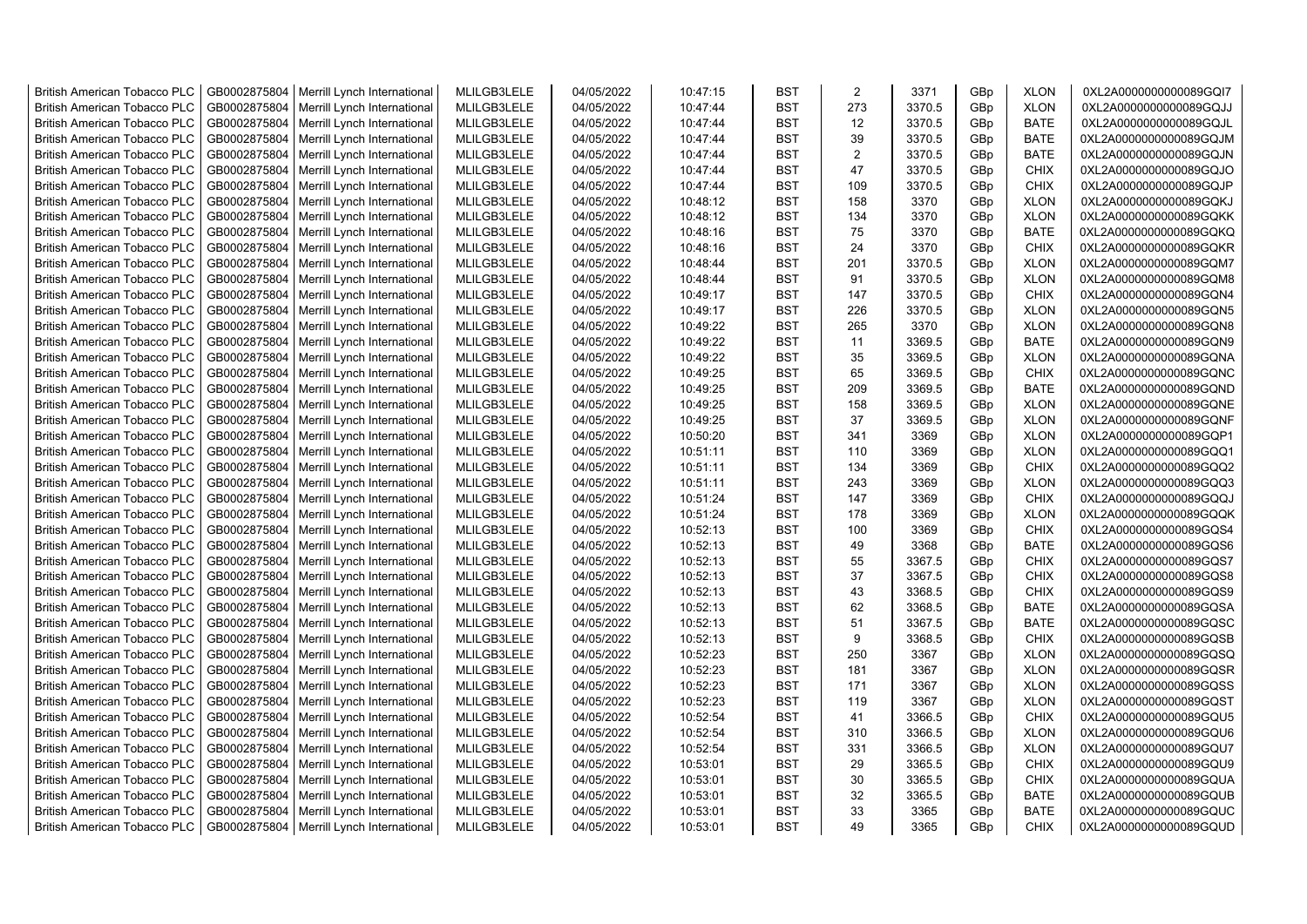| <b>British American Tobacco PLC</b> | GB0002875804 | Merrill Lynch International | MLILGB3LELE | 04/05/2022 | 10:53:01 | <b>BST</b> | 404            | 3365   | GBp             | <b>XLON</b> | 0XL2A0000000000089GQUE |
|-------------------------------------|--------------|-----------------------------|-------------|------------|----------|------------|----------------|--------|-----------------|-------------|------------------------|
| <b>British American Tobacco PLC</b> | GB0002875804 | Merrill Lynch International | MLILGB3LELE | 04/05/2022 | 10:53:01 | <b>BST</b> | 22             | 3364.5 | GBp             | <b>BATE</b> | 0XL2A0000000000089GQUF |
| <b>British American Tobacco PLC</b> | GB0002875804 | Merrill Lynch International | MLILGB3LELE | 04/05/2022 | 10:53:01 | <b>BST</b> | 19             | 3364   | GBp             | <b>CHIX</b> | 0XL2A0000000000089GQUI |
| <b>British American Tobacco PLC</b> | GB0002875804 | Merrill Lynch International | MLILGB3LELE | 04/05/2022 | 10:53:01 | <b>BST</b> | 22             | 3364   | GBp             | <b>CHIX</b> | 0XL2A0000000000089GQUJ |
| <b>British American Tobacco PLC</b> | GB0002875804 | Merrill Lynch International | MLILGB3LELE | 04/05/2022 | 10:53:32 | <b>BST</b> | 109            | 3362   | GBp             | <b>XLON</b> | 0XL2A0000000000089GQV9 |
| <b>British American Tobacco PLC</b> | GB0002875804 | Merrill Lynch International | MLILGB3LELE | 04/05/2022 | 10:55:04 | <b>BST</b> | 54             | 3363.5 | GBp             | <b>BATE</b> | 0XL2A0000000000089GR2I |
| British American Tobacco PLC        | GB0002875804 | Merrill Lynch International | MLILGB3LELE | 04/05/2022 | 10:55:04 | <b>BST</b> | 99             | 3363.5 | GBp             | <b>CHIX</b> | 0XL2A0000000000089GR2J |
| <b>British American Tobacco PLC</b> | GB0002875804 | Merrill Lynch International | MLILGB3LELE | 04/05/2022 | 10:55:04 | <b>BST</b> | 337            | 3363.5 | GBp             | <b>XLON</b> | 0XL2A0000000000089GR2K |
| <b>British American Tobacco PLC</b> | GB0002875804 | Merrill Lynch International | MLILGB3LELE | 04/05/2022 | 10:55:20 | <b>BST</b> | 318            | 3368.5 | GBp             | <b>XLON</b> | 0XL2A0000000000089GR34 |
| <b>British American Tobacco PLC</b> | GB0002875804 | Merrill Lynch International | MLILGB3LELE | 04/05/2022 | 10:55:20 | <b>BST</b> | 81             | 3368   | GBp             | <b>XLON</b> | 0XL2A0000000000089GR36 |
| <b>British American Tobacco PLC</b> | GB0002875804 | Merrill Lynch International | MLILGB3LELE | 04/05/2022 | 10:55:38 | <b>BST</b> | 85             | 3368.5 | GBp             | <b>CHIX</b> | 0XL2A0000000000089GR3O |
| <b>British American Tobacco PLC</b> | GB0002875804 | Merrill Lynch International | MLILGB3LELE | 04/05/2022 | 10:55:38 | <b>BST</b> | 311            | 3368.5 | GBp             | <b>XLON</b> | 0XL2A0000000000089GR3P |
| <b>British American Tobacco PLC</b> | GB0002875804 | Merrill Lynch International | MLILGB3LELE | 04/05/2022 | 10:57:32 | <b>BST</b> | 114            | 3368.5 | GBp             | <b>CHIX</b> | 0XL2A0000000000089GR74 |
| <b>British American Tobacco PLC</b> | GB0002875804 | Merrill Lynch International | MLILGB3LELE | 04/05/2022 | 10:57:32 | <b>BST</b> | 21             | 3368.5 | GBp             | <b>CHIX</b> | 0XL2A0000000000089GR75 |
| <b>British American Tobacco PLC</b> | GB0002875804 | Merrill Lynch International | MLILGB3LELE | 04/05/2022 | 10:57:32 | <b>BST</b> | 1071           | 3368.5 | GBp             | <b>XLON</b> | 0XL2A0000000000089GR76 |
| British American Tobacco PLC        | GB0002875804 | Merrill Lynch International | MLILGB3LELE | 04/05/2022 | 10:57:32 | <b>BST</b> | 96             | 3368   | GBp             | <b>BATE</b> | 0XL2A0000000000089GR77 |
| British American Tobacco PLC        | GB0002875804 | Merrill Lynch International | MLILGB3LELE | 04/05/2022 | 10:57:32 | <b>BST</b> | 9              | 3368   | GBp             | <b>BATE</b> | 0XL2A0000000000089GR78 |
| <b>British American Tobacco PLC</b> | GB0002875804 | Merrill Lynch International | MLILGB3LELE | 04/05/2022 | 10:57:32 | <b>BST</b> | 181            | 3368   | GBp             | <b>BATE</b> | 0XL2A0000000000089GR79 |
| <b>British American Tobacco PLC</b> | GB0002875804 | Merrill Lynch International | MLILGB3LELE | 04/05/2022 | 10:57:32 | <b>BST</b> | 196            | 3368   | GBp             | <b>BATE</b> | 0XL2A0000000000089GR7A |
| <b>British American Tobacco PLC</b> | GB0002875804 | Merrill Lynch International | MLILGB3LELE | 04/05/2022 | 10:57:32 | <b>BST</b> | 123            | 3368   | GBp             | <b>XLON</b> | 0XL2A0000000000089GR7B |
| <b>British American Tobacco PLC</b> | GB0002875804 | Merrill Lynch International | MLILGB3LELE | 04/05/2022 | 10:57:32 | <b>BST</b> | 98             | 3368   | GBp             | <b>XLON</b> | 0XL2A0000000000089GR7C |
| <b>British American Tobacco PLC</b> | GB0002875804 | Merrill Lynch International | MLILGB3LELE | 04/05/2022 | 10:57:32 | <b>BST</b> | 175            | 3367   | GBp             | <b>CHIX</b> | 0XL2A0000000000089GR7D |
| British American Tobacco PLC        | GB0002875804 | Merrill Lynch International | MLILGB3LELE | 04/05/2022 | 10:57:32 | <b>BST</b> | 142            | 3367   | GBp             | <b>XLON</b> | 0XL2A0000000000089GR7E |
| <b>British American Tobacco PLC</b> | GB0002875804 | Merrill Lynch International | MLILGB3LELE | 04/05/2022 | 10:57:33 | <b>BST</b> | 147            | 3366.5 | GBp             | <b>XLON</b> | 0XL2A0000000000089GR7F |
| <b>British American Tobacco PLC</b> | GB0002875804 | Merrill Lynch International | MLILGB3LELE | 04/05/2022 | 10:57:33 | <b>BST</b> | 303            | 3366.5 | GBp             | <b>XLON</b> | 0XL2A0000000000089GR7G |
| <b>British American Tobacco PLC</b> | GB0002875804 | Merrill Lynch International | MLILGB3LELE | 04/05/2022 | 10:57:42 | <b>BST</b> | 70             | 3365.5 | GBp             | <b>CHIX</b> | 0XL2A0000000000089GR7L |
| <b>British American Tobacco PLC</b> | GB0002875804 | Merrill Lynch International | MLILGB3LELE | 04/05/2022 | 10:57:42 | <b>BST</b> | 58             | 3365.5 | GBp             | <b>BATE</b> | 0XL2A0000000000089GR7M |
| <b>British American Tobacco PLC</b> | GB0002875804 | Merrill Lynch International | MLILGB3LELE | 04/05/2022 | 10:57:42 | <b>BST</b> | 77             | 3365.5 | GBp             | <b>XLON</b> | 0XL2A0000000000089GR7N |
| <b>British American Tobacco PLC</b> | GB0002875804 | Merrill Lynch International | MLILGB3LELE | 04/05/2022 | 10:59:17 | <b>BST</b> | 280            | 3365.5 | GBp             | <b>XLON</b> | 0XL2A0000000000089GRA8 |
| <b>British American Tobacco PLC</b> | GB0002875804 | Merrill Lynch International | MLILGB3LELE | 04/05/2022 | 10:59:57 | <b>BST</b> | $\overline{2}$ | 3367   | GBp             | <b>XLON</b> | 0XL2A0000000000089GRBS |
| <b>British American Tobacco PLC</b> | GB0002875804 | Merrill Lynch International | MLILGB3LELE | 04/05/2022 | 11:00:21 | <b>BST</b> | 161            | 3366.5 | GBp             | <b>BATE</b> | 0XL2A0000000000089GRCS |
| <b>British American Tobacco PLC</b> | GB0002875804 | Merrill Lynch International | MLILGB3LELE | 04/05/2022 | 11:00:21 | <b>BST</b> | 43             | 3366.5 | GBp             | <b>XLON</b> | 0XL2A0000000000089GRCU |
| <b>British American Tobacco PLC</b> | GB0002875804 | Merrill Lynch International | MLILGB3LELE | 04/05/2022 | 11:00:21 | <b>BST</b> | 1287           | 3366.5 | GBp             | <b>XLON</b> | 0XL2A0000000000089GRCV |
| <b>British American Tobacco PLC</b> | GB0002875804 | Merrill Lynch International | MLILGB3LELE | 04/05/2022 | 11:00:21 | <b>BST</b> | 31             | 3366   | GBp             | <b>CHIX</b> | 0XL2A0000000000089GRD1 |
| <b>British American Tobacco PLC</b> | GB0002875804 | Merrill Lynch International | MLILGB3LELE | 04/05/2022 | 11:00:21 | <b>BST</b> | 60             | 3366   | GBp             | <b>CHIX</b> | 0XL2A0000000000089GRD0 |
| British American Tobacco PLC        | GB0002875804 | Merrill Lynch International | MLILGB3LELE | 04/05/2022 | 11:00:21 | <b>BST</b> | 13             | 3366   | GBp             | <b>CHIX</b> | 0XL2A0000000000089GRD2 |
| <b>British American Tobacco PLC</b> | GB0002875804 | Merrill Lynch International | MLILGB3LELE | 04/05/2022 | 11:00:21 | <b>BST</b> | 171            | 3366.5 | GBp             | <b>XLON</b> | 0XL2A0000000000089GRD3 |
| <b>British American Tobacco PLC</b> | GB0002875804 | Merrill Lynch International | MLILGB3LELE | 04/05/2022 | 11:00:21 | <b>BST</b> | 250            | 3366.5 | GBp             | <b>XLON</b> | 0XL2A0000000000089GRD4 |
| <b>British American Tobacco PLC</b> | GB0002875804 | Merrill Lynch International | MLILGB3LELE | 04/05/2022 | 11:00:21 | <b>BST</b> | 181            | 3366.5 | GBp             | <b>XLON</b> | 0XL2A0000000000089GRD5 |
| <b>British American Tobacco PLC</b> | GB0002875804 | Merrill Lynch International | MLILGB3LELE | 04/05/2022 | 11:00:21 | <b>BST</b> | 190            | 3366.5 | GBp             | <b>XLON</b> | 0XL2A0000000000089GRD6 |
| <b>British American Tobacco PLC</b> | GB0002875804 | Merrill Lynch International | MLILGB3LELE | 04/05/2022 | 11:01:05 | <b>BST</b> | 118            | 3365.5 | GBp             | <b>CHIX</b> | 0XL2A0000000000089GREQ |
| <b>British American Tobacco PLC</b> | GB0002875804 | Merrill Lynch International | MLILGB3LELE | 04/05/2022 | 11:01:05 | <b>BST</b> | 74             | 3365.5 | GBp             | <b>BATE</b> | 0XL2A0000000000089GRER |
| <b>British American Tobacco PLC</b> | GB0002875804 | Merrill Lynch International | MLILGB3LELE | 04/05/2022 | 11:03:12 | <b>BST</b> | 348            | 3366   | GBp             | <b>XLON</b> | 0XL2A0000000000089GRIU |
| <b>British American Tobacco PLC</b> | GB0002875804 | Merrill Lynch International | MLILGB3LELE | 04/05/2022 | 11:03:13 | <b>BST</b> | 151            | 3366   | GBp             | <b>CHIX</b> | 0XL2A0000000000089GRJ2 |
| <b>British American Tobacco PLC</b> | GB0002875804 | Merrill Lynch International | MLILGB3LELE | 04/05/2022 | 11:03:13 | <b>BST</b> | 143            | 3366   | GBp             | <b>XLON</b> | 0XL2A0000000000089GRJ3 |
| <b>British American Tobacco PLC</b> | GB0002875804 | Merrill Lynch International | MLILGB3LELE | 04/05/2022 | 11:03:13 | <b>BST</b> | 106            | 3365.5 | GBp             | <b>XLON</b> | 0XL2A0000000000089GRJ6 |
| <b>British American Tobacco PLC</b> | GB0002875804 | Merrill Lynch International | MLILGB3LELE | 04/05/2022 | 11:03:13 | <b>BST</b> | 273            | 3365.5 | GBp             | <b>XLON</b> | 0XL2A0000000000089GRJ5 |
| <b>British American Tobacco PLC</b> | GB0002875804 | Merrill Lynch International | MLILGB3LELE | 04/05/2022 | 11:03:13 | <b>BST</b> | 187            | 3365   | GB <sub>p</sub> | <b>BATE</b> | 0XL2A0000000000089GRJ7 |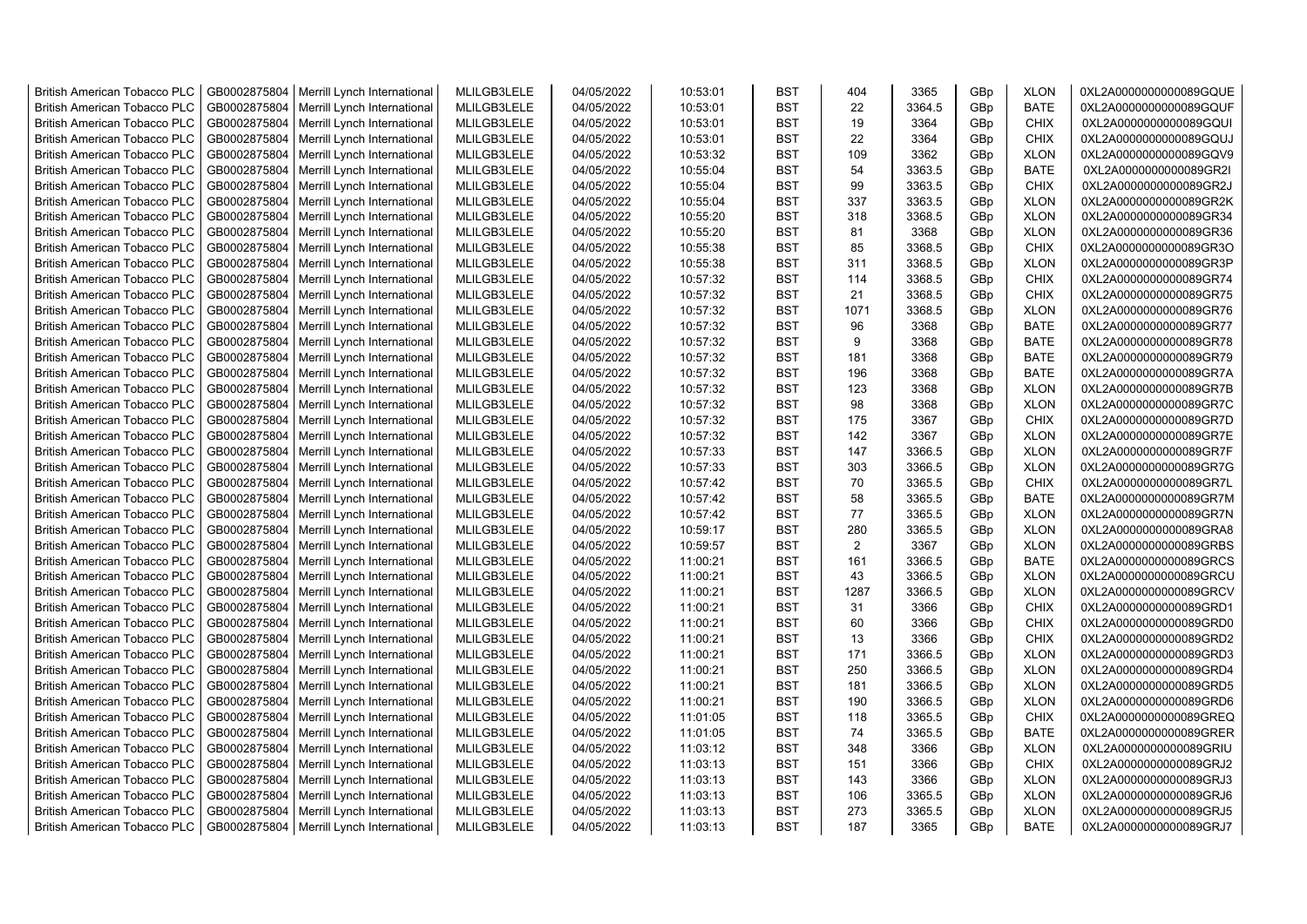| <b>British American Tobacco PLC</b> | GB0002875804 | Merrill Lynch International | MLILGB3LELE | 04/05/2022 | 11:03:13 | <b>BST</b> | 54             | 3365   | GBp | <b>CHIX</b> | 0XL2A0000000000089GRJ8 |
|-------------------------------------|--------------|-----------------------------|-------------|------------|----------|------------|----------------|--------|-----|-------------|------------------------|
| <b>British American Tobacco PLC</b> | GB0002875804 | Merrill Lynch International | MLILGB3LELE | 04/05/2022 | 11:03:13 | <b>BST</b> | 19             | 3365   | GBp | <b>BATE</b> | 0XL2A0000000000089GRJ9 |
| <b>British American Tobacco PLC</b> | GB0002875804 | Merrill Lynch International | MLILGB3LELE | 04/05/2022 | 11:03:13 | <b>BST</b> | 279            | 3365   | GBp | <b>XLON</b> | 0XL2A0000000000089GRJA |
| <b>British American Tobacco PLC</b> | GB0002875804 | Merrill Lynch International | MLILGB3LELE | 04/05/2022 | 11:03:17 | <b>BST</b> | 106            | 3365   | GBp | <b>XLON</b> | 0XL2A0000000000089GRJN |
| <b>British American Tobacco PLC</b> | GB0002875804 | Merrill Lynch International | MLILGB3LELE | 04/05/2022 | 11:04:28 | <b>BST</b> | 280            | 3365   | GBp | <b>XLON</b> | 0XL2A0000000000089GRLP |
| <b>British American Tobacco PLC</b> | GB0002875804 | Merrill Lynch International | MLILGB3LELE | 04/05/2022 | 11:04:28 | <b>BST</b> | 125            | 3365   | GBp | <b>CHIX</b> | 0XL2A0000000000089GRLQ |
| <b>British American Tobacco PLC</b> | GB0002875804 | Merrill Lynch International | MLILGB3LELE | 04/05/2022 | 11:04:34 | <b>BST</b> | $\overline{7}$ | 3365   | GBp | CHIX        | 0XL2A0000000000089GRM3 |
| <b>British American Tobacco PLC</b> | GB0002875804 | Merrill Lynch International | MLILGB3LELE | 04/05/2022 | 11:05:33 | <b>BST</b> | $\mathbf{1}$   | 3365.5 | GBp | <b>XLON</b> | 0XL2A0000000000089GRNT |
| <b>British American Tobacco PLC</b> | GB0002875804 | Merrill Lynch International | MLILGB3LELE | 04/05/2022 | 11:05:59 | <b>BST</b> | 202            | 3366.5 | GBp | <b>CHIX</b> | 0XL2A0000000000089GROT |
| <b>British American Tobacco PLC</b> | GB0002875804 | Merrill Lynch International | MLILGB3LELE | 04/05/2022 | 11:05:59 | <b>BST</b> | 141            | 3366.5 | GBp | <b>BATE</b> | 0XL2A0000000000089GROU |
| <b>British American Tobacco PLC</b> | GB0002875804 | Merrill Lynch International | MLILGB3LELE | 04/05/2022 | 11:05:59 | <b>BST</b> | 1340           | 3366.5 | GBp | <b>XLON</b> | 0XL2A0000000000089GROV |
| <b>British American Tobacco PLC</b> | GB0002875804 | Merrill Lynch International | MLILGB3LELE | 04/05/2022 | 11:05:59 | <b>BST</b> | 145            | 3366   | GBp | <b>CHIX</b> | 0XL2A0000000000089GRP0 |
| British American Tobacco PLC        | GB0002875804 | Merrill Lynch International | MLILGB3LELE | 04/05/2022 | 11:05:59 | <b>BST</b> | 171            | 3366   | GBp | <b>XLON</b> | 0XL2A0000000000089GRP1 |
|                                     |              |                             | MLILGB3LELE | 04/05/2022 |          | <b>BST</b> | 250            | 3366   |     | <b>XLON</b> |                        |
| <b>British American Tobacco PLC</b> | GB0002875804 | Merrill Lynch International |             |            | 11:05:59 |            |                |        | GBp |             | 0XL2A0000000000089GRP2 |
| <b>British American Tobacco PLC</b> | GB0002875804 | Merrill Lynch International | MLILGB3LELE | 04/05/2022 | 11:05:59 | <b>BST</b> | 181            | 3366   | GBp | <b>XLON</b> | 0XL2A0000000000089GRP3 |
| <b>British American Tobacco PLC</b> | GB0002875804 | Merrill Lynch International | MLILGB3LELE | 04/05/2022 | 11:05:59 | <b>BST</b> | 235            | 3366   | GBp | <b>XLON</b> | 0XL2A0000000000089GRP4 |
| <b>British American Tobacco PLC</b> | GB0002875804 | Merrill Lynch International | MLILGB3LELE | 04/05/2022 | 11:05:59 | <b>BST</b> | 32             | 3366   | GBp | <b>XLON</b> | 0XL2A0000000000089GRP5 |
| <b>British American Tobacco PLC</b> | GB0002875804 | Merrill Lynch International | MLILGB3LELE | 04/05/2022 | 11:05:59 | <b>BST</b> | 266            | 3366   | GBp | <b>XLON</b> | 0XL2A0000000000089GRP6 |
| <b>British American Tobacco PLC</b> | GB0002875804 | Merrill Lynch International | MLILGB3LELE | 04/05/2022 | 11:05:59 | <b>BST</b> | $\mathbf{1}$   | 3366   | GBp | <b>XLON</b> | 0XL2A0000000000089GRP7 |
| <b>British American Tobacco PLC</b> | GB0002875804 | Merrill Lynch International | MLILGB3LELE | 04/05/2022 | 11:06:26 | <b>BST</b> | 89             | 3365.5 | GBp | <b>BATE</b> | 0XL2A0000000000089GRPU |
| <b>British American Tobacco PLC</b> | GB0002875804 | Merrill Lynch International | MLILGB3LELE | 04/05/2022 | 11:07:07 | <b>BST</b> | 86             | 3365.5 | GBp | <b>BATE</b> | 0XL2A0000000000089GRRH |
| <b>British American Tobacco PLC</b> | GB0002875804 | Merrill Lynch International | MLILGB3LELE | 04/05/2022 | 11:08:01 | <b>BST</b> | 169            | 3365   | GBp | <b>CHIX</b> | 0XL2A0000000000089GRT6 |
| <b>British American Tobacco PLC</b> | GB0002875804 | Merrill Lynch International | MLILGB3LELE | 04/05/2022 | 11:08:01 | <b>BST</b> | 86             | 3365   | GBp | <b>XLON</b> | 0XL2A0000000000089GRT7 |
| <b>British American Tobacco PLC</b> | GB0002875804 | Merrill Lynch International | MLILGB3LELE | 04/05/2022 | 11:08:03 | <b>BST</b> | 138            | 3365   | GBp | <b>XLON</b> | 0XL2A0000000000089GRTC |
| <b>British American Tobacco PLC</b> | GB0002875804 | Merrill Lynch International | MLILGB3LELE | 04/05/2022 | 11:08:03 | <b>BST</b> | 3              | 3364.5 | GBp | <b>BATE</b> | 0XL2A0000000000089GRTD |
| <b>British American Tobacco PLC</b> | GB0002875804 | Merrill Lynch International | MLILGB3LELE | 04/05/2022 | 11:08:03 | <b>BST</b> | 32             | 3364.5 | GBp | <b>BATE</b> | 0XL2A0000000000089GRTE |
| <b>British American Tobacco PLC</b> | GB0002875804 | Merrill Lynch International | MLILGB3LELE | 04/05/2022 | 11:08:03 | <b>BST</b> | 105            | 3364.5 | GBp | <b>XLON</b> | 0XL2A0000000000089GRTF |
| British American Tobacco PLC        | GB0002875804 | Merrill Lynch International | MLILGB3LELE | 04/05/2022 | 11:08:03 | <b>BST</b> | 190            | 3364.5 | GBp | <b>CHIX</b> | 0XL2A0000000000089GRTG |
| <b>British American Tobacco PLC</b> | GB0002875804 | Merrill Lynch International | MLILGB3LELE | 04/05/2022 | 11:08:03 | <b>BST</b> | 60             | 3364   | GBp | <b>CHIX</b> | 0XL2A0000000000089GRTH |
| <b>British American Tobacco PLC</b> | GB0002875804 | Merrill Lynch International | MLILGB3LELE | 04/05/2022 | 11:08:03 | <b>BST</b> | 85             | 3364   | GBp | <b>BATE</b> | 0XL2A0000000000089GRTI |
| <b>British American Tobacco PLC</b> | GB0002875804 | Merrill Lynch International | MLILGB3LELE | 04/05/2022 | 11:08:12 | <b>BST</b> | 68             | 3365.5 | GBp | <b>BATE</b> | 0XL2A0000000000089GRTP |
| <b>British American Tobacco PLC</b> | GB0002875804 | Merrill Lynch International | MLILGB3LELE | 04/05/2022 | 11:08:12 | <b>BST</b> | 85             | 3365.5 | GBp | <b>XLON</b> | 0XL2A0000000000089GRTQ |
| <b>British American Tobacco PLC</b> | GB0002875804 | Merrill Lynch International | MLILGB3LELE | 04/05/2022 | 11:09:07 | <b>BST</b> | 47             | 3365.5 | GBp | <b>CHIX</b> | 0XL2A0000000000089GS11 |
| <b>British American Tobacco PLC</b> | GB0002875804 | Merrill Lynch International | MLILGB3LELE | 04/05/2022 | 11:09:07 | <b>BST</b> | 167            | 3365.5 | GBp | <b>XLON</b> | 0XL2A0000000000089GS12 |
| <b>British American Tobacco PLC</b> | GB0002875804 | Merrill Lynch International | MLILGB3LELE | 04/05/2022 | 11:09:40 | <b>BST</b> | 53             | 3365.5 | GBp | <b>CHIX</b> | 0XL2A0000000000089GS2U |
| <b>British American Tobacco PLC</b> | GB0002875804 | Merrill Lynch International | MLILGB3LELE | 04/05/2022 | 11:09:40 | <b>BST</b> | 42             | 3365.5 | GBp | <b>BATE</b> | 0XL2A0000000000089GS2V |
| <b>British American Tobacco PLC</b> | GB0002875804 | Merrill Lynch International | MLILGB3LELE | 04/05/2022 | 11:09:40 | <b>BST</b> | 10             | 3365.5 | GBp | <b>BATE</b> | 0XL2A0000000000089GS30 |
| <b>British American Tobacco PLC</b> | GB0002875804 | Merrill Lynch International | MLILGB3LELE | 04/05/2022 | 11:09:40 | <b>BST</b> | 327            | 3365.5 | GBp | <b>XLON</b> | 0XL2A0000000000089GS31 |
| <b>British American Tobacco PLC</b> | GB0002875804 | Merrill Lynch International | MLILGB3LELE | 04/05/2022 | 11:09:40 | <b>BST</b> | 26             | 3365   | GBp | <b>CHIX</b> | 0XL2A0000000000089GS32 |
| <b>British American Tobacco PLC</b> | GB0002875804 | Merrill Lynch International | MLILGB3LELE | 04/05/2022 | 11:09:53 | <b>BST</b> | 510            | 3365   | GBp | <b>XLON</b> | 0XL2A0000000000089GS3D |
| <b>British American Tobacco PLC</b> | GB0002875804 | Merrill Lynch International | MLILGB3LELE | 04/05/2022 | 11:10:08 | <b>BST</b> | $\overline{2}$ | 3365   | GBp | <b>CHIX</b> | 0XL2A0000000000089GS4C |
| <b>British American Tobacco PLC</b> | GB0002875804 | Merrill Lynch International | MLILGB3LELE | 04/05/2022 | 11:10:08 | <b>BST</b> | 39             | 3364.5 | GBp | <b>CHIX</b> | 0XL2A0000000000089GS4D |
| <b>British American Tobacco PLC</b> | GB0002875804 | Merrill Lynch International | MLILGB3LELE | 04/05/2022 | 11:10:08 | <b>BST</b> | 59             | 3364.5 | GBp | <b>BATE</b> | 0XL2A0000000000089GS4E |
| <b>British American Tobacco PLC</b> | GB0002875804 | Merrill Lynch International | MLILGB3LELE | 04/05/2022 | 11:10:08 | <b>BST</b> | 92             | 3364.5 | GBp | <b>XLON</b> | 0XL2A0000000000089GS4G |
| British American Tobacco PLC        | GB0002875804 | Merrill Lynch International | MLILGB3LELE | 04/05/2022 | 11:10:08 | <b>BST</b> | 15             | 3364   | GBp | BATE        | 0XL2A0000000000089GS4H |
| <b>British American Tobacco PLC</b> | GB0002875804 | Merrill Lynch International | MLILGB3LELE | 04/05/2022 | 11:10:08 | <b>BST</b> | $\overline{7}$ | 3364   | GBp | <b>BATE</b> | 0XL2A0000000000089GS4I |
| <b>British American Tobacco PLC</b> | GB0002875804 | Merrill Lynch International | MLILGB3LELE | 04/05/2022 | 11:10:08 | <b>BST</b> | 114            | 3364   | GBp | <b>BATE</b> | 0XL2A0000000000089GS4J |
| <b>British American Tobacco PLC</b> | GB0002875804 | Merrill Lynch International | MLILGB3LELE | 04/05/2022 | 11:10:08 | <b>BST</b> | 60             | 3364   | GBp | <b>BATE</b> | 0XL2A0000000000089GS4K |
|                                     |              |                             |             |            |          |            |                |        |     |             |                        |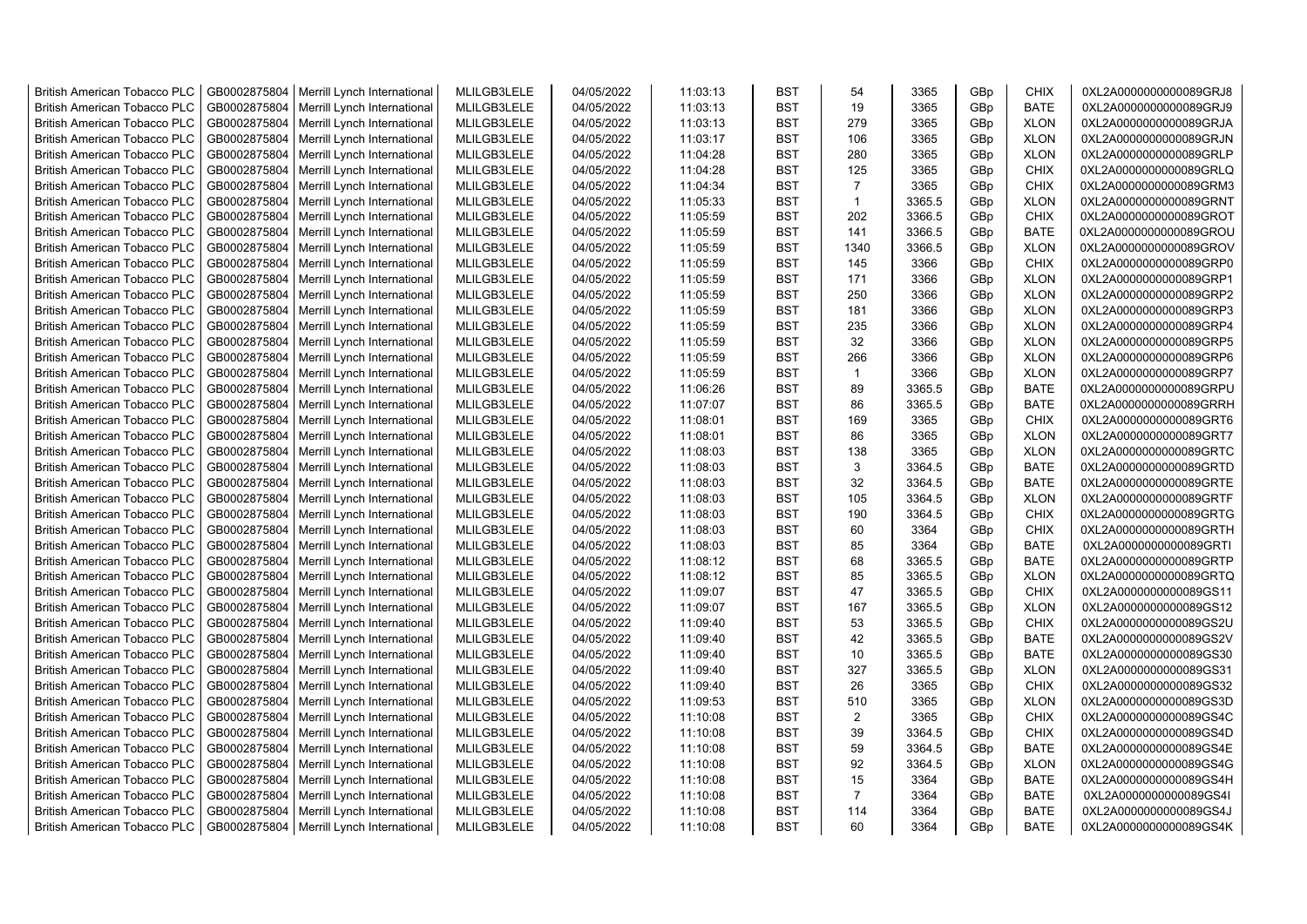| <b>British American Tobacco PLC</b> | GB0002875804 | Merrill Lynch International | MLILGB3LELE | 04/05/2022 | 11:10:08 | <b>BST</b> | 36  | 3364   | GBp | <b>CHIX</b> | 0XL2A0000000000089GS4L |
|-------------------------------------|--------------|-----------------------------|-------------|------------|----------|------------|-----|--------|-----|-------------|------------------------|
| <b>British American Tobacco PLC</b> | GB0002875804 | Merrill Lynch International | MLILGB3LELE | 04/05/2022 | 11:10:08 | <b>BST</b> | 77  | 3364   | GBp | <b>XLON</b> | 0XL2A0000000000089GS4M |
| <b>British American Tobacco PLC</b> | GB0002875804 | Merrill Lynch International | MLILGB3LELE | 04/05/2022 | 11:10:09 | <b>BST</b> | 23  | 3364   | GBp | <b>BATE</b> | 0XL2A0000000000089GS4N |
| <b>British American Tobacco PLC</b> | GB0002875804 | Merrill Lynch International | MLILGB3LELE | 04/05/2022 | 11:10:10 | <b>BST</b> | 8   | 3363.5 | GBp | <b>BATE</b> | 0XL2A0000000000089GS4P |
| <b>British American Tobacco PLC</b> | GB0002875804 | Merrill Lynch International | MLILGB3LELE | 04/05/2022 | 11:10:10 | <b>BST</b> | 19  | 3363.5 | GBp | <b>BATE</b> | 0XL2A0000000000089GS4Q |
| <b>British American Tobacco PLC</b> | GB0002875804 | Merrill Lynch International | MLILGB3LELE | 04/05/2022 | 11:10:10 | <b>BST</b> | 19  | 3363.5 | GBp | <b>CHIX</b> | 0XL2A0000000000089GS4R |
| <b>British American Tobacco PLC</b> | GB0002875804 | Merrill Lynch International | MLILGB3LELE | 04/05/2022 | 11:10:10 | <b>BST</b> | 43  | 3363.5 | GBp | <b>CHIX</b> | 0XL2A0000000000089GS4S |
| <b>British American Tobacco PLC</b> | GB0002875804 | Merrill Lynch International | MLILGB3LELE | 04/05/2022 | 11:10:10 | <b>BST</b> | 15  | 3363   | GBp | <b>BATE</b> | 0XL2A0000000000089GS4T |
| <b>British American Tobacco PLC</b> | GB0002875804 | Merrill Lynch International | MLILGB3LELE | 04/05/2022 | 11:10:38 | <b>BST</b> | 16  | 3364   | GBp | <b>BATE</b> | 0XL2A0000000000089GS5I |
| <b>British American Tobacco PLC</b> | GB0002875804 | Merrill Lynch International | MLILGB3LELE | 04/05/2022 | 11:10:38 | <b>BST</b> | 91  | 3364   | GBp | <b>XLON</b> | 0XL2A0000000000089GS5J |
| <b>British American Tobacco PLC</b> | GB0002875804 | Merrill Lynch International | MLILGB3LELE | 04/05/2022 | 11:11:02 | <b>BST</b> | 64  | 3363.5 | GBp | <b>CHIX</b> | 0XL2A0000000000089GS6F |
| <b>British American Tobacco PLC</b> | GB0002875804 | Merrill Lynch International | MLILGB3LELE | 04/05/2022 | 11:12:35 | <b>BST</b> | 428 | 3363.5 | GBp | <b>XLON</b> | 0XL2A0000000000089GS8N |
| <b>British American Tobacco PLC</b> | GB0002875804 | Merrill Lynch International | MLILGB3LELE | 04/05/2022 | 11:12:45 | <b>BST</b> | 285 | 3363.5 | GBp | <b>XLON</b> | 0XL2A0000000000089GS9A |
|                                     |              |                             | MLILGB3LELE | 04/05/2022 |          | <b>BST</b> | 177 | 3363.5 |     | <b>XLON</b> |                        |
| <b>British American Tobacco PLC</b> | GB0002875804 | Merrill Lynch International |             |            | 11:12:45 |            |     |        | GBp |             | 0XL2A0000000000089GS9B |
| <b>British American Tobacco PLC</b> | GB0002875804 | Merrill Lynch International | MLILGB3LELE | 04/05/2022 | 11:12:45 | <b>BST</b> | 171 | 3363.5 | GBp | <b>XLON</b> | 0XL2A0000000000089GS9C |
| <b>British American Tobacco PLC</b> | GB0002875804 | Merrill Lynch International | MLILGB3LELE | 04/05/2022 | 11:12:47 | <b>BST</b> | 71  | 3363   | GBp | <b>CHIX</b> | 0XL2A0000000000089GS9E |
| <b>British American Tobacco PLC</b> | GB0002875804 | Merrill Lynch International | MLILGB3LELE | 04/05/2022 | 11:12:47 | <b>BST</b> | 103 | 3363   | GBp | <b>XLON</b> | 0XL2A0000000000089GS9F |
| <b>British American Tobacco PLC</b> | GB0002875804 | Merrill Lynch International | MLILGB3LELE | 04/05/2022 | 11:12:56 | <b>BST</b> | 43  | 3363   | GBp | <b>XLON</b> | 0XL2A0000000000089GS9T |
| <b>British American Tobacco PLC</b> | GB0002875804 | Merrill Lynch International | MLILGB3LELE | 04/05/2022 | 11:13:44 | <b>BST</b> | 230 | 3363.5 | GBp | <b>XLON</b> | 0XL2A0000000000089GSBJ |
| <b>British American Tobacco PLC</b> | GB0002875804 | Merrill Lynch International | MLILGB3LELE | 04/05/2022 | 11:14:57 | <b>BST</b> | 691 | 3363.5 | GBp | <b>XLON</b> | 0XL2A0000000000089GSDQ |
| <b>British American Tobacco PLC</b> | GB0002875804 | Merrill Lynch International | MLILGB3LELE | 04/05/2022 | 11:14:57 | <b>BST</b> | 113 | 3363.5 | GBp | <b>CHIX</b> | 0XL2A0000000000089GSDR |
| <b>British American Tobacco PLC</b> | GB0002875804 | Merrill Lynch International | MLILGB3LELE | 04/05/2022 | 11:14:57 | <b>BST</b> | 438 | 3363.5 | GBp | <b>XLON</b> | 0XL2A0000000000089GSDS |
| <b>British American Tobacco PLC</b> | GB0002875804 | Merrill Lynch International | MLILGB3LELE | 04/05/2022 | 11:14:58 | <b>BST</b> | 70  | 3363   | GBp | <b>BATE</b> | 0XL2A0000000000089GSDU |
| <b>British American Tobacco PLC</b> | GB0002875804 | Merrill Lynch International | MLILGB3LELE | 04/05/2022 | 11:14:58 | <b>BST</b> | 197 | 3363   | GBp | <b>XLON</b> | 0XL2A0000000000089GSDV |
| <b>British American Tobacco PLC</b> | GB0002875804 | Merrill Lynch International | MLILGB3LELE | 04/05/2022 | 11:15:08 | <b>BST</b> | 48  | 3362.5 | GBp | <b>BATE</b> | 0XL2A0000000000089GSE8 |
| <b>British American Tobacco PLC</b> | GB0002875804 | Merrill Lynch International | MLILGB3LELE | 04/05/2022 | 11:15:08 | <b>BST</b> | 103 | 3362   | GBp | <b>CHIX</b> | 0XL2A0000000000089GSE9 |
| <b>British American Tobacco PLC</b> | GB0002875804 | Merrill Lynch International | MLILGB3LELE | 04/05/2022 | 11:15:08 | <b>BST</b> | 456 | 3362.5 | GBp | <b>XLON</b> | 0XL2A0000000000089GSEA |
| British American Tobacco PLC        | GB0002875804 | Merrill Lynch International | MLILGB3LELE | 04/05/2022 | 11:15:08 | <b>BST</b> | 111 | 3362.5 | GBp | <b>CHIX</b> | 0XL2A0000000000089GSEB |
| <b>British American Tobacco PLC</b> | GB0002875804 | Merrill Lynch International | MLILGB3LELE | 04/05/2022 | 11:15:08 | <b>BST</b> | 45  | 3362   | GBp | <b>BATE</b> | 0XL2A0000000000089GSEC |
| <b>British American Tobacco PLC</b> | GB0002875804 | Merrill Lynch International | MLILGB3LELE | 04/05/2022 | 11:15:08 | <b>BST</b> | 48  | 3362   | GBp | <b>CHIX</b> | 0XL2A0000000000089GSED |
| <b>British American Tobacco PLC</b> | GB0002875804 | Merrill Lynch International | MLILGB3LELE | 04/05/2022 | 11:15:08 | <b>BST</b> | 10  | 3361.5 | GBp | <b>CHIX</b> | 0XL2A0000000000089GSEE |
| <b>British American Tobacco PLC</b> | GB0002875804 | Merrill Lynch International | MLILGB3LELE | 04/05/2022 | 11:15:08 | <b>BST</b> | 134 | 3361.5 | GBp | <b>CHIX</b> | 0XL2A0000000000089GSEF |
| <b>British American Tobacco PLC</b> | GB0002875804 | Merrill Lynch International | MLILGB3LELE | 04/05/2022 | 11:15:10 | <b>BST</b> | 27  | 3361   | GBp | <b>CHIX</b> | 0XL2A0000000000089GSEI |
| <b>British American Tobacco PLC</b> | GB0002875804 | Merrill Lynch International | MLILGB3LELE | 04/05/2022 | 11:15:10 | <b>BST</b> | 11  | 3360.5 | GBp | <b>BATE</b> | 0XL2A0000000000089GSEJ |
| <b>British American Tobacco PLC</b> | GB0002875804 | Merrill Lynch International | MLILGB3LELE | 04/05/2022 | 11:15:10 | <b>BST</b> | 18  | 3360.5 | GBp | <b>BATE</b> | 0XL2A0000000000089GSEK |
| <b>British American Tobacco PLC</b> | GB0002875804 | Merrill Lynch International | MLILGB3LELE | 04/05/2022 | 11:15:10 | <b>BST</b> | 16  | 3360.5 | GBp | <b>BATE</b> | 0XL2A0000000000089GSEL |
| <b>British American Tobacco PLC</b> | GB0002875804 | Merrill Lynch International | MLILGB3LELE | 04/05/2022 | 11:15:26 | <b>BST</b> | 12  | 3360.5 | GBp | <b>CHIX</b> | 0XL2A0000000000089GSF3 |
| <b>British American Tobacco PLC</b> | GB0002875804 | Merrill Lynch International | MLILGB3LELE | 04/05/2022 | 11:15:26 | <b>BST</b> | 34  | 3360.5 | GBp | <b>BATE</b> | 0XL2A0000000000089GSF4 |
| <b>British American Tobacco PLC</b> | GB0002875804 | Merrill Lynch International | MLILGB3LELE | 04/05/2022 | 11:15:26 | <b>BST</b> | 144 | 3360.5 | GBp | <b>XLON</b> | 0XL2A0000000000089GSF5 |
| <b>British American Tobacco PLC</b> | GB0002875804 | Merrill Lynch International | MLILGB3LELE | 04/05/2022 | 11:15:33 | <b>BST</b> | 16  | 3360   | GBp | <b>CHIX</b> | 0XL2A0000000000089GSFC |
| <b>British American Tobacco PLC</b> | GB0002875804 | Merrill Lynch International | MLILGB3LELE | 04/05/2022 | 11:15:33 | <b>BST</b> | 142 | 3360   | GBp | <b>XLON</b> | 0XL2A0000000000089GSFD |
| <b>British American Tobacco PLC</b> | GB0002875804 | Merrill Lynch International | MLILGB3LELE | 04/05/2022 | 11:17:18 | <b>BST</b> | 69  | 3360.5 | GBp | <b>CHIX</b> | 0XL2A0000000000089GSJ1 |
| <b>British American Tobacco PLC</b> | GB0002875804 | Merrill Lynch International | MLILGB3LELE | 04/05/2022 | 11:17:18 | <b>BST</b> | 411 | 3360.5 | GBp | <b>XLON</b> | 0XL2A0000000000089GSJ2 |
| <b>British American Tobacco PLC</b> | GB0002875804 | Merrill Lynch International | MLILGB3LELE | 04/05/2022 | 11:17:18 | <b>BST</b> | 136 | 3361   | GBp | <b>XLON</b> | 0XL2A0000000000089GSJ3 |
| British American Tobacco PLC        | GB0002875804 | Merrill Lynch International | MLILGB3LELE | 04/05/2022 | 11:17:18 | <b>BST</b> | 128 | 3361   | GBp | <b>XLON</b> | 0XL2A0000000000089GSJ4 |
| <b>British American Tobacco PLC</b> | GB0002875804 | Merrill Lynch International | MLILGB3LELE | 04/05/2022 | 11:17:18 | <b>BST</b> | 74  | 3361   | GBp | <b>XLON</b> | 0XL2A0000000000089GSJ5 |
| <b>British American Tobacco PLC</b> | GB0002875804 | Merrill Lynch International | MLILGB3LELE | 04/05/2022 | 11:17:42 | <b>BST</b> | 116 | 3361   | GBp | <b>XLON</b> | 0XL2A0000000000089GSJL |
| <b>British American Tobacco PLC</b> | GB0002875804 | Merrill Lynch International | MLILGB3LELE | 04/05/2022 | 11:17:42 | <b>BST</b> | 190 | 3361   | GBp | <b>XLON</b> | 0XL2A0000000000089GSJM |
|                                     |              |                             |             |            |          |            |     |        |     |             |                        |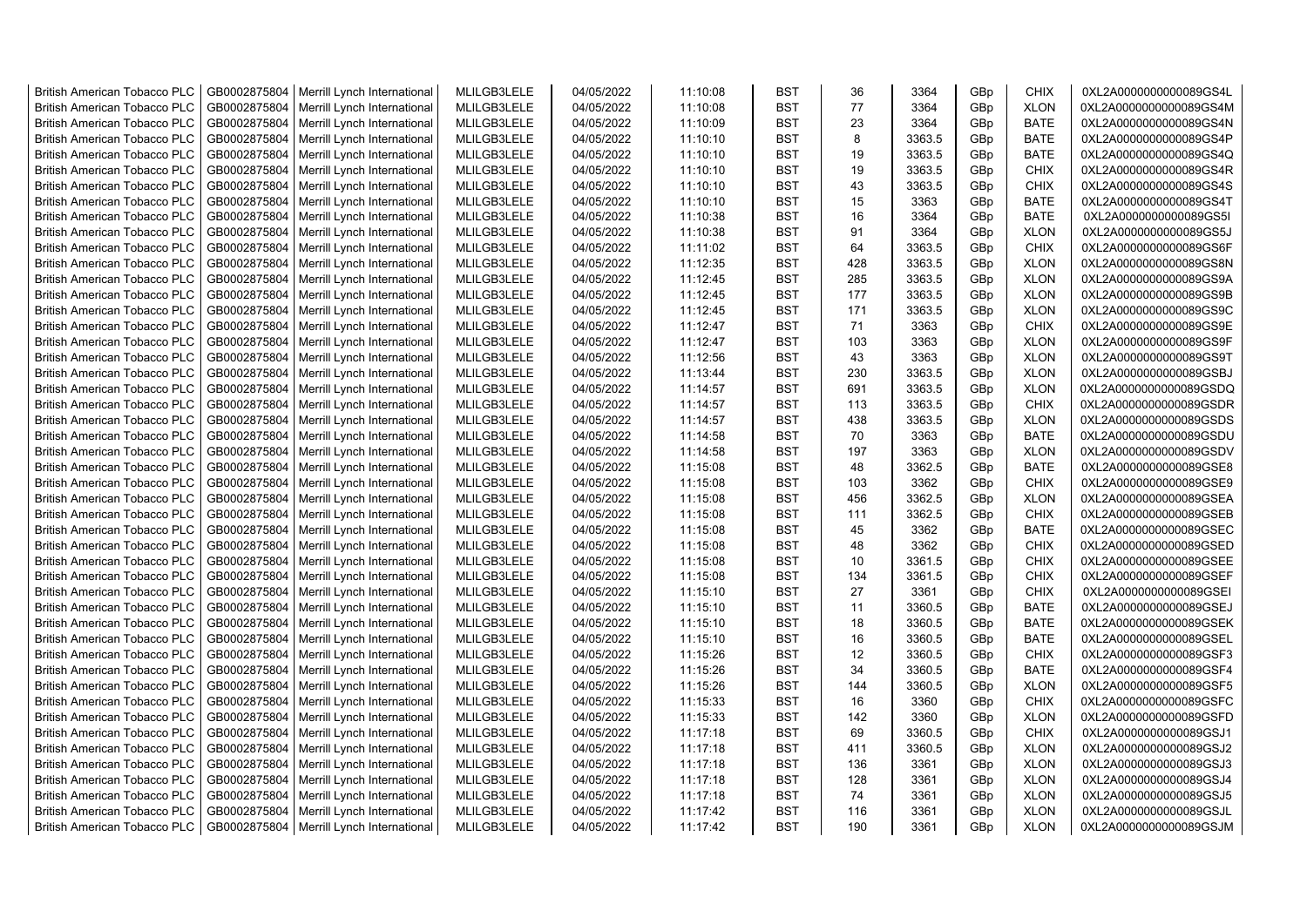| <b>British American Tobacco PLC</b> | GB0002875804 | Merrill Lynch International | MLILGB3LELE | 04/05/2022 | 11:18:09 | <b>BST</b> | 145            | 3361.5 | GBp | <b>XLON</b> | 0XL2A0000000000089GSKL |
|-------------------------------------|--------------|-----------------------------|-------------|------------|----------|------------|----------------|--------|-----|-------------|------------------------|
| <b>British American Tobacco PLC</b> | GB0002875804 | Merrill Lynch International | MLILGB3LELE | 04/05/2022 | 11:18:09 | <b>BST</b> | 10             | 3361.5 | GBp | <b>XLON</b> | 0XL2A0000000000089GSKM |
| <b>British American Tobacco PLC</b> | GB0002875804 | Merrill Lynch International | MLILGB3LELE | 04/05/2022 | 11:20:43 | <b>BST</b> | 139            | 3362   | GBp | <b>CHIX</b> | 0XL2A0000000000089GSOB |
| <b>British American Tobacco PLC</b> | GB0002875804 | Merrill Lynch International | MLILGB3LELE | 04/05/2022 | 11:20:44 | <b>BST</b> | 114            | 3362   | GBp | <b>CHIX</b> | 0XL2A0000000000089GSOD |
| <b>British American Tobacco PLC</b> | GB0002875804 | Merrill Lynch International | MLILGB3LELE | 04/05/2022 | 11:21:01 | <b>BST</b> | 100            | 3362   | GBp | <b>BATE</b> | 0XL2A0000000000089GSOR |
| <b>British American Tobacco PLC</b> | GB0002875804 | Merrill Lynch International | MLILGB3LELE | 04/05/2022 | 11:21:01 | <b>BST</b> | 51             | 3362   | GBp | <b>BATE</b> | 0XL2A0000000000089GSOS |
| <b>British American Tobacco PLC</b> | GB0002875804 | Merrill Lynch International | MLILGB3LELE | 04/05/2022 | 11:21:03 | <b>BST</b> | $\overline{7}$ | 3362   | GBp | <b>BATE</b> | 0XL2A0000000000089GSP4 |
| <b>British American Tobacco PLC</b> | GB0002875804 | Merrill Lynch International | MLILGB3LELE | 04/05/2022 | 11:21:06 | <b>BST</b> | 51             | 3362   | GBp | <b>BATE</b> | 0XL2A0000000000089GSP8 |
| <b>British American Tobacco PLC</b> | GB0002875804 | Merrill Lynch International | MLILGB3LELE | 04/05/2022 | 11:21:10 | <b>BST</b> | 1138           | 3361   | GBp | <b>XLON</b> | 0XL2A0000000000089GSP9 |
| <b>British American Tobacco PLC</b> | GB0002875804 | Merrill Lynch International | MLILGB3LELE | 04/05/2022 | 11:21:10 | <b>BST</b> | 19             | 3361   | GBp | <b>XLON</b> | 0XL2A0000000000089GSPA |
| <b>British American Tobacco PLC</b> | GB0002875804 | Merrill Lynch International | MLILGB3LELE | 04/05/2022 | 11:21:10 | <b>BST</b> | 649            | 3361.5 | GBp | <b>XLON</b> | 0XL2A0000000000089GSPB |
| <b>British American Tobacco PLC</b> | GB0002875804 | Merrill Lynch International | MLILGB3LELE | 04/05/2022 | 11:21:10 | <b>BST</b> | 141            | 3361.5 | GBp | <b>XLON</b> | 0XL2A0000000000089GSPC |
| <b>British American Tobacco PLC</b> | GB0002875804 | Merrill Lynch International | MLILGB3LELE | 04/05/2022 | 11:23:18 | <b>BST</b> | 171            | 3361   | GBp | <b>CHIX</b> | 0XL2A0000000000089GSTC |
| <b>British American Tobacco PLC</b> | GB0002875804 | Merrill Lynch International | MLILGB3LELE | 04/05/2022 | 11:23:18 | <b>BST</b> | 69             | 3361   | GBp | <b>XLON</b> | 0XL2A0000000000089GSTE |
| <b>British American Tobacco PLC</b> | GB0002875804 | Merrill Lynch International | MLILGB3LELE | 04/05/2022 | 11:23:18 | <b>BST</b> | 480            | 3361   | GBp | <b>XLON</b> | 0XL2A0000000000089GSTF |
| <b>British American Tobacco PLC</b> | GB0002875804 | Merrill Lynch International | MLILGB3LELE | 04/05/2022 | 11:23:18 | <b>BST</b> | 82             | 3360.5 | GBp | <b>BATE</b> | 0XL2A0000000000089GSTG |
| <b>British American Tobacco PLC</b> | GB0002875804 | Merrill Lynch International | MLILGB3LELE | 04/05/2022 | 11:23:18 | <b>BST</b> | 13             | 3360.5 | GBp | <b>BATE</b> | 0XL2A0000000000089GSTH |
| <b>British American Tobacco PLC</b> | GB0002875804 | Merrill Lynch International | MLILGB3LELE | 04/05/2022 | 11:23:18 | <b>BST</b> | 36             | 3360.5 | GBp | <b>BATE</b> | 0XL2A0000000000089GSTI |
| <b>British American Tobacco PLC</b> | GB0002875804 | Merrill Lynch International | MLILGB3LELE | 04/05/2022 | 11:23:18 | <b>BST</b> | $\overline{7}$ | 3360.5 | GBp | <b>BATE</b> | 0XL2A0000000000089GSTJ |
| <b>British American Tobacco PLC</b> | GB0002875804 | Merrill Lynch International | MLILGB3LELE | 04/05/2022 | 11:23:18 | <b>BST</b> | 15             | 3360.5 | GBp | <b>BATE</b> | 0XL2A0000000000089GSTK |
| <b>British American Tobacco PLC</b> | GB0002875804 | Merrill Lynch International | MLILGB3LELE | 04/05/2022 | 11:23:18 | <b>BST</b> | 66             | 3360.5 | GBp | <b>BATE</b> | 0XL2A0000000000089GSTL |
| <b>British American Tobacco PLC</b> | GB0002875804 | Merrill Lynch International | MLILGB3LELE | 04/05/2022 | 11:23:18 | <b>BST</b> | 265            | 3360.5 | GBp | <b>XLON</b> | 0XL2A0000000000089GSTM |
| <b>British American Tobacco PLC</b> | GB0002875804 | Merrill Lynch International | MLILGB3LELE | 04/05/2022 | 11:23:18 | <b>BST</b> | 11             | 3360.5 | GBp | <b>XLON</b> | 0XL2A0000000000089GSTN |
| <b>British American Tobacco PLC</b> | GB0002875804 | Merrill Lynch International | MLILGB3LELE | 04/05/2022 | 11:23:18 | <b>BST</b> | 283            | 3360.5 | GBp | <b>XLON</b> | 0XL2A0000000000089GSTO |
| <b>British American Tobacco PLC</b> | GB0002875804 | Merrill Lynch International | MLILGB3LELE | 04/05/2022 | 11:23:18 | <b>BST</b> | 250            | 3360.5 | GBp | <b>XLON</b> | 0XL2A0000000000089GSTP |
| British American Tobacco PLC        | GB0002875804 | Merrill Lynch International | MLILGB3LELE | 04/05/2022 | 11:23:18 | <b>BST</b> | 170            | 3360.5 | GBp | <b>XLON</b> | 0XL2A0000000000089GSTQ |
| British American Tobacco PLC        | GB0002875804 | Merrill Lynch International | MLILGB3LELE | 04/05/2022 | 11:23:18 | <b>BST</b> | 160            | 3360.5 | GBp | <b>XLON</b> | 0XL2A0000000000089GSTR |
| British American Tobacco PLC        | GB0002875804 | Merrill Lynch International | MLILGB3LELE | 04/05/2022 | 11:23:21 | <b>BST</b> | 218            | 3361.5 | GBp | <b>CHIX</b> | 0XL2A0000000000089GSTS |
| <b>British American Tobacco PLC</b> | GB0002875804 | Merrill Lynch International | MLILGB3LELE | 04/05/2022 | 11:23:50 | <b>BST</b> | 123            | 3361   | GBp | <b>BATE</b> | 0XL2A0000000000089GSUN |
| <b>British American Tobacco PLC</b> | GB0002875804 | Merrill Lynch International | MLILGB3LELE | 04/05/2022 | 11:24:04 | <b>BST</b> | 292            | 3360.5 | GBp | <b>XLON</b> | 0XL2A0000000000089GSV5 |
| <b>British American Tobacco PLC</b> | GB0002875804 | Merrill Lynch International | MLILGB3LELE | 04/05/2022 | 11:24:41 | <b>BST</b> | 130            | 3360.5 | GBp | <b>CHIX</b> | 0XL2A0000000000089GSVO |
| <b>British American Tobacco PLC</b> | GB0002875804 | Merrill Lynch International | MLILGB3LELE | 04/05/2022 | 11:25:09 | <b>BST</b> | 230            | 3361.5 | GBp | <b>XLON</b> | 0XL2A0000000000089GT07 |
| <b>British American Tobacco PLC</b> | GB0002875804 | Merrill Lynch International | MLILGB3LELE | 04/05/2022 | 11:25:09 | <b>BST</b> | 160            | 3361.5 | GBp | <b>XLON</b> | 0XL2A0000000000089GT08 |
| <b>British American Tobacco PLC</b> | GB0002875804 | Merrill Lynch International | MLILGB3LELE | 04/05/2022 | 11:25:09 | <b>BST</b> | 170            | 3361.5 | GBp | <b>XLON</b> | 0XL2A0000000000089GT09 |
| <b>British American Tobacco PLC</b> | GB0002875804 | Merrill Lynch International | MLILGB3LELE | 04/05/2022 | 11:25:29 | <b>BST</b> | 167            | 3360.5 | GBp | <b>CHIX</b> | 0XL2A0000000000089GT1D |
| <b>British American Tobacco PLC</b> | GB0002875804 | Merrill Lynch International | MLILGB3LELE | 04/05/2022 | 11:25:37 | <b>BST</b> | 184            | 3360.5 | GBp | <b>XLON</b> | 0XL2A0000000000089GT29 |
| <b>British American Tobacco PLC</b> | GB0002875804 | Merrill Lynch International | MLILGB3LELE | 04/05/2022 | 11:26:07 | <b>BST</b> | 107            | 3360   | GBp | CHIX        | 0XL2A0000000000089GT4I |
| <b>British American Tobacco PLC</b> | GB0002875804 | Merrill Lynch International | MLILGB3LELE | 04/05/2022 | 11:26:07 | <b>BST</b> | 20             | 3360   | GBp | <b>CHIX</b> | 0XL2A0000000000089GT4J |
| <b>British American Tobacco PLC</b> | GB0002875804 | Merrill Lynch International | MLILGB3LELE | 04/05/2022 | 11:26:07 | <b>BST</b> | 457            | 3360   | GBp | <b>XLON</b> | 0XL2A0000000000089GT4K |
| <b>British American Tobacco PLC</b> | GB0002875804 | Merrill Lynch International | MLILGB3LELE | 04/05/2022 | 11:26:55 | <b>BST</b> | 10             | 3361   | GBp | <b>XLON</b> | 0XL2A0000000000089GT5E |
| British American Tobacco PLC        | GB0002875804 | Merrill Lynch International | MLILGB3LELE | 04/05/2022 | 11:26:55 | <b>BST</b> | 253            | 3361   | GBp | <b>XLON</b> | 0XL2A0000000000089GT5F |
| <b>British American Tobacco PLC</b> | GB0002875804 | Merrill Lynch International | MLILGB3LELE | 04/05/2022 | 11:26:55 | <b>BST</b> | 20             | 3361   | GBp | <b>XLON</b> | 0XL2A0000000000089GT5G |
| British American Tobacco PLC        | GB0002875804 | Merrill Lynch International | MLILGB3LELE | 04/05/2022 | 11:26:55 | <b>BST</b> | 160            | 3361   | GBp | <b>XLON</b> | 0XL2A0000000000089GT5H |
| British American Tobacco PLC        | GB0002875804 | Merrill Lynch International | MLILGB3LELE | 04/05/2022 | 11:26:55 | <b>BST</b> | 129            | 3361   | GBp | <b>XLON</b> | 0XL2A0000000000089GT5I |
| <b>British American Tobacco PLC</b> | GB0002875804 | Merrill Lynch International | MLILGB3LELE | 04/05/2022 | 11:26:59 | <b>BST</b> | 112            | 3360.5 | GBp | <b>CHIX</b> | 0XL2A0000000000089GT5L |
| <b>British American Tobacco PLC</b> | GB0002875804 | Merrill Lynch International | MLILGB3LELE | 04/05/2022 | 11:26:59 | <b>BST</b> | 183            | 3360.5 | GBp | <b>XLON</b> | 0XL2A0000000000089GT5M |
| <b>British American Tobacco PLC</b> | GB0002875804 | Merrill Lynch International | MLILGB3LELE | 04/05/2022 | 11:26:59 | <b>BST</b> | 154            | 3360   | GBp | <b>XLON</b> | 0XL2A0000000000089GT5N |
| <b>British American Tobacco PLC</b> | GB0002875804 | Merrill Lynch International | MLILGB3LELE | 04/05/2022 | 11:28:19 | <b>BST</b> | 3              | 3361   | GBp | <b>XLON</b> | 0XL2A0000000000089GT79 |
|                                     |              |                             |             |            |          |            |                |        |     |             |                        |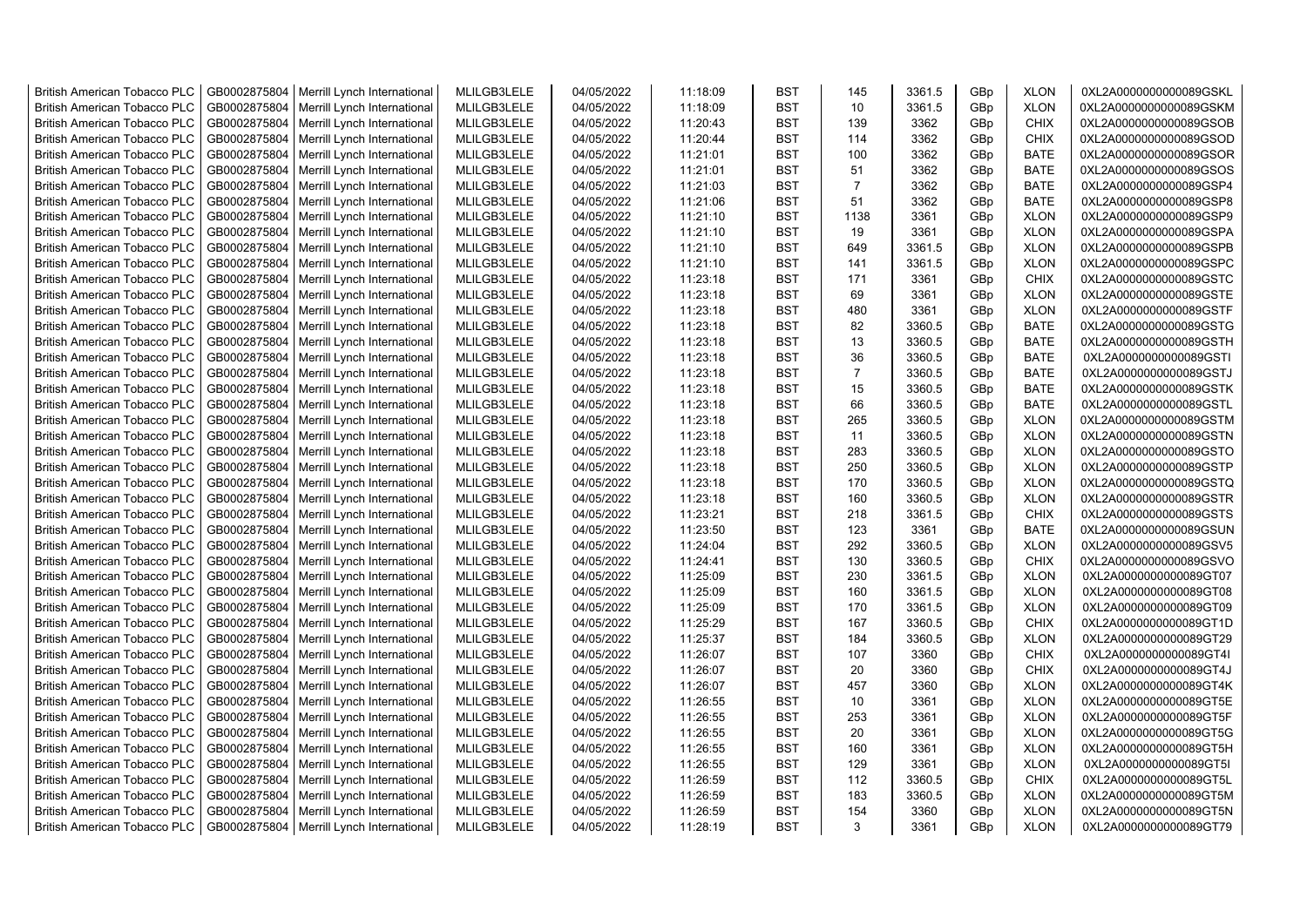| <b>British American Tobacco PLC</b> | GB0002875804 | Merrill Lynch International | MLILGB3LELE | 04/05/2022 | 11:28:33 | <b>BST</b> | 13   | 3361   | GBp             | <b>CHIX</b> | 0XL2A0000000000089GT7G |
|-------------------------------------|--------------|-----------------------------|-------------|------------|----------|------------|------|--------|-----------------|-------------|------------------------|
| <b>British American Tobacco PLC</b> | GB0002875804 | Merrill Lynch International | MLILGB3LELE | 04/05/2022 | 11:28:33 | <b>BST</b> | 159  | 3361   | GBp             | <b>CHIX</b> | 0XL2A0000000000089GT7H |
| <b>British American Tobacco PLC</b> | GB0002875804 | Merrill Lynch International | MLILGB3LELE | 04/05/2022 | 11:28:33 | <b>BST</b> | 632  | 3361   | GBp             | <b>BATE</b> | 0XL2A0000000000089GT7I |
| <b>British American Tobacco PLC</b> | GB0002875804 | Merrill Lynch International | MLILGB3LELE | 04/05/2022 | 11:28:34 | <b>BST</b> | 158  | 3361.5 | GBp             | <b>XLON</b> | 0XL2A0000000000089GT7J |
| <b>British American Tobacco PLC</b> | GB0002875804 | Merrill Lynch International | MLILGB3LELE | 04/05/2022 | 11:28:34 | <b>BST</b> | 160  | 3361.5 | GBp             | <b>XLON</b> | 0XL2A0000000000089GT7K |
| <b>British American Tobacco PLC</b> | GB0002875804 | Merrill Lynch International | MLILGB3LELE | 04/05/2022 | 11:28:34 | <b>BST</b> | 250  | 3361.5 | GBp             | <b>XLON</b> | 0XL2A0000000000089GT7L |
| <b>British American Tobacco PLC</b> | GB0002875804 | Merrill Lynch International | MLILGB3LELE | 04/05/2022 | 11:28:34 | <b>BST</b> | 164  | 3361.5 | GBp             | <b>XLON</b> | 0XL2A0000000000089GT7M |
| <b>British American Tobacco PLC</b> | GB0002875804 | Merrill Lynch International | MLILGB3LELE | 04/05/2022 | 11:28:38 | <b>BST</b> | 120  | 3361   | GBp             | <b>CHIX</b> | 0XL2A0000000000089GT7O |
| <b>British American Tobacco PLC</b> | GB0002875804 | Merrill Lynch International | MLILGB3LELE | 04/05/2022 | 11:28:51 | <b>BST</b> | 15   | 3360.5 | GBp             | BATE        | 0XL2A0000000000089GT7T |
| <b>British American Tobacco PLC</b> | GB0002875804 | Merrill Lynch International | MLILGB3LELE | 04/05/2022 | 11:28:51 | <b>BST</b> | 15   | 3360.5 | GBp             | <b>BATE</b> | 0XL2A0000000000089GT7U |
| <b>British American Tobacco PLC</b> | GB0002875804 | Merrill Lynch International | MLILGB3LELE | 04/05/2022 | 11:28:51 | <b>BST</b> | 537  | 3360.5 | GBp             | <b>XLON</b> | 0XL2A0000000000089GT7V |
| <b>British American Tobacco PLC</b> | GB0002875804 | Merrill Lynch International | MLILGB3LELE | 04/05/2022 | 11:28:51 | <b>BST</b> | 104  | 3360.5 | GBp             | <b>XLON</b> | 0XL2A0000000000089GT80 |
| <b>British American Tobacco PLC</b> | GB0002875804 | Merrill Lynch International | MLILGB3LELE | 04/05/2022 | 11:28:51 | <b>BST</b> | 58   | 3360.5 | GBp             | <b>BATE</b> | 0XL2A0000000000089GT81 |
| <b>British American Tobacco PLC</b> | GB0002875804 | Merrill Lynch International | MLILGB3LELE | 04/05/2022 | 11:29:34 | <b>BST</b> | 53   | 3362   | GBp             | <b>BATE</b> | 0XL2A0000000000089GT92 |
| <b>British American Tobacco PLC</b> | GB0002875804 | Merrill Lynch International | MLILGB3LELE | 04/05/2022 | 11:29:34 | <b>BST</b> | 117  | 3362   | GBp             | <b>CHIX</b> | 0XL2A0000000000089GT93 |
| <b>British American Tobacco PLC</b> | GB0002875804 | Merrill Lynch International | MLILGB3LELE | 04/05/2022 | 11:29:34 | <b>BST</b> | 231  | 3362   | GBp             | <b>XLON</b> | 0XL2A0000000000089GT94 |
| <b>British American Tobacco PLC</b> | GB0002875804 | Merrill Lynch International | MLILGB3LELE | 04/05/2022 | 11:29:44 | <b>BST</b> | 75   | 3362   | GBp             | <b>CHIX</b> | 0XL2A0000000000089GT9A |
| <b>British American Tobacco PLC</b> | GB0002875804 | Merrill Lynch International | MLILGB3LELE | 04/05/2022 | 11:29:50 | <b>BST</b> | 50   | 3361.5 | GBp             | <b>CHIX</b> | 0XL2A0000000000089GT9M |
| <b>British American Tobacco PLC</b> | GB0002875804 | Merrill Lynch International | MLILGB3LELE | 04/05/2022 | 11:29:50 | <b>BST</b> | 44   | 3361.5 | GBp             | <b>BATE</b> | 0XL2A0000000000089GT9N |
| <b>British American Tobacco PLC</b> | GB0002875804 | Merrill Lynch International | MLILGB3LELE | 04/05/2022 | 11:30:52 | <b>BST</b> | 88   | 3364   | GBp             | <b>CHIX</b> | 0XL2A0000000000089GTBO |
| <b>British American Tobacco PLC</b> | GB0002875804 | Merrill Lynch International | MLILGB3LELE | 04/05/2022 | 11:30:54 | <b>BST</b> | 21   | 3363.5 | GBp             | <b>CHIX</b> | 0XL2A0000000000089GTBR |
| <b>British American Tobacco PLC</b> | GB0002875804 | Merrill Lynch International | MLILGB3LELE | 04/05/2022 | 11:32:08 | <b>BST</b> | 1533 | 3364   | GBp             | <b>XLON</b> | 0XL2A0000000000089GTDT |
| <b>British American Tobacco PLC</b> | GB0002875804 | Merrill Lynch International | MLILGB3LELE | 04/05/2022 | 11:33:35 | <b>BST</b> | 551  | 3364   | GBp             | <b>XLON</b> | 0XL2A0000000000089GTGN |
| <b>British American Tobacco PLC</b> | GB0002875804 | Merrill Lynch International | MLILGB3LELE | 04/05/2022 | 11:33:40 | <b>BST</b> | 226  | 3364   | GBp             | <b>BATE</b> | 0XL2A0000000000089GTH0 |
| <b>British American Tobacco PLC</b> | GB0002875804 | Merrill Lynch International | MLILGB3LELE | 04/05/2022 | 11:34:00 | <b>BST</b> | 240  | 3364   | GBp             | <b>XLON</b> | 0XL2A0000000000089GTHB |
| <b>British American Tobacco PLC</b> | GB0002875804 | Merrill Lynch International | MLILGB3LELE | 04/05/2022 | 11:34:20 | <b>BST</b> | 347  | 3364   | GBp             | <b>XLON</b> | 0XL2A0000000000089GTHU |
| <b>British American Tobacco PLC</b> | GB0002875804 | Merrill Lynch International | MLILGB3LELE | 04/05/2022 | 11:34:29 | <b>BST</b> | 10   | 3364.5 |                 | <b>XLON</b> | 0XL2A0000000000089GTI6 |
| <b>British American Tobacco PLC</b> | GB0002875804 | Merrill Lynch International | MLILGB3LELE | 04/05/2022 | 11:34:29 | <b>BST</b> | 60   | 3364.5 | GBp<br>GBp      | <b>XLON</b> | 0XL2A0000000000089GTI7 |
|                                     | GB0002875804 |                             | MLILGB3LELE | 04/05/2022 | 11:34:29 | <b>BST</b> | 173  |        |                 |             | 0XL2A0000000000089GTI8 |
| <b>British American Tobacco PLC</b> |              | Merrill Lynch International |             |            |          | <b>BST</b> | 9    | 3364.5 | GBp             | <b>XLON</b> |                        |
| <b>British American Tobacco PLC</b> | GB0002875804 | Merrill Lynch International | MLILGB3LELE | 04/05/2022 | 11:34:29 |            |      | 3364.5 | GBp             | <b>XLON</b> | 0XL2A0000000000089GTI9 |
| <b>British American Tobacco PLC</b> | GB0002875804 | Merrill Lynch International | MLILGB3LELE | 04/05/2022 | 11:35:17 | <b>BST</b> | 18   | 3366.5 | GBp             | <b>XLON</b> | 0XL2A0000000000089GTK5 |
| <b>British American Tobacco PLC</b> | GB0002875804 | Merrill Lynch International | MLILGB3LELE | 04/05/2022 | 11:35:17 | <b>BST</b> | 160  | 3366.5 | GBp             | <b>XLON</b> | 0XL2A0000000000089GTK6 |
| <b>British American Tobacco PLC</b> | GB0002875804 | Merrill Lynch International | MLILGB3LELE | 04/05/2022 | 11:35:17 | BST        | 170  | 3366.5 | GBp             | <b>XLON</b> | 0XL2A0000000000089GTK7 |
| <b>British American Tobacco PLC</b> | GB0002875804 | Merrill Lynch International | MLILGB3LELE | 04/05/2022 | 11:35:29 | <b>BST</b> | 93   | 3366   | GBp             | <b>XLON</b> | 0XL2A0000000000089GTKN |
| <b>British American Tobacco PLC</b> | GB0002875804 | Merrill Lynch International | MLILGB3LELE | 04/05/2022 | 11:35:29 | <b>BST</b> | 75   | 3366   | GBp             | <b>XLON</b> | 0XL2A0000000000089GTKO |
| <b>British American Tobacco PLC</b> | GB0002875804 | Merrill Lynch International | MLILGB3LELE | 04/05/2022 | 11:35:29 | <b>BST</b> | 244  | 3366   | GBp             | <b>XLON</b> | 0XL2A0000000000089GTKP |
| <b>British American Tobacco PLC</b> | GB0002875804 | Merrill Lynch International | MLILGB3LELE | 04/05/2022 | 11:36:01 | <b>BST</b> | 183  | 3365   | GBp             | <b>CHIX</b> | 0XL2A0000000000089GTLJ |
| <b>British American Tobacco PLC</b> | GB0002875804 | Merrill Lynch International | MLILGB3LELE | 04/05/2022 | 11:36:01 | <b>BST</b> | 331  | 3365   | GBp             | <b>XLON</b> | 0XL2A0000000000089GTLK |
| <b>British American Tobacco PLC</b> | GB0002875804 | Merrill Lynch International | MLILGB3LELE | 04/05/2022 | 11:36:01 | <b>BST</b> | 42   | 3364.5 | GBp             | <b>XLON</b> | 0XL2A0000000000089GTLM |
| <b>British American Tobacco PLC</b> | GB0002875804 | Merrill Lynch International | MLILGB3LELE | 04/05/2022 | 11:36:17 | <b>BST</b> | 259  | 3364.5 | GBp             | <b>XLON</b> | 0XL2A0000000000089GTLV |
| <b>British American Tobacco PLC</b> | GB0002875804 | Merrill Lynch International | MLILGB3LELE | 04/05/2022 | 11:36:36 | <b>BST</b> | 211  | 3364   | GBp             | <b>CHIX</b> | 0XL2A0000000000089GTMU |
| <b>British American Tobacco PLC</b> | GB0002875804 | Merrill Lynch International | MLILGB3LELE | 04/05/2022 | 11:36:36 | <b>BST</b> | 464  | 3364   | GBp             | <b>BATE</b> | 0XL2A0000000000089GTMV |
| <b>British American Tobacco PLC</b> | GB0002875804 | Merrill Lynch International | MLILGB3LELE | 04/05/2022 | 11:36:36 | <b>BST</b> | 65   | 3364   | GBp             | <b>XLON</b> | 0XL2A0000000000089GTN0 |
| <b>British American Tobacco PLC</b> | GB0002875804 | Merrill Lynch International | MLILGB3LELE | 04/05/2022 | 11:36:36 | <b>BST</b> | 242  | 3364   | GBp             | <b>XLON</b> | 0XL2A0000000000089GTN1 |
| <b>British American Tobacco PLC</b> | GB0002875804 | Merrill Lynch International | MLILGB3LELE | 04/05/2022 | 11:36:36 | <b>BST</b> | 37   | 3364   | GBp             | <b>XLON</b> | 0XL2A0000000000089GTN2 |
| <b>British American Tobacco PLC</b> | GB0002875804 | Merrill Lynch International | MLILGB3LELE | 04/05/2022 | 11:37:18 | <b>BST</b> | 52   | 3363.5 | GBp             | <b>CHIX</b> | 0XL2A0000000000089GTOB |
| <b>British American Tobacco PLC</b> | GB0002875804 | Merrill Lynch International | MLILGB3LELE | 04/05/2022 | 11:37:18 | <b>BST</b> | 19   | 3363.5 | GBp             | <b>CHIX</b> | 0XL2A0000000000089GTOC |
| <b>British American Tobacco PLC</b> | GB0002875804 | Merrill Lynch International | MLILGB3LELE | 04/05/2022 | 11:37:18 | <b>BST</b> | 270  | 3363.5 | GB <sub>p</sub> | <b>XLON</b> | 0XL2A0000000000089GTOD |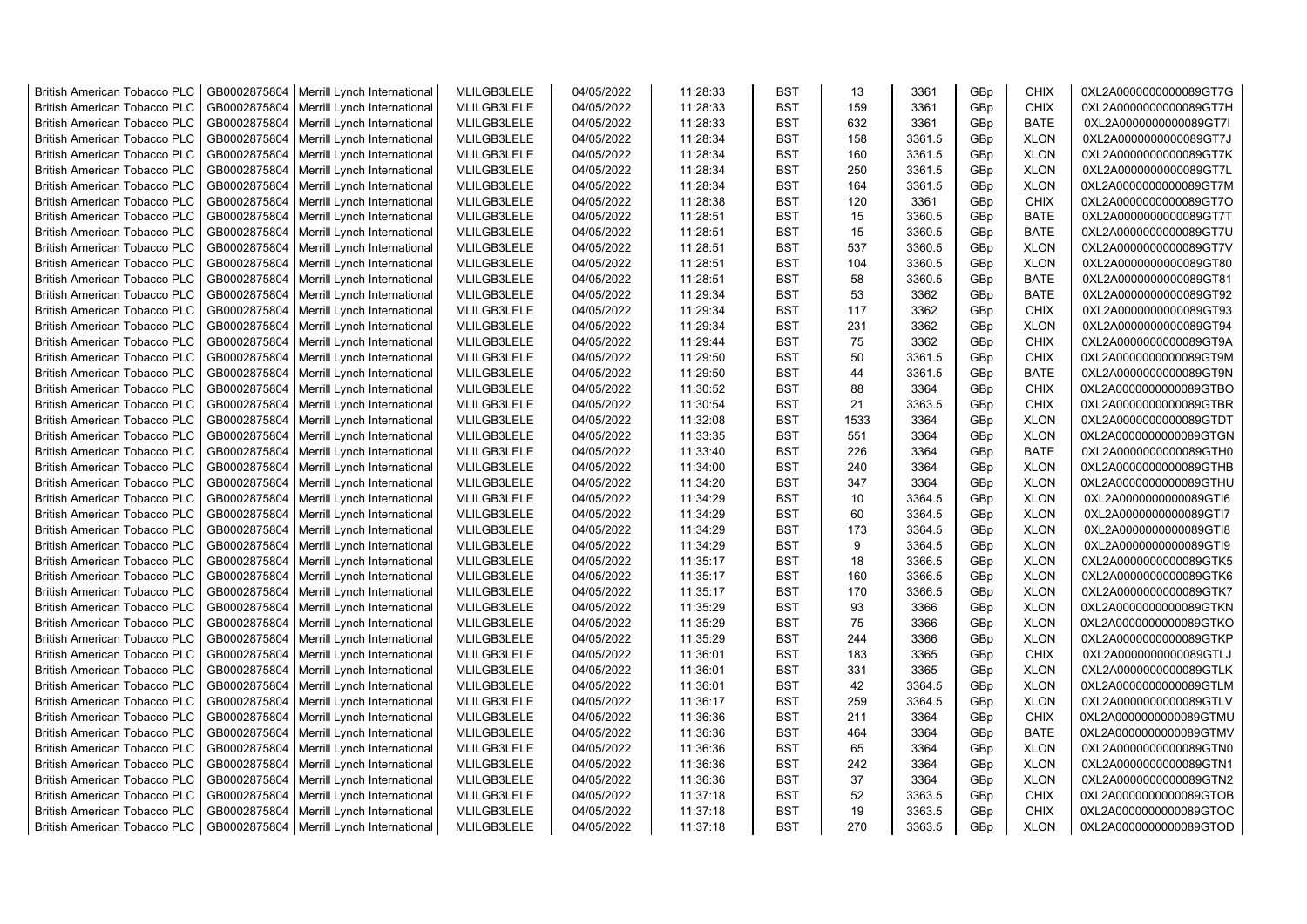| <b>British American Tobacco PLC</b> | GB0002875804 | Merrill Lynch International | MLILGB3LELE | 04/05/2022 | 11:37:18 | <b>BST</b> | 86             | 3363.5 | GBp | <b>XLON</b> | 0XL2A0000000000089GTOE |
|-------------------------------------|--------------|-----------------------------|-------------|------------|----------|------------|----------------|--------|-----|-------------|------------------------|
| <b>British American Tobacco PLC</b> | GB0002875804 | Merrill Lynch International | MLILGB3LELE | 04/05/2022 | 11:37:18 | <b>BST</b> | 20             | 3363.5 | GBp | <b>CHIX</b> | 0XL2A0000000000089GTOF |
| <b>British American Tobacco PLC</b> | GB0002875804 | Merrill Lynch International | MLILGB3LELE | 04/05/2022 | 11:37:41 | <b>BST</b> | 181            | 3363.5 | GBp | <b>CHIX</b> | 0XL2A0000000000089GTP6 |
| <b>British American Tobacco PLC</b> | GB0002875804 | Merrill Lynch International | MLILGB3LELE | 04/05/2022 | 11:38:46 | <b>BST</b> | 320            | 3363.5 | GBp | <b>XLON</b> | 0XL2A0000000000089GTRD |
| <b>British American Tobacco PLC</b> | GB0002875804 | Merrill Lynch International | MLILGB3LELE | 04/05/2022 | 11:38:53 | <b>BST</b> | 25             | 3363   | GBp | <b>CHIX</b> | 0XL2A0000000000089GTRH |
| <b>British American Tobacco PLC</b> | GB0002875804 | Merrill Lynch International | MLILGB3LELE | 04/05/2022 | 11:38:53 | <b>BST</b> | 247            | 3363   | GBp | <b>XLON</b> | 0XL2A0000000000089GTRI |
| <b>British American Tobacco PLC</b> | GB0002875804 | Merrill Lynch International | MLILGB3LELE | 04/05/2022 | 11:38:53 | <b>BST</b> | 68             | 3363   | GBp | <b>CHIX</b> | 0XL2A0000000000089GTRJ |
| <b>British American Tobacco PLC</b> | GB0002875804 | Merrill Lynch International | MLILGB3LELE | 04/05/2022 | 11:38:53 | <b>BST</b> | 311            | 3363   | GBp | <b>XLON</b> | 0XL2A0000000000089GTRK |
| <b>British American Tobacco PLC</b> | GB0002875804 | Merrill Lynch International | MLILGB3LELE | 04/05/2022 | 11:38:53 | <b>BST</b> | 241            | 3362.5 | GBp | <b>BATE</b> | 0XL2A0000000000089GTRL |
| <b>British American Tobacco PLC</b> | GB0002875804 | Merrill Lynch International | MLILGB3LELE | 04/05/2022 | 11:38:53 | <b>BST</b> | 31             | 3362.5 | GBp | <b>BATE</b> | 0XL2A0000000000089GTRM |
| <b>British American Tobacco PLC</b> | GB0002875804 | Merrill Lynch International | MLILGB3LELE | 04/05/2022 | 11:38:53 | <b>BST</b> | 15             | 3362.5 | GBp | <b>BATE</b> | 0XL2A0000000000089GTRN |
| <b>British American Tobacco PLC</b> | GB0002875804 | Merrill Lynch International | MLILGB3LELE | 04/05/2022 | 11:38:53 | <b>BST</b> | 11             | 3362.5 | GBp | <b>BATE</b> | 0XL2A0000000000089GTRO |
| <b>British American Tobacco PLC</b> | GB0002875804 | Merrill Lynch International | MLILGB3LELE | 04/05/2022 | 11:38:53 | <b>BST</b> | 34             | 3362.5 | GBp | <b>BATE</b> | 0XL2A0000000000089GTRP |
| <b>British American Tobacco PLC</b> | GB0002875804 | Merrill Lynch International | MLILGB3LELE | 04/05/2022 | 11:38:53 | <b>BST</b> | 191            | 3362.5 | GBp | <b>CHIX</b> | 0XL2A0000000000089GTRQ |
| <b>British American Tobacco PLC</b> | GB0002875804 | Merrill Lynch International | MLILGB3LELE | 04/05/2022 | 11:38:53 | <b>BST</b> | 24             | 3362.5 | GBp | <b>BATE</b> | 0XL2A0000000000089GTRR |
| <b>British American Tobacco PLC</b> | GB0002875804 | Merrill Lynch International | MLILGB3LELE | 04/05/2022 | 11:38:53 | <b>BST</b> | 576            | 3362.5 | GBp | <b>XLON</b> | 0XL2A0000000000089GTRS |
| <b>British American Tobacco PLC</b> | GB0002875804 | Merrill Lynch International | MLILGB3LELE | 04/05/2022 | 11:39:20 | <b>BST</b> | 27             | 3361   | GBp | <b>CHIX</b> | 0XL2A0000000000089GTT9 |
| <b>British American Tobacco PLC</b> | GB0002875804 | Merrill Lynch International | MLILGB3LELE | 04/05/2022 | 11:39:20 | <b>BST</b> | 53             | 3361   | GBp | <b>CHIX</b> | 0XL2A0000000000089GTTA |
| <b>British American Tobacco PLC</b> | GB0002875804 | Merrill Lynch International | MLILGB3LELE | 04/05/2022 | 11:39:20 | <b>BST</b> | 72             | 3361   | GBp | <b>XLON</b> | 0XL2A0000000000089GTTB |
| <b>British American Tobacco PLC</b> | GB0002875804 | Merrill Lynch International | MLILGB3LELE | 04/05/2022 | 11:40:08 | <b>BST</b> | 204            | 3362   | GBp | <b>XLON</b> | 0XL2A0000000000089GTUP |
| <b>British American Tobacco PLC</b> | GB0002875804 | Merrill Lynch International | MLILGB3LELE | 04/05/2022 | 11:40:08 | <b>BST</b> | 20             | 3362   | GBp | <b>CHIX</b> | 0XL2A0000000000089GTUR |
| <b>British American Tobacco PLC</b> | GB0002875804 | Merrill Lynch International | MLILGB3LELE | 04/05/2022 | 11:40:08 | <b>BST</b> | 17             | 3362   | GBp | <b>CHIX</b> | 0XL2A0000000000089GTUQ |
| <b>British American Tobacco PLC</b> | GB0002875804 | Merrill Lynch International | MLILGB3LELE | 04/05/2022 | 11:40:14 | <b>BST</b> | 151            | 3362   | GBp | <b>XLON</b> | 0XL2A0000000000089GTV4 |
| <b>British American Tobacco PLC</b> | GB0002875804 | Merrill Lynch International | MLILGB3LELE | 04/05/2022 | 11:40:38 | <b>BST</b> | 77             | 3362   | GBp | <b>XLON</b> | 0XL2A0000000000089GTVN |
| <b>British American Tobacco PLC</b> | GB0002875804 | Merrill Lynch International | MLILGB3LELE | 04/05/2022 | 11:40:38 | <b>BST</b> | 60             | 3362   | GBp | <b>CHIX</b> | 0XL2A0000000000089GTVO |
| British American Tobacco PLC        | GB0002875804 | Merrill Lynch International | MLILGB3LELE | 04/05/2022 | 11:41:13 | <b>BST</b> | 104            | 3362   | GBp | <b>CHIX</b> | 0XL2A0000000000089GU0K |
| British American Tobacco PLC        | GB0002875804 | Merrill Lynch International | MLILGB3LELE | 04/05/2022 | 11:41:13 | <b>BST</b> | 294            | 3362   | GBp | <b>XLON</b> | 0XL2A0000000000089GU0L |
| British American Tobacco PLC        | GB0002875804 | Merrill Lynch International | MLILGB3LELE | 04/05/2022 | 11:41:15 | <b>BST</b> | 23             | 3361.5 | GBp | <b>CHIX</b> | 0XL2A0000000000089GU0O |
| <b>British American Tobacco PLC</b> | GB0002875804 | Merrill Lynch International | MLILGB3LELE | 04/05/2022 | 11:41:34 | <b>BST</b> | 133            | 3362   | GBp | <b>XLON</b> | 0XL2A0000000000089GU1B |
| <b>British American Tobacco PLC</b> | GB0002875804 | Merrill Lynch International | MLILGB3LELE | 04/05/2022 | 11:41:34 | <b>BST</b> | 261            | 3362   | GBp | <b>XLON</b> | 0XL2A0000000000089GU1C |
| <b>British American Tobacco PLC</b> | GB0002875804 | Merrill Lynch International | MLILGB3LELE | 04/05/2022 | 11:42:43 | <b>BST</b> | 277            | 3362   | GBp | <b>XLON</b> | 0XL2A0000000000089GU37 |
| <b>British American Tobacco PLC</b> | GB0002875804 | Merrill Lynch International | MLILGB3LELE | 04/05/2022 | 11:42:43 | <b>BST</b> | 1055           | 3362   | GBp | <b>XLON</b> | 0XL2A0000000000089GU38 |
| <b>British American Tobacco PLC</b> | GB0002875804 | Merrill Lynch International | MLILGB3LELE | 04/05/2022 | 11:42:43 | <b>BST</b> | 31             | 3361.5 | GBp | <b>BATE</b> | 0XL2A0000000000089GU39 |
| <b>British American Tobacco PLC</b> | GB0002875804 | Merrill Lynch International | MLILGB3LELE | 04/05/2022 | 11:42:43 | <b>BST</b> | 33             | 3361.5 | GBp | <b>BATE</b> | 0XL2A0000000000089GU3A |
| <b>British American Tobacco PLC</b> | GB0002875804 | Merrill Lynch International | MLILGB3LELE | 04/05/2022 | 11:42:43 | <b>BST</b> | 96             | 3361.5 | GBp | <b>CHIX</b> | 0XL2A0000000000089GU3B |
| <b>British American Tobacco PLC</b> | GB0002875804 | Merrill Lynch International | MLILGB3LELE | 04/05/2022 | 11:42:43 | <b>BST</b> | 11             | 3361   | GBp | <b>BATE</b> | 0XL2A0000000000089GU3C |
| <b>British American Tobacco PLC</b> | GB0002875804 | Merrill Lynch International | MLILGB3LELE | 04/05/2022 | 11:42:43 | <b>BST</b> | $\overline{7}$ | 3361   | GBp | <b>BATE</b> | 0XL2A0000000000089GU3D |
| <b>British American Tobacco PLC</b> | GB0002875804 | Merrill Lynch International | MLILGB3LELE | 04/05/2022 | 11:42:43 | <b>BST</b> | 39             | 3361   | GBp | <b>BATE</b> | 0XL2A0000000000089GU3E |
| <b>British American Tobacco PLC</b> | GB0002875804 | Merrill Lynch International | MLILGB3LELE | 04/05/2022 | 11:42:43 | <b>BST</b> | 3              | 3361   | GBp | <b>BATE</b> | 0XL2A0000000000089GU3F |
| <b>British American Tobacco PLC</b> | GB0002875804 | Merrill Lynch International | MLILGB3LELE | 04/05/2022 | 11:42:43 | <b>BST</b> | 170            | 3361   | GBp | <b>XLON</b> | 0XL2A0000000000089GU3G |
| British American Tobacco PLC        | GB0002875804 | Merrill Lynch International | MLILGB3LELE | 04/05/2022 | 11:42:43 | <b>BST</b> | 250            | 3361   | GBp | <b>XLON</b> | 0XL2A0000000000089GU3H |
| <b>British American Tobacco PLC</b> | GB0002875804 | Merrill Lynch International | MLILGB3LELE | 04/05/2022 | 11:42:43 | <b>BST</b> | 160            | 3361   | GBp | <b>XLON</b> | 0XL2A0000000000089GU3I |
| British American Tobacco PLC        | GB0002875804 | Merrill Lynch International | MLILGB3LELE | 04/05/2022 | 11:42:43 | <b>BST</b> | 119            | 3361   | GBp | <b>XLON</b> | 0XL2A0000000000089GU3J |
| British American Tobacco PLC        | GB0002875804 | Merrill Lynch International | MLILGB3LELE | 04/05/2022 | 11:42:43 | <b>BST</b> | 31             | 3361.5 | GBp | <b>XLON</b> | 0XL2A0000000000089GU3K |
| <b>British American Tobacco PLC</b> | GB0002875804 | Merrill Lynch International | MLILGB3LELE | 04/05/2022 | 11:42:59 | <b>BST</b> | 105            | 3360.5 | GBp | <b>CHIX</b> | 0XL2A0000000000089GU43 |
| <b>British American Tobacco PLC</b> | GB0002875804 | Merrill Lynch International | MLILGB3LELE | 04/05/2022 | 11:43:16 | <b>BST</b> | 85             | 3360   | GBp | <b>BATE</b> | 0XL2A0000000000089GU4K |
| <b>British American Tobacco PLC</b> | GB0002875804 | Merrill Lynch International | MLILGB3LELE | 04/05/2022 | 11:43:16 | <b>BST</b> | 88             | 3360   | GBp | <b>CHIX</b> | 0XL2A0000000000089GU4L |
| <b>British American Tobacco PLC</b> | GB0002875804 | Merrill Lynch International | MLILGB3LELE | 04/05/2022 | 11:43:16 | <b>BST</b> | 9              | 3360   | GBp | <b>BATE</b> | 0XL2A0000000000089GU4M |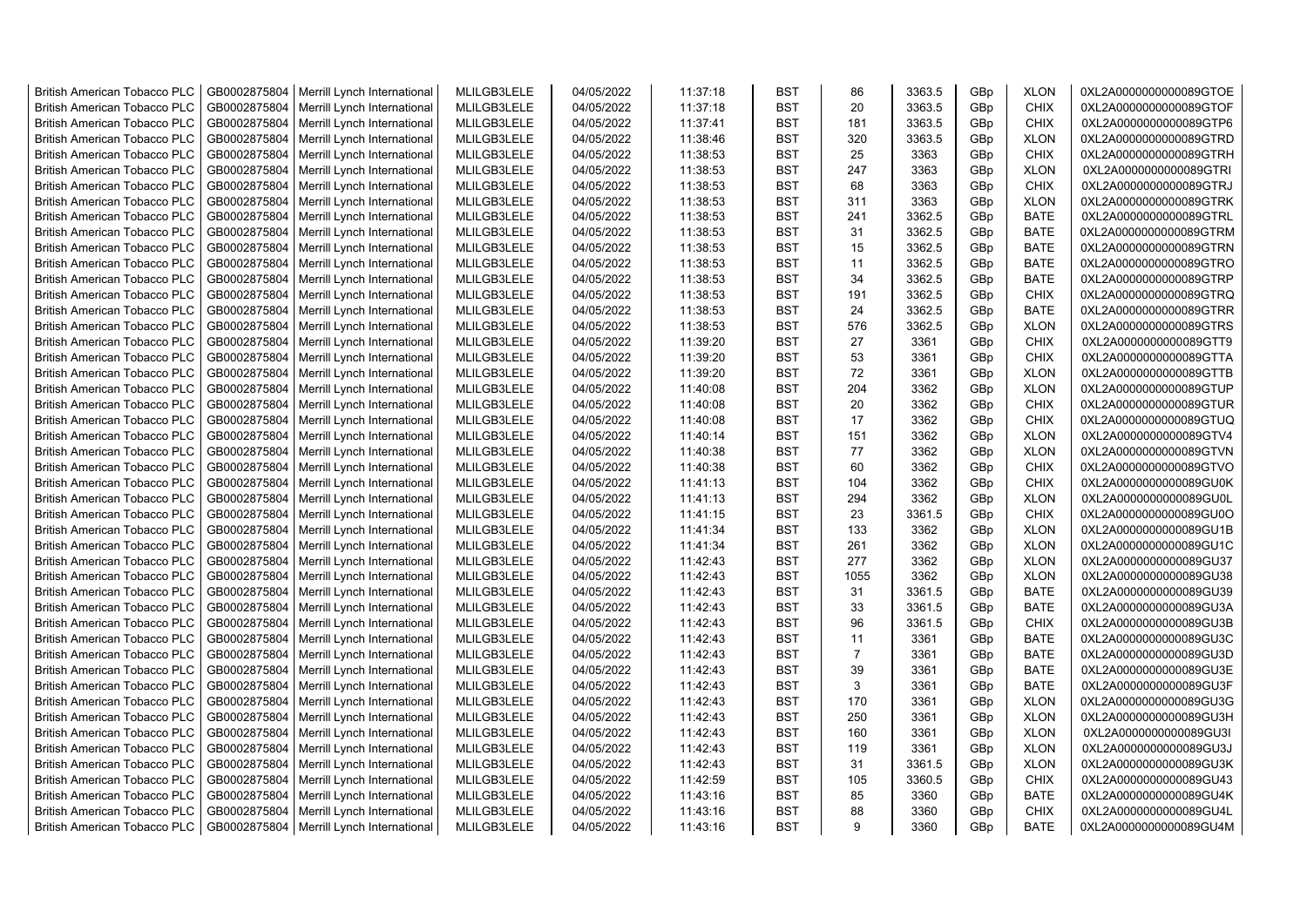| <b>British American Tobacco PLC</b> | GB0002875804 | Merrill Lynch International                | MLILGB3LELE | 04/05/2022 | 11:44:04 | <b>BST</b>               | 74           | 3360.5 | GBp             | <b>XLON</b> | 0XL2A0000000000089GU6D |
|-------------------------------------|--------------|--------------------------------------------|-------------|------------|----------|--------------------------|--------------|--------|-----------------|-------------|------------------------|
| <b>British American Tobacco PLC</b> | GB0002875804 | Merrill Lynch International                | MLILGB3LELE | 04/05/2022 | 11:44:04 | <b>BST</b>               | 56           | 3360.5 | GBp             | <b>CHIX</b> | 0XL2A0000000000089GU6E |
| <b>British American Tobacco PLC</b> | GB0002875804 | Merrill Lynch International                | MLILGB3LELE | 04/05/2022 | 11:44:04 | <b>BST</b>               | 26           | 3360.5 | GBp             | <b>CHIX</b> | 0XL2A0000000000089GU6F |
| <b>British American Tobacco PLC</b> | GB0002875804 | Merrill Lynch International                | MLILGB3LELE | 04/05/2022 | 11:44:04 | <b>BST</b>               | 3            | 3360.5 | GBp             | <b>CHIX</b> | 0XL2A0000000000089GU6H |
| <b>British American Tobacco PLC</b> | GB0002875804 | Merrill Lynch International                | MLILGB3LELE | 04/05/2022 | 11:44:04 | <b>BST</b>               | $\mathbf{1}$ | 3360.5 | GBp             | <b>XLON</b> | 0XL2A0000000000089GU6L |
| <b>British American Tobacco PLC</b> | GB0002875804 | Merrill Lynch International                | MLILGB3LELE | 04/05/2022 | 11:44:18 | <b>BST</b>               | 80           | 3360.5 | GBp             | <b>CHIX</b> | 0XL2A0000000000089GU76 |
| <b>British American Tobacco PLC</b> | GB0002875804 | Merrill Lynch International                | MLILGB3LELE | 04/05/2022 | 11:45:58 | <b>BST</b>               | 288          | 3360.5 | GBp             | <b>XLON</b> | 0XL2A0000000000089GUAT |
| <b>British American Tobacco PLC</b> | GB0002875804 | Merrill Lynch International                | MLILGB3LELE | 04/05/2022 | 11:46:36 | <b>BST</b>               | 1393         | 3361   | GBp             | <b>XLON</b> | 0XL2A0000000000089GUBT |
| <b>British American Tobacco PLC</b> | GB0002875804 | Merrill Lynch International                | MLILGB3LELE | 04/05/2022 | 11:46:39 | <b>BST</b>               | 87           | 3361   | GBp             | <b>XLON</b> | 0XL2A0000000000089GUC0 |
| <b>British American Tobacco PLC</b> | GB0002875804 | Merrill Lynch International                | MLILGB3LELE | 04/05/2022 | 11:46:47 | <b>BST</b>               | 77           | 3361   | GBp             | <b>XLON</b> | 0XL2A0000000000089GUCR |
| <b>British American Tobacco PLC</b> | GB0002875804 | Merrill Lynch International                | MLILGB3LELE | 04/05/2022 | 11:46:48 | <b>BST</b>               | 232          | 3361.5 | GBp             | <b>BATE</b> | 0XL2A0000000000089GUCS |
| <b>British American Tobacco PLC</b> | GB0002875804 | Merrill Lynch International                | MLILGB3LELE | 04/05/2022 | 11:47:07 | <b>BST</b>               | 86           | 3361   | GBp             | <b>XLON</b> | 0XL2A0000000000089GUDQ |
| <b>British American Tobacco PLC</b> | GB0002875804 | Merrill Lynch International                | MLILGB3LELE | 04/05/2022 | 11:47:56 | <b>BST</b>               | 87           | 3361   | GB <sub>p</sub> | <b>BATE</b> | 0XL2A0000000000089GUF1 |
| <b>British American Tobacco PLC</b> | GB0002875804 | Merrill Lynch International                | MLILGB3LELE | 04/05/2022 | 11:47:56 | <b>BST</b>               | 242          | 3361   | GBp             | <b>XLON</b> | 0XL2A0000000000089GUF3 |
| <b>British American Tobacco PLC</b> | GB0002875804 | Merrill Lynch International                | MLILGB3LELE | 04/05/2022 | 11:48:08 | <b>BST</b>               | 299          | 3360.5 | GBp             | <b>XLON</b> | 0XL2A0000000000089GUF7 |
| <b>British American Tobacco PLC</b> | GB0002875804 | Merrill Lynch International                | MLILGB3LELE | 04/05/2022 | 11:48:08 | <b>BST</b>               | 81           | 3360.5 | GBp             | <b>CHIX</b> | 0XL2A0000000000089GUF8 |
| <b>British American Tobacco PLC</b> | GB0002875804 | Merrill Lynch International                | MLILGB3LELE | 04/05/2022 | 11:48:08 | <b>BST</b>               | 10           | 3360.5 | GBp             | <b>CHIX</b> | 0XL2A0000000000089GUF9 |
| <b>British American Tobacco PLC</b> | GB0002875804 | Merrill Lynch International                | MLILGB3LELE | 04/05/2022 | 11:48:08 | <b>BST</b>               | 35           | 3360.5 | GBp             | <b>CHIX</b> | 0XL2A0000000000089GUFA |
| <b>British American Tobacco PLC</b> | GB0002875804 | Merrill Lynch International                | MLILGB3LELE | 04/05/2022 | 11:48:08 | <b>BST</b>               | 130          | 3360   | GBp             | <b>BATE</b> | 0XL2A0000000000089GUFB |
| <b>British American Tobacco PLC</b> | GB0002875804 | Merrill Lynch International                | MLILGB3LELE | 04/05/2022 | 11:48:08 | <b>BST</b>               | 108          | 3360   | GBp             | <b>XLON</b> | 0XL2A0000000000089GUFC |
| <b>British American Tobacco PLC</b> | GB0002875804 | Merrill Lynch International                | MLILGB3LELE | 04/05/2022 | 11:48:10 | <b>BST</b>               | 82           | 3360   | GBp             | <b>XLON</b> | 0XL2A0000000000089GUFE |
| <b>British American Tobacco PLC</b> | GB0002875804 | Merrill Lynch International                | MLILGB3LELE | 04/05/2022 | 11:48:10 | <b>BST</b>               | 59           | 3360   | GBp             | <b>CHIX</b> | 0XL2A0000000000089GUFF |
| <b>British American Tobacco PLC</b> | GB0002875804 | Merrill Lynch International                | MLILGB3LELE | 04/05/2022 | 11:48:10 | <b>BST</b>               | 12           | 3360   | GBp             | <b>CHIX</b> | 0XL2A0000000000089GUFG |
| <b>British American Tobacco PLC</b> | GB0002875804 | Merrill Lynch International                | MLILGB3LELE | 04/05/2022 | 11:48:10 | <b>BST</b>               | 12           | 3360   | GBp             | <b>XLON</b> | 0XL2A0000000000089GUFH |
| <b>British American Tobacco PLC</b> | GB0002875804 | Merrill Lynch International                | MLILGB3LELE | 04/05/2022 | 11:48:15 | <b>BST</b>               | 90           | 3360   | GBp             | <b>XLON</b> | 0XL2A0000000000089GUFI |
| <b>British American Tobacco PLC</b> | GB0002875804 | Merrill Lynch International                | MLILGB3LELE | 04/05/2022 | 11:48:48 | <b>BST</b>               | 203          | 3361.5 | GBp             | <b>BATE</b> | 0XL2A0000000000089GUGU |
| <b>British American Tobacco PLC</b> | GB0002875804 | Merrill Lynch International                | MLILGB3LELE | 04/05/2022 | 11:49:09 | <b>BST</b>               | 30           | 3362   | GBp             | <b>XLON</b> | 0XL2A0000000000089GUHH |
| <b>British American Tobacco PLC</b> | GB0002875804 | Merrill Lynch International                | MLILGB3LELE | 04/05/2022 | 11:49:09 | <b>BST</b>               | 35           | 3362   | GBp             | <b>XLON</b> | 0XL2A0000000000089GUHI |
| <b>British American Tobacco PLC</b> | GB0002875804 | Merrill Lynch International                | MLILGB3LELE | 04/05/2022 | 11:49:09 | <b>BST</b>               | 169          | 3362   | GBp             | <b>XLON</b> | 0XL2A0000000000089GUHJ |
| <b>British American Tobacco PLC</b> | GB0002875804 | Merrill Lynch International                | MLILGB3LELE | 04/05/2022 | 11:49:09 | <b>BST</b>               | 87           | 3362   | GB <sub>p</sub> | <b>BATE</b> | 0XL2A0000000000089GUHN |
| <b>British American Tobacco PLC</b> | GB0002875804 | Merrill Lynch International                | MLILGB3LELE | 04/05/2022 | 11:49:09 | <b>BST</b>               | 163          | 3362   | GBp             | <b>CHIX</b> | 0XL2A0000000000089GUHO |
| <b>British American Tobacco PLC</b> | GB0002875804 | Merrill Lynch International                | MLILGB3LELE | 04/05/2022 | 11:49:28 | <b>BST</b>               | 185          | 3362   | GBp             | <b>XLON</b> | 0XL2A0000000000089GUI4 |
| <b>British American Tobacco PLC</b> | GB0002875804 | Merrill Lynch International                | MLILGB3LELE | 04/05/2022 | 11:49:28 | <b>BST</b>               | 54           | 3362   | GBp             | <b>BATE</b> | 0XL2A0000000000089GUI5 |
| <b>British American Tobacco PLC</b> | GB0002875804 | Merrill Lynch International                | MLILGB3LELE | 04/05/2022 | 11:49:40 | <b>BST</b>               | 18           | 3361.5 | GBp             | <b>BATE</b> | 0XL2A0000000000089GUIK |
| <b>British American Tobacco PLC</b> | GB0002875804 | Merrill Lynch International                | MLILGB3LELE | 04/05/2022 | 11:50:20 | <b>BST</b>               | 250          | 3362   | GBp             | <b>XLON</b> | 0XL2A0000000000089GUJK |
| <b>British American Tobacco PLC</b> | GB0002875804 | Merrill Lynch International                | MLILGB3LELE | 04/05/2022 | 11:50:20 | <b>BST</b>               | 163          | 3362   | GBp             | <b>XLON</b> | 0XL2A0000000000089GUJL |
| <b>British American Tobacco PLC</b> | GB0002875804 | Merrill Lynch International                | MLILGB3LELE | 04/05/2022 | 11:51:06 | <b>BST</b>               | 155          | 3362   | GBp             | <b>BATE</b> | 0XL2A0000000000089GUKT |
| <b>British American Tobacco PLC</b> | GB0002875804 | Merrill Lynch International                | MLILGB3LELE | 04/05/2022 | 11:51:08 | <b>BST</b>               | 164          | 3361.5 | GBp             | <b>XLON</b> | 0XL2A0000000000089GUKU |
| <b>British American Tobacco PLC</b> | GB0002875804 | Merrill Lynch International                | MLILGB3LELE | 04/05/2022 | 11:51:26 | <b>BST</b>               | 107          | 3361.5 | GBp             | <b>BATE</b> | 0XL2A0000000000089GUL9 |
|                                     | GB0002875804 |                                            | MLILGB3LELE | 04/05/2022 |          | <b>BST</b>               | 398          | 3361.5 | GBp             | <b>XLON</b> |                        |
| <b>British American Tobacco PLC</b> |              | Merrill Lynch International                |             |            | 11:51:26 | <b>BST</b>               | 32           |        |                 |             | 0XL2A0000000000089GULA |
| <b>British American Tobacco PLC</b> | GB0002875804 | Merrill Lynch International                | MLILGB3LELE | 04/05/2022 | 11:52:14 |                          |              | 3361.5 | GBp             | <b>XLON</b> | 0XL2A0000000000089GUM2 |
| <b>British American Tobacco PLC</b> | GB0002875804 | Merrill Lynch International                | MLILGB3LELE | 04/05/2022 | 11:52:44 | <b>BST</b>               | 30           | 3361.5 | GBp             | <b>CHIX</b> | 0XL2A0000000000089GUMO |
| <b>British American Tobacco PLC</b> | GB0002875804 | Merrill Lynch International                | MLILGB3LELE | 04/05/2022 | 11:52:44 | <b>BST</b>               | 222          | 3361.5 | GBp             | <b>XLON</b> | 0XL2A0000000000089GUMP |
| <b>British American Tobacco PLC</b> | GB0002875804 | Merrill Lynch International                | MLILGB3LELE | 04/05/2022 | 11:52:44 | <b>BST</b><br><b>BST</b> | 30<br>133    | 3361.5 | GBp             | <b>XLON</b> | 0XL2A0000000000089GUMQ |
| <b>British American Tobacco PLC</b> | GB0002875804 | Merrill Lynch International                | MLILGB3LELE | 04/05/2022 | 11:54:09 |                          |              | 3361.5 | GBp             | <b>BATE</b> | 0XL2A0000000000089GUOR |
| <b>British American Tobacco PLC</b> | GB0002875804 | Merrill Lynch International                | MLILGB3LELE | 04/05/2022 | 11:54:09 | <b>BST</b>               | 287          | 3361.5 | GBp             | <b>CHIX</b> | 0XL2A0000000000089GUOS |
| <b>British American Tobacco PLC</b> | GB0002875804 | Merrill Lynch International                | MLILGB3LELE | 04/05/2022 | 11:54:09 | <b>BST</b>               | 306          | 3361.5 | GB <sub>p</sub> | <b>XLON</b> | 0XL2A0000000000089GUOT |
| <b>British American Tobacco PLC</b> |              | GB0002875804   Merrill Lynch International | MLILGB3LELE | 04/05/2022 | 11:54:09 | <b>BST</b>               | 1427         | 3361.5 | GBp             | <b>XLON</b> | 0XL2A0000000000089GUOU |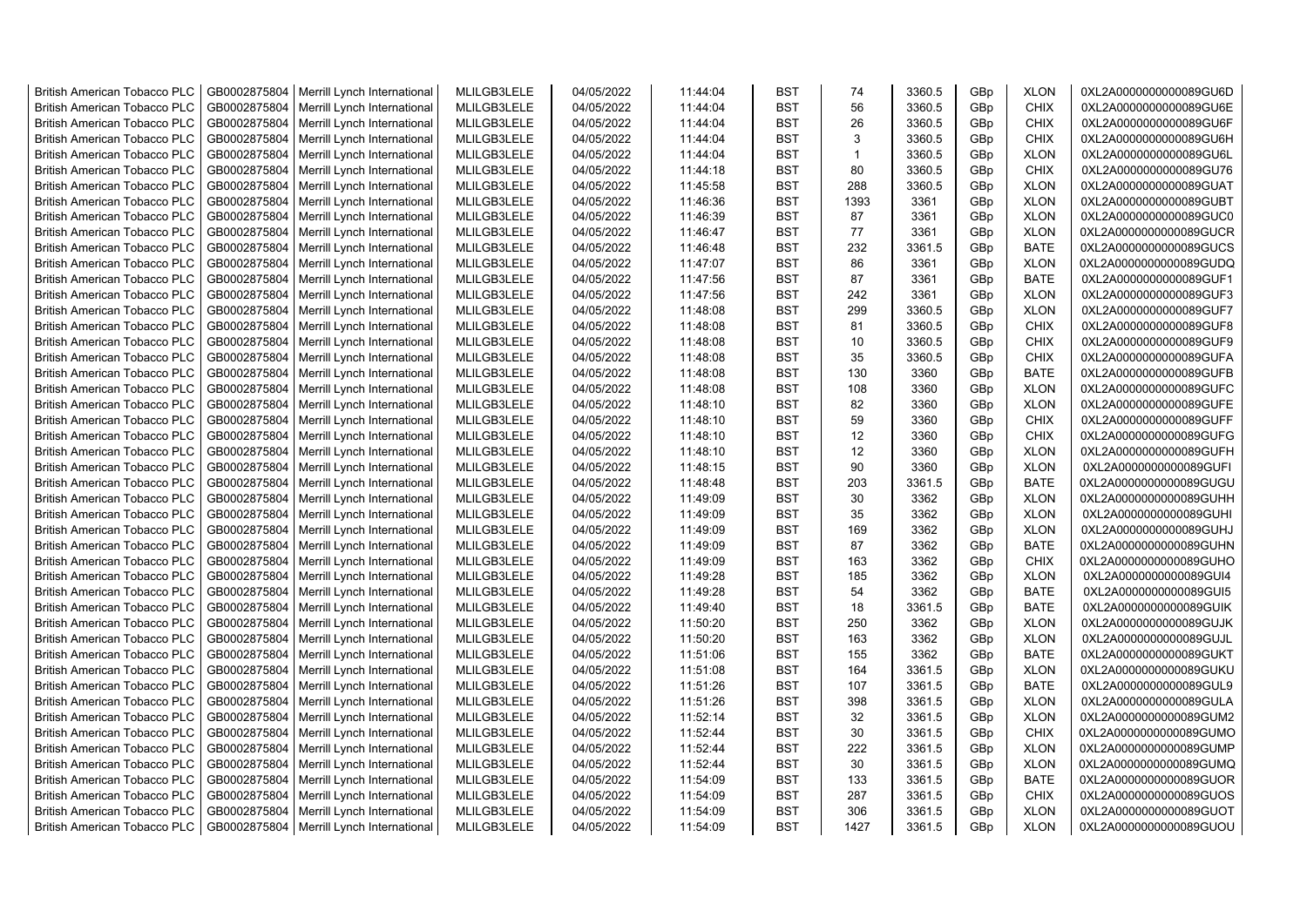| <b>British American Tobacco PLC</b> | GB0002875804 | Merrill Lynch International | MLILGB3LELE | 04/05/2022 | 11:54:09 | <b>BST</b> | 106            | 3362   | GBp             | <b>XLON</b> | 0XL2A0000000000089GUOV |
|-------------------------------------|--------------|-----------------------------|-------------|------------|----------|------------|----------------|--------|-----------------|-------------|------------------------|
| <b>British American Tobacco PLC</b> | GB0002875804 | Merrill Lynch International | MLILGB3LELE | 04/05/2022 | 11:55:45 | <b>BST</b> | 385            | 3361.5 | GBp             | <b>XLON</b> | 0XL2A0000000000089GURH |
| <b>British American Tobacco PLC</b> | GB0002875804 | Merrill Lynch International | MLILGB3LELE | 04/05/2022 | 11:55:56 | <b>BST</b> | 16             | 3362   | GBp             | <b>XLON</b> | 0XL2A0000000000089GURN |
| <b>British American Tobacco PLC</b> | GB0002875804 | Merrill Lynch International | MLILGB3LELE | 04/05/2022 | 11:56:13 | <b>BST</b> | 119            | 3361.5 | GBp             | <b>BATE</b> | 0XL2A0000000000089GUT1 |
| British American Tobacco PLC        | GB0002875804 | Merrill Lynch International | MLILGB3LELE | 04/05/2022 | 11:56:13 | <b>BST</b> | 15             | 3361.5 | GBp             | <b>BATE</b> | 0XL2A0000000000089GUT2 |
| <b>British American Tobacco PLC</b> | GB0002875804 | Merrill Lynch International | MLILGB3LELE | 04/05/2022 | 11:56:13 | <b>BST</b> | 391            | 3361.5 | GBp             | <b>CHIX</b> | 0XL2A0000000000089GUT3 |
| <b>British American Tobacco PLC</b> | GB0002875804 | Merrill Lynch International | MLILGB3LELE | 04/05/2022 | 11:56:39 | <b>BST</b> | 1443           | 3361.5 | GBp             | <b>XLON</b> | 0XL2A0000000000089GUTQ |
| <b>British American Tobacco PLC</b> | GB0002875804 | Merrill Lynch International | MLILGB3LELE | 04/05/2022 | 11:56:39 | <b>BST</b> | 110            | 3361.5 | GBp             | <b>BATE</b> | 0XL2A0000000000089GUTR |
| <b>British American Tobacco PLC</b> | GB0002875804 |                             | MLILGB3LELE | 04/05/2022 |          | <b>BST</b> | 11             | 3361.5 |                 | <b>XLON</b> |                        |
|                                     |              | Merrill Lynch International |             |            | 11:56:40 |            | 117            |        | GBp             |             | 0XL2A0000000000089GUTT |
| <b>British American Tobacco PLC</b> | GB0002875804 | Merrill Lynch International | MLILGB3LELE | 04/05/2022 | 11:56:44 | <b>BST</b> |                | 3361.5 | GBp             | <b>XLON</b> | 0XL2A0000000000089GUU1 |
| <b>British American Tobacco PLC</b> | GB0002875804 | Merrill Lynch International | MLILGB3LELE | 04/05/2022 | 11:56:47 | <b>BST</b> | 125            | 3361   | GBp             | <b>XLON</b> | 0XL2A0000000000089GUU3 |
| British American Tobacco PLC        | GB0002875804 | Merrill Lynch International | MLILGB3LELE | 04/05/2022 | 11:56:47 | <b>BST</b> | 224            | 3361   | GBp             | <b>CHIX</b> | 0XL2A0000000000089GUU4 |
| <b>British American Tobacco PLC</b> | GB0002875804 | Merrill Lynch International | MLILGB3LELE | 04/05/2022 | 11:57:37 | <b>BST</b> | 129            | 3361   | GB <sub>p</sub> | <b>CHIX</b> | 0XL2A0000000000089GUVB |
| <b>British American Tobacco PLC</b> | GB0002875804 | Merrill Lynch International | MLILGB3LELE | 04/05/2022 | 11:57:37 | <b>BST</b> | 117            | 3361   | GBp             | <b>BATE</b> | 0XL2A0000000000089GUVC |
| <b>British American Tobacco PLC</b> | GB0002875804 | Merrill Lynch International | MLILGB3LELE | 04/05/2022 | 11:57:37 | <b>BST</b> | 154            | 3361   | GBp             | <b>XLON</b> | 0XL2A0000000000089GUVD |
| <b>British American Tobacco PLC</b> | GB0002875804 | Merrill Lynch International | MLILGB3LELE | 04/05/2022 | 11:57:39 | <b>BST</b> | 164            | 3360.5 | GBp             | <b>XLON</b> | 0XL2A0000000000089GUVG |
| <b>British American Tobacco PLC</b> | GB0002875804 | Merrill Lynch International | MLILGB3LELE | 04/05/2022 | 11:57:53 | <b>BST</b> | 155            | 3360.5 | GBp             | <b>BATE</b> | 0XL2A0000000000089GUVP |
| <b>British American Tobacco PLC</b> | GB0002875804 | Merrill Lynch International | MLILGB3LELE | 04/05/2022 | 11:57:53 | <b>BST</b> | 88             | 3360.5 | GBp             | <b>CHIX</b> | 0XL2A0000000000089GUVQ |
| <b>British American Tobacco PLC</b> | GB0002875804 | Merrill Lynch International | MLILGB3LELE | 04/05/2022 | 11:58:13 | <b>BST</b> | 257            | 3360   | GBp             | <b>XLON</b> | 0XL2A0000000000089GV0J |
| <b>British American Tobacco PLC</b> | GB0002875804 | Merrill Lynch International | MLILGB3LELE | 04/05/2022 | 11:58:13 | <b>BST</b> | 119            | 3360   | GBp             | <b>CHIX</b> | 0XL2A0000000000089GV0K |
| <b>British American Tobacco PLC</b> | GB0002875804 | Merrill Lynch International | MLILGB3LELE | 04/05/2022 | 11:58:13 | <b>BST</b> | 72             | 3360   | GBp             | <b>BATE</b> | 0XL2A0000000000089GV0L |
| <b>British American Tobacco PLC</b> | GB0002875804 | Merrill Lynch International | MLILGB3LELE | 04/05/2022 | 11:58:13 | <b>BST</b> | 262            | 3360.5 | GBp             | <b>XLON</b> | 0XL2A0000000000089GV0M |
| <b>British American Tobacco PLC</b> | GB0002875804 | Merrill Lynch International | MLILGB3LELE | 04/05/2022 | 11:58:13 | <b>BST</b> | 55             | 3359.5 | GBp             | <b>BATE</b> | 0XL2A0000000000089GV0Q |
| <b>British American Tobacco PLC</b> | GB0002875804 | Merrill Lynch International | MLILGB3LELE | 04/05/2022 | 11:58:46 | <b>BST</b> | 123            | 3360.5 | GBp             | <b>CHIX</b> | 0XL2A0000000000089GV1A |
| <b>British American Tobacco PLC</b> | GB0002875804 | Merrill Lynch International | MLILGB3LELE | 04/05/2022 | 11:58:46 | <b>BST</b> | 108            | 3360.5 | GBp             | <b>XLON</b> | 0XL2A0000000000089GV1B |
| British American Tobacco PLC        | GB0002875804 | Merrill Lynch International | MLILGB3LELE | 04/05/2022 | 11:58:51 | <b>BST</b> | $\overline{2}$ | 3360   | GBp             | <b>XLON</b> | 0XL2A0000000000089GV1F |
| British American Tobacco PLC        | GB0002875804 | Merrill Lynch International | MLILGB3LELE | 04/05/2022 | 11:58:53 | <b>BST</b> | 151            | 3360   | GBp             | <b>XLON</b> | 0XL2A0000000000089GV1G |
| British American Tobacco PLC        | GB0002875804 | Merrill Lynch International | MLILGB3LELE | 04/05/2022 | 11:58:53 | <b>BST</b> | 38             | 3359.5 | GBp             | <b>BATE</b> | 0XL2A0000000000089GV1H |
| <b>British American Tobacco PLC</b> | GB0002875804 | Merrill Lynch International | MLILGB3LELE | 04/05/2022 | 11:58:53 | <b>BST</b> | 105            | 3359.5 | GBp             | <b>CHIX</b> | 0XL2A0000000000089GV1I |
| <b>British American Tobacco PLC</b> | GB0002875804 | Merrill Lynch International | MLILGB3LELE | 04/05/2022 | 11:58:53 | <b>BST</b> | 17             | 3359.5 | GBp             | <b>CHIX</b> | 0XL2A0000000000089GV1J |
| <b>British American Tobacco PLC</b> | GB0002875804 | Merrill Lynch International | MLILGB3LELE | 04/05/2022 | 11:58:53 | <b>BST</b> | 92             | 3359.5 | GBp             | <b>XLON</b> | 0XL2A0000000000089GV1K |
| <b>British American Tobacco PLC</b> | GB0002875804 | Merrill Lynch International | MLILGB3LELE | 04/05/2022 | 11:58:53 | <b>BST</b> | 18             | 3359   | GBp             | <b>BATE</b> | 0XL2A0000000000089GV1L |
| <b>British American Tobacco PLC</b> | GB0002875804 | Merrill Lynch International | MLILGB3LELE | 04/05/2022 | 11:58:53 | <b>BST</b> | 42             | 3359   | GBp             | <b>CHIX</b> | 0XL2A0000000000089GV1M |
| <b>British American Tobacco PLC</b> | GB0002875804 | Merrill Lynch International | MLILGB3LELE | 04/05/2022 | 11:58:53 | <b>BST</b> | 23             | 3359   | GBp             | <b>CHIX</b> | 0XL2A0000000000089GV1N |
|                                     | GB0002875804 |                             |             |            |          | <b>BST</b> | 10             |        |                 | <b>BATE</b> |                        |
| British American Tobacco PLC        |              | Merrill Lynch International | MLILGB3LELE | 04/05/2022 | 11:58:53 |            |                | 3359   | GBp             |             | 0XL2A0000000000089GV1O |
| <b>British American Tobacco PLC</b> | GB0002875804 | Merrill Lynch International | MLILGB3LELE | 04/05/2022 | 11:58:53 | <b>BST</b> | 24             | 3359   | GBp             | <b>BATE</b> | 0XL2A0000000000089GV1P |
| British American Tobacco PLC        | GB0002875804 | Merrill Lynch International | MLILGB3LELE | 04/05/2022 | 11:58:53 | <b>BST</b> | 5              | 3359   | GBp             | <b>CHIX</b> | 0XL2A0000000000089GV1Q |
| <b>British American Tobacco PLC</b> | GB0002875804 | Merrill Lynch International | MLILGB3LELE | 04/05/2022 | 11:58:53 | <b>BST</b> | 24             | 3358.5 | GBp             | <b>BATE</b> | 0XL2A0000000000089GV1R |
| <b>British American Tobacco PLC</b> | GB0002875804 | Merrill Lynch International | MLILGB3LELE | 04/05/2022 | 11:59:41 | <b>BST</b> | 32             | 3358.5 | GBp             | <b>BATE</b> | 0XL2A0000000000089GV2V |
| <b>British American Tobacco PLC</b> | GB0002875804 | Merrill Lynch International | MLILGB3LELE | 04/05/2022 | 11:59:41 | <b>BST</b> | 57             | 3358.5 | GBp             | <b>CHIX</b> | 0XL2A0000000000089GV31 |
| British American Tobacco PLC        | GB0002875804 | Merrill Lynch International | MLILGB3LELE | 04/05/2022 | 11:59:41 | <b>BST</b> | 203            | 3358.5 | GBp             | <b>XLON</b> | 0XL2A0000000000089GV32 |
| <b>British American Tobacco PLC</b> | GB0002875804 | Merrill Lynch International | MLILGB3LELE | 04/05/2022 | 11:59:41 | <b>BST</b> | 21             | 3358   | GBp             | <b>CHIX</b> | 0XL2A0000000000089GV33 |
| British American Tobacco PLC        | GB0002875804 | Merrill Lynch International | MLILGB3LELE | 04/05/2022 | 11:59:41 | <b>BST</b> | 28             | 3358   | GBp             | <b>BATE</b> | 0XL2A0000000000089GV34 |
| British American Tobacco PLC        | GB0002875804 | Merrill Lynch International | MLILGB3LELE | 04/05/2022 | 11:59:41 | <b>BST</b> | 267            | 3358   | GBp             | <b>XLON</b> | 0XL2A0000000000089GV35 |
| <b>British American Tobacco PLC</b> | GB0002875804 | Merrill Lynch International | MLILGB3LELE | 04/05/2022 | 11:59:41 | <b>BST</b> | 15             | 3357.5 | GBp             | <b>BATE</b> | 0XL2A0000000000089GV36 |
| <b>British American Tobacco PLC</b> | GB0002875804 | Merrill Lynch International | MLILGB3LELE | 04/05/2022 | 11:59:41 | <b>BST</b> | 29             | 3357.5 | GBp             | <b>BATE</b> | 0XL2A0000000000089GV37 |
| <b>British American Tobacco PLC</b> | GB0002875804 | Merrill Lynch International | MLILGB3LELE | 04/05/2022 | 11:59:41 | <b>BST</b> | 6              | 3357.5 | GBp             | <b>BATE</b> | 0XL2A0000000000089GV38 |
| <b>British American Tobacco PLC</b> | GB0002875804 | Merrill Lynch International | MLILGB3LELE | 04/05/2022 | 11:59:41 | <b>BST</b> | 82             | 3357.5 | GB <sub>p</sub> | <b>XLON</b> | 0XL2A0000000000089GV39 |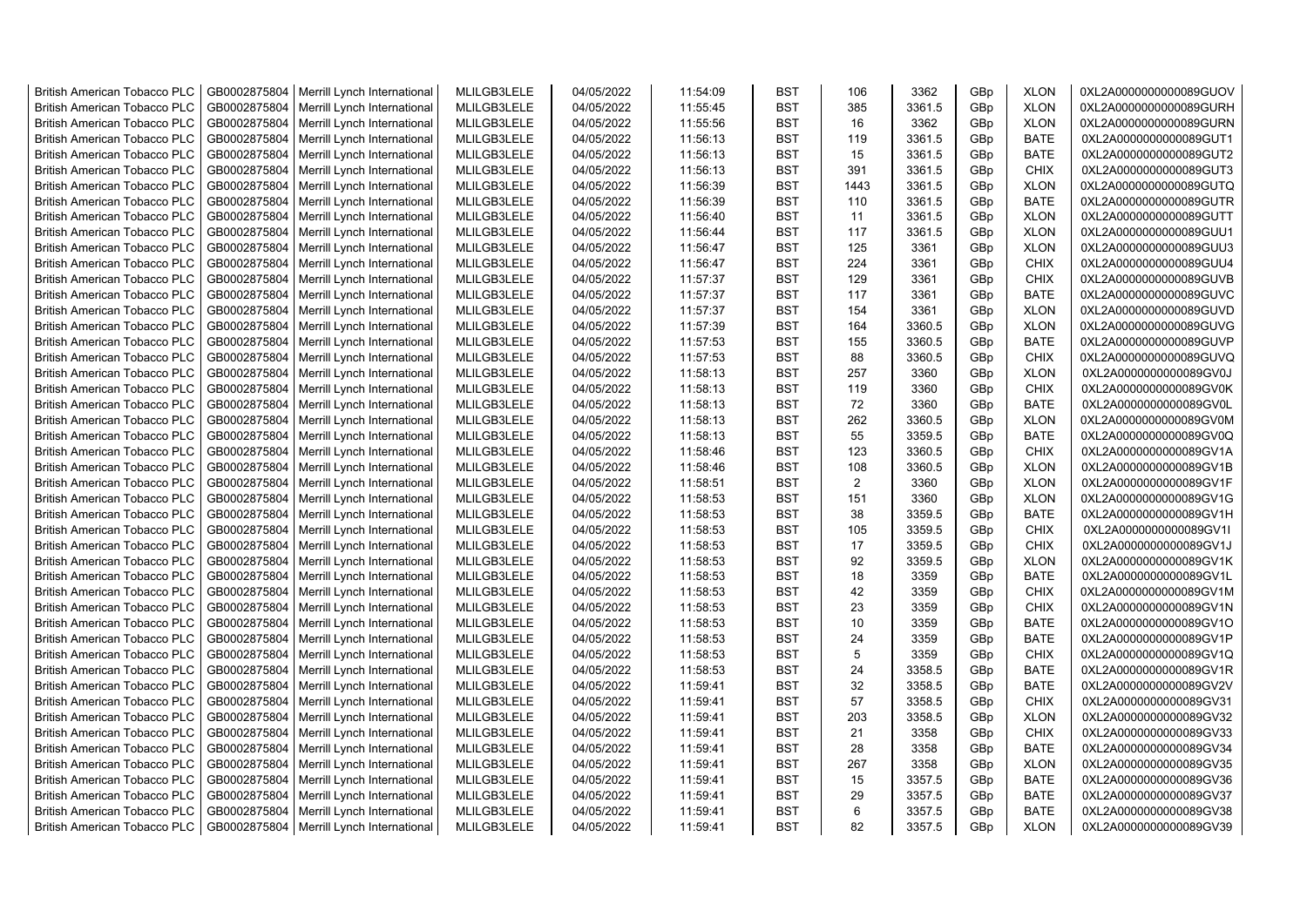| <b>British American Tobacco PLC</b> | GB0002875804 | Merrill Lynch International | MLILGB3LELE | 04/05/2022 | 11:59:41 | <b>BST</b> | 72  | 3357   | GBp             | <b>CHIX</b> | 0XL2A0000000000089GV3A |
|-------------------------------------|--------------|-----------------------------|-------------|------------|----------|------------|-----|--------|-----------------|-------------|------------------------|
| <b>British American Tobacco PLC</b> | GB0002875804 | Merrill Lynch International | MLILGB3LELE | 04/05/2022 | 11:59:44 | <b>BST</b> | 75  | 3357   | GBp             | <b>BATE</b> | 0XL2A0000000000089GV3D |
| <b>British American Tobacco PLC</b> | GB0002875804 | Merrill Lynch International | MLILGB3LELE | 04/05/2022 | 11:59:44 | <b>BST</b> | 11  | 3357   | GBp             | <b>CHIX</b> | 0XL2A0000000000089GV3E |
| <b>British American Tobacco PLC</b> | GB0002875804 | Merrill Lynch International | MLILGB3LELE | 04/05/2022 | 11:59:44 | <b>BST</b> | 90  | 3357   | GBp             | <b>XLON</b> | 0XL2A0000000000089GV3F |
| <b>British American Tobacco PLC</b> | GB0002875804 | Merrill Lynch International | MLILGB3LELE | 04/05/2022 | 11:59:47 | <b>BST</b> | 59  | 3357   | GBp             | <b>XLON</b> | 0XL2A0000000000089GV3L |
| <b>British American Tobacco PLC</b> | GB0002875804 | Merrill Lynch International | MLILGB3LELE | 04/05/2022 | 11:59:47 | <b>BST</b> | 19  | 3357   | GBp             | <b>XLON</b> | 0XL2A0000000000089GV3M |
| <b>British American Tobacco PLC</b> | GB0002875804 | Merrill Lynch International | MLILGB3LELE | 04/05/2022 | 11:59:47 | <b>BST</b> | 41  | 3356.5 | GBp             | <b>BATE</b> | 0XL2A0000000000089GV3N |
| <b>British American Tobacco PLC</b> | GB0002875804 | Merrill Lynch International | MLILGB3LELE | 04/05/2022 | 11:59:47 | <b>BST</b> | 14  | 3356.5 | GBp             | <b>CHIX</b> | 0XL2A0000000000089GV3O |
| <b>British American Tobacco PLC</b> | GB0002875804 | Merrill Lynch International | MLILGB3LELE | 04/05/2022 | 11:59:47 | <b>BST</b> | 21  | 3356   | GBp             | <b>BATE</b> | 0XL2A0000000000089GV3P |
| <b>British American Tobacco PLC</b> | GB0002875804 | Merrill Lynch International | MLILGB3LELE | 04/05/2022 | 12:01:02 | <b>BST</b> | 47  | 3358   | GBp             | <b>CHIX</b> | 0XL2A0000000000089GV5S |
| <b>British American Tobacco PLC</b> | GB0002875804 | Merrill Lynch International | MLILGB3LELE | 04/05/2022 | 12:01:02 | <b>BST</b> | 201 | 3358   | GBp             | <b>XLON</b> | 0XL2A0000000000089GV5T |
| <b>British American Tobacco PLC</b> | GB0002875804 | Merrill Lynch International | MLILGB3LELE | 04/05/2022 | 12:01:04 | <b>BST</b> | 24  | 3357.5 | GBp             | <b>BATE</b> | 0XL2A0000000000089GV60 |
| <b>British American Tobacco PLC</b> | GB0002875804 | Merrill Lynch International | MLILGB3LELE | 04/05/2022 | 12:01:04 | <b>BST</b> | 26  | 3357.5 | GBp             | <b>BATE</b> | 0XL2A0000000000089GV61 |
| <b>British American Tobacco PLC</b> | GB0002875804 | Merrill Lynch International | MLILGB3LELE | 04/05/2022 | 12:01:27 | <b>BST</b> | 26  | 3357.5 | GBp             | <b>XLON</b> | 0XL2A0000000000089GV6F |
| <b>British American Tobacco PLC</b> | GB0002875804 | Merrill Lynch International | MLILGB3LELE | 04/05/2022 | 12:01:28 | <b>BST</b> | 99  | 3357.5 | GBp             | <b>XLON</b> | 0XL2A0000000000089GV6G |
| <b>British American Tobacco PLC</b> | GB0002875804 | Merrill Lynch International | MLILGB3LELE | 04/05/2022 | 12:01:28 | <b>BST</b> | 170 | 3357.5 | GBp             | <b>XLON</b> | 0XL2A0000000000089GV6H |
| <b>British American Tobacco PLC</b> | GB0002875804 | Merrill Lynch International | MLILGB3LELE | 04/05/2022 | 12:01:49 | <b>BST</b> | 88  | 3358   | GBp             | <b>CHIX</b> | 0XL2A0000000000089GV74 |
| <b>British American Tobacco PLC</b> | GB0002875804 | Merrill Lynch International | MLILGB3LELE | 04/05/2022 | 12:02:00 | <b>BST</b> | 173 | 3357.5 | GBp             | <b>XLON</b> | 0XL2A0000000000089GV76 |
| <b>British American Tobacco PLC</b> | GB0002875804 | Merrill Lynch International | MLILGB3LELE | 04/05/2022 | 12:02:30 | <b>BST</b> | 280 | 3357.5 | GBp             | <b>XLON</b> | 0XL2A0000000000089GV8N |
| <b>British American Tobacco PLC</b> | GB0002875804 | Merrill Lynch International | MLILGB3LELE | 04/05/2022 | 12:02:39 | <b>BST</b> | 205 | 3357   | GBp             | <b>BATE</b> | 0XL2A0000000000089GV9B |
| <b>British American Tobacco PLC</b> | GB0002875804 | Merrill Lynch International | MLILGB3LELE | 04/05/2022 | 12:02:46 | <b>BST</b> | 91  | 3357.5 | GBp             | <b>CHIX</b> | 0XL2A0000000000089GV9G |
| <b>British American Tobacco PLC</b> | GB0002875804 | Merrill Lynch International | MLILGB3LELE | 04/05/2022 | 12:02:47 | <b>BST</b> | 523 | 3357   | GBp             | <b>XLON</b> | 0XL2A0000000000089GV9I |
| <b>British American Tobacco PLC</b> | GB0002875804 | Merrill Lynch International | MLILGB3LELE | 04/05/2022 | 12:02:47 | <b>BST</b> | 8   | 3357.5 | GBp             | <b>CHIX</b> | 0XL2A0000000000089GV9J |
| <b>British American Tobacco PLC</b> | GB0002875804 | Merrill Lynch International | MLILGB3LELE | 04/05/2022 | 12:02:52 | <b>BST</b> | 210 | 3358   | GBp             | <b>XLON</b> | 0XL2A0000000000089GV9N |
| <b>British American Tobacco PLC</b> | GB0002875804 | Merrill Lynch International | MLILGB3LELE | 04/05/2022 | 12:03:20 | <b>BST</b> | 52  | 3357   | GBp             | <b>BATE</b> | 0XL2A0000000000089GVAT |
| British American Tobacco PLC        | GB0002875804 | Merrill Lynch International | MLILGB3LELE | 04/05/2022 | 12:03:20 | <b>BST</b> | 13  | 3357   | GBp             | <b>CHIX</b> | 0XL2A0000000000089GVAU |
| <b>British American Tobacco PLC</b> | GB0002875804 | Merrill Lynch International | MLILGB3LELE | 04/05/2022 | 12:03:20 | <b>BST</b> | 41  | 3357   | GBp             | <b>CHIX</b> | 0XL2A0000000000089GVAV |
| British American Tobacco PLC        | GB0002875804 | Merrill Lynch International | MLILGB3LELE | 04/05/2022 | 12:03:20 | <b>BST</b> | 21  | 3357   | GBp             | <b>XLON</b> | 0XL2A0000000000089GVB0 |
| <b>British American Tobacco PLC</b> | GB0002875804 | Merrill Lynch International | MLILGB3LELE | 04/05/2022 | 12:03:20 | <b>BST</b> | 136 | 3357   | GBp             | <b>XLON</b> | 0XL2A0000000000089GVB1 |
| <b>British American Tobacco PLC</b> | GB0002875804 | Merrill Lynch International | MLILGB3LELE | 04/05/2022 | 12:03:20 | <b>BST</b> | 111 | 3357   | GBp             | <b>XLON</b> | 0XL2A0000000000089GVB2 |
| <b>British American Tobacco PLC</b> | GB0002875804 | Merrill Lynch International | MLILGB3LELE | 04/05/2022 | 12:03:21 | <b>BST</b> | 26  | 3356.5 | GBp             | <b>XLON</b> | 0XL2A0000000000089GVB4 |
| <b>British American Tobacco PLC</b> | GB0002875804 | Merrill Lynch International | MLILGB3LELE | 04/05/2022 | 12:03:21 | <b>BST</b> | 156 | 3356.5 | GBp             | <b>XLON</b> | 0XL2A0000000000089GVB5 |
| <b>British American Tobacco PLC</b> | GB0002875804 | Merrill Lynch International | MLILGB3LELE | 04/05/2022 | 12:03:21 | <b>BST</b> | 27  | 3356.5 | GBp             | <b>CHIX</b> | 0XL2A0000000000089GVB6 |
| <b>British American Tobacco PLC</b> | GB0002875804 | Merrill Lynch International | MLILGB3LELE | 04/05/2022 | 12:03:22 | <b>BST</b> | 25  | 3356   | GBp             | <b>BATE</b> | 0XL2A0000000000089GVB7 |
| <b>British American Tobacco PLC</b> | GB0002875804 | Merrill Lynch International | MLILGB3LELE | 04/05/2022 | 12:03:22 | <b>BST</b> | 31  | 3356   | GBp             | <b>CHIX</b> | 0XL2A0000000000089GVB8 |
| <b>British American Tobacco PLC</b> | GB0002875804 | Merrill Lynch International | MLILGB3LELE | 04/05/2022 | 12:03:54 | <b>BST</b> | 102 | 3357.5 | GBp             | <b>XLON</b> | 0XL2A0000000000089GVBR |
| <b>British American Tobacco PLC</b> | GB0002875804 | Merrill Lynch International | MLILGB3LELE | 04/05/2022 | 12:03:54 | <b>BST</b> | 154 | 3357.5 | GBp             | <b>XLON</b> | 0XL2A0000000000089GVBS |
| <b>British American Tobacco PLC</b> | GB0002875804 | Merrill Lynch International | MLILGB3LELE | 04/05/2022 | 12:04:13 | <b>BST</b> | 113 | 3357.5 | GBp             | <b>XLON</b> | 0XL2A0000000000089GVCJ |
| <b>British American Tobacco PLC</b> | GB0002875804 | Merrill Lynch International | MLILGB3LELE | 04/05/2022 | 12:04:13 | <b>BST</b> | 10  | 3357.5 | GBp             | <b>XLON</b> | 0XL2A0000000000089GVCK |
| <b>British American Tobacco PLC</b> | GB0002875804 | Merrill Lynch International | MLILGB3LELE | 04/05/2022 | 12:04:17 | <b>BST</b> | 114 | 3357.5 | GBp             | <b>XLON</b> | 0XL2A0000000000089GVCO |
| <b>British American Tobacco PLC</b> | GB0002875804 | Merrill Lynch International | MLILGB3LELE | 04/05/2022 | 12:04:17 | <b>BST</b> | 28  | 3357.5 | GBp             | <b>XLON</b> | 0XL2A0000000000089GVCP |
| <b>British American Tobacco PLC</b> | GB0002875804 | Merrill Lynch International | MLILGB3LELE | 04/05/2022 | 12:04:37 | <b>BST</b> | 147 | 3357   | GBp             | <b>BATE</b> | 0XL2A0000000000089GVD9 |
| British American Tobacco PLC        | GB0002875804 | Merrill Lynch International | MLILGB3LELE | 04/05/2022 | 12:04:37 | <b>BST</b> | 69  | 3357   | GBp             | <b>CHIX</b> | 0XL2A0000000000089GVDA |
| British American Tobacco PLC        | GB0002875804 | Merrill Lynch International | MLILGB3LELE | 04/05/2022 | 12:04:37 | <b>BST</b> | 150 | 3357   | GBp             | <b>XLON</b> | 0XL2A0000000000089GVDB |
| <b>British American Tobacco PLC</b> | GB0002875804 | Merrill Lynch International | MLILGB3LELE | 04/05/2022 | 12:04:41 | <b>BST</b> | 162 | 3357   | GBp             | <b>XLON</b> | 0XL2A0000000000089GVDE |
| <b>British American Tobacco PLC</b> | GB0002875804 | Merrill Lynch International | MLILGB3LELE | 04/05/2022 | 12:04:51 | <b>BST</b> | 113 | 3357   | GBp             | <b>XLON</b> | 0XL2A0000000000089GVDL |
| <b>British American Tobacco PLC</b> | GB0002875804 | Merrill Lynch International | MLILGB3LELE | 04/05/2022 | 12:04:57 | <b>BST</b> | 96  | 3357.5 | GBp             | <b>CHIX</b> | 0XL2A0000000000089GVDQ |
| <b>British American Tobacco PLC</b> | GB0002875804 | Merrill Lynch International | MLILGB3LELE | 04/05/2022 | 12:04:57 | <b>BST</b> | 94  | 3357.5 | GB <sub>p</sub> | <b>BATE</b> | 0XL2A0000000000089GVDR |
|                                     |              |                             |             |            |          |            |     |        |                 |             |                        |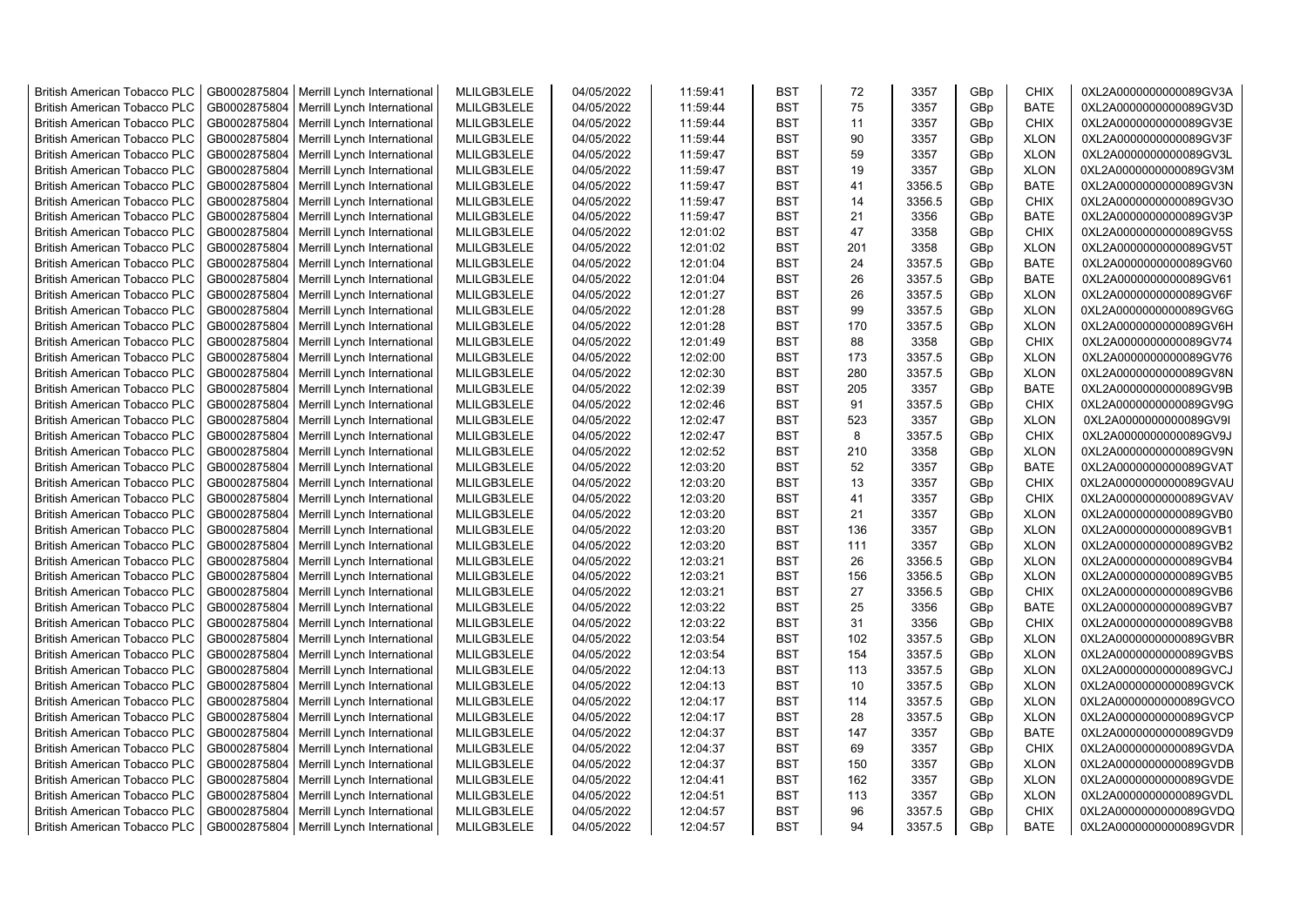| <b>British American Tobacco PLC</b>                                        | GB0002875804 | Merrill Lynch International | MLILGB3LELE                | 04/05/2022 | 12:04:57             | <b>BST</b>               | 104 | 3357   | GBp             | <b>BATE</b>                | 0XL2A0000000000089GVDS                           |
|----------------------------------------------------------------------------|--------------|-----------------------------|----------------------------|------------|----------------------|--------------------------|-----|--------|-----------------|----------------------------|--------------------------------------------------|
| <b>British American Tobacco PLC</b>                                        | GB0002875804 | Merrill Lynch International | MLILGB3LELE                | 04/05/2022 | 12:04:57             | <b>BST</b>               | 122 | 3357   | GBp             | <b>XLON</b>                | 0XL2A0000000000089GVDT                           |
| <b>British American Tobacco PLC</b>                                        | GB0002875804 | Merrill Lynch International | MLILGB3LELE                | 04/05/2022 | 12:05:18             | <b>BST</b>               | 78  | 3357.5 | GBp             | <b>CHIX</b>                | 0XL2A0000000000089GVF0                           |
| <b>British American Tobacco PLC</b>                                        | GB0002875804 | Merrill Lynch International | MLILGB3LELE                | 04/05/2022 | 12:05:43             | <b>BST</b>               | 56  | 3357.5 | GBp             | <b>CHIX</b>                | 0XL2A0000000000089GVFM                           |
| <b>British American Tobacco PLC</b>                                        | GB0002875804 | Merrill Lynch International | MLILGB3LELE                | 04/05/2022 | 12:05:43             | <b>BST</b>               | 176 | 3357.5 | GBp             | <b>XLON</b>                | 0XL2A0000000000089GVFN                           |
| <b>British American Tobacco PLC</b>                                        | GB0002875804 | Merrill Lynch International | MLILGB3LELE                | 04/05/2022 | 12:05:43             | <b>BST</b>               | 18  | 3357   | GBp             | <b>BATE</b>                | 0XL2A0000000000089GVFO                           |
| <b>British American Tobacco PLC</b>                                        | GB0002875804 | Merrill Lynch International | MLILGB3LELE                | 04/05/2022 | 12:05:47             | <b>BST</b>               | 29  | 3357   | GBp             | <b>BATE</b>                | 0XL2A0000000000089GVG3                           |
| <b>British American Tobacco PLC</b>                                        | GB0002875804 | Merrill Lynch International | MLILGB3LELE                | 04/05/2022 | 12:06:55             | <b>BST</b>               | 103 | 3359   | GBp             | <b>CHIX</b>                | 0XL2A0000000000089GVHT                           |
| <b>British American Tobacco PLC</b>                                        | GB0002875804 | Merrill Lynch International | MLILGB3LELE                | 04/05/2022 | 12:06:55             | <b>BST</b>               | 88  | 3358.5 | GBp             | <b>BATE</b>                | 0XL2A0000000000089GVHU                           |
| British American Tobacco PLC                                               | GB0002875804 | Merrill Lynch International | MLILGB3LELE                | 04/05/2022 | 12:07:23             | <b>BST</b>               | 17  | 3358.5 | GBp             | <b>CHIX</b>                | 0XL2A0000000000089GVIS                           |
| <b>British American Tobacco PLC</b>                                        | GB0002875804 | Merrill Lynch International | MLILGB3LELE                | 04/05/2022 | 12:07:23             | <b>BST</b>               | 280 | 3358.5 | GBp             | <b>XLON</b>                | 0XL2A0000000000089GVIT                           |
| <b>British American Tobacco PLC</b>                                        | GB0002875804 | Merrill Lynch International | MLILGB3LELE                | 04/05/2022 | 12:07:23             | <b>BST</b>               | 60  | 3358.5 | GBp             | <b>CHIX</b>                | 0XL2A0000000000089GVIU                           |
| <b>British American Tobacco PLC</b>                                        | GB0002875804 | Merrill Lynch International | MLILGB3LELE                | 04/05/2022 | 12:07:23             | <b>BST</b>               | 114 | 3358.5 | GBp             | <b>BATE</b>                | 0XL2A0000000000089GVIV                           |
| <b>British American Tobacco PLC</b>                                        | GB0002875804 | Merrill Lynch International | MLILGB3LELE                | 04/05/2022 | 12:07:23             | <b>BST</b>               | 304 | 3358.5 | GBp             | <b>XLON</b>                | 0XL2A0000000000089GVJ0                           |
| <b>British American Tobacco PLC</b>                                        | GB0002875804 | Merrill Lynch International | MLILGB3LELE                | 04/05/2022 | 12:07:23             | <b>BST</b>               | 727 | 3358.5 | GBp             | <b>XLON</b>                | 0XL2A0000000000089GVJ1                           |
| <b>British American Tobacco PLC</b>                                        | GB0002875804 | Merrill Lynch International | MLILGB3LELE                | 04/05/2022 | 12:07:23             | <b>BST</b>               | 121 | 3358.5 | GBp             | <b>XLON</b>                | 0XL2A0000000000089GVJ2                           |
| <b>British American Tobacco PLC</b>                                        | GB0002875804 | Merrill Lynch International | MLILGB3LELE                | 04/05/2022 | 12:08:04             | <b>BST</b>               | 74  | 3358.5 | GBp             | <b>BATE</b>                | 0XL2A0000000000089GVKS                           |
| <b>British American Tobacco PLC</b>                                        | GB0002875804 | Merrill Lynch International | MLILGB3LELE                | 04/05/2022 | 12:08:04             | <b>BST</b>               | 71  | 3358.5 | GBp             | <b>CHIX</b>                | 0XL2A0000000000089GVKT                           |
| <b>British American Tobacco PLC</b>                                        | GB0002875804 | Merrill Lynch International | MLILGB3LELE                | 04/05/2022 | 12:08:04             | <b>BST</b>               | 71  | 3358.5 | GBp             | <b>XLON</b>                | 0XL2A0000000000089GVKU                           |
| <b>British American Tobacco PLC</b>                                        | GB0002875804 | Merrill Lynch International | MLILGB3LELE                | 04/05/2022 | 12:08:04             | <b>BST</b>               | 77  | 3358.5 | GBp             | <b>XLON</b>                | 0XL2A0000000000089GVKV                           |
| British American Tobacco PLC                                               | GB0002875804 | Merrill Lynch International | MLILGB3LELE                | 04/05/2022 | 12:08:11             | <b>BST</b>               | 27  | 3357.5 | GBp             | <b>BATE</b>                | 0XL2A0000000000089GVL5                           |
| <b>British American Tobacco PLC</b>                                        | GB0002875804 | Merrill Lynch International | MLILGB3LELE                | 04/05/2022 | 12:08:11             | <b>BST</b>               | 216 | 3357.5 | GBp             | <b>XLON</b>                | 0XL2A0000000000089GVL6                           |
| <b>British American Tobacco PLC</b>                                        | GB0002875804 | Merrill Lynch International | MLILGB3LELE                | 04/05/2022 | 12:08:17             | <b>BST</b>               | 23  | 3357.5 | GBp             | <b>XLON</b>                | 0XL2A0000000000089GVLD                           |
| <b>British American Tobacco PLC</b>                                        | GB0002875804 | Merrill Lynch International | MLILGB3LELE                | 04/05/2022 | 12:08:17             | <b>BST</b>               | 15  | 3357.5 | GBp             | <b>CHIX</b>                | 0XL2A0000000000089GVLE                           |
| <b>British American Tobacco PLC</b>                                        | GB0002875804 | Merrill Lynch International | MLILGB3LELE                | 04/05/2022 | 12:08:17             | <b>BST</b>               | 12  | 3357.5 | GBp             | <b>BATE</b>                | 0XL2A0000000000089GVLF                           |
| <b>British American Tobacco PLC</b>                                        | GB0002875804 | Merrill Lynch International | MLILGB3LELE                | 04/05/2022 | 12:08:17             | <b>BST</b>               | 49  | 3357.5 | GBp             | <b>BATE</b>                | 0XL2A0000000000089GVLG                           |
| <b>British American Tobacco PLC</b>                                        | GB0002875804 | Merrill Lynch International | MLILGB3LELE                | 04/05/2022 | 12:09:40             | <b>BST</b>               | 80  | 3359   | GBp             | <b>XLON</b>                | 0XL2A0000000000089GVNC                           |
| British American Tobacco PLC                                               | GB0002875804 | Merrill Lynch International | MLILGB3LELE                | 04/05/2022 | 12:09:40             | <b>BST</b>               | 47  | 3359   | GBp             | <b>CHIX</b>                | 0XL2A0000000000089GVND                           |
| <b>British American Tobacco PLC</b>                                        | GB0002875804 |                             | MLILGB3LELE                | 04/05/2022 |                      | <b>BST</b>               | 26  | 3359   | GBp             | <b>XLON</b>                | 0XL2A0000000000089GVNE                           |
|                                                                            | GB0002875804 | Merrill Lynch International |                            | 04/05/2022 | 12:09:40<br>12:09:40 | <b>BST</b>               | 50  | 3359   | GBp             |                            | 0XL2A0000000000089GVNF                           |
| <b>British American Tobacco PLC</b>                                        | GB0002875804 | Merrill Lynch International | MLILGB3LELE<br>MLILGB3LELE | 04/05/2022 |                      | <b>BST</b>               | 75  | 3359   |                 | <b>XLON</b><br><b>CHIX</b> |                                                  |
| <b>British American Tobacco PLC</b><br><b>British American Tobacco PLC</b> |              | Merrill Lynch International |                            |            | 12:09:40             | <b>BST</b>               | 243 |        | GBp             |                            | 0XL2A0000000000089GVNG                           |
|                                                                            | GB0002875804 | Merrill Lynch International | MLILGB3LELE                | 04/05/2022 | 12:09:40<br>12:09:43 | <b>BST</b>               | 53  | 3359   | GBp             | <b>XLON</b>                | 0XL2A0000000000089GVNH<br>0XL2A0000000000089GVNK |
| <b>British American Tobacco PLC</b>                                        | GB0002875804 | Merrill Lynch International | MLILGB3LELE                | 04/05/2022 |                      |                          |     | 3358.5 | GBp             | <b>BATE</b>                |                                                  |
| British American Tobacco PLC                                               | GB0002875804 | Merrill Lynch International | MLILGB3LELE                | 04/05/2022 | 12:09:43             | <b>BST</b>               | 11  | 3358.5 | GBp             | <b>BATE</b>                | 0XL2A0000000000089GVNJ                           |
| <b>British American Tobacco PLC</b>                                        | GB0002875804 | Merrill Lynch International | MLILGB3LELE                | 04/05/2022 | 12:09:43             | <b>BST</b><br><b>BST</b> | 11  | 3358.5 | GBp             | <b>XLON</b>                | 0XL2A0000000000089GVNL                           |
| <b>British American Tobacco PLC</b>                                        | GB0002875804 | Merrill Lynch International | MLILGB3LELE                | 04/05/2022 | 12:09:43             |                          | 27  | 3358.5 | GBp             | <b>XLON</b>                | 0XL2A0000000000089GVNM                           |
| <b>British American Tobacco PLC</b>                                        | GB0002875804 | Merrill Lynch International | MLILGB3LELE                | 04/05/2022 | 12:09:43             | <b>BST</b>               | 131 | 3358.5 | GBp             | <b>XLON</b>                | 0XL2A0000000000089GVNN                           |
| <b>British American Tobacco PLC</b>                                        | GB0002875804 | Merrill Lynch International | MLILGB3LELE                | 04/05/2022 | 12:10:46             | <b>BST</b>               | 159 | 3360   | GBp             | <b>XLON</b>                | 0XL2A0000000000089GVQ2                           |
| <b>British American Tobacco PLC</b>                                        | GB0002875804 | Merrill Lynch International | MLILGB3LELE                | 04/05/2022 | 12:10:48             | <b>BST</b>               | 59  | 3360.5 | GBp             | <b>XLON</b>                | 0XL2A0000000000089GVQ7                           |
| <b>British American Tobacco PLC</b>                                        | GB0002875804 | Merrill Lynch International | MLILGB3LELE                | 04/05/2022 | 12:10:48             | <b>BST</b>               | 250 | 3360.5 | GBp             | <b>XLON</b>                | 0XL2A0000000000089GVQ8                           |
| <b>British American Tobacco PLC</b>                                        | GB0002875804 | Merrill Lynch International | MLILGB3LELE                | 04/05/2022 | 12:10:48             | <b>BST</b>               | 112 | 3360.5 | GBp             | <b>XLON</b>                | 0XL2A0000000000089GVQ9                           |
| <b>British American Tobacco PLC</b>                                        | GB0002875804 | Merrill Lynch International | MLILGB3LELE                | 04/05/2022 | 12:11:26             | <b>BST</b>               | 250 | 3360.5 | GBp             | <b>XLON</b>                | 0XL2A0000000000089GVR7                           |
| <b>British American Tobacco PLC</b>                                        | GB0002875804 | Merrill Lynch International | MLILGB3LELE                | 04/05/2022 | 12:11:26             | <b>BST</b>               | 112 | 3360.5 | GBp             | <b>XLON</b>                | 0XL2A0000000000089GVR8                           |
| British American Tobacco PLC                                               | GB0002875804 | Merrill Lynch International | MLILGB3LELE                | 04/05/2022 | 12:11:26             | <b>BST</b>               | 112 | 3360.5 | GBp             | <b>XLON</b>                | 0XL2A0000000000089GVR9                           |
| British American Tobacco PLC                                               | GB0002875804 | Merrill Lynch International | MLILGB3LELE                | 04/05/2022 | 12:11:26             | <b>BST</b>               | 206 | 3360.5 | GBp             | <b>XLON</b>                | 0XL2A0000000000089GVRA                           |
| <b>British American Tobacco PLC</b>                                        | GB0002875804 | Merrill Lynch International | MLILGB3LELE                | 04/05/2022 | 12:12:13             | <b>BST</b>               | 17  | 3360.5 | GBp             | <b>XLON</b>                | 0XL2A0000000000089GVSC                           |
| <b>British American Tobacco PLC</b>                                        | GB0002875804 | Merrill Lynch International | MLILGB3LELE                | 04/05/2022 | 12:12:13             | <b>BST</b>               | 250 | 3360.5 | GBp             | <b>XLON</b>                | 0XL2A0000000000089GVSD                           |
| <b>British American Tobacco PLC</b>                                        | GB0002875804 | Merrill Lynch International | MLILGB3LELE                | 04/05/2022 | 12:12:13             | <b>BST</b>               | 16  | 3360.5 | GB <sub>p</sub> | <b>XLON</b>                | 0XL2A0000000000089GVSE                           |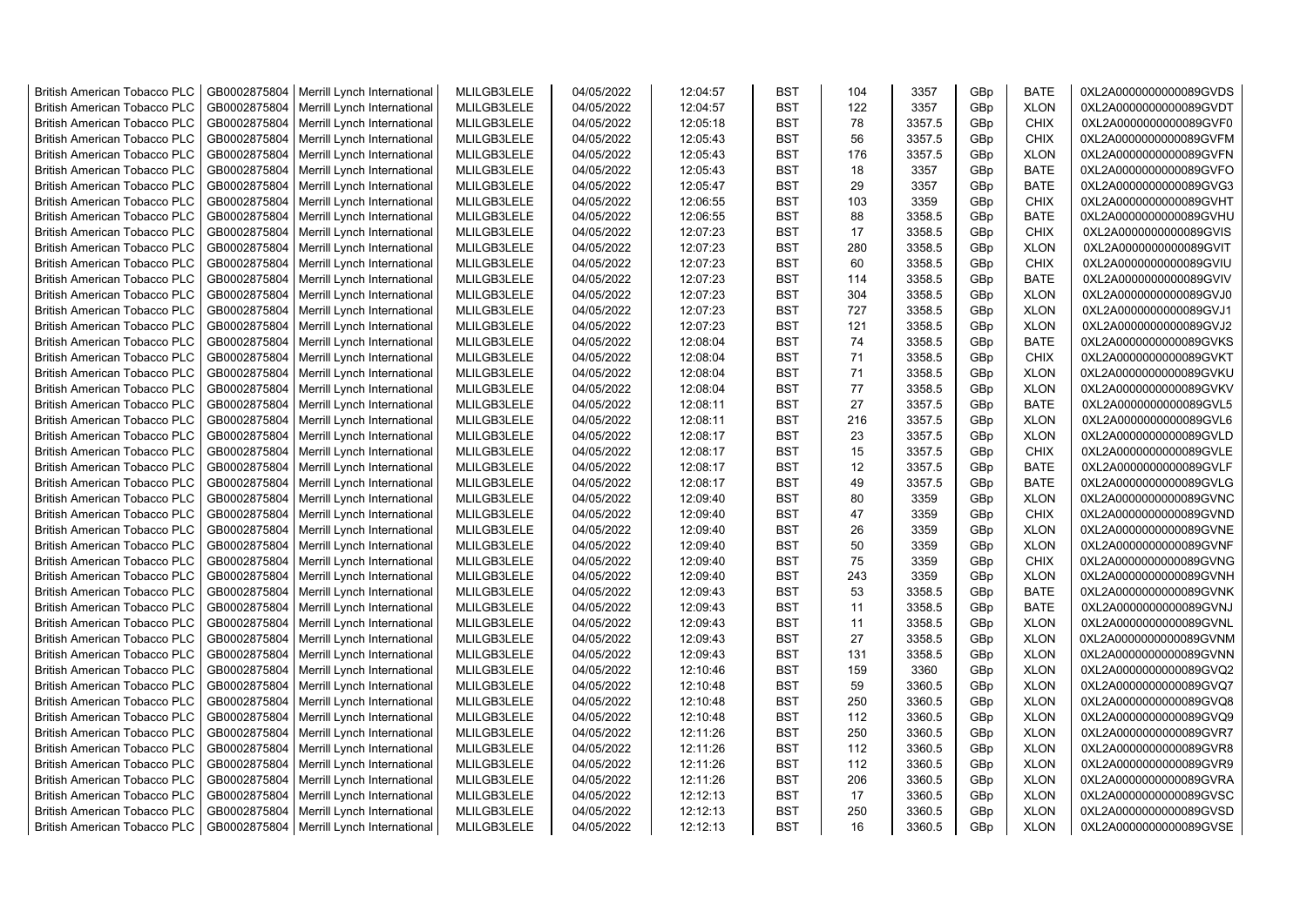| <b>British American Tobacco PLC</b> | GB0002875804 | Merrill Lynch International                | MLILGB3LELE | 04/05/2022 | 12:12:13 | <b>BST</b> | 82             | 3360.5 | GBp | <b>XLON</b> | 0XL2A0000000000089GVSF |
|-------------------------------------|--------------|--------------------------------------------|-------------|------------|----------|------------|----------------|--------|-----|-------------|------------------------|
| <b>British American Tobacco PLC</b> | GB0002875804 | Merrill Lynch International                | MLILGB3LELE | 04/05/2022 | 12:12:13 | <b>BST</b> | 206            | 3360.5 | GBp | <b>XLON</b> | 0XL2A0000000000089GVSG |
| <b>British American Tobacco PLC</b> | GB0002875804 | Merrill Lynch International                | MLILGB3LELE | 04/05/2022 | 12:12:51 | <b>BST</b> | 280            | 3360.5 | GBp | <b>BATE</b> | 0XL2A0000000000089GVT0 |
| <b>British American Tobacco PLC</b> | GB0002875804 | Merrill Lynch International                | MLILGB3LELE | 04/05/2022 | 12:13:03 | <b>BST</b> | 113            | 3360   | GBp | <b>CHIX</b> | 0XL2A0000000000089GVTG |
| <b>British American Tobacco PLC</b> | GB0002875804 | Merrill Lynch International                | MLILGB3LELE | 04/05/2022 | 12:13:15 | <b>BST</b> | 125            | 3360.5 | GBp | <b>XLON</b> | 0XL2A0000000000089GVU1 |
| <b>British American Tobacco PLC</b> | GB0002875804 | Merrill Lynch International                | MLILGB3LELE | 04/05/2022 | 12:13:15 | <b>BST</b> | 30             | 3360.5 | GBp | <b>XLON</b> | 0XL2A0000000000089GVU2 |
| <b>British American Tobacco PLC</b> | GB0002875804 | Merrill Lynch International                | MLILGB3LELE | 04/05/2022 | 12:14:55 | <b>BST</b> | 126            | 3361   | GBp | <b>CHIX</b> | 0XL2A0000000000089H00N |
| <b>British American Tobacco PLC</b> | GB0002875804 | Merrill Lynch International                | MLILGB3LELE | 04/05/2022 | 12:14:55 | BST        | 47             | 3361   | GBp | BATE        | 0XL2A0000000000089H00O |
| <b>British American Tobacco PLC</b> | GB0002875804 | Merrill Lynch International                | MLILGB3LELE | 04/05/2022 | 12:14:55 | <b>BST</b> | $\overline{7}$ | 3360.5 | GBp | <b>BATE</b> | 0XL2A0000000000089H00Q |
| <b>British American Tobacco PLC</b> | GB0002875804 | Merrill Lynch International                | MLILGB3LELE | 04/05/2022 | 12:14:55 | <b>BST</b> | 58             | 3360.5 | GBp | <b>BATE</b> | 0XL2A0000000000089H00R |
| <b>British American Tobacco PLC</b> | GB0002875804 | Merrill Lynch International                | MLILGB3LELE | 04/05/2022 | 12:14:55 | <b>BST</b> | 137            | 3360.5 | GBp | <b>BATE</b> | 0XL2A0000000000089H00S |
| <b>British American Tobacco PLC</b> | GB0002875804 | Merrill Lynch International                | MLILGB3LELE | 04/05/2022 | 12:14:55 | <b>BST</b> | 133            | 3361   | GBp | <b>BATE</b> | 0XL2A0000000000089H00T |
| <b>British American Tobacco PLC</b> | GB0002875804 | Merrill Lynch International                | MLILGB3LELE | 04/05/2022 | 12:14:55 | <b>BST</b> | 51             | 3361   | GBp | <b>BATE</b> | 0XL2A0000000000089H00U |
| <b>British American Tobacco PLC</b> | GB0002875804 | Merrill Lynch International                | MLILGB3LELE | 04/05/2022 | 12:14:56 | <b>BST</b> | 115            | 3360.5 | GBp | <b>XLON</b> | 0XL2A0000000000089H00V |
| <b>British American Tobacco PLC</b> | GB0002875804 | Merrill Lynch International                | MLILGB3LELE | 04/05/2022 | 12:15:13 | <b>BST</b> | 125            | 3362   | GBp | <b>XLON</b> | 0XL2A0000000000089H01N |
| <b>British American Tobacco PLC</b> | GB0002875804 | Merrill Lynch International                | MLILGB3LELE | 04/05/2022 | 12:15:17 | <b>BST</b> | 76             | 3362   | GBp | <b>CHIX</b> | 0XL2A0000000000089H01R |
| <b>British American Tobacco PLC</b> | GB0002875804 | Merrill Lynch International                | MLILGB3LELE | 04/05/2022 | 12:15:18 | <b>BST</b> | 3              | 3362   | GBp | <b>XLON</b> | 0XL2A0000000000089H01S |
| <b>British American Tobacco PLC</b> | GB0002875804 | Merrill Lynch International                | MLILGB3LELE | 04/05/2022 | 12:15:18 | <b>BST</b> | 112            | 3362   | GBp | <b>XLON</b> | 0XL2A0000000000089H01T |
| <b>British American Tobacco PLC</b> | GB0002875804 | Merrill Lynch International                | MLILGB3LELE | 04/05/2022 | 12:15:18 | <b>BST</b> | 250            | 3362   | GBp | <b>XLON</b> | 0XL2A0000000000089H01U |
| <b>British American Tobacco PLC</b> | GB0002875804 | Merrill Lynch International                | MLILGB3LELE | 04/05/2022 | 12:15:18 | BST        | 235            | 3362   | GBp | <b>XLON</b> | 0XL2A0000000000089H01V |
| <b>British American Tobacco PLC</b> | GB0002875804 | Merrill Lynch International                | MLILGB3LELE | 04/05/2022 | 12:15:18 | <b>BST</b> | 112            | 3362   | GBp | <b>XLON</b> | 0XL2A0000000000089H020 |
| <b>British American Tobacco PLC</b> | GB0002875804 | Merrill Lynch International                | MLILGB3LELE | 04/05/2022 | 12:15:18 | <b>BST</b> | 199            | 3362   | GBp | <b>XLON</b> | 0XL2A0000000000089H021 |
|                                     | GB0002875804 |                                            | MLILGB3LELE | 04/05/2022 |          | <b>BST</b> | 119            | 3362   |     |             |                        |
| <b>British American Tobacco PLC</b> |              | Merrill Lynch International                |             |            | 12:15:18 |            |                |        | GBp | <b>XLON</b> | 0XL2A0000000000089H022 |
| <b>British American Tobacco PLC</b> | GB0002875804 | Merrill Lynch International                | MLILGB3LELE | 04/05/2022 | 12:15:18 | BST        | 125            | 3362   | GBp | <b>XLON</b> | 0XL2A0000000000089H023 |
| <b>British American Tobacco PLC</b> | GB0002875804 | Merrill Lynch International                | MLILGB3LELE | 04/05/2022 | 12:15:18 | <b>BST</b> | 250            | 3362   | GBp | <b>XLON</b> | 0XL2A0000000000089H024 |
| <b>British American Tobacco PLC</b> | GB0002875804 | Merrill Lynch International                | MLILGB3LELE | 04/05/2022 | 12:15:18 | <b>BST</b> | 27             | 3362   | GBp | <b>XLON</b> | 0XL2A0000000000089H025 |
| British American Tobacco PLC        | GB0002875804 | Merrill Lynch International                | MLILGB3LELE | 04/05/2022 | 12:15:18 | <b>BST</b> | 112            | 3362   | GBp | <b>XLON</b> | 0XL2A0000000000089H026 |
| British American Tobacco PLC        | GB0002875804 | Merrill Lynch International                | MLILGB3LELE | 04/05/2022 | 12:15:18 | <b>BST</b> | 48             | 3362   | GBp | <b>XLON</b> | 0XL2A0000000000089H027 |
| <b>British American Tobacco PLC</b> | GB0002875804 | Merrill Lynch International                | MLILGB3LELE | 04/05/2022 | 12:15:37 | <b>BST</b> | 13             | 3361.5 | GBp | <b>BATE</b> | 0XL2A0000000000089H02E |
| <b>British American Tobacco PLC</b> | GB0002875804 | Merrill Lynch International                | MLILGB3LELE | 04/05/2022 | 12:16:20 | <b>BST</b> | 12             | 3362.5 | GBp | <b>CHIX</b> | 0XL2A0000000000089H03J |
| <b>British American Tobacco PLC</b> | GB0002875804 | Merrill Lynch International                | MLILGB3LELE | 04/05/2022 | 12:16:23 | <b>BST</b> | 237            | 3362.5 | GBp | <b>CHIX</b> | 0XL2A0000000000089H03M |
| <b>British American Tobacco PLC</b> | GB0002875804 | Merrill Lynch International                | MLILGB3LELE | 04/05/2022 | 12:16:30 | <b>BST</b> | 141            | 3362   | GBp | <b>XLON</b> | 0XL2A0000000000089H048 |
| <b>British American Tobacco PLC</b> | GB0002875804 | Merrill Lynch International                | MLILGB3LELE | 04/05/2022 | 12:16:30 | <b>BST</b> | 250            | 3362   | GBp | <b>XLON</b> | 0XL2A0000000000089H047 |
| <b>British American Tobacco PLC</b> | GB0002875804 | Merrill Lynch International                | MLILGB3LELE | 04/05/2022 | 12:16:54 | <b>BST</b> | 8              | 3362.5 | GBp | <b>BATE</b> | 0XL2A0000000000089H051 |
| <b>British American Tobacco PLC</b> | GB0002875804 | Merrill Lynch International                | MLILGB3LELE | 04/05/2022 | 12:16:54 | <b>BST</b> | 16             | 3362.5 | GBp | <b>BATE</b> | 0XL2A0000000000089H052 |
| <b>British American Tobacco PLC</b> | GB0002875804 | Merrill Lynch International                | MLILGB3LELE | 04/05/2022 | 12:16:57 | <b>BST</b> | 3              | 3362.5 | GBp | <b>BATE</b> | 0XL2A0000000000089H05C |
| <b>British American Tobacco PLC</b> | GB0002875804 | Merrill Lynch International                | MLILGB3LELE | 04/05/2022 | 12:17:03 | <b>BST</b> | 3              | 3362.5 | GBp | <b>BATE</b> | 0XL2A0000000000089H05H |
| <b>British American Tobacco PLC</b> | GB0002875804 | Merrill Lynch International                | MLILGB3LELE | 04/05/2022 | 12:17:21 | <b>BST</b> | 993            | 3362.5 | GBp | <b>XLON</b> | 0XL2A0000000000089H068 |
| <b>British American Tobacco PLC</b> | GB0002875804 | Merrill Lynch International                | MLILGB3LELE | 04/05/2022 | 12:17:21 | <b>BST</b> | 124            | 3362.5 | GBp | <b>XLON</b> | 0XL2A0000000000089H069 |
| <b>British American Tobacco PLC</b> | GB0002875804 | Merrill Lynch International                | MLILGB3LELE | 04/05/2022 | 12:18:01 | <b>BST</b> | 164            | 3361.5 | GBp | <b>CHIX</b> | 0XL2A0000000000089H07C |
| <b>British American Tobacco PLC</b> | GB0002875804 | Merrill Lynch International                | MLILGB3LELE | 04/05/2022 | 12:18:01 | <b>BST</b> | 263            | 3361.5 | GBp | <b>XLON</b> | 0XL2A0000000000089H07E |
| <b>British American Tobacco PLC</b> | GB0002875804 | Merrill Lynch International                | MLILGB3LELE | 04/05/2022 | 12:18:01 | <b>BST</b> | 254            | 3361.5 | GBp | <b>XLON</b> | 0XL2A0000000000089H07F |
| <b>British American Tobacco PLC</b> | GB0002875804 | Merrill Lynch International                | MLILGB3LELE | 04/05/2022 | 12:18:01 | <b>BST</b> | 12             | 3361   | GBp | <b>CHIX</b> | 0XL2A0000000000089H07G |
| <b>British American Tobacco PLC</b> | GB0002875804 | Merrill Lynch International                | MLILGB3LELE | 04/05/2022 | 12:18:01 | <b>BST</b> | 92             | 3361   | GBp | <b>CHIX</b> | 0XL2A0000000000089H07H |
| <b>British American Tobacco PLC</b> | GB0002875804 | Merrill Lynch International                | MLILGB3LELE | 04/05/2022 | 12:18:01 | <b>BST</b> | 8              | 3361   | GBp | <b>CHIX</b> | 0XL2A0000000000089H07I |
| <b>British American Tobacco PLC</b> | GB0002875804 | Merrill Lynch International                | MLILGB3LELE | 04/05/2022 | 12:18:05 | <b>BST</b> | 6              | 3361   | GBp | <b>BATE</b> | 0XL2A0000000000089H07O |
| <b>British American Tobacco PLC</b> | GB0002875804 | Merrill Lynch International                | MLILGB3LELE | 04/05/2022 | 12:18:05 | <b>BST</b> | 51             | 3361   | GBp | <b>BATE</b> | 0XL2A0000000000089H07P |
| <b>British American Tobacco PLC</b> |              | GB0002875804   Merrill Lynch International | MLILGB3LELE | 04/05/2022 | 12:18:05 | <b>BST</b> | 51             | 3361   | GBp | <b>BATE</b> | 0XL2A0000000000089H07Q |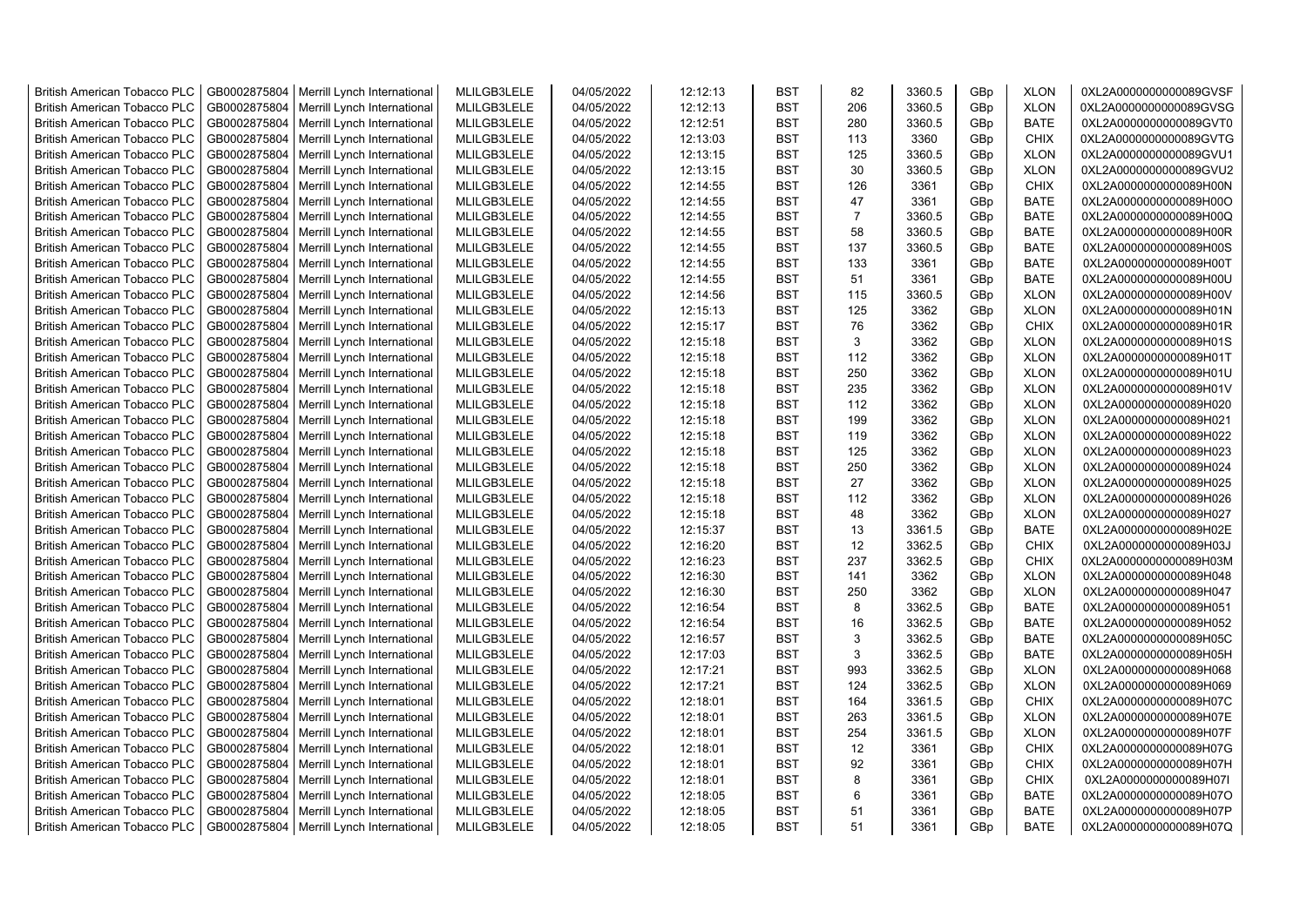| <b>British American Tobacco PLC</b>                                        | GB0002875804                 | Merrill Lynch International                                | MLILGB3LELE                | 04/05/2022               | 12:18:07             | <b>BST</b>               | 6          | 3361           | GBp             | <b>BATE</b>                | 0XL2A0000000000089H07T                           |
|----------------------------------------------------------------------------|------------------------------|------------------------------------------------------------|----------------------------|--------------------------|----------------------|--------------------------|------------|----------------|-----------------|----------------------------|--------------------------------------------------|
| <b>British American Tobacco PLC</b>                                        | GB0002875804                 | Merrill Lynch International                                | MLILGB3LELE                | 04/05/2022               | 12:18:07             | <b>BST</b>               | 51         | 3361           | GBp             | <b>BATE</b>                | 0XL2A0000000000089H07U                           |
| <b>British American Tobacco PLC</b>                                        | GB0002875804                 | Merrill Lynch International                                | MLILGB3LELE                | 04/05/2022               | 12:18:10             | <b>BST</b>               | 8          | 3361           | GBp             | <b>BATE</b>                | 0XL2A0000000000089H080                           |
| <b>British American Tobacco PLC</b>                                        | GB0002875804                 | Merrill Lynch International                                | MLILGB3LELE                | 04/05/2022               | 12:18:44             | <b>BST</b>               | 5          | 3361           | GBp             | <b>BATE</b>                | 0XL2A0000000000089H094                           |
| <b>British American Tobacco PLC</b>                                        | GB0002875804                 | Merrill Lynch International                                | MLILGB3LELE                | 04/05/2022               | 12:18:44             | <b>BST</b>               | 5          | 3361           | GBp             | <b>BATE</b>                | 0XL2A0000000000089H095                           |
| <b>British American Tobacco PLC</b>                                        | GB0002875804                 | Merrill Lynch International                                | MLILGB3LELE                | 04/05/2022               | 12:18:59             | <b>BST</b>               | 3          | 3361           | GBp             | <b>BATE</b>                | 0XL2A0000000000089H0A0                           |
| British American Tobacco PLC                                               | GB0002875804                 | Merrill Lynch International                                | MLILGB3LELE                | 04/05/2022               | 12:19:03             | <b>BST</b>               | 51         | 3361           | GBp             | <b>BATE</b>                | 0XL2A0000000000089H0A2                           |
| <b>British American Tobacco PLC</b>                                        | GB0002875804                 | Merrill Lynch International                                | MLILGB3LELE                | 04/05/2022               | 12:19:10             | <b>BST</b>               | 210        | 3361           | GBp             | <b>XLON</b>                | 0XL2A0000000000089H0A8                           |
| <b>British American Tobacco PLC</b>                                        | GB0002875804                 | Merrill Lynch International                                | MLILGB3LELE                | 04/05/2022               | 12:19:10             | <b>BST</b>               | 240        | 3361           | GBp             | <b>XLON</b>                | 0XL2A0000000000089H0A9                           |
| <b>British American Tobacco PLC</b>                                        | GB0002875804                 | Merrill Lynch International                                | MLILGB3LELE                | 04/05/2022               | 12:19:10             | <b>BST</b>               | 27         | 3361           | GBp             | <b>XLON</b>                | 0XL2A0000000000089H0AA                           |
| <b>British American Tobacco PLC</b>                                        | GB0002875804                 | Merrill Lynch International                                | MLILGB3LELE                | 04/05/2022               | 12:19:58             | <b>BST</b>               | 219        | 3360           | GBp             | <b>BATE</b>                | 0XL2A0000000000089H0BG                           |
| <b>British American Tobacco PLC</b>                                        | GB0002875804                 | Merrill Lynch International                                | MLILGB3LELE                | 04/05/2022               | 12:19:58             | <b>BST</b>               | 12         | 3360           | GBp             | <b>CHIX</b>                | 0XL2A0000000000089H0BH                           |
| <b>British American Tobacco PLC</b>                                        | GB0002875804                 | Merrill Lynch International                                | MLILGB3LELE                | 04/05/2022               | 12:19:58             | <b>BST</b>               | 444        | 3360           | GBp             | <b>XLON</b>                | 0XL2A0000000000089H0BI                           |
| <b>British American Tobacco PLC</b>                                        | GB0002875804                 | Merrill Lynch International                                | MLILGB3LELE                | 04/05/2022               | 12:21:51             | <b>BST</b>               | 250        | 3361.5         | GBp             | <b>XLON</b>                | 0XL2A0000000000089H0FA                           |
| <b>British American Tobacco PLC</b>                                        | GB0002875804                 | Merrill Lynch International                                | MLILGB3LELE                | 04/05/2022               | 12:21:51             | <b>BST</b>               | 177        | 3361.5         | GBp             | <b>XLON</b>                | 0XL2A0000000000089H0FB                           |
| <b>British American Tobacco PLC</b>                                        | GB0002875804                 | Merrill Lynch International                                | MLILGB3LELE                | 04/05/2022               | 12:21:51             | <b>BST</b>               | 177        | 3361.5         | GBp             | <b>XLON</b>                | 0XL2A0000000000089H0FC                           |
| <b>British American Tobacco PLC</b>                                        | GB0002875804                 | Merrill Lynch International                                | MLILGB3LELE                | 04/05/2022               | 12:21:54             | <b>BST</b>               | 155        | 3361.5         | GBp             | <b>XLON</b>                | 0XL2A0000000000089H0FE                           |
| <b>British American Tobacco PLC</b>                                        | GB0002875804                 | Merrill Lynch International                                | MLILGB3LELE                | 04/05/2022               | 12:21:54             | <b>BST</b>               | 177        | 3361.5         | GBp             | <b>XLON</b>                | 0XL2A0000000000089H0FF                           |
| <b>British American Tobacco PLC</b>                                        | GB0002875804                 | Merrill Lynch International                                | MLILGB3LELE                | 04/05/2022               | 12:21:54             | <b>BST</b>               | 250        | 3361.5         | GBp             | <b>XLON</b>                | 0XL2A0000000000089H0FG                           |
| <b>British American Tobacco PLC</b>                                        | GB0002875804                 | Merrill Lynch International                                | MLILGB3LELE                | 04/05/2022               | 12:22:43             | <b>BST</b>               | 250        | 3363           | GBp             | <b>XLON</b>                | 0XL2A0000000000089H0H3                           |
| <b>British American Tobacco PLC</b>                                        | GB0002875804                 | Merrill Lynch International                                | MLILGB3LELE                | 04/05/2022               | 12:22:43             | <b>BST</b>               | 206        | 3363           | GBp             | <b>XLON</b>                | 0XL2A0000000000089H0H4                           |
| <b>British American Tobacco PLC</b>                                        | GB0002875804                 | Merrill Lynch International                                | MLILGB3LELE                | 04/05/2022               | 12:22:59             | <b>BST</b>               | 199        | 3362.5         | GBp             | <b>CHIX</b>                | 0XL2A0000000000089H0HD                           |
| <b>British American Tobacco PLC</b>                                        | GB0002875804                 | Merrill Lynch International                                | MLILGB3LELE                | 04/05/2022               | 12:22:59             | <b>BST</b>               | 92         | 3362.5         | GBp             | <b>CHIX</b>                | 0XL2A0000000000089H0HE                           |
|                                                                            |                              |                                                            |                            |                          |                      | <b>BST</b>               | 50         |                |                 | <b>BATE</b>                |                                                  |
| <b>British American Tobacco PLC</b>                                        | GB0002875804                 | Merrill Lynch International                                | MLILGB3LELE                | 04/05/2022               | 12:24:57             |                          |            | 3363           | GBp             |                            | 0XL2A0000000000089H0L2                           |
| <b>British American Tobacco PLC</b><br><b>British American Tobacco PLC</b> | GB0002875804<br>GB0002875804 | Merrill Lynch International<br>Merrill Lynch International | MLILGB3LELE<br>MLILGB3LELE | 04/05/2022<br>04/05/2022 | 12:24:57<br>12:24:57 | <b>BST</b><br><b>BST</b> | 15<br>5    | 3363<br>3363   | GBp<br>GBp      | <b>BATE</b><br><b>BATE</b> | 0XL2A0000000000089H0L3<br>0XL2A0000000000089H0L4 |
|                                                                            |                              |                                                            |                            |                          |                      | <b>BST</b>               |            |                |                 |                            |                                                  |
| <b>British American Tobacco PLC</b>                                        | GB0002875804<br>GB0002875804 | Merrill Lynch International                                | MLILGB3LELE<br>MLILGB3LELE | 04/05/2022<br>04/05/2022 | 12:28:14             | <b>BST</b>               | 354<br>318 | 3362.5<br>3363 | GBp             | <b>BATE</b><br><b>CHIX</b> | 0XL2A0000000000089H0QB                           |
| <b>British American Tobacco PLC</b>                                        |                              | Merrill Lynch International                                |                            |                          | 12:28:43             |                          |            |                | GBp             |                            | 0XL2A0000000000089H0R6                           |
| <b>British American Tobacco PLC</b>                                        | GB0002875804                 | Merrill Lynch International                                | MLILGB3LELE                | 04/05/2022               | 12:28:45             | <b>BST</b>               | 229        | 3363           | GBp             | <b>CHIX</b>                | 0XL2A0000000000089H0R7                           |
| <b>British American Tobacco PLC</b>                                        | GB0002875804                 | Merrill Lynch International                                | MLILGB3LELE                | 04/05/2022               | 12:29:52             | <b>BST</b>               | 321        | 3363           | GBp             | <b>CHIX</b>                | 0XL2A0000000000089H0T3                           |
| <b>British American Tobacco PLC</b>                                        | GB0002875804                 | Merrill Lynch International                                | MLILGB3LELE                | 04/05/2022               | 12:30:20             | <b>BST</b>               | 250        | 3363           | GBp             | <b>XLON</b>                | 0XL2A0000000000089H0U1                           |
| <b>British American Tobacco PLC</b>                                        | GB0002875804                 | Merrill Lynch International                                | MLILGB3LELE                | 04/05/2022               | 12:30:20             | <b>BST</b>               | 57         | 3363           | GBp             | <b>XLON</b>                | 0XL2A0000000000089H0U2                           |
| <b>British American Tobacco PLC</b>                                        | GB0002875804                 | Merrill Lynch International                                | MLILGB3LELE                | 04/05/2022               | 12:30:20             | BST                      | 223        | 3363           | GBp             | <b>XLON</b>                | 0XL2A0000000000089H0U3                           |
| <b>British American Tobacco PLC</b>                                        | GB0002875804                 | Merrill Lynch International                                | MLILGB3LELE                | 04/05/2022               | 12:30:20             | <b>BST</b>               | 42         | 3363           | GBp             | <b>XLON</b>                | 0XL2A0000000000089H0U4                           |
| <b>British American Tobacco PLC</b>                                        | GB0002875804                 | Merrill Lynch International                                | MLILGB3LELE                | 04/05/2022               | 12:30:22             | <b>BST</b>               | 257        | 3363           | GBp             | <b>XLON</b>                | 0XL2A0000000000089H0U8                           |
| <b>British American Tobacco PLC</b>                                        | GB0002875804                 | Merrill Lynch International                                | MLILGB3LELE                | 04/05/2022               | 12:30:24             | <b>BST</b>               | 52         | 3363           | GBp             | <b>BATE</b>                | 0XL2A0000000000089H0U9                           |
| <b>British American Tobacco PLC</b>                                        | GB0002875804                 | Merrill Lynch International                                | MLILGB3LELE                | 04/05/2022               | 12:32:02             | <b>BST</b>               | 146        | 3362           | GBp             | <b>CHIX</b>                | 0XL2A0000000000089H114                           |
| <b>British American Tobacco PLC</b>                                        | GB0002875804                 | Merrill Lynch International                                | MLILGB3LELE                | 04/05/2022               | 12:32:02             | <b>BST</b>               | 304        | 3362           | GBp             | <b>XLON</b>                | 0XL2A0000000000089H116                           |
| <b>British American Tobacco PLC</b>                                        | GB0002875804                 | Merrill Lynch International                                | MLILGB3LELE                | 04/05/2022               | 12:32:02             | <b>BST</b>               | 177        | 3362           | GBp             | <b>XLON</b>                | 0XL2A0000000000089H117                           |
| <b>British American Tobacco PLC</b>                                        | GB0002875804                 | Merrill Lynch International                                | MLILGB3LELE                | 04/05/2022               | 12:32:09             | <b>BST</b>               | 319        | 3362           | GBp             | <b>CHIX</b>                | 0XL2A0000000000089H11B                           |
| <b>British American Tobacco PLC</b>                                        | GB0002875804                 | Merrill Lynch International                                | MLILGB3LELE                | 04/05/2022               | 12:32:39             | <b>BST</b>               | 206        | 3362.5         | GBp             | <b>BATE</b>                | 0XL2A0000000000089H125                           |
| <b>British American Tobacco PLC</b>                                        | GB0002875804                 | Merrill Lynch International                                | MLILGB3LELE                | 04/05/2022               | 12:32:39             | <b>BST</b>               | 154        | 3362.5         | GBp             | <b>BATE</b>                | 0XL2A0000000000089H126                           |
| <b>British American Tobacco PLC</b>                                        | GB0002875804                 | Merrill Lynch International                                | MLILGB3LELE                | 04/05/2022               | 12:32:47             | <b>BST</b>               | 9          | 3363.5         | GBp             | <b>XLON</b>                | 0XL2A0000000000089H12C                           |
| <b>British American Tobacco PLC</b>                                        | GB0002875804                 | Merrill Lynch International                                | MLILGB3LELE                | 04/05/2022               | 12:33:50             | <b>BST</b>               | 10         | 3364.5         | GBp             | <b>BATE</b>                | 0XL2A0000000000089H13R                           |
| <b>British American Tobacco PLC</b>                                        | GB0002875804                 | Merrill Lynch International                                | MLILGB3LELE                | 04/05/2022               | 12:33:50             | <b>BST</b>               | 466        | 3364.5         | GBp             | <b>BATE</b>                | 0XL2A0000000000089H13S                           |
| <b>British American Tobacco PLC</b>                                        | GB0002875804                 | Merrill Lynch International                                | MLILGB3LELE                | 04/05/2022               | 12:33:50             | <b>BST</b>               | 1135       | 3364.5         | GBp             | <b>XLON</b>                | 0XL2A0000000000089H13T                           |
| <b>British American Tobacco PLC</b>                                        | GB0002875804                 | Merrill Lynch International                                | MLILGB3LELE                | 04/05/2022               | 12:33:50             | <b>BST</b>               | 177        | 3364.5         | GBp             | <b>XLON</b>                | 0XL2A0000000000089H13U                           |
| <b>British American Tobacco PLC</b>                                        |                              | GB0002875804   Merrill Lynch International                 | MLILGB3LELE                | 04/05/2022               | 12:33:50             | <b>BST</b>               | 177        | 3364.5         | GB <sub>p</sub> | <b>XLON</b>                | 0XL2A0000000000089H13V                           |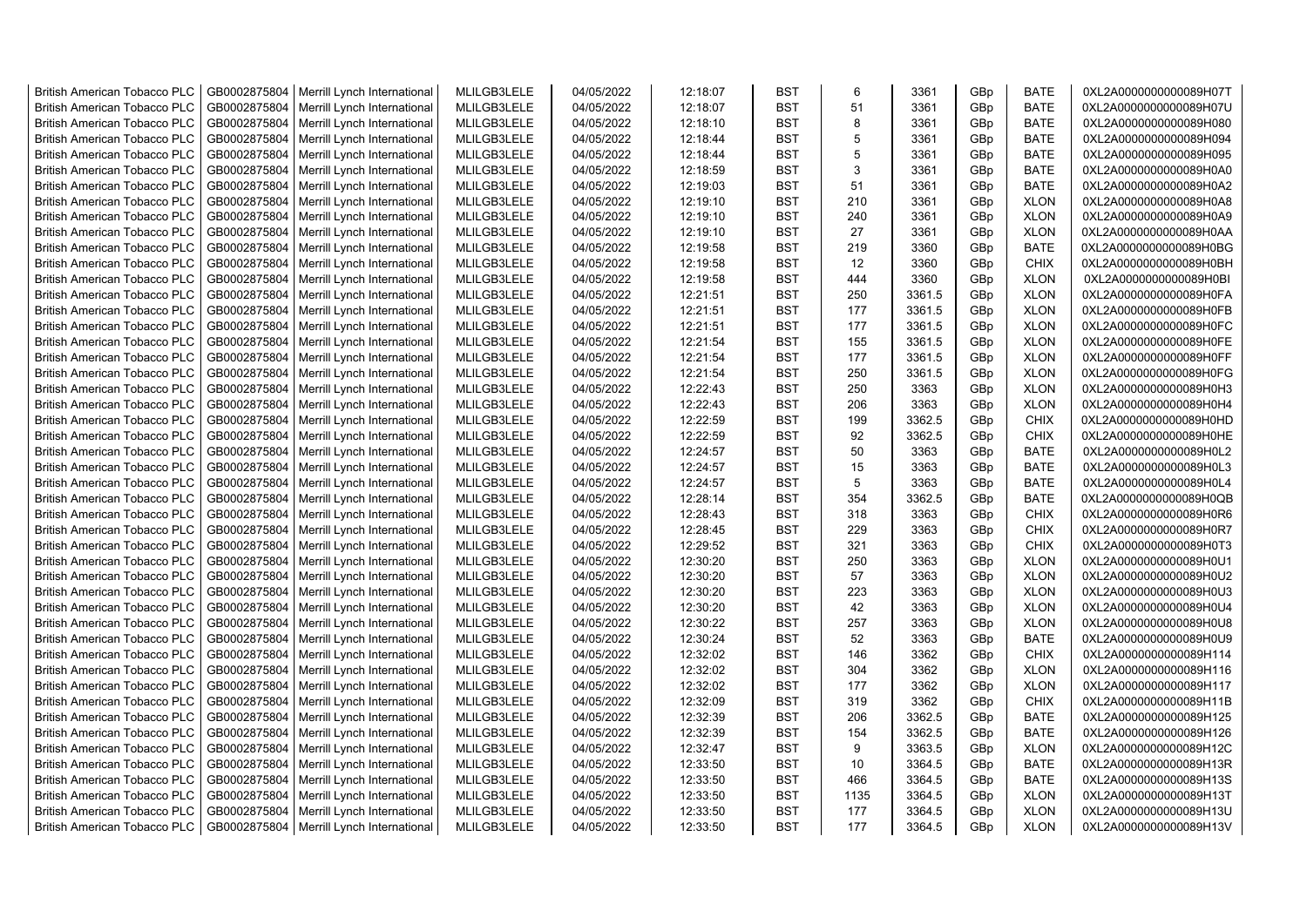| <b>British American Tobacco PLC</b> | GB0002875804 | Merrill Lynch International | MLILGB3LELE | 04/05/2022 | 12:33:50 | <b>BST</b> | 93             | 3364.5 | GBp | <b>XLON</b> | 0XL2A0000000000089H140 |
|-------------------------------------|--------------|-----------------------------|-------------|------------|----------|------------|----------------|--------|-----|-------------|------------------------|
| <b>British American Tobacco PLC</b> | GB0002875804 | Merrill Lynch International | MLILGB3LELE | 04/05/2022 | 12:34:11 | <b>BST</b> | 13             | 3364   | GBp | <b>CHIX</b> | 0XL2A0000000000089H14I |
| <b>British American Tobacco PLC</b> | GB0002875804 | Merrill Lynch International | MLILGB3LELE | 04/05/2022 | 12:34:11 | <b>BST</b> | 160            | 3364   | GBp | <b>CHIX</b> | 0XL2A0000000000089H14J |
| <b>British American Tobacco PLC</b> | GB0002875804 | Merrill Lynch International | MLILGB3LELE | 04/05/2022 | 12:34:11 | <b>BST</b> | 282            | 3364   | GBp | <b>XLON</b> | 0XL2A0000000000089H14K |
| <b>British American Tobacco PLC</b> | GB0002875804 | Merrill Lynch International | MLILGB3LELE | 04/05/2022 | 12:34:59 | <b>BST</b> | 31             | 3363.5 | GBp | <b>BATE</b> | 0XL2A0000000000089H160 |
| <b>British American Tobacco PLC</b> | GB0002875804 | Merrill Lynch International | MLILGB3LELE | 04/05/2022 | 12:36:46 | <b>BST</b> | 370            | 3363.5 | GBp | <b>CHIX</b> | 0XL2A0000000000089H19V |
| <b>British American Tobacco PLC</b> | GB0002875804 | Merrill Lynch International | MLILGB3LELE | 04/05/2022 | 12:36:46 | <b>BST</b> | 1321           | 3363.5 | GBp | <b>XLON</b> | 0XL2A0000000000089H1A0 |
| <b>British American Tobacco PLC</b> | GB0002875804 | Merrill Lynch International | MLILGB3LELE | 04/05/2022 | 12:36:46 | <b>BST</b> | 105            | 3363   | GBp | BATE        | 0XL2A0000000000089H1A1 |
| <b>British American Tobacco PLC</b> | GB0002875804 | Merrill Lynch International | MLILGB3LELE | 04/05/2022 | 12:37:00 | <b>BST</b> | 243            | 3363.5 | GBp | <b>XLON</b> | 0XL2A0000000000089H1AH |
| <b>British American Tobacco PLC</b> | GB0002875804 | Merrill Lynch International | MLILGB3LELE | 04/05/2022 | 12:37:00 | <b>BST</b> | 177            | 3363.5 | GBp | <b>XLON</b> | 0XL2A0000000000089H1AI |
| <b>British American Tobacco PLC</b> | GB0002875804 | Merrill Lynch International | MLILGB3LELE | 04/05/2022 | 12:37:00 | <b>BST</b> | 151            | 3363.5 | GBp | <b>XLON</b> | 0XL2A0000000000089H1AJ |
| <b>British American Tobacco PLC</b> | GB0002875804 | Merrill Lynch International | MLILGB3LELE | 04/05/2022 | 12:38:00 | <b>BST</b> | 250            | 3363.5 | GBp | <b>XLON</b> | 0XL2A0000000000089H1CC |
| <b>British American Tobacco PLC</b> | GB0002875804 | Merrill Lynch International | MLILGB3LELE | 04/05/2022 | 12:38:00 | <b>BST</b> | 292            | 3363.5 | GBp | <b>XLON</b> | 0XL2A0000000000089H1CD |
| <b>British American Tobacco PLC</b> | GB0002875804 | Merrill Lynch International | MLILGB3LELE | 04/05/2022 | 12:38:00 | <b>BST</b> | 140            | 3363.5 | GBp | <b>XLON</b> | 0XL2A0000000000089H1CE |
| <b>British American Tobacco PLC</b> | GB0002875804 | Merrill Lynch International | MLILGB3LELE | 04/05/2022 | 12:38:51 | <b>BST</b> | 250            | 3363.5 | GBp | <b>XLON</b> | 0XL2A0000000000089H1E1 |
| <b>British American Tobacco PLC</b> | GB0002875804 | Merrill Lynch International | MLILGB3LELE | 04/05/2022 | 12:38:51 | <b>BST</b> | 324            | 3363.5 | GBp | <b>XLON</b> | 0XL2A0000000000089H1E2 |
| <b>British American Tobacco PLC</b> | GB0002875804 | Merrill Lynch International | MLILGB3LELE | 04/05/2022 | 12:39:07 | <b>BST</b> | 97             | 3362.5 | GBp | BATE        | 0XL2A0000000000089H1ET |
| <b>British American Tobacco PLC</b> | GB0002875804 | Merrill Lynch International | MLILGB3LELE | 04/05/2022 | 12:39:07 | <b>BST</b> | 289            | 3362.5 | GBp | <b>CHIX</b> | 0XL2A0000000000089H1EU |
| <b>British American Tobacco PLC</b> | GB0002875804 | Merrill Lynch International | MLILGB3LELE | 04/05/2022 | 12:39:07 | <b>BST</b> | 311            | 3362.5 | GBp | <b>XLON</b> | 0XL2A0000000000089H1EV |
| British American Tobacco PLC        | GB0002875804 | Merrill Lynch International | MLILGB3LELE | 04/05/2022 | 12:39:07 | <b>BST</b> | 330            | 3362.5 | GBp | <b>XLON</b> | 0XL2A0000000000089H1F0 |
| <b>British American Tobacco PLC</b> | GB0002875804 | Merrill Lynch International | MLILGB3LELE | 04/05/2022 | 12:40:03 | <b>BST</b> | 334            | 3364   | GBp | <b>CHIX</b> | 0XL2A0000000000089H1GE |
| <b>British American Tobacco PLC</b> | GB0002875804 | Merrill Lynch International | MLILGB3LELE | 04/05/2022 | 12:40:03 | <b>BST</b> | 165            | 3364   | GBp | <b>XLON</b> | 0XL2A0000000000089H1GF |
| <b>British American Tobacco PLC</b> | GB0002875804 | Merrill Lynch International | MLILGB3LELE | 04/05/2022 | 12:41:56 | <b>BST</b> | 177            | 3364   | GBp | <b>XLON</b> | 0XL2A0000000000089H1K7 |
| <b>British American Tobacco PLC</b> | GB0002875804 | Merrill Lynch International | MLILGB3LELE | 04/05/2022 | 12:41:56 | <b>BST</b> | 177            | 3364   | GBp | <b>XLON</b> | 0XL2A0000000000089H1K8 |
| <b>British American Tobacco PLC</b> | GB0002875804 | Merrill Lynch International | MLILGB3LELE | 04/05/2022 | 12:42:47 | <b>BST</b> | 28             | 3365   | GBp | <b>CHIX</b> | 0XL2A0000000000089H1L4 |
| <b>British American Tobacco PLC</b> | GB0002875804 | Merrill Lynch International | MLILGB3LELE | 04/05/2022 | 12:42:47 | <b>BST</b> | 194            | 3365   | GBp | <b>CHIX</b> | 0XL2A0000000000089H1L5 |
| <b>British American Tobacco PLC</b> | GB0002875804 | Merrill Lynch International | MLILGB3LELE | 04/05/2022 | 12:43:46 | <b>BST</b> | 155            | 3365.5 | GBp | <b>XLON</b> | 0XL2A0000000000089H1NK |
| <b>British American Tobacco PLC</b> | GB0002875804 | Merrill Lynch International | MLILGB3LELE | 04/05/2022 | 12:43:46 | <b>BST</b> | 45             | 3365.5 | GBp | <b>BATE</b> | 0XL2A0000000000089H1NL |
| <b>British American Tobacco PLC</b> | GB0002875804 | Merrill Lynch International | MLILGB3LELE | 04/05/2022 | 12:43:46 | BST        | 142            | 3365.5 | GBp | <b>XLON</b> | 0XL2A0000000000089H1NM |
| <b>British American Tobacco PLC</b> | GB0002875804 | Merrill Lynch International | MLILGB3LELE | 04/05/2022 | 12:43:46 | <b>BST</b> | 2002           | 3365.5 | GBp | <b>XLON</b> | 0XL2A0000000000089H1NN |
| <b>British American Tobacco PLC</b> | GB0002875804 | Merrill Lynch International | MLILGB3LELE | 04/05/2022 | 12:44:08 | <b>BST</b> | 312            | 3368   | GBp | <b>BATE</b> | 0XL2A0000000000089H1OO |
| <b>British American Tobacco PLC</b> | GB0002875804 | Merrill Lynch International | MLILGB3LELE | 04/05/2022 | 12:44:08 | <b>BST</b> | 269            | 3368   | GBp | <b>XLON</b> | 0XL2A0000000000089H1OP |
| <b>British American Tobacco PLC</b> | GB0002875804 | Merrill Lynch International | MLILGB3LELE | 04/05/2022 | 12:44:08 | <b>BST</b> | 281            | 3367.5 | GBp | <b>CHIX</b> | 0XL2A0000000000089H1OR |
| <b>British American Tobacco PLC</b> | GB0002875804 | Merrill Lynch International | MLILGB3LELE | 04/05/2022 | 12:44:08 | <b>BST</b> | 54             | 3367   | GBp | <b>CHIX</b> | 0XL2A0000000000089H1OS |
| <b>British American Tobacco PLC</b> | GB0002875804 | Merrill Lynch International | MLILGB3LELE | 04/05/2022 | 12:44:08 | <b>BST</b> | 186            | 3367   | GBp | <b>CHIX</b> | 0XL2A0000000000089H1OT |
| <b>British American Tobacco PLC</b> | GB0002875804 | Merrill Lynch International | MLILGB3LELE | 04/05/2022 | 12:44:20 | <b>BST</b> | 142            | 3367   | GBp | <b>BATE</b> | 0XL2A0000000000089H1P7 |
| <b>British American Tobacco PLC</b> | GB0002875804 | Merrill Lynch International | MLILGB3LELE | 04/05/2022 | 12:44:20 | <b>BST</b> | 51             | 3367   | GBp | <b>BATE</b> | 0XL2A0000000000089H1P8 |
| <b>British American Tobacco PLC</b> | GB0002875804 | Merrill Lynch International | MLILGB3LELE | 04/05/2022 | 12:45:04 | <b>BST</b> | 401            | 3366.5 | GBp | <b>XLON</b> | 0XL2A0000000000089H1QR |
| <b>British American Tobacco PLC</b> | GB0002875804 | Merrill Lynch International | MLILGB3LELE | 04/05/2022 | 12:45:48 | <b>BST</b> | 250            | 3366.5 | GBp | <b>XLON</b> | 0XL2A0000000000089H1S2 |
| <b>British American Tobacco PLC</b> | GB0002875804 | Merrill Lynch International | MLILGB3LELE | 04/05/2022 | 12:45:48 | <b>BST</b> | 206            | 3366.5 | GBp | <b>XLON</b> | 0XL2A0000000000089H1S3 |
| <b>British American Tobacco PLC</b> | GB0002875804 | Merrill Lynch International | MLILGB3LELE | 04/05/2022 | 12:45:48 | <b>BST</b> | 122            | 3366.5 | GBp | <b>XLON</b> | 0XL2A0000000000089H1S4 |
| <b>British American Tobacco PLC</b> | GB0002875804 | Merrill Lynch International | MLILGB3LELE | 04/05/2022 | 12:45:57 | <b>BST</b> | 56             | 3367   | GBp | <b>XLON</b> | 0XL2A0000000000089H1S8 |
| British American Tobacco PLC        | GB0002875804 | Merrill Lynch International | MLILGB3LELE | 04/05/2022 | 12:45:57 | <b>BST</b> | 56             | 3367   | GBp | <b>BATE</b> | 0XL2A0000000000089H1S9 |
| <b>British American Tobacco PLC</b> | GB0002875804 | Merrill Lynch International | MLILGB3LELE | 04/05/2022 | 12:46:45 | <b>BST</b> | 38             | 3368   | GBp | <b>XLON</b> | 0XL2A0000000000089H1U7 |
| <b>British American Tobacco PLC</b> | GB0002875804 | Merrill Lynch International | MLILGB3LELE | 04/05/2022 | 12:46:45 | <b>BST</b> | 62             | 3368   | GBp | <b>XLON</b> | 0XL2A0000000000089H1U8 |
| <b>British American Tobacco PLC</b> | GB0002875804 | Merrill Lynch International | MLILGB3LELE | 04/05/2022 | 12:46:45 | <b>BST</b> | $\overline{4}$ | 3368   | GBp | <b>BATE</b> | 0XL2A0000000000089H1U9 |
| <b>British American Tobacco PLC</b> | GB0002875804 | Merrill Lynch International | MLILGB3LELE | 04/05/2022 | 12:47:02 | <b>BST</b> | 31             | 3367.5 | GBp | <b>XLON</b> | 0XL2A0000000000089H1UR |
| <b>British American Tobacco PLC</b> | GB0002875804 | Merrill Lynch International | MLILGB3LELE | 04/05/2022 | 12:47:02 | <b>BST</b> | 41             | 3367.5 | GBp | <b>XLON</b> | 0XL2A0000000000089H1US |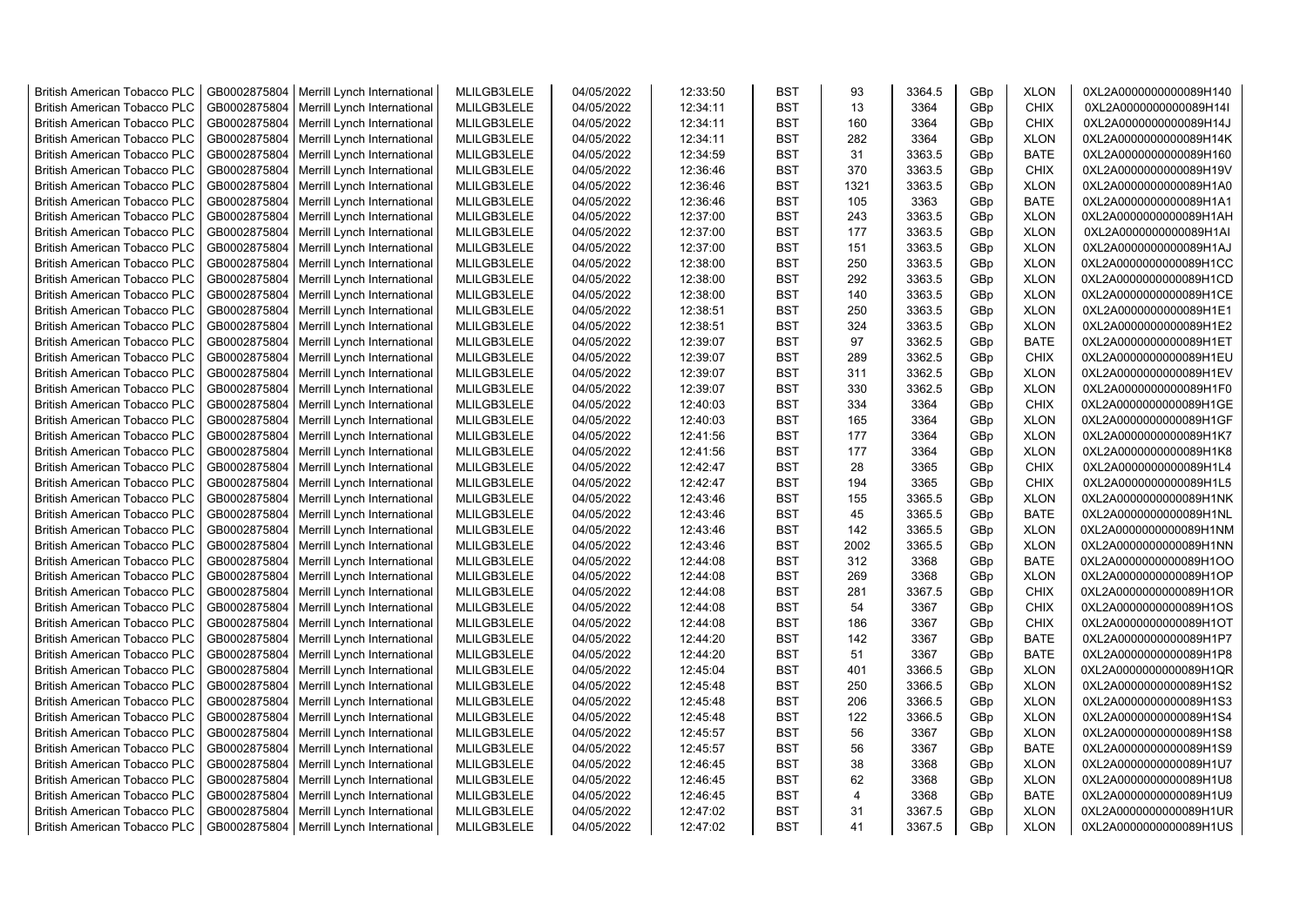| <b>British American Tobacco PLC</b> | GB0002875804 | Merrill Lynch International | MLILGB3LELE | 04/05/2022 | 12:47:03 | <b>BST</b> | 375            | 3368   | GBp | <b>BATE</b> | 0XL2A0000000000089H1UU |
|-------------------------------------|--------------|-----------------------------|-------------|------------|----------|------------|----------------|--------|-----|-------------|------------------------|
| <b>British American Tobacco PLC</b> | GB0002875804 | Merrill Lynch International | MLILGB3LELE | 04/05/2022 | 12:47:08 | <b>BST</b> | 51             | 3368   | GBp | <b>BATE</b> | 0XL2A0000000000089H1V1 |
| <b>British American Tobacco PLC</b> | GB0002875804 | Merrill Lynch International | MLILGB3LELE | 04/05/2022 | 12:48:10 | <b>BST</b> | 22             | 3367   | GBp | <b>XLON</b> | 0XL2A0000000000089H20D |
| <b>British American Tobacco PLC</b> | GB0002875804 | Merrill Lynch International | MLILGB3LELE | 04/05/2022 | 12:49:02 | <b>BST</b> | 194            | 3367   | GBp | <b>BATE</b> | 0XL2A0000000000089H21L |
| British American Tobacco PLC        | GB0002875804 | Merrill Lynch International | MLILGB3LELE | 04/05/2022 | 12:50:48 | <b>BST</b> | 104            | 3367   | GBp | <b>BATE</b> | 0XL2A0000000000089H24V |
| <b>British American Tobacco PLC</b> | GB0002875804 | Merrill Lynch International | MLILGB3LELE | 04/05/2022 | 12:50:48 | <b>BST</b> | 10             | 3367   | GBp | <b>XLON</b> | 0XL2A0000000000089H250 |
| <b>British American Tobacco PLC</b> | GB0002875804 | Merrill Lynch International | MLILGB3LELE | 04/05/2022 | 12:50:48 | <b>BST</b> | 2559           | 3367   | GBp | <b>XLON</b> | 0XL2A0000000000089H251 |
| <b>British American Tobacco PLC</b> | GB0002875804 | Merrill Lynch International | MLILGB3LELE | 04/05/2022 | 12:50:50 | <b>BST</b> | 86             | 3367   | GBp | <b>BATE</b> | 0XL2A0000000000089H255 |
| <b>British American Tobacco PLC</b> | GB0002875804 | Merrill Lynch International | MLILGB3LELE | 04/05/2022 | 12:50:51 | <b>BST</b> | 218            | 3367.5 | GBp | <b>XLON</b> | 0XL2A0000000000089H256 |
| <b>British American Tobacco PLC</b> | GB0002875804 | Merrill Lynch International | MLILGB3LELE | 04/05/2022 | 12:50:51 | <b>BST</b> | 73             | 3367.5 | GBp | <b>XLON</b> | 0XL2A0000000000089H257 |
| <b>British American Tobacco PLC</b> | GB0002875804 | Merrill Lynch International | MLILGB3LELE | 04/05/2022 | 12:50:51 | <b>BST</b> | 243            | 3367.5 | GBp | <b>XLON</b> | 0XL2A0000000000089H258 |
| <b>British American Tobacco PLC</b> | GB0002875804 | Merrill Lynch International | MLILGB3LELE | 04/05/2022 | 12:50:51 | <b>BST</b> | 59             | 3367.5 | GBp | <b>XLON</b> | 0XL2A0000000000089H259 |
| <b>British American Tobacco PLC</b> | GB0002875804 | Merrill Lynch International | MLILGB3LELE | 04/05/2022 | 12:50:52 | <b>BST</b> | 75             | 3367.5 | GBp | <b>CHIX</b> | 0XL2A0000000000089H25C |
| <b>British American Tobacco PLC</b> | GB0002875804 | Merrill Lynch International | MLILGB3LELE | 04/05/2022 | 12:50:52 | <b>BST</b> | 124            | 3367.5 | GBp | <b>CHIX</b> | 0XL2A0000000000089H25D |
| <b>British American Tobacco PLC</b> | GB0002875804 | Merrill Lynch International | MLILGB3LELE | 04/05/2022 | 12:50:52 | <b>BST</b> | 54             | 3367.5 | GBp | <b>CHIX</b> | 0XL2A0000000000089H25E |
| <b>British American Tobacco PLC</b> | GB0002875804 | Merrill Lynch International | MLILGB3LELE | 04/05/2022 | 12:50:52 | <b>BST</b> | 139            | 3367.5 | GBp | <b>CHIX</b> | 0XL2A0000000000089H25F |
| <b>British American Tobacco PLC</b> | GB0002875804 | Merrill Lynch International | MLILGB3LELE | 04/05/2022 | 12:50:52 | <b>BST</b> | 124            | 3367.5 | GBp | CHIX        | 0XL2A0000000000089H25G |
| <b>British American Tobacco PLC</b> | GB0002875804 | Merrill Lynch International | MLILGB3LELE | 04/05/2022 | 12:50:52 | <b>BST</b> | 56             | 3367.5 | GBp | <b>CHIX</b> | 0XL2A0000000000089H25H |
| <b>British American Tobacco PLC</b> | GB0002875804 | Merrill Lynch International | MLILGB3LELE | 04/05/2022 | 12:51:47 | <b>BST</b> | 177            | 3367.5 | GBp | <b>XLON</b> | 0XL2A0000000000089H277 |
| <b>British American Tobacco PLC</b> | GB0002875804 | Merrill Lynch International | MLILGB3LELE | 04/05/2022 | 12:51:59 | <b>BST</b> | 220            | 3367.5 | GBp | <b>XLON</b> | 0XL2A0000000000089H27K |
| <b>British American Tobacco PLC</b> | GB0002875804 | Merrill Lynch International | MLILGB3LELE | 04/05/2022 | 12:51:59 | <b>BST</b> | 177            | 3367.5 | GBp | <b>XLON</b> | 0XL2A0000000000089H27L |
| <b>British American Tobacco PLC</b> | GB0002875804 | Merrill Lynch International | MLILGB3LELE | 04/05/2022 | 12:51:59 | <b>BST</b> | 193            | 3367.5 | GBp | <b>XLON</b> | 0XL2A0000000000089H27M |
| <b>British American Tobacco PLC</b> | GB0002875804 | Merrill Lynch International | MLILGB3LELE | 04/05/2022 | 12:52:53 | <b>BST</b> | 2              | 3367.5 | GBp | <b>XLON</b> | 0XL2A0000000000089H28V |
| <b>British American Tobacco PLC</b> | GB0002875804 | Merrill Lynch International | MLILGB3LELE | 04/05/2022 | 12:52:55 | <b>BST</b> | 14             | 3367.5 | GBp | <b>BATE</b> | 0XL2A0000000000089H297 |
| <b>British American Tobacco PLC</b> | GB0002875804 | Merrill Lynch International | MLILGB3LELE | 04/05/2022 | 12:53:21 | <b>BST</b> | 148            | 3367.5 | GBp | <b>XLON</b> | 0XL2A0000000000089H2A3 |
| <b>British American Tobacco PLC</b> | GB0002875804 | Merrill Lynch International | MLILGB3LELE | 04/05/2022 | 12:53:21 | <b>BST</b> | 177            | 3367.5 | GBp | <b>XLON</b> | 0XL2A0000000000089H2A4 |
| <b>British American Tobacco PLC</b> | GB0002875804 | Merrill Lynch International | MLILGB3LELE | 04/05/2022 | 12:53:21 | <b>BST</b> | 177            | 3367.5 | GBp | <b>XLON</b> | 0XL2A0000000000089H2A5 |
| <b>British American Tobacco PLC</b> | GB0002875804 | Merrill Lynch International | MLILGB3LELE | 04/05/2022 | 12:53:21 | <b>BST</b> | 248            | 3367.5 | GBp | <b>XLON</b> | 0XL2A0000000000089H2A6 |
| <b>British American Tobacco PLC</b> | GB0002875804 | Merrill Lynch International | MLILGB3LELE | 04/05/2022 | 12:53:26 | <b>BST</b> | 250            | 3367.5 | GBp | <b>BATE</b> | 0XL2A0000000000089H2AG |
| <b>British American Tobacco PLC</b> | GB0002875804 | Merrill Lynch International | MLILGB3LELE | 04/05/2022 | 12:53:26 | <b>BST</b> | 51             | 3368   | GBp | <b>BATE</b> | 0XL2A0000000000089H2AH |
| <b>British American Tobacco PLC</b> | GB0002875804 | Merrill Lynch International | MLILGB3LELE | 04/05/2022 | 12:53:27 | <b>BST</b> | 12             | 3368   | GBp | <b>BATE</b> | 0XL2A0000000000089H2AI |
| <b>British American Tobacco PLC</b> | GB0002875804 | Merrill Lynch International | MLILGB3LELE | 04/05/2022 | 12:53:28 | <b>BST</b> | 51             | 3368   | GBp | <b>BATE</b> | 0XL2A0000000000089H2AP |
| <b>British American Tobacco PLC</b> | GB0002875804 | Merrill Lynch International | MLILGB3LELE | 04/05/2022 | 12:54:15 | <b>BST</b> | 474            | 3367.5 | GBp | <b>BATE</b> | 0XL2A0000000000089H2CN |
| <b>British American Tobacco PLC</b> | GB0002875804 | Merrill Lynch International | MLILGB3LELE | 04/05/2022 | 12:54:15 | <b>BST</b> | 725            | 3367.5 | GBp | <b>XLON</b> | 0XL2A0000000000089H2CO |
| <b>British American Tobacco PLC</b> | GB0002875804 | Merrill Lynch International | MLILGB3LELE | 04/05/2022 | 12:54:15 | <b>BST</b> | 596            | 3367.5 | GBp | <b>XLON</b> | 0XL2A0000000000089H2CP |
| <b>British American Tobacco PLC</b> | GB0002875804 | Merrill Lynch International | MLILGB3LELE | 04/05/2022 | 12:54:16 | <b>BST</b> | 25             | 3367   | GBp | <b>XLON</b> | 0XL2A0000000000089H2CQ |
| <b>British American Tobacco PLC</b> | GB0002875804 | Merrill Lynch International | MLILGB3LELE | 04/05/2022 | 12:54:16 | <b>BST</b> | 85             | 3367   | GBp | <b>XLON</b> | 0XL2A0000000000089H2CR |
| <b>British American Tobacco PLC</b> | GB0002875804 | Merrill Lynch International | MLILGB3LELE | 04/05/2022 | 12:54:51 | <b>BST</b> | 29             | 3367   | GBp | <b>BATE</b> | 0XL2A0000000000089H2DF |
| <b>British American Tobacco PLC</b> | GB0002875804 | Merrill Lynch International | MLILGB3LELE | 04/05/2022 | 12:55:37 | <b>BST</b> | $\overline{4}$ | 3367.5 | GBp | <b>CHIX</b> | 0XL2A0000000000089H2EM |
| <b>British American Tobacco PLC</b> | GB0002875804 | Merrill Lynch International | MLILGB3LELE | 04/05/2022 | 12:55:39 | <b>BST</b> | 392            | 3367.5 | GBp | <b>CHIX</b> | 0XL2A0000000000089H2EO |
| <b>British American Tobacco PLC</b> | GB0002875804 | Merrill Lynch International | MLILGB3LELE | 04/05/2022 | 12:57:10 | <b>BST</b> | 58             | 3366.5 | GBp | <b>BATE</b> | 0XL2A0000000000089H2HV |
| <b>British American Tobacco PLC</b> | GB0002875804 | Merrill Lynch International | MLILGB3LELE | 04/05/2022 | 12:57:10 | <b>BST</b> | 581            | 3366.5 | GBp | <b>CHIX</b> | 0XL2A0000000000089H2I1 |
| <b>British American Tobacco PLC</b> | GB0002875804 | Merrill Lynch International | MLILGB3LELE | 04/05/2022 | 12:57:10 | <b>BST</b> | 1893           | 3366.5 | GBp | <b>XLON</b> | 0XL2A0000000000089H2I2 |
| <b>British American Tobacco PLC</b> | GB0002875804 | Merrill Lynch International | MLILGB3LELE | 04/05/2022 | 12:57:10 | <b>BST</b> | 30             | 3366.5 | GBp | <b>XLON</b> | 0XL2A0000000000089H2I3 |
| <b>British American Tobacco PLC</b> | GB0002875804 | Merrill Lynch International | MLILGB3LELE | 04/05/2022 | 12:57:18 | <b>BST</b> | 118            | 3368   | GBp | <b>XLON</b> | 0XL2A0000000000089H2IC |
| <b>British American Tobacco PLC</b> | GB0002875804 | Merrill Lynch International | MLILGB3LELE | 04/05/2022 | 12:59:02 | <b>BST</b> | 342            | 3368.5 | GBp | <b>XLON</b> | 0XL2A0000000000089H2M8 |
| <b>British American Tobacco PLC</b> | GB0002875804 | Merrill Lynch International | MLILGB3LELE | 04/05/2022 | 12:59:05 | <b>BST</b> | 145            | 3368.5 | GBp | <b>CHIX</b> | 0XL2A0000000000089H2MC |
| <b>British American Tobacco PLC</b> | GB0002875804 | Merrill Lynch International | MLILGB3LELE | 04/05/2022 | 12:59:05 | <b>BST</b> | 113            | 3368.5 | GBp | <b>CHIX</b> | 0XL2A0000000000089H2MD |
|                                     |              |                             |             |            |          |            |                |        |     |             |                        |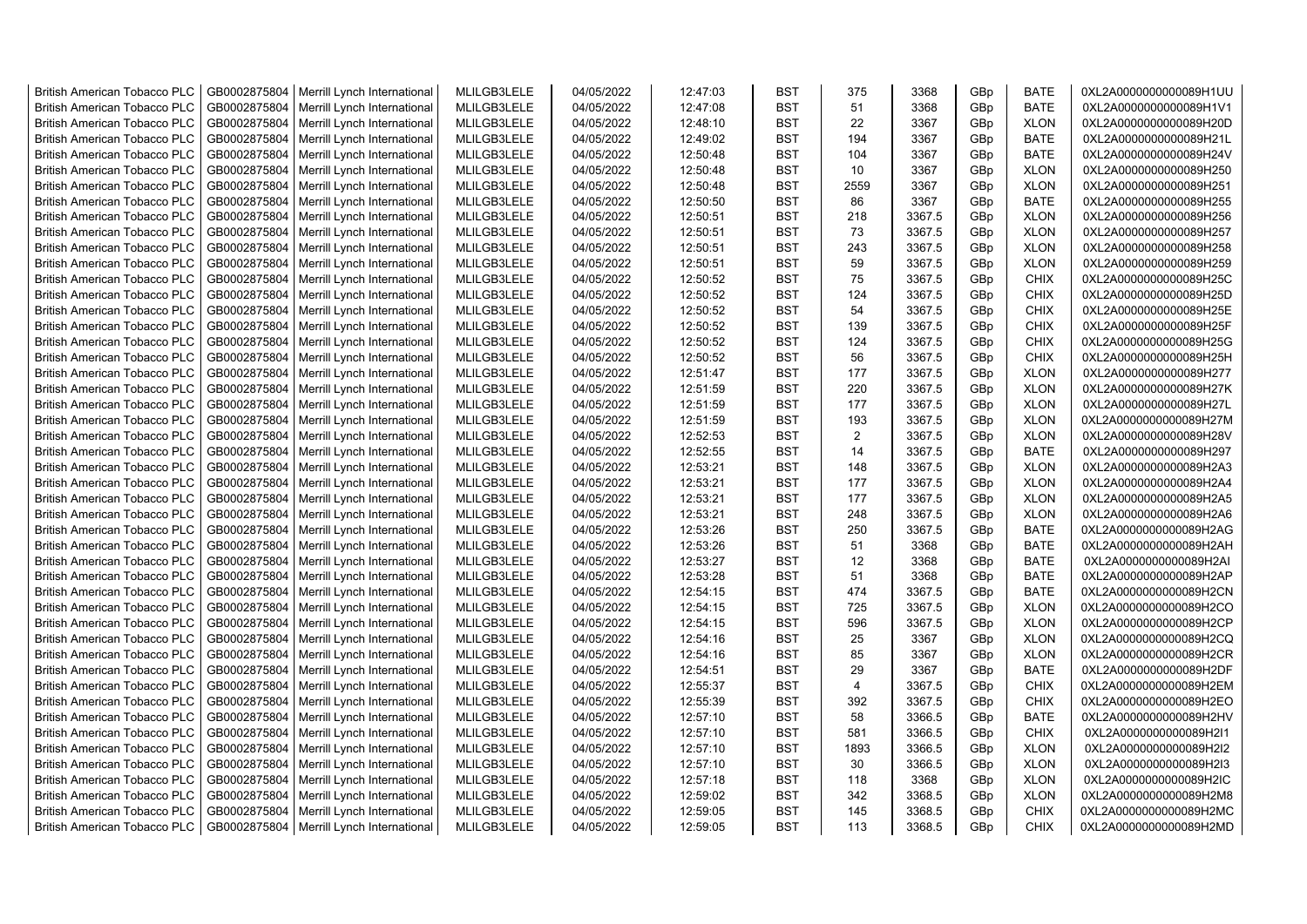| <b>British American Tobacco PLC</b> | GB0002875804 | Merrill Lynch International                | MLILGB3LELE | 04/05/2022 | 12:59:27 | <b>BST</b> | 12   | 3368.5 | GBp | <b>CHIX</b> | 0XL2A0000000000089H2MV |
|-------------------------------------|--------------|--------------------------------------------|-------------|------------|----------|------------|------|--------|-----|-------------|------------------------|
| <b>British American Tobacco PLC</b> | GB0002875804 | Merrill Lynch International                | MLILGB3LELE | 04/05/2022 | 12:59:28 | <b>BST</b> | 128  | 3368.5 | GBp | <b>CHIX</b> | 0XL2A0000000000089H2N0 |
| <b>British American Tobacco PLC</b> | GB0002875804 | Merrill Lynch International                | MLILGB3LELE | 04/05/2022 | 12:59:29 | <b>BST</b> | 35   | 3368.5 | GBp | <b>CHIX</b> | 0XL2A0000000000089H2N2 |
| <b>British American Tobacco PLC</b> | GB0002875804 | Merrill Lynch International                | MLILGB3LELE | 04/05/2022 | 12:59:31 | <b>BST</b> | 14   | 3368   | GBp | <b>XLON</b> | 0XL2A0000000000089H2N3 |
| <b>British American Tobacco PLC</b> | GB0002875804 | Merrill Lynch International                | MLILGB3LELE | 04/05/2022 | 13:00:21 | <b>BST</b> | 49   | 3368   | GBp | <b>BATE</b> | 0XL2A0000000000089H2PJ |
| <b>British American Tobacco PLC</b> | GB0002875804 | Merrill Lynch International                | MLILGB3LELE | 04/05/2022 | 13:00:21 | <b>BST</b> | 419  | 3368   | GBp | <b>XLON</b> | 0XL2A0000000000089H2PK |
| <b>British American Tobacco PLC</b> | GB0002875804 | Merrill Lynch International                | MLILGB3LELE | 04/05/2022 | 13:00:21 | <b>BST</b> | 664  | 3368.5 | GBp | <b>XLON</b> | 0XL2A0000000000089H2PL |
| <b>British American Tobacco PLC</b> | GB0002875804 | Merrill Lynch International                | MLILGB3LELE | 04/05/2022 | 13:00:21 | <b>BST</b> | 25   | 3368   | GBp | <b>XLON</b> | 0XL2A0000000000089H2PN |
| <b>British American Tobacco PLC</b> | GB0002875804 | Merrill Lynch International                | MLILGB3LELE | 04/05/2022 | 13:00:21 | <b>BST</b> | 66   | 3368   | GBp | <b>XLON</b> | 0XL2A0000000000089H2PO |
| <b>British American Tobacco PLC</b> | GB0002875804 | Merrill Lynch International                | MLILGB3LELE | 04/05/2022 | 13:00:21 | <b>BST</b> | 36   | 3367.5 | GBp | <b>XLON</b> | 0XL2A0000000000089H2PQ |
| <b>British American Tobacco PLC</b> | GB0002875804 | Merrill Lynch International                | MLILGB3LELE | 04/05/2022 | 13:00:21 | <b>BST</b> | 14   | 3367.5 | GBp | <b>CHIX</b> | 0XL2A0000000000089H2PR |
| <b>British American Tobacco PLC</b> | GB0002875804 | Merrill Lynch International                | MLILGB3LELE | 04/05/2022 | 13:00:21 | <b>BST</b> | 155  | 3367.5 | GBp | <b>CHIX</b> | 0XL2A0000000000089H2PS |
| <b>British American Tobacco PLC</b> | GB0002875804 | Merrill Lynch International                | MLILGB3LELE | 04/05/2022 | 13:00:21 | <b>BST</b> | 400  | 3367.5 | GBp | <b>XLON</b> | 0XL2A0000000000089H2PT |
| <b>British American Tobacco PLC</b> | GB0002875804 | Merrill Lynch International                | MLILGB3LELE | 04/05/2022 | 13:02:07 | <b>BST</b> | 6    | 3367.5 | GBp | <b>XLON</b> | 0XL2A0000000000089H2SL |
| <b>British American Tobacco PLC</b> | GB0002875804 | Merrill Lynch International                | MLILGB3LELE | 04/05/2022 | 13:02:08 | <b>BST</b> | 226  | 3367.5 | GBp | <b>XLON</b> | 0XL2A0000000000089H2SM |
| <b>British American Tobacco PLC</b> | GB0002875804 | Merrill Lynch International                | MLILGB3LELE | 04/05/2022 | 13:02:08 | <b>BST</b> | 229  | 3367.5 | GBp | <b>XLON</b> | 0XL2A0000000000089H2SN |
| <b>British American Tobacco PLC</b> | GB0002875804 | Merrill Lynch International                | MLILGB3LELE | 04/05/2022 | 13:02:39 | <b>BST</b> | 173  | 3368.5 | GBp | <b>XLON</b> | 0XL2A0000000000089H2TL |
| <b>British American Tobacco PLC</b> | GB0002875804 | Merrill Lynch International                | MLILGB3LELE | 04/05/2022 | 13:02:39 | <b>BST</b> | 59   | 3368.5 | GBp | <b>XLON</b> | 0XL2A0000000000089H2TM |
| <b>British American Tobacco PLC</b> | GB0002875804 | Merrill Lynch International                | MLILGB3LELE | 04/05/2022 | 13:03:24 | <b>BST</b> | 123  | 3368.5 | GBp | <b>XLON</b> | 0XL2A0000000000089H2V2 |
| <b>British American Tobacco PLC</b> | GB0002875804 | Merrill Lynch International                | MLILGB3LELE | 04/05/2022 | 13:03:46 | <b>BST</b> | 263  | 3368.5 | GBp | <b>XLON</b> | 0XL2A0000000000089H2VP |
| <b>British American Tobacco PLC</b> | GB0002875804 | Merrill Lynch International                | MLILGB3LELE | 04/05/2022 | 13:03:46 | <b>BST</b> | 220  | 3368.5 | GBp | <b>XLON</b> | 0XL2A0000000000089H2VQ |
| <b>British American Tobacco PLC</b> | GB0002875804 | Merrill Lynch International                | MLILGB3LELE | 04/05/2022 | 13:04:34 | <b>BST</b> | 566  | 3369   | GBp | <b>BATE</b> | 0XL2A0000000000089H30Q |
| <b>British American Tobacco PLC</b> | GB0002875804 | Merrill Lynch International                | MLILGB3LELE | 04/05/2022 | 13:04:34 | <b>BST</b> | 270  | 3369   | GBp | <b>CHIX</b> | 0XL2A0000000000089H30R |
| <b>British American Tobacco PLC</b> | GB0002875804 | Merrill Lynch International                | MLILGB3LELE | 04/05/2022 | 13:04:34 | <b>BST</b> | 1318 | 3369   | GBp | <b>XLON</b> | 0XL2A0000000000089H30T |
| <b>British American Tobacco PLC</b> | GB0002875804 | Merrill Lynch International                | MLILGB3LELE | 04/05/2022 | 13:04:46 | <b>BST</b> | 144  | 3370.5 | GBp | <b>CHIX</b> | 0XL2A0000000000089H31B |
| <b>British American Tobacco PLC</b> | GB0002875804 | Merrill Lynch International                | MLILGB3LELE | 04/05/2022 | 13:04:46 | <b>BST</b> | 73   | 3370.5 | GBp | <b>XLON</b> | 0XL2A0000000000089H31C |
| <b>British American Tobacco PLC</b> | GB0002875804 | Merrill Lynch International                | MLILGB3LELE | 04/05/2022 | 13:04:46 | <b>BST</b> | 97   | 3370.5 | GBp | <b>XLON</b> | 0XL2A0000000000089H31D |
| <b>British American Tobacco PLC</b> | GB0002875804 | Merrill Lynch International                | MLILGB3LELE | 04/05/2022 | 13:04:57 | <b>BST</b> | 49   | 3369.5 | GBp | <b>CHIX</b> | 0XL2A0000000000089H31L |
| <b>British American Tobacco PLC</b> | GB0002875804 | Merrill Lynch International                | MLILGB3LELE | 04/05/2022 | 13:05:30 | <b>BST</b> | 161  | 3369   | GBp | CHIX        | 0XL2A0000000000089H32R |
| <b>British American Tobacco PLC</b> | GB0002875804 | Merrill Lynch International                | MLILGB3LELE | 04/05/2022 | 13:05:30 | <b>BST</b> | 51   | 3369   | GBp | <b>BATE</b> | 0XL2A0000000000089H32S |
| <b>British American Tobacco PLC</b> | GB0002875804 | Merrill Lynch International                | MLILGB3LELE | 04/05/2022 | 13:05:30 | <b>BST</b> | 236  | 3369   | GBp | <b>XLON</b> | 0XL2A0000000000089H32T |
| British American Tobacco PLC        | GB0002875804 | Merrill Lynch International                | MLILGB3LELE | 04/05/2022 | 13:05:30 | <b>BST</b> | 40   | 3368.5 | GBp | <b>BATE</b> | 0XL2A0000000000089H32U |
| <b>British American Tobacco PLC</b> | GB0002875804 | Merrill Lynch International                | MLILGB3LELE | 04/05/2022 | 13:05:30 | <b>BST</b> | 14   | 3368.5 | GBp | <b>BATE</b> | 0XL2A0000000000089H32V |
| <b>British American Tobacco PLC</b> | GB0002875804 | Merrill Lynch International                | MLILGB3LELE | 04/05/2022 | 13:05:30 | <b>BST</b> | 8    | 3368.5 | GBp | <b>BATE</b> | 0XL2A0000000000089H330 |
| <b>British American Tobacco PLC</b> | GB0002875804 | Merrill Lynch International                | MLILGB3LELE | 04/05/2022 | 13:05:30 | <b>BST</b> | 14   | 3368.5 | GBp | <b>BATE</b> | 0XL2A0000000000089H331 |
| <b>British American Tobacco PLC</b> | GB0002875804 | Merrill Lynch International                | MLILGB3LELE | 04/05/2022 | 13:05:30 | <b>BST</b> | 301  | 3368.5 | GBp | <b>XLON</b> | 0XL2A0000000000089H332 |
| <b>British American Tobacco PLC</b> | GB0002875804 | Merrill Lynch International                | MLILGB3LELE | 04/05/2022 | 13:06:02 | <b>BST</b> | 157  | 3368.5 | GBp | <b>XLON</b> | 0XL2A0000000000089H348 |
| <b>British American Tobacco PLC</b> | GB0002875804 | Merrill Lynch International                | MLILGB3LELE | 04/05/2022 | 13:06:02 | <b>BST</b> | 11   | 3368.5 | GBp | <b>CHIX</b> | 0XL2A0000000000089H349 |
| <b>British American Tobacco PLC</b> | GB0002875804 | Merrill Lynch International                | MLILGB3LELE | 04/05/2022 | 13:06:02 | <b>BST</b> | 109  | 3368.5 | GBp | CHIX        | 0XL2A0000000000089H34A |
| <b>British American Tobacco PLC</b> | GB0002875804 | Merrill Lynch International                | MLILGB3LELE | 04/05/2022 | 13:06:02 | <b>BST</b> | 50   | 3368.5 | GBp | <b>XLON</b> | 0XL2A0000000000089H34B |
| <b>British American Tobacco PLC</b> | GB0002875804 | Merrill Lynch International                | MLILGB3LELE | 04/05/2022 | 13:06:29 | <b>BST</b> | 130  | 3368.5 | GBp | <b>XLON</b> | 0XL2A0000000000089H359 |
| <b>British American Tobacco PLC</b> | GB0002875804 | Merrill Lynch International                | MLILGB3LELE | 04/05/2022 | 13:07:09 | <b>BST</b> | 357  | 3368.5 | GBp | <b>XLON</b> | 0XL2A0000000000089H36E |
| <b>British American Tobacco PLC</b> | GB0002875804 | Merrill Lynch International                | MLILGB3LELE | 04/05/2022 | 13:08:11 | <b>BST</b> | 155  | 3369   | GBp | <b>CHIX</b> | 0XL2A0000000000089H38A |
| <b>British American Tobacco PLC</b> | GB0002875804 | Merrill Lynch International                | MLILGB3LELE | 04/05/2022 | 13:08:11 | <b>BST</b> | 29   | 3369   | GBp | <b>BATE</b> | 0XL2A0000000000089H38B |
| <b>British American Tobacco PLC</b> | GB0002875804 | Merrill Lynch International                | MLILGB3LELE | 04/05/2022 | 13:08:11 | <b>BST</b> | 242  | 3369   | GBp | <b>XLON</b> | 0XL2A0000000000089H38D |
| <b>British American Tobacco PLC</b> | GB0002875804 | Merrill Lynch International                | MLILGB3LELE | 04/05/2022 | 13:08:26 | <b>BST</b> | 1292 | 3369.5 | GBp | <b>XLON</b> | 0XL2A0000000000089H38P |
| <b>British American Tobacco PLC</b> | GB0002875804 | Merrill Lynch International                | MLILGB3LELE | 04/05/2022 | 13:08:26 | <b>BST</b> | 135  | 3369.5 | GBp | <b>CHIX</b> | 0XL2A0000000000089H38Q |
| <b>British American Tobacco PLC</b> |              | GB0002875804   Merrill Lynch International | MLILGB3LELE | 04/05/2022 | 13:09:23 | <b>BST</b> | 137  | 3372   | GBp | <b>CHIX</b> | 0XL2A0000000000089H3B1 |
|                                     |              |                                            |             |            |          |            |      |        |     |             |                        |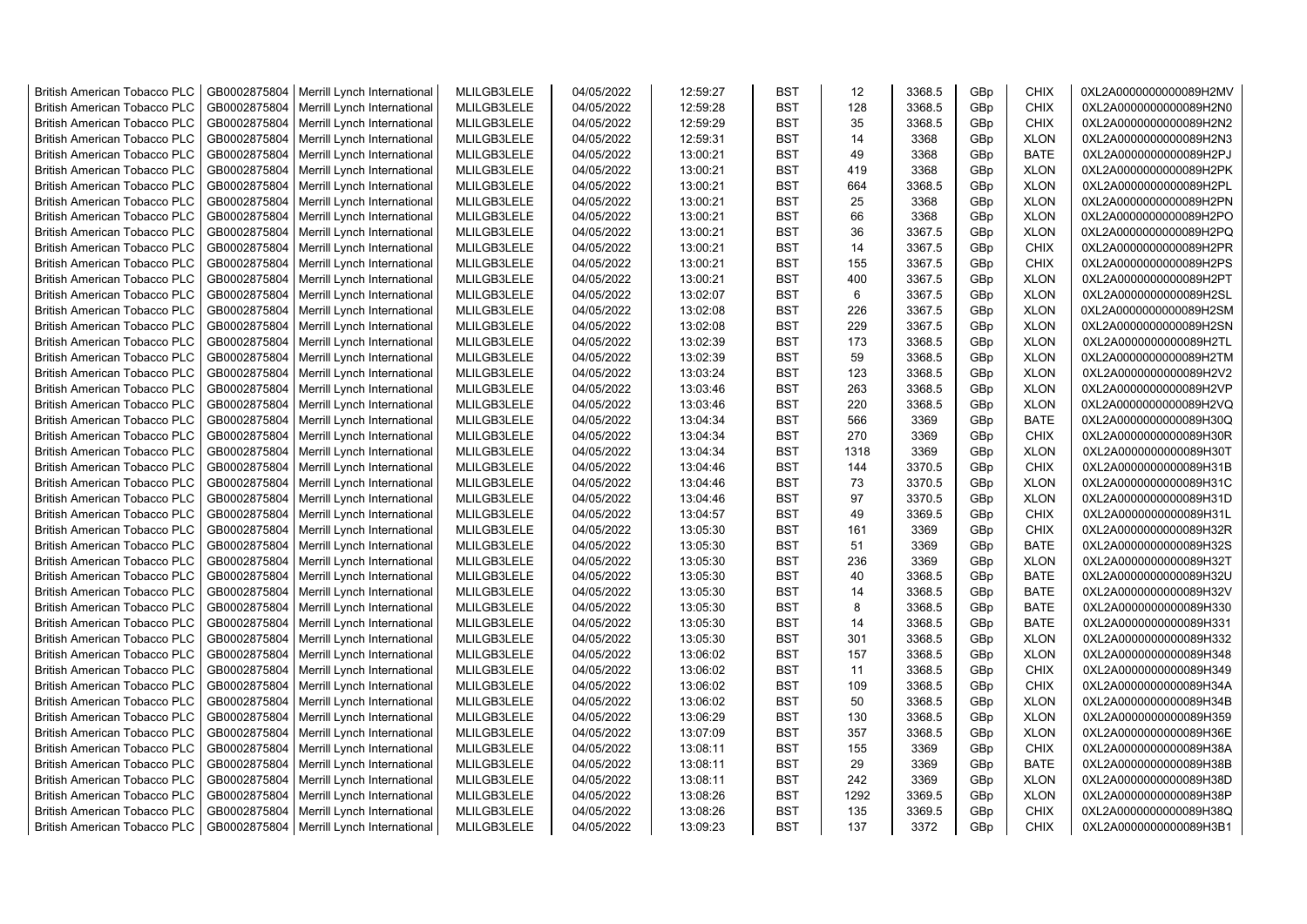| <b>British American Tobacco PLC</b> | GB0002875804 | Merrill Lynch International                | MLILGB3LELE | 04/05/2022 | 13:09:49 | <b>BST</b> | 78             | 3371.5 | GBp             | <b>BATE</b> | 0XL2A0000000000089H3CE |
|-------------------------------------|--------------|--------------------------------------------|-------------|------------|----------|------------|----------------|--------|-----------------|-------------|------------------------|
| <b>British American Tobacco PLC</b> | GB0002875804 | Merrill Lynch International                | MLILGB3LELE | 04/05/2022 | 13:09:49 | <b>BST</b> | 52             | 3372   | GBp             | <b>BATE</b> | 0XL2A0000000000089H3CF |
| <b>British American Tobacco PLC</b> | GB0002875804 | Merrill Lynch International                | MLILGB3LELE | 04/05/2022 | 13:09:59 | <b>BST</b> | 140            | 3371   | GBp             | <b>CHIX</b> | 0XL2A0000000000089H3CL |
| <b>British American Tobacco PLC</b> | GB0002875804 | Merrill Lynch International                | MLILGB3LELE | 04/05/2022 | 13:09:59 | <b>BST</b> | 69             | 3371   | GBp             | <b>BATE</b> | 0XL2A0000000000089H3CM |
| <b>British American Tobacco PLC</b> | GB0002875804 | Merrill Lynch International                | MLILGB3LELE | 04/05/2022 | 13:10:01 | <b>BST</b> | $\mathbf{1}$   | 3370.5 | GBp             | <b>BATE</b> | 0XL2A0000000000089H3CN |
| <b>British American Tobacco PLC</b> | GB0002875804 | Merrill Lynch International                | MLILGB3LELE | 04/05/2022 | 13:10:11 | <b>BST</b> | 32             | 3370.5 | GBp             | <b>BATE</b> | 0XL2A0000000000089H3CU |
| <b>British American Tobacco PLC</b> | GB0002875804 | Merrill Lynch International                | MLILGB3LELE | 04/05/2022 | 13:10:11 | <b>BST</b> | 269            | 3370.5 | GBp             | <b>XLON</b> | 0XL2A0000000000089H3CV |
| <b>British American Tobacco PLC</b> | GB0002875804 | Merrill Lynch International                | MLILGB3LELE | 04/05/2022 | 13:10:11 | <b>BST</b> | 64             | 3370.5 | GBp             | <b>CHIX</b> | 0XL2A0000000000089H3D0 |
| <b>British American Tobacco PLC</b> | GB0002875804 | Merrill Lynch International                | MLILGB3LELE | 04/05/2022 | 13:10:20 | <b>BST</b> | 47             | 3371   | GBp             | <b>CHIX</b> | 0XL2A0000000000089H3DD |
| <b>British American Tobacco PLC</b> | GB0002875804 | Merrill Lynch International                | MLILGB3LELE | 04/05/2022 | 13:10:20 | <b>BST</b> | $\overline{2}$ | 3371   | GBp             | <b>CHIX</b> | 0XL2A0000000000089H3DE |
| <b>British American Tobacco PLC</b> | GB0002875804 | Merrill Lynch International                | MLILGB3LELE | 04/05/2022 | 13:11:08 | <b>BST</b> | 54             | 3370.5 | GBp             | <b>CHIX</b> | 0XL2A0000000000089H3EC |
| <b>British American Tobacco PLC</b> | GB0002875804 | Merrill Lynch International                | MLILGB3LELE | 04/05/2022 | 13:11:08 | <b>BST</b> | 198            | 3370.5 | GBp             | <b>XLON</b> | 0XL2A0000000000089H3ED |
| <b>British American Tobacco PLC</b> | GB0002875804 | Merrill Lynch International                | MLILGB3LELE | 04/05/2022 | 13:11:08 | <b>BST</b> | 175            | 3370.5 | GBp             | <b>XLON</b> | 0XL2A0000000000089H3EE |
| <b>British American Tobacco PLC</b> | GB0002875804 | Merrill Lynch International                | MLILGB3LELE | 04/05/2022 | 13:11:08 | <b>BST</b> | 210            | 3371   | GBp             | <b>XLON</b> | 0XL2A0000000000089H3EG |
|                                     |              |                                            | MLILGB3LELE |            |          | <b>BST</b> | 210            |        |                 |             |                        |
| <b>British American Tobacco PLC</b> | GB0002875804 | Merrill Lynch International                |             | 04/05/2022 | 13:11:08 |            |                | 3371   | GBp             | <b>XLON</b> | 0XL2A0000000000089H3EH |
| <b>British American Tobacco PLC</b> | GB0002875804 | Merrill Lynch International                | MLILGB3LELE | 04/05/2022 | 13:11:32 | BST        | 69             | 3370.5 | GBp             | <b>CHIX</b> | 0XL2A0000000000089H3FQ |
| <b>British American Tobacco PLC</b> | GB0002875804 | Merrill Lynch International                | MLILGB3LELE | 04/05/2022 | 13:11:35 | BST        | 100            | 3370   | GBp             | <b>XLON</b> | 0XL2A0000000000089H3FS |
| <b>British American Tobacco PLC</b> | GB0002875804 | Merrill Lynch International                | MLILGB3LELE | 04/05/2022 | 13:11:36 | <b>BST</b> | 100            | 3370   | GBp             | <b>XLON</b> | 0XL2A0000000000089H3FT |
| <b>British American Tobacco PLC</b> | GB0002875804 | Merrill Lynch International                | MLILGB3LELE | 04/05/2022 | 13:11:36 | <b>BST</b> | 57             | 3370   | GBp             | <b>XLON</b> | 0XL2A0000000000089H3FU |
| <b>British American Tobacco PLC</b> | GB0002875804 | Merrill Lynch International                | MLILGB3LELE | 04/05/2022 | 13:11:43 | <b>BST</b> | 276            | 3370   | GBp             | <b>BATE</b> | 0XL2A0000000000089H3G8 |
| <b>British American Tobacco PLC</b> | GB0002875804 | Merrill Lynch International                | MLILGB3LELE | 04/05/2022 | 13:11:43 | <b>BST</b> | 181            | 3370   | GBp             | <b>XLON</b> | 0XL2A0000000000089H3G9 |
| <b>British American Tobacco PLC</b> | GB0002875804 | Merrill Lynch International                | MLILGB3LELE | 04/05/2022 | 13:11:43 | <b>BST</b> | 28             | 3370   | GBp             | <b>XLON</b> | 0XL2A0000000000089H3GA |
| <b>British American Tobacco PLC</b> | GB0002875804 | Merrill Lynch International                | MLILGB3LELE | 04/05/2022 | 13:12:21 | <b>BST</b> | 88             | 3369.5 | GBp             | <b>BATE</b> | 0XL2A0000000000089H3H9 |
| <b>British American Tobacco PLC</b> | GB0002875804 | Merrill Lynch International                | MLILGB3LELE | 04/05/2022 | 13:12:21 | <b>BST</b> | 31             | 3369   | GBp             | <b>BATE</b> | 0XL2A0000000000089H3HA |
| <b>British American Tobacco PLC</b> | GB0002875804 | Merrill Lynch International                | MLILGB3LELE | 04/05/2022 | 13:12:21 | <b>BST</b> | 68             | 3369.5 | GBp             | <b>CHIX</b> | 0XL2A0000000000089H3HB |
| <b>British American Tobacco PLC</b> | GB0002875804 | Merrill Lynch International                | MLILGB3LELE | 04/05/2022 | 13:12:21 | <b>BST</b> | 32             | 3369   | GBp             | <b>CHIX</b> | 0XL2A0000000000089H3HC |
| <b>British American Tobacco PLC</b> | GB0002875804 | Merrill Lynch International                | MLILGB3LELE | 04/05/2022 | 13:12:21 | <b>BST</b> | 616            | 3369.5 | GBp             | <b>XLON</b> | 0XL2A0000000000089H3HD |
| <b>British American Tobacco PLC</b> | GB0002875804 | Merrill Lynch International                | MLILGB3LELE | 04/05/2022 | 13:12:21 | <b>BST</b> | 11             | 3368.5 | GBp             | <b>BATE</b> | 0XL2A0000000000089H3HE |
| <b>British American Tobacco PLC</b> | GB0002875804 | Merrill Lynch International                | MLILGB3LELE | 04/05/2022 | 13:12:21 | BST        | $\overline{7}$ | 3368.5 | GBp             | <b>BATE</b> | 0XL2A0000000000089H3HF |
| <b>British American Tobacco PLC</b> | GB0002875804 | Merrill Lynch International                | MLILGB3LELE | 04/05/2022 | 13:12:21 | <b>BST</b> | 12             | 3368.5 | GBp             | <b>BATE</b> | 0XL2A0000000000089H3HG |
| <b>British American Tobacco PLC</b> | GB0002875804 | Merrill Lynch International                | MLILGB3LELE | 04/05/2022 | 13:12:21 | <b>BST</b> | 19             | 3368.5 | GBp             | <b>BATE</b> | 0XL2A0000000000089H3HH |
| <b>British American Tobacco PLC</b> | GB0002875804 | Merrill Lynch International                | MLILGB3LELE | 04/05/2022 | 13:12:21 | <b>BST</b> | 45             | 3368.5 | GBp             | <b>BATE</b> | 0XL2A0000000000089H3HI |
| <b>British American Tobacco PLC</b> | GB0002875804 | Merrill Lynch International                | MLILGB3LELE | 04/05/2022 | 13:12:21 | <b>BST</b> | $\overline{7}$ | 3368.5 | GBp             | <b>BATE</b> | 0XL2A0000000000089H3HJ |
| <b>British American Tobacco PLC</b> | GB0002875804 | Merrill Lynch International                | MLILGB3LELE | 04/05/2022 | 13:13:27 | <b>BST</b> | 70             | 3367.5 | GBp             | <b>BATE</b> | 0XL2A0000000000089H3JJ |
| <b>British American Tobacco PLC</b> | GB0002875804 | Merrill Lynch International                | MLILGB3LELE | 04/05/2022 | 13:14:17 | <b>BST</b> | 395            | 3367.5 | GBp             | <b>XLON</b> | 0XL2A0000000000089H3L0 |
| <b>British American Tobacco PLC</b> | GB0002875804 | Merrill Lynch International                | MLILGB3LELE | 04/05/2022 | 13:14:17 | <b>BST</b> | 50             | 3367.5 | GBp             | <b>XLON</b> | 0XL2A0000000000089H3L1 |
| <b>British American Tobacco PLC</b> | GB0002875804 | Merrill Lynch International                | MLILGB3LELE | 04/05/2022 | 13:14:37 | <b>BST</b> | 95             | 3367.5 | GBp             | <b>CHIX</b> | 0XL2A0000000000089H3LV |
| British American Tobacco PLC        | GB0002875804 | Merrill Lynch International                | MLILGB3LELE | 04/05/2022 | 13:14:37 | <b>BST</b> | 1489           | 3367.5 | GBp             | <b>XLON</b> | 0XL2A0000000000089H3M0 |
| <b>British American Tobacco PLC</b> | GB0002875804 | Merrill Lynch International                | MLILGB3LELE | 04/05/2022 | 13:14:37 | <b>BST</b> | 62             | 3367   | GBp             | <b>BATE</b> | 0XL2A0000000000089H3M1 |
| <b>British American Tobacco PLC</b> | GB0002875804 | Merrill Lynch International                | MLILGB3LELE | 04/05/2022 | 13:14:37 | <b>BST</b> | 47             | 3367   | GBp             | <b>CHIX</b> | 0XL2A0000000000089H3M2 |
| <b>British American Tobacco PLC</b> | GB0002875804 | Merrill Lynch International                | MLILGB3LELE | 04/05/2022 | 13:14:47 | <b>BST</b> | 50             | 3366.5 | GBp             | <b>BATE</b> | 0XL2A0000000000089H3MB |
| <b>British American Tobacco PLC</b> | GB0002875804 | Merrill Lynch International                | MLILGB3LELE | 04/05/2022 | 13:14:54 | <b>BST</b> | 101            | 3366   | GBp             | <b>CHIX</b> | 0XL2A0000000000089H3ME |
| <b>British American Tobacco PLC</b> | GB0002875804 | Merrill Lynch International                | MLILGB3LELE | 04/05/2022 | 13:14:54 | <b>BST</b> | 146            | 3366   | GBp             | <b>XLON</b> | 0XL2A0000000000089H3MF |
| <b>British American Tobacco PLC</b> | GB0002875804 | Merrill Lynch International                | MLILGB3LELE | 04/05/2022 | 13:14:54 | <b>BST</b> | 50             | 3366   | GBp             | <b>BATE</b> | 0XL2A0000000000089H3MG |
| <b>British American Tobacco PLC</b> | GB0002875804 | Merrill Lynch International                | MLILGB3LELE | 04/05/2022 | 13:14:55 | <b>BST</b> | 57             | 3365.5 | GBp             | <b>BATE</b> | 0XL2A0000000000089H3MK |
| <b>British American Tobacco PLC</b> | GB0002875804 | Merrill Lynch International                | MLILGB3LELE | 04/05/2022 | 13:14:55 | <b>BST</b> | 75             | 3365.5 | GBp             | <b>CHIX</b> | 0XL2A0000000000089H3ML |
| <b>British American Tobacco PLC</b> | GB0002875804 | Merrill Lynch International                | MLILGB3LELE | 04/05/2022 | 13:14:55 | <b>BST</b> | 153            | 3365.5 | GBp             | <b>XLON</b> | 0XL2A0000000000089H3MM |
| <b>British American Tobacco PLC</b> |              | GB0002875804   Merrill Lynch International | MLILGB3LELE | 04/05/2022 | 13:15:05 | <b>BST</b> | 77             | 3364.5 | GB <sub>p</sub> | <b>CHIX</b> | 0XL2A0000000000089H3N3 |
|                                     |              |                                            |             |            |          |            |                |        |                 |             |                        |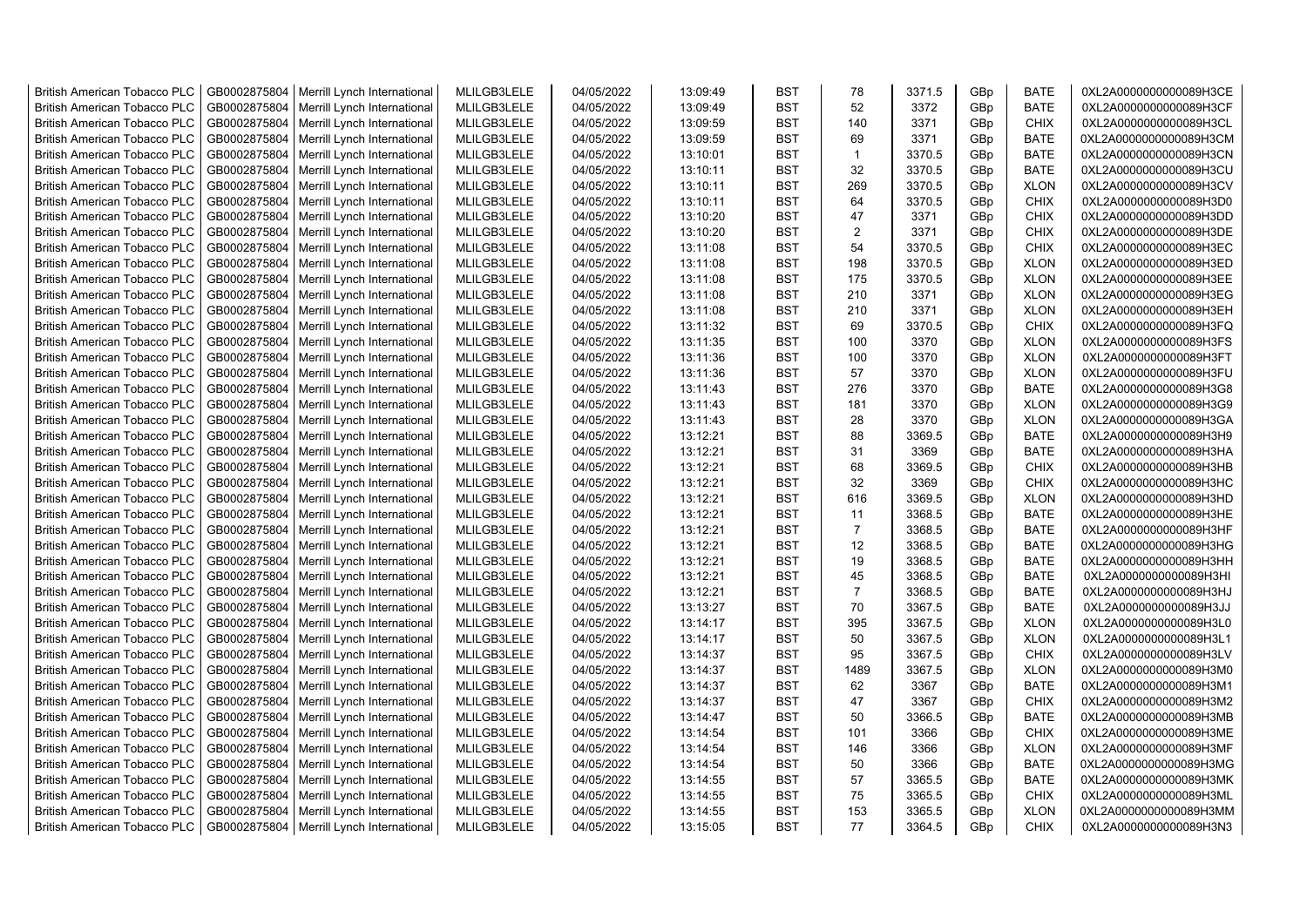| <b>British American Tobacco PLC</b> | GB0002875804 | Merrill Lynch International | MLILGB3LELE | 04/05/2022 | 13:15:05 | <b>BST</b> | 5   | 3364.5           | GBp | <b>CHIX</b> | 0XL2A0000000000089H3N8 |
|-------------------------------------|--------------|-----------------------------|-------------|------------|----------|------------|-----|------------------|-----|-------------|------------------------|
| <b>British American Tobacco PLC</b> | GB0002875804 | Merrill Lynch International | MLILGB3LELE | 04/05/2022 | 13:15:21 | <b>BST</b> | 81  | 3364             | GBp | <b>XLON</b> | 0XL2A0000000000089H3NV |
| <b>British American Tobacco PLC</b> | GB0002875804 | Merrill Lynch International | MLILGB3LELE | 04/05/2022 | 13:15:52 | <b>BST</b> | 100 | 3364             | GBp | <b>BATE</b> | 0XL2A0000000000089H3OU |
| <b>British American Tobacco PLC</b> | GB0002875804 | Merrill Lynch International | MLILGB3LELE | 04/05/2022 | 13:15:52 | <b>BST</b> | 50  | 3364             | GBp | <b>CHIX</b> | 0XL2A0000000000089H3OV |
| British American Tobacco PLC        | GB0002875804 | Merrill Lynch International | MLILGB3LELE | 04/05/2022 | 13:15:52 | <b>BST</b> | 242 | 3364             | GBp | <b>XLON</b> | 0XL2A0000000000089H3P0 |
| <b>British American Tobacco PLC</b> | GB0002875804 | Merrill Lynch International | MLILGB3LELE | 04/05/2022 | 13:16:20 | <b>BST</b> | 94  | 3363.5           | GBp | <b>BATE</b> | 0XL2A0000000000089H3PT |
| <b>British American Tobacco PLC</b> | GB0002875804 | Merrill Lynch International | MLILGB3LELE | 04/05/2022 | 13:16:20 | <b>BST</b> | 22  | 3363.5           | GBp | <b>CHIX</b> | 0XL2A0000000000089H3PU |
| <b>British American Tobacco PLC</b> | GB0002875804 | Merrill Lynch International | MLILGB3LELE | 04/05/2022 | 13:16:20 | <b>BST</b> | 303 | 3363.5           | GBp | <b>XLON</b> | 0XL2A0000000000089H3PV |
| <b>British American Tobacco PLC</b> | GB0002875804 | Merrill Lynch International | MLILGB3LELE | 04/05/2022 | 13:16:23 | <b>BST</b> | 65  | 3363             | GBp | <b>CHIX</b> | 0XL2A0000000000089H3Q4 |
| <b>British American Tobacco PLC</b> | GB0002875804 | Merrill Lynch International | MLILGB3LELE | 04/05/2022 | 13:16:23 | <b>BST</b> | 57  | 3363             | GBp | <b>BATE</b> | 0XL2A0000000000089H3Q5 |
| <b>British American Tobacco PLC</b> | GB0002875804 | Merrill Lynch International | MLILGB3LELE | 04/05/2022 | 13:16:23 | <b>BST</b> | 312 | 3363             | GBp | <b>XLON</b> | 0XL2A0000000000089H3Q6 |
| <b>British American Tobacco PLC</b> | GB0002875804 | Merrill Lynch International | MLILGB3LELE | 04/05/2022 | 13:16:23 | <b>BST</b> | 11  | 3362.5           | GBp | <b>CHIX</b> | 0XL2A0000000000089H3Q7 |
| <b>British American Tobacco PLC</b> | GB0002875804 | Merrill Lynch International | MLILGB3LELE | 04/05/2022 | 13:16:23 | <b>BST</b> | 10  | 3362.5           | GBp | <b>CHIX</b> | 0XL2A0000000000089H3Q8 |
| <b>British American Tobacco PLC</b> | GB0002875804 | Merrill Lynch International | MLILGB3LELE | 04/05/2022 | 13:16:23 | <b>BST</b> | 52  | 3362.5           | GBp | <b>BATE</b> | 0XL2A0000000000089H3Q9 |
| <b>British American Tobacco PLC</b> | GB0002875804 | Merrill Lynch International | MLILGB3LELE | 04/05/2022 | 13:16:23 | <b>BST</b> | 35  | 3362             | GBp | <b>BATE</b> | 0XL2A0000000000089H3QC |
| <b>British American Tobacco PLC</b> | GB0002875804 | Merrill Lynch International | MLILGB3LELE | 04/05/2022 | 13:16:23 | <b>BST</b> | 25  | 3362             | GBp | <b>CHIX</b> | 0XL2A0000000000089H3QD |
| <b>British American Tobacco PLC</b> | GB0002875804 | Merrill Lynch International | MLILGB3LELE | 04/05/2022 | 13:16:24 | <b>BST</b> | 45  | 3361.5           | GBp | CHIX        | 0XL2A0000000000089H3QE |
| <b>British American Tobacco PLC</b> | GB0002875804 | Merrill Lynch International | MLILGB3LELE | 04/05/2022 | 13:16:26 | <b>BST</b> | 76  | 3361             | GBp | <b>XLON</b> | 0XL2A0000000000089H3QK |
| <b>British American Tobacco PLC</b> | GB0002875804 | Merrill Lynch International | MLILGB3LELE | 04/05/2022 | 13:16:26 | <b>BST</b> | 38  | 3361             | GBp | <b>XLON</b> | 0XL2A0000000000089H3QL |
| <b>British American Tobacco PLC</b> | GB0002875804 | Merrill Lynch International | MLILGB3LELE | 04/05/2022 | 13:16:41 | <b>BST</b> | 47  | 3360.5           | GBp | <b>XLON</b> | 0XL2A0000000000089H3QV |
| <b>British American Tobacco PLC</b> | GB0002875804 | Merrill Lynch International | MLILGB3LELE | 04/05/2022 | 13:16:47 | <b>BST</b> | 15  | 3360.5           | GBp | <b>CHIX</b> | 0XL2A0000000000089H3R7 |
| <b>British American Tobacco PLC</b> | GB0002875804 | Merrill Lynch International | MLILGB3LELE | 04/05/2022 | 13:16:47 | <b>BST</b> | 40  | 3360.5           | GBp | <b>XLON</b> | 0XL2A0000000000089H3R8 |
| British American Tobacco PLC        | GB0002875804 | Merrill Lynch International | MLILGB3LELE | 04/05/2022 | 13:17:05 | <b>BST</b> | 44  | 3363             | GBp | <b>BATE</b> | 0XL2A0000000000089H3S1 |
| <b>British American Tobacco PLC</b> | GB0002875804 | Merrill Lynch International | MLILGB3LELE | 04/05/2022 | 13:17:05 | <b>BST</b> | 39  | 3363             | GBp | <b>XLON</b> | 0XL2A0000000000089H3S2 |
| <b>British American Tobacco PLC</b> | GB0002875804 | Merrill Lynch International | MLILGB3LELE | 04/05/2022 | 13:17:05 | <b>BST</b> | 159 | 3363             | GBp | <b>XLON</b> | 0XL2A0000000000089H3S3 |
| <b>British American Tobacco PLC</b> | GB0002875804 | Merrill Lynch International | MLILGB3LELE | 04/05/2022 | 13:17:18 | <b>BST</b> | 37  | 3363             | GBp | <b>CHIX</b> | 0XL2A0000000000089H3SN |
| <b>British American Tobacco PLC</b> | GB0002875804 | Merrill Lynch International | MLILGB3LELE | 04/05/2022 | 13:17:26 | <b>BST</b> | 63  | 3362.5           | GBp | <b>XLON</b> | 0XL2A0000000000089H3TB |
| <b>British American Tobacco PLC</b> | GB0002875804 | Merrill Lynch International | MLILGB3LELE | 04/05/2022 | 13:17:26 | <b>BST</b> | 12  | 3362.5           | GBp | <b>BATE</b> | 0XL2A0000000000089H3TC |
|                                     | GB0002875804 |                             | MLILGB3LELE | 04/05/2022 | 13:17:26 | <b>BST</b> | 24  |                  |     | <b>CHIX</b> | 0XL2A0000000000089H3TD |
| <b>British American Tobacco PLC</b> |              | Merrill Lynch International |             |            |          | <b>BST</b> |     | 3362.5<br>3362.5 | GBp |             |                        |
| <b>British American Tobacco PLC</b> | GB0002875804 | Merrill Lynch International | MLILGB3LELE | 04/05/2022 | 13:17:26 |            | 361 |                  | GBp | <b>BATE</b> | 0XL2A0000000000089H3TE |
| <b>British American Tobacco PLC</b> | GB0002875804 | Merrill Lynch International | MLILGB3LELE | 04/05/2022 | 13:17:26 | <b>BST</b> | 45  | 3362.5           | GBp | <b>XLON</b> | 0XL2A0000000000089H3TF |
| <b>British American Tobacco PLC</b> | GB0002875804 | Merrill Lynch International | MLILGB3LELE | 04/05/2022 | 13:18:30 | <b>BST</b> | 64  | 3362             | GBp | <b>CHIX</b> | 0XL2A0000000000089H3VG |
| <b>British American Tobacco PLC</b> | GB0002875804 | Merrill Lynch International | MLILGB3LELE | 04/05/2022 | 13:18:30 | <b>BST</b> | 215 | 3362             | GBp | <b>XLON</b> | 0XL2A0000000000089H3VH |
| <b>British American Tobacco PLC</b> | GB0002875804 | Merrill Lynch International | MLILGB3LELE | 04/05/2022 | 13:18:42 | <b>BST</b> | 242 | 3362             | GBp | <b>XLON</b> | 0XL2A0000000000089H401 |
| <b>British American Tobacco PLC</b> | GB0002875804 | Merrill Lynch International | MLILGB3LELE | 04/05/2022 | 13:19:26 | <b>BST</b> | 69  | 3362             | GBp | <b>CHIX</b> | 0XL2A0000000000089H41C |
| <b>British American Tobacco PLC</b> | GB0002875804 | Merrill Lynch International | MLILGB3LELE | 04/05/2022 | 13:19:26 | <b>BST</b> | 85  | 3361.5           | GBp | <b>BATE</b> | 0XL2A0000000000089H41D |
| <b>British American Tobacco PLC</b> | GB0002875804 | Merrill Lynch International | MLILGB3LELE | 04/05/2022 | 13:19:26 | <b>BST</b> | 33  | 3361             | GBp | <b>BATE</b> | 0XL2A0000000000089H41E |
| <b>British American Tobacco PLC</b> | GB0002875804 | Merrill Lynch International | MLILGB3LELE | 04/05/2022 | 13:19:26 | <b>BST</b> | 577 | 3361.5           | GBp | <b>XLON</b> | 0XL2A0000000000089H41F |
| <b>British American Tobacco PLC</b> | GB0002875804 | Merrill Lynch International | MLILGB3LELE | 04/05/2022 | 13:19:26 | <b>BST</b> | 36  | 3361.5           | GBp | <b>CHIX</b> | 0XL2A0000000000089H41G |
| <b>British American Tobacco PLC</b> | GB0002875804 | Merrill Lynch International | MLILGB3LELE | 04/05/2022 | 13:19:26 | <b>BST</b> | 128 | 3361             | GBp | <b>XLON</b> | 0XL2A0000000000089H41H |
| <b>British American Tobacco PLC</b> | GB0002875804 | Merrill Lynch International | MLILGB3LELE | 04/05/2022 | 13:19:26 | <b>BST</b> | 29  | 3361             | GBp | <b>XLON</b> | 0XL2A0000000000089H41I |
| <b>British American Tobacco PLC</b> | GB0002875804 | Merrill Lynch International | MLILGB3LELE | 04/05/2022 | 13:19:26 | <b>BST</b> | 78  | 3360.5           | GBp | <b>CHIX</b> | 0XL2A0000000000089H41J |
| <b>British American Tobacco PLC</b> | GB0002875804 | Merrill Lynch International | MLILGB3LELE | 04/05/2022 | 13:19:26 | <b>BST</b> | 476 | 3360.5           | GBp | <b>XLON</b> | 0XL2A0000000000089H41K |
| <b>British American Tobacco PLC</b> | GB0002875804 | Merrill Lynch International | MLILGB3LELE | 04/05/2022 | 13:19:30 | <b>BST</b> | 21  | 3359.5           | GBp | <b>BATE</b> | 0XL2A0000000000089H41U |
| <b>British American Tobacco PLC</b> | GB0002875804 | Merrill Lynch International | MLILGB3LELE | 04/05/2022 | 13:19:30 | <b>BST</b> | 25  | 3359.5           | GBp | <b>BATE</b> | 0XL2A0000000000089H41V |
| <b>British American Tobacco PLC</b> | GB0002875804 | Merrill Lynch International | MLILGB3LELE | 04/05/2022 | 13:19:30 | <b>BST</b> | 14  | 3359.5           | GBp | <b>CHIX</b> | 0XL2A0000000000089H420 |
| <b>British American Tobacco PLC</b> | GB0002875804 | Merrill Lynch International | MLILGB3LELE | 04/05/2022 | 13:19:30 | <b>BST</b> | 17  | 3359.5           | GBp | CHIX        | 0XL2A0000000000089H421 |
| <b>British American Tobacco PLC</b> | GB0002875804 | Merrill Lynch International | MLILGB3LELE | 04/05/2022 | 13:19:45 | <b>BST</b> | 27  | 3359             | GBp | <b>CHIX</b> | 0XL2A0000000000089H42F |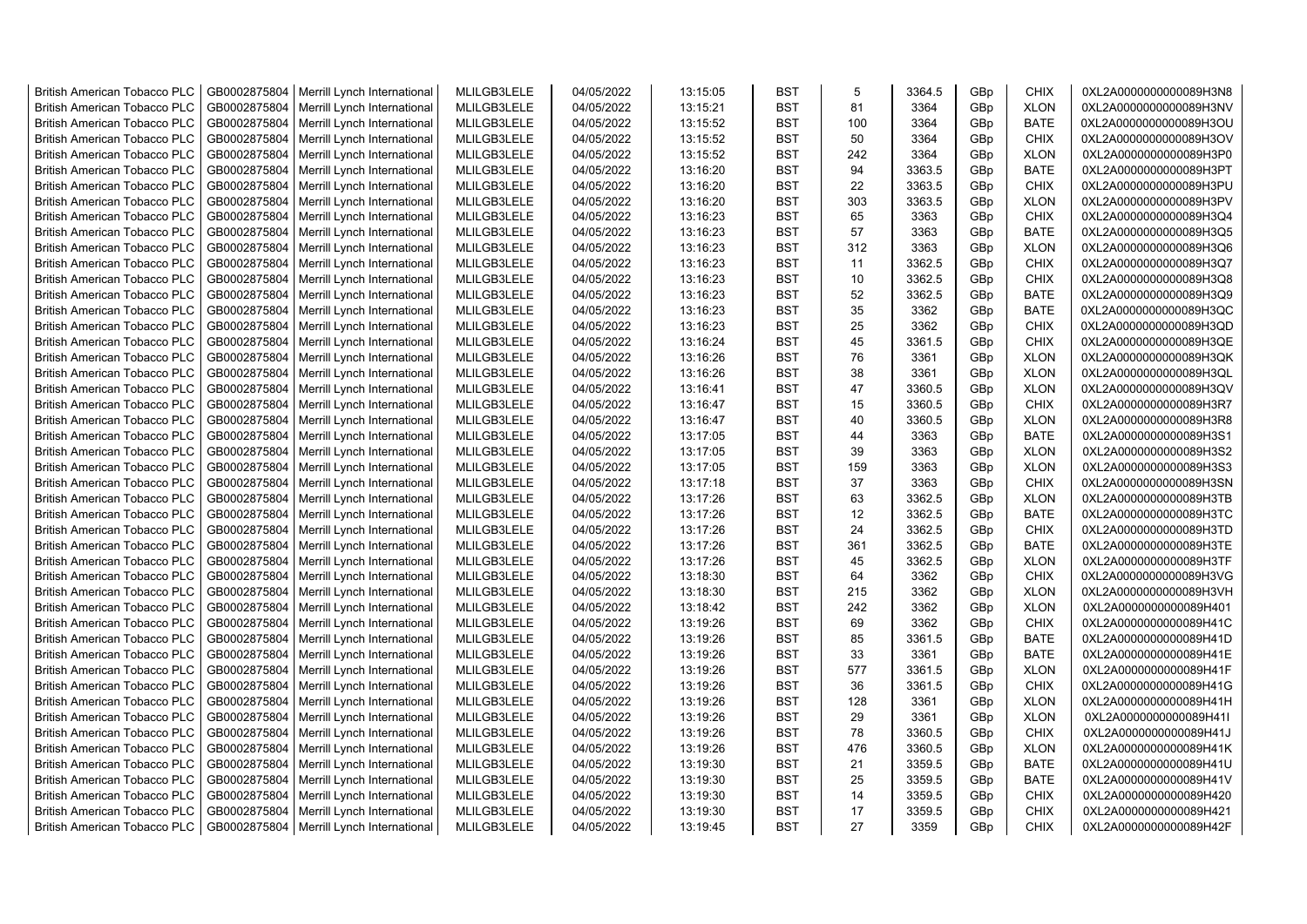| <b>British American Tobacco PLC</b> | GB0002875804 | Merrill Lynch International                                | MLILGB3LELE | 04/05/2022 | 13:19:45             | <b>BST</b> | 387            | 3359   | GBp             | <b>BATE</b> | 0XL2A0000000000089H42G                           |
|-------------------------------------|--------------|------------------------------------------------------------|-------------|------------|----------------------|------------|----------------|--------|-----------------|-------------|--------------------------------------------------|
| <b>British American Tobacco PLC</b> | GB0002875804 | Merrill Lynch International                                | MLILGB3LELE | 04/05/2022 | 13:19:45             | <b>BST</b> | 86             | 3359   | GBp             | <b>XLON</b> | 0XL2A0000000000089H42H                           |
| <b>British American Tobacco PLC</b> | GB0002875804 | Merrill Lynch International                                | MLILGB3LELE | 04/05/2022 | 13:19:45             | <b>BST</b> | 71             | 3358.5 | GBp             | <b>XLON</b> | 0XL2A0000000000089H42I                           |
| <b>British American Tobacco PLC</b> | GB0002875804 | Merrill Lynch International                                | MLILGB3LELE | 04/05/2022 | 13:19:45             | <b>BST</b> | 22             | 3358.5 | GBp             | <b>CHIX</b> | 0XL2A0000000000089H42J                           |
| <b>British American Tobacco PLC</b> | GB0002875804 | Merrill Lynch International                                | MLILGB3LELE | 04/05/2022 | 13:20:11             | <b>BST</b> | 32             | 3358   | GBp             | <b>CHIX</b> | 0XL2A0000000000089H438                           |
| <b>British American Tobacco PLC</b> | GB0002875804 | Merrill Lynch International                                | MLILGB3LELE | 04/05/2022 | 13:20:11             | <b>BST</b> | 84             | 3358   | GBp             | <b>XLON</b> | 0XL2A0000000000089H439                           |
| <b>British American Tobacco PLC</b> | GB0002875804 | Merrill Lynch International                                | MLILGB3LELE | 04/05/2022 | 13:20:59             | <b>BST</b> | 37             | 3359.5 | GBp             | <b>CHIX</b> | 0XL2A0000000000089H45I                           |
| <b>British American Tobacco PLC</b> | GB0002875804 | Merrill Lynch International                                | MLILGB3LELE | 04/05/2022 | 13:20:59             | <b>BST</b> | 22             | 3359.5 | GBp             | <b>CHIX</b> | 0XL2A0000000000089H45J                           |
| <b>British American Tobacco PLC</b> | GB0002875804 | Merrill Lynch International                                | MLILGB3LELE | 04/05/2022 | 13:21:03             | <b>BST</b> | 18             | 3359   | GBp             | <b>XLON</b> | 0XL2A0000000000089H45Q                           |
| <b>British American Tobacco PLC</b> | GB0002875804 | Merrill Lynch International                                | MLILGB3LELE | 04/05/2022 | 13:21:03             | <b>BST</b> | 30             | 3359   | GBp             | <b>BATE</b> | 0XL2A0000000000089H45R                           |
| <b>British American Tobacco PLC</b> | GB0002875804 | Merrill Lynch International                                | MLILGB3LELE | 04/05/2022 | 13:21:03             | <b>BST</b> | 141            | 3359   | GBp             | <b>XLON</b> | 0XL2A0000000000089H45S                           |
| <b>British American Tobacco PLC</b> | GB0002875804 | Merrill Lynch International                                | MLILGB3LELE | 04/05/2022 | 13:21:31             | <b>BST</b> | 281            | 3359.5 | GBp             | <b>XLON</b> | 0XL2A0000000000089H47B                           |
| <b>British American Tobacco PLC</b> | GB0002875804 | Merrill Lynch International                                | MLILGB3LELE | 04/05/2022 | 13:21:35             | <b>BST</b> | 153            | 3359   | GBp             | <b>XLON</b> | 0XL2A0000000000089H47J                           |
| <b>British American Tobacco PLC</b> | GB0002875804 | Merrill Lynch International                                | MLILGB3LELE | 04/05/2022 | 13:21:43             | <b>BST</b> | 57             | 3358.5 | GBp             | <b>CHIX</b> | 0XL2A0000000000089H486                           |
| <b>British American Tobacco PLC</b> | GB0002875804 | Merrill Lynch International                                | MLILGB3LELE | 04/05/2022 | 13:21:43             | <b>BST</b> | 164            | 3358.5 | GBp             | <b>BATE</b> | 0XL2A0000000000089H487                           |
| <b>British American Tobacco PLC</b> | GB0002875804 | Merrill Lynch International                                | MLILGB3LELE | 04/05/2022 | 13:22:56             | <b>BST</b> | 20             | 3360   | GBp             | <b>XLON</b> | 0XL2A0000000000089H4AS                           |
| <b>British American Tobacco PLC</b> | GB0002875804 | Merrill Lynch International                                | MLILGB3LELE | 04/05/2022 | 13:22:56             | <b>BST</b> | 113            | 3360   | GBp             | <b>XLON</b> | 0XL2A0000000000089H4AT                           |
| <b>British American Tobacco PLC</b> | GB0002875804 | Merrill Lynch International                                | MLILGB3LELE | 04/05/2022 | 13:22:57             | <b>BST</b> | 347            | 3359.5 | GBp             | <b>XLON</b> | 0XL2A0000000000089H4AV                           |
| <b>British American Tobacco PLC</b> | GB0002875804 | Merrill Lynch International                                | MLILGB3LELE | 04/05/2022 | 13:22:57             | <b>BST</b> | 119            | 3359.5 | GBp             | <b>XLON</b> | 0XL2A0000000000089H4B0                           |
| <b>British American Tobacco PLC</b> | GB0002875804 | Merrill Lynch International                                | MLILGB3LELE | 04/05/2022 | 13:23:23             | <b>BST</b> | 20             | 3359   | GBp             | <b>BATE</b> | 0XL2A0000000000089H4BK                           |
| <b>British American Tobacco PLC</b> | GB0002875804 | Merrill Lynch International                                | MLILGB3LELE | 04/05/2022 | 13:23:24             | <b>BST</b> | 250            | 3359.5 | GBp             | <b>XLON</b> | 0XL2A0000000000089H4BO                           |
| <b>British American Tobacco PLC</b> | GB0002875804 | Merrill Lynch International                                | MLILGB3LELE | 04/05/2022 | 13:23:24             | <b>BST</b> | 216            | 3359.5 | GBp             | <b>XLON</b> | 0XL2A0000000000089H4BP                           |
| <b>British American Tobacco PLC</b> | GB0002875804 | Merrill Lynch International                                | MLILGB3LELE | 04/05/2022 | 13:23:46             | <b>BST</b> | 56             | 3359.5 | GBp             | <b>CHIX</b> | 0XL2A0000000000089H4CO                           |
| <b>British American Tobacco PLC</b> | GB0002875804 | Merrill Lynch International                                | MLILGB3LELE | 04/05/2022 | 13:23:46             | <b>BST</b> | 87             | 3359.5 | GBp             | <b>CHIX</b> | 0XL2A0000000000089H4CP                           |
| <b>British American Tobacco PLC</b> | GB0002875804 | Merrill Lynch International                                | MLILGB3LELE | 04/05/2022 | 13:24:03             | <b>BST</b> | 119            | 3359.5 | GBp             | <b>XLON</b> | 0XL2A0000000000089H4DF                           |
| <b>British American Tobacco PLC</b> | GB0002875804 | Merrill Lynch International                                | MLILGB3LELE | 04/05/2022 | 13:24:03             | <b>BST</b> | 75             | 3359.5 | GBp             | <b>XLON</b> | 0XL2A0000000000089H4DG                           |
| <b>British American Tobacco PLC</b> | GB0002875804 | Merrill Lynch International                                | MLILGB3LELE | 04/05/2022 | 13:24:03             | <b>BST</b> | 209            | 3359.5 | GBp             | <b>XLON</b> | 0XL2A0000000000089H4DH                           |
| <b>British American Tobacco PLC</b> | GB0002875804 | Merrill Lynch International                                | MLILGB3LELE | 04/05/2022 | 13:24:11             | <b>BST</b> | 120            | 3360   | GBp             | <b>CHIX</b> | 0XL2A0000000000089H4E4                           |
| <b>British American Tobacco PLC</b> | GB0002875804 | Merrill Lynch International                                | MLILGB3LELE | 04/05/2022 | 13:24:23             | <b>BST</b> | 34             | 3359.5 | GBp             | <b>XLON</b> | 0XL2A0000000000089H4EH                           |
| <b>British American Tobacco PLC</b> | GB0002875804 | Merrill Lynch International                                | MLILGB3LELE | 04/05/2022 | 13:24:23             | <b>BST</b> | 282            | 3359.5 | GBp             | <b>XLON</b> | 0XL2A0000000000089H4EI                           |
| <b>British American Tobacco PLC</b> | GB0002875804 | Merrill Lynch International                                | MLILGB3LELE | 04/05/2022 | 13:24:37             | <b>BST</b> | 379            | 3358.5 | GBp             | <b>XLON</b> | 0XL2A0000000000089H4FI                           |
| <b>British American Tobacco PLC</b> | GB0002875804 | Merrill Lynch International                                | MLILGB3LELE | 04/05/2022 | 13:24:37             | <b>BST</b> | 70             | 3358.5 | GBp             | <b>CHIX</b> | 0XL2A0000000000089H4FJ                           |
| <b>British American Tobacco PLC</b> | GB0002875804 | Merrill Lynch International                                | MLILGB3LELE | 04/05/2022 | 13:24:37             | <b>BST</b> | 19             | 3358.5 | GBp             | <b>BATE</b> | 0XL2A0000000000089H4FK                           |
| <b>British American Tobacco PLC</b> | GB0002875804 | Merrill Lynch International                                | MLILGB3LELE | 04/05/2022 | 13:25:37             | <b>BST</b> | 18             | 3360   | GBp             | <b>CHIX</b> | 0XL2A0000000000089H4HG                           |
| <b>British American Tobacco PLC</b> | GB0002875804 | Merrill Lynch International                                | MLILGB3LELE | 04/05/2022 | 13:25:38             | <b>BST</b> | 67             | 3360   | GBp             | <b>CHIX</b> | 0XL2A0000000000089H4HI                           |
| <b>British American Tobacco PLC</b> | GB0002875804 | Merrill Lynch International                                | MLILGB3LELE | 04/05/2022 | 13:25:38             | <b>BST</b> | 86             | 3360   | GBp             | <b>BATE</b> | 0XL2A0000000000089H4HJ                           |
| <b>British American Tobacco PLC</b> | GB0002875804 | Merrill Lynch International                                | MLILGB3LELE | 04/05/2022 | 13:25:41             | <b>BST</b> | 421            | 3360.5 | GBp             | <b>XLON</b> | 0XL2A0000000000089H4HL                           |
| <b>British American Tobacco PLC</b> | GB0002875804 | Merrill Lynch International                                | MLILGB3LELE | 04/05/2022 | 13:25:41             | <b>BST</b> | 165            | 3360.5 | GBp             | <b>XLON</b> | 0XL2A0000000000089H4HM                           |
| <b>British American Tobacco PLC</b> | GB0002875804 | Merrill Lynch International                                | MLILGB3LELE | 04/05/2022 | 13:26:01             | <b>BST</b> | 99             | 3361.5 | GBp             | <b>CHIX</b> | 0XL2A0000000000089H4IL                           |
| <b>British American Tobacco PLC</b> | GB0002875804 | Merrill Lynch International                                | MLILGB3LELE | 04/05/2022 | 13:26:01             | <b>BST</b> | 267            | 3361.5 | GBp             | <b>XLON</b> | 0XL2A0000000000089H4IM                           |
| <b>British American Tobacco PLC</b> | GB0002875804 | Merrill Lynch International                                | MLILGB3LELE | 04/05/2022 | 13:26:05             | <b>BST</b> | 100            | 3361   | GBp             | <b>BATE</b> | 0XL2A0000000000089H4IV                           |
| <b>British American Tobacco PLC</b> | GB0002875804 | Merrill Lynch International                                | MLILGB3LELE | 04/05/2022 | 13:26:05             | <b>BST</b> | 176            | 3361   | GBp             | <b>XLON</b> | 0XL2A0000000000089H4J0                           |
| <b>British American Tobacco PLC</b> | GB0002875804 |                                                            | MLILGB3LELE | 04/05/2022 |                      | <b>BST</b> | 130            | 3360.5 |                 | <b>BATE</b> |                                                  |
| <b>British American Tobacco PLC</b> | GB0002875804 | Merrill Lynch International<br>Merrill Lynch International | MLILGB3LELE | 04/05/2022 | 13:26:06<br>13:26:12 | <b>BST</b> | 60             | 3360   | GBp<br>GBp      | <b>CHIX</b> | 0XL2A0000000000089H4J2<br>0XL2A0000000000089H4J8 |
| British American Tobacco PLC        | GB0002875804 | Merrill Lynch International                                | MLILGB3LELE | 04/05/2022 | 13:26:12             | <b>BST</b> | $\overline{4}$ | 3359.5 | GBp             | <b>CHIX</b> | 0XL2A0000000000089H4J9                           |
| <b>British American Tobacco PLC</b> | GB0002875804 | Merrill Lynch International                                | MLILGB3LELE | 04/05/2022 | 13:26:18             | <b>BST</b> | 120            | 3359.5 | GBp             | <b>XLON</b> | 0XL2A0000000000089H4JG                           |
| <b>British American Tobacco PLC</b> | GB0002875804 | Merrill Lynch International                                | MLILGB3LELE | 04/05/2022 | 13:26:44             | <b>BST</b> | 150            | 3359.5 | GBp             | <b>XLON</b> | 0XL2A0000000000089H4KA                           |
| <b>British American Tobacco PLC</b> |              | GB0002875804   Merrill Lynch International                 | MLILGB3LELE | 04/05/2022 | 13:26:44             | <b>BST</b> | 84             | 3359.5 | GB <sub>p</sub> | <b>CHIX</b> | 0XL2A0000000000089H4KB                           |
|                                     |              |                                                            |             |            |                      |            |                |        |                 |             |                                                  |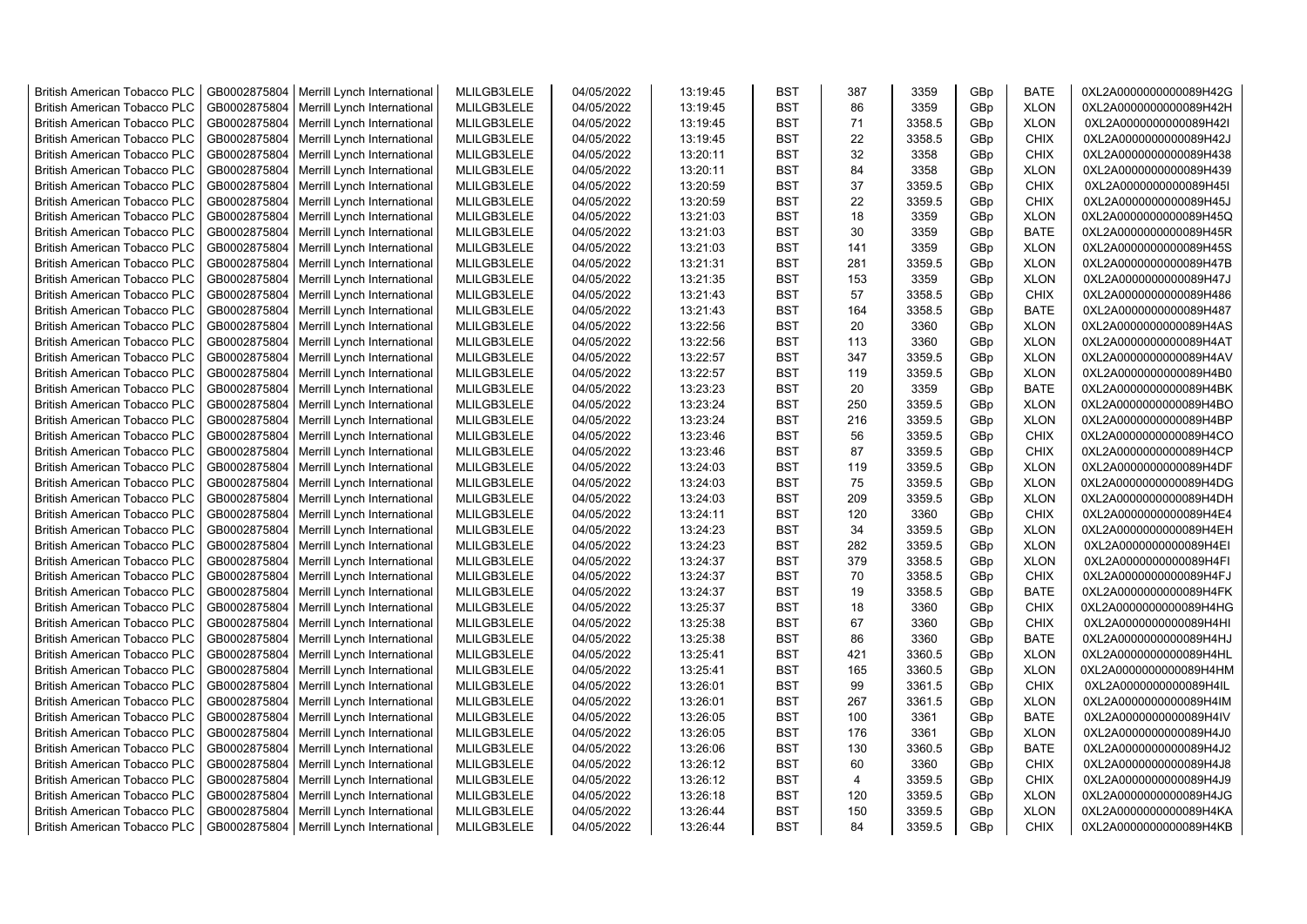| <b>British American Tobacco PLC</b> | GB0002875804 | Merrill Lynch International | MLILGB3LELE | 04/05/2022 | 13:26:44 | <b>BST</b> | 73             | 3359.5 | GBp             | <b>BATE</b> | 0XL2A0000000000089H4KC |
|-------------------------------------|--------------|-----------------------------|-------------|------------|----------|------------|----------------|--------|-----------------|-------------|------------------------|
| <b>British American Tobacco PLC</b> | GB0002875804 | Merrill Lynch International | MLILGB3LELE | 04/05/2022 | 13:27:35 | <b>BST</b> | 116            | 3361.5 | GBp             | <b>XLON</b> | 0XL2A0000000000089H4LL |
| <b>British American Tobacco PLC</b> | GB0002875804 | Merrill Lynch International | MLILGB3LELE | 04/05/2022 | 13:27:35 | <b>BST</b> | 21             | 3361.5 | GBp             | <b>XLON</b> | 0XL2A0000000000089H4LM |
| <b>British American Tobacco PLC</b> | GB0002875804 | Merrill Lynch International | MLILGB3LELE | 04/05/2022 | 13:27:35 | <b>BST</b> | 25             | 3361.5 | GBp             | <b>XLON</b> | 0XL2A0000000000089H4LN |
| <b>British American Tobacco PLC</b> | GB0002875804 | Merrill Lynch International | MLILGB3LELE | 04/05/2022 | 13:27:35 | <b>BST</b> | 60             | 3361.5 | GBp             | <b>XLON</b> | 0XL2A0000000000089H4LO |
| <b>British American Tobacco PLC</b> | GB0002875804 | Merrill Lynch International | MLILGB3LELE | 04/05/2022 | 13:27:36 | <b>BST</b> | 32             | 3361   | GBp             | <b>CHIX</b> | 0XL2A0000000000089H4LP |
| <b>British American Tobacco PLC</b> | GB0002875804 | Merrill Lynch International | MLILGB3LELE | 04/05/2022 | 13:27:36 | <b>BST</b> | 16             | 3361   | GBp             | CHIX        | 0XL2A0000000000089H4LQ |
| <b>British American Tobacco PLC</b> | GB0002875804 | Merrill Lynch International | MLILGB3LELE | 04/05/2022 | 13:27:36 | <b>BST</b> | 430            | 3361   | GBp             | <b>XLON</b> | 0XL2A0000000000089H4LR |
| <b>British American Tobacco PLC</b> | GB0002875804 | Merrill Lynch International | MLILGB3LELE | 04/05/2022 | 13:27:57 | <b>BST</b> | 137            | 3361   | GBp             | <b>BATE</b> | 0XL2A0000000000089H4MI |
| <b>British American Tobacco PLC</b> | GB0002875804 | Merrill Lynch International | MLILGB3LELE | 04/05/2022 | 13:28:10 | <b>BST</b> | 230            | 3360.5 | GBp             | <b>XLON</b> | 0XL2A0000000000089H4N0 |
| <b>British American Tobacco PLC</b> | GB0002875804 | Merrill Lynch International | MLILGB3LELE | 04/05/2022 | 13:28:10 | <b>BST</b> | 96             | 3360.5 | GBp             | <b>BATE</b> | 0XL2A0000000000089H4N1 |
| <b>British American Tobacco PLC</b> | GB0002875804 | Merrill Lynch International | MLILGB3LELE | 04/05/2022 | 13:28:10 | <b>BST</b> | 36             | 3360.5 | GBp             | <b>BATE</b> | 0XL2A0000000000089H4N2 |
| British American Tobacco PLC        | GB0002875804 | Merrill Lynch International | MLILGB3LELE | 04/05/2022 | 13:28:10 | <b>BST</b> | $\overline{4}$ | 3360.5 | GBp             | <b>BATE</b> | 0XL2A0000000000089H4N3 |
| <b>British American Tobacco PLC</b> | GB0002875804 | Merrill Lynch International | MLILGB3LELE | 04/05/2022 | 13:28:10 | <b>BST</b> | 86             | 3360.5 | GBp             | <b>CHIX</b> | 0XL2A0000000000089H4N4 |
| <b>British American Tobacco PLC</b> | GB0002875804 | Merrill Lynch International | MLILGB3LELE | 04/05/2022 | 13:28:39 | <b>BST</b> | 149            | 3360   | GBp             | <b>XLON</b> | 0XL2A0000000000089H4O4 |
| <b>British American Tobacco PLC</b> | GB0002875804 | Merrill Lynch International | MLILGB3LELE | 04/05/2022 | 13:28:44 | <b>BST</b> | 28             | 3359.5 | GBp             | <b>CHIX</b> | 0XL2A0000000000089H4OI |
| <b>British American Tobacco PLC</b> | GB0002875804 | Merrill Lynch International | MLILGB3LELE | 04/05/2022 | 13:28:44 | <b>BST</b> | 83             | 3359.5 | GBp             | BATE        | 0XL2A0000000000089H4OJ |
| <b>British American Tobacco PLC</b> | GB0002875804 | Merrill Lynch International | MLILGB3LELE | 04/05/2022 | 13:29:52 | <b>BST</b> | 32             | 3361   | GBp             | <b>XLON</b> | 0XL2A0000000000089H4QC |
| <b>British American Tobacco PLC</b> | GB0002875804 | Merrill Lynch International | MLILGB3LELE | 04/05/2022 | 13:29:52 | <b>BST</b> | 188            | 3361   | GBp             | <b>XLON</b> | 0XL2A0000000000089H4QD |
| <b>British American Tobacco PLC</b> | GB0002875804 | Merrill Lynch International | MLILGB3LELE | 04/05/2022 | 13:29:52 | <b>BST</b> | 250            | 3361   | GBp             | <b>XLON</b> | 0XL2A0000000000089H4QE |
| <b>British American Tobacco PLC</b> | GB0002875804 | Merrill Lynch International | MLILGB3LELE | 04/05/2022 | 13:29:57 | <b>BST</b> | 250            | 3361   | GBp             | <b>XLON</b> | 0XL2A0000000000089H4QN |
| <b>British American Tobacco PLC</b> | GB0002875804 | Merrill Lynch International | MLILGB3LELE | 04/05/2022 | 13:29:57 | <b>BST</b> | 206            | 3361   | GBp             | <b>XLON</b> | 0XL2A0000000000089H4QO |
| <b>British American Tobacco PLC</b> | GB0002875804 | Merrill Lynch International | MLILGB3LELE | 04/05/2022 | 13:30:50 | <b>BST</b> | 152            | 3360.5 | GBp             | <b>XLON</b> | 0XL2A0000000000089H4T6 |
| <b>British American Tobacco PLC</b> | GB0002875804 | Merrill Lynch International | MLILGB3LELE | 04/05/2022 | 13:30:50 | <b>BST</b> | 152            | 3360.5 | GBp             | <b>XLON</b> | 0XL2A0000000000089H4T7 |
| <b>British American Tobacco PLC</b> | GB0002875804 | Merrill Lynch International | MLILGB3LELE | 04/05/2022 | 13:30:50 | <b>BST</b> | 292            | 3360.5 | GBp             | <b>XLON</b> | 0XL2A0000000000089H4T8 |
| <b>British American Tobacco PLC</b> | GB0002875804 | Merrill Lynch International | MLILGB3LELE | 04/05/2022 | 13:30:50 | <b>BST</b> | 54             | 3360.5 | GBp             | <b>XLON</b> | 0XL2A0000000000089H4T9 |
| <b>British American Tobacco PLC</b> | GB0002875804 | Merrill Lynch International | MLILGB3LELE | 04/05/2022 | 13:30:50 | <b>BST</b> | 152            | 3360.5 | GBp             | <b>XLON</b> | 0XL2A0000000000089H4TA |
| British American Tobacco PLC        | GB0002875804 | Merrill Lynch International | MLILGB3LELE | 04/05/2022 | 13:30:50 | <b>BST</b> | 20             | 3360.5 | GBp             | <b>XLON</b> | 0XL2A0000000000089H4TB |
| <b>British American Tobacco PLC</b> | GB0002875804 | Merrill Lynch International | MLILGB3LELE | 04/05/2022 | 13:30:51 | <b>BST</b> | 124            | 3359.5 | GBp             | <b>XLON</b> | 0XL2A0000000000089H4TC |
| <b>British American Tobacco PLC</b> | GB0002875804 | Merrill Lynch International | MLILGB3LELE | 04/05/2022 | 13:31:05 | <b>BST</b> | 15             | 3359.5 | GBp             | <b>BATE</b> | 0XL2A0000000000089H4UC |
| <b>British American Tobacco PLC</b> | GB0002875804 | Merrill Lynch International | MLILGB3LELE | 04/05/2022 | 13:31:05 | <b>BST</b> | 39             | 3359.5 | GBp             | <b>XLON</b> | 0XL2A0000000000089H4UE |
| <b>British American Tobacco PLC</b> | GB0002875804 | Merrill Lynch International | MLILGB3LELE | 04/05/2022 | 13:31:09 | <b>BST</b> | 350            | 3359.5 | GBp             | <b>XLON</b> | 0XL2A0000000000089H4UL |
| <b>British American Tobacco PLC</b> | GB0002875804 | Merrill Lynch International | MLILGB3LELE | 04/05/2022 | 13:31:09 | <b>BST</b> | 128            | 3359.5 | GBp             | <b>XLON</b> | 0XL2A0000000000089H4UM |
| <b>British American Tobacco PLC</b> | GB0002875804 | Merrill Lynch International | MLILGB3LELE | 04/05/2022 | 13:31:09 | <b>BST</b> | 439            | 3359.5 | GBp             | <b>BATE</b> | 0XL2A0000000000089H4UN |
| <b>British American Tobacco PLC</b> | GB0002875804 | Merrill Lynch International | MLILGB3LELE | 04/05/2022 | 13:31:09 | <b>BST</b> | 85             | 3359.5 | GBp             | <b>CHIX</b> | 0XL2A0000000000089H4UO |
| <b>British American Tobacco PLC</b> | GB0002875804 | Merrill Lynch International | MLILGB3LELE | 04/05/2022 | 13:31:31 | <b>BST</b> | 121            | 3359   | GBp             | <b>CHIX</b> | 0XL2A0000000000089H501 |
| <b>British American Tobacco PLC</b> | GB0002875804 | Merrill Lynch International | MLILGB3LELE | 04/05/2022 | 13:31:43 | <b>BST</b> | 215            | 3358.5 | GBp             | <b>XLON</b> | 0XL2A0000000000089H50P |
| <b>British American Tobacco PLC</b> | GB0002875804 | Merrill Lynch International | MLILGB3LELE | 04/05/2022 | 13:31:44 | <b>BST</b> | 35             | 3358.5 | GBp             | <b>CHIX</b> | 0XL2A0000000000089H50Q |
| <b>British American Tobacco PLC</b> | GB0002875804 | Merrill Lynch International | MLILGB3LELE | 04/05/2022 | 13:32:24 | <b>BST</b> | 159            | 3358.5 | GBp             | <b>CHIX</b> | 0XL2A0000000000089H52O |
| <b>British American Tobacco PLC</b> | GB0002875804 | Merrill Lynch International | MLILGB3LELE | 04/05/2022 | 13:32:31 | <b>BST</b> | 8              | 3358.5 | GBp             | <b>CHIX</b> | 0XL2A0000000000089H532 |
| <b>British American Tobacco PLC</b> | GB0002875804 | Merrill Lynch International | MLILGB3LELE | 04/05/2022 | 13:32:31 | <b>BST</b> | 55             | 3358.5 | GBp             | BATE        | 0XL2A0000000000089H533 |
| <b>British American Tobacco PLC</b> | GB0002875804 | Merrill Lynch International | MLILGB3LELE | 04/05/2022 | 13:32:31 | <b>BST</b> | 40             | 3358   | GBp             | <b>BATE</b> | 0XL2A0000000000089H534 |
| <b>British American Tobacco PLC</b> | GB0002875804 | Merrill Lynch International | MLILGB3LELE | 04/05/2022 | 13:32:31 | <b>BST</b> | 122            | 3358   | GBp             | <b>CHIX</b> | 0XL2A0000000000089H535 |
| <b>British American Tobacco PLC</b> | GB0002875804 | Merrill Lynch International | MLILGB3LELE | 04/05/2022 | 13:32:31 | <b>BST</b> | 250            | 3358   | GBp             | <b>XLON</b> | 0XL2A0000000000089H536 |
| British American Tobacco PLC        | GB0002875804 | Merrill Lynch International | MLILGB3LELE | 04/05/2022 | 13:32:31 | <b>BST</b> | 329            | 3357.5 | GBp             | <b>XLON</b> | 0XL2A0000000000089H537 |
| <b>British American Tobacco PLC</b> | GB0002875804 | Merrill Lynch International | MLILGB3LELE | 04/05/2022 | 13:32:31 | <b>BST</b> | 13             | 3357.5 | GBp             | <b>CHIX</b> | 0XL2A0000000000089H538 |
| <b>British American Tobacco PLC</b> | GB0002875804 | Merrill Lynch International | MLILGB3LELE | 04/05/2022 | 13:32:31 | <b>BST</b> | 107            | 3357.5 | GBp             | <b>CHIX</b> | 0XL2A0000000000089H539 |
| <b>British American Tobacco PLC</b> | GB0002875804 | Merrill Lynch International | MLILGB3LELE | 04/05/2022 | 13:32:31 | <b>BST</b> | 20             | 3357.5 | GB <sub>p</sub> | <b>BATE</b> | 0XL2A0000000000089H53A |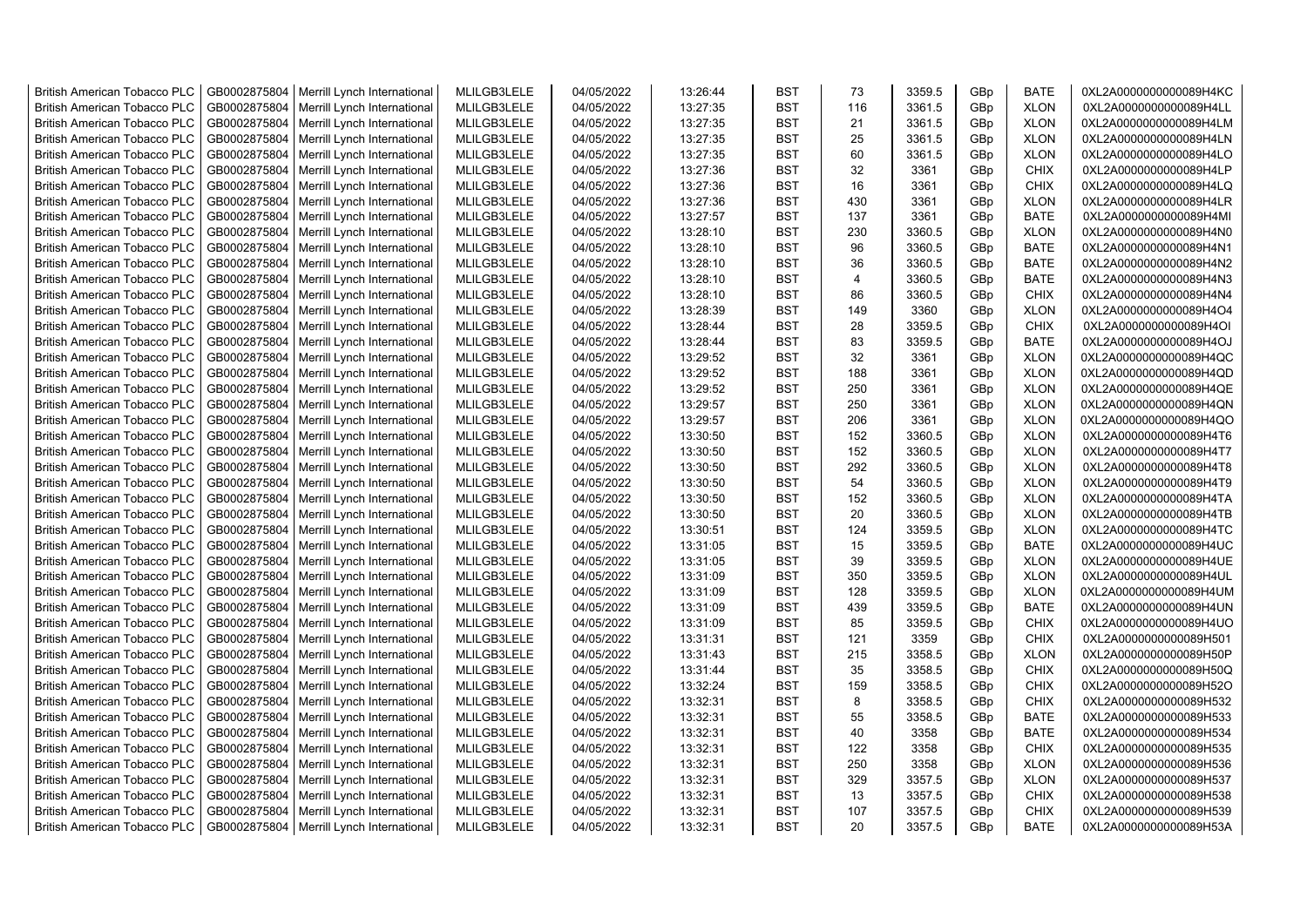| <b>British American Tobacco PLC</b> | GB0002875804 | Merrill Lynch International                                | MLILGB3LELE | 04/05/2022 | 13:32:31 | <b>BST</b> | 22   | 3357.5       | GBp | <b>BATE</b> | 0XL2A0000000000089H53B |
|-------------------------------------|--------------|------------------------------------------------------------|-------------|------------|----------|------------|------|--------------|-----|-------------|------------------------|
| <b>British American Tobacco PLC</b> | GB0002875804 | Merrill Lynch International                                | MLILGB3LELE | 04/05/2022 | 13:32:31 | <b>BST</b> | 337  | 3357         | GBp | <b>XLON</b> | 0XL2A0000000000089H53C |
| <b>British American Tobacco PLC</b> | GB0002875804 | Merrill Lynch International                                | MLILGB3LELE | 04/05/2022 | 13:32:44 | <b>BST</b> | 84   | 3358.5       | GBp | <b>XLON</b> | 0XL2A0000000000089H53P |
| <b>British American Tobacco PLC</b> | GB0002875804 | Merrill Lynch International                                | MLILGB3LELE | 04/05/2022 | 13:33:45 | <b>BST</b> | 153  | 3358.5       | GBp | <b>XLON</b> | 0XL2A0000000000089H56K |
| <b>British American Tobacco PLC</b> | GB0002875804 | Merrill Lynch International                                | MLILGB3LELE | 04/05/2022 | 13:34:00 | <b>BST</b> | 30   | 3360.5       | GBp | <b>BATE</b> | 0XL2A0000000000089H57J |
| <b>British American Tobacco PLC</b> | GB0002875804 | Merrill Lynch International                                | MLILGB3LELE | 04/05/2022 | 13:34:01 | <b>BST</b> | 148  | 3360         | GBp | <b>XLON</b> | 0XL2A0000000000089H57M |
| <b>British American Tobacco PLC</b> | GB0002875804 | Merrill Lynch International                                | MLILGB3LELE | 04/05/2022 | 13:34:01 | <b>BST</b> | 97   | 3360         | GBp | <b>CHIX</b> | 0XL2A0000000000089H57N |
| <b>British American Tobacco PLC</b> | GB0002875804 | Merrill Lynch International                                | MLILGB3LELE | 04/05/2022 | 13:34:01 | <b>BST</b> | 81   | 3360         | GBp | <b>BATE</b> | 0XL2A0000000000089H57O |
| <b>British American Tobacco PLC</b> | GB0002875804 | Merrill Lynch International                                | MLILGB3LELE | 04/05/2022 | 13:34:05 | <b>BST</b> | 66   | 3359.5       | GBp | <b>BATE</b> | 0XL2A0000000000089H57V |
| <b>British American Tobacco PLC</b> | GB0002875804 | Merrill Lynch International                                | MLILGB3LELE | 04/05/2022 | 13:34:05 | <b>BST</b> | 59   | 3359.5       | GBp | <b>CHIX</b> | 0XL2A0000000000089H580 |
| <b>British American Tobacco PLC</b> | GB0002875804 | Merrill Lynch International                                | MLILGB3LELE | 04/05/2022 | 13:34:05 | <b>BST</b> | 233  | 3359.5       | GBp | <b>XLON</b> | 0XL2A0000000000089H581 |
| <b>British American Tobacco PLC</b> | GB0002875804 | Merrill Lynch International                                | MLILGB3LELE | 04/05/2022 | 13:35:13 | <b>BST</b> | 250  | 3359.5       | GBp | <b>XLON</b> | 0XL2A0000000000089H5A7 |
| <b>British American Tobacco PLC</b> | GB0002875804 | Merrill Lynch International                                | MLILGB3LELE | 04/05/2022 | 13:35:13 | <b>BST</b> | 322  | 3359.5       | GBp | <b>XLON</b> | 0XL2A0000000000089H5A8 |
| <b>British American Tobacco PLC</b> | GB0002875804 | Merrill Lynch International                                | MLILGB3LELE | 04/05/2022 | 13:35:46 | <b>BST</b> | 52   | 3358.5       | GBp | <b>BATE</b> | 0XL2A0000000000089H5BD |
| <b>British American Tobacco PLC</b> | GB0002875804 | Merrill Lynch International                                | MLILGB3LELE | 04/05/2022 | 13:35:47 | <b>BST</b> | 83   | 3358.5       | GBp | <b>CHIX</b> | 0XL2A0000000000089H5BE |
| <b>British American Tobacco PLC</b> | GB0002875804 | Merrill Lynch International                                | MLILGB3LELE | 04/05/2022 | 13:35:47 | <b>BST</b> | 356  | 3358.5       | GBp | <b>XLON</b> | 0XL2A0000000000089H5BF |
| <b>British American Tobacco PLC</b> | GB0002875804 | Merrill Lynch International                                | MLILGB3LELE | 04/05/2022 | 13:35:47 | <b>BST</b> | 90   | 3358         | GBp | <b>CHIX</b> | 0XL2A0000000000089H5BG |
| <b>British American Tobacco PLC</b> | GB0002875804 | Merrill Lynch International                                | MLILGB3LELE | 04/05/2022 | 13:35:47 | <b>BST</b> | 285  | 3358         | GBp | <b>XLON</b> | 0XL2A0000000000089H5BH |
| <b>British American Tobacco PLC</b> | GB0002875804 | Merrill Lynch International                                | MLILGB3LELE | 04/05/2022 | 13:35:47 | <b>BST</b> | 22   | 3357.5       | GBp | <b>CHIX</b> | 0XL2A0000000000089H5BI |
| <b>British American Tobacco PLC</b> | GB0002875804 | Merrill Lynch International                                | MLILGB3LELE | 04/05/2022 | 13:38:57 | <b>BST</b> | 13   | 3359.5       | GBp | CHIX        | 0XL2A0000000000089H5JD |
| <b>British American Tobacco PLC</b> | GB0002875804 | Merrill Lynch International                                | MLILGB3LELE | 04/05/2022 | 13:38:57 | <b>BST</b> | 149  | 3359.5       | GBp | CHIX        | 0XL2A0000000000089H5JE |
| <b>British American Tobacco PLC</b> | GB0002875804 | Merrill Lynch International                                | MLILGB3LELE | 04/05/2022 | 13:38:57 | <b>BST</b> | 46   | 3359.5       | GBp | <b>BATE</b> | 0XL2A0000000000089H5JF |
| <b>British American Tobacco PLC</b> | GB0002875804 | Merrill Lynch International                                | MLILGB3LELE | 04/05/2022 | 13:38:57 | <b>BST</b> | 1595 | 3359.5       | GBp | <b>XLON</b> | 0XL2A0000000000089H5JG |
| <b>British American Tobacco PLC</b> | GB0002875804 | Merrill Lynch International                                | MLILGB3LELE | 04/05/2022 | 13:39:03 | <b>BST</b> | 13   | 3359         | GBp | CHIX        | 0XL2A0000000000089H5JP |
| <b>British American Tobacco PLC</b> | GB0002875804 | Merrill Lynch International                                | MLILGB3LELE | 04/05/2022 | 13:39:08 | <b>BST</b> | 3    | 3359         | GBp | <b>CHIX</b> | 0XL2A0000000000089H5JR |
| <b>British American Tobacco PLC</b> | GB0002875804 | Merrill Lynch International                                | MLILGB3LELE | 04/05/2022 | 13:39:08 | <b>BST</b> | 12   | 3359         | GBp | <b>XLON</b> | 0XL2A0000000000089H5JS |
| <b>British American Tobacco PLC</b> | GB0002875804 | Merrill Lynch International                                | MLILGB3LELE | 04/05/2022 | 13:39:08 | <b>BST</b> | 329  | 3359         | GBp | <b>XLON</b> | 0XL2A0000000000089H5JT |
| <b>British American Tobacco PLC</b> | GB0002875804 | Merrill Lynch International                                | MLILGB3LELE | 04/05/2022 | 13:39:11 | <b>BST</b> | 12   | 3358.5       | GBp | <b>CHIX</b> | 0XL2A0000000000089H5K2 |
| <b>British American Tobacco PLC</b> | GB0002875804 | Merrill Lynch International                                | MLILGB3LELE | 04/05/2022 | 13:40:02 | <b>BST</b> | 51   | 3359.5       | GBp | <b>BATE</b> | 0XL2A0000000000089H5L6 |
| <b>British American Tobacco PLC</b> | GB0002875804 | Merrill Lynch International                                | MLILGB3LELE | 04/05/2022 | 13:40:18 | <b>BST</b> | 47   | 3360         | GBp | <b>XLON</b> | 0XL2A0000000000089H5M2 |
| <b>British American Tobacco PLC</b> | GB0002875804 | Merrill Lynch International                                | MLILGB3LELE | 04/05/2022 | 13:40:18 | <b>BST</b> | 150  | 3360         | GBp | <b>XLON</b> | 0XL2A0000000000089H5M3 |
| British American Tobacco PLC        | GB0002875804 |                                                            | MLILGB3LELE | 04/05/2022 | 13:40:24 | <b>BST</b> | 102  | 3360         | GBp | <b>XLON</b> | 0XL2A0000000000089H5MD |
| <b>British American Tobacco PLC</b> | GB0002875804 | Merrill Lynch International<br>Merrill Lynch International | MLILGB3LELE | 04/05/2022 | 13:40:47 | <b>BST</b> | 56   | 3359.5       | GBp | <b>BATE</b> | 0XL2A0000000000089H5NC |
|                                     |              |                                                            |             |            |          | <b>BST</b> | 399  |              |     |             |                        |
| <b>British American Tobacco PLC</b> | GB0002875804 | Merrill Lynch International                                | MLILGB3LELE | 04/05/2022 | 13:40:47 | <b>BST</b> | 995  | 3359.5       | GBp | <b>XLON</b> | 0XL2A0000000000089H5ND |
| <b>British American Tobacco PLC</b> | GB0002875804 | Merrill Lynch International                                | MLILGB3LELE | 04/05/2022 | 13:40:47 | <b>BST</b> | 166  | 3359.5       | GBp | <b>XLON</b> | 0XL2A0000000000089H5NE |
| <b>British American Tobacco PLC</b> | GB0002875804 | Merrill Lynch International                                | MLILGB3LELE | 04/05/2022 | 13:40:47 |            |      | 3360         | GBp | <b>XLON</b> | 0XL2A0000000000089H5NG |
| <b>British American Tobacco PLC</b> | GB0002875804 | Merrill Lynch International                                | MLILGB3LELE | 04/05/2022 | 13:40:47 | <b>BST</b> | 184  | 3360         | GBp | <b>XLON</b> | 0XL2A0000000000089H5NH |
| <b>British American Tobacco PLC</b> | GB0002875804 | Merrill Lynch International                                | MLILGB3LELE | 04/05/2022 | 13:40:47 | <b>BST</b> | 102  | 3360<br>3359 | GBp | <b>XLON</b> | 0XL2A0000000000089H5NI |
| <b>British American Tobacco PLC</b> | GB0002875804 | Merrill Lynch International                                | MLILGB3LELE | 04/05/2022 | 13:41:50 | <b>BST</b> | 37   |              | GBp | <b>XLON</b> | 0XL2A0000000000089H5QL |
| <b>British American Tobacco PLC</b> | GB0002875804 | Merrill Lynch International                                | MLILGB3LELE | 04/05/2022 | 13:41:50 | <b>BST</b> | 145  | 3359         | GBp | <b>XLON</b> | 0XL2A0000000000089H5QM |
| <b>British American Tobacco PLC</b> | GB0002875804 | Merrill Lynch International                                | MLILGB3LELE | 04/05/2022 | 13:42:05 | <b>BST</b> | 132  | 3358.5       | GBp | <b>XLON</b> | 0XL2A0000000000089H5RA |
| <b>British American Tobacco PLC</b> | GB0002875804 | Merrill Lynch International                                | MLILGB3LELE | 04/05/2022 | 13:42:43 | <b>BST</b> | 20   | 3358.5       | GBp | <b>BATE</b> | 0XL2A0000000000089H5T8 |
| <b>British American Tobacco PLC</b> | GB0002875804 | Merrill Lynch International                                | MLILGB3LELE | 04/05/2022 | 13:42:43 | <b>BST</b> | 46   | 3358.5       | GBp | <b>XLON</b> | 0XL2A0000000000089H5TA |
| <b>British American Tobacco PLC</b> | GB0002875804 | Merrill Lynch International                                | MLILGB3LELE | 04/05/2022 | 13:42:43 | <b>BST</b> | 174  | 3358.5       | GBp | <b>CHIX</b> | 0XL2A0000000000089H5T9 |
| <b>British American Tobacco PLC</b> | GB0002875804 | Merrill Lynch International                                | MLILGB3LELE | 04/05/2022 | 13:42:43 | <b>BST</b> | 26   | 3358.5       | GBp | <b>XLON</b> | 0XL2A0000000000089H5TB |
| <b>British American Tobacco PLC</b> | GB0002875804 | Merrill Lynch International                                | MLILGB3LELE | 04/05/2022 | 13:42:43 | <b>BST</b> | 5    | 3358.5       | GBp | <b>XLON</b> | 0XL2A0000000000089H5TC |
| <b>British American Tobacco PLC</b> | GB0002875804 | Merrill Lynch International                                | MLILGB3LELE | 04/05/2022 | 13:43:19 | <b>BST</b> | 394  | 3359         | GBp | <b>XLON</b> | 0XL2A0000000000089H5US |
| <b>British American Tobacco PLC</b> |              | GB0002875804   Merrill Lynch International                 | MLILGB3LELE | 04/05/2022 | 13:44:25 | <b>BST</b> | 148  | 3359.5       | GBp | <b>XLON</b> | 0XL2A0000000000089H62R |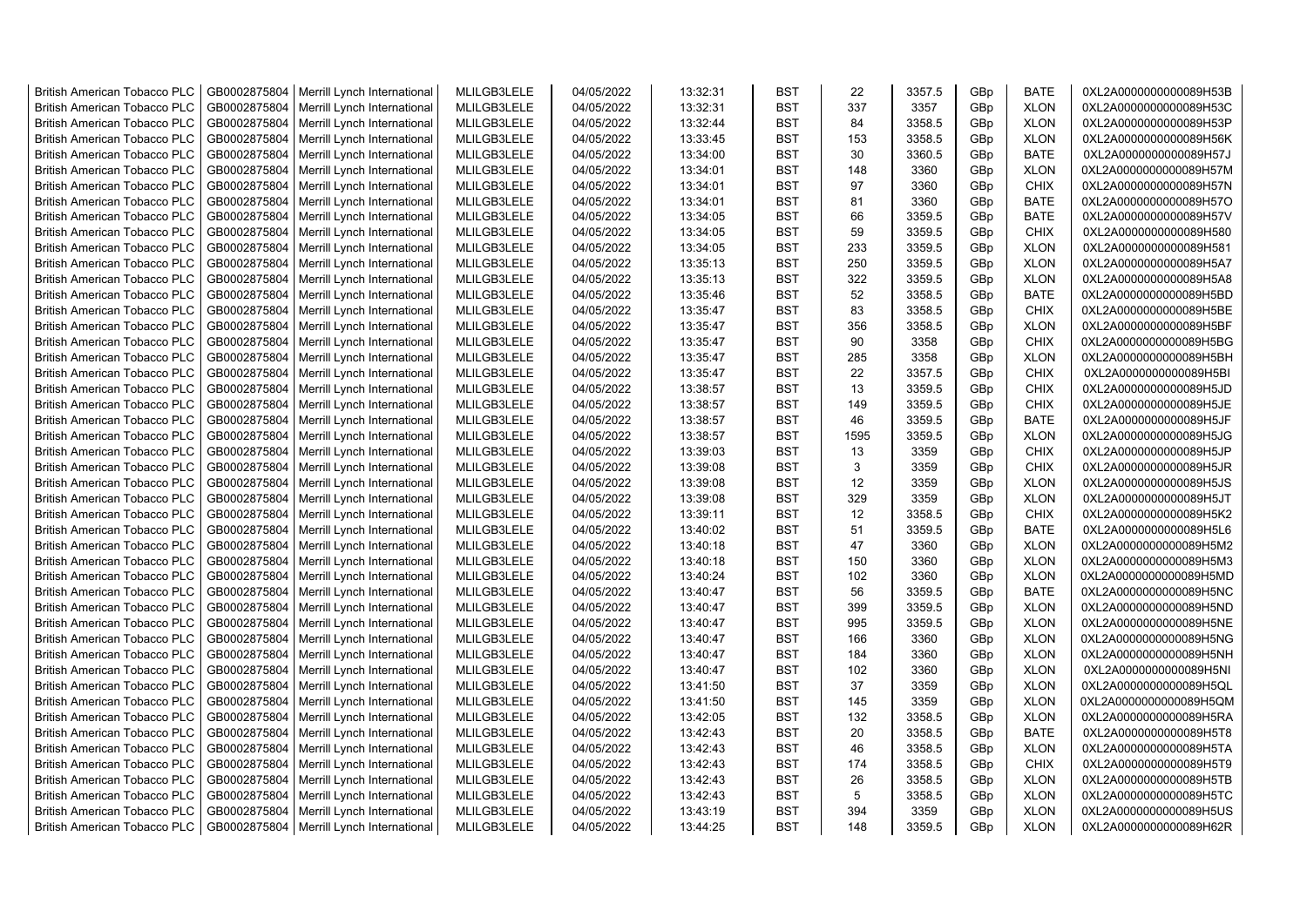| <b>British American Tobacco PLC</b> | GB0002875804 | Merrill Lynch International                | MLILGB3LELE | 04/05/2022 | 13:44:49 | <b>BST</b> | 250          | 3360   | GBp | <b>XLON</b> | 0XL2A0000000000089H63M |
|-------------------------------------|--------------|--------------------------------------------|-------------|------------|----------|------------|--------------|--------|-----|-------------|------------------------|
| <b>British American Tobacco PLC</b> | GB0002875804 | Merrill Lynch International                | MLILGB3LELE | 04/05/2022 | 13:44:49 | <b>BST</b> | 475          | 3360   | GBp | <b>XLON</b> | 0XL2A0000000000089H63L |
| <b>British American Tobacco PLC</b> | GB0002875804 | Merrill Lynch International                | MLILGB3LELE | 04/05/2022 | 13:44:49 | <b>BST</b> | 114          | 3360   | GBp | <b>XLON</b> | 0XL2A0000000000089H63N |
| <b>British American Tobacco PLC</b> | GB0002875804 | Merrill Lynch International                | MLILGB3LELE | 04/05/2022 | 13:45:28 | <b>BST</b> | 117          | 3359   | GBp | <b>XLON</b> | 0XL2A0000000000089H65C |
| <b>British American Tobacco PLC</b> | GB0002875804 | Merrill Lynch International                | MLILGB3LELE | 04/05/2022 | 13:45:28 | <b>BST</b> | 461          | 3359   | GBp | <b>XLON</b> | 0XL2A0000000000089H65D |
| <b>British American Tobacco PLC</b> | GB0002875804 | Merrill Lynch International                | MLILGB3LELE | 04/05/2022 | 13:45:28 | <b>BST</b> | 63           | 3359   | GBp | <b>XLON</b> | 0XL2A0000000000089H65E |
| <b>British American Tobacco PLC</b> | GB0002875804 | Merrill Lynch International                | MLILGB3LELE | 04/05/2022 | 13:45:28 | <b>BST</b> | 11           | 3359   | GBp | CHIX        | 0XL2A0000000000089H65F |
| <b>British American Tobacco PLC</b> | GB0002875804 | Merrill Lynch International                | MLILGB3LELE | 04/05/2022 | 13:46:45 | <b>BST</b> | 116          | 3359.5 | GBp | CHIX        | 0XL2A0000000000089H691 |
| <b>British American Tobacco PLC</b> | GB0002875804 | Merrill Lynch International                | MLILGB3LELE | 04/05/2022 | 13:46:45 | <b>BST</b> | 116          | 3359.5 | GBp | <b>CHIX</b> | 0XL2A0000000000089H693 |
| <b>British American Tobacco PLC</b> | GB0002875804 | Merrill Lynch International                | MLILGB3LELE | 04/05/2022 | 13:46:45 | <b>BST</b> | 116          | 3359.5 | GBp | <b>CHIX</b> | 0XL2A0000000000089H692 |
| <b>British American Tobacco PLC</b> | GB0002875804 | Merrill Lynch International                | MLILGB3LELE | 04/05/2022 | 13:46:45 | <b>BST</b> | 97           | 3359.5 | GBp | <b>CHIX</b> | 0XL2A0000000000089H694 |
| <b>British American Tobacco PLC</b> | GB0002875804 | Merrill Lynch International                | MLILGB3LELE | 04/05/2022 | 13:48:23 | <b>BST</b> | 225          | 3359.5 | GBp | <b>XLON</b> | 0XL2A0000000000089H6CF |
| <b>British American Tobacco PLC</b> | GB0002875804 | Merrill Lynch International                | MLILGB3LELE | 04/05/2022 | 13:49:20 | <b>BST</b> | 231          | 3358.5 | GBp | <b>CHIX</b> | 0XL2A0000000000089H6E8 |
| <b>British American Tobacco PLC</b> | GB0002875804 | Merrill Lynch International                | MLILGB3LELE | 04/05/2022 | 13:49:20 | <b>BST</b> | 43           | 3358.5 | GBp | <b>CHIX</b> | 0XL2A0000000000089H6E9 |
| <b>British American Tobacco PLC</b> | GB0002875804 | Merrill Lynch International                | MLILGB3LELE | 04/05/2022 | 13:49:20 | <b>BST</b> | 447          | 3358.5 | GBp | <b>BATE</b> | 0XL2A0000000000089H6EA |
| <b>British American Tobacco PLC</b> | GB0002875804 | Merrill Lynch International                | MLILGB3LELE | 04/05/2022 | 13:49:20 | <b>BST</b> | 2314         | 3358.5 | GBp | <b>XLON</b> | 0XL2A0000000000089H6EB |
| <b>British American Tobacco PLC</b> | GB0002875804 | Merrill Lynch International                | MLILGB3LELE | 04/05/2022 | 13:49:20 | <b>BST</b> | 261          | 3358   | GBp | <b>CHIX</b> | 0XL2A0000000000089H6EC |
| <b>British American Tobacco PLC</b> | GB0002875804 | Merrill Lynch International                | MLILGB3LELE | 04/05/2022 | 13:49:20 | <b>BST</b> | 179          | 3358   | GBp | <b>XLON</b> | 0XL2A0000000000089H6ED |
| <b>British American Tobacco PLC</b> | GB0002875804 | Merrill Lynch International                | MLILGB3LELE | 04/05/2022 | 13:50:24 | <b>BST</b> | 145          | 3358   | GBp | <b>XLON</b> | 0XL2A0000000000089H6H6 |
| <b>British American Tobacco PLC</b> | GB0002875804 | Merrill Lynch International                | MLILGB3LELE | 04/05/2022 | 13:50:24 | <b>BST</b> | 172          | 3358   | GBp | <b>XLON</b> | 0XL2A0000000000089H6H7 |
| <b>British American Tobacco PLC</b> | GB0002875804 | Merrill Lynch International                | MLILGB3LELE | 04/05/2022 | 13:51:13 | <b>BST</b> | 26           | 3357.5 | GBp | <b>BATE</b> | 0XL2A0000000000089H6JF |
| <b>British American Tobacco PLC</b> | GB0002875804 | Merrill Lynch International                | MLILGB3LELE | 04/05/2022 | 13:51:15 | <b>BST</b> | 701          | 3358   | GBp | <b>XLON</b> | 0XL2A0000000000089H6JP |
| <b>British American Tobacco PLC</b> | GB0002875804 | Merrill Lynch International                | MLILGB3LELE | 04/05/2022 | 13:51:15 | <b>BST</b> | 119          | 3358   | GBp | <b>XLON</b> | 0XL2A0000000000089H6JQ |
| <b>British American Tobacco PLC</b> | GB0002875804 | Merrill Lynch International                | MLILGB3LELE | 04/05/2022 | 13:51:19 | <b>BST</b> | 279          | 3358   | GBp | <b>XLON</b> | 0XL2A0000000000089H6K9 |
| <b>British American Tobacco PLC</b> | GB0002875804 | Merrill Lynch International                | MLILGB3LELE | 04/05/2022 | 13:51:19 | <b>BST</b> | 220          | 3358   | GBp | <b>XLON</b> | 0XL2A0000000000089H6KA |
| <b>British American Tobacco PLC</b> | GB0002875804 | Merrill Lynch International                | MLILGB3LELE | 04/05/2022 | 13:51:34 | <b>BST</b> | 8            | 3358.5 | GBp | <b>XLON</b> | 0XL2A0000000000089H6KP |
| <b>British American Tobacco PLC</b> | GB0002875804 | Merrill Lynch International                | MLILGB3LELE | 04/05/2022 | 13:51:34 | <b>BST</b> | 79           | 3358.5 | GBp | <b>XLON</b> | 0XL2A0000000000089H6KQ |
| <b>British American Tobacco PLC</b> | GB0002875804 | Merrill Lynch International                | MLILGB3LELE | 04/05/2022 | 13:51:44 | <b>BST</b> | 85           | 3358.5 | GBp | <b>XLON</b> | 0XL2A0000000000089H6L7 |
| <b>British American Tobacco PLC</b> | GB0002875804 | Merrill Lynch International                | MLILGB3LELE | 04/05/2022 | 13:51:44 | <b>BST</b> | $\mathbf{1}$ | 3358   | GBp | <b>XLON</b> | 0XL2A0000000000089H6L8 |
| <b>British American Tobacco PLC</b> | GB0002875804 | Merrill Lynch International                | MLILGB3LELE | 04/05/2022 | 13:51:45 | <b>BST</b> | 22           | 3358   | GBp | <b>XLON</b> | 0XL2A0000000000089H6L9 |
| <b>British American Tobacco PLC</b> | GB0002875804 | Merrill Lynch International                | MLILGB3LELE | 04/05/2022 | 13:51:45 | <b>BST</b> | 103          | 3358   | GBp | <b>BATE</b> | 0XL2A0000000000089H6LA |
| British American Tobacco PLC        | GB0002875804 | Merrill Lynch International                | MLILGB3LELE | 04/05/2022 | 13:51:45 | <b>BST</b> | 56           | 3358   | GBp | <b>XLON</b> | 0XL2A0000000000089H6LB |
| <b>British American Tobacco PLC</b> | GB0002875804 | Merrill Lynch International                | MLILGB3LELE | 04/05/2022 | 13:51:45 | <b>BST</b> | 8            | 3357.5 | GBp | <b>BATE</b> | 0XL2A0000000000089H6LC |
| <b>British American Tobacco PLC</b> | GB0002875804 | Merrill Lynch International                | MLILGB3LELE | 04/05/2022 | 13:51:45 | <b>BST</b> | 78           | 3357.5 | GBp | <b>BATE</b> | 0XL2A0000000000089H6LD |
| <b>British American Tobacco PLC</b> | GB0002875804 | Merrill Lynch International                | MLILGB3LELE | 04/05/2022 | 13:51:45 | <b>BST</b> | 91           | 3357.5 | GBp | <b>CHIX</b> | 0XL2A0000000000089H6LE |
| <b>British American Tobacco PLC</b> | GB0002875804 | Merrill Lynch International                | MLILGB3LELE | 04/05/2022 | 13:51:45 | <b>BST</b> | 87           | 3357.5 | GBp | <b>XLON</b> | 0XL2A0000000000089H6LF |
| <b>British American Tobacco PLC</b> | GB0002875804 | Merrill Lynch International                | MLILGB3LELE | 04/05/2022 | 13:51:48 | <b>BST</b> | 194          | 3357   | GBp | <b>CHIX</b> | 0XL2A0000000000089H6LV |
| <b>British American Tobacco PLC</b> | GB0002875804 | Merrill Lynch International                | MLILGB3LELE | 04/05/2022 | 13:51:48 | <b>BST</b> | 66           | 3357   | GBp | CHIX        | 0XL2A0000000000089H6M0 |
| <b>British American Tobacco PLC</b> | GB0002875804 | Merrill Lynch International                | MLILGB3LELE | 04/05/2022 | 13:51:48 | <b>BST</b> | 52           | 3357   | GBp | <b>BATE</b> | 0XL2A0000000000089H6M1 |
| <b>British American Tobacco PLC</b> | GB0002875804 | Merrill Lynch International                | MLILGB3LELE | 04/05/2022 | 13:52:18 | <b>BST</b> | 36           | 3357   | GBp | <b>XLON</b> | 0XL2A0000000000089H6N5 |
| <b>British American Tobacco PLC</b> | GB0002875804 | Merrill Lynch International                | MLILGB3LELE | 04/05/2022 | 13:52:18 | <b>BST</b> | 116          | 3357   | GBp | <b>XLON</b> | 0XL2A0000000000089H6N6 |
| <b>British American Tobacco PLC</b> | GB0002875804 | Merrill Lynch International                | MLILGB3LELE | 04/05/2022 | 13:52:27 | <b>BST</b> | 154          | 3356.5 | GBp | <b>CHIX</b> | 0XL2A0000000000089H6OA |
| <b>British American Tobacco PLC</b> | GB0002875804 | Merrill Lynch International                | MLILGB3LELE | 04/05/2022 | 13:52:27 | <b>BST</b> | 40           | 3356.5 | GBp | <b>BATE</b> | 0XL2A0000000000089H6OB |
| <b>British American Tobacco PLC</b> | GB0002875804 | Merrill Lynch International                | MLILGB3LELE | 04/05/2022 | 13:52:27 | <b>BST</b> | 128          | 3356.5 | GBp | <b>XLON</b> | 0XL2A0000000000089H6OC |
| <b>British American Tobacco PLC</b> | GB0002875804 | Merrill Lynch International                | MLILGB3LELE | 04/05/2022 | 13:52:27 | <b>BST</b> | 37           | 3356.5 | GBp | <b>XLON</b> | 0XL2A0000000000089H6OD |
| <b>British American Tobacco PLC</b> | GB0002875804 | Merrill Lynch International                | MLILGB3LELE | 04/05/2022 | 13:52:34 | <b>BST</b> | 79           | 3356.5 | GBp | <b>XLON</b> | 0XL2A0000000000089H6ON |
| <b>British American Tobacco PLC</b> | GB0002875804 | Merrill Lynch International                | MLILGB3LELE | 04/05/2022 | 13:52:41 | <b>BST</b> | 15           | 3356.5 | GBp | <b>XLON</b> | 0XL2A0000000000089H6P1 |
| <b>British American Tobacco PLC</b> |              | GB0002875804   Merrill Lynch International | MLILGB3LELE | 04/05/2022 | 13:52:55 | <b>BST</b> | 94           | 3357   | GBp | <b>XLON</b> | 0XL2A0000000000089H6PA |
|                                     |              |                                            |             |            |          |            |              |        |     |             |                        |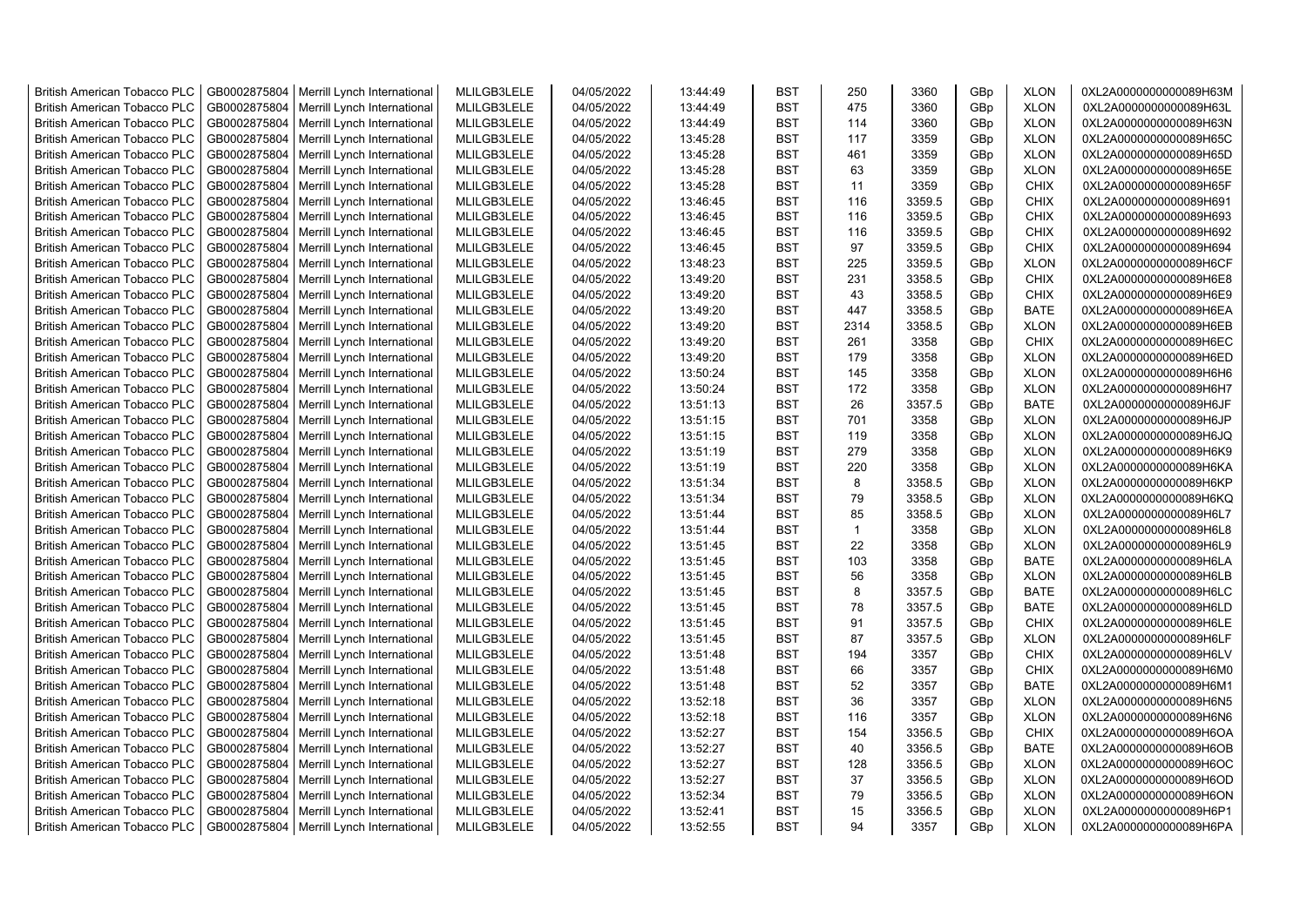| <b>British American Tobacco PLC</b> | GB0002875804 | Merrill Lynch International                | MLILGB3LELE | 04/05/2022 | 13:53:05 | <b>BST</b> | 165  | 3357   | GBp | CHIX        | 0XL2A0000000000089H6PR |
|-------------------------------------|--------------|--------------------------------------------|-------------|------------|----------|------------|------|--------|-----|-------------|------------------------|
| <b>British American Tobacco PLC</b> | GB0002875804 | Merrill Lynch International                | MLILGB3LELE | 04/05/2022 | 13:53:49 | <b>BST</b> | 149  | 3357   | GBp | <b>CHIX</b> | 0XL2A0000000000089H6S1 |
| <b>British American Tobacco PLC</b> | GB0002875804 | Merrill Lynch International                | MLILGB3LELE | 04/05/2022 | 13:53:49 | <b>BST</b> | 9    | 3357   | GBp | <b>CHIX</b> | 0XL2A0000000000089H6S2 |
| <b>British American Tobacco PLC</b> | GB0002875804 | Merrill Lynch International                | MLILGB3LELE | 04/05/2022 | 13:53:49 | <b>BST</b> | 33   | 3357   | GBp | <b>XLON</b> | 0XL2A0000000000089H6S3 |
| <b>British American Tobacco PLC</b> | GB0002875804 | Merrill Lynch International                | MLILGB3LELE | 04/05/2022 | 13:53:49 | <b>BST</b> | 132  | 3357   | GBp | <b>XLON</b> | 0XL2A0000000000089H6S4 |
| <b>British American Tobacco PLC</b> | GB0002875804 | Merrill Lynch International                | MLILGB3LELE | 04/05/2022 | 13:54:06 | <b>BST</b> | 88   | 3357.5 | GBp | <b>CHIX</b> | 0XL2A0000000000089H6SP |
| <b>British American Tobacco PLC</b> | GB0002875804 | Merrill Lynch International                | MLILGB3LELE | 04/05/2022 | 13:54:16 | <b>BST</b> | 49   | 3357   | GBp | <b>BATE</b> | 0XL2A0000000000089H6T4 |
| <b>British American Tobacco PLC</b> | GB0002875804 | Merrill Lynch International                | MLILGB3LELE | 04/05/2022 | 13:54:16 | <b>BST</b> | 319  | 3357   | GBp | <b>XLON</b> | 0XL2A0000000000089H6T5 |
| <b>British American Tobacco PLC</b> | GB0002875804 | Merrill Lynch International                | MLILGB3LELE | 04/05/2022 | 13:55:05 | <b>BST</b> | 270  | 3358   | GBp | <b>XLON</b> | 0XL2A0000000000089H6V5 |
| <b>British American Tobacco PLC</b> | GB0002875804 | Merrill Lynch International                | MLILGB3LELE | 04/05/2022 | 13:55:05 | <b>BST</b> | 250  | 3358   | GBp | <b>XLON</b> | 0XL2A0000000000089H6V4 |
| <b>British American Tobacco PLC</b> | GB0002875804 | Merrill Lynch International                | MLILGB3LELE | 04/05/2022 | 13:55:05 | <b>BST</b> | 116  | 3358   | GBp | <b>XLON</b> | 0XL2A0000000000089H6V6 |
| <b>British American Tobacco PLC</b> | GB0002875804 | Merrill Lynch International                | MLILGB3LELE | 04/05/2022 | 13:55:17 | <b>BST</b> | 61   | 3357.5 | GBp | <b>CHIX</b> | 0XL2A0000000000089H700 |
| <b>British American Tobacco PLC</b> | GB0002875804 | Merrill Lynch International                | MLILGB3LELE | 04/05/2022 | 13:55:17 | <b>BST</b> | 314  | 3357.5 | GBp | <b>XLON</b> | 0XL2A0000000000089H701 |
| <b>British American Tobacco PLC</b> | GB0002875804 | Merrill Lynch International                | MLILGB3LELE | 04/05/2022 | 13:55:17 | <b>BST</b> | 69   | 3357   | GBp | <b>BATE</b> | 0XL2A0000000000089H702 |
|                                     |              |                                            | MLILGB3LELE |            |          | <b>BST</b> | 123  |        |     | <b>CHIX</b> |                        |
| <b>British American Tobacco PLC</b> | GB0002875804 | Merrill Lynch International                |             | 04/05/2022 | 13:56:58 |            |      | 3357   | GBp |             | 0XL2A0000000000089H75J |
| <b>British American Tobacco PLC</b> | GB0002875804 | Merrill Lynch International                | MLILGB3LELE | 04/05/2022 | 13:56:58 | <b>BST</b> | 1210 | 3357   | GBp | <b>XLON</b> | 0XL2A0000000000089H75L |
| <b>British American Tobacco PLC</b> | GB0002875804 | Merrill Lynch International                | MLILGB3LELE | 04/05/2022 | 13:56:58 | <b>BST</b> | 118  | 3357   | GBp | <b>XLON</b> | 0XL2A0000000000089H75K |
| <b>British American Tobacco PLC</b> | GB0002875804 | Merrill Lynch International                | MLILGB3LELE | 04/05/2022 | 13:56:58 | <b>BST</b> | 62   | 3356.5 | GBp | <b>BATE</b> | 0XL2A0000000000089H75M |
| <b>British American Tobacco PLC</b> | GB0002875804 | Merrill Lynch International                | MLILGB3LELE | 04/05/2022 | 13:56:58 | <b>BST</b> | 250  | 3357   | GBp | <b>XLON</b> | 0XL2A0000000000089H75N |
| <b>British American Tobacco PLC</b> | GB0002875804 | Merrill Lynch International                | MLILGB3LELE | 04/05/2022 | 13:56:58 | <b>BST</b> | 124  | 3357   | GBp | <b>XLON</b> | 0XL2A0000000000089H75O |
| <b>British American Tobacco PLC</b> | GB0002875804 | Merrill Lynch International                | MLILGB3LELE | 04/05/2022 | 13:56:58 | <b>BST</b> | 450  | 3357   | GBp | <b>XLON</b> | 0XL2A0000000000089H75P |
| British American Tobacco PLC        | GB0002875804 | Merrill Lynch International                | MLILGB3LELE | 04/05/2022 | 13:57:01 | <b>BST</b> | 87   | 3357   | GBp | <b>CHIX</b> | 0XL2A0000000000089H764 |
| <b>British American Tobacco PLC</b> | GB0002875804 | Merrill Lynch International                | MLILGB3LELE | 04/05/2022 | 13:58:57 | <b>BST</b> | 170  | 3357   | GBp | <b>XLON</b> | 0XL2A0000000000089H7AL |
| <b>British American Tobacco PLC</b> | GB0002875804 | Merrill Lynch International                | MLILGB3LELE | 04/05/2022 | 13:59:35 | <b>BST</b> | 419  | 3357.5 | GBp | <b>XLON</b> | 0XL2A0000000000089H7C9 |
| <b>British American Tobacco PLC</b> | GB0002875804 | Merrill Lynch International                | MLILGB3LELE | 04/05/2022 | 14:01:02 | <b>BST</b> | 495  | 3357.5 | GBp | <b>XLON</b> | 0XL2A0000000000089H7FG |
| <b>British American Tobacco PLC</b> | GB0002875804 | Merrill Lynch International                | MLILGB3LELE | 04/05/2022 | 14:01:03 | BST        | 51   | 3358   | GBp | <b>BATE</b> | 0XL2A0000000000089H7FI |
| <b>British American Tobacco PLC</b> | GB0002875804 | Merrill Lynch International                | MLILGB3LELE | 04/05/2022 | 14:01:03 | <b>BST</b> | 100  | 3358   | GBp | <b>BATE</b> | 0XL2A0000000000089H7FJ |
| <b>British American Tobacco PLC</b> | GB0002875804 | Merrill Lynch International                | MLILGB3LELE | 04/05/2022 | 14:01:03 | <b>BST</b> | 73   | 3358   | GBp | <b>BATE</b> | 0XL2A0000000000089H7FK |
| <b>British American Tobacco PLC</b> | GB0002875804 | Merrill Lynch International                | MLILGB3LELE | 04/05/2022 | 14:01:22 | <b>BST</b> | 239  | 3357   | GBp | <b>CHIX</b> | 0XL2A0000000000089H7GP |
| <b>British American Tobacco PLC</b> | GB0002875804 | Merrill Lynch International                | MLILGB3LELE | 04/05/2022 | 14:01:22 | <b>BST</b> | 492  | 3357   | GBp | <b>XLON</b> | 0XL2A0000000000089H7GQ |
| <b>British American Tobacco PLC</b> | GB0002875804 | Merrill Lynch International                | MLILGB3LELE | 04/05/2022 | 14:01:34 | <b>BST</b> | 123  | 3356.5 | GBp | <b>BATE</b> | 0XL2A0000000000089H7HL |
| <b>British American Tobacco PLC</b> | GB0002875804 | Merrill Lynch International                | MLILGB3LELE | 04/05/2022 | 14:01:34 | <b>BST</b> | 245  | 3356.5 | GBp | <b>CHIX</b> | 0XL2A0000000000089H7HM |
| <b>British American Tobacco PLC</b> | GB0002875804 | Merrill Lynch International                | MLILGB3LELE | 04/05/2022 | 14:01:34 | <b>BST</b> | 422  | 3356.5 | GBp | <b>XLON</b> | 0XL2A0000000000089H7HN |
| <b>British American Tobacco PLC</b> | GB0002875804 | Merrill Lynch International                | MLILGB3LELE | 04/05/2022 | 14:02:02 | <b>BST</b> | 96   | 3356   | GBp | <b>BATE</b> | 0XL2A0000000000089H7IP |
| <b>British American Tobacco PLC</b> | GB0002875804 | Merrill Lynch International                | MLILGB3LELE | 04/05/2022 | 14:02:02 | <b>BST</b> | 151  | 3356   | GBp | <b>CHIX</b> | 0XL2A0000000000089H7IQ |
| <b>British American Tobacco PLC</b> | GB0002875804 | Merrill Lynch International                | MLILGB3LELE | 04/05/2022 | 14:02:02 | <b>BST</b> | 429  | 3356   | GBp | <b>XLON</b> | 0XL2A0000000000089H7IS |
| <b>British American Tobacco PLC</b> | GB0002875804 | Merrill Lynch International                | MLILGB3LELE | 04/05/2022 | 14:02:28 | <b>BST</b> | 20   | 3355.5 | GBp | <b>CHIX</b> | 0XL2A0000000000089H7K5 |
| <b>British American Tobacco PLC</b> | GB0002875804 | Merrill Lynch International                | MLILGB3LELE | 04/05/2022 | 14:02:28 | <b>BST</b> | 209  | 3355.5 | GBp | CHIX        | 0XL2A0000000000089H7K6 |
| <b>British American Tobacco PLC</b> | GB0002875804 | Merrill Lynch International                | MLILGB3LELE | 04/05/2022 | 14:02:28 | <b>BST</b> | 44   | 3355.5 | GBp | <b>BATE</b> | 0XL2A0000000000089H7K7 |
| <b>British American Tobacco PLC</b> | GB0002875804 | Merrill Lynch International                | MLILGB3LELE | 04/05/2022 | 14:02:28 | <b>BST</b> | 441  | 3355.5 | GBp | <b>XLON</b> | 0XL2A0000000000089H7K8 |
| <b>British American Tobacco PLC</b> | GB0002875804 | Merrill Lynch International                | MLILGB3LELE | 04/05/2022 | 14:02:37 | <b>BST</b> | 68   | 3355   | GBp | <b>BATE</b> | 0XL2A0000000000089H7KF |
| <b>British American Tobacco PLC</b> | GB0002875804 | Merrill Lynch International                | MLILGB3LELE | 04/05/2022 | 14:02:37 | <b>BST</b> | 95   | 3355   | GBp | <b>XLON</b> | 0XL2A0000000000089H7KH |
| <b>British American Tobacco PLC</b> | GB0002875804 | Merrill Lynch International                | MLILGB3LELE | 04/05/2022 | 14:04:02 | <b>BST</b> | 102  | 3355.5 | GBp | <b>XLON</b> | 0XL2A0000000000089H7ND |
| <b>British American Tobacco PLC</b> | GB0002875804 | Merrill Lynch International                | MLILGB3LELE | 04/05/2022 | 14:04:02 | <b>BST</b> | 10   | 3355   | GBp | <b>BATE</b> | 0XL2A0000000000089H7NE |
| <b>British American Tobacco PLC</b> | GB0002875804 | Merrill Lynch International                | MLILGB3LELE | 04/05/2022 | 14:04:02 | <b>BST</b> | 28   | 3355   | GBp | <b>BATE</b> | 0XL2A0000000000089H7NF |
| <b>British American Tobacco PLC</b> | GB0002875804 | Merrill Lynch International                | MLILGB3LELE | 04/05/2022 | 14:04:04 | <b>BST</b> | 64   | 3354.5 | GBp | <b>CHIX</b> | 0XL2A0000000000089H7NI |
| <b>British American Tobacco PLC</b> | GB0002875804 | Merrill Lynch International                | MLILGB3LELE | 04/05/2022 | 14:04:04 | <b>BST</b> | 351  | 3354.5 | GBp | <b>XLON</b> | 0XL2A0000000000089H7NJ |
| <b>British American Tobacco PLC</b> |              | GB0002875804   Merrill Lynch International | MLILGB3LELE | 04/05/2022 | 14:04:04 | <b>BST</b> | 33   | 3354.5 | GBp | <b>CHIX</b> | 0XL2A0000000000089H7NK |
|                                     |              |                                            |             |            |          |            |      |        |     |             |                        |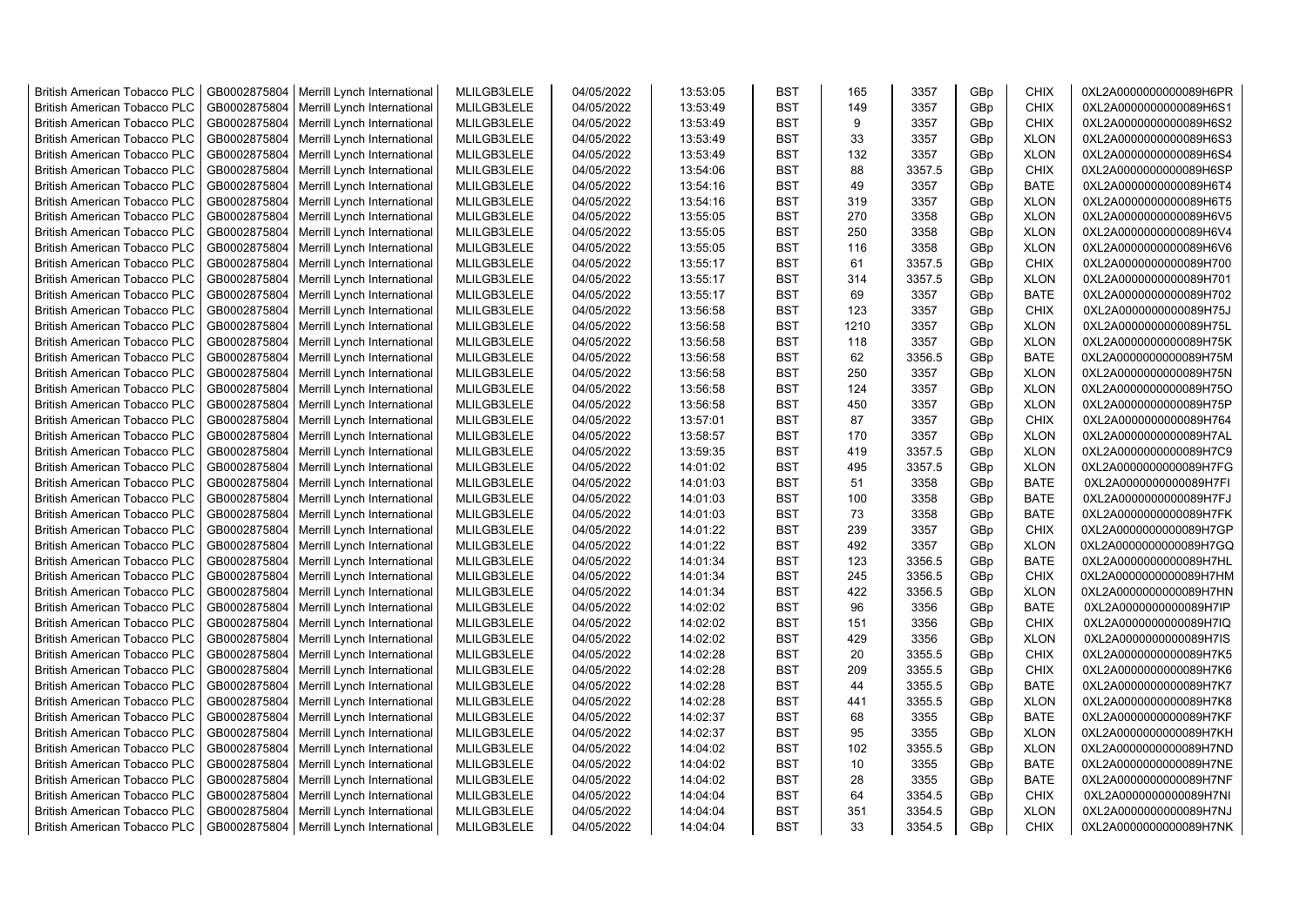| <b>British American Tobacco PLC</b> | GB0002875804 | Merrill Lynch International | MLILGB3LELE | 04/05/2022 | 14:04:36 | <b>BST</b> | 97   | 3355   | GBp | <b>BATE</b> | 0XL2A0000000000089H7PU |
|-------------------------------------|--------------|-----------------------------|-------------|------------|----------|------------|------|--------|-----|-------------|------------------------|
| <b>British American Tobacco PLC</b> | GB0002875804 | Merrill Lynch International | MLILGB3LELE | 04/05/2022 | 14:04:36 | <b>BST</b> | 295  | 3355   | GBp | <b>XLON</b> | 0XL2A0000000000089H7PV |
| <b>British American Tobacco PLC</b> | GB0002875804 | Merrill Lynch International | MLILGB3LELE | 04/05/2022 | 14:04:42 | <b>BST</b> | 104  | 3354.5 | GBp | <b>XLON</b> | 0XL2A0000000000089H7Q6 |
| <b>British American Tobacco PLC</b> | GB0002875804 | Merrill Lynch International | MLILGB3LELE | 04/05/2022 | 14:04:55 | <b>BST</b> | 16   | 3354   | GBp | <b>BATE</b> | 0XL2A0000000000089H7QM |
| <b>British American Tobacco PLC</b> | GB0002875804 | Merrill Lynch International | MLILGB3LELE | 04/05/2022 | 14:04:55 | <b>BST</b> | 8    | 3354   | GBp | <b>BATE</b> | 0XL2A0000000000089H7QN |
| <b>British American Tobacco PLC</b> | GB0002875804 | Merrill Lynch International | MLILGB3LELE | 04/05/2022 | 14:04:55 | <b>BST</b> | 67   | 3354   | GBp | <b>BATE</b> | 0XL2A0000000000089H7QO |
| <b>British American Tobacco PLC</b> | GB0002875804 | Merrill Lynch International | MLILGB3LELE | 04/05/2022 | 14:04:55 | <b>BST</b> | 16   | 3354   | GBp | <b>BATE</b> | 0XL2A0000000000089H7QP |
| <b>British American Tobacco PLC</b> | GB0002875804 | Merrill Lynch International | MLILGB3LELE | 04/05/2022 | 14:04:55 | <b>BST</b> | 290  | 3354   | GBp | <b>XLON</b> | 0XL2A0000000000089H7QQ |
| <b>British American Tobacco PLC</b> | GB0002875804 | Merrill Lynch International | MLILGB3LELE | 04/05/2022 | 14:04:55 | <b>BST</b> | 71   | 3354   | GBp | <b>CHIX</b> | 0XL2A0000000000089H7QR |
| <b>British American Tobacco PLC</b> | GB0002875804 | Merrill Lynch International | MLILGB3LELE | 04/05/2022 | 14:05:49 | <b>BST</b> | 106  | 3355   | GBp | <b>XLON</b> | 0XL2A0000000000089H7SU |
| <b>British American Tobacco PLC</b> | GB0002875804 | Merrill Lynch International | MLILGB3LELE | 04/05/2022 | 14:07:39 | <b>BST</b> | 97   | 3355.5 | GBp | <b>XLON</b> | 0XL2A0000000000089H808 |
| <b>British American Tobacco PLC</b> | GB0002875804 | Merrill Lynch International | MLILGB3LELE | 04/05/2022 | 14:07:39 | <b>BST</b> | 340  | 3355.5 | GBp | <b>XLON</b> | 0XL2A0000000000089H809 |
| British American Tobacco PLC        | GB0002875804 | Merrill Lynch International | MLILGB3LELE | 04/05/2022 | 14:07:39 | <b>BST</b> | 250  | 3355.5 | GBp | <b>XLON</b> | 0XL2A0000000000089H80A |
|                                     |              |                             | MLILGB3LELE |            |          | <b>BST</b> | 98   | 3355.5 |     |             |                        |
| <b>British American Tobacco PLC</b> | GB0002875804 | Merrill Lynch International |             | 04/05/2022 | 14:07:44 |            |      |        | GBp | <b>XLON</b> | 0XL2A0000000000089H80G |
| <b>British American Tobacco PLC</b> | GB0002875804 | Merrill Lynch International | MLILGB3LELE | 04/05/2022 | 14:07:44 | <b>BST</b> | 49   | 3355   | GBp | <b>BATE</b> | 0XL2A0000000000089H80I |
| <b>British American Tobacco PLC</b> | GB0002875804 | Merrill Lynch International | MLILGB3LELE | 04/05/2022 | 14:07:44 | <b>BST</b> | 641  | 3355   | GBp | <b>XLON</b> | 0XL2A0000000000089H80J |
| <b>British American Tobacco PLC</b> | GB0002875804 | Merrill Lynch International | MLILGB3LELE | 04/05/2022 | 14:07:44 | <b>BST</b> | 156  | 3355.5 | GBp | <b>XLON</b> | 0XL2A0000000000089H80K |
| <b>British American Tobacco PLC</b> | GB0002875804 | Merrill Lynch International | MLILGB3LELE | 04/05/2022 | 14:07:44 | <b>BST</b> | 156  | 3355.5 | GBp | <b>XLON</b> | 0XL2A0000000000089H80L |
| <b>British American Tobacco PLC</b> | GB0002875804 | Merrill Lynch International | MLILGB3LELE | 04/05/2022 | 14:07:44 | <b>BST</b> | 250  | 3355.5 | GBp | <b>XLON</b> | 0XL2A0000000000089H80M |
| <b>British American Tobacco PLC</b> | GB0002875804 | Merrill Lynch International | MLILGB3LELE | 04/05/2022 | 14:07:44 | <b>BST</b> | 279  | 3355.5 | GBp | <b>XLON</b> | 0XL2A0000000000089H80N |
| <b>British American Tobacco PLC</b> | GB0002875804 | Merrill Lynch International | MLILGB3LELE | 04/05/2022 | 14:07:44 | <b>BST</b> | 155  | 3355.5 | GBp | <b>XLON</b> | 0XL2A0000000000089H80O |
| <b>British American Tobacco PLC</b> | GB0002875804 | Merrill Lynch International | MLILGB3LELE | 04/05/2022 | 14:07:44 | <b>BST</b> | 104  | 3355.5 | GBp | <b>XLON</b> | 0XL2A0000000000089H80P |
| <b>British American Tobacco PLC</b> | GB0002875804 | Merrill Lynch International | MLILGB3LELE | 04/05/2022 | 14:07:45 | <b>BST</b> | 136  | 3354.5 | GBp | <b>CHIX</b> | 0XL2A0000000000089H80R |
| <b>British American Tobacco PLC</b> | GB0002875804 | Merrill Lynch International | MLILGB3LELE | 04/05/2022 | 14:09:49 | <b>BST</b> | 290  | 3356.5 | GBp | <b>XLON</b> | 0XL2A0000000000089H87I |
| <b>British American Tobacco PLC</b> | GB0002875804 | Merrill Lynch International | MLILGB3LELE | 04/05/2022 | 14:09:49 | <b>BST</b> | 157  | 3356.5 | GBp | <b>XLON</b> | 0XL2A0000000000089H87J |
| <b>British American Tobacco PLC</b> | GB0002875804 | Merrill Lynch International | MLILGB3LELE | 04/05/2022 | 14:09:49 | <b>BST</b> | 100  | 3356.5 | GBp | <b>BATE</b> | 0XL2A0000000000089H87K |
| <b>British American Tobacco PLC</b> | GB0002875804 | Merrill Lynch International | MLILGB3LELE | 04/05/2022 | 14:09:53 | <b>BST</b> | 294  | 3356   | GBp | <b>CHIX</b> | 0XL2A0000000000089H87M |
| British American Tobacco PLC        | GB0002875804 | Merrill Lynch International | MLILGB3LELE | 04/05/2022 | 14:10:09 | <b>BST</b> | 87   | 3355.5 | GBp | <b>CHIX</b> | 0XL2A0000000000089H88J |
| <b>British American Tobacco PLC</b> | GB0002875804 | Merrill Lynch International | MLILGB3LELE | 04/05/2022 | 14:10:09 | <b>BST</b> | 47   | 3355.5 | GBp | <b>BATE</b> | 0XL2A0000000000089H88K |
| <b>British American Tobacco PLC</b> | GB0002875804 | Merrill Lynch International | MLILGB3LELE | 04/05/2022 | 14:10:09 | <b>BST</b> | 106  | 3355.5 | GBp | <b>CHIX</b> | 0XL2A0000000000089H88L |
| <b>British American Tobacco PLC</b> | GB0002875804 | Merrill Lynch International | MLILGB3LELE | 04/05/2022 | 14:10:09 | <b>BST</b> | 53   | 3355.5 | GBp | <b>BATE</b> | 0XL2A0000000000089H88M |
| <b>British American Tobacco PLC</b> | GB0002875804 | Merrill Lynch International | MLILGB3LELE | 04/05/2022 | 14:10:09 | <b>BST</b> | 9    | 3355.5 | GBp | <b>BATE</b> | 0XL2A0000000000089H88N |
| <b>British American Tobacco PLC</b> | GB0002875804 | Merrill Lynch International | MLILGB3LELE | 04/05/2022 | 14:11:57 | <b>BST</b> | 52   | 3355.5 | GBp | <b>XLON</b> | 0XL2A0000000000089H8E0 |
| <b>British American Tobacco PLC</b> | GB0002875804 | Merrill Lynch International | MLILGB3LELE | 04/05/2022 | 14:11:57 | <b>BST</b> | 239  | 3355.5 | GBp | <b>XLON</b> | 0XL2A0000000000089H8E1 |
| <b>British American Tobacco PLC</b> | GB0002875804 | Merrill Lynch International | MLILGB3LELE | 04/05/2022 | 14:11:57 | <b>BST</b> | 259  | 3355.5 | GBp | <b>XLON</b> | 0XL2A0000000000089H8E2 |
| <b>British American Tobacco PLC</b> | GB0002875804 | Merrill Lynch International | MLILGB3LELE | 04/05/2022 | 14:11:57 | <b>BST</b> | 178  | 3355.5 | GBp | <b>XLON</b> | 0XL2A0000000000089H8E3 |
| <b>British American Tobacco PLC</b> | GB0002875804 | Merrill Lynch International | MLILGB3LELE | 04/05/2022 | 14:12:49 | <b>BST</b> | 100  | 3356   | GBp | <b>BATE</b> | 0XL2A0000000000089H8G6 |
| <b>British American Tobacco PLC</b> | GB0002875804 | Merrill Lynch International | MLILGB3LELE | 04/05/2022 | 14:14:35 | <b>BST</b> | 400  | 3356   | GBp | <b>XLON</b> | 0XL2A0000000000089H8KQ |
| <b>British American Tobacco PLC</b> | GB0002875804 | Merrill Lynch International | MLILGB3LELE | 04/05/2022 | 14:14:35 | <b>BST</b> | 200  | 3356   | GBp | <b>XLON</b> | 0XL2A0000000000089H8KR |
| <b>British American Tobacco PLC</b> | GB0002875804 | Merrill Lynch International | MLILGB3LELE | 04/05/2022 | 14:15:29 | <b>BST</b> | 142  | 3356.5 | GBp | <b>BATE</b> | 0XL2A0000000000089H8NH |
| <b>British American Tobacco PLC</b> | GB0002875804 | Merrill Lynch International | MLILGB3LELE | 04/05/2022 | 14:15:29 | <b>BST</b> | 360  | 3356.5 | GBp | <b>CHIX</b> | 0XL2A0000000000089H8NI |
| <b>British American Tobacco PLC</b> | GB0002875804 | Merrill Lynch International | MLILGB3LELE | 04/05/2022 | 14:15:29 | <b>BST</b> | 370  | 3356.5 | GBp | <b>XLON</b> | 0XL2A0000000000089H8NK |
| <b>British American Tobacco PLC</b> | GB0002875804 | Merrill Lynch International | MLILGB3LELE | 04/05/2022 | 14:15:29 | <b>BST</b> | 250  | 3356.5 | GBp | <b>XLON</b> | 0XL2A0000000000089H8NL |
| <b>British American Tobacco PLC</b> | GB0002875804 | Merrill Lynch International | MLILGB3LELE | 04/05/2022 | 14:16:09 | <b>BST</b> | 87   | 3356   | GBp | <b>CHIX</b> | 0XL2A0000000000089H8PI |
| British American Tobacco PLC        | GB0002875804 | Merrill Lynch International | MLILGB3LELE | 04/05/2022 | 14:16:09 | <b>BST</b> | 298  | 3356   | GBp | <b>XLON</b> | 0XL2A0000000000089H8PJ |
| <b>British American Tobacco PLC</b> | GB0002875804 | Merrill Lynch International | MLILGB3LELE | 04/05/2022 | 14:16:09 | <b>BST</b> | 2668 | 3356   | GBp | <b>XLON</b> | 0XL2A0000000000089H8PK |
| <b>British American Tobacco PLC</b> | GB0002875804 | Merrill Lynch International | MLILGB3LELE | 04/05/2022 | 14:16:09 | <b>BST</b> | 39   | 3355.5 | GBp | <b>BATE</b> | 0XL2A0000000000089H8PL |
| <b>British American Tobacco PLC</b> | GB0002875804 | Merrill Lynch International | MLILGB3LELE | 04/05/2022 | 14:16:09 | <b>BST</b> | 51   | 3355.5 | GBp | <b>BATE</b> | 0XL2A0000000000089H8PM |
|                                     |              |                             |             |            |          |            |      |        |     |             |                        |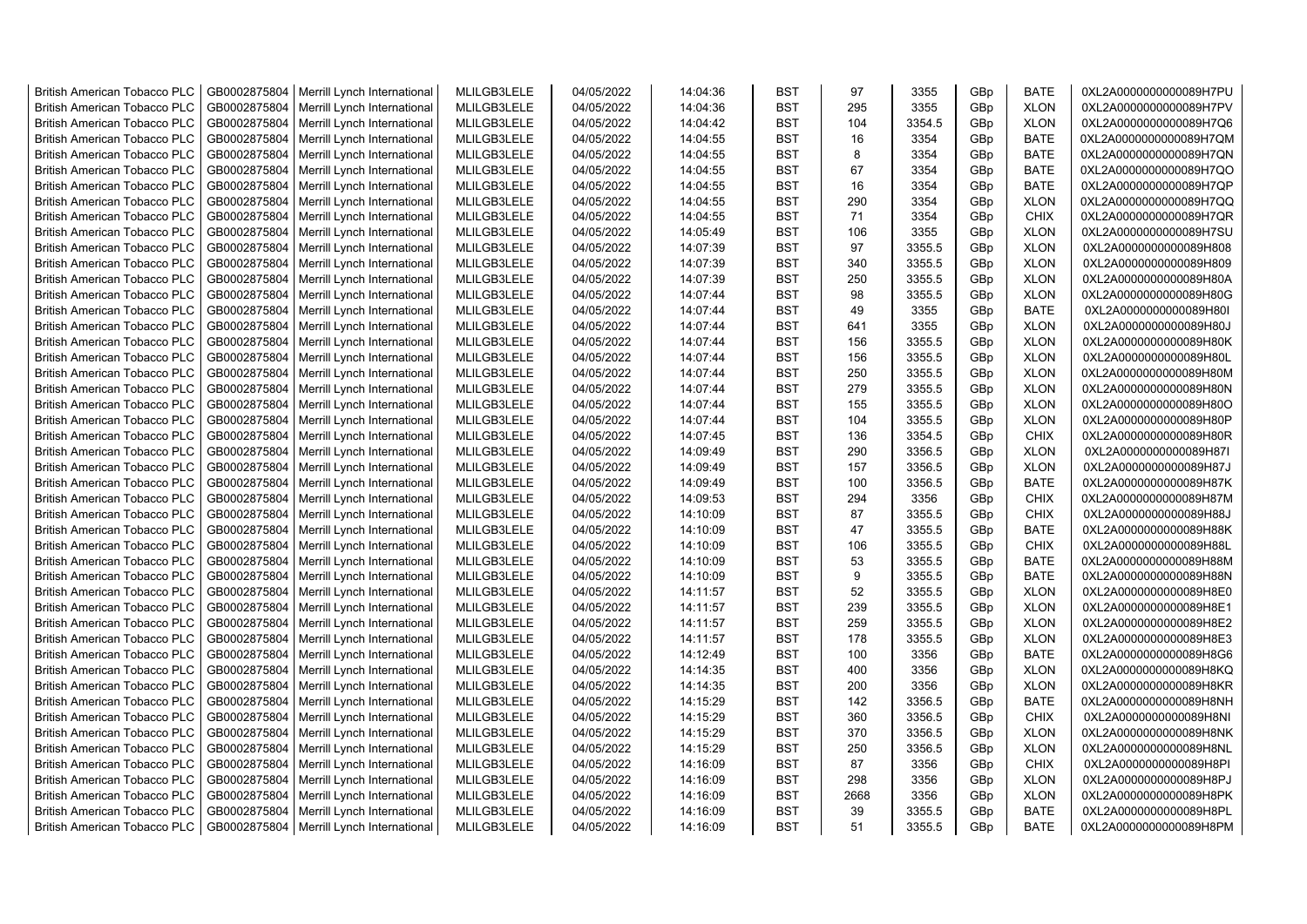| <b>British American Tobacco PLC</b>                                        | GB0002875804                 | Merrill Lynch International                                | MLILGB3LELE                | 04/05/2022               | 14:16:09             | <b>BST</b>               | 491       | 3355.5           | GBp        | <b>BATE</b>                | 0XL2A0000000000089H8PN                           |
|----------------------------------------------------------------------------|------------------------------|------------------------------------------------------------|----------------------------|--------------------------|----------------------|--------------------------|-----------|------------------|------------|----------------------------|--------------------------------------------------|
| <b>British American Tobacco PLC</b>                                        | GB0002875804                 | Merrill Lynch International                                | MLILGB3LELE                | 04/05/2022               | 14:16:09             | <b>BST</b>               | 195       | 3355.5           | GBp        | <b>XLON</b>                | 0XL2A0000000000089H8PO                           |
| <b>British American Tobacco PLC</b>                                        | GB0002875804                 | Merrill Lynch International                                | MLILGB3LELE                | 04/05/2022               | 14:16:09             | <b>BST</b>               | 250       | 3355.5           | GBp        | <b>XLON</b>                | 0XL2A0000000000089H8PP                           |
| <b>British American Tobacco PLC</b>                                        | GB0002875804                 | Merrill Lynch International                                | MLILGB3LELE                | 04/05/2022               | 14:16:09             | <b>BST</b>               | 1017      | 3355.5           | GBp        | <b>XLON</b>                | 0XL2A0000000000089H8PR                           |
| <b>British American Tobacco PLC</b>                                        | GB0002875804                 | Merrill Lynch International                                | MLILGB3LELE                | 04/05/2022               | 14:16:09             | <b>BST</b>               | 195       | 3355.5           | GBp        | <b>XLON</b>                | 0XL2A0000000000089H8PQ                           |
| <b>British American Tobacco PLC</b>                                        | GB0002875804                 | Merrill Lynch International                                | MLILGB3LELE                | 04/05/2022               | 14:16:09             | <b>BST</b>               | 266       | 3355.5           | GBp        | <b>XLON</b>                | 0XL2A0000000000089H8PS                           |
| <b>British American Tobacco PLC</b>                                        | GB0002875804                 | Merrill Lynch International                                | MLILGB3LELE                | 04/05/2022               | 14:16:09             | BST                      | 24        | 3355.5           | GBp        | <b>XLON</b>                | 0XL2A0000000000089H8PT                           |
| <b>British American Tobacco PLC</b>                                        | GB0002875804                 | Merrill Lynch International                                | MLILGB3LELE                | 04/05/2022               | 14:16:09             | <b>BST</b>               | 195       | 3355.5           | GBp        | <b>XLON</b>                | 0XL2A0000000000089H8PU                           |
| <b>British American Tobacco PLC</b>                                        | GB0002875804                 | Merrill Lynch International                                | MLILGB3LELE                | 04/05/2022               | 14:16:09             | <b>BST</b>               | 195       | 3355.5           | GBp        | <b>XLON</b>                | 0XL2A0000000000089H8PV                           |
| <b>British American Tobacco PLC</b>                                        | GB0002875804                 | Merrill Lynch International                                | MLILGB3LELE                | 04/05/2022               | 14:18:16             | <b>BST</b>               | 306       | 3357             | GBp        | <b>CHIX</b>                | 0XL2A0000000000089H8US                           |
| <b>British American Tobacco PLC</b>                                        | GB0002875804                 | Merrill Lynch International                                | MLILGB3LELE                | 04/05/2022               | 14:18:16             | <b>BST</b>               | 10        | 3356.5           | GBp        | <b>BATE</b>                | 0XL2A0000000000089H8UT                           |
| <b>British American Tobacco PLC</b>                                        | GB0002875804                 | Merrill Lynch International                                | MLILGB3LELE                | 04/05/2022               | 14:18:16             | <b>BST</b>               | 32        | 3357             | GBp        | <b>BATE</b>                | 0XL2A0000000000089H8UV                           |
| British American Tobacco PLC                                               | GB0002875804                 | Merrill Lynch International                                | MLILGB3LELE                | 04/05/2022               | 14:18:16             | <b>BST</b>               | 46        | 3356.5           | GBp        | <b>BATE</b>                | 0XL2A0000000000089H8V3                           |
| <b>British American Tobacco PLC</b>                                        | GB0002875804                 | Merrill Lynch International                                | MLILGB3LELE                | 04/05/2022               | 14:18:16             | <b>BST</b>               | 29        | 3356.5           | GBp        | <b>BATE</b>                | 0XL2A0000000000089H8V4                           |
| <b>British American Tobacco PLC</b>                                        | GB0002875804                 | Merrill Lynch International                                | MLILGB3LELE                | 04/05/2022               | 14:18:20             | <b>BST</b>               | 27        | 3356             | GBp        | <b>CHIX</b>                | 0XL2A0000000000089H8VB                           |
| <b>British American Tobacco PLC</b>                                        | GB0002875804                 | Merrill Lynch International                                | MLILGB3LELE                | 04/05/2022               | 14:18:20             | <b>BST</b>               | 53        | 3356             | GBp        | CHIX                       | 0XL2A0000000000089H8VC                           |
| <b>British American Tobacco PLC</b>                                        | GB0002875804                 | Merrill Lynch International                                | MLILGB3LELE                | 04/05/2022               | 14:18:21             | <b>BST</b>               | 146       | 3356             | GBp        | CHIX                       | 0XL2A0000000000089H8VE                           |
| <b>British American Tobacco PLC</b>                                        | GB0002875804                 | Merrill Lynch International                                | MLILGB3LELE                | 04/05/2022               | 14:18:54             | <b>BST</b>               | 195       | 3356             | GBp        | CHIX                       | 0XL2A0000000000089H90G                           |
| <b>British American Tobacco PLC</b>                                        | GB0002875804                 | Merrill Lynch International                                | MLILGB3LELE                | 04/05/2022               | 14:20:16             | <b>BST</b>               | 105       | 3356             | GBp        | <b>CHIX</b>                | 0XL2A0000000000089H940                           |
| <b>British American Tobacco PLC</b>                                        | GB0002875804                 | Merrill Lynch International                                | MLILGB3LELE                | 04/05/2022               | 14:20:17             | <b>BST</b>               | 100       | 3356.5           | GBp        | <b>BATE</b>                | 0XL2A0000000000089H946                           |
| <b>British American Tobacco PLC</b>                                        | GB0002875804                 | Merrill Lynch International                                | MLILGB3LELE                | 04/05/2022               | 14:20:32             | <b>BST</b>               | 54        | 3356.5           | GBp        | <b>BATE</b>                | 0XL2A0000000000089H94Q                           |
| <b>British American Tobacco PLC</b>                                        | GB0002875804                 | Merrill Lynch International                                | MLILGB3LELE                | 04/05/2022               | 14:20:32             | <b>BST</b>               | 143       | 3356.5           | GBp        | <b>CHIX</b>                | 0XL2A0000000000089H94R                           |
| <b>British American Tobacco PLC</b>                                        | GB0002875804                 | Merrill Lynch International                                | MLILGB3LELE                | 04/05/2022               | 14:20:55             | <b>BST</b>               | 250       | 3357             | GBp        | <b>XLON</b>                | 0XL2A0000000000089H961                           |
| <b>British American Tobacco PLC</b>                                        | GB0002875804                 | Merrill Lynch International                                | MLILGB3LELE                | 04/05/2022               | 14:20:55             | <b>BST</b>               | 195       | 3357             | GBp        | <b>XLON</b>                | 0XL2A0000000000089H962                           |
| <b>British American Tobacco PLC</b>                                        | GB0002875804                 | Merrill Lynch International                                | MLILGB3LELE                | 04/05/2022               | 14:20:55             | <b>BST</b>               | 135       | 3357             | GBp        | <b>XLON</b>                | 0XL2A0000000000089H963                           |
| <b>British American Tobacco PLC</b>                                        | GB0002875804                 | Merrill Lynch International                                | MLILGB3LELE                | 04/05/2022               | 14:21:52             | <b>BST</b>               | 155       | 3358             | GBp        | <b>XLON</b>                | 0XL2A0000000000089H98E                           |
| <b>British American Tobacco PLC</b>                                        | GB0002875804                 | Merrill Lynch International                                | MLILGB3LELE                | 04/05/2022               | 14:21:52             | <b>BST</b>               | 276       | 3358             | GBp        | <b>XLON</b>                | 0XL2A0000000000089H98F                           |
| <b>British American Tobacco PLC</b>                                        | GB0002875804                 | Merrill Lynch International                                | MLILGB3LELE                | 04/05/2022               | 14:22:19             | <b>BST</b>               | 224       | 3359             | GBp        | <b>BATE</b>                | 0XL2A0000000000089H99U                           |
| <b>British American Tobacco PLC</b>                                        | GB0002875804                 | Merrill Lynch International                                | MLILGB3LELE                | 04/05/2022               | 14:22:19             | <b>BST</b>               | 312       | 3359             | GBp        | <b>BATE</b>                | 0XL2A0000000000089H99V                           |
| <b>British American Tobacco PLC</b>                                        | GB0002875804                 | Merrill Lynch International                                | MLILGB3LELE                | 04/05/2022               | 14:22:19             | <b>BST</b>               | 336       | 3359             | GBp        | <b>XLON</b>                | 0XL2A0000000000089H9A0                           |
| <b>British American Tobacco PLC</b>                                        | GB0002875804                 |                                                            | MLILGB3LELE                | 04/05/2022               | 14:22:19             | <b>BST</b>               | 24        | 3359             | GBp        | <b>XLON</b>                | 0XL2A0000000000089H9A1                           |
| <b>British American Tobacco PLC</b>                                        | GB0002875804                 | Merrill Lynch International<br>Merrill Lynch International | MLILGB3LELE                | 04/05/2022               | 14:22:50             | <b>BST</b>               | 53        | 3358.5           | GBp        | <b>BATE</b>                | 0XL2A0000000000089H9AS                           |
| <b>British American Tobacco PLC</b>                                        | GB0002875804                 | Merrill Lynch International                                | MLILGB3LELE                | 04/05/2022               | 14:22:50             | <b>BST</b>               | 145       | 3358.5           | GBp        | <b>CHIX</b>                | 0XL2A0000000000089H9AT                           |
| <b>British American Tobacco PLC</b>                                        | GB0002875804                 | Merrill Lynch International                                | MLILGB3LELE                | 04/05/2022               | 14:22:50             | <b>BST</b>               | 16        | 3358             | GBp        | <b>BATE</b>                | 0XL2A0000000000089H9B1                           |
| <b>British American Tobacco PLC</b>                                        | GB0002875804                 | Merrill Lynch International                                | MLILGB3LELE                | 04/05/2022               | 14:22:50             | <b>BST</b>               | 26        | 3358             | GBp        | <b>BATE</b>                | 0XL2A0000000000089H9B2                           |
| <b>British American Tobacco PLC</b>                                        | GB0002875804                 | Merrill Lynch International                                | MLILGB3LELE                | 04/05/2022               | 14:22:50             | <b>BST</b>               | 18        | 3358             | GBp        | <b>CHIX</b>                | 0XL2A0000000000089H9B3                           |
| <b>British American Tobacco PLC</b>                                        | GB0002875804                 | Merrill Lynch International                                | MLILGB3LELE                | 04/05/2022               | 14:22:56             | <b>BST</b>               | 220       | 3358             | GBp        | <b>XLON</b>                | 0XL2A0000000000089H9BH                           |
| <b>British American Tobacco PLC</b>                                        | GB0002875804                 | Merrill Lynch International                                | MLILGB3LELE                | 04/05/2022               | 14:23:09             | <b>BST</b>               | 39        | 3357.5           | GBp        | <b>BATE</b>                | 0XL2A0000000000089H9BU                           |
| <b>British American Tobacco PLC</b>                                        | GB0002875804                 | Merrill Lynch International                                | MLILGB3LELE                | 04/05/2022               | 14:23:09             | <b>BST</b>               | 133       | 3357.5           | GBp        | <b>CHIX</b>                | 0XL2A0000000000089H9BV                           |
| <b>British American Tobacco PLC</b>                                        | GB0002875804                 | Merrill Lynch International                                | MLILGB3LELE                | 04/05/2022               | 14:23:09             | <b>BST</b>               | 153       | 3357.5           | GBp        | <b>XLON</b>                | 0XL2A0000000000089H9C0                           |
| <b>British American Tobacco PLC</b>                                        | GB0002875804                 |                                                            |                            |                          |                      | <b>BST</b>               | 170       |                  |            | <b>XLON</b>                |                                                  |
|                                                                            | GB0002875804                 | Merrill Lynch International                                | MLILGB3LELE                | 04/05/2022               | 14:23:09             | <b>BST</b>               | 118       | 3357.5           | GBp        | CHIX                       | 0XL2A0000000000089H9C1<br>0XL2A0000000000089H9C2 |
| <b>British American Tobacco PLC</b>                                        |                              | Merrill Lynch International                                | MLILGB3LELE                | 04/05/2022               | 14:23:10             |                          |           | 3357             | GBp        |                            |                                                  |
| <b>British American Tobacco PLC</b>                                        | GB0002875804                 | Merrill Lynch International                                | MLILGB3LELE                | 04/05/2022               | 14:23:10             | <b>BST</b><br><b>BST</b> | 18<br>339 | 3357             | GBp        | <b>BATE</b>                | 0XL2A0000000000089H9C3                           |
| <b>British American Tobacco PLC</b><br><b>British American Tobacco PLC</b> | GB0002875804<br>GB0002875804 | Merrill Lynch International                                | MLILGB3LELE<br>MLILGB3LELE | 04/05/2022<br>04/05/2022 | 14:24:38<br>14:26:27 | <b>BST</b>               | 126       | 3356.5<br>3356.5 | GBp<br>GBp | <b>XLON</b><br><b>CHIX</b> | 0XL2A0000000000089H9FT<br>0XL2A0000000000089H9LB |
| <b>British American Tobacco PLC</b>                                        | GB0002875804                 | Merrill Lynch International<br>Merrill Lynch International | MLILGB3LELE                | 04/05/2022               | 14:26:27             | <b>BST</b>               | 23        | 3356.5           | GBp        | <b>BATE</b>                | 0XL2A0000000000089H9LC                           |
|                                                                            |                              |                                                            | MLILGB3LELE                | 04/05/2022               | 14:26:27             | <b>BST</b>               | 904       | 3356.5           |            | <b>XLON</b>                |                                                  |
| <b>British American Tobacco PLC</b>                                        | GB0002875804                 | Merrill Lynch International                                |                            |                          |                      | <b>BST</b>               | 490       |                  | GBp        | <b>XLON</b>                | 0XL2A0000000000089H9LD                           |
| <b>British American Tobacco PLC</b>                                        |                              | GB0002875804   Merrill Lynch International                 | MLILGB3LELE                | 04/05/2022               | 14:26:27             |                          |           | 3356.5           | GBp        |                            | 0XL2A0000000000089H9LG                           |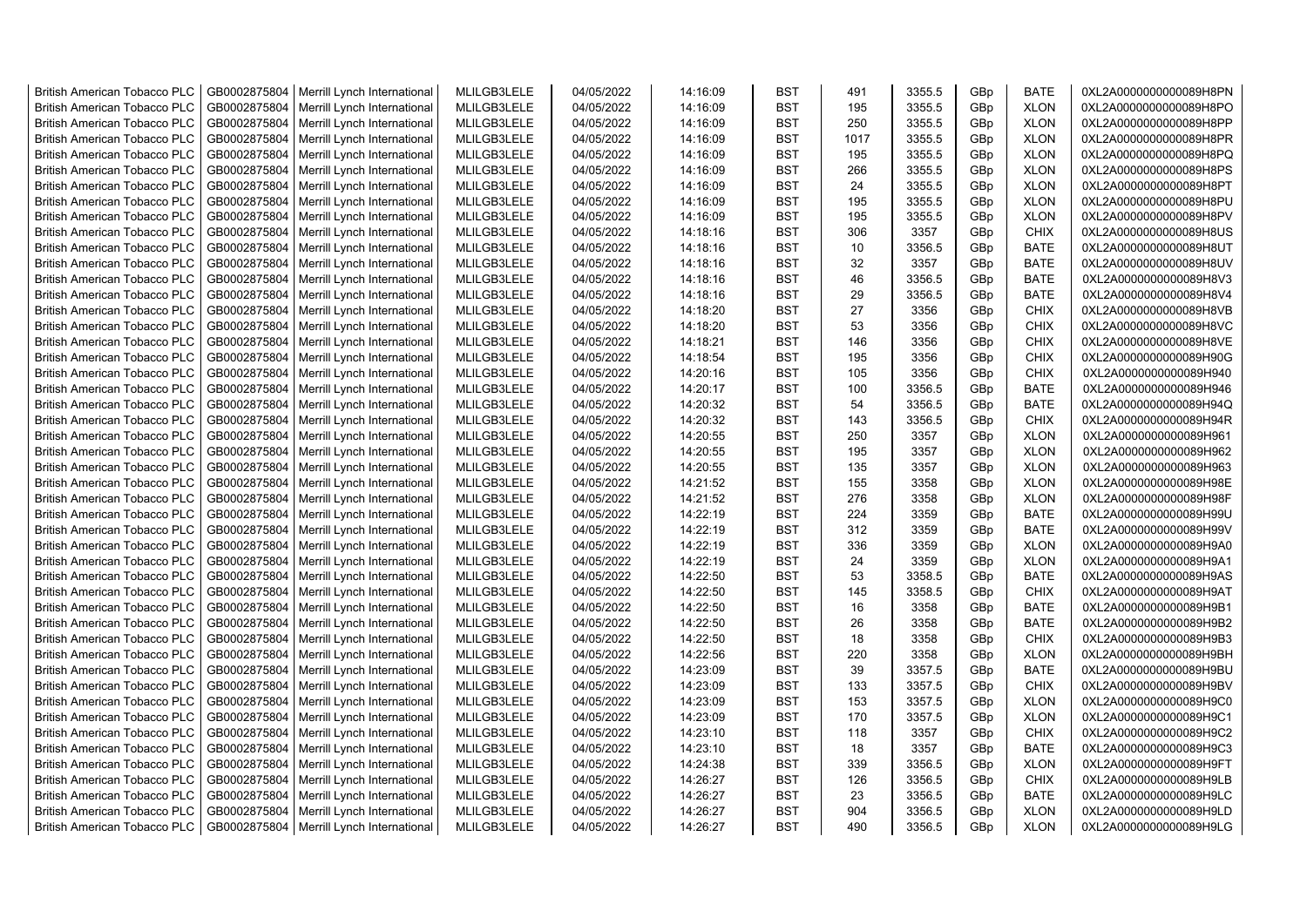| <b>British American Tobacco PLC</b> | GB0002875804 | Merrill Lynch International                | MLILGB3LELE | 04/05/2022 | 14:26:27 | <b>BST</b> | 195            | 3356.5 | GBp | <b>XLON</b> | 0XL2A0000000000089H9LF |
|-------------------------------------|--------------|--------------------------------------------|-------------|------------|----------|------------|----------------|--------|-----|-------------|------------------------|
| <b>British American Tobacco PLC</b> | GB0002875804 | Merrill Lynch International                | MLILGB3LELE | 04/05/2022 | 14:26:27 | <b>BST</b> | 142            | 3356.5 | GBp | <b>XLON</b> | 0XL2A0000000000089H9LH |
| <b>British American Tobacco PLC</b> | GB0002875804 | Merrill Lynch International                | MLILGB3LELE | 04/05/2022 | 14:26:27 | <b>BST</b> | 195            | 3356.5 | GBp | <b>XLON</b> | 0XL2A0000000000089H9LI |
| <b>British American Tobacco PLC</b> | GB0002875804 | Merrill Lynch International                | MLILGB3LELE | 04/05/2022 | 14:26:38 | <b>BST</b> | 430            | 3356   | GBp | <b>XLON</b> | 0XL2A0000000000089H9M1 |
| <b>British American Tobacco PLC</b> | GB0002875804 | Merrill Lynch International                | MLILGB3LELE | 04/05/2022 | 14:26:38 | <b>BST</b> | 62             | 3356   | GBp | <b>XLON</b> | 0XL2A0000000000089H9M2 |
| <b>British American Tobacco PLC</b> | GB0002875804 | Merrill Lynch International                | MLILGB3LELE | 04/05/2022 | 14:26:38 | <b>BST</b> | 19             | 3356   | GBp | <b>CHIX</b> | 0XL2A0000000000089H9M3 |
| <b>British American Tobacco PLC</b> | GB0002875804 | Merrill Lynch International                | MLILGB3LELE | 04/05/2022 | 14:26:38 | <b>BST</b> | 163            | 3356   | GBp | CHIX        | 0XL2A0000000000089H9M4 |
| <b>British American Tobacco PLC</b> | GB0002875804 | Merrill Lynch International                | MLILGB3LELE | 04/05/2022 | 14:26:38 | <b>BST</b> | 12             | 3356   | GBp | <b>BATE</b> | 0XL2A0000000000089H9M6 |
| <b>British American Tobacco PLC</b> | GB0002875804 | Merrill Lynch International                | MLILGB3LELE | 04/05/2022 | 14:26:42 | <b>BST</b> | 142            | 3355.5 | GBp | <b>XLON</b> | 0XL2A0000000000089H9MD |
| <b>British American Tobacco PLC</b> | GB0002875804 | Merrill Lynch International                | MLILGB3LELE | 04/05/2022 | 14:27:08 | <b>BST</b> | 34             | 3356.5 | GBp | <b>CHIX</b> | 0XL2A0000000000089H9NA |
| <b>British American Tobacco PLC</b> | GB0002875804 | Merrill Lynch International                | MLILGB3LELE | 04/05/2022 | 14:27:08 | <b>BST</b> | 30             | 3356.5 | GBp | <b>BATE</b> | 0XL2A0000000000089H9NB |
| <b>British American Tobacco PLC</b> | GB0002875804 | Merrill Lynch International                | MLILGB3LELE | 04/05/2022 | 14:27:08 | <b>BST</b> | 97             | 3356.5 | GBp | <b>CHIX</b> | 0XL2A0000000000089H9NC |
| <b>British American Tobacco PLC</b> | GB0002875804 | Merrill Lynch International                | MLILGB3LELE | 04/05/2022 | 14:27:08 | <b>BST</b> | 193            | 3356.5 | GBp | <b>XLON</b> | 0XL2A0000000000089H9ND |
| <b>British American Tobacco PLC</b> | GB0002875804 | Merrill Lynch International                | MLILGB3LELE | 04/05/2022 | 14:27:08 | <b>BST</b> | 86             | 3356.5 | GBp | <b>BATE</b> | 0XL2A0000000000089H9NE |
| <b>British American Tobacco PLC</b> | GB0002875804 | Merrill Lynch International                | MLILGB3LELE | 04/05/2022 | 14:27:36 | <b>BST</b> | 61             | 3356   | GBp | <b>XLON</b> | 0XL2A0000000000089H9ON |
| <b>British American Tobacco PLC</b> | GB0002875804 | Merrill Lynch International                | MLILGB3LELE | 04/05/2022 | 14:27:36 | <b>BST</b> | 146            | 3356   | GBp | <b>XLON</b> | 0XL2A0000000000089H9OO |
| <b>British American Tobacco PLC</b> | GB0002875804 | Merrill Lynch International                | MLILGB3LELE | 04/05/2022 | 14:27:36 | <b>BST</b> | 105            | 3356   | GBp | <b>BATE</b> | 0XL2A0000000000089H9OP |
| <b>British American Tobacco PLC</b> | GB0002875804 | Merrill Lynch International                | MLILGB3LELE | 04/05/2022 | 14:28:53 | <b>BST</b> | 184            | 3356.5 | GBp | <b>CHIX</b> | 0XL2A0000000000089H9S8 |
| <b>British American Tobacco PLC</b> | GB0002875804 | Merrill Lynch International                | MLILGB3LELE | 04/05/2022 | 14:28:54 | <b>BST</b> | 199            | 3356.5 | GBp | <b>XLON</b> | 0XL2A0000000000089H9SF |
| <b>British American Tobacco PLC</b> | GB0002875804 | Merrill Lynch International                | MLILGB3LELE | 04/05/2022 | 14:28:54 | <b>BST</b> | 260            | 3356.5 | GBp | <b>XLON</b> | 0XL2A0000000000089H9SG |
| <b>British American Tobacco PLC</b> | GB0002875804 | Merrill Lynch International                | MLILGB3LELE | 04/05/2022 | 14:28:54 | <b>BST</b> | 250            | 3356.5 | GBp | <b>XLON</b> | 0XL2A0000000000089H9SH |
| <b>British American Tobacco PLC</b> | GB0002875804 | Merrill Lynch International                | MLILGB3LELE | 04/05/2022 | 14:28:54 | <b>BST</b> | 68             | 3356.5 | GBp | <b>XLON</b> | 0XL2A0000000000089H9SI |
| <b>British American Tobacco PLC</b> | GB0002875804 | Merrill Lynch International                | MLILGB3LELE | 04/05/2022 | 14:29:35 | <b>BST</b> | 123            | 3356.5 | GBp | <b>CHIX</b> | 0XL2A0000000000089H9UB |
| <b>British American Tobacco PLC</b> | GB0002875804 | Merrill Lynch International                | MLILGB3LELE | 04/05/2022 | 14:29:35 | <b>BST</b> | 320            | 3356.5 | GBp | <b>XLON</b> | 0XL2A0000000000089H9UC |
| <b>British American Tobacco PLC</b> | GB0002875804 | Merrill Lynch International                | MLILGB3LELE | 04/05/2022 | 14:29:51 | <b>BST</b> | 11             | 3355.5 | GBp | <b>CHIX</b> | 0XL2A0000000000089H9V2 |
| <b>British American Tobacco PLC</b> | GB0002875804 | Merrill Lynch International                | MLILGB3LELE | 04/05/2022 | 14:29:51 | <b>BST</b> | 32             | 3355.5 | GBp | <b>CHIX</b> | 0XL2A0000000000089H9V3 |
| <b>British American Tobacco PLC</b> | GB0002875804 | Merrill Lynch International                | MLILGB3LELE | 04/05/2022 | 14:29:51 | <b>BST</b> | 32             | 3355.5 | GBp | <b>BATE</b> | 0XL2A0000000000089H9V4 |
| <b>British American Tobacco PLC</b> | GB0002875804 | Merrill Lynch International                | MLILGB3LELE | 04/05/2022 | 14:29:51 | <b>BST</b> | 37             | 3355   | GBp | <b>XLON</b> | 0XL2A0000000000089H9V6 |
| <b>British American Tobacco PLC</b> | GB0002875804 | Merrill Lynch International                | MLILGB3LELE | 04/05/2022 | 14:29:51 | <b>BST</b> | 487            | 3355   | GBp | <b>XLON</b> | 0XL2A0000000000089H9V7 |
| <b>British American Tobacco PLC</b> | GB0002875804 | Merrill Lynch International                | MLILGB3LELE | 04/05/2022 | 14:29:51 | <b>BST</b> | 139            | 3355   | GBp | <b>CHIX</b> | 0XL2A0000000000089H9V8 |
| <b>British American Tobacco PLC</b> | GB0002875804 | Merrill Lynch International                | MLILGB3LELE | 04/05/2022 | 14:29:51 | <b>BST</b> | 15             | 3355   | GBp | <b>BATE</b> | 0XL2A0000000000089H9V9 |
| British American Tobacco PLC        | GB0002875804 | Merrill Lynch International                | MLILGB3LELE | 04/05/2022 | 14:29:52 | <b>BST</b> | 25             | 3354.5 | GBp | <b>BATE</b> | 0XL2A0000000000089H9VB |
| <b>British American Tobacco PLC</b> | GB0002875804 | Merrill Lynch International                | MLILGB3LELE | 04/05/2022 | 14:29:53 | <b>BST</b> | 189            | 3354   | GBp | <b>XLON</b> | 0XL2A0000000000089H9VF |
| <b>British American Tobacco PLC</b> | GB0002875804 | Merrill Lynch International                | MLILGB3LELE | 04/05/2022 | 14:29:54 | <b>BST</b> | 26             | 3354   | GBp | <b>BATE</b> | 0XL2A0000000000089H9VN |
| <b>British American Tobacco PLC</b> | GB0002875804 | Merrill Lynch International                | MLILGB3LELE | 04/05/2022 | 14:29:54 | <b>BST</b> | 43             | 3354   | GBp | <b>CHIX</b> | 0XL2A0000000000089H9VO |
| <b>British American Tobacco PLC</b> | GB0002875804 | Merrill Lynch International                | MLILGB3LELE | 04/05/2022 | 14:29:55 | <b>BST</b> | 268            | 3353.5 | GBp | <b>XLON</b> | 0XL2A0000000000089H9VP |
| <b>British American Tobacco PLC</b> | GB0002875804 | Merrill Lynch International                | MLILGB3LELE | 04/05/2022 | 14:29:55 | <b>BST</b> | 24             | 3353.5 | GBp | <b>CHIX</b> | 0XL2A0000000000089H9VQ |
| <b>British American Tobacco PLC</b> | GB0002875804 | Merrill Lynch International                | MLILGB3LELE | 04/05/2022 | 14:29:55 | <b>BST</b> | 23             | 3353.5 | GBp | <b>BATE</b> | 0XL2A0000000000089H9VR |
| <b>British American Tobacco PLC</b> | GB0002875804 | Merrill Lynch International                | MLILGB3LELE | 04/05/2022 | 14:29:55 | <b>BST</b> | 13             | 3353   | GBp | <b>BATE</b> | 0XL2A0000000000089H9VS |
| <b>British American Tobacco PLC</b> | GB0002875804 | Merrill Lynch International                | MLILGB3LELE | 04/05/2022 | 14:29:55 | <b>BST</b> | $6\phantom{1}$ | 3353   | GBp | <b>BATE</b> | 0XL2A0000000000089H9VT |
| <b>British American Tobacco PLC</b> | GB0002875804 | Merrill Lynch International                | MLILGB3LELE | 04/05/2022 | 14:29:59 | <b>BST</b> | 38             | 3352.5 | GBp | <b>CHIX</b> | 0XL2A0000000000089HA08 |
| <b>British American Tobacco PLC</b> | GB0002875804 | Merrill Lynch International                | MLILGB3LELE | 04/05/2022 | 14:29:59 | <b>BST</b> | 24             | 3352.5 | GBp | <b>BATE</b> | 0XL2A0000000000089HA09 |
| <b>British American Tobacco PLC</b> | GB0002875804 | Merrill Lynch International                | MLILGB3LELE | 04/05/2022 | 14:29:59 | <b>BST</b> | 13             | 3352   | GBp | <b>BATE</b> | 0XL2A0000000000089HA0A |
| <b>British American Tobacco PLC</b> | GB0002875804 | Merrill Lynch International                | MLILGB3LELE | 04/05/2022 | 14:29:59 | <b>BST</b> | 12             | 3351   | GBp | <b>CHIX</b> | 0XL2A0000000000089HA0B |
| <b>British American Tobacco PLC</b> | GB0002875804 | Merrill Lynch International                | MLILGB3LELE | 04/05/2022 | 14:30:03 | <b>BST</b> | 83             | 3350   | GBp | <b>XLON</b> | 0XL2A0000000000089HA1I |
| <b>British American Tobacco PLC</b> | GB0002875804 | Merrill Lynch International                | MLILGB3LELE | 04/05/2022 | 14:30:03 | <b>BST</b> | 25             | 3349.5 | GBp | <b>BATE</b> | 0XL2A0000000000089HA1L |
| <b>British American Tobacco PLC</b> | GB0002875804 | Merrill Lynch International                | MLILGB3LELE | 04/05/2022 | 14:30:03 | <b>BST</b> | 25             | 3349   | GBp | <b>BATE</b> | 0XL2A0000000000089HA1M |
| <b>British American Tobacco PLC</b> |              | GB0002875804   Merrill Lynch International | MLILGB3LELE | 04/05/2022 | 14:30:07 | <b>BST</b> | 76             | 3349.5 | GBp | <b>BATE</b> | 0XL2A0000000000089HA2L |
|                                     |              |                                            |             |            |          |            |                |        |     |             |                        |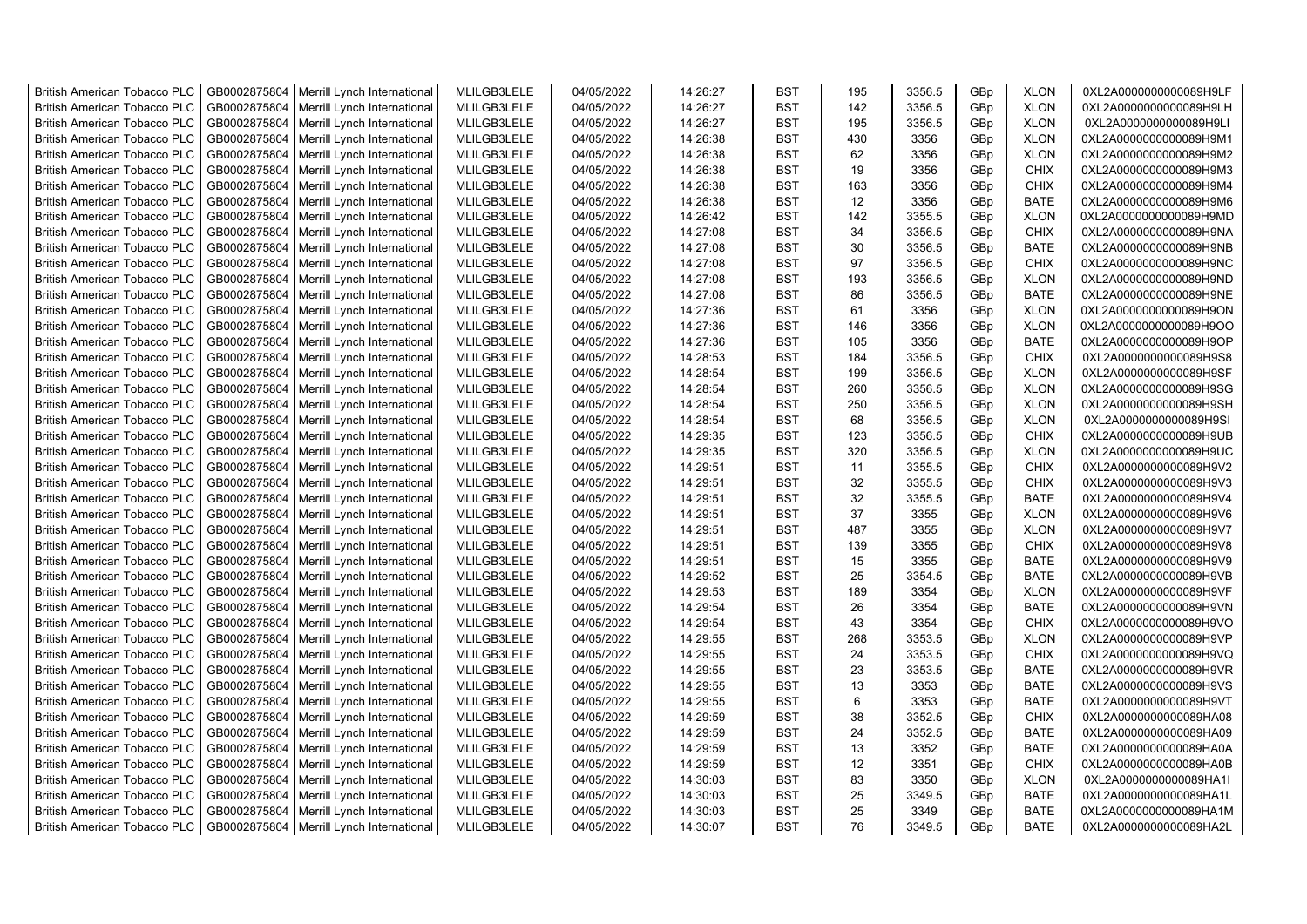| <b>British American Tobacco PLC</b> | GB0002875804 | Merrill Lynch International | MLILGB3LELE | 04/05/2022 | 14:30:07 | <b>BST</b> | 47  | 3348.5 | GBp             | <b>BATE</b> | 0XL2A0000000000089HA2M |
|-------------------------------------|--------------|-----------------------------|-------------|------------|----------|------------|-----|--------|-----------------|-------------|------------------------|
| <b>British American Tobacco PLC</b> | GB0002875804 | Merrill Lynch International | MLILGB3LELE | 04/05/2022 | 14:30:07 | <b>BST</b> | 12  | 3348.5 | GBp             | <b>CHIX</b> | 0XL2A0000000000089HA2N |
| <b>British American Tobacco PLC</b> | GB0002875804 | Merrill Lynch International | MLILGB3LELE | 04/05/2022 | 14:30:07 | <b>BST</b> | 26  | 3348.5 | GBp             | <b>BATE</b> | 0XL2A0000000000089HA2O |
| <b>British American Tobacco PLC</b> | GB0002875804 | Merrill Lynch International | MLILGB3LELE | 04/05/2022 | 14:30:07 | <b>BST</b> | 21  | 3348   | GBp             | <b>BATE</b> | 0XL2A0000000000089HA2P |
| <b>British American Tobacco PLC</b> | GB0002875804 | Merrill Lynch International | MLILGB3LELE | 04/05/2022 | 14:30:07 | <b>BST</b> | 20  | 3347.5 | GBp             | <b>BATE</b> | 0XL2A0000000000089HA2Q |
| <b>British American Tobacco PLC</b> | GB0002875804 | Merrill Lynch International | MLILGB3LELE | 04/05/2022 | 14:30:08 | <b>BST</b> | 80  | 3346.5 | GBp             | <b>XLON</b> | 0XL2A0000000000089HA33 |
| <b>British American Tobacco PLC</b> | GB0002875804 | Merrill Lynch International | MLILGB3LELE | 04/05/2022 | 14:30:11 | <b>BST</b> | 6   | 3348   | GBp             | <b>BATE</b> | 0XL2A0000000000089HA3S |
| <b>British American Tobacco PLC</b> | GB0002875804 | Merrill Lynch International | MLILGB3LELE | 04/05/2022 | 14:30:11 | <b>BST</b> | 24  | 3348   | GBp             | <b>BATE</b> | 0XL2A0000000000089HA3U |
| <b>British American Tobacco PLC</b> | GB0002875804 | Merrill Lynch International | MLILGB3LELE | 04/05/2022 | 14:30:13 | <b>BST</b> | 17  | 3346.5 | GBp             | <b>CHIX</b> | 0XL2A0000000000089HA44 |
| <b>British American Tobacco PLC</b> | GB0002875804 | Merrill Lynch International | MLILGB3LELE | 04/05/2022 | 14:30:26 | <b>BST</b> | 15  | 3347.5 | GBp             | <b>CHIX</b> | 0XL2A0000000000089HA5I |
| <b>British American Tobacco PLC</b> | GB0002875804 | Merrill Lynch International | MLILGB3LELE | 04/05/2022 | 14:30:26 | <b>BST</b> | 86  | 3347.5 | GBp             | <b>XLON</b> | 0XL2A0000000000089HA5J |
| <b>British American Tobacco PLC</b> | GB0002875804 | Merrill Lynch International | MLILGB3LELE | 04/05/2022 | 14:30:26 | <b>BST</b> | 20  | 3347.5 | GBp             | <b>BATE</b> | 0XL2A0000000000089HA5K |
| <b>British American Tobacco PLC</b> | GB0002875804 | Merrill Lynch International | MLILGB3LELE | 04/05/2022 | 14:30:27 | <b>BST</b> | 13  | 3347   | GBp             | <b>CHIX</b> | 0XL2A0000000000089HA5L |
| <b>British American Tobacco PLC</b> | GB0002875804 | Merrill Lynch International | MLILGB3LELE | 04/05/2022 | 14:30:27 | <b>BST</b> | 80  | 3347   | GBp             | <b>XLON</b> | 0XL2A0000000000089HA5M |
| <b>British American Tobacco PLC</b> | GB0002875804 | Merrill Lynch International | MLILGB3LELE | 04/05/2022 | 14:30:29 | <b>BST</b> | 72  | 3347   | GBp             | <b>XLON</b> | 0XL2A0000000000089HA5R |
| <b>British American Tobacco PLC</b> | GB0002875804 | Merrill Lynch International | MLILGB3LELE | 04/05/2022 | 14:30:31 | <b>BST</b> | 13  | 3346   | GBp             | <b>BATE</b> | 0XL2A0000000000089HA66 |
| <b>British American Tobacco PLC</b> | GB0002875804 | Merrill Lynch International | MLILGB3LELE | 04/05/2022 | 14:30:31 | <b>BST</b> | 34  | 3345.5 | GBp             | <b>BATE</b> | 0XL2A0000000000089HA67 |
| <b>British American Tobacco PLC</b> | GB0002875804 | Merrill Lynch International | MLILGB3LELE | 04/05/2022 | 14:30:31 | <b>BST</b> | 12  | 3345.5 | GBp             | <b>CHIX</b> | 0XL2A0000000000089HA68 |
| <b>British American Tobacco PLC</b> | GB0002875804 | Merrill Lynch International | MLILGB3LELE | 04/05/2022 | 14:30:37 | <b>BST</b> | 85  | 3345.5 | GBp             | <b>XLON</b> | 0XL2A0000000000089HA6V |
| <b>British American Tobacco PLC</b> | GB0002875804 | Merrill Lynch International | MLILGB3LELE | 04/05/2022 | 14:30:39 | <b>BST</b> | 13  | 3345.5 | GBp             | <b>CHIX</b> | 0XL2A0000000000089HA74 |
| <b>British American Tobacco PLC</b> | GB0002875804 | Merrill Lynch International | MLILGB3LELE | 04/05/2022 | 14:30:39 | <b>BST</b> | 14  | 3345.5 | GBp             | <b>BATE</b> | 0XL2A0000000000089HA75 |
| <b>British American Tobacco PLC</b> | GB0002875804 | Merrill Lynch International | MLILGB3LELE | 04/05/2022 | 14:30:42 | <b>BST</b> | 20  | 3344   | GBp             | <b>BATE</b> | 0XL2A0000000000089HA7L |
| British American Tobacco PLC        | GB0002875804 | Merrill Lynch International | MLILGB3LELE | 04/05/2022 | 14:30:43 | <b>BST</b> | 29  | 3344   | GBp             | <b>XLON</b> | 0XL2A0000000000089HA7O |
| British American Tobacco PLC        | GB0002875804 | Merrill Lynch International | MLILGB3LELE | 04/05/2022 | 14:30:50 | <b>BST</b> | 30  | 3344   | GBp             | <b>BATE</b> | 0XL2A0000000000089HA8O |
| <b>British American Tobacco PLC</b> | GB0002875804 | Merrill Lynch International | MLILGB3LELE | 04/05/2022 | 14:30:51 | <b>BST</b> | 40  | 3343.5 | GBp             | <b>XLON</b> | 0XL2A0000000000089HA8P |
| <b>British American Tobacco PLC</b> | GB0002875804 | Merrill Lynch International | MLILGB3LELE | 04/05/2022 | 14:30:51 | <b>BST</b> | 3   | 3343.5 | GBp             | <b>CHIX</b> | 0XL2A0000000000089HA8Q |
| <b>British American Tobacco PLC</b> | GB0002875804 | Merrill Lynch International | MLILGB3LELE | 04/05/2022 | 14:30:51 | <b>BST</b> | 37  | 3343.5 | GBp             | <b>XLON</b> | 0XL2A0000000000089HA8R |
| <b>British American Tobacco PLC</b> | GB0002875804 | Merrill Lynch International | MLILGB3LELE | 04/05/2022 | 14:30:51 | <b>BST</b> | 22  | 3343.5 | GBp             | <b>CHIX</b> | 0XL2A0000000000089HA8S |
| <b>British American Tobacco PLC</b> | GB0002875804 | Merrill Lynch International | MLILGB3LELE | 04/05/2022 | 14:30:51 | BST        | 75  | 3343.5 | GBp             | <b>BATE</b> | 0XL2A0000000000089HA8T |
| <b>British American Tobacco PLC</b> | GB0002875804 | Merrill Lynch International | MLILGB3LELE | 04/05/2022 | 14:30:51 | <b>BST</b> | 10  | 3343   | GBp             | <b>BATE</b> | 0XL2A0000000000089HA8U |
| <b>British American Tobacco PLC</b> | GB0002875804 | Merrill Lynch International | MLILGB3LELE | 04/05/2022 | 14:30:53 | <b>BST</b> | 59  | 3343   | GBp             | <b>BATE</b> | 0XL2A0000000000089HA99 |
| <b>British American Tobacco PLC</b> | GB0002875804 | Merrill Lynch International | MLILGB3LELE | 04/05/2022 | 14:31:02 | <b>BST</b> | 99  | 3345   | GBp             | <b>XLON</b> | 0XL2A0000000000089HAAG |
| <b>British American Tobacco PLC</b> | GB0002875804 | Merrill Lynch International | MLILGB3LELE | 04/05/2022 | 14:31:16 | <b>BST</b> | 22  | 3348   | GBp             | <b>CHIX</b> | 0XL2A0000000000089HACC |
| <b>British American Tobacco PLC</b> | GB0002875804 | Merrill Lynch International | MLILGB3LELE | 04/05/2022 | 14:31:18 | <b>BST</b> | 92  | 3347.5 | GBp             | <b>XLON</b> | 0XL2A0000000000089HACG |
| <b>British American Tobacco PLC</b> | GB0002875804 | Merrill Lynch International | MLILGB3LELE | 04/05/2022 | 14:31:22 | <b>BST</b> | 17  | 3346.5 | GBp             | <b>CHIX</b> | 0XL2A0000000000089HACS |
| <b>British American Tobacco PLC</b> | GB0002875804 | Merrill Lynch International | MLILGB3LELE | 04/05/2022 | 14:31:22 | <b>BST</b> | 56  | 3346.5 | GBp             | <b>BATE</b> | 0XL2A0000000000089HACT |
| <b>British American Tobacco PLC</b> | GB0002875804 | Merrill Lynch International | MLILGB3LELE | 04/05/2022 | 14:31:36 | <b>BST</b> | 21  | 3347.5 | GBp             | <b>CHIX</b> | 0XL2A0000000000089HADR |
| <b>British American Tobacco PLC</b> | GB0002875804 | Merrill Lynch International | MLILGB3LELE | 04/05/2022 | 14:31:36 | <b>BST</b> | 154 | 3347.5 | GBp             | <b>XLON</b> | 0XL2A0000000000089HADS |
| <b>British American Tobacco PLC</b> | GB0002875804 | Merrill Lynch International | MLILGB3LELE | 04/05/2022 | 14:31:54 | <b>BST</b> | 25  | 3348   | GBp             | <b>CHIX</b> | 0XL2A0000000000089HAF3 |
| <b>British American Tobacco PLC</b> | GB0002875804 | Merrill Lynch International | MLILGB3LELE | 04/05/2022 | 14:31:56 | <b>BST</b> | 17  | 3347.5 | GBp             | <b>CHIX</b> | 0XL2A0000000000089HAF9 |
| <b>British American Tobacco PLC</b> | GB0002875804 | Merrill Lynch International | MLILGB3LELE | 04/05/2022 | 14:31:56 | <b>BST</b> | 28  | 3347.5 | GBp             | <b>BATE</b> | 0XL2A0000000000089HAFA |
| <b>British American Tobacco PLC</b> | GB0002875804 | Merrill Lynch International | MLILGB3LELE | 04/05/2022 | 14:31:56 | <b>BST</b> | 82  | 3347.5 | GBp             | <b>XLON</b> | 0XL2A0000000000089HAFB |
| <b>British American Tobacco PLC</b> | GB0002875804 | Merrill Lynch International | MLILGB3LELE | 04/05/2022 | 14:32:04 | <b>BST</b> | 195 | 3347   | GBp             | <b>XLON</b> | 0XL2A0000000000089HAFQ |
| <b>British American Tobacco PLC</b> | GB0002875804 | Merrill Lynch International | MLILGB3LELE | 04/05/2022 | 14:32:04 | <b>BST</b> | 23  | 3347   | GBp             | <b>XLON</b> | 0XL2A0000000000089HAFR |
| <b>British American Tobacco PLC</b> | GB0002875804 | Merrill Lynch International | MLILGB3LELE | 04/05/2022 | 14:32:04 | <b>BST</b> | 16  | 3346.5 | GBp             | <b>CHIX</b> | 0XL2A0000000000089HAFS |
| <b>British American Tobacco PLC</b> | GB0002875804 | Merrill Lynch International | MLILGB3LELE | 04/05/2022 | 14:32:04 | <b>BST</b> | 32  | 3346.5 | GBp             | <b>BATE</b> | 0XL2A0000000000089HAFT |
| <b>British American Tobacco PLC</b> | GB0002875804 | Merrill Lynch International | MLILGB3LELE | 04/05/2022 | 14:32:08 | <b>BST</b> | 85  | 3346   | GBp             | <b>XLON</b> | 0XL2A0000000000089HAGF |
| <b>British American Tobacco PLC</b> | GB0002875804 | Merrill Lynch International | MLILGB3LELE | 04/05/2022 | 14:32:19 | <b>BST</b> | 33  | 3346   | GB <sub>p</sub> | <b>BATE</b> | 0XL2A0000000000089HAH6 |
|                                     |              |                             |             |            |          |            |     |        |                 |             |                        |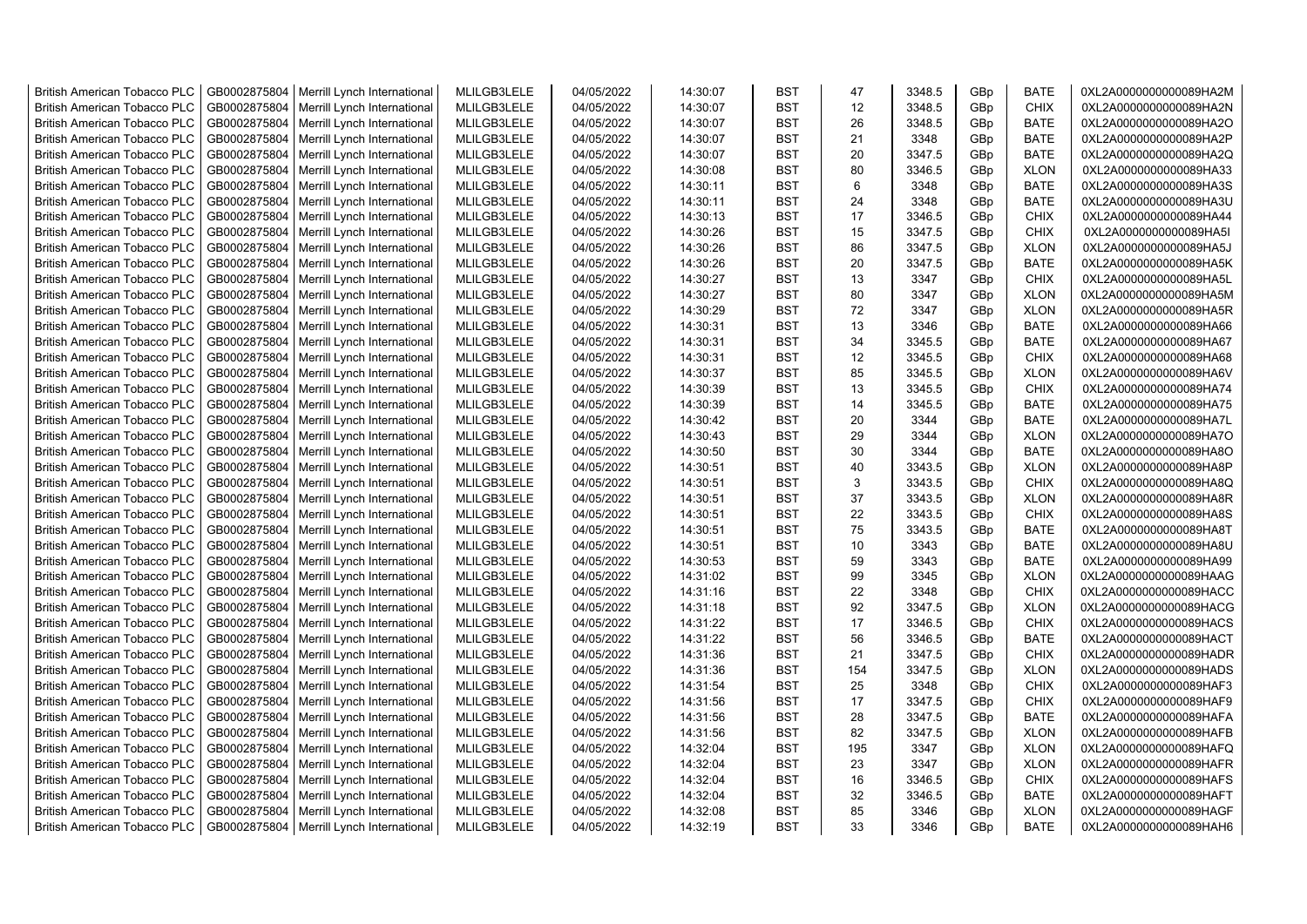| <b>British American Tobacco PLC</b> | GB0002875804 | Merrill Lynch International | MLILGB3LELE | 04/05/2022 | 14:32:19 | <b>BST</b> | 25             | 3346   | GBp             | <b>CHIX</b> | 0XL2A0000000000089HAH7 |
|-------------------------------------|--------------|-----------------------------|-------------|------------|----------|------------|----------------|--------|-----------------|-------------|------------------------|
| <b>British American Tobacco PLC</b> | GB0002875804 | Merrill Lynch International | MLILGB3LELE | 04/05/2022 | 14:32:19 | <b>BST</b> | 71             | 3346   | GBp             | <b>XLON</b> | 0XL2A0000000000089HAH8 |
| <b>British American Tobacco PLC</b> | GB0002875804 | Merrill Lynch International | MLILGB3LELE | 04/05/2022 | 14:32:19 | <b>BST</b> | 14             | 3345.5 | GBp             | <b>CHIX</b> | 0XL2A0000000000089HAHA |
| <b>British American Tobacco PLC</b> | GB0002875804 | Merrill Lynch International | MLILGB3LELE | 04/05/2022 | 14:32:19 | <b>BST</b> | 65             | 3345.5 | GBp             | <b>BATE</b> | 0XL2A0000000000089HAHB |
| <b>British American Tobacco PLC</b> | GB0002875804 | Merrill Lynch International | MLILGB3LELE | 04/05/2022 | 14:32:58 | <b>BST</b> | 254            | 3346   | GBp             | <b>XLON</b> | 0XL2A0000000000089HAKC |
| <b>British American Tobacco PLC</b> | GB0002875804 | Merrill Lynch International | MLILGB3LELE | 04/05/2022 | 14:33:22 | <b>BST</b> | 47             | 3346   | GBp             | <b>XLON</b> | 0XL2A0000000000089HALG |
| <b>British American Tobacco PLC</b> | GB0002875804 | Merrill Lynch International | MLILGB3LELE | 04/05/2022 | 14:33:22 | <b>BST</b> | 38             | 3346.5 | GBp             | <b>BATE</b> | 0XL2A0000000000089HALF |
| <b>British American Tobacco PLC</b> | GB0002875804 | Merrill Lynch International | MLILGB3LELE | 04/05/2022 | 14:33:22 | <b>BST</b> | 152            | 3346   | GBp             | <b>XLON</b> | 0XL2A0000000000089HALH |
| <b>British American Tobacco PLC</b> | GB0002875804 | Merrill Lynch International | MLILGB3LELE | 04/05/2022 | 14:33:26 | <b>BST</b> | 105            | 3346   | GBp             | <b>BATE</b> | 0XL2A0000000000089HAM2 |
| <b>British American Tobacco PLC</b> | GB0002875804 | Merrill Lynch International | MLILGB3LELE | 04/05/2022 | 14:33:26 | <b>BST</b> | 34             | 3346   | GBp             | <b>BATE</b> | 0XL2A0000000000089HAM3 |
| <b>British American Tobacco PLC</b> | GB0002875804 | Merrill Lynch International | MLILGB3LELE | 04/05/2022 | 14:33:26 | <b>BST</b> | 226            | 3346   | GBp             | <b>XLON</b> | 0XL2A0000000000089HAM4 |
| <b>British American Tobacco PLC</b> | GB0002875804 | Merrill Lynch International | MLILGB3LELE | 04/05/2022 | 14:33:26 | <b>BST</b> | 33             | 3346   | GBp             | <b>CHIX</b> | 0XL2A0000000000089HAM5 |
| <b>British American Tobacco PLC</b> | GB0002875804 | Merrill Lynch International | MLILGB3LELE | 04/05/2022 | 14:33:32 | <b>BST</b> | 44             | 3345   | GBp             | <b>BATE</b> | 0XL2A0000000000089HAMU |
| <b>British American Tobacco PLC</b> | GB0002875804 | Merrill Lynch International | MLILGB3LELE | 04/05/2022 | 14:33:35 | <b>BST</b> | 80             | 3345   | GBp             | <b>CHIX</b> | 0XL2A0000000000089HAN5 |
| <b>British American Tobacco PLC</b> | GB0002875804 | Merrill Lynch International | MLILGB3LELE | 04/05/2022 | 14:33:35 | <b>BST</b> | 13             | 3344.5 | GBp             | <b>CHIX</b> | 0XL2A0000000000089HAN6 |
| <b>British American Tobacco PLC</b> | GB0002875804 | Merrill Lynch International | MLILGB3LELE | 04/05/2022 | 14:33:35 | <b>BST</b> | 86             | 3345   | GBp             | <b>XLON</b> | 0XL2A0000000000089HAN7 |
| <b>British American Tobacco PLC</b> | GB0002875804 | Merrill Lynch International | MLILGB3LELE | 04/05/2022 | 14:33:35 | <b>BST</b> | 218            | 3344.5 | GBp             | <b>XLON</b> | 0XL2A0000000000089HAN8 |
| <b>British American Tobacco PLC</b> | GB0002875804 | Merrill Lynch International | MLILGB3LELE | 04/05/2022 | 14:33:35 | <b>BST</b> | 30             | 3344.5 | GBp             | <b>BATE</b> | 0XL2A0000000000089HAN9 |
| <b>British American Tobacco PLC</b> | GB0002875804 | Merrill Lynch International | MLILGB3LELE | 04/05/2022 | 14:33:40 | <b>BST</b> | 30             | 3344.5 | GBp             | <b>CHIX</b> | 0XL2A0000000000089HANN |
| <b>British American Tobacco PLC</b> | GB0002875804 | Merrill Lynch International | MLILGB3LELE | 04/05/2022 | 14:33:41 | <b>BST</b> | 74             | 3344.5 | GBp             | <b>XLON</b> | 0XL2A0000000000089HANQ |
| <b>British American Tobacco PLC</b> | GB0002875804 | Merrill Lynch International | MLILGB3LELE | 04/05/2022 | 14:33:49 | <b>BST</b> | 14             | 3344   | GBp             | <b>CHIX</b> | 0XL2A0000000000089HAOF |
| <b>British American Tobacco PLC</b> | GB0002875804 | Merrill Lynch International | MLILGB3LELE | 04/05/2022 | 14:33:49 | <b>BST</b> | 30             | 3344   | GBp             | <b>BATE</b> | 0XL2A0000000000089HAOG |
| British American Tobacco PLC        | GB0002875804 | Merrill Lynch International | MLILGB3LELE | 04/05/2022 | 14:33:51 | <b>BST</b> | 11             | 3344   | GBp             | <b>BATE</b> | 0XL2A0000000000089HAOK |
| <b>British American Tobacco PLC</b> | GB0002875804 | Merrill Lynch International | MLILGB3LELE | 04/05/2022 | 14:33:51 | <b>BST</b> | 9              | 3344   | GBp             | <b>BATE</b> | 0XL2A0000000000089HAOL |
| <b>British American Tobacco PLC</b> | GB0002875804 | Merrill Lynch International | MLILGB3LELE | 04/05/2022 | 14:33:51 | <b>BST</b> | 154            | 3344   | GBp             | <b>XLON</b> | 0XL2A0000000000089HAOM |
| <b>British American Tobacco PLC</b> | GB0002875804 | Merrill Lynch International | MLILGB3LELE | 04/05/2022 | 14:33:51 | <b>BST</b> | 13             | 3343.5 | GBp             | <b>CHIX</b> | 0XL2A0000000000089HAON |
| <b>British American Tobacco PLC</b> | GB0002875804 | Merrill Lynch International | MLILGB3LELE | 04/05/2022 | 14:33:51 | <b>BST</b> | 27             | 3344   | GBp             | <b>BATE</b> | 0XL2A0000000000089HAOO |
| <b>British American Tobacco PLC</b> | GB0002875804 | Merrill Lynch International | MLILGB3LELE | 04/05/2022 | 14:33:51 | <b>BST</b> | 40             | 3343.5 | GBp             | <b>BATE</b> | 0XL2A0000000000089HAOP |
| <b>British American Tobacco PLC</b> | GB0002875804 | Merrill Lynch International | MLILGB3LELE | 04/05/2022 | 14:34:00 | BST        | 18             | 3343   | GBp             | <b>CHIX</b> | 0XL2A0000000000089HAP9 |
| <b>British American Tobacco PLC</b> | GB0002875804 | Merrill Lynch International | MLILGB3LELE | 04/05/2022 | 14:34:00 | <b>BST</b> | 102            | 3343   | GBp             | <b>XLON</b> | 0XL2A0000000000089HAPA |
| <b>British American Tobacco PLC</b> | GB0002875804 | Merrill Lynch International | MLILGB3LELE | 04/05/2022 | 14:34:25 | <b>BST</b> | 102            | 3345.5 | GBp             | <b>XLON</b> | 0XL2A0000000000089HAR8 |
| <b>British American Tobacco PLC</b> | GB0002875804 | Merrill Lynch International | MLILGB3LELE | 04/05/2022 | 14:34:45 | <b>BST</b> | 57             | 3345.5 | GBp             | <b>CHIX</b> | 0XL2A0000000000089HASJ |
| <b>British American Tobacco PLC</b> | GB0002875804 | Merrill Lynch International | MLILGB3LELE | 04/05/2022 | 14:34:45 | BST        | 46             | 3345.5 | GBp             | <b>BATE</b> | 0XL2A0000000000089HASK |
| <b>British American Tobacco PLC</b> | GB0002875804 | Merrill Lynch International | MLILGB3LELE | 04/05/2022 | 14:34:45 | <b>BST</b> | 22             | 3345.5 | GBp             | <b>XLON</b> | 0XL2A0000000000089HASL |
| <b>British American Tobacco PLC</b> | GB0002875804 | Merrill Lynch International | MLILGB3LELE | 04/05/2022 | 14:34:45 | <b>BST</b> | 95             | 3345.5 | GBp             | <b>XLON</b> | 0XL2A0000000000089HASN |
| <b>British American Tobacco PLC</b> | GB0002875804 | Merrill Lynch International | MLILGB3LELE | 04/05/2022 | 14:35:11 | <b>BST</b> | 14             | 3345   | GBp             | <b>BATE</b> | 0XL2A0000000000089HAV8 |
| <b>British American Tobacco PLC</b> | GB0002875804 | Merrill Lynch International | MLILGB3LELE | 04/05/2022 | 14:35:11 | <b>BST</b> | 40             | 3345   | GBp             | <b>BATE</b> | 0XL2A0000000000089HAV9 |
| <b>British American Tobacco PLC</b> | GB0002875804 | Merrill Lynch International | MLILGB3LELE | 04/05/2022 | 14:35:11 | <b>BST</b> | 153            | 3345   | GBp             | BATE        | 0XL2A0000000000089HAVA |
| <b>British American Tobacco PLC</b> | GB0002875804 | Merrill Lynch International | MLILGB3LELE | 04/05/2022 | 14:35:11 | <b>BST</b> | 21             | 3344.5 | GBp             | <b>CHIX</b> | 0XL2A0000000000089HAVB |
| <b>British American Tobacco PLC</b> | GB0002875804 | Merrill Lynch International | MLILGB3LELE | 04/05/2022 | 14:35:11 | <b>BST</b> | 10             | 3345   | GBp             | <b>BATE</b> | 0XL2A0000000000089HAVC |
| <b>British American Tobacco PLC</b> | GB0002875804 | Merrill Lynch International | MLILGB3LELE | 04/05/2022 | 14:35:11 | <b>BST</b> | 133            | 3345   | GBp             | <b>XLON</b> | 0XL2A0000000000089HAVD |
| <b>British American Tobacco PLC</b> | GB0002875804 | Merrill Lynch International | MLILGB3LELE | 04/05/2022 | 14:35:11 | <b>BST</b> | $\overline{7}$ | 3344.5 | GBp             | <b>CHIX</b> | 0XL2A0000000000089HAVE |
| <b>British American Tobacco PLC</b> | GB0002875804 | Merrill Lynch International | MLILGB3LELE | 04/05/2022 | 14:35:11 | <b>BST</b> | 121            | 3344.5 | GBp             | <b>XLON</b> | 0XL2A0000000000089HAVF |
| <b>British American Tobacco PLC</b> | GB0002875804 | Merrill Lynch International | MLILGB3LELE | 04/05/2022 | 14:35:11 | <b>BST</b> | 106            | 3344   | GBp             | <b>BATE</b> | 0XL2A0000000000089HAVG |
| <b>British American Tobacco PLC</b> | GB0002875804 | Merrill Lynch International | MLILGB3LELE | 04/05/2022 | 14:35:11 | <b>BST</b> | 13             | 3344   | GBp             | <b>CHIX</b> | 0XL2A0000000000089HAVH |
| <b>British American Tobacco PLC</b> | GB0002875804 | Merrill Lynch International | MLILGB3LELE | 04/05/2022 | 14:35:35 | <b>BST</b> | 55             | 3345.5 | GBp             | <b>BATE</b> | 0XL2A0000000000089HB20 |
| <b>British American Tobacco PLC</b> | GB0002875804 | Merrill Lynch International | MLILGB3LELE | 04/05/2022 | 14:35:35 | <b>BST</b> | 93             | 3345.5 | GBp             | <b>XLON</b> | 0XL2A0000000000089HB21 |
| <b>British American Tobacco PLC</b> | GB0002875804 | Merrill Lynch International | MLILGB3LELE | 04/05/2022 | 14:35:35 | <b>BST</b> | 56             | 3345.5 | GB <sub>p</sub> | <b>CHIX</b> | 0XL2A0000000000089HB22 |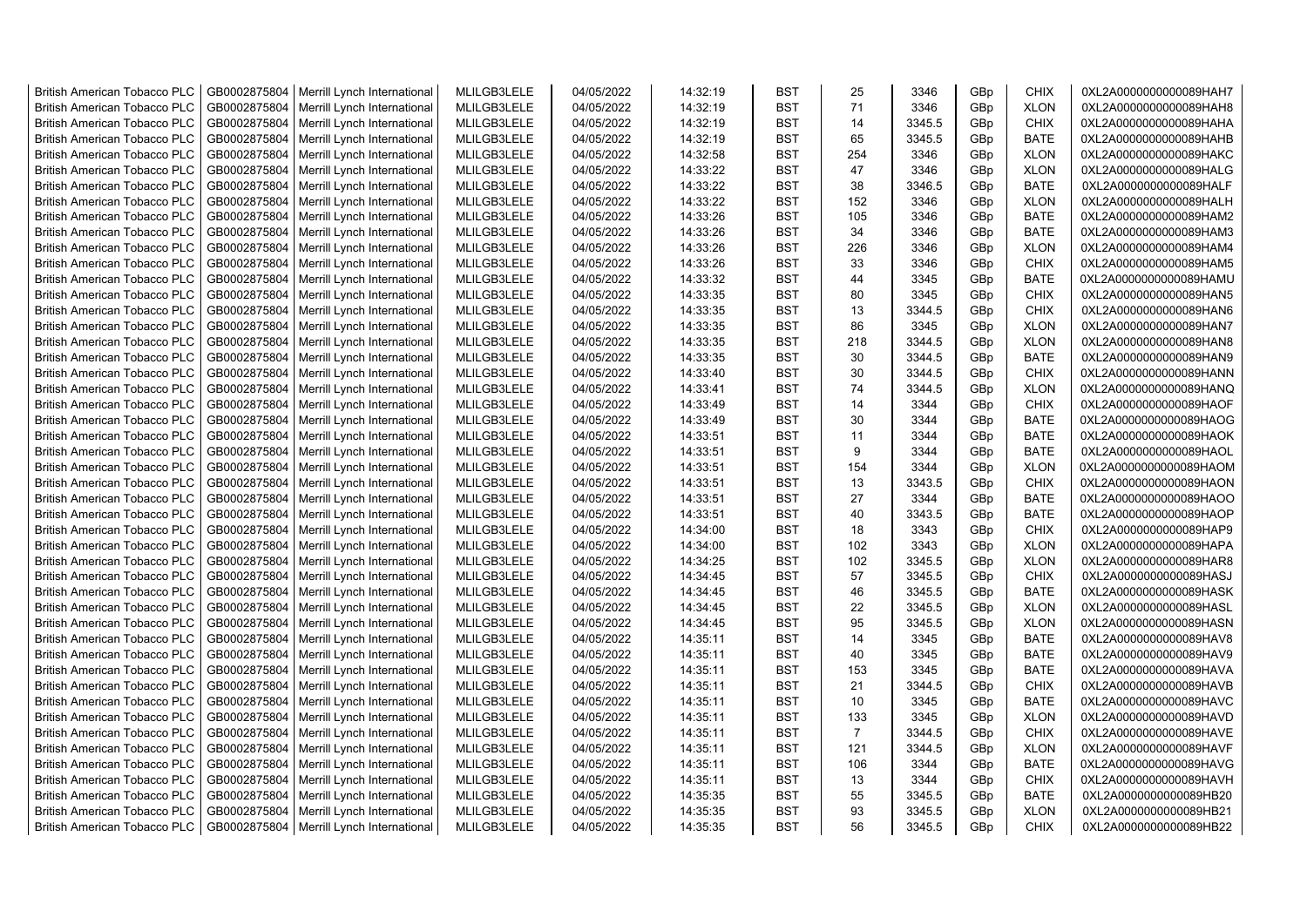| <b>British American Tobacco PLC</b> | GB0002875804 | Merrill Lynch International                | MLILGB3LELE | 04/05/2022 | 14:35:35 | <b>BST</b> | 152 | 3345.5 | GBp             | <b>XLON</b> | 0XL2A0000000000089HB23 |
|-------------------------------------|--------------|--------------------------------------------|-------------|------------|----------|------------|-----|--------|-----------------|-------------|------------------------|
| <b>British American Tobacco PLC</b> | GB0002875804 | Merrill Lynch International                | MLILGB3LELE | 04/05/2022 | 14:35:51 | <b>BST</b> | 235 | 3346.5 | GBp             | <b>XLON</b> | 0XL2A0000000000089HB3M |
| <b>British American Tobacco PLC</b> | GB0002875804 | Merrill Lynch International                | MLILGB3LELE | 04/05/2022 | 14:36:07 | <b>BST</b> | 188 | 3348.5 | GBp             | <b>XLON</b> | 0XL2A0000000000089HB51 |
| <b>British American Tobacco PLC</b> | GB0002875804 | Merrill Lynch International                | MLILGB3LELE | 04/05/2022 | 14:36:08 | <b>BST</b> | 185 | 3348   | GBp             | <b>XLON</b> | 0XL2A0000000000089HB52 |
| <b>British American Tobacco PLC</b> | GB0002875804 | Merrill Lynch International                | MLILGB3LELE | 04/05/2022 | 14:36:08 | <b>BST</b> | 63  | 3347.5 | GBp             | <b>CHIX</b> | 0XL2A0000000000089HB53 |
| <b>British American Tobacco PLC</b> | GB0002875804 | Merrill Lynch International                | MLILGB3LELE | 04/05/2022 | 14:36:18 | <b>BST</b> | 48  | 3346.5 | GBp             | <b>CHIX</b> | 0XL2A0000000000089HB67 |
| <b>British American Tobacco PLC</b> | GB0002875804 | Merrill Lynch International                | MLILGB3LELE | 04/05/2022 | 14:36:18 | <b>BST</b> | 185 | 3346.5 | GBp             | <b>XLON</b> | 0XL2A0000000000089HB68 |
| <b>British American Tobacco PLC</b> | GB0002875804 | Merrill Lynch International                | MLILGB3LELE | 04/05/2022 | 14:36:18 | BST        | 60  | 3346.5 | GBp             | <b>BATE</b> | 0XL2A0000000000089HB69 |
| <b>British American Tobacco PLC</b> | GB0002875804 | Merrill Lynch International                | MLILGB3LELE | 04/05/2022 | 14:36:18 | <b>BST</b> | 106 | 3346   | GBp             | <b>BATE</b> | 0XL2A0000000000089HB6A |
| <b>British American Tobacco PLC</b> | GB0002875804 | Merrill Lynch International                | MLILGB3LELE | 04/05/2022 | 14:36:18 | <b>BST</b> | 21  | 3346   | GBp             | <b>CHIX</b> | 0XL2A0000000000089HB6B |
| <b>British American Tobacco PLC</b> | GB0002875804 | Merrill Lynch International                | MLILGB3LELE | 04/05/2022 | 14:36:18 | <b>BST</b> | 10  | 3346   | GBp             | <b>BATE</b> | 0XL2A0000000000089HB6C |
| <b>British American Tobacco PLC</b> | GB0002875804 | Merrill Lynch International                | MLILGB3LELE | 04/05/2022 | 14:36:19 | <b>BST</b> | 36  | 3345   | GBp             | <b>BATE</b> | 0XL2A0000000000089HB6J |
| <b>British American Tobacco PLC</b> | GB0002875804 | Merrill Lynch International                | MLILGB3LELE | 04/05/2022 | 14:36:19 | <b>BST</b> | 35  | 3345   | GBp             | <b>CHIX</b> | 0XL2A0000000000089HB6K |
| <b>British American Tobacco PLC</b> | GB0002875804 | Merrill Lynch International                | MLILGB3LELE | 04/05/2022 | 14:36:28 | <b>BST</b> | 30  | 3344.5 | GBp             | <b>BATE</b> | 0XL2A0000000000089HB77 |
| <b>British American Tobacco PLC</b> | GB0002875804 | Merrill Lynch International                | MLILGB3LELE | 04/05/2022 | 14:36:28 | <b>BST</b> | 11  | 3344.5 | GBp             | <b>CHIX</b> | 0XL2A0000000000089HB79 |
| <b>British American Tobacco PLC</b> | GB0002875804 | Merrill Lynch International                | MLILGB3LELE | 04/05/2022 | 14:36:28 | <b>BST</b> | 143 | 3344.5 | GBp             | <b>XLON</b> | 0XL2A0000000000089HB7A |
| <b>British American Tobacco PLC</b> | GB0002875804 | Merrill Lynch International                | MLILGB3LELE | 04/05/2022 | 14:36:28 | <b>BST</b> | 11  | 3344   | GBp             | <b>CHIX</b> | 0XL2A0000000000089HB7B |
| <b>British American Tobacco PLC</b> | GB0002875804 | Merrill Lynch International                | MLILGB3LELE | 04/05/2022 | 14:36:29 | <b>BST</b> | 6   | 3344   | GBp             | <b>CHIX</b> | 0XL2A0000000000089HB7C |
| <b>British American Tobacco PLC</b> | GB0002875804 | Merrill Lynch International                | MLILGB3LELE | 04/05/2022 | 14:36:38 | <b>BST</b> | 40  | 3343.5 | GBp             | <b>BATE</b> | 0XL2A0000000000089HB86 |
| <b>British American Tobacco PLC</b> | GB0002875804 | Merrill Lynch International                | MLILGB3LELE | 04/05/2022 | 14:37:06 | BST        | 31  | 3343.5 | GBp             | <b>BATE</b> | 0XL2A0000000000089HB9U |
| <b>British American Tobacco PLC</b> | GB0002875804 | Merrill Lynch International                | MLILGB3LELE | 04/05/2022 | 14:37:06 | <b>BST</b> | 8   | 3343.5 | GBp             | <b>BATE</b> | 0XL2A0000000000089HB9V |
| <b>British American Tobacco PLC</b> | GB0002875804 | Merrill Lynch International                | MLILGB3LELE | 04/05/2022 | 14:37:06 | <b>BST</b> | 17  | 3343.5 | GBp             | <b>CHIX</b> | 0XL2A0000000000089HBA0 |
|                                     | GB0002875804 |                                            | MLILGB3LELE | 04/05/2022 | 14:37:06 | <b>BST</b> | 123 |        |                 |             |                        |
| <b>British American Tobacco PLC</b> |              | Merrill Lynch International                |             |            |          |            |     | 3343.5 | GBp             | <b>XLON</b> | 0XL2A0000000000089HBA1 |
| <b>British American Tobacco PLC</b> | GB0002875804 | Merrill Lynch International                | MLILGB3LELE | 04/05/2022 | 14:37:06 | BST        | 22  | 3343   | GBp             | <b>CHIX</b> | 0XL2A0000000000089HBA3 |
| <b>British American Tobacco PLC</b> | GB0002875804 | Merrill Lynch International                | MLILGB3LELE | 04/05/2022 | 14:37:06 | <b>BST</b> | 110 | 3343   | GBp             | <b>XLON</b> | 0XL2A0000000000089HBA4 |
| <b>British American Tobacco PLC</b> | GB0002875804 | Merrill Lynch International                | MLILGB3LELE | 04/05/2022 | 14:37:06 | <b>BST</b> | 285 | 3342.5 | GBp             | <b>XLON</b> | 0XL2A0000000000089HBA5 |
| <b>British American Tobacco PLC</b> | GB0002875804 | Merrill Lynch International                | MLILGB3LELE | 04/05/2022 | 14:37:09 | <b>BST</b> | 15  | 3342   | GBp             | <b>CHIX</b> | 0XL2A0000000000089HBAD |
| British American Tobacco PLC        | GB0002875804 | Merrill Lynch International                | MLILGB3LELE | 04/05/2022 | 14:37:09 | <b>BST</b> | 13  | 3342   | GBp             | <b>BATE</b> | 0XL2A0000000000089HBAE |
| <b>British American Tobacco PLC</b> | GB0002875804 | Merrill Lynch International                | MLILGB3LELE | 04/05/2022 | 14:37:10 | <b>BST</b> | 22  | 3341.5 | GBp             | <b>CHIX</b> | 0XL2A0000000000089HBAF |
| <b>British American Tobacco PLC</b> | GB0002875804 | Merrill Lynch International                | MLILGB3LELE | 04/05/2022 | 14:37:10 | <b>BST</b> | 22  | 3341.5 | GBp             | <b>BATE</b> | 0XL2A0000000000089HBAG |
| <b>British American Tobacco PLC</b> | GB0002875804 | Merrill Lynch International                | MLILGB3LELE | 04/05/2022 | 14:38:19 | <b>BST</b> | 36  | 3344   | GBp             | <b>BATE</b> | 0XL2A0000000000089HBFJ |
| <b>British American Tobacco PLC</b> | GB0002875804 | Merrill Lynch International                | MLILGB3LELE | 04/05/2022 | 14:38:34 | <b>BST</b> | 28  | 3344.5 | GBp             | <b>BATE</b> | 0XL2A0000000000089HBG7 |
| <b>British American Tobacco PLC</b> | GB0002875804 | Merrill Lynch International                | MLILGB3LELE | 04/05/2022 | 14:38:34 | <b>BST</b> | 33  | 3343.5 | GBp             | <b>BATE</b> | 0XL2A0000000000089HBGD |
| <b>British American Tobacco PLC</b> | GB0002875804 | Merrill Lynch International                | MLILGB3LELE | 04/05/2022 | 14:38:34 | <b>BST</b> | 62  | 3343.5 | GBp             | <b>CHIX</b> | 0XL2A0000000000089HBGE |
| <b>British American Tobacco PLC</b> | GB0002875804 | Merrill Lynch International                | MLILGB3LELE | 04/05/2022 | 14:38:34 | <b>BST</b> | 221 | 3343.5 | GBp             | <b>XLON</b> | 0XL2A0000000000089HBGF |
| <b>British American Tobacco PLC</b> | GB0002875804 | Merrill Lynch International                | MLILGB3LELE | 04/05/2022 | 14:38:35 | <b>BST</b> | 12  | 3343.5 | GBp             | <b>CHIX</b> | 0XL2A0000000000089HBGG |
| <b>British American Tobacco PLC</b> | GB0002875804 | Merrill Lynch International                | MLILGB3LELE | 04/05/2022 | 14:38:38 | <b>BST</b> | 42  | 3343.5 | GBp             | <b>CHIX</b> | 0XL2A0000000000089HBGP |
| <b>British American Tobacco PLC</b> | GB0002875804 | Merrill Lynch International                | MLILGB3LELE | 04/05/2022 | 14:38:42 | <b>BST</b> | 250 | 3343.5 | GBp             | <b>XLON</b> | 0XL2A0000000000089HBH3 |
| <b>British American Tobacco PLC</b> | GB0002875804 | Merrill Lynch International                | MLILGB3LELE | 04/05/2022 | 14:38:42 | <b>BST</b> | 63  | 3343.5 | GBp             | <b>XLON</b> | 0XL2A0000000000089HBH4 |
| <b>British American Tobacco PLC</b> | GB0002875804 | Merrill Lynch International                | MLILGB3LELE | 04/05/2022 | 14:38:42 | <b>BST</b> | 53  | 3342.5 | GBp             | <b>BATE</b> | 0XL2A0000000000089HBH5 |
| <b>British American Tobacco PLC</b> | GB0002875804 | Merrill Lynch International                | MLILGB3LELE | 04/05/2022 | 14:38:42 | <b>BST</b> | 67  | 3342   | GBp             | <b>BATE</b> | 0XL2A0000000000089HBH6 |
| <b>British American Tobacco PLC</b> | GB0002875804 | Merrill Lynch International                | MLILGB3LELE | 04/05/2022 | 14:38:48 | <b>BST</b> | 29  | 3342   | GBp             | <b>BATE</b> | 0XL2A0000000000089HBHN |
| <b>British American Tobacco PLC</b> | GB0002875804 | Merrill Lynch International                | MLILGB3LELE | 04/05/2022 | 14:38:48 | <b>BST</b> | 54  | 3342   | GBp             | <b>CHIX</b> | 0XL2A0000000000089HBHO |
| <b>British American Tobacco PLC</b> | GB0002875804 | Merrill Lynch International                | MLILGB3LELE | 04/05/2022 | 14:38:48 | <b>BST</b> | 142 | 3342   | GBp             | <b>XLON</b> | 0XL2A0000000000089HBHP |
| <b>British American Tobacco PLC</b> | GB0002875804 | Merrill Lynch International                | MLILGB3LELE | 04/05/2022 | 14:38:48 | <b>BST</b> | 345 | 3342   | GBp             | <b>XLON</b> | 0XL2A0000000000089HBHQ |
| <b>British American Tobacco PLC</b> | GB0002875804 | Merrill Lynch International                | MLILGB3LELE | 04/05/2022 | 14:38:48 | <b>BST</b> | 54  | 3341.5 | GBp             | <b>BATE</b> | 0XL2A0000000000089HBHR |
| <b>British American Tobacco PLC</b> | GB0002875804 | Merrill Lynch International                | MLILGB3LELE | 04/05/2022 | 14:38:49 | <b>BST</b> | 43  | 3341   | GBp             | <b>BATE</b> | 0XL2A0000000000089HBI1 |
| <b>British American Tobacco PLC</b> |              | GB0002875804   Merrill Lynch International | MLILGB3LELE | 04/05/2022 | 14:39:02 | <b>BST</b> | 38  | 3340.5 | GB <sub>p</sub> | <b>CHIX</b> | 0XL2A0000000000089HBJ4 |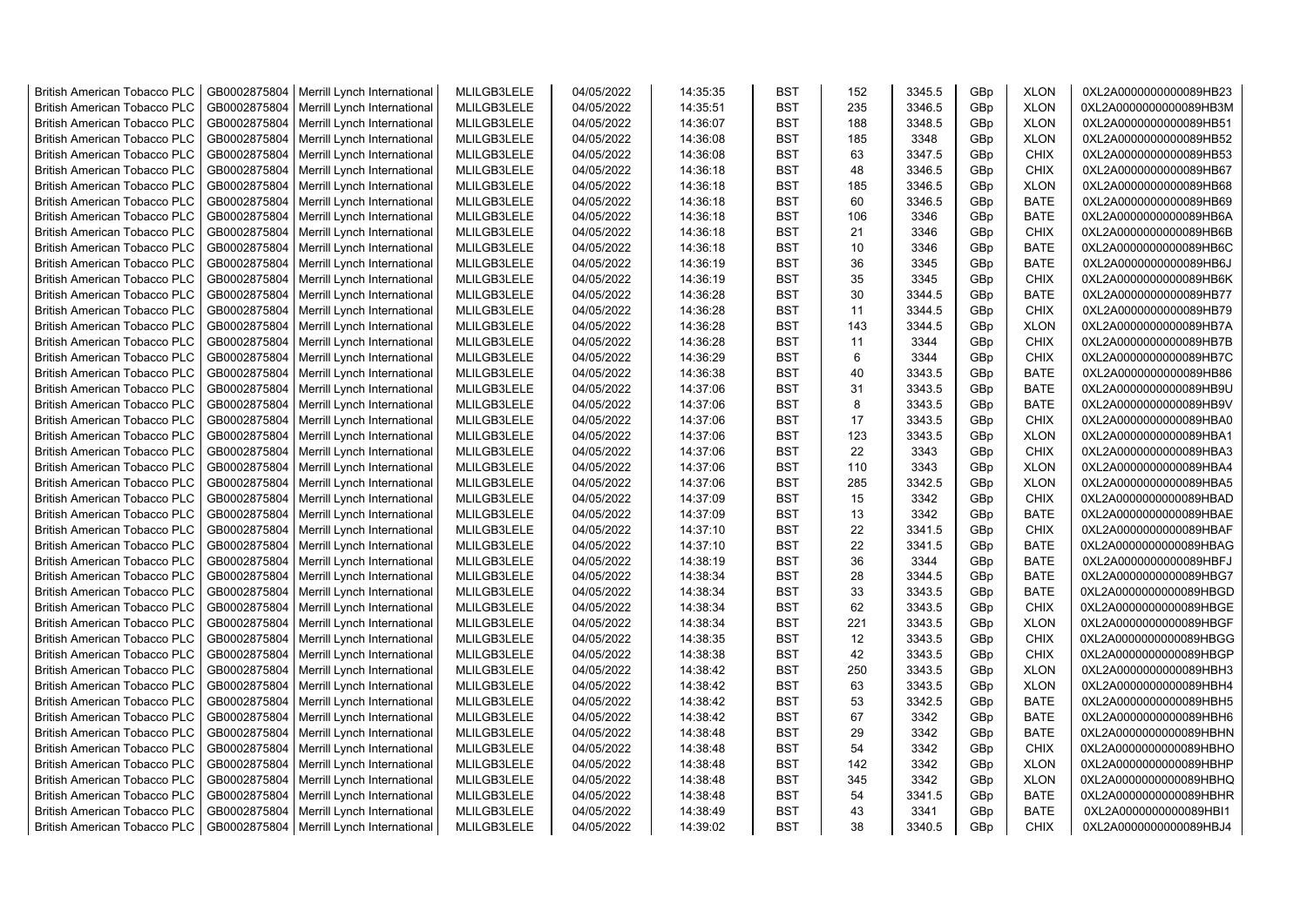| <b>British American Tobacco PLC</b> | GB0002875804 | Merrill Lynch International | MLILGB3LELE | 04/05/2022 | 14:39:02 | <b>BST</b> | 74  | 3340.5 | GBp             | <b>XLON</b> | 0XL2A0000000000089HBJ5 |
|-------------------------------------|--------------|-----------------------------|-------------|------------|----------|------------|-----|--------|-----------------|-------------|------------------------|
| <b>British American Tobacco PLC</b> | GB0002875804 | Merrill Lynch International | MLILGB3LELE | 04/05/2022 | 14:39:02 | <b>BST</b> | 21  | 3340   | GBp             | <b>BATE</b> | 0XL2A0000000000089HBJ6 |
| <b>British American Tobacco PLC</b> | GB0002875804 | Merrill Lynch International | MLILGB3LELE | 04/05/2022 | 14:39:02 | <b>BST</b> | 20  | 3340   | GBp             | <b>CHIX</b> | 0XL2A0000000000089HBJ7 |
| <b>British American Tobacco PLC</b> | GB0002875804 | Merrill Lynch International | MLILGB3LELE | 04/05/2022 | 14:39:02 | <b>BST</b> | 77  | 3340   | GBp             | <b>XLON</b> | 0XL2A0000000000089HBJ8 |
| <b>British American Tobacco PLC</b> | GB0002875804 | Merrill Lynch International | MLILGB3LELE | 04/05/2022 | 14:39:05 | <b>BST</b> | 132 | 3339.5 | GBp             | <b>XLON</b> | 0XL2A0000000000089HBJG |
| <b>British American Tobacco PLC</b> | GB0002875804 | Merrill Lynch International | MLILGB3LELE | 04/05/2022 | 14:39:06 | <b>BST</b> | 16  | 3339   | GBp             | <b>BATE</b> | 0XL2A0000000000089HBJH |
| <b>British American Tobacco PLC</b> | GB0002875804 | Merrill Lynch International | MLILGB3LELE | 04/05/2022 | 14:39:06 | <b>BST</b> | 21  | 3339   | GBp             | <b>CHIX</b> | 0XL2A0000000000089HBJI |
| <b>British American Tobacco PLC</b> | GB0002875804 | Merrill Lynch International | MLILGB3LELE | 04/05/2022 | 14:39:06 | <b>BST</b> | 11  | 3338.5 | GBp             | <b>CHIX</b> | 0XL2A0000000000089HBJR |
| <b>British American Tobacco PLC</b> | GB0002875804 | Merrill Lynch International | MLILGB3LELE | 04/05/2022 | 14:39:15 | <b>BST</b> | 11  | 3338.5 | GBp             | <b>CHIX</b> | 0XL2A0000000000089HBKH |
| <b>British American Tobacco PLC</b> | GB0002875804 | Merrill Lynch International | MLILGB3LELE | 04/05/2022 | 14:39:15 | <b>BST</b> | 84  | 3338.5 | GBp             | <b>XLON</b> | 0XL2A0000000000089HBKI |
| <b>British American Tobacco PLC</b> | GB0002875804 | Merrill Lynch International | MLILGB3LELE | 04/05/2022 | 14:39:20 | <b>BST</b> | 13  | 3338   | GBp             | <b>CHIX</b> | 0XL2A0000000000089HBL9 |
| <b>British American Tobacco PLC</b> | GB0002875804 | Merrill Lynch International | MLILGB3LELE | 04/05/2022 | 14:39:20 | <b>BST</b> | 89  | 3338   | GBp             | <b>XLON</b> | 0XL2A0000000000089HBLA |
| <b>British American Tobacco PLC</b> | GB0002875804 | Merrill Lynch International | MLILGB3LELE | 04/05/2022 | 14:40:48 | <b>BST</b> | 31  | 3344.5 | GBp             | <b>BATE</b> | 0XL2A0000000000089HBSQ |
| <b>British American Tobacco PLC</b> | GB0002875804 | Merrill Lynch International | MLILGB3LELE | 04/05/2022 | 14:40:58 | <b>BST</b> | 166 | 3344   | GBp             | <b>BATE</b> | 0XL2A0000000000089HBTG |
| <b>British American Tobacco PLC</b> | GB0002875804 | Merrill Lynch International | MLILGB3LELE | 04/05/2022 | 14:40:58 | <b>BST</b> | 146 | 3344   | GBp             | <b>XLON</b> | 0XL2A0000000000089HBTH |
| <b>British American Tobacco PLC</b> | GB0002875804 | Merrill Lynch International | MLILGB3LELE | 04/05/2022 | 14:40:58 | <b>BST</b> | 243 | 3343.5 | GBp             | <b>XLON</b> | 0XL2A0000000000089HBTJ |
| <b>British American Tobacco PLC</b> | GB0002875804 | Merrill Lynch International | MLILGB3LELE | 04/05/2022 | 14:40:58 | <b>BST</b> | 82  | 3343   | GBp             | <b>CHIX</b> | 0XL2A0000000000089HBTK |
| <b>British American Tobacco PLC</b> | GB0002875804 | Merrill Lynch International | MLILGB3LELE | 04/05/2022 | 14:41:18 | <b>BST</b> | 66  | 3343   | GBp             | <b>CHIX</b> | 0XL2A0000000000089HBUS |
| <b>British American Tobacco PLC</b> | GB0002875804 | Merrill Lynch International | MLILGB3LELE | 04/05/2022 | 14:41:18 | <b>BST</b> | 32  | 3342.5 | GBp             | <b>BATE</b> | 0XL2A0000000000089HBUV |
| <b>British American Tobacco PLC</b> | GB0002875804 | Merrill Lynch International | MLILGB3LELE | 04/05/2022 | 14:41:18 | <b>BST</b> | 304 | 3342.5 | GBp             | <b>XLON</b> | 0XL2A0000000000089HBV0 |
| <b>British American Tobacco PLC</b> | GB0002875804 | Merrill Lynch International | MLILGB3LELE | 04/05/2022 | 14:41:58 | <b>BST</b> | 77  | 3345.5 | GBp             | <b>CHIX</b> | 0XL2A0000000000089HC21 |
| <b>British American Tobacco PLC</b> | GB0002875804 | Merrill Lynch International | MLILGB3LELE | 04/05/2022 | 14:42:01 | <b>BST</b> | 31  | 3345   | GBp             | <b>BATE</b> | 0XL2A0000000000089HC2D |
| British American Tobacco PLC        | GB0002875804 | Merrill Lynch International | MLILGB3LELE | 04/05/2022 | 14:42:01 | <b>BST</b> | 327 | 3345   | GBp             | <b>XLON</b> | 0XL2A0000000000089HC2E |
| <b>British American Tobacco PLC</b> | GB0002875804 | Merrill Lynch International | MLILGB3LELE | 04/05/2022 | 14:42:01 | <b>BST</b> | 62  | 3344.5 | GBp             | <b>BATE</b> | 0XL2A0000000000089HC2F |
| <b>British American Tobacco PLC</b> | GB0002875804 | Merrill Lynch International | MLILGB3LELE | 04/05/2022 | 14:42:01 | <b>BST</b> | 91  | 3344.5 | GBp             | <b>BATE</b> | 0XL2A0000000000089HC2G |
| <b>British American Tobacco PLC</b> | GB0002875804 | Merrill Lynch International | MLILGB3LELE | 04/05/2022 | 14:42:13 | <b>BST</b> | 61  | 3344   | GBp             | BATE        | 0XL2A0000000000089HC36 |
| <b>British American Tobacco PLC</b> | GB0002875804 | Merrill Lynch International | MLILGB3LELE | 04/05/2022 | 14:42:13 | <b>BST</b> | 66  | 3344   | GBp             | <b>CHIX</b> | 0XL2A0000000000089HC37 |
| <b>British American Tobacco PLC</b> | GB0002875804 | Merrill Lynch International | MLILGB3LELE | 04/05/2022 | 14:42:19 | <b>BST</b> | 43  | 3344.5 | GBp             | <b>CHIX</b> | 0XL2A0000000000089HC3P |
| <b>British American Tobacco PLC</b> | GB0002875804 | Merrill Lynch International | MLILGB3LELE | 04/05/2022 | 14:42:19 | <b>BST</b> | 42  | 3344.5 | GBp             | <b>BATE</b> | 0XL2A0000000000089HC3O |
| <b>British American Tobacco PLC</b> | GB0002875804 | Merrill Lynch International | MLILGB3LELE | 04/05/2022 | 14:42:19 | <b>BST</b> | 38  | 3344   | GBp             | <b>BATE</b> | 0XL2A0000000000089HC3Q |
| <b>British American Tobacco PLC</b> | GB0002875804 | Merrill Lynch International | MLILGB3LELE | 04/05/2022 | 14:42:29 | <b>BST</b> | 41  | 3344   | GBp             | <b>BATE</b> | 0XL2A0000000000089HC4H |
| <b>British American Tobacco PLC</b> | GB0002875804 | Merrill Lynch International | MLILGB3LELE | 04/05/2022 | 14:42:34 | <b>BST</b> | 400 | 3344   | GBp             | <b>XLON</b> | 0XL2A0000000000089HC52 |
| <b>British American Tobacco PLC</b> | GB0002875804 | Merrill Lynch International | MLILGB3LELE | 04/05/2022 | 14:42:44 | BST        | 59  | 3343.5 | GBp             | <b>CHIX</b> | 0XL2A0000000000089HC5O |
| <b>British American Tobacco PLC</b> | GB0002875804 | Merrill Lynch International | MLILGB3LELE | 04/05/2022 | 14:42:44 | <b>BST</b> | 42  | 3344   | GBp             | <b>CHIX</b> | 0XL2A0000000000089HC5P |
| <b>British American Tobacco PLC</b> | GB0002875804 | Merrill Lynch International | MLILGB3LELE | 04/05/2022 | 14:42:47 | <b>BST</b> | 356 | 3343.5 | GBp             | <b>XLON</b> | 0XL2A0000000000089HC5R |
| <b>British American Tobacco PLC</b> | GB0002875804 | Merrill Lynch International | MLILGB3LELE | 04/05/2022 | 14:42:47 | <b>BST</b> | 27  | 3343.5 | GBp             | <b>BATE</b> | 0XL2A0000000000089HC5S |
| <b>British American Tobacco PLC</b> | GB0002875804 | Merrill Lynch International | MLILGB3LELE | 04/05/2022 | 14:43:21 | <b>BST</b> | 45  | 3344.5 | GBp             | <b>CHIX</b> | 0XL2A0000000000089HC8M |
| <b>British American Tobacco PLC</b> | GB0002875804 | Merrill Lynch International | MLILGB3LELE | 04/05/2022 | 14:43:22 | <b>BST</b> | 239 | 3344   | GBp             | <b>XLON</b> | 0XL2A0000000000089HC8V |
| <b>British American Tobacco PLC</b> | GB0002875804 | Merrill Lynch International | MLILGB3LELE | 04/05/2022 | 14:43:22 | <b>BST</b> | 159 | 3343.5 | GBp             | <b>XLON</b> | 0XL2A0000000000089HC94 |
| <b>British American Tobacco PLC</b> | GB0002875804 | Merrill Lynch International | MLILGB3LELE | 04/05/2022 | 14:43:22 | <b>BST</b> | 39  | 3343.5 | GBp             | <b>XLON</b> | 0XL2A0000000000089HC95 |
| <b>British American Tobacco PLC</b> | GB0002875804 | Merrill Lynch International | MLILGB3LELE | 04/05/2022 | 14:43:22 | <b>BST</b> | 18  | 3343.5 | GBp             | <b>XLON</b> | 0XL2A0000000000089HC96 |
| <b>British American Tobacco PLC</b> | GB0002875804 | Merrill Lynch International | MLILGB3LELE | 04/05/2022 | 14:43:22 | <b>BST</b> | 39  | 3343.5 | GBp             | <b>XLON</b> | 0XL2A0000000000089HC97 |
| <b>British American Tobacco PLC</b> | GB0002875804 | Merrill Lynch International | MLILGB3LELE | 04/05/2022 | 14:43:23 | <b>BST</b> | 52  | 3343   | GBp             | <b>BATE</b> | 0XL2A0000000000089HC98 |
| <b>British American Tobacco PLC</b> | GB0002875804 | Merrill Lynch International | MLILGB3LELE | 04/05/2022 | 14:43:23 | <b>BST</b> | 33  | 3343   | GBp             | <b>CHIX</b> | 0XL2A0000000000089HC99 |
| <b>British American Tobacco PLC</b> | GB0002875804 | Merrill Lynch International | MLILGB3LELE | 04/05/2022 | 14:43:23 | <b>BST</b> | 254 | 3343   | GBp             | <b>XLON</b> | 0XL2A0000000000089HC9A |
| <b>British American Tobacco PLC</b> | GB0002875804 | Merrill Lynch International | MLILGB3LELE | 04/05/2022 | 14:43:23 | <b>BST</b> | 43  | 3342.5 | GBp             | <b>BATE</b> | 0XL2A0000000000089HC9B |
| <b>British American Tobacco PLC</b> | GB0002875804 | Merrill Lynch International | MLILGB3LELE | 04/05/2022 | 14:43:23 | <b>BST</b> | 19  | 3342.5 | GBp             | <b>CHIX</b> | 0XL2A0000000000089HC9C |
| <b>British American Tobacco PLC</b> | GB0002875804 | Merrill Lynch International | MLILGB3LELE | 04/05/2022 | 14:43:23 | <b>BST</b> | 22  | 3342.5 | GB <sub>p</sub> | <b>XLON</b> | 0XL2A0000000000089HC9D |
|                                     |              |                             |             |            |          |            |     |        |                 |             |                        |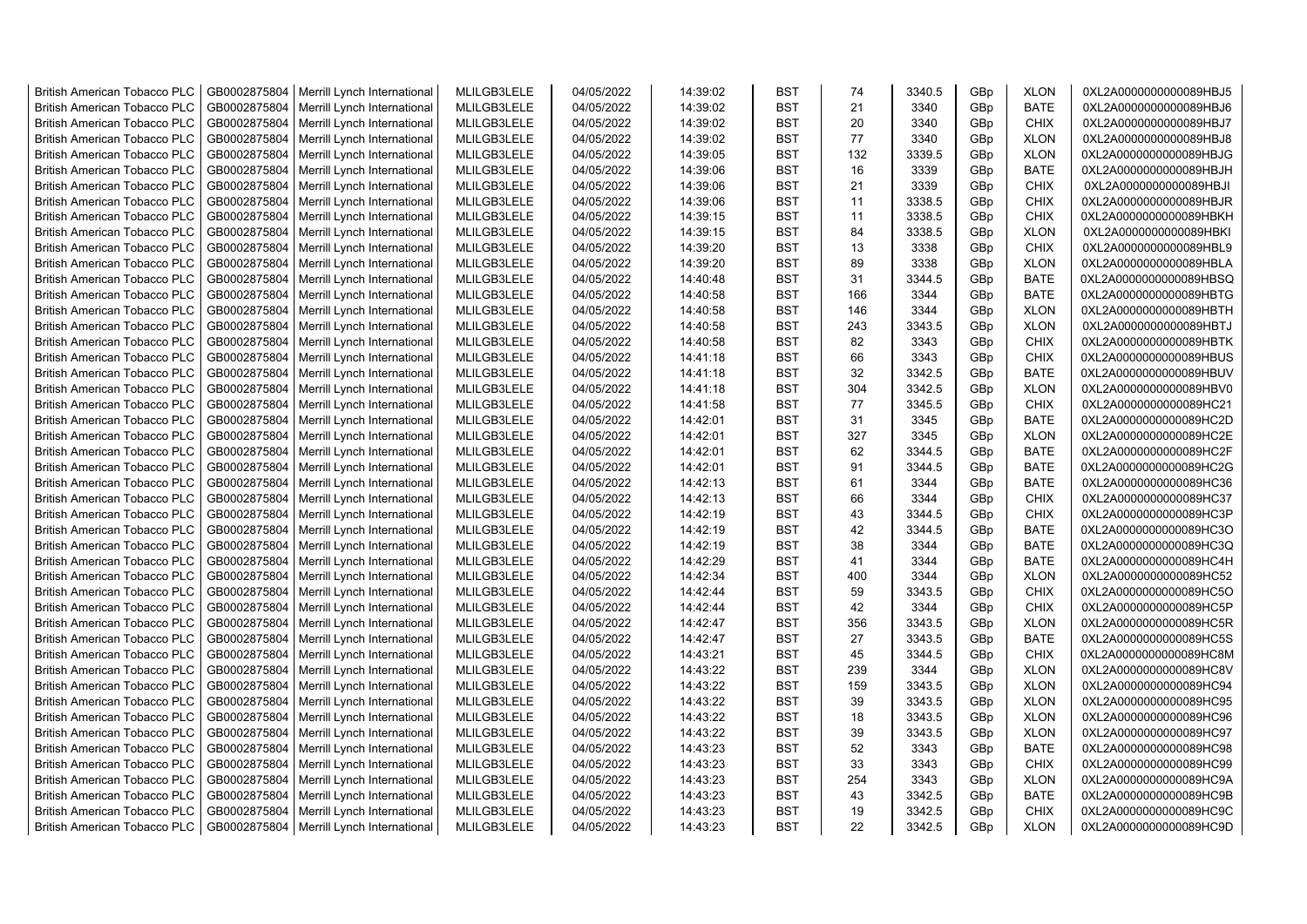| <b>British American Tobacco PLC</b> | GB0002875804 | Merrill Lynch International | MLILGB3LELE | 04/05/2022 | 14:43:23 | <b>BST</b> | 221 | 3342.5 | GBp             | <b>XLON</b> | 0XL2A0000000000089HC9E |
|-------------------------------------|--------------|-----------------------------|-------------|------------|----------|------------|-----|--------|-----------------|-------------|------------------------|
| <b>British American Tobacco PLC</b> | GB0002875804 | Merrill Lynch International | MLILGB3LELE | 04/05/2022 | 14:43:29 | <b>BST</b> | 68  | 3342   | GBp             | <b>BATE</b> | 0XL2A0000000000089HC9K |
| <b>British American Tobacco PLC</b> | GB0002875804 | Merrill Lynch International | MLILGB3LELE | 04/05/2022 | 14:43:29 | <b>BST</b> | 78  | 3342   | GBp             | <b>XLON</b> | 0XL2A0000000000089HC9L |
| <b>British American Tobacco PLC</b> | GB0002875804 | Merrill Lynch International | MLILGB3LELE | 04/05/2022 | 14:44:03 | <b>BST</b> | 39  | 3342.5 | GBp             | <b>CHIX</b> | 0XL2A0000000000089HCBJ |
| <b>British American Tobacco PLC</b> | GB0002875804 | Merrill Lynch International | MLILGB3LELE | 04/05/2022 | 14:44:03 | <b>BST</b> | 60  | 3341.5 | GBp             | <b>BATE</b> | 0XL2A0000000000089HCBK |
| <b>British American Tobacco PLC</b> | GB0002875804 | Merrill Lynch International | MLILGB3LELE | 04/05/2022 | 14:44:03 | <b>BST</b> | 123 | 3342.5 | GBp             | <b>XLON</b> | 0XL2A0000000000089HCBL |
| <b>British American Tobacco PLC</b> | GB0002875804 | Merrill Lynch International | MLILGB3LELE | 04/05/2022 | 14:44:49 | <b>BST</b> | 63  | 3344   | GBp             | <b>CHIX</b> | 0XL2A0000000000089HCE4 |
| <b>British American Tobacco PLC</b> | GB0002875804 | Merrill Lynch International | MLILGB3LELE | 04/05/2022 | 14:45:00 | <b>BST</b> | 61  | 3343   | GBp             | <b>BATE</b> | 0XL2A0000000000089HCEL |
| <b>British American Tobacco PLC</b> | GB0002875804 | Merrill Lynch International | MLILGB3LELE | 04/05/2022 | 14:45:00 | <b>BST</b> | 3   | 3343   | GBp             | <b>BATE</b> | 0XL2A0000000000089HCEM |
| <b>British American Tobacco PLC</b> | GB0002875804 | Merrill Lynch International | MLILGB3LELE | 04/05/2022 | 14:45:00 | <b>BST</b> | 50  | 3343   | GBp             | <b>CHIX</b> | 0XL2A0000000000089HCEN |
| <b>British American Tobacco PLC</b> | GB0002875804 | Merrill Lynch International | MLILGB3LELE | 04/05/2022 | 14:45:00 | <b>BST</b> | 203 | 3343   | GBp             | <b>XLON</b> | 0XL2A0000000000089HCEO |
| <b>British American Tobacco PLC</b> | GB0002875804 | Merrill Lynch International | MLILGB3LELE | 04/05/2022 | 14:45:09 | <b>BST</b> | 16  | 3344   | GBp             | <b>CHIX</b> | 0XL2A0000000000089HCFI |
| <b>British American Tobacco PLC</b> | GB0002875804 | Merrill Lynch International | MLILGB3LELE | 04/05/2022 | 14:45:09 | <b>BST</b> | 16  | 3344   | GBp             | <b>CHIX</b> | 0XL2A0000000000089HCFJ |
| <b>British American Tobacco PLC</b> | GB0002875804 | Merrill Lynch International | MLILGB3LELE | 04/05/2022 | 14:45:19 | <b>BST</b> | 62  | 3344   | GBp             | <b>BATE</b> | 0XL2A0000000000089HCG9 |
| <b>British American Tobacco PLC</b> | GB0002875804 | Merrill Lynch International | MLILGB3LELE | 04/05/2022 | 14:45:19 | <b>BST</b> | 28  | 3344   | GBp             | <b>CHIX</b> | 0XL2A0000000000089HCGA |
| <b>British American Tobacco PLC</b> | GB0002875804 | Merrill Lynch International | MLILGB3LELE | 04/05/2022 | 14:45:19 | <b>BST</b> | 168 | 3344   | GBp             | <b>BATE</b> | 0XL2A0000000000089HCGC |
| <b>British American Tobacco PLC</b> | GB0002875804 | Merrill Lynch International | MLILGB3LELE | 04/05/2022 | 14:45:20 | <b>BST</b> | 10  | 3343.5 | GBp             | <b>BATE</b> | 0XL2A0000000000089HCGE |
| <b>British American Tobacco PLC</b> | GB0002875804 | Merrill Lynch International | MLILGB3LELE | 04/05/2022 | 14:45:20 | <b>BST</b> | 61  | 3343.5 | GBp             | <b>BATE</b> | 0XL2A0000000000089HCGF |
| <b>British American Tobacco PLC</b> | GB0002875804 | Merrill Lynch International | MLILGB3LELE | 04/05/2022 | 14:45:20 | <b>BST</b> | 110 | 3343.5 | GBp             | <b>BATE</b> | 0XL2A0000000000089HCGG |
| <b>British American Tobacco PLC</b> | GB0002875804 | Merrill Lynch International | MLILGB3LELE | 04/05/2022 | 14:45:20 | <b>BST</b> | 241 | 3343.5 | GBp             | <b>XLON</b> | 0XL2A0000000000089HCGH |
| <b>British American Tobacco PLC</b> | GB0002875804 | Merrill Lynch International | MLILGB3LELE | 04/05/2022 | 14:45:20 | <b>BST</b> | 260 | 3344   | GBp             | <b>XLON</b> | 0XL2A0000000000089HCGI |
| <b>British American Tobacco PLC</b> | GB0002875804 | Merrill Lynch International | MLILGB3LELE | 04/05/2022 | 14:45:20 | <b>BST</b> | 18  | 3344   | GBp             | <b>XLON</b> | 0XL2A0000000000089HCGJ |
| <b>British American Tobacco PLC</b> | GB0002875804 | Merrill Lynch International | MLILGB3LELE | 04/05/2022 | 14:45:28 | <b>BST</b> | 19  | 3344.5 | GBp             | <b>CHIX</b> | 0XL2A0000000000089HCGV |
| <b>British American Tobacco PLC</b> | GB0002875804 | Merrill Lynch International | MLILGB3LELE | 04/05/2022 | 14:45:28 | <b>BST</b> | 47  | 3344.5 | GBp             | <b>BATE</b> | 0XL2A0000000000089HCH0 |
| <b>British American Tobacco PLC</b> | GB0002875804 | Merrill Lynch International | MLILGB3LELE | 04/05/2022 | 14:45:59 | <b>BST</b> | 27  | 3344.5 | GBp             | <b>CHIX</b> | 0XL2A0000000000089HCJ4 |
| British American Tobacco PLC        | GB0002875804 | Merrill Lynch International | MLILGB3LELE | 04/05/2022 | 14:46:31 | <b>BST</b> | 68  | 3349.5 | GBp             | <b>CHIX</b> | 0XL2A0000000000089HCL3 |
| British American Tobacco PLC        | GB0002875804 | Merrill Lynch International | MLILGB3LELE | 04/05/2022 | 14:46:43 | <b>BST</b> | 157 | 3348.5 | GBp             | <b>XLON</b> | 0XL2A0000000000089HCM0 |
| British American Tobacco PLC        | GB0002875804 | Merrill Lynch International | MLILGB3LELE | 04/05/2022 | 14:46:43 | <b>BST</b> | 46  | 3348   | GBp             | <b>XLON</b> | 0XL2A0000000000089HCM2 |
| <b>British American Tobacco PLC</b> | GB0002875804 | Merrill Lynch International | MLILGB3LELE | 04/05/2022 | 14:46:43 | <b>BST</b> | 100 | 3348   | GBp             | <b>XLON</b> | 0XL2A0000000000089HCM3 |
| <b>British American Tobacco PLC</b> | GB0002875804 | Merrill Lynch International | MLILGB3LELE | 04/05/2022 | 14:46:43 | <b>BST</b> | 100 | 3348   | GBp             | <b>XLON</b> | 0XL2A0000000000089HCM4 |
| <b>British American Tobacco PLC</b> | GB0002875804 | Merrill Lynch International | MLILGB3LELE | 04/05/2022 | 14:46:43 | <b>BST</b> | 150 | 3348   | GBp             | <b>XLON</b> | 0XL2A0000000000089HCM5 |
| <b>British American Tobacco PLC</b> | GB0002875804 | Merrill Lynch International | MLILGB3LELE | 04/05/2022 | 14:46:43 | <b>BST</b> | 32  | 3348   | GBp             | <b>CHIX</b> | 0XL2A0000000000089HCM6 |
| <b>British American Tobacco PLC</b> | GB0002875804 | Merrill Lynch International | MLILGB3LELE | 04/05/2022 | 14:46:43 | <b>BST</b> | 150 | 3348   | GBp             | <b>XLON</b> | 0XL2A0000000000089HCM7 |
| <b>British American Tobacco PLC</b> | GB0002875804 | Merrill Lynch International | MLILGB3LELE | 04/05/2022 | 14:46:43 | <b>BST</b> | 25  | 3348   | GBp             | <b>XLON</b> | 0XL2A0000000000089HCM8 |
| <b>British American Tobacco PLC</b> | GB0002875804 | Merrill Lynch International | MLILGB3LELE | 04/05/2022 | 14:46:43 | <b>BST</b> | 157 | 3347.5 | GBp             | <b>XLON</b> | 0XL2A0000000000089HCM9 |
| <b>British American Tobacco PLC</b> | GB0002875804 | Merrill Lynch International | MLILGB3LELE | 04/05/2022 | 14:46:43 | <b>BST</b> | 71  | 3347   | GBp             | <b>BATE</b> | 0XL2A0000000000089HCMA |
| British American Tobacco PLC        | GB0002875804 | Merrill Lynch International | MLILGB3LELE | 04/05/2022 | 14:46:43 | <b>BST</b> | 88  | 3347   | GBp             | <b>XLON</b> | 0XL2A0000000000089HCMB |
| <b>British American Tobacco PLC</b> | GB0002875804 | Merrill Lynch International | MLILGB3LELE | 04/05/2022 | 14:46:43 | <b>BST</b> | 60  | 3347   | GBp             | <b>CHIX</b> | 0XL2A0000000000089HCMC |
| <b>British American Tobacco PLC</b> | GB0002875804 | Merrill Lynch International | MLILGB3LELE | 04/05/2022 | 14:46:43 | <b>BST</b> | 376 | 3346.5 | GBp             | <b>XLON</b> | 0XL2A0000000000089HCMD |
| <b>British American Tobacco PLC</b> | GB0002875804 | Merrill Lynch International | MLILGB3LELE | 04/05/2022 | 14:46:43 | <b>BST</b> | 20  | 3346.5 | GBp             | <b>BATE</b> | 0XL2A0000000000089HCME |
| British American Tobacco PLC        | GB0002875804 | Merrill Lynch International | MLILGB3LELE | 04/05/2022 | 14:46:43 | <b>BST</b> | 63  | 3346   | GBp             | <b>BATE</b> | 0XL2A0000000000089HCMF |
| <b>British American Tobacco PLC</b> | GB0002875804 | Merrill Lynch International | MLILGB3LELE | 04/05/2022 | 14:46:46 | <b>BST</b> | 12  | 3346   | GBp             | <b>CHIX</b> | 0XL2A0000000000089HCMN |
| British American Tobacco PLC        | GB0002875804 | Merrill Lynch International | MLILGB3LELE | 04/05/2022 | 14:46:58 | <b>BST</b> | 81  | 3346   | GBp             | <b>XLON</b> | 0XL2A0000000000089HCNN |
| British American Tobacco PLC        | GB0002875804 | Merrill Lynch International | MLILGB3LELE | 04/05/2022 | 14:46:58 | <b>BST</b> | 46  | 3346   | GBp             | <b>XLON</b> | 0XL2A0000000000089HCNP |
| <b>British American Tobacco PLC</b> | GB0002875804 | Merrill Lynch International | MLILGB3LELE | 04/05/2022 | 14:46:58 | <b>BST</b> | 38  | 3346   | GBp             | <b>XLON</b> | 0XL2A0000000000089HCNQ |
| <b>British American Tobacco PLC</b> | GB0002875804 | Merrill Lynch International | MLILGB3LELE | 04/05/2022 | 14:47:10 | <b>BST</b> | 46  | 3345   | GBp             | <b>BATE</b> | 0XL2A0000000000089HCON |
| <b>British American Tobacco PLC</b> | GB0002875804 | Merrill Lynch International | MLILGB3LELE | 04/05/2022 | 14:47:10 | <b>BST</b> | 17  | 3345.5 | GBp             | <b>CHIX</b> | 0XL2A0000000000089HCOO |
| <b>British American Tobacco PLC</b> | GB0002875804 | Merrill Lynch International | MLILGB3LELE | 04/05/2022 | 14:47:10 | <b>BST</b> | 72  | 3345.5 | GB <sub>p</sub> | <b>XLON</b> | 0XL2A0000000000089HCOP |
|                                     |              |                             |             |            |          |            |     |        |                 |             |                        |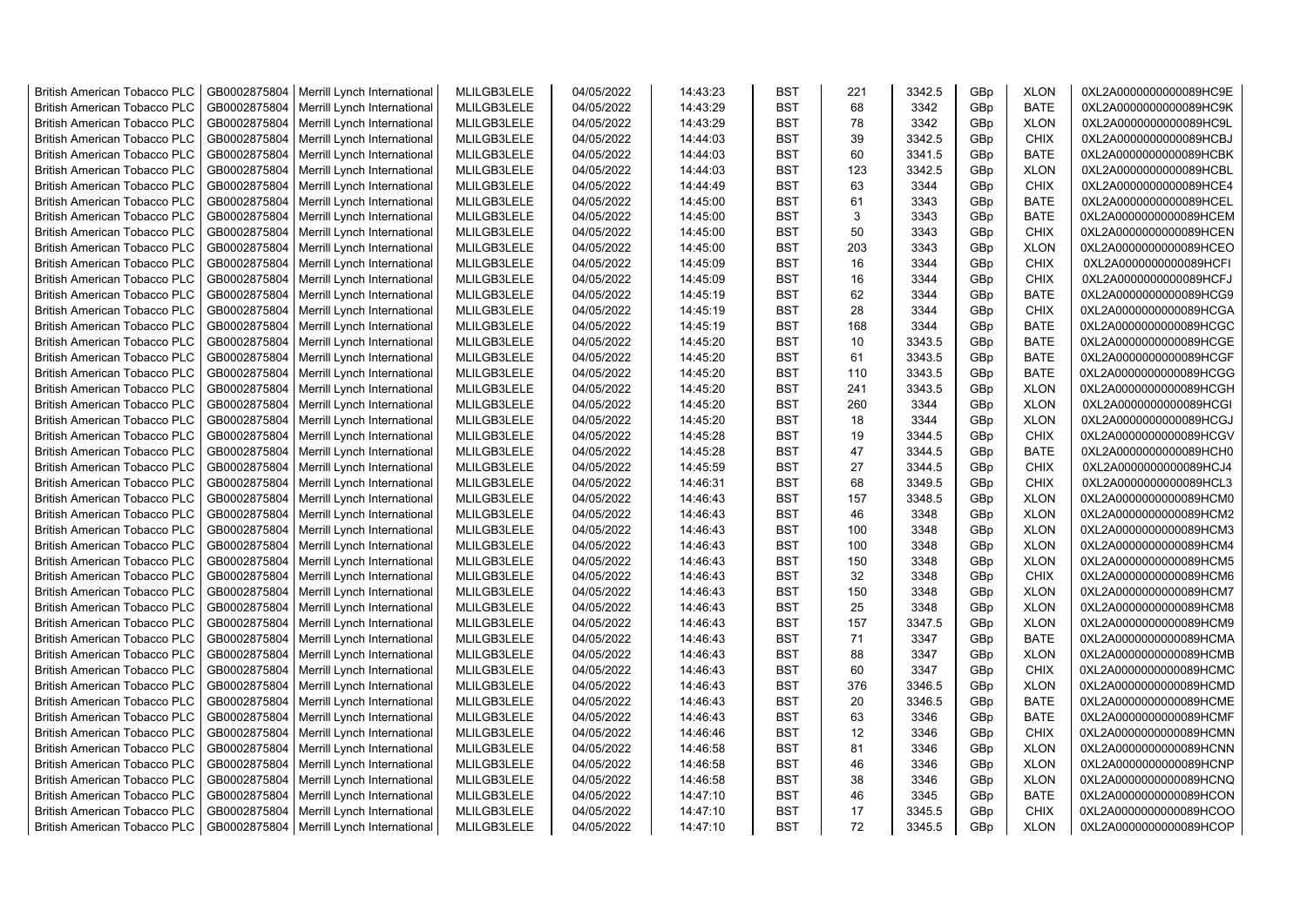| <b>British American Tobacco PLC</b> | GB0002875804 | Merrill Lynch International | MLILGB3LELE | 04/05/2022 | 14:47:39 | <b>BST</b> | 29             | 3346   | GBp | <b>CHIX</b> | 0XL2A0000000000089HCR1 |
|-------------------------------------|--------------|-----------------------------|-------------|------------|----------|------------|----------------|--------|-----|-------------|------------------------|
| <b>British American Tobacco PLC</b> | GB0002875804 | Merrill Lynch International | MLILGB3LELE | 04/05/2022 | 14:47:39 | <b>BST</b> | 97             | 3346   | GBp | <b>BATE</b> | 0XL2A0000000000089HCR2 |
| <b>British American Tobacco PLC</b> | GB0002875804 | Merrill Lynch International | MLILGB3LELE | 04/05/2022 | 14:47:39 | <b>BST</b> | 191            | 3346   | GBp | <b>XLON</b> | 0XL2A0000000000089HCR3 |
| <b>British American Tobacco PLC</b> | GB0002875804 | Merrill Lynch International | MLILGB3LELE | 04/05/2022 | 14:47:39 | <b>BST</b> | 57             | 3345.5 | GBp | <b>BATE</b> | 0XL2A0000000000089HCR4 |
| <b>British American Tobacco PLC</b> | GB0002875804 | Merrill Lynch International | MLILGB3LELE | 04/05/2022 | 14:47:40 | <b>BST</b> | 8              | 3345.5 | GBp | <b>BATE</b> | 0XL2A0000000000089HCR6 |
| <b>British American Tobacco PLC</b> | GB0002875804 | Merrill Lynch International | MLILGB3LELE | 04/05/2022 | 14:47:40 | <b>BST</b> | 97             | 3345.5 | GBp | <b>BATE</b> | 0XL2A0000000000089HCR7 |
| <b>British American Tobacco PLC</b> | GB0002875804 | Merrill Lynch International | MLILGB3LELE | 04/05/2022 | 14:47:40 | <b>BST</b> | $\mathbf{1}$   | 3345.5 | GBp | <b>BATE</b> | 0XL2A0000000000089HCR8 |
| <b>British American Tobacco PLC</b> | GB0002875804 | Merrill Lynch International | MLILGB3LELE | 04/05/2022 | 14:47:44 | <b>BST</b> | 111            | 3345.5 | GBp | <b>XLON</b> | 0XL2A0000000000089HCRK |
| <b>British American Tobacco PLC</b> | GB0002875804 | Merrill Lynch International | MLILGB3LELE | 04/05/2022 | 14:47:44 | <b>BST</b> | 9              | 3345.5 | GBp | <b>BATE</b> | 0XL2A0000000000089HCRL |
| <b>British American Tobacco PLC</b> | GB0002875804 | Merrill Lynch International | MLILGB3LELE | 04/05/2022 | 14:47:44 | <b>BST</b> | 58             | 3345.5 | GBp | <b>BATE</b> | 0XL2A0000000000089HCRM |
| <b>British American Tobacco PLC</b> | GB0002875804 | Merrill Lynch International | MLILGB3LELE | 04/05/2022 | 14:47:44 | <b>BST</b> | 20             | 3345   | GBp | <b>CHIX</b> | 0XL2A0000000000089HCRN |
| <b>British American Tobacco PLC</b> | GB0002875804 | Merrill Lynch International | MLILGB3LELE | 04/05/2022 | 14:47:45 | <b>BST</b> | 87             | 3344.5 | GBp | <b>BATE</b> | 0XL2A0000000000089HCRR |
| <b>British American Tobacco PLC</b> | GB0002875804 | Merrill Lynch International | MLILGB3LELE | 04/05/2022 | 14:47:51 | <b>BST</b> | 19             | 3344.5 | GBp | <b>CHIX</b> | 0XL2A0000000000089HCS8 |
| <b>British American Tobacco PLC</b> | GB0002875804 | Merrill Lynch International | MLILGB3LELE | 04/05/2022 | 14:47:51 | <b>BST</b> | 23             | 3344.5 | GBp | <b>BATE</b> | 0XL2A0000000000089HCS9 |
|                                     |              |                             |             |            |          |            |                |        |     |             |                        |
| <b>British American Tobacco PLC</b> | GB0002875804 | Merrill Lynch International | MLILGB3LELE | 04/05/2022 | 14:47:51 | <b>BST</b> | 58             | 3344.5 | GBp | <b>XLON</b> | 0XL2A0000000000089HCSA |
| <b>British American Tobacco PLC</b> | GB0002875804 | Merrill Lynch International | MLILGB3LELE | 04/05/2022 | 14:47:52 | <b>BST</b> | 34             | 3344.5 | GBp | <b>XLON</b> | 0XL2A0000000000089HCSL |
| <b>British American Tobacco PLC</b> | GB0002875804 | Merrill Lynch International | MLILGB3LELE | 04/05/2022 | 14:48:10 | <b>BST</b> | 58             | 3346   | GBp | <b>XLON</b> | 0XL2A0000000000089HCTQ |
| <b>British American Tobacco PLC</b> | GB0002875804 | Merrill Lynch International | MLILGB3LELE | 04/05/2022 | 14:48:10 | <b>BST</b> | 2              | 3346   | GBp | <b>XLON</b> | 0XL2A0000000000089HCTR |
| <b>British American Tobacco PLC</b> | GB0002875804 | Merrill Lynch International | MLILGB3LELE | 04/05/2022 | 14:48:10 | <b>BST</b> | 17             | 3346   | GBp | <b>BATE</b> | 0XL2A0000000000089HCTS |
| <b>British American Tobacco PLC</b> | GB0002875804 | Merrill Lynch International | MLILGB3LELE | 04/05/2022 | 14:48:10 | <b>BST</b> | 45             | 3346   | GBp | <b>CHIX</b> | 0XL2A0000000000089HCTT |
| <b>British American Tobacco PLC</b> | GB0002875804 | Merrill Lynch International | MLILGB3LELE | 04/05/2022 | 14:48:10 | <b>BST</b> | 25             | 3346   | GBp | <b>XLON</b> | 0XL2A0000000000089HCTU |
| <b>British American Tobacco PLC</b> | GB0002875804 | Merrill Lynch International | MLILGB3LELE | 04/05/2022 | 14:48:10 | <b>BST</b> | 93             | 3346   | GBp | <b>XLON</b> | 0XL2A0000000000089HCTV |
| <b>British American Tobacco PLC</b> | GB0002875804 | Merrill Lynch International | MLILGB3LELE | 04/05/2022 | 14:48:10 | <b>BST</b> | 25             | 3346   | GBp | <b>XLON</b> | 0XL2A0000000000089HCU0 |
| <b>British American Tobacco PLC</b> | GB0002875804 | Merrill Lynch International | MLILGB3LELE | 04/05/2022 | 14:48:35 | BST        | 144            | 3347.5 | GBp | <b>XLON</b> | 0XL2A0000000000089HCVC |
| <b>British American Tobacco PLC</b> | GB0002875804 | Merrill Lynch International | MLILGB3LELE | 04/05/2022 | 14:48:35 | <b>BST</b> | 29             | 3347.5 | GBp | <b>CHIX</b> | 0XL2A0000000000089HCVD |
| British American Tobacco PLC        | GB0002875804 | Merrill Lynch International | MLILGB3LELE | 04/05/2022 | 14:48:36 | <b>BST</b> | 35             | 3347.5 | GBp | <b>CHIX</b> | 0XL2A0000000000089HCVG |
| <b>British American Tobacco PLC</b> | GB0002875804 | Merrill Lynch International | MLILGB3LELE | 04/05/2022 | 14:48:39 | <b>BST</b> | 23             | 3347.5 | GBp | <b>CHIX</b> | 0XL2A0000000000089HCVN |
| British American Tobacco PLC        | GB0002875804 | Merrill Lynch International | MLILGB3LELE | 04/05/2022 | 14:48:40 | <b>BST</b> | 16             | 3347   | GBp | <b>XLON</b> | 0XL2A0000000000089HCVP |
| <b>British American Tobacco PLC</b> | GB0002875804 | Merrill Lynch International | MLILGB3LELE | 04/05/2022 | 14:48:40 | <b>BST</b> | 65             | 3347   | GBp | <b>XLON</b> | 0XL2A0000000000089HCVQ |
| <b>British American Tobacco PLC</b> | GB0002875804 | Merrill Lynch International | MLILGB3LELE | 04/05/2022 | 14:48:40 | <b>BST</b> | 52             | 3347   | GBp | <b>BATE</b> | 0XL2A0000000000089HCVR |
| <b>British American Tobacco PLC</b> | GB0002875804 | Merrill Lynch International | MLILGB3LELE | 04/05/2022 | 14:48:45 | <b>BST</b> | 73             | 3346.5 | GBp | <b>BATE</b> | 0XL2A0000000000089HD01 |
| <b>British American Tobacco PLC</b> | GB0002875804 | Merrill Lynch International | MLILGB3LELE | 04/05/2022 | 14:48:45 | <b>BST</b> | 75             | 3346.5 | GBp | <b>XLON</b> | 0XL2A0000000000089HD02 |
| <b>British American Tobacco PLC</b> | GB0002875804 | Merrill Lynch International | MLILGB3LELE | 04/05/2022 | 14:48:45 | <b>BST</b> | 35             | 3346   | GBp | <b>BATE</b> | 0XL2A0000000000089HD03 |
| <b>British American Tobacco PLC</b> | GB0002875804 | Merrill Lynch International | MLILGB3LELE | 04/05/2022 | 14:48:45 | <b>BST</b> | 29             | 3346   | GBp | <b>CHIX</b> | 0XL2A0000000000089HD04 |
| <b>British American Tobacco PLC</b> | GB0002875804 | Merrill Lynch International | MLILGB3LELE | 04/05/2022 | 14:49:15 | <b>BST</b> | 53             | 3345.5 | GBp | <b>BATE</b> | 0XL2A0000000000089HD3I |
| <b>British American Tobacco PLC</b> | GB0002875804 | Merrill Lynch International | MLILGB3LELE | 04/05/2022 | 14:49:15 | <b>BST</b> | 25             | 3345.5 | GBp | <b>CHIX</b> | 0XL2A0000000000089HD3J |
| <b>British American Tobacco PLC</b> | GB0002875804 | Merrill Lynch International | MLILGB3LELE | 04/05/2022 | 14:49:15 | <b>BST</b> | 190            | 3345.5 | GBp | <b>XLON</b> | 0XL2A0000000000089HD3K |
| <b>British American Tobacco PLC</b> | GB0002875804 | Merrill Lynch International | MLILGB3LELE | 04/05/2022 | 14:49:15 | <b>BST</b> | 19             | 3345   | GBp | <b>CHIX</b> | 0XL2A0000000000089HD3L |
| <b>British American Tobacco PLC</b> | GB0002875804 | Merrill Lynch International | MLILGB3LELE | 04/05/2022 | 14:49:15 | <b>BST</b> | 200            | 3345   | GBp | <b>XLON</b> | 0XL2A0000000000089HD3M |
| <b>British American Tobacco PLC</b> | GB0002875804 | Merrill Lynch International | MLILGB3LELE | 04/05/2022 | 14:49:15 | <b>BST</b> | 61             | 3345   | GBp | <b>XLON</b> | 0XL2A0000000000089HD3N |
| <b>British American Tobacco PLC</b> | GB0002875804 | Merrill Lynch International | MLILGB3LELE | 04/05/2022 | 14:49:19 | <b>BST</b> | 108            | 3344.5 | GBp | <b>XLON</b> | 0XL2A0000000000089HD3U |
| <b>British American Tobacco PLC</b> | GB0002875804 | Merrill Lynch International | MLILGB3LELE | 04/05/2022 | 14:49:24 | <b>BST</b> | 6              | 3344.5 | GBp | <b>CHIX</b> | 0XL2A0000000000089HD45 |
| <b>British American Tobacco PLC</b> | GB0002875804 | Merrill Lynch International | MLILGB3LELE | 04/05/2022 | 14:49:54 | <b>BST</b> | 40             | 3345   | GBp | <b>CHIX</b> | 0XL2A0000000000089HD65 |
| British American Tobacco PLC        | GB0002875804 | Merrill Lynch International | MLILGB3LELE | 04/05/2022 | 14:49:54 | <b>BST</b> | 105            | 3345   | GBp | <b>XLON</b> | 0XL2A0000000000089HD66 |
| <b>British American Tobacco PLC</b> | GB0002875804 | Merrill Lynch International | MLILGB3LELE | 04/05/2022 | 14:49:58 | <b>BST</b> | 38             | 3345.5 | GBp | <b>CHIX</b> | 0XL2A0000000000089HD6D |
| <b>British American Tobacco PLC</b> | GB0002875804 | Merrill Lynch International | MLILGB3LELE | 04/05/2022 | 14:49:58 | <b>BST</b> | $\overline{2}$ | 3345.5 | GBp | <b>CHIX</b> | 0XL2A0000000000089HD6E |
| <b>British American Tobacco PLC</b> | GB0002875804 | Merrill Lynch International | MLILGB3LELE | 04/05/2022 | 14:49:59 | <b>BST</b> | 51             | 3345.5 | GBp | <b>BATE</b> | 0XL2A0000000000089HD6I |
| <b>British American Tobacco PLC</b> | GB0002875804 | Merrill Lynch International | MLILGB3LELE | 04/05/2022 | 14:50:01 | <b>BST</b> | 237            | 3344.5 | GBp | <b>XLON</b> | 0XL2A0000000000089HD6N |
|                                     |              |                             |             |            |          |            |                |        |     |             |                        |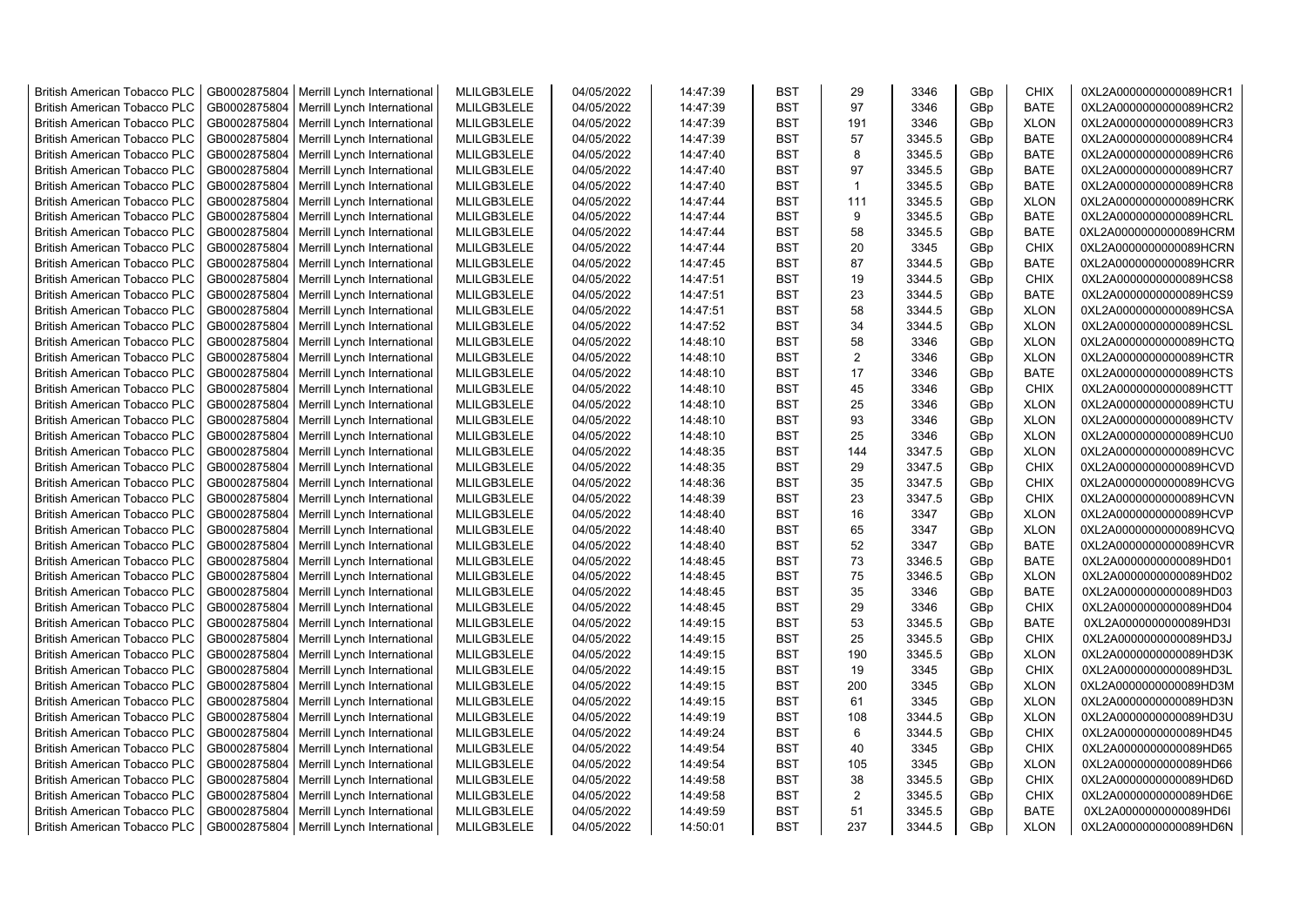| <b>British American Tobacco PLC</b>                                 | GB0002875804                 | Merrill Lynch International | MLILGB3LELE                | 04/05/2022               | 14:50:02             | <b>BST</b>               | 16             | 3344.5           | GBp | <b>CHIX</b>                | 0XL2A0000000000089HD6O                           |
|---------------------------------------------------------------------|------------------------------|-----------------------------|----------------------------|--------------------------|----------------------|--------------------------|----------------|------------------|-----|----------------------------|--------------------------------------------------|
| <b>British American Tobacco PLC</b>                                 | GB0002875804                 | Merrill Lynch International | MLILGB3LELE                | 04/05/2022               | 14:50:03             | <b>BST</b>               | 11             | 3344             | GBp | <b>BATE</b>                | 0XL2A0000000000089HD6Q                           |
| <b>British American Tobacco PLC</b>                                 | GB0002875804                 | Merrill Lynch International | MLILGB3LELE                | 04/05/2022               | 14:50:03             | <b>BST</b>               | 83             | 3344             | GBp | <b>BATE</b>                | 0XL2A0000000000089HD6R                           |
| <b>British American Tobacco PLC</b>                                 | GB0002875804                 | Merrill Lynch International | MLILGB3LELE                | 04/05/2022               | 14:50:03             | <b>BST</b>               | 26             | 3344             | GBp | <b>CHIX</b>                | 0XL2A0000000000089HD6S                           |
| <b>British American Tobacco PLC</b>                                 | GB0002875804                 | Merrill Lynch International | MLILGB3LELE                | 04/05/2022               | 14:50:22             | <b>BST</b>               | 76             | 3343.5           | GBp | <b>XLON</b>                | 0XL2A0000000000089HD88                           |
| <b>British American Tobacco PLC</b>                                 | GB0002875804                 | Merrill Lynch International | MLILGB3LELE                | 04/05/2022               | 14:50:29             | <b>BST</b>               | 11             | 3344             | GBp | <b>BATE</b>                | 0XL2A0000000000089HD8I                           |
| <b>British American Tobacco PLC</b>                                 | GB0002875804                 | Merrill Lynch International | MLILGB3LELE                | 04/05/2022               | 14:50:29             | <b>BST</b>               | 70             | 3344             | GBp | <b>BATE</b>                | 0XL2A0000000000089HD8J                           |
| <b>British American Tobacco PLC</b>                                 | GB0002875804                 | Merrill Lynch International | MLILGB3LELE                | 04/05/2022               | 14:50:52             | <b>BST</b>               | 602            | 3345.5           | GBp | <b>BATE</b>                | 0XL2A0000000000089HD9V                           |
| <b>British American Tobacco PLC</b>                                 | GB0002875804                 | Merrill Lynch International | MLILGB3LELE                | 04/05/2022               | 14:50:52             | <b>BST</b>               | 39             | 3345.5           | GBp | <b>CHIX</b>                | 0XL2A0000000000089HDA0                           |
| <b>British American Tobacco PLC</b>                                 | GB0002875804                 | Merrill Lynch International | MLILGB3LELE                | 04/05/2022               | 14:50:52             | <b>BST</b>               | 253            | 3345.5           | GBp | <b>XLON</b>                | 0XL2A0000000000089HDA2                           |
| <b>British American Tobacco PLC</b>                                 | GB0002875804                 | Merrill Lynch International | MLILGB3LELE                | 04/05/2022               | 14:51:20             | <b>BST</b>               | 57             | 3348.5           | GBp | <b>CHIX</b>                | 0XL2A0000000000089HDD6                           |
| <b>British American Tobacco PLC</b>                                 | GB0002875804                 | Merrill Lynch International | MLILGB3LELE                | 04/05/2022               | 14:51:20             | <b>BST</b>               | 215            | 3348.5           | GBp | <b>XLON</b>                | 0XL2A0000000000089HDD7                           |
| <b>British American Tobacco PLC</b>                                 | GB0002875804                 | Merrill Lynch International | MLILGB3LELE                | 04/05/2022               | 14:51:20             | <b>BST</b>               | 41             | 3348.5           | GBp | <b>XLON</b>                | 0XL2A0000000000089HDD8                           |
| <b>British American Tobacco PLC</b>                                 | GB0002875804                 | Merrill Lynch International | MLILGB3LELE                | 04/05/2022               | 14:51:20             | <b>BST</b>               | 98             | 3348.5           | GBp | <b>BATE</b>                | 0XL2A0000000000089HDD9                           |
| <b>British American Tobacco PLC</b>                                 | GB0002875804                 | Merrill Lynch International | MLILGB3LELE                | 04/05/2022               | 14:51:21             | <b>BST</b>               | 39             | 3348             | GBp | <b>BATE</b>                | 0XL2A0000000000089HDDE                           |
| <b>British American Tobacco PLC</b>                                 | GB0002875804                 | Merrill Lynch International | MLILGB3LELE                | 04/05/2022               | 14:51:21             | <b>BST</b>               | 9              | 3348             | GBp | <b>BATE</b>                | 0XL2A0000000000089HDDF                           |
| <b>British American Tobacco PLC</b>                                 | GB0002875804                 | Merrill Lynch International | MLILGB3LELE                | 04/05/2022               | 14:51:21             | <b>BST</b>               | 91             | 3348             | GBp | BATE                       | 0XL2A0000000000089HDDG                           |
| <b>British American Tobacco PLC</b>                                 | GB0002875804                 | Merrill Lynch International | MLILGB3LELE                | 04/05/2022               | 14:51:23             | <b>BST</b>               | 33             | 3348             | GBp | <b>BATE</b>                | 0XL2A0000000000089HDDM                           |
| <b>British American Tobacco PLC</b>                                 | GB0002875804                 | Merrill Lynch International | MLILGB3LELE                | 04/05/2022               | 14:51:23             | <b>BST</b>               | 34             | 3347.5           | GBp | <b>BATE</b>                | 0XL2A0000000000089HDDN                           |
| <b>British American Tobacco PLC</b>                                 | GB0002875804                 | Merrill Lynch International | MLILGB3LELE                | 04/05/2022               | 14:51:27             | <b>BST</b>               | 36             | 3347             | GBp | <b>BATE</b>                | 0XL2A0000000000089HDE0                           |
| <b>British American Tobacco PLC</b>                                 | GB0002875804                 | Merrill Lynch International | MLILGB3LELE                | 04/05/2022               | 14:51:27             | <b>BST</b>               | 51             | 3347             | GBp | <b>CHIX</b>                | 0XL2A0000000000089HDE1                           |
| <b>British American Tobacco PLC</b>                                 | GB0002875804                 | Merrill Lynch International | MLILGB3LELE                | 04/05/2022               | 14:51:27             | <b>BST</b>               | 110            | 3347             | GBp | <b>XLON</b>                | 0XL2A0000000000089HDE2                           |
| <b>British American Tobacco PLC</b>                                 | GB0002875804                 | Merrill Lynch International | MLILGB3LELE                | 04/05/2022               | 14:51:27             | <b>BST</b>               | 153            | 3347             | GBp | <b>XLON</b>                | 0XL2A0000000000089HDE3                           |
| <b>British American Tobacco PLC</b>                                 | GB0002875804                 | Merrill Lynch International | MLILGB3LELE                | 04/05/2022               | 14:51:45             | BST                      | 20             | 3346.5           | GBp | <b>CHIX</b>                | 0XL2A0000000000089HDFU                           |
| <b>British American Tobacco PLC</b>                                 | GB0002875804                 | Merrill Lynch International | MLILGB3LELE                | 04/05/2022               | 14:51:45             | <b>BST</b>               | 27             | 3346.5           | GBp | <b>BATE</b>                | 0XL2A0000000000089HDFV                           |
| British American Tobacco PLC                                        | GB0002875804                 | Merrill Lynch International | MLILGB3LELE                | 04/05/2022               | 14:51:45             | <b>BST</b>               | 141            | 3346.5           | GBp | <b>XLON</b>                | 0XL2A0000000000089HDG0                           |
| <b>British American Tobacco PLC</b>                                 | GB0002875804                 | Merrill Lynch International | MLILGB3LELE                | 04/05/2022               | 14:51:46             | <b>BST</b>               | 192            | 3346             | GBp | <b>XLON</b>                | 0XL2A0000000000089HDG1                           |
| British American Tobacco PLC                                        | GB0002875804                 | Merrill Lynch International | MLILGB3LELE                | 04/05/2022               | 14:51:48             | <b>BST</b>               | 14             | 3346             | GBp | <b>BATE</b>                | 0XL2A0000000000089HDG8                           |
| <b>British American Tobacco PLC</b>                                 | GB0002875804                 | Merrill Lynch International | MLILGB3LELE                | 04/05/2022               | 14:51:48             | <b>BST</b>               | 24             | 3345.5           | GBp | <b>CHIX</b>                | 0XL2A0000000000089HDG9                           |
| <b>British American Tobacco PLC</b>                                 | GB0002875804                 | Merrill Lynch International | MLILGB3LELE                | 04/05/2022               | 14:51:48             | <b>BST</b>               | 2              | 3345.5           | GBp | <b>XLON</b>                | 0XL2A0000000000089HDGA                           |
| <b>British American Tobacco PLC</b>                                 | GB0002875804                 | Merrill Lynch International | MLILGB3LELE                | 04/05/2022               | 14:51:48             | <b>BST</b>               | 193            | 3345.5           | GBp | <b>XLON</b>                | 0XL2A0000000000089HDGB                           |
| <b>British American Tobacco PLC</b>                                 | GB0002875804                 | Merrill Lynch International | MLILGB3LELE                | 04/05/2022               | 14:51:48             | <b>BST</b>               | 11             | 3345.5           | GBp | <b>BATE</b>                | 0XL2A0000000000089HDGC                           |
| <b>British American Tobacco PLC</b>                                 | GB0002875804                 | Merrill Lynch International | MLILGB3LELE                | 04/05/2022               | 14:51:48             | <b>BST</b>               | $\overline{7}$ | 3345.5           | GBp | <b>BATE</b>                | 0XL2A0000000000089HDGD                           |
| <b>British American Tobacco PLC</b>                                 | GB0002875804                 | Merrill Lynch International | MLILGB3LELE                | 04/05/2022               | 14:51:50             | <b>BST</b>               | 15             | 3345             | GBp | <b>CHIX</b>                | 0XL2A0000000000089HDGF                           |
| <b>British American Tobacco PLC</b>                                 | GB0002875804                 | Merrill Lynch International | MLILGB3LELE                | 04/05/2022               | 14:52:12             | <b>BST</b>               | 135            | 3346             | GBp | <b>XLON</b>                | 0XL2A0000000000089HDHD                           |
| <b>British American Tobacco PLC</b>                                 | GB0002875804                 | Merrill Lynch International | MLILGB3LELE                | 04/05/2022               | 14:52:15             | <b>BST</b>               | 11             | 3345.5           | GBp | <b>XLON</b>                | 0XL2A0000000000089HDHI                           |
| <b>British American Tobacco PLC</b>                                 | GB0002875804                 | Merrill Lynch International | MLILGB3LELE                | 04/05/2022               | 14:52:15             | <b>BST</b>               | 81             | 3345.5           | GBp | <b>XLON</b>                | 0XL2A0000000000089HDHJ                           |
| <b>British American Tobacco PLC</b>                                 | GB0002875804                 | Merrill Lynch International | MLILGB3LELE                | 04/05/2022               | 14:52:58             | <b>BST</b>               | 74             | 3346.5           | GBp | <b>CHIX</b>                | 0XL2A0000000000089HDKR                           |
| <b>British American Tobacco PLC</b>                                 | GB0002875804                 | Merrill Lynch International | MLILGB3LELE                | 04/05/2022               | 14:52:58             | <b>BST</b>               | 182            | 3346.5           | GBp | <b>XLON</b>                | 0XL2A0000000000089HDKT                           |
| <b>British American Tobacco PLC</b>                                 | GB0002875804                 | Merrill Lynch International | MLILGB3LELE                | 04/05/2022               | 14:52:58             | <b>BST</b>               | 96             | 3345.5           | GBp | <b>XLON</b>                | 0XL2A0000000000089HDKU                           |
| <b>British American Tobacco PLC</b>                                 | GB0002875804                 | Merrill Lynch International | MLILGB3LELE                | 04/05/2022               | 14:52:58             | <b>BST</b>               | 65             | 3345.5           | GBp | BATE                       | 0XL2A0000000000089HDKV                           |
| <b>British American Tobacco PLC</b>                                 | GB0002875804                 | Merrill Lynch International | MLILGB3LELE                | 04/05/2022               | 14:52:58             | <b>BST</b>               | 37             | 3345.5           | GBp | <b>CHIX</b>                | 0XL2A0000000000089HDL0                           |
|                                                                     |                              |                             |                            |                          |                      | <b>BST</b>               | 147            |                  |     |                            |                                                  |
| <b>British American Tobacco PLC</b>                                 | GB0002875804                 | Merrill Lynch International | MLILGB3LELE                | 04/05/2022               | 14:53:10             | <b>BST</b>               | 98             | 3346             | GBp | <b>XLON</b>                | 0XL2A0000000000089HDLM                           |
| British American Tobacco PLC<br><b>British American Tobacco PLC</b> | GB0002875804<br>GB0002875804 | Merrill Lynch International | MLILGB3LELE<br>MLILGB3LELE | 04/05/2022<br>04/05/2022 | 14:53:25<br>14:53:27 | <b>BST</b>               | 10             | 3347.5<br>3346.5 | GBp | <b>BATE</b><br><b>CHIX</b> | 0XL2A0000000000089HDM6<br>0XL2A0000000000089HDME |
|                                                                     |                              | Merrill Lynch International | MLILGB3LELE                |                          |                      |                          |                |                  | GBp |                            |                                                  |
| <b>British American Tobacco PLC</b>                                 | GB0002875804                 | Merrill Lynch International |                            | 04/05/2022               | 14:53:27             | <b>BST</b><br><b>BST</b> | 39             | 3346.5           | GBp | <b>CHIX</b>                | 0XL2A0000000000089HDMF                           |
| <b>British American Tobacco PLC</b>                                 | GB0002875804                 | Merrill Lynch International | MLILGB3LELE                | 04/05/2022               | 14:53:30             | <b>BST</b>               | 51<br>134      | 3347             | GBp | <b>BATE</b>                | 0XL2A0000000000089HDML                           |
| <b>British American Tobacco PLC</b>                                 | GB0002875804                 | Merrill Lynch International | MLILGB3LELE                | 04/05/2022               | 14:53:34             |                          |                | 3346             | GBp | <b>XLON</b>                | 0XL2A0000000000089HDMT                           |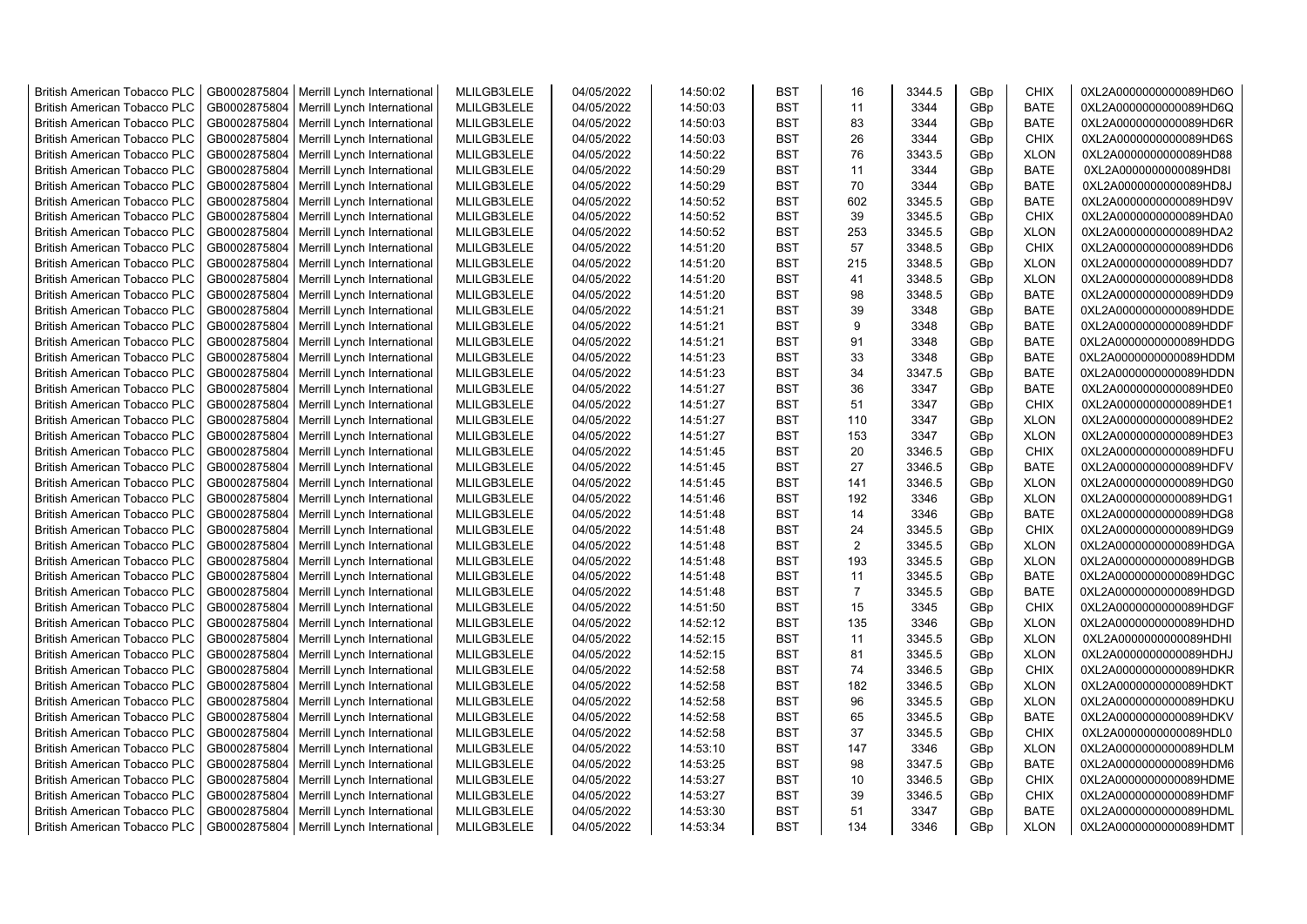| <b>British American Tobacco PLC</b> | GB0002875804 | Merrill Lynch International | MLILGB3LELE | 04/05/2022 | 14:53:34 | <b>BST</b> | 22  | 3345.5 | GBp | <b>XLON</b> | 0XL2A0000000000089HDMU |
|-------------------------------------|--------------|-----------------------------|-------------|------------|----------|------------|-----|--------|-----|-------------|------------------------|
| <b>British American Tobacco PLC</b> | GB0002875804 | Merrill Lynch International | MLILGB3LELE | 04/05/2022 | 14:53:35 | <b>BST</b> | 10  | 3345.5 | GBp | <b>XLON</b> | 0XL2A0000000000089HDN0 |
| <b>British American Tobacco PLC</b> | GB0002875804 | Merrill Lynch International | MLILGB3LELE | 04/05/2022 | 14:53:35 | <b>BST</b> | 147 | 3345.5 | GBp | <b>XLON</b> | 0XL2A0000000000089HDN1 |
| <b>British American Tobacco PLC</b> | GB0002875804 | Merrill Lynch International | MLILGB3LELE | 04/05/2022 | 14:53:43 | <b>BST</b> | 49  | 3346   | GBp | <b>CHIX</b> | 0XL2A0000000000089HDO0 |
| <b>British American Tobacco PLC</b> | GB0002875804 | Merrill Lynch International | MLILGB3LELE | 04/05/2022 | 14:54:12 | <b>BST</b> | 46  | 3348.5 | GBp | <b>CHIX</b> | 0XL2A0000000000089HDQ5 |
| <b>British American Tobacco PLC</b> | GB0002875804 | Merrill Lynch International | MLILGB3LELE | 04/05/2022 | 14:54:12 | <b>BST</b> | 236 | 3348.5 | GBp | <b>XLON</b> | 0XL2A0000000000089HDQ6 |
| <b>British American Tobacco PLC</b> | GB0002875804 | Merrill Lynch International | MLILGB3LELE | 04/05/2022 | 14:54:22 | <b>BST</b> | 42  | 3350   | GBp | <b>CHIX</b> | 0XL2A0000000000089HDQM |
| <b>British American Tobacco PLC</b> | GB0002875804 | Merrill Lynch International | MLILGB3LELE | 04/05/2022 | 14:54:22 | <b>BST</b> | 221 | 3350   | GBp | <b>XLON</b> | 0XL2A0000000000089HDQN |
| <b>British American Tobacco PLC</b> | GB0002875804 | Merrill Lynch International | MLILGB3LELE | 04/05/2022 | 14:54:26 | <b>BST</b> | 39  | 3348.5 | GBp | <b>CHIX</b> | 0XL2A0000000000089HDR6 |
| <b>British American Tobacco PLC</b> | GB0002875804 | Merrill Lynch International | MLILGB3LELE | 04/05/2022 | 14:54:52 | <b>BST</b> | 51  | 3349   | GBp | <b>BATE</b> | 0XL2A0000000000089HDTG |
| British American Tobacco PLC        | GB0002875804 | Merrill Lynch International | MLILGB3LELE | 04/05/2022 | 14:54:52 | <b>BST</b> | 51  | 3349   | GBp | <b>BATE</b> | 0XL2A0000000000089HDTH |
| <b>British American Tobacco PLC</b> | GB0002875804 | Merrill Lynch International | MLILGB3LELE | 04/05/2022 | 14:54:52 | <b>BST</b> | 51  | 3349   | GBp | <b>BATE</b> | 0XL2A0000000000089HDTI |
| <b>British American Tobacco PLC</b> | GB0002875804 | Merrill Lynch International | MLILGB3LELE | 04/05/2022 | 14:54:52 | <b>BST</b> | 51  | 3349   | GBp | <b>BATE</b> | 0XL2A0000000000089HDTJ |
| <b>British American Tobacco PLC</b> | GB0002875804 | Merrill Lynch International | MLILGB3LELE | 04/05/2022 | 14:54:54 | <b>BST</b> | 51  | 3349   | GBp | <b>BATE</b> | 0XL2A0000000000089HDTK |
| <b>British American Tobacco PLC</b> | GB0002875804 | Merrill Lynch International | MLILGB3LELE | 04/05/2022 | 14:55:40 | <b>BST</b> | 147 | 3352.5 | GBp | <b>XLON</b> | 0XL2A0000000000089HE0E |
| <b>British American Tobacco PLC</b> | GB0002875804 | Merrill Lynch International | MLILGB3LELE | 04/05/2022 | 14:55:45 | <b>BST</b> | 17  | 3352.5 | GBp | <b>CHIX</b> | 0XL2A0000000000089HE0R |
| <b>British American Tobacco PLC</b> | GB0002875804 | Merrill Lynch International | MLILGB3LELE | 04/05/2022 | 14:55:45 | <b>BST</b> | 21  | 3352.5 | GBp | <b>CHIX</b> | 0XL2A0000000000089HE0S |
| <b>British American Tobacco PLC</b> | GB0002875804 | Merrill Lynch International | MLILGB3LELE | 04/05/2022 | 14:55:45 | <b>BST</b> | 47  | 3352.5 | GBp | <b>CHIX</b> | 0XL2A0000000000089HE0T |
| <b>British American Tobacco PLC</b> | GB0002875804 | Merrill Lynch International | MLILGB3LELE | 04/05/2022 | 14:55:47 | <b>BST</b> | 173 | 3352   | GBp | <b>BATE</b> | 0XL2A0000000000089HE10 |
| <b>British American Tobacco PLC</b> | GB0002875804 | Merrill Lynch International | MLILGB3LELE | 04/05/2022 | 14:55:47 | <b>BST</b> | 453 | 3352   | GBp | <b>XLON</b> | 0XL2A0000000000089HE12 |
| <b>British American Tobacco PLC</b> | GB0002875804 | Merrill Lynch International | MLILGB3LELE | 04/05/2022 | 14:55:48 | <b>BST</b> | 67  | 3351.5 | GBp | <b>BATE</b> | 0XL2A0000000000089HE14 |
| <b>British American Tobacco PLC</b> | GB0002875804 | Merrill Lynch International | MLILGB3LELE | 04/05/2022 | 14:56:00 | <b>BST</b> | 95  | 3351   | GBp | <b>BATE</b> | 0XL2A0000000000089HE1N |
| <b>British American Tobacco PLC</b> | GB0002875804 | Merrill Lynch International | MLILGB3LELE | 04/05/2022 | 14:56:00 | <b>BST</b> | 237 | 3351   | GBp | <b>XLON</b> | 0XL2A0000000000089HE1O |
| <b>British American Tobacco PLC</b> | GB0002875804 | Merrill Lynch International | MLILGB3LELE | 04/05/2022 | 14:56:00 | <b>BST</b> | 71  | 3351   | GBp | <b>CHIX</b> | 0XL2A0000000000089HE1P |
| <b>British American Tobacco PLC</b> | GB0002875804 | Merrill Lynch International | MLILGB3LELE | 04/05/2022 | 14:56:04 | <b>BST</b> | 265 | 3350.5 | GBp | <b>XLON</b> | 0XL2A0000000000089HE23 |
| British American Tobacco PLC        | GB0002875804 | Merrill Lynch International | MLILGB3LELE | 04/05/2022 | 14:56:07 | <b>BST</b> | 36  | 3350   | GBp | <b>BATE</b> | 0XL2A0000000000089HE28 |
| British American Tobacco PLC        | GB0002875804 | Merrill Lynch International | MLILGB3LELE | 04/05/2022 | 14:56:27 | <b>BST</b> | 43  | 3350.5 | GBp | <b>CHIX</b> | 0XL2A0000000000089HE3F |
| British American Tobacco PLC        | GB0002875804 | Merrill Lynch International | MLILGB3LELE | 04/05/2022 | 14:56:27 | <b>BST</b> | 129 | 3350.5 | GBp | <b>XLON</b> | 0XL2A0000000000089HE3G |
| <b>British American Tobacco PLC</b> | GB0002875804 | Merrill Lynch International | MLILGB3LELE | 04/05/2022 | 14:56:52 | <b>BST</b> | 65  | 3349.5 | GBp | <b>CHIX</b> | 0XL2A0000000000089HE53 |
| <b>British American Tobacco PLC</b> | GB0002875804 | Merrill Lynch International | MLILGB3LELE | 04/05/2022 | 14:56:52 | <b>BST</b> | 115 | 3349.5 | GBp | <b>BATE</b> | 0XL2A0000000000089HE54 |
| <b>British American Tobacco PLC</b> | GB0002875804 | Merrill Lynch International | MLILGB3LELE | 04/05/2022 | 14:56:52 | <b>BST</b> | 139 | 3349.5 | GBp | <b>XLON</b> | 0XL2A0000000000089HE55 |
| <b>British American Tobacco PLC</b> | GB0002875804 | Merrill Lynch International | MLILGB3LELE | 04/05/2022 | 14:56:52 | <b>BST</b> | 622 | 3349   | GBp | <b>XLON</b> | 0XL2A0000000000089HE56 |
| <b>British American Tobacco PLC</b> | GB0002875804 | Merrill Lynch International | MLILGB3LELE | 04/05/2022 | 14:56:52 | <b>BST</b> | 13  | 3349   | GBp | <b>CHIX</b> | 0XL2A0000000000089HE57 |
| <b>British American Tobacco PLC</b> | GB0002875804 | Merrill Lynch International | MLILGB3LELE | 04/05/2022 | 14:57:21 | <b>BST</b> | 48  | 3349.5 | GBp | <b>CHIX</b> | 0XL2A0000000000089HE71 |
| <b>British American Tobacco PLC</b> | GB0002875804 | Merrill Lynch International | MLILGB3LELE | 04/05/2022 | 14:57:21 | <b>BST</b> | 56  | 3349.5 | GBp | <b>BATE</b> | 0XL2A0000000000089HE72 |
| <b>British American Tobacco PLC</b> | GB0002875804 | Merrill Lynch International | MLILGB3LELE | 04/05/2022 | 14:58:36 | <b>BST</b> | 176 | 3351   | GBp | <b>XLON</b> | 0XL2A0000000000089HEAU |
| British American Tobacco PLC        | GB0002875804 | Merrill Lynch International | MLILGB3LELE | 04/05/2022 | 14:58:36 | <b>BST</b> | 148 | 3351   | GBp | <b>XLON</b> | 0XL2A0000000000089HEAV |
| <b>British American Tobacco PLC</b> | GB0002875804 | Merrill Lynch International | MLILGB3LELE | 04/05/2022 | 14:58:36 | <b>BST</b> | 195 | 3351   | GBp | <b>XLON</b> | 0XL2A0000000000089HEB0 |
| <b>British American Tobacco PLC</b> | GB0002875804 | Merrill Lynch International | MLILGB3LELE | 04/05/2022 | 14:58:36 | <b>BST</b> | 55  | 3351   | GBp | <b>XLON</b> | 0XL2A0000000000089HEB1 |
| <b>British American Tobacco PLC</b> | GB0002875804 | Merrill Lynch International | MLILGB3LELE | 04/05/2022 | 14:59:20 | <b>BST</b> | 210 | 3352   | GBp | <b>XLON</b> | 0XL2A0000000000089HED5 |
| British American Tobacco PLC        | GB0002875804 | Merrill Lynch International | MLILGB3LELE | 04/05/2022 | 14:59:20 | <b>BST</b> | 179 | 3352   | GBp | <b>XLON</b> | 0XL2A0000000000089HED6 |
| <b>British American Tobacco PLC</b> | GB0002875804 | Merrill Lynch International | MLILGB3LELE | 04/05/2022 | 14:59:20 | <b>BST</b> | 66  | 3352   | GBp | <b>XLON</b> | 0XL2A0000000000089HED7 |
| British American Tobacco PLC        | GB0002875804 | Merrill Lynch International | MLILGB3LELE | 04/05/2022 | 14:59:34 | <b>BST</b> | 226 | 3351.5 | GBp | <b>XLON</b> | 0XL2A0000000000089HEE0 |
| British American Tobacco PLC        | GB0002875804 | Merrill Lynch International | MLILGB3LELE | 04/05/2022 | 15:00:14 | <b>BST</b> | 102 | 3350.5 | GBp | <b>CHIX</b> | 0XL2A0000000000089HEIO |
| <b>British American Tobacco PLC</b> | GB0002875804 | Merrill Lynch International | MLILGB3LELE | 04/05/2022 | 15:00:35 | <b>BST</b> | 204 | 3350.5 | GBp | <b>XLON</b> | 0XL2A0000000000089HEKD |
| <b>British American Tobacco PLC</b> | GB0002875804 | Merrill Lynch International | MLILGB3LELE | 04/05/2022 | 15:00:35 | <b>BST</b> | 29  | 3350   | GBp | <b>XLON</b> | 0XL2A0000000000089HEKF |
| <b>British American Tobacco PLC</b> | GB0002875804 | Merrill Lynch International | MLILGB3LELE | 04/05/2022 | 15:00:35 | <b>BST</b> | 10  | 3350   | GBp | <b>XLON</b> | 0XL2A0000000000089HEKG |
| <b>British American Tobacco PLC</b> | GB0002875804 | Merrill Lynch International | MLILGB3LELE | 04/05/2022 | 15:00:35 | <b>BST</b> | 90  | 3350   | GBp | <b>BATE</b> | 0XL2A0000000000089HEKH |
|                                     |              |                             |             |            |          |            |     |        |     |             |                        |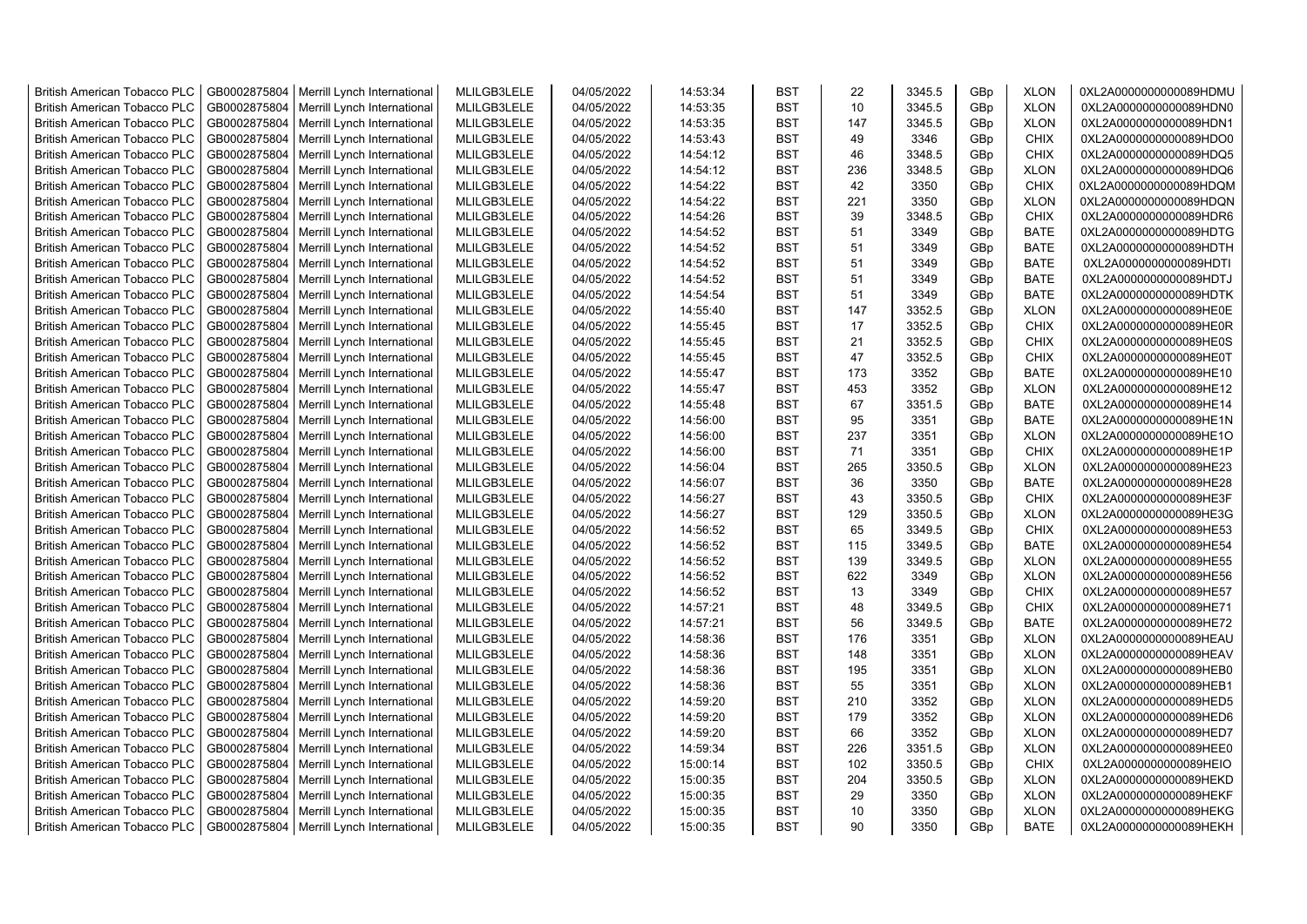| <b>British American Tobacco PLC</b> | GB0002875804 | Merrill Lynch International | MLILGB3LELE | 04/05/2022 | 15:00:39 | <b>BST</b> | 86   | 3350   | GBp | <b>CHIX</b> | 0XL2A0000000000089HEKU |
|-------------------------------------|--------------|-----------------------------|-------------|------------|----------|------------|------|--------|-----|-------------|------------------------|
| <b>British American Tobacco PLC</b> | GB0002875804 | Merrill Lynch International | MLILGB3LELE | 04/05/2022 | 15:00:39 | <b>BST</b> | 150  | 3350   | GBp | <b>XLON</b> | 0XL2A0000000000089HEKV |
| <b>British American Tobacco PLC</b> | GB0002875804 | Merrill Lynch International | MLILGB3LELE | 04/05/2022 | 15:00:39 | <b>BST</b> | 509  | 3350   | GBp | <b>XLON</b> | 0XL2A0000000000089HEL0 |
| <b>British American Tobacco PLC</b> | GB0002875804 | Merrill Lynch International | MLILGB3LELE | 04/05/2022 | 15:00:39 | <b>BST</b> | 47   | 3349.5 | GBp | <b>BATE</b> | 0XL2A0000000000089HEL2 |
| <b>British American Tobacco PLC</b> | GB0002875804 | Merrill Lynch International | MLILGB3LELE | 04/05/2022 | 15:00:40 | <b>BST</b> | 150  | 3349.5 | GBp | <b>XLON</b> | 0XL2A0000000000089HEL5 |
| <b>British American Tobacco PLC</b> | GB0002875804 | Merrill Lynch International | MLILGB3LELE | 04/05/2022 | 15:01:02 | <b>BST</b> | 17   | 3349.5 | GBp | <b>XLON</b> | 0XL2A0000000000089HEM7 |
| <b>British American Tobacco PLC</b> | GB0002875804 | Merrill Lynch International | MLILGB3LELE | 04/05/2022 | 15:01:02 | <b>BST</b> | 238  | 3349.5 | GBp | <b>XLON</b> | 0XL2A0000000000089HEM8 |
| <b>British American Tobacco PLC</b> | GB0002875804 | Merrill Lynch International | MLILGB3LELE | 04/05/2022 | 15:01:02 | <b>BST</b> | 158  | 3349.5 | GBp | <b>CHIX</b> | 0XL2A0000000000089HEM9 |
| <b>British American Tobacco PLC</b> | GB0002875804 | Merrill Lynch International | MLILGB3LELE | 04/05/2022 | 15:01:11 | <b>BST</b> | 176  | 3351.5 | GBp | <b>BATE</b> | 0XL2A0000000000089HEN0 |
| <b>British American Tobacco PLC</b> | GB0002875804 | Merrill Lynch International | MLILGB3LELE | 04/05/2022 | 15:01:13 | <b>BST</b> | 100  | 3350.5 | GBp | <b>XLON</b> | 0XL2A0000000000089HEN2 |
| <b>British American Tobacco PLC</b> | GB0002875804 | Merrill Lynch International | MLILGB3LELE | 04/05/2022 | 15:01:13 | <b>BST</b> | 85   | 3350.5 | GBp | <b>XLON</b> | 0XL2A0000000000089HEN3 |
| <b>British American Tobacco PLC</b> | GB0002875804 | Merrill Lynch International | MLILGB3LELE | 04/05/2022 | 15:01:13 | <b>BST</b> | 87   | 3349.5 | GBp | <b>CHIX</b> | 0XL2A0000000000089HEN4 |
| <b>British American Tobacco PLC</b> | GB0002875804 | Merrill Lynch International | MLILGB3LELE | 04/05/2022 | 15:01:13 | <b>BST</b> | 84   | 3349   | GBp | BATE        | 0XL2A0000000000089HEN5 |
| <b>British American Tobacco PLC</b> | GB0002875804 | Merrill Lynch International | MLILGB3LELE | 04/05/2022 | 15:01:20 | <b>BST</b> | 142  | 3349.5 | GBp | <b>BATE</b> | 0XL2A0000000000089HENP |
| <b>British American Tobacco PLC</b> | GB0002875804 | Merrill Lynch International | MLILGB3LELE | 04/05/2022 | 15:01:20 | <b>BST</b> | 67   | 3349.5 | GBp | <b>CHIX</b> | 0XL2A0000000000089HENQ |
| <b>British American Tobacco PLC</b> | GB0002875804 | Merrill Lynch International | MLILGB3LELE | 04/05/2022 | 15:01:33 | <b>BST</b> | 81   | 3349   | GBp | <b>BATE</b> | 0XL2A0000000000089HEOK |
| <b>British American Tobacco PLC</b> | GB0002875804 | Merrill Lynch International | MLILGB3LELE | 04/05/2022 | 15:01:33 | <b>BST</b> | 207  | 3349   | GBp | <b>XLON</b> | 0XL2A0000000000089HEOL |
| <b>British American Tobacco PLC</b> | GB0002875804 | Merrill Lynch International | MLILGB3LELE | 04/05/2022 | 15:02:11 | <b>BST</b> | 16   | 3350.5 | GBp | <b>CHIX</b> | 0XL2A0000000000089HERO |
| <b>British American Tobacco PLC</b> | GB0002875804 | Merrill Lynch International | MLILGB3LELE | 04/05/2022 | 15:02:11 | <b>BST</b> | 40   | 3350.5 | GBp | <b>CHIX</b> | 0XL2A0000000000089HERP |
| <b>British American Tobacco PLC</b> | GB0002875804 | Merrill Lynch International | MLILGB3LELE | 04/05/2022 | 15:02:11 | <b>BST</b> | 42   | 3350.5 | GBp | <b>XLON</b> | 0XL2A0000000000089HERQ |
| <b>British American Tobacco PLC</b> | GB0002875804 | Merrill Lynch International | MLILGB3LELE | 04/05/2022 | 15:02:11 | <b>BST</b> | 69   | 3350.5 | GBp | <b>XLON</b> | 0XL2A0000000000089HERR |
| <b>British American Tobacco PLC</b> | GB0002875804 | Merrill Lynch International | MLILGB3LELE | 04/05/2022 | 15:02:13 | <b>BST</b> | 15   | 3350   | GBp | <b>XLON</b> | 0XL2A0000000000089HES6 |
| <b>British American Tobacco PLC</b> | GB0002875804 | Merrill Lynch International | MLILGB3LELE | 04/05/2022 | 15:02:13 | <b>BST</b> | 122  | 3350   | GBp | <b>XLON</b> | 0XL2A0000000000089HES7 |
| <b>British American Tobacco PLC</b> | GB0002875804 | Merrill Lynch International | MLILGB3LELE | 04/05/2022 | 15:02:31 | BST        | 80   | 3351   | GBp | <b>CHIX</b> | 0XL2A0000000000089HEUU |
| <b>British American Tobacco PLC</b> | GB0002875804 | Merrill Lynch International | MLILGB3LELE | 04/05/2022 | 15:02:31 | <b>BST</b> | 20   | 3351   | GBp | <b>XLON</b> | 0XL2A0000000000089HEUV |
| <b>British American Tobacco PLC</b> | GB0002875804 | Merrill Lynch International | MLILGB3LELE | 04/05/2022 | 15:02:31 | <b>BST</b> | 229  | 3351   | GBp | <b>XLON</b> | 0XL2A0000000000089HEV0 |
| <b>British American Tobacco PLC</b> | GB0002875804 | Merrill Lynch International | MLILGB3LELE | 04/05/2022 | 15:02:46 | <b>BST</b> | 52   | 3351   | GBp | <b>CHIX</b> | 0XL2A0000000000089HEVS |
| British American Tobacco PLC        | GB0002875804 | Merrill Lynch International | MLILGB3LELE | 04/05/2022 | 15:02:46 | <b>BST</b> | 20   | 3350.5 | GBp | <b>XLON</b> | 0XL2A0000000000089HEVT |
| <b>British American Tobacco PLC</b> | GB0002875804 | Merrill Lynch International | MLILGB3LELE | 04/05/2022 | 15:02:46 | <b>BST</b> | 126  | 3350.5 | GBp | <b>XLON</b> | 0XL2A0000000000089HEVU |
| <b>British American Tobacco PLC</b> | GB0002875804 | Merrill Lynch International | MLILGB3LELE | 04/05/2022 | 15:03:02 | <b>BST</b> | 532  | 3351.5 | GBp | <b>BATE</b> | 0XL2A0000000000089HF0M |
| <b>British American Tobacco PLC</b> | GB0002875804 | Merrill Lynch International | MLILGB3LELE | 04/05/2022 | 15:03:12 | <b>BST</b> | 29   | 3350.5 | GBp | <b>BATE</b> | 0XL2A0000000000089HF1I |
| <b>British American Tobacco PLC</b> | GB0002875804 | Merrill Lynch International | MLILGB3LELE | 04/05/2022 | 15:03:12 | <b>BST</b> | 44   | 3350.5 | GBp | <b>CHIX</b> | 0XL2A0000000000089HF1J |
| <b>British American Tobacco PLC</b> | GB0002875804 | Merrill Lynch International | MLILGB3LELE | 04/05/2022 | 15:03:12 | <b>BST</b> | 209  | 3350.5 | GBp | <b>XLON</b> | 0XL2A0000000000089HF1K |
| <b>British American Tobacco PLC</b> | GB0002875804 | Merrill Lynch International | MLILGB3LELE | 04/05/2022 | 15:03:23 | <b>BST</b> | 125  | 3350   | GBp | <b>BATE</b> | 0XL2A0000000000089HF2E |
| <b>British American Tobacco PLC</b> | GB0002875804 | Merrill Lynch International | MLILGB3LELE | 04/05/2022 | 15:04:22 | <b>BST</b> | 83   | 3353   | GBp | <b>BATE</b> | 0XL2A0000000000089HF7D |
| <b>British American Tobacco PLC</b> | GB0002875804 | Merrill Lynch International | MLILGB3LELE | 04/05/2022 | 15:04:46 | <b>BST</b> | 94   | 3352.5 | GBp | <b>CHIX</b> | 0XL2A0000000000089HF8H |
| <b>British American Tobacco PLC</b> | GB0002875804 | Merrill Lynch International | MLILGB3LELE | 04/05/2022 | 15:04:46 | <b>BST</b> | 1463 | 3352.5 | GBp | <b>XLON</b> | 0XL2A0000000000089HF8I |
| <b>British American Tobacco PLC</b> | GB0002875804 | Merrill Lynch International | MLILGB3LELE | 04/05/2022 | 15:04:46 | <b>BST</b> | 109  | 3352.5 | GBp | <b>XLON</b> | 0XL2A0000000000089HF8J |
| <b>British American Tobacco PLC</b> | GB0002875804 | Merrill Lynch International | MLILGB3LELE | 04/05/2022 | 15:04:48 | <b>BST</b> | 83   | 3352   | GBp | <b>CHIX</b> | 0XL2A0000000000089HF8M |
| <b>British American Tobacco PLC</b> | GB0002875804 | Merrill Lynch International | MLILGB3LELE | 04/05/2022 | 15:04:48 | <b>BST</b> | 41   | 3352   | GBp | <b>BATE</b> | 0XL2A0000000000089HF8N |
| <b>British American Tobacco PLC</b> | GB0002875804 | Merrill Lynch International | MLILGB3LELE | 04/05/2022 | 15:04:49 | <b>BST</b> | 52   | 3351   | GBp | <b>BATE</b> | 0XL2A0000000000089HF8U |
| <b>British American Tobacco PLC</b> | GB0002875804 | Merrill Lynch International | MLILGB3LELE | 04/05/2022 | 15:04:49 | <b>BST</b> | 73   | 3351   | GBp | <b>CHIX</b> | 0XL2A0000000000089HF8V |
| <b>British American Tobacco PLC</b> | GB0002875804 | Merrill Lynch International | MLILGB3LELE | 04/05/2022 | 15:04:49 | <b>BST</b> | 38   | 3351   | GBp | <b>BATE</b> | 0XL2A0000000000089HF91 |
| British American Tobacco PLC        | GB0002875804 | Merrill Lynch International | MLILGB3LELE | 04/05/2022 | 15:04:50 | <b>BST</b> | 34   | 3351   | GBp | <b>CHIX</b> | 0XL2A0000000000089HF98 |
| <b>British American Tobacco PLC</b> | GB0002875804 | Merrill Lynch International | MLILGB3LELE | 04/05/2022 | 15:05:16 | <b>BST</b> | 32   | 3350.5 | GBp | <b>CHIX</b> | 0XL2A0000000000089HFB9 |
| <b>British American Tobacco PLC</b> | GB0002875804 | Merrill Lynch International | MLILGB3LELE | 04/05/2022 | 15:05:16 | <b>BST</b> | 113  | 3350.5 | GBp | <b>XLON</b> | 0XL2A0000000000089HFBA |
| <b>British American Tobacco PLC</b> | GB0002875804 | Merrill Lynch International | MLILGB3LELE | 04/05/2022 | 15:05:16 | <b>BST</b> | 62   | 3350.5 | GBp | <b>XLON</b> | 0XL2A0000000000089HFBB |
| <b>British American Tobacco PLC</b> | GB0002875804 | Merrill Lynch International | MLILGB3LELE | 04/05/2022 | 15:05:17 | <b>BST</b> | 39   | 3350   | GBp | <b>CHIX</b> | 0XL2A0000000000089HFBH |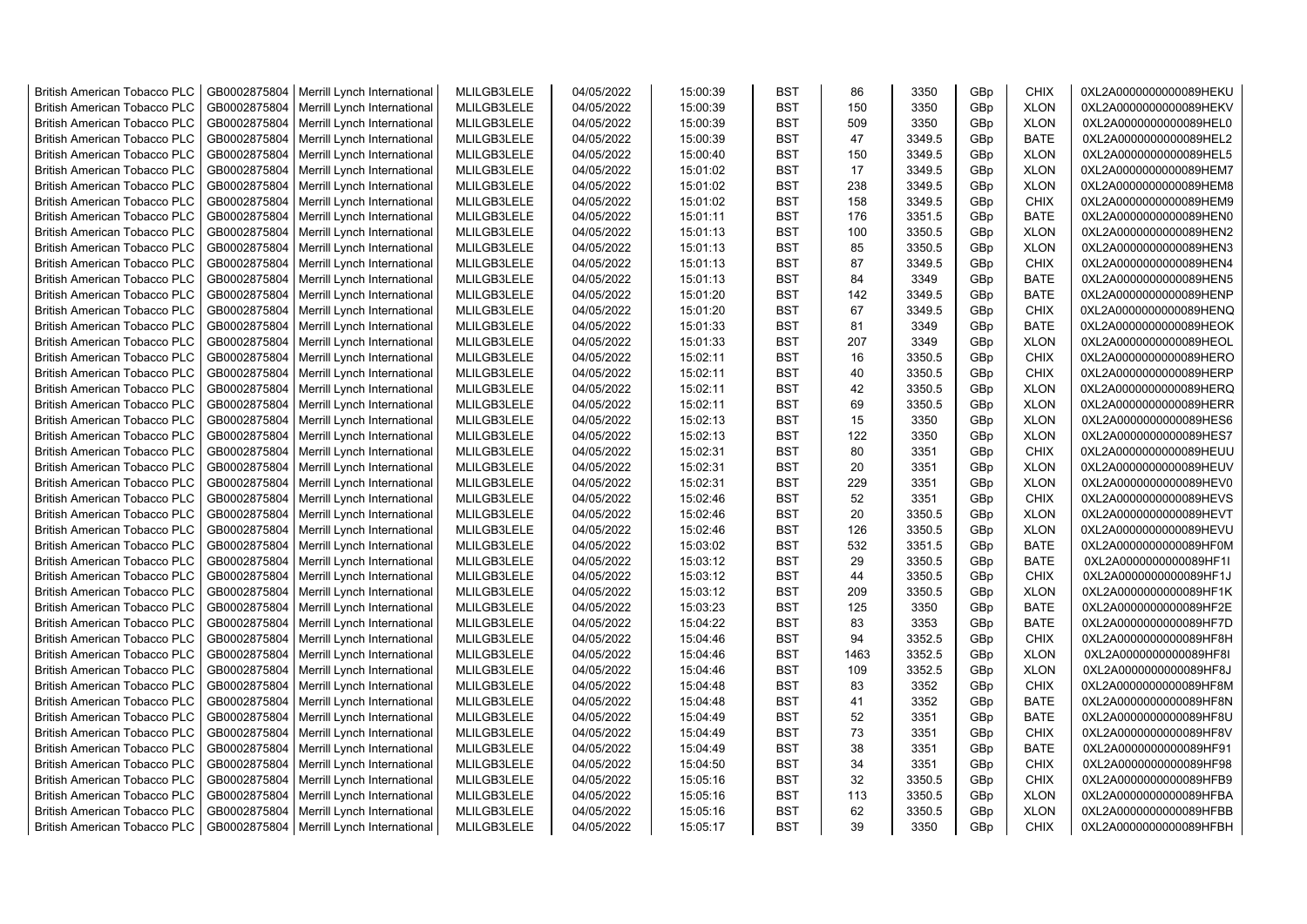| <b>British American Tobacco PLC</b> | GB0002875804 | Merrill Lynch International                | MLILGB3LELE | 04/05/2022 | 15:05:19 | <b>BST</b> | $\mathbf{1}$   | 3350   | GBp | <b>CHIX</b> | 0XL2A0000000000089HFBM |
|-------------------------------------|--------------|--------------------------------------------|-------------|------------|----------|------------|----------------|--------|-----|-------------|------------------------|
| <b>British American Tobacco PLC</b> | GB0002875804 | Merrill Lynch International                | MLILGB3LELE | 04/05/2022 | 15:05:19 | <b>BST</b> | 45             | 3350   | GBp | <b>BATE</b> | 0XL2A0000000000089HFBN |
| <b>British American Tobacco PLC</b> | GB0002875804 | Merrill Lynch International                | MLILGB3LELE | 04/05/2022 | 15:05:19 | <b>BST</b> | 71             | 3350   | GBp | <b>XLON</b> | 0XL2A0000000000089HFBO |
| <b>British American Tobacco PLC</b> | GB0002875804 | Merrill Lynch International                | MLILGB3LELE | 04/05/2022 | 15:05:38 | <b>BST</b> | 62             | 3351   | GBp | <b>BATE</b> | 0XL2A0000000000089HFD3 |
| <b>British American Tobacco PLC</b> | GB0002875804 | Merrill Lynch International                | MLILGB3LELE | 04/05/2022 | 15:05:38 | <b>BST</b> | 23             | 3351   | GBp | <b>CHIX</b> | 0XL2A0000000000089HFD4 |
| <b>British American Tobacco PLC</b> | GB0002875804 | Merrill Lynch International                | MLILGB3LELE | 04/05/2022 | 15:05:38 | <b>BST</b> | 98             | 3351   | GBp | <b>XLON</b> | 0XL2A0000000000089HFD5 |
| <b>British American Tobacco PLC</b> | GB0002875804 | Merrill Lynch International                | MLILGB3LELE | 04/05/2022 | 15:05:40 | BST        | 17             | 3351   | GBp | <b>CHIX</b> | 0XL2A0000000000089HFD6 |
| <b>British American Tobacco PLC</b> | GB0002875804 | Merrill Lynch International                | MLILGB3LELE | 04/05/2022 | 15:05:57 | <b>BST</b> | 24             | 3350   | GBp | <b>CHIX</b> | 0XL2A0000000000089HFER |
| <b>British American Tobacco PLC</b> | GB0002875804 | Merrill Lynch International                | MLILGB3LELE | 04/05/2022 | 15:05:57 | <b>BST</b> | 126            | 3350   | GBp | <b>XLON</b> | 0XL2A0000000000089HFES |
| <b>British American Tobacco PLC</b> | GB0002875804 | Merrill Lynch International                | MLILGB3LELE | 04/05/2022 | 15:05:58 | <b>BST</b> | 119            | 3349.5 | GBp | <b>XLON</b> | 0XL2A0000000000089HFF5 |
| <b>British American Tobacco PLC</b> | GB0002875804 | Merrill Lynch International                | MLILGB3LELE | 04/05/2022 | 15:05:58 | <b>BST</b> | 19             | 3349.5 | GBp | <b>BATE</b> | 0XL2A0000000000089HFF6 |
| <b>British American Tobacco PLC</b> | GB0002875804 | Merrill Lynch International                | MLILGB3LELE | 04/05/2022 | 15:05:58 | <b>BST</b> | 100            | 3349.5 | GBp | <b>BATE</b> | 0XL2A0000000000089HFF7 |
| <b>British American Tobacco PLC</b> | GB0002875804 | Merrill Lynch International                | MLILGB3LELE | 04/05/2022 | 15:05:58 | <b>BST</b> | 65             | 3349.5 | GBp | <b>BATE</b> | 0XL2A0000000000089HFF8 |
| <b>British American Tobacco PLC</b> | GB0002875804 | Merrill Lynch International                | MLILGB3LELE | 04/05/2022 | 15:05:58 | <b>BST</b> | 17             | 3349.5 | GBp | <b>CHIX</b> | 0XL2A0000000000089HFF9 |
| <b>British American Tobacco PLC</b> | GB0002875804 | Merrill Lynch International                | MLILGB3LELE | 04/05/2022 | 15:06:00 | <b>BST</b> | 15             | 3349   | GBp | <b>CHIX</b> | 0XL2A0000000000089HFFO |
| <b>British American Tobacco PLC</b> | GB0002875804 | Merrill Lynch International                | MLILGB3LELE | 04/05/2022 | 15:06:00 | <b>BST</b> | 70             | 3349   | GBp | <b>BATE</b> | 0XL2A0000000000089HFFP |
| <b>British American Tobacco PLC</b> | GB0002875804 | Merrill Lynch International                | MLILGB3LELE | 04/05/2022 | 15:06:00 | <b>BST</b> | 243            | 3349   | GBp | <b>XLON</b> | 0XL2A0000000000089HFFQ |
| <b>British American Tobacco PLC</b> | GB0002875804 | Merrill Lynch International                | MLILGB3LELE | 04/05/2022 | 15:06:23 | <b>BST</b> | 30             | 3349.5 | GBp | <b>CHIX</b> | 0XL2A0000000000089HFHT |
| <b>British American Tobacco PLC</b> | GB0002875804 | Merrill Lynch International                | MLILGB3LELE | 04/05/2022 | 15:06:32 | <b>BST</b> | 49             | 3349   | GBp | <b>XLON</b> | 0XL2A0000000000089HFIE |
| <b>British American Tobacco PLC</b> | GB0002875804 | Merrill Lynch International                | MLILGB3LELE | 04/05/2022 | 15:06:32 | <b>BST</b> | 113            | 3349   | GBp | <b>XLON</b> | 0XL2A0000000000089HFIF |
| <b>British American Tobacco PLC</b> | GB0002875804 | Merrill Lynch International                | MLILGB3LELE | 04/05/2022 | 15:06:32 | <b>BST</b> | 16             | 3349   | GBp | <b>CHIX</b> | 0XL2A0000000000089HFIG |
| <b>British American Tobacco PLC</b> | GB0002875804 | Merrill Lynch International                | MLILGB3LELE | 04/05/2022 | 15:06:32 | <b>BST</b> | 52             | 3348.5 | GBp | <b>BATE</b> | 0XL2A0000000000089HFIH |
|                                     |              |                                            |             |            |          | <b>BST</b> | 12             | 3348.5 |     | <b>CHIX</b> |                        |
| <b>British American Tobacco PLC</b> | GB0002875804 | Merrill Lynch International                | MLILGB3LELE | 04/05/2022 | 15:06:32 |            |                |        | GBp |             | 0XL2A0000000000089HFII |
| <b>British American Tobacco PLC</b> | GB0002875804 | Merrill Lynch International                | MLILGB3LELE | 04/05/2022 | 15:06:32 | <b>BST</b> | 171            | 3348.5 | GBp | <b>XLON</b> | 0XL2A0000000000089HFIJ |
| <b>British American Tobacco PLC</b> | GB0002875804 | Merrill Lynch International                | MLILGB3LELE | 04/05/2022 | 15:06:35 | <b>BST</b> | 16             | 3348.5 | GBp | <b>BATE</b> | 0XL2A0000000000089HFIP |
| <b>British American Tobacco PLC</b> | GB0002875804 | Merrill Lynch International                | MLILGB3LELE | 04/05/2022 | 15:06:35 | <b>BST</b> | 33             | 3348.5 | GBp | <b>BATE</b> | 0XL2A0000000000089HFIQ |
| <b>British American Tobacco PLC</b> | GB0002875804 | Merrill Lynch International                | MLILGB3LELE | 04/05/2022 | 15:07:08 | <b>BST</b> | 29             | 3349.5 | GBp | <b>BATE</b> | 0XL2A0000000000089HFLO |
| <b>British American Tobacco PLC</b> | GB0002875804 | Merrill Lynch International                | MLILGB3LELE | 04/05/2022 | 15:07:45 | <b>BST</b> | 183            | 3350   | GBp | <b>XLON</b> | 0XL2A0000000000089HFOD |
| <b>British American Tobacco PLC</b> | GB0002875804 | Merrill Lynch International                | MLILGB3LELE | 04/05/2022 | 15:07:45 | <b>BST</b> | 163            | 3350   | GBp | <b>XLON</b> | 0XL2A0000000000089HFOE |
| <b>British American Tobacco PLC</b> | GB0002875804 | Merrill Lynch International                | MLILGB3LELE | 04/05/2022 | 15:08:01 | <b>BST</b> | 59             | 3349   | GBp | <b>CHIX</b> | 0XL2A0000000000089HFPN |
| <b>British American Tobacco PLC</b> | GB0002875804 | Merrill Lynch International                | MLILGB3LELE | 04/05/2022 | 15:08:01 | <b>BST</b> | 246            | 3349   | GBp | <b>XLON</b> | 0XL2A0000000000089HFPO |
| <b>British American Tobacco PLC</b> | GB0002875804 | Merrill Lynch International                | MLILGB3LELE | 04/05/2022 | 15:08:20 | <b>BST</b> | 269            | 3348.5 | GBp | <b>XLON</b> | 0XL2A0000000000089HFR1 |
| <b>British American Tobacco PLC</b> | GB0002875804 | Merrill Lynch International                | MLILGB3LELE | 04/05/2022 | 15:08:20 | <b>BST</b> | 45             | 3348.5 | GBp | <b>BATE</b> | 0XL2A0000000000089HFR2 |
| <b>British American Tobacco PLC</b> | GB0002875804 | Merrill Lynch International                | MLILGB3LELE | 04/05/2022 | 15:08:20 | <b>BST</b> | 77             | 3348.5 | GBp | <b>CHIX</b> | 0XL2A0000000000089HFR3 |
| <b>British American Tobacco PLC</b> | GB0002875804 | Merrill Lynch International                | MLILGB3LELE | 04/05/2022 | 15:08:20 | <b>BST</b> | 50             | 3348   | GBp | <b>BATE</b> | 0XL2A0000000000089HFR4 |
| <b>British American Tobacco PLC</b> | GB0002875804 | Merrill Lynch International                | MLILGB3LELE | 04/05/2022 | 15:08:20 | <b>BST</b> | 12             | 3348   | GBp | <b>CHIX</b> | 0XL2A0000000000089HFR5 |
| <b>British American Tobacco PLC</b> | GB0002875804 | Merrill Lynch International                | MLILGB3LELE | 04/05/2022 | 15:08:20 | <b>BST</b> | 270            | 3348   | GBp | <b>XLON</b> | 0XL2A0000000000089HFR6 |
| <b>British American Tobacco PLC</b> | GB0002875804 | Merrill Lynch International                | MLILGB3LELE | 04/05/2022 | 15:09:05 | <b>BST</b> | 233            | 3348   | GBp | <b>XLON</b> | 0XL2A0000000000089HFU4 |
| <b>British American Tobacco PLC</b> | GB0002875804 | Merrill Lynch International                | MLILGB3LELE | 04/05/2022 | 15:09:09 | <b>BST</b> | 54             | 3347.5 | GBp | <b>BATE</b> | 0XL2A0000000000089HFUC |
| <b>British American Tobacco PLC</b> | GB0002875804 | Merrill Lynch International                | MLILGB3LELE | 04/05/2022 | 15:09:09 | <b>BST</b> | $\overline{7}$ | 3347.5 | GBp | <b>CHIX</b> | 0XL2A0000000000089HFUD |
| <b>British American Tobacco PLC</b> | GB0002875804 | Merrill Lynch International                | MLILGB3LELE | 04/05/2022 | 15:09:09 | <b>BST</b> | 78             | 3347.5 | GBp | <b>CHIX</b> | 0XL2A0000000000089HFUE |
| <b>British American Tobacco PLC</b> | GB0002875804 | Merrill Lynch International                | MLILGB3LELE | 04/05/2022 | 15:09:09 | <b>BST</b> | 246            | 3347.5 | GBp | <b>XLON</b> | 0XL2A0000000000089HFUF |
| <b>British American Tobacco PLC</b> | GB0002875804 | Merrill Lynch International                | MLILGB3LELE | 04/05/2022 | 15:10:03 | <b>BST</b> | 33             | 3349.5 | GBp | <b>BATE</b> | 0XL2A0000000000089HG32 |
| <b>British American Tobacco PLC</b> | GB0002875804 | Merrill Lynch International                | MLILGB3LELE | 04/05/2022 | 15:10:03 | <b>BST</b> | 84             | 3349.5 | GBp | <b>CHIX</b> | 0XL2A0000000000089HG34 |
| British American Tobacco PLC        | GB0002875804 | Merrill Lynch International                | MLILGB3LELE | 04/05/2022 | 15:10:03 | <b>BST</b> | 97             | 3349.5 | GBp | <b>XLON</b> | 0XL2A0000000000089HG35 |
| <b>British American Tobacco PLC</b> | GB0002875804 | Merrill Lynch International                | MLILGB3LELE | 04/05/2022 | 15:10:03 | <b>BST</b> | 120            | 3349.5 | GBp | <b>XLON</b> | 0XL2A0000000000089HG36 |
| <b>British American Tobacco PLC</b> | GB0002875804 | Merrill Lynch International                | MLILGB3LELE | 04/05/2022 | 15:10:03 | <b>BST</b> | 30             | 3349   | GBp | <b>XLON</b> | 0XL2A0000000000089HG38 |
| <b>British American Tobacco PLC</b> |              | GB0002875804   Merrill Lynch International | MLILGB3LELE | 04/05/2022 | 15:10:03 | <b>BST</b> | 47             | 3349   | GBp | <b>BATE</b> | 0XL2A0000000000089HG39 |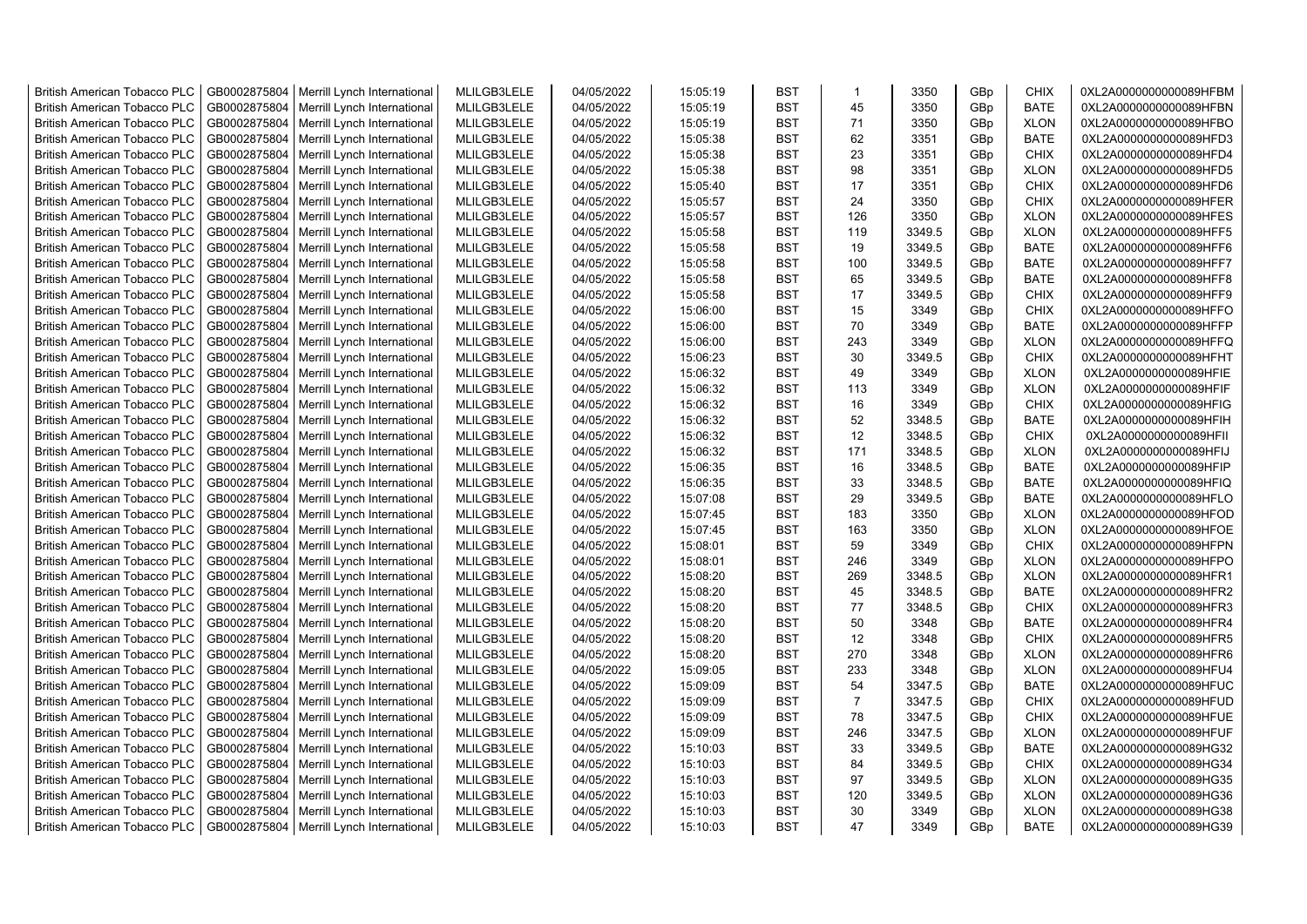| <b>British American Tobacco PLC</b> | GB0002875804 | Merrill Lynch International | MLILGB3LELE | 04/05/2022 | 15:11:04 | <b>BST</b> | 10             | 3352   | GBp | <b>XLON</b> | 0XL2A0000000000089HG71 |
|-------------------------------------|--------------|-----------------------------|-------------|------------|----------|------------|----------------|--------|-----|-------------|------------------------|
| <b>British American Tobacco PLC</b> | GB0002875804 | Merrill Lynch International | MLILGB3LELE | 04/05/2022 | 15:11:04 | <b>BST</b> | 83             | 3352   | GBp | <b>XLON</b> | 0XL2A0000000000089HG72 |
| <b>British American Tobacco PLC</b> | GB0002875804 | Merrill Lynch International | MLILGB3LELE | 04/05/2022 | 15:11:04 | <b>BST</b> | 386            | 3352   | GBp | <b>XLON</b> | 0XL2A0000000000089HG73 |
| <b>British American Tobacco PLC</b> | GB0002875804 | Merrill Lynch International | MLILGB3LELE | 04/05/2022 | 15:11:04 | <b>BST</b> | 137            | 3352   | GBp | <b>XLON</b> | 0XL2A0000000000089HG74 |
| <b>British American Tobacco PLC</b> | GB0002875804 | Merrill Lynch International | MLILGB3LELE | 04/05/2022 | 15:11:10 | <b>BST</b> | 10             | 3351.5 | GBp | <b>XLON</b> | 0XL2A0000000000089HG7H |
| <b>British American Tobacco PLC</b> | GB0002875804 | Merrill Lynch International | MLILGB3LELE | 04/05/2022 | 15:11:15 | <b>BST</b> | 113            | 3351.5 | GBp | <b>CHIX</b> | 0XL2A0000000000089HG7U |
| <b>British American Tobacco PLC</b> | GB0002875804 | Merrill Lynch International | MLILGB3LELE | 04/05/2022 | 15:11:15 | <b>BST</b> | 232            | 3351.5 | GBp | <b>XLON</b> | 0XL2A0000000000089HG7V |
| <b>British American Tobacco PLC</b> | GB0002875804 | Merrill Lynch International | MLILGB3LELE | 04/05/2022 | 15:11:33 | <b>BST</b> | 50             | 3351.5 | GBp | <b>XLON</b> | 0XL2A0000000000089HG8P |
| <b>British American Tobacco PLC</b> | GB0002875804 | Merrill Lynch International | MLILGB3LELE | 04/05/2022 | 15:11:33 | <b>BST</b> | 215            | 3351.5 | GBp | <b>XLON</b> | 0XL2A0000000000089HG8Q |
| <b>British American Tobacco PLC</b> | GB0002875804 | Merrill Lynch International | MLILGB3LELE | 04/05/2022 | 15:11:35 | <b>BST</b> | 93             | 3351   | GBp | <b>CHIX</b> | 0XL2A0000000000089HG8S |
| <b>British American Tobacco PLC</b> | GB0002875804 | Merrill Lynch International | MLILGB3LELE | 04/05/2022 | 15:11:47 | <b>BST</b> | $\mathbf{1}$   | 3351.5 | GBp | <b>BATE</b> | 0XL2A0000000000089HG9P |
| <b>British American Tobacco PLC</b> | GB0002875804 | Merrill Lynch International | MLILGB3LELE | 04/05/2022 | 15:11:47 | <b>BST</b> | 100            | 3351.5 | GBp | <b>BATE</b> | 0XL2A0000000000089HG9Q |
| <b>British American Tobacco PLC</b> | GB0002875804 | Merrill Lynch International | MLILGB3LELE | 04/05/2022 | 15:11:47 | <b>BST</b> | 51             | 3351.5 | GBp | <b>BATE</b> | 0XL2A0000000000089HG9R |
| <b>British American Tobacco PLC</b> | GB0002875804 | Merrill Lynch International | MLILGB3LELE | 04/05/2022 | 15:11:49 | <b>BST</b> | 242            | 3351   | GBp | <b>XLON</b> | 0XL2A0000000000089HGA4 |
| <b>British American Tobacco PLC</b> | GB0002875804 | Merrill Lynch International | MLILGB3LELE | 04/05/2022 | 15:12:04 | <b>BST</b> | 33             | 3351.5 | GBp | <b>BATE</b> | 0XL2A0000000000089HGBL |
| <b>British American Tobacco PLC</b> | GB0002875804 | Merrill Lynch International | MLILGB3LELE | 04/05/2022 | 15:12:05 | <b>BST</b> | 13             | 3351.5 | GBp | <b>BATE</b> | 0XL2A0000000000089HGBR |
| <b>British American Tobacco PLC</b> | GB0002875804 | Merrill Lynch International | MLILGB3LELE | 04/05/2022 | 15:12:11 | <b>BST</b> | 219            | 3351   | GBp | <b>BATE</b> | 0XL2A0000000000089HGC7 |
| <b>British American Tobacco PLC</b> | GB0002875804 | Merrill Lynch International | MLILGB3LELE | 04/05/2022 | 15:12:11 | <b>BST</b> | 68             | 3351   | GBp | <b>CHIX</b> | 0XL2A0000000000089HGC8 |
| <b>British American Tobacco PLC</b> | GB0002875804 | Merrill Lynch International | MLILGB3LELE | 04/05/2022 | 15:12:11 | <b>BST</b> | 213            | 3351   | GBp | <b>XLON</b> | 0XL2A0000000000089HGCA |
| <b>British American Tobacco PLC</b> | GB0002875804 | Merrill Lynch International | MLILGB3LELE | 04/05/2022 | 15:12:17 | <b>BST</b> | $\overline{2}$ | 3350.5 | GBp | <b>BATE</b> | 0XL2A0000000000089HGCP |
| <b>British American Tobacco PLC</b> | GB0002875804 | Merrill Lynch International | MLILGB3LELE | 04/05/2022 | 15:12:17 | <b>BST</b> | 59             | 3350.5 | GBp | <b>BATE</b> | 0XL2A0000000000089HGCQ |
| <b>British American Tobacco PLC</b> | GB0002875804 | Merrill Lynch International | MLILGB3LELE | 04/05/2022 | 15:12:17 | <b>BST</b> | 16             | 3350.5 | GBp | <b>BATE</b> | 0XL2A0000000000089HGCR |
| <b>British American Tobacco PLC</b> | GB0002875804 | Merrill Lynch International | MLILGB3LELE | 04/05/2022 | 15:12:46 | <b>BST</b> | 104            | 3350   | GBp | <b>CHIX</b> | 0XL2A0000000000089HGE1 |
| <b>British American Tobacco PLC</b> | GB0002875804 | Merrill Lynch International | MLILGB3LELE | 04/05/2022 | 15:12:46 | BST        | 193            | 3350   | GBp | <b>BATE</b> | 0XL2A0000000000089HGE2 |
| <b>British American Tobacco PLC</b> | GB0002875804 | Merrill Lynch International | MLILGB3LELE | 04/05/2022 | 15:12:46 | <b>BST</b> | 236            | 3350   | GBp | <b>XLON</b> | 0XL2A0000000000089HGE3 |
| <b>British American Tobacco PLC</b> | GB0002875804 | Merrill Lynch International | MLILGB3LELE | 04/05/2022 | 15:12:59 | <b>BST</b> | 55             | 3350.5 | GBp | <b>CHIX</b> | 0XL2A0000000000089HGEU |
| <b>British American Tobacco PLC</b> | GB0002875804 | Merrill Lynch International | MLILGB3LELE | 04/05/2022 | 15:12:59 | <b>BST</b> | 88             | 3350.5 | GBp | <b>XLON</b> | 0XL2A0000000000089HGEV |
| British American Tobacco PLC        | GB0002875804 | Merrill Lynch International | MLILGB3LELE | 04/05/2022 | 15:12:59 | <b>BST</b> | 136            | 3350.5 | GBp | <b>XLON</b> | 0XL2A0000000000089HGF0 |
| <b>British American Tobacco PLC</b> | GB0002875804 | Merrill Lynch International | MLILGB3LELE | 04/05/2022 | 15:13:10 | <b>BST</b> | 60             | 3350   | GBp | <b>BATE</b> | 0XL2A0000000000089HGG8 |
| <b>British American Tobacco PLC</b> | GB0002875804 | Merrill Lynch International | MLILGB3LELE | 04/05/2022 | 15:13:15 | <b>BST</b> | 40             | 3349.5 | GBp | <b>CHIX</b> | 0XL2A0000000000089HGGV |
| <b>British American Tobacco PLC</b> | GB0002875804 | Merrill Lynch International | MLILGB3LELE | 04/05/2022 | 15:13:15 | <b>BST</b> | 46             | 3349.5 | GBp | <b>BATE</b> | 0XL2A0000000000089HGH0 |
| <b>British American Tobacco PLC</b> | GB0002875804 | Merrill Lynch International | MLILGB3LELE | 04/05/2022 | 15:13:15 | <b>BST</b> | 351            | 3349.5 | GBp | <b>XLON</b> | 0XL2A0000000000089HGH2 |
| <b>British American Tobacco PLC</b> | GB0002875804 | Merrill Lynch International | MLILGB3LELE | 04/05/2022 | 15:13:15 | <b>BST</b> | 54             | 3349.5 | GBp | <b>XLON</b> | 0XL2A0000000000089HGH3 |
| <b>British American Tobacco PLC</b> | GB0002875804 | Merrill Lynch International | MLILGB3LELE | 04/05/2022 | 15:13:16 | <b>BST</b> | 52             | 3349   | GBp | <b>BATE</b> | 0XL2A0000000000089HGH5 |
| <b>British American Tobacco PLC</b> | GB0002875804 | Merrill Lynch International | MLILGB3LELE | 04/05/2022 | 15:13:16 | <b>BST</b> | 41             | 3349   | GBp | <b>CHIX</b> | 0XL2A0000000000089HGH6 |
| <b>British American Tobacco PLC</b> | GB0002875804 | Merrill Lynch International | MLILGB3LELE | 04/05/2022 | 15:13:41 | <b>BST</b> | 28             | 3348.5 | GBp | <b>BATE</b> | 0XL2A0000000000089HGJ4 |
| <b>British American Tobacco PLC</b> | GB0002875804 | Merrill Lynch International | MLILGB3LELE | 04/05/2022 | 15:13:41 | <b>BST</b> | 48             | 3348.5 | GBp | <b>CHIX</b> | 0XL2A0000000000089HGJ5 |
| <b>British American Tobacco PLC</b> | GB0002875804 | Merrill Lynch International | MLILGB3LELE | 04/05/2022 | 15:13:41 | <b>BST</b> | 154            | 3348.5 | GBp | <b>XLON</b> | 0XL2A0000000000089HGJ6 |
| <b>British American Tobacco PLC</b> | GB0002875804 | Merrill Lynch International | MLILGB3LELE | 04/05/2022 | 15:14:14 | <b>BST</b> | 51             | 3348   | GBp | <b>CHIX</b> | 0XL2A0000000000089HGKV |
| <b>British American Tobacco PLC</b> | GB0002875804 | Merrill Lynch International | MLILGB3LELE | 04/05/2022 | 15:14:14 | <b>BST</b> | 14             | 3348   | GBp | <b>BATE</b> | 0XL2A0000000000089HGL0 |
| <b>British American Tobacco PLC</b> | GB0002875804 | Merrill Lynch International | MLILGB3LELE | 04/05/2022 | 15:14:14 | <b>BST</b> | 161            | 3348   | GBp | <b>XLON</b> | 0XL2A0000000000089HGL1 |
| <b>British American Tobacco PLC</b> | GB0002875804 | Merrill Lynch International | MLILGB3LELE | 04/05/2022 | 15:14:30 | <b>BST</b> | 39             | 3348.5 | GBp | <b>CHIX</b> | 0XL2A0000000000089HGLU |
| British American Tobacco PLC        | GB0002875804 | Merrill Lynch International | MLILGB3LELE | 04/05/2022 | 15:14:35 | <b>BST</b> | 38             | 3348.5 | GBp | <b>CHIX</b> | 0XL2A0000000000089HGMJ |
| British American Tobacco PLC        | GB0002875804 | Merrill Lynch International | MLILGB3LELE | 04/05/2022 | 15:14:37 | <b>BST</b> | 236            | 3348   | GBp | <b>XLON</b> | 0XL2A0000000000089HGMS |
| <b>British American Tobacco PLC</b> | GB0002875804 | Merrill Lynch International | MLILGB3LELE | 04/05/2022 | 15:14:45 | <b>BST</b> | 200            | 3347.5 | GBp | <b>XLON</b> | 0XL2A0000000000089HGNL |
| <b>British American Tobacco PLC</b> | GB0002875804 | Merrill Lynch International | MLILGB3LELE | 04/05/2022 | 15:14:49 | <b>BST</b> | 80             | 3347.5 | GBp | <b>BATE</b> | 0XL2A0000000000089HGNV |
| <b>British American Tobacco PLC</b> | GB0002875804 |                             | MLILGB3LELE | 04/05/2022 | 15:14:49 | <b>BST</b> | 15             | 3347.5 | GBp | <b>CHIX</b> | 0XL2A0000000000089HGNU |
|                                     |              | Merrill Lynch International | MLILGB3LELE | 04/05/2022 | 15:14:49 | <b>BST</b> | 218            | 3347.5 |     | <b>XLON</b> |                        |
| <b>British American Tobacco PLC</b> | GB0002875804 | Merrill Lynch International |             |            |          |            |                |        | GBp |             | 0XL2A0000000000089HGO0 |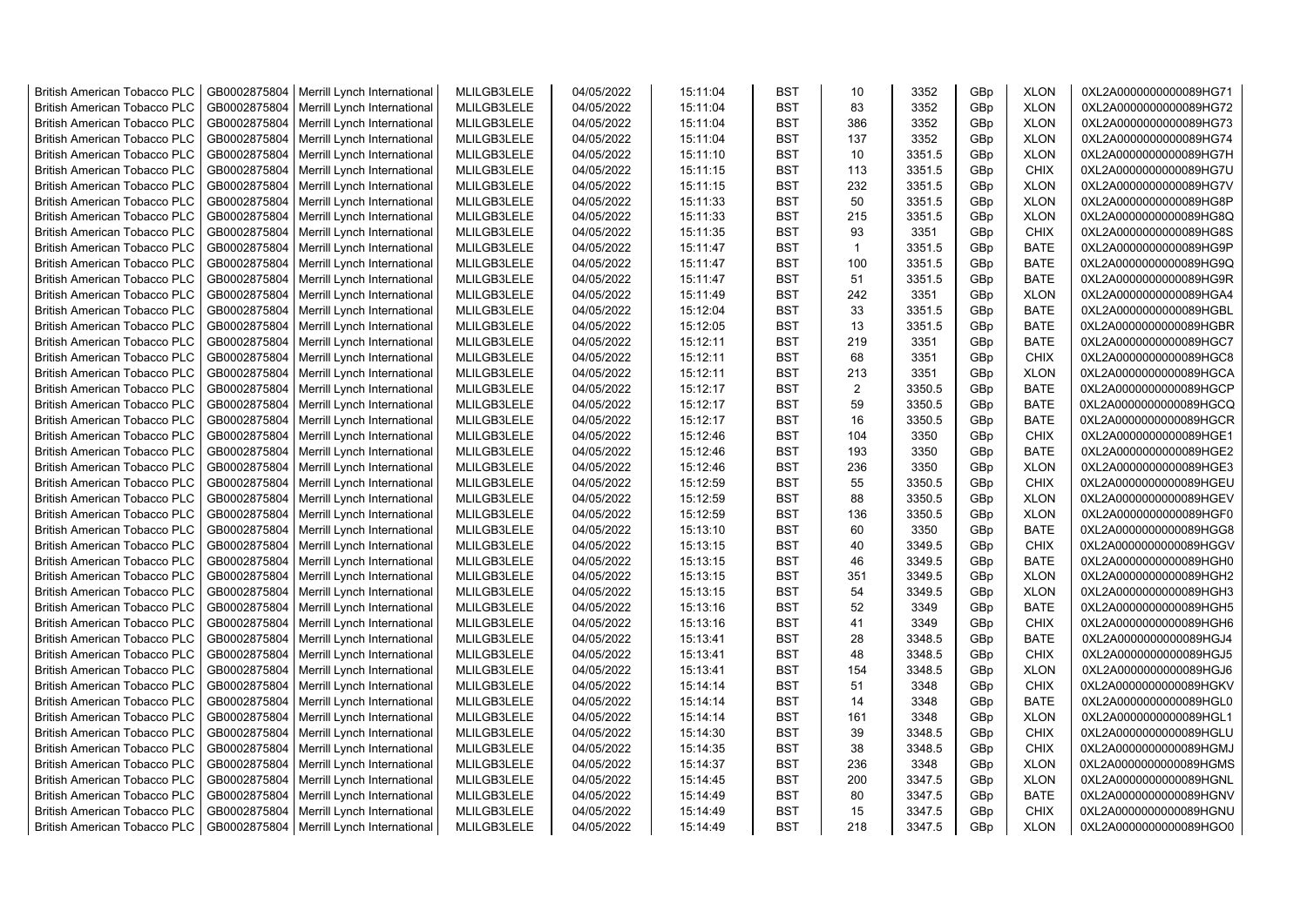| <b>British American Tobacco PLC</b> | GB0002875804 | Merrill Lynch International                                | MLILGB3LELE | 04/05/2022               | 15:14:57 | <b>BST</b> | 89  | 3347   | GBp | <b>BATE</b> | 0XL2A0000000000089HGOJ |
|-------------------------------------|--------------|------------------------------------------------------------|-------------|--------------------------|----------|------------|-----|--------|-----|-------------|------------------------|
| <b>British American Tobacco PLC</b> | GB0002875804 | Merrill Lynch International                                | MLILGB3LELE | 04/05/2022               | 15:14:57 | <b>BST</b> | 19  | 3347   | GBp | <b>XLON</b> | 0XL2A0000000000089HGOK |
| <b>British American Tobacco PLC</b> | GB0002875804 | Merrill Lynch International                                | MLILGB3LELE | 04/05/2022               | 15:14:57 | <b>BST</b> | 305 | 3347   | GBp | <b>XLON</b> | 0XL2A0000000000089HGOL |
| <b>British American Tobacco PLC</b> | GB0002875804 | Merrill Lynch International                                | MLILGB3LELE | 04/05/2022               | 15:15:29 | <b>BST</b> | 36  | 3349.5 | GBp | <b>CHIX</b> | 0XL2A0000000000089HGRS |
| <b>British American Tobacco PLC</b> | GB0002875804 | Merrill Lynch International                                | MLILGB3LELE | 04/05/2022               | 15:16:11 | <b>BST</b> | 155 | 3350   | GBp | <b>XLON</b> | 0XL2A0000000000089HGVF |
| <b>British American Tobacco PLC</b> | GB0002875804 | Merrill Lynch International                                | MLILGB3LELE | 04/05/2022               | 15:16:11 | <b>BST</b> | 237 | 3350   | GBp | <b>XLON</b> | 0XL2A0000000000089HGVG |
| <b>British American Tobacco PLC</b> | GB0002875804 | Merrill Lynch International                                | MLILGB3LELE | 04/05/2022               | 15:16:15 | <b>BST</b> | 54  | 3349   | GBp | <b>CHIX</b> | 0XL2A0000000000089HGVQ |
| <b>British American Tobacco PLC</b> | GB0002875804 | Merrill Lynch International                                | MLILGB3LELE | 04/05/2022               | 15:16:15 | <b>BST</b> | 215 | 3349   | GBp | <b>XLON</b> | 0XL2A0000000000089HGVS |
| <b>British American Tobacco PLC</b> | GB0002875804 | Merrill Lynch International                                | MLILGB3LELE | 04/05/2022               | 15:16:22 | <b>BST</b> | 70  | 3349   | GBp | <b>CHIX</b> | 0XL2A0000000000089HH0L |
| <b>British American Tobacco PLC</b> | GB0002875804 | Merrill Lynch International                                | MLILGB3LELE | 04/05/2022               | 15:17:19 | <b>BST</b> | 51  | 3351.5 | GBp | <b>XLON</b> | 0XL2A0000000000089HH4F |
| <b>British American Tobacco PLC</b> | GB0002875804 | Merrill Lynch International                                | MLILGB3LELE | 04/05/2022               | 15:17:19 | <b>BST</b> | 183 | 3351.5 | GBp | <b>XLON</b> | 0XL2A0000000000089HH4G |
| <b>British American Tobacco PLC</b> | GB0002875804 | Merrill Lynch International                                | MLILGB3LELE | 04/05/2022               | 15:17:19 | <b>BST</b> | 183 | 3351.5 | GBp | <b>XLON</b> | 0XL2A0000000000089HH4H |
| <b>British American Tobacco PLC</b> | GB0002875804 | Merrill Lynch International                                | MLILGB3LELE | 04/05/2022               | 15:17:19 | <b>BST</b> | 43  | 3351.5 | GBp | <b>XLON</b> | 0XL2A0000000000089HH4I |
| <b>British American Tobacco PLC</b> | GB0002875804 | Merrill Lynch International                                | MLILGB3LELE | 04/05/2022               | 15:18:18 | <b>BST</b> | 93  | 3352   | GBp | <b>CHIX</b> | 0XL2A0000000000089HH7O |
| <b>British American Tobacco PLC</b> | GB0002875804 | Merrill Lynch International                                | MLILGB3LELE | 04/05/2022               | 15:18:18 | <b>BST</b> | 107 | 3351.5 | GBp | <b>BATE</b> | 0XL2A0000000000089HH7Q |
| British American Tobacco PLC        | GB0002875804 | Merrill Lynch International                                | MLILGB3LELE | 04/05/2022               | 15:18:18 | <b>BST</b> | 271 | 3351.5 | GBp | <b>XLON</b> | 0XL2A0000000000089HH7R |
| British American Tobacco PLC        | GB0002875804 | Merrill Lynch International                                | MLILGB3LELE | 04/05/2022               | 15:18:34 | <b>BST</b> | 104 | 3351   | GBp | <b>CHIX</b> | 0XL2A0000000000089HH8Q |
| <b>British American Tobacco PLC</b> | GB0002875804 | Merrill Lynch International                                | MLILGB3LELE | 04/05/2022               | 15:18:34 | <b>BST</b> | 384 | 3351   | GBp | <b>XLON</b> | 0XL2A0000000000089HH8S |
| <b>British American Tobacco PLC</b> | GB0002875804 | Merrill Lynch International                                | MLILGB3LELE | 04/05/2022               | 15:18:34 | <b>BST</b> | 76  | 3351   | GBp | <b>XLON</b> | 0XL2A0000000000089HH8T |
| <b>British American Tobacco PLC</b> | GB0002875804 | Merrill Lynch International                                | MLILGB3LELE | 04/05/2022               | 15:18:34 | <b>BST</b> | 180 | 3350.5 | GBp | <b>XLON</b> | 0XL2A0000000000089HH8U |
| <b>British American Tobacco PLC</b> | GB0002875804 | Merrill Lynch International                                | MLILGB3LELE | 04/05/2022               | 15:18:34 | <b>BST</b> | 80  | 3350.5 | GBp | <b>CHIX</b> | 0XL2A0000000000089HH8V |
| <b>British American Tobacco PLC</b> | GB0002875804 | Merrill Lynch International                                | MLILGB3LELE | 04/05/2022               | 15:18:34 | <b>BST</b> | 183 | 3351   | GBp | <b>XLON</b> | 0XL2A0000000000089HH90 |
| <b>British American Tobacco PLC</b> | GB0002875804 | Merrill Lynch International                                | MLILGB3LELE | 04/05/2022               | 15:18:34 | <b>BST</b> | 52  | 3351   | GBp | <b>XLON</b> | 0XL2A0000000000089HH91 |
| <b>British American Tobacco PLC</b> | GB0002875804 | Merrill Lynch International                                | MLILGB3LELE | 04/05/2022               | 15:18:37 | <b>BST</b> | 43  | 3350.5 | GBp | <b>CHIX</b> | 0XL2A0000000000089HH9C |
| <b>British American Tobacco PLC</b> | GB0002875804 | Merrill Lynch International                                | MLILGB3LELE | 04/05/2022               | 15:18:51 | <b>BST</b> | 31  | 3351.5 | GBp | <b>BATE</b> | 0XL2A0000000000089HHAA |
| <b>British American Tobacco PLC</b> | GB0002875804 | Merrill Lynch International                                | MLILGB3LELE | 04/05/2022               | 15:18:53 | <b>BST</b> | 236 | 3351.5 | GBp | <b>XLON</b> | 0XL2A0000000000089HHAD |
| <b>British American Tobacco PLC</b> | GB0002875804 | Merrill Lynch International                                | MLILGB3LELE | 04/05/2022               | 15:18:54 | <b>BST</b> | 89  | 3351   | GBp | <b>BATE</b> | 0XL2A0000000000089HHAS |
| <b>British American Tobacco PLC</b> | GB0002875804 | Merrill Lynch International                                | MLILGB3LELE | 04/05/2022               | 15:18:54 | <b>BST</b> | 38  | 3351   | GBp | <b>CHIX</b> | 0XL2A0000000000089HHAT |
| <b>British American Tobacco PLC</b> | GB0002875804 | Merrill Lynch International                                | MLILGB3LELE | 04/05/2022               | 15:19:24 | <b>BST</b> | 51  | 3352   | GBp | <b>CHIX</b> | 0XL2A0000000000089HHDK |
| <b>British American Tobacco PLC</b> | GB0002875804 | Merrill Lynch International                                | MLILGB3LELE | 04/05/2022               | 15:19:28 | <b>BST</b> | 37  | 3352   | GBp | <b>CHIX</b> | 0XL2A0000000000089HHDR |
| <b>British American Tobacco PLC</b> | GB0002875804 | Merrill Lynch International                                | MLILGB3LELE | 04/05/2022               | 15:19:32 | <b>BST</b> | 112 | 3351.5 | GBp | <b>BATE</b> | 0XL2A0000000000089HHE9 |
| <b>British American Tobacco PLC</b> | GB0002875804 | Merrill Lynch International                                | MLILGB3LELE | 04/05/2022               | 15:19:44 | <b>BST</b> | 32  | 3351.5 | GBp | <b>BATE</b> | 0XL2A0000000000089HHF8 |
| <b>British American Tobacco PLC</b> | GB0002875804 | Merrill Lynch International                                | MLILGB3LELE | 04/05/2022               | 15:19:44 | <b>BST</b> | 14  | 3351.5 | GBp | <b>BATE</b> | 0XL2A0000000000089HHF9 |
| <b>British American Tobacco PLC</b> | GB0002875804 | Merrill Lynch International                                | MLILGB3LELE | 04/05/2022               | 15:19:44 | <b>BST</b> | 196 | 3351.5 | GBp | <b>XLON</b> | 0XL2A0000000000089HHFA |
| <b>British American Tobacco PLC</b> | GB0002875804 | Merrill Lynch International                                | MLILGB3LELE | 04/05/2022               | 15:19:44 | <b>BST</b> | 6   | 3351.5 | GBp | <b>BATE</b> | 0XL2A0000000000089HHFB |
| British American Tobacco PLC        | GB0002875804 | Merrill Lynch International                                | MLILGB3LELE | 04/05/2022               | 15:19:44 | <b>BST</b> | 29  | 3351.5 | GBp | <b>CHIX</b> | 0XL2A0000000000089HHFC |
| <b>British American Tobacco PLC</b> | GB0002875804 | Merrill Lynch International                                | MLILGB3LELE | 04/05/2022               | 15:19:47 | <b>BST</b> | 36  | 3351   | GBp | <b>BATE</b> | 0XL2A0000000000089HHFG |
| <b>British American Tobacco PLC</b> | GB0002875804 | Merrill Lynch International                                | MLILGB3LELE | 04/05/2022               | 15:19:47 | <b>BST</b> | 400 | 3351   | GBp | <b>XLON</b> | 0XL2A0000000000089HHFH |
| <b>British American Tobacco PLC</b> | GB0002875804 | Merrill Lynch International                                | MLILGB3LELE | 04/05/2022               | 15:19:49 | <b>BST</b> | 62  | 3351   | GBp | <b>XLON</b> | 0XL2A0000000000089HHFP |
| <b>British American Tobacco PLC</b> | GB0002875804 | Merrill Lynch International                                | MLILGB3LELE | 04/05/2022               | 15:19:49 | <b>BST</b> | 62  | 3351   | GBp | <b>BATE</b> | 0XL2A0000000000089HHFQ |
| <b>British American Tobacco PLC</b> | GB0002875804 | Merrill Lynch International                                | MLILGB3LELE | 04/05/2022               | 15:19:50 | <b>BST</b> | 84  | 3350.5 | GBp | <b>BATE</b> | 0XL2A0000000000089HHFS |
| <b>British American Tobacco PLC</b> | GB0002875804 | Merrill Lynch International                                | MLILGB3LELE | 04/05/2022               | 15:19:50 | <b>BST</b> | 31  | 3350.5 | GBp | <b>CHIX</b> | 0XL2A0000000000089HHFT |
| <b>British American Tobacco PLC</b> | GB0002875804 | Merrill Lynch International                                | MLILGB3LELE | 04/05/2022               | 15:19:52 | <b>BST</b> | 265 | 3350   | GBp | <b>XLON</b> | 0XL2A0000000000089HHG3 |
| <b>British American Tobacco PLC</b> | GB0002875804 | Merrill Lynch International                                | MLILGB3LELE | 04/05/2022               | 15:20:03 | <b>BST</b> | 94  | 3351   | GBp | <b>BATE</b> | 0XL2A0000000000089HHHI |
| <b>British American Tobacco PLC</b> | GB0002875804 | Merrill Lynch International                                | MLILGB3LELE | 04/05/2022               | 15:20:03 | <b>BST</b> | 78  | 3351   | GBp | <b>XLON</b> | 0XL2A0000000000089HHHJ |
| <b>British American Tobacco PLC</b> |              |                                                            |             |                          |          |            |     |        |     |             |                        |
|                                     | GB0002875804 |                                                            | MLILGB3LELE |                          | 15:20:29 | <b>BST</b> | 51  | 3352   | GBp | <b>CHIX</b> | 0XL2A0000000000089HHJP |
| <b>British American Tobacco PLC</b> | GB0002875804 | Merrill Lynch International<br>Merrill Lynch International | MLILGB3LELE | 04/05/2022<br>04/05/2022 | 15:20:30 | <b>BST</b> | 34  | 3352   | GBp | <b>CHIX</b> | 0XL2A0000000000089HHJS |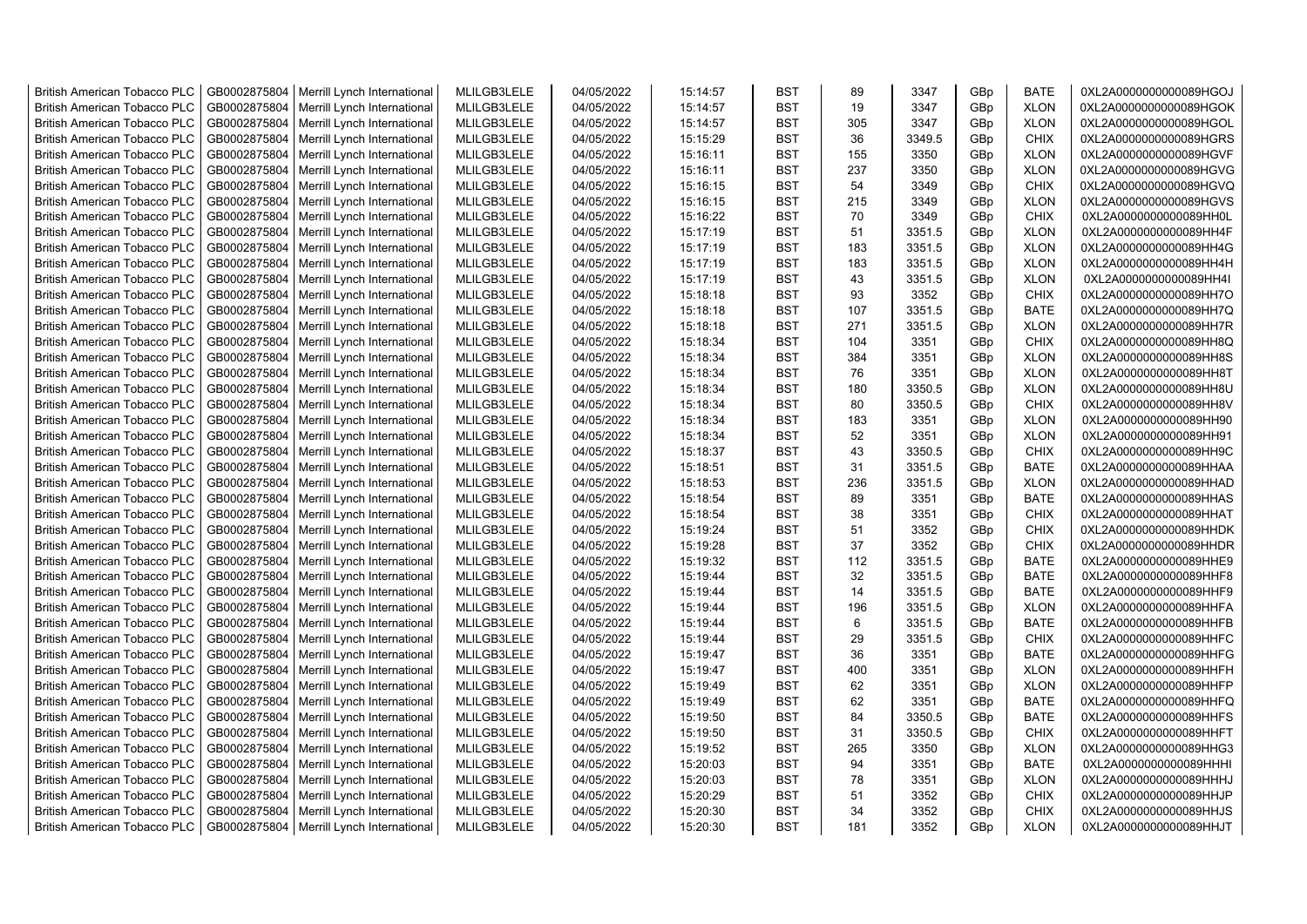| <b>British American Tobacco PLC</b> | GB0002875804 | Merrill Lynch International                | MLILGB3LELE | 04/05/2022 | 15:20:42 | <b>BST</b> | 145 | 3352   | GBp             | <b>XLON</b> | 0XL2A0000000000089HHKL |
|-------------------------------------|--------------|--------------------------------------------|-------------|------------|----------|------------|-----|--------|-----------------|-------------|------------------------|
| <b>British American Tobacco PLC</b> | GB0002875804 | Merrill Lynch International                | MLILGB3LELE | 04/05/2022 | 15:20:42 | <b>BST</b> | 3   | 3352   | GBp             | <b>XLON</b> | 0XL2A0000000000089HHKM |
| <b>British American Tobacco PLC</b> | GB0002875804 | Merrill Lynch International                | MLILGB3LELE | 04/05/2022 | 15:20:44 | <b>BST</b> | 82  | 3351.5 | GBp             | <b>XLON</b> | 0XL2A0000000000089HHL3 |
| <b>British American Tobacco PLC</b> | GB0002875804 | Merrill Lynch International                | MLILGB3LELE | 04/05/2022 | 15:20:44 | <b>BST</b> | 21  | 3351.5 | GBp             | <b>CHIX</b> | 0XL2A0000000000089HHL2 |
| <b>British American Tobacco PLC</b> | GB0002875804 | Merrill Lynch International                | MLILGB3LELE | 04/05/2022 | 15:20:44 | <b>BST</b> | 146 | 3351   | GBp             | <b>BATE</b> | 0XL2A0000000000089HHL4 |
| <b>British American Tobacco PLC</b> | GB0002875804 | Merrill Lynch International                | MLILGB3LELE | 04/05/2022 | 15:21:08 | <b>BST</b> | 33  | 3350.5 | GBp             | <b>CHIX</b> | 0XL2A0000000000089HHMD |
| British American Tobacco PLC        | GB0002875804 | Merrill Lynch International                | MLILGB3LELE | 04/05/2022 | 15:21:08 | <b>BST</b> | 84  | 3350.5 | GBp             | <b>BATE</b> | 0XL2A0000000000089HHME |
| <b>British American Tobacco PLC</b> | GB0002875804 | Merrill Lynch International                | MLILGB3LELE | 04/05/2022 | 15:21:08 | <b>BST</b> | 128 | 3350.5 | GBp             | <b>XLON</b> | 0XL2A0000000000089HHMF |
| <b>British American Tobacco PLC</b> | GB0002875804 | Merrill Lynch International                | MLILGB3LELE | 04/05/2022 | 15:21:09 | <b>BST</b> | 150 | 3350.5 | GBp             | <b>BATE</b> | 0XL2A0000000000089HHMH |
| <b>British American Tobacco PLC</b> | GB0002875804 | Merrill Lynch International                | MLILGB3LELE | 04/05/2022 | 15:21:12 | <b>BST</b> | 45  | 3350   | GBp             | <b>CHIX</b> | 0XL2A0000000000089HHMQ |
| <b>British American Tobacco PLC</b> | GB0002875804 | Merrill Lynch International                | MLILGB3LELE | 04/05/2022 | 15:21:48 | <b>BST</b> | 28  | 3350.5 | GBp             | <b>CHIX</b> | 0XL2A0000000000089HHOV |
| <b>British American Tobacco PLC</b> | GB0002875804 | Merrill Lynch International                | MLILGB3LELE | 04/05/2022 | 15:21:48 | <b>BST</b> | 74  | 3350.5 | GBp             | <b>XLON</b> | 0XL2A0000000000089HHP0 |
| <b>British American Tobacco PLC</b> | GB0002875804 | Merrill Lynch International                | MLILGB3LELE | 04/05/2022 | 15:21:48 | BST        | 225 | 3350.5 | GBp             | <b>XLON</b> | 0XL2A0000000000089HHP1 |
| <b>British American Tobacco PLC</b> | GB0002875804 | Merrill Lynch International                | MLILGB3LELE | 04/05/2022 | 15:21:52 | <b>BST</b> | 13  | 3350   | GBp             | <b>CHIX</b> | 0XL2A0000000000089HHPA |
| <b>British American Tobacco PLC</b> | GB0002875804 | Merrill Lynch International                | MLILGB3LELE | 04/05/2022 | 15:21:52 | <b>BST</b> | 25  | 3350   | GBp             | <b>BATE</b> | 0XL2A0000000000089HHPB |
| <b>British American Tobacco PLC</b> | GB0002875804 | Merrill Lynch International                | MLILGB3LELE | 04/05/2022 | 15:21:52 | <b>BST</b> | 47  | 3350   | GBp             | <b>BATE</b> | 0XL2A0000000000089HHPC |
| <b>British American Tobacco PLC</b> | GB0002875804 | Merrill Lynch International                | MLILGB3LELE | 04/05/2022 | 15:22:16 | <b>BST</b> | 29  | 3350.5 | GBp             | <b>BATE</b> | 0XL2A0000000000089HHRE |
| <b>British American Tobacco PLC</b> | GB0002875804 | Merrill Lynch International                | MLILGB3LELE | 04/05/2022 | 15:22:16 | <b>BST</b> | 89  | 3350.5 | GBp             | <b>BATE</b> | 0XL2A0000000000089HHRD |
| <b>British American Tobacco PLC</b> | GB0002875804 | Merrill Lynch International                | MLILGB3LELE | 04/05/2022 | 15:22:33 | <b>BST</b> | 31  | 3350   | GBp             | <b>BATE</b> | 0XL2A0000000000089HHS2 |
| <b>British American Tobacco PLC</b> | GB0002875804 | Merrill Lynch International                | MLILGB3LELE | 04/05/2022 | 15:22:33 | <b>BST</b> | 346 | 3350   | GBp             | <b>XLON</b> | 0XL2A0000000000089HHS4 |
| <b>British American Tobacco PLC</b> | GB0002875804 | Merrill Lynch International                | MLILGB3LELE | 04/05/2022 | 15:22:33 | <b>BST</b> | 67  | 3350   | GBp             | <b>CHIX</b> | 0XL2A0000000000089HHS3 |
| <b>British American Tobacco PLC</b> | GB0002875804 | Merrill Lynch International                | MLILGB3LELE | 04/05/2022 | 15:22:35 | <b>BST</b> | 41  | 3350   | GBp             | <b>CHIX</b> | 0XL2A0000000000089HHS6 |
| British American Tobacco PLC        | GB0002875804 | Merrill Lynch International                | MLILGB3LELE | 04/05/2022 | 15:22:38 | <b>BST</b> | 25  | 3350   | GBp             | <b>CHIX</b> | 0XL2A0000000000089HHSR |
| <b>British American Tobacco PLC</b> | GB0002875804 | Merrill Lynch International                | MLILGB3LELE | 04/05/2022 | 15:22:40 | <b>BST</b> | 26  | 3350   | GBp             | <b>CHIX</b> | 0XL2A0000000000089HHT0 |
| <b>British American Tobacco PLC</b> | GB0002875804 | Merrill Lynch International                | MLILGB3LELE | 04/05/2022 | 15:22:52 | <b>BST</b> | 38  | 3349.5 | GBp             | BATE        | 0XL2A0000000000089HHTI |
| <b>British American Tobacco PLC</b> | GB0002875804 | Merrill Lynch International                | MLILGB3LELE | 04/05/2022 | 15:22:52 | <b>BST</b> | 107 | 3349.5 | GBp             | BATE        | 0XL2A0000000000089HHTJ |
| <b>British American Tobacco PLC</b> | GB0002875804 | Merrill Lynch International                | MLILGB3LELE | 04/05/2022 | 15:22:52 | <b>BST</b> | 572 | 3349.5 | GBp             | <b>XLON</b> | 0XL2A0000000000089HHTK |
| <b>British American Tobacco PLC</b> | GB0002875804 | Merrill Lynch International                | MLILGB3LELE | 04/05/2022 | 15:22:52 | <b>BST</b> | 34  | 3349   | GBp             | <b>CHIX</b> | 0XL2A0000000000089HHTO |
| <b>British American Tobacco PLC</b> | GB0002875804 | Merrill Lynch International                | MLILGB3LELE | 04/05/2022 | 15:22:53 | <b>BST</b> | 42  | 3348.5 | GBp             | <b>BATE</b> | 0XL2A0000000000089HHU0 |
| <b>British American Tobacco PLC</b> | GB0002875804 | Merrill Lynch International                | MLILGB3LELE | 04/05/2022 | 15:22:53 | <b>BST</b> | 301 | 3348.5 | GBp             | <b>XLON</b> | 0XL2A0000000000089HHU1 |
| <b>British American Tobacco PLC</b> | GB0002875804 | Merrill Lynch International                | MLILGB3LELE | 04/05/2022 | 15:23:08 | <b>BST</b> | 68  | 3348.5 | GBp             | <b>XLON</b> | 0XL2A0000000000089HHV1 |
| <b>British American Tobacco PLC</b> | GB0002875804 | Merrill Lynch International                | MLILGB3LELE | 04/05/2022 | 15:23:08 | <b>BST</b> | 23  | 3348.5 | GBp             | <b>XLON</b> | 0XL2A0000000000089HHV2 |
| <b>British American Tobacco PLC</b> | GB0002875804 | Merrill Lynch International                | MLILGB3LELE | 04/05/2022 | 15:23:10 | <b>BST</b> | 67  | 3348   | GBp             | <b>BATE</b> | 0XL2A0000000000089HHV9 |
| <b>British American Tobacco PLC</b> | GB0002875804 | Merrill Lynch International                | MLILGB3LELE | 04/05/2022 | 15:23:10 | BST        | 26  | 3348   | GBp             | <b>CHIX</b> | 0XL2A0000000000089HHVB |
| <b>British American Tobacco PLC</b> | GB0002875804 | Merrill Lynch International                | MLILGB3LELE | 04/05/2022 | 15:23:20 | <b>BST</b> | 14  | 3347.5 | GBp             | <b>CHIX</b> | 0XL2A0000000000089HHVR |
| British American Tobacco PLC        | GB0002875804 | Merrill Lynch International                | MLILGB3LELE | 04/05/2022 | 15:23:20 | <b>BST</b> | 50  | 3347.5 | GBp             | <b>BATE</b> | 0XL2A0000000000089HHVS |
| <b>British American Tobacco PLC</b> | GB0002875804 | Merrill Lynch International                | MLILGB3LELE | 04/05/2022 | 15:23:20 | <b>BST</b> | 110 | 3347.5 | GBp             | <b>XLON</b> | 0XL2A0000000000089HHVT |
| <b>British American Tobacco PLC</b> | GB0002875804 | Merrill Lynch International                | MLILGB3LELE | 04/05/2022 | 15:23:22 | <b>BST</b> | 18  | 3347.5 | GBp             | <b>CHIX</b> | 0XL2A0000000000089HHVU |
| <b>British American Tobacco PLC</b> | GB0002875804 | Merrill Lynch International                | MLILGB3LELE | 04/05/2022 | 15:23:33 | <b>BST</b> | 93  | 3347   | GBp             | <b>BATE</b> | 0XL2A0000000000089HI0D |
| <b>British American Tobacco PLC</b> | GB0002875804 | Merrill Lynch International                | MLILGB3LELE | 04/05/2022 | 15:23:53 | <b>BST</b> | 109 | 3347   | GBp             | <b>BATE</b> | 0XL2A0000000000089HI1L |
| <b>British American Tobacco PLC</b> | GB0002875804 | Merrill Lynch International                | MLILGB3LELE | 04/05/2022 | 15:24:32 | <b>BST</b> | 44  | 3347.5 | GBp             | <b>CHIX</b> | 0XL2A0000000000089HI4I |
| <b>British American Tobacco PLC</b> | GB0002875804 | Merrill Lynch International                | MLILGB3LELE | 04/05/2022 | 15:24:55 | <b>BST</b> | 96  | 3348   | GBp             | BATE        | 0XL2A0000000000089HI68 |
| <b>British American Tobacco PLC</b> | GB0002875804 | Merrill Lynch International                | MLILGB3LELE | 04/05/2022 | 15:24:59 | <b>BST</b> | 16  | 3347.5 | GBp             | <b>BATE</b> | 0XL2A0000000000089HI6B |
| <b>British American Tobacco PLC</b> | GB0002875804 | Merrill Lynch International                | MLILGB3LELE | 04/05/2022 | 15:24:59 | <b>BST</b> | 365 | 3348   | GBp             | <b>XLON</b> | 0XL2A0000000000089HI6C |
| <b>British American Tobacco PLC</b> | GB0002875804 | Merrill Lynch International                | MLILGB3LELE | 04/05/2022 | 15:24:59 | <b>BST</b> | 183 | 3348   | GBp             | <b>XLON</b> | 0XL2A0000000000089HI6D |
| <b>British American Tobacco PLC</b> | GB0002875804 | Merrill Lynch International                | MLILGB3LELE | 04/05/2022 | 15:24:59 | <b>BST</b> | 46  | 3348   | GBp             | <b>XLON</b> | 0XL2A0000000000089HI6E |
| <b>British American Tobacco PLC</b> | GB0002875804 | Merrill Lynch International                | MLILGB3LELE | 04/05/2022 | 15:25:51 | <b>BST</b> | 143 | 3348.5 | GBp             | <b>XLON</b> | 0XL2A0000000000089HI9R |
| <b>British American Tobacco PLC</b> |              | GB0002875804   Merrill Lynch International | MLILGB3LELE | 04/05/2022 | 15:25:51 | <b>BST</b> | 260 | 3348.5 | GB <sub>p</sub> | <b>XLON</b> | 0XL2A0000000000089HI9S |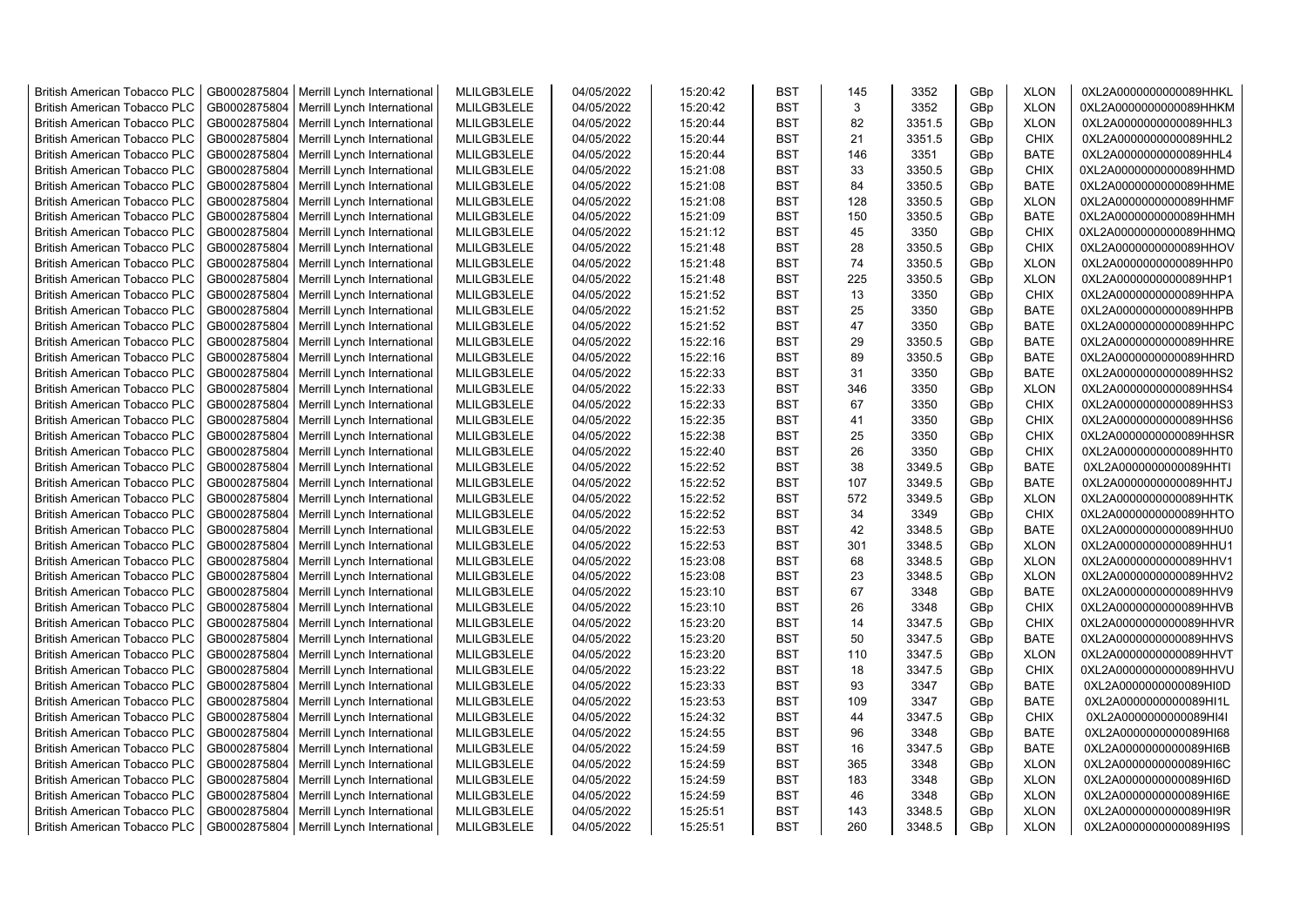| <b>British American Tobacco PLC</b> | GB0002875804 | Merrill Lynch International                | MLILGB3LELE | 04/05/2022 | 15:25:51 | <b>BST</b> | 179            | 3348.5 | GBp             | <b>XLON</b> | 0XL2A0000000000089HI9T |
|-------------------------------------|--------------|--------------------------------------------|-------------|------------|----------|------------|----------------|--------|-----------------|-------------|------------------------|
| <b>British American Tobacco PLC</b> | GB0002875804 | Merrill Lynch International                | MLILGB3LELE | 04/05/2022 | 15:26:25 | <b>BST</b> | 123            | 3349   | GBp             | <b>BATE</b> | 0XL2A0000000000089HIBN |
| <b>British American Tobacco PLC</b> | GB0002875804 | Merrill Lynch International                | MLILGB3LELE | 04/05/2022 | 15:26:46 | <b>BST</b> | 446            | 3348   | GBp             | <b>XLON</b> | 0XL2A0000000000089HID5 |
| <b>British American Tobacco PLC</b> | GB0002875804 | Merrill Lynch International                | MLILGB3LELE | 04/05/2022 | 15:26:46 | <b>BST</b> | 45             | 3348   | GBp             | <b>BATE</b> | 0XL2A0000000000089HID6 |
| <b>British American Tobacco PLC</b> | GB0002875804 | Merrill Lynch International                | MLILGB3LELE | 04/05/2022 | 15:26:46 | <b>BST</b> | 108            | 3348   | GBp             | <b>CHIX</b> | 0XL2A0000000000089HID7 |
| <b>British American Tobacco PLC</b> | GB0002875804 | Merrill Lynch International                | MLILGB3LELE | 04/05/2022 | 15:27:04 | <b>BST</b> | 134            | 3350   | GBp             | <b>CHIX</b> | 0XL2A0000000000089HIEI |
| <b>British American Tobacco PLC</b> | GB0002875804 | Merrill Lynch International                | MLILGB3LELE | 04/05/2022 | 15:27:04 | BST        | 155            | 3349.5 | GBp             | <b>BATE</b> | 0XL2A0000000000089HIEL |
| British American Tobacco PLC        | GB0002875804 | Merrill Lynch International                | MLILGB3LELE | 04/05/2022 | 15:27:04 | <b>BST</b> | 344            | 3349.5 | GBp             | <b>XLON</b> | 0XL2A0000000000089HIEM |
| <b>British American Tobacco PLC</b> | GB0002875804 | Merrill Lynch International                | MLILGB3LELE | 04/05/2022 | 15:27:19 | <b>BST</b> | 103            | 3349   | GBp             | <b>BATE</b> | 0XL2A0000000000089HIFI |
| <b>British American Tobacco PLC</b> | GB0002875804 | Merrill Lynch International                | MLILGB3LELE | 04/05/2022 | 15:27:19 | <b>BST</b> | $\mathbf{1}$   | 3349   | GBp             | <b>BATE</b> | 0XL2A0000000000089HIFJ |
| <b>British American Tobacco PLC</b> | GB0002875804 | Merrill Lynch International                | MLILGB3LELE | 04/05/2022 | 15:27:19 | <b>BST</b> | 84             | 3349   | GBp             | <b>XLON</b> | 0XL2A0000000000089HIFK |
| <b>British American Tobacco PLC</b> | GB0002875804 | Merrill Lynch International                | MLILGB3LELE | 04/05/2022 | 15:27:19 | <b>BST</b> | 173            | 3349   | GBp             | <b>XLON</b> | 0XL2A0000000000089HIFL |
| <b>British American Tobacco PLC</b> | GB0002875804 | Merrill Lynch International                | MLILGB3LELE | 04/05/2022 | 15:27:19 | <b>BST</b> | 36             | 3349   | GBp             | <b>XLON</b> | 0XL2A0000000000089HIFM |
|                                     |              |                                            |             |            |          | <b>BST</b> | 126            |        |                 | <b>CHIX</b> |                        |
| <b>British American Tobacco PLC</b> | GB0002875804 | Merrill Lynch International                | MLILGB3LELE | 04/05/2022 | 15:27:19 |            |                | 3348.5 | GBp             |             | 0XL2A0000000000089HIFN |
| <b>British American Tobacco PLC</b> | GB0002875804 | Merrill Lynch International                | MLILGB3LELE | 04/05/2022 | 15:27:37 | <b>BST</b> | 157            | 3349.5 | GBp             | <b>BATE</b> | 0XL2A0000000000089HIGT |
| <b>British American Tobacco PLC</b> | GB0002875804 | Merrill Lynch International                | MLILGB3LELE | 04/05/2022 | 15:27:37 | <b>BST</b> | 232            | 3349.5 | GBp             | <b>XLON</b> | 0XL2A0000000000089HIGV |
| <b>British American Tobacco PLC</b> | GB0002875804 | Merrill Lynch International                | MLILGB3LELE | 04/05/2022 | 15:27:37 | <b>BST</b> | 13             | 3349.5 | GBp             | <b>XLON</b> | 0XL2A0000000000089HIGU |
| <b>British American Tobacco PLC</b> | GB0002875804 | Merrill Lynch International                | MLILGB3LELE | 04/05/2022 | 15:27:43 | <b>BST</b> | 99             | 3349   | GBp             | <b>BATE</b> | 0XL2A0000000000089HIHK |
| <b>British American Tobacco PLC</b> | GB0002875804 | Merrill Lynch International                | MLILGB3LELE | 04/05/2022 | 15:27:43 | <b>BST</b> | 54             | 3349   | GBp             | <b>CHIX</b> | 0XL2A0000000000089HIHL |
| <b>British American Tobacco PLC</b> | GB0002875804 | Merrill Lynch International                | MLILGB3LELE | 04/05/2022 | 15:27:43 | <b>BST</b> | 85             | 3348.5 | GBp             | <b>XLON</b> | 0XL2A0000000000089HIHN |
| <b>British American Tobacco PLC</b> | GB0002875804 | Merrill Lynch International                | MLILGB3LELE | 04/05/2022 | 15:28:00 | <b>BST</b> | 233            | 3349   | GBp             | <b>XLON</b> | 0XL2A0000000000089HIIO |
| <b>British American Tobacco PLC</b> | GB0002875804 | Merrill Lynch International                | MLILGB3LELE | 04/05/2022 | 15:28:06 | <b>BST</b> | 64             | 3350   | GBp             | <b>CHIX</b> | 0XL2A0000000000089HIJA |
| <b>British American Tobacco PLC</b> | GB0002875804 | Merrill Lynch International                | MLILGB3LELE | 04/05/2022 | 15:28:06 | <b>BST</b> | 179            | 3350   | GBp             | <b>XLON</b> | 0XL2A0000000000089HIJB |
| <b>British American Tobacco PLC</b> | GB0002875804 | Merrill Lynch International                | MLILGB3LELE | 04/05/2022 | 15:28:14 | <b>BST</b> | 60             | 3349   | GBp             | <b>CHIX</b> | 0XL2A0000000000089HIJQ |
| <b>British American Tobacco PLC</b> | GB0002875804 | Merrill Lynch International                | MLILGB3LELE | 04/05/2022 | 15:28:19 | <b>BST</b> | 23             | 3349   | GBp             | <b>CHIX</b> | 0XL2A0000000000089HIKB |
| <b>British American Tobacco PLC</b> | GB0002875804 | Merrill Lynch International                | MLILGB3LELE | 04/05/2022 | 15:28:19 | <b>BST</b> | 84             | 3349   | GBp             | <b>BATE</b> | 0XL2A0000000000089HIKC |
| <b>British American Tobacco PLC</b> | GB0002875804 | Merrill Lynch International                | MLILGB3LELE | 04/05/2022 | 15:28:31 | <b>BST</b> | 38             | 3349.5 | GBp             | <b>XLON</b> | 0XL2A0000000000089HILC |
| <b>British American Tobacco PLC</b> | GB0002875804 | Merrill Lynch International                | MLILGB3LELE | 04/05/2022 | 15:28:31 | <b>BST</b> | 134            | 3349.5 | GBp             | <b>XLON</b> | 0XL2A0000000000089HILD |
| <b>British American Tobacco PLC</b> | GB0002875804 | Merrill Lynch International                | MLILGB3LELE | 04/05/2022 | 15:28:31 | <b>BST</b> | $\overline{4}$ | 3349.5 | GBp             | <b>XLON</b> | 0XL2A0000000000089HILE |
| <b>British American Tobacco PLC</b> | GB0002875804 | Merrill Lynch International                | MLILGB3LELE | 04/05/2022 | 15:28:32 | <b>BST</b> | 16             | 3349   | GBp             | <b>CHIX</b> | 0XL2A0000000000089HILF |
| <b>British American Tobacco PLC</b> | GB0002875804 | Merrill Lynch International                | MLILGB3LELE | 04/05/2022 | 15:28:36 | <b>BST</b> | 27             | 3348.5 | GBp             | <b>XLON</b> | 0XL2A0000000000089HILV |
| <b>British American Tobacco PLC</b> | GB0002875804 | Merrill Lynch International                | MLILGB3LELE | 04/05/2022 | 15:28:36 | <b>BST</b> | 60             | 3348.5 | GBp             | <b>XLON</b> | 0XL2A0000000000089HIM0 |
| <b>British American Tobacco PLC</b> | GB0002875804 | Merrill Lynch International                | MLILGB3LELE | 04/05/2022 | 15:28:41 | <b>BST</b> | 219            | 3348   | GBp             | <b>XLON</b> | 0XL2A0000000000089HIMA |
| <b>British American Tobacco PLC</b> | GB0002875804 | Merrill Lynch International                | MLILGB3LELE | 04/05/2022 | 15:28:50 | <b>BST</b> | 41             | 3347.5 | GBp             | <b>CHIX</b> | 0XL2A0000000000089HIMQ |
| <b>British American Tobacco PLC</b> | GB0002875804 | Merrill Lynch International                | MLILGB3LELE | 04/05/2022 | 15:28:50 | <b>BST</b> | 111            | 3347.5 | GBp             | <b>BATE</b> | 0XL2A0000000000089HIMR |
| <b>British American Tobacco PLC</b> | GB0002875804 | Merrill Lynch International                | MLILGB3LELE | 04/05/2022 | 15:28:50 | <b>BST</b> | 230            | 3347.5 | GBp             | <b>XLON</b> | 0XL2A0000000000089HIMS |
| <b>British American Tobacco PLC</b> | GB0002875804 | Merrill Lynch International                | MLILGB3LELE | 04/05/2022 | 15:28:52 | <b>BST</b> | 34             | 3347   | GBp             | <b>CHIX</b> | 0XL2A0000000000089HIN2 |
| <b>British American Tobacco PLC</b> | GB0002875804 | Merrill Lynch International                | MLILGB3LELE | 04/05/2022 | 15:28:52 | <b>BST</b> | 132            | 3347   | GBp             | <b>XLON</b> | 0XL2A0000000000089HIN3 |
| <b>British American Tobacco PLC</b> | GB0002875804 | Merrill Lynch International                | MLILGB3LELE | 04/05/2022 | 15:29:07 | <b>BST</b> | 86             | 3346.5 | GBp             | <b>XLON</b> | 0XL2A0000000000089HINR |
| <b>British American Tobacco PLC</b> | GB0002875804 | Merrill Lynch International                | MLILGB3LELE | 04/05/2022 | 15:29:11 | <b>BST</b> | 124            | 3346.5 | GBp             | <b>XLON</b> | 0XL2A0000000000089HINV |
| <b>British American Tobacco PLC</b> | GB0002875804 | Merrill Lynch International                | MLILGB3LELE | 04/05/2022 | 15:29:25 | <b>BST</b> | 80             | 3347   | GBp             | <b>XLON</b> | 0XL2A0000000000089HIOG |
| <b>British American Tobacco PLC</b> | GB0002875804 | Merrill Lynch International                | MLILGB3LELE | 04/05/2022 | 15:29:43 | <b>BST</b> | 53             | 3347.5 | GBp             | <b>CHIX</b> | 0XL2A0000000000089HIPT |
| <b>British American Tobacco PLC</b> | GB0002875804 | Merrill Lynch International                | MLILGB3LELE | 04/05/2022 | 15:30:07 | <b>BST</b> | 48             | 3348   | GBp             | <b>CHIX</b> | 0XL2A0000000000089HIRV |
| <b>British American Tobacco PLC</b> | GB0002875804 | Merrill Lynch International                | MLILGB3LELE | 04/05/2022 | 15:30:07 | <b>BST</b> | 180            | 3348   | GBp             | <b>XLON</b> | 0XL2A0000000000089HIS0 |
| <b>British American Tobacco PLC</b> | GB0002875804 | Merrill Lynch International                | MLILGB3LELE | 04/05/2022 | 15:30:11 | <b>BST</b> | 39             | 3348   | GBp             | <b>CHIX</b> | 0XL2A0000000000089HISE |
| <b>British American Tobacco PLC</b> | GB0002875804 | Merrill Lynch International                | MLILGB3LELE | 04/05/2022 | 15:30:34 | <b>BST</b> | 264            | 3349   | GBp             | <b>BATE</b> | 0XL2A0000000000089HITK |
| <b>British American Tobacco PLC</b> | GB0002875804 | Merrill Lynch International                | MLILGB3LELE | 04/05/2022 | 15:30:38 | <b>BST</b> | 276            | 3348.5 | GBp             | <b>XLON</b> | 0XL2A0000000000089HITR |
| <b>British American Tobacco PLC</b> |              | GB0002875804   Merrill Lynch International | MLILGB3LELE | 04/05/2022 | 15:30:38 | <b>BST</b> | 26             | 3348.5 | GB <sub>p</sub> | <b>BATE</b> | 0XL2A0000000000089HITS |
|                                     |              |                                            |             |            |          |            |                |        |                 |             |                        |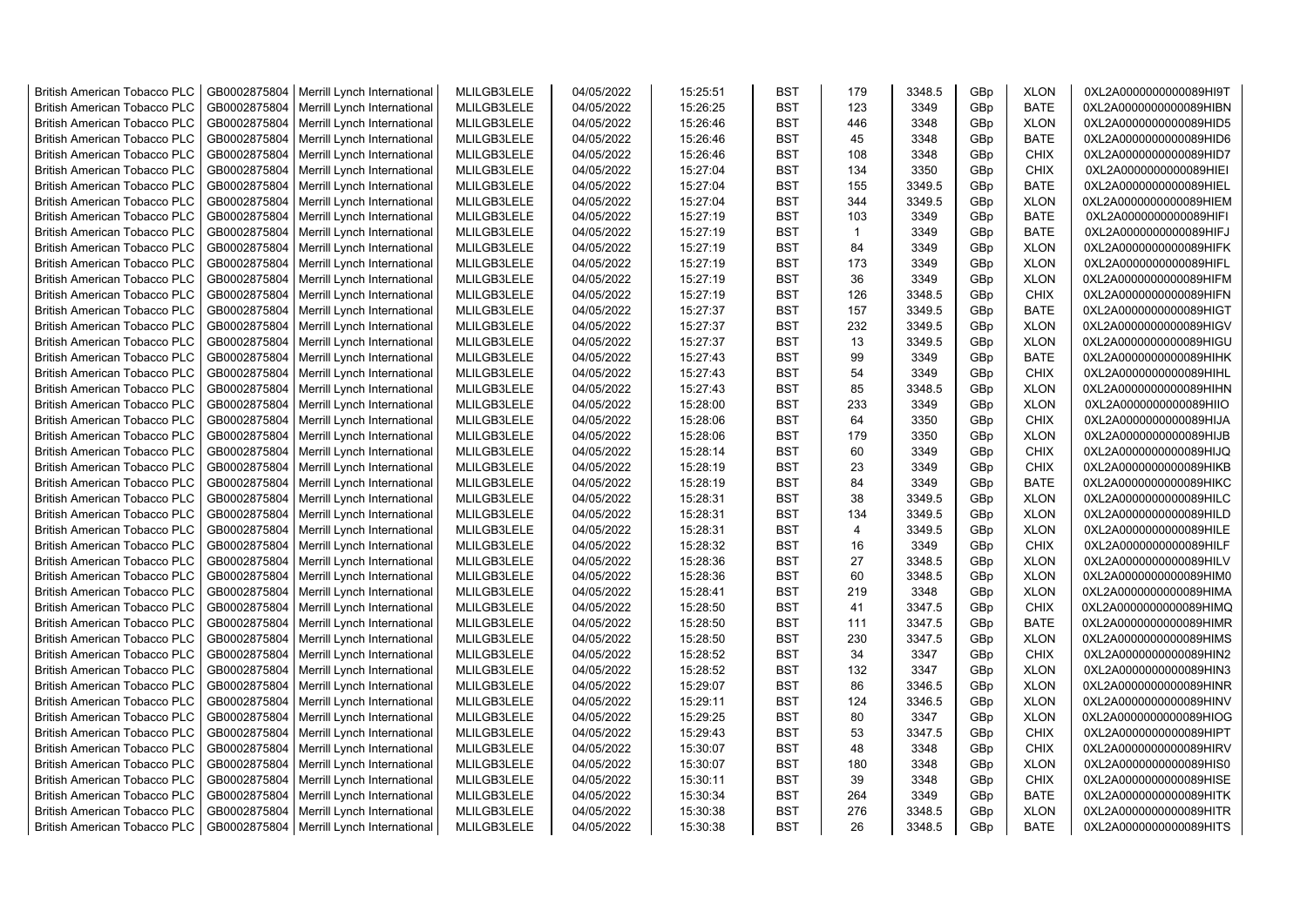| <b>British American Tobacco PLC</b> | GB0002875804 | Merrill Lynch International                | MLILGB3LELE | 04/05/2022 | 15:30:45 | <b>BST</b> | 51             | 3348.5 | GBp | <b>CHIX</b> | 0XL2A0000000000089HIU4 |
|-------------------------------------|--------------|--------------------------------------------|-------------|------------|----------|------------|----------------|--------|-----|-------------|------------------------|
| <b>British American Tobacco PLC</b> | GB0002875804 | Merrill Lynch International                | MLILGB3LELE | 04/05/2022 | 15:31:00 | <b>BST</b> | 248            | 3348.5 | GBp | <b>XLON</b> | 0XL2A0000000000089HIVA |
| <b>British American Tobacco PLC</b> | GB0002875804 | Merrill Lynch International                | MLILGB3LELE | 04/05/2022 | 15:31:08 | <b>BST</b> | 28             | 3348   | GBp | <b>CHIX</b> | 0XL2A0000000000089HIVQ |
| <b>British American Tobacco PLC</b> | GB0002875804 | Merrill Lynch International                | MLILGB3LELE | 04/05/2022 | 15:31:08 | <b>BST</b> | 193            | 3348   | GBp | <b>BATE</b> | 0XL2A0000000000089HIVS |
| <b>British American Tobacco PLC</b> | GB0002875804 | Merrill Lynch International                | MLILGB3LELE | 04/05/2022 | 15:31:08 | <b>BST</b> | 80             | 3348   | GBp | <b>XLON</b> | 0XL2A0000000000089HIVT |
| <b>British American Tobacco PLC</b> | GB0002875804 | Merrill Lynch International                | MLILGB3LELE | 04/05/2022 | 15:31:24 | <b>BST</b> | 42             | 3347.5 | GBp | <b>CHIX</b> | 0XL2A0000000000089HJ0S |
| <b>British American Tobacco PLC</b> | GB0002875804 | Merrill Lynch International                | MLILGB3LELE | 04/05/2022 | 15:31:24 | <b>BST</b> | 111            | 3347.5 | GBp | <b>XLON</b> | 0XL2A0000000000089HJ0U |
| <b>British American Tobacco PLC</b> | GB0002875804 | Merrill Lynch International                | MLILGB3LELE | 04/05/2022 | 15:31:25 | BST        | 62             | 3347   | GBp | <b>BATE</b> | 0XL2A0000000000089HJ11 |
| <b>British American Tobacco PLC</b> | GB0002875804 | Merrill Lynch International                | MLILGB3LELE | 04/05/2022 | 15:31:25 | <b>BST</b> | 16             | 3347   | GBp | <b>CHIX</b> | 0XL2A0000000000089HJ12 |
| <b>British American Tobacco PLC</b> | GB0002875804 | Merrill Lynch International                | MLILGB3LELE | 04/05/2022 | 15:31:25 | <b>BST</b> | 119            | 3347   | GBp | <b>XLON</b> | 0XL2A0000000000089HJ13 |
| <b>British American Tobacco PLC</b> | GB0002875804 | Merrill Lynch International                | MLILGB3LELE | 04/05/2022 | 15:31:32 | <b>BST</b> | 53             | 3346.5 | GBp | <b>BATE</b> | 0XL2A0000000000089HJ23 |
| <b>British American Tobacco PLC</b> | GB0002875804 | Merrill Lynch International                | MLILGB3LELE | 04/05/2022 | 15:31:32 | <b>BST</b> | 293            | 3346.5 | GBp | <b>XLON</b> | 0XL2A0000000000089HJ24 |
| <b>British American Tobacco PLC</b> | GB0002875804 | Merrill Lynch International                | MLILGB3LELE | 04/05/2022 | 15:31:32 | <b>BST</b> | 36             | 3346.5 | GBp | <b>CHIX</b> | 0XL2A0000000000089HJ25 |
| <b>British American Tobacco PLC</b> | GB0002875804 | Merrill Lynch International                | MLILGB3LELE | 04/05/2022 | 15:31:32 | <b>BST</b> | 68             | 3346.5 | GBp | <b>XLON</b> | 0XL2A0000000000089HJ27 |
| <b>British American Tobacco PLC</b> | GB0002875804 | Merrill Lynch International                | MLILGB3LELE | 04/05/2022 | 15:31:34 | <b>BST</b> | 24             | 3346.5 | GBp | <b>CHIX</b> | 0XL2A0000000000089HJ29 |
| <b>British American Tobacco PLC</b> | GB0002875804 | Merrill Lynch International                | MLILGB3LELE | 04/05/2022 | 15:31:34 | <b>BST</b> | 91             | 3346   | GBp | <b>XLON</b> | 0XL2A0000000000089HJ2A |
| <b>British American Tobacco PLC</b> | GB0002875804 | Merrill Lynch International                | MLILGB3LELE | 04/05/2022 | 15:31:34 | <b>BST</b> | 12             | 3346   | GBp | <b>CHIX</b> | 0XL2A0000000000089HJ2B |
| <b>British American Tobacco PLC</b> | GB0002875804 | Merrill Lynch International                | MLILGB3LELE | 04/05/2022 | 15:31:34 | <b>BST</b> | 46             | 3346   | GBp | <b>BATE</b> | 0XL2A0000000000089HJ2C |
| <b>British American Tobacco PLC</b> | GB0002875804 | Merrill Lynch International                | MLILGB3LELE | 04/05/2022 | 15:31:34 | <b>BST</b> | 9              | 3345.5 | GBp | <b>BATE</b> | 0XL2A0000000000089HJ2D |
| <b>British American Tobacco PLC</b> | GB0002875804 | Merrill Lynch International                | MLILGB3LELE | 04/05/2022 | 15:31:34 | <b>BST</b> | $\overline{7}$ | 3345.5 | GBp | <b>BATE</b> | 0XL2A0000000000089HJ2E |
| <b>British American Tobacco PLC</b> | GB0002875804 | Merrill Lynch International                | MLILGB3LELE | 04/05/2022 | 15:31:34 | <b>BST</b> | 79             | 3345.5 | GBp | <b>XLON</b> | 0XL2A0000000000089HJ2F |
| <b>British American Tobacco PLC</b> | GB0002875804 | Merrill Lynch International                | MLILGB3LELE | 04/05/2022 | 15:31:38 | <b>BST</b> | 19             | 3345   | GBp | <b>CHIX</b> | 0XL2A0000000000089HJ2R |
| <b>British American Tobacco PLC</b> | GB0002875804 | Merrill Lynch International                | MLILGB3LELE | 04/05/2022 | 15:31:38 | <b>BST</b> | 88             | 3345   | GBp | <b>BATE</b> | 0XL2A0000000000089HJ2S |
| <b>British American Tobacco PLC</b> | GB0002875804 | Merrill Lynch International                | MLILGB3LELE | 04/05/2022 | 15:32:03 | <b>BST</b> | 146            | 3346.5 | GBp | <b>XLON</b> | 0XL2A0000000000089HJ4L |
| <b>British American Tobacco PLC</b> | GB0002875804 | Merrill Lynch International                | MLILGB3LELE | 04/05/2022 | 15:32:03 | BST        | 101            | 3347   | GBp | <b>XLON</b> | 0XL2A0000000000089HJ4M |
| British American Tobacco PLC        | GB0002875804 | Merrill Lynch International                | MLILGB3LELE | 04/05/2022 | 15:32:10 | <b>BST</b> | 87             | 3346   | GBp | <b>BATE</b> | 0XL2A0000000000089HJ54 |
| <b>British American Tobacco PLC</b> | GB0002875804 | Merrill Lynch International                | MLILGB3LELE | 04/05/2022 | 15:32:14 | <b>BST</b> | 36             | 3346   | GBp | <b>CHIX</b> | 0XL2A0000000000089HJ5M |
| <b>British American Tobacco PLC</b> | GB0002875804 | Merrill Lynch International                | MLILGB3LELE | 04/05/2022 | 15:32:18 | <b>BST</b> | 20             | 3346   | GBp | <b>CHIX</b> | 0XL2A0000000000089HJ5V |
| <b>British American Tobacco PLC</b> | GB0002875804 | Merrill Lynch International                | MLILGB3LELE | 04/05/2022 | 15:32:30 | <b>BST</b> | 85             | 3345.5 | GBp | <b>XLON</b> | 0XL2A0000000000089HJ6V |
| <b>British American Tobacco PLC</b> | GB0002875804 | Merrill Lynch International                | MLILGB3LELE | 04/05/2022 | 15:32:40 | <b>BST</b> | 22             | 3345   | GBp | <b>CHIX</b> | 0XL2A0000000000089HJ7I |
| <b>British American Tobacco PLC</b> | GB0002875804 | Merrill Lynch International                | MLILGB3LELE | 04/05/2022 | 15:32:40 | <b>BST</b> | 153            | 3345   | GBp | <b>XLON</b> | 0XL2A0000000000089HJ7J |
| <b>British American Tobacco PLC</b> | GB0002875804 | Merrill Lynch International                | MLILGB3LELE | 04/05/2022 | 15:32:40 | <b>BST</b> | 115            | 3345   | GBp | <b>XLON</b> | 0XL2A0000000000089HJ7K |
| <b>British American Tobacco PLC</b> | GB0002875804 | Merrill Lynch International                | MLILGB3LELE | 04/05/2022 | 15:32:40 | <b>BST</b> | 297            | 3344.5 | GBp | <b>BATE</b> | 0XL2A0000000000089HJ7L |
| <b>British American Tobacco PLC</b> | GB0002875804 | Merrill Lynch International                | MLILGB3LELE | 04/05/2022 | 15:32:40 | <b>BST</b> | 15             | 3344.5 | GBp | <b>BATE</b> | 0XL2A0000000000089HJ7M |
| <b>British American Tobacco PLC</b> | GB0002875804 | Merrill Lynch International                | MLILGB3LELE | 04/05/2022 | 15:32:40 | <b>BST</b> | 27             | 3344.5 | GBp | <b>CHIX</b> | 0XL2A0000000000089HJ7N |
| <b>British American Tobacco PLC</b> | GB0002875804 | Merrill Lynch International                | MLILGB3LELE | 04/05/2022 | 15:32:57 | <b>BST</b> | 74             | 3344   | GBp | <b>BATE</b> | 0XL2A0000000000089HJ8L |
| <b>British American Tobacco PLC</b> | GB0002875804 | Merrill Lynch International                | MLILGB3LELE | 04/05/2022 | 15:32:57 | <b>BST</b> | 84             | 3344   | GBp | <b>XLON</b> | 0XL2A0000000000089HJ8M |
| <b>British American Tobacco PLC</b> | GB0002875804 | Merrill Lynch International                | MLILGB3LELE | 04/05/2022 | 15:32:57 | <b>BST</b> | 14             | 3344   | GBp | <b>CHIX</b> | 0XL2A0000000000089HJ8O |
| <b>British American Tobacco PLC</b> | GB0002875804 | Merrill Lynch International                | MLILGB3LELE | 04/05/2022 | 15:33:01 | <b>BST</b> | 15             | 3343.5 | GBp | <b>CHIX</b> | 0XL2A0000000000089HJ9E |
| <b>British American Tobacco PLC</b> | GB0002875804 | Merrill Lynch International                | MLILGB3LELE | 04/05/2022 | 15:33:01 | <b>BST</b> | 28             | 3344   | GBp | <b>CHIX</b> | 0XL2A0000000000089HJ9F |
| <b>British American Tobacco PLC</b> | GB0002875804 | Merrill Lynch International                | MLILGB3LELE | 04/05/2022 | 15:33:01 | <b>BST</b> | 26             | 3343.5 | GBp | <b>BATE</b> | 0XL2A0000000000089HJ9G |
| <b>British American Tobacco PLC</b> | GB0002875804 | Merrill Lynch International                | MLILGB3LELE | 04/05/2022 | 15:33:01 | <b>BST</b> | 72             | 3343   | GBp | <b>XLON</b> | 0XL2A0000000000089HJ9H |
| <b>British American Tobacco PLC</b> | GB0002875804 | Merrill Lynch International                | MLILGB3LELE | 04/05/2022 | 15:33:01 | <b>BST</b> | 88             | 3343.5 | GBp | <b>XLON</b> | 0XL2A0000000000089HJ9I |
| <b>British American Tobacco PLC</b> | GB0002875804 | Merrill Lynch International                | MLILGB3LELE | 04/05/2022 | 15:33:01 | <b>BST</b> | 76             | 3343   | GBp | <b>XLON</b> | 0XL2A0000000000089HJ9J |
| <b>British American Tobacco PLC</b> | GB0002875804 | Merrill Lynch International                | MLILGB3LELE | 04/05/2022 | 15:33:01 | <b>BST</b> | 52             | 3343   | GBp | <b>BATE</b> | 0XL2A0000000000089HJ9K |
| <b>British American Tobacco PLC</b> | GB0002875804 | Merrill Lynch International                | MLILGB3LELE | 04/05/2022 | 15:33:01 | <b>BST</b> | 33             | 3342.5 | GBp | <b>CHIX</b> | 0XL2A0000000000089HJ9L |
| <b>British American Tobacco PLC</b> | GB0002875804 | Merrill Lynch International                | MLILGB3LELE | 04/05/2022 | 15:33:03 | <b>BST</b> | 90             | 3341.5 | GBp | <b>XLON</b> | 0XL2A0000000000089HJ9P |
| <b>British American Tobacco PLC</b> |              | GB0002875804   Merrill Lynch International | MLILGB3LELE | 04/05/2022 | 15:33:05 | <b>BST</b> | 47             | 3341   | GBp | <b>BATE</b> | 0XL2A0000000000089HJA1 |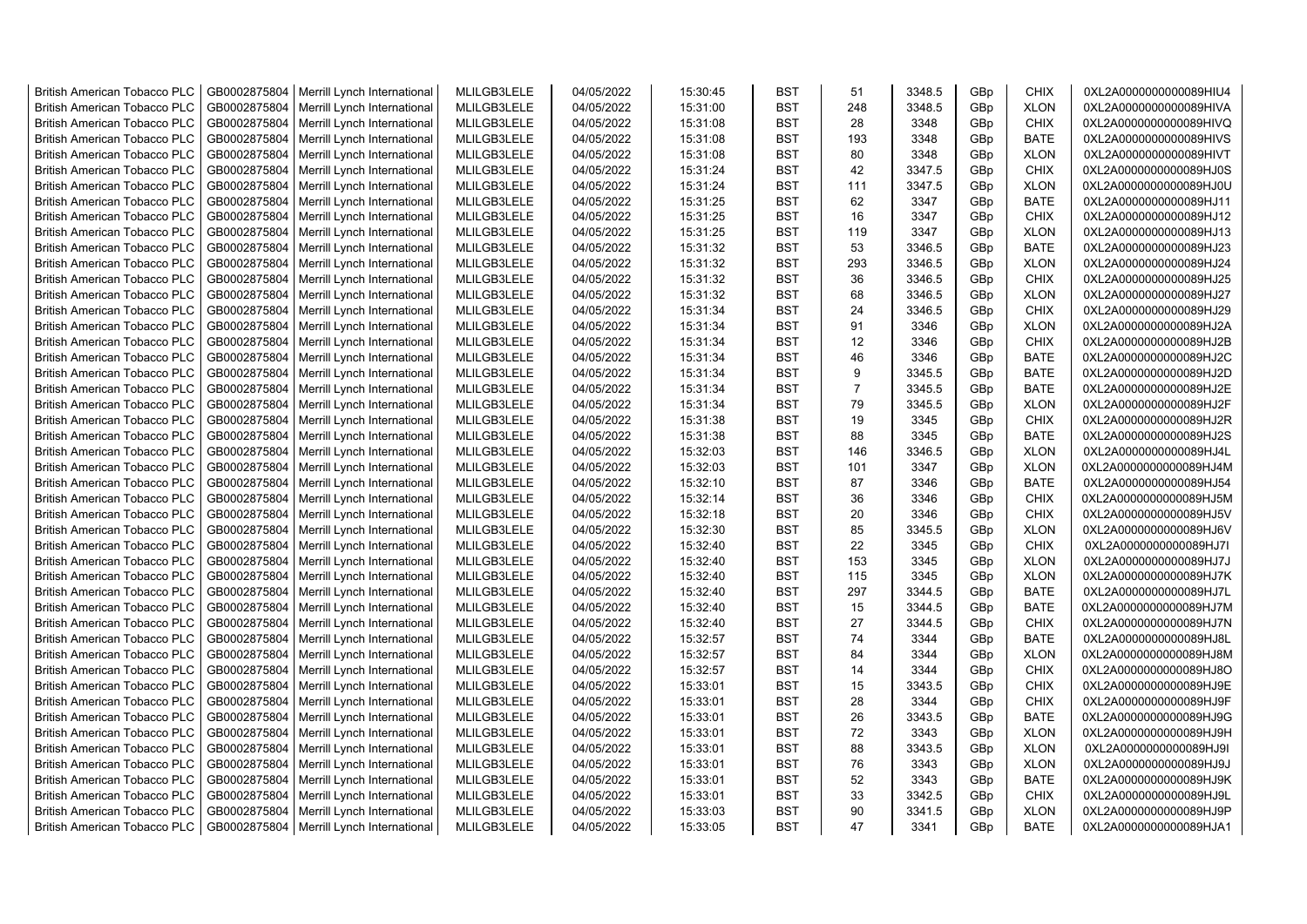| <b>British American Tobacco PLC</b>                                        | GB0002875804                 | Merrill Lynch International                | MLILGB3LELE                | 04/05/2022               | 15:33:05             | <b>BST</b>               | 19           | 3340.5           | GBp        | <b>BATE</b>                | 0XL2A0000000000089HJA2                           |
|----------------------------------------------------------------------------|------------------------------|--------------------------------------------|----------------------------|--------------------------|----------------------|--------------------------|--------------|------------------|------------|----------------------------|--------------------------------------------------|
| <b>British American Tobacco PLC</b>                                        | GB0002875804                 | Merrill Lynch International                | MLILGB3LELE                | 04/05/2022               | 15:33:05             | <b>BST</b>               | 12           | 3340.5           | GBp        | <b>CHIX</b>                | 0XL2A0000000000089HJA3                           |
| <b>British American Tobacco PLC</b>                                        | GB0002875804                 | Merrill Lynch International                | MLILGB3LELE                | 04/05/2022               | 15:33:12             | <b>BST</b>               | 78           | 3340.5           | GBp        | <b>XLON</b>                | 0XL2A0000000000089HJAG                           |
| <b>British American Tobacco PLC</b>                                        | GB0002875804                 | Merrill Lynch International                | MLILGB3LELE                | 04/05/2022               | 15:33:14             | <b>BST</b>               | 13           | 3340             | GBp        | <b>CHIX</b>                | 0XL2A0000000000089HJAJ                           |
| <b>British American Tobacco PLC</b>                                        | GB0002875804                 | Merrill Lynch International                | MLILGB3LELE                | 04/05/2022               | 15:33:23             | <b>BST</b>               | 17           | 3339.5           | GBp        | <b>BATE</b>                | 0XL2A0000000000089HJBA                           |
| <b>British American Tobacco PLC</b>                                        | GB0002875804                 | Merrill Lynch International                | MLILGB3LELE                | 04/05/2022               | 15:33:23             | <b>BST</b>               | 79           | 3339.5           | GBp        | <b>XLON</b>                | 0XL2A0000000000089HJBB                           |
| <b>British American Tobacco PLC</b>                                        | GB0002875804                 | Merrill Lynch International                | MLILGB3LELE                | 04/05/2022               | 15:33:23             | <b>BST</b>               | 14           | 3339             | GBp        | <b>BATE</b>                | 0XL2A0000000000089HJBD                           |
| <b>British American Tobacco PLC</b>                                        | GB0002875804                 | Merrill Lynch International                | MLILGB3LELE                | 04/05/2022               | 15:33:23             | <b>BST</b>               | 21           | 3339             | GBp        | CHIX                       | 0XL2A0000000000089HJBG                           |
| <b>British American Tobacco PLC</b>                                        | GB0002875804                 | Merrill Lynch International                | MLILGB3LELE                | 04/05/2022               | 15:33:25             | <b>BST</b>               | 85           | 3338.5           | GBp        | <b>XLON</b>                | 0XL2A0000000000089HJBL                           |
| <b>British American Tobacco PLC</b>                                        | GB0002875804                 | Merrill Lynch International                | MLILGB3LELE                | 04/05/2022               | 15:33:25             | <b>BST</b>               | 31           | 3338.5           | GBp        | <b>BATE</b>                | 0XL2A0000000000089HJBM                           |
| <b>British American Tobacco PLC</b>                                        | GB0002875804                 | Merrill Lynch International                | MLILGB3LELE                | 04/05/2022               | 15:33:27             | <b>BST</b>               | 24           | 3338             | GBp        | <b>BATE</b>                | 0XL2A0000000000089HJBP                           |
| <b>British American Tobacco PLC</b>                                        | GB0002875804                 | Merrill Lynch International                | MLILGB3LELE                | 04/05/2022               | 15:33:27             | <b>BST</b>               | 32           | 3337.5           | GBp        | <b>BATE</b>                | 0XL2A0000000000089HJBQ                           |
| <b>British American Tobacco PLC</b>                                        | GB0002875804                 | Merrill Lynch International                | MLILGB3LELE                | 04/05/2022               | 15:33:44             | <b>BST</b>               | 19           | 3339.5           | GBp        | <b>CHIX</b>                | 0XL2A0000000000089HJD1                           |
| <b>British American Tobacco PLC</b>                                        | GB0002875804                 | Merrill Lynch International                | MLILGB3LELE                | 04/05/2022               | 15:33:44             | <b>BST</b>               | 120          | 3339.5           | GBp        | <b>XLON</b>                | 0XL2A0000000000089HJD2                           |
| <b>British American Tobacco PLC</b>                                        | GB0002875804                 | Merrill Lynch International                | MLILGB3LELE                | 04/05/2022               | 15:33:51             | <b>BST</b>               | 75           | 3339.5           | GBp        | <b>XLON</b>                | 0XL2A0000000000089HJDD                           |
| <b>British American Tobacco PLC</b>                                        | GB0002875804                 | Merrill Lynch International                | MLILGB3LELE                | 04/05/2022               | 15:33:57             | <b>BST</b>               | 15           | 3339.5           | GBp        | <b>CHIX</b>                | 0XL2A0000000000089HJDR                           |
| <b>British American Tobacco PLC</b>                                        | GB0002875804                 | Merrill Lynch International                | MLILGB3LELE                | 04/05/2022               | 15:33:57             | <b>BST</b>               | 76           | 3339             | GBp        | <b>XLON</b>                | 0XL2A0000000000089HJDU                           |
| <b>British American Tobacco PLC</b>                                        | GB0002875804                 | Merrill Lynch International                | MLILGB3LELE                | 04/05/2022               | 15:33:59             | <b>BST</b>               | 29           | 3339             | GBp        | <b>BATE</b>                | 0XL2A0000000000089HJE3                           |
| <b>British American Tobacco PLC</b>                                        | GB0002875804                 | Merrill Lynch International                | MLILGB3LELE                | 04/05/2022               | 15:33:59             | <b>BST</b>               | 72           | 3338.5           | GBp        | <b>XLON</b>                | 0XL2A0000000000089HJE4                           |
| <b>British American Tobacco PLC</b>                                        | GB0002875804                 | Merrill Lynch International                | MLILGB3LELE                | 04/05/2022               | 15:33:59             | <b>BST</b>               | 22           | 3338.5           | GBp        | <b>CHIX</b>                | 0XL2A0000000000089HJE5                           |
| <b>British American Tobacco PLC</b>                                        | GB0002875804                 | Merrill Lynch International                | MLILGB3LELE                | 04/05/2022               | 15:34:03             | <b>BST</b>               | 54           | 3337.5           | GBp        | <b>XLON</b>                | 0XL2A0000000000089HJEC                           |
| <b>British American Tobacco PLC</b>                                        | GB0002875804                 | Merrill Lynch International                | MLILGB3LELE                | 04/05/2022               | 15:34:03             | <b>BST</b>               | 17           | 3337.5           | GBp        | <b>CHIX</b>                | 0XL2A0000000000089HJED                           |
| <b>British American Tobacco PLC</b>                                        | GB0002875804                 | Merrill Lynch International                | MLILGB3LELE                | 04/05/2022               | 15:34:13             | <b>BST</b>               | 73           | 3337.5           | GBp        | <b>XLON</b>                | 0XL2A0000000000089HJFL                           |
| <b>British American Tobacco PLC</b>                                        | GB0002875804                 | Merrill Lynch International                | MLILGB3LELE                | 04/05/2022               | 15:34:19             | <b>BST</b>               | 144          | 3338.5           | GBp        | <b>XLON</b>                | 0XL2A0000000000089HJGG                           |
| <b>British American Tobacco PLC</b>                                        | GB0002875804                 | Merrill Lynch International                | MLILGB3LELE                | 04/05/2022               | 15:34:24             | <b>BST</b>               | 21           | 3338.5           | GBp        | <b>CHIX</b>                | 0XL2A0000000000089HJH2                           |
| <b>British American Tobacco PLC</b>                                        | GB0002875804                 | Merrill Lynch International                | MLILGB3LELE                | 04/05/2022               | 15:34:34             | <b>BST</b>               | 146          | 3338.5           | GBp        | <b>XLON</b>                | 0XL2A0000000000089HJHV                           |
| <b>British American Tobacco PLC</b>                                        | GB0002875804                 | Merrill Lynch International                | MLILGB3LELE                | 04/05/2022               | 15:34:56             | <b>BST</b>               | 75           | 3339             | GBp        | <b>XLON</b>                | 0XL2A0000000000089HJJJ                           |
| <b>British American Tobacco PLC</b>                                        | GB0002875804                 | Merrill Lynch International                | MLILGB3LELE                | 04/05/2022               | 15:35:14             | <b>BST</b>               | 62           | 3339             | GBp        | <b>BATE</b>                | 0XL2A0000000000089HJKV                           |
| <b>British American Tobacco PLC</b>                                        | GB0002875804                 | Merrill Lynch International                | MLILGB3LELE                | 04/05/2022               | 15:35:14             | <b>BST</b>               | 80           | 3339             | GBp        | <b>XLON</b>                | 0XL2A0000000000089HJL0                           |
| <b>British American Tobacco PLC</b>                                        | GB0002875804                 | Merrill Lynch International                | MLILGB3LELE                | 04/05/2022               | 15:35:15             | <b>BST</b>               | $\mathbf{1}$ | 3339             | GBp        | <b>BATE</b>                | 0XL2A0000000000089HJL4                           |
| <b>British American Tobacco PLC</b>                                        | GB0002875804                 | Merrill Lynch International                | MLILGB3LELE                | 04/05/2022               | 15:35:15             | <b>BST</b>               | 211          | 3338.5           | GBp        | <b>XLON</b>                | 0XL2A0000000000089HJL5                           |
| <b>British American Tobacco PLC</b>                                        | GB0002875804                 | Merrill Lynch International                | MLILGB3LELE                | 04/05/2022               | 15:35:15             | <b>BST</b>               | 29           | 3338.5           | GBp        | <b>CHIX</b>                | 0XL2A0000000000089HJL6                           |
| <b>British American Tobacco PLC</b>                                        | GB0002875804                 | Merrill Lynch International                | MLILGB3LELE                | 04/05/2022               | 15:35:15             | <b>BST</b>               | 78           | 3338             | GBp        | <b>XLON</b>                | 0XL2A0000000000089HJL8                           |
| <b>British American Tobacco PLC</b>                                        | GB0002875804                 | Merrill Lynch International                | MLILGB3LELE                | 04/05/2022               | 15:35:16             | <b>BST</b>               | 33           | 3337.5           | GBp        | <b>BATE</b>                | 0XL2A0000000000089HJL9                           |
| <b>British American Tobacco PLC</b>                                        | GB0002875804                 | Merrill Lynch International                | MLILGB3LELE                | 04/05/2022               | 15:35:16             | <b>BST</b>               | 18           | 3337.5           | GBp        | <b>CHIX</b>                | 0XL2A0000000000089HJLA                           |
| <b>British American Tobacco PLC</b>                                        | GB0002875804                 | Merrill Lynch International                | MLILGB3LELE                | 04/05/2022               | 15:35:16             | <b>BST</b>               | 12           | 3337.5           | GBp        | <b>BATE</b>                | 0XL2A0000000000089HJLB                           |
| <b>British American Tobacco PLC</b>                                        | GB0002875804                 | Merrill Lynch International                | MLILGB3LELE                | 04/05/2022               | 15:36:08             | <b>BST</b>               | 218          | 3342             | GBp        | <b>XLON</b>                | 0XL2A0000000000089HJP4                           |
| <b>British American Tobacco PLC</b>                                        | GB0002875804                 | Merrill Lynch International                | MLILGB3LELE                | 04/05/2022               | 15:36:10             | <b>BST</b>               | 10           | 3341.5           | GBp        | <b>BATE</b>                | 0XL2A0000000000089HJP8                           |
| <b>British American Tobacco PLC</b>                                        | GB0002875804                 | Merrill Lynch International                | MLILGB3LELE                | 04/05/2022               | 15:36:10             | <b>BST</b>               | 25           | 3341.5           | GBp        | CHIX                       | 0XL2A0000000000089HJPA                           |
| <b>British American Tobacco PLC</b>                                        | GB0002875804                 | Merrill Lynch International                | MLILGB3LELE                | 04/05/2022               | 15:36:10             | <b>BST</b>               | 55           | 3341.5           | GBp        | <b>CHIX</b>                | 0XL2A0000000000089HJPC                           |
| <b>British American Tobacco PLC</b>                                        | GB0002875804                 | Merrill Lynch International                | MLILGB3LELE                | 04/05/2022               | 15:36:10             | <b>BST</b>               | 23           | 3341.5           | GBp        | <b>BATE</b>                | 0XL2A0000000000089HJPB                           |
| <b>British American Tobacco PLC</b>                                        | GB0002875804                 | Merrill Lynch International                | MLILGB3LELE                | 04/05/2022               | 15:36:10             | <b>BST</b>               | 126          | 3341.5           | GBp        | <b>XLON</b>                | 0XL2A0000000000089HJPF                           |
|                                                                            |                              |                                            |                            |                          |                      | <b>BST</b>               |              |                  |            |                            |                                                  |
| <b>British American Tobacco PLC</b>                                        | GB0002875804                 | Merrill Lynch International                | MLILGB3LELE                | 04/05/2022               | 15:36:10             | <b>BST</b>               | 64<br>10     | 3341.5           | GBp        | <b>XLON</b>                | 0XL2A0000000000089HJPE                           |
| <b>British American Tobacco PLC</b><br><b>British American Tobacco PLC</b> | GB0002875804<br>GB0002875804 | Merrill Lynch International                | MLILGB3LELE<br>MLILGB3LELE | 04/05/2022<br>04/05/2022 | 15:36:12<br>15:36:12 | <b>BST</b>               | 206          | 3340.5<br>3340.5 | GBp<br>GBp | <b>XLON</b><br><b>XLON</b> | 0XL2A0000000000089HJPL<br>0XL2A0000000000089HJPM |
|                                                                            |                              | Merrill Lynch International                |                            |                          |                      |                          | 76           | 3340.5           |            | <b>CHIX</b>                |                                                  |
| <b>British American Tobacco PLC</b>                                        | GB0002875804                 | Merrill Lynch International                | MLILGB3LELE                | 04/05/2022               | 15:36:12             | <b>BST</b>               | 30           |                  | GBp        | <b>BATE</b>                | 0XL2A0000000000089HJPN                           |
| <b>British American Tobacco PLC</b>                                        | GB0002875804                 | Merrill Lynch International                | MLILGB3LELE                | 04/05/2022               | 15:36:12             | <b>BST</b><br><b>BST</b> |              | 3340.5           | GBp        |                            | 0XL2A0000000000089HJPO                           |
| <b>British American Tobacco PLC</b>                                        |                              | GB0002875804   Merrill Lynch International | MLILGB3LELE                | 04/05/2022               | 15:36:23             |                          | 86           | 3341             | GBp        | <b>XLON</b>                | 0XL2A0000000000089HJQM                           |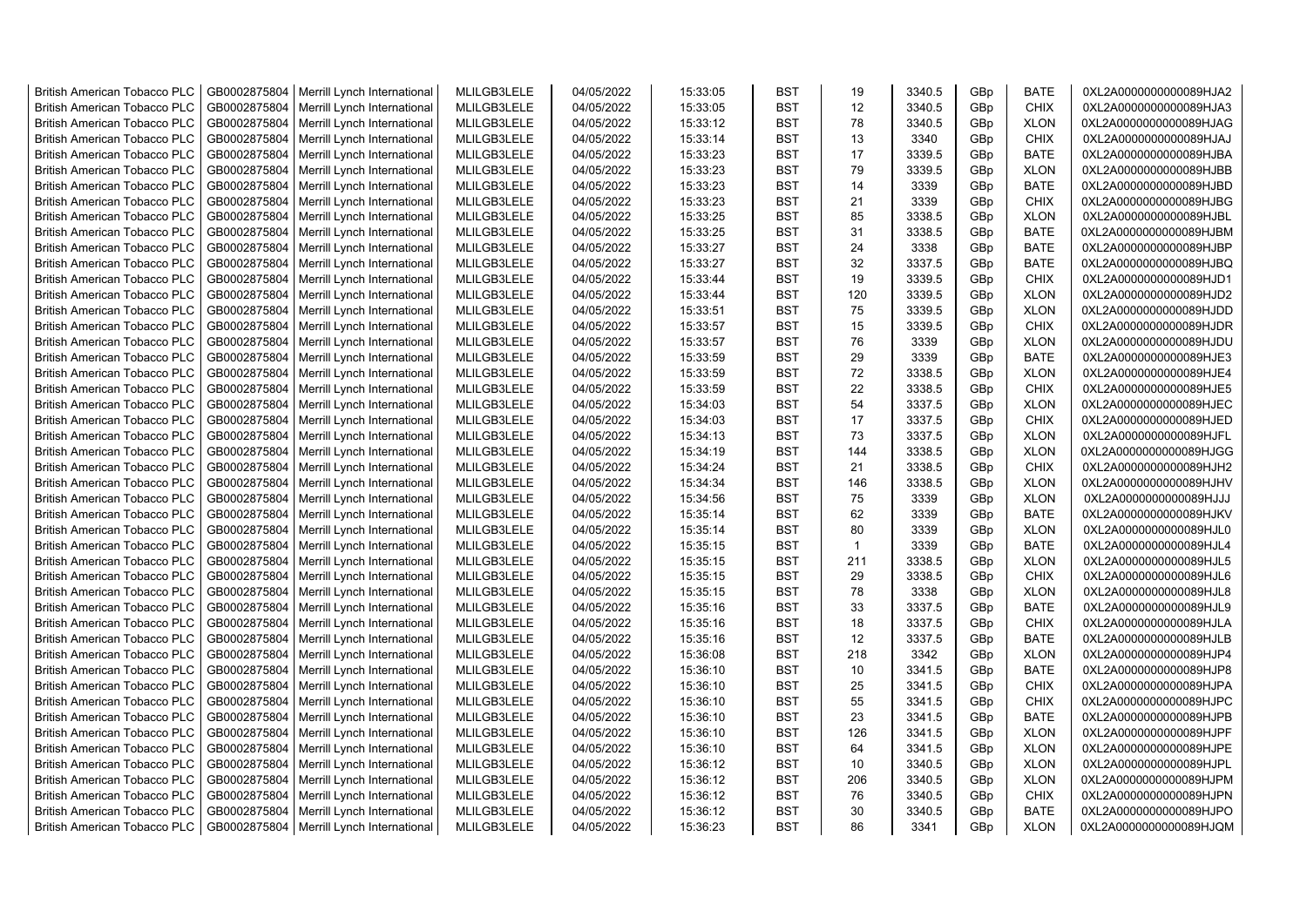| <b>British American Tobacco PLC</b> | GB0002875804 | Merrill Lynch International | MLILGB3LELE | 04/05/2022 | 15:36:42 | <b>BST</b> | 14  | 3342   | GBp | <b>CHIX</b> | 0XL2A0000000000089HJRK |
|-------------------------------------|--------------|-----------------------------|-------------|------------|----------|------------|-----|--------|-----|-------------|------------------------|
| <b>British American Tobacco PLC</b> | GB0002875804 | Merrill Lynch International | MLILGB3LELE | 04/05/2022 | 15:36:42 | <b>BST</b> | 35  | 3342   | GBp | <b>CHIX</b> | 0XL2A0000000000089HJRL |
| <b>British American Tobacco PLC</b> | GB0002875804 | Merrill Lynch International | MLILGB3LELE | 04/05/2022 | 15:36:45 | <b>BST</b> | 46  | 3341.5 | GBp | <b>BATE</b> | 0XL2A0000000000089HJRN |
| <b>British American Tobacco PLC</b> | GB0002875804 | Merrill Lynch International | MLILGB3LELE | 04/05/2022 | 15:36:45 | <b>BST</b> | 10  | 3341.5 | GBp | <b>XLON</b> | 0XL2A0000000000089HJRO |
| <b>British American Tobacco PLC</b> | GB0002875804 | Merrill Lynch International | MLILGB3LELE | 04/05/2022 | 15:36:45 | <b>BST</b> | 76  | 3341.5 | GBp | <b>XLON</b> | 0XL2A0000000000089HJRP |
| <b>British American Tobacco PLC</b> | GB0002875804 | Merrill Lynch International | MLILGB3LELE | 04/05/2022 | 15:36:52 | <b>BST</b> | 135 | 3341   | GBp | <b>XLON</b> | 0XL2A0000000000089HJSB |
| <b>British American Tobacco PLC</b> | GB0002875804 | Merrill Lynch International | MLILGB3LELE | 04/05/2022 | 15:37:07 | <b>BST</b> | 101 | 3340.5 | GBp | <b>XLON</b> | 0XL2A0000000000089HJT5 |
| <b>British American Tobacco PLC</b> | GB0002875804 | Merrill Lynch International | MLILGB3LELE | 04/05/2022 | 15:37:08 | <b>BST</b> | 30  | 3340.5 | GBp | <b>CHIX</b> | 0XL2A0000000000089HJT7 |
| <b>British American Tobacco PLC</b> | GB0002875804 | Merrill Lynch International | MLILGB3LELE | 04/05/2022 | 15:37:41 | <b>BST</b> | 25  | 3342   | GBp | <b>CHIX</b> | 0XL2A0000000000089HJV3 |
| <b>British American Tobacco PLC</b> | GB0002875804 | Merrill Lynch International | MLILGB3LELE | 04/05/2022 | 15:37:41 | <b>BST</b> | 41  | 3342   | GBp | <b>CHIX</b> | 0XL2A0000000000089HJV4 |
| <b>British American Tobacco PLC</b> | GB0002875804 | Merrill Lynch International | MLILGB3LELE | 04/05/2022 | 15:37:41 | <b>BST</b> | 13  | 3342   | GBp | <b>BATE</b> | 0XL2A0000000000089HJV5 |
| <b>British American Tobacco PLC</b> | GB0002875804 | Merrill Lynch International | MLILGB3LELE | 04/05/2022 | 15:37:41 | <b>BST</b> | 34  | 3342   | GBp | <b>BATE</b> | 0XL2A0000000000089HJV6 |
| <b>British American Tobacco PLC</b> | GB0002875804 | Merrill Lynch International | MLILGB3LELE | 04/05/2022 | 15:37:52 | <b>BST</b> | 29  | 3341.5 | GBp | <b>BATE</b> | 0XL2A0000000000089HK02 |
| <b>British American Tobacco PLC</b> | GB0002875804 | Merrill Lynch International | MLILGB3LELE | 04/05/2022 | 15:37:52 | <b>BST</b> | 141 | 3341.5 | GBp | <b>XLON</b> | 0XL2A0000000000089HK04 |
| <b>British American Tobacco PLC</b> | GB0002875804 | Merrill Lynch International | MLILGB3LELE | 04/05/2022 | 15:37:52 | <b>BST</b> | 183 | 3342   | GBp | <b>XLON</b> | 0XL2A0000000000089HK05 |
| <b>British American Tobacco PLC</b> | GB0002875804 | Merrill Lynch International | MLILGB3LELE | 04/05/2022 | 15:37:52 | <b>BST</b> | 107 | 3342   | GBp | <b>XLON</b> | 0XL2A0000000000089HK06 |
| <b>British American Tobacco PLC</b> | GB0002875804 | Merrill Lynch International | MLILGB3LELE | 04/05/2022 | 15:37:58 | <b>BST</b> | 18  | 3341.5 | GBp | <b>CHIX</b> | 0XL2A0000000000089HK0J |
| <b>British American Tobacco PLC</b> | GB0002875804 | Merrill Lynch International | MLILGB3LELE | 04/05/2022 | 15:37:58 | <b>BST</b> | 41  | 3341.5 | GBp | <b>CHIX</b> | 0XL2A0000000000089HK0K |
| <b>British American Tobacco PLC</b> | GB0002875804 | Merrill Lynch International | MLILGB3LELE | 04/05/2022 | 15:38:01 | <b>BST</b> | 179 | 3341   | GBp | <b>XLON</b> | 0XL2A0000000000089HK0N |
| <b>British American Tobacco PLC</b> | GB0002875804 | Merrill Lynch International | MLILGB3LELE | 04/05/2022 | 15:38:26 | BST        | 225 | 3342   | GBp | <b>XLON</b> | 0XL2A0000000000089HK1L |
| <b>British American Tobacco PLC</b> | GB0002875804 | Merrill Lynch International | MLILGB3LELE | 04/05/2022 | 15:38:42 | <b>BST</b> | 70  | 3341   | GBp | <b>CHIX</b> | 0XL2A0000000000089HK27 |
| <b>British American Tobacco PLC</b> | GB0002875804 | Merrill Lynch International | MLILGB3LELE | 04/05/2022 | 15:38:49 | <b>BST</b> | 20  | 3340.5 | GBp | <b>CHIX</b> | 0XL2A0000000000089HK34 |
| <b>British American Tobacco PLC</b> | GB0002875804 | Merrill Lynch International | MLILGB3LELE | 04/05/2022 | 15:38:49 | <b>BST</b> | 180 | 3340.5 | GBp | <b>XLON</b> | 0XL2A0000000000089HK35 |
| <b>British American Tobacco PLC</b> | GB0002875804 | Merrill Lynch International | MLILGB3LELE | 04/05/2022 | 15:38:49 | BST        | 17  | 3340.5 | GBp | <b>BATE</b> | 0XL2A0000000000089HK36 |
| <b>British American Tobacco PLC</b> | GB0002875804 | Merrill Lynch International | MLILGB3LELE | 04/05/2022 | 15:38:49 | <b>BST</b> | 29  | 3340.5 | GBp | <b>CHIX</b> | 0XL2A0000000000089HK37 |
| British American Tobacco PLC        | GB0002875804 | Merrill Lynch International | MLILGB3LELE | 04/05/2022 | 15:38:49 | <b>BST</b> | 47  | 3340.5 | GBp | BATE        | 0XL2A0000000000089HK3A |
| <b>British American Tobacco PLC</b> | GB0002875804 | Merrill Lynch International | MLILGB3LELE | 04/05/2022 | 15:38:49 | <b>BST</b> | 45  | 3340   | GBp | <b>BATE</b> | 0XL2A0000000000089HK3C |
| <b>British American Tobacco PLC</b> | GB0002875804 | Merrill Lynch International | MLILGB3LELE | 04/05/2022 | 15:38:49 | <b>BST</b> | 20  | 3340   | GBp | <b>CHIX</b> | 0XL2A0000000000089HK3D |
| <b>British American Tobacco PLC</b> | GB0002875804 | Merrill Lynch International | MLILGB3LELE | 04/05/2022 | 15:38:49 | <b>BST</b> | 72  | 3340   | GBp | <b>XLON</b> | 0XL2A0000000000089HK3E |
| <b>British American Tobacco PLC</b> | GB0002875804 | Merrill Lynch International | MLILGB3LELE | 04/05/2022 | 15:38:53 | <b>BST</b> | 33  | 3339.5 | GBp | <b>BATE</b> | 0XL2A0000000000089HK3Q |
| <b>British American Tobacco PLC</b> | GB0002875804 | Merrill Lynch International | MLILGB3LELE | 04/05/2022 | 15:38:53 | <b>BST</b> | 27  | 3339.5 | GBp | <b>CHIX</b> | 0XL2A0000000000089HK3R |
| <b>British American Tobacco PLC</b> | GB0002875804 | Merrill Lynch International | MLILGB3LELE | 04/05/2022 | 15:38:53 | <b>BST</b> | 163 | 3339.5 | GBp | <b>XLON</b> | 0XL2A0000000000089HK3S |
| <b>British American Tobacco PLC</b> | GB0002875804 | Merrill Lynch International | MLILGB3LELE | 04/05/2022 | 15:39:45 | <b>BST</b> | 45  | 3340.5 | GBp | <b>CHIX</b> | 0XL2A0000000000089HK6C |
| <b>British American Tobacco PLC</b> | GB0002875804 | Merrill Lynch International | MLILGB3LELE | 04/05/2022 | 15:39:45 | <b>BST</b> | 55  | 3340   | GBp | <b>BATE</b> | 0XL2A0000000000089HK6E |
| <b>British American Tobacco PLC</b> | GB0002875804 | Merrill Lynch International | MLILGB3LELE | 04/05/2022 | 15:39:45 | <b>BST</b> | 267 | 3340   | GBp | <b>XLON</b> | 0XL2A0000000000089HK6F |
| <b>British American Tobacco PLC</b> | GB0002875804 | Merrill Lynch International | MLILGB3LELE | 04/05/2022 | 15:40:38 | <b>BST</b> | 41  | 3340   | GBp | <b>CHIX</b> | 0XL2A0000000000089HKB4 |
| <b>British American Tobacco PLC</b> | GB0002875804 | Merrill Lynch International | MLILGB3LELE | 04/05/2022 | 15:40:38 | <b>BST</b> | 836 | 3340   | GBp | <b>XLON</b> | 0XL2A0000000000089HKB5 |
| <b>British American Tobacco PLC</b> | GB0002875804 | Merrill Lynch International | MLILGB3LELE | 04/05/2022 | 15:40:38 | <b>BST</b> | 73  | 3340   | GBp | <b>XLON</b> | 0XL2A0000000000089HKB7 |
| <b>British American Tobacco PLC</b> | GB0002875804 | Merrill Lynch International | MLILGB3LELE | 04/05/2022 | 15:40:38 | <b>BST</b> | 36  | 3339.5 | GBp | <b>BATE</b> | 0XL2A0000000000089HKB9 |
| <b>British American Tobacco PLC</b> | GB0002875804 | Merrill Lynch International | MLILGB3LELE | 04/05/2022 | 15:40:39 | <b>BST</b> | 60  | 3339   | GBp | <b>BATE</b> | 0XL2A0000000000089HKBO |
| <b>British American Tobacco PLC</b> | GB0002875804 | Merrill Lynch International | MLILGB3LELE | 04/05/2022 | 15:40:39 | <b>BST</b> | 33  | 3339   | GBp | <b>CHIX</b> | 0XL2A0000000000089HKBP |
| <b>British American Tobacco PLC</b> | GB0002875804 | Merrill Lynch International | MLILGB3LELE | 04/05/2022 | 15:40:42 | <b>BST</b> | 55  | 3338.5 | GBp | <b>CHIX</b> | 0XL2A0000000000089HKC7 |
| <b>British American Tobacco PLC</b> | GB0002875804 | Merrill Lynch International | MLILGB3LELE | 04/05/2022 | 15:40:44 | <b>BST</b> | 46  | 3338   | GBp | <b>BATE</b> | 0XL2A0000000000089HKC9 |
| British American Tobacco PLC        | GB0002875804 | Merrill Lynch International | MLILGB3LELE | 04/05/2022 | 15:40:44 | <b>BST</b> | 32  | 3338   | GBp | <b>CHIX</b> | 0XL2A0000000000089HKCA |
| <b>British American Tobacco PLC</b> | GB0002875804 | Merrill Lynch International | MLILGB3LELE | 04/05/2022 | 15:41:14 | <b>BST</b> | 76  | 3338   | GBp | <b>BATE</b> | 0XL2A0000000000089HKEP |
| <b>British American Tobacco PLC</b> | GB0002875804 | Merrill Lynch International | MLILGB3LELE | 04/05/2022 | 15:41:14 | <b>BST</b> | 49  | 3338   | GBp | <b>CHIX</b> | 0XL2A0000000000089HKEQ |
| <b>British American Tobacco PLC</b> | GB0002875804 | Merrill Lynch International | MLILGB3LELE | 04/05/2022 | 15:41:14 | <b>BST</b> | 15  | 3338   | GBp | <b>XLON</b> | 0XL2A0000000000089HKER |
| <b>British American Tobacco PLC</b> | GB0002875804 | Merrill Lynch International | MLILGB3LELE | 04/05/2022 | 15:41:14 | <b>BST</b> | 206 | 3338   | GBp | <b>XLON</b> | 0XL2A0000000000089HKES |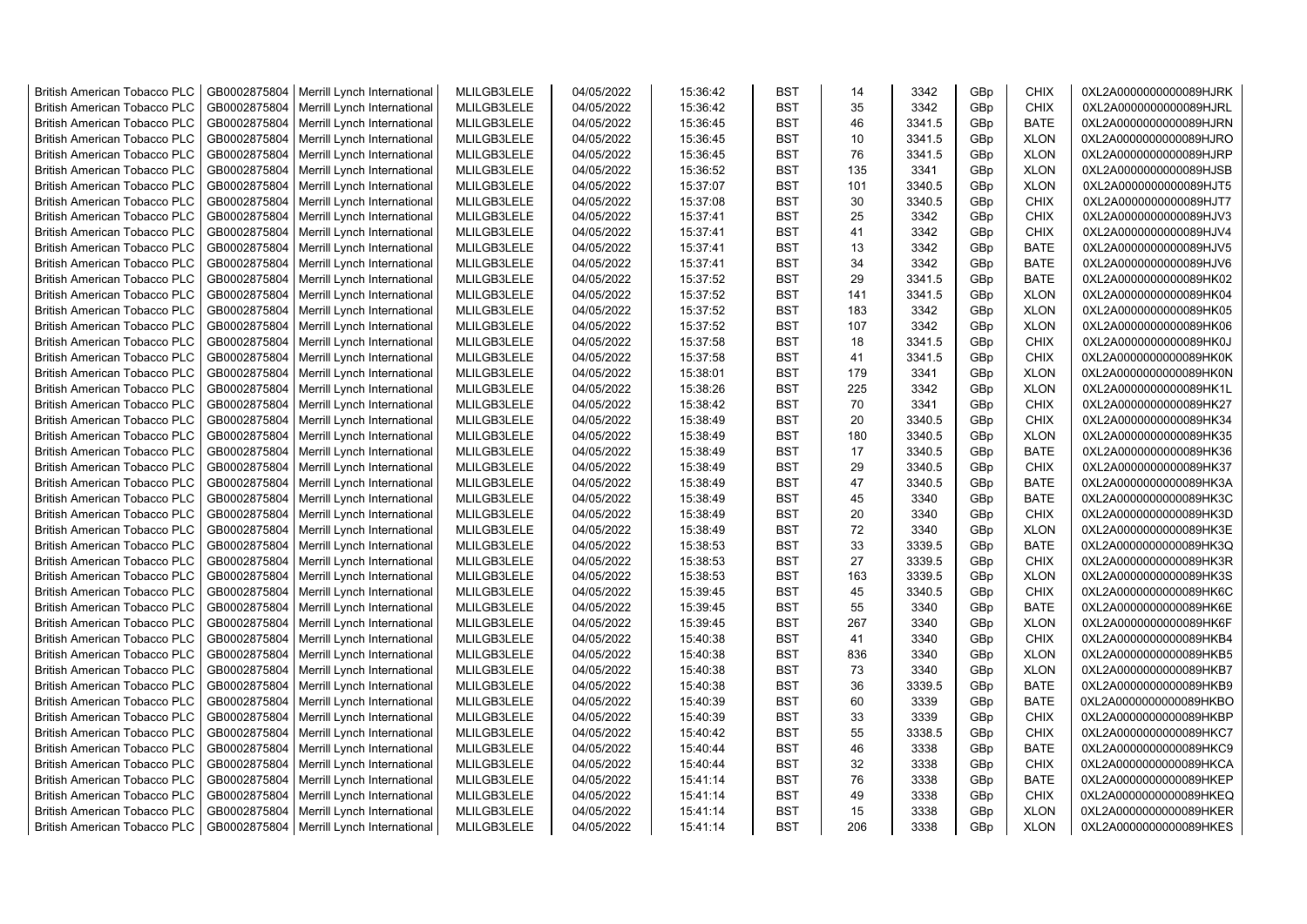| <b>British American Tobacco PLC</b> | GB0002875804 | Merrill Lynch International | MLILGB3LELE | 04/05/2022 | 15:41:28 | <b>BST</b> | 142            | 3339   | GBp | <b>XLON</b> | 0XL2A0000000000089HKFT |
|-------------------------------------|--------------|-----------------------------|-------------|------------|----------|------------|----------------|--------|-----|-------------|------------------------|
| <b>British American Tobacco PLC</b> | GB0002875804 | Merrill Lynch International | MLILGB3LELE | 04/05/2022 | 15:41:28 | <b>BST</b> | 88             | 3339   | GBp | <b>XLON</b> | 0XL2A0000000000089HKFU |
| <b>British American Tobacco PLC</b> | GB0002875804 | Merrill Lynch International | MLILGB3LELE | 04/05/2022 | 15:41:47 | <b>BST</b> | 223            | 3339.5 | GBp | <b>XLON</b> | 0XL2A0000000000089HKHE |
| <b>British American Tobacco PLC</b> | GB0002875804 | Merrill Lynch International | MLILGB3LELE | 04/05/2022 | 15:41:58 | <b>BST</b> | 70             | 3338.5 | GBp | <b>BATE</b> | 0XL2A0000000000089HKI8 |
| <b>British American Tobacco PLC</b> | GB0002875804 | Merrill Lynch International | MLILGB3LELE | 04/05/2022 | 15:41:58 | <b>BST</b> | 149            | 3338.5 | GBp | <b>XLON</b> | 0XL2A0000000000089HKI9 |
| <b>British American Tobacco PLC</b> | GB0002875804 | Merrill Lynch International | MLILGB3LELE | 04/05/2022 | 15:42:01 | <b>BST</b> | 48             | 3338   | GBp | <b>CHIX</b> | 0XL2A0000000000089HKJ1 |
| <b>British American Tobacco PLC</b> | GB0002875804 | Merrill Lynch International | MLILGB3LELE | 04/05/2022 | 15:42:03 | <b>BST</b> | 51             | 3338   | GBp | <b>BATE</b> | 0XL2A0000000000089HKJ6 |
| <b>British American Tobacco PLC</b> | GB0002875804 | Merrill Lynch International | MLILGB3LELE | 04/05/2022 | 15:42:05 | <b>BST</b> | 112            | 3337.5 | GBp | <b>BATE</b> | 0XL2A0000000000089HKJF |
| <b>British American Tobacco PLC</b> | GB0002875804 | Merrill Lynch International | MLILGB3LELE | 04/05/2022 | 15:42:05 | <b>BST</b> | 51             | 3337.5 | GBp | <b>CHIX</b> | 0XL2A0000000000089HKJG |
| <b>British American Tobacco PLC</b> | GB0002875804 | Merrill Lynch International | MLILGB3LELE | 04/05/2022 | 15:42:05 | <b>BST</b> | 187            | 3337.5 | GBp | <b>XLON</b> | 0XL2A0000000000089HKJH |
| <b>British American Tobacco PLC</b> | GB0002875804 | Merrill Lynch International | MLILGB3LELE | 04/05/2022 | 15:42:16 | <b>BST</b> | 108            | 3337   | GBp | <b>XLON</b> | 0XL2A0000000000089HKKB |
| <b>British American Tobacco PLC</b> | GB0002875804 | Merrill Lynch International | MLILGB3LELE | 04/05/2022 | 15:42:20 | <b>BST</b> | 32             | 3337   | GBp | <b>CHIX</b> | 0XL2A0000000000089HKKN |
| British American Tobacco PLC        | GB0002875804 | Merrill Lynch International | MLILGB3LELE | 04/05/2022 | 15:42:20 | <b>BST</b> | 114            | 3337   | GBp | <b>XLON</b> | 0XL2A0000000000089HKKO |
|                                     |              |                             | MLILGB3LELE |            |          | <b>BST</b> | 29             | 3336.5 |     | <b>CHIX</b> |                        |
| <b>British American Tobacco PLC</b> | GB0002875804 | Merrill Lynch International |             | 04/05/2022 | 15:42:26 |            |                |        | GBp |             | 0XL2A0000000000089HKL9 |
| <b>British American Tobacco PLC</b> | GB0002875804 | Merrill Lynch International | MLILGB3LELE | 04/05/2022 | 15:42:26 | <b>BST</b> | 94             | 3336.5 | GBp | <b>XLON</b> | 0XL2A0000000000089HKLA |
| <b>British American Tobacco PLC</b> | GB0002875804 | Merrill Lynch International | MLILGB3LELE | 04/05/2022 | 15:42:26 | <b>BST</b> | 42             | 3336.5 | GBp | <b>BATE</b> | 0XL2A0000000000089HKLB |
| <b>British American Tobacco PLC</b> | GB0002875804 | Merrill Lynch International | MLILGB3LELE | 04/05/2022 | 15:42:44 | <b>BST</b> | 63             | 3336   | GBp | BATE        | 0XL2A0000000000089HKN7 |
| <b>British American Tobacco PLC</b> | GB0002875804 | Merrill Lynch International | MLILGB3LELE | 04/05/2022 | 15:42:44 | <b>BST</b> | 35             | 3336   | GBp | <b>CHIX</b> | 0XL2A0000000000089HKN8 |
| <b>British American Tobacco PLC</b> | GB0002875804 | Merrill Lynch International | MLILGB3LELE | 04/05/2022 | 15:42:48 | <b>BST</b> | 98             | 3336   | GBp | <b>XLON</b> | 0XL2A0000000000089HKNO |
| <b>British American Tobacco PLC</b> | GB0002875804 | Merrill Lynch International | MLILGB3LELE | 04/05/2022 | 15:42:58 | <b>BST</b> | $\overline{7}$ | 3335.5 | GBp | <b>BATE</b> | 0XL2A0000000000089HKOK |
| <b>British American Tobacco PLC</b> | GB0002875804 | Merrill Lynch International | MLILGB3LELE | 04/05/2022 | 15:42:58 | <b>BST</b> | 65             | 3335.5 | GBp | <b>BATE</b> | 0XL2A0000000000089HKOL |
| <b>British American Tobacco PLC</b> | GB0002875804 | Merrill Lynch International | MLILGB3LELE | 04/05/2022 | 15:43:02 | <b>BST</b> | 40             | 3335.5 | GBp | <b>CHIX</b> | 0XL2A0000000000089HKP1 |
| <b>British American Tobacco PLC</b> | GB0002875804 | Merrill Lynch International | MLILGB3LELE | 04/05/2022 | 15:43:02 | <b>BST</b> | 111            | 3335.5 | GBp | <b>XLON</b> | 0XL2A0000000000089HKP2 |
| <b>British American Tobacco PLC</b> | GB0002875804 | Merrill Lynch International | MLILGB3LELE | 04/05/2022 | 15:43:16 | <b>BST</b> | 30             | 3335.5 | GBp | <b>BATE</b> | 0XL2A0000000000089HKPQ |
| <b>British American Tobacco PLC</b> | GB0002875804 | Merrill Lynch International | MLILGB3LELE | 04/05/2022 | 15:43:16 | <b>BST</b> | 40             | 3335.5 | GBp | <b>CHIX</b> | 0XL2A0000000000089HKPR |
| <b>British American Tobacco PLC</b> | GB0002875804 | Merrill Lynch International | MLILGB3LELE | 04/05/2022 | 15:43:16 | <b>BST</b> | 168            | 3335.5 | GBp | <b>XLON</b> | 0XL2A0000000000089HKPS |
| <b>British American Tobacco PLC</b> | GB0002875804 | Merrill Lynch International | MLILGB3LELE | 04/05/2022 | 15:43:52 | <b>BST</b> | 56             | 3336   | GBp | <b>CHIX</b> | 0XL2A0000000000089HKRH |
| British American Tobacco PLC        | GB0002875804 | Merrill Lynch International | MLILGB3LELE | 04/05/2022 | 15:44:12 | <b>BST</b> | 51             | 3336   | GBp | <b>BATE</b> | 0XL2A0000000000089HKTF |
| <b>British American Tobacco PLC</b> | GB0002875804 | Merrill Lynch International | MLILGB3LELE | 04/05/2022 | 15:44:27 | <b>BST</b> | 112            | 3335   | GBp | <b>BATE</b> | 0XL2A0000000000089HKU9 |
| <b>British American Tobacco PLC</b> | GB0002875804 | Merrill Lynch International | MLILGB3LELE | 04/05/2022 | 15:44:27 | <b>BST</b> | 48             | 3335   | GBp | <b>CHIX</b> | 0XL2A0000000000089HKUA |
| <b>British American Tobacco PLC</b> | GB0002875804 | Merrill Lynch International | MLILGB3LELE | 04/05/2022 | 15:44:27 | <b>BST</b> | 276            | 3335   | GBp | <b>XLON</b> | 0XL2A0000000000089HKUC |
| <b>British American Tobacco PLC</b> | GB0002875804 | Merrill Lynch International | MLILGB3LELE | 04/05/2022 | 15:44:27 | <b>BST</b> | 183            | 3335.5 | GBp | <b>XLON</b> | 0XL2A0000000000089HKUD |
| <b>British American Tobacco PLC</b> | GB0002875804 | Merrill Lynch International | MLILGB3LELE | 04/05/2022 | 15:44:27 | <b>BST</b> | 183            | 3335.5 | GBp | <b>XLON</b> | 0XL2A0000000000089HKUE |
| <b>British American Tobacco PLC</b> | GB0002875804 | Merrill Lynch International | MLILGB3LELE | 04/05/2022 | 15:44:27 | <b>BST</b> | 119            | 3335.5 | GBp | <b>XLON</b> | 0XL2A0000000000089HKUF |
| <b>British American Tobacco PLC</b> | GB0002875804 | Merrill Lynch International | MLILGB3LELE | 04/05/2022 | 15:44:46 | <b>BST</b> | 44             | 3334.5 | GBp | <b>CHIX</b> | 0XL2A0000000000089HKVJ |
| <b>British American Tobacco PLC</b> | GB0002875804 | Merrill Lynch International | MLILGB3LELE | 04/05/2022 | 15:44:46 | <b>BST</b> | 287            | 3334.5 | GBp | <b>XLON</b> | 0XL2A0000000000089HKVK |
| <b>British American Tobacco PLC</b> | GB0002875804 | Merrill Lynch International | MLILGB3LELE | 04/05/2022 | 15:44:46 | <b>BST</b> | 6              | 3334.5 | GBp | <b>BATE</b> | 0XL2A0000000000089HKVL |
| <b>British American Tobacco PLC</b> | GB0002875804 | Merrill Lynch International | MLILGB3LELE | 04/05/2022 | 15:44:46 | <b>BST</b> | 10             | 3334.5 | GBp | <b>BATE</b> | 0XL2A0000000000089HKVM |
| <b>British American Tobacco PLC</b> | GB0002875804 | Merrill Lynch International | MLILGB3LELE | 04/05/2022 | 15:44:46 | <b>BST</b> | 18             | 3334.5 | GBp | <b>BATE</b> | 0XL2A0000000000089HKVN |
| <b>British American Tobacco PLC</b> | GB0002875804 | Merrill Lynch International | MLILGB3LELE | 04/05/2022 | 15:44:46 | <b>BST</b> | 14             | 3334.5 | GBp | <b>BATE</b> | 0XL2A0000000000089HKVO |
| <b>British American Tobacco PLC</b> | GB0002875804 | Merrill Lynch International | MLILGB3LELE | 04/05/2022 | 15:44:54 | <b>BST</b> | 53             | 3335.5 | GBp | <b>CHIX</b> | 0XL2A0000000000089HL05 |
| <b>British American Tobacco PLC</b> | GB0002875804 | Merrill Lynch International | MLILGB3LELE | 04/05/2022 | 15:45:27 | <b>BST</b> | 54             | 3336   | GBp | <b>CHIX</b> | 0XL2A0000000000089HL2L |
| <b>British American Tobacco PLC</b> | GB0002875804 | Merrill Lynch International | MLILGB3LELE | 04/05/2022 | 15:45:27 | <b>BST</b> | 219            | 3336   | GBp | <b>XLON</b> | 0XL2A0000000000089HL2M |
| <b>British American Tobacco PLC</b> | GB0002875804 | Merrill Lynch International | MLILGB3LELE | 04/05/2022 | 15:45:43 | <b>BST</b> | 38             | 3335.5 | GBp | <b>CHIX</b> | 0XL2A0000000000089HL45 |
| British American Tobacco PLC        | GB0002875804 | Merrill Lynch International | MLILGB3LELE | 04/05/2022 | 15:45:43 | <b>BST</b> | 86             | 3335.5 | GBp | <b>XLON</b> | 0XL2A0000000000089HL46 |
| <b>British American Tobacco PLC</b> | GB0002875804 | Merrill Lynch International | MLILGB3LELE | 04/05/2022 | 15:45:43 | <b>BST</b> | 69             | 3335.5 | GBp | <b>BATE</b> | 0XL2A0000000000089HL48 |
| <b>British American Tobacco PLC</b> | GB0002875804 | Merrill Lynch International | MLILGB3LELE | 04/05/2022 | 15:46:33 | <b>BST</b> | 158            | 3336.5 | GBp | <b>BATE</b> | 0XL2A0000000000089HL77 |
| <b>British American Tobacco PLC</b> | GB0002875804 | Merrill Lynch International | MLILGB3LELE | 04/05/2022 | 15:46:53 | <b>BST</b> | 65             | 3336   | GBp | <b>BATE</b> | 0XL2A0000000000089HL7V |
|                                     |              |                             |             |            |          |            |                |        |     |             |                        |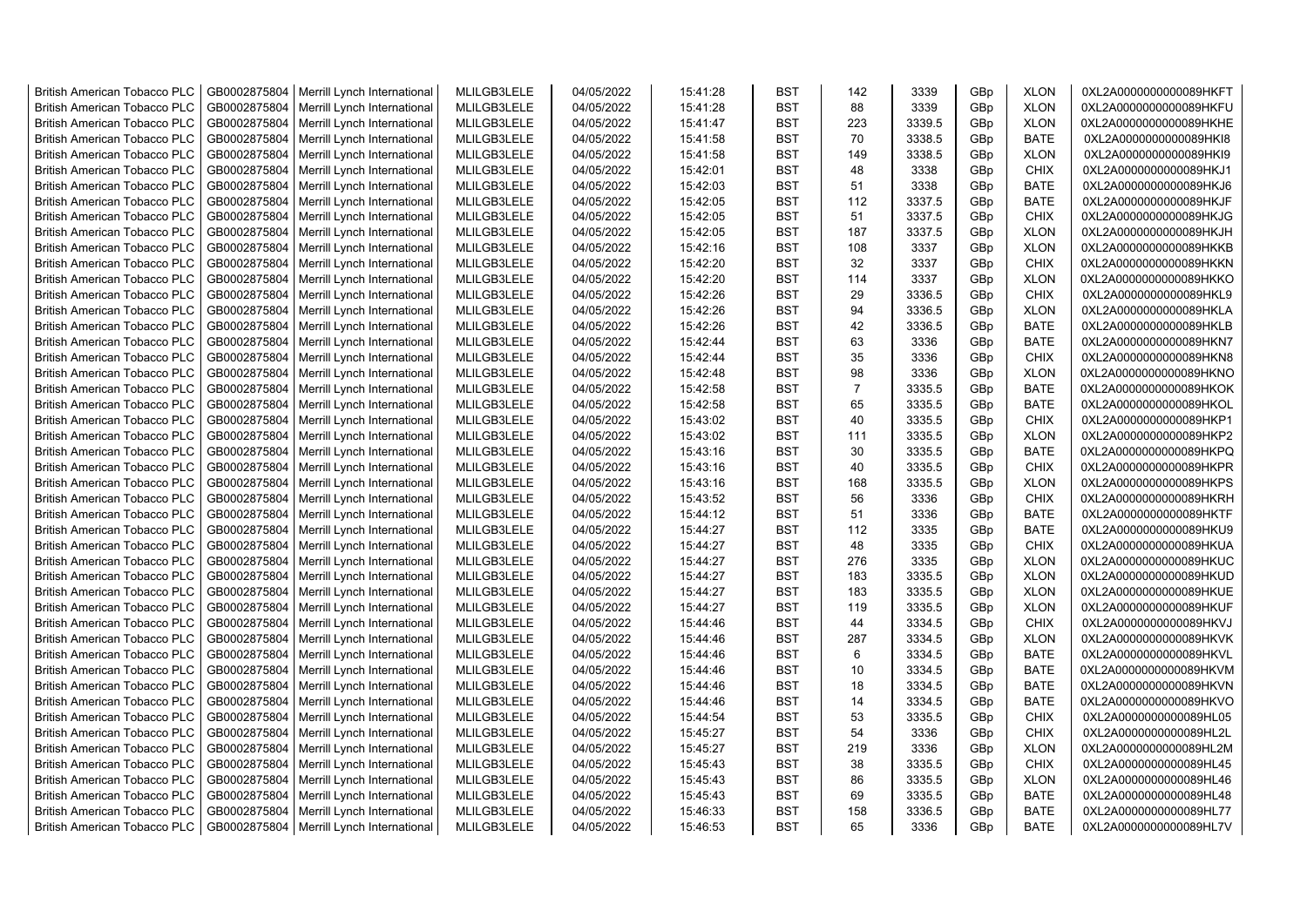| <b>British American Tobacco PLC</b> | GB0002875804 | Merrill Lynch International                | MLILGB3LELE | 04/05/2022 | 15:46:53 | <b>BST</b> | 183            | 3336.5 | GBp | <b>XLON</b> | 0XL2A0000000000089HL85 |
|-------------------------------------|--------------|--------------------------------------------|-------------|------------|----------|------------|----------------|--------|-----|-------------|------------------------|
| <b>British American Tobacco PLC</b> | GB0002875804 | Merrill Lynch International                | MLILGB3LELE | 04/05/2022 | 15:46:53 | <b>BST</b> | 708            | 3336   | GBp | <b>XLON</b> | 0XL2A0000000000089HL84 |
| <b>British American Tobacco PLC</b> | GB0002875804 | Merrill Lynch International                | MLILGB3LELE | 04/05/2022 | 15:46:53 | <b>BST</b> | 65             | 3336   | GBp | <b>CHIX</b> | 0XL2A0000000000089HL82 |
| <b>British American Tobacco PLC</b> | GB0002875804 | Merrill Lynch International                | MLILGB3LELE | 04/05/2022 | 15:46:53 | <b>BST</b> | 158            | 3336.5 | GBp | <b>XLON</b> | 0XL2A0000000000089HL86 |
| <b>British American Tobacco PLC</b> | GB0002875804 | Merrill Lynch International                | MLILGB3LELE | 04/05/2022 | 15:46:53 | <b>BST</b> | 40             | 3336   | GBp | <b>BATE</b> | 0XL2A0000000000089HL81 |
| <b>British American Tobacco PLC</b> | GB0002875804 | Merrill Lynch International                | MLILGB3LELE | 04/05/2022 | 15:46:53 | <b>BST</b> | $\overline{7}$ | 3336   | GBp | <b>BATE</b> | 0XL2A0000000000089HL80 |
| <b>British American Tobacco PLC</b> | GB0002875804 | Merrill Lynch International                | MLILGB3LELE | 04/05/2022 | 15:47:21 | <b>BST</b> | 51             | 3336   | GBp | <b>BATE</b> | 0XL2A0000000000089HL9P |
| <b>British American Tobacco PLC</b> | GB0002875804 | Merrill Lynch International                | MLILGB3LELE | 04/05/2022 | 15:47:23 | <b>BST</b> | 84             | 3335.5 | GBp | <b>CHIX</b> | 0XL2A0000000000089HL9T |
| <b>British American Tobacco PLC</b> | GB0002875804 | Merrill Lynch International                | MLILGB3LELE | 04/05/2022 | 15:47:23 | <b>BST</b> | 6              | 3335.5 | GBp | <b>BATE</b> | 0XL2A0000000000089HL9U |
| <b>British American Tobacco PLC</b> |              |                                            |             |            |          | <b>BST</b> | 106            |        |     | <b>BATE</b> |                        |
|                                     | GB0002875804 | Merrill Lynch International                | MLILGB3LELE | 04/05/2022 | 15:47:23 |            |                | 3335.5 | GBp |             | 0XL2A0000000000089HL9V |
| <b>British American Tobacco PLC</b> | GB0002875804 | Merrill Lynch International                | MLILGB3LELE | 04/05/2022 | 15:47:24 | <b>BST</b> | 250            | 3336   | GBp | <b>XLON</b> | 0XL2A0000000000089HLA1 |
| <b>British American Tobacco PLC</b> | GB0002875804 | Merrill Lynch International                | MLILGB3LELE | 04/05/2022 | 15:47:24 | <b>BST</b> | 106            | 3336   | GBp | <b>XLON</b> | 0XL2A0000000000089HLA2 |
| British American Tobacco PLC        | GB0002875804 | Merrill Lynch International                | MLILGB3LELE | 04/05/2022 | 15:47:34 | <b>BST</b> | 42             | 3335   | GBp | <b>CHIX</b> | 0XL2A0000000000089HLAK |
| <b>British American Tobacco PLC</b> | GB0002875804 | Merrill Lynch International                | MLILGB3LELE | 04/05/2022 | 15:47:34 | <b>BST</b> | 236            | 3335   | GBp | <b>XLON</b> | 0XL2A0000000000089HLAL |
| <b>British American Tobacco PLC</b> | GB0002875804 | Merrill Lynch International                | MLILGB3LELE | 04/05/2022 | 15:47:34 | <b>BST</b> | 73             | 3335   | GBp | <b>BATE</b> | 0XL2A0000000000089HLAM |
| <b>British American Tobacco PLC</b> | GB0002875804 | Merrill Lynch International                | MLILGB3LELE | 04/05/2022 | 15:47:35 | <b>BST</b> | 104            | 3334.5 | GBp | <b>BATE</b> | 0XL2A0000000000089HLAS |
| <b>British American Tobacco PLC</b> | GB0002875804 | Merrill Lynch International                | MLILGB3LELE | 04/05/2022 | 15:47:35 | <b>BST</b> | 18             | 3334.5 | GBp | CHIX        | 0XL2A0000000000089HLAT |
| <b>British American Tobacco PLC</b> | GB0002875804 | Merrill Lynch International                | MLILGB3LELE | 04/05/2022 | 15:47:35 | <b>BST</b> | 19             | 3334.5 | GBp | <b>XLON</b> | 0XL2A0000000000089HLAU |
| <b>British American Tobacco PLC</b> | GB0002875804 | Merrill Lynch International                | MLILGB3LELE | 04/05/2022 | 15:47:35 | <b>BST</b> | 101            | 3334.5 | GBp | <b>XLON</b> | 0XL2A0000000000089HLAV |
| <b>British American Tobacco PLC</b> | GB0002875804 | Merrill Lynch International                | MLILGB3LELE | 04/05/2022 | 15:47:43 | <b>BST</b> | 56             | 3334   | GBp | <b>CHIX</b> | 0XL2A0000000000089HLC6 |
| <b>British American Tobacco PLC</b> | GB0002875804 | Merrill Lynch International                | MLILGB3LELE | 04/05/2022 | 15:47:50 | <b>BST</b> | 135            | 3333.5 | GBp | <b>XLON</b> | 0XL2A0000000000089HLCO |
| <b>British American Tobacco PLC</b> | GB0002875804 | Merrill Lynch International                | MLILGB3LELE | 04/05/2022 | 15:47:50 | <b>BST</b> | 19             | 3333.5 | GBp | <b>BATE</b> | 0XL2A0000000000089HLCP |
| <b>British American Tobacco PLC</b> | GB0002875804 | Merrill Lynch International                | MLILGB3LELE | 04/05/2022 | 15:47:50 | <b>BST</b> | 34             | 3333.5 | GBp | <b>CHIX</b> | 0XL2A0000000000089HLCQ |
| <b>British American Tobacco PLC</b> | GB0002875804 | Merrill Lynch International                | MLILGB3LELE | 04/05/2022 | 15:48:01 | <b>BST</b> | 34             | 3333.5 | GBp | <b>CHIX</b> | 0XL2A0000000000089HLE0 |
| <b>British American Tobacco PLC</b> | GB0002875804 | Merrill Lynch International                | MLILGB3LELE | 04/05/2022 | 15:48:59 | <b>BST</b> | 101            | 3334   | GBp | <b>BATE</b> | 0XL2A0000000000089HLH3 |
| <b>British American Tobacco PLC</b> | GB0002875804 | Merrill Lynch International                | MLILGB3LELE | 04/05/2022 | 15:48:59 | <b>BST</b> | 105            | 3334   | GBp | <b>BATE</b> | 0XL2A0000000000089HLH4 |
| <b>British American Tobacco PLC</b> | GB0002875804 | Merrill Lynch International                | MLILGB3LELE | 04/05/2022 | 15:48:59 | <b>BST</b> | 79             | 3334   | GBp | <b>BATE</b> | 0XL2A0000000000089HLH5 |
| <b>British American Tobacco PLC</b> | GB0002875804 | Merrill Lynch International                | MLILGB3LELE | 04/05/2022 | 15:48:59 | <b>BST</b> | 887            | 3334   | GBp | <b>XLON</b> | 0XL2A0000000000089HLH7 |
| <b>British American Tobacco PLC</b> | GB0002875804 | Merrill Lynch International                | MLILGB3LELE | 04/05/2022 | 15:48:59 | <b>BST</b> | 51             | 3334.5 | GBp | <b>BATE</b> | 0XL2A0000000000089HLH8 |
| <b>British American Tobacco PLC</b> | GB0002875804 | Merrill Lynch International                | MLILGB3LELE | 04/05/2022 | 15:48:59 | <b>BST</b> | 79             | 3334.5 | GBp | <b>BATE</b> | 0XL2A0000000000089HLH9 |
| <b>British American Tobacco PLC</b> | GB0002875804 |                                            | MLILGB3LELE | 04/05/2022 | 15:49:29 | <b>BST</b> | 14             | 3335   | GBp | <b>XLON</b> |                        |
|                                     |              | Merrill Lynch International                |             |            |          | <b>BST</b> |                |        |     |             | 0XL2A0000000000089HLJM |
| <b>British American Tobacco PLC</b> | GB0002875804 | Merrill Lynch International                | MLILGB3LELE | 04/05/2022 | 15:49:29 |            | 115            | 3335   | GBp | <b>XLON</b> | 0XL2A0000000000089HLJN |
| <b>British American Tobacco PLC</b> | GB0002875804 | Merrill Lynch International                | MLILGB3LELE | 04/05/2022 | 15:50:06 | <b>BST</b> | 250            | 3335   | GBp | <b>XLON</b> | 0XL2A0000000000089HLM4 |
| <b>British American Tobacco PLC</b> | GB0002875804 | Merrill Lynch International                | MLILGB3LELE | 04/05/2022 | 15:50:06 | <b>BST</b> | 66             | 3335   | GBp | <b>XLON</b> | 0XL2A0000000000089HLM5 |
| <b>British American Tobacco PLC</b> | GB0002875804 | Merrill Lynch International                | MLILGB3LELE | 04/05/2022 | 15:50:35 | <b>BST</b> | 80             | 3334.5 | GBp | <b>CHIX</b> | 0XL2A0000000000089HLNI |
| <b>British American Tobacco PLC</b> | GB0002875804 | Merrill Lynch International                | MLILGB3LELE | 04/05/2022 | 15:50:35 | <b>BST</b> | 172            | 3334.5 | GBp | <b>XLON</b> | 0XL2A0000000000089HLNK |
| <b>British American Tobacco PLC</b> | GB0002875804 | Merrill Lynch International                | MLILGB3LELE | 04/05/2022 | 15:50:36 | <b>BST</b> | 127            | 3334.5 | GBp | <b>CHIX</b> | 0XL2A0000000000089HLNR |
| <b>British American Tobacco PLC</b> | GB0002875804 | Merrill Lynch International                | MLILGB3LELE | 04/05/2022 | 15:50:37 | <b>BST</b> | 24             | 3334   | GBp | <b>BATE</b> | 0XL2A0000000000089HLOC |
| <b>British American Tobacco PLC</b> | GB0002875804 | Merrill Lynch International                | MLILGB3LELE | 04/05/2022 | 15:50:37 | <b>BST</b> | 170            | 3334   | GBp | <b>XLON</b> | 0XL2A0000000000089HLOD |
| <b>British American Tobacco PLC</b> | GB0002875804 | Merrill Lynch International                | MLILGB3LELE | 04/05/2022 | 15:50:43 | <b>BST</b> | 53             | 3335   | GBp | <b>BATE</b> | 0XL2A0000000000089HLON |
| <b>British American Tobacco PLC</b> | GB0002875804 | Merrill Lynch International                | MLILGB3LELE | 04/05/2022 | 15:50:43 | <b>BST</b> | 65             | 3335   | GBp | <b>BATE</b> | 0XL2A0000000000089HLOO |
| <b>British American Tobacco PLC</b> | GB0002875804 | Merrill Lynch International                | MLILGB3LELE | 04/05/2022 | 15:50:56 | <b>BST</b> | 81             | 3335   | GBp | <b>CHIX</b> | 0XL2A0000000000089HLQ3 |
| <b>British American Tobacco PLC</b> | GB0002875804 | Merrill Lynch International                | MLILGB3LELE | 04/05/2022 | 15:50:56 | <b>BST</b> | 164            | 3335   | GBp | <b>XLON</b> | 0XL2A0000000000089HLQ4 |
| <b>British American Tobacco PLC</b> | GB0002875804 | Merrill Lynch International                | MLILGB3LELE | 04/05/2022 | 15:51:01 | <b>BST</b> | 32             | 3334.5 | GBp | <b>BATE</b> | 0XL2A0000000000089HLQG |
| <b>British American Tobacco PLC</b> | GB0002875804 | Merrill Lynch International                | MLILGB3LELE | 04/05/2022 | 15:51:35 | <b>BST</b> | 74             | 3335   | GBp | <b>CHIX</b> | 0XL2A0000000000089HLT2 |
| <b>British American Tobacco PLC</b> | GB0002875804 | Merrill Lynch International                | MLILGB3LELE | 04/05/2022 | 15:51:37 | <b>BST</b> | 183            | 3335   | GBp | <b>XLON</b> | 0XL2A0000000000089HLT6 |
| <b>British American Tobacco PLC</b> | GB0002875804 | Merrill Lynch International                | MLILGB3LELE | 04/05/2022 | 15:51:37 | <b>BST</b> | 250            | 3335   | GBp | <b>XLON</b> | 0XL2A0000000000089HLT5 |
| <b>British American Tobacco PLC</b> |              | GB0002875804   Merrill Lynch International | MLILGB3LELE | 04/05/2022 | 15:51:37 | <b>BST</b> | 84             | 3335   | GBp | <b>XLON</b> | 0XL2A0000000000089HLT7 |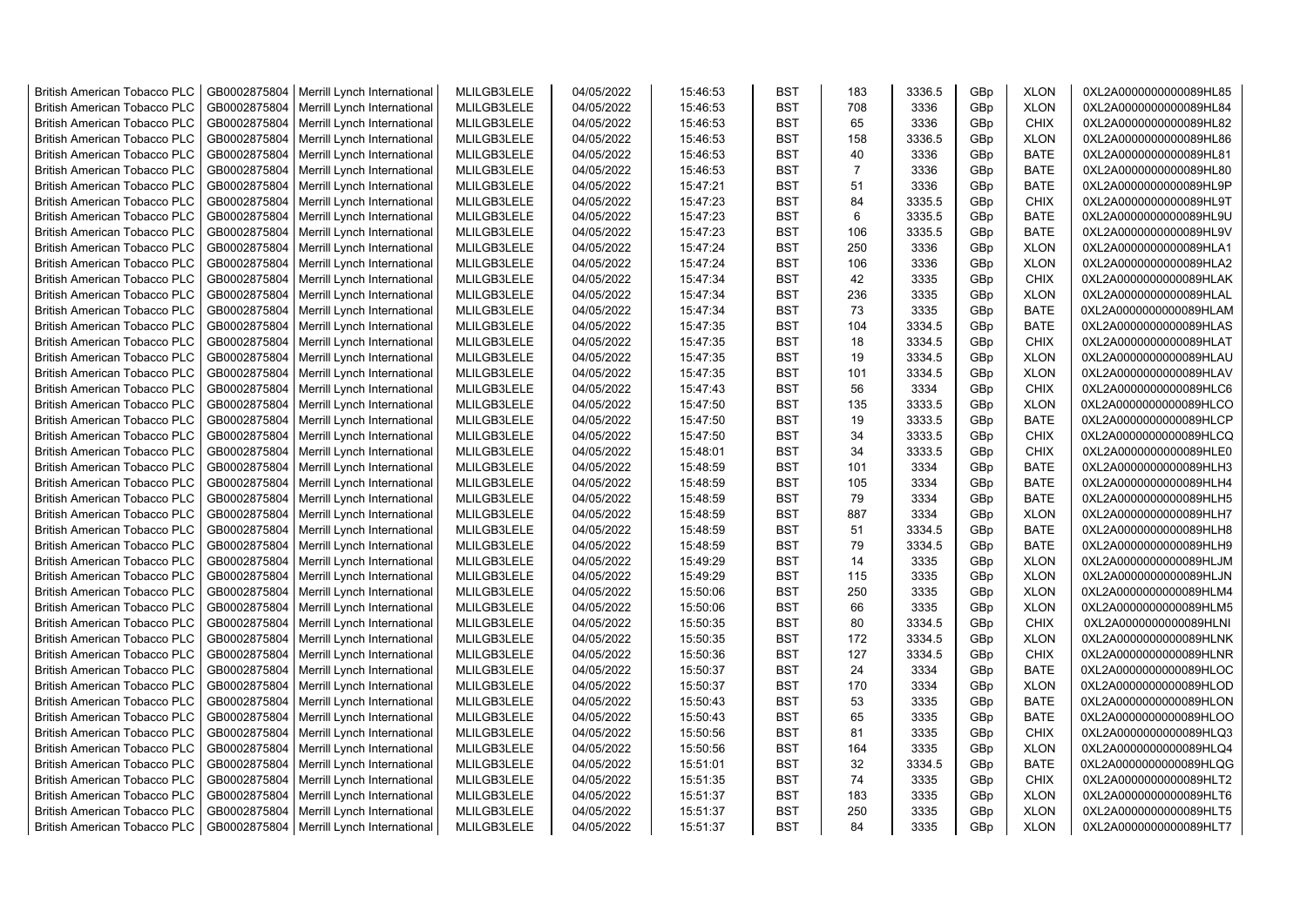| <b>British American Tobacco PLC</b> | GB0002875804 | Merrill Lynch International | MLILGB3LELE | 04/05/2022 | 15:51:54 | <b>BST</b> | 58  | 3334.5 | GBp | <b>CHIX</b> | 0XL2A0000000000089HLU1 |
|-------------------------------------|--------------|-----------------------------|-------------|------------|----------|------------|-----|--------|-----|-------------|------------------------|
| <b>British American Tobacco PLC</b> | GB0002875804 | Merrill Lynch International | MLILGB3LELE | 04/05/2022 | 15:51:57 | <b>BST</b> | 60  | 3334.5 | GBp | <b>CHIX</b> | 0XL2A0000000000089HLUH |
| <b>British American Tobacco PLC</b> | GB0002875804 | Merrill Lynch International | MLILGB3LELE | 04/05/2022 | 15:52:18 | <b>BST</b> | 81  | 3334.5 | GBp | <b>BATE</b> | 0XL2A0000000000089HLVO |
| <b>British American Tobacco PLC</b> | GB0002875804 | Merrill Lynch International | MLILGB3LELE | 04/05/2022 | 15:52:33 | <b>BST</b> | 400 | 3335   | GBp | <b>XLON</b> | 0XL2A0000000000089HM0I |
| <b>British American Tobacco PLC</b> | GB0002875804 | Merrill Lynch International | MLILGB3LELE | 04/05/2022 | 15:52:33 | <b>BST</b> | 183 | 3335   | GBp | <b>XLON</b> | 0XL2A0000000000089HM0J |
| <b>British American Tobacco PLC</b> | GB0002875804 | Merrill Lynch International | MLILGB3LELE | 04/05/2022 | 15:52:33 | <b>BST</b> | 53  | 3335   | GBp | <b>XLON</b> | 0XL2A0000000000089HM0K |
| <b>British American Tobacco PLC</b> | GB0002875804 | Merrill Lynch International | MLILGB3LELE | 04/05/2022 | 15:52:38 | <b>BST</b> | 85  | 3335.5 | GBp | <b>BATE</b> | 0XL2A0000000000089HM0V |
| <b>British American Tobacco PLC</b> | GB0002875804 | Merrill Lynch International | MLILGB3LELE | 04/05/2022 | 15:52:38 | <b>BST</b> | 136 | 3335.5 | GBp | <b>XLON</b> | 0XL2A0000000000089HM10 |
| <b>British American Tobacco PLC</b> | GB0002875804 | Merrill Lynch International | MLILGB3LELE | 04/05/2022 | 15:52:47 | <b>BST</b> | 21  | 3335   | GBp | <b>BATE</b> | 0XL2A0000000000089HM1J |
| <b>British American Tobacco PLC</b> | GB0002875804 | Merrill Lynch International | MLILGB3LELE | 04/05/2022 | 15:53:12 | <b>BST</b> | 199 | 3335   | GBp | <b>XLON</b> | 0XL2A0000000000089HM2U |
| <b>British American Tobacco PLC</b> | GB0002875804 | Merrill Lynch International | MLILGB3LELE | 04/05/2022 | 15:53:28 | <b>BST</b> | 111 | 3335.5 | GBp | <b>CHIX</b> | 0XL2A0000000000089HM3G |
| <b>British American Tobacco PLC</b> | GB0002875804 | Merrill Lynch International | MLILGB3LELE | 04/05/2022 | 15:53:28 | <b>BST</b> | 219 | 3335.5 | GBp | <b>XLON</b> | 0XL2A0000000000089HM3H |
| <b>British American Tobacco PLC</b> | GB0002875804 | Merrill Lynch International | MLILGB3LELE | 04/05/2022 | 15:53:37 | <b>BST</b> | 31  | 3335   | GBp | BATE        | 0XL2A0000000000089HM4R |
| <b>British American Tobacco PLC</b> | GB0002875804 | Merrill Lynch International | MLILGB3LELE | 04/05/2022 | 15:53:52 | <b>BST</b> | 19  | 3335   | GBp | <b>BATE</b> | 0XL2A0000000000089HM5E |
| <b>British American Tobacco PLC</b> | GB0002875804 | Merrill Lynch International | MLILGB3LELE | 04/05/2022 | 15:53:52 | <b>BST</b> | 11  | 3335   | GBp | <b>BATE</b> | 0XL2A0000000000089HM5F |
| <b>British American Tobacco PLC</b> | GB0002875804 | Merrill Lynch International | MLILGB3LELE | 04/05/2022 | 15:54:02 | <b>BST</b> | 90  | 3335.5 | GBp | <b>XLON</b> | 0XL2A0000000000089HM5O |
| <b>British American Tobacco PLC</b> | GB0002875804 | Merrill Lynch International | MLILGB3LELE | 04/05/2022 | 15:54:02 | <b>BST</b> | 183 | 3335.5 | GBp | <b>XLON</b> | 0XL2A0000000000089HM5P |
| <b>British American Tobacco PLC</b> | GB0002875804 | Merrill Lynch International | MLILGB3LELE | 04/05/2022 | 15:54:02 | <b>BST</b> | 180 | 3335.5 | GBp | <b>XLON</b> | 0XL2A0000000000089HM5Q |
| <b>British American Tobacco PLC</b> | GB0002875804 | Merrill Lynch International | MLILGB3LELE | 04/05/2022 | 15:54:18 | <b>BST</b> | 37  | 3335   | GBp | <b>BATE</b> | 0XL2A0000000000089HM6C |
| <b>British American Tobacco PLC</b> | GB0002875804 | Merrill Lynch International | MLILGB3LELE | 04/05/2022 | 15:54:18 | <b>BST</b> | 51  | 3335   | GBp | <b>XLON</b> | 0XL2A0000000000089HM6E |
| <b>British American Tobacco PLC</b> | GB0002875804 | Merrill Lynch International | MLILGB3LELE | 04/05/2022 | 15:54:18 | <b>BST</b> | 65  | 3335   | GBp | <b>XLON</b> | 0XL2A0000000000089HM6F |
| <b>British American Tobacco PLC</b> | GB0002875804 | Merrill Lynch International | MLILGB3LELE | 04/05/2022 | 15:54:52 | <b>BST</b> | 16  | 3334.5 | GBp | <b>BATE</b> | 0XL2A0000000000089HM80 |
| <b>British American Tobacco PLC</b> | GB0002875804 | Merrill Lynch International | MLILGB3LELE | 04/05/2022 | 15:54:52 | <b>BST</b> | 44  | 3334.5 | GBp | <b>CHIX</b> | 0XL2A0000000000089HM81 |
| <b>British American Tobacco PLC</b> | GB0002875804 | Merrill Lynch International | MLILGB3LELE | 04/05/2022 | 15:54:52 | BST        | 258 | 3334.5 | GBp | <b>XLON</b> | 0XL2A0000000000089HM82 |
| <b>British American Tobacco PLC</b> | GB0002875804 | Merrill Lynch International | MLILGB3LELE | 04/05/2022 | 15:54:52 | <b>BST</b> | 71  | 3334.5 | GBp | <b>CHIX</b> | 0XL2A0000000000089HM83 |
| British American Tobacco PLC        | GB0002875804 | Merrill Lynch International | MLILGB3LELE | 04/05/2022 | 15:55:01 | <b>BST</b> | 189 | 3334.5 | GBp | <b>XLON</b> | 0XL2A0000000000089HM9A |
| <b>British American Tobacco PLC</b> | GB0002875804 | Merrill Lynch International | MLILGB3LELE | 04/05/2022 | 15:55:01 | <b>BST</b> | 97  | 3334.5 | GBp | <b>XLON</b> | 0XL2A0000000000089HM9B |
| <b>British American Tobacco PLC</b> | GB0002875804 | Merrill Lynch International | MLILGB3LELE | 04/05/2022 | 15:55:05 | <b>BST</b> | 26  | 3334   | GBp | <b>BATE</b> | 0XL2A0000000000089HM9M |
| <b>British American Tobacco PLC</b> | GB0002875804 | Merrill Lynch International | MLILGB3LELE | 04/05/2022 | 15:55:05 | <b>BST</b> | 28  | 3334   | GBp | <b>BATE</b> | 0XL2A0000000000089HM9N |
| <b>British American Tobacco PLC</b> | GB0002875804 | Merrill Lynch International | MLILGB3LELE | 04/05/2022 | 15:55:05 | <b>BST</b> | 25  | 3334   | GBp | <b>XLON</b> | 0XL2A0000000000089HM9O |
| <b>British American Tobacco PLC</b> | GB0002875804 | Merrill Lynch International | MLILGB3LELE | 04/05/2022 | 15:55:05 | <b>BST</b> | 253 | 3334   | GBp | <b>XLON</b> | 0XL2A0000000000089HM9P |
| <b>British American Tobacco PLC</b> | GB0002875804 | Merrill Lynch International | MLILGB3LELE | 04/05/2022 | 15:55:08 | <b>BST</b> | 16  | 3333.5 | GBp | <b>BATE</b> | 0XL2A0000000000089HMA7 |
| <b>British American Tobacco PLC</b> | GB0002875804 | Merrill Lynch International | MLILGB3LELE | 04/05/2022 | 15:55:08 | <b>BST</b> | 63  | 3333.5 | GBp | BATE        | 0XL2A0000000000089HMA8 |
| <b>British American Tobacco PLC</b> | GB0002875804 | Merrill Lynch International | MLILGB3LELE | 04/05/2022 | 15:55:08 | <b>BST</b> | 70  | 3333.5 | GBp | <b>CHIX</b> | 0XL2A0000000000089HMA9 |
| <b>British American Tobacco PLC</b> | GB0002875804 | Merrill Lynch International | MLILGB3LELE | 04/05/2022 | 15:55:08 | <b>BST</b> | 100 | 3333.5 | GBp | <b>CHIX</b> | 0XL2A0000000000089HMAA |
| <b>British American Tobacco PLC</b> | GB0002875804 | Merrill Lynch International | MLILGB3LELE | 04/05/2022 | 15:55:08 | <b>BST</b> | 78  | 3333.5 | GBp | <b>XLON</b> | 0XL2A0000000000089HMAB |
| <b>British American Tobacco PLC</b> | GB0002875804 | Merrill Lynch International | MLILGB3LELE | 04/05/2022 | 15:55:21 | <b>BST</b> | 5   | 3333.5 | GBp | <b>BATE</b> | 0XL2A0000000000089HMB8 |
| <b>British American Tobacco PLC</b> | GB0002875804 | Merrill Lynch International | MLILGB3LELE | 04/05/2022 | 15:55:32 | <b>BST</b> | 26  | 3333   | GBp | <b>BATE</b> | 0XL2A0000000000089HMBU |
| <b>British American Tobacco PLC</b> | GB0002875804 | Merrill Lynch International | MLILGB3LELE | 04/05/2022 | 15:55:32 | <b>BST</b> | 85  | 3333   | GBp | <b>XLON</b> | 0XL2A0000000000089HMBV |
| <b>British American Tobacco PLC</b> | GB0002875804 | Merrill Lynch International | MLILGB3LELE | 04/05/2022 | 15:55:33 | <b>BST</b> | 39  | 3333   | GBp | <b>CHIX</b> | 0XL2A0000000000089HMC0 |
| <b>British American Tobacco PLC</b> | GB0002875804 | Merrill Lynch International | MLILGB3LELE | 04/05/2022 | 15:55:35 | <b>BST</b> | 11  | 3332.5 | GBp | <b>BATE</b> | 0XL2A0000000000089HMC4 |
| <b>British American Tobacco PLC</b> | GB0002875804 | Merrill Lynch International | MLILGB3LELE | 04/05/2022 | 15:55:35 | <b>BST</b> | 27  | 3332.5 | GBp | <b>CHIX</b> | 0XL2A0000000000089HMC5 |
| <b>British American Tobacco PLC</b> | GB0002875804 | Merrill Lynch International | MLILGB3LELE | 04/05/2022 | 15:55:35 | <b>BST</b> | 95  | 3332.5 | GBp | <b>XLON</b> | 0XL2A0000000000089HMC6 |
| British American Tobacco PLC        | GB0002875804 | Merrill Lynch International | MLILGB3LELE | 04/05/2022 | 15:55:40 | <b>BST</b> | 20  | 3332   | GBp | <b>BATE</b> | 0XL2A0000000000089HMCG |
| <b>British American Tobacco PLC</b> | GB0002875804 | Merrill Lynch International | MLILGB3LELE | 04/05/2022 | 15:55:41 | <b>BST</b> | 142 | 3332   | GBp | <b>XLON</b> | 0XL2A0000000000089HMCJ |
| <b>British American Tobacco PLC</b> | GB0002875804 | Merrill Lynch International | MLILGB3LELE | 04/05/2022 | 15:55:44 | <b>BST</b> | 35  | 3332   | GBp | <b>CHIX</b> | 0XL2A0000000000089HMCT |
| <b>British American Tobacco PLC</b> | GB0002875804 | Merrill Lynch International | MLILGB3LELE | 04/05/2022 | 15:55:44 | <b>BST</b> | 23  | 3331.5 | GBp | <b>BATE</b> | 0XL2A0000000000089HMCU |
| <b>British American Tobacco PLC</b> | GB0002875804 | Merrill Lynch International | MLILGB3LELE | 04/05/2022 | 15:55:54 | <b>BST</b> | 149 | 3331.5 | GBp | <b>XLON</b> | 0XL2A0000000000089HMD4 |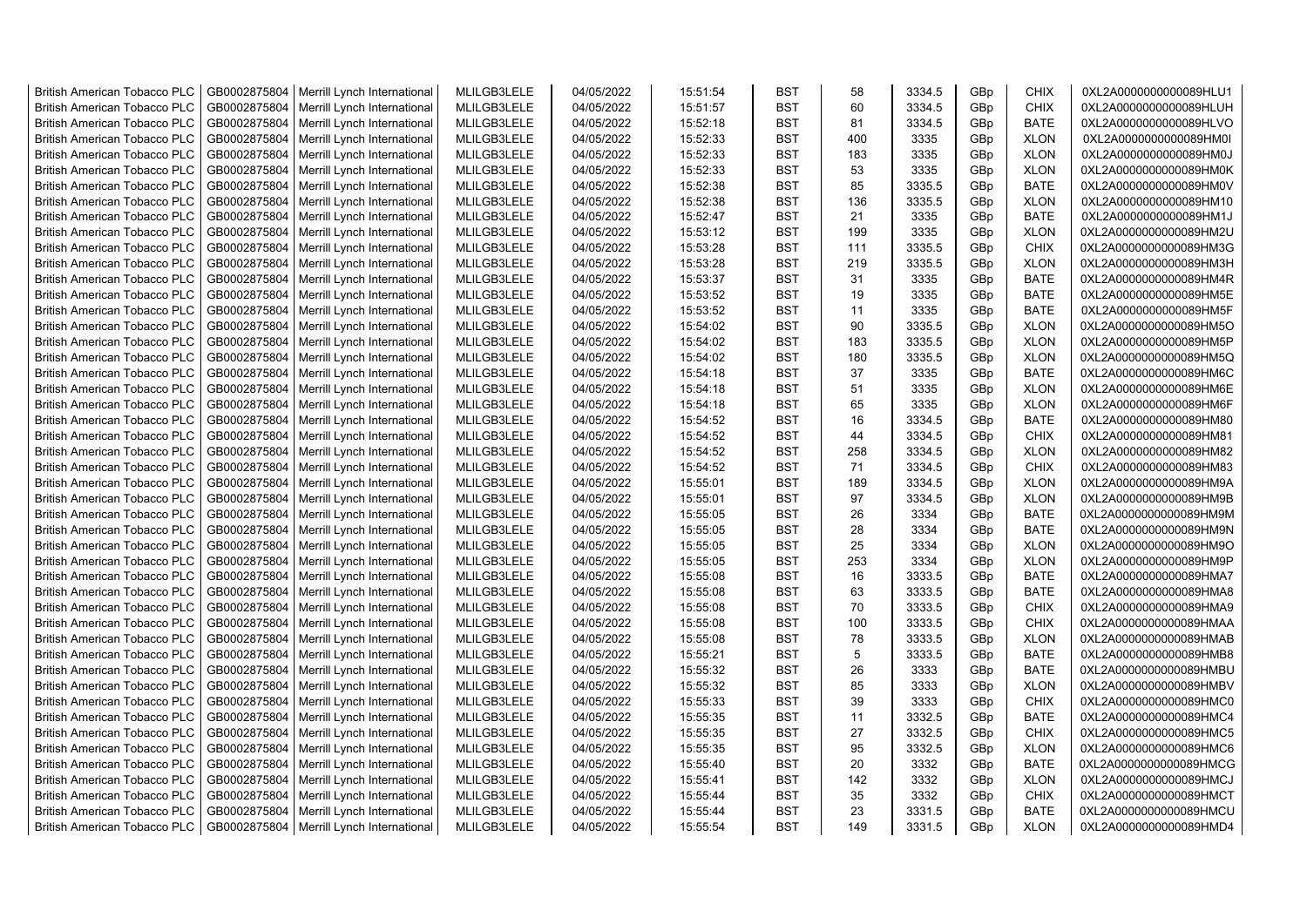| <b>British American Tobacco PLC</b> | GB0002875804 | Merrill Lynch International | MLILGB3LELE | 04/05/2022 | 15:56:17 | <b>BST</b> | 265 | 3332.5 | GBp | <b>BATE</b> | 0XL2A0000000000089HMED |
|-------------------------------------|--------------|-----------------------------|-------------|------------|----------|------------|-----|--------|-----|-------------|------------------------|
| <b>British American Tobacco PLC</b> | GB0002875804 | Merrill Lynch International | MLILGB3LELE | 04/05/2022 | 15:56:44 | <b>BST</b> | 83  | 3333   | GBp | <b>BATE</b> | 0XL2A0000000000089HMG5 |
| <b>British American Tobacco PLC</b> | GB0002875804 | Merrill Lynch International | MLILGB3LELE | 04/05/2022 | 15:56:58 | <b>BST</b> | 250 | 3334   | GBp | <b>XLON</b> | 0XL2A0000000000089HMGV |
| <b>British American Tobacco PLC</b> | GB0002875804 | Merrill Lynch International | MLILGB3LELE | 04/05/2022 | 15:56:58 | <b>BST</b> | 183 | 3334   | GBp | <b>XLON</b> | 0XL2A0000000000089HMH0 |
| <b>British American Tobacco PLC</b> | GB0002875804 | Merrill Lynch International | MLILGB3LELE | 04/05/2022 | 15:56:58 | <b>BST</b> | 59  | 3334   | GBp | <b>XLON</b> | 0XL2A0000000000089HMH1 |
| <b>British American Tobacco PLC</b> | GB0002875804 | Merrill Lynch International | MLILGB3LELE | 04/05/2022 | 15:57:09 | <b>BST</b> | 36  | 3333   | GBp | <b>CHIX</b> | 0XL2A0000000000089HMI2 |
| <b>British American Tobacco PLC</b> | GB0002875804 | Merrill Lynch International | MLILGB3LELE | 04/05/2022 | 15:57:09 | <b>BST</b> | 25  | 3333   | GBp | <b>BATE</b> | 0XL2A0000000000089HMI3 |
| <b>British American Tobacco PLC</b> | GB0002875804 | Merrill Lynch International | MLILGB3LELE | 04/05/2022 | 15:57:09 | <b>BST</b> | 127 | 3333   | GBp | <b>BATE</b> | 0XL2A0000000000089HMI4 |
| <b>British American Tobacco PLC</b> | GB0002875804 | Merrill Lynch International | MLILGB3LELE | 04/05/2022 | 15:57:09 | <b>BST</b> | 144 | 3333   | GBp | <b>BATE</b> | 0XL2A0000000000089HMI5 |
| <b>British American Tobacco PLC</b> | GB0002875804 | Merrill Lynch International | MLILGB3LELE | 04/05/2022 | 15:57:09 | <b>BST</b> | 356 | 3333   | GBp | <b>XLON</b> | 0XL2A0000000000089HMI6 |
| <b>British American Tobacco PLC</b> | GB0002875804 | Merrill Lynch International | MLILGB3LELE | 04/05/2022 | 15:57:09 | <b>BST</b> | 39  | 3333   | GBp | <b>CHIX</b> | 0XL2A0000000000089HMI7 |
| <b>British American Tobacco PLC</b> | GB0002875804 | Merrill Lynch International | MLILGB3LELE | 04/05/2022 | 15:57:37 | <b>BST</b> | 95  | 3333   | GBp | <b>CHIX</b> | 0XL2A0000000000089HMK1 |
| <b>British American Tobacco PLC</b> | GB0002875804 | Merrill Lynch International | MLILGB3LELE | 04/05/2022 | 15:57:45 | <b>BST</b> | 17  | 3334   | GBp | <b>XLON</b> | 0XL2A0000000000089HMKU |
| <b>British American Tobacco PLC</b> | GB0002875804 | Merrill Lynch International | MLILGB3LELE | 04/05/2022 | 15:57:45 | <b>BST</b> | 224 | 3334   | GBp | <b>XLON</b> | 0XL2A0000000000089HMKV |
| <b>British American Tobacco PLC</b> | GB0002875804 | Merrill Lynch International | MLILGB3LELE | 04/05/2022 | 15:58:02 | <b>BST</b> | 179 | 3334.5 | GBp | <b>XLON</b> | 0XL2A0000000000089HMLM |
| <b>British American Tobacco PLC</b> | GB0002875804 | Merrill Lynch International | MLILGB3LELE | 04/05/2022 | 15:58:16 | <b>BST</b> | 40  | 3334   | GBp | <b>CHIX</b> | 0XL2A0000000000089HMMI |
| <b>British American Tobacco PLC</b> | GB0002875804 | Merrill Lynch International | MLILGB3LELE | 04/05/2022 | 15:58:16 | <b>BST</b> | 26  | 3334   | GBp | <b>CHIX</b> | 0XL2A0000000000089HMMJ |
| <b>British American Tobacco PLC</b> | GB0002875804 | Merrill Lynch International | MLILGB3LELE | 04/05/2022 | 15:58:16 | <b>BST</b> | 126 | 3334   | GBp | <b>XLON</b> | 0XL2A0000000000089HMMK |
| <b>British American Tobacco PLC</b> | GB0002875804 | Merrill Lynch International | MLILGB3LELE | 04/05/2022 | 15:58:31 | <b>BST</b> | 202 | 3335.5 | GBp | <b>XLON</b> | 0XL2A0000000000089HMNT |
| <b>British American Tobacco PLC</b> | GB0002875804 | Merrill Lynch International | MLILGB3LELE | 04/05/2022 | 15:58:45 | <b>BST</b> | 118 | 3335   | GBp | <b>XLON</b> | 0XL2A0000000000089HMOG |
| <b>British American Tobacco PLC</b> | GB0002875804 | Merrill Lynch International | MLILGB3LELE | 04/05/2022 | 15:58:45 | <b>BST</b> | 31  | 3335   | GBp | <b>XLON</b> | 0XL2A0000000000089HMOH |
| <b>British American Tobacco PLC</b> | GB0002875804 | Merrill Lynch International | MLILGB3LELE | 04/05/2022 | 15:58:46 | <b>BST</b> | 51  | 3335.5 | GBp | <b>BATE</b> | 0XL2A0000000000089HMOI |
| <b>British American Tobacco PLC</b> | GB0002875804 | Merrill Lynch International | MLILGB3LELE | 04/05/2022 | 15:58:46 | <b>BST</b> | 81  | 3335.5 | GBp | <b>BATE</b> | 0XL2A0000000000089HMOJ |
| <b>British American Tobacco PLC</b> | GB0002875804 | Merrill Lynch International | MLILGB3LELE | 04/05/2022 | 15:58:58 | <b>BST</b> | 10  | 3335   | GBp | <b>XLON</b> | 0XL2A0000000000089HMP2 |
| <b>British American Tobacco PLC</b> | GB0002875804 | Merrill Lynch International | MLILGB3LELE | 04/05/2022 | 15:59:10 | <b>BST</b> | 174 | 3335   | GBp | <b>XLON</b> | 0XL2A0000000000089HMQ4 |
| <b>British American Tobacco PLC</b> | GB0002875804 | Merrill Lynch International | MLILGB3LELE | 04/05/2022 | 15:59:12 | <b>BST</b> | 51  | 3334.5 | GBp | <b>CHIX</b> | 0XL2A0000000000089HMQ9 |
| <b>British American Tobacco PLC</b> | GB0002875804 | Merrill Lynch International | MLILGB3LELE | 04/05/2022 | 15:59:12 | <b>BST</b> | 10  | 3334.5 | GBp | <b>CHIX</b> | 0XL2A0000000000089HMQA |
| <b>British American Tobacco PLC</b> | GB0002875804 | Merrill Lynch International | MLILGB3LELE | 04/05/2022 | 15:59:13 | <b>BST</b> | 9   | 3334.5 | GBp | <b>CHIX</b> | 0XL2A0000000000089HMQG |
| <b>British American Tobacco PLC</b> | GB0002875804 | Merrill Lynch International | MLILGB3LELE | 04/05/2022 | 15:59:13 | <b>BST</b> | 203 | 3334.5 | GBp | <b>XLON</b> | 0XL2A0000000000089HMQH |
| British American Tobacco PLC        | GB0002875804 | Merrill Lynch International | MLILGB3LELE | 04/05/2022 | 15:59:17 | <b>BST</b> | 37  | 3334   | GBp | <b>BATE</b> | 0XL2A0000000000089HMQO |
| <b>British American Tobacco PLC</b> | GB0002875804 | Merrill Lynch International | MLILGB3LELE | 04/05/2022 | 15:59:17 | <b>BST</b> | 121 | 3334   | GBp | <b>BATE</b> | 0XL2A0000000000089HMQP |
| <b>British American Tobacco PLC</b> | GB0002875804 | Merrill Lynch International | MLILGB3LELE | 04/05/2022 | 15:59:29 | <b>BST</b> | 65  | 3334   | GBp | <b>CHIX</b> | 0XL2A0000000000089HMRB |
| <b>British American Tobacco PLC</b> | GB0002875804 | Merrill Lynch International | MLILGB3LELE | 04/05/2022 | 15:59:29 | <b>BST</b> | 137 | 3334   | GBp | <b>XLON</b> | 0XL2A0000000000089HMRC |
| <b>British American Tobacco PLC</b> | GB0002875804 | Merrill Lynch International | MLILGB3LELE | 04/05/2022 | 15:59:51 | <b>BST</b> | 16  | 3334.5 | GBp | <b>BATE</b> | 0XL2A0000000000089HMV7 |
| <b>British American Tobacco PLC</b> | GB0002875804 | Merrill Lynch International | MLILGB3LELE | 04/05/2022 | 15:59:51 | <b>BST</b> | 38  | 3334.5 | GBp | <b>XLON</b> | 0XL2A0000000000089HMV8 |
| <b>British American Tobacco PLC</b> | GB0002875804 | Merrill Lynch International | MLILGB3LELE | 04/05/2022 | 15:59:56 | <b>BST</b> | 522 | 3335   | GBp | <b>XLON</b> | 0XL2A0000000000089HN0T |
| <b>British American Tobacco PLC</b> | GB0002875804 | Merrill Lynch International | MLILGB3LELE | 04/05/2022 | 15:59:56 | <b>BST</b> | 239 | 3335   | GBp | <b>CHIX</b> | 0XL2A0000000000089HN0U |
| <b>British American Tobacco PLC</b> | GB0002875804 | Merrill Lynch International | MLILGB3LELE | 05/05/2022 | 08:25:13 | <b>BST</b> | 98  | 3318.5 | GBp | <b>XLON</b> | 0XL2700000000000ART6HT |
| <b>British American Tobacco PLC</b> | GB0002875804 | Merrill Lynch International | MLILGB3LELE | 05/05/2022 | 08:25:13 | <b>BST</b> | 85  | 3318   | GBp | <b>XLON</b> | 0XL2700000000000ART6HU |
| <b>British American Tobacco PLC</b> | GB0002875804 | Merrill Lynch International | MLILGB3LELE | 05/05/2022 | 08:27:03 | <b>BST</b> | 229 | 3319.5 | GBp | <b>XLON</b> | 0XL2700000000000ART6LL |
| <b>British American Tobacco PLC</b> | GB0002875804 | Merrill Lynch International | MLILGB3LELE | 05/05/2022 | 08:27:03 | <b>BST</b> | 15  | 3319.5 | GBp | <b>BATE</b> | 0XL2A00000000000ART6VM |
| <b>British American Tobacco PLC</b> | GB0002875804 | Merrill Lynch International | MLILGB3LELE | 05/05/2022 | 08:27:20 | <b>BST</b> | 273 | 3320.5 | GBp | <b>XLON</b> | 0XL2700000000000ART6MB |
| <b>British American Tobacco PLC</b> | GB0002875804 | Merrill Lynch International | MLILGB3LELE | 05/05/2022 | 08:27:35 | <b>BST</b> | 117 | 3321   | GBp | <b>XLON</b> | 0XL2700000000000ART6MS |
| <b>British American Tobacco PLC</b> | GB0002875804 | Merrill Lynch International | MLILGB3LELE | 05/05/2022 | 08:27:35 | <b>BST</b> | 58  | 3321   | GBp | <b>XLON</b> | 0XL2700000000000ART6MT |
| <b>British American Tobacco PLC</b> | GB0002875804 | Merrill Lynch International | MLILGB3LELE | 05/05/2022 | 08:27:35 | <b>BST</b> | 86  | 3321   | GBp | <b>XLON</b> | 0XL2700000000000ART6MU |
| <b>British American Tobacco PLC</b> | GB0002875804 | Merrill Lynch International | MLILGB3LELE | 05/05/2022 | 08:27:35 | <b>BST</b> | 106 | 3321   | GBp | <b>XLON</b> | 0XL2700000000000ART6MV |
| <b>British American Tobacco PLC</b> | GB0002875804 | Merrill Lynch International | MLILGB3LELE | 05/05/2022 | 08:27:35 | <b>BST</b> | 113 | 3321   | GBp | <b>XLON</b> | 0XL2700000000000ART6N0 |
| <b>British American Tobacco PLC</b> | GB0002875804 | Merrill Lynch International | MLILGB3LELE | 05/05/2022 | 08:28:51 | <b>BST</b> | 843 | 3324   | GBp | <b>XLON</b> | 0XL2700000000000ART6P8 |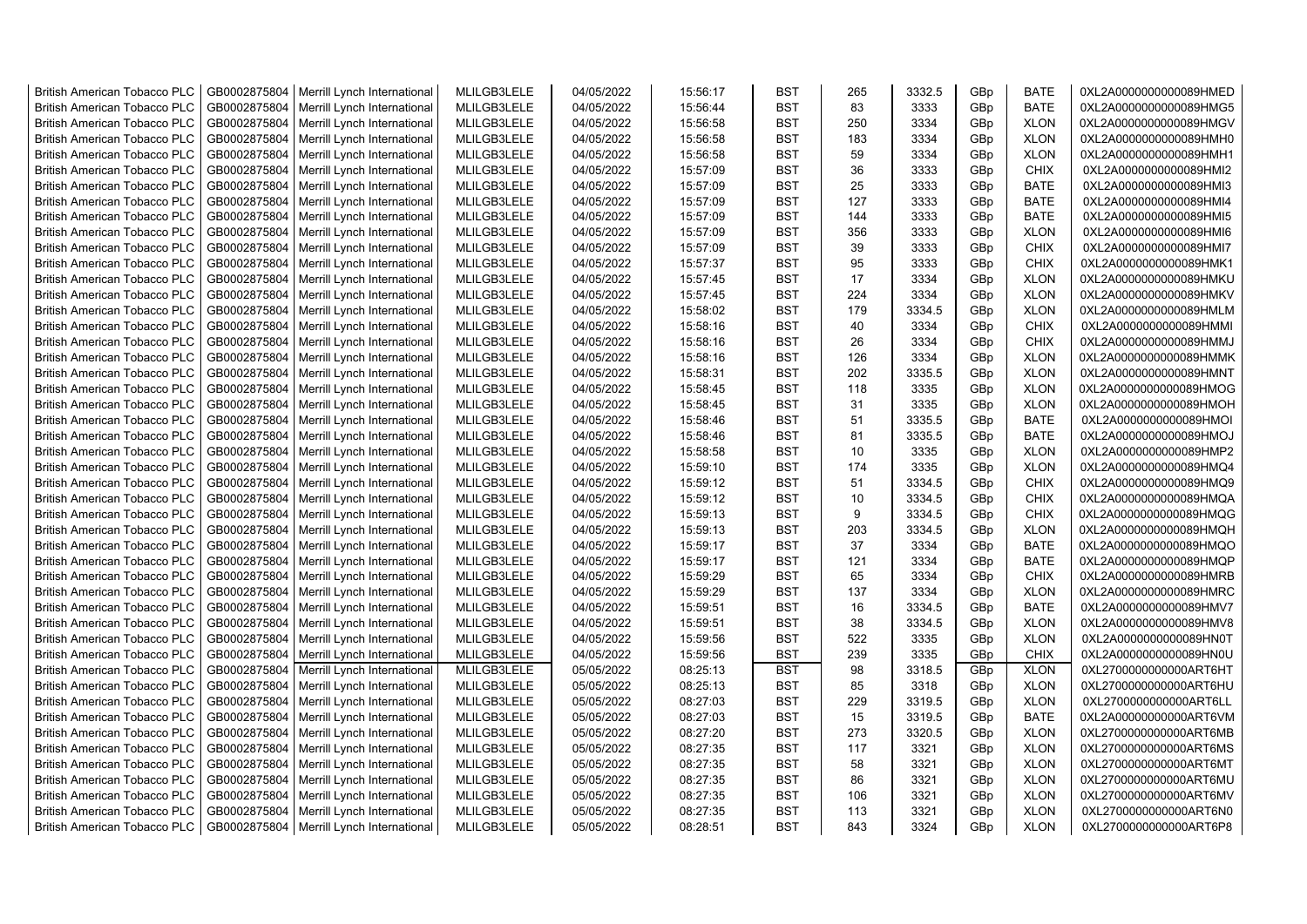| <b>British American Tobacco PLC</b> | GB0002875804 | Merrill Lynch International | MLILGB3LELE | 05/05/2022 | 08:28:55 | <b>BST</b> | 234          | 3322.5 | GBp             | <b>XLON</b> | 0XL2700000000000ART6PF |
|-------------------------------------|--------------|-----------------------------|-------------|------------|----------|------------|--------------|--------|-----------------|-------------|------------------------|
| <b>British American Tobacco PLC</b> | GB0002875804 | Merrill Lynch International | MLILGB3LELE | 05/05/2022 | 08:28:55 | <b>BST</b> | 38           | 3322.5 | GBp             | <b>BATE</b> | 0XL2A00000000000ART73O |
| <b>British American Tobacco PLC</b> | GB0002875804 | Merrill Lynch International | MLILGB3LELE | 05/05/2022 | 08:29:37 | <b>BST</b> | 317          | 3323.5 | GBp             | <b>XLON</b> | 0XL2700000000000ART6R3 |
| <b>British American Tobacco PLC</b> | GB0002875804 | Merrill Lynch International | MLILGB3LELE | 05/05/2022 | 08:29:38 | <b>BST</b> | 229          | 3323.5 | GBp             | <b>CHIX</b> | 0XL2A00000000000ART74U |
| <b>British American Tobacco PLC</b> | GB0002875804 | Merrill Lynch International | MLILGB3LELE | 05/05/2022 | 08:29:38 | <b>BST</b> | 66           | 3323.5 | GBp             | <b>CHIX</b> | 0XL2A00000000000ART74V |
| <b>British American Tobacco PLC</b> | GB0002875804 | Merrill Lynch International | MLILGB3LELE | 05/05/2022 | 08:30:21 | <b>BST</b> | 37           | 3322.5 | GBp             | <b>BATE</b> | 0XL2A00000000000ART77S |
| <b>British American Tobacco PLC</b> | GB0002875804 | Merrill Lynch International | MLILGB3LELE | 05/05/2022 | 08:30:43 | <b>BST</b> | 55           | 3323   | GBp             | <b>BATE</b> | 0XL2A00000000000ART78P |
| <b>British American Tobacco PLC</b> | GB0002875804 | Merrill Lynch International | MLILGB3LELE | 05/05/2022 | 08:30:56 | <b>BST</b> | $\mathbf{1}$ | 3323.5 | GBp             | <b>XLON</b> | 0XL2700000000000ART6U9 |
| <b>British American Tobacco PLC</b> | GB0002875804 | Merrill Lynch International | MLILGB3LELE | 05/05/2022 | 08:32:43 | <b>BST</b> | 284          | 3331   | GBp             | <b>XLON</b> | 0XL2700000000000ART723 |
| <b>British American Tobacco PLC</b> | GB0002875804 | Merrill Lynch International | MLILGB3LELE | 05/05/2022 | 08:32:43 | <b>BST</b> | 253          | 3331   | GBp             | <b>CHIX</b> | 0XL2A00000000000ART7C7 |
| <b>British American Tobacco PLC</b> | GB0002875804 | Merrill Lynch International | MLILGB3LELE | 05/05/2022 | 08:32:43 | <b>BST</b> | 29           | 3330.5 | GBp             | <b>CHIX</b> | 0XL2A00000000000ART7C8 |
| <b>British American Tobacco PLC</b> | GB0002875804 | Merrill Lynch International | MLILGB3LELE | 05/05/2022 | 08:32:43 | <b>BST</b> | 1043         | 3331   | GBp             | <b>XLON</b> | 0XL2700000000000ART725 |
| <b>British American Tobacco PLC</b> | GB0002875804 | Merrill Lynch International | MLILGB3LELE | 05/05/2022 | 08:32:43 | <b>BST</b> | 216          | 3330.5 | GBp             | <b>CHIX</b> | 0XL2A00000000000ART7C9 |
| <b>British American Tobacco PLC</b> | GB0002875804 | Merrill Lynch International | MLILGB3LELE | 05/05/2022 | 08:32:43 | <b>BST</b> | 38           | 3330.5 | GBp             | <b>BATE</b> | 0XL2A00000000000ART7CA |
| <b>British American Tobacco PLC</b> | GB0002875804 | Merrill Lynch International | MLILGB3LELE | 05/05/2022 | 08:32:43 | <b>BST</b> | 19           | 3330.5 | GBp             | <b>BATE</b> | 0XL2A00000000000ART7CB |
| <b>British American Tobacco PLC</b> | GB0002875804 | Merrill Lynch International | MLILGB3LELE | 05/05/2022 | 08:32:44 | <b>BST</b> | 207          | 3330   | GBp             | <b>CHIX</b> | 0XL2A00000000000ART7CC |
| <b>British American Tobacco PLC</b> | GB0002875804 | Merrill Lynch International | MLILGB3LELE | 05/05/2022 | 08:33:15 | <b>BST</b> | 66           | 3331   | GBp             | <b>XLON</b> | 0XL2700000000000ART73B |
| <b>British American Tobacco PLC</b> | GB0002875804 | Merrill Lynch International | MLILGB3LELE | 05/05/2022 | 08:34:02 | <b>BST</b> | 63           | 3332.5 | GBp             | <b>CHIX</b> | 0XL2A00000000000ART7FM |
| <b>British American Tobacco PLC</b> | GB0002875804 | Merrill Lynch International | MLILGB3LELE | 05/05/2022 | 08:34:02 | <b>BST</b> | 133          | 3332.5 | GBp             | <b>XLON</b> | 0XL2700000000000ART758 |
| <b>British American Tobacco PLC</b> | GB0002875804 | Merrill Lynch International | MLILGB3LELE | 05/05/2022 | 08:34:02 | <b>BST</b> | 250          | 3332   | GBp             | <b>XLON</b> | 0XL2700000000000ART759 |
| <b>British American Tobacco PLC</b> | GB0002875804 | Merrill Lynch International | MLILGB3LELE | 05/05/2022 | 08:34:02 | <b>BST</b> | 182          | 3331   | GBp             | <b>XLON</b> | 0XL2700000000000ART75A |
| <b>British American Tobacco PLC</b> | GB0002875804 | Merrill Lynch International | MLILGB3LELE | 05/05/2022 | 08:34:03 | <b>BST</b> | 250          | 3332   | GBp             | <b>XLON</b> | 0XL2700000000000ART75B |
| <b>British American Tobacco PLC</b> | GB0002875804 | Merrill Lynch International | MLILGB3LELE | 05/05/2022 | 08:34:03 | <b>BST</b> | 462          | 3332   | GBp             | <b>XLON</b> | 0XL2700000000000ART75C |
| <b>British American Tobacco PLC</b> | GB0002875804 | Merrill Lynch International | MLILGB3LELE | 05/05/2022 | 08:34:08 | <b>BST</b> | 305          | 3332   | GBp             | <b>XLON</b> | 0XL2700000000000ART75I |
| <b>British American Tobacco PLC</b> | GB0002875804 | Merrill Lynch International | MLILGB3LELE | 05/05/2022 | 08:34:19 | BST        | 14           | 3331   | GBp             | <b>CHIX</b> | 0XL2A00000000000ART7G8 |
| <b>British American Tobacco PLC</b> | GB0002875804 | Merrill Lynch International | MLILGB3LELE | 05/05/2022 | 08:34:19 | <b>BST</b> | 652          | 3331.5 | GBp             | <b>XLON</b> | 0XL2700000000000ART764 |
| <b>British American Tobacco PLC</b> | GB0002875804 | Merrill Lynch International | MLILGB3LELE | 05/05/2022 | 08:34:19 | <b>BST</b> | 10           | 3331   | GBp             | <b>BATE</b> | 0XL2A00000000000ART7G9 |
| <b>British American Tobacco PLC</b> | GB0002875804 | Merrill Lynch International | MLILGB3LELE | 05/05/2022 | 08:34:19 | <b>BST</b> | 60           | 3331   | GBp             | <b>CHIX</b> | 0XL2A00000000000ART7GA |
| <b>British American Tobacco PLC</b> | GB0002875804 | Merrill Lynch International | MLILGB3LELE | 05/05/2022 | 08:34:19 | <b>BST</b> | 44           | 3331   | GBp             | <b>BATE</b> | 0XL2A00000000000ART7GB |
| <b>British American Tobacco PLC</b> | GB0002875804 | Merrill Lynch International | MLILGB3LELE | 05/05/2022 | 08:34:26 | <b>BST</b> | 36           | 3330   | GBp             | <b>CHIX</b> | 0XL2A00000000000ART7GQ |
| <b>British American Tobacco PLC</b> | GB0002875804 | Merrill Lynch International | MLILGB3LELE | 05/05/2022 | 08:34:26 | <b>BST</b> | 167          | 3330   | GBp             | <b>XLON</b> | 0XL2700000000000ART76I |
| <b>British American Tobacco PLC</b> | GB0002875804 | Merrill Lynch International | MLILGB3LELE | 05/05/2022 | 08:34:26 | <b>BST</b> | 18           | 3329.5 | GBp             | BATE        | 0XL2A00000000000ART7GR |
| <b>British American Tobacco PLC</b> | GB0002875804 | Merrill Lynch International | MLILGB3LELE | 05/05/2022 | 08:34:37 | <b>BST</b> | 85           | 3329.5 | GBp             | BATE        | 0XL2A00000000000ART7H4 |
| <b>British American Tobacco PLC</b> | GB0002875804 | Merrill Lynch International | MLILGB3LELE | 05/05/2022 | 08:34:37 | <b>BST</b> | 31           | 3329.5 | GBp             | <b>CHIX</b> | 0XL2A00000000000ART7H5 |
| <b>British American Tobacco PLC</b> | GB0002875804 | Merrill Lynch International | MLILGB3LELE | 05/05/2022 | 08:34:47 | <b>BST</b> | 60           | 3329   | GBp             | <b>BATE</b> | 0XL2A00000000000ART7HO |
| <b>British American Tobacco PLC</b> | GB0002875804 | Merrill Lynch International | MLILGB3LELE | 05/05/2022 | 08:34:47 | <b>BST</b> | 79           | 3329   | GBp             | <b>XLON</b> | 0XL2700000000000ART777 |
| <b>British American Tobacco PLC</b> | GB0002875804 | Merrill Lynch International | MLILGB3LELE | 05/05/2022 | 08:34:57 | <b>BST</b> | 42           | 3328.5 | GBp             | <b>XLON</b> | 0XL2700000000000ART77J |
| <b>British American Tobacco PLC</b> | GB0002875804 | Merrill Lynch International | MLILGB3LELE | 05/05/2022 | 08:35:16 | <b>BST</b> | 58           | 3328.5 | GBp             | <b>XLON</b> | 0XL2700000000000ART78G |
| <b>British American Tobacco PLC</b> | GB0002875804 | Merrill Lynch International | MLILGB3LELE | 05/05/2022 | 08:35:16 | <b>BST</b> | 18           | 3328.5 | GBp             | <b>CHIX</b> | 0XL2A00000000000ART7IP |
| <b>British American Tobacco PLC</b> | GB0002875804 | Merrill Lynch International | MLILGB3LELE | 05/05/2022 | 08:35:31 | <b>BST</b> | 130          | 3328   | GBp             | <b>XLON</b> | 0XL2700000000000ART79F |
| <b>British American Tobacco PLC</b> | GB0002875804 | Merrill Lynch International | MLILGB3LELE | 05/05/2022 | 08:35:31 | <b>BST</b> | 42           | 3328   | GBp             | <b>CHIX</b> | 0XL2A00000000000ART7JK |
| <b>British American Tobacco PLC</b> | GB0002875804 | Merrill Lynch International | MLILGB3LELE | 05/05/2022 | 08:35:31 | <b>BST</b> | 43           | 3328   | GBp             | BATE        | 0XL2A00000000000ART7JL |
| <b>British American Tobacco PLC</b> | GB0002875804 | Merrill Lynch International | MLILGB3LELE | 05/05/2022 | 08:35:32 | <b>BST</b> | 15           | 3327.5 | GBp             | <b>XLON</b> | 0XL2700000000000ART79H |
| <b>British American Tobacco PLC</b> | GB0002875804 | Merrill Lynch International | MLILGB3LELE | 05/05/2022 | 08:35:44 | <b>BST</b> | 54           | 3328.5 | GBp             | <b>CHIX</b> | 0XL2A00000000000ART7JQ |
| <b>British American Tobacco PLC</b> | GB0002875804 | Merrill Lynch International | MLILGB3LELE | 05/05/2022 | 08:36:40 | <b>BST</b> | 17           | 3328   | GBp             | <b>CHIX</b> | 0XL2A00000000000ART7M9 |
| <b>British American Tobacco PLC</b> | GB0002875804 | Merrill Lynch International | MLILGB3LELE | 05/05/2022 | 08:36:40 | <b>BST</b> | 47           | 3328   | GBp             | <b>CHIX</b> | 0XL2A00000000000ART7MA |
| <b>British American Tobacco PLC</b> | GB0002875804 | Merrill Lynch International | MLILGB3LELE | 05/05/2022 | 08:37:21 | <b>BST</b> | 419          | 3327.5 | GBp             | <b>XLON</b> | 0XL2700000000000ART7EP |
| <b>British American Tobacco PLC</b> | GB0002875804 | Merrill Lynch International | MLILGB3LELE | 05/05/2022 | 08:37:21 | <b>BST</b> | 85           | 3327   | GB <sub>p</sub> | <b>CHIX</b> | 0XL2A00000000000ART7NV |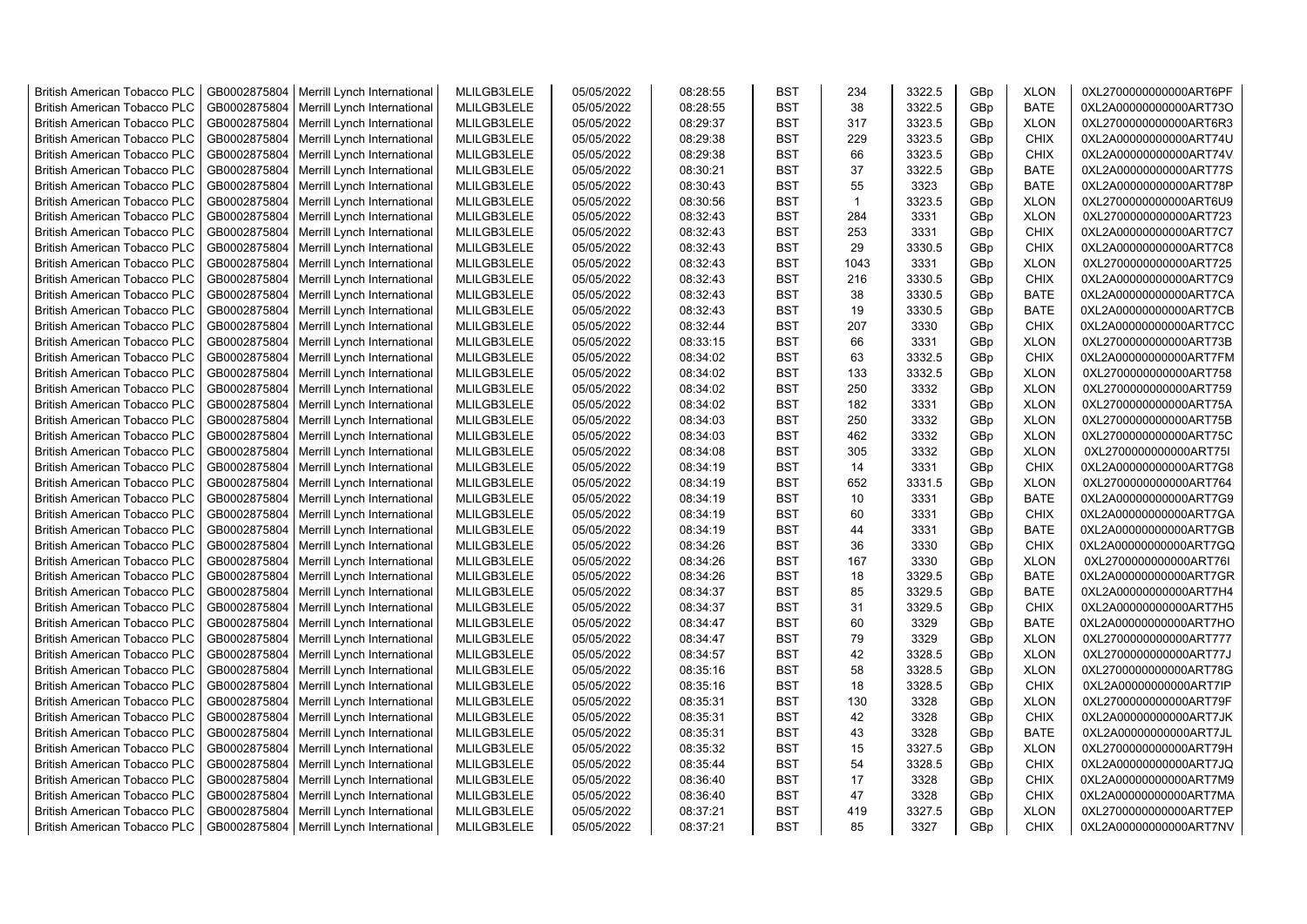| <b>British American Tobacco PLC</b> | GB0002875804 | Merrill Lynch International | MLILGB3LELE | 05/05/2022 | 08:37:21 | <b>BST</b> | 34             | 3327   | GBp             | <b>XLON</b> | 0XL2700000000000ART7EQ |
|-------------------------------------|--------------|-----------------------------|-------------|------------|----------|------------|----------------|--------|-----------------|-------------|------------------------|
| <b>British American Tobacco PLC</b> | GB0002875804 | Merrill Lynch International | MLILGB3LELE | 05/05/2022 | 08:37:21 | <b>BST</b> | 14             | 3327   | GBp             | <b>XLON</b> | 0XL2700000000000ART7ER |
| <b>British American Tobacco PLC</b> | GB0002875804 | Merrill Lynch International | MLILGB3LELE | 05/05/2022 | 08:37:21 | <b>BST</b> | 16             | 3327   | GBp             | <b>BATE</b> | 0XL2A00000000000ART7O0 |
| <b>British American Tobacco PLC</b> | GB0002875804 | Merrill Lynch International | MLILGB3LELE | 05/05/2022 | 08:38:09 | <b>BST</b> | 62             | 3328.5 | GBp             | <b>BATE</b> | 0XL2A00000000000ART7P0 |
| <b>British American Tobacco PLC</b> | GB0002875804 | Merrill Lynch International | MLILGB3LELE | 05/05/2022 | 08:38:19 | <b>BST</b> | 196            | 3328   | GBp             | <b>XLON</b> | 0XL2700000000000ART7GL |
| <b>British American Tobacco PLC</b> | GB0002875804 | Merrill Lynch International | MLILGB3LELE | 05/05/2022 | 08:38:19 | <b>BST</b> | 32             | 3328   | GBp             | <b>CHIX</b> | 0XL2A00000000000ART7PM |
| British American Tobacco PLC        | GB0002875804 | Merrill Lynch International | MLILGB3LELE | 05/05/2022 | 08:38:19 | <b>BST</b> | 15             | 3327.5 | GBp             | <b>CHIX</b> | 0XL2A00000000000ART7PN |
| <b>British American Tobacco PLC</b> | GB0002875804 | Merrill Lynch International | MLILGB3LELE | 05/05/2022 | 08:38:46 | <b>BST</b> | 94             | 3329   | GBp             | <b>CHIX</b> | 0XL2A00000000000ART7QL |
| <b>British American Tobacco PLC</b> | GB0002875804 | Merrill Lynch International | MLILGB3LELE | 05/05/2022 | 08:38:46 | <b>BST</b> | 51             | 3329   | GBp             | <b>BATE</b> | 0XL2A00000000000ART7QM |
| <b>British American Tobacco PLC</b> | GB0002875804 | Merrill Lynch International | MLILGB3LELE | 05/05/2022 | 08:38:46 | <b>BST</b> | 52             | 3328.5 | GBp             | <b>CHIX</b> | 0XL2A00000000000ART7QN |
| <b>British American Tobacco PLC</b> | GB0002875804 | Merrill Lynch International | MLILGB3LELE | 05/05/2022 | 08:38:47 | <b>BST</b> | 14             | 3328.5 | GBp             | <b>CHIX</b> | 0XL2A00000000000ART7QO |
| <b>British American Tobacco PLC</b> | GB0002875804 | Merrill Lynch International | MLILGB3LELE | 05/05/2022 | 08:38:48 | <b>BST</b> | 113            | 3329   | GBp             | <b>XLON</b> | 0XL2700000000000ART7HQ |
| <b>British American Tobacco PLC</b> | GB0002875804 | Merrill Lynch International | MLILGB3LELE | 05/05/2022 | 08:38:48 | <b>BST</b> | 210            | 3329   | GBp             | <b>XLON</b> | 0XL2700000000000ART7HR |
| <b>British American Tobacco PLC</b> | GB0002875804 | Merrill Lynch International | MLILGB3LELE | 05/05/2022 | 08:38:48 | <b>BST</b> | 35             | 3329   | GBp             | <b>XLON</b> | 0XL2700000000000ART7HS |
| <b>British American Tobacco PLC</b> | GB0002875804 | Merrill Lynch International | MLILGB3LELE | 05/05/2022 | 08:39:03 | <b>BST</b> | 64             | 3328   | GBp             | <b>XLON</b> | 0XL2700000000000ART7J3 |
| <b>British American Tobacco PLC</b> | GB0002875804 | Merrill Lynch International | MLILGB3LELE | 05/05/2022 | 08:39:08 | <b>BST</b> | 59             | 3328   | GBp             | <b>XLON</b> | 0XL2700000000000ART7JE |
| British American Tobacco PLC        | GB0002875804 | Merrill Lynch International | MLILGB3LELE | 05/05/2022 | 08:39:08 | <b>BST</b> | 40             | 3328   | GBp             | <b>BATE</b> | 0XL2A00000000000ART7RK |
| <b>British American Tobacco PLC</b> | GB0002875804 | Merrill Lynch International | MLILGB3LELE | 05/05/2022 | 08:39:08 | <b>BST</b> | 217            | 3328   | GBp             | <b>XLON</b> | 0XL2700000000000ART7JF |
| <b>British American Tobacco PLC</b> | GB0002875804 | Merrill Lynch International | MLILGB3LELE | 05/05/2022 | 08:39:09 | <b>BST</b> | 15             | 3327.5 | GBp             | <b>CHIX</b> | 0XL2A00000000000ART7RL |
| <b>British American Tobacco PLC</b> | GB0002875804 | Merrill Lynch International | MLILGB3LELE | 05/05/2022 | 08:39:10 | <b>BST</b> | 73             | 3327.5 | GBp             | <b>CHIX</b> | 0XL2A00000000000ART7RN |
| <b>British American Tobacco PLC</b> | GB0002875804 | Merrill Lynch International | MLILGB3LELE | 05/05/2022 | 08:39:13 | <b>BST</b> | 85             | 3327   | GBp             | <b>XLON</b> | 0XL2700000000000ART7JQ |
| <b>British American Tobacco PLC</b> | GB0002875804 | Merrill Lynch International | MLILGB3LELE | 05/05/2022 | 08:39:16 | <b>BST</b> | 36             | 3326.5 | GBp             | <b>CHIX</b> | 0XL2A00000000000ART7S2 |
| British American Tobacco PLC        | GB0002875804 | Merrill Lynch International | MLILGB3LELE | 05/05/2022 | 08:39:16 | <b>BST</b> | 32             | 3326.5 | GBp             | <b>BATE</b> | 0XL2A00000000000ART7S3 |
| <b>British American Tobacco PLC</b> | GB0002875804 | Merrill Lynch International | MLILGB3LELE | 05/05/2022 | 08:39:20 | <b>BST</b> | 35             | 3326   | GBp             | <b>CHIX</b> | 0XL2A00000000000ART7S6 |
| <b>British American Tobacco PLC</b> | GB0002875804 | Merrill Lynch International | MLILGB3LELE | 05/05/2022 | 08:39:20 | <b>BST</b> | 16             | 3326   | GBp             | <b>BATE</b> | 0XL2A00000000000ART7S7 |
| <b>British American Tobacco PLC</b> | GB0002875804 | Merrill Lynch International | MLILGB3LELE | 05/05/2022 | 08:39:23 | <b>BST</b> | 31             | 3325.5 | GBp             | <b>BATE</b> | 0XL2A00000000000ART7SF |
| <b>British American Tobacco PLC</b> | GB0002875804 | Merrill Lynch International | MLILGB3LELE | 05/05/2022 | 08:39:36 | <b>BST</b> | 29             | 3325   | GBp             | <b>CHIX</b> | 0XL2A00000000000ART7T5 |
| <b>British American Tobacco PLC</b> | GB0002875804 | Merrill Lynch International | MLILGB3LELE | 05/05/2022 | 08:40:02 | <b>BST</b> | 11             | 3327   | GBp             | <b>BATE</b> | 0XL2A00000000000ART7U0 |
| <b>British American Tobacco PLC</b> | GB0002875804 | Merrill Lynch International | MLILGB3LELE | 05/05/2022 | 08:40:04 | <b>BST</b> | 49             | 3326.5 | GBp             | <b>CHIX</b> | 0XL2A00000000000ART7U4 |
| <b>British American Tobacco PLC</b> | GB0002875804 | Merrill Lynch International | MLILGB3LELE | 05/05/2022 | 08:40:20 | <b>BST</b> | 50             | 3328.5 | GBp             | <b>XLON</b> | 0XL2700000000000ART7MH |
| <b>British American Tobacco PLC</b> | GB0002875804 | Merrill Lynch International | MLILGB3LELE | 05/05/2022 | 08:40:20 | <b>BST</b> | 88             | 3328.5 | GBp             | <b>XLON</b> | 0XL2700000000000ART7MI |
| <b>British American Tobacco PLC</b> | GB0002875804 | Merrill Lynch International | MLILGB3LELE | 05/05/2022 | 08:41:31 | <b>BST</b> | 427            | 3331   | GBp             | <b>XLON</b> | 0XL2700000000000ART7O6 |
| <b>British American Tobacco PLC</b> | GB0002875804 | Merrill Lynch International | MLILGB3LELE | 05/05/2022 | 08:41:32 | <b>BST</b> | $\overline{2}$ | 3329.5 | GBp             | <b>XLON</b> | 0XL2700000000000ART7O8 |
| <b>British American Tobacco PLC</b> | GB0002875804 | Merrill Lynch International | MLILGB3LELE | 05/05/2022 | 08:41:49 | <b>BST</b> | 23             | 3332   | GBp             | <b>XLON</b> | 0XL2700000000000ART7P1 |
| <b>British American Tobacco PLC</b> | GB0002875804 | Merrill Lynch International | MLILGB3LELE | 05/05/2022 | 08:41:49 | <b>BST</b> | 250            | 3332   | GBp             | <b>XLON</b> | 0XL2700000000000ART7P2 |
| British American Tobacco PLC        | GB0002875804 | Merrill Lynch International | MLILGB3LELE | 05/05/2022 | 08:41:49 | <b>BST</b> | 11             | 3332   | GBp             | <b>XLON</b> | 0XL2700000000000ART7P3 |
| <b>British American Tobacco PLC</b> | GB0002875804 | Merrill Lynch International | MLILGB3LELE | 05/05/2022 | 08:42:43 | <b>BST</b> | 18             | 3329.5 | GBp             | <b>BATE</b> | 0XL2A00000000000ART839 |
| <b>British American Tobacco PLC</b> | GB0002875804 | Merrill Lynch International | MLILGB3LELE | 05/05/2022 | 08:42:43 | <b>BST</b> | 201            | 3329.5 | GBp             | <b>XLON</b> | 0XL2700000000000ART7QM |
| British American Tobacco PLC        | GB0002875804 | Merrill Lynch International | MLILGB3LELE | 05/05/2022 | 08:42:43 | <b>BST</b> | 56             | 3329.5 | GB <sub>p</sub> | <b>CHIX</b> | 0XL2A00000000000ART83A |
| <b>British American Tobacco PLC</b> | GB0002875804 | Merrill Lynch International | MLILGB3LELE | 05/05/2022 | 08:42:44 | <b>BST</b> | 17             | 3329   | GBp             | <b>BATE</b> | 0XL2A00000000000ART83C |
| <b>British American Tobacco PLC</b> | GB0002875804 | Merrill Lynch International | MLILGB3LELE | 05/05/2022 | 08:42:44 | <b>BST</b> | 105            | 3329   | GBp             | <b>XLON</b> | 0XL2700000000000ART7QO |
| <b>British American Tobacco PLC</b> | GB0002875804 | Merrill Lynch International | MLILGB3LELE | 05/05/2022 | 08:42:44 | <b>BST</b> | 10             | 3329   | GBp             | <b>XLON</b> | 0XL2700000000000ART7QP |
| <b>British American Tobacco PLC</b> | GB0002875804 | Merrill Lynch International | MLILGB3LELE | 05/05/2022 | 08:42:44 | <b>BST</b> | 232            | 3329   | GBp             | <b>XLON</b> | 0XL2700000000000ART7QQ |
| <b>British American Tobacco PLC</b> | GB0002875804 | Merrill Lynch International | MLILGB3LELE | 05/05/2022 | 08:42:44 | <b>BST</b> | 51             | 3328.5 | GBp             | <b>XLON</b> | 0XL2700000000000ART7QS |
| <b>British American Tobacco PLC</b> | GB0002875804 | Merrill Lynch International | MLILGB3LELE | 05/05/2022 | 08:42:44 | <b>BST</b> | 81             | 3329   | GBp             | <b>XLON</b> | 0XL2700000000000ART7QT |
| <b>British American Tobacco PLC</b> | GB0002875804 | Merrill Lynch International | MLILGB3LELE | 05/05/2022 | 08:43:54 | <b>BST</b> | 250            | 3332.5 | GBp             | <b>XLON</b> | 0XL2700000000000ART7SR |
| <b>British American Tobacco PLC</b> | GB0002875804 | Merrill Lynch International | MLILGB3LELE | 05/05/2022 | 08:43:54 | <b>BST</b> | 66             | 3332.5 | GBp             | <b>XLON</b> | 0XL2700000000000ART7SS |
| <b>British American Tobacco PLC</b> | GB0002875804 | Merrill Lynch International | MLILGB3LELE | 05/05/2022 | 08:43:55 | <b>BST</b> | 122            | 3331.5 | GB <sub>p</sub> | <b>XLON</b> | 0XL2700000000000ART7SU |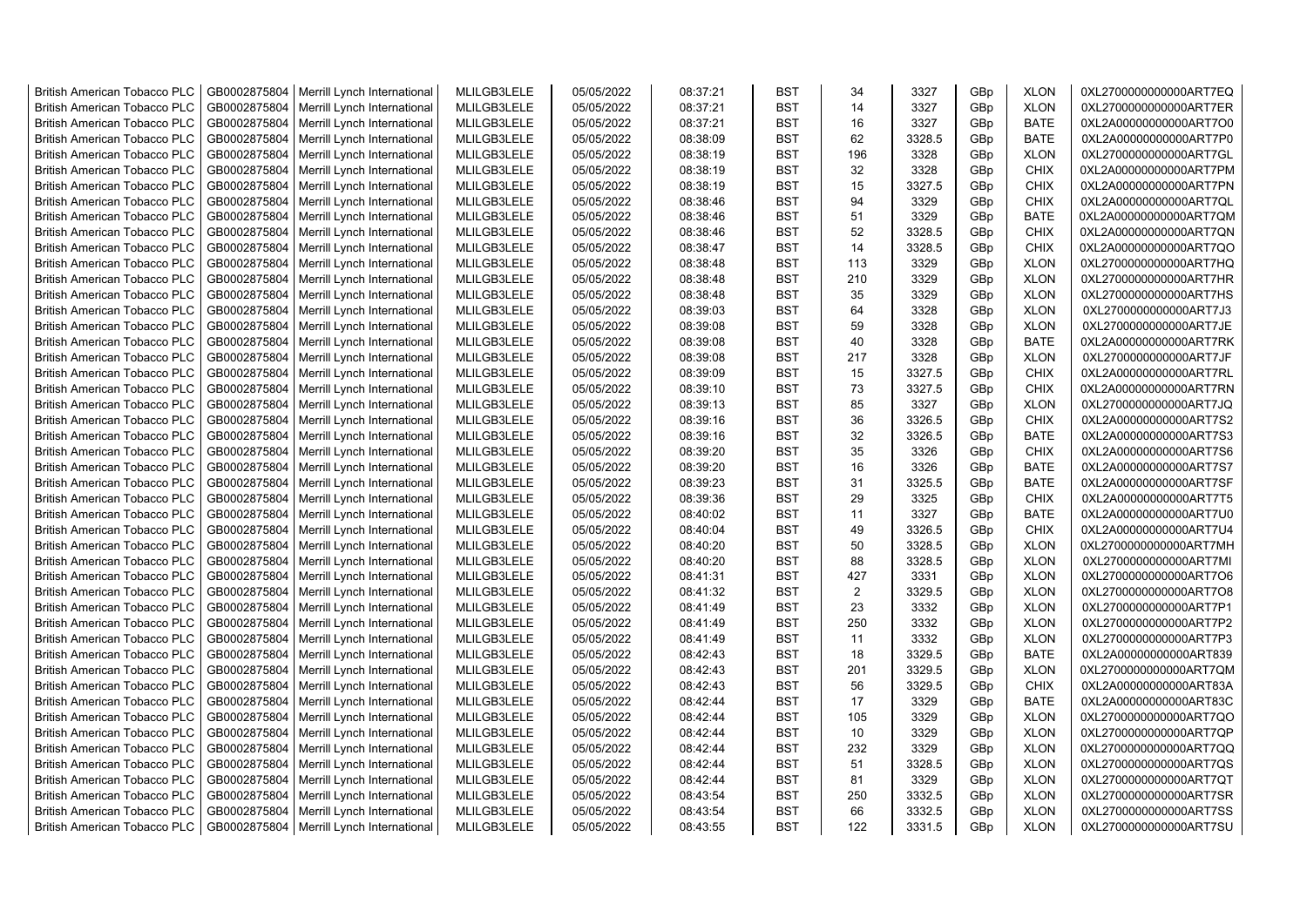| <b>British American Tobacco PLC</b>                                        | GB0002875804 | Merrill Lynch International | MLILGB3LELE | 05/05/2022 | 08:43:55 | <b>BST</b>               | 35   | 3331.5 | GBp             | <b>XLON</b>                | 0XL2700000000000ART7SV                           |
|----------------------------------------------------------------------------|--------------|-----------------------------|-------------|------------|----------|--------------------------|------|--------|-----------------|----------------------------|--------------------------------------------------|
| <b>British American Tobacco PLC</b>                                        | GB0002875804 | Merrill Lynch International | MLILGB3LELE | 05/05/2022 | 08:43:56 | <b>BST</b>               | 102  | 3331   | GBp             | <b>XLON</b>                | 0XL2700000000000ART7T0                           |
| <b>British American Tobacco PLC</b>                                        | GB0002875804 | Merrill Lynch International | MLILGB3LELE | 05/05/2022 | 08:43:56 | <b>BST</b>               | 16   | 3331   | GBp             | <b>BATE</b>                | 0XL2A00000000000ART86U                           |
| <b>British American Tobacco PLC</b>                                        | GB0002875804 | Merrill Lynch International | MLILGB3LELE | 05/05/2022 | 08:44:37 | <b>BST</b>               | 156  | 3331.5 | GBp             | <b>CHIX</b>                | 0XL2A00000000000ART87T                           |
| <b>British American Tobacco PLC</b>                                        | GB0002875804 | Merrill Lynch International | MLILGB3LELE | 05/05/2022 | 08:44:40 | <b>BST</b>               | 75   | 3331   | GBp             | <b>XLON</b>                | 0XL2700000000000ART7UL                           |
| <b>British American Tobacco PLC</b>                                        | GB0002875804 | Merrill Lynch International | MLILGB3LELE | 05/05/2022 | 08:44:40 | <b>BST</b>               | 21   | 3331   | GBp             | <b>CHIX</b>                | 0XL2A00000000000ART880                           |
| <b>British American Tobacco PLC</b>                                        | GB0002875804 | Merrill Lynch International | MLILGB3LELE | 05/05/2022 | 08:44:40 | <b>BST</b>               | 12   | 3331   | GBp             | <b>BATE</b>                | 0XL2A00000000000ART881                           |
| <b>British American Tobacco PLC</b>                                        | GB0002875804 | Merrill Lynch International | MLILGB3LELE | 05/05/2022 | 08:44:40 | <b>BST</b>               | 21   | 3330.5 | GBp             | <b>CHIX</b>                | 0XL2A00000000000ART882                           |
| <b>British American Tobacco PLC</b>                                        | GB0002875804 | Merrill Lynch International | MLILGB3LELE | 05/05/2022 | 08:44:40 | <b>BST</b>               | 12   | 3330.5 | GBp             | <b>CHIX</b>                | 0XL2A00000000000ART883                           |
| <b>British American Tobacco PLC</b>                                        | GB0002875804 | Merrill Lynch International | MLILGB3LELE | 05/05/2022 | 08:44:40 | <b>BST</b>               | 10   | 3330.5 | GBp             | <b>CHIX</b>                | 0XL2A00000000000ART884                           |
| <b>British American Tobacco PLC</b>                                        | GB0002875804 | Merrill Lynch International | MLILGB3LELE | 05/05/2022 | 08:44:41 | <b>BST</b>               | 127  | 3330.5 | GBp             | <b>CHIX</b>                | 0XL2A00000000000ART885                           |
| <b>British American Tobacco PLC</b>                                        | GB0002875804 | Merrill Lynch International | MLILGB3LELE | 05/05/2022 | 08:45:01 | <b>BST</b>               | 250  | 3331.5 | GBp             | <b>XLON</b>                | 0XL2700000000000ART7V6                           |
| <b>British American Tobacco PLC</b>                                        | GB0002875804 | Merrill Lynch International | MLILGB3LELE | 05/05/2022 | 08:45:01 | <b>BST</b>               | 180  | 3331.5 | GBp             | <b>XLON</b>                | 0XL2700000000000ART7V7                           |
| <b>British American Tobacco PLC</b>                                        | GB0002875804 | Merrill Lynch International | MLILGB3LELE | 05/05/2022 | 08:45:05 | <b>BST</b>               | 78   | 3330.5 | GBp             | <b>XLON</b>                | 0XL2700000000000ART7VG                           |
| <b>British American Tobacco PLC</b>                                        | GB0002875804 | Merrill Lynch International | MLILGB3LELE | 05/05/2022 | 08:45:08 | <b>BST</b>               | 234  | 3330   | GBp             | <b>XLON</b>                | 0XL2700000000000ART7VM                           |
| <b>British American Tobacco PLC</b>                                        | GB0002875804 | Merrill Lynch International | MLILGB3LELE | 05/05/2022 | 08:45:25 | <b>BST</b>               | 783  | 3332   | GBp             | <b>XLON</b>                | 0XL2700000000000ART80C                           |
| <b>British American Tobacco PLC</b>                                        | GB0002875804 | Merrill Lynch International | MLILGB3LELE | 05/05/2022 | 08:45:25 | <b>BST</b>               | 27   | 3332   | GBp             | <b>BATE</b>                | 0XL2A00000000000ART89A                           |
| <b>British American Tobacco PLC</b>                                        | GB0002875804 | Merrill Lynch International | MLILGB3LELE | 05/05/2022 | 08:45:25 | <b>BST</b>               | 61   | 3331.5 | GBp             | <b>CHIX</b>                | 0XL2A00000000000ART89B                           |
| <b>British American Tobacco PLC</b>                                        | GB0002875804 | Merrill Lynch International | MLILGB3LELE | 05/05/2022 | 08:45:25 | <b>BST</b>               | 49   | 3331.5 | GBp             | <b>CHIX</b>                | 0XL2A00000000000ART89C                           |
| <b>British American Tobacco PLC</b>                                        | GB0002875804 | Merrill Lynch International | MLILGB3LELE | 05/05/2022 | 08:45:50 | <b>BST</b>               | 14   | 3332   | GBp             | <b>CHIX</b>                | 0XL2A00000000000ART8A3                           |
| <b>British American Tobacco PLC</b>                                        | GB0002875804 | Merrill Lynch International | MLILGB3LELE | 05/05/2022 | 08:45:50 | <b>BST</b>               | 66   | 3332   | GBp             | <b>CHIX</b>                | 0XL2A00000000000ART8A4                           |
| <b>British American Tobacco PLC</b>                                        | GB0002875804 | Merrill Lynch International | MLILGB3LELE | 05/05/2022 | 08:47:09 | <b>BST</b>               | 162  | 3334   | GBp             | <b>CHIX</b>                | 0XL2A00000000000ART8BE                           |
| <b>British American Tobacco PLC</b>                                        | GB0002875804 | Merrill Lynch International | MLILGB3LELE | 05/05/2022 | 08:47:09 | <b>BST</b>               | 1052 | 3334   | GBp             | <b>XLON</b>                | 0XL2700000000000ART82L                           |
| <b>British American Tobacco PLC</b>                                        | GB0002875804 | Merrill Lynch International | MLILGB3LELE | 05/05/2022 | 08:47:30 | <b>BST</b>               | 108  | 3335   | GBp             | <b>BATE</b>                | 0XL2A00000000000ART8C9                           |
| <b>British American Tobacco PLC</b>                                        | GB0002875804 | Merrill Lynch International | MLILGB3LELE | 05/05/2022 | 08:47:31 | <b>BST</b>               | 11   | 3334.5 | GBp             | <b>CHIX</b>                | 0XL2A00000000000ART8CA                           |
| <b>British American Tobacco PLC</b>                                        | GB0002875804 | Merrill Lynch International | MLILGB3LELE | 05/05/2022 | 08:47:31 | <b>BST</b>               | 101  | 3334.5 | GBp             | <b>CHIX</b>                | 0XL2A00000000000ART8CB                           |
| <b>British American Tobacco PLC</b>                                        | GB0002875804 | Merrill Lynch International | MLILGB3LELE | 05/05/2022 | 08:47:31 | <b>BST</b>               | 90   | 3334.5 | GBp             | <b>BATE</b>                | 0XL2A00000000000ART8CC                           |
| <b>British American Tobacco PLC</b>                                        | GB0002875804 | Merrill Lynch International | MLILGB3LELE | 05/05/2022 | 08:47:33 | <b>BST</b>               | 94   | 3334   | GBp             | <b>BATE</b>                | 0XL2A00000000000ART8CE                           |
| <b>British American Tobacco PLC</b>                                        | GB0002875804 | Merrill Lynch International | MLILGB3LELE | 05/05/2022 | 08:47:33 | <b>BST</b>               | 19   | 3334   | GBp             | <b>BATE</b>                | 0XL2A00000000000ART8CF                           |
| <b>British American Tobacco PLC</b>                                        | GB0002875804 | Merrill Lynch International | MLILGB3LELE | 05/05/2022 | 08:47:33 | <b>BST</b>               | 42   | 3334   | GBp             | <b>BATE</b>                | 0XL2A00000000000ART8CG                           |
| <b>British American Tobacco PLC</b>                                        | GB0002875804 | Merrill Lynch International | MLILGB3LELE | 05/05/2022 | 08:47:34 | <b>BST</b>               | 47   | 3333.5 | GBp             | <b>BATE</b>                | 0XL2A00000000000ART8CH                           |
| <b>British American Tobacco PLC</b>                                        | GB0002875804 | Merrill Lynch International | MLILGB3LELE | 05/05/2022 | 08:47:34 | <b>BST</b>               | 9    | 3333   | GBp             | <b>XLON</b>                | 0XL2700000000000ART83F                           |
| <b>British American Tobacco PLC</b>                                        | GB0002875804 | Merrill Lynch International | MLILGB3LELE | 05/05/2022 | 08:47:35 | BST                      | 440  | 3333   |                 | <b>XLON</b>                | 0XL2700000000000ART83L                           |
| <b>British American Tobacco PLC</b>                                        | GB0002875804 | Merrill Lynch International | MLILGB3LELE | 05/05/2022 | 08:47:35 | <b>BST</b>               | 260  | 3333   | GBp             |                            |                                                  |
|                                                                            | GB0002875804 | Merrill Lynch International | MLILGB3LELE | 05/05/2022 | 08:47:35 | <b>BST</b>               | 14   | 3333   | GBp             | <b>XLON</b><br><b>CHIX</b> | 0XL2700000000000ART83M<br>0XL2A00000000000ART8CJ |
| <b>British American Tobacco PLC</b><br><b>British American Tobacco PLC</b> | GB0002875804 | Merrill Lynch International | MLILGB3LELE | 05/05/2022 | 08:47:35 | <b>BST</b>               | 86   | 3333   | GBp<br>GBp      | <b>CHIX</b>                | 0XL2A00000000000ART8CK                           |
| <b>British American Tobacco PLC</b>                                        | GB0002875804 |                             | MLILGB3LELE | 05/05/2022 | 08:47:41 | <b>BST</b>               | 132  | 3332.5 |                 | <b>XLON</b>                | 0XL2700000000000ART83U                           |
|                                                                            |              | Merrill Lynch International |             |            |          |                          | 100  |        | GBp             |                            |                                                  |
| <b>British American Tobacco PLC</b>                                        | GB0002875804 | Merrill Lynch International | MLILGB3LELE | 05/05/2022 | 08:47:55 | <b>BST</b><br><b>BST</b> | 73   | 3332.5 | GBp             | BATE                       | 0XL2A00000000000ART8D3                           |
| <b>British American Tobacco PLC</b>                                        | GB0002875804 | Merrill Lynch International | MLILGB3LELE | 05/05/2022 | 08:47:55 |                          |      | 3332.5 | GBp             | <b>CHIX</b>                | 0XL2A00000000000ART8D4                           |
| <b>British American Tobacco PLC</b>                                        | GB0002875804 | Merrill Lynch International | MLILGB3LELE | 05/05/2022 | 08:47:55 | <b>BST</b>               | 71   | 3331.5 | GBp             | <b>BATE</b>                | 0XL2A00000000000ART8D6                           |
| <b>British American Tobacco PLC</b>                                        | GB0002875804 | Merrill Lynch International | MLILGB3LELE | 05/05/2022 | 08:47:55 | <b>BST</b>               | 71   | 3332   | GBp             | <b>BATE</b>                | 0XL2A00000000000ART8D5                           |
| <b>British American Tobacco PLC</b>                                        | GB0002875804 | Merrill Lynch International | MLILGB3LELE | 05/05/2022 | 08:47:57 | <b>BST</b>               | 27   | 3331.5 | GBp             | <b>CHIX</b>                | 0XL2A00000000000ART8D7                           |
| <b>British American Tobacco PLC</b>                                        | GB0002875804 | Merrill Lynch International | MLILGB3LELE | 05/05/2022 | 08:47:58 | <b>BST</b>               | 47   | 3331   | GBp             | <b>BATE</b>                | 0XL2A00000000000ART8D8                           |
| <b>British American Tobacco PLC</b>                                        | GB0002875804 | Merrill Lynch International | MLILGB3LELE | 05/05/2022 | 08:47:58 | <b>BST</b>               | 19   | 3331   | GBp             | <b>CHIX</b>                | 0XL2A00000000000ART8D9                           |
| <b>British American Tobacco PLC</b>                                        | GB0002875804 | Merrill Lynch International | MLILGB3LELE | 05/05/2022 | 08:47:58 | <b>BST</b>               | 34   | 3330.5 | GBp             | <b>XLON</b>                | 0XL2700000000000ART848                           |
| <b>British American Tobacco PLC</b>                                        | GB0002875804 | Merrill Lynch International | MLILGB3LELE | 05/05/2022 | 08:47:58 | <b>BST</b>               | 260  | 3331   | GBp             | <b>XLON</b>                | 0XL2700000000000ART849                           |
| <b>British American Tobacco PLC</b>                                        | GB0002875804 | Merrill Lynch International | MLILGB3LELE | 05/05/2022 | 08:47:58 | <b>BST</b>               | 113  | 3331   | GBp             | <b>XLON</b>                | 0XL2700000000000ART84A                           |
| <b>British American Tobacco PLC</b>                                        | GB0002875804 | Merrill Lynch International | MLILGB3LELE | 05/05/2022 | 08:47:58 | <b>BST</b>               | 115  | 3331   | GB <sub>p</sub> | <b>XLON</b>                | 0XL2700000000000ART84B                           |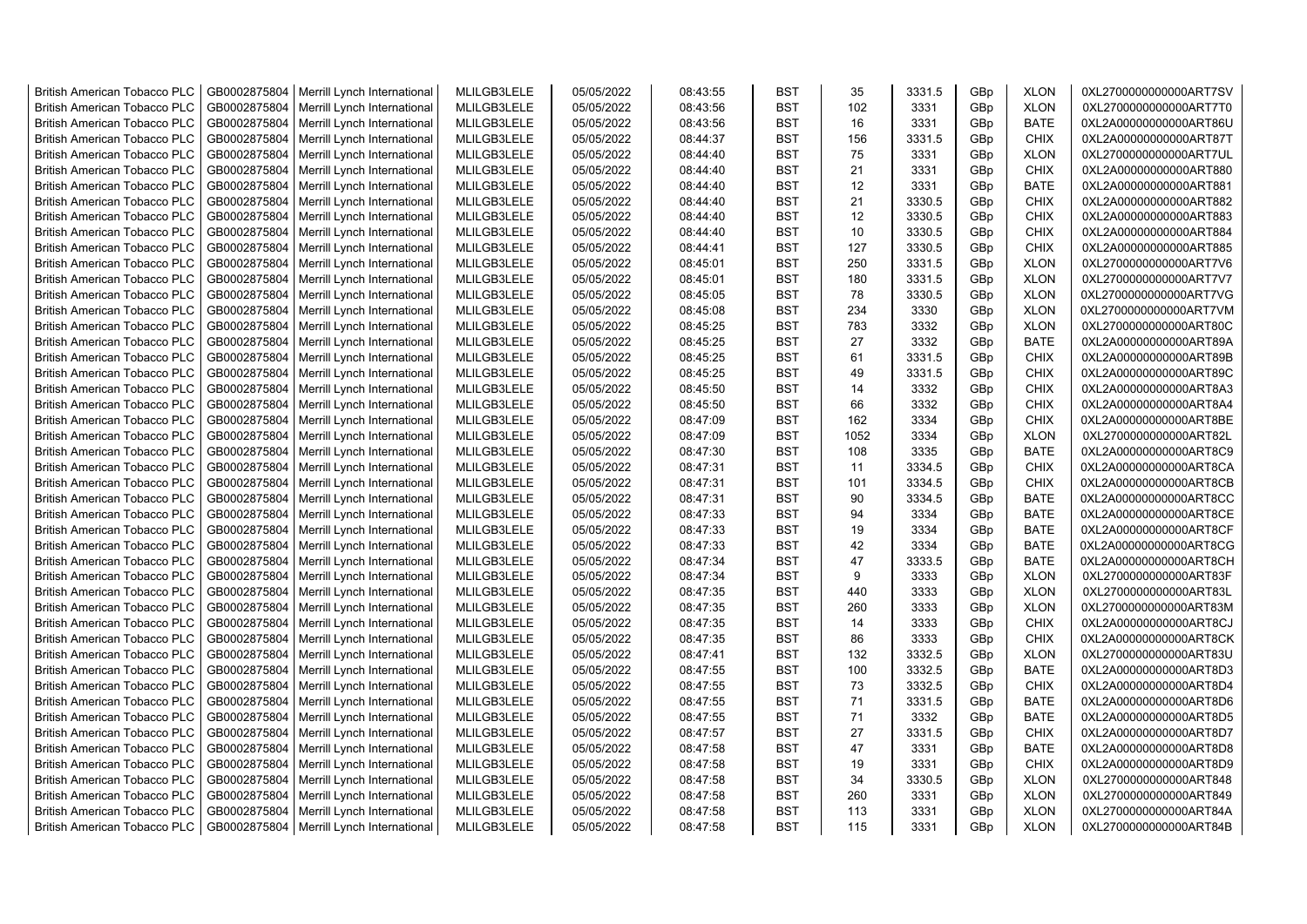| <b>British American Tobacco PLC</b> | GB0002875804 | Merrill Lynch International | MLILGB3LELE | 05/05/2022 | 08:47:58 | <b>BST</b> | 315          | 3330.5 | GBp | <b>XLON</b> | 0XL2700000000000ART84C |
|-------------------------------------|--------------|-----------------------------|-------------|------------|----------|------------|--------------|--------|-----|-------------|------------------------|
| <b>British American Tobacco PLC</b> | GB0002875804 | Merrill Lynch International | MLILGB3LELE | 05/05/2022 | 08:47:59 | <b>BST</b> | 175          | 3330.5 | GBp | <b>XLON</b> | 0XL2700000000000ART84D |
| <b>British American Tobacco PLC</b> | GB0002875804 | Merrill Lynch International | MLILGB3LELE | 05/05/2022 | 08:47:59 | <b>BST</b> | 152          | 3330.5 | GBp | <b>XLON</b> | 0XL2700000000000ART84E |
| <b>British American Tobacco PLC</b> | GB0002875804 | Merrill Lynch International | MLILGB3LELE | 05/05/2022 | 08:47:59 | <b>BST</b> | 57           | 3330.5 | GBp | <b>BATE</b> | 0XL2A00000000000ART8DA |
| <b>British American Tobacco PLC</b> | GB0002875804 | Merrill Lynch International | MLILGB3LELE | 05/05/2022 | 08:47:59 | <b>BST</b> | 51           | 3330   | GBp | <b>BATE</b> | 0XL2A00000000000ART8DB |
| <b>British American Tobacco PLC</b> | GB0002875804 | Merrill Lynch International | MLILGB3LELE | 05/05/2022 | 08:47:59 | <b>BST</b> | 19           | 3330   | GBp | <b>CHIX</b> | 0XL2A00000000000ART8DC |
| <b>British American Tobacco PLC</b> | GB0002875804 | Merrill Lynch International | MLILGB3LELE | 05/05/2022 | 08:48:05 | <b>BST</b> | 13           | 3329.5 | GBp | <b>CHIX</b> | 0XL2A00000000000ART8DO |
| <b>British American Tobacco PLC</b> | GB0002875804 | Merrill Lynch International | MLILGB3LELE | 05/05/2022 | 08:48:05 | <b>BST</b> | 210          | 3329.5 | GBp | <b>XLON</b> | 0XL2700000000000ART84V |
| <b>British American Tobacco PLC</b> | GB0002875804 | Merrill Lynch International | MLILGB3LELE | 05/05/2022 | 08:48:13 | <b>BST</b> | 142          | 3330.5 | GBp | <b>XLON</b> | 0XL2700000000000ART85D |
| <b>British American Tobacco PLC</b> | GB0002875804 | Merrill Lynch International | MLILGB3LELE | 05/05/2022 | 08:49:43 | <b>BST</b> | 431          | 3329   |     | <b>XLON</b> | 0XL2700000000000ART88N |
|                                     |              |                             |             |            |          |            |              |        | GBp |             |                        |
| <b>British American Tobacco PLC</b> | GB0002875804 | Merrill Lynch International | MLILGB3LELE | 05/05/2022 | 08:49:43 | <b>BST</b> | 85           | 3329   | GBp | <b>BATE</b> | 0XL2A00000000000ART8H5 |
| <b>British American Tobacco PLC</b> | GB0002875804 | Merrill Lynch International | MLILGB3LELE | 05/05/2022 | 08:49:43 | <b>BST</b> | 11           | 3329   | GBp | <b>BATE</b> | 0XL2A00000000000ART8H6 |
| <b>British American Tobacco PLC</b> | GB0002875804 | Merrill Lynch International | MLILGB3LELE | 05/05/2022 | 08:49:43 | <b>BST</b> | 55           | 3329   | GBp | <b>CHIX</b> | 0XL2A00000000000ART8H7 |
| <b>British American Tobacco PLC</b> | GB0002875804 | Merrill Lynch International | MLILGB3LELE | 05/05/2022 | 08:50:00 | <b>BST</b> | 74           | 3328.5 | GBp | <b>BATE</b> | 0XL2A00000000000ART8HH |
| <b>British American Tobacco PLC</b> | GB0002875804 | Merrill Lynch International | MLILGB3LELE | 05/05/2022 | 08:50:00 | <b>BST</b> | 65           | 3328.5 | GBp | <b>CHIX</b> | 0XL2A00000000000ART8HI |
| <b>British American Tobacco PLC</b> | GB0002875804 | Merrill Lynch International | MLILGB3LELE | 05/05/2022 | 08:50:00 | <b>BST</b> | 37           | 3328.5 | GBp | <b>XLON</b> | 0XL2700000000000ART89F |
| <b>British American Tobacco PLC</b> | GB0002875804 | Merrill Lynch International | MLILGB3LELE | 05/05/2022 | 08:50:00 | <b>BST</b> | 13           | 3328.5 | GBp | <b>XLON</b> | 0XL2700000000000ART89G |
| <b>British American Tobacco PLC</b> | GB0002875804 | Merrill Lynch International | MLILGB3LELE | 05/05/2022 | 08:50:00 | <b>BST</b> | 625          | 3328.5 | GBp | <b>XLON</b> | 0XL2700000000000ART89H |
| <b>British American Tobacco PLC</b> | GB0002875804 | Merrill Lynch International | MLILGB3LELE | 05/05/2022 | 08:50:05 | <b>BST</b> | 68           | 3328   | GBp | <b>BATE</b> | 0XL2A00000000000ART8HQ |
| <b>British American Tobacco PLC</b> | GB0002875804 | Merrill Lynch International | MLILGB3LELE | 05/05/2022 | 08:50:30 | BST        | 136          | 3327.5 | GBp | <b>XLON</b> | 0XL2700000000000ART8B4 |
| <b>British American Tobacco PLC</b> | GB0002875804 | Merrill Lynch International | MLILGB3LELE | 05/05/2022 | 08:50:30 | <b>BST</b> | 11           | 3327.5 | GBp | <b>CHIX</b> | 0XL2A00000000000ART8IA |
| <b>British American Tobacco PLC</b> | GB0002875804 | Merrill Lynch International | MLILGB3LELE | 05/05/2022 | 08:50:30 | <b>BST</b> | 52           | 3327.5 | GBp | <b>CHIX</b> | 0XL2A00000000000ART8IB |
| <b>British American Tobacco PLC</b> | GB0002875804 | Merrill Lynch International | MLILGB3LELE | 05/05/2022 | 08:51:52 | <b>BST</b> | 75           | 3331.5 | GBp | <b>BATE</b> | 0XL2A00000000000ART8KR |
| <b>British American Tobacco PLC</b> | GB0002875804 | Merrill Lynch International | MLILGB3LELE | 05/05/2022 | 08:52:03 | BST        | 205          | 3332   | GBp | <b>XLON</b> | 0XL2700000000000ART8EG |
| <b>British American Tobacco PLC</b> | GB0002875804 | Merrill Lynch International | MLILGB3LELE | 05/05/2022 | 08:52:03 | <b>BST</b> | 60           | 3332   | GBp | <b>XLON</b> | 0XL2700000000000ART8EH |
| British American Tobacco PLC        | GB0002875804 | Merrill Lynch International | MLILGB3LELE | 05/05/2022 | 08:52:03 | <b>BST</b> | 115          | 3332   | GBp | <b>XLON</b> | 0XL2700000000000ART8EI |
| <b>British American Tobacco PLC</b> | GB0002875804 | Merrill Lynch International | MLILGB3LELE | 05/05/2022 | 08:52:03 | <b>BST</b> | 113          | 3332   | GBp | <b>XLON</b> | 0XL2700000000000ART8EJ |
| British American Tobacco PLC        | GB0002875804 | Merrill Lynch International | MLILGB3LELE | 05/05/2022 | 08:52:03 | <b>BST</b> | 120          | 3332   | GBp | <b>XLON</b> | 0XL2700000000000ART8EK |
| <b>British American Tobacco PLC</b> | GB0002875804 | Merrill Lynch International | MLILGB3LELE | 05/05/2022 | 08:52:11 | <b>BST</b> | 26           | 3331   | GBp | <b>BATE</b> | 0XL2A00000000000ART8M2 |
| <b>British American Tobacco PLC</b> | GB0002875804 | Merrill Lynch International | MLILGB3LELE | 05/05/2022 | 08:52:11 | <b>BST</b> | 35           | 3330.5 | GBp | <b>BATE</b> | 0XL2A00000000000ART8M3 |
| <b>British American Tobacco PLC</b> | GB0002875804 | Merrill Lynch International | MLILGB3LELE | 05/05/2022 | 08:52:11 | <b>BST</b> | 642          | 3331   | GBp | <b>XLON</b> | 0XL2700000000000ART8EV |
| <b>British American Tobacco PLC</b> | GB0002875804 | Merrill Lynch International | MLILGB3LELE | 05/05/2022 | 08:52:11 | <b>BST</b> | 26           | 3330.5 | GBp | <b>BATE</b> | 0XL2A00000000000ART8M4 |
| <b>British American Tobacco PLC</b> | GB0002875804 | Merrill Lynch International | MLILGB3LELE | 05/05/2022 | 08:52:29 | <b>BST</b> | 10           | 3332   | GBp | <b>BATE</b> | 0XL2A00000000000ART8MQ |
| <b>British American Tobacco PLC</b> | GB0002875804 | Merrill Lynch International | MLILGB3LELE | 05/05/2022 | 08:52:40 | <b>BST</b> | 56           | 3332   | GBp | <b>BATE</b> | 0XL2A00000000000ART8NC |
| <b>British American Tobacco PLC</b> | GB0002875804 | Merrill Lynch International | MLILGB3LELE | 05/05/2022 | 08:52:40 | <b>BST</b> | 21           | 3332   | GBp | <b>CHIX</b> | 0XL2A00000000000ART8ND |
| <b>British American Tobacco PLC</b> | GB0002875804 | Merrill Lynch International | MLILGB3LELE | 05/05/2022 | 08:54:23 | <b>BST</b> | 11           | 3332   | GBp | <b>BATE</b> | 0XL2A00000000000ART8QP |
| <b>British American Tobacco PLC</b> | GB0002875804 | Merrill Lynch International | MLILGB3LELE | 05/05/2022 | 08:54:23 | <b>BST</b> | 17           | 3332   | GBp | <b>BATE</b> | 0XL2A00000000000ART8QQ |
| <b>British American Tobacco PLC</b> | GB0002875804 | Merrill Lynch International | MLILGB3LELE | 05/05/2022 | 08:54:23 | <b>BST</b> | 6            | 3332   | GBp | <b>BATE</b> | 0XL2A00000000000ART8QR |
| <b>British American Tobacco PLC</b> | GB0002875804 | Merrill Lynch International | MLILGB3LELE | 05/05/2022 | 08:54:23 | <b>BST</b> | 256          | 3331.5 | GBp | <b>XLON</b> | 0XL2700000000000ART8J5 |
| <b>British American Tobacco PLC</b> | GB0002875804 | Merrill Lynch International | MLILGB3LELE | 05/05/2022 | 08:54:23 | <b>BST</b> | 147          | 3331.5 | GBp | <b>CHIX</b> | 0XL2A00000000000ART8QT |
| <b>British American Tobacco PLC</b> | GB0002875804 | Merrill Lynch International | MLILGB3LELE | 05/05/2022 | 08:54:25 | <b>BST</b> | 50           | 3331.5 | GBp | <b>XLON</b> | 0XL2700000000000ART8J8 |
|                                     |              |                             |             |            | 08:54:28 | <b>BST</b> | $\mathbf{1}$ |        |     |             | 0XL2700000000000ART8JG |
| <b>British American Tobacco PLC</b> | GB0002875804 | Merrill Lynch International | MLILGB3LELE | 05/05/2022 |          |            |              | 3331.5 | GBp | <b>XLON</b> |                        |
| <b>British American Tobacco PLC</b> | GB0002875804 | Merrill Lynch International | MLILGB3LELE | 05/05/2022 | 08:54:29 | <b>BST</b> | 193          | 3331   | GBp | <b>CHIX</b> | 0XL2A00000000000ART8R4 |
| <b>British American Tobacco PLC</b> | GB0002875804 | Merrill Lynch International | MLILGB3LELE | 05/05/2022 | 08:54:29 | <b>BST</b> | 45           | 3330.5 | GBp | <b>CHIX</b> | 0XL2A00000000000ART8R5 |
| <b>British American Tobacco PLC</b> | GB0002875804 | Merrill Lynch International | MLILGB3LELE | 05/05/2022 | 08:54:29 | <b>BST</b> | 240          | 3331   | GBp | <b>XLON</b> | 0XL2700000000000ART8JI |
| <b>British American Tobacco PLC</b> | GB0002875804 | Merrill Lynch International | MLILGB3LELE | 05/05/2022 | 08:54:29 | <b>BST</b> | 73           | 3331   | GBp | <b>XLON</b> | 0XL2700000000000ART8JJ |
| <b>British American Tobacco PLC</b> | GB0002875804 | Merrill Lynch International | MLILGB3LELE | 05/05/2022 | 08:54:29 | <b>BST</b> | 109          | 3331   | GBp | <b>XLON</b> | 0XL2700000000000ART8JK |
| <b>British American Tobacco PLC</b> | GB0002875804 | Merrill Lynch International | MLILGB3LELE | 05/05/2022 | 08:54:29 | <b>BST</b> | 280          | 3331   | GBp | <b>XLON</b> | 0XL2700000000000ART8JL |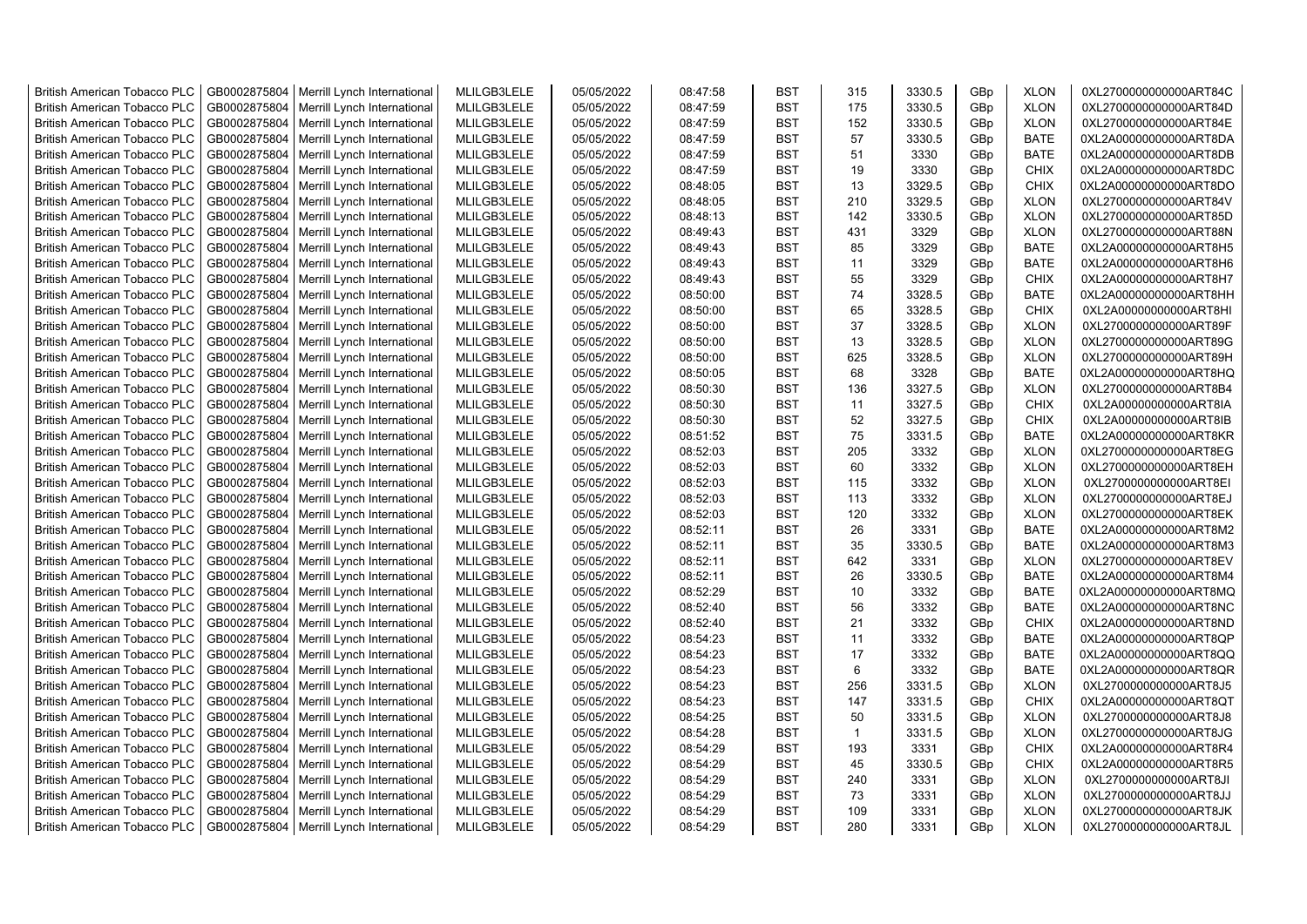| <b>British American Tobacco PLC</b> | GB0002875804 | Merrill Lynch International                | MLILGB3LELE | 05/05/2022 | 08:54:29 | <b>BST</b> | 250            | 3331   | GBp | <b>XLON</b> | 0XL2700000000000ART8JM |
|-------------------------------------|--------------|--------------------------------------------|-------------|------------|----------|------------|----------------|--------|-----|-------------|------------------------|
| <b>British American Tobacco PLC</b> | GB0002875804 | Merrill Lynch International                | MLILGB3LELE | 05/05/2022 | 08:54:29 | <b>BST</b> | 113            | 3331   | GBp | <b>XLON</b> | 0XL2700000000000ART8JN |
| <b>British American Tobacco PLC</b> | GB0002875804 | Merrill Lynch International                | MLILGB3LELE | 05/05/2022 | 08:54:34 | <b>BST</b> | 150            | 3330   | GBp | <b>XLON</b> | 0XL2700000000000ART8JP |
| <b>British American Tobacco PLC</b> | GB0002875804 | Merrill Lynch International                | MLILGB3LELE | 05/05/2022 | 08:56:01 | <b>BST</b> | 32             | 3331   | GBp | <b>BATE</b> | 0XL2A00000000000ART8VJ |
| <b>British American Tobacco PLC</b> | GB0002875804 | Merrill Lynch International                | MLILGB3LELE | 05/05/2022 | 08:56:05 | <b>BST</b> | 68             | 3331   | GBp | <b>CHIX</b> | 0XL2A00000000000ART906 |
| <b>British American Tobacco PLC</b> | GB0002875804 | Merrill Lynch International                | MLILGB3LELE | 05/05/2022 | 08:56:09 | <b>BST</b> | 130            | 3330.5 | GBp | <b>XLON</b> | 0XL2700000000000ART8O0 |
| <b>British American Tobacco PLC</b> | GB0002875804 | Merrill Lynch International                | MLILGB3LELE | 05/05/2022 | 08:57:11 | <b>BST</b> | 172            | 3333   | GBp | <b>XLON</b> | 0XL2700000000000ART8PQ |
| <b>British American Tobacco PLC</b> | GB0002875804 | Merrill Lynch International                | MLILGB3LELE | 05/05/2022 | 08:57:11 | <b>BST</b> | 323            | 3333   | GBp | <b>XLON</b> | 0XL2700000000000ART8PR |
| <b>British American Tobacco PLC</b> | GB0002875804 | Merrill Lynch International                | MLILGB3LELE | 05/05/2022 | 08:57:11 | <b>BST</b> | 627            | 3333   | GBp | <b>XLON</b> | 0XL2700000000000ART8PS |
| <b>British American Tobacco PLC</b> | GB0002875804 | Merrill Lynch International                | MLILGB3LELE | 05/05/2022 | 08:57:11 | <b>BST</b> | 115            | 3333.5 | GBp | <b>XLON</b> | 0XL2700000000000ART8PT |
| <b>British American Tobacco PLC</b> | GB0002875804 | Merrill Lynch International                | MLILGB3LELE | 05/05/2022 | 08:57:11 | <b>BST</b> | 113            | 3333.5 | GBp | <b>XLON</b> | 0XL2700000000000ART8PU |
| <b>British American Tobacco PLC</b> | GB0002875804 | Merrill Lynch International                | MLILGB3LELE | 05/05/2022 | 08:57:11 | <b>BST</b> | 120            | 3333.5 | GBp | <b>XLON</b> | 0XL2700000000000ART8PV |
| <b>British American Tobacco PLC</b> | GB0002875804 | Merrill Lynch International                | MLILGB3LELE | 05/05/2022 | 08:57:11 | <b>BST</b> | 163            | 3333.5 | GBp | <b>XLON</b> | 0XL2700000000000ART8Q0 |
| <b>British American Tobacco PLC</b> | GB0002875804 | Merrill Lynch International                | MLILGB3LELE | 05/05/2022 | 08:57:19 | <b>BST</b> | 94             | 3332.5 | GBp | <b>XLON</b> | 0XL2700000000000ART8QC |
| <b>British American Tobacco PLC</b> | GB0002875804 | Merrill Lynch International                | MLILGB3LELE | 05/05/2022 | 08:58:29 | <b>BST</b> | 81             | 3337   | GBp | <b>BATE</b> | 0XL2A00000000000ART979 |
| <b>British American Tobacco PLC</b> | GB0002875804 | Merrill Lynch International                | MLILGB3LELE | 05/05/2022 | 08:58:29 | <b>BST</b> | 264            | 3337   | GBp | <b>XLON</b> | 0XL2700000000000ART8T3 |
| <b>British American Tobacco PLC</b> | GB0002875804 | Merrill Lynch International                | MLILGB3LELE | 05/05/2022 | 08:58:29 | <b>BST</b> | 556            | 3336.5 | GBp | <b>XLON</b> | 0XL2700000000000ART8T4 |
| <b>British American Tobacco PLC</b> | GB0002875804 | Merrill Lynch International                | MLILGB3LELE | 05/05/2022 | 08:58:29 | <b>BST</b> | 46             | 3336   | GBp | <b>BATE</b> | 0XL2A00000000000ART97A |
| <b>British American Tobacco PLC</b> | GB0002875804 | Merrill Lynch International                | MLILGB3LELE | 05/05/2022 | 08:58:29 | <b>BST</b> | 135            | 3336   | GBp | <b>CHIX</b> | 0XL2A00000000000ART97B |
| <b>British American Tobacco PLC</b> | GB0002875804 | Merrill Lynch International                | MLILGB3LELE | 05/05/2022 | 08:58:34 | <b>BST</b> | 314            | 3335   | GBp | <b>XLON</b> | 0XL2700000000000ART8TG |
| <b>British American Tobacco PLC</b> | GB0002875804 | Merrill Lynch International                | MLILGB3LELE | 05/05/2022 | 09:00:01 | <b>BST</b> | 28             | 3337   | GBp | <b>BATE</b> | 0XL2A00000000000ART9BI |
| <b>British American Tobacco PLC</b> | GB0002875804 | Merrill Lynch International                | MLILGB3LELE | 05/05/2022 | 09:00:02 | <b>BST</b> | 271            | 3336.5 | GBp | <b>CHIX</b> | 0XL2A00000000000ART9BO |
| <b>British American Tobacco PLC</b> |              |                                            |             |            |          | <b>BST</b> |                |        |     |             |                        |
|                                     | GB0002875804 | Merrill Lynch International                | MLILGB3LELE | 05/05/2022 | 09:00:05 |            | 155            | 3336   | GBp | <b>XLON</b> | 0XL2700000000000ART90S |
| <b>British American Tobacco PLC</b> | GB0002875804 | Merrill Lynch International                | MLILGB3LELE | 05/05/2022 | 09:00:05 | <b>BST</b> | 17             | 3336   | GBp | <b>XLON</b> | 0XL2700000000000ART90T |
| <b>British American Tobacco PLC</b> | GB0002875804 | Merrill Lynch International                | MLILGB3LELE | 05/05/2022 | 09:00:08 | <b>BST</b> | 216            | 3336   | GBp | <b>XLON</b> | 0XL2700000000000ART913 |
| <b>British American Tobacco PLC</b> | GB0002875804 | Merrill Lynch International                | MLILGB3LELE | 05/05/2022 | 09:00:09 | <b>BST</b> | $\overline{7}$ | 3335.5 | GBp | CHIX        | 0XL2A00000000000ART9C8 |
| <b>British American Tobacco PLC</b> | GB0002875804 | Merrill Lynch International                | MLILGB3LELE | 05/05/2022 | 09:00:11 | <b>BST</b> | 158            | 3335.5 | GBp | <b>CHIX</b> | 0XL2A00000000000ART9CK |
| <b>British American Tobacco PLC</b> | GB0002875804 | Merrill Lynch International                | MLILGB3LELE | 05/05/2022 | 09:00:17 | <b>BST</b> | 31             | 3335   | GBp | <b>BATE</b> | 0XL2A00000000000ART9CU |
| <b>British American Tobacco PLC</b> | GB0002875804 | Merrill Lynch International                | MLILGB3LELE | 05/05/2022 | 09:00:17 | <b>BST</b> | 45             | 3335   | GBp | <b>CHIX</b> | 0XL2A00000000000ART9CV |
| <b>British American Tobacco PLC</b> | GB0002875804 | Merrill Lynch International                | MLILGB3LELE | 05/05/2022 | 09:00:19 | <b>BST</b> | 130            | 3334.5 | GBp | <b>XLON</b> | 0XL2700000000000ART91U |
| <b>British American Tobacco PLC</b> | GB0002875804 | Merrill Lynch International                | MLILGB3LELE | 05/05/2022 | 09:00:20 | <b>BST</b> | 85             | 3334.5 | GBp | <b>XLON</b> | 0XL2700000000000ART91V |
| <b>British American Tobacco PLC</b> | GB0002875804 | Merrill Lynch International                | MLILGB3LELE | 05/05/2022 | 09:00:26 | <b>BST</b> | 19             | 3334.5 | GBp | <b>BATE</b> | 0XL2A00000000000ART9DI |
| <b>British American Tobacco PLC</b> | GB0002875804 | Merrill Lynch International                | MLILGB3LELE | 05/05/2022 | 09:00:26 | <b>BST</b> | 70             | 3334.5 | GBp | <b>BATE</b> | 0XL2A00000000000ART9DJ |
| <b>British American Tobacco PLC</b> | GB0002875804 | Merrill Lynch International                | MLILGB3LELE | 05/05/2022 | 09:00:26 | <b>BST</b> | 94             | 3334.5 | GBp | <b>XLON</b> | 0XL2700000000000ART92E |
| <b>British American Tobacco PLC</b> | GB0002875804 | Merrill Lynch International                | MLILGB3LELE | 05/05/2022 | 09:00:26 | <b>BST</b> | 221            | 3334.5 | GBp | <b>XLON</b> | 0XL2700000000000ART92F |
| <b>British American Tobacco PLC</b> | GB0002875804 | Merrill Lynch International                | MLILGB3LELE | 05/05/2022 | 09:00:34 | <b>BST</b> | 113            | 3334   | GBp | <b>XLON</b> | 0XL2700000000000ART938 |
| <b>British American Tobacco PLC</b> | GB0002875804 | Merrill Lynch International                | MLILGB3LELE | 05/05/2022 | 09:00:38 | <b>BST</b> | 51             | 3334   | GBp | <b>CHIX</b> | 0XL2A00000000000ART9E3 |
| <b>British American Tobacco PLC</b> | GB0002875804 | Merrill Lynch International                | MLILGB3LELE | 05/05/2022 | 09:00:38 | <b>BST</b> | 218            | 3334   | GBp | <b>XLON</b> | 0XL2700000000000ART93C |
| <b>British American Tobacco PLC</b> | GB0002875804 | Merrill Lynch International                | MLILGB3LELE | 05/05/2022 | 09:00:38 | <b>BST</b> | 60             | 3334   | GBp | <b>BATE</b> | 0XL2A00000000000ART9E4 |
| <b>British American Tobacco PLC</b> | GB0002875804 | Merrill Lynch International                | MLILGB3LELE | 05/05/2022 | 09:00:38 | <b>BST</b> | 85             | 3334   | GBp | <b>XLON</b> | 0XL2700000000000ART93D |
| <b>British American Tobacco PLC</b> | GB0002875804 | Merrill Lynch International                | MLILGB3LELE | 05/05/2022 | 09:00:39 | <b>BST</b> | 125            | 3333.5 | GBp | <b>CHIX</b> | 0XL2A00000000000ART9E6 |
| <b>British American Tobacco PLC</b> | GB0002875804 | Merrill Lynch International                | MLILGB3LELE | 05/05/2022 | 09:00:40 | <b>BST</b> | 117            | 3333.5 | GBp | <b>CHIX</b> | 0XL2A00000000000ART9EC |
| <b>British American Tobacco PLC</b> | GB0002875804 | Merrill Lynch International                | MLILGB3LELE | 05/05/2022 | 09:00:40 | <b>BST</b> | 98             | 3333.5 | GBp | <b>XLON</b> | 0XL2700000000000ART93G |
| <b>British American Tobacco PLC</b> | GB0002875804 | Merrill Lynch International                | MLILGB3LELE | 05/05/2022 | 09:01:11 | <b>BST</b> | 30             | 3334.5 | GBp | <b>BATE</b> | 0XL2A00000000000ART9FU |
| <b>British American Tobacco PLC</b> | GB0002875804 | Merrill Lynch International                | MLILGB3LELE | 05/05/2022 | 09:01:11 | <b>BST</b> | 10             | 3334   | GBp | <b>XLON</b> | 0XL2700000000000ART94L |
| <b>British American Tobacco PLC</b> | GB0002875804 | Merrill Lynch International                | MLILGB3LELE | 05/05/2022 | 09:01:11 | <b>BST</b> | 157            | 3334   | GBp | <b>XLON</b> | 0XL2700000000000ART94M |
| <b>British American Tobacco PLC</b> | GB0002875804 | Merrill Lynch International                | MLILGB3LELE | 05/05/2022 | 09:01:18 | <b>BST</b> | 130            | 3333.5 | GBp | <b>XLON</b> | 0XL2700000000000ART954 |
| <b>British American Tobacco PLC</b> |              | GB0002875804   Merrill Lynch International | MLILGB3LELE | 05/05/2022 | 09:02:33 | <b>BST</b> | 12             | 3334.5 | GBp | <b>BATE</b> | 0XL2A00000000000ART9K0 |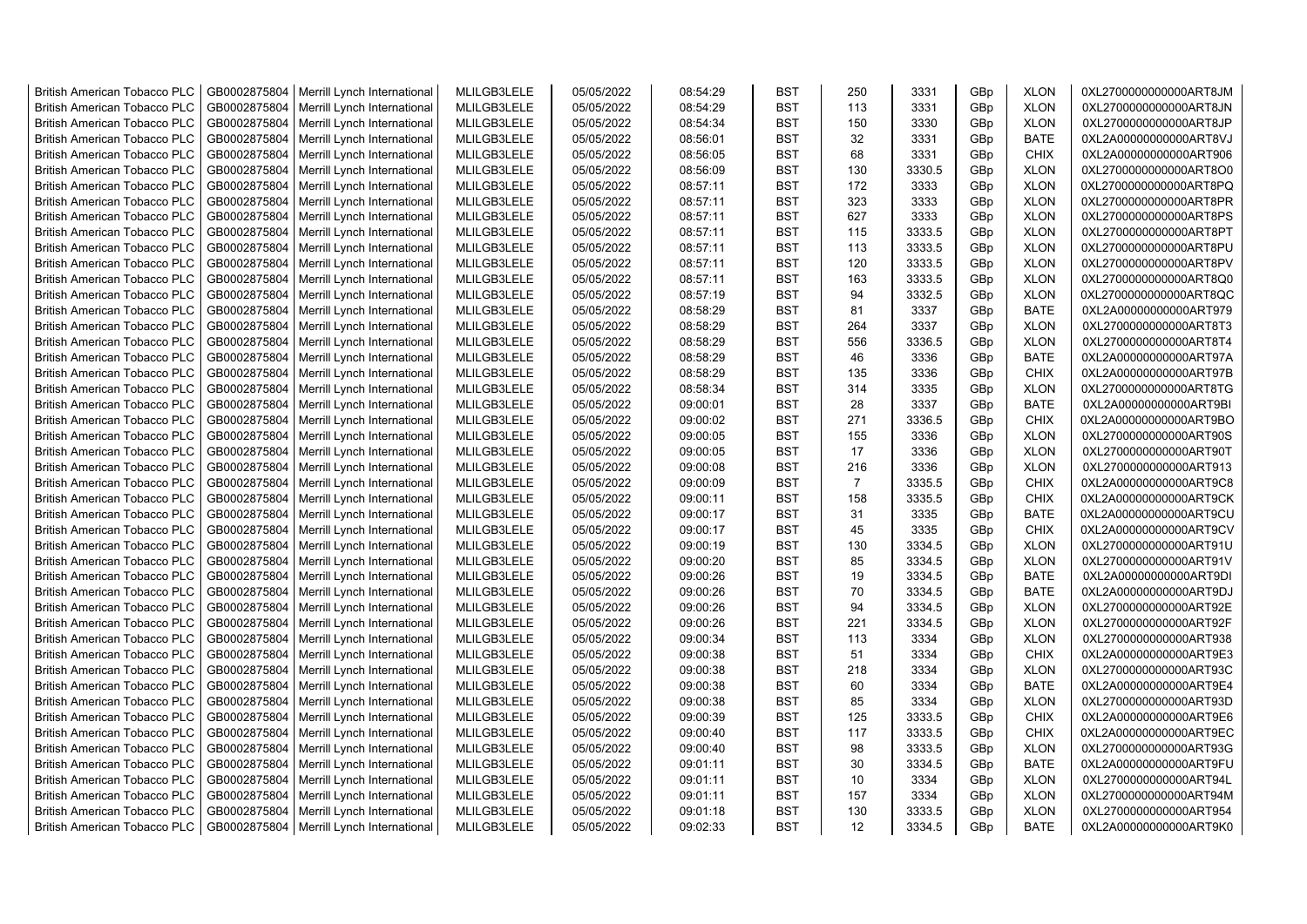| <b>British American Tobacco PLC</b> | GB0002875804 | Merrill Lynch International | MLILGB3LELE | 05/05/2022 | 09:02:33 | <b>BST</b> | 36  | 3334.5 | GBp             | <b>CHIX</b> | 0XL2A00000000000ART9K1 |
|-------------------------------------|--------------|-----------------------------|-------------|------------|----------|------------|-----|--------|-----------------|-------------|------------------------|
| <b>British American Tobacco PLC</b> | GB0002875804 | Merrill Lynch International | MLILGB3LELE | 05/05/2022 | 09:02:33 | <b>BST</b> | 69  | 3334.5 | GBp             | <b>BATE</b> | 0XL2A00000000000ART9K2 |
| <b>British American Tobacco PLC</b> | GB0002875804 | Merrill Lynch International | MLILGB3LELE | 05/05/2022 | 09:02:33 | <b>BST</b> | 92  | 3334.5 | GBp             | <b>CHIX</b> | 0XL2A00000000000ART9K3 |
| <b>British American Tobacco PLC</b> | GB0002875804 | Merrill Lynch International | MLILGB3LELE | 05/05/2022 | 09:02:57 | <b>BST</b> | 123 | 3334   | GBp             | <b>XLON</b> | 0XL2700000000000ART97T |
| <b>British American Tobacco PLC</b> | GB0002875804 | Merrill Lynch International | MLILGB3LELE | 05/05/2022 | 09:03:03 | <b>BST</b> | 63  | 3334.5 | GBp             | <b>BATE</b> | 0XL2A00000000000ART9L6 |
| <b>British American Tobacco PLC</b> | GB0002875804 | Merrill Lynch International | MLILGB3LELE | 05/05/2022 | 09:03:16 | <b>BST</b> | 48  | 3335   | GBp             | <b>CHIX</b> | 0XL2A00000000000ART9ME |
| British American Tobacco PLC        | GB0002875804 | Merrill Lynch International | MLILGB3LELE | 05/05/2022 | 09:03:16 | <b>BST</b> | 250 | 3335.5 | GBp             | <b>XLON</b> | 0XL2700000000000ART98K |
| <b>British American Tobacco PLC</b> | GB0002875804 | Merrill Lynch International | MLILGB3LELE | 05/05/2022 | 09:03:16 | <b>BST</b> | 115 | 3335.5 | GBp             | <b>XLON</b> | 0XL2700000000000ART98L |
| <b>British American Tobacco PLC</b> | GB0002875804 | Merrill Lynch International | MLILGB3LELE | 05/05/2022 | 09:03:16 | <b>BST</b> | 86  | 3335.5 | GBp             | <b>XLON</b> | 0XL2700000000000ART98M |
| <b>British American Tobacco PLC</b> | GB0002875804 | Merrill Lynch International | MLILGB3LELE | 05/05/2022 | 09:03:16 | <b>BST</b> | 120 | 3335.5 | GBp             | <b>XLON</b> | 0XL2700000000000ART98N |
| <b>British American Tobacco PLC</b> | GB0002875804 | Merrill Lynch International | MLILGB3LELE | 05/05/2022 | 09:03:23 | <b>BST</b> | 30  | 3334   | GBp             | <b>BATE</b> | 0XL2A00000000000ART9MM |
| <b>British American Tobacco PLC</b> | GB0002875804 | Merrill Lynch International | MLILGB3LELE | 05/05/2022 | 09:03:23 | <b>BST</b> | 38  | 3334   | GBp             | <b>BATE</b> | 0XL2A00000000000ART9MN |
| <b>British American Tobacco PLC</b> | GB0002875804 | Merrill Lynch International | MLILGB3LELE | 05/05/2022 | 09:03:23 | <b>BST</b> | 31  | 3334   | GBp             | <b>CHIX</b> | 0XL2A00000000000ART9MO |
| <b>British American Tobacco PLC</b> | GB0002875804 | Merrill Lynch International | MLILGB3LELE | 05/05/2022 | 09:03:27 | <b>BST</b> | 59  | 3334   | GBp             | <b>CHIX</b> | 0XL2A00000000000ART9N7 |
| <b>British American Tobacco PLC</b> | GB0002875804 | Merrill Lynch International | MLILGB3LELE | 05/05/2022 | 09:03:34 | <b>BST</b> | 642 | 3333.5 | GBp             | <b>XLON</b> | 0XL2700000000000ART9A3 |
| <b>British American Tobacco PLC</b> | GB0002875804 | Merrill Lynch International | MLILGB3LELE | 05/05/2022 | 09:03:34 | <b>BST</b> | 33  | 3333.5 | GBp             | <b>BATE</b> | 0XL2A00000000000ART9NS |
| British American Tobacco PLC        | GB0002875804 | Merrill Lynch International | MLILGB3LELE | 05/05/2022 | 09:03:34 | <b>BST</b> | 85  | 3333.5 | GBp             | <b>CHIX</b> | 0XL2A00000000000ART9NT |
| <b>British American Tobacco PLC</b> | GB0002875804 | Merrill Lynch International | MLILGB3LELE | 05/05/2022 | 09:03:34 | <b>BST</b> | 40  | 3333   | GBp             | <b>CHIX</b> | 0XL2A00000000000ART9NU |
| <b>British American Tobacco PLC</b> | GB0002875804 | Merrill Lynch International | MLILGB3LELE | 05/05/2022 | 09:03:46 | <b>BST</b> | 88  | 3332.5 | GBp             | <b>XLON</b> | 0XL2700000000000ART9B8 |
| <b>British American Tobacco PLC</b> | GB0002875804 | Merrill Lynch International | MLILGB3LELE | 05/05/2022 | 09:03:46 | <b>BST</b> | 30  | 3332.5 | GBp             | <b>CHIX</b> | 0XL2A00000000000ART9ON |
| <b>British American Tobacco PLC</b> | GB0002875804 | Merrill Lynch International | MLILGB3LELE | 05/05/2022 | 09:03:46 | <b>BST</b> | 85  | 3332.5 | GBp             | <b>BATE</b> | 0XL2A00000000000ART9OO |
| <b>British American Tobacco PLC</b> | GB0002875804 | Merrill Lynch International | MLILGB3LELE | 05/05/2022 | 09:04:00 | <b>BST</b> | 224 | 3332   | GBp             | <b>XLON</b> | 0XL2700000000000ART9BK |
| British American Tobacco PLC        | GB0002875804 | Merrill Lynch International | MLILGB3LELE | 05/05/2022 | 09:04:00 | <b>BST</b> | 242 | 3331.5 | GBp             | <b>XLON</b> | 0XL2700000000000ART9BL |
| <b>British American Tobacco PLC</b> | GB0002875804 | Merrill Lynch International | MLILGB3LELE | 05/05/2022 | 09:04:00 | <b>BST</b> | 34  | 3331   | GBp             | <b>BATE</b> | 0XL2A00000000000ART9P5 |
| <b>British American Tobacco PLC</b> | GB0002875804 | Merrill Lynch International | MLILGB3LELE | 05/05/2022 | 09:04:00 | <b>BST</b> | 32  | 3331.5 | GBp             | <b>BATE</b> | 0XL2A00000000000ART9P6 |
| <b>British American Tobacco PLC</b> | GB0002875804 | Merrill Lynch International | MLILGB3LELE | 05/05/2022 | 09:04:00 | <b>BST</b> | 45  | 3332   | GBp             | <b>CHIX</b> | 0XL2A00000000000ART9P7 |
| <b>British American Tobacco PLC</b> | GB0002875804 | Merrill Lynch International | MLILGB3LELE | 05/05/2022 | 09:04:15 | <b>BST</b> | 30  | 3331   | GBp             | <b>CHIX</b> | 0XL2A00000000000ART9PF |
| <b>British American Tobacco PLC</b> | GB0002875804 | Merrill Lynch International | MLILGB3LELE | 05/05/2022 | 09:04:25 | <b>BST</b> | 31  | 3331   | GBp             | <b>CHIX</b> | 0XL2A00000000000ART9Q2 |
| <b>British American Tobacco PLC</b> | GB0002875804 | Merrill Lynch International | MLILGB3LELE | 05/05/2022 | 09:04:25 | <b>BST</b> | 82  | 3331   | GBp             | <b>XLON</b> | 0XL2700000000000ART9C9 |
| <b>British American Tobacco PLC</b> | GB0002875804 | Merrill Lynch International | MLILGB3LELE | 05/05/2022 | 09:04:25 | <b>BST</b> | 89  | 3330.5 | GBp             | <b>XLON</b> | 0XL2700000000000ART9CA |
| <b>British American Tobacco PLC</b> | GB0002875804 | Merrill Lynch International | MLILGB3LELE | 05/05/2022 | 09:04:25 | <b>BST</b> | 9   | 3330.5 | GBp             | <b>BATE</b> | 0XL2A00000000000ART9Q3 |
| <b>British American Tobacco PLC</b> | GB0002875804 | Merrill Lynch International | MLILGB3LELE | 05/05/2022 | 09:04:25 | <b>BST</b> | 13  | 3330.5 | GBp             | <b>BATE</b> | 0XL2A00000000000ART9Q4 |
| <b>British American Tobacco PLC</b> | GB0002875804 | Merrill Lynch International | MLILGB3LELE | 05/05/2022 | 09:04:25 | <b>BST</b> | 9   | 3330.5 | GBp             | <b>BATE</b> | 0XL2A00000000000ART9Q5 |
| <b>British American Tobacco PLC</b> | GB0002875804 | Merrill Lynch International | MLILGB3LELE | 05/05/2022 | 09:04:25 | <b>BST</b> | 37  | 3330.5 | GBp             | <b>CHIX</b> | 0XL2A00000000000ART9Q6 |
| <b>British American Tobacco PLC</b> | GB0002875804 | Merrill Lynch International | MLILGB3LELE | 05/05/2022 | 09:04:27 | <b>BST</b> | 24  | 3330   | GBp             | <b>BATE</b> | 0XL2A00000000000ART9Q8 |
| British American Tobacco PLC        | GB0002875804 | Merrill Lynch International | MLILGB3LELE | 05/05/2022 | 09:05:55 | <b>BST</b> | 134 | 3330   | GBp             | <b>XLON</b> | 0XL2700000000000ART9F3 |
| <b>British American Tobacco PLC</b> | GB0002875804 | Merrill Lynch International | MLILGB3LELE | 05/05/2022 | 09:05:55 | <b>BST</b> | 12  | 3330   | GBp             | <b>CHIX</b> | 0XL2A00000000000ART9TT |
| <b>British American Tobacco PLC</b> | GB0002875804 | Merrill Lynch International | MLILGB3LELE | 05/05/2022 | 09:05:55 | <b>BST</b> | 115 | 3330   | GBp             | <b>XLON</b> | 0XL2700000000000ART9F4 |
| <b>British American Tobacco PLC</b> | GB0002875804 | Merrill Lynch International | MLILGB3LELE | 05/05/2022 | 09:05:55 | <b>BST</b> | 42  | 3330   | GBp             | <b>CHIX</b> | 0XL2A00000000000ART9TU |
| <b>British American Tobacco PLC</b> | GB0002875804 | Merrill Lynch International | MLILGB3LELE | 05/05/2022 | 09:05:55 | <b>BST</b> | 20  | 3330   | GBp             | <b>BATE</b> | 0XL2A00000000000ART9TV |
| <b>British American Tobacco PLC</b> | GB0002875804 | Merrill Lynch International | MLILGB3LELE | 05/05/2022 | 09:05:55 | <b>BST</b> | 449 | 3329.5 | GBp             | <b>XLON</b> | 0XL2700000000000ART9F5 |
| <b>British American Tobacco PLC</b> | GB0002875804 | Merrill Lynch International | MLILGB3LELE | 05/05/2022 | 09:05:55 | <b>BST</b> | 33  | 3329.5 | GBp             | <b>BATE</b> | 0XL2A00000000000ART9U0 |
| <b>British American Tobacco PLC</b> | GB0002875804 | Merrill Lynch International | MLILGB3LELE | 05/05/2022 | 09:05:55 | <b>BST</b> | 12  | 3329.5 | GBp             | <b>CHIX</b> | 0XL2A00000000000ART9U1 |
| <b>British American Tobacco PLC</b> | GB0002875804 | Merrill Lynch International | MLILGB3LELE | 05/05/2022 | 09:05:55 | <b>BST</b> | 14  | 3329   | GBp             | <b>BATE</b> | 0XL2A00000000000ART9U2 |
| <b>British American Tobacco PLC</b> | GB0002875804 | Merrill Lynch International | MLILGB3LELE | 05/05/2022 | 09:05:55 | <b>BST</b> | 18  | 3329   | GBp             | <b>CHIX</b> | 0XL2A00000000000ART9U3 |
| <b>British American Tobacco PLC</b> | GB0002875804 | Merrill Lynch International | MLILGB3LELE | 05/05/2022 | 09:06:27 | <b>BST</b> | 12  | 3328.5 | GBp             | <b>XLON</b> | 0XL2700000000000ART9GF |
| <b>British American Tobacco PLC</b> | GB0002875804 | Merrill Lynch International | MLILGB3LELE | 05/05/2022 | 09:06:31 | <b>BST</b> | 95  | 3328.5 | GBp             | <b>XLON</b> | 0XL2700000000000ART9GH |
| <b>British American Tobacco PLC</b> | GB0002875804 | Merrill Lynch International | MLILGB3LELE | 05/05/2022 | 09:06:33 | <b>BST</b> | 50  | 3328.5 | GB <sub>p</sub> | <b>CHIX</b> | 0XL2A00000000000ART9VM |
|                                     |              |                             |             |            |          |            |     |        |                 |             |                        |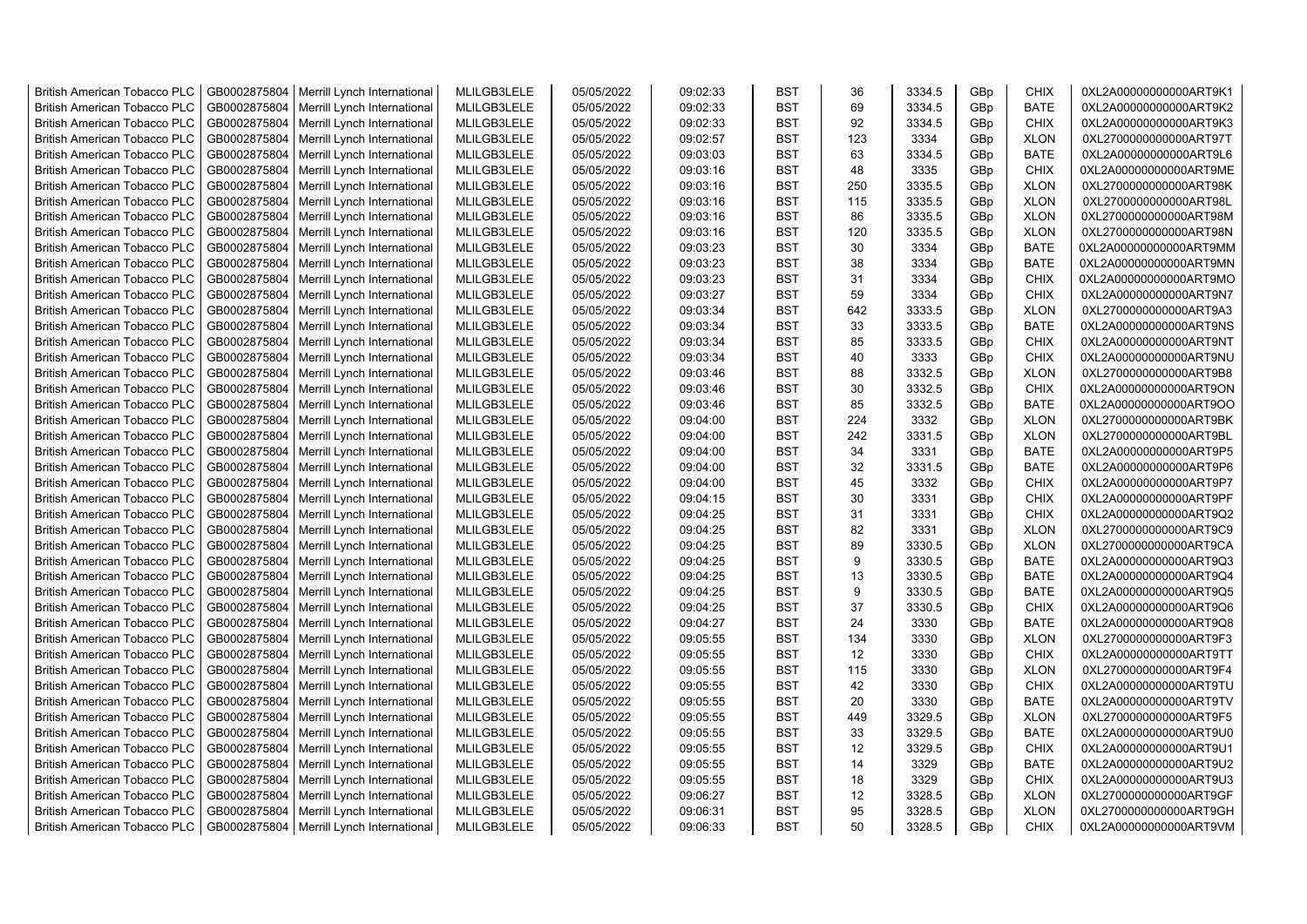| <b>British American Tobacco PLC</b> | GB0002875804 | Merrill Lynch International                                | MLILGB3LELE | 05/05/2022 | 09:06:33 | <b>BST</b> | 40           | 3328.5 | GBp             | <b>XLON</b> | 0XL2700000000000ART9GO |
|-------------------------------------|--------------|------------------------------------------------------------|-------------|------------|----------|------------|--------------|--------|-----------------|-------------|------------------------|
| <b>British American Tobacco PLC</b> | GB0002875804 | Merrill Lynch International                                | MLILGB3LELE | 05/05/2022 | 09:06:38 | <b>BST</b> | 145          | 3328   | GBp             | <b>XLON</b> | 0XL2700000000000ART9GT |
| <b>British American Tobacco PLC</b> | GB0002875804 | Merrill Lynch International                                | MLILGB3LELE | 05/05/2022 | 09:06:53 | <b>BST</b> | 150          | 3328   | GBp             | <b>XLON</b> | 0XL2700000000000ART9H6 |
| <b>British American Tobacco PLC</b> | GB0002875804 | Merrill Lynch International                                | MLILGB3LELE | 05/05/2022 | 09:07:04 | <b>BST</b> | 10           | 3328   | GBp             | <b>CHIX</b> | 0XL2A00000000000ARTA0I |
| <b>British American Tobacco PLC</b> | GB0002875804 | Merrill Lynch International                                | MLILGB3LELE | 05/05/2022 | 09:07:04 | <b>BST</b> | 2            | 3328   | GBp             | <b>XLON</b> | 0XL2700000000000ART9HF |
| <b>British American Tobacco PLC</b> | GB0002875804 | Merrill Lynch International                                | MLILGB3LELE | 05/05/2022 | 09:07:04 | <b>BST</b> | 15           | 3328   | GBp             | <b>BATE</b> | 0XL2A00000000000ARTA0J |
| British American Tobacco PLC        | GB0002875804 | Merrill Lynch International                                | MLILGB3LELE | 05/05/2022 | 09:07:04 | <b>BST</b> | 15           | 3328   | GBp             | <b>BATE</b> | 0XL2A00000000000ARTA0K |
| <b>British American Tobacco PLC</b> | GB0002875804 | Merrill Lynch International                                | MLILGB3LELE | 05/05/2022 | 09:07:04 | <b>BST</b> | 58           | 3328   | GBp             | <b>CHIX</b> | 0XL2A00000000000ARTA0L |
| <b>British American Tobacco PLC</b> | GB0002875804 | Merrill Lynch International                                | MLILGB3LELE | 05/05/2022 | 09:07:46 | <b>BST</b> | 25           | 3327.5 | GBp             | <b>BATE</b> | 0XL2A00000000000ARTA2P |
| <b>British American Tobacco PLC</b> | GB0002875804 | Merrill Lynch International                                | MLILGB3LELE | 05/05/2022 | 09:07:46 | <b>BST</b> | 417          | 3327.5 | GBp             | <b>XLON</b> | 0XL2700000000000ART9JB |
| <b>British American Tobacco PLC</b> | GB0002875804 | Merrill Lynch International                                | MLILGB3LELE | 05/05/2022 | 09:07:50 | <b>BST</b> | 17           | 3327   | GBp             | <b>BATE</b> | 0XL2A00000000000ARTA2U |
| <b>British American Tobacco PLC</b> | GB0002875804 | Merrill Lynch International                                | MLILGB3LELE | 05/05/2022 | 09:07:50 | <b>BST</b> | 84           | 3327   | GBp             | <b>CHIX</b> | 0XL2A00000000000ARTA2V |
| <b>British American Tobacco PLC</b> | GB0002875804 | Merrill Lynch International                                | MLILGB3LELE | 05/05/2022 | 09:07:50 | <b>BST</b> | $\mathbf{1}$ | 3327   | GBp             | <b>BATE</b> | 0XL2A00000000000ARTA30 |
| <b>British American Tobacco PLC</b> | GB0002875804 | Merrill Lynch International                                | MLILGB3LELE | 05/05/2022 | 09:07:50 | <b>BST</b> | 32           | 3327   | GBp             | <b>XLON</b> | 0XL2700000000000ART9JJ |
| <b>British American Tobacco PLC</b> | GB0002875804 | Merrill Lynch International                                | MLILGB3LELE | 05/05/2022 | 09:07:50 | <b>BST</b> | 264          | 3327   | GBp             | <b>XLON</b> | 0XL2700000000000ART9JK |
| British American Tobacco PLC        | GB0002875804 | Merrill Lynch International                                | MLILGB3LELE | 05/05/2022 | 09:07:50 | <b>BST</b> | 18           | 3327   | GBp             | <b>XLON</b> | 0XL2700000000000ART9JL |
| British American Tobacco PLC        | GB0002875804 | Merrill Lynch International                                | MLILGB3LELE | 05/05/2022 | 09:07:50 | <b>BST</b> | 112          | 3327   | GBp             | <b>XLON</b> | 0XL2700000000000ART9JM |
| <b>British American Tobacco PLC</b> | GB0002875804 | Merrill Lynch International                                | MLILGB3LELE | 05/05/2022 | 09:08:34 | <b>BST</b> | 294          | 3328.5 | GBp             | <b>XLON</b> | 0XL2700000000000ART9LI |
| <b>British American Tobacco PLC</b> | GB0002875804 | Merrill Lynch International                                | MLILGB3LELE | 05/05/2022 | 09:08:43 | <b>BST</b> | 250          | 3328   | GBp             | <b>XLON</b> | 0XL2700000000000ART9LT |
| <b>British American Tobacco PLC</b> | GB0002875804 | Merrill Lynch International                                | MLILGB3LELE | 05/05/2022 | 09:10:08 | <b>BST</b> | 249          | 3330   | GBp             | <b>XLON</b> | 0XL2700000000000ART9P0 |
| <b>British American Tobacco PLC</b> | GB0002875804 | Merrill Lynch International                                | MLILGB3LELE | 05/05/2022 | 09:10:08 | <b>BST</b> | 115          | 3330   | GBp             | <b>XLON</b> | 0XL2700000000000ART9P1 |
| <b>British American Tobacco PLC</b> | GB0002875804 | Merrill Lynch International                                | MLILGB3LELE | 05/05/2022 | 09:10:08 | <b>BST</b> | 103          | 3330   | GBp             | <b>XLON</b> | 0XL2700000000000ART9P2 |
| British American Tobacco PLC        | GB0002875804 | Merrill Lynch International                                | MLILGB3LELE | 05/05/2022 | 09:10:16 | <b>BST</b> | 323          | 3328.5 | GBp             | <b>XLON</b> | 0XL2700000000000ART9Q0 |
| <b>British American Tobacco PLC</b> | GB0002875804 | Merrill Lynch International                                | MLILGB3LELE | 05/05/2022 | 09:10:17 | <b>BST</b> | 2            | 3328   | GBp             | <b>XLON</b> | 0XL2700000000000ART9Q3 |
| <b>British American Tobacco PLC</b> | GB0002875804 | Merrill Lynch International                                | MLILGB3LELE | 05/05/2022 | 09:10:17 | <b>BST</b> | 78           | 3328   | GBp             | <b>CHIX</b> | 0XL2A00000000000ARTA9M |
| <b>British American Tobacco PLC</b> | GB0002875804 | Merrill Lynch International                                | MLILGB3LELE | 05/05/2022 | 09:10:17 | <b>BST</b> | 16           | 3328   | GBp             | <b>XLON</b> | 0XL2700000000000ART9Q4 |
| <b>British American Tobacco PLC</b> | GB0002875804 | Merrill Lynch International                                | MLILGB3LELE | 05/05/2022 | 09:10:17 | <b>BST</b> | 31           | 3328   | GBp             | <b>BATE</b> | 0XL2A00000000000ARTA9N |
| <b>British American Tobacco PLC</b> | GB0002875804 | Merrill Lynch International                                | MLILGB3LELE | 05/05/2022 | 09:10:19 | <b>BST</b> | 265          | 3328   | GBp             | <b>XLON</b> | 0XL2700000000000ART9Q9 |
| <b>British American Tobacco PLC</b> | GB0002875804 | Merrill Lynch International                                | MLILGB3LELE | 05/05/2022 | 09:10:59 | <b>BST</b> | 105          | 3327.5 | GBp             | <b>XLON</b> | 0XL2700000000000ART9RM |
| <b>British American Tobacco PLC</b> | GB0002875804 | Merrill Lynch International                                | MLILGB3LELE | 05/05/2022 | 09:10:59 | <b>BST</b> | 177          | 3327.5 | GBp             | <b>CHIX</b> | 0XL2A00000000000ARTABI |
| <b>British American Tobacco PLC</b> | GB0002875804 | Merrill Lynch International                                | MLILGB3LELE | 05/05/2022 | 09:11:07 | <b>BST</b> | 45           | 3327   | GBp             | <b>BATE</b> | 0XL2A00000000000ARTACB |
| <b>British American Tobacco PLC</b> | GB0002875804 | Merrill Lynch International                                | MLILGB3LELE | 05/05/2022 | 09:12:12 | <b>BST</b> | 27           | 3327.5 | GBp             | <b>BATE</b> | 0XL2A00000000000ARTAED |
| <b>British American Tobacco PLC</b> | GB0002875804 | Merrill Lynch International                                | MLILGB3LELE | 05/05/2022 | 09:12:12 | <b>BST</b> | 23           | 3327.5 | GBp             | <b>BATE</b> | 0XL2A00000000000ARTAEE |
| <b>British American Tobacco PLC</b> | GB0002875804 | Merrill Lynch International                                | MLILGB3LELE | 05/05/2022 | 09:12:12 | <b>BST</b> | 250          | 3328   | GBp             | <b>XLON</b> | 0XL2700000000000ART9UL |
| <b>British American Tobacco PLC</b> | GB0002875804 | Merrill Lynch International                                | MLILGB3LELE | 05/05/2022 | 09:12:12 | <b>BST</b> | 154          | 3328   | GBp             | <b>XLON</b> | 0XL2700000000000ART9UM |
| British American Tobacco PLC        | GB0002875804 | Merrill Lynch International                                | MLILGB3LELE | 05/05/2022 | 09:12:30 | <b>BST</b> | 140          | 3329   | GBp             | <b>XLON</b> | 0XL2700000000000ART9VH |
| <b>British American Tobacco PLC</b> | GB0002875804 | Merrill Lynch International                                | MLILGB3LELE | 05/05/2022 | 09:12:30 | <b>BST</b> | 115          | 3329   | GBp             | <b>XLON</b> | 0XL2700000000000ART9VI |
| <b>British American Tobacco PLC</b> | GB0002875804 | Merrill Lynch International                                | MLILGB3LELE | 05/05/2022 | 09:12:41 | <b>BST</b> | 145          | 3329   | GBp             | <b>XLON</b> | 0XL2700000000000ART9VS |
| <b>British American Tobacco PLC</b> | GB0002875804 | Merrill Lynch International                                | MLILGB3LELE | 05/05/2022 | 09:12:41 | <b>BST</b> | 115          | 3329   | GBp             | <b>XLON</b> | 0XL2700000000000ART9VT |
| <b>British American Tobacco PLC</b> | GB0002875804 | Merrill Lynch International                                | MLILGB3LELE | 05/05/2022 | 09:12:41 | <b>BST</b> | 228          | 3329   | GBp             | <b>XLON</b> | 0XL2700000000000ART9VU |
| <b>British American Tobacco PLC</b> | GB0002875804 | Merrill Lynch International                                | MLILGB3LELE | 05/05/2022 | 09:12:43 | <b>BST</b> | 196          | 3328   | GBp             | <b>XLON</b> | 0XL2700000000000ARTA04 |
| <b>British American Tobacco PLC</b> | GB0002875804 | Merrill Lynch International                                | MLILGB3LELE | 05/05/2022 | 09:13:03 | <b>BST</b> | 39           | 3329   | GBp             | <b>BATE</b> | 0XL2A00000000000ARTAFV |
| <b>British American Tobacco PLC</b> | GB0002875804 | Merrill Lynch International                                | MLILGB3LELE | 05/05/2022 | 09:13:03 | <b>BST</b> | 16           | 3329   | GBp             | <b>XLON</b> | 0XL2700000000000ARTA0S |
| <b>British American Tobacco PLC</b> | GB0002875804 | Merrill Lynch International                                | MLILGB3LELE | 05/05/2022 | 09:14:28 | <b>BST</b> | 26           | 3328.5 | GBp             | <b>BATE</b> | 0XL2A00000000000ARTAJ3 |
| <b>British American Tobacco PLC</b> | GB0002875804 | Merrill Lynch International                                | MLILGB3LELE | 05/05/2022 | 09:14:28 | <b>BST</b> | 238          | 3329   | GBp             | <b>XLON</b> | 0XL2700000000000ARTA4P |
| <b>British American Tobacco PLC</b> | GB0002875804 |                                                            | MLILGB3LELE | 05/05/2022 | 09:14:30 | <b>BST</b> | 224          | 3329   | GBp             | <b>XLON</b> | 0XL2700000000000ARTA59 |
| <b>British American Tobacco PLC</b> | GB0002875804 | Merrill Lynch International<br>Merrill Lynch International | MLILGB3LELE | 05/05/2022 | 09:15:11 | <b>BST</b> | 127          | 3330.5 | GBp             | <b>XLON</b> | 0XL2700000000000ARTA6I |
|                                     |              |                                                            |             |            | 09:15:45 | <b>BST</b> | 264          | 3329.5 | GB <sub>p</sub> | <b>CHIX</b> |                        |
| <b>British American Tobacco PLC</b> | GB0002875804 | Merrill Lynch International                                | MLILGB3LELE | 05/05/2022 |          |            |              |        |                 |             | 0XL2A00000000000ARTALQ |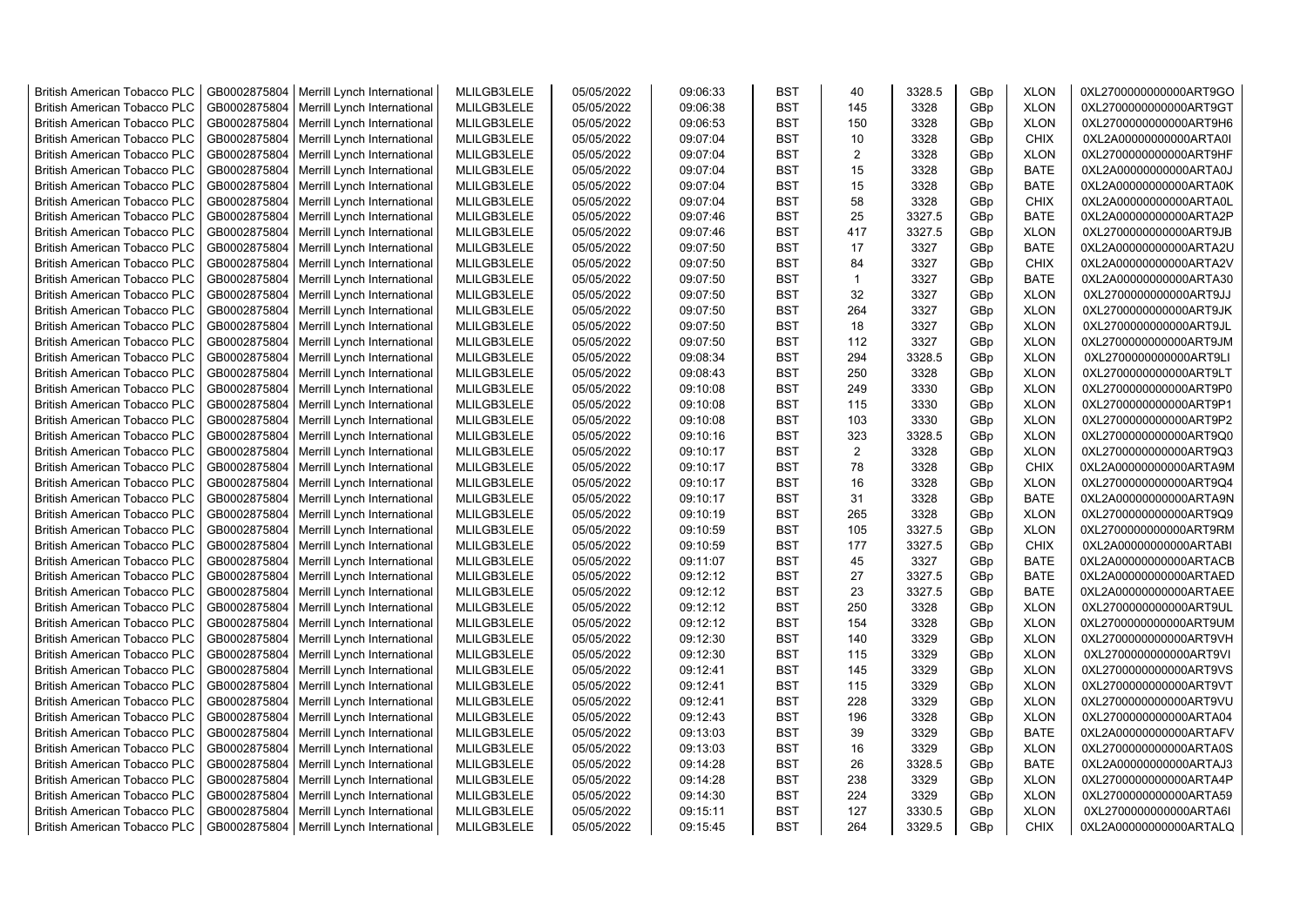| <b>British American Tobacco PLC</b> | GB0002875804 | Merrill Lynch International | MLILGB3LELE | 05/05/2022 | 09:15:48 | <b>BST</b> | 68             | 3329   | GBp | <b>XLON</b> | 0XL2700000000000ARTA87 |
|-------------------------------------|--------------|-----------------------------|-------------|------------|----------|------------|----------------|--------|-----|-------------|------------------------|
| <b>British American Tobacco PLC</b> | GB0002875804 | Merrill Lynch International | MLILGB3LELE | 05/05/2022 | 09:15:48 | <b>BST</b> | 82             | 3329   | GBp | <b>XLON</b> | 0XL2700000000000ARTA88 |
| <b>British American Tobacco PLC</b> | GB0002875804 | Merrill Lynch International | MLILGB3LELE | 05/05/2022 | 09:15:52 | <b>BST</b> | 19             | 3328.5 | GBp | <b>BATE</b> | 0XL2A00000000000ARTAM6 |
| <b>British American Tobacco PLC</b> | GB0002875804 | Merrill Lynch International | MLILGB3LELE | 05/05/2022 | 09:15:52 | <b>BST</b> | 64             | 3328.5 | GBp | <b>CHIX</b> | 0XL2A00000000000ARTAM7 |
| <b>British American Tobacco PLC</b> | GB0002875804 | Merrill Lynch International | MLILGB3LELE | 05/05/2022 | 09:16:12 | <b>BST</b> | 16             | 3329.5 | GBp | <b>BATE</b> | 0XL2A00000000000ARTAN9 |
| <b>British American Tobacco PLC</b> | GB0002875804 | Merrill Lynch International | MLILGB3LELE | 05/05/2022 | 09:16:12 | <b>BST</b> | 14             | 3329.5 | GBp | <b>BATE</b> | 0XL2A00000000000ARTANA |
| <b>British American Tobacco PLC</b> | GB0002875804 | Merrill Lynch International | MLILGB3LELE | 05/05/2022 | 09:16:13 | <b>BST</b> | 260            | 3330   | GBp | <b>XLON</b> | 0XL2700000000000ARTA9D |
| <b>British American Tobacco PLC</b> | GB0002875804 | Merrill Lynch International | MLILGB3LELE | 05/05/2022 | 09:16:13 | <b>BST</b> | 181            | 3330   | GBp | <b>XLON</b> | 0XL2700000000000ARTA9E |
| <b>British American Tobacco PLC</b> | GB0002875804 | Merrill Lynch International | MLILGB3LELE | 05/05/2022 | 09:16:40 | <b>BST</b> | 49             | 3329.5 | GBp | <b>XLON</b> | 0XL2700000000000ARTAA8 |
| <b>British American Tobacco PLC</b> | GB0002875804 | Merrill Lynch International | MLILGB3LELE | 05/05/2022 | 09:16:45 | <b>BST</b> | 79             | 3329.5 | GBp | <b>CHIX</b> | 0XL2A00000000000ARTAO3 |
| British American Tobacco PLC        | GB0002875804 | Merrill Lynch International | MLILGB3LELE | 05/05/2022 | 09:16:45 | <b>BST</b> | 77             | 3329.5 | GBp | <b>CHIX</b> | 0XL2A00000000000ARTAO4 |
| <b>British American Tobacco PLC</b> | GB0002875804 | Merrill Lynch International | MLILGB3LELE | 05/05/2022 | 09:16:45 | <b>BST</b> | 122            | 3329.5 | GBp | <b>XLON</b> | 0XL2700000000000ARTAAG |
| <b>British American Tobacco PLC</b> | GB0002875804 | Merrill Lynch International | MLILGB3LELE | 05/05/2022 | 09:16:45 | <b>BST</b> | 189            | 3329   | GBp | <b>XLON</b> | 0XL2700000000000ARTAAH |
| <b>British American Tobacco PLC</b> | GB0002875804 | Merrill Lynch International | MLILGB3LELE | 05/05/2022 | 09:17:27 | <b>BST</b> | 100            | 3329   | GBp | <b>XLON</b> | 0XL2700000000000ARTACL |
| <b>British American Tobacco PLC</b> | GB0002875804 | Merrill Lynch International | MLILGB3LELE | 05/05/2022 | 09:18:18 | <b>BST</b> | 109            | 3330.5 | GBp | <b>XLON</b> | 0XL2700000000000ARTAE5 |
| <b>British American Tobacco PLC</b> | GB0002875804 | Merrill Lynch International | MLILGB3LELE | 05/05/2022 | 09:18:18 | <b>BST</b> | 115            | 3330.5 | GBp | <b>XLON</b> | 0XL2700000000000ARTAE6 |
| <b>British American Tobacco PLC</b> | GB0002875804 | Merrill Lynch International | MLILGB3LELE | 05/05/2022 | 09:19:11 | <b>BST</b> | 380            | 3333.5 | GBp | <b>CHIX</b> | 0XL2A00000000000ARTATA |
| <b>British American Tobacco PLC</b> | GB0002875804 | Merrill Lynch International | MLILGB3LELE | 05/05/2022 | 09:19:12 | <b>BST</b> | 64             | 3333   | GBp | <b>BATE</b> | 0XL2A00000000000ARTATB |
| <b>British American Tobacco PLC</b> | GB0002875804 | Merrill Lynch International | MLILGB3LELE | 05/05/2022 | 09:19:12 | <b>BST</b> | 275            | 3333   | GBp | <b>CHIX</b> | 0XL2A00000000000ARTATC |
| <b>British American Tobacco PLC</b> | GB0002875804 | Merrill Lynch International | MLILGB3LELE | 05/05/2022 | 09:19:12 | <b>BST</b> | 250            | 3333.5 | GBp | <b>XLON</b> | 0XL2700000000000ARTAFV |
| <b>British American Tobacco PLC</b> | GB0002875804 | Merrill Lynch International | MLILGB3LELE | 05/05/2022 | 09:19:12 | <b>BST</b> | 148            | 3333.5 | GBp | <b>XLON</b> | 0XL2700000000000ARTAG0 |
| <b>British American Tobacco PLC</b> | GB0002875804 | Merrill Lynch International | MLILGB3LELE | 05/05/2022 | 09:19:12 | <b>BST</b> | 129            | 3333.5 | GBp | <b>XLON</b> | 0XL2700000000000ARTAG1 |
| <b>British American Tobacco PLC</b> | GB0002875804 | Merrill Lynch International | MLILGB3LELE | 05/05/2022 | 09:19:12 | <b>BST</b> | 59             | 3333.5 | GBp | <b>XLON</b> | 0XL2700000000000ARTAG2 |
| <b>British American Tobacco PLC</b> | GB0002875804 | Merrill Lynch International | MLILGB3LELE | 05/05/2022 | 09:19:12 | <b>BST</b> | 250            | 3333.5 | GBp | <b>XLON</b> | 0XL2700000000000ARTAG3 |
| <b>British American Tobacco PLC</b> | GB0002875804 | Merrill Lynch International | MLILGB3LELE | 05/05/2022 | 09:19:12 | <b>BST</b> | $\overline{7}$ | 3333.5 | GBp | <b>XLON</b> | 0XL2700000000000ARTAG4 |
| British American Tobacco PLC        | GB0002875804 | Merrill Lynch International | MLILGB3LELE | 05/05/2022 | 09:19:48 | <b>BST</b> | 19             | 3333   | GBp | <b>XLON</b> | 0XL2700000000000ARTAHI |
| British American Tobacco PLC        | GB0002875804 | Merrill Lynch International | MLILGB3LELE | 05/05/2022 | 09:19:48 | <b>BST</b> | 10             | 3333   | GBp | <b>BATE</b> | 0XL2A00000000000ARTAUN |
| British American Tobacco PLC        | GB0002875804 | Merrill Lynch International | MLILGB3LELE | 05/05/2022 | 09:21:24 | <b>BST</b> | 149            | 3334   | GBp | <b>CHIX</b> | 0XL2A00000000000ARTB1F |
| <b>British American Tobacco PLC</b> | GB0002875804 | Merrill Lynch International | MLILGB3LELE | 05/05/2022 | 09:21:28 | <b>BST</b> | 10             | 3333.5 | GBp | <b>XLON</b> | 0XL2700000000000ARTAKK |
| <b>British American Tobacco PLC</b> | GB0002875804 | Merrill Lynch International | MLILGB3LELE | 05/05/2022 | 09:21:28 | <b>BST</b> | 668            | 3333.5 | GBp | <b>XLON</b> | 0XL2700000000000ARTAKL |
| <b>British American Tobacco PLC</b> | GB0002875804 | Merrill Lynch International | MLILGB3LELE | 05/05/2022 | 09:22:27 | <b>BST</b> | 574            | 3333   | GBp | <b>XLON</b> | 0XL2700000000000ARTAM7 |
| <b>British American Tobacco PLC</b> | GB0002875804 | Merrill Lynch International | MLILGB3LELE | 05/05/2022 | 09:22:27 | <b>BST</b> | 92             | 3333   | GBp | <b>CHIX</b> | 0XL2A00000000000ARTB32 |
| <b>British American Tobacco PLC</b> | GB0002875804 | Merrill Lynch International | MLILGB3LELE | 05/05/2022 | 09:22:27 | <b>BST</b> | 153            | 3333   | GBp | <b>BATE</b> | 0XL2A00000000000ARTB33 |
| <b>British American Tobacco PLC</b> | GB0002875804 | Merrill Lynch International | MLILGB3LELE | 05/05/2022 | 09:22:32 | <b>BST</b> | 284            | 3332.5 | GBp | <b>CHIX</b> | 0XL2A00000000000ARTB3F |
| <b>British American Tobacco PLC</b> | GB0002875804 | Merrill Lynch International | MLILGB3LELE | 05/05/2022 | 09:25:31 | <b>BST</b> | 608            | 3332   | GBp | <b>XLON</b> | 0XL2700000000000ARTATC |
| <b>British American Tobacco PLC</b> | GB0002875804 | Merrill Lynch International | MLILGB3LELE | 05/05/2022 | 09:25:31 | <b>BST</b> | 25             | 3332   | GBp | <b>BATE</b> | 0XL2A00000000000ARTB9A |
| <b>British American Tobacco PLC</b> | GB0002875804 | Merrill Lynch International | MLILGB3LELE | 05/05/2022 | 09:25:31 | <b>BST</b> | 127            | 3332   | GBp | <b>CHIX</b> | 0XL2A00000000000ARTB9B |
| <b>British American Tobacco PLC</b> | GB0002875804 | Merrill Lynch International | MLILGB3LELE | 05/05/2022 | 09:26:24 | <b>BST</b> | 104            | 3331.5 | GBp | <b>XLON</b> | 0XL2700000000000ARTAV6 |
| <b>British American Tobacco PLC</b> | GB0002875804 | Merrill Lynch International | MLILGB3LELE | 05/05/2022 | 09:26:24 | <b>BST</b> | 154            | 3331.5 | GBp | <b>BATE</b> | 0XL2A00000000000ARTBBN |
| <b>British American Tobacco PLC</b> | GB0002875804 | Merrill Lynch International | MLILGB3LELE | 05/05/2022 | 09:26:24 | <b>BST</b> | 42             | 3331.5 | GBp | <b>CHIX</b> | 0XL2A00000000000ARTBBO |
| British American Tobacco PLC        | GB0002875804 | Merrill Lynch International | MLILGB3LELE | 05/05/2022 | 09:26:24 | <b>BST</b> | 22             | 3331.5 | GBp | <b>BATE</b> | 0XL2A00000000000ARTBBP |
| <b>British American Tobacco PLC</b> | GB0002875804 | Merrill Lynch International | MLILGB3LELE | 05/05/2022 | 09:26:24 | <b>BST</b> | 75             | 3331.5 | GBp | <b>CHIX</b> | 0XL2A00000000000ARTBBQ |
| British American Tobacco PLC        | GB0002875804 | Merrill Lynch International | MLILGB3LELE | 05/05/2022 | 09:26:24 | <b>BST</b> | 37             | 3331.5 | GBp | <b>BATE</b> | 0XL2A00000000000ARTBBR |
| British American Tobacco PLC        | GB0002875804 | Merrill Lynch International | MLILGB3LELE | 05/05/2022 | 09:26:24 | <b>BST</b> | 11             | 3331.5 | GBp | <b>BATE</b> | 0XL2A00000000000ARTBBS |
| <b>British American Tobacco PLC</b> | GB0002875804 | Merrill Lynch International | MLILGB3LELE | 05/05/2022 | 09:29:55 | <b>BST</b> | 62             | 3332   | GBp | <b>XLON</b> | 0XL2700000000000ARTB58 |
| <b>British American Tobacco PLC</b> | GB0002875804 | Merrill Lynch International | MLILGB3LELE | 05/05/2022 | 09:29:55 | <b>BST</b> | 903            | 3332   | GBp | <b>XLON</b> | 0XL2700000000000ARTB59 |
| <b>British American Tobacco PLC</b> | GB0002875804 | Merrill Lynch International | MLILGB3LELE | 05/05/2022 | 09:29:56 | <b>BST</b> | 35             | 3331.5 | GBp | <b>BATE</b> | 0XL2A00000000000ARTBGQ |
| <b>British American Tobacco PLC</b> | GB0002875804 | Merrill Lynch International | MLILGB3LELE | 05/05/2022 | 09:30:16 | <b>BST</b> | 130            | 3331   | GBp | <b>XLON</b> | 0XL2700000000000ARTB6A |
|                                     |              |                             |             |            |          |            |                |        |     |             |                        |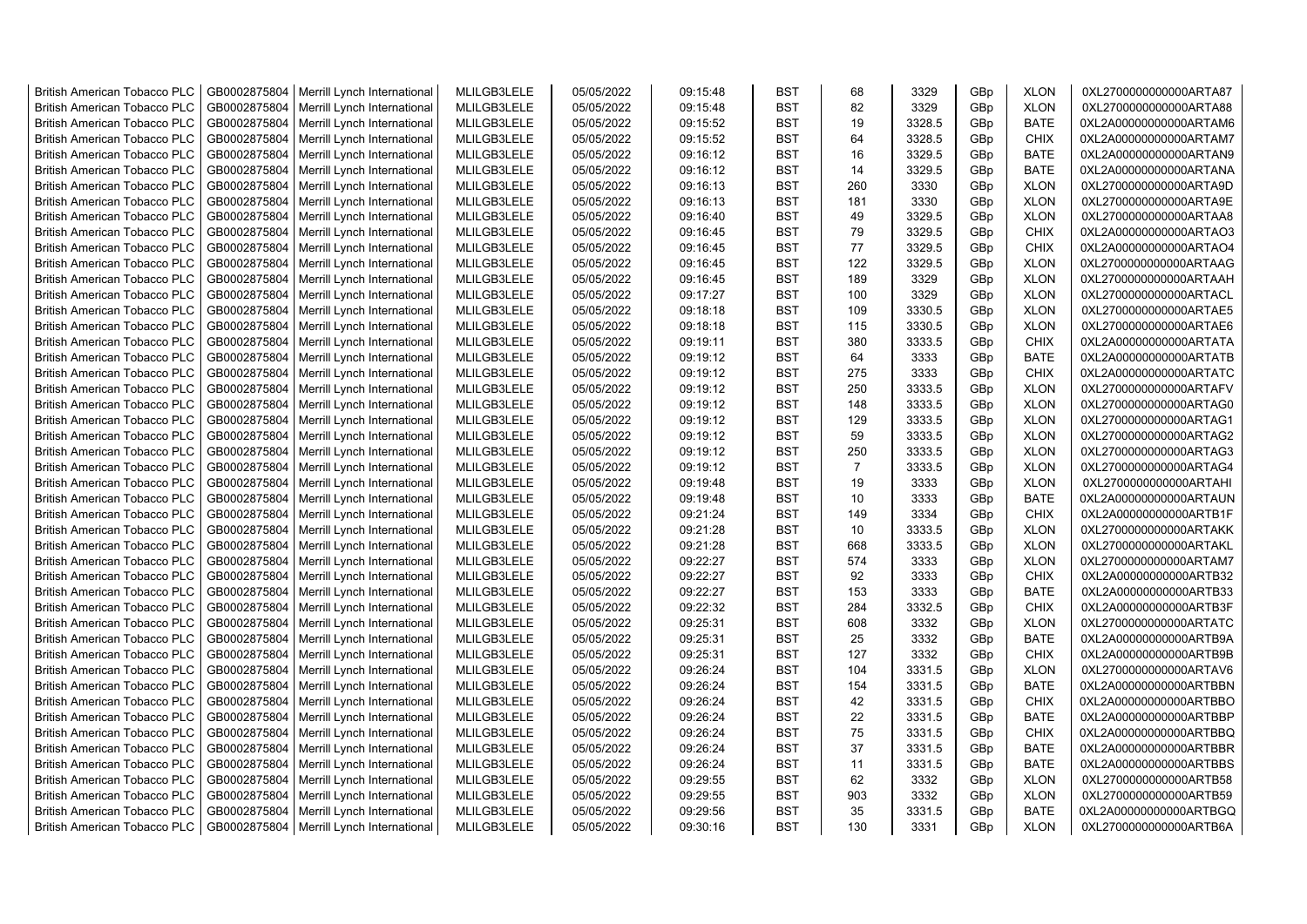| <b>British American Tobacco PLC</b> | GB0002875804 | Merrill Lynch International | MLILGB3LELE | 05/05/2022 | 09:30:16 | <b>BST</b> | 244            | 3331   | GBp             | <b>CHIX</b> | 0XL2A00000000000ARTBHQ |
|-------------------------------------|--------------|-----------------------------|-------------|------------|----------|------------|----------------|--------|-----------------|-------------|------------------------|
| <b>British American Tobacco PLC</b> | GB0002875804 | Merrill Lynch International | MLILGB3LELE | 05/05/2022 | 09:30:16 | <b>BST</b> | 89             | 3331   | GBp             | <b>CHIX</b> | 0XL2A00000000000ARTBHR |
| <b>British American Tobacco PLC</b> | GB0002875804 | Merrill Lynch International | MLILGB3LELE | 05/05/2022 | 09:30:16 | <b>BST</b> | 211            | 3331   | GBp             | <b>BATE</b> | 0XL2A00000000000ARTBHS |
| <b>British American Tobacco PLC</b> | GB0002875804 | Merrill Lynch International | MLILGB3LELE | 05/05/2022 | 09:31:37 | <b>BST</b> | 355            | 3332   | GBp             | <b>XLON</b> | 0XL2700000000000ARTB9H |
| <b>British American Tobacco PLC</b> | GB0002875804 | Merrill Lynch International | MLILGB3LELE | 05/05/2022 | 09:31:37 | <b>BST</b> | 181            | 3332   | GBp             | <b>XLON</b> | 0XL2700000000000ARTB9I |
| <b>British American Tobacco PLC</b> | GB0002875804 | Merrill Lynch International | MLILGB3LELE | 05/05/2022 | 09:31:58 | <b>BST</b> | 116            | 3331   | GBp             | <b>XLON</b> | 0XL2700000000000ARTBA8 |
| <b>British American Tobacco PLC</b> | GB0002875804 | Merrill Lynch International | MLILGB3LELE | 05/05/2022 | 09:32:00 | <b>BST</b> | $\mathbf{1}$   | 3331   | GBp             | <b>XLON</b> | 0XL2700000000000ARTBAA |
| <b>British American Tobacco PLC</b> | GB0002875804 | Merrill Lynch International | MLILGB3LELE | 05/05/2022 | 09:32:05 | <b>BST</b> | 185            | 3332   | GBp             | <b>XLON</b> | 0XL2700000000000ARTBAK |
| <b>British American Tobacco PLC</b> | GB0002875804 | Merrill Lynch International | MLILGB3LELE | 05/05/2022 | 09:32:47 | <b>BST</b> | 149            | 3331.5 | GBp             | <b>CHIX</b> | 0XL2A00000000000ARTBMQ |
| <b>British American Tobacco PLC</b> | GB0002875804 | Merrill Lynch International | MLILGB3LELE | 05/05/2022 | 09:32:48 | <b>BST</b> | 250            | 3332   | GBp             | <b>XLON</b> | 0XL2700000000000ARTBCI |
| <b>British American Tobacco PLC</b> | GB0002875804 | Merrill Lynch International | MLILGB3LELE | 05/05/2022 | 09:32:48 | <b>BST</b> | 52             | 3332   | GBp             | <b>XLON</b> | 0XL2700000000000ARTBCJ |
| <b>British American Tobacco PLC</b> | GB0002875804 | Merrill Lynch International | MLILGB3LELE | 05/05/2022 | 09:33:18 | <b>BST</b> | 193            | 3332.5 | GBp             | CHIX        | 0XL2A00000000000ARTBNQ |
| <b>British American Tobacco PLC</b> | GB0002875804 | Merrill Lynch International | MLILGB3LELE | 05/05/2022 | 09:33:21 | BST        | 18             | 3331.5 | GBp             | <b>BATE</b> | 0XL2A00000000000ARTBNT |
| <b>British American Tobacco PLC</b> | GB0002875804 | Merrill Lynch International | MLILGB3LELE | 05/05/2022 | 09:33:21 | <b>BST</b> | 89             | 3331.5 | GBp             | <b>BATE</b> | 0XL2A00000000000ARTBNU |
| <b>British American Tobacco PLC</b> | GB0002875804 | Merrill Lynch International | MLILGB3LELE | 05/05/2022 | 09:33:22 | <b>BST</b> | 250            | 3332   | GBp             | <b>XLON</b> | 0XL2700000000000ARTBE8 |
| <b>British American Tobacco PLC</b> | GB0002875804 | Merrill Lynch International | MLILGB3LELE | 05/05/2022 | 09:33:22 | <b>BST</b> | 144            | 3332   | GBp             | <b>XLON</b> | 0XL2700000000000ARTBE9 |
| British American Tobacco PLC        | GB0002875804 | Merrill Lynch International | MLILGB3LELE | 05/05/2022 | 09:33:22 | <b>BST</b> | 103            | 3332   | GBp             | <b>XLON</b> | 0XL2700000000000ARTBEA |
| <b>British American Tobacco PLC</b> | GB0002875804 | Merrill Lynch International | MLILGB3LELE | 05/05/2022 | 09:33:22 | <b>BST</b> | 497            | 3332   | GBp             | <b>XLON</b> | 0XL2700000000000ARTBEB |
| <b>British American Tobacco PLC</b> | GB0002875804 | Merrill Lynch International | MLILGB3LELE | 05/05/2022 | 09:33:32 | <b>BST</b> | $\overline{2}$ | 3332.5 | GBp             | <b>XLON</b> | 0XL2700000000000ARTBET |
| <b>British American Tobacco PLC</b> | GB0002875804 | Merrill Lynch International | MLILGB3LELE | 05/05/2022 | 09:33:49 | <b>BST</b> | 4              | 3332   | GBp             | <b>XLON</b> | 0XL2700000000000ARTBFJ |
| <b>British American Tobacco PLC</b> | GB0002875804 | Merrill Lynch International | MLILGB3LELE | 05/05/2022 | 09:33:53 | <b>BST</b> | 25             | 3332   | GBp             | <b>XLON</b> | 0XL2700000000000ARTBFL |
| <b>British American Tobacco PLC</b> | GB0002875804 | Merrill Lynch International | MLILGB3LELE | 05/05/2022 | 09:33:53 | <b>BST</b> | 300            | 3332   | GBp             | <b>XLON</b> | 0XL2700000000000ARTBFM |
| <b>British American Tobacco PLC</b> | GB0002875804 | Merrill Lynch International | MLILGB3LELE | 05/05/2022 | 09:33:53 | <b>BST</b> | 22             | 3332   | GBp             | <b>XLON</b> | 0XL2700000000000ARTBFN |
| <b>British American Tobacco PLC</b> | GB0002875804 | Merrill Lynch International | MLILGB3LELE | 05/05/2022 | 09:33:53 | <b>BST</b> | 742            | 3332   | GBp             | <b>XLON</b> | 0XL2700000000000ARTBFO |
| <b>British American Tobacco PLC</b> | GB0002875804 | Merrill Lynch International | MLILGB3LELE | 05/05/2022 | 09:34:16 | <b>BST</b> | 103            | 3331.5 | GBp             | <b>XLON</b> | 0XL2700000000000ARTBGF |
| <b>British American Tobacco PLC</b> | GB0002875804 | Merrill Lynch International | MLILGB3LELE | 05/05/2022 | 09:34:16 | <b>BST</b> | 28             | 3331   | GBp             | <b>BATE</b> | 0XL2A00000000000ARTBPJ |
| <b>British American Tobacco PLC</b> | GB0002875804 | Merrill Lynch International | MLILGB3LELE | 05/05/2022 | 09:34:16 | <b>BST</b> | 94             | 3331   | GBp             | <b>CHIX</b> | 0XL2A00000000000ARTBPK |
| <b>British American Tobacco PLC</b> | GB0002875804 | Merrill Lynch International | MLILGB3LELE | 05/05/2022 | 09:34:16 | <b>BST</b> | 9              | 3331   | GBp             | <b>BATE</b> | 0XL2A00000000000ARTBPL |
| <b>British American Tobacco PLC</b> | GB0002875804 | Merrill Lynch International | MLILGB3LELE | 05/05/2022 | 09:34:16 | <b>BST</b> | 100            | 3331   | GBp             | <b>BATE</b> | 0XL2A00000000000ARTBPM |
| <b>British American Tobacco PLC</b> | GB0002875804 | Merrill Lynch International | MLILGB3LELE | 05/05/2022 | 09:34:20 | <b>BST</b> | 186            | 3331   | GBp             | <b>CHIX</b> | 0XL2A00000000000ARTBPS |
| <b>British American Tobacco PLC</b> | GB0002875804 | Merrill Lynch International | MLILGB3LELE | 05/05/2022 | 09:34:20 | <b>BST</b> | 8              | 3331   | GBp             | <b>BATE</b> | 0XL2A00000000000ARTBPT |
| <b>British American Tobacco PLC</b> | GB0002875804 | Merrill Lynch International | MLILGB3LELE | 05/05/2022 | 09:34:20 | <b>BST</b> | 233            | 3331   | GBp             | <b>XLON</b> | 0XL2700000000000ARTBGR |
| <b>British American Tobacco PLC</b> | GB0002875804 | Merrill Lynch International | MLILGB3LELE | 05/05/2022 | 09:34:25 | <b>BST</b> | 70             | 3330.5 | GBp             | <b>BATE</b> | 0XL2A00000000000ARTBQ8 |
| <b>British American Tobacco PLC</b> | GB0002875804 | Merrill Lynch International | MLILGB3LELE | 05/05/2022 | 09:34:25 | BST        | 145            | 3330.5 | GBp             | <b>CHIX</b> | 0XL2A00000000000ARTBQ9 |
| <b>British American Tobacco PLC</b> | GB0002875804 | Merrill Lynch International | MLILGB3LELE | 05/05/2022 | 09:34:46 | <b>BST</b> | 87             | 3330.5 | GBp             | <b>BATE</b> | 0XL2A00000000000ARTBQV |
| British American Tobacco PLC        | GB0002875804 | Merrill Lynch International | MLILGB3LELE | 05/05/2022 | 09:34:58 | <b>BST</b> | 238            | 3330   | GBp             | <b>XLON</b> | 0XL2700000000000ARTBID |
| British American Tobacco PLC        | GB0002875804 | Merrill Lynch International | MLILGB3LELE | 05/05/2022 | 09:34:58 | <b>BST</b> | 50             | 3330   | GBp             | <b>BATE</b> | 0XL2A00000000000ARTBRJ |
| British American Tobacco PLC        | GB0002875804 | Merrill Lynch International | MLILGB3LELE | 05/05/2022 | 09:34:58 | <b>BST</b> | 289            | 3330   | GBp             | <b>CHIX</b> | 0XL2A00000000000ARTBRK |
| <b>British American Tobacco PLC</b> | GB0002875804 | Merrill Lynch International | MLILGB3LELE | 05/05/2022 | 09:35:00 | <b>BST</b> | 93             | 3330   | GBp             | <b>CHIX</b> | 0XL2A00000000000ARTBRP |
| <b>British American Tobacco PLC</b> | GB0002875804 | Merrill Lynch International | MLILGB3LELE | 05/05/2022 | 09:35:00 | <b>BST</b> | 6              | 3330   | GBp             | <b>XLON</b> | 0XL2700000000000ARTBIG |
| <b>British American Tobacco PLC</b> | GB0002875804 | Merrill Lynch International | MLILGB3LELE | 05/05/2022 | 09:35:04 | <b>BST</b> | 114            | 3330   | GBp             | <b>XLON</b> | 0XL2700000000000ARTBIO |
| <b>British American Tobacco PLC</b> | GB0002875804 | Merrill Lynch International | MLILGB3LELE | 05/05/2022 | 09:35:10 | <b>BST</b> | 90             | 3329.5 | GBp             | <b>BATE</b> | 0XL2A00000000000ARTBS8 |
| <b>British American Tobacco PLC</b> | GB0002875804 | Merrill Lynch International | MLILGB3LELE | 05/05/2022 | 09:35:10 | <b>BST</b> | 64             | 3329.5 | GBp             | <b>CHIX</b> | 0XL2A00000000000ARTBS9 |
| <b>British American Tobacco PLC</b> | GB0002875804 | Merrill Lynch International | MLILGB3LELE | 05/05/2022 | 09:35:10 | <b>BST</b> | 177            | 3329.5 | GBp             | <b>XLON</b> | 0XL2700000000000ARTBIU |
| <b>British American Tobacco PLC</b> | GB0002875804 | Merrill Lynch International | MLILGB3LELE | 05/05/2022 | 09:35:11 | <b>BST</b> | 238            | 3329   | GBp             | <b>XLON</b> | 0XL2700000000000ARTBJ2 |
| <b>British American Tobacco PLC</b> | GB0002875804 | Merrill Lynch International | MLILGB3LELE | 05/05/2022 | 09:35:26 | <b>BST</b> | 45             | 3330   | GBp             | <b>CHIX</b> | 0XL2A00000000000ARTBSP |
| <b>British American Tobacco PLC</b> | GB0002875804 | Merrill Lynch International | MLILGB3LELE | 05/05/2022 | 09:35:29 | <b>BST</b> | 250            | 3330   | GBp             | <b>XLON</b> | 0XL2700000000000ARTBJR |
| <b>British American Tobacco PLC</b> | GB0002875804 | Merrill Lynch International | MLILGB3LELE | 05/05/2022 | 09:35:29 | <b>BST</b> | 188            | 3330   | GB <sub>p</sub> | <b>XLON</b> | 0XL2700000000000ARTBJS |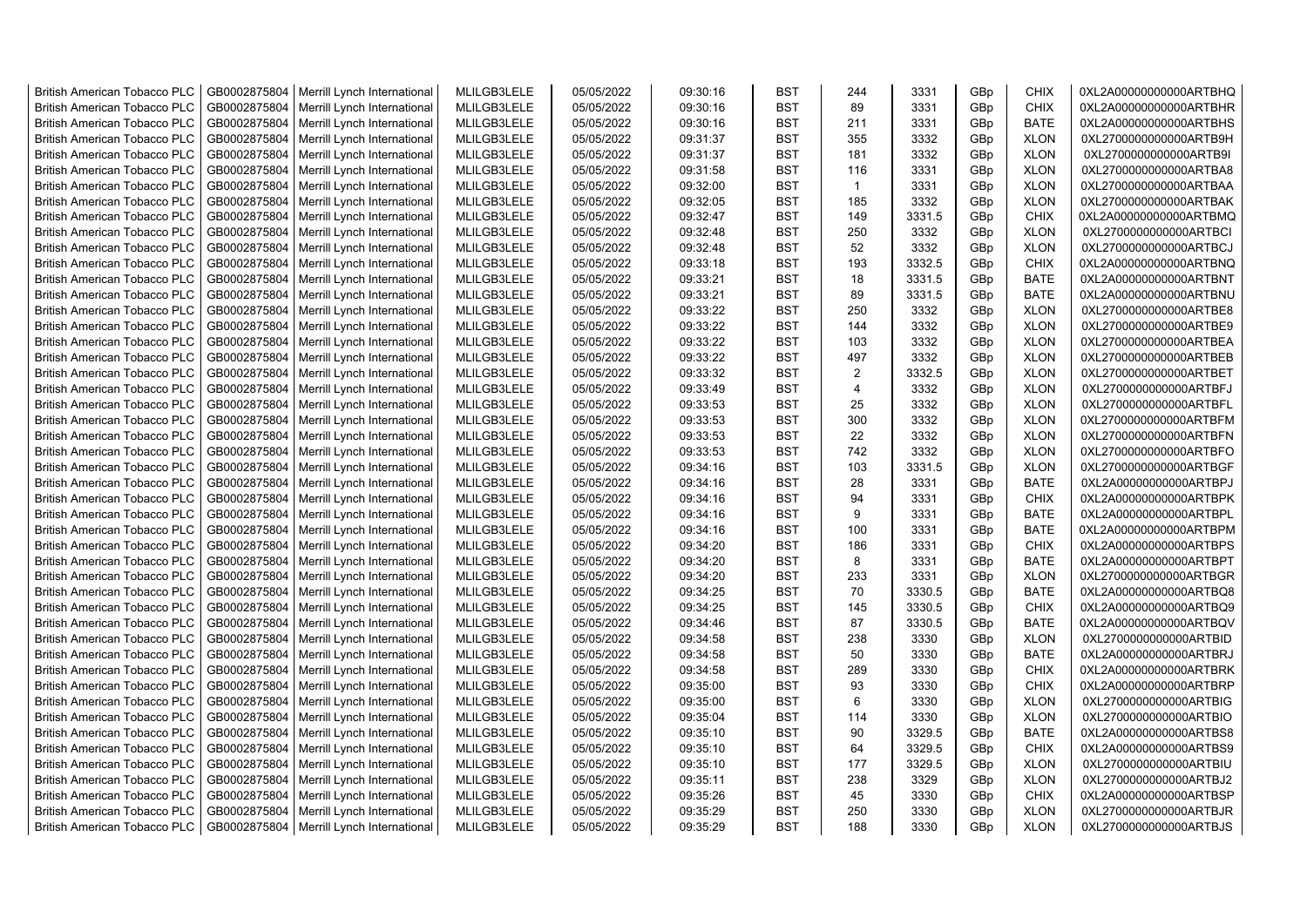| <b>British American Tobacco PLC</b>                                        | GB0002875804                 | Merrill Lynch International | MLILGB3LELE                | 05/05/2022               | 09:36:35 | <b>BST</b>               | 83       | 3330.5         | GBp             | <b>CHIX</b>                | 0XL2A00000000000ARTBVS                           |
|----------------------------------------------------------------------------|------------------------------|-----------------------------|----------------------------|--------------------------|----------|--------------------------|----------|----------------|-----------------|----------------------------|--------------------------------------------------|
| <b>British American Tobacco PLC</b>                                        | GB0002875804                 | Merrill Lynch International | MLILGB3LELE                | 05/05/2022               | 09:36:35 | <b>BST</b>               | 26       | 3330.5         | GBp             | <b>BATE</b>                | 0XL2A00000000000ARTBVT                           |
| <b>British American Tobacco PLC</b>                                        | GB0002875804                 | Merrill Lynch International | MLILGB3LELE                | 05/05/2022               | 09:37:04 | <b>BST</b>               | 35       | 3329.5         | GBp             | <b>BATE</b>                | 0XL2A00000000000ARTC0N                           |
| <b>British American Tobacco PLC</b>                                        | GB0002875804                 | Merrill Lynch International | MLILGB3LELE                | 05/05/2022               | 09:37:12 | <b>BST</b>               | 54       | 3329           | GBp             | <b>CHIX</b>                | 0XL2A00000000000ARTC0Q                           |
| <b>British American Tobacco PLC</b>                                        | GB0002875804                 | Merrill Lynch International | MLILGB3LELE                | 05/05/2022               | 09:37:12 | <b>BST</b>               | 13       | 3329.5         | GB <sub>p</sub> | <b>BATE</b>                | 0XL2A00000000000ARTC0R                           |
| <b>British American Tobacco PLC</b>                                        | GB0002875804                 | Merrill Lynch International | MLILGB3LELE                | 05/05/2022               | 09:37:12 | <b>BST</b>               | 152      | 3329           | GBp             | <b>BATE</b>                | 0XL2A00000000000ARTC0S                           |
| <b>British American Tobacco PLC</b>                                        | GB0002875804                 | Merrill Lynch International | MLILGB3LELE                | 05/05/2022               | 09:37:13 | <b>BST</b>               | 250      | 3329.5         | GBp             | <b>XLON</b>                | 0XL2700000000000ARTBO7                           |
| <b>British American Tobacco PLC</b>                                        | GB0002875804                 | Merrill Lynch International | MLILGB3LELE                | 05/05/2022               | 09:38:26 | <b>BST</b>               | 489      | 3329           | GBp             | <b>XLON</b>                | 0XL2700000000000ARTBQG                           |
| <b>British American Tobacco PLC</b>                                        | GB0002875804                 | Merrill Lynch International | MLILGB3LELE                | 05/05/2022               | 09:38:26 | <b>BST</b>               | 62       | 3329           | GBp             | <b>BATE</b>                | 0XL2A00000000000ARTC3U                           |
| <b>British American Tobacco PLC</b>                                        | GB0002875804                 | Merrill Lynch International | MLILGB3LELE                | 05/05/2022               | 09:38:26 | <b>BST</b>               | 238      | 3329           | GBp             | <b>XLON</b>                | 0XL2700000000000ARTBQH                           |
| <b>British American Tobacco PLC</b>                                        | GB0002875804                 | Merrill Lynch International | MLILGB3LELE                | 05/05/2022               | 09:38:26 | <b>BST</b>               | 67       | 3329           | GBp             | <b>CHIX</b>                | 0XL2A00000000000ARTC3V                           |
| <b>British American Tobacco PLC</b>                                        | GB0002875804                 | Merrill Lynch International | MLILGB3LELE                | 05/05/2022               | 09:38:28 | <b>BST</b>               | 73       | 3329           | GBp             | <b>XLON</b>                | 0XL2700000000000ARTBQJ                           |
| <b>British American Tobacco PLC</b>                                        | GB0002875804                 | Merrill Lynch International | MLILGB3LELE                | 05/05/2022               | 09:39:21 | <b>BST</b>               | 92       | 3328.5         | GBp             | <b>XLON</b>                | 0XL2700000000000ARTBT1                           |
| <b>British American Tobacco PLC</b>                                        | GB0002875804                 | Merrill Lynch International | MLILGB3LELE                | 05/05/2022               | 09:39:58 | <b>BST</b>               | 85       | 3328.5         | GBp             | <b>XLON</b>                | 0XL2700000000000ARTBU4                           |
| <b>British American Tobacco PLC</b>                                        | GB0002875804                 | Merrill Lynch International | MLILGB3LELE                | 05/05/2022               | 09:39:58 | <b>BST</b>               | 675      | 3328.5         | GBp             | <b>XLON</b>                | 0XL2700000000000ARTBU5                           |
| <b>British American Tobacco PLC</b>                                        | GB0002875804                 | Merrill Lynch International | MLILGB3LELE                | 05/05/2022               | 09:39:58 | <b>BST</b>               | 110      | 3328.5         | GBp             | <b>CHIX</b>                | 0XL2A00000000000ARTC7D                           |
| <b>British American Tobacco PLC</b>                                        | GB0002875804                 | Merrill Lynch International | MLILGB3LELE                | 05/05/2022               | 09:39:58 | <b>BST</b>               | 65       | 3328.5         | GBp             | <b>XLON</b>                | 0XL2700000000000ARTBU6                           |
| <b>British American Tobacco PLC</b>                                        | GB0002875804                 | Merrill Lynch International | MLILGB3LELE                | 05/05/2022               | 09:39:58 | <b>BST</b>               | 53       | 3328.5         | GBp             | <b>BATE</b>                | 0XL2A00000000000ARTC7E                           |
| <b>British American Tobacco PLC</b>                                        | GB0002875804                 | Merrill Lynch International | MLILGB3LELE                | 05/05/2022               | 09:39:58 | <b>BST</b>               | 20       | 3328.5         | GBp             | <b>XLON</b>                | 0XL2700000000000ARTBU7                           |
| <b>British American Tobacco PLC</b>                                        | GB0002875804                 | Merrill Lynch International | MLILGB3LELE                | 05/05/2022               | 09:40:00 | <b>BST</b>               | 31       | 3328           | GBp             | <b>CHIX</b>                | 0XL2A00000000000ARTC7M                           |
| <b>British American Tobacco PLC</b>                                        | GB0002875804                 | Merrill Lynch International | MLILGB3LELE                | 05/05/2022               | 09:40:00 | <b>BST</b>               | 138      | 3328           | GBp             | <b>CHIX</b>                | 0XL2A00000000000ARTC7N                           |
| <b>British American Tobacco PLC</b>                                        | GB0002875804                 | Merrill Lynch International | MLILGB3LELE                | 05/05/2022               | 09:40:00 | <b>BST</b>               | 53       | 3328           | GB <sub>p</sub> | <b>BATE</b>                | 0XL2A00000000000ARTC7O                           |
| <b>British American Tobacco PLC</b>                                        | GB0002875804                 | Merrill Lynch International | MLILGB3LELE                | 05/05/2022               | 09:40:19 | <b>BST</b>               | 45       | 3327.5         | GBp             | <b>CHIX</b>                | 0XL2A00000000000ARTC8K                           |
| <b>British American Tobacco PLC</b>                                        | GB0002875804                 | Merrill Lynch International | MLILGB3LELE                | 05/05/2022               | 09:40:19 | <b>BST</b>               | 123      | 3327.5         | GBp             | <b>XLON</b>                | 0XL2700000000000ARTBV9                           |
| <b>British American Tobacco PLC</b>                                        | GB0002875804                 | Merrill Lynch International | MLILGB3LELE                | 05/05/2022               | 09:40:39 | <b>BST</b>               | 158      | 3327           | GBp             | <b>XLON</b>                | 0XL2700000000000ARTBVV                           |
| <b>British American Tobacco PLC</b>                                        | GB0002875804                 | Merrill Lynch International | MLILGB3LELE                | 05/05/2022               | 09:40:39 | <b>BST</b>               | 28       | 3327           | GBp             | <b>BATE</b>                | 0XL2A00000000000ARTC9K                           |
| <b>British American Tobacco PLC</b>                                        | GB0002875804                 | Merrill Lynch International | MLILGB3LELE                | 05/05/2022               | 09:40:39 | <b>BST</b>               | 89       | 3327           | GBp             | <b>CHIX</b>                | 0XL2A00000000000ARTC9L                           |
| <b>British American Tobacco PLC</b>                                        | GB0002875804                 | Merrill Lynch International | MLILGB3LELE                | 05/05/2022               | 09:41:10 | <b>BST</b>               | 115      | 3327           | GBp             | <b>XLON</b>                | 0XL2700000000000ARTC16                           |
| <b>British American Tobacco PLC</b>                                        | GB0002875804                 | Merrill Lynch International | MLILGB3LELE                | 05/05/2022               | 09:41:10 | <b>BST</b>               | 53       | 3327           | GBp             | <b>BATE</b>                | 0XL2A00000000000ARTCAQ                           |
| <b>British American Tobacco PLC</b>                                        | GB0002875804                 | Merrill Lynch International | MLILGB3LELE                | 05/05/2022               | 09:41:10 | <b>BST</b>               | 67       | 3326.5         | GBp             | <b>CHIX</b>                | 0XL2A00000000000ARTCAR                           |
| <b>British American Tobacco PLC</b>                                        | GB0002875804                 | Merrill Lynch International | MLILGB3LELE                | 05/05/2022               | 09:41:10 | <b>BST</b>               | 28       | 3326.5         | GBp             | <b>BATE</b>                | 0XL2A00000000000ARTCAS                           |
| <b>British American Tobacco PLC</b>                                        | GB0002875804                 | Merrill Lynch International | MLILGB3LELE                | 05/05/2022               | 09:41:12 | <b>BST</b>               | 11       | 3327           | GBp             | <b>XLON</b>                | 0XL2700000000000ARTC1K                           |
| <b>British American Tobacco PLC</b>                                        | GB0002875804                 | Merrill Lynch International | MLILGB3LELE                | 05/05/2022               | 09:42:01 | <b>BST</b>               | 216      | 3328           | GBp             | <b>XLON</b>                | 0XL2700000000000ARTC4D                           |
| <b>British American Tobacco PLC</b>                                        | GB0002875804                 | Merrill Lynch International | MLILGB3LELE                | 05/05/2022               | 09:42:10 | <b>BST</b>               | 114      | 3328.5         | GBp             | <b>CHIX</b>                | 0XL2A00000000000ARTCE1                           |
| <b>British American Tobacco PLC</b>                                        | GB0002875804                 | Merrill Lynch International | MLILGB3LELE                | 05/05/2022               | 09:42:11 | <b>BST</b>               | 20       | 3327.5         | GBp             | <b>CHIX</b>                | 0XL2A00000000000ARTCE2                           |
| <b>British American Tobacco PLC</b>                                        | GB0002875804                 | Merrill Lynch International | MLILGB3LELE                | 05/05/2022               | 09:42:14 | <b>BST</b>               | 30       | 3327.5         | GBp             | <b>BATE</b>                | 0XL2A00000000000ARTCE3                           |
| <b>British American Tobacco PLC</b>                                        | GB0002875804                 | Merrill Lynch International | MLILGB3LELE                | 05/05/2022               | 09:42:14 | <b>BST</b>               | 89       | 3327.5         | GBp             | <b>CHIX</b>                | 0XL2A00000000000ARTCE4                           |
| <b>British American Tobacco PLC</b>                                        | GB0002875804                 | Merrill Lynch International | MLILGB3LELE                | 05/05/2022               | 09:43:06 | <b>BST</b>               | 651      | 3327           | GBp             | <b>XLON</b>                | 0XL2700000000000ARTC63                           |
| <b>British American Tobacco PLC</b>                                        | GB0002875804                 | Merrill Lynch International | MLILGB3LELE                | 05/05/2022               | 09:43:06 | <b>BST</b>               | 48       | 3327           | GB <sub>p</sub> | <b>CHIX</b>                | 0XL2A00000000000ARTCFP                           |
| <b>British American Tobacco PLC</b>                                        | GB0002875804                 | Merrill Lynch International | MLILGB3LELE                | 05/05/2022               | 09:43:06 | <b>BST</b>               | 11       | 3326.5         | GB <sub>p</sub> | <b>BATE</b>                | 0XL2A00000000000ARTCFQ                           |
| <b>British American Tobacco PLC</b>                                        | GB0002875804                 | Merrill Lynch International | MLILGB3LELE                | 05/05/2022               | 09:43:44 | <b>BST</b>               | 146      | 3326           | GBp             | <b>XLON</b>                | 0XL2700000000000ARTC7O                           |
| <b>British American Tobacco PLC</b>                                        | GB0002875804                 | Merrill Lynch International | MLILGB3LELE                | 05/05/2022               | 09:43:44 | <b>BST</b>               | 55       | 3326           | GBp             | <b>CHIX</b>                | 0XL2A00000000000ARTCHF                           |
|                                                                            |                              |                             |                            |                          |          |                          |          |                |                 |                            |                                                  |
| <b>British American Tobacco PLC</b>                                        | GB0002875804                 | Merrill Lynch International | MLILGB3LELE                | 05/05/2022               | 09:43:44 | <b>BST</b><br><b>BST</b> | 45<br>74 | 3326           | GBp             | <b>BATE</b>                | 0XL2A00000000000ARTCHG                           |
| <b>British American Tobacco PLC</b>                                        | GB0002875804<br>GB0002875804 | Merrill Lynch International | MLILGB3LELE<br>MLILGB3LELE | 05/05/2022<br>05/05/2022 | 09:44:04 | <b>BST</b>               | 31       | 3325.5         | GBp             | <b>CHIX</b><br><b>BATE</b> | 0XL2A00000000000ARTCHR<br>0XL2A00000000000ARTCHS |
| <b>British American Tobacco PLC</b><br><b>British American Tobacco PLC</b> |                              | Merrill Lynch International | MLILGB3LELE                | 05/05/2022               | 09:44:04 | <b>BST</b>               | 19       | 3325.5<br>3325 | GBp             | <b>BATE</b>                | 0XL2A00000000000ARTCHT                           |
|                                                                            | GB0002875804                 | Merrill Lynch International | MLILGB3LELE                |                          | 09:44:04 |                          | 18       | 3325.5         | GBp             |                            |                                                  |
| <b>British American Tobacco PLC</b>                                        | GB0002875804                 | Merrill Lynch International | MLILGB3LELE                | 05/05/2022               | 09:44:04 | <b>BST</b><br><b>BST</b> |          | 3325.5         | GBp<br>GBp      | <b>XLON</b><br><b>XLON</b> | 0XL2700000000000ARTC8B                           |
| <b>British American Tobacco PLC</b>                                        | GB0002875804                 | Merrill Lynch International |                            | 05/05/2022               | 09:44:04 |                          | 157      |                |                 |                            | 0XL2700000000000ARTC8C                           |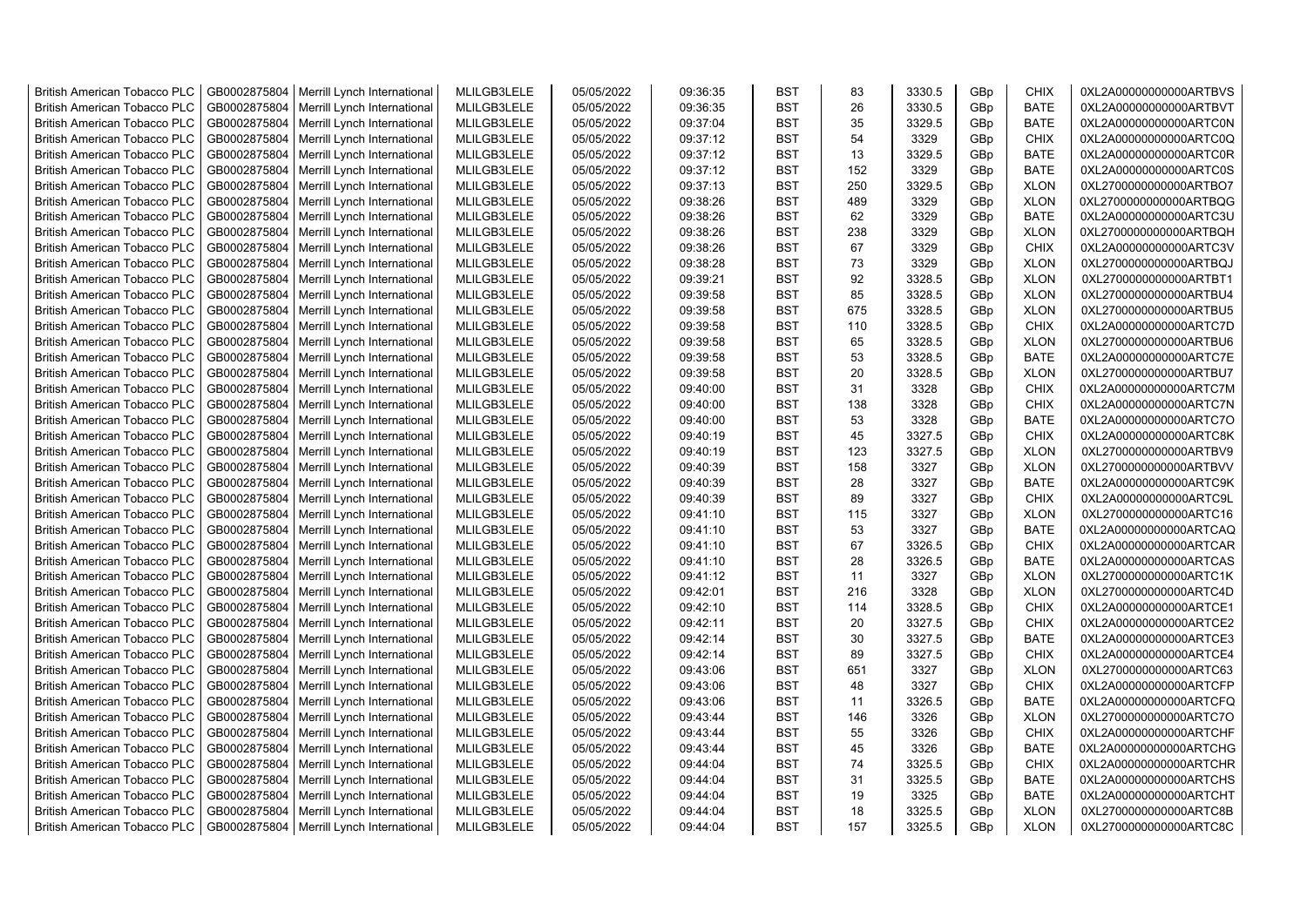| <b>British American Tobacco PLC</b> | GB0002875804 | Merrill Lynch International | MLILGB3LELE | 05/05/2022 | 09:44:04 | <b>BST</b> | 19  | 3325   | GBp             | <b>BATE</b> | 0XL2A00000000000ARTCHU |
|-------------------------------------|--------------|-----------------------------|-------------|------------|----------|------------|-----|--------|-----------------|-------------|------------------------|
| <b>British American Tobacco PLC</b> | GB0002875804 | Merrill Lynch International | MLILGB3LELE | 05/05/2022 | 09:44:05 | <b>BST</b> | 46  | 3324.5 | GBp             | <b>CHIX</b> | 0XL2A00000000000ARTCHV |
| <b>British American Tobacco PLC</b> | GB0002875804 | Merrill Lynch International | MLILGB3LELE | 05/05/2022 | 09:44:20 | <b>BST</b> | 57  | 3324   | GBp             | <b>CHIX</b> | 0XL2A00000000000ARTCID |
| <b>British American Tobacco PLC</b> | GB0002875804 | Merrill Lynch International | MLILGB3LELE | 05/05/2022 | 09:44:20 | <b>BST</b> | 165 | 3324   | GBp             | <b>XLON</b> | 0XL2700000000000ARTC8R |
| <b>British American Tobacco PLC</b> | GB0002875804 | Merrill Lynch International | MLILGB3LELE | 05/05/2022 | 09:44:24 | <b>BST</b> | 180 | 3323.5 | GBp             | <b>XLON</b> | 0XL2700000000000ARTC97 |
| <b>British American Tobacco PLC</b> | GB0002875804 | Merrill Lynch International | MLILGB3LELE | 05/05/2022 | 09:44:24 | <b>BST</b> | 26  | 3323.5 | GBp             | <b>CHIX</b> | 0XL2A00000000000ARTCIO |
| <b>British American Tobacco PLC</b> | GB0002875804 | Merrill Lynch International | MLILGB3LELE | 05/05/2022 | 09:44:24 | <b>BST</b> | 16  | 3323   | GBp             | <b>BATE</b> | 0XL2A00000000000ARTCIP |
| <b>British American Tobacco PLC</b> | GB0002875804 | Merrill Lynch International | MLILGB3LELE | 05/05/2022 | 09:44:24 | <b>BST</b> | 33  | 3322.5 | GBp             | <b>CHIX</b> | 0XL2A00000000000ARTCIQ |
| <b>British American Tobacco PLC</b> | GB0002875804 | Merrill Lynch International | MLILGB3LELE | 05/05/2022 | 09:44:36 | <b>BST</b> | 15  | 3322.5 | GBp             | <b>BATE</b> | 0XL2A00000000000ARTCJM |
| <b>British American Tobacco PLC</b> | GB0002875804 | Merrill Lynch International | MLILGB3LELE | 05/05/2022 | 09:44:36 | <b>BST</b> | 25  | 3322.5 | GBp             | <b>XLON</b> | 0XL2700000000000ARTCA2 |
| <b>British American Tobacco PLC</b> | GB0002875804 | Merrill Lynch International | MLILGB3LELE | 05/05/2022 | 09:44:36 | <b>BST</b> | 53  | 3322.5 | GBp             | <b>XLON</b> | 0XL2700000000000ARTCA3 |
| <b>British American Tobacco PLC</b> | GB0002875804 | Merrill Lynch International | MLILGB3LELE | 05/05/2022 | 09:44:56 | <b>BST</b> | 26  | 3322   | GBp             | <b>XLON</b> | 0XL2700000000000ARTCAM |
| <b>British American Tobacco PLC</b> | GB0002875804 | Merrill Lynch International | MLILGB3LELE | 05/05/2022 | 09:45:09 | BST        | 24  | 3322   | GBp             | <b>BATE</b> | 0XL2A00000000000ARTCKR |
| <b>British American Tobacco PLC</b> | GB0002875804 | Merrill Lynch International | MLILGB3LELE | 05/05/2022 | 09:45:10 | <b>BST</b> | 66  | 3322   | GBp             | <b>XLON</b> | 0XL2700000000000ARTCB7 |
| <b>British American Tobacco PLC</b> | GB0002875804 | Merrill Lynch International | MLILGB3LELE | 05/05/2022 | 09:45:10 | <b>BST</b> | 41  | 3322   | GBp             | <b>CHIX</b> | 0XL2A00000000000ARTCKS |
| <b>British American Tobacco PLC</b> | GB0002875804 | Merrill Lynch International | MLILGB3LELE | 05/05/2022 | 09:45:17 | <b>BST</b> | 12  | 3321.5 | GBp             | <b>CHIX</b> | 0XL2A00000000000ARTCL8 |
| British American Tobacco PLC        | GB0002875804 | Merrill Lynch International | MLILGB3LELE | 05/05/2022 | 09:45:17 | <b>BST</b> | 103 | 3321.5 | GBp             | <b>XLON</b> | 0XL2700000000000ARTCBG |
| <b>British American Tobacco PLC</b> | GB0002875804 | Merrill Lynch International | MLILGB3LELE | 05/05/2022 | 09:45:36 | <b>BST</b> | 17  | 3321.5 | GBp             | <b>BATE</b> | 0XL2A00000000000ARTCLS |
| <b>British American Tobacco PLC</b> | GB0002875804 | Merrill Lynch International | MLILGB3LELE | 05/05/2022 | 09:45:44 | <b>BST</b> | 17  | 3321.5 | GBp             | <b>BATE</b> | 0XL2A00000000000ARTCMB |
| <b>British American Tobacco PLC</b> | GB0002875804 | Merrill Lynch International | MLILGB3LELE | 05/05/2022 | 09:45:46 | <b>BST</b> | 21  | 3321.5 | GBp             | <b>BATE</b> | 0XL2A00000000000ARTCMH |
| <b>British American Tobacco PLC</b> | GB0002875804 | Merrill Lynch International | MLILGB3LELE | 05/05/2022 | 09:45:50 | <b>BST</b> | 86  | 3321   | GBp             | <b>XLON</b> | 0XL2700000000000ARTCCM |
| <b>British American Tobacco PLC</b> | GB0002875804 | Merrill Lynch International | MLILGB3LELE | 05/05/2022 | 09:46:04 | <b>BST</b> | 54  | 3320.5 | GBp             | <b>CHIX</b> | 0XL2A00000000000ARTCNE |
| <b>British American Tobacco PLC</b> | GB0002875804 | Merrill Lynch International | MLILGB3LELE | 05/05/2022 | 09:46:04 | <b>BST</b> | 24  | 3320   | GBp             | <b>CHIX</b> | 0XL2A00000000000ARTCNF |
| <b>British American Tobacco PLC</b> | GB0002875804 | Merrill Lynch International | MLILGB3LELE | 05/05/2022 | 09:47:20 | <b>BST</b> | 56  | 3320   | GBp             | <b>BATE</b> | 0XL2A00000000000ARTCPI |
| <b>British American Tobacco PLC</b> | GB0002875804 | Merrill Lynch International | MLILGB3LELE | 05/05/2022 | 09:47:20 | <b>BST</b> | 95  | 3320   | GBp             | <b>CHIX</b> | 0XL2A00000000000ARTCPJ |
| <b>British American Tobacco PLC</b> | GB0002875804 | Merrill Lynch International | MLILGB3LELE | 05/05/2022 | 09:47:22 | <b>BST</b> | 15  | 3319.5 | GBp             | <b>CHIX</b> | 0XL2A00000000000ARTCPV |
| <b>British American Tobacco PLC</b> | GB0002875804 | Merrill Lynch International | MLILGB3LELE | 05/05/2022 | 09:47:22 | <b>BST</b> | 35  | 3319.5 | GBp             | <b>CHIX</b> | 0XL2A00000000000ARTCQ0 |
| <b>British American Tobacco PLC</b> | GB0002875804 | Merrill Lynch International | MLILGB3LELE | 05/05/2022 | 09:47:22 | <b>BST</b> | 99  | 3319.5 | GBp             | <b>XLON</b> | 0XL2700000000000ARTCFM |
| <b>British American Tobacco PLC</b> | GB0002875804 | Merrill Lynch International | MLILGB3LELE | 05/05/2022 | 09:47:35 | <b>BST</b> | 44  | 3319   | GBp             | <b>BATE</b> | 0XL2A00000000000ARTCQM |
| <b>British American Tobacco PLC</b> | GB0002875804 | Merrill Lynch International | MLILGB3LELE | 05/05/2022 | 09:47:35 | <b>BST</b> | 82  | 3319   | GBp             | <b>XLON</b> | 0XL2700000000000ARTCGF |
| <b>British American Tobacco PLC</b> | GB0002875804 | Merrill Lynch International | MLILGB3LELE | 05/05/2022 | 09:47:35 | <b>BST</b> | 31  | 3319   | GBp             | <b>CHIX</b> | 0XL2A00000000000ARTCQN |
| <b>British American Tobacco PLC</b> | GB0002875804 | Merrill Lynch International | MLILGB3LELE | 05/05/2022 | 09:47:35 | <b>BST</b> | 1   | 3319   | GBp             | <b>CHIX</b> | 0XL2A00000000000ARTCQO |
| <b>British American Tobacco PLC</b> | GB0002875804 | Merrill Lynch International | MLILGB3LELE | 05/05/2022 | 09:48:06 | <b>BST</b> | 53  | 3318.5 | GBp             | <b>CHIX</b> | 0XL2A00000000000ARTCRL |
| <b>British American Tobacco PLC</b> | GB0002875804 | Merrill Lynch International | MLILGB3LELE | 05/05/2022 | 09:48:06 | BST        | 173 | 3318.5 | GBp             | <b>XLON</b> | 0XL2700000000000ARTCH4 |
| <b>British American Tobacco PLC</b> | GB0002875804 | Merrill Lynch International | MLILGB3LELE | 05/05/2022 | 09:48:06 | <b>BST</b> | 43  | 3318.5 | GBp             | <b>BATE</b> | 0XL2A00000000000ARTCRM |
| British American Tobacco PLC        | GB0002875804 | Merrill Lynch International | MLILGB3LELE | 05/05/2022 | 09:48:06 | <b>BST</b> | 31  | 3318   | GBp             | <b>CHIX</b> | 0XL2A00000000000ARTCRN |
| British American Tobacco PLC        | GB0002875804 | Merrill Lynch International | MLILGB3LELE | 05/05/2022 | 09:48:06 | <b>BST</b> | 45  | 3318   | GBp             | <b>BATE</b> | 0XL2A00000000000ARTCRO |
| British American Tobacco PLC        | GB0002875804 | Merrill Lynch International | MLILGB3LELE | 05/05/2022 | 09:48:14 | <b>BST</b> | 130 | 3317.5 | GBp             | <b>XLON</b> | 0XL2700000000000ARTCHR |
| <b>British American Tobacco PLC</b> | GB0002875804 | Merrill Lynch International | MLILGB3LELE | 05/05/2022 | 09:48:14 | <b>BST</b> | 28  | 3317.5 | GBp             | <b>CHIX</b> | 0XL2A00000000000ARTCS8 |
| <b>British American Tobacco PLC</b> | GB0002875804 | Merrill Lynch International | MLILGB3LELE | 05/05/2022 | 09:48:14 | <b>BST</b> | 13  | 3317.5 | GBp             | <b>CHIX</b> | 0XL2A00000000000ARTCS9 |
| <b>British American Tobacco PLC</b> | GB0002875804 | Merrill Lynch International | MLILGB3LELE | 05/05/2022 | 09:48:14 | <b>BST</b> | 32  | 3317.5 | GBp             | <b>BATE</b> | 0XL2A00000000000ARTCSA |
| <b>British American Tobacco PLC</b> | GB0002875804 | Merrill Lynch International | MLILGB3LELE | 05/05/2022 | 09:49:00 | <b>BST</b> | 52  | 3317   | GBp             | <b>CHIX</b> | 0XL2A00000000000ARTCU3 |
| <b>British American Tobacco PLC</b> | GB0002875804 | Merrill Lynch International | MLILGB3LELE | 05/05/2022 | 09:49:00 | <b>BST</b> | 13  | 3317   | GBp             | <b>CHIX</b> | 0XL2A00000000000ARTCU4 |
| <b>British American Tobacco PLC</b> | GB0002875804 | Merrill Lynch International | MLILGB3LELE | 05/05/2022 | 09:49:00 | <b>BST</b> | 152 | 3317.5 | GBp             | <b>XLON</b> | 0XL2700000000000ARTCJ9 |
| <b>British American Tobacco PLC</b> | GB0002875804 | Merrill Lynch International | MLILGB3LELE | 05/05/2022 | 09:49:00 | <b>BST</b> | 127 | 3317   | GBp             | <b>XLON</b> | 0XL2700000000000ARTCJA |
| <b>British American Tobacco PLC</b> | GB0002875804 | Merrill Lynch International | MLILGB3LELE | 05/05/2022 | 09:52:35 | <b>BST</b> | 115 | 3320   | GBp             | <b>CHIX</b> | 0XL2A00000000000ARTD63 |
| <b>British American Tobacco PLC</b> | GB0002875804 | Merrill Lynch International | MLILGB3LELE | 05/05/2022 | 09:52:35 | <b>BST</b> | 125 | 3320   | GBp             | <b>XLON</b> | 0XL2700000000000ARTCQ5 |
| <b>British American Tobacco PLC</b> | GB0002875804 | Merrill Lynch International | MLILGB3LELE | 05/05/2022 | 09:52:35 | <b>BST</b> | 489 | 3320   | GB <sub>p</sub> | <b>XLON</b> | 0XL2700000000000ARTCQ6 |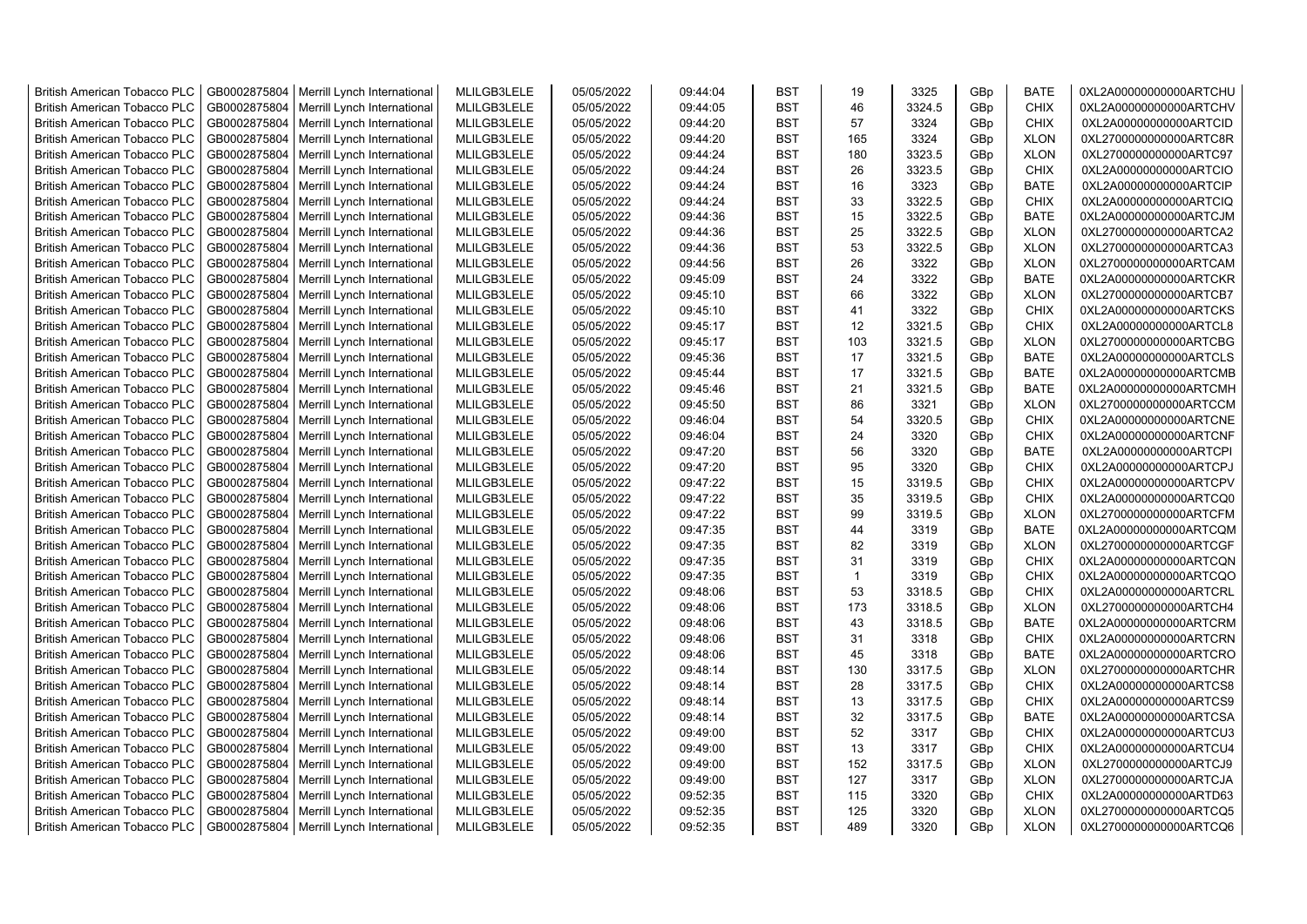| <b>British American Tobacco PLC</b> | GB0002875804 | Merrill Lynch International                                | MLILGB3LELE | 05/05/2022 | 09:52:35 | <b>BST</b> | 250          | 3320   | GBp             | <b>XLON</b> | 0XL2700000000000ARTCQ7 |
|-------------------------------------|--------------|------------------------------------------------------------|-------------|------------|----------|------------|--------------|--------|-----------------|-------------|------------------------|
| <b>British American Tobacco PLC</b> | GB0002875804 | Merrill Lynch International                                | MLILGB3LELE | 05/05/2022 | 09:53:04 | <b>BST</b> | 62           | 3319   | GBp             | <b>BATE</b> | 0XL2A00000000000ARTD7H |
| <b>British American Tobacco PLC</b> | GB0002875804 | Merrill Lynch International                                | MLILGB3LELE | 05/05/2022 | 09:53:04 | <b>BST</b> | 136          | 3319   | GBp             | <b>CHIX</b> | 0XL2A00000000000ARTD7I |
| <b>British American Tobacco PLC</b> | GB0002875804 | Merrill Lynch International                                | MLILGB3LELE | 05/05/2022 | 09:53:49 | <b>BST</b> | 49           | 3318.5 | GBp             | <b>BATE</b> | 0XL2A00000000000ARTD9O |
| <b>British American Tobacco PLC</b> | GB0002875804 | Merrill Lynch International                                | MLILGB3LELE | 05/05/2022 | 09:53:49 | <b>BST</b> | 80           | 3318.5 | GB <sub>p</sub> | <b>CHIX</b> | 0XL2A00000000000ARTD9P |
| <b>British American Tobacco PLC</b> | GB0002875804 | Merrill Lynch International                                | MLILGB3LELE | 05/05/2022 | 09:54:02 | <b>BST</b> | 29           | 3318   | GBp             | <b>XLON</b> | 0XL2700000000000ARTCSR |
| <b>British American Tobacco PLC</b> | GB0002875804 | Merrill Lynch International                                | MLILGB3LELE | 05/05/2022 | 09:54:02 | <b>BST</b> | 81           | 3318   | GBp             | <b>CHIX</b> | 0XL2A00000000000ARTDA8 |
| <b>British American Tobacco PLC</b> | GB0002875804 | Merrill Lynch International                                | MLILGB3LELE | 05/05/2022 | 09:54:02 | <b>BST</b> | 30           | 3318   | GBp             | <b>BATE</b> | 0XL2A00000000000ARTDA9 |
| <b>British American Tobacco PLC</b> | GB0002875804 | Merrill Lynch International                                | MLILGB3LELE | 05/05/2022 | 09:54:02 | <b>BST</b> | 125          | 3317.5 | GBp             | <b>CHIX</b> | 0XL2A00000000000ARTDAA |
| <b>British American Tobacco PLC</b> | GB0002875804 | Merrill Lynch International                                | MLILGB3LELE | 05/05/2022 | 09:54:02 | <b>BST</b> | 102          | 3318   | GBp             | <b>XLON</b> | 0XL2700000000000ARTCSS |
| <b>British American Tobacco PLC</b> | GB0002875804 | Merrill Lynch International                                | MLILGB3LELE | 05/05/2022 | 09:54:02 | <b>BST</b> | 36           | 3317   | GBp             | <b>CHIX</b> | 0XL2A00000000000ARTDAB |
| <b>British American Tobacco PLC</b> | GB0002875804 | Merrill Lynch International                                | MLILGB3LELE | 05/05/2022 | 09:54:02 | <b>BST</b> | 12           | 3317   | GBp             | <b>BATE</b> | 0XL2A00000000000ARTDAC |
| <b>British American Tobacco PLC</b> | GB0002875804 | Merrill Lynch International                                | MLILGB3LELE | 05/05/2022 | 09:54:03 | <b>BST</b> | 2            | 3317   | GB <sub>p</sub> | <b>BATE</b> | 0XL2A00000000000ARTDAD |
| <b>British American Tobacco PLC</b> | GB0002875804 | Merrill Lynch International                                | MLILGB3LELE | 05/05/2022 | 09:54:17 | <b>BST</b> | 211          | 3316.5 | GBp             | <b>XLON</b> | 0XL2700000000000ARTCT8 |
| <b>British American Tobacco PLC</b> | GB0002875804 | Merrill Lynch International                                | MLILGB3LELE | 05/05/2022 | 09:54:17 | <b>BST</b> | 18           | 3316.5 | GB <sub>p</sub> | <b>BATE</b> | 0XL2A00000000000ARTDAL |
| <b>British American Tobacco PLC</b> | GB0002875804 | Merrill Lynch International                                | MLILGB3LELE | 05/05/2022 | 09:54:17 | <b>BST</b> | 11           | 3316.5 | GBp             | <b>BATE</b> | 0XL2A00000000000ARTDAM |
| <b>British American Tobacco PLC</b> | GB0002875804 | Merrill Lynch International                                | MLILGB3LELE | 05/05/2022 | 09:54:22 | <b>BST</b> | 93           | 3316   | GBp             | <b>CHIX</b> | 0XL2A00000000000ARTDAO |
| <b>British American Tobacco PLC</b> | GB0002875804 | Merrill Lynch International                                | MLILGB3LELE | 05/05/2022 | 09:54:22 | <b>BST</b> | 135          | 3316   | GBp             | <b>XLON</b> | 0XL2700000000000ARTCTF |
| <b>British American Tobacco PLC</b> | GB0002875804 | Merrill Lynch International                                | MLILGB3LELE | 05/05/2022 | 09:54:29 | <b>BST</b> | 20           | 3315.5 | GBp             | <b>CHIX</b> | 0XL2A00000000000ARTDBA |
| <b>British American Tobacco PLC</b> | GB0002875804 | Merrill Lynch International                                | MLILGB3LELE | 05/05/2022 | 09:54:29 | <b>BST</b> | $\mathbf 1$  | 3316.5 | GBp             | <b>BATE</b> | 0XL2A00000000000ARTDBB |
| <b>British American Tobacco PLC</b> | GB0002875804 | Merrill Lynch International                                | MLILGB3LELE | 05/05/2022 | 09:54:29 | <b>BST</b> | 45           | 3315.5 | GBp             | <b>CHIX</b> | 0XL2A00000000000ARTDBC |
| <b>British American Tobacco PLC</b> | GB0002875804 | Merrill Lynch International                                | MLILGB3LELE | 05/05/2022 | 09:54:29 | <b>BST</b> | 14           | 3316   | GBp             | <b>BATE</b> | 0XL2A00000000000ARTDBD |
| <b>British American Tobacco PLC</b> | GB0002875804 | Merrill Lynch International                                | MLILGB3LELE | 05/05/2022 | 09:54:29 | <b>BST</b> | 25           | 3315.5 | GBp             | <b>BATE</b> | 0XL2A00000000000ARTDBE |
| <b>British American Tobacco PLC</b> | GB0002875804 | Merrill Lynch International                                | MLILGB3LELE | 05/05/2022 | 09:54:29 | <b>BST</b> | $\mathbf{1}$ | 3315.5 | GBp             | <b>BATE</b> | 0XL2A00000000000ARTDBF |
| <b>British American Tobacco PLC</b> | GB0002875804 | Merrill Lynch International                                | MLILGB3LELE | 05/05/2022 | 09:54:59 | <b>BST</b> | 250          | 3316.5 | GBp             | <b>XLON</b> | 0XL2700000000000ARTCUH |
| <b>British American Tobacco PLC</b> | GB0002875804 | Merrill Lynch International                                | MLILGB3LELE | 05/05/2022 | 09:54:59 | <b>BST</b> | 64           | 3316.5 | GBp             | <b>XLON</b> | 0XL2700000000000ARTCUI |
| <b>British American Tobacco PLC</b> | GB0002875804 | Merrill Lynch International                                | MLILGB3LELE | 05/05/2022 | 09:54:59 | <b>BST</b> | 156          | 3316.5 | GBp             | <b>XLON</b> | 0XL2700000000000ARTCUJ |
| <b>British American Tobacco PLC</b> | GB0002875804 |                                                            | MLILGB3LELE | 05/05/2022 |          | <b>BST</b> | 119          | 3317   | GBp             | <b>XLON</b> | 0XL2700000000000ARTCUK |
| <b>British American Tobacco PLC</b> | GB0002875804 | Merrill Lynch International<br>Merrill Lynch International | MLILGB3LELE | 05/05/2022 | 09:54:59 | <b>BST</b> | 211          |        |                 | <b>XLON</b> | 0XL2700000000000ARTCVI |
|                                     |              |                                                            |             |            | 09:55:13 | <b>BST</b> | 106          | 3316   | GBp             |             |                        |
| <b>British American Tobacco PLC</b> | GB0002875804 | Merrill Lynch International                                | MLILGB3LELE | 05/05/2022 | 09:55:46 |            | 274          | 3315.5 | GB <sub>p</sub> | <b>CHIX</b> | 0XL2A00000000000ARTDDS |
| <b>British American Tobacco PLC</b> | GB0002875804 | Merrill Lynch International                                | MLILGB3LELE | 05/05/2022 | 09:55:46 | <b>BST</b> |              | 3315.5 | GBp             | <b>XLON</b> | 0XL2700000000000ARTD0V |
| <b>British American Tobacco PLC</b> | GB0002875804 | Merrill Lynch International                                | MLILGB3LELE | 05/05/2022 | 09:55:46 | <b>BST</b> | 41           | 3315   | GBp             | <b>BATE</b> | 0XL2A00000000000ARTDDT |
| <b>British American Tobacco PLC</b> | GB0002875804 | Merrill Lynch International                                | MLILGB3LELE | 05/05/2022 | 09:56:22 | <b>BST</b> | 82           | 3316.5 | GBp             | <b>CHIX</b> | 0XL2A00000000000ARTDF0 |
| <b>British American Tobacco PLC</b> | GB0002875804 | Merrill Lynch International                                | MLILGB3LELE | 05/05/2022 | 09:56:22 | <b>BST</b> | 15           | 3316.5 | GBp             | <b>BATE</b> | 0XL2A00000000000ARTDF1 |
| <b>British American Tobacco PLC</b> | GB0002875804 | Merrill Lynch International                                | MLILGB3LELE | 05/05/2022 | 09:56:22 | <b>BST</b> | 10           | 3316.5 | GBp             | <b>BATE</b> | 0XL2A00000000000ARTDF2 |
| <b>British American Tobacco PLC</b> | GB0002875804 | Merrill Lynch International                                | MLILGB3LELE | 05/05/2022 | 09:56:22 | <b>BST</b> | 15           | 3316.5 | GBp             | <b>BATE</b> | 0XL2A00000000000ARTDF3 |
| <b>British American Tobacco PLC</b> | GB0002875804 | Merrill Lynch International                                | MLILGB3LELE | 05/05/2022 | 09:56:29 | <b>BST</b> | 770          | 3316   | GBp             | <b>XLON</b> | 0XL2700000000000ARTD2E |
| <b>British American Tobacco PLC</b> | GB0002875804 | Merrill Lynch International                                | MLILGB3LELE | 05/05/2022 | 09:56:40 | <b>BST</b> | 88           | 3315   | GBp             | <b>XLON</b> | 0XL2700000000000ARTD2P |
| <b>British American Tobacco PLC</b> | GB0002875804 | Merrill Lynch International                                | MLILGB3LELE | 05/05/2022 | 09:56:56 | <b>BST</b> | 59           | 3315   | GBp             | <b>BATE</b> | 0XL2A00000000000ARTDGA |
| <b>British American Tobacco PLC</b> | GB0002875804 | Merrill Lynch International                                | MLILGB3LELE | 05/05/2022 | 09:56:56 | <b>BST</b> | 179          | 3315   | GBp             | <b>XLON</b> | 0XL2700000000000ARTD3P |
| <b>British American Tobacco PLC</b> | GB0002875804 | Merrill Lynch International                                | MLILGB3LELE | 05/05/2022 | 09:57:25 | <b>BST</b> | 14           | 3314.5 | GBp             | <b>BATE</b> | 0XL2A00000000000ARTDHC |
| <b>British American Tobacco PLC</b> | GB0002875804 | Merrill Lynch International                                | MLILGB3LELE | 05/05/2022 | 09:57:26 | <b>BST</b> | 108          | 3314.5 | GBp             | <b>CHIX</b> | 0XL2A00000000000ARTDHD |
| <b>British American Tobacco PLC</b> | GB0002875804 | Merrill Lynch International                                | MLILGB3LELE | 05/05/2022 | 09:57:26 | <b>BST</b> | 168          | 3314.5 | GBp             | <b>XLON</b> | 0XL2700000000000ARTD4V |
| <b>British American Tobacco PLC</b> | GB0002875804 | Merrill Lynch International                                | MLILGB3LELE | 05/05/2022 | 09:57:26 | <b>BST</b> | 31           | 3314.5 | GBp             | <b>BATE</b> | 0XL2A00000000000ARTDHE |
| <b>British American Tobacco PLC</b> | GB0002875804 | Merrill Lynch International                                | MLILGB3LELE | 05/05/2022 | 09:57:26 | <b>BST</b> | 63           | 3314   | GBp             | <b>CHIX</b> | 0XL2A00000000000ARTDHF |
| <b>British American Tobacco PLC</b> | GB0002875804 | Merrill Lynch International                                | MLILGB3LELE | 05/05/2022 | 09:57:26 | <b>BST</b> | 14           | 3314   | GBp             | <b>BATE</b> | 0XL2A00000000000ARTDHG |
| <b>British American Tobacco PLC</b> | GB0002875804 | Merrill Lynch International                                | MLILGB3LELE | 05/05/2022 | 09:57:26 | <b>BST</b> | 13           | 3314   | GB <sub>p</sub> | <b>BATE</b> | 0XL2A00000000000ARTDHH |
| <b>British American Tobacco PLC</b> |              | GB0002875804   Merrill Lynch International                 | MLILGB3LELE | 05/05/2022 | 09:57:26 | <b>BST</b> | 17           | 3314   | GBp             | <b>BATE</b> | 0XL2A00000000000ARTDHI |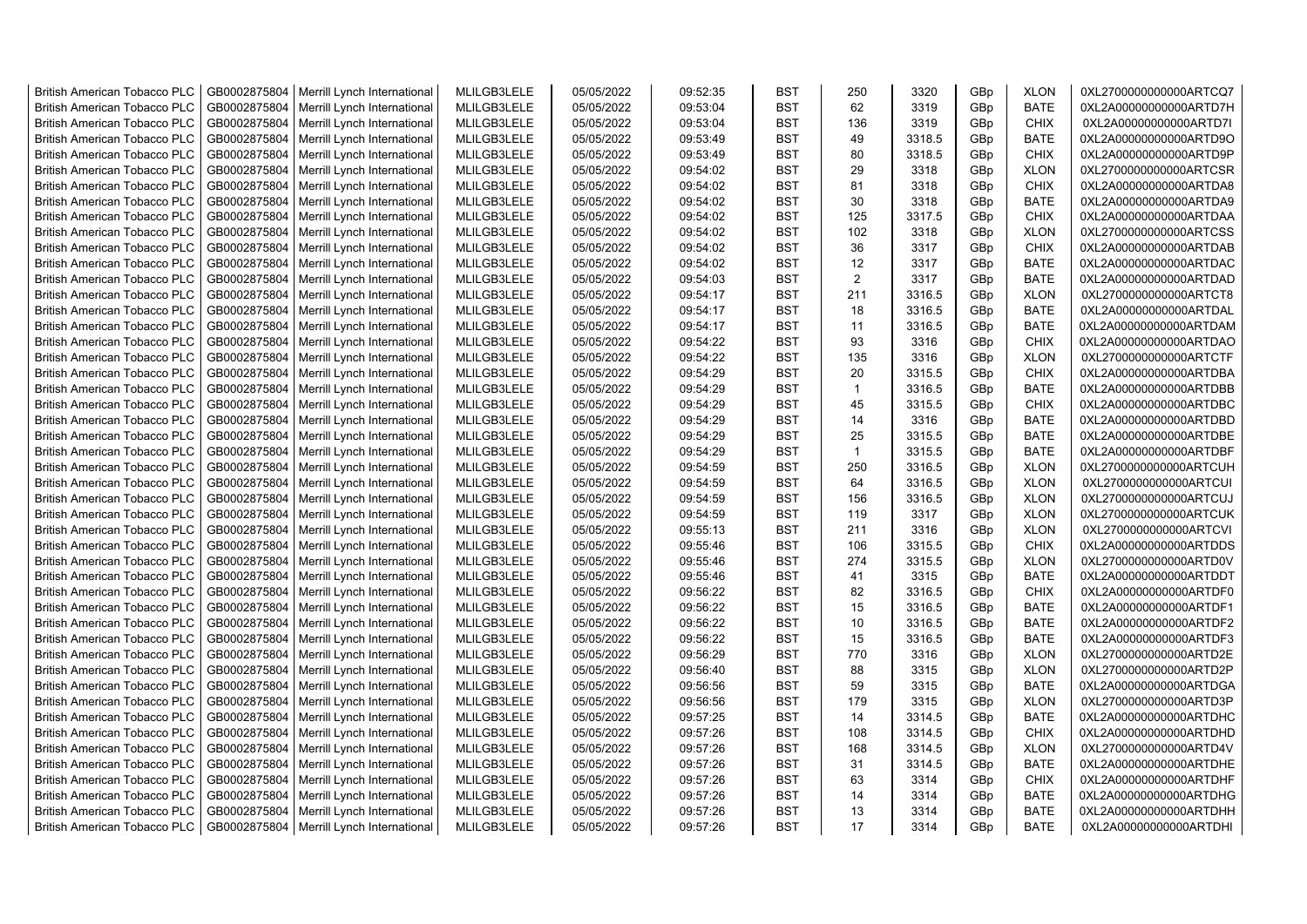| <b>British American Tobacco PLC</b> | GB0002875804 | Merrill Lynch International | MLILGB3LELE | 05/05/2022 | 09:57:29 | <b>BST</b>               | 116 | 3314   | GBp             | <b>XLON</b> | 0XL2700000000000ARTD53 |
|-------------------------------------|--------------|-----------------------------|-------------|------------|----------|--------------------------|-----|--------|-----------------|-------------|------------------------|
| <b>British American Tobacco PLC</b> | GB0002875804 | Merrill Lynch International | MLILGB3LELE | 05/05/2022 | 09:58:12 | <b>BST</b>               | 213 | 3315   | GBp             | <b>XLON</b> | 0XL2700000000000ARTD6B |
| <b>British American Tobacco PLC</b> | GB0002875804 | Merrill Lynch International | MLILGB3LELE | 05/05/2022 | 09:58:12 | <b>BST</b>               | 79  | 3314.5 | GBp             | <b>XLON</b> | 0XL2700000000000ARTD6C |
| <b>British American Tobacco PLC</b> | GB0002875804 | Merrill Lynch International | MLILGB3LELE | 05/05/2022 | 09:58:25 | <b>BST</b>               | 49  | 3313.5 | GBp             | <b>BATE</b> | 0XL2A00000000000ARTDJC |
| <b>British American Tobacco PLC</b> | GB0002875804 | Merrill Lynch International | MLILGB3LELE | 05/05/2022 | 09:58:25 | <b>BST</b>               | 66  | 3313.5 | GBp             | <b>CHIX</b> | 0XL2A00000000000ARTDJD |
| <b>British American Tobacco PLC</b> | GB0002875804 | Merrill Lynch International | MLILGB3LELE | 05/05/2022 | 09:58:25 | <b>BST</b>               | 87  | 3313   | GBp             | <b>CHIX</b> | 0XL2A00000000000ARTDJE |
| British American Tobacco PLC        | GB0002875804 | Merrill Lynch International | MLILGB3LELE | 05/05/2022 | 09:58:25 | <b>BST</b>               | 34  | 3313   | GBp             | <b>BATE</b> | 0XL2A00000000000ARTDJF |
| <b>British American Tobacco PLC</b> | GB0002875804 | Merrill Lynch International | MLILGB3LELE | 05/05/2022 | 09:58:25 | <b>BST</b>               | 176 | 3313.5 | GBp             | <b>XLON</b> | 0XL2700000000000ARTD70 |
| <b>British American Tobacco PLC</b> | GB0002875804 | Merrill Lynch International | MLILGB3LELE | 05/05/2022 | 09:59:38 | <b>BST</b>               | 340 | 3313.5 | GBp             | <b>XLON</b> | 0XL2700000000000ARTD8U |
| <b>British American Tobacco PLC</b> | GB0002875804 | Merrill Lynch International | MLILGB3LELE | 05/05/2022 | 09:59:38 | <b>BST</b>               | 106 | 3313.5 | GBp             | <b>CHIX</b> | 0XL2A00000000000ARTDLO |
| <b>British American Tobacco PLC</b> | GB0002875804 | Merrill Lynch International | MLILGB3LELE | 05/05/2022 | 09:59:38 | <b>BST</b>               | 229 | 3313.5 | GBp             | <b>XLON</b> | 0XL2700000000000ARTD8V |
| <b>British American Tobacco PLC</b> | GB0002875804 | Merrill Lynch International | MLILGB3LELE | 05/05/2022 | 10:00:00 | <b>BST</b>               | 40  | 3314   | GBp             | <b>BATE</b> | 0XL2A00000000000ARTDMN |
| <b>British American Tobacco PLC</b> | GB0002875804 | Merrill Lynch International | MLILGB3LELE | 05/05/2022 | 10:00:16 | <b>BST</b>               | 19  | 3313.5 | GBp             | <b>CHIX</b> | 0XL2A00000000000ARTDNK |
| <b>British American Tobacco PLC</b> | GB0002875804 | Merrill Lynch International | MLILGB3LELE | 05/05/2022 | 10:00:48 | <b>BST</b>               | 35  | 3313.5 | GBp             | <b>CHIX</b> | 0XL2A00000000000ARTDOB |
| <b>British American Tobacco PLC</b> | GB0002875804 | Merrill Lynch International | MLILGB3LELE | 05/05/2022 | 10:00:48 | <b>BST</b>               | 158 | 3313.5 | GBp             | <b>XLON</b> | 0XL2700000000000ARTDBJ |
| <b>British American Tobacco PLC</b> | GB0002875804 | Merrill Lynch International | MLILGB3LELE | 05/05/2022 | 10:00:48 | <b>BST</b>               | 15  | 3313.5 | GBp             | <b>CHIX</b> | 0XL2A00000000000ARTDOD |
| British American Tobacco PLC        | GB0002875804 | Merrill Lynch International | MLILGB3LELE | 05/05/2022 | 10:00:50 | <b>BST</b>               | 20  | 3313.5 | GBp             | <b>XLON</b> | 0XL2700000000000ARTDBO |
| <b>British American Tobacco PLC</b> | GB0002875804 | Merrill Lynch International | MLILGB3LELE | 05/05/2022 | 10:00:50 | <b>BST</b>               | 58  | 3313.5 | GBp             | <b>XLON</b> | 0XL2700000000000ARTDBP |
| <b>British American Tobacco PLC</b> | GB0002875804 | Merrill Lynch International | MLILGB3LELE | 05/05/2022 | 10:02:04 | <b>BST</b>               | 9   | 3313   | GBp             | <b>BATE</b> | 0XL2A00000000000ARTDQ5 |
| <b>British American Tobacco PLC</b> | GB0002875804 | Merrill Lynch International | MLILGB3LELE | 05/05/2022 | 10:02:05 | <b>BST</b>               | 250 | 3313.5 | GBp             | <b>XLON</b> | 0XL2700000000000ARTDDR |
| <b>British American Tobacco PLC</b> | GB0002875804 | Merrill Lynch International | MLILGB3LELE | 05/05/2022 | 10:02:07 | <b>BST</b>               | 28  | 3313   | GBp             | <b>BATE</b> | 0XL2A00000000000ARTDQ6 |
| <b>British American Tobacco PLC</b> | GB0002875804 | Merrill Lynch International | MLILGB3LELE | 05/05/2022 | 10:02:07 | <b>BST</b>               | 135 | 3313   | GBp             | <b>XLON</b> | 0XL2700000000000ARTDDT |
| <b>British American Tobacco PLC</b> | GB0002875804 | Merrill Lynch International | MLILGB3LELE | 05/05/2022 | 10:02:07 | <b>BST</b>               | 138 | 3313   | GBp             | <b>CHIX</b> | 0XL2A00000000000ARTDQ7 |
| <b>British American Tobacco PLC</b> | GB0002875804 | Merrill Lynch International | MLILGB3LELE | 05/05/2022 | 10:02:07 | <b>BST</b>               | 21  | 3313   | GBp             | <b>BATE</b> | 0XL2A00000000000ARTDQ8 |
| <b>British American Tobacco PLC</b> | GB0002875804 | Merrill Lynch International | MLILGB3LELE | 05/05/2022 | 10:02:07 | <b>BST</b>               | 15  | 3313   | GBp             | <b>BATE</b> | 0XL2A00000000000ARTDQ9 |
| <b>British American Tobacco PLC</b> | GB0002875804 | Merrill Lynch International | MLILGB3LELE | 05/05/2022 | 10:02:07 | <b>BST</b>               | 8   | 3313   | GBp             | <b>BATE</b> | 0XL2A00000000000ARTDQA |
| <b>British American Tobacco PLC</b> | GB0002875804 | Merrill Lynch International | MLILGB3LELE | 05/05/2022 | 10:04:01 | <b>BST</b>               | 58  | 3314.5 | GBp             | <b>XLON</b> | 0XL2700000000000ARTDHT |
| <b>British American Tobacco PLC</b> | GB0002875804 | Merrill Lynch International | MLILGB3LELE | 05/05/2022 | 10:04:01 | <b>BST</b>               | 250 | 3314.5 | GBp             | <b>XLON</b> | 0XL2700000000000ARTDHU |
| <b>British American Tobacco PLC</b> | GB0002875804 | Merrill Lynch International | MLILGB3LELE | 05/05/2022 | 10:04:54 | <b>BST</b>               | 14  | 3315   | GBp             | <b>XLON</b> | 0XL2700000000000ARTDJO |
| <b>British American Tobacco PLC</b> | GB0002875804 | Merrill Lynch International | MLILGB3LELE | 05/05/2022 | 10:05:25 | <b>BST</b>               | 32  | 3314   | GBp             | <b>BATE</b> | 0XL2A00000000000ARTDVF |
| <b>British American Tobacco PLC</b> | GB0002875804 | Merrill Lynch International | MLILGB3LELE | 05/05/2022 | 10:05:25 | <b>BST</b>               | 568 | 3314   | GBp             | <b>XLON</b> | 0XL2700000000000ARTDL2 |
| <b>British American Tobacco PLC</b> | GB0002875804 | Merrill Lynch International | MLILGB3LELE | 05/05/2022 | 10:05:25 | <b>BST</b>               | 31  | 3314   | GBp             | <b>XLON</b> | 0XL2700000000000ARTDL3 |
| <b>British American Tobacco PLC</b> | GB0002875804 | Merrill Lynch International | MLILGB3LELE | 05/05/2022 | 10:05:25 | <b>BST</b>               | 33  | 3313.5 | GBp             | <b>BATE</b> | 0XL2A00000000000ARTDVH |
| <b>British American Tobacco PLC</b> | GB0002875804 | Merrill Lynch International | MLILGB3LELE | 05/05/2022 | 10:05:25 | <b>BST</b>               | 36  | 3313.5 |                 | <b>CHIX</b> | 0XL2A00000000000ARTDVI |
| <b>British American Tobacco PLC</b> | GB0002875804 | Merrill Lynch International | MLILGB3LELE | 05/05/2022 | 10:05:25 | <b>BST</b>               | 82  | 3313.5 | GBp<br>GBp      | <b>CHIX</b> | 0XL2A00000000000ARTDVJ |
| British American Tobacco PLC        | GB0002875804 | Merrill Lynch International | MLILGB3LELE | 05/05/2022 | 10:05:25 | <b>BST</b>               | 13  | 3313.5 | GBp             | <b>BATE</b> | 0XL2A00000000000ARTDVK |
|                                     | GB0002875804 | Merrill Lynch International | MLILGB3LELE | 05/05/2022 | 10:05:25 | <b>BST</b>               | 42  | 3313.5 | GBp             | <b>BATE</b> | 0XL2A00000000000ARTDVL |
| <b>British American Tobacco PLC</b> |              |                             |             |            |          |                          | 153 |        |                 |             |                        |
| <b>British American Tobacco PLC</b> | GB0002875804 | Merrill Lynch International | MLILGB3LELE | 05/05/2022 | 10:05:25 | <b>BST</b><br><b>BST</b> | 201 | 3313.5 | GBp             | <b>CHIX</b> | 0XL2A00000000000ARTDVM |
| <b>British American Tobacco PLC</b> | GB0002875804 | Merrill Lynch International | MLILGB3LELE | 05/05/2022 | 10:05:35 |                          | 119 | 3312.5 | GBp             | <b>CHIX</b> | 0XL2A00000000000ARTE0I |
| <b>British American Tobacco PLC</b> | GB0002875804 | Merrill Lynch International | MLILGB3LELE | 05/05/2022 | 10:05:35 | <b>BST</b>               |     | 3312.5 | GBp             | <b>XLON</b> | 0XL2700000000000ARTDLL |
| <b>British American Tobacco PLC</b> | GB0002875804 | Merrill Lynch International | MLILGB3LELE | 05/05/2022 | 10:05:53 | <b>BST</b>               | 34  | 3312.5 | GBp             | <b>BATE</b> | 0XL2A00000000000ARTE1F |
| <b>British American Tobacco PLC</b> | GB0002875804 | Merrill Lynch International | MLILGB3LELE | 05/05/2022 | 10:06:03 | <b>BST</b>               | 139 | 3312   | GBp             | <b>CHIX</b> | 0XL2A00000000000ARTE1S |
| <b>British American Tobacco PLC</b> | GB0002875804 | Merrill Lynch International | MLILGB3LELE | 05/05/2022 | 10:06:03 | <b>BST</b>               | 44  | 3311.5 | GBp             | <b>CHIX</b> | 0XL2A00000000000ARTE1T |
| <b>British American Tobacco PLC</b> | GB0002875804 | Merrill Lynch International | MLILGB3LELE | 05/05/2022 | 10:06:03 | <b>BST</b>               | 121 | 3312   | GBp             | <b>XLON</b> | 0XL2700000000000ARTDMG |
| <b>British American Tobacco PLC</b> | GB0002875804 | Merrill Lynch International | MLILGB3LELE | 05/05/2022 | 10:06:03 | <b>BST</b>               | 17  | 3312   | GBp             | <b>BATE</b> | 0XL2A00000000000ARTE1U |
| <b>British American Tobacco PLC</b> | GB0002875804 | Merrill Lynch International | MLILGB3LELE | 05/05/2022 | 10:06:03 | <b>BST</b>               | 53  | 3312   | GBp             | <b>BATE</b> | 0XL2A00000000000ARTE1V |
| <b>British American Tobacco PLC</b> | GB0002875804 | Merrill Lynch International | MLILGB3LELE | 05/05/2022 | 10:06:03 | <b>BST</b>               | 28  | 3311.5 | GBp             | <b>BATE</b> | 0XL2A00000000000ARTE20 |
| <b>British American Tobacco PLC</b> | GB0002875804 | Merrill Lynch International | MLILGB3LELE | 05/05/2022 | 10:06:03 | <b>BST</b>               | 22  | 3311   | GB <sub>p</sub> | <b>CHIX</b> | 0XL2A00000000000ARTE21 |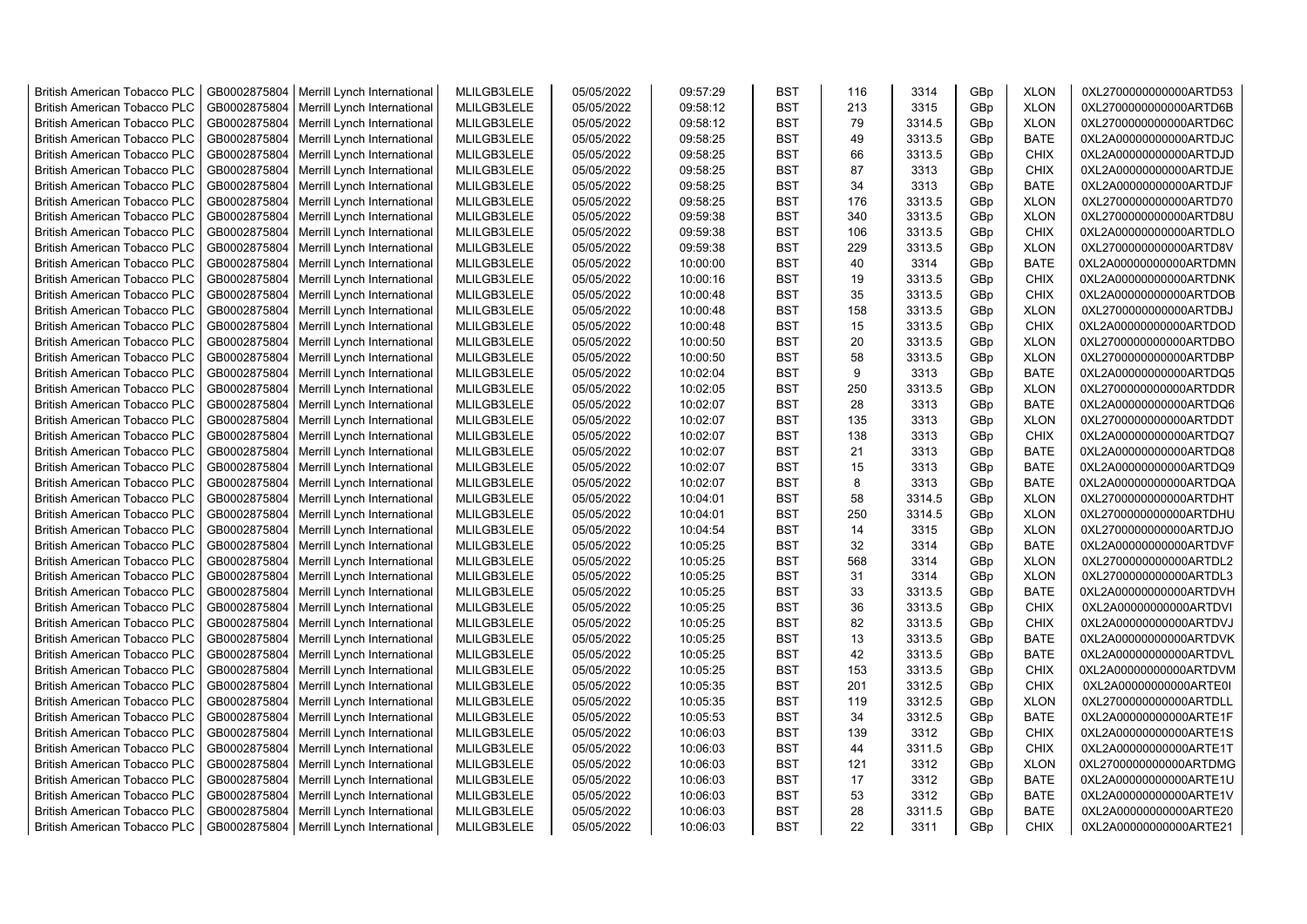| <b>British American Tobacco PLC</b> | GB0002875804 | Merrill Lynch International                | MLILGB3LELE | 05/05/2022 | 10:06:16 | <b>BST</b> | 58  | 3310   | GBp             | <b>CHIX</b> | 0XL2A00000000000ARTE33 |
|-------------------------------------|--------------|--------------------------------------------|-------------|------------|----------|------------|-----|--------|-----------------|-------------|------------------------|
| <b>British American Tobacco PLC</b> | GB0002875804 | Merrill Lynch International                | MLILGB3LELE | 05/05/2022 | 10:06:16 | <b>BST</b> | 96  | 3310   | GBp             | <b>XLON</b> | 0XL2700000000000ARTDN2 |
| <b>British American Tobacco PLC</b> | GB0002875804 | Merrill Lynch International                | MLILGB3LELE | 05/05/2022 | 10:06:19 | <b>BST</b> | 31  | 3310   | GBp             | <b>BATE</b> | 0XL2A00000000000ARTE3A |
| <b>British American Tobacco PLC</b> | GB0002875804 | Merrill Lynch International                | MLILGB3LELE | 05/05/2022 | 10:06:33 | <b>BST</b> | 22  | 3310   | GBp             | <b>BATE</b> | 0XL2A00000000000ARTE3M |
| <b>British American Tobacco PLC</b> | GB0002875804 | Merrill Lynch International                | MLILGB3LELE | 05/05/2022 | 10:06:37 | <b>BST</b> | 43  | 3309.5 | GBp             | <b>CHIX</b> | 0XL2A00000000000ARTE3V |
| <b>British American Tobacco PLC</b> | GB0002875804 | Merrill Lynch International                | MLILGB3LELE | 05/05/2022 | 10:06:37 | <b>BST</b> | 91  | 3309.5 | GBp             | <b>XLON</b> | 0XL2700000000000ARTDNR |
| <b>British American Tobacco PLC</b> | GB0002875804 | Merrill Lynch International                | MLILGB3LELE | 05/05/2022 | 10:06:37 | <b>BST</b> | 8   | 3310   | GBp             | <b>BATE</b> | 0XL2A00000000000ARTE40 |
| <b>British American Tobacco PLC</b> | GB0002875804 | Merrill Lynch International                | MLILGB3LELE | 05/05/2022 | 10:06:59 | <b>BST</b> | 250 | 3310   | GBp             | <b>XLON</b> | 0XL2700000000000ARTDOT |
| <b>British American Tobacco PLC</b> | GB0002875804 | Merrill Lynch International                | MLILGB3LELE | 05/05/2022 | 10:07:20 | <b>BST</b> | 70  | 3309.5 | GBp             | <b>CHIX</b> | 0XL2A00000000000ARTE65 |
| <b>British American Tobacco PLC</b> | GB0002875804 | Merrill Lynch International                | MLILGB3LELE | 05/05/2022 | 10:07:20 | <b>BST</b> | 17  | 3309.5 | GBp             | <b>BATE</b> | 0XL2A00000000000ARTE66 |
| <b>British American Tobacco PLC</b> | GB0002875804 | Merrill Lynch International                | MLILGB3LELE | 05/05/2022 | 10:07:41 | <b>BST</b> | 41  | 3309   | GBp             | <b>BATE</b> | 0XL2A00000000000ARTE6R |
| <b>British American Tobacco PLC</b> | GB0002875804 | Merrill Lynch International                | MLILGB3LELE | 05/05/2022 | 10:07:58 | <b>BST</b> | 156 | 3308.5 | GBp             | <b>XLON</b> | 0XL2700000000000ARTDQR |
| <b>British American Tobacco PLC</b> | GB0002875804 | Merrill Lynch International                | MLILGB3LELE | 05/05/2022 | 10:07:58 | <b>BST</b> | 84  | 3308.5 | GB <sub>p</sub> | <b>CHIX</b> | 0XL2A00000000000ARTE78 |
| <b>British American Tobacco PLC</b> | GB0002875804 | Merrill Lynch International                | MLILGB3LELE | 05/05/2022 | 10:08:18 | <b>BST</b> | 34  | 3308.5 | GBp             | <b>BATE</b> | 0XL2A00000000000ARTE86 |
| <b>British American Tobacco PLC</b> | GB0002875804 | Merrill Lynch International                | MLILGB3LELE | 05/05/2022 | 10:08:30 | <b>BST</b> | 35  | 3308   | GBp             | <b>CHIX</b> | 0XL2A00000000000ARTE8J |
| <b>British American Tobacco PLC</b> | GB0002875804 | Merrill Lynch International                | MLILGB3LELE | 05/05/2022 | 10:08:30 | <b>BST</b> | 19  | 3308   | GBp             | <b>BATE</b> | 0XL2A00000000000ARTE8K |
| <b>British American Tobacco PLC</b> | GB0002875804 | Merrill Lynch International                | MLILGB3LELE | 05/05/2022 | 10:08:30 | <b>BST</b> | 94  | 3308   | GBp             | <b>XLON</b> | 0XL2700000000000ARTDS0 |
| <b>British American Tobacco PLC</b> | GB0002875804 | Merrill Lynch International                | MLILGB3LELE | 05/05/2022 | 10:09:09 | <b>BST</b> | 250 | 3308.5 | GBp             | <b>XLON</b> | 0XL2700000000000ARTDSQ |
| <b>British American Tobacco PLC</b> | GB0002875804 | Merrill Lynch International                | MLILGB3LELE | 05/05/2022 | 10:09:09 | <b>BST</b> | 77  | 3308.5 | GBp             | <b>XLON</b> | 0XL2700000000000ARTDSR |
| <b>British American Tobacco PLC</b> | GB0002875804 | Merrill Lynch International                | MLILGB3LELE | 05/05/2022 | 10:11:15 | <b>BST</b> | 157 | 3310.5 | GBp             | <b>XLON</b> | 0XL2700000000000ARTE0I |
| <b>British American Tobacco PLC</b> | GB0002875804 | Merrill Lynch International                | MLILGB3LELE | 05/05/2022 | 10:11:15 | <b>BST</b> | 127 | 3310.5 | GBp             | <b>XLON</b> | 0XL2700000000000ARTE0J |
| <b>British American Tobacco PLC</b> | GB0002875804 | Merrill Lynch International                | MLILGB3LELE | 05/05/2022 | 10:11:42 | <b>BST</b> | 140 | 3310   | GBp             | <b>CHIX</b> | 0XL2A00000000000ARTEFJ |
| <b>British American Tobacco PLC</b> | GB0002875804 | Merrill Lynch International                | MLILGB3LELE | 05/05/2022 | 10:11:42 | <b>BST</b> | 42  | 3310   | GBp             | <b>XLON</b> | 0XL2700000000000ARTE1M |
| <b>British American Tobacco PLC</b> | GB0002875804 | Merrill Lynch International                | MLILGB3LELE | 05/05/2022 | 10:11:42 | <b>BST</b> | 155 | 3310   | GBp             | <b>XLON</b> | 0XL2700000000000ARTE1N |
| <b>British American Tobacco PLC</b> | GB0002875804 | Merrill Lynch International                | MLILGB3LELE | 05/05/2022 | 10:12:36 | <b>BST</b> | 49  | 3309.5 | GBp             | <b>BATE</b> | 0XL2A00000000000ARTEI5 |
| <b>British American Tobacco PLC</b> | GB0002875804 | Merrill Lynch International                | MLILGB3LELE | 05/05/2022 | 10:12:36 | <b>BST</b> | 601 | 3309.5 | GBp             | <b>XLON</b> | 0XL2700000000000ARTE3M |
| <b>British American Tobacco PLC</b> | GB0002875804 | Merrill Lynch International                | MLILGB3LELE | 05/05/2022 | 10:12:36 | <b>BST</b> | 104 | 3309   | GBp             | <b>CHIX</b> | 0XL2A00000000000ARTEI6 |
| <b>British American Tobacco PLC</b> | GB0002875804 | Merrill Lynch International                | MLILGB3LELE | 05/05/2022 | 10:12:36 | <b>BST</b> | 260 | 3309   | GBp             | <b>XLON</b> | 0XL2700000000000ARTE3N |
| <b>British American Tobacco PLC</b> | GB0002875804 | Merrill Lynch International                | MLILGB3LELE | 05/05/2022 | 10:12:36 | <b>BST</b> | 142 | 3309   | GBp             | <b>XLON</b> | 0XL2700000000000ARTE3O |
| <b>British American Tobacco PLC</b> | GB0002875804 | Merrill Lynch International                | MLILGB3LELE | 05/05/2022 | 10:12:36 | <b>BST</b> | 99  | 3309   | GB <sub>p</sub> | <b>XLON</b> | 0XL2700000000000ARTE3P |
| <b>British American Tobacco PLC</b> | GB0002875804 | Merrill Lynch International                | MLILGB3LELE | 05/05/2022 | 10:14:35 | <b>BST</b> | 39  | 3308   | GB <sub>p</sub> | <b>XLON</b> | 0XL2700000000000ARTE6T |
| <b>British American Tobacco PLC</b> | GB0002875804 | Merrill Lynch International                | MLILGB3LELE | 05/05/2022 | 10:14:35 | <b>BST</b> | 68  | 3308   | GBp             | <b>XLON</b> | 0XL2700000000000ARTE6S |
| <b>British American Tobacco PLC</b> | GB0002875804 | Merrill Lynch International                | MLILGB3LELE | 05/05/2022 | 10:14:35 | <b>BST</b> | 234 | 3308   | GBp             | <b>CHIX</b> | 0XL2A00000000000ARTELA |
| <b>British American Tobacco PLC</b> | GB0002875804 | Merrill Lynch International                | MLILGB3LELE | 05/05/2022 | 10:14:35 | <b>BST</b> | 32  | 3308   | GBp             | <b>BATE</b> | 0XL2A00000000000ARTELB |
| <b>British American Tobacco PLC</b> | GB0002875804 | Merrill Lynch International                | MLILGB3LELE | 05/05/2022 | 10:15:33 | <b>BST</b> | 60  | 3311   | GBp             | <b>CHIX</b> | 0XL2A00000000000ARTENF |
| <b>British American Tobacco PLC</b> | GB0002875804 | Merrill Lynch International                | MLILGB3LELE | 05/05/2022 | 10:16:19 | <b>BST</b> | 33  | 3310.5 | GBp             | <b>XLON</b> | 0XL2700000000000ARTE9C |
| <b>British American Tobacco PLC</b> | GB0002875804 | Merrill Lynch International                | MLILGB3LELE | 05/05/2022 | 10:16:19 | <b>BST</b> | 131 | 3310.5 | GBp             | <b>XLON</b> | 0XL2700000000000ARTE9D |
| <b>British American Tobacco PLC</b> | GB0002875804 | Merrill Lynch International                | MLILGB3LELE | 05/05/2022 | 10:16:19 | <b>BST</b> | 31  | 3310.5 | GBp             | <b>CHIX</b> | 0XL2A00000000000ARTEOM |
| <b>British American Tobacco PLC</b> | GB0002875804 | Merrill Lynch International                | MLILGB3LELE | 05/05/2022 | 10:16:23 | <b>BST</b> | 13  | 3310   | GBp             | <b>BATE</b> | 0XL2A00000000000ARTEOV |
| <b>British American Tobacco PLC</b> | GB0002875804 | Merrill Lynch International                | MLILGB3LELE | 05/05/2022 | 10:16:23 | <b>BST</b> | 15  | 3310   | GBp             | <b>BATE</b> | 0XL2A00000000000ARTEP0 |
| <b>British American Tobacco PLC</b> | GB0002875804 | Merrill Lynch International                | MLILGB3LELE | 05/05/2022 | 10:16:23 | <b>BST</b> | 146 | 3310   | GBp             | <b>CHIX</b> | 0XL2A00000000000ARTEP1 |
| <b>British American Tobacco PLC</b> | GB0002875804 | Merrill Lynch International                | MLILGB3LELE | 05/05/2022 | 10:17:15 | <b>BST</b> | 173 | 3309.5 | GBp             | <b>CHIX</b> | 0XL2A00000000000ARTERF |
| <b>British American Tobacco PLC</b> | GB0002875804 | Merrill Lynch International                | MLILGB3LELE | 05/05/2022 | 10:17:47 | <b>BST</b> | 75  | 3310   | GBp             | <b>CHIX</b> | 0XL2A00000000000ARTES4 |
| <b>British American Tobacco PLC</b> | GB0002875804 | Merrill Lynch International                | MLILGB3LELE | 05/05/2022 | 10:17:47 | <b>BST</b> | 11  | 3310   | GBp             | <b>CHIX</b> | 0XL2A00000000000ARTES5 |
| <b>British American Tobacco PLC</b> | GB0002875804 | Merrill Lynch International                | MLILGB3LELE | 05/05/2022 | 10:17:51 | <b>BST</b> | 85  | 3310   | GBp             | <b>CHIX</b> | 0XL2A00000000000ARTES9 |
| <b>British American Tobacco PLC</b> | GB0002875804 | Merrill Lynch International                | MLILGB3LELE | 05/05/2022 | 10:17:52 | <b>BST</b> | 290 | 3310   | GBp             | <b>XLON</b> | 0XL2700000000000ARTEC5 |
| <b>British American Tobacco PLC</b> | GB0002875804 | Merrill Lynch International                | MLILGB3LELE | 05/05/2022 | 10:19:05 | <b>BST</b> | 188 | 3309   | GB <sub>p</sub> | <b>XLON</b> | 0XL2700000000000ARTEE1 |
| <b>British American Tobacco PLC</b> |              | GB0002875804   Merrill Lynch International | MLILGB3LELE | 05/05/2022 | 10:19:05 | <b>BST</b> | 25  | 3309   | GBp             | <b>CHIX</b> | 0XL2A00000000000ARTEUN |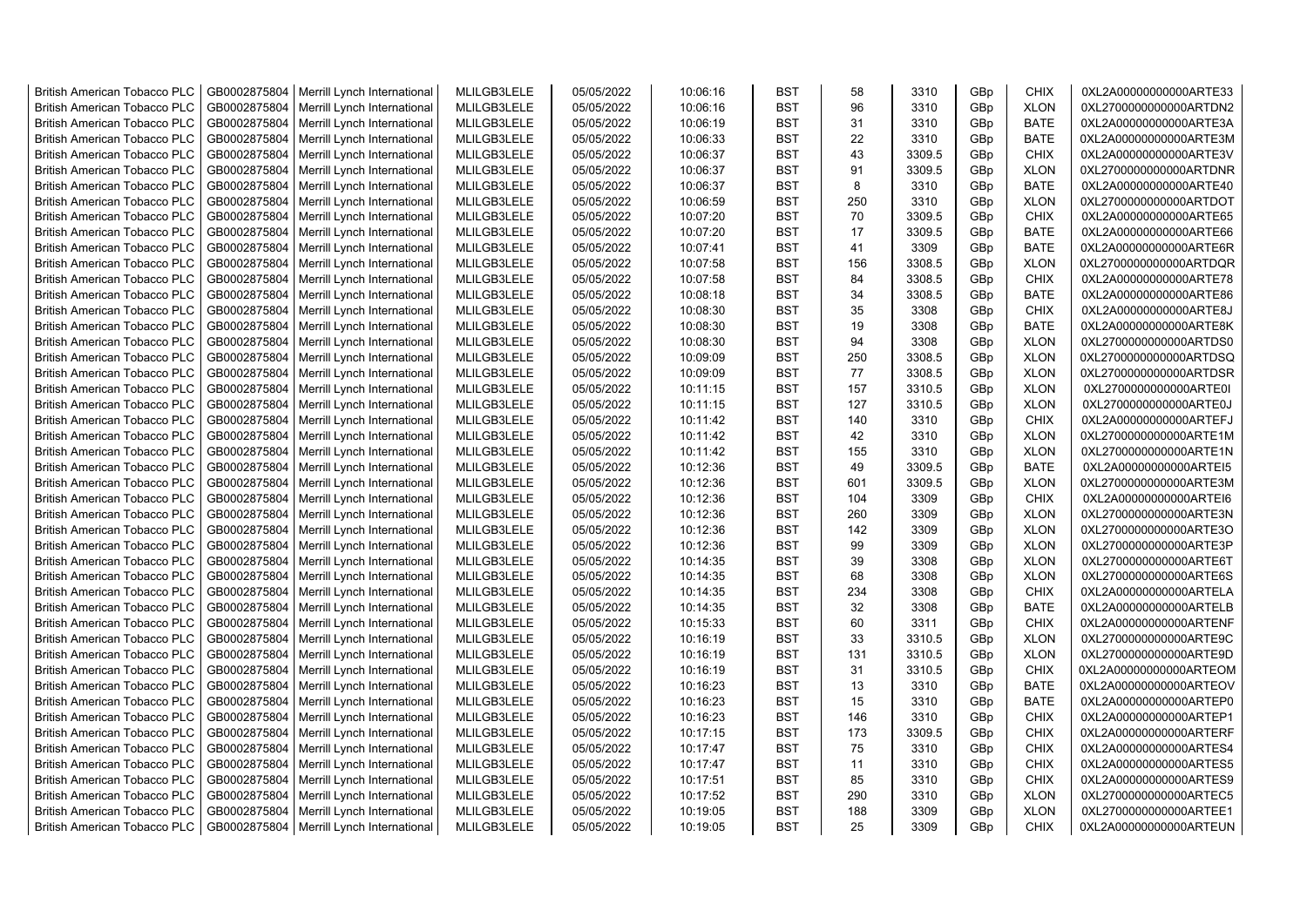| <b>British American Tobacco PLC</b> | GB0002875804 | Merrill Lynch International | MLILGB3LELE | 05/05/2022 | 10:19:05 | <b>BST</b> | 10  | 3309   | GBp             | <b>BATE</b> | 0XL2A00000000000ARTEUO |
|-------------------------------------|--------------|-----------------------------|-------------|------------|----------|------------|-----|--------|-----------------|-------------|------------------------|
| <b>British American Tobacco PLC</b> | GB0002875804 | Merrill Lynch International | MLILGB3LELE | 05/05/2022 | 10:19:05 | <b>BST</b> | 49  | 3309   | GBp             | <b>BATE</b> | 0XL2A00000000000ARTEUQ |
| <b>British American Tobacco PLC</b> | GB0002875804 | Merrill Lynch International | MLILGB3LELE | 05/05/2022 | 10:19:05 | <b>BST</b> | 128 | 3309   | GBp             | <b>CHIX</b> | 0XL2A00000000000ARTEUP |
| <b>British American Tobacco PLC</b> | GB0002875804 | Merrill Lynch International | MLILGB3LELE | 05/05/2022 | 10:19:09 | <b>BST</b> | 27  | 3308.5 | GBp             | <b>BATE</b> | 0XL2A00000000000ARTEUR |
| <b>British American Tobacco PLC</b> | GB0002875804 | Merrill Lynch International | MLILGB3LELE | 05/05/2022 | 10:19:09 | <b>BST</b> | 89  | 3308.5 | GB <sub>p</sub> | <b>CHIX</b> | 0XL2A00000000000ARTEUS |
| <b>British American Tobacco PLC</b> | GB0002875804 | Merrill Lynch International | MLILGB3LELE | 05/05/2022 | 10:19:09 | <b>BST</b> | 229 | 3308.5 | GBp             | <b>XLON</b> | 0XL2700000000000ARTEE2 |
| <b>British American Tobacco PLC</b> | GB0002875804 | Merrill Lynch International | MLILGB3LELE | 05/05/2022 | 10:19:09 | <b>BST</b> | 210 | 3308.5 | GBp             | <b>XLON</b> | 0XL2700000000000ARTEE3 |
| <b>British American Tobacco PLC</b> | GB0002875804 | Merrill Lynch International | MLILGB3LELE | 05/05/2022 | 10:19:10 | <b>BST</b> | 91  | 3308   | GBp             | <b>CHIX</b> | 0XL2A00000000000ARTEUU |
| <b>British American Tobacco PLC</b> | GB0002875804 | Merrill Lynch International | MLILGB3LELE | 05/05/2022 | 10:19:10 | <b>BST</b> | 250 | 3308.5 | GBp             | <b>XLON</b> | 0XL2700000000000ARTEE4 |
| <b>British American Tobacco PLC</b> | GB0002875804 | Merrill Lynch International | MLILGB3LELE | 05/05/2022 | 10:19:10 | <b>BST</b> | 6   | 3308.5 | GBp             | <b>XLON</b> | 0XL2700000000000ARTEE5 |
| <b>British American Tobacco PLC</b> | GB0002875804 | Merrill Lynch International | MLILGB3LELE | 05/05/2022 | 10:22:30 | <b>BST</b> | 127 | 3308.5 | GBp             | <b>CHIX</b> | 0XL2A00000000000ARTF55 |
| <b>British American Tobacco PLC</b> | GB0002875804 | Merrill Lynch International | MLILGB3LELE | 05/05/2022 | 10:22:30 | <b>BST</b> | 28  | 3308.5 | GBp             | <b>CHIX</b> | 0XL2A00000000000ARTF57 |
| <b>British American Tobacco PLC</b> | GB0002875804 | Merrill Lynch International | MLILGB3LELE | 05/05/2022 | 10:23:00 | <b>BST</b> | 52  | 3308   | GBp             | <b>BATE</b> | 0XL2A00000000000ARTF6E |
|                                     | GB0002875804 | Merrill Lynch International | MLILGB3LELE | 05/05/2022 | 10:23:00 | <b>BST</b> | 125 | 3307.5 | GBp             | <b>XLON</b> | 0XL2700000000000ARTEL1 |
| <b>British American Tobacco PLC</b> |              |                             |             |            |          |            | 117 |        |                 |             |                        |
| <b>British American Tobacco PLC</b> | GB0002875804 | Merrill Lynch International | MLILGB3LELE | 05/05/2022 | 10:23:00 | <b>BST</b> |     | 3307.5 | GBp             | <b>CHIX</b> | 0XL2A00000000000ARTF6F |
| <b>British American Tobacco PLC</b> | GB0002875804 | Merrill Lynch International | MLILGB3LELE | 05/05/2022 | 10:23:00 | <b>BST</b> | 189 | 3307   | GBp             | <b>XLON</b> | 0XL2700000000000ARTEL2 |
| <b>British American Tobacco PLC</b> | GB0002875804 | Merrill Lynch International | MLILGB3LELE | 05/05/2022 | 10:23:00 | <b>BST</b> | 25  | 3307.5 | GB <sub>p</sub> | <b>BATE</b> | 0XL2A00000000000ARTF6G |
| <b>British American Tobacco PLC</b> | GB0002875804 | Merrill Lynch International | MLILGB3LELE | 05/05/2022 | 10:23:00 | <b>BST</b> | 152 | 3308   | GBp             | <b>CHIX</b> | 0XL2A00000000000ARTF6H |
| <b>British American Tobacco PLC</b> | GB0002875804 | Merrill Lynch International | MLILGB3LELE | 05/05/2022 | 10:23:00 | <b>BST</b> | 31  | 3307   | GBp             | <b>BATE</b> | 0XL2A00000000000ARTF6I |
| <b>British American Tobacco PLC</b> | GB0002875804 | Merrill Lynch International | MLILGB3LELE | 05/05/2022 | 10:23:00 | <b>BST</b> | 142 | 3307   | GBp             | <b>XLON</b> | 0XL2700000000000ARTEL3 |
| <b>British American Tobacco PLC</b> | GB0002875804 | Merrill Lynch International | MLILGB3LELE | 05/05/2022 | 10:23:00 | <b>BST</b> | 157 | 3307   | GBp             | <b>CHIX</b> | 0XL2A00000000000ARTF6J |
| <b>British American Tobacco PLC</b> | GB0002875804 | Merrill Lynch International | MLILGB3LELE | 05/05/2022 | 10:23:00 | <b>BST</b> | 121 | 3307   | GB <sub>p</sub> | <b>XLON</b> | 0XL2700000000000ARTEL4 |
| <b>British American Tobacco PLC</b> | GB0002875804 | Merrill Lynch International | MLILGB3LELE | 05/05/2022 | 10:23:02 | <b>BST</b> | 56  | 3306   | GBp             | <b>CHIX</b> | 0XL2A00000000000ARTF6L |
| <b>British American Tobacco PLC</b> | GB0002875804 | Merrill Lynch International | MLILGB3LELE | 05/05/2022 | 10:23:02 | <b>BST</b> | 23  | 3305.5 | GBp             | <b>CHIX</b> | 0XL2A00000000000ARTF6M |
| <b>British American Tobacco PLC</b> | GB0002875804 | Merrill Lynch International | MLILGB3LELE | 05/05/2022 | 10:23:02 | <b>BST</b> | 80  | 3306   | GBp             | <b>XLON</b> | 0XL2700000000000ARTEL6 |
| <b>British American Tobacco PLC</b> | GB0002875804 | Merrill Lynch International | MLILGB3LELE | 05/05/2022 | 10:23:02 | <b>BST</b> | 104 | 3306   | GBp             | <b>XLON</b> | 0XL2700000000000ARTEL7 |
| <b>British American Tobacco PLC</b> | GB0002875804 | Merrill Lynch International | MLILGB3LELE | 05/05/2022 | 10:23:02 | <b>BST</b> | 194 | 3305.5 | GBp             | <b>XLON</b> | 0XL2700000000000ARTEL8 |
| <b>British American Tobacco PLC</b> | GB0002875804 | Merrill Lynch International | MLILGB3LELE | 05/05/2022 | 10:23:02 | <b>BST</b> | 41  | 3305   | GBp             | <b>BATE</b> | 0XL2A00000000000ARTF6O |
| <b>British American Tobacco PLC</b> | GB0002875804 | Merrill Lynch International | MLILGB3LELE | 05/05/2022 | 10:23:38 | <b>BST</b> | 41  | 3304.5 | GBp             | <b>CHIX</b> | 0XL2A00000000000ARTF8A |
| <b>British American Tobacco PLC</b> | GB0002875804 | Merrill Lynch International | MLILGB3LELE | 05/05/2022 | 10:23:38 | <b>BST</b> | 50  | 3304.5 | GBp             | <b>BATE</b> | 0XL2A00000000000ARTF8B |
| <b>British American Tobacco PLC</b> | GB0002875804 | Merrill Lynch International | MLILGB3LELE | 05/05/2022 | 10:23:38 | <b>BST</b> | 102 | 3304.5 | GBp             | <b>XLON</b> | 0XL2700000000000ARTEMT |
| <b>British American Tobacco PLC</b> | GB0002875804 | Merrill Lynch International | MLILGB3LELE | 05/05/2022 | 10:23:38 | <b>BST</b> | 144 | 3304.5 | GBp             | <b>XLON</b> | 0XL2700000000000ARTEN1 |
| <b>British American Tobacco PLC</b> | GB0002875804 | Merrill Lynch International | MLILGB3LELE | 05/05/2022 | 10:23:38 | <b>BST</b> | 23  | 3304.5 | GBp             | <b>XLON</b> | 0XL2700000000000ARTEN2 |
| <b>British American Tobacco PLC</b> | GB0002875804 | Merrill Lynch International | MLILGB3LELE | 05/05/2022 | 10:23:40 | <b>BST</b> | 129 | 3304   | GBp             | <b>XLON</b> | 0XL2700000000000ARTENH |
| <b>British American Tobacco PLC</b> | GB0002875804 | Merrill Lynch International | MLILGB3LELE | 05/05/2022 | 10:23:56 | <b>BST</b> | 111 | 3304   | GBp             | <b>XLON</b> | 0XL2700000000000ARTEO9 |
| <b>British American Tobacco PLC</b> | GB0002875804 | Merrill Lynch International | MLILGB3LELE | 05/05/2022 | 10:23:56 | <b>BST</b> | 35  | 3304   | GBp             | <b>BATE</b> | 0XL2A00000000000ARTF9O |
| <b>British American Tobacco PLC</b> | GB0002875804 | Merrill Lynch International | MLILGB3LELE | 05/05/2022 | 10:23:56 | <b>BST</b> | 38  | 3304   | GBp             | <b>CHIX</b> | 0XL2A00000000000ARTF9P |
| <b>British American Tobacco PLC</b> | GB0002875804 | Merrill Lynch International | MLILGB3LELE | 05/05/2022 | 10:24:04 | <b>BST</b> | 36  | 3305.5 | GBp             | <b>CHIX</b> | 0XL2A00000000000ARTFA5 |
| <b>British American Tobacco PLC</b> | GB0002875804 | Merrill Lynch International | MLILGB3LELE | 05/05/2022 | 10:24:04 | <b>BST</b> | 111 | 3305   | GB <sub>p</sub> | <b>XLON</b> | 0XL2700000000000ARTEOS |
| <b>British American Tobacco PLC</b> | GB0002875804 | Merrill Lynch International | MLILGB3LELE | 05/05/2022 | 10:24:04 | <b>BST</b> | 22  | 3305   | GBp             | <b>BATE</b> | 0XL2A00000000000ARTFA6 |
| <b>British American Tobacco PLC</b> | GB0002875804 | Merrill Lynch International | MLILGB3LELE | 05/05/2022 | 10:24:08 | <b>BST</b> | 25  | 3305   | GBp             | <b>XLON</b> | 0XL2700000000000ARTEP1 |
| <b>British American Tobacco PLC</b> | GB0002875804 | Merrill Lynch International | MLILGB3LELE | 05/05/2022 | 10:24:39 | <b>BST</b> | 51  | 3305   | GBp             | <b>CHIX</b> | 0XL2A00000000000ARTFBF |
| <b>British American Tobacco PLC</b> | GB0002875804 | Merrill Lynch International | MLILGB3LELE | 05/05/2022 | 10:25:48 | <b>BST</b> | 30  | 3304.5 | GBp             | <b>BATE</b> | 0XL2A00000000000ARTFDM |
| <b>British American Tobacco PLC</b> | GB0002875804 | Merrill Lynch International | MLILGB3LELE | 05/05/2022 | 10:25:48 | <b>BST</b> | 48  | 3304   | GBp             | <b>BATE</b> | 0XL2A00000000000ARTFDN |
| <b>British American Tobacco PLC</b> | GB0002875804 | Merrill Lynch International | MLILGB3LELE | 05/05/2022 | 10:25:48 | <b>BST</b> | 772 | 3304.5 | GBp             | <b>XLON</b> | 0XL2700000000000ARTERO |
| <b>British American Tobacco PLC</b> | GB0002875804 | Merrill Lynch International | MLILGB3LELE | 05/05/2022 | 10:25:48 | <b>BST</b> | 52  | 3304   | GBp             | <b>CHIX</b> | 0XL2A00000000000ARTFDO |
| <b>British American Tobacco PLC</b> | GB0002875804 | Merrill Lynch International | MLILGB3LELE | 05/05/2022 | 10:26:32 | <b>BST</b> | 121 | 3303.5 | GBp             | <b>XLON</b> | 0XL2700000000000ARTESR |
| <b>British American Tobacco PLC</b> | GB0002875804 | Merrill Lynch International | MLILGB3LELE | 05/05/2022 | 10:26:32 | <b>BST</b> | 82  | 3303.5 | GBp             | <b>CHIX</b> | 0XL2A00000000000ARTFEQ |
|                                     |              |                             |             |            |          |            |     |        |                 |             |                        |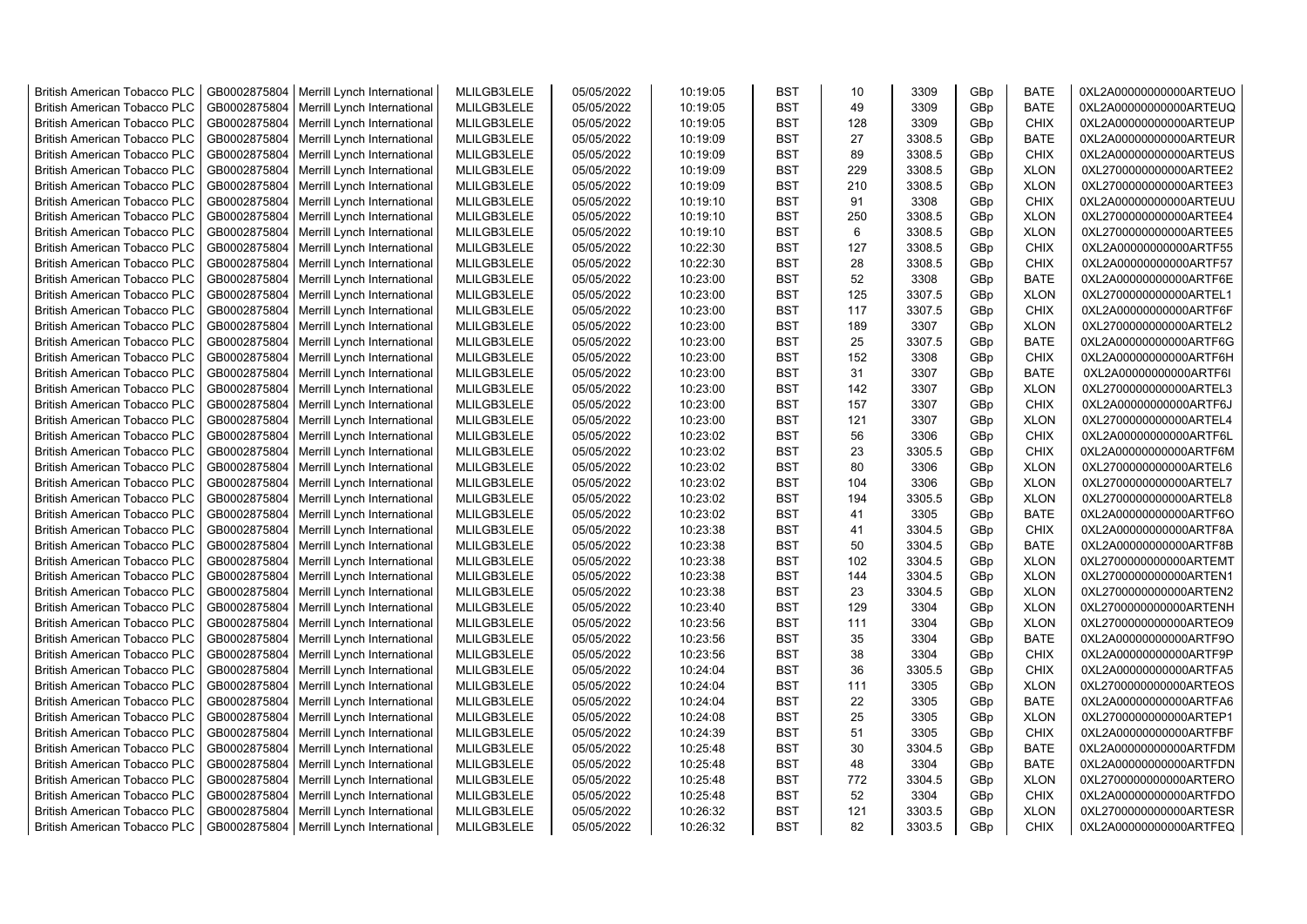| <b>British American Tobacco PLC</b> | GB0002875804 | Merrill Lynch International | MLILGB3LELE | 05/05/2022 | 10:26:32 | <b>BST</b> | 41  | 3303.5 | GBp             | <b>BATE</b>                | 0XL2A00000000000ARTFER |
|-------------------------------------|--------------|-----------------------------|-------------|------------|----------|------------|-----|--------|-----------------|----------------------------|------------------------|
| <b>British American Tobacco PLC</b> | GB0002875804 | Merrill Lynch International | MLILGB3LELE | 05/05/2022 | 10:26:33 | <b>BST</b> | 250 | 3304   | GBp             | <b>XLON</b>                | 0XL2700000000000ARTESS |
| <b>British American Tobacco PLC</b> | GB0002875804 | Merrill Lynch International | MLILGB3LELE | 05/05/2022 | 10:28:45 | <b>BST</b> | 686 | 3306   | GBp             | <b>XLON</b>                | 0XL2700000000000ARTF08 |
| <b>British American Tobacco PLC</b> | GB0002875804 | Merrill Lynch International | MLILGB3LELE | 05/05/2022 | 10:28:45 | <b>BST</b> | 157 | 3306   | GBp             | <b>CHIX</b>                | 0XL2A00000000000ARTFIF |
| British American Tobacco PLC        | GB0002875804 | Merrill Lynch International | MLILGB3LELE | 05/05/2022 | 10:28:45 | <b>BST</b> | 84  | 3305   | GBp             | <b>BATE</b>                | 0XL2A00000000000ARTFIG |
| <b>British American Tobacco PLC</b> | GB0002875804 | Merrill Lynch International | MLILGB3LELE | 05/05/2022 | 10:28:47 | <b>BST</b> | 135 | 3304.5 | GBp             | <b>CHIX</b>                | 0XL2A00000000000ARTFIK |
| <b>British American Tobacco PLC</b> | GB0002875804 | Merrill Lynch International | MLILGB3LELE | 05/05/2022 | 10:28:47 | <b>BST</b> | 87  | 3304.5 | GBp             | <b>XLON</b>                | 0XL2700000000000ARTF0C |
| <b>British American Tobacco PLC</b> | GB0002875804 | Merrill Lynch International | MLILGB3LELE | 05/05/2022 | 10:28:47 | <b>BST</b> | 66  | 3304.5 | GBp             | <b>BATE</b>                | 0XL2A00000000000ARTFIL |
| <b>British American Tobacco PLC</b> | GB0002875804 | Merrill Lynch International | MLILGB3LELE | 05/05/2022 | 10:28:57 | <b>BST</b> | 38  | 3304   | GBp             | <b>XLON</b>                | 0XL2700000000000ARTF0H |
| <b>British American Tobacco PLC</b> | GB0002875804 | Merrill Lynch International | MLILGB3LELE | 05/05/2022 | 10:30:34 | <b>BST</b> | 73  | 3306   | GBp             | <b>BATE</b>                | 0XL2A00000000000ARTFMU |
| <b>British American Tobacco PLC</b> | GB0002875804 | Merrill Lynch International | MLILGB3LELE | 05/05/2022 | 10:30:41 | <b>BST</b> | 96  | 3307.5 | GBp             | <b>XLON</b>                | 0XL2700000000000ARTF47 |
| British American Tobacco PLC        | GB0002875804 | Merrill Lynch International | MLILGB3LELE | 05/05/2022 | 10:30:41 | <b>BST</b> | 200 | 3307.5 | GBp             | <b>XLON</b>                | 0XL2700000000000ARTF48 |
| <b>British American Tobacco PLC</b> | GB0002875804 | Merrill Lynch International | MLILGB3LELE | 05/05/2022 | 10:30:41 | <b>BST</b> | 130 | 3307.5 | GB <sub>p</sub> | <b>XLON</b>                | 0XL2700000000000ARTF49 |
| <b>British American Tobacco PLC</b> | GB0002875804 | Merrill Lynch International | MLILGB3LELE | 05/05/2022 | 10:31:46 | <b>BST</b> | 565 | 3308.5 | GBp             | <b>XLON</b>                | 0XL2700000000000ARTF68 |
| <b>British American Tobacco PLC</b> | GB0002875804 | Merrill Lynch International | MLILGB3LELE | 05/05/2022 | 10:32:10 | <b>BST</b> | 25  | 3308   | GBp             | <b>XLON</b>                | 0XL2700000000000ARTF6Q |
| <b>British American Tobacco PLC</b> | GB0002875804 | Merrill Lynch International | MLILGB3LELE | 05/05/2022 | 10:32:57 | <b>BST</b> | 56  | 3308   | GBp             | <b>XLON</b>                | 0XL2700000000000ARTF7M |
| <b>British American Tobacco PLC</b> | GB0002875804 | Merrill Lynch International | MLILGB3LELE | 05/05/2022 | 10:32:57 | <b>BST</b> | 92  | 3308   | GBp             | <b>BATE</b>                | 0XL2A00000000000ARTFQO |
| <b>British American Tobacco PLC</b> | GB0002875804 | Merrill Lynch International | MLILGB3LELE | 05/05/2022 | 10:33:18 | <b>BST</b> | 250 | 3308.5 | GBp             | <b>XLON</b>                | 0XL2700000000000ARTF8G |
| British American Tobacco PLC        | GB0002875804 | Merrill Lynch International | MLILGB3LELE | 05/05/2022 | 10:33:18 | <b>BST</b> | 104 | 3308.5 | GBp             | <b>XLON</b>                | 0XL2700000000000ARTF8H |
| <b>British American Tobacco PLC</b> | GB0002875804 | Merrill Lynch International | MLILGB3LELE | 05/05/2022 | 10:35:20 | <b>BST</b> | 809 | 3310.5 | GBp             | <b>XLON</b>                | 0XL2700000000000ARTFAF |
| <b>British American Tobacco PLC</b> | GB0002875804 | Merrill Lynch International | MLILGB3LELE | 05/05/2022 | 10:35:20 | <b>BST</b> | 176 | 3310.5 | GBp             | <b>XLON</b>                | 0XL2700000000000ARTFAG |
| <b>British American Tobacco PLC</b> | GB0002875804 | Merrill Lynch International | MLILGB3LELE | 05/05/2022 | 10:35:20 | <b>BST</b> | 28  | 3310   | GBp             | <b>BATE</b>                | 0XL2A00000000000ARTFV5 |
| <b>British American Tobacco PLC</b> | GB0002875804 | Merrill Lynch International | MLILGB3LELE | 05/05/2022 | 10:35:20 | <b>BST</b> | 17  | 3310   | GBp             | <b>CHIX</b>                | 0XL2A00000000000ARTFV6 |
| <b>British American Tobacco PLC</b> | GB0002875804 | Merrill Lynch International | MLILGB3LELE | 05/05/2022 | 10:35:30 | <b>BST</b> | 113 | 3309.5 | GBp             | <b>XLON</b>                | 0XL2700000000000ARTFAR |
| <b>British American Tobacco PLC</b> | GB0002875804 | Merrill Lynch International | MLILGB3LELE | 05/05/2022 | 10:35:30 | <b>BST</b> | 89  | 3309   | GBp             |                            | 0XL2700000000000ARTFAS |
| British American Tobacco PLC        | GB0002875804 | Merrill Lynch International | MLILGB3LELE | 05/05/2022 | 10:35:30 | <b>BST</b> | 26  | 3309.5 | GBp             | <b>XLON</b><br><b>BATE</b> | 0XL2A00000000000ARTFVC |
| <b>British American Tobacco PLC</b> | GB0002875804 | Merrill Lynch International | MLILGB3LELE | 05/05/2022 | 10:35:30 | <b>BST</b> | 627 | 3309.5 | GBp             | <b>CHIX</b>                | 0XL2A00000000000ARTFVD |
|                                     | GB0002875804 |                             | MLILGB3LELE | 05/05/2022 | 10:35:30 | <b>BST</b> | 67  | 3309   |                 | <b>BATE</b>                | 0XL2A00000000000ARTFVE |
| British American Tobacco PLC        | GB0002875804 | Merrill Lynch International | MLILGB3LELE | 05/05/2022 |          | <b>BST</b> | 51  |        | GBp             | <b>BATE</b>                |                        |
| <b>British American Tobacco PLC</b> |              | Merrill Lynch International |             |            | 10:35:40 | <b>BST</b> | 612 | 3308   | GBp             |                            | 0XL2A00000000000ARTFVS |
| <b>British American Tobacco PLC</b> | GB0002875804 | Merrill Lynch International | MLILGB3LELE | 05/05/2022 | 10:37:27 |            |     | 3308.5 | GBp             | <b>XLON</b>                | 0XL2700000000000ARTFDU |
| <b>British American Tobacco PLC</b> | GB0002875804 | Merrill Lynch International | MLILGB3LELE | 05/05/2022 | 10:37:35 | <b>BST</b> | 151 | 3308   | GBp             | <b>XLON</b>                | 0XL2700000000000ARTFE3 |
| <b>British American Tobacco PLC</b> | GB0002875804 | Merrill Lynch International | MLILGB3LELE | 05/05/2022 | 10:37:35 | <b>BST</b> | 110 | 3308   | GBp             | <b>XLON</b>                | 0XL2700000000000ARTFE4 |
| <b>British American Tobacco PLC</b> | GB0002875804 | Merrill Lynch International | MLILGB3LELE | 05/05/2022 | 10:38:12 | <b>BST</b> | 194 | 3307.5 | GBp             | <b>CHIX</b>                | 0XL2A00000000000ARTG5K |
| <b>British American Tobacco PLC</b> | GB0002875804 | Merrill Lynch International | MLILGB3LELE | 05/05/2022 | 10:38:12 | <b>BST</b> | 215 | 3307.5 | GBp             | <b>XLON</b>                | 0XL2700000000000ARTFFF |
| <b>British American Tobacco PLC</b> | GB0002875804 | Merrill Lynch International | MLILGB3LELE | 05/05/2022 | 10:38:12 | <b>BST</b> | 45  | 3307.5 | GBp             | <b>CHIX</b>                | 0XL2A00000000000ARTG5L |
| <b>British American Tobacco PLC</b> | GB0002875804 | Merrill Lynch International | MLILGB3LELE | 05/05/2022 | 10:38:12 | <b>BST</b> | 16  | 3307.5 | GBp             | <b>BATE</b>                | 0XL2A00000000000ARTG5M |
| British American Tobacco PLC        | GB0002875804 | Merrill Lynch International | MLILGB3LELE | 05/05/2022 | 10:40:42 | <b>BST</b> | 173 | 3308   | GBp             | <b>XLON</b>                | 0XL2700000000000ARTFJU |
| <b>British American Tobacco PLC</b> | GB0002875804 | Merrill Lynch International | MLILGB3LELE | 05/05/2022 | 10:41:46 | <b>BST</b> | 162 | 3307   | GBp             | <b>CHIX</b>                | 0XL2A00000000000ARTGC9 |
| <b>British American Tobacco PLC</b> | GB0002875804 | Merrill Lynch International | MLILGB3LELE | 05/05/2022 | 10:41:46 | <b>BST</b> | 70  | 3307   | GBp             | <b>BATE</b>                | 0XL2A00000000000ARTGCA |
| <b>British American Tobacco PLC</b> | GB0002875804 | Merrill Lynch International | MLILGB3LELE | 05/05/2022 | 10:41:46 | <b>BST</b> | 84  | 3306.5 | GBp             | <b>BATE</b>                | 0XL2A00000000000ARTGCB |
| British American Tobacco PLC        | GB0002875804 | Merrill Lynch International | MLILGB3LELE | 05/05/2022 | 10:41:46 | <b>BST</b> | 172 | 3306.5 | GBp             | <b>XLON</b>                | 0XL2700000000000ARTFLJ |
| <b>British American Tobacco PLC</b> | GB0002875804 | Merrill Lynch International | MLILGB3LELE | 05/05/2022 | 10:41:46 | <b>BST</b> | 232 | 3306.5 | GBp             | <b>CHIX</b>                | 0XL2A00000000000ARTGCC |
| British American Tobacco PLC        | GB0002875804 | Merrill Lynch International | MLILGB3LELE | 05/05/2022 | 10:41:46 | <b>BST</b> | 25  | 3306.5 | GBp             | <b>XLON</b>                | 0XL2700000000000ARTFLK |
| British American Tobacco PLC        | GB0002875804 | Merrill Lynch International | MLILGB3LELE | 05/05/2022 | 10:41:46 | <b>BST</b> | 33  | 3306.5 | GBp             | <b>XLON</b>                | 0XL2700000000000ARTFLL |
| <b>British American Tobacco PLC</b> | GB0002875804 | Merrill Lynch International | MLILGB3LELE | 05/05/2022 | 10:41:47 | <b>BST</b> | 134 | 3306   | GBp             | <b>CHIX</b>                | 0XL2A00000000000ARTGCD |
| <b>British American Tobacco PLC</b> | GB0002875804 | Merrill Lynch International | MLILGB3LELE | 05/05/2022 | 10:41:47 | <b>BST</b> | 9   | 3306.5 | GBp             | <b>CHIX</b>                | 0XL2A00000000000ARTGCE |
| <b>British American Tobacco PLC</b> | GB0002875804 | Merrill Lynch International | MLILGB3LELE | 05/05/2022 | 10:41:47 | <b>BST</b> | 34  | 3306   | GB <sub>p</sub> | <b>CHIX</b>                | 0XL2A00000000000ARTGCF |
| <b>British American Tobacco PLC</b> | GB0002875804 | Merrill Lynch International | MLILGB3LELE | 05/05/2022 | 10:41:47 | <b>BST</b> | 59  | 3306   | GB <sub>p</sub> | <b>BATE</b>                | 0XL2A00000000000ARTGCG |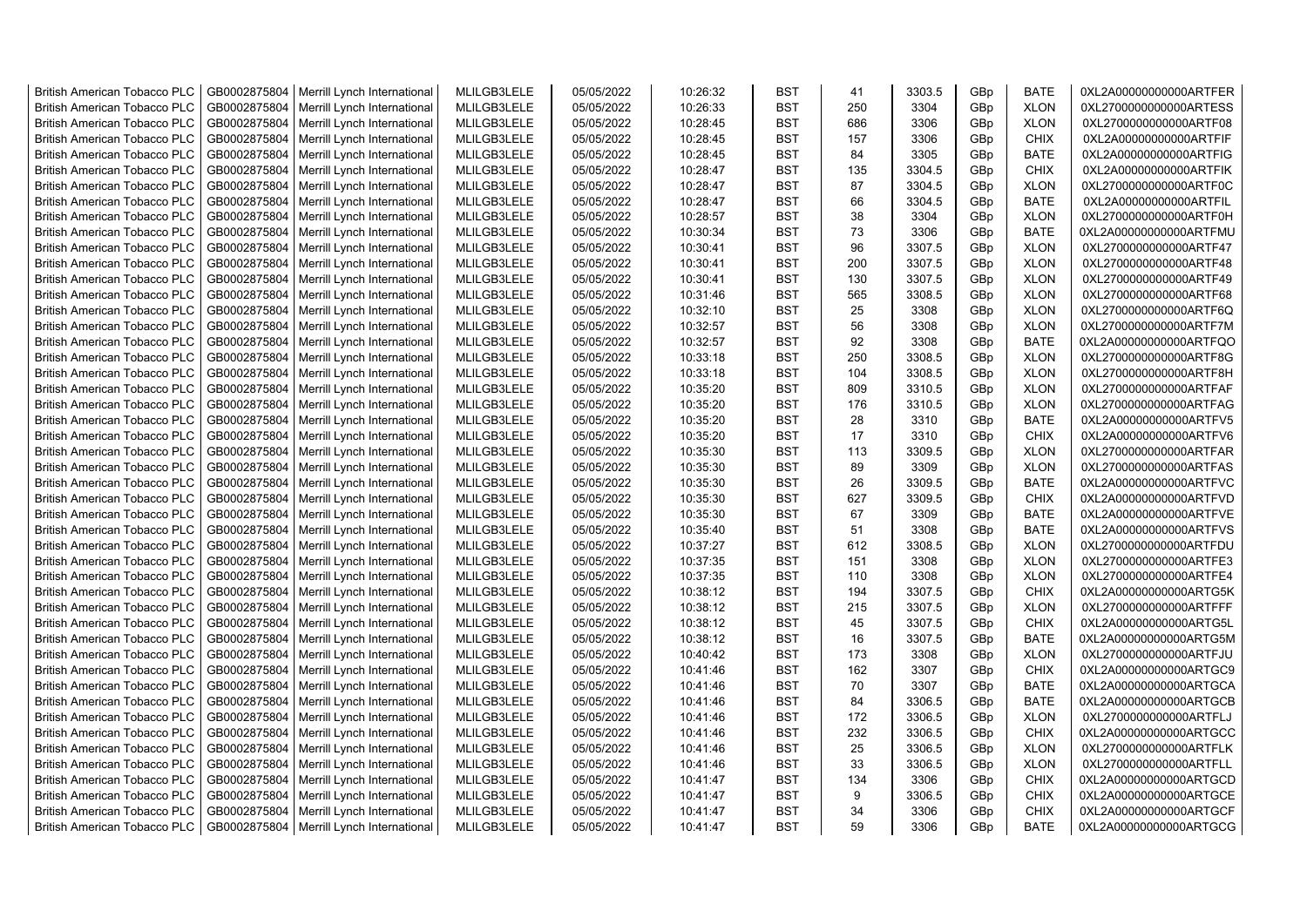| <b>British American Tobacco PLC</b> | GB0002875804 | Merrill Lynch International | MLILGB3LELE | 05/05/2022 | 10:41:47 | <b>BST</b> | 216 | 3306   | GBp             | <b>XLON</b> | 0XL2700000000000ARTFLM |
|-------------------------------------|--------------|-----------------------------|-------------|------------|----------|------------|-----|--------|-----------------|-------------|------------------------|
| <b>British American Tobacco PLC</b> | GB0002875804 | Merrill Lynch International | MLILGB3LELE | 05/05/2022 | 10:41:48 | <b>BST</b> | 99  | 3305.5 | GBp             | <b>XLON</b> | 0XL2700000000000ARTFLQ |
| <b>British American Tobacco PLC</b> | GB0002875804 | Merrill Lynch International | MLILGB3LELE | 05/05/2022 | 10:41:48 | <b>BST</b> | 42  | 3305.5 | GBp             | <b>CHIX</b> | 0XL2A00000000000ARTGCH |
| <b>British American Tobacco PLC</b> | GB0002875804 | Merrill Lynch International | MLILGB3LELE | 05/05/2022 | 10:41:48 | <b>BST</b> | 27  | 3305.5 | GBp             | <b>CHIX</b> | 0XL2A00000000000ARTGCI |
| <b>British American Tobacco PLC</b> | GB0002875804 | Merrill Lynch International | MLILGB3LELE | 05/05/2022 | 10:41:48 | <b>BST</b> | 136 | 3305.5 | GBp             | <b>CHIX</b> | 0XL2A00000000000ARTGCJ |
| <b>British American Tobacco PLC</b> | GB0002875804 | Merrill Lynch International | MLILGB3LELE | 05/05/2022 | 10:41:48 | <b>BST</b> | 42  | 3305.5 | GBp             | <b>CHIX</b> | 0XL2A00000000000ARTGCK |
| <b>British American Tobacco PLC</b> | GB0002875804 | Merrill Lynch International | MLILGB3LELE | 05/05/2022 | 10:41:48 | <b>BST</b> | 189 | 3305   | GBp             | <b>CHIX</b> | 0XL2A00000000000ARTGCL |
| <b>British American Tobacco PLC</b> | GB0002875804 | Merrill Lynch International | MLILGB3LELE | 05/05/2022 | 10:41:48 | <b>BST</b> | 139 | 3305   | GBp             | <b>XLON</b> | 0XL2700000000000ARTFLR |
| <b>British American Tobacco PLC</b> | GB0002875804 | Merrill Lynch International | MLILGB3LELE | 05/05/2022 | 10:42:46 | <b>BST</b> | 240 | 3306   | GBp             | <b>XLON</b> | 0XL2700000000000ARTFNV |
| <b>British American Tobacco PLC</b> | GB0002875804 | Merrill Lynch International | MLILGB3LELE | 05/05/2022 | 10:42:46 | <b>BST</b> | 104 | 3306   | GBp             | <b>XLON</b> | 0XL2700000000000ARTFO0 |
| <b>British American Tobacco PLC</b> | GB0002875804 | Merrill Lynch International | MLILGB3LELE | 05/05/2022 | 10:42:52 | <b>BST</b> | 157 | 3305   | GBp             | <b>XLON</b> | 0XL2700000000000ARTFO5 |
| <b>British American Tobacco PLC</b> | GB0002875804 | Merrill Lynch International | MLILGB3LELE | 05/05/2022 | 10:43:50 | <b>BST</b> | 96  | 3304.5 | GBp             | <b>XLON</b> | 0XL2700000000000ARTFP2 |
| <b>British American Tobacco PLC</b> | GB0002875804 | Merrill Lynch International | MLILGB3LELE | 05/05/2022 | 10:43:50 | BST        | 66  | 3304.5 | GBp             | <b>CHIX</b> | 0XL2A00000000000ARTGGL |
| <b>British American Tobacco PLC</b> | GB0002875804 | Merrill Lynch International | MLILGB3LELE | 05/05/2022 | 10:45:56 | <b>BST</b> | 83  | 3306   | GBp             | <b>XLON</b> | 0XL2700000000000ARTFTM |
| <b>British American Tobacco PLC</b> | GB0002875804 | Merrill Lynch International | MLILGB3LELE | 05/05/2022 | 10:45:56 | <b>BST</b> | 818 | 3306   | GBp             | <b>XLON</b> | 0XL2700000000000ARTFTN |
| <b>British American Tobacco PLC</b> | GB0002875804 | Merrill Lynch International | MLILGB3LELE | 05/05/2022 | 10:47:42 | <b>BST</b> | 127 | 3306.5 | GBp             | <b>XLON</b> | 0XL2700000000000ARTG0B |
| British American Tobacco PLC        | GB0002875804 | Merrill Lynch International | MLILGB3LELE | 05/05/2022 | 10:47:50 | <b>BST</b> | 11  | 3306   | GBp             | <b>CHIX</b> | 0XL2A00000000000ARTGNQ |
| <b>British American Tobacco PLC</b> | GB0002875804 | Merrill Lynch International | MLILGB3LELE | 05/05/2022 | 10:48:03 | <b>BST</b> | 599 | 3306   | GBp             | <b>XLON</b> | 0XL2700000000000ARTG0O |
| <b>British American Tobacco PLC</b> | GB0002875804 | Merrill Lynch International | MLILGB3LELE | 05/05/2022 | 10:48:03 | <b>BST</b> | 120 | 3306   | GBp             | <b>XLON</b> | 0XL2700000000000ARTG0P |
| <b>British American Tobacco PLC</b> | GB0002875804 | Merrill Lynch International | MLILGB3LELE | 05/05/2022 | 10:48:03 | <b>BST</b> | 10  | 3305.5 | GBp             | <b>BATE</b> | 0XL2A00000000000ARTGO1 |
| <b>British American Tobacco PLC</b> | GB0002875804 | Merrill Lynch International | MLILGB3LELE | 05/05/2022 | 10:48:40 | <b>BST</b> | 97  | 3305.5 | GBp             | <b>XLON</b> | 0XL2700000000000ARTG20 |
| <b>British American Tobacco PLC</b> | GB0002875804 | Merrill Lynch International | MLILGB3LELE | 05/05/2022 | 10:48:40 | <b>BST</b> | 78  | 3305.5 | GBp             | <b>CHIX</b> | 0XL2A00000000000ARTGPR |
| <b>British American Tobacco PLC</b> | GB0002875804 | Merrill Lynch International | MLILGB3LELE | 05/05/2022 | 10:48:40 | <b>BST</b> | 80  | 3305.5 | GBp             | <b>BATE</b> | 0XL2A00000000000ARTGPS |
| <b>British American Tobacco PLC</b> | GB0002875804 | Merrill Lynch International | MLILGB3LELE | 05/05/2022 | 10:48:49 | <b>BST</b> | 104 | 3305   | GBp             | <b>XLON</b> | 0XL2700000000000ARTG29 |
| <b>British American Tobacco PLC</b> | GB0002875804 | Merrill Lynch International | MLILGB3LELE | 05/05/2022 | 10:48:49 | <b>BST</b> | 26  | 3305   | GBp             | <b>XLON</b> | 0XL2700000000000ARTG2B |
| <b>British American Tobacco PLC</b> | GB0002875804 | Merrill Lynch International | MLILGB3LELE | 05/05/2022 | 10:48:49 | <b>BST</b> | 63  | 3305   | GBp             | <b>BATE</b> | 0XL2A00000000000ARTGQ3 |
| <b>British American Tobacco PLC</b> | GB0002875804 | Merrill Lynch International | MLILGB3LELE | 05/05/2022 | 10:48:49 | <b>BST</b> | 213 | 3305   | GBp             | <b>CHIX</b> | 0XL2A00000000000ARTGQ4 |
| <b>British American Tobacco PLC</b> | GB0002875804 | Merrill Lynch International | MLILGB3LELE | 05/05/2022 | 10:48:49 | <b>BST</b> | 76  | 3305   | GBp             | <b>XLON</b> | 0XL2700000000000ARTG2D |
| <b>British American Tobacco PLC</b> | GB0002875804 | Merrill Lynch International | MLILGB3LELE | 05/05/2022 | 10:49:00 | <b>BST</b> | 191 | 3304.5 | GBp             | CHIX        | 0XL2A00000000000ARTGQE |
| <b>British American Tobacco PLC</b> | GB0002875804 | Merrill Lynch International | MLILGB3LELE | 05/05/2022 | 10:49:13 | <b>BST</b> | 55  | 3305   | GBp             | <b>XLON</b> | 0XL2700000000000ARTG2V |
| <b>British American Tobacco PLC</b> | GB0002875804 | Merrill Lynch International | MLILGB3LELE | 05/05/2022 | 10:49:13 | <b>BST</b> | 66  | 3305   | GBp             | <b>XLON</b> | 0XL2700000000000ARTG30 |
| <b>British American Tobacco PLC</b> | GB0002875804 | Merrill Lynch International | MLILGB3LELE | 05/05/2022 | 10:49:13 | <b>BST</b> | 146 | 3305   | GBp             | CHIX        | 0XL2A00000000000ARTGR1 |
| <b>British American Tobacco PLC</b> | GB0002875804 | Merrill Lynch International | MLILGB3LELE | 05/05/2022 | 10:49:33 | <b>BST</b> | 76  | 3304.5 | GBp             | <b>XLON</b> | 0XL2700000000000ARTG3K |
| <b>British American Tobacco PLC</b> | GB0002875804 | Merrill Lynch International | MLILGB3LELE | 05/05/2022 | 10:49:42 | BST        | 259 | 3304   | GBp             | <b>XLON</b> | 0XL2700000000000ARTG3Q |
| <b>British American Tobacco PLC</b> | GB0002875804 | Merrill Lynch International | MLILGB3LELE | 05/05/2022 | 10:51:05 | <b>BST</b> | 32  | 3306   | GBp             | CHIX        | 0XL2A00000000000ARTGV0 |
| British American Tobacco PLC        | GB0002875804 | Merrill Lynch International | MLILGB3LELE | 05/05/2022 | 10:51:30 | <b>BST</b> | 889 | 3305.5 | GBp             | <b>XLON</b> | 0XL2700000000000ARTG65 |
| <b>British American Tobacco PLC</b> | GB0002875804 | Merrill Lynch International | MLILGB3LELE | 05/05/2022 | 10:51:30 | <b>BST</b> | 36  | 3305.5 | GBp             | CHIX        | 0XL2A00000000000ARTGVL |
| British American Tobacco PLC        | GB0002875804 | Merrill Lynch International | MLILGB3LELE | 05/05/2022 | 10:51:30 | <b>BST</b> | 50  | 3305.5 | GBp             | <b>XLON</b> | 0XL2700000000000ARTG66 |
| <b>British American Tobacco PLC</b> | GB0002875804 | Merrill Lynch International | MLILGB3LELE | 05/05/2022 | 10:51:30 | <b>BST</b> | 52  | 3305.5 | GBp             | <b>XLON</b> | 0XL2700000000000ARTG67 |
| <b>British American Tobacco PLC</b> | GB0002875804 | Merrill Lynch International | MLILGB3LELE | 05/05/2022 | 10:53:11 | <b>BST</b> | 130 | 3307   | GB <sub>p</sub> | <b>CHIX</b> | 0XL2A00000000000ARTH3K |
| <b>British American Tobacco PLC</b> | GB0002875804 | Merrill Lynch International | MLILGB3LELE | 05/05/2022 | 10:53:11 | <b>BST</b> | 623 | 3307   | GBp             | <b>XLON</b> | 0XL2700000000000ARTGA9 |
| <b>British American Tobacco PLC</b> | GB0002875804 | Merrill Lynch International | MLILGB3LELE | 05/05/2022 | 10:54:28 | <b>BST</b> | 250 | 3310   | GBp             | <b>XLON</b> | 0XL2700000000000ARTGCB |
| <b>British American Tobacco PLC</b> | GB0002875804 | Merrill Lynch International | MLILGB3LELE | 05/05/2022 | 10:54:28 | <b>BST</b> | 317 | 3310   | GBp             | <b>XLON</b> | 0XL2700000000000ARTGCA |
| <b>British American Tobacco PLC</b> | GB0002875804 | Merrill Lynch International | MLILGB3LELE | 05/05/2022 | 10:54:28 | <b>BST</b> | 19  | 3310   | GBp             | <b>XLON</b> | 0XL2700000000000ARTGCC |
| <b>British American Tobacco PLC</b> | GB0002875804 | Merrill Lynch International | MLILGB3LELE | 05/05/2022 | 10:54:42 | <b>BST</b> | 250 | 3309   | GBp             | <b>XLON</b> | 0XL2700000000000ARTGCO |
| <b>British American Tobacco PLC</b> | GB0002875804 | Merrill Lynch International | MLILGB3LELE | 05/05/2022 | 10:54:42 | <b>BST</b> | 32  | 3309   | GBp             | <b>BATE</b> | 0XL2A00000000000ARTH7N |
| <b>British American Tobacco PLC</b> | GB0002875804 | Merrill Lynch International | MLILGB3LELE | 05/05/2022 | 10:54:42 | <b>BST</b> | 105 | 3308.5 | GBp             | <b>BATE</b> | 0XL2A00000000000ARTH7Q |
| <b>British American Tobacco PLC</b> | GB0002875804 | Merrill Lynch International | MLILGB3LELE | 05/05/2022 | 10:57:15 | <b>BST</b> | 50  | 3308.5 | GB <sub>p</sub> | <b>BATE</b> | 0XL2A00000000000ARTHDK |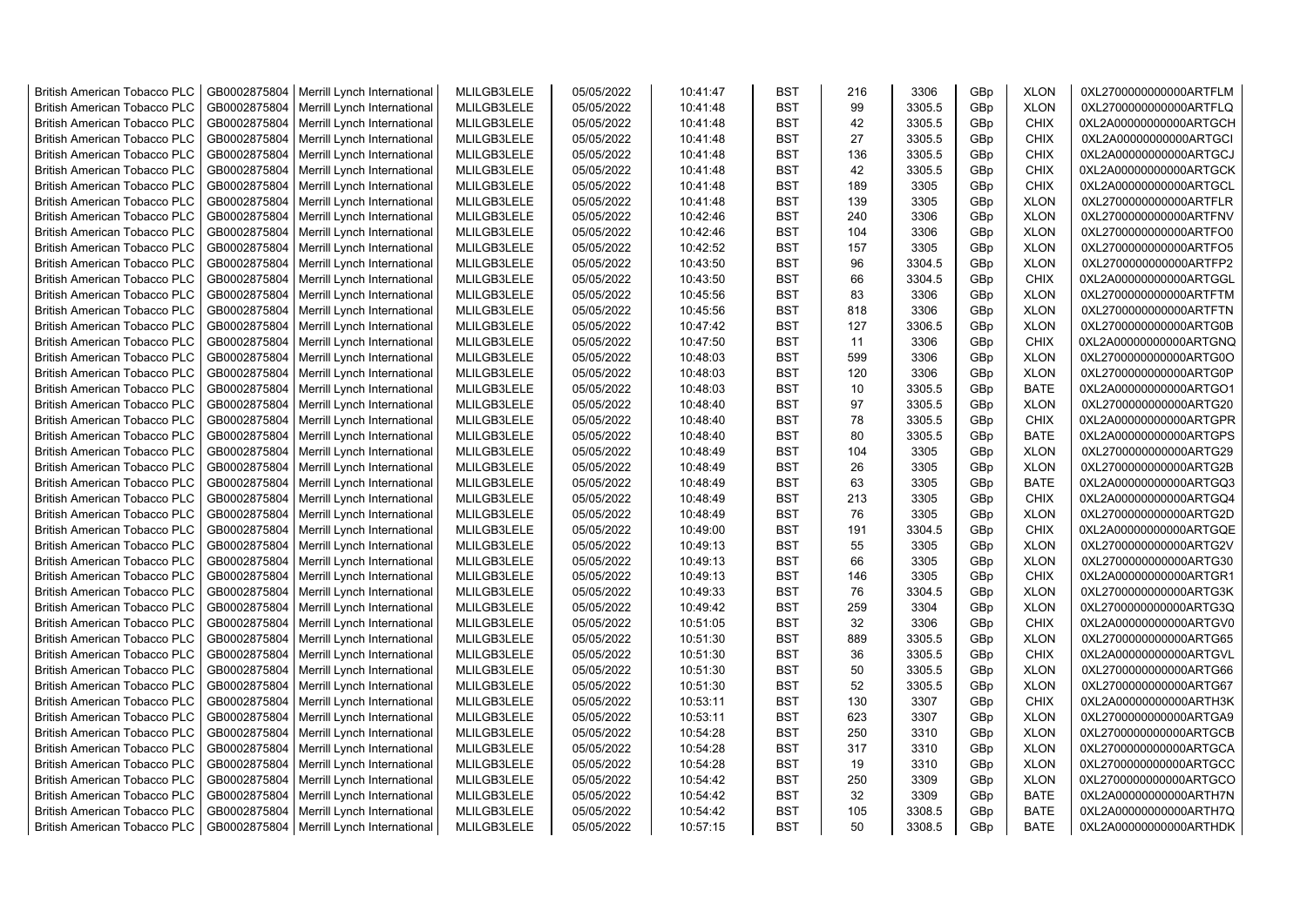| <b>British American Tobacco PLC</b> | GB0002875804 | Merrill Lynch International | MLILGB3LELE | 05/05/2022 | 10:57:19 | <b>BST</b> | 229          | 3308.5 | GBp             | <b>CHIX</b> | 0XL2A00000000000ARTHDO |
|-------------------------------------|--------------|-----------------------------|-------------|------------|----------|------------|--------------|--------|-----------------|-------------|------------------------|
| <b>British American Tobacco PLC</b> | GB0002875804 | Merrill Lynch International | MLILGB3LELE | 05/05/2022 | 10:57:49 | <b>BST</b> | 87           | 3308   | GBp             | <b>XLON</b> | 0XL2700000000000ARTGI2 |
| <b>British American Tobacco PLC</b> | GB0002875804 | Merrill Lynch International | MLILGB3LELE | 05/05/2022 | 10:57:49 | <b>BST</b> | 184          | 3308   | GBp             | <b>CHIX</b> | 0XL2A00000000000ARTHEM |
| <b>British American Tobacco PLC</b> | GB0002875804 | Merrill Lynch International | MLILGB3LELE | 05/05/2022 | 10:57:52 | <b>BST</b> | 150          | 3307.5 | GBp             | <b>XLON</b> | 0XL2700000000000ARTGI7 |
| <b>British American Tobacco PLC</b> | GB0002875804 | Merrill Lynch International | MLILGB3LELE | 05/05/2022 | 10:57:54 | <b>BST</b> | $\mathbf{1}$ | 3307.5 | GBp             | <b>CHIX</b> | 0XL2A00000000000ARTHER |
| <b>British American Tobacco PLC</b> | GB0002875804 | Merrill Lynch International | MLILGB3LELE | 05/05/2022 | 10:57:54 | <b>BST</b> | 40           | 3307.5 | GBp             | <b>CHIX</b> | 0XL2A00000000000ARTHES |
| <b>British American Tobacco PLC</b> | GB0002875804 | Merrill Lynch International | MLILGB3LELE | 05/05/2022 | 10:57:55 | <b>BST</b> | 77           | 3308   | GBp             | <b>XLON</b> | 0XL2700000000000ARTGIB |
| <b>British American Tobacco PLC</b> | GB0002875804 | Merrill Lynch International | MLILGB3LELE | 05/05/2022 | 10:57:55 | <b>BST</b> | 115          | 3307.5 | GBp             | <b>CHIX</b> | 0XL2A00000000000ARTHEU |
| <b>British American Tobacco PLC</b> | GB0002875804 | Merrill Lynch International | MLILGB3LELE | 05/05/2022 | 10:57:55 | <b>BST</b> | 276          | 3308   | GBp             | <b>XLON</b> | 0XL2700000000000ARTGIC |
| <b>British American Tobacco PLC</b> | GB0002875804 | Merrill Lynch International | MLILGB3LELE | 05/05/2022 | 10:57:55 | <b>BST</b> | 23           | 3308   | GBp             | <b>XLON</b> | 0XL2700000000000ARTGID |
| <b>British American Tobacco PLC</b> | GB0002875804 | Merrill Lynch International | MLILGB3LELE | 05/05/2022 | 10:58:15 | <b>BST</b> | 71           | 3307   | GBp             | <b>BATE</b> | 0XL2A00000000000ARTHFH |
| <b>British American Tobacco PLC</b> | GB0002875804 | Merrill Lynch International | MLILGB3LELE | 05/05/2022 | 10:58:15 | <b>BST</b> | 200          | 3307   | GBp             | <b>XLON</b> | 0XL2700000000000ARTGIU |
| <b>British American Tobacco PLC</b> | GB0002875804 | Merrill Lynch International | MLILGB3LELE | 05/05/2022 | 10:58:15 | <b>BST</b> | 108          | 3307   | GBp             | <b>CHIX</b> | 0XL2A00000000000ARTHFI |
| <b>British American Tobacco PLC</b> | GB0002875804 | Merrill Lynch International | MLILGB3LELE | 05/05/2022 | 10:59:23 | <b>BST</b> | 29           | 3306.5 | GBp             | <b>CHIX</b> | 0XL2A00000000000ARTHI7 |
| <b>British American Tobacco PLC</b> | GB0002875804 | Merrill Lynch International | MLILGB3LELE | 05/05/2022 | 10:59:49 | <b>BST</b> | 83           | 3306.5 | GBp             | <b>BATE</b> | 0XL2A00000000000ARTHJA |
| <b>British American Tobacco PLC</b> | GB0002875804 | Merrill Lynch International | MLILGB3LELE | 05/05/2022 | 10:59:49 | <b>BST</b> | 247          | 3306.5 | GBp             | <b>CHIX</b> | 0XL2A00000000000ARTHJB |
| British American Tobacco PLC        | GB0002875804 | Merrill Lynch International | MLILGB3LELE | 05/05/2022 | 10:59:52 | <b>BST</b> | 82           | 3306   | GBp             | <b>XLON</b> | 0XL2700000000000ARTGLS |
| <b>British American Tobacco PLC</b> | GB0002875804 | Merrill Lynch International | MLILGB3LELE | 05/05/2022 | 10:59:52 | <b>BST</b> | 58           | 3306   | GBp             | <b>BATE</b> | 0XL2A00000000000ARTHJF |
| <b>British American Tobacco PLC</b> | GB0002875804 | Merrill Lynch International | MLILGB3LELE | 05/05/2022 | 10:59:52 | <b>BST</b> | 163          | 3306   | GBp             | <b>CHIX</b> | 0XL2A00000000000ARTHJG |
| <b>British American Tobacco PLC</b> | GB0002875804 | Merrill Lynch International | MLILGB3LELE | 05/05/2022 | 10:59:52 | <b>BST</b> | 23           | 3306   | GBp             | <b>CHIX</b> | 0XL2A00000000000ARTHJH |
| <b>British American Tobacco PLC</b> | GB0002875804 | Merrill Lynch International | MLILGB3LELE | 05/05/2022 | 10:59:52 | <b>BST</b> | 20           | 3306   | GBp             | <b>CHIX</b> | 0XL2A00000000000ARTHJI |
| <b>British American Tobacco PLC</b> | GB0002875804 | Merrill Lynch International | MLILGB3LELE | 05/05/2022 | 10:59:57 | <b>BST</b> | 118          | 3305.5 | GBp             | <b>XLON</b> | 0XL2700000000000ARTGMH |
| <b>British American Tobacco PLC</b> | GB0002875804 | Merrill Lynch International | MLILGB3LELE | 05/05/2022 | 11:00:43 | <b>BST</b> | 170          | 3308   | GBp             | <b>XLON</b> | 0XL2700000000000ARTGO9 |
| <b>British American Tobacco PLC</b> | GB0002875804 | Merrill Lynch International | MLILGB3LELE | 05/05/2022 | 11:01:12 | <b>BST</b> | 186          | 3307.5 | GBp             | <b>XLON</b> | 0XL2700000000000ARTGP2 |
| <b>British American Tobacco PLC</b> | GB0002875804 | Merrill Lynch International | MLILGB3LELE | 05/05/2022 | 11:01:15 | <b>BST</b> | 75           | 3307   | GBp             | <b>XLON</b> | 0XL2700000000000ARTGP5 |
| <b>British American Tobacco PLC</b> | GB0002875804 | Merrill Lynch International | MLILGB3LELE | 05/05/2022 | 11:01:15 | <b>BST</b> | 8            | 3307   | GBp             | <b>BATE</b> | 0XL2A00000000000ARTHN2 |
| <b>British American Tobacco PLC</b> | GB0002875804 | Merrill Lynch International | MLILGB3LELE | 05/05/2022 | 11:01:15 | <b>BST</b> | 183          | 3307   | GBp             | <b>CHIX</b> | 0XL2A00000000000ARTHN3 |
| <b>British American Tobacco PLC</b> | GB0002875804 | Merrill Lynch International | MLILGB3LELE | 05/05/2022 | 11:01:15 | <b>BST</b> | 14           | 3307   | GBp             | <b>BATE</b> | 0XL2A00000000000ARTHN4 |
| <b>British American Tobacco PLC</b> | GB0002875804 |                             | MLILGB3LELE | 05/05/2022 |          | <b>BST</b> | 24           | 3307   | GBp             | <b>BATE</b> | 0XL2A00000000000ARTHN5 |
|                                     |              | Merrill Lynch International |             |            | 11:01:15 |            |              |        |                 |             |                        |
| <b>British American Tobacco PLC</b> | GB0002875804 | Merrill Lynch International | MLILGB3LELE | 05/05/2022 | 11:04:20 | <b>BST</b> | 28           | 3307.5 | GBp             | <b>BATE</b> | 0XL2A00000000000ARTHRN |
| <b>British American Tobacco PLC</b> | GB0002875804 | Merrill Lynch International | MLILGB3LELE | 05/05/2022 | 11:04:20 | <b>BST</b> | 193          | 3307.5 | GBp             | <b>XLON</b> | 0XL2700000000000ARTGTM |
| <b>British American Tobacco PLC</b> | GB0002875804 | Merrill Lynch International | MLILGB3LELE | 05/05/2022 | 11:04:20 | <b>BST</b> | 524          | 3307.5 | GBp             | <b>XLON</b> | 0XL2700000000000ARTGTN |
| <b>British American Tobacco PLC</b> | GB0002875804 | Merrill Lynch International | MLILGB3LELE | 05/05/2022 | 11:04:20 | <b>BST</b> | 260          | 3307.5 | GBp             | <b>XLON</b> | 0XL2700000000000ARTGTO |
| <b>British American Tobacco PLC</b> | GB0002875804 | Merrill Lynch International | MLILGB3LELE | 05/05/2022 | 11:05:47 | BST        | 335          | 3306.5 | GBp             | <b>CHIX</b> | 0XL2A00000000000ARTHVL |
| <b>British American Tobacco PLC</b> | GB0002875804 | Merrill Lynch International | MLILGB3LELE | 05/05/2022 | 11:05:47 | <b>BST</b> | 49           | 3306.5 | GBp             | <b>BATE</b> | 0XL2A00000000000ARTHVM |
| British American Tobacco PLC        | GB0002875804 | Merrill Lynch International | MLILGB3LELE | 05/05/2022 | 11:06:34 | <b>BST</b> | 22           | 3306   | GBp             | <b>BATE</b> | 0XL2A00000000000ARTI0V |
| British American Tobacco PLC        | GB0002875804 | Merrill Lynch International | MLILGB3LELE | 05/05/2022 | 11:07:31 | <b>BST</b> | 19           | 3306.5 | GBp             | <b>BATE</b> | 0XL2A00000000000ARTI3L |
| British American Tobacco PLC        | GB0002875804 | Merrill Lynch International | MLILGB3LELE | 05/05/2022 | 11:07:31 | <b>BST</b> | 10           | 3306.5 | GBp             | <b>BATE</b> | 0XL2A00000000000ARTI3M |
| <b>British American Tobacco PLC</b> | GB0002875804 | Merrill Lynch International | MLILGB3LELE | 05/05/2022 | 11:08:17 | <b>BST</b> | 70           | 3307.5 | GBp             | <b>BATE</b> | 0XL2A00000000000ARTI4U |
| <b>British American Tobacco PLC</b> | GB0002875804 | Merrill Lynch International | MLILGB3LELE | 05/05/2022 | 11:09:01 | <b>BST</b> | 78           | 3308   | GB <sub>p</sub> | <b>XLON</b> | 0XL2700000000000ARTH6A |
| <b>British American Tobacco PLC</b> | GB0002875804 | Merrill Lynch International | MLILGB3LELE | 05/05/2022 | 11:13:43 | <b>BST</b> | 195          | 3309   | GBp             | <b>CHIX</b> | 0XL2A00000000000ARTIFO |
| <b>British American Tobacco PLC</b> | GB0002875804 | Merrill Lynch International | MLILGB3LELE | 05/05/2022 | 11:13:43 | <b>BST</b> | 127          | 3309   | GBp             | <b>CHIX</b> | 0XL2A00000000000ARTIFP |
| <b>British American Tobacco PLC</b> | GB0002875804 | Merrill Lynch International | MLILGB3LELE | 05/05/2022 | 11:13:43 | <b>BST</b> | 100          | 3309   | GBp             | <b>CHIX</b> | 0XL2A00000000000ARTIFQ |
| <b>British American Tobacco PLC</b> | GB0002875804 | Merrill Lynch International | MLILGB3LELE | 05/05/2022 | 11:13:43 | <b>BST</b> | 148          | 3309   | GBp             | <b>CHIX</b> | 0XL2A00000000000ARTIFR |
| <b>British American Tobacco PLC</b> | GB0002875804 | Merrill Lynch International | MLILGB3LELE | 05/05/2022 | 11:13:45 | <b>BST</b> | 250          | 3309   | GBp             | <b>XLON</b> | 0XL2700000000000ARTHE3 |
| <b>British American Tobacco PLC</b> | GB0002875804 | Merrill Lynch International | MLILGB3LELE | 05/05/2022 | 11:13:45 | <b>BST</b> | 181          | 3309   | GBp             | <b>XLON</b> | 0XL2700000000000ARTHE4 |
| <b>British American Tobacco PLC</b> | GB0002875804 | Merrill Lynch International | MLILGB3LELE | 05/05/2022 | 11:13:45 | <b>BST</b> | 220          | 3309   | GBp             | <b>XLON</b> | 0XL2700000000000ARTHE5 |
| <b>British American Tobacco PLC</b> | GB0002875804 | Merrill Lynch International | MLILGB3LELE | 05/05/2022 | 11:15:31 | <b>BST</b> | 1290         | 3308.5 | GB <sub>p</sub> | <b>CHIX</b> | 0XL2A00000000000ARTIJL |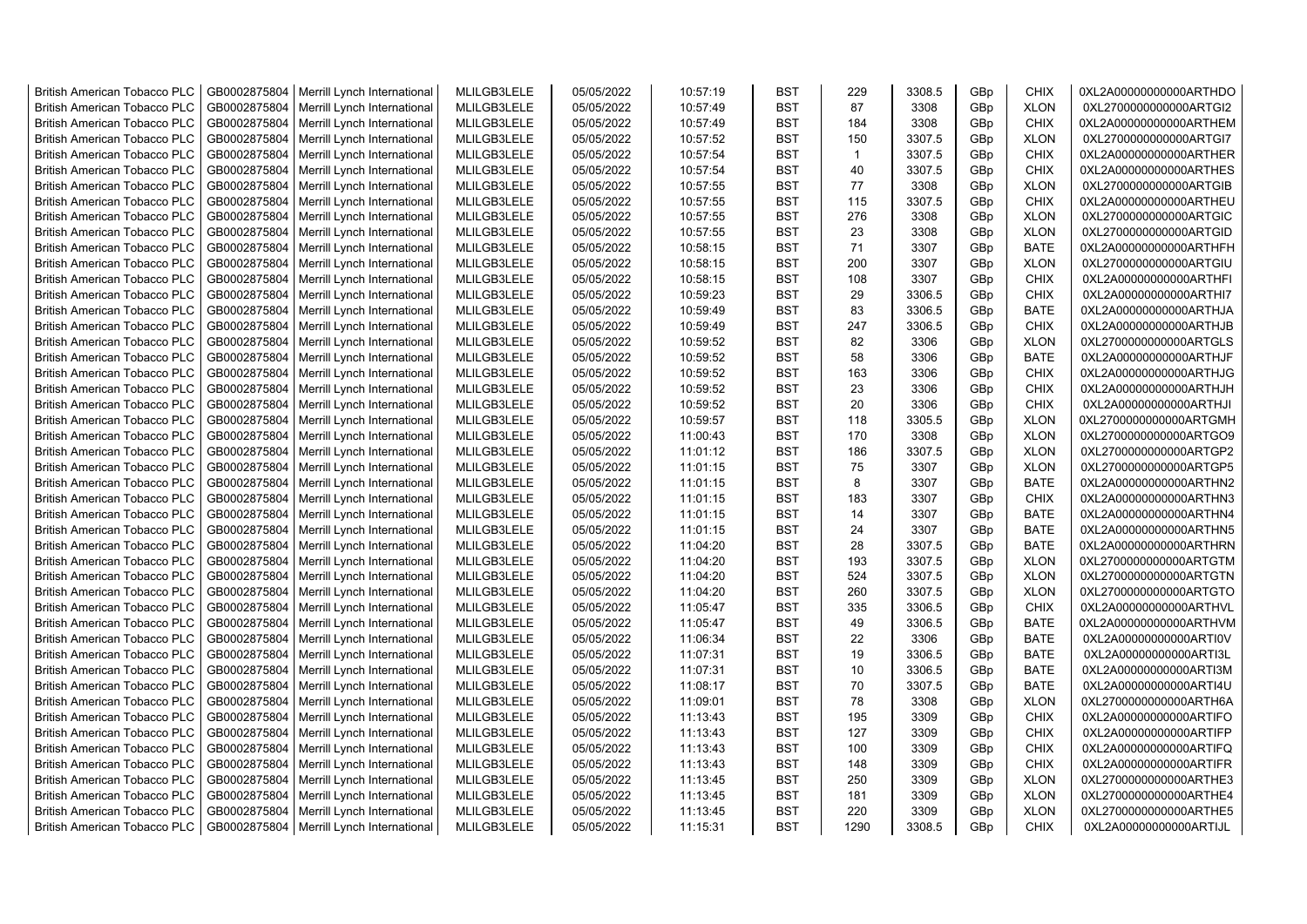| <b>British American Tobacco PLC</b> | GB0002875804 | Merrill Lynch International | MLILGB3LELE | 05/05/2022 | 11:15:31 | <b>BST</b> | 667 | 3308.5 | GBp             | <b>XLON</b> | 0XL2700000000000ARTHHF |
|-------------------------------------|--------------|-----------------------------|-------------|------------|----------|------------|-----|--------|-----------------|-------------|------------------------|
| <b>British American Tobacco PLC</b> | GB0002875804 | Merrill Lynch International | MLILGB3LELE | 05/05/2022 | 11:15:34 | <b>BST</b> | 33  | 3307.5 | GBp             | <b>BATE</b> | 0XL2A00000000000ARTIJM |
| <b>British American Tobacco PLC</b> | GB0002875804 | Merrill Lynch International | MLILGB3LELE | 05/05/2022 | 11:15:34 | <b>BST</b> | 118 | 3307.5 | GBp             | <b>XLON</b> | 0XL2700000000000ARTHHL |
| <b>British American Tobacco PLC</b> | GB0002875804 | Merrill Lynch International | MLILGB3LELE | 05/05/2022 | 11:15:34 | <b>BST</b> | 16  | 3307.5 | GBp             | <b>CHIX</b> | 0XL2A00000000000ARTIJN |
| <b>British American Tobacco PLC</b> | GB0002875804 | Merrill Lynch International | MLILGB3LELE | 05/05/2022 | 11:15:34 | <b>BST</b> | 14  | 3307   | GBp             | <b>CHIX</b> | 0XL2A00000000000ARTIJO |
| <b>British American Tobacco PLC</b> | GB0002875804 | Merrill Lynch International | MLILGB3LELE | 05/05/2022 | 11:15:34 | <b>BST</b> | 141 | 3307   | GBp             | <b>XLON</b> | 0XL2700000000000ARTHHM |
| <b>British American Tobacco PLC</b> | GB0002875804 | Merrill Lynch International | MLILGB3LELE | 05/05/2022 | 11:15:34 | <b>BST</b> | 17  | 3306.5 | GBp             | <b>BATE</b> | 0XL2A00000000000ARTIJQ |
| <b>British American Tobacco PLC</b> | GB0002875804 | Merrill Lynch International | MLILGB3LELE | 05/05/2022 | 11:15:35 | <b>BST</b> | 47  | 3306.5 | GBp             | <b>BATE</b> | 0XL2A00000000000ARTIJV |
| <b>British American Tobacco PLC</b> | GB0002875804 | Merrill Lynch International | MLILGB3LELE | 05/05/2022 | 11:16:04 | <b>BST</b> | 159 | 3306   | GBp             | <b>BATE</b> | 0XL2A00000000000ARTILK |
| <b>British American Tobacco PLC</b> | GB0002875804 | Merrill Lynch International | MLILGB3LELE | 05/05/2022 | 11:17:00 | <b>BST</b> | 315 | 3308   | GBp             | <b>XLON</b> | 0XL2700000000000ARTHK4 |
| <b>British American Tobacco PLC</b> | GB0002875804 | Merrill Lynch International | MLILGB3LELE | 05/05/2022 | 11:17:00 | <b>BST</b> | 227 | 3308   | GBp             | <b>XLON</b> | 0XL2700000000000ARTHK5 |
| <b>British American Tobacco PLC</b> | GB0002875804 | Merrill Lynch International | MLILGB3LELE | 05/05/2022 | 11:17:37 | <b>BST</b> | 224 | 3308   | GBp             | <b>XLON</b> | 0XL2700000000000ARTHKJ |
| <b>British American Tobacco PLC</b> | GB0002875804 | Merrill Lynch International | MLILGB3LELE | 05/05/2022 | 11:17:37 | <b>BST</b> | 227 | 3308   | GBp             | <b>XLON</b> | 0XL2700000000000ARTHKK |
| <b>British American Tobacco PLC</b> | GB0002875804 | Merrill Lynch International | MLILGB3LELE | 05/05/2022 | 11:17:37 | <b>BST</b> | 250 | 3308   | GBp             | <b>XLON</b> | 0XL2700000000000ARTHKL |
| <b>British American Tobacco PLC</b> | GB0002875804 | Merrill Lynch International | MLILGB3LELE | 05/05/2022 | 11:17:37 | <b>BST</b> | 170 | 3308   | GBp             | <b>XLON</b> | 0XL2700000000000ARTHKM |
| <b>British American Tobacco PLC</b> | GB0002875804 | Merrill Lynch International | MLILGB3LELE | 05/05/2022 | 11:17:37 | <b>BST</b> | 231 | 3308   | GBp             | <b>XLON</b> | 0XL2700000000000ARTHKN |
| <b>British American Tobacco PLC</b> | GB0002875804 | Merrill Lynch International | MLILGB3LELE | 05/05/2022 | 11:17:37 | <b>BST</b> | 369 | 3308   | GBp             | <b>XLON</b> | 0XL2700000000000ARTHKO |
| <b>British American Tobacco PLC</b> | GB0002875804 | Merrill Lynch International | MLILGB3LELE | 05/05/2022 | 11:17:37 | <b>BST</b> | 114 | 3308   | GBp             | <b>XLON</b> | 0XL2700000000000ARTHKP |
| <b>British American Tobacco PLC</b> | GB0002875804 | Merrill Lynch International | MLILGB3LELE | 05/05/2022 | 11:17:38 | <b>BST</b> | 282 | 3308   | GBp             | <b>XLON</b> | 0XL2700000000000ARTHKU |
| <b>British American Tobacco PLC</b> | GB0002875804 | Merrill Lynch International | MLILGB3LELE | 05/05/2022 | 11:18:08 | <b>BST</b> | 129 | 3307   | GBp             | <b>CHIX</b> | 0XL2A00000000000ARTION |
| <b>British American Tobacco PLC</b> | GB0002875804 | Merrill Lynch International | MLILGB3LELE | 05/05/2022 | 11:18:32 | <b>BST</b> | 136 | 3307   | GBp             | <b>XLON</b> | 0XL2700000000000ARTHM2 |
| <b>British American Tobacco PLC</b> | GB0002875804 | Merrill Lynch International | MLILGB3LELE | 05/05/2022 | 11:18:32 | <b>BST</b> | 87  | 3307   | GBp             | <b>BATE</b> | 0XL2A00000000000ARTIPF |
| <b>British American Tobacco PLC</b> | GB0002875804 | Merrill Lynch International | MLILGB3LELE | 05/05/2022 | 11:19:13 | <b>BST</b> | 185 | 3306.5 | GBp             | <b>XLON</b> | 0XL2700000000000ARTHMS |
| <b>British American Tobacco PLC</b> | GB0002875804 | Merrill Lynch International | MLILGB3LELE | 05/05/2022 | 11:20:14 | <b>BST</b> | 144 | 3306.5 | GBp             | <b>XLON</b> | 0XL2700000000000ARTHOP |
| <b>British American Tobacco PLC</b> | GB0002875804 | Merrill Lynch International | MLILGB3LELE | 05/05/2022 | 11:20:14 | <b>BST</b> | 154 | 3306.5 | GBp             | <b>CHIX</b> | 0XL2A00000000000ARTIS4 |
| British American Tobacco PLC        | GB0002875804 | Merrill Lynch International | MLILGB3LELE | 05/05/2022 | 11:20:15 | <b>BST</b> | 36  | 3306   | GBp             | <b>CHIX</b> | 0XL2A00000000000ARTIS5 |
| <b>British American Tobacco PLC</b> | GB0002875804 | Merrill Lynch International | MLILGB3LELE | 05/05/2022 | 11:20:15 | <b>BST</b> | 211 | 3305.5 | GBp             | <b>CHIX</b> | 0XL2A00000000000ARTIS6 |
| British American Tobacco PLC        | GB0002875804 | Merrill Lynch International | MLILGB3LELE | 05/05/2022 | 11:20:15 | <b>BST</b> | 81  | 3305.5 | GBp             | <b>BATE</b> | 0XL2A00000000000ARTIS7 |
| <b>British American Tobacco PLC</b> | GB0002875804 | Merrill Lynch International | MLILGB3LELE | 05/05/2022 | 11:20:24 | <b>BST</b> | 151 | 3305   | GBp             | <b>XLON</b> | 0XL2700000000000ARTHPG |
| <b>British American Tobacco PLC</b> | GB0002875804 | Merrill Lynch International | MLILGB3LELE | 05/05/2022 | 11:20:24 | <b>BST</b> | 45  | 3305   | GBp             | <b>CHIX</b> | 0XL2A00000000000ARTISL |
| <b>British American Tobacco PLC</b> | GB0002875804 | Merrill Lynch International | MLILGB3LELE | 05/05/2022 | 11:20:24 | <b>BST</b> | 55  | 3305   | GBp             | <b>BATE</b> | 0XL2A00000000000ARTISM |
| <b>British American Tobacco PLC</b> | GB0002875804 | Merrill Lynch International | MLILGB3LELE | 05/05/2022 | 11:22:24 | <b>BST</b> | 128 | 3307.5 | GBp             | <b>XLON</b> | 0XL2700000000000ARTHTA |
| <b>British American Tobacco PLC</b> | GB0002875804 | Merrill Lynch International | MLILGB3LELE | 05/05/2022 | 11:22:24 | <b>BST</b> | 250 | 3307.5 | GBp             | <b>XLON</b> | 0XL2700000000000ARTHTB |
| <b>British American Tobacco PLC</b> | GB0002875804 | Merrill Lynch International | MLILGB3LELE | 05/05/2022 | 11:22:24 | <b>BST</b> | 355 | 3307.5 | GBp             | <b>XLON</b> | 0XL2700000000000ARTHTC |
| <b>British American Tobacco PLC</b> | GB0002875804 | Merrill Lynch International | MLILGB3LELE | 05/05/2022 | 11:22:24 | <b>BST</b> | 351 | 3307.5 | GBp             | <b>XLON</b> | 0XL2700000000000ARTHTD |
| <b>British American Tobacco PLC</b> | GB0002875804 | Merrill Lynch International | MLILGB3LELE | 05/05/2022 | 11:22:24 | <b>BST</b> | 76  | 3307.5 | GBp             | <b>XLON</b> | 0XL2700000000000ARTHTE |
| <b>British American Tobacco PLC</b> | GB0002875804 | Merrill Lynch International | MLILGB3LELE | 05/05/2022 | 11:22:49 | <b>BST</b> | 37  | 3308.5 | GBp             | <b>XLON</b> | 0XL2700000000000ARTHU9 |
| <b>British American Tobacco PLC</b> | GB0002875804 | Merrill Lynch International | MLILGB3LELE | 05/05/2022 | 11:22:49 | <b>BST</b> | 77  | 3308.5 | GBp             | <b>XLON</b> | 0XL2700000000000ARTHUA |
| <b>British American Tobacco PLC</b> | GB0002875804 | Merrill Lynch International | MLILGB3LELE | 05/05/2022 | 11:22:49 | <b>BST</b> | 97  | 3308.5 | GBp             | <b>XLON</b> | 0XL2700000000000ARTHUB |
| <b>British American Tobacco PLC</b> | GB0002875804 | Merrill Lynch International | MLILGB3LELE | 05/05/2022 | 11:23:10 | <b>BST</b> | 449 | 3307.5 | GBp             | <b>XLON</b> | 0XL2700000000000ARTHVE |
| British American Tobacco PLC        | GB0002875804 | Merrill Lynch International | MLILGB3LELE | 05/05/2022 | 11:23:18 | <b>BST</b> | 148 | 3307   | GBp             | <b>CHIX</b> | 0XL2A00000000000ARTJ1F |
| <b>British American Tobacco PLC</b> | GB0002875804 | Merrill Lynch International | MLILGB3LELE | 05/05/2022 | 11:23:18 | <b>BST</b> | 85  | 3307   | GBp             | <b>XLON</b> | 0XL2700000000000ARTHVK |
| British American Tobacco PLC        | GB0002875804 | Merrill Lynch International | MLILGB3LELE | 05/05/2022 | 11:24:50 | <b>BST</b> | 250 | 3309   | GBp             | <b>XLON</b> | 0XL2700000000000ARTI39 |
| British American Tobacco PLC        | GB0002875804 | Merrill Lynch International | MLILGB3LELE | 05/05/2022 | 11:24:50 | <b>BST</b> | 355 | 3309   | GBp             | <b>XLON</b> | 0XL2700000000000ARTI3A |
| <b>British American Tobacco PLC</b> | GB0002875804 | Merrill Lynch International | MLILGB3LELE | 05/05/2022 | 11:24:50 | <b>BST</b> | 313 | 3309   | GBp             | <b>XLON</b> | 0XL2700000000000ARTI3B |
| <b>British American Tobacco PLC</b> | GB0002875804 | Merrill Lynch International | MLILGB3LELE | 05/05/2022 | 11:29:07 | <b>BST</b> | 179 | 3310   | GBp             | <b>XLON</b> | 0XL2700000000000ARTIBL |
| <b>British American Tobacco PLC</b> | GB0002875804 | Merrill Lynch International | MLILGB3LELE | 05/05/2022 | 11:29:08 | <b>BST</b> | 448 | 3310.5 | GBp             | <b>XLON</b> | 0XL2700000000000ARTIBN |
| <b>British American Tobacco PLC</b> | GB0002875804 | Merrill Lynch International | MLILGB3LELE | 05/05/2022 | 11:29:08 | <b>BST</b> | 16  | 3310.5 | GB <sub>p</sub> | <b>XLON</b> | 0XL2700000000000ARTIBO |
|                                     |              |                             |             |            |          |            |     |        |                 |             |                        |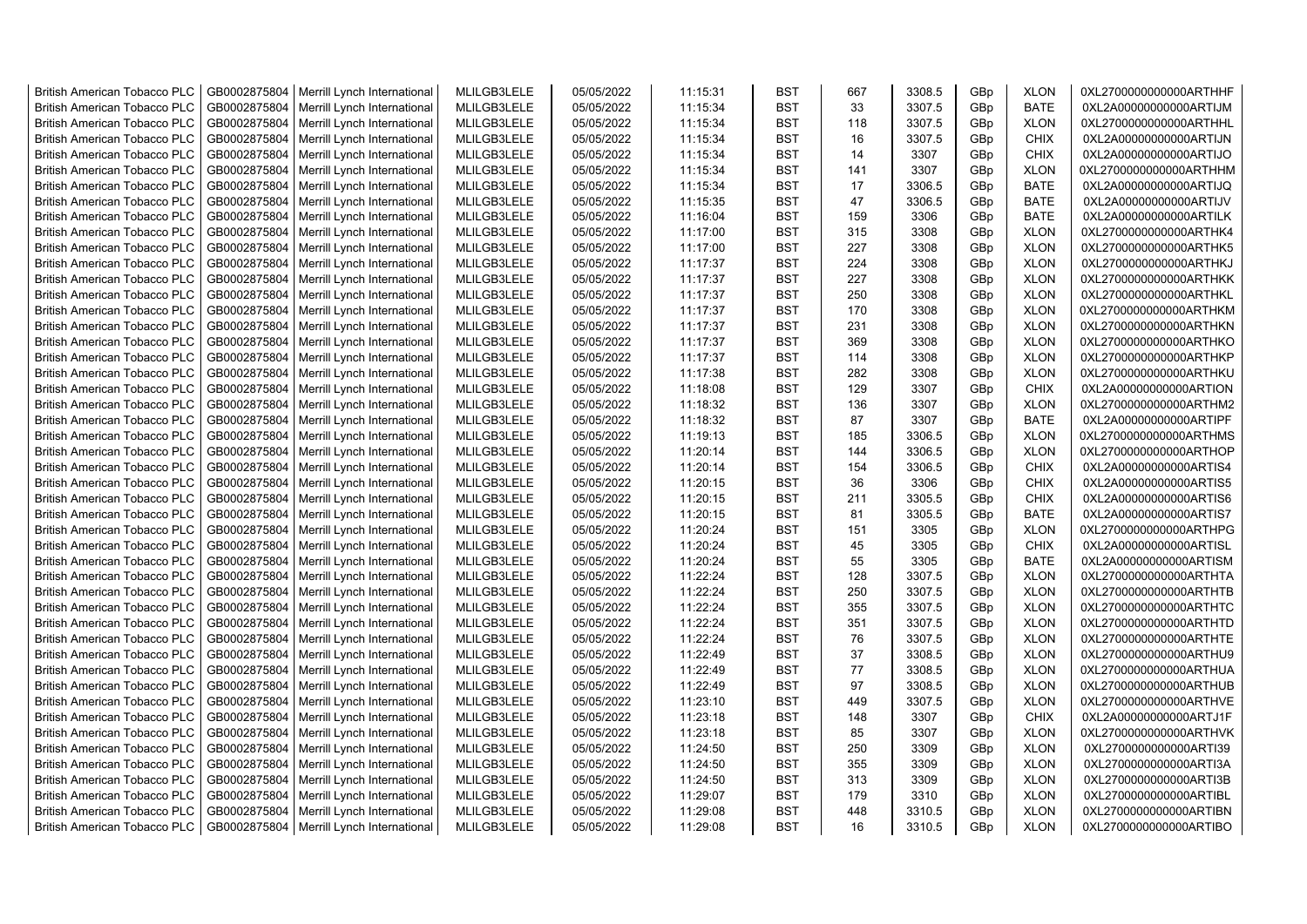| <b>British American Tobacco PLC</b> | GB0002875804 | Merrill Lynch International | MLILGB3LELE | 05/05/2022 | 11:31:22 | <b>BST</b> | 26  | 3311   | GBp             | <b>BATE</b> | 0XL2A00000000000ARTJGO |
|-------------------------------------|--------------|-----------------------------|-------------|------------|----------|------------|-----|--------|-----------------|-------------|------------------------|
| <b>British American Tobacco PLC</b> | GB0002875804 | Merrill Lynch International | MLILGB3LELE | 05/05/2022 | 11:31:32 | <b>BST</b> | 29  | 3310.5 | GBp             | <b>CHIX</b> | 0XL2A00000000000ARTJH4 |
| <b>British American Tobacco PLC</b> | GB0002875804 | Merrill Lynch International | MLILGB3LELE | 05/05/2022 | 11:31:32 | <b>BST</b> | 128 | 3310.5 | GBp             | <b>XLON</b> | 0XL2700000000000ARTIGF |
| <b>British American Tobacco PLC</b> | GB0002875804 | Merrill Lynch International | MLILGB3LELE | 05/05/2022 | 11:31:32 | <b>BST</b> | 296 | 3310.5 | GBp             | <b>CHIX</b> | 0XL2A00000000000ARTJH8 |
| <b>British American Tobacco PLC</b> | GB0002875804 | Merrill Lynch International | MLILGB3LELE | 05/05/2022 | 11:31:32 | <b>BST</b> | 82  | 3310.5 | GBp             | <b>BATE</b> | 0XL2A00000000000ARTJH9 |
| <b>British American Tobacco PLC</b> | GB0002875804 | Merrill Lynch International | MLILGB3LELE | 05/05/2022 | 11:32:08 | <b>BST</b> | 10  | 3310   | GBp             | <b>CHIX</b> | 0XL2A00000000000ARTJIS |
| <b>British American Tobacco PLC</b> | GB0002875804 | Merrill Lynch International | MLILGB3LELE | 05/05/2022 | 11:32:08 | <b>BST</b> | 138 | 3310   | GBp             | <b>CHIX</b> | 0XL2A00000000000ARTJIT |
| <b>British American Tobacco PLC</b> | GB0002875804 | Merrill Lynch International | MLILGB3LELE | 05/05/2022 | 11:32:20 | <b>BST</b> | 10  | 3309.5 | GBp             | <b>BATE</b> | 0XL2A00000000000ARTJJC |
| <b>British American Tobacco PLC</b> | GB0002875804 | Merrill Lynch International | MLILGB3LELE | 05/05/2022 | 11:32:20 | <b>BST</b> | 56  | 3309.5 | GBp             | <b>BATE</b> | 0XL2A00000000000ARTJJD |
| <b>British American Tobacco PLC</b> | GB0002875804 | Merrill Lynch International | MLILGB3LELE | 05/05/2022 | 11:32:20 | <b>BST</b> | 22  | 3309.5 | GBp             | <b>BATE</b> | 0XL2A00000000000ARTJJE |
| British American Tobacco PLC        | GB0002875804 | Merrill Lynch International | MLILGB3LELE | 05/05/2022 | 11:32:42 | <b>BST</b> | 115 | 3310.5 | GBp             | <b>XLON</b> | 0XL2700000000000ARTIJF |
| <b>British American Tobacco PLC</b> | GB0002875804 | Merrill Lynch International | MLILGB3LELE | 05/05/2022 | 11:33:32 | <b>BST</b> | 259 | 3310.5 | GBp             | <b>XLON</b> | 0XL2700000000000ARTILF |
| <b>British American Tobacco PLC</b> | GB0002875804 | Merrill Lynch International | MLILGB3LELE | 05/05/2022 | 11:33:38 | <b>BST</b> | 250 | 3309.5 | GBp             | <b>XLON</b> | 0XL2700000000000ARTILV |
| <b>British American Tobacco PLC</b> | GB0002875804 | Merrill Lynch International | MLILGB3LELE | 05/05/2022 | 11:33:39 | <b>BST</b> | 229 | 3310   | GBp             | <b>CHIX</b> | 0XL2A00000000000ARTJM1 |
| <b>British American Tobacco PLC</b> | GB0002875804 | Merrill Lynch International | MLILGB3LELE | 05/05/2022 | 11:34:50 | <b>BST</b> | 26  | 3310.5 | GBp             | <b>CHIX</b> | 0XL2A00000000000ARTJNF |
| <b>British American Tobacco PLC</b> | GB0002875804 | Merrill Lynch International | MLILGB3LELE | 05/05/2022 | 11:35:16 | <b>BST</b> | 26  | 3310   | GBp             | <b>XLON</b> | 0XL2700000000000ARTIOJ |
| <b>British American Tobacco PLC</b> | GB0002875804 | Merrill Lynch International | MLILGB3LELE | 05/05/2022 | 11:35:16 | <b>BST</b> | 101 | 3310   | GBp             | <b>XLON</b> | 0XL2700000000000ARTIOK |
| <b>British American Tobacco PLC</b> | GB0002875804 | Merrill Lynch International | MLILGB3LELE | 05/05/2022 | 11:35:16 | <b>BST</b> | 135 | 3310   | GBp             | <b>CHIX</b> | 0XL2A00000000000ARTJOD |
| <b>British American Tobacco PLC</b> | GB0002875804 | Merrill Lynch International | MLILGB3LELE | 05/05/2022 | 11:35:16 | <b>BST</b> | 292 | 3310   | GBp             | <b>CHIX</b> | 0XL2A00000000000ARTJOE |
| <b>British American Tobacco PLC</b> | GB0002875804 | Merrill Lynch International | MLILGB3LELE | 05/05/2022 | 11:35:16 | <b>BST</b> | 62  | 3310   | GBp             | <b>CHIX</b> | 0XL2A00000000000ARTJOF |
| <b>British American Tobacco PLC</b> | GB0002875804 | Merrill Lynch International | MLILGB3LELE | 05/05/2022 | 11:35:44 | <b>BST</b> | 141 | 3309.5 | GBp             | <b>XLON</b> | 0XL2700000000000ARTIP9 |
| <b>British American Tobacco PLC</b> | GB0002875804 | Merrill Lynch International | MLILGB3LELE | 05/05/2022 | 11:35:44 | <b>BST</b> | 198 | 3309   | GBp             | <b>CHIX</b> | 0XL2A00000000000ARTJP2 |
| <b>British American Tobacco PLC</b> | GB0002875804 | Merrill Lynch International | MLILGB3LELE | 05/05/2022 | 11:35:44 | <b>BST</b> | 237 | 3309   | GBp             | <b>XLON</b> | 0XL2700000000000ARTIPA |
| <b>British American Tobacco PLC</b> | GB0002875804 | Merrill Lynch International | MLILGB3LELE | 05/05/2022 | 11:35:44 | <b>BST</b> | 84  | 3309   | GBp             | <b>CHIX</b> | 0XL2A00000000000ARTJP3 |
| <b>British American Tobacco PLC</b> | GB0002875804 | Merrill Lynch International | MLILGB3LELE | 05/05/2022 | 11:35:44 | <b>BST</b> | 265 | 3309   | GBp             | <b>BATE</b> | 0XL2A00000000000ARTJP5 |
| British American Tobacco PLC        | GB0002875804 | Merrill Lynch International | MLILGB3LELE | 05/05/2022 | 11:36:10 | <b>BST</b> | 156 | 3310   | GBp             | <b>XLON</b> | 0XL2700000000000ARTIQ7 |
| <b>British American Tobacco PLC</b> | GB0002875804 | Merrill Lynch International | MLILGB3LELE | 05/05/2022 | 11:36:10 | <b>BST</b> | 77  | 3310   | GBp             | <b>XLON</b> | 0XL2700000000000ARTIQ8 |
| British American Tobacco PLC        | GB0002875804 | Merrill Lynch International | MLILGB3LELE | 05/05/2022 | 11:36:28 | <b>BST</b> | 111 | 3309.5 | GBp             | <b>CHIX</b> | 0XL2A00000000000ARTJQ8 |
| <b>British American Tobacco PLC</b> | GB0002875804 | Merrill Lynch International | MLILGB3LELE | 05/05/2022 | 11:36:28 | <b>BST</b> | 6   | 3309.5 | GBp             | <b>CHIX</b> | 0XL2A00000000000ARTJQ9 |
| <b>British American Tobacco PLC</b> | GB0002875804 | Merrill Lynch International | MLILGB3LELE | 05/05/2022 | 11:38:19 | <b>BST</b> | 141 | 3310.5 | GBp             | <b>XLON</b> | 0XL2700000000000ARTIUF |
| <b>British American Tobacco PLC</b> | GB0002875804 | Merrill Lynch International | MLILGB3LELE | 05/05/2022 | 11:38:53 | <b>BST</b> | 16  | 3313.5 | GBp             | <b>BATE</b> | 0XL2A00000000000ARTJUP |
| <b>British American Tobacco PLC</b> | GB0002875804 | Merrill Lynch International | MLILGB3LELE | 05/05/2022 | 11:38:53 | <b>BST</b> | 83  | 3313.5 | GBp             | <b>BATE</b> | 0XL2A00000000000ARTJUQ |
| <b>British American Tobacco PLC</b> | GB0002875804 | Merrill Lynch International | MLILGB3LELE | 05/05/2022 | 11:38:53 | <b>BST</b> | 50  | 3313.5 | GBp             | <b>BATE</b> | 0XL2A00000000000ARTJUR |
| <b>British American Tobacco PLC</b> | GB0002875804 | Merrill Lynch International | MLILGB3LELE | 05/05/2022 | 11:39:37 | <b>BST</b> | 72  | 3314.5 | GBp             | <b>XLON</b> | 0XL2700000000000ARTJ1I |
| <b>British American Tobacco PLC</b> | GB0002875804 | Merrill Lynch International | MLILGB3LELE | 05/05/2022 | 11:39:37 | <b>BST</b> | 296 | 3314.5 | GBp             | <b>CHIX</b> | 0XL2A00000000000ARTJVI |
| <b>British American Tobacco PLC</b> | GB0002875804 | Merrill Lynch International | MLILGB3LELE | 05/05/2022 | 11:40:17 | <b>BST</b> | 139 | 3315   | GBp             | <b>CHIX</b> | 0XL2A00000000000ARTK1C |
| British American Tobacco PLC        | GB0002875804 | Merrill Lynch International | MLILGB3LELE | 05/05/2022 | 11:40:17 | <b>BST</b> | 146 | 3315.5 | GBp             | <b>XLON</b> | 0XL2700000000000ARTJ3C |
| <b>British American Tobacco PLC</b> | GB0002875804 | Merrill Lynch International | MLILGB3LELE | 05/05/2022 | 11:40:33 | <b>BST</b> | 100 | 3318   | GBp             | <b>BATE</b> | 0XL2A00000000000ARTK1R |
| <b>British American Tobacco PLC</b> | GB0002875804 | Merrill Lynch International | MLILGB3LELE | 05/05/2022 | 11:40:33 | <b>BST</b> | 50  | 3318   | GBp             | <b>BATE</b> | 0XL2A00000000000ARTK1S |
| <b>British American Tobacco PLC</b> | GB0002875804 | Merrill Lynch International | MLILGB3LELE | 05/05/2022 | 11:40:52 | <b>BST</b> | 278 | 3317   | GBp             | <b>BATE</b> | 0XL2A00000000000ARTK2B |
| British American Tobacco PLC        | GB0002875804 | Merrill Lynch International | MLILGB3LELE | 05/05/2022 | 11:40:54 | <b>BST</b> | 148 | 3316.5 | GBp             | <b>CHIX</b> | 0XL2A00000000000ARTK2C |
| <b>British American Tobacco PLC</b> | GB0002875804 | Merrill Lynch International | MLILGB3LELE | 05/05/2022 | 11:40:54 | <b>BST</b> | 257 | 3316.5 | GBp             | <b>XLON</b> | 0XL2700000000000ARTJ4K |
| British American Tobacco PLC        | GB0002875804 | Merrill Lynch International | MLILGB3LELE | 05/05/2022 | 11:41:21 | <b>BST</b> | 18  | 3316   | GBp             | <b>CHIX</b> | 0XL2A00000000000ARTK2P |
| British American Tobacco PLC        | GB0002875804 | Merrill Lynch International | MLILGB3LELE | 05/05/2022 | 11:41:21 | <b>BST</b> | 199 | 3316   | GBp             | <b>BATE</b> | 0XL2A00000000000ARTK2R |
| <b>British American Tobacco PLC</b> | GB0002875804 | Merrill Lynch International | MLILGB3LELE | 05/05/2022 | 11:41:31 | <b>BST</b> | 128 | 3317   | GBp             | <b>XLON</b> | 0XL2700000000000ARTJ5V |
| <b>British American Tobacco PLC</b> | GB0002875804 | Merrill Lynch International | MLILGB3LELE | 05/05/2022 | 11:41:31 | <b>BST</b> | 131 | 3317   | GBp             | <b>XLON</b> | 0XL2700000000000ARTJ60 |
| <b>British American Tobacco PLC</b> | GB0002875804 | Merrill Lynch International | MLILGB3LELE | 05/05/2022 | 11:41:59 | <b>BST</b> | 122 | 3317   | GBp             | <b>CHIX</b> | 0XL2A00000000000ARTK3Q |
| <b>British American Tobacco PLC</b> | GB0002875804 | Merrill Lynch International | MLILGB3LELE | 05/05/2022 | 11:42:39 | <b>BST</b> | 129 | 3316   | GB <sub>p</sub> | <b>CHIX</b> | 0XL2A00000000000ARTK4M |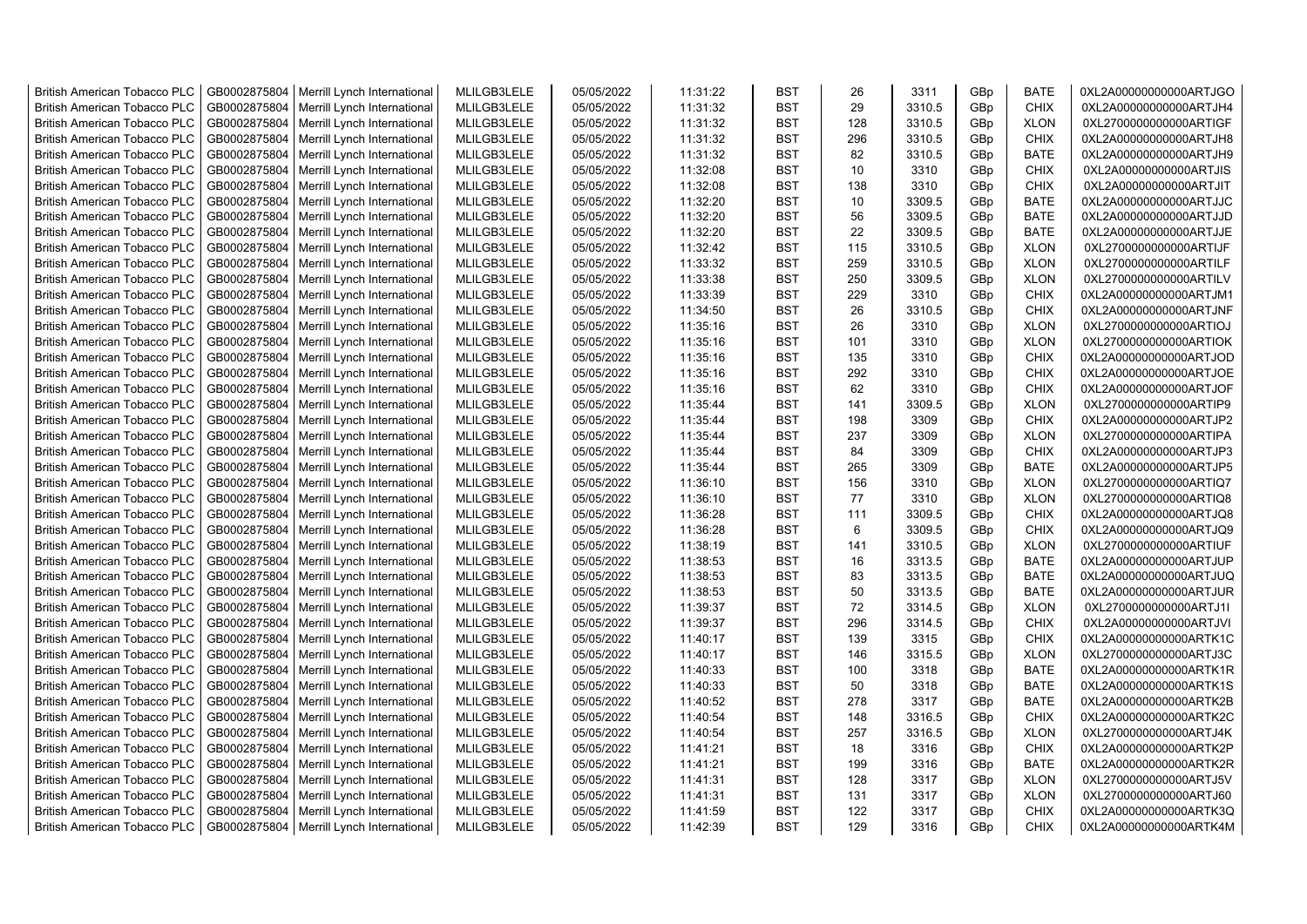| <b>British American Tobacco PLC</b> | GB0002875804 | Merrill Lynch International | MLILGB3LELE | 05/05/2022 | 11:42:40 | <b>BST</b> | 230 | 3316.5 | GBp | <b>XLON</b> | 0XL2700000000000ARTJ8H |
|-------------------------------------|--------------|-----------------------------|-------------|------------|----------|------------|-----|--------|-----|-------------|------------------------|
| <b>British American Tobacco PLC</b> | GB0002875804 | Merrill Lynch International | MLILGB3LELE | 05/05/2022 | 11:42:40 | <b>BST</b> | 103 | 3316.5 | GBp | <b>XLON</b> | 0XL2700000000000ARTJ8I |
| <b>British American Tobacco PLC</b> | GB0002875804 | Merrill Lynch International | MLILGB3LELE | 05/05/2022 | 11:42:44 | <b>BST</b> | 103 | 3316.5 | GBp | <b>XLON</b> | 0XL2700000000000ARTJ8O |
| <b>British American Tobacco PLC</b> | GB0002875804 | Merrill Lynch International | MLILGB3LELE | 05/05/2022 | 11:42:47 | <b>BST</b> | 177 | 3316.5 | GBp | <b>XLON</b> | 0XL2700000000000ARTJ8V |
| <b>British American Tobacco PLC</b> | GB0002875804 | Merrill Lynch International | MLILGB3LELE | 05/05/2022 | 11:42:47 | <b>BST</b> | 103 | 3316.5 | GBp | <b>XLON</b> | 0XL2700000000000ARTJ90 |
| <b>British American Tobacco PLC</b> | GB0002875804 | Merrill Lynch International | MLILGB3LELE | 05/05/2022 | 11:42:51 | <b>BST</b> | 103 | 3316.5 | GBp | <b>XLON</b> | 0XL2700000000000ARTJ91 |
| <b>British American Tobacco PLC</b> | GB0002875804 | Merrill Lynch International | MLILGB3LELE | 05/05/2022 | 11:42:51 | <b>BST</b> | 99  | 3316.5 | GBp | <b>XLON</b> | 0XL2700000000000ARTJ92 |
| <b>British American Tobacco PLC</b> | GB0002875804 | Merrill Lynch International | MLILGB3LELE | 05/05/2022 | 11:42:55 | <b>BST</b> | 103 | 3316.5 | GBp | <b>XLON</b> | 0XL2700000000000ARTJ96 |
| <b>British American Tobacco PLC</b> | GB0002875804 | Merrill Lynch International | MLILGB3LELE | 05/05/2022 | 11:43:03 | <b>BST</b> | 103 | 3316.5 | GBp | <b>XLON</b> | 0XL2700000000000ARTJ9B |
| <b>British American Tobacco PLC</b> | GB0002875804 | Merrill Lynch International | MLILGB3LELE | 05/05/2022 | 11:43:11 | <b>BST</b> | 103 | 3316.5 | GBp | <b>XLON</b> | 0XL2700000000000ARTJ9E |
| <b>British American Tobacco PLC</b> | GB0002875804 | Merrill Lynch International | MLILGB3LELE | 05/05/2022 | 11:43:11 | <b>BST</b> | 111 | 3316.5 | GBp | <b>XLON</b> | 0XL2700000000000ARTJ9F |
| <b>British American Tobacco PLC</b> | GB0002875804 | Merrill Lynch International | MLILGB3LELE | 05/05/2022 | 11:43:11 | <b>BST</b> | 244 | 3316.5 | GBp | <b>XLON</b> | 0XL2700000000000ARTJ9G |
| <b>British American Tobacco PLC</b> | GB0002875804 | Merrill Lynch International | MLILGB3LELE | 05/05/2022 | 11:43:18 | <b>BST</b> | 75  | 3315.5 | GBp | <b>CHIX</b> | 0XL2A00000000000ARTK5M |
| <b>British American Tobacco PLC</b> | GB0002875804 | Merrill Lynch International | MLILGB3LELE | 05/05/2022 | 11:43:18 | <b>BST</b> | 92  | 3315.5 | GBp | <b>CHIX</b> | 0XL2A00000000000ARTK5O |
| <b>British American Tobacco PLC</b> | GB0002875804 | Merrill Lynch International | MLILGB3LELE | 05/05/2022 | 11:43:18 | BST        | 642 | 3315.5 | GBp | <b>XLON</b> | 0XL2700000000000ARTJ9T |
| <b>British American Tobacco PLC</b> | GB0002875804 | Merrill Lynch International | MLILGB3LELE | 05/05/2022 | 11:43:18 | <b>BST</b> | 45  | 3315.5 | GBp | <b>BATE</b> | 0XL2A00000000000ARTK5P |
| British American Tobacco PLC        | GB0002875804 | Merrill Lynch International | MLILGB3LELE | 05/05/2022 | 11:44:00 | <b>BST</b> | 211 | 3315   | GBp | <b>XLON</b> | 0XL2700000000000ARTJBB |
| <b>British American Tobacco PLC</b> | GB0002875804 | Merrill Lynch International | MLILGB3LELE | 05/05/2022 | 11:44:00 | <b>BST</b> | 112 | 3315   | GBp | <b>CHIX</b> | 0XL2A00000000000ARTK6J |
| British American Tobacco PLC        | GB0002875804 | Merrill Lynch International | MLILGB3LELE | 05/05/2022 | 11:44:00 | <b>BST</b> | 34  | 3315   | GBp | <b>BATE</b> | 0XL2A00000000000ARTK6K |
| <b>British American Tobacco PLC</b> | GB0002875804 | Merrill Lynch International | MLILGB3LELE | 05/05/2022 | 11:44:02 | <b>BST</b> | 237 | 3314.5 | GBp | <b>XLON</b> | 0XL2700000000000ARTJBC |
| <b>British American Tobacco PLC</b> | GB0002875804 | Merrill Lynch International | MLILGB3LELE | 05/05/2022 | 11:44:02 | <b>BST</b> | 58  | 3314.5 | GBp | <b>CHIX</b> | 0XL2A00000000000ARTK6L |
| <b>British American Tobacco PLC</b> | GB0002875804 | Merrill Lynch International | MLILGB3LELE | 05/05/2022 | 11:44:02 | <b>BST</b> | 53  | 3314.5 | GBp | <b>CHIX</b> | 0XL2A00000000000ARTK6N |
| <b>British American Tobacco PLC</b> | GB0002875804 | Merrill Lynch International | MLILGB3LELE | 05/05/2022 | 11:44:02 | <b>BST</b> | 40  | 3314.5 | GBp | <b>BATE</b> | 0XL2A00000000000ARTK6O |
| <b>British American Tobacco PLC</b> | GB0002875804 | Merrill Lynch International | MLILGB3LELE | 05/05/2022 | 11:45:10 | <b>BST</b> | 250 | 3315.5 | GBp | <b>XLON</b> | 0XL2700000000000ARTJDI |
| <b>British American Tobacco PLC</b> | GB0002875804 | Merrill Lynch International | MLILGB3LELE | 05/05/2022 | 11:45:10 | <b>BST</b> | 103 | 3315.5 | GBp | <b>XLON</b> | 0XL2700000000000ARTJDJ |
| <b>British American Tobacco PLC</b> | GB0002875804 | Merrill Lynch International | MLILGB3LELE | 05/05/2022 | 11:45:27 | <b>BST</b> | 114 | 3316   | GBp | <b>XLON</b> | 0XL2700000000000ARTJEI |
| <b>British American Tobacco PLC</b> | GB0002875804 | Merrill Lynch International | MLILGB3LELE | 05/05/2022 | 11:45:27 | <b>BST</b> | 127 | 3316   | GBp | <b>XLON</b> | 0XL2700000000000ARTJEJ |
| <b>British American Tobacco PLC</b> | GB0002875804 | Merrill Lynch International | MLILGB3LELE | 05/05/2022 | 11:45:27 | <b>BST</b> | 79  | 3316   | GBp | <b>XLON</b> | 0XL2700000000000ARTJEK |
| <b>British American Tobacco PLC</b> | GB0002875804 | Merrill Lynch International | MLILGB3LELE | 05/05/2022 | 11:45:27 | <b>BST</b> | 109 | 3316   | GBp | <b>XLON</b> | 0XL2700000000000ARTJEL |
| <b>British American Tobacco PLC</b> | GB0002875804 | Merrill Lynch International | MLILGB3LELE | 05/05/2022 | 11:45:27 | <b>BST</b> | 149 | 3316   | GBp | <b>XLON</b> | 0XL2700000000000ARTJEM |
| <b>British American Tobacco PLC</b> | GB0002875804 | Merrill Lynch International | MLILGB3LELE | 05/05/2022 | 11:46:10 | <b>BST</b> | 78  | 3316   | GBp | <b>XLON</b> | 0XL2700000000000ARTJGN |
| <b>British American Tobacco PLC</b> | GB0002875804 | Merrill Lynch International | MLILGB3LELE | 05/05/2022 | 11:46:10 | <b>BST</b> | 199 | 3316   | GBp | <b>XLON</b> | 0XL2700000000000ARTJGO |
| <b>British American Tobacco PLC</b> | GB0002875804 | Merrill Lynch International | MLILGB3LELE | 05/05/2022 | 11:46:46 | <b>BST</b> | 197 | 3315.5 | GBp | <b>CHIX</b> | 0XL2A00000000000ARTKBK |
| <b>British American Tobacco PLC</b> | GB0002875804 | Merrill Lynch International | MLILGB3LELE | 05/05/2022 | 11:46:46 | <b>BST</b> | 372 | 3315.5 | GBp | <b>XLON</b> | 0XL2700000000000ARTJIE |
| <b>British American Tobacco PLC</b> | GB0002875804 | Merrill Lynch International | MLILGB3LELE | 05/05/2022 | 11:46:46 | <b>BST</b> | 29  | 3315.5 | GBp | <b>BATE</b> | 0XL2A00000000000ARTKBL |
| <b>British American Tobacco PLC</b> | GB0002875804 | Merrill Lynch International | MLILGB3LELE | 05/05/2022 | 11:46:56 | <b>BST</b> | 208 | 3315.5 | GBp | <b>XLON</b> | 0XL2700000000000ARTJIP |
| <b>British American Tobacco PLC</b> | GB0002875804 | Merrill Lynch International | MLILGB3LELE | 05/05/2022 | 11:46:56 | <b>BST</b> | 374 | 3315.5 | GBp | <b>XLON</b> | 0XL2700000000000ARTJIQ |
| <b>British American Tobacco PLC</b> | GB0002875804 | Merrill Lynch International | MLILGB3LELE | 05/05/2022 | 11:47:23 | <b>BST</b> | 58  | 3314.5 | GBp | <b>CHIX</b> | 0XL2A00000000000ARTKD1 |
| <b>British American Tobacco PLC</b> | GB0002875804 | Merrill Lynch International | MLILGB3LELE | 05/05/2022 | 11:47:23 | <b>BST</b> | 24  | 3314.5 | GBp | <b>CHIX</b> | 0XL2A00000000000ARTKD2 |
| <b>British American Tobacco PLC</b> | GB0002875804 | Merrill Lynch International | MLILGB3LELE | 05/05/2022 | 11:47:40 | <b>BST</b> | 254 | 3314   | GBp | <b>XLON</b> | 0XL2700000000000ARTJKO |
| <b>British American Tobacco PLC</b> | GB0002875804 | Merrill Lynch International | MLILGB3LELE | 05/05/2022 | 11:47:40 | <b>BST</b> | 116 | 3314   | GBp | <b>CHIX</b> | 0XL2A00000000000ARTKDF |
| <b>British American Tobacco PLC</b> | GB0002875804 | Merrill Lynch International | MLILGB3LELE | 05/05/2022 | 11:47:45 | <b>BST</b> | 92  | 3314   | GBp | <b>CHIX</b> | 0XL2A00000000000ARTKDG |
| <b>British American Tobacco PLC</b> | GB0002875804 | Merrill Lynch International | MLILGB3LELE | 05/05/2022 | 11:47:45 | <b>BST</b> | 29  | 3314   | GBp | <b>BATE</b> | 0XL2A00000000000ARTKDH |
| <b>British American Tobacco PLC</b> | GB0002875804 | Merrill Lynch International | MLILGB3LELE | 05/05/2022 | 11:47:53 | <b>BST</b> | 20  | 3313.5 | GBp | <b>BATE</b> | 0XL2A00000000000ARTKDN |
| <b>British American Tobacco PLC</b> | GB0002875804 | Merrill Lynch International | MLILGB3LELE | 05/05/2022 | 11:47:53 | <b>BST</b> | 232 | 3313.5 | GBp | <b>XLON</b> | 0XL2700000000000ARTJL3 |
| <b>British American Tobacco PLC</b> | GB0002875804 | Merrill Lynch International | MLILGB3LELE | 05/05/2022 | 11:47:53 | <b>BST</b> | 156 | 3313.5 | GBp | <b>XLON</b> | 0XL2700000000000ARTJL4 |
| <b>British American Tobacco PLC</b> | GB0002875804 | Merrill Lynch International | MLILGB3LELE | 05/05/2022 | 11:47:53 | <b>BST</b> | 88  | 3313.5 | GBp | <b>CHIX</b> | 0XL2A00000000000ARTKDO |
| <b>British American Tobacco PLC</b> | GB0002875804 | Merrill Lynch International | MLILGB3LELE | 05/05/2022 | 11:47:53 | <b>BST</b> | 28  | 3313   | GBp | <b>BATE</b> | 0XL2A00000000000ARTKDP |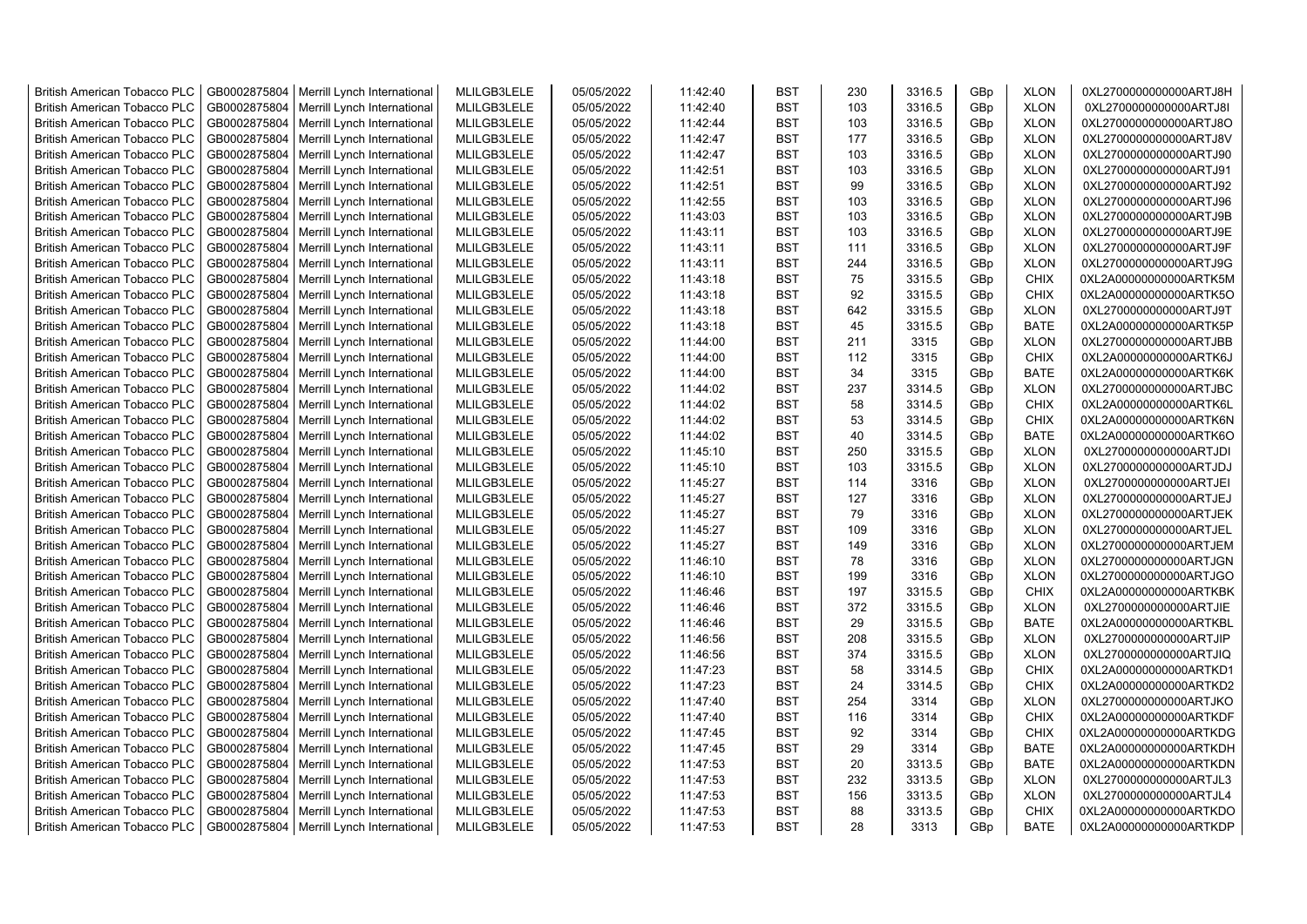| <b>British American Tobacco PLC</b> | GB0002875804                 | Merrill Lynch International                | MLILGB3LELE | 05/05/2022 | 11:47:53 | <b>BST</b>               | 100        | 3313           | GBp             | <b>XLON</b> | 0XL2700000000000ARTJL5 |
|-------------------------------------|------------------------------|--------------------------------------------|-------------|------------|----------|--------------------------|------------|----------------|-----------------|-------------|------------------------|
| <b>British American Tobacco PLC</b> | GB0002875804                 | Merrill Lynch International                | MLILGB3LELE | 05/05/2022 | 11:47:53 | <b>BST</b>               | 502        | 3313           | GBp             | <b>XLON</b> | 0XL2700000000000ARTJL6 |
| <b>British American Tobacco PLC</b> | GB0002875804                 | Merrill Lynch International                | MLILGB3LELE | 05/05/2022 | 11:49:07 | <b>BST</b>               | 109        | 3314.5         | GBp             | <b>XLON</b> | 0XL2700000000000ARTJN9 |
| <b>British American Tobacco PLC</b> | GB0002875804                 | Merrill Lynch International                | MLILGB3LELE | 05/05/2022 | 11:49:07 | <b>BST</b>               | 240        | 3314.5         | GBp             | <b>XLON</b> | 0XL2700000000000ARTJNA |
| <b>British American Tobacco PLC</b> | GB0002875804                 | Merrill Lynch International                | MLILGB3LELE | 05/05/2022 | 11:49:32 | <b>BST</b>               | 100        | 3314.5         | GBp             | <b>XLON</b> | 0XL2700000000000ARTJO4 |
| <b>British American Tobacco PLC</b> | GB0002875804                 | Merrill Lynch International                | MLILGB3LELE | 05/05/2022 | 11:49:32 | <b>BST</b>               | 250        | 3314.5         | GBp             | <b>XLON</b> | 0XL2700000000000ARTJO5 |
| British American Tobacco PLC        | GB0002875804                 | Merrill Lynch International                | MLILGB3LELE | 05/05/2022 | 11:49:32 | <b>BST</b>               | 221        | 3314.5         | GBp             | <b>XLON</b> | 0XL2700000000000ARTJO6 |
| <b>British American Tobacco PLC</b> | GB0002875804                 | Merrill Lynch International                | MLILGB3LELE | 05/05/2022 | 11:50:13 | <b>BST</b>               | 141        | 3314.5         | GBp             | <b>XLON</b> | 0XL2700000000000ARTJPK |
| <b>British American Tobacco PLC</b> | GB0002875804                 | Merrill Lynch International                | MLILGB3LELE | 05/05/2022 | 11:50:13 | <b>BST</b>               | 42         | 3314.5         | GBp             | <b>XLON</b> | 0XL2700000000000ARTJPL |
| <b>British American Tobacco PLC</b> | GB0002875804                 | Merrill Lynch International                | MLILGB3LELE | 05/05/2022 | 11:50:13 | <b>BST</b>               | 134        | 3314.5         | GBp             | <b>XLON</b> | 0XL2700000000000ARTJPM |
| <b>British American Tobacco PLC</b> | GB0002875804                 | Merrill Lynch International                | MLILGB3LELE | 05/05/2022 | 11:50:13 | <b>BST</b>               | 241        | 3314.5         | GBp             | <b>XLON</b> | 0XL2700000000000ARTJPN |
| <b>British American Tobacco PLC</b> | GB0002875804                 | Merrill Lynch International                | MLILGB3LELE | 05/05/2022 | 11:50:53 | <b>BST</b>               | 250        | 3314.5         | GBp             | <b>XLON</b> | 0XL2700000000000ARTJR3 |
| <b>British American Tobacco PLC</b> | GB0002875804                 | Merrill Lynch International                | MLILGB3LELE | 05/05/2022 | 11:50:53 | BST                      | 99         | 3314.5         | GBp             | <b>XLON</b> | 0XL2700000000000ARTJR4 |
| <b>British American Tobacco PLC</b> | GB0002875804                 | Merrill Lynch International                | MLILGB3LELE | 05/05/2022 | 11:50:53 | <b>BST</b>               | 157        | 3314.5         | GBp             | <b>XLON</b> | 0XL2700000000000ARTJR5 |
| <b>British American Tobacco PLC</b> | GB0002875804                 | Merrill Lynch International                | MLILGB3LELE | 05/05/2022 | 11:50:53 | <b>BST</b>               | 68         | 3314.5         | GBp             | <b>XLON</b> | 0XL2700000000000ARTJR6 |
| <b>British American Tobacco PLC</b> | GB0002875804                 | Merrill Lynch International                | MLILGB3LELE | 05/05/2022 | 11:51:32 | <b>BST</b>               | 25         | 3313.5         | GBp             | <b>XLON</b> | 0XL2700000000000ARTJSK |
| <b>British American Tobacco PLC</b> | GB0002875804                 | Merrill Lynch International                | MLILGB3LELE | 05/05/2022 | 11:52:01 | <b>BST</b>               | 262        | 3313.5         | GBp             | <b>XLON</b> | 0XL2700000000000ARTJTG |
| <b>British American Tobacco PLC</b> | GB0002875804                 | Merrill Lynch International                | MLILGB3LELE | 05/05/2022 | 11:52:01 | <b>BST</b>               | 1078       | 3313.5         | GBp             | <b>XLON</b> | 0XL2700000000000ARTJTH |
| <b>British American Tobacco PLC</b> | GB0002875804                 | Merrill Lynch International                | MLILGB3LELE | 05/05/2022 | 11:52:01 | <b>BST</b>               | 115        | 3313.5         | GBp             | <b>CHIX</b> | 0XL2A00000000000ARTKL7 |
| <b>British American Tobacco PLC</b> | GB0002875804                 | Merrill Lynch International                | MLILGB3LELE | 05/05/2022 | 11:52:01 | <b>BST</b>               | 54         | 3313.5         | GBp             | <b>BATE</b> | 0XL2A00000000000ARTKL8 |
| <b>British American Tobacco PLC</b> | GB0002875804                 | Merrill Lynch International                | MLILGB3LELE | 05/05/2022 | 11:53:03 | <b>BST</b>               | 113        | 3313.5         | GBp             | <b>XLON</b> | 0XL2700000000000ARTK0E |
| <b>British American Tobacco PLC</b> | GB0002875804                 | Merrill Lynch International                | MLILGB3LELE | 05/05/2022 | 11:54:38 | <b>BST</b>               | 377        | 3313           | GBp             | <b>XLON</b> | 0XL2700000000000ARTK32 |
| <b>British American Tobacco PLC</b> | GB0002875804                 | Merrill Lynch International                | MLILGB3LELE | 05/05/2022 | 11:54:38 | <b>BST</b>               | 217        | 3313           | GBp             | <b>CHIX</b> | 0XL2A00000000000ARTKPP |
| <b>British American Tobacco PLC</b> |                              |                                            |             |            |          | <b>BST</b>               | 51         |                |                 |             |                        |
|                                     | GB0002875804                 | Merrill Lynch International                | MLILGB3LELE | 05/05/2022 | 11:54:38 |                          |            | 3313           | GBp             | <b>BATE</b> | 0XL2A00000000000ARTKPQ |
| <b>British American Tobacco PLC</b> | GB0002875804                 | Merrill Lynch International                | MLILGB3LELE | 05/05/2022 | 11:54:38 | <b>BST</b>               | 27         | 3313           | GBp             | <b>BATE</b> | 0XL2A00000000000ARTKPR |
| <b>British American Tobacco PLC</b> | GB0002875804                 | Merrill Lynch International                | MLILGB3LELE | 05/05/2022 | 11:54:48 | <b>BST</b><br><b>BST</b> | 392<br>272 | 3312.5         | GBp             | <b>XLON</b> | 0XL2700000000000ARTK3C |
| <b>British American Tobacco PLC</b> | GB0002875804<br>GB0002875804 | Merrill Lynch International                | MLILGB3LELE | 05/05/2022 | 11:54:48 | <b>BST</b>               | 260        | 3312.5<br>3312 | GBp             | <b>CHIX</b> | 0XL2A00000000000ARTKQ7 |
| <b>British American Tobacco PLC</b> |                              | Merrill Lynch International                | MLILGB3LELE | 05/05/2022 | 11:54:48 |                          |            |                | GBp             | <b>CHIX</b> | 0XL2A00000000000ARTKQ8 |
| <b>British American Tobacco PLC</b> | GB0002875804                 | Merrill Lynch International                | MLILGB3LELE | 05/05/2022 | 11:54:48 | <b>BST</b>               | 83         | 3312.5         | GBp             | <b>BATE</b> | 0XL2A00000000000ARTKQ9 |
| <b>British American Tobacco PLC</b> | GB0002875804                 | Merrill Lynch International                | MLILGB3LELE | 05/05/2022 | 11:54:48 | <b>BST</b>               | 100        | 3312           | GBp             | <b>XLON</b> | 0XL2700000000000ARTK3D |
| <b>British American Tobacco PLC</b> | GB0002875804                 | Merrill Lynch International                | MLILGB3LELE | 05/05/2022 | 11:54:48 | <b>BST</b>               | 34         | 3312           | GBp             | <b>BATE</b> | 0XL2A00000000000ARTKQA |
| <b>British American Tobacco PLC</b> | GB0002875804                 | Merrill Lynch International                | MLILGB3LELE | 05/05/2022 | 11:54:48 | <b>BST</b>               | 23         | 3312           | GBp             | <b>BATE</b> | 0XL2A00000000000ARTKQB |
| <b>British American Tobacco PLC</b> | GB0002875804                 | Merrill Lynch International                | MLILGB3LELE | 05/05/2022 | 11:54:48 | <b>BST</b>               | 10         | 3312           | GBp             | <b>BATE</b> | 0XL2A00000000000ARTKQC |
| <b>British American Tobacco PLC</b> | GB0002875804                 | Merrill Lynch International                | MLILGB3LELE | 05/05/2022 | 11:54:48 | <b>BST</b>               | 119        | 3311.5         | GBp             | <b>XLON</b> | 0XL2700000000000ARTK3E |
| <b>British American Tobacco PLC</b> | GB0002875804                 | Merrill Lynch International                | MLILGB3LELE | 05/05/2022 | 11:55:56 | <b>BST</b>               | 6          | 3313           | GBp             | <b>CHIX</b> | 0XL2A00000000000ARTKSU |
| British American Tobacco PLC        | GB0002875804                 | Merrill Lynch International                | MLILGB3LELE | 05/05/2022 | 11:55:56 | <b>BST</b>               | 78         | 3313           | GBp             | <b>CHIX</b> | 0XL2A00000000000ARTKSV |
| <b>British American Tobacco PLC</b> | GB0002875804                 | Merrill Lynch International                | MLILGB3LELE | 05/05/2022 | 11:55:56 | <b>BST</b>               | 1627       | 3313           | GBp             | <b>XLON</b> | 0XL2700000000000ARTK59 |
| <b>British American Tobacco PLC</b> | GB0002875804                 | Merrill Lynch International                | MLILGB3LELE | 05/05/2022 | 11:55:56 | <b>BST</b>               | 36         | 3313           | GBp             | <b>BATE</b> | 0XL2A00000000000ARTKT0 |
| <b>British American Tobacco PLC</b> | GB0002875804                 | Merrill Lynch International                | MLILGB3LELE | 05/05/2022 | 11:55:56 | <b>BST</b>               | 26         | 3313           | GBp             | <b>BATE</b> | 0XL2A00000000000ARTKT1 |
| <b>British American Tobacco PLC</b> | GB0002875804                 | Merrill Lynch International                | MLILGB3LELE | 05/05/2022 | 11:55:56 | <b>BST</b>               | 100        | 3313           | GBp             | <b>XLON</b> | 0XL2700000000000ARTK5A |
| <b>British American Tobacco PLC</b> | GB0002875804                 | Merrill Lynch International                | MLILGB3LELE | 05/05/2022 | 11:56:21 | <b>BST</b>               | 154        | 3311.5         | GBp             | <b>CHIX</b> | 0XL2A00000000000ARTKTR |
| <b>British American Tobacco PLC</b> | GB0002875804                 | Merrill Lynch International                | MLILGB3LELE | 05/05/2022 | 11:56:21 | <b>BST</b>               | 264        | 3311.5         | GBp             | <b>XLON</b> | 0XL2700000000000ARTK60 |
| <b>British American Tobacco PLC</b> | GB0002875804                 | Merrill Lynch International                | MLILGB3LELE | 05/05/2022 | 11:56:28 | <b>BST</b>               | 279        | 3311           | GBp             | <b>XLON</b> | 0XL2700000000000ARTK68 |
| <b>British American Tobacco PLC</b> | GB0002875804                 | Merrill Lynch International                | MLILGB3LELE | 05/05/2022 | 11:56:28 | <b>BST</b>               | 40         | 3311           | GBp             | <b>CHIX</b> | 0XL2A00000000000ARTKUA |
| <b>British American Tobacco PLC</b> | GB0002875804                 | Merrill Lynch International                | MLILGB3LELE | 05/05/2022 | 11:56:28 | <b>BST</b>               | 17         | 3311           | GBp             | <b>CHIX</b> | 0XL2A00000000000ARTKU9 |
| <b>British American Tobacco PLC</b> | GB0002875804                 | Merrill Lynch International                | MLILGB3LELE | 05/05/2022 | 11:56:29 | <b>BST</b>               | 97         | 3311           | GBp             | <b>BATE</b> | 0XL2A00000000000ARTKUB |
| <b>British American Tobacco PLC</b> | GB0002875804                 | Merrill Lynch International                | MLILGB3LELE | 05/05/2022 | 11:56:30 | <b>BST</b>               | 25         | 3310.5         | GBp             | <b>XLON</b> | 0XL2700000000000ARTK6C |
| <b>British American Tobacco PLC</b> |                              | GB0002875804   Merrill Lynch International | MLILGB3LELE | 05/05/2022 | 11:56:40 | <b>BST</b>               | 25         | 3310.5         | GB <sub>p</sub> | <b>XLON</b> | 0XL2700000000000ARTK6R |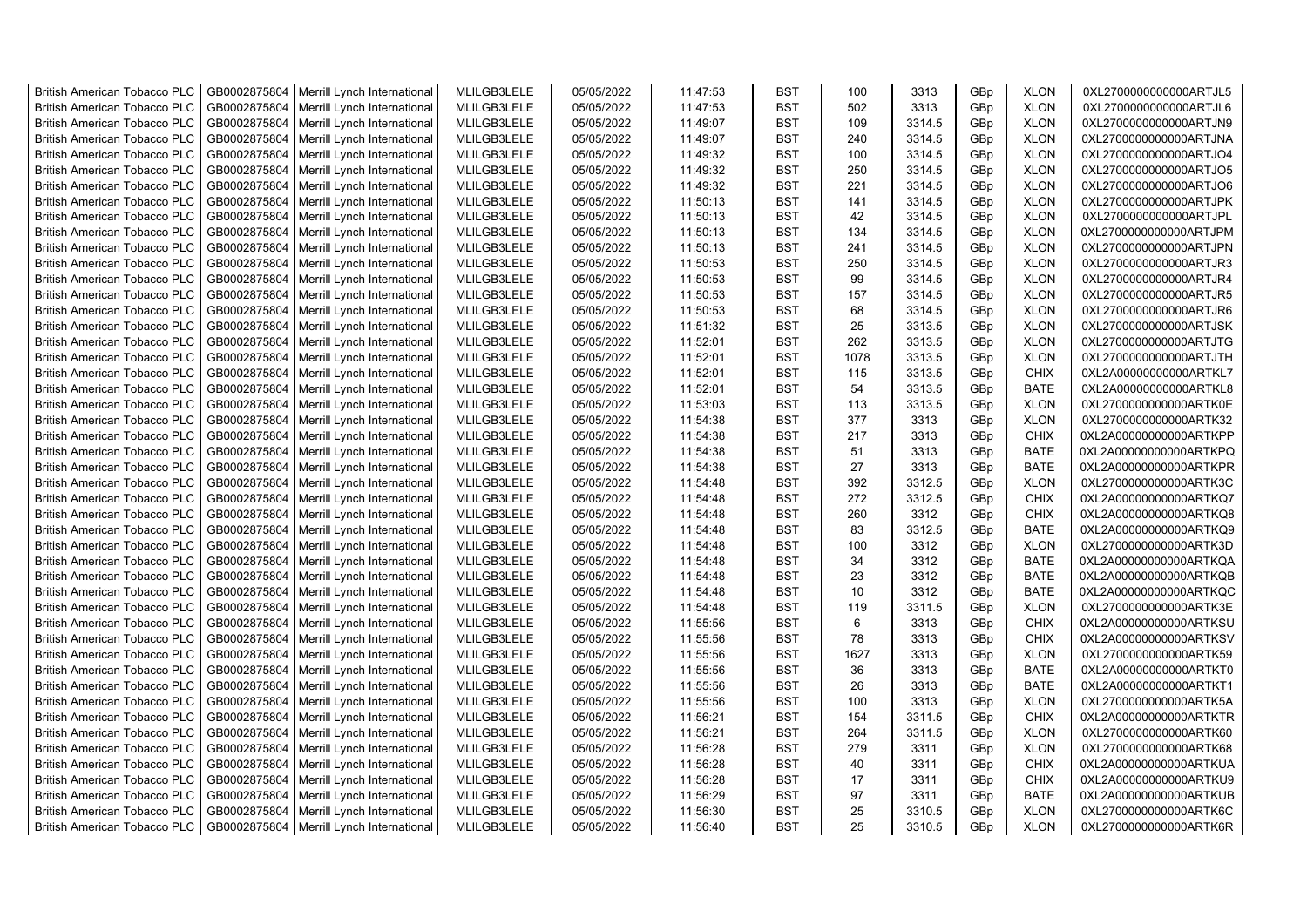| <b>British American Tobacco PLC</b> | GB0002875804 | Merrill Lynch International | MLILGB3LELE | 05/05/2022 | 11:56:46 | <b>BST</b> | 2   | 3310.5 | GBp             | <b>XLON</b> | 0XL2700000000000ARTK6U |
|-------------------------------------|--------------|-----------------------------|-------------|------------|----------|------------|-----|--------|-----------------|-------------|------------------------|
| <b>British American Tobacco PLC</b> | GB0002875804 | Merrill Lynch International | MLILGB3LELE | 05/05/2022 | 11:56:47 | <b>BST</b> | 26  | 3310.5 | GBp             | <b>XLON</b> | 0XL2700000000000ARTK70 |
| <b>British American Tobacco PLC</b> | GB0002875804 | Merrill Lynch International | MLILGB3LELE | 05/05/2022 | 11:56:47 | <b>BST</b> | 25  | 3310.5 | GBp             | <b>XLON</b> | 0XL2700000000000ARTK73 |
| <b>British American Tobacco PLC</b> | GB0002875804 | Merrill Lynch International | MLILGB3LELE | 05/05/2022 | 11:56:49 | <b>BST</b> | 22  | 3310.5 | GBp             | <b>XLON</b> | 0XL2700000000000ARTK78 |
| <b>British American Tobacco PLC</b> | GB0002875804 | Merrill Lynch International | MLILGB3LELE | 05/05/2022 | 11:56:50 | <b>BST</b> | 12  | 3310.5 | GBp             | <b>CHIX</b> | 0XL2A00000000000ARTKVM |
| <b>British American Tobacco PLC</b> | GB0002875804 | Merrill Lynch International | MLILGB3LELE | 05/05/2022 | 11:56:59 | <b>BST</b> | 59  | 3310.5 | GBp             | <b>CHIX</b> | 0XL2A00000000000ARTKVO |
| British American Tobacco PLC        | GB0002875804 | Merrill Lynch International | MLILGB3LELE | 05/05/2022 | 11:57:26 | <b>BST</b> | 15  | 3311   | GBp             | <b>XLON</b> | 0XL2700000000000ARTK9I |
| <b>British American Tobacco PLC</b> | GB0002875804 | Merrill Lynch International | MLILGB3LELE | 05/05/2022 | 11:57:26 | <b>BST</b> | 250 | 3311   | GBp             | <b>XLON</b> | 0XL2700000000000ARTK9J |
| <b>British American Tobacco PLC</b> | GB0002875804 | Merrill Lynch International | MLILGB3LELE | 05/05/2022 | 11:57:26 | <b>BST</b> | 91  | 3311   | GBp             | <b>XLON</b> | 0XL2700000000000ARTK9K |
| <b>British American Tobacco PLC</b> | GB0002875804 | Merrill Lynch International | MLILGB3LELE | 05/05/2022 | 11:57:26 | <b>BST</b> | 35  | 3311   | GBp             | <b>XLON</b> | 0XL2700000000000ARTK9L |
| <b>British American Tobacco PLC</b> | GB0002875804 | Merrill Lynch International | MLILGB3LELE | 05/05/2022 | 11:57:26 | <b>BST</b> | 360 | 3310   | GBp             | <b>XLON</b> | 0XL2700000000000ARTK9M |
| <b>British American Tobacco PLC</b> | GB0002875804 | Merrill Lynch International | MLILGB3LELE | 05/05/2022 | 11:57:26 | <b>BST</b> | 18  | 3310   | GBp             | <b>BATE</b> | 0XL2A00000000000ARTL1B |
| <b>British American Tobacco PLC</b> | GB0002875804 | Merrill Lynch International | MLILGB3LELE | 05/05/2022 | 11:57:40 | <b>BST</b> | 25  | 3309   | GBp             | <b>CHIX</b> | 0XL2A00000000000ARTL35 |
| <b>British American Tobacco PLC</b> | GB0002875804 | Merrill Lynch International | MLILGB3LELE | 05/05/2022 | 11:57:40 | <b>BST</b> | 47  | 3309.5 | GBp             | <b>CHIX</b> | 0XL2A00000000000ARTL36 |
| <b>British American Tobacco PLC</b> | GB0002875804 | Merrill Lynch International | MLILGB3LELE | 05/05/2022 | 11:57:40 | <b>BST</b> | 19  | 3309.5 | GBp             | <b>BATE</b> | 0XL2A00000000000ARTL37 |
| <b>British American Tobacco PLC</b> | GB0002875804 | Merrill Lynch International | MLILGB3LELE | 05/05/2022 | 11:59:39 | <b>BST</b> | 99  | 3309   | GBp             | <b>CHIX</b> | 0XL2A00000000000ARTL7K |
| British American Tobacco PLC        | GB0002875804 | Merrill Lynch International | MLILGB3LELE | 05/05/2022 | 11:59:39 | <b>BST</b> | 88  | 3309   | GBp             | <b>XLON</b> | 0XL2700000000000ARTKE0 |
| <b>British American Tobacco PLC</b> | GB0002875804 | Merrill Lynch International | MLILGB3LELE | 05/05/2022 | 11:59:39 | <b>BST</b> | 22  | 3309   | GBp             | <b>BATE</b> | 0XL2A00000000000ARTL7M |
| <b>British American Tobacco PLC</b> | GB0002875804 | Merrill Lynch International | MLILGB3LELE | 05/05/2022 | 11:59:39 | <b>BST</b> | 12  | 3309   | GBp             | <b>BATE</b> | 0XL2A00000000000ARTL7N |
| <b>British American Tobacco PLC</b> | GB0002875804 | Merrill Lynch International | MLILGB3LELE | 05/05/2022 | 11:59:39 | <b>BST</b> | 62  | 3308.5 | GBp             | <b>XLON</b> | 0XL2700000000000ARTKE1 |
| <b>British American Tobacco PLC</b> | GB0002875804 | Merrill Lynch International | MLILGB3LELE | 05/05/2022 | 11:59:39 | <b>BST</b> | 58  | 3308.5 | GBp             | <b>XLON</b> | 0XL2700000000000ARTKE2 |
| <b>British American Tobacco PLC</b> | GB0002875804 | Merrill Lynch International | MLILGB3LELE | 05/05/2022 | 11:59:39 | <b>BST</b> | 43  | 3308.5 | GBp             | <b>CHIX</b> | 0XL2A00000000000ARTL7O |
| <b>British American Tobacco PLC</b> | GB0002875804 | Merrill Lynch International | MLILGB3LELE | 05/05/2022 | 11:59:39 | <b>BST</b> | 102 | 3307.5 | GBp             | <b>CHIX</b> | 0XL2A00000000000ARTL7R |
| <b>British American Tobacco PLC</b> | GB0002875804 | Merrill Lynch International | MLILGB3LELE | 05/05/2022 | 11:59:42 | <b>BST</b> | 57  | 3307.5 | GBp             | <b>CHIX</b> | 0XL2A00000000000ARTL82 |
| <b>British American Tobacco PLC</b> | GB0002875804 | Merrill Lynch International | MLILGB3LELE | 05/05/2022 | 11:59:59 | <b>BST</b> | 73  | 3307   | GBp             | <b>XLON</b> | 0XL2700000000000ARTKEQ |
| <b>British American Tobacco PLC</b> | GB0002875804 | Merrill Lynch International | MLILGB3LELE | 05/05/2022 | 11:59:59 | <b>BST</b> | 39  | 3307   | GBp             | <b>CHIX</b> | 0XL2A00000000000ARTL90 |
| <b>British American Tobacco PLC</b> | GB0002875804 | Merrill Lynch International | MLILGB3LELE | 05/05/2022 | 12:00:03 | <b>BST</b> | 36  | 3309   | GBp             | <b>CHIX</b> | 0XL2A00000000000ARTL9L |
| <b>British American Tobacco PLC</b> | GB0002875804 | Merrill Lynch International | MLILGB3LELE | 05/05/2022 | 12:00:04 | <b>BST</b> | 131 | 3307   | GBp             | <b>XLON</b> | 0XL2700000000000ARTKFU |
| <b>British American Tobacco PLC</b> | GB0002875804 | Merrill Lynch International | MLILGB3LELE | 05/05/2022 | 12:00:04 | <b>BST</b> | 39  | 3307   | GBp             | <b>CHIX</b> | 0XL2A00000000000ARTL9T |
| <b>British American Tobacco PLC</b> | GB0002875804 | Merrill Lynch International | MLILGB3LELE | 05/05/2022 | 12:00:05 | <b>BST</b> | 26  | 3306   | GBp             | <b>BATE</b> | 0XL2A00000000000ARTL9U |
| <b>British American Tobacco PLC</b> | GB0002875804 | Merrill Lynch International | MLILGB3LELE | 05/05/2022 | 12:00:05 | <b>BST</b> | 14  | 3306   | GBp             | <b>CHIX</b> | 0XL2A00000000000ARTL9V |
| <b>British American Tobacco PLC</b> | GB0002875804 | Merrill Lynch International | MLILGB3LELE | 05/05/2022 | 12:00:05 | <b>BST</b> | 42  | 3304.5 | GBp             | <b>BATE</b> | 0XL2A00000000000ARTLA1 |
| <b>British American Tobacco PLC</b> | GB0002875804 | Merrill Lynch International | MLILGB3LELE | 05/05/2022 | 12:00:05 | <b>BST</b> | 40  | 3305   | GBp             | <b>BATE</b> | 0XL2A00000000000ARTLA2 |
| <b>British American Tobacco PLC</b> | GB0002875804 | Merrill Lynch International | MLILGB3LELE | 05/05/2022 | 12:00:05 | <b>BST</b> | 65  | 3304   | GBp             | <b>BATE</b> | 0XL2A00000000000ARTLA8 |
| <b>British American Tobacco PLC</b> | GB0002875804 | Merrill Lynch International | MLILGB3LELE | 05/05/2022 | 12:00:10 | <b>BST</b> | 12  | 3303   | GBp             | <b>CHIX</b> | 0XL2A00000000000ARTLB2 |
| <b>British American Tobacco PLC</b> | GB0002875804 | Merrill Lynch International | MLILGB3LELE | 05/05/2022 | 12:00:21 | <b>BST</b> | 12  | 3305   | GBp             | <b>CHIX</b> | 0XL2A00000000000ARTLCB |
| <b>British American Tobacco PLC</b> | GB0002875804 | Merrill Lynch International | MLILGB3LELE | 05/05/2022 | 12:00:21 | <b>BST</b> | 15  | 3305.5 | GBp             | <b>CHIX</b> | 0XL2A00000000000ARTLCC |
| <b>British American Tobacco PLC</b> | GB0002875804 | Merrill Lynch International | MLILGB3LELE | 05/05/2022 | 12:00:24 | <b>BST</b> | 29  | 3304.5 | GBp             | <b>BATE</b> | 0XL2A00000000000ARTLCS |
| <b>British American Tobacco PLC</b> | GB0002875804 | Merrill Lynch International | MLILGB3LELE | 05/05/2022 | 12:00:24 | <b>BST</b> | 30  | 3304   | GBp             | <b>BATE</b> | 0XL2A00000000000ARTLCT |
| <b>British American Tobacco PLC</b> | GB0002875804 | Merrill Lynch International | MLILGB3LELE | 05/05/2022 | 12:00:24 | <b>BST</b> | 22  | 3303.5 | GBp             | <b>BATE</b> | 0XL2A00000000000ARTLCU |
| <b>British American Tobacco PLC</b> | GB0002875804 | Merrill Lynch International | MLILGB3LELE | 05/05/2022 | 12:01:33 | <b>BST</b> | 60  | 3314   | GBp             | <b>CHIX</b> | 0XL2A00000000000ARTLFI |
| <b>British American Tobacco PLC</b> | GB0002875804 | Merrill Lynch International | MLILGB3LELE | 05/05/2022 | 12:01:33 | <b>BST</b> | 45  | 3314   | GBp             | <b>BATE</b> | 0XL2A00000000000ARTLFJ |
| <b>British American Tobacco PLC</b> | GB0002875804 | Merrill Lynch International | MLILGB3LELE | 05/05/2022 | 12:01:33 | <b>BST</b> | 76  | 3313.5 | GBp             | <b>BATE</b> | 0XL2A00000000000ARTLFK |
| <b>British American Tobacco PLC</b> | GB0002875804 | Merrill Lynch International | MLILGB3LELE | 05/05/2022 | 12:01:33 | <b>BST</b> | 65  | 3313   | GBp             | <b>BATE</b> | 0XL2A00000000000ARTLFL |
| <b>British American Tobacco PLC</b> | GB0002875804 | Merrill Lynch International | MLILGB3LELE | 05/05/2022 | 12:01:33 | <b>BST</b> | 26  | 3312.5 | GBp             | <b>CHIX</b> | 0XL2A00000000000ARTLFM |
| <b>British American Tobacco PLC</b> | GB0002875804 | Merrill Lynch International | MLILGB3LELE | 05/05/2022 | 12:01:40 | <b>BST</b> | 21  | 3312.5 | GBp             | <b>CHIX</b> | 0XL2A00000000000ARTLFN |
| <b>British American Tobacco PLC</b> | GB0002875804 | Merrill Lynch International | MLILGB3LELE | 05/05/2022 | 12:01:41 | <b>BST</b> | 19  | 3311.5 | GBp             | <b>XLON</b> | 0XL2700000000000ARTKLF |
| <b>British American Tobacco PLC</b> | GB0002875804 | Merrill Lynch International | MLILGB3LELE | 05/05/2022 | 12:01:46 | <b>BST</b> | 25  | 3312.5 | GB <sub>p</sub> | <b>XLON</b> | 0XL2700000000000ARTKLJ |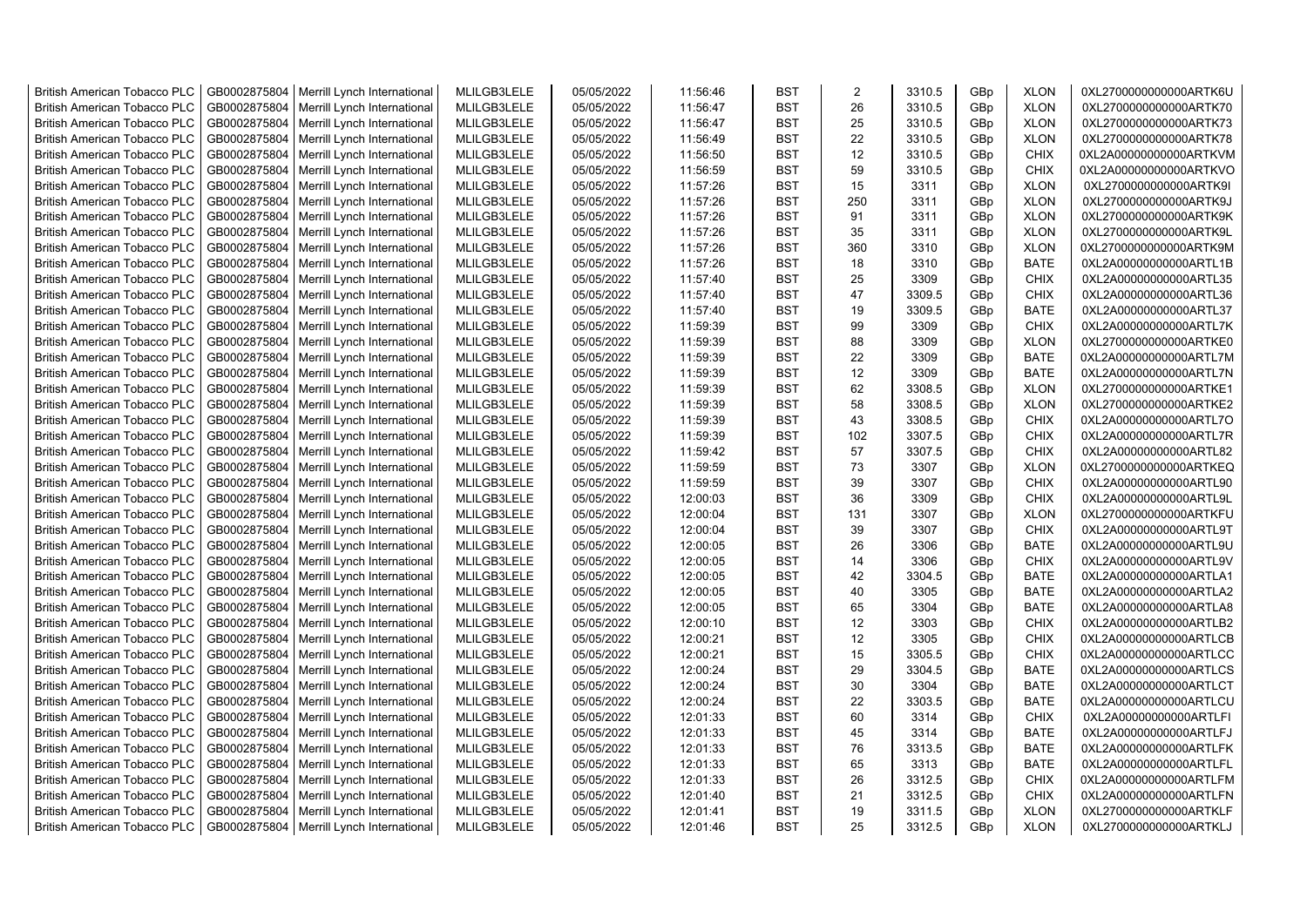| <b>British American Tobacco PLC</b> | GB0002875804 | Merrill Lynch International                                | MLILGB3LELE | 05/05/2022               | 12:01:46 | <b>BST</b> | 26  | 3312.5 | GBp             | <b>XLON</b> | 0XL2700000000000ARTKLL |
|-------------------------------------|--------------|------------------------------------------------------------|-------------|--------------------------|----------|------------|-----|--------|-----------------|-------------|------------------------|
| <b>British American Tobacco PLC</b> | GB0002875804 | Merrill Lynch International                                | MLILGB3LELE | 05/05/2022               | 12:01:48 | <b>BST</b> | 26  | 3312.5 | GBp             | <b>XLON</b> | 0XL2700000000000ARTKLN |
| <b>British American Tobacco PLC</b> | GB0002875804 | Merrill Lynch International                                | MLILGB3LELE | 05/05/2022               | 12:01:54 | <b>BST</b> | 531 | 3312.5 | GBp             | <b>XLON</b> | 0XL2700000000000ARTKLS |
| <b>British American Tobacco PLC</b> | GB0002875804 | Merrill Lynch International                                | MLILGB3LELE | 05/05/2022               | 12:01:54 | <b>BST</b> | 116 | 3312.5 | GBp             | <b>XLON</b> | 0XL2700000000000ARTKLU |
| <b>British American Tobacco PLC</b> | GB0002875804 | Merrill Lynch International                                | MLILGB3LELE | 05/05/2022               | 12:01:55 | <b>BST</b> | 13  | 3312   | GBp             | <b>XLON</b> | 0XL2700000000000ARTKLV |
| <b>British American Tobacco PLC</b> | GB0002875804 | Merrill Lynch International                                | MLILGB3LELE | 05/05/2022               | 12:01:55 | <b>BST</b> | 52  | 3312   | GBp             | <b>XLON</b> | 0XL2700000000000ARTKM0 |
| British American Tobacco PLC        | GB0002875804 | Merrill Lynch International                                | MLILGB3LELE | 05/05/2022               | 12:01:55 | <b>BST</b> | 63  | 3312   | GBp             | <b>XLON</b> | 0XL2700000000000ARTKM1 |
| <b>British American Tobacco PLC</b> | GB0002875804 | Merrill Lynch International                                | MLILGB3LELE | 05/05/2022               | 12:01:55 | <b>BST</b> | 50  | 3312   | GBp             | <b>XLON</b> | 0XL2700000000000ARTKM2 |
| <b>British American Tobacco PLC</b> | GB0002875804 | Merrill Lynch International                                | MLILGB3LELE | 05/05/2022               | 12:01:55 | <b>BST</b> | 338 | 3312   | GBp             | <b>XLON</b> | 0XL2700000000000ARTKM3 |
| <b>British American Tobacco PLC</b> | GB0002875804 | Merrill Lynch International                                | MLILGB3LELE | 05/05/2022               | 12:01:57 | <b>BST</b> | 25  | 3311.5 | GBp             | <b>CHIX</b> | 0XL2A00000000000ARTLGA |
| <b>British American Tobacco PLC</b> | GB0002875804 | Merrill Lynch International                                | MLILGB3LELE | 05/05/2022               | 12:01:58 | <b>BST</b> | 26  | 3311.5 | GBp             | <b>CHIX</b> | 0XL2A00000000000ARTLGB |
| <b>British American Tobacco PLC</b> | GB0002875804 | Merrill Lynch International                                | MLILGB3LELE | 05/05/2022               | 12:01:58 | <b>BST</b> | 73  | 3311.5 | GBp             | <b>BATE</b> | 0XL2A00000000000ARTLGC |
| <b>British American Tobacco PLC</b> | GB0002875804 | Merrill Lynch International                                | MLILGB3LELE | 05/05/2022               | 12:01:59 | <b>BST</b> | 94  | 3311   | GBp             | <b>XLON</b> | 0XL2700000000000ARTKM5 |
| <b>British American Tobacco PLC</b> | GB0002875804 | Merrill Lynch International                                | MLILGB3LELE | 05/05/2022               | 12:01:59 | <b>BST</b> | 34  | 3311   | GBp             | <b>BATE</b> | 0XL2A00000000000ARTLGF |
| <b>British American Tobacco PLC</b> | GB0002875804 | Merrill Lynch International                                | MLILGB3LELE | 05/05/2022               | 12:01:59 | <b>BST</b> | 24  | 3311   | GBp             | <b>CHIX</b> | 0XL2A00000000000ARTLGG |
| British American Tobacco PLC        | GB0002875804 | Merrill Lynch International                                | MLILGB3LELE | 05/05/2022               | 12:02:00 | <b>BST</b> | 52  | 3310.5 | GBp             | <b>BATE</b> | 0XL2A00000000000ARTLGL |
| British American Tobacco PLC        | GB0002875804 | Merrill Lynch International                                | MLILGB3LELE | 05/05/2022               | 12:02:07 | <b>BST</b> | 19  | 3310   | GBp             | <b>CHIX</b> | 0XL2A00000000000ARTLGT |
| <b>British American Tobacco PLC</b> | GB0002875804 | Merrill Lynch International                                | MLILGB3LELE | 05/05/2022               | 12:02:07 | <b>BST</b> | 103 | 3310   | GBp             | <b>XLON</b> | 0XL2700000000000ARTKN2 |
| <b>British American Tobacco PLC</b> | GB0002875804 | Merrill Lynch International                                | MLILGB3LELE | 05/05/2022               | 12:02:07 | <b>BST</b> | 13  | 3310   | GBp             | <b>BATE</b> | 0XL2A00000000000ARTLGU |
| <b>British American Tobacco PLC</b> | GB0002875804 | Merrill Lynch International                                | MLILGB3LELE | 05/05/2022               | 12:02:07 | <b>BST</b> | 9   | 3310   | GBp             | <b>CHIX</b> | 0XL2A00000000000ARTLH0 |
| <b>British American Tobacco PLC</b> | GB0002875804 | Merrill Lynch International                                | MLILGB3LELE | 05/05/2022               | 12:02:07 | <b>BST</b> | 21  | 3310   | GBp             | <b>BATE</b> | 0XL2A00000000000ARTLGV |
| <b>British American Tobacco PLC</b> | GB0002875804 | Merrill Lynch International                                | MLILGB3LELE | 05/05/2022               | 12:02:49 | <b>BST</b> | 8   | 3310   | GBp             | <b>XLON</b> | 0XL2700000000000ARTKP1 |
| <b>British American Tobacco PLC</b> | GB0002875804 | Merrill Lynch International                                | MLILGB3LELE | 05/05/2022               | 12:03:24 | <b>BST</b> | 154 | 3313   | GBp             | <b>XLON</b> | 0XL2700000000000ARTKQI |
| <b>British American Tobacco PLC</b> | GB0002875804 | Merrill Lynch International                                | MLILGB3LELE | 05/05/2022               | 12:03:24 | <b>BST</b> | 63  | 3313   | GBp             | <b>CHIX</b> | 0XL2A00000000000ARTLL3 |
| <b>British American Tobacco PLC</b> | GB0002875804 | Merrill Lynch International                                | MLILGB3LELE | 05/05/2022               | 12:03:24 | <b>BST</b> | 224 | 3312.5 | GBp             | <b>XLON</b> | 0XL2700000000000ARTKQJ |
| <b>British American Tobacco PLC</b> | GB0002875804 | Merrill Lynch International                                | MLILGB3LELE | 05/05/2022               | 12:03:26 | <b>BST</b> | 60  | 3311.5 | GBp             | <b>CHIX</b> | 0XL2A00000000000ARTLL8 |
| <b>British American Tobacco PLC</b> | GB0002875804 | Merrill Lynch International                                | MLILGB3LELE | 05/05/2022               | 12:03:26 | <b>BST</b> | 149 | 3311.5 | GBp             | <b>XLON</b> | 0XL2700000000000ARTKQN |
| <b>British American Tobacco PLC</b> | GB0002875804 | Merrill Lynch International                                | MLILGB3LELE | 05/05/2022               | 12:03:47 | <b>BST</b> | 213 | 3313.5 | GBp             | <b>XLON</b> | 0XL2700000000000ARTKRJ |
| <b>British American Tobacco PLC</b> | GB0002875804 | Merrill Lynch International                                | MLILGB3LELE | 05/05/2022               | 12:03:47 | <b>BST</b> | 41  | 3313   | GBp             | <b>CHIX</b> | 0XL2A00000000000ARTLMH |
| <b>British American Tobacco PLC</b> | GB0002875804 | Merrill Lynch International                                | MLILGB3LELE | 05/05/2022               | 12:04:39 | <b>BST</b> | 250 | 3317.5 | GBp             | <b>XLON</b> | 0XL2700000000000ARTKTF |
| <b>British American Tobacco PLC</b> | GB0002875804 | Merrill Lynch International                                | MLILGB3LELE | 05/05/2022               | 12:04:40 | <b>BST</b> | 156 | 3316.5 | GBp             | <b>XLON</b> | 0XL2700000000000ARTKTG |
| <b>British American Tobacco PLC</b> | GB0002875804 | Merrill Lynch International                                | MLILGB3LELE | 05/05/2022               | 12:04:40 | <b>BST</b> | 67  | 3316   | GBp             | <b>XLON</b> | 0XL2700000000000ARTKTH |
| <b>British American Tobacco PLC</b> | GB0002875804 | Merrill Lynch International                                | MLILGB3LELE | 05/05/2022               | 12:04:40 | <b>BST</b> | 84  | 3316   | GBp             | <b>XLON</b> | 0XL2700000000000ARTKTI |
| <b>British American Tobacco PLC</b> | GB0002875804 | Merrill Lynch International                                | MLILGB3LELE | 05/05/2022               | 12:04:40 | <b>BST</b> | 105 | 3316   | GBp             | <b>XLON</b> | 0XL2700000000000ARTKTJ |
| <b>British American Tobacco PLC</b> | GB0002875804 | Merrill Lynch International                                | MLILGB3LELE | 05/05/2022               | 12:04:41 | <b>BST</b> | 149 | 3316.5 | GBp             | <b>XLON</b> | 0XL2700000000000ARTKTK |
| British American Tobacco PLC        | GB0002875804 | Merrill Lynch International                                | MLILGB3LELE | 05/05/2022               | 12:04:41 | <b>BST</b> | 316 | 3316.5 | GBp             | <b>XLON</b> | 0XL2700000000000ARTKTL |
| <b>British American Tobacco PLC</b> | GB0002875804 | Merrill Lynch International                                | MLILGB3LELE | 05/05/2022               | 12:04:47 | <b>BST</b> | 49  | 3315.5 | GBp             | <b>CHIX</b> | 0XL2A00000000000ARTLOP |
| <b>British American Tobacco PLC</b> | GB0002875804 | Merrill Lynch International                                | MLILGB3LELE | 05/05/2022               | 12:05:03 | <b>BST</b> | 258 | 3316.5 | GBp             | <b>XLON</b> | 0XL2700000000000ARTKUN |
| <b>British American Tobacco PLC</b> | GB0002875804 | Merrill Lynch International                                | MLILGB3LELE | 05/05/2022               | 12:05:03 | <b>BST</b> | 68  | 3316.5 | GBp             | <b>CHIX</b> | 0XL2A00000000000ARTLOU |
| <b>British American Tobacco PLC</b> | GB0002875804 | Merrill Lynch International                                | MLILGB3LELE | 05/05/2022               | 12:05:30 | <b>BST</b> | 252 | 3318   | GBp             | <b>XLON</b> | 0XL2700000000000ARTL0H |
| <b>British American Tobacco PLC</b> | GB0002875804 | Merrill Lynch International                                | MLILGB3LELE | 05/05/2022               | 12:05:30 | <b>BST</b> | 69  | 3318   | GBp             | <b>CHIX</b> | 0XL2A00000000000ARTLPT |
| <b>British American Tobacco PLC</b> | GB0002875804 | Merrill Lynch International                                | MLILGB3LELE | 05/05/2022               | 12:05:30 | <b>BST</b> | 11  | 3317.5 | GBp             | <b>BATE</b> | 0XL2A00000000000ARTLPU |
| <b>British American Tobacco PLC</b> | GB0002875804 | Merrill Lynch International                                | MLILGB3LELE | 05/05/2022               | 12:05:30 | <b>BST</b> | 18  | 3317.5 | GBp             | <b>BATE</b> | 0XL2A00000000000ARTLPV |
| <b>British American Tobacco PLC</b> | GB0002875804 | Merrill Lynch International                                | MLILGB3LELE | 05/05/2022               | 12:05:41 | <b>BST</b> | 54  | 3319.5 | GBp             | <b>CHIX</b> | 0XL2A00000000000ARTLQ6 |
| <b>British American Tobacco PLC</b> | GB0002875804 | Merrill Lynch International                                | MLILGB3LELE | 05/05/2022               | 12:05:41 | <b>BST</b> | 205 | 3319.5 | GBp             | <b>XLON</b> | 0XL2700000000000ARTL0N |
| <b>British American Tobacco PLC</b> | GB0002875804 |                                                            | MLILGB3LELE |                          | 12:05:52 | <b>BST</b> | 220 | 3322   | GBp             | <b>XLON</b> | 0XL2700000000000ARTL12 |
| <b>British American Tobacco PLC</b> | GB0002875804 | Merrill Lynch International<br>Merrill Lynch International | MLILGB3LELE | 05/05/2022<br>05/05/2022 | 12:05:53 | <b>BST</b> | 36  | 3322   | GBp             | <b>CHIX</b> | 0XL2A00000000000ARTLQH |
|                                     |              |                                                            |             |                          | 12:05:57 | <b>BST</b> | 103 | 3322   | GB <sub>p</sub> | <b>XLON</b> |                        |
| <b>British American Tobacco PLC</b> | GB0002875804 | Merrill Lynch International                                | MLILGB3LELE | 05/05/2022               |          |            |     |        |                 |             | 0XL2700000000000ARTL18 |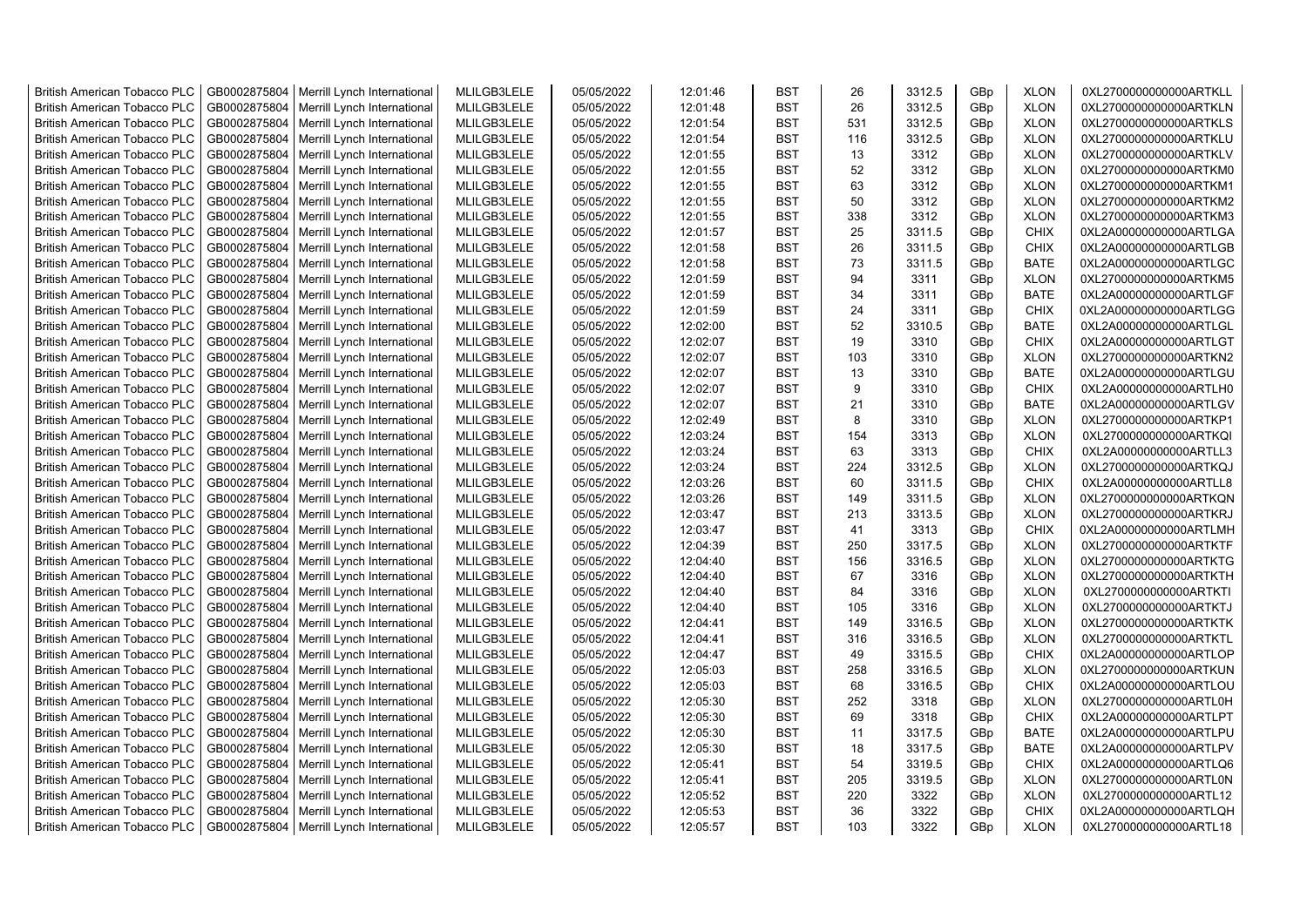| <b>British American Tobacco PLC</b> | GB0002875804 | Merrill Lynch International | MLILGB3LELE | 05/05/2022 | 12:05:57 | <b>BST</b>               | 38        | 3322   | GBp             | <b>CHIX</b> | 0XL2A00000000000ARTLQK |
|-------------------------------------|--------------|-----------------------------|-------------|------------|----------|--------------------------|-----------|--------|-----------------|-------------|------------------------|
| <b>British American Tobacco PLC</b> | GB0002875804 | Merrill Lynch International | MLILGB3LELE | 05/05/2022 | 12:06:06 | <b>BST</b>               | 179       | 3322   | GBp             | <b>XLON</b> | 0XL2700000000000ARTL1H |
| <b>British American Tobacco PLC</b> | GB0002875804 | Merrill Lynch International | MLILGB3LELE | 05/05/2022 | 12:06:08 | <b>BST</b>               | 81        | 3322   | GBp             | <b>BATE</b> | 0XL2A00000000000ARTLQU |
| <b>British American Tobacco PLC</b> | GB0002875804 | Merrill Lynch International | MLILGB3LELE | 05/05/2022 | 12:06:14 | <b>BST</b>               | 35        | 3322   | GBp             | <b>CHIX</b> | 0XL2A00000000000ARTLR4 |
| British American Tobacco PLC        | GB0002875804 | Merrill Lynch International | MLILGB3LELE | 05/05/2022 | 12:06:23 | <b>BST</b>               | 21        | 3322   | GBp             | <b>CHIX</b> | 0XL2A00000000000ARTLRC |
| <b>British American Tobacco PLC</b> | GB0002875804 | Merrill Lynch International | MLILGB3LELE | 05/05/2022 | 12:06:23 | <b>BST</b>               | 11        | 3321   | GBp             | <b>BATE</b> | 0XL2A00000000000ARTLRD |
| <b>British American Tobacco PLC</b> | GB0002875804 | Merrill Lynch International | MLILGB3LELE | 05/05/2022 | 12:06:23 | <b>BST</b>               | 209       | 3321   | GBp             | <b>BATE</b> | 0XL2A00000000000ARTLRE |
| <b>British American Tobacco PLC</b> | GB0002875804 | Merrill Lynch International | MLILGB3LELE | 05/05/2022 | 12:06:23 | <b>BST</b>               | 140       | 3321.5 | GBp             | <b>XLON</b> | 0XL2700000000000ARTL23 |
| <b>British American Tobacco PLC</b> | GB0002875804 | Merrill Lynch International | MLILGB3LELE | 05/05/2022 | 12:07:02 | <b>BST</b>               | 293       | 3322.5 | GBp             | <b>XLON</b> | 0XL2700000000000ARTL3J |
| British American Tobacco PLC        | GB0002875804 | Merrill Lynch International | MLILGB3LELE | 05/05/2022 | 12:07:03 | <b>BST</b>               | 29        | 3322   | GBp             | <b>XLON</b> | 0XL2700000000000ARTL3L |
| <b>British American Tobacco PLC</b> | GB0002875804 | Merrill Lynch International | MLILGB3LELE | 05/05/2022 | 12:07:03 | <b>BST</b>               | 25        | 3322   | GBp             | <b>XLON</b> | 0XL2700000000000ARTL3M |
| British American Tobacco PLC        | GB0002875804 | Merrill Lynch International | MLILGB3LELE | 05/05/2022 | 12:07:03 | <b>BST</b>               | 15        | 3322   | GBp             | <b>BATE</b> | 0XL2A00000000000ARTLSU |
| <b>British American Tobacco PLC</b> | GB0002875804 | Merrill Lynch International | MLILGB3LELE | 05/05/2022 | 12:07:03 | <b>BST</b>               | 18        | 3322   | GB <sub>p</sub> | <b>CHIX</b> | 0XL2A00000000000ARTLSV |
| <b>British American Tobacco PLC</b> | GB0002875804 | Merrill Lynch International | MLILGB3LELE | 05/05/2022 | 12:07:07 | <b>BST</b>               | 13        | 3322   | GBp             | <b>CHIX</b> | 0XL2A00000000000ARTLT9 |
| <b>British American Tobacco PLC</b> | GB0002875804 | Merrill Lynch International | MLILGB3LELE | 05/05/2022 | 12:07:07 | <b>BST</b>               | 53        | 3322   | GBp             | <b>BATE</b> | 0XL2A00000000000ARTLTA |
| <b>British American Tobacco PLC</b> | GB0002875804 | Merrill Lynch International | MLILGB3LELE | 05/05/2022 | 12:07:07 | <b>BST</b>               | 19        | 3322   | GBp             | <b>CHIX</b> | 0XL2A00000000000ARTLTB |
| <b>British American Tobacco PLC</b> | GB0002875804 | Merrill Lynch International | MLILGB3LELE | 05/05/2022 | 12:07:07 | <b>BST</b>               | 22        | 3322   | GBp             | <b>XLON</b> | 0XL2700000000000ARTL3S |
| <b>British American Tobacco PLC</b> | GB0002875804 | Merrill Lynch International | MLILGB3LELE | 05/05/2022 | 12:07:07 | <b>BST</b>               | 220       | 3321   | GBp             | <b>XLON</b> | 0XL2700000000000ARTL3T |
| British American Tobacco PLC        | GB0002875804 | Merrill Lynch International | MLILGB3LELE | 05/05/2022 | 12:07:24 | <b>BST</b>               | 40        | 3320.5 | GBp             | <b>BATE</b> | 0XL2A00000000000ARTLTS |
| <b>British American Tobacco PLC</b> | GB0002875804 | Merrill Lynch International | MLILGB3LELE | 05/05/2022 | 12:07:24 | <b>BST</b>               | 45        | 3320.5 | GBp             | <b>CHIX</b> | 0XL2A00000000000ARTLTT |
| <b>British American Tobacco PLC</b> | GB0002875804 | Merrill Lynch International | MLILGB3LELE | 05/05/2022 | 12:07:24 | <b>BST</b>               | 110       | 3320.5 | GBp             | <b>XLON</b> | 0XL2700000000000ARTL4C |
| <b>British American Tobacco PLC</b> | GB0002875804 | Merrill Lynch International | MLILGB3LELE | 05/05/2022 | 12:07:24 | <b>BST</b>               | 272       | 3320   | GBp             | <b>XLON</b> | 0XL2700000000000ARTL4D |
| <b>British American Tobacco PLC</b> | GB0002875804 |                             | MLILGB3LELE | 05/05/2022 | 12:07:24 | <b>BST</b>               | 18        | 3319.5 | GBp             | <b>BATE</b> |                        |
|                                     |              | Merrill Lynch International |             |            |          |                          |           |        |                 |             | 0XL2A00000000000ARTLTU |
| <b>British American Tobacco PLC</b> | GB0002875804 | Merrill Lynch International | MLILGB3LELE | 05/05/2022 | 12:09:12 | <b>BST</b>               | 14        | 3323.5 | GBp             | <b>BATE</b> | 0XL2A00000000000ARTM25 |
| <b>British American Tobacco PLC</b> | GB0002875804 | Merrill Lynch International | MLILGB3LELE | 05/05/2022 | 12:09:12 | <b>BST</b><br><b>BST</b> | 18<br>230 | 3323.5 | GBp             | <b>BATE</b> | 0XL2A00000000000ARTM26 |
| British American Tobacco PLC        | GB0002875804 | Merrill Lynch International | MLILGB3LELE | 05/05/2022 | 12:09:13 |                          |           | 3324   | GBp             | <b>XLON</b> | 0XL2700000000000ARTL93 |
| British American Tobacco PLC        | GB0002875804 | Merrill Lynch International | MLILGB3LELE | 05/05/2022 | 12:09:14 | <b>BST</b>               | 52        | 3324   | GBp             | <b>XLON</b> | 0XL2700000000000ARTL94 |
| British American Tobacco PLC        | GB0002875804 | Merrill Lynch International | MLILGB3LELE | 05/05/2022 | 12:09:17 | <b>BST</b>               | 250       | 3324   | GBp             | <b>XLON</b> | 0XL2700000000000ARTL9H |
| <b>British American Tobacco PLC</b> | GB0002875804 | Merrill Lynch International | MLILGB3LELE | 05/05/2022 | 12:09:17 | <b>BST</b>               | 200       | 3324   | GBp             | <b>XLON</b> | 0XL2700000000000ARTL9I |
| <b>British American Tobacco PLC</b> | GB0002875804 | Merrill Lynch International | MLILGB3LELE | 05/05/2022 | 12:09:17 | <b>BST</b>               | 149       | 3324   | GBp             | <b>XLON</b> | 0XL2700000000000ARTL9J |
| <b>British American Tobacco PLC</b> | GB0002875804 | Merrill Lynch International | MLILGB3LELE | 05/05/2022 | 12:09:34 | <b>BST</b>               | 200       | 3326   | GBp             | <b>XLON</b> | 0XL2700000000000ARTLAB |
| <b>British American Tobacco PLC</b> | GB0002875804 | Merrill Lynch International | MLILGB3LELE | 05/05/2022 | 12:09:42 | <b>BST</b>               | 76        | 3326   | GBp             | <b>XLON</b> | 0XL2700000000000ARTLAU |
| <b>British American Tobacco PLC</b> | GB0002875804 | Merrill Lynch International | MLILGB3LELE | 05/05/2022 | 12:09:42 | <b>BST</b>               | 456       | 3326   | GBp             | <b>XLON</b> | 0XL2700000000000ARTLAV |
| <b>British American Tobacco PLC</b> | GB0002875804 | Merrill Lynch International | MLILGB3LELE | 05/05/2022 | 12:10:31 | <b>BST</b>               | 290       | 3327.5 | GBp             | <b>XLON</b> | 0XL2700000000000ARTLDE |
| British American Tobacco PLC        | GB0002875804 | Merrill Lynch International | MLILGB3LELE | 05/05/2022 | 12:10:31 | <b>BST</b>               | 78        | 3327.5 | GBp             | <b>XLON</b> | 0XL2700000000000ARTLDF |
| <b>British American Tobacco PLC</b> | GB0002875804 | Merrill Lynch International | MLILGB3LELE | 05/05/2022 | 12:10:32 | <b>BST</b>               | 197       | 3329   | GBp             | <b>CHIX</b> | 0XL2A00000000000ARTM5S |
| British American Tobacco PLC        | GB0002875804 | Merrill Lynch International | MLILGB3LELE | 05/05/2022 | 12:10:37 | <b>BST</b>               | 22        | 3328   | GBp             | <b>CHIX</b> | 0XL2A00000000000ARTM5V |
| <b>British American Tobacco PLC</b> | GB0002875804 | Merrill Lynch International | MLILGB3LELE | 05/05/2022 | 12:10:37 | <b>BST</b>               | 189       | 3328.5 | GBp             | <b>BATE</b> | 0XL2A00000000000ARTM60 |
| <b>British American Tobacco PLC</b> | GB0002875804 | Merrill Lynch International | MLILGB3LELE | 05/05/2022 | 12:10:37 | <b>BST</b>               | 119       | 3328   | GBp             | <b>CHIX</b> | 0XL2A00000000000ARTM61 |
| <b>British American Tobacco PLC</b> | GB0002875804 | Merrill Lynch International | MLILGB3LELE | 05/05/2022 | 12:10:37 | <b>BST</b>               | 415       | 3328.5 | GBp             | <b>XLON</b> | 0XL2700000000000ARTLDL |
| <b>British American Tobacco PLC</b> | GB0002875804 | Merrill Lynch International | MLILGB3LELE | 05/05/2022 | 12:10:40 | <b>BST</b>               | 202       | 3327.5 | GBp             | <b>BATE</b> | 0XL2A00000000000ARTM64 |
| <b>British American Tobacco PLC</b> | GB0002875804 | Merrill Lynch International | MLILGB3LELE | 05/05/2022 | 12:12:30 | <b>BST</b>               | 250       | 3330.5 | GBp             | <b>XLON</b> | 0XL2700000000000ARTLGR |
| British American Tobacco PLC        | GB0002875804 | Merrill Lynch International | MLILGB3LELE | 05/05/2022 | 12:12:42 | <b>BST</b>               | 78        | 3330.5 | GBp             | <b>XLON</b> | 0XL2700000000000ARTLH2 |
| British American Tobacco PLC        | GB0002875804 | Merrill Lynch International | MLILGB3LELE | 05/05/2022 | 12:12:46 | <b>BST</b>               | 103       | 3330.5 | GBp             | <b>XLON</b> | 0XL2700000000000ARTLH4 |
| <b>British American Tobacco PLC</b> | GB0002875804 | Merrill Lynch International | MLILGB3LELE | 05/05/2022 | 12:12:51 | <b>BST</b>               | 78        | 3330.5 | GBp             | <b>XLON</b> | 0XL2700000000000ARTLHC |
| <b>British American Tobacco PLC</b> | GB0002875804 | Merrill Lynch International | MLILGB3LELE | 05/05/2022 | 12:12:52 | <b>BST</b>               | 114       | 3331   | GBp             | <b>XLON</b> | 0XL2700000000000ARTLHF |
| <b>British American Tobacco PLC</b> | GB0002875804 | Merrill Lynch International | MLILGB3LELE | 05/05/2022 | 12:12:52 | <b>BST</b>               | 149       | 3331   | GB <sub>p</sub> | <b>XLON</b> | 0XL2700000000000ARTLHE |
| <b>British American Tobacco PLC</b> | GB0002875804 | Merrill Lynch International | MLILGB3LELE | 05/05/2022 | 12:12:52 | <b>BST</b>               | 127       | 3331   | GBp             | <b>XLON</b> | 0XL2700000000000ARTLHG |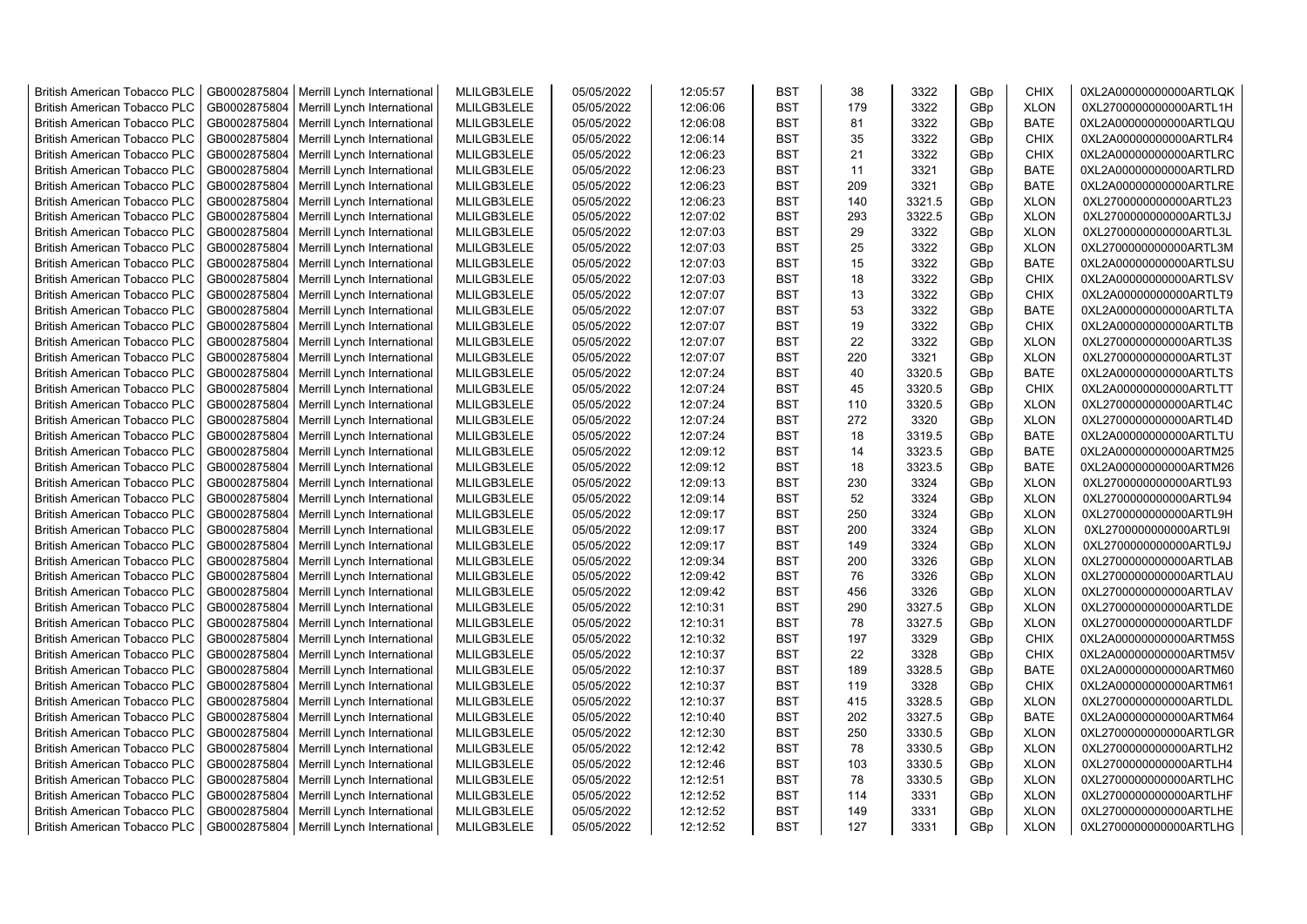| <b>British American Tobacco PLC</b> | GB0002875804 | Merrill Lynch International | MLILGB3LELE | 05/05/2022 | 12:12:58 | <b>BST</b>               | 119            | 3331             | GBp             | <b>XLON</b>                | 0XL2700000000000ARTLHS |
|-------------------------------------|--------------|-----------------------------|-------------|------------|----------|--------------------------|----------------|------------------|-----------------|----------------------------|------------------------|
| <b>British American Tobacco PLC</b> | GB0002875804 | Merrill Lynch International | MLILGB3LELE | 05/05/2022 | 12:13:17 | <b>BST</b>               | 250            | 3331.5           | GBp             | <b>XLON</b>                | 0XL2700000000000ARTLIB |
| <b>British American Tobacco PLC</b> | GB0002875804 | Merrill Lynch International | MLILGB3LELE | 05/05/2022 | 12:13:25 | <b>BST</b>               | 250            | 3331.5           | GBp             | <b>XLON</b>                | 0XL2700000000000ARTLIM |
| <b>British American Tobacco PLC</b> | GB0002875804 | Merrill Lynch International | MLILGB3LELE | 05/05/2022 | 12:13:25 | <b>BST</b>               | 43             | 3331.5           | GBp             | <b>XLON</b>                | 0XL2700000000000ARTLIN |
| <b>British American Tobacco PLC</b> | GB0002875804 | Merrill Lynch International | MLILGB3LELE | 05/05/2022 | 12:13:27 | <b>BST</b>               | 296            | 3330.5           | GB <sub>p</sub> | <b>CHIX</b>                | 0XL2A00000000000ARTMB6 |
| <b>British American Tobacco PLC</b> | GB0002875804 | Merrill Lynch International | MLILGB3LELE | 05/05/2022 | 12:13:27 | <b>BST</b>               | 125            | 3330             | GBp             | <b>XLON</b>                | 0XL2700000000000ARTLIS |
| <b>British American Tobacco PLC</b> | GB0002875804 | Merrill Lynch International | MLILGB3LELE | 05/05/2022 | 12:13:32 | <b>BST</b>               | 279            | 3330             | GBp             | <b>XLON</b>                | 0XL2700000000000ARTLJE |
| <b>British American Tobacco PLC</b> | GB0002875804 | Merrill Lynch International | MLILGB3LELE | 05/05/2022 | 12:13:32 | <b>BST</b>               | 151            | 3330             | GBp             | <b>CHIX</b>                | 0XL2A00000000000ARTMBE |
| <b>British American Tobacco PLC</b> | GB0002875804 | Merrill Lynch International | MLILGB3LELE | 05/05/2022 | 12:13:32 | <b>BST</b>               | 238            | 3330             | GBp             | <b>XLON</b>                | 0XL2700000000000ARTLJF |
| <b>British American Tobacco PLC</b> | GB0002875804 |                             | MLILGB3LELE | 05/05/2022 | 12:13:42 | <b>BST</b>               | 55             | 3331             | GBp             | <b>CHIX</b>                | 0XL2A00000000000ARTMBU |
|                                     |              | Merrill Lynch International | MLILGB3LELE | 05/05/2022 |          |                          | $\overline{7}$ |                  |                 |                            |                        |
| <b>British American Tobacco PLC</b> | GB0002875804 | Merrill Lynch International |             |            | 12:14:17 | <b>BST</b><br><b>BST</b> |                | 3331.5<br>3331.5 | GBp             | <b>XLON</b><br><b>XLON</b> | 0XL2700000000000ARTLKS |
| <b>British American Tobacco PLC</b> | GB0002875804 | Merrill Lynch International | MLILGB3LELE | 05/05/2022 | 12:14:17 |                          | 619            |                  | GBp             |                            | 0XL2700000000000ARTLKT |
| <b>British American Tobacco PLC</b> | GB0002875804 | Merrill Lynch International | MLILGB3LELE | 05/05/2022 | 12:15:18 | <b>BST</b>               | 133            | 3332.5           | GBp             | <b>BATE</b>                | 0XL2A00000000000ARTMFC |
| <b>British American Tobacco PLC</b> | GB0002875804 | Merrill Lynch International | MLILGB3LELE | 05/05/2022 | 12:15:18 | <b>BST</b>               | 50             | 3332.5           | GBp             | <b>BATE</b>                | 0XL2A00000000000ARTMFD |
| <b>British American Tobacco PLC</b> | GB0002875804 | Merrill Lynch International | MLILGB3LELE | 05/05/2022 | 12:15:18 | <b>BST</b>               | 35             | 3331             | GBp             | <b>CHIX</b>                | 0XL2A00000000000ARTMFE |
| <b>British American Tobacco PLC</b> | GB0002875804 | Merrill Lynch International | MLILGB3LELE | 05/05/2022 | 12:15:18 | <b>BST</b>               | 100            | 3332.5           | GBp             | <b>BATE</b>                | 0XL2A00000000000ARTMFF |
| <b>British American Tobacco PLC</b> | GB0002875804 | Merrill Lynch International | MLILGB3LELE | 05/05/2022 | 12:15:37 | <b>BST</b>               | 75             | 3331             | GBp             | <b>BATE</b>                | 0XL2A00000000000ARTMG0 |
| <b>British American Tobacco PLC</b> | GB0002875804 | Merrill Lynch International | MLILGB3LELE | 05/05/2022 | 12:15:37 | <b>BST</b>               | 141            | 3331             | GBp             | <b>XLON</b>                | 0XL2700000000000ARTLNA |
| <b>British American Tobacco PLC</b> | GB0002875804 | Merrill Lynch International | MLILGB3LELE | 05/05/2022 | 12:15:37 | <b>BST</b>               | 1114           | 3331             | GBp             | <b>XLON</b>                | 0XL2700000000000ARTLNB |
| <b>British American Tobacco PLC</b> | GB0002875804 | Merrill Lynch International | MLILGB3LELE | 05/05/2022 | 12:15:37 | <b>BST</b>               | 113            | 3331             | GBp             | <b>CHIX</b>                | 0XL2A00000000000ARTMG1 |
| <b>British American Tobacco PLC</b> | GB0002875804 | Merrill Lynch International | MLILGB3LELE | 05/05/2022 | 12:15:37 | <b>BST</b>               | 271            | 3330.5           | GBp             | <b>BATE</b>                | 0XL2A00000000000ARTMG3 |
| <b>British American Tobacco PLC</b> | GB0002875804 | Merrill Lynch International | MLILGB3LELE | 05/05/2022 | 12:15:37 | <b>BST</b>               | 457            | 3330.5           | GB <sub>p</sub> | <b>BATE</b>                | 0XL2A00000000000ARTMG2 |
| <b>British American Tobacco PLC</b> | GB0002875804 | Merrill Lynch International | MLILGB3LELE | 05/05/2022 | 12:15:44 | <b>BST</b>               | 77             | 3330             | GBp             | <b>BATE</b>                | 0XL2A00000000000ARTMG9 |
| <b>British American Tobacco PLC</b> | GB0002875804 | Merrill Lynch International | MLILGB3LELE | 05/05/2022 | 12:16:07 | <b>BST</b>               | 250            | 3331             | GBp             | <b>XLON</b>                | 0XL2700000000000ARTLOE |
| <b>British American Tobacco PLC</b> | GB0002875804 | Merrill Lynch International | MLILGB3LELE | 05/05/2022 | 12:16:07 | <b>BST</b>               | 149            | 3331             | GBp             | <b>XLON</b>                | 0XL2700000000000ARTLOF |
| <b>British American Tobacco PLC</b> | GB0002875804 | Merrill Lynch International | MLILGB3LELE | 05/05/2022 | 12:16:07 | <b>BST</b>               | 148            | 3331             | GBp             | <b>XLON</b>                | 0XL2700000000000ARTLOG |
| <b>British American Tobacco PLC</b> | GB0002875804 | Merrill Lynch International | MLILGB3LELE | 05/05/2022 | 12:16:07 | <b>BST</b>               | 38             | 3331             | GBp             | <b>XLON</b>                | 0XL2700000000000ARTLOH |
| <b>British American Tobacco PLC</b> | GB0002875804 | Merrill Lynch International | MLILGB3LELE | 05/05/2022 | 12:16:29 | <b>BST</b>               | 14             | 3329.5           | GBp             | <b>XLON</b>                | 0XL2700000000000ARTLP8 |
| <b>British American Tobacco PLC</b> | GB0002875804 | Merrill Lynch International | MLILGB3LELE | 05/05/2022 | 12:16:29 | <b>BST</b>               | 628            | 3329.5           | GBp             | <b>XLON</b>                | 0XL2700000000000ARTLP9 |
| <b>British American Tobacco PLC</b> | GB0002875804 | Merrill Lynch International | MLILGB3LELE | 05/05/2022 | 12:16:29 | <b>BST</b>               | 103            | 3329.5           | GBp             | <b>BATE</b>                | 0XL2A00000000000ARTMHI |
| <b>British American Tobacco PLC</b> | GB0002875804 | Merrill Lynch International | MLILGB3LELE | 05/05/2022 | 12:16:29 | <b>BST</b>               | 130            | 3329.5           | GBp             | <b>CHIX</b>                | 0XL2A00000000000ARTMHH |
| <b>British American Tobacco PLC</b> | GB0002875804 | Merrill Lynch International | MLILGB3LELE | 05/05/2022 | 12:16:29 | <b>BST</b>               | 77             | 3329             | GBp             | <b>BATE</b>                | 0XL2A00000000000ARTMHJ |
| <b>British American Tobacco PLC</b> | GB0002875804 | Merrill Lynch International | MLILGB3LELE | 05/05/2022 | 12:16:29 | <b>BST</b>               | 42             | 3329             | GBp             | <b>CHIX</b>                | 0XL2A00000000000ARTMHK |
| <b>British American Tobacco PLC</b> | GB0002875804 | Merrill Lynch International | MLILGB3LELE | 05/05/2022 | 12:16:58 | <b>BST</b>               | 76             | 3330.5           | GBp             | <b>XLON</b>                | 0XL2700000000000ARTLQ0 |
| <b>British American Tobacco PLC</b> | GB0002875804 | Merrill Lynch International | MLILGB3LELE | 05/05/2022 | 12:16:58 | <b>BST</b>               | 63             | 3330.5           | GBp             | <b>CHIX</b>                | 0XL2A00000000000ARTMI9 |
| <b>British American Tobacco PLC</b> | GB0002875804 | Merrill Lynch International | MLILGB3LELE | 05/05/2022 | 12:16:58 | <b>BST</b>               | 64             | 3330.5           | GBp             | <b>XLON</b>                | 0XL2700000000000ARTLQ1 |
| <b>British American Tobacco PLC</b> | GB0002875804 | Merrill Lynch International | MLILGB3LELE | 05/05/2022 | 12:16:58 | <b>BST</b>               | 46             | 3330             | GBp             | <b>BATE</b>                | 0XL2A00000000000ARTMIA |
| <b>British American Tobacco PLC</b> | GB0002875804 | Merrill Lynch International | MLILGB3LELE | 05/05/2022 | 12:16:59 | <b>BST</b>               | 77             | 3329             | GBp             | <b>BATE</b>                | 0XL2A00000000000ARTMIB |
| <b>British American Tobacco PLC</b> | GB0002875804 | Merrill Lynch International | MLILGB3LELE | 05/05/2022 | 12:17:41 | <b>BST</b>               | 33             | 3329.5           | GB <sub>p</sub> | <b>BATE</b>                | 0XL2A00000000000ARTMJC |
| <b>British American Tobacco PLC</b> | GB0002875804 | Merrill Lynch International | MLILGB3LELE | 05/05/2022 | 12:17:41 | <b>BST</b>               | 26             | 3329.5           | GBp             | <b>BATE</b>                | 0XL2A00000000000ARTMJD |
| <b>British American Tobacco PLC</b> | GB0002875804 | Merrill Lynch International | MLILGB3LELE | 05/05/2022 | 12:18:18 | <b>BST</b>               | 269            | 3329             | GBp             | <b>XLON</b>                | 0XL2700000000000ARTLSD |
| <b>British American Tobacco PLC</b> | GB0002875804 | Merrill Lynch International | MLILGB3LELE | 05/05/2022 | 12:18:18 | <b>BST</b>               | 148            | 3329.5           | GBp             | <b>XLON</b>                | 0XL2700000000000ARTLSE |
| <b>British American Tobacco PLC</b> | GB0002875804 | Merrill Lynch International | MLILGB3LELE | 05/05/2022 | 12:18:18 | <b>BST</b>               | 74             | 3329             | GBp             | <b>CHIX</b>                | 0XL2A00000000000ARTMK5 |
| <b>British American Tobacco PLC</b> | GB0002875804 | Merrill Lynch International | MLILGB3LELE | 05/05/2022 | 12:18:18 | <b>BST</b>               | 149            | 3329.5           | GBp             | <b>XLON</b>                | 0XL2700000000000ARTLSF |
| <b>British American Tobacco PLC</b> | GB0002875804 | Merrill Lynch International | MLILGB3LELE | 05/05/2022 | 12:18:18 | <b>BST</b>               | 153            | 3329.5           | GBp             | <b>XLON</b>                | 0XL2700000000000ARTLSG |
| <b>British American Tobacco PLC</b> | GB0002875804 | Merrill Lynch International | MLILGB3LELE | 05/05/2022 | 12:18:18 | <b>BST</b>               | 134            | 3329.5           | GBp             | <b>XLON</b>                | 0XL2700000000000ARTLSH |
| <b>British American Tobacco PLC</b> | GB0002875804 | Merrill Lynch International | MLILGB3LELE | 05/05/2022 | 12:18:27 | <b>BST</b>               | 228            | 3328.5           | GBp             | <b>XLON</b>                | 0XL2700000000000ARTLSQ |
| <b>British American Tobacco PLC</b> | GB0002875804 | Merrill Lynch International | MLILGB3LELE | 05/05/2022 | 12:18:28 | <b>BST</b>               | 49             | 3328.5           | GBp             | <b>XLON</b>                | 0XL2700000000000ARTLSU |
|                                     |              |                             |             |            |          |                          |                |                  |                 |                            |                        |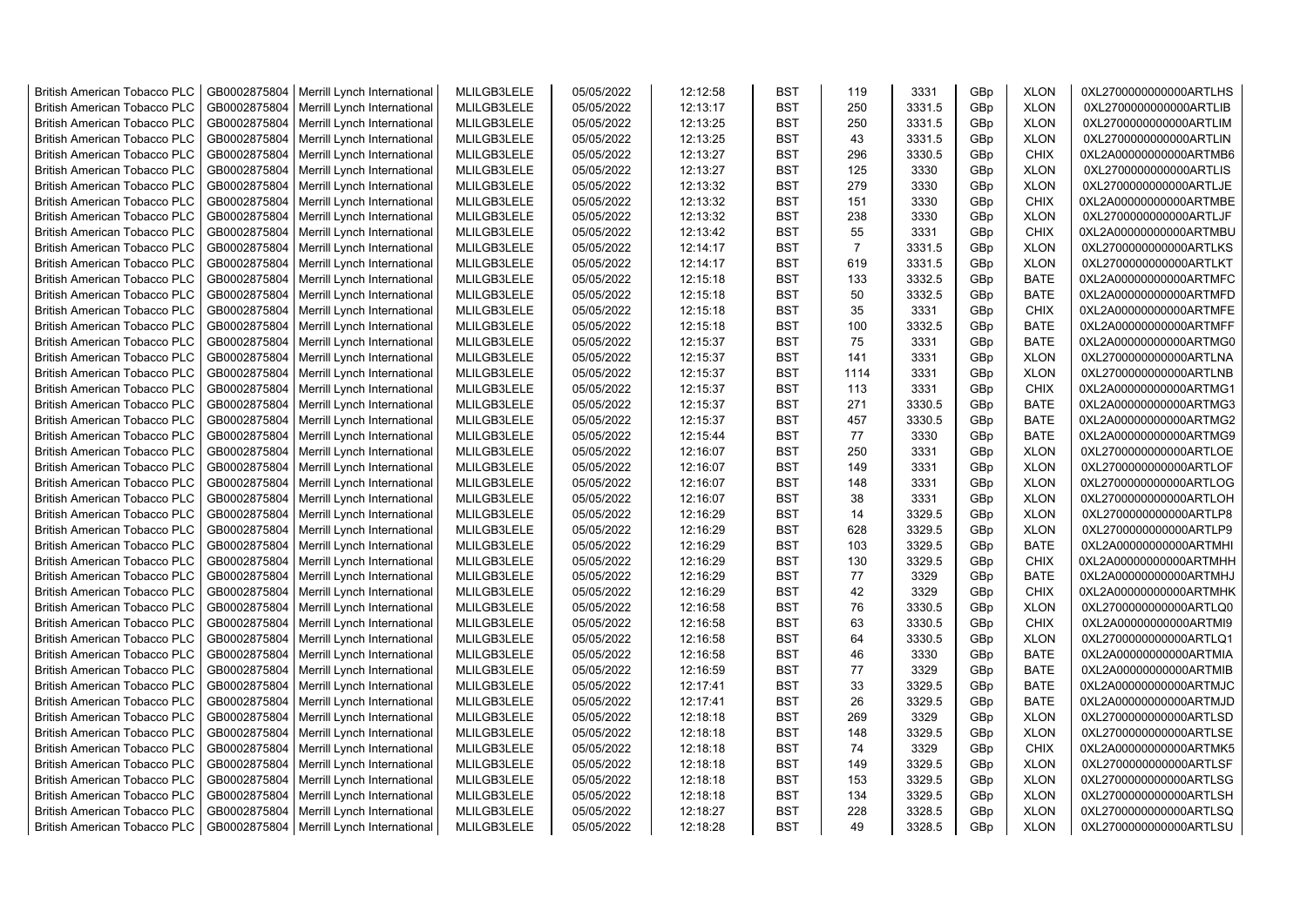| <b>British American Tobacco PLC</b>                                 | GB0002875804 | Merrill Lynch International | MLILGB3LELE                | 05/05/2022 | 12:18:29 | <b>BST</b> | 14         | 3328   | GBp             | <b>CHIX</b> | 0XL2A00000000000ARTMKF |
|---------------------------------------------------------------------|--------------|-----------------------------|----------------------------|------------|----------|------------|------------|--------|-----------------|-------------|------------------------|
| <b>British American Tobacco PLC</b>                                 | GB0002875804 | Merrill Lynch International | MLILGB3LELE                | 05/05/2022 | 12:18:29 | <b>BST</b> | 414        | 3328   | GBp             | <b>XLON</b> | 0XL2700000000000ARTLSV |
| <b>British American Tobacco PLC</b>                                 | GB0002875804 | Merrill Lynch International | MLILGB3LELE                | 05/05/2022 | 12:18:29 | <b>BST</b> | 21         | 3328   | GBp             | <b>CHIX</b> | 0XL2A00000000000ARTMKG |
| <b>British American Tobacco PLC</b>                                 | GB0002875804 | Merrill Lynch International | MLILGB3LELE                | 05/05/2022 | 12:18:29 | <b>BST</b> | 71         | 3328   | GBp             | <b>CHIX</b> | 0XL2A00000000000ARTMKH |
| <b>British American Tobacco PLC</b>                                 | GB0002875804 | Merrill Lynch International | MLILGB3LELE                | 05/05/2022 | 12:18:29 | <b>BST</b> | 71         | 3328   | GBp             | <b>BATE</b> | 0XL2A00000000000ARTMKI |
| <b>British American Tobacco PLC</b>                                 | GB0002875804 | Merrill Lynch International | MLILGB3LELE                | 05/05/2022 | 12:18:31 | <b>BST</b> | 42         | 3327.5 | GBp             | CHIX        | 0XL2A00000000000ARTMKK |
| <b>British American Tobacco PLC</b>                                 | GB0002875804 | Merrill Lynch International | MLILGB3LELE                | 05/05/2022 | 12:18:31 | <b>BST</b> | 166        | 3327.5 | GBp             | <b>XLON</b> | 0XL2700000000000ARTLT1 |
| <b>British American Tobacco PLC</b>                                 | GB0002875804 |                             | MLILGB3LELE                | 05/05/2022 |          | BST        | 18         | 3327.5 |                 | <b>CHIX</b> |                        |
|                                                                     |              | Merrill Lynch International |                            |            | 12:18:31 |            | 48         |        | GBp             |             | 0XL2A00000000000ARTMKL |
| <b>British American Tobacco PLC</b>                                 | GB0002875804 | Merrill Lynch International | MLILGB3LELE                | 05/05/2022 | 12:18:31 | BST        |            | 3327.5 | GBp             | <b>BATE</b> | 0XL2A00000000000ARTMKM |
| British American Tobacco PLC                                        | GB0002875804 | Merrill Lynch International | MLILGB3LELE                | 05/05/2022 | 12:18:31 | <b>BST</b> | 33         | 3327   | GBp             | <b>BATE</b> | 0XL2A00000000000ARTMKN |
| <b>British American Tobacco PLC</b>                                 | GB0002875804 | Merrill Lynch International | MLILGB3LELE                | 05/05/2022 | 12:18:31 | <b>BST</b> | 68         | 3327   | GBp             | <b>CHIX</b> | 0XL2A00000000000ARTMKO |
| British American Tobacco PLC                                        | GB0002875804 | Merrill Lynch International | MLILGB3LELE                | 05/05/2022 | 12:18:32 | <b>BST</b> | 30         | 3326.5 | GBp             | <b>BATE</b> | 0XL2A00000000000ARTMKP |
| <b>British American Tobacco PLC</b>                                 | GB0002875804 | Merrill Lynch International | MLILGB3LELE                | 05/05/2022 | 12:18:36 | <b>BST</b> | 94         | 3326   | GBp             | <b>XLON</b> | 0XL2700000000000ARTLT7 |
| <b>British American Tobacco PLC</b>                                 | GB0002875804 | Merrill Lynch International | MLILGB3LELE                | 05/05/2022 | 12:18:36 | <b>BST</b> | 14         | 3326   | GBp             | <b>CHIX</b> | 0XL2A00000000000ARTMKU |
| <b>British American Tobacco PLC</b>                                 | GB0002875804 | Merrill Lynch International | MLILGB3LELE                | 05/05/2022 | 12:18:36 | <b>BST</b> | 13         | 3326   | GBp             | <b>BATE</b> | 0XL2A00000000000ARTMKV |
| <b>British American Tobacco PLC</b>                                 | GB0002875804 | Merrill Lynch International | MLILGB3LELE                | 05/05/2022 | 12:18:57 | <b>BST</b> | 125        | 3326   | GBp             | <b>XLON</b> | 0XL2700000000000ARTLTS |
| <b>British American Tobacco PLC</b>                                 | GB0002875804 | Merrill Lynch International | MLILGB3LELE                | 05/05/2022 | 12:19:30 | <b>BST</b> | 51         | 3327.5 | GBp             | <b>CHIX</b> | 0XL2A00000000000ARTMMD |
| <b>British American Tobacco PLC</b>                                 | GB0002875804 | Merrill Lynch International | MLILGB3LELE                | 05/05/2022 | 12:19:55 | <b>BST</b> | 177        | 3326   | GBp             | <b>XLON</b> | 0XL2700000000000ARTLUU |
| <b>British American Tobacco PLC</b>                                 | GB0002875804 | Merrill Lynch International | MLILGB3LELE                | 05/05/2022 | 12:19:55 | <b>BST</b> | 64         | 3326   | GBp             | <b>XLON</b> | 0XL2700000000000ARTLUV |
| <b>British American Tobacco PLC</b>                                 | GB0002875804 | Merrill Lynch International | MLILGB3LELE                | 05/05/2022 | 12:19:55 | <b>BST</b> | 23         | 3326   | GBp             | CHIX        | 0XL2A00000000000ARTMN5 |
| <b>British American Tobacco PLC</b>                                 | GB0002875804 | Merrill Lynch International | MLILGB3LELE                | 05/05/2022 | 12:20:19 | <b>BST</b> | 73         | 3326   | GBp             | <b>XLON</b> | 0XL2700000000000ARTLVK |
| <b>British American Tobacco PLC</b>                                 | GB0002875804 | Merrill Lynch International | MLILGB3LELE                | 05/05/2022 | 12:20:19 | <b>BST</b> | 149        | 3326   | GBp             | <b>XLON</b> | 0XL2700000000000ARTLVL |
| <b>British American Tobacco PLC</b>                                 | GB0002875804 | Merrill Lynch International | MLILGB3LELE                | 05/05/2022 | 12:20:36 | <b>BST</b> | 280        | 3326.5 | GBp             | <b>XLON</b> | 0XL2700000000000ARTM0I |
| <b>British American Tobacco PLC</b>                                 | GB0002875804 | Merrill Lynch International | MLILGB3LELE                | 05/05/2022 | 12:20:36 | <b>BST</b> | 113        | 3326.5 | GBp             | <b>XLON</b> | 0XL2700000000000ARTM0H |
| <b>British American Tobacco PLC</b>                                 | GB0002875804 | Merrill Lynch International | MLILGB3LELE                | 05/05/2022 | 12:20:36 | BST        | 202        | 3326.5 | GBp             | <b>XLON</b> | 0XL2700000000000ARTM0J |
| British American Tobacco PLC                                        | GB0002875804 | Merrill Lynch International | MLILGB3LELE                | 05/05/2022 | 12:22:07 | <b>BST</b> | 161        | 3330   | GBp             | <b>CHIX</b> | 0XL2A00000000000ARTMTD |
| British American Tobacco PLC                                        | GB0002875804 | Merrill Lynch International | MLILGB3LELE                | 05/05/2022 | 12:23:01 | <b>BST</b> | 250        | 3329.5 | GBp             | <b>XLON</b> | 0XL2700000000000ARTM65 |
| British American Tobacco PLC                                        | GB0002875804 | Merrill Lynch International | MLILGB3LELE                | 05/05/2022 | 12:23:01 | <b>BST</b> | 148        | 3329.5 | GBp             | <b>XLON</b> | 0XL2700000000000ARTM66 |
| <b>British American Tobacco PLC</b>                                 | GB0002875804 | Merrill Lynch International | MLILGB3LELE                | 05/05/2022 | 12:23:01 | <b>BST</b> | 149        | 3329.5 | GBp             | <b>XLON</b> | 0XL2700000000000ARTM67 |
| <b>British American Tobacco PLC</b>                                 | GB0002875804 | Merrill Lynch International | MLILGB3LELE                | 05/05/2022 | 12:23:02 | <b>BST</b> | 275        | 3328.5 | GBp             | <b>XLON</b> | 0XL2700000000000ARTM68 |
| <b>British American Tobacco PLC</b>                                 | GB0002875804 | Merrill Lynch International | MLILGB3LELE                | 05/05/2022 | 12:23:39 | <b>BST</b> | 185        | 3330.5 | GBp             | <b>CHIX</b> | 0XL2A00000000000ARTMVT |
| <b>British American Tobacco PLC</b>                                 | GB0002875804 | Merrill Lynch International | MLILGB3LELE                | 05/05/2022 | 12:23:52 | <b>BST</b> | 28         | 3331   | GBp             | <b>BATE</b> | 0XL2A00000000000ARTN0I |
| <b>British American Tobacco PLC</b>                                 | GB0002875804 | Merrill Lynch International | MLILGB3LELE                | 05/05/2022 | 12:24:23 | <b>BST</b> | 75         | 3331   | GBp             | <b>CHIX</b> | 0XL2A00000000000ARTN1O |
| <b>British American Tobacco PLC</b>                                 | GB0002875804 | Merrill Lynch International | MLILGB3LELE                | 05/05/2022 | 12:24:23 | <b>BST</b> | 70         | 3331   | GBp             | <b>CHIX</b> | 0XL2A00000000000ARTN1P |
| <b>British American Tobacco PLC</b>                                 | GB0002875804 | Merrill Lynch International | MLILGB3LELE                | 05/05/2022 | 12:24:25 | <b>BST</b> | 38         | 3330.5 | GBp             | <b>XLON</b> | 0XL2700000000000ARTM8T |
| <b>British American Tobacco PLC</b>                                 | GB0002875804 | Merrill Lynch International | MLILGB3LELE                | 05/05/2022 | 12:24:25 | <b>BST</b> | 13         | 3330.5 | GBp             | <b>BATE</b> | 0XL2A00000000000ARTN1U |
| <b>British American Tobacco PLC</b>                                 | GB0002875804 | Merrill Lynch International | MLILGB3LELE                | 05/05/2022 | 12:24:46 | <b>BST</b> | 320        | 3330.5 | GBp             | <b>XLON</b> | 0XL2700000000000ARTM9F |
| <b>British American Tobacco PLC</b>                                 | GB0002875804 | Merrill Lynch International | MLILGB3LELE                | 05/05/2022 | 12:24:46 | BST        | 87         | 3331   | GBp             | <b>CHIX</b> | 0XL2A00000000000ARTN2F |
| <b>British American Tobacco PLC</b>                                 | GB0002875804 | Merrill Lynch International | MLILGB3LELE                | 05/05/2022 | 12:24:46 | <b>BST</b> | 28         | 3330.5 | GBp             | <b>XLON</b> | 0XL2700000000000ARTM9G |
| <b>British American Tobacco PLC</b>                                 | GB0002875804 | Merrill Lynch International | MLILGB3LELE                | 05/05/2022 | 12:24:46 | <b>BST</b> | 182        | 3330.5 | GBp             | <b>XLON</b> | 0XL2700000000000ARTM9H |
| British American Tobacco PLC                                        | GB0002875804 | Merrill Lynch International | MLILGB3LELE                | 05/05/2022 | 12:25:22 | <b>BST</b> | 150        | 3332.5 | GBp             | <b>XLON</b> | 0XL2700000000000ARTMBD |
| <b>British American Tobacco PLC</b>                                 | GB0002875804 | Merrill Lynch International | MLILGB3LELE                | 05/05/2022 | 12:25:22 | <b>BST</b> | 149        | 3332.5 | GBp             | <b>XLON</b> | 0XL2700000000000ARTMBE |
| British American Tobacco PLC                                        | GB0002875804 | Merrill Lynch International | MLILGB3LELE                | 05/05/2022 | 12:25:22 | <b>BST</b> | 148        | 3332.5 | GBp             | <b>XLON</b> | 0XL2700000000000ARTMBF |
|                                                                     | GB0002875804 |                             | MLILGB3LELE                | 05/05/2022 | 12:25:22 | <b>BST</b> |            | 3332.5 | GBp             | <b>XLON</b> | 0XL2700000000000ARTMBG |
| British American Tobacco PLC<br><b>British American Tobacco PLC</b> | GB0002875804 | Merrill Lynch International | MLILGB3LELE                | 05/05/2022 | 12:25:22 | <b>BST</b> | 150<br>250 | 3332.5 | GBp             | <b>XLON</b> | 0XL2700000000000ARTMBH |
| <b>British American Tobacco PLC</b>                                 | GB0002875804 | Merrill Lynch International |                            |            | 12:25:24 | <b>BST</b> | 270        | 3332.5 | GBp             | <b>XLON</b> | 0XL2700000000000ARTMBM |
|                                                                     |              | Merrill Lynch International | MLILGB3LELE<br>MLILGB3LELE | 05/05/2022 | 12:25:24 | <b>BST</b> | 250        |        |                 | <b>XLON</b> |                        |
| <b>British American Tobacco PLC</b>                                 | GB0002875804 | Merrill Lynch International |                            | 05/05/2022 |          |            |            | 3332.5 | GBp             |             | 0XL2700000000000ARTMBL |
| <b>British American Tobacco PLC</b>                                 | GB0002875804 | Merrill Lynch International | MLILGB3LELE                | 05/05/2022 | 12:25:24 | <b>BST</b> | 148        | 3332.5 | GB <sub>p</sub> | <b>XLON</b> | 0XL2700000000000ARTMBN |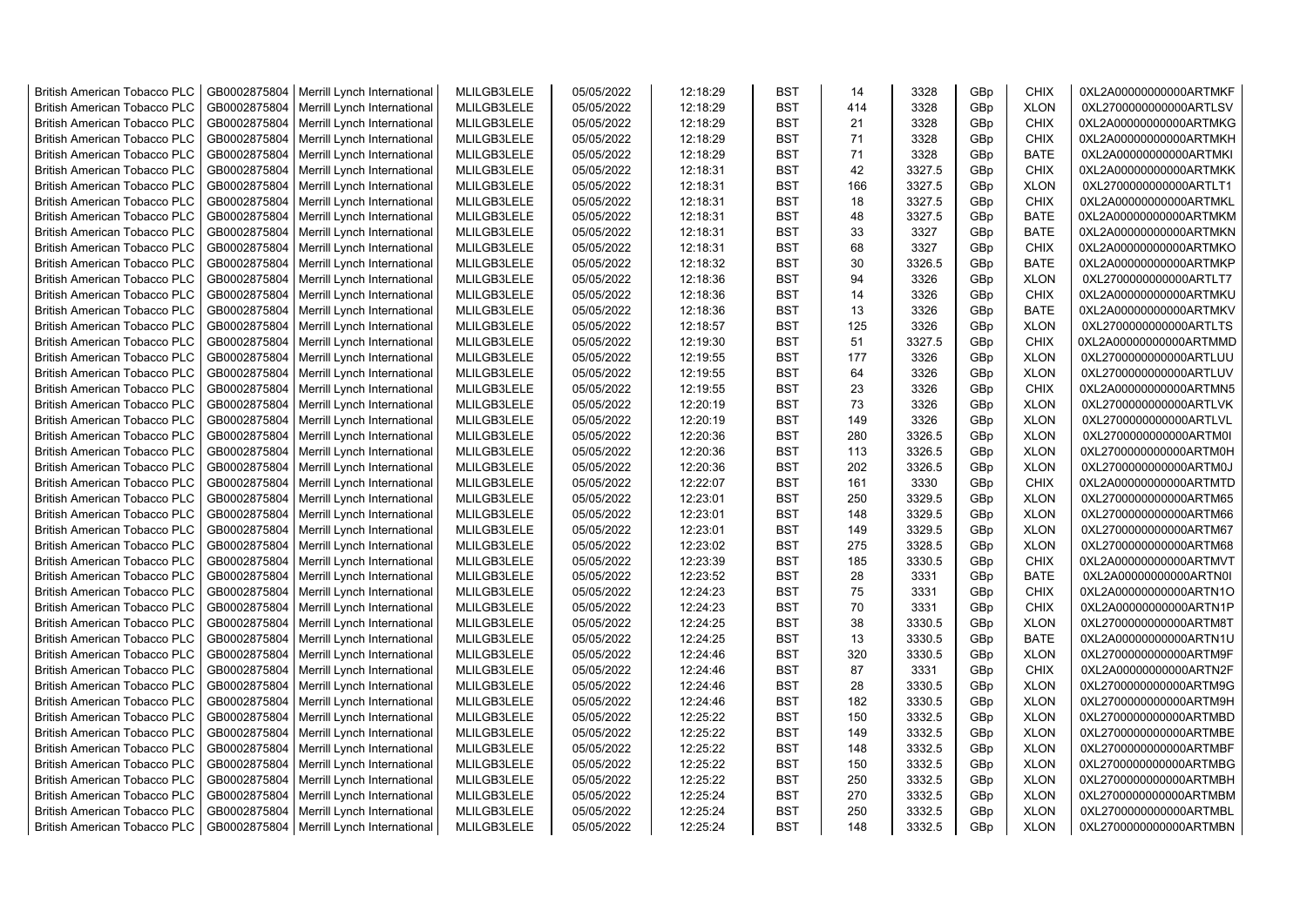| <b>British American Tobacco PLC</b> | GB0002875804 | Merrill Lynch International | MLILGB3LELE | 05/05/2022 | 12:25:24 | <b>BST</b> | 149  | 3332.5 | GBp             | <b>XLON</b> | 0XL2700000000000ARTMBO |
|-------------------------------------|--------------|-----------------------------|-------------|------------|----------|------------|------|--------|-----------------|-------------|------------------------|
| <b>British American Tobacco PLC</b> | GB0002875804 | Merrill Lynch International | MLILGB3LELE | 05/05/2022 | 12:25:24 | <b>BST</b> | 120  | 3332.5 | GBp             | <b>XLON</b> | 0XL2700000000000ARTMBP |
| <b>British American Tobacco PLC</b> | GB0002875804 | Merrill Lynch International | MLILGB3LELE | 05/05/2022 | 12:25:24 | <b>BST</b> | 12   | 3332.5 | GBp             | <b>XLON</b> | 0XL2700000000000ARTMBQ |
| <b>British American Tobacco PLC</b> | GB0002875804 | Merrill Lynch International | MLILGB3LELE | 05/05/2022 | 12:25:24 | <b>BST</b> | 202  | 3332.5 | GBp             | <b>XLON</b> | 0XL2700000000000ARTMBR |
| <b>British American Tobacco PLC</b> | GB0002875804 | Merrill Lynch International | MLILGB3LELE | 05/05/2022 | 12:25:24 | <b>BST</b> | 149  | 3332.5 | GBp             | <b>XLON</b> | 0XL2700000000000ARTMBS |
| <b>British American Tobacco PLC</b> | GB0002875804 | Merrill Lynch International | MLILGB3LELE | 05/05/2022 | 12:25:24 | <b>BST</b> | 148  | 3332.5 | GBp             | <b>XLON</b> | 0XL2700000000000ARTMBT |
| <b>British American Tobacco PLC</b> | GB0002875804 | Merrill Lynch International | MLILGB3LELE | 05/05/2022 | 12:25:24 | <b>BST</b> | 151  | 3332.5 | GBp             | <b>XLON</b> | 0XL2700000000000ARTMBU |
| <b>British American Tobacco PLC</b> | GB0002875804 | Merrill Lynch International | MLILGB3LELE | 05/05/2022 | 12:25:24 | <b>BST</b> | 211  | 3332.5 | GBp             | <b>XLON</b> | 0XL2700000000000ARTMBV |
| <b>British American Tobacco PLC</b> | GB0002875804 | Merrill Lynch International | MLILGB3LELE | 05/05/2022 | 12:25:32 | <b>BST</b> | 10   | 3331.5 | GBp             | <b>BATE</b> | 0XL2A00000000000ARTN4S |
| British American Tobacco PLC        | GB0002875804 | Merrill Lynch International | MLILGB3LELE | 05/05/2022 | 12:25:32 | <b>BST</b> | 44   | 3331.5 | GBp             | <b>BATE</b> | 0XL2A00000000000ARTN4T |
| <b>British American Tobacco PLC</b> | GB0002875804 | Merrill Lynch International | MLILGB3LELE | 05/05/2022 | 12:25:35 | <b>BST</b> | 10   | 3331   | GBp             | <b>XLON</b> | 0XL2700000000000ARTMCD |
| <b>British American Tobacco PLC</b> | GB0002875804 | Merrill Lynch International | MLILGB3LELE | 05/05/2022 | 12:25:35 | <b>BST</b> | 632  | 3331   | GBp             | <b>XLON</b> | 0XL2700000000000ARTMCE |
| <b>British American Tobacco PLC</b> | GB0002875804 | Merrill Lynch International | MLILGB3LELE | 05/05/2022 | 12:25:35 | <b>BST</b> | 80   | 3330.5 | GBp             | <b>CHIX</b> | 0XL2A00000000000ARTN57 |
| <b>British American Tobacco PLC</b> | GB0002875804 | Merrill Lynch International | MLILGB3LELE | 05/05/2022 | 12:25:35 | <b>BST</b> | 25   | 3330.5 | GBp             | <b>BATE</b> | 0XL2A00000000000ARTN56 |
| <b>British American Tobacco PLC</b> | GB0002875804 | Merrill Lynch International | MLILGB3LELE | 05/05/2022 | 12:25:49 | <b>BST</b> | 38   | 3330   | GBp             | <b>BATE</b> | 0XL2A00000000000ARTN5K |
| <b>British American Tobacco PLC</b> | GB0002875804 | Merrill Lynch International | MLILGB3LELE | 05/05/2022 | 12:25:49 | BST        | 80   | 3330   | GBp             | <b>XLON</b> | 0XL2700000000000ARTMCL |
| British American Tobacco PLC        | GB0002875804 | Merrill Lynch International | MLILGB3LELE | 05/05/2022 | 12:25:49 | <b>BST</b> | 95   | 3330   | GBp             | <b>CHIX</b> | 0XL2A00000000000ARTN5L |
| British American Tobacco PLC        | GB0002875804 | Merrill Lynch International | MLILGB3LELE | 05/05/2022 | 12:25:51 | <b>BST</b> | 104  | 3329.5 | GBp             | <b>CHIX</b> | 0XL2A00000000000ARTN5M |
| British American Tobacco PLC        | GB0002875804 | Merrill Lynch International | MLILGB3LELE | 05/05/2022 | 12:25:51 | <b>BST</b> | 46   | 3329.5 | GBp             | <b>XLON</b> | 0XL2700000000000ARTMCN |
| British American Tobacco PLC        | GB0002875804 | Merrill Lynch International | MLILGB3LELE | 05/05/2022 | 12:25:51 | <b>BST</b> | 51   | 3329.5 | GBp             | <b>XLON</b> | 0XL2700000000000ARTMCO |
| <b>British American Tobacco PLC</b> | GB0002875804 | Merrill Lynch International | MLILGB3LELE | 05/05/2022 | 12:26:49 | <b>BST</b> | 326  | 3330.5 | GBp             | <b>XLON</b> | 0XL2700000000000ARTMEB |
| <b>British American Tobacco PLC</b> | GB0002875804 | Merrill Lynch International | MLILGB3LELE | 05/05/2022 | 12:26:49 | <b>BST</b> | 68   | 3330.5 | GB <sub>p</sub> | <b>CHIX</b> | 0XL2A00000000000ARTN73 |
| <b>British American Tobacco PLC</b> | GB0002875804 | Merrill Lynch International | MLILGB3LELE | 05/05/2022 | 12:26:56 | <b>BST</b> | 328  | 3330   | GBp             | <b>XLON</b> | 0XL2700000000000ARTMEG |
| <b>British American Tobacco PLC</b> | GB0002875804 | Merrill Lynch International | MLILGB3LELE | 05/05/2022 | 12:26:56 | <b>BST</b> | 25   | 3329.5 | GBp             | <b>BATE</b> | 0XL2A00000000000ARTN78 |
| <b>British American Tobacco PLC</b> | GB0002875804 | Merrill Lynch International | MLILGB3LELE | 05/05/2022 | 12:26:56 | <b>BST</b> | 8    | 3329.5 | GBp             | <b>BATE</b> | 0XL2A00000000000ARTN79 |
| <b>British American Tobacco PLC</b> | GB0002875804 | Merrill Lynch International | MLILGB3LELE | 05/05/2022 | 12:27:02 | <b>BST</b> | 11   | 3329   | GBp             | <b>CHIX</b> | 0XL2A00000000000ARTN7B |
| <b>British American Tobacco PLC</b> | GB0002875804 | Merrill Lynch International | MLILGB3LELE | 05/05/2022 | 12:27:02 | <b>BST</b> | 38   | 3329   | GBp             | CHIX        | 0XL2A00000000000ARTN7C |
| <b>British American Tobacco PLC</b> | GB0002875804 | Merrill Lynch International | MLILGB3LELE | 05/05/2022 | 12:27:02 | <b>BST</b> | 174  | 3329   | GBp             | <b>XLON</b> | 0XL2700000000000ARTMEL |
| <b>British American Tobacco PLC</b> | GB0002875804 | Merrill Lynch International | MLILGB3LELE | 05/05/2022 | 12:27:31 | <b>BST</b> | 219  | 3329   | GBp             | <b>XLON</b> | 0XL2700000000000ARTMFN |
| <b>British American Tobacco PLC</b> | GB0002875804 | Merrill Lynch International | MLILGB3LELE | 05/05/2022 | 12:27:36 | <b>BST</b> | 48   | 3328.5 | GBp             | <b>BATE</b> | 0XL2A00000000000ARTN8A |
| <b>British American Tobacco PLC</b> | GB0002875804 | Merrill Lynch International | MLILGB3LELE | 05/05/2022 | 12:27:36 | <b>BST</b> | 42   | 3328.5 | GBp             | <b>CHIX</b> | 0XL2A00000000000ARTN8B |
| <b>British American Tobacco PLC</b> | GB0002875804 | Merrill Lynch International | MLILGB3LELE | 05/05/2022 | 12:27:36 | <b>BST</b> | 75   | 3328.5 | GBp             | <b>XLON</b> | 0XL2700000000000ARTMFV |
| <b>British American Tobacco PLC</b> | GB0002875804 | Merrill Lynch International | MLILGB3LELE | 05/05/2022 | 12:27:36 | <b>BST</b> | 392  | 3328.5 | GBp             | <b>XLON</b> | 0XL2700000000000ARTMG0 |
| <b>British American Tobacco PLC</b> | GB0002875804 | Merrill Lynch International | MLILGB3LELE | 05/05/2022 | 12:28:28 | <b>BST</b> | 78   | 3330   | GBp             | <b>XLON</b> | 0XL2700000000000ARTMIB |
| <b>British American Tobacco PLC</b> | GB0002875804 | Merrill Lynch International | MLILGB3LELE | 05/05/2022 | 12:28:28 | <b>BST</b> | 93   | 3330   | GBp             | CHIX        | 0XL2A00000000000ARTN9R |
| <b>British American Tobacco PLC</b> | GB0002875804 | Merrill Lynch International | MLILGB3LELE | 05/05/2022 | 12:28:28 | <b>BST</b> | 56   | 3330   | GBp             | <b>BATE</b> | 0XL2A00000000000ARTN9S |
| <b>British American Tobacco PLC</b> | GB0002875804 | Merrill Lynch International | MLILGB3LELE | 05/05/2022 | 12:28:37 | <b>BST</b> | 253  | 3329.5 | GBp             | <b>XLON</b> | 0XL2700000000000ARTMII |
| <b>British American Tobacco PLC</b> | GB0002875804 | Merrill Lynch International | MLILGB3LELE | 05/05/2022 | 12:28:37 | <b>BST</b> | 65   | 3329.5 | GBp             | <b>XLON</b> | 0XL2700000000000ARTMIJ |
| <b>British American Tobacco PLC</b> | GB0002875804 | Merrill Lynch International | MLILGB3LELE | 05/05/2022 | 12:28:56 | <b>BST</b> | 296  | 3329   | GBp             | <b>XLON</b> | 0XL2700000000000ARTMJ7 |
| <b>British American Tobacco PLC</b> | GB0002875804 | Merrill Lynch International | MLILGB3LELE | 05/05/2022 | 12:28:58 | <b>BST</b> | 10   | 3328.5 | GBp             | <b>CHIX</b> | 0XL2A00000000000ARTNB2 |
| British American Tobacco PLC        | GB0002875804 | Merrill Lynch International | MLILGB3LELE | 05/05/2022 | 12:28:58 | <b>BST</b> | 91   | 3328.5 | GBp             | <b>XLON</b> | 0XL2700000000000ARTMJ9 |
| British American Tobacco PLC        | GB0002875804 | Merrill Lynch International | MLILGB3LELE | 05/05/2022 | 12:28:59 | <b>BST</b> | 27   | 3328.5 | GBp             | <b>CHIX</b> | 0XL2A00000000000ARTNB4 |
| <b>British American Tobacco PLC</b> | GB0002875804 | Merrill Lynch International | MLILGB3LELE | 05/05/2022 | 12:30:46 | <b>BST</b> | 1197 | 3328   | GBp             | <b>XLON</b> | 0XL2700000000000ARTMMG |
| <b>British American Tobacco PLC</b> | GB0002875804 | Merrill Lynch International | MLILGB3LELE | 05/05/2022 | 12:30:47 | <b>BST</b> | 51   | 3328   | GBp             | <b>XLON</b> | 0XL2700000000000ARTMMJ |
| <b>British American Tobacco PLC</b> | GB0002875804 | Merrill Lynch International | MLILGB3LELE | 05/05/2022 | 12:31:03 | <b>BST</b> | 54   | 3328   | GBp             | <b>XLON</b> | 0XL2700000000000ARTMN3 |
| <b>British American Tobacco PLC</b> | GB0002875804 | Merrill Lynch International | MLILGB3LELE | 05/05/2022 | 12:31:18 | <b>BST</b> | 45   | 3330.5 | GBp             | <b>BATE</b> | 0XL2A00000000000ARTNGH |
| <b>British American Tobacco PLC</b> | GB0002875804 | Merrill Lynch International | MLILGB3LELE | 05/05/2022 | 12:31:18 | <b>BST</b> | 310  | 3330.5 | GBp             | <b>XLON</b> | 0XL2700000000000ARTMNN |
| <b>British American Tobacco PLC</b> | GB0002875804 | Merrill Lynch International | MLILGB3LELE | 05/05/2022 | 12:31:52 | <b>BST</b> | 78   | 3330.5 | GB <sub>p</sub> | <b>XLON</b> | 0XL2700000000000ARTMOH |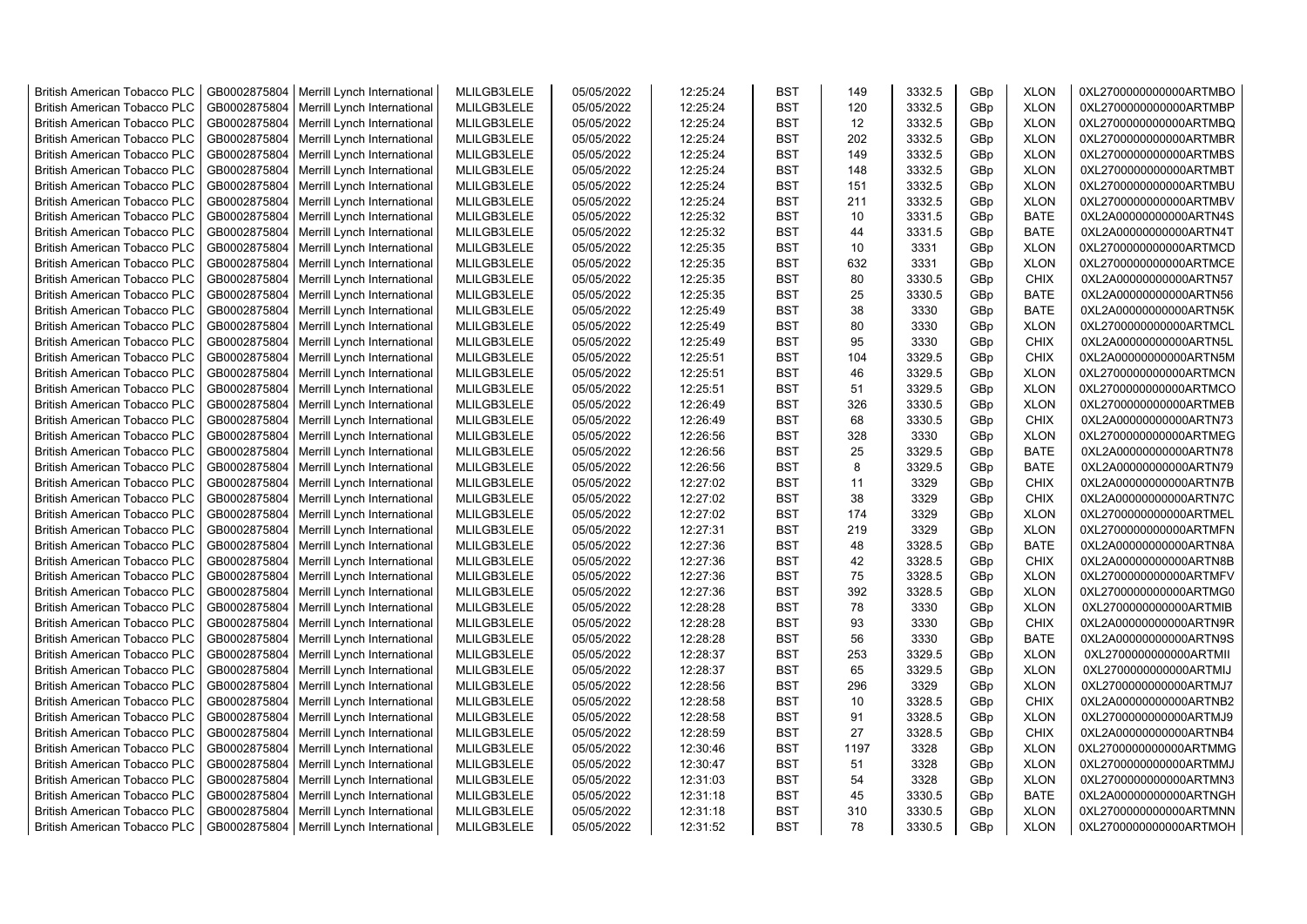| <b>British American Tobacco PLC</b> | GB0002875804 | Merrill Lynch International | MLILGB3LELE | 05/05/2022 | 12:31:52 | <b>BST</b> | 200  | 3330.5 | GBp             | <b>XLON</b> | 0XL2700000000000ARTMOI |
|-------------------------------------|--------------|-----------------------------|-------------|------------|----------|------------|------|--------|-----------------|-------------|------------------------|
| <b>British American Tobacco PLC</b> | GB0002875804 | Merrill Lynch International | MLILGB3LELE | 05/05/2022 | 12:31:52 | <b>BST</b> | 149  | 3330.5 | GBp             | <b>XLON</b> | 0XL2700000000000ARTMOJ |
| <b>British American Tobacco PLC</b> | GB0002875804 | Merrill Lynch International | MLILGB3LELE | 05/05/2022 | 12:31:52 | <b>BST</b> | 148  | 3330.5 | GBp             | <b>XLON</b> | 0XL2700000000000ARTMOK |
|                                     |              |                             |             |            |          |            |      |        |                 |             |                        |
| <b>British American Tobacco PLC</b> | GB0002875804 | Merrill Lynch International | MLILGB3LELE | 05/05/2022 | 12:31:52 | <b>BST</b> | 120  | 3330.5 | GBp             | <b>XLON</b> | 0XL2700000000000ARTMOL |
| <b>British American Tobacco PLC</b> | GB0002875804 | Merrill Lynch International | MLILGB3LELE | 05/05/2022 | 12:31:52 | <b>BST</b> | 27   | 3330.5 | GBp             | <b>XLON</b> | 0XL2700000000000ARTMOM |
| <b>British American Tobacco PLC</b> | GB0002875804 | Merrill Lynch International | MLILGB3LELE | 05/05/2022 | 12:32:10 | <b>BST</b> | 183  | 3329.5 | GBp             | <b>CHIX</b> | 0XL2A00000000000ARTNIH |
| <b>British American Tobacco PLC</b> | GB0002875804 | Merrill Lynch International | MLILGB3LELE | 05/05/2022 | 12:32:10 | <b>BST</b> | 10   | 3329.5 | GBp             | <b>XLON</b> | 0XL2700000000000ARTMP9 |
| <b>British American Tobacco PLC</b> | GB0002875804 | Merrill Lynch International | MLILGB3LELE | 05/05/2022 | 12:32:10 | <b>BST</b> | 160  | 3329.5 | GBp             | <b>XLON</b> | 0XL2700000000000ARTMPA |
| <b>British American Tobacco PLC</b> | GB0002875804 | Merrill Lynch International | MLILGB3LELE | 05/05/2022 | 12:33:26 | <b>BST</b> | 466  | 3331.5 | GBp             | <b>XLON</b> | 0XL2700000000000ARTMRV |
| British American Tobacco PLC        | GB0002875804 | Merrill Lynch International | MLILGB3LELE | 05/05/2022 | 12:33:26 | <b>BST</b> | 933  | 3331.5 | GBp             | <b>XLON</b> | 0XL2700000000000ARTMS0 |
| <b>British American Tobacco PLC</b> | GB0002875804 | Merrill Lynch International | MLILGB3LELE | 05/05/2022 | 12:33:26 | <b>BST</b> | 36   | 3331.5 | GBp             | <b>BATE</b> | 0XL2A00000000000ARTNLB |
| <b>British American Tobacco PLC</b> | GB0002875804 | Merrill Lynch International | MLILGB3LELE | 05/05/2022 | 12:33:33 | <b>BST</b> | 148  | 3330.5 | GBp             | <b>CHIX</b> | 0XL2A00000000000ARTNLC |
| <b>British American Tobacco PLC</b> | GB0002875804 | Merrill Lynch International | MLILGB3LELE | 05/05/2022 | 12:33:33 | <b>BST</b> | 23   | 3330.5 | GBp             | <b>BATE</b> | 0XL2A00000000000ARTNLD |
| <b>British American Tobacco PLC</b> | GB0002875804 | Merrill Lynch International | MLILGB3LELE | 05/05/2022 | 12:33:34 | <b>BST</b> | 297  | 3330   | GBp             | <b>XLON</b> | 0XL2700000000000ARTMS8 |
| <b>British American Tobacco PLC</b> | GB0002875804 | Merrill Lynch International | MLILGB3LELE | 05/05/2022 | 12:33:36 | <b>BST</b> | 117  | 3329.5 | GBp             | <b>XLON</b> | 0XL2700000000000ARTMSG |
| <b>British American Tobacco PLC</b> | GB0002875804 | Merrill Lynch International | MLILGB3LELE | 05/05/2022 | 12:33:36 | <b>BST</b> | 29   | 3329.5 | GBp             | <b>BATE</b> | 0XL2A00000000000ARTNM4 |
| <b>British American Tobacco PLC</b> | GB0002875804 | Merrill Lynch International | MLILGB3LELE | 05/05/2022 | 12:33:36 | <b>BST</b> | 92   | 3329.5 | GBp             | <b>CHIX</b> | 0XL2A00000000000ARTNM5 |
| <b>British American Tobacco PLC</b> | GB0002875804 | Merrill Lynch International | MLILGB3LELE | 05/05/2022 | 12:33:46 | <b>BST</b> | 47   | 3329.5 | GBp             | <b>CHIX</b> | 0XL2A00000000000ARTNMN |
| <b>British American Tobacco PLC</b> | GB0002875804 | Merrill Lynch International | MLILGB3LELE | 05/05/2022 | 12:33:46 | <b>BST</b> | 5    | 3329.5 | GBp             | <b>CHIX</b> | 0XL2A00000000000ARTNMO |
| <b>British American Tobacco PLC</b> | GB0002875804 | Merrill Lynch International | MLILGB3LELE | 05/05/2022 | 12:33:47 | <b>BST</b> | 39   | 3329.5 | GBp             | <b>CHIX</b> | 0XL2A00000000000ARTNMP |
| <b>British American Tobacco PLC</b> | GB0002875804 | Merrill Lynch International | MLILGB3LELE | 05/05/2022 | 12:33:47 | <b>BST</b> | 14   | 3329   | GBp             | <b>XLON</b> | 0XL2700000000000ARTMT1 |
| <b>British American Tobacco PLC</b> | GB0002875804 | Merrill Lynch International | MLILGB3LELE | 05/05/2022 | 12:33:48 | <b>BST</b> | 13   | 3329   | GB <sub>p</sub> | <b>BATE</b> | 0XL2A00000000000ARTNMQ |
| <b>British American Tobacco PLC</b> | GB0002875804 | Merrill Lynch International | MLILGB3LELE | 05/05/2022 | 12:33:48 | <b>BST</b> | 107  | 3329   | GBp             | <b>XLON</b> | 0XL2700000000000ARTMT2 |
| <b>British American Tobacco PLC</b> | GB0002875804 | Merrill Lynch International | MLILGB3LELE | 05/05/2022 | 12:33:52 | <b>BST</b> | 61   | 3328.5 | GBp             | <b>CHIX</b> | 0XL2A00000000000ARTNN3 |
| <b>British American Tobacco PLC</b> | GB0002875804 | Merrill Lynch International | MLILGB3LELE | 05/05/2022 | 12:33:52 | <b>BST</b> | 14   | 3328.5 | GBp             | <b>BATE</b> | 0XL2A00000000000ARTNN4 |
| <b>British American Tobacco PLC</b> | GB0002875804 | Merrill Lynch International | MLILGB3LELE | 05/05/2022 | 12:33:52 | <b>BST</b> | 148  | 3328.5 | GBp             | <b>XLON</b> | 0XL2700000000000ARTMT9 |
| <b>British American Tobacco PLC</b> | GB0002875804 | Merrill Lynch International | MLILGB3LELE | 05/05/2022 | 12:33:53 | <b>BST</b> | 152  | 3328   | GBp             | <b>CHIX</b> | 0XL2A00000000000ARTNN5 |
| British American Tobacco PLC        | GB0002875804 | Merrill Lynch International | MLILGB3LELE | 05/05/2022 | 12:33:53 | <b>BST</b> | 22   | 3328   | GBp             | <b>BATE</b> | 0XL2A00000000000ARTNN6 |
| <b>British American Tobacco PLC</b> | GB0002875804 | Merrill Lynch International | MLILGB3LELE | 05/05/2022 | 12:33:53 | <b>BST</b> | 33   | 3327.5 | GBp             | <b>CHIX</b> | 0XL2A00000000000ARTNN7 |
| <b>British American Tobacco PLC</b> | GB0002875804 | Merrill Lynch International | MLILGB3LELE | 05/05/2022 | 12:34:00 | <b>BST</b> | 30   | 3328   | GBp             | <b>CHIX</b> | 0XL2A00000000000ARTNNJ |
| <b>British American Tobacco PLC</b> | GB0002875804 | Merrill Lynch International | MLILGB3LELE | 05/05/2022 | 12:34:00 | <b>BST</b> | 100  | 3327.5 | GBp             | <b>XLON</b> | 0XL2700000000000ARTMTJ |
| <b>British American Tobacco PLC</b> |              |                             |             |            |          | <b>BST</b> | 67   | 3328.5 |                 |             |                        |
|                                     | GB0002875804 | Merrill Lynch International | MLILGB3LELE | 05/05/2022 | 12:34:43 |            |      |        | GBp             | <b>XLON</b> | 0XL2700000000000ARTMUC |
| <b>British American Tobacco PLC</b> | GB0002875804 | Merrill Lynch International | MLILGB3LELE | 05/05/2022 | 12:34:43 | <b>BST</b> | 88   | 3328.5 | GBp             | <b>XLON</b> | 0XL2700000000000ARTMUD |
| British American Tobacco PLC        | GB0002875804 | Merrill Lynch International | MLILGB3LELE | 05/05/2022 | 12:35:24 | <b>BST</b> | 52   | 3329.5 | GBp             | <b>XLON</b> | 0XL2700000000000ARTMVQ |
| <b>British American Tobacco PLC</b> | GB0002875804 | Merrill Lynch International | MLILGB3LELE | 05/05/2022 | 12:35:24 | <b>BST</b> | 226  | 3329.5 | GBp             | <b>XLON</b> | 0XL2700000000000ARTMVR |
| <b>British American Tobacco PLC</b> | GB0002875804 | Merrill Lynch International | MLILGB3LELE | 05/05/2022 | 12:36:05 | <b>BST</b> | 18   | 3329.5 | GBp             | <b>XLON</b> | 0XL2700000000000ARTN1V |
| <b>British American Tobacco PLC</b> | GB0002875804 | Merrill Lynch International | MLILGB3LELE | 05/05/2022 | 12:36:05 | <b>BST</b> | 148  | 3329.5 | GBp             | <b>XLON</b> | 0XL2700000000000ARTN20 |
| British American Tobacco PLC        | GB0002875804 | Merrill Lynch International | MLILGB3LELE | 05/05/2022 | 12:36:05 | <b>BST</b> | 149  | 3329.5 | GBp             | <b>XLON</b> | 0XL2700000000000ARTN21 |
| <b>British American Tobacco PLC</b> | GB0002875804 | Merrill Lynch International | MLILGB3LELE | 05/05/2022 | 12:36:05 | <b>BST</b> | 187  | 3328.5 | GBp             | <b>XLON</b> | 0XL2700000000000ARTN23 |
| <b>British American Tobacco PLC</b> | GB0002875804 | Merrill Lynch International | MLILGB3LELE | 05/05/2022 | 12:37:00 | <b>BST</b> | 47   | 3331   | GBp             | <b>BATE</b> | 0XL2A00000000000ARTNTC |
| <b>British American Tobacco PLC</b> | GB0002875804 | Merrill Lynch International | MLILGB3LELE | 05/05/2022 | 12:37:00 | <b>BST</b> | 147  | 3331   | GBp             | <b>CHIX</b> | 0XL2A00000000000ARTNTD |
| <b>British American Tobacco PLC</b> | GB0002875804 | Merrill Lynch International | MLILGB3LELE | 05/05/2022 | 12:37:05 | <b>BST</b> | 240  | 3330.5 | GBp             | <b>XLON</b> | 0XL2700000000000ARTN48 |
| <b>British American Tobacco PLC</b> | GB0002875804 | Merrill Lynch International | MLILGB3LELE | 05/05/2022 | 12:37:05 | <b>BST</b> | 1444 | 3330.5 | GBp             | <b>XLON</b> | 0XL2700000000000ARTN49 |
| British American Tobacco PLC        | GB0002875804 | Merrill Lynch International | MLILGB3LELE | 05/05/2022 | 12:37:05 | <b>BST</b> | 143  | 3330.5 | GBp             | <b>BATE</b> | 0XL2A00000000000ARTNTN |
| British American Tobacco PLC        | GB0002875804 | Merrill Lynch International | MLILGB3LELE | 05/05/2022 | 12:37:35 | <b>BST</b> | 41   | 3330   | GBp             | <b>XLON</b> | 0XL2700000000000ARTN59 |
| <b>British American Tobacco PLC</b> | GB0002875804 | Merrill Lynch International | MLILGB3LELE | 05/05/2022 | 12:37:35 | <b>BST</b> | 55   | 3330   | GBp             | <b>CHIX</b> | 0XL2A00000000000ARTNUM |
| <b>British American Tobacco PLC</b> | GB0002875804 | Merrill Lynch International | MLILGB3LELE | 05/05/2022 | 12:37:35 | <b>BST</b> | 134  | 3330   | GBp             | <b>XLON</b> | 0XL2700000000000ARTN5A |
| <b>British American Tobacco PLC</b> | GB0002875804 | Merrill Lynch International | MLILGB3LELE | 05/05/2022 | 12:37:35 | <b>BST</b> | 26   | 3330   | GB <sub>p</sub> | <b>BATE</b> | 0XL2A00000000000ARTNUN |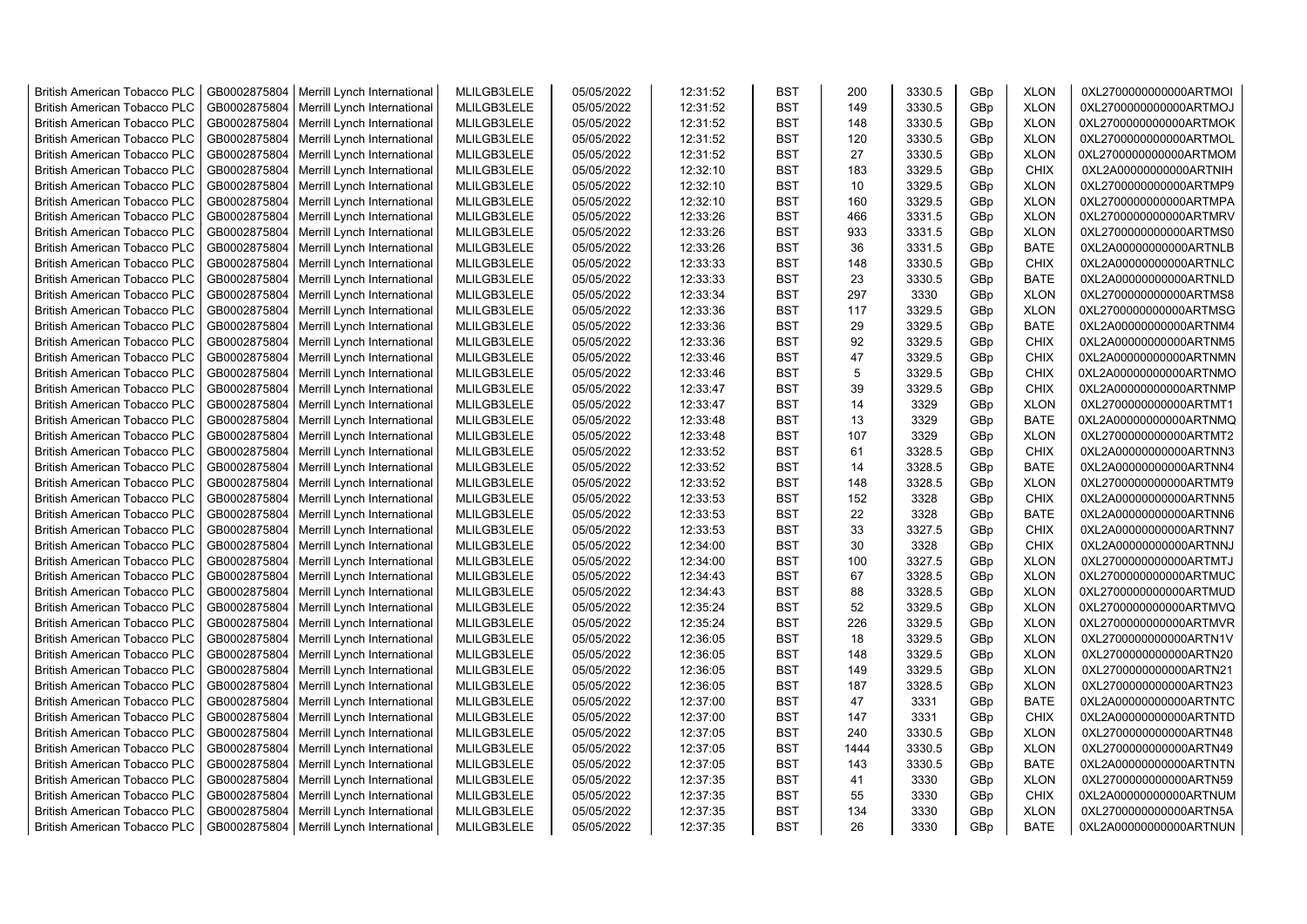| <b>British American Tobacco PLC</b> | GB0002875804 | Merrill Lynch International | MLILGB3LELE | 05/05/2022 | 12:37:41 | <b>BST</b> | 252            | 3329.5 | GBp             | <b>BATE</b> | 0XL2A00000000000ARTNUR |
|-------------------------------------|--------------|-----------------------------|-------------|------------|----------|------------|----------------|--------|-----------------|-------------|------------------------|
| <b>British American Tobacco PLC</b> | GB0002875804 | Merrill Lynch International | MLILGB3LELE | 05/05/2022 | 12:37:41 | <b>BST</b> | 191            | 3329.5 | GBp             | <b>XLON</b> | 0XL2700000000000ARTN5F |
| <b>British American Tobacco PLC</b> | GB0002875804 | Merrill Lynch International | MLILGB3LELE | 05/05/2022 | 12:37:50 | <b>BST</b> | 83             | 3329   | GBp             | <b>XLON</b> | 0XL2700000000000ARTN5N |
| <b>British American Tobacco PLC</b> | GB0002875804 | Merrill Lynch International | MLILGB3LELE | 05/05/2022 | 12:37:50 | <b>BST</b> | 137            | 3329   | GBp             | <b>CHIX</b> | 0XL2A00000000000ARTNVJ |
| <b>British American Tobacco PLC</b> | GB0002875804 | Merrill Lynch International | MLILGB3LELE | 05/05/2022 | 12:37:50 | <b>BST</b> | 47             | 3329   | GBp             | <b>BATE</b> | 0XL2A00000000000ARTNVK |
| <b>British American Tobacco PLC</b> | GB0002875804 | Merrill Lynch International | MLILGB3LELE | 05/05/2022 | 12:37:51 | <b>BST</b> | 121            | 3328.5 | GBp             | <b>XLON</b> | 0XL2700000000000ARTN5O |
| <b>British American Tobacco PLC</b> | GB0002875804 | Merrill Lynch International | MLILGB3LELE | 05/05/2022 | 12:37:51 | <b>BST</b> | 27             | 3328.5 | GBp             | <b>CHIX</b> | 0XL2A00000000000ARTNVL |
| <b>British American Tobacco PLC</b> | GB0002875804 | Merrill Lynch International | MLILGB3LELE | 05/05/2022 | 12:37:51 | BST        | 91             | 3328.5 | GBp             | <b>CHIX</b> | 0XL2A00000000000ARTNVM |
| <b>British American Tobacco PLC</b> | GB0002875804 | Merrill Lynch International | MLILGB3LELE | 05/05/2022 | 12:37:51 | BST        | 24             | 3328.5 | GBp             | <b>BATE</b> | 0XL2A00000000000ARTNVN |
| British American Tobacco PLC        | GB0002875804 | Merrill Lynch International | MLILGB3LELE | 05/05/2022 | 12:38:20 | <b>BST</b> | 58             | 3329.5 | GBp             | <b>CHIX</b> | 0XL2A00000000000ARTO0T |
| <b>British American Tobacco PLC</b> | GB0002875804 | Merrill Lynch International | MLILGB3LELE | 05/05/2022 | 12:38:38 | <b>BST</b> | 4              | 3329   | GBp             | <b>XLON</b> | 0XL2700000000000ARTN7B |
| British American Tobacco PLC        | GB0002875804 | Merrill Lynch International | MLILGB3LELE | 05/05/2022 | 12:38:38 | <b>BST</b> | 26             | 3329   | GBp             | <b>XLON</b> | 0XL2700000000000ARTN7C |
| <b>British American Tobacco PLC</b> | GB0002875804 | Merrill Lynch International | MLILGB3LELE | 05/05/2022 | 12:38:39 | <b>BST</b> | 224            | 3329   | GBp             | <b>XLON</b> | 0XL2700000000000ARTN7F |
| <b>British American Tobacco PLC</b> | GB0002875804 | Merrill Lynch International | MLILGB3LELE | 05/05/2022 | 12:38:42 | <b>BST</b> | 212            | 3328.5 | GBp             | <b>XLON</b> | 0XL2700000000000ARTN7N |
| <b>British American Tobacco PLC</b> | GB0002875804 | Merrill Lynch International | MLILGB3LELE | 05/05/2022 | 12:38:42 | <b>BST</b> | 45             | 3328.5 | GBp             | <b>BATE</b> | 0XL2A00000000000ARTO29 |
| <b>British American Tobacco PLC</b> | GB0002875804 | Merrill Lynch International | MLILGB3LELE | 05/05/2022 | 12:38:42 | <b>BST</b> | $\overline{2}$ | 3328.5 | GBp             | <b>BATE</b> | 0XL2A00000000000ARTO2A |
| <b>British American Tobacco PLC</b> | GB0002875804 | Merrill Lynch International | MLILGB3LELE | 05/05/2022 | 12:38:44 | <b>BST</b> | 78             | 3328   | GBp             | <b>XLON</b> | 0XL2700000000000ARTN7R |
| <b>British American Tobacco PLC</b> | GB0002875804 | Merrill Lynch International | MLILGB3LELE | 05/05/2022 | 12:38:44 | <b>BST</b> | 37             | 3328   | GBp             | <b>BATE</b> | 0XL2A00000000000ARTO2C |
| <b>British American Tobacco PLC</b> | GB0002875804 | Merrill Lynch International | MLILGB3LELE | 05/05/2022 | 12:38:44 | <b>BST</b> | 84             | 3328   | GBp             | <b>XLON</b> | 0XL2700000000000ARTN7S |
| <b>British American Tobacco PLC</b> | GB0002875804 | Merrill Lynch International | MLILGB3LELE | 05/05/2022 | 12:38:44 | <b>BST</b> | 53             | 3328   | GBp             | <b>CHIX</b> | 0XL2A00000000000ARTO2D |
| <b>British American Tobacco PLC</b> | GB0002875804 | Merrill Lynch International | MLILGB3LELE | 05/05/2022 | 12:39:33 | <b>BST</b> | 86             | 3329   | GBp             | <b>CHIX</b> | 0XL2A00000000000ARTO3B |
| <b>British American Tobacco PLC</b> | GB0002875804 | Merrill Lynch International | MLILGB3LELE | 05/05/2022 | 12:39:33 | <b>BST</b> | 363            | 3329   | GBp             | <b>XLON</b> | 0XL2700000000000ARTN95 |
| <b>British American Tobacco PLC</b> | GB0002875804 | Merrill Lynch International | MLILGB3LELE | 05/05/2022 | 12:41:12 | <b>BST</b> | 78             | 3331.5 | GBp             | <b>XLON</b> | 0XL2700000000000ARTNCP |
| <b>British American Tobacco PLC</b> | GB0002875804 | Merrill Lynch International | MLILGB3LELE | 05/05/2022 | 12:41:12 | <b>BST</b> | 244            | 3331.5 | GBp             | <b>XLON</b> | 0XL2700000000000ARTNCQ |
| <b>British American Tobacco PLC</b> | GB0002875804 | Merrill Lynch International | MLILGB3LELE | 05/05/2022 | 12:41:12 | BST        | 187            | 3331.5 | GBp             | <b>XLON</b> | 0XL2700000000000ARTNCS |
| British American Tobacco PLC        | GB0002875804 | Merrill Lynch International | MLILGB3LELE | 05/05/2022 | 12:41:12 | <b>BST</b> | 232            | 3331.5 | GBp             | <b>XLON</b> | 0XL2700000000000ARTNCR |
| British American Tobacco PLC        | GB0002875804 | Merrill Lynch International | MLILGB3LELE | 05/05/2022 | 12:41:12 | <b>BST</b> | 595            | 3331.5 | GBp             | <b>XLON</b> | 0XL2700000000000ARTNCT |
| British American Tobacco PLC        | GB0002875804 | Merrill Lynch International | MLILGB3LELE | 05/05/2022 | 12:41:50 | <b>BST</b> | 170            | 3332.5 | GBp             | CHIX        | 0XL2A00000000000ARTO9A |
| <b>British American Tobacco PLC</b> | GB0002875804 | Merrill Lynch International | MLILGB3LELE | 05/05/2022 | 12:41:50 | <b>BST</b> | 450            | 3332.5 | GBp             | <b>XLON</b> | 0XL2700000000000ARTNE2 |
| <b>British American Tobacco PLC</b> | GB0002875804 | Merrill Lynch International | MLILGB3LELE | 05/05/2022 | 12:41:50 | <b>BST</b> | 232            | 3332   | GBp             | <b>XLON</b> | 0XL2700000000000ARTNE3 |
| <b>British American Tobacco PLC</b> | GB0002875804 | Merrill Lynch International | MLILGB3LELE | 05/05/2022 | 12:41:50 | <b>BST</b> | 32             | 3332   | GBp             | <b>XLON</b> | 0XL2700000000000ARTNE4 |
| <b>British American Tobacco PLC</b> | GB0002875804 | Merrill Lynch International | MLILGB3LELE | 05/05/2022 | 12:41:50 | <b>BST</b> | 33             | 3332   | GBp             | <b>XLON</b> | 0XL2700000000000ARTNE5 |
| <b>British American Tobacco PLC</b> | GB0002875804 | Merrill Lynch International | MLILGB3LELE | 05/05/2022 | 12:41:55 | <b>BST</b> | 129            | 3331.5 | GBp             | <b>CHIX</b> | 0XL2A00000000000ARTO9D |
| <b>British American Tobacco PLC</b> | GB0002875804 | Merrill Lynch International | MLILGB3LELE | 05/05/2022 | 12:41:55 | <b>BST</b> | 107            | 3331.5 | GBp             | <b>BATE</b> | 0XL2A00000000000ARTO9E |
| <b>British American Tobacco PLC</b> | GB0002875804 | Merrill Lynch International | MLILGB3LELE | 05/05/2022 | 12:42:15 | <b>BST</b> | 79             | 3331   | GBp             | <b>BATE</b> | 0XL2A00000000000ARTOA6 |
| <b>British American Tobacco PLC</b> | GB0002875804 | Merrill Lynch International | MLILGB3LELE | 05/05/2022 | 12:42:25 | <b>BST</b> | 14             | 3331   | GBp             | <b>BATE</b> | 0XL2A00000000000ARTOAJ |
| <b>British American Tobacco PLC</b> | GB0002875804 | Merrill Lynch International | MLILGB3LELE | 05/05/2022 | 12:42:25 | <b>BST</b> | 61             | 3331   | GBp             | <b>BATE</b> | 0XL2A00000000000ARTOAK |
| <b>British American Tobacco PLC</b> | GB0002875804 | Merrill Lynch International | MLILGB3LELE | 05/05/2022 | 12:42:40 | BST        | 48             | 3330.5 | GBp             | <b>XLON</b> | 0XL2700000000000ARTNG1 |
| <b>British American Tobacco PLC</b> | GB0002875804 | Merrill Lynch International | MLILGB3LELE | 05/05/2022 | 12:42:40 | <b>BST</b> | 99             | 3331   | GBp             | CHIX        | 0XL2A00000000000ARTOAR |
| <b>British American Tobacco PLC</b> | GB0002875804 | Merrill Lynch International | MLILGB3LELE | 05/05/2022 | 12:42:51 | <b>BST</b> | 250            | 3331.5 | GBp             | <b>XLON</b> | 0XL2700000000000ARTNGH |
| British American Tobacco PLC        | GB0002875804 | Merrill Lynch International | MLILGB3LELE | 05/05/2022 | 12:42:51 | <b>BST</b> | 120            | 3331.5 | GBp             | <b>XLON</b> | 0XL2700000000000ARTNGI |
| <b>British American Tobacco PLC</b> | GB0002875804 | Merrill Lynch International | MLILGB3LELE | 05/05/2022 | 12:42:51 | <b>BST</b> | 78             | 3331.5 | GBp             | <b>XLON</b> | 0XL2700000000000ARTNGJ |
| British American Tobacco PLC        | GB0002875804 | Merrill Lynch International | MLILGB3LELE | 05/05/2022 | 12:43:25 | <b>BST</b> | 274            | 3332   | GBp             | <b>XLON</b> | 0XL2700000000000ARTNIK |
| British American Tobacco PLC        | GB0002875804 | Merrill Lynch International | MLILGB3LELE | 05/05/2022 | 12:43:25 | <b>BST</b> | 64             | 3332   | GBp             | CHIX        | 0XL2A00000000000ARTOCO |
| <b>British American Tobacco PLC</b> | GB0002875804 | Merrill Lynch International | MLILGB3LELE | 05/05/2022 | 12:43:25 | <b>BST</b> | 100            | 3332   | GBp             | <b>BATE</b> | 0XL2A00000000000ARTOCP |
| <b>British American Tobacco PLC</b> | GB0002875804 | Merrill Lynch International | MLILGB3LELE | 05/05/2022 | 12:43:27 | <b>BST</b> | 11             | 3331.5 | GBp             | <b>BATE</b> | 0XL2A00000000000ARTOD1 |
| <b>British American Tobacco PLC</b> | GB0002875804 | Merrill Lynch International | MLILGB3LELE | 05/05/2022 | 12:43:27 | <b>BST</b> | 188            | 3331.5 | GBp             | <b>XLON</b> | 0XL2700000000000ARTNIQ |
| <b>British American Tobacco PLC</b> | GB0002875804 | Merrill Lynch International | MLILGB3LELE | 05/05/2022 | 12:44:09 | <b>BST</b> | $\overline{2}$ | 3335.5 | GB <sub>p</sub> | <b>XLON</b> | 0XL2700000000000ARTNKJ |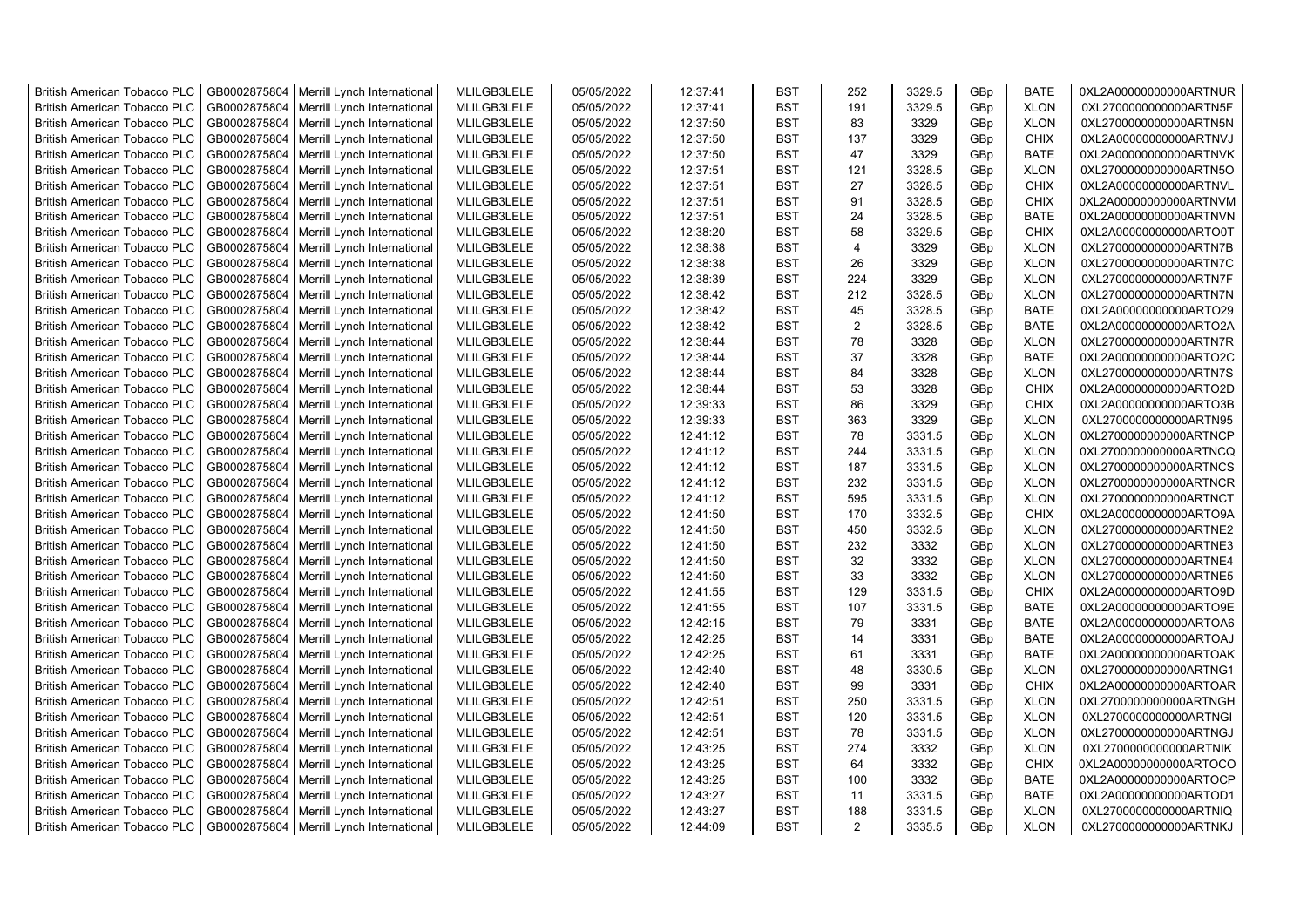| <b>British American Tobacco PLC</b> | GB0002875804 | Merrill Lynch International | MLILGB3LELE | 05/05/2022 | 12:44:09 | <b>BST</b> | 156 | 3335.5 | GBp             | <b>XLON</b> | 0XL2700000000000ARTNKK |
|-------------------------------------|--------------|-----------------------------|-------------|------------|----------|------------|-----|--------|-----------------|-------------|------------------------|
| <b>British American Tobacco PLC</b> | GB0002875804 | Merrill Lynch International | MLILGB3LELE | 05/05/2022 | 12:44:16 | <b>BST</b> | 62  | 3334.5 | GBp             | <b>CHIX</b> | 0XL2A00000000000ARTOEC |
| <b>British American Tobacco PLC</b> | GB0002875804 | Merrill Lynch International | MLILGB3LELE | 05/05/2022 | 12:44:16 | <b>BST</b> | 43  | 3334.5 | GBp             | <b>CHIX</b> | 0XL2A00000000000ARTOED |
| <b>British American Tobacco PLC</b> | GB0002875804 | Merrill Lynch International | MLILGB3LELE | 05/05/2022 | 12:44:17 | <b>BST</b> | 142 | 3335   | GBp             | <b>XLON</b> | 0XL2700000000000ARTNKU |
| <b>British American Tobacco PLC</b> | GB0002875804 | Merrill Lynch International | MLILGB3LELE | 05/05/2022 | 12:44:17 | <b>BST</b> | 120 | 3335   | GBp             | <b>XLON</b> | 0XL2700000000000ARTNKV |
| <b>British American Tobacco PLC</b> | GB0002875804 | Merrill Lynch International | MLILGB3LELE | 05/05/2022 | 12:44:17 | <b>BST</b> | 465 | 3335   | GBp             | <b>XLON</b> | 0XL2700000000000ARTNL0 |
| <b>British American Tobacco PLC</b> | GB0002875804 | Merrill Lynch International | MLILGB3LELE | 05/05/2022 | 12:45:08 | <b>BST</b> | 113 | 3337   | GBp             | <b>XLON</b> | 0XL2700000000000ARTNMU |
| <b>British American Tobacco PLC</b> | GB0002875804 | Merrill Lynch International | MLILGB3LELE | 05/05/2022 | 12:45:13 | <b>BST</b> | 202 | 3337.5 | GBp             | <b>XLON</b> | 0XL2700000000000ARTNN7 |
| <b>British American Tobacco PLC</b> | GB0002875804 | Merrill Lynch International | MLILGB3LELE | 05/05/2022 | 12:45:21 | <b>BST</b> | 103 | 3337.5 | GBp             | <b>XLON</b> | 0XL2700000000000ARTNNF |
| <b>British American Tobacco PLC</b> | GB0002875804 | Merrill Lynch International | MLILGB3LELE | 05/05/2022 | 12:45:30 | <b>BST</b> | 27  | 3338.5 | GBp             | <b>BATE</b> | 0XL2A00000000000ARTOHD |
| <b>British American Tobacco PLC</b> | GB0002875804 | Merrill Lynch International | MLILGB3LELE | 05/05/2022 | 12:45:31 | <b>BST</b> | 250 | 3339   | GBp             | <b>XLON</b> | 0XL2700000000000ARTNO1 |
| <b>British American Tobacco PLC</b> | GB0002875804 | Merrill Lynch International | MLILGB3LELE | 05/05/2022 | 12:45:31 | <b>BST</b> | 120 | 3339   | GBp             | <b>XLON</b> | 0XL2700000000000ARTNO2 |
| <b>British American Tobacco PLC</b> | GB0002875804 | Merrill Lynch International | MLILGB3LELE | 05/05/2022 | 12:45:31 | BST        | 233 | 3339   | GBp             | <b>XLON</b> | 0XL2700000000000ARTNO3 |
| <b>British American Tobacco PLC</b> | GB0002875804 | Merrill Lynch International | MLILGB3LELE | 05/05/2022 | 12:45:31 | <b>BST</b> | 16  | 3339   | GBp             | <b>XLON</b> | 0XL2700000000000ARTNO4 |
| <b>British American Tobacco PLC</b> | GB0002875804 | Merrill Lynch International | MLILGB3LELE | 05/05/2022 | 12:46:05 | <b>BST</b> | 75  | 3342   | GBp             | <b>BATE</b> | 0XL2A00000000000ARTOJ8 |
| <b>British American Tobacco PLC</b> | GB0002875804 | Merrill Lynch International | MLILGB3LELE | 05/05/2022 | 12:46:05 | <b>BST</b> | 389 | 3342   | GBp             | <b>XLON</b> | 0XL2700000000000ARTNQ5 |
| British American Tobacco PLC        | GB0002875804 | Merrill Lynch International | MLILGB3LELE | 05/05/2022 | 12:46:05 | <b>BST</b> | 158 | 3342   | GBp             | <b>CHIX</b> | 0XL2A00000000000ARTOJ9 |
| <b>British American Tobacco PLC</b> | GB0002875804 | Merrill Lynch International | MLILGB3LELE | 05/05/2022 | 12:46:05 | <b>BST</b> | 424 | 3341.5 | GBp             | <b>XLON</b> | 0XL2700000000000ARTNQ6 |
| <b>British American Tobacco PLC</b> | GB0002875804 | Merrill Lynch International | MLILGB3LELE | 05/05/2022 | 12:46:05 | <b>BST</b> | 29  | 3341.5 | GBp             | <b>BATE</b> | 0XL2A00000000000ARTOJA |
| <b>British American Tobacco PLC</b> | GB0002875804 | Merrill Lynch International | MLILGB3LELE | 05/05/2022 | 12:46:16 | <b>BST</b> | 114 | 3341   | GBp             | <b>CHIX</b> | 0XL2A00000000000ARTOK3 |
| <b>British American Tobacco PLC</b> | GB0002875804 | Merrill Lynch International | MLILGB3LELE | 05/05/2022 | 12:46:16 | <b>BST</b> | 127 | 3341   | GBp             | <b>XLON</b> | 0XL2700000000000ARTNQT |
| <b>British American Tobacco PLC</b> | GB0002875804 | Merrill Lynch International | MLILGB3LELE | 05/05/2022 | 12:47:19 | <b>BST</b> | 75  | 3340.5 | GBp             | <b>CHIX</b> | 0XL2A00000000000ARTOM9 |
| <b>British American Tobacco PLC</b> | GB0002875804 | Merrill Lynch International | MLILGB3LELE | 05/05/2022 | 12:47:19 | <b>BST</b> | 240 | 3342   | GBp             | <b>XLON</b> | 0XL2700000000000ARTNU4 |
| <b>British American Tobacco PLC</b> | GB0002875804 | Merrill Lynch International | MLILGB3LELE | 05/05/2022 | 12:47:19 | <b>BST</b> | 120 | 3342   | GBp             | <b>XLON</b> | 0XL2700000000000ARTNU5 |
| <b>British American Tobacco PLC</b> | GB0002875804 | Merrill Lynch International | MLILGB3LELE | 05/05/2022 | 12:47:19 | <b>BST</b> | 187 | 3342   | GBp             | <b>XLON</b> | 0XL2700000000000ARTNU6 |
| <b>British American Tobacco PLC</b> | GB0002875804 | Merrill Lynch International | MLILGB3LELE | 05/05/2022 | 12:47:19 | <b>BST</b> | 33  | 3342   | GBp             | <b>XLON</b> | 0XL2700000000000ARTNU7 |
| <b>British American Tobacco PLC</b> | GB0002875804 | Merrill Lynch International | MLILGB3LELE | 05/05/2022 | 12:47:44 | <b>BST</b> | 229 | 3340.5 | GBp             | <b>XLON</b> | 0XL2700000000000ARTNV0 |
| <b>British American Tobacco PLC</b> | GB0002875804 | Merrill Lynch International | MLILGB3LELE | 05/05/2022 | 12:47:44 | <b>BST</b> | 202 | 3340.5 | GBp             | <b>XLON</b> | 0XL2700000000000ARTNUV |
| <b>British American Tobacco PLC</b> | GB0002875804 | Merrill Lynch International | MLILGB3LELE | 05/05/2022 | 12:47:44 | <b>BST</b> | 38  | 3340.5 | GBp             | <b>CHIX</b> | 0XL2A00000000000ARTOMU |
| <b>British American Tobacco PLC</b> | GB0002875804 | Merrill Lynch International | MLILGB3LELE | 05/05/2022 | 12:47:44 | <b>BST</b> | 211 | 3340   | GBp             | <b>XLON</b> | 0XL2700000000000ARTNV2 |
| <b>British American Tobacco PLC</b> | GB0002875804 | Merrill Lynch International | MLILGB3LELE | 05/05/2022 | 12:47:44 | <b>BST</b> | 137 | 3340   | GBp             | <b>CHIX</b> | 0XL2A00000000000ARTOMV |
| <b>British American Tobacco PLC</b> | GB0002875804 | Merrill Lynch International | MLILGB3LELE | 05/05/2022 | 12:47:44 | <b>BST</b> | 79  | 3340   | GBp             | <b>BATE</b> | 0XL2A00000000000ARTON0 |
| <b>British American Tobacco PLC</b> | GB0002875804 | Merrill Lynch International | MLILGB3LELE | 05/05/2022 | 12:47:44 | <b>BST</b> | 77  | 3339.5 | GBp             | <b>BATE</b> | 0XL2A00000000000ARTON1 |
| <b>British American Tobacco PLC</b> | GB0002875804 | Merrill Lynch International | MLILGB3LELE | 05/05/2022 | 12:47:44 | BST        | 15  | 3339.5 | GBp             | <b>BATE</b> | 0XL2A00000000000ARTON2 |
| <b>British American Tobacco PLC</b> | GB0002875804 | Merrill Lynch International | MLILGB3LELE | 05/05/2022 | 12:49:06 | <b>BST</b> | 107 | 3341   | GBp             | <b>CHIX</b> | 0XL2A00000000000ARTOP2 |
| British American Tobacco PLC        | GB0002875804 | Merrill Lynch International | MLILGB3LELE | 05/05/2022 | 12:49:10 | <b>BST</b> | 32  | 3340.5 | GBp             | <b>CHIX</b> | 0XL2A00000000000ARTOP4 |
| British American Tobacco PLC        | GB0002875804 | Merrill Lynch International | MLILGB3LELE | 05/05/2022 | 12:49:10 | <b>BST</b> | 16  | 3340.5 | GBp             | CHIX        | 0XL2A00000000000ARTOP5 |
| British American Tobacco PLC        | GB0002875804 | Merrill Lynch International | MLILGB3LELE | 05/05/2022 | 12:49:11 | <b>BST</b> | 250 | 3341   | GBp             | <b>XLON</b> | 0XL2700000000000ARTO24 |
| <b>British American Tobacco PLC</b> | GB0002875804 | Merrill Lynch International | MLILGB3LELE | 05/05/2022 | 12:49:11 | <b>BST</b> | 180 | 3341   | GBp             | <b>XLON</b> | 0XL2700000000000ARTO25 |
| <b>British American Tobacco PLC</b> | GB0002875804 | Merrill Lynch International | MLILGB3LELE | 05/05/2022 | 12:49:11 | <b>BST</b> | 247 | 3341   | GB <sub>p</sub> | <b>XLON</b> | 0XL2700000000000ARTO26 |
| <b>British American Tobacco PLC</b> | GB0002875804 | Merrill Lynch International | MLILGB3LELE | 05/05/2022 | 12:49:11 | <b>BST</b> | 187 | 3341   | GBp             | <b>XLON</b> | 0XL2700000000000ARTO27 |
| <b>British American Tobacco PLC</b> | GB0002875804 | Merrill Lynch International | MLILGB3LELE | 05/05/2022 | 12:49:11 | <b>BST</b> | 63  | 3341   | GBp             | <b>XLON</b> | 0XL2700000000000ARTO28 |
| <b>British American Tobacco PLC</b> | GB0002875804 | Merrill Lynch International | MLILGB3LELE | 05/05/2022 | 12:49:30 | <b>BST</b> | 23  | 3339.5 | GBp             | <b>CHIX</b> | 0XL2A00000000000ARTOQ0 |
| <b>British American Tobacco PLC</b> | GB0002875804 | Merrill Lynch International | MLILGB3LELE | 05/05/2022 | 12:49:30 | <b>BST</b> | 296 | 3340   | GBp             | <b>XLON</b> | 0XL2700000000000ARTO2Q |
| <b>British American Tobacco PLC</b> | GB0002875804 | Merrill Lynch International | MLILGB3LELE | 05/05/2022 | 12:49:30 | <b>BST</b> | 317 | 3339.5 | GBp             | <b>XLON</b> | 0XL2700000000000ARTO2R |
| <b>British American Tobacco PLC</b> | GB0002875804 | Merrill Lynch International | MLILGB3LELE | 05/05/2022 | 12:49:30 | <b>BST</b> | 47  | 3339.5 | GBp             | <b>XLON</b> | 0XL2700000000000ARTO2S |
| <b>British American Tobacco PLC</b> | GB0002875804 | Merrill Lynch International | MLILGB3LELE | 05/05/2022 | 12:50:39 | <b>BST</b> | 121 | 3341.5 | GBp             | <b>XLON</b> | 0XL2700000000000ARTO56 |
| <b>British American Tobacco PLC</b> | GB0002875804 | Merrill Lynch International | MLILGB3LELE | 05/05/2022 | 12:50:42 | <b>BST</b> | 127 | 3340.5 | GB <sub>p</sub> | <b>CHIX</b> | 0XL2A00000000000ARTOS7 |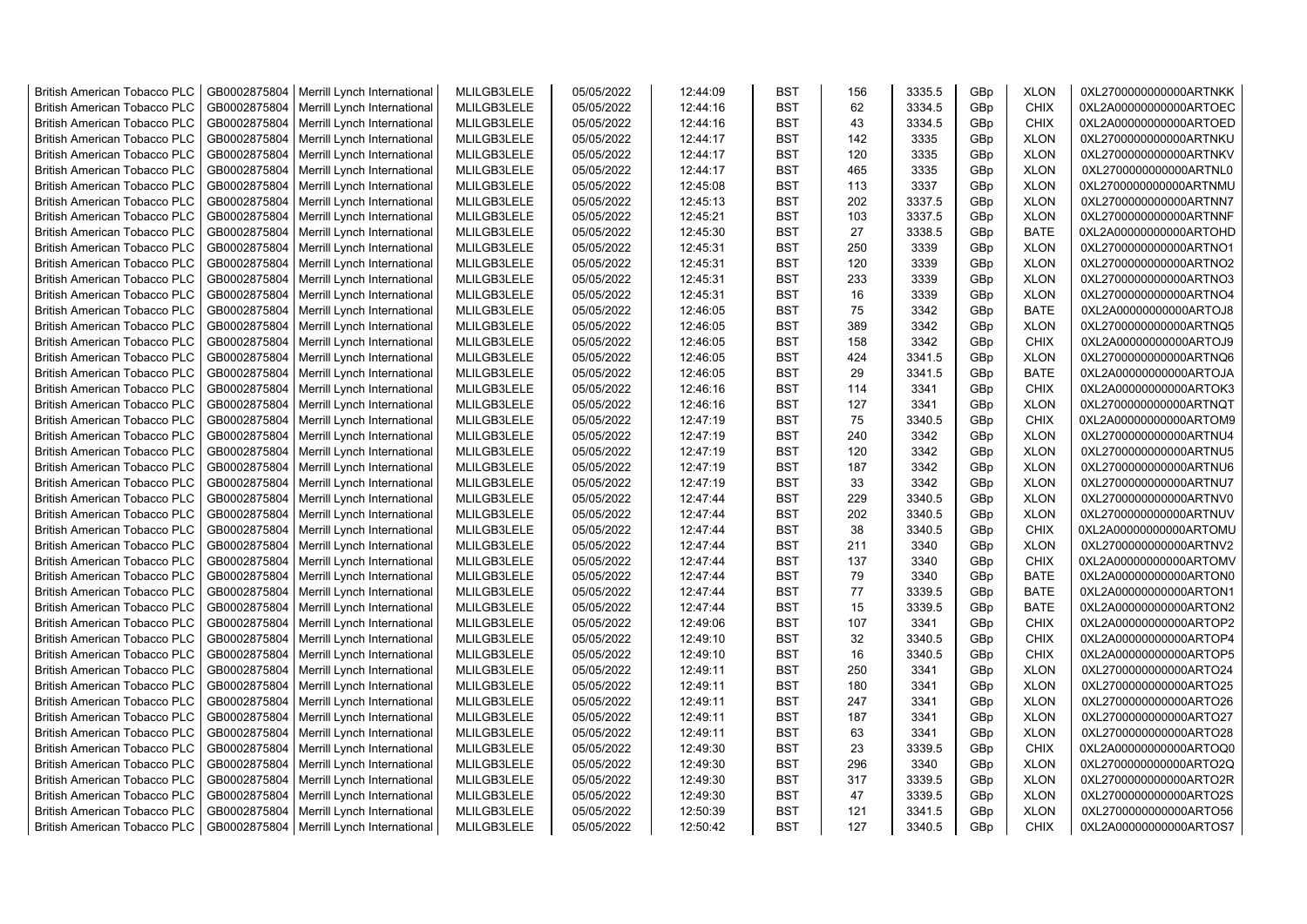| <b>British American Tobacco PLC</b> | GB0002875804 | Merrill Lynch International | MLILGB3LELE | 05/05/2022 | 12:50:42 | <b>BST</b> | 635         | 3340   | GBp             | <b>XLON</b> | 0XL2700000000000ARTO5C |
|-------------------------------------|--------------|-----------------------------|-------------|------------|----------|------------|-------------|--------|-----------------|-------------|------------------------|
| <b>British American Tobacco PLC</b> | GB0002875804 | Merrill Lynch International | MLILGB3LELE | 05/05/2022 | 12:50:57 | <b>BST</b> | 199         | 3339.5 | GBp             | <b>XLON</b> | 0XL2700000000000ARTO5T |
| <b>British American Tobacco PLC</b> | GB0002875804 | Merrill Lynch International | MLILGB3LELE | 05/05/2022 | 12:51:39 | <b>BST</b> | 130         | 3340.5 | GBp             | <b>CHIX</b> | 0XL2A00000000000ARTOTK |
| <b>British American Tobacco PLC</b> | GB0002875804 | Merrill Lynch International | MLILGB3LELE | 05/05/2022 | 12:52:58 | <b>BST</b> | 6           | 3341   | GBp             | <b>BATE</b> | 0XL2A00000000000ARTP06 |
| <b>British American Tobacco PLC</b> | GB0002875804 | Merrill Lynch International | MLILGB3LELE | 05/05/2022 | 12:52:58 | <b>BST</b> | 74          | 3341   | GBp             | <b>BATE</b> | 0XL2A00000000000ARTP07 |
| <b>British American Tobacco PLC</b> | GB0002875804 | Merrill Lynch International | MLILGB3LELE | 05/05/2022 | 12:53:24 | <b>BST</b> | 6           | 3340.5 | GBp             | <b>BATE</b> | 0XL2A00000000000ARTP0T |
| <b>British American Tobacco PLC</b> | GB0002875804 | Merrill Lynch International | MLILGB3LELE | 05/05/2022 | 12:53:24 | <b>BST</b> | 1366        | 3340.5 | GBp             | <b>XLON</b> | 0XL2700000000000ARTOAF |
| <b>British American Tobacco PLC</b> | GB0002875804 | Merrill Lynch International | MLILGB3LELE | 05/05/2022 | 12:53:24 | <b>BST</b> | 95          | 3340.5 | GBp             | <b>CHIX</b> | 0XL2A00000000000ARTP0U |
| <b>British American Tobacco PLC</b> | GB0002875804 | Merrill Lynch International | MLILGB3LELE | 05/05/2022 | 12:53:24 | <b>BST</b> | 20          | 3340.5 | GBp             | <b>BATE</b> | 0XL2A00000000000ARTP0V |
| <b>British American Tobacco PLC</b> | GB0002875804 | Merrill Lynch International | MLILGB3LELE | 05/05/2022 | 12:53:24 | <b>BST</b> | 232         | 3341   | GBp             | <b>XLON</b> | 0XL2700000000000ARTOAG |
| <b>British American Tobacco PLC</b> | GB0002875804 | Merrill Lynch International | MLILGB3LELE | 05/05/2022 | 12:53:24 | <b>BST</b> | 10          | 3340.5 | GBp             | <b>BATE</b> | 0XL2A00000000000ARTP10 |
| <b>British American Tobacco PLC</b> | GB0002875804 | Merrill Lynch International | MLILGB3LELE | 05/05/2022 | 12:53:24 | <b>BST</b> | 260         | 3341   | GBp             | <b>XLON</b> | 0XL2700000000000ARTOAH |
| <b>British American Tobacco PLC</b> | GB0002875804 | Merrill Lynch International | MLILGB3LELE | 05/05/2022 | 12:53:24 | <b>BST</b> | 90          | 3341   | GBp             | <b>XLON</b> | 0XL2700000000000ARTOAI |
| <b>British American Tobacco PLC</b> | GB0002875804 | Merrill Lynch International | MLILGB3LELE | 05/05/2022 | 12:53:44 | <b>BST</b> | 61          | 3340   | GBp             | <b>CHIX</b> | 0XL2A00000000000ARTP1H |
| <b>British American Tobacco PLC</b> | GB0002875804 | Merrill Lynch International | MLILGB3LELE | 05/05/2022 | 12:53:44 | <b>BST</b> | 67          | 3340   | GBp             | <b>CHIX</b> | 0XL2A00000000000ARTP1I |
| <b>British American Tobacco PLC</b> | GB0002875804 | Merrill Lynch International | MLILGB3LELE | 05/05/2022 | 12:53:44 | <b>BST</b> | 279         | 3340   | GBp             | <b>XLON</b> | 0XL2700000000000ARTOBB |
| <b>British American Tobacco PLC</b> | GB0002875804 | Merrill Lynch International | MLILGB3LELE | 05/05/2022 | 12:54:23 | <b>BST</b> | 123         | 3340.5 | GB <sub>p</sub> | <b>CHIX</b> | 0XL2A00000000000ARTP3A |
| <b>British American Tobacco PLC</b> | GB0002875804 | Merrill Lynch International | MLILGB3LELE | 05/05/2022 | 12:54:24 | <b>BST</b> | 382         | 3339.5 | GBp             | <b>XLON</b> | 0XL2700000000000ARTOD1 |
| <b>British American Tobacco PLC</b> | GB0002875804 | Merrill Lynch International | MLILGB3LELE | 05/05/2022 | 12:54:24 | <b>BST</b> | 47          | 3339   | GBp             | <b>CHIX</b> | 0XL2A00000000000ARTP3G |
| <b>British American Tobacco PLC</b> | GB0002875804 | Merrill Lynch International | MLILGB3LELE | 05/05/2022 | 12:54:24 | <b>BST</b> | 392         | 3339   | GBp             | <b>XLON</b> | 0XL2700000000000ARTOD2 |
| <b>British American Tobacco PLC</b> | GB0002875804 | Merrill Lynch International | MLILGB3LELE | 05/05/2022 | 12:54:25 | <b>BST</b> | 61          | 3339   | GBp             | <b>BATE</b> | 0XL2A00000000000ARTP3H |
| <b>British American Tobacco PLC</b> | GB0002875804 | Merrill Lynch International | MLILGB3LELE | 05/05/2022 | 12:54:30 | <b>BST</b> | 85          | 3338.5 | GB <sub>p</sub> | <b>BATE</b> | 0XL2A00000000000ARTP3R |
| <b>British American Tobacco PLC</b> | GB0002875804 | Merrill Lynch International | MLILGB3LELE | 05/05/2022 | 12:54:30 | <b>BST</b> | 137         | 3338.5 | GBp             | <b>XLON</b> | 0XL2700000000000ARTODK |
| <b>British American Tobacco PLC</b> | GB0002875804 | Merrill Lynch International | MLILGB3LELE | 05/05/2022 | 12:54:30 | <b>BST</b> | 124         | 3338.5 | GBp             | <b>CHIX</b> | 0XL2A00000000000ARTP3S |
| <b>British American Tobacco PLC</b> | GB0002875804 | Merrill Lynch International | MLILGB3LELE | 05/05/2022 | 12:55:04 | <b>BST</b> | 293         | 3338   | GBp             | <b>XLON</b> | 0XL2700000000000ARTOEM |
| <b>British American Tobacco PLC</b> | GB0002875804 | Merrill Lynch International | MLILGB3LELE | 05/05/2022 | 12:55:04 | <b>BST</b> | 11          | 3338   | GBp             | <b>BATE</b> | 0XL2A00000000000ARTP50 |
| <b>British American Tobacco PLC</b> | GB0002875804 | Merrill Lynch International | MLILGB3LELE | 05/05/2022 | 12:55:04 | <b>BST</b> | 298         | 3338   | GBp             | <b>BATE</b> | 0XL2A00000000000ARTP51 |
| <b>British American Tobacco PLC</b> | GB0002875804 | Merrill Lynch International | MLILGB3LELE | 05/05/2022 | 12:55:04 | <b>BST</b> | $\mathbf 1$ | 3338   | GBp             | <b>XLON</b> | 0XL2700000000000ARTOEO |
| <b>British American Tobacco PLC</b> | GB0002875804 | Merrill Lynch International | MLILGB3LELE | 05/05/2022 | 12:55:04 | <b>BST</b> | 46          | 3338   | GBp             | <b>CHIX</b> | 0XL2A00000000000ARTP52 |
| <b>British American Tobacco PLC</b> | GB0002875804 | Merrill Lynch International | MLILGB3LELE | 05/05/2022 | 12:55:13 | <b>BST</b> | 24          | 3337.5 | GBp             | <b>CHIX</b> | 0XL2A00000000000ARTP57 |
| <b>British American Tobacco PLC</b> | GB0002875804 | Merrill Lynch International | MLILGB3LELE | 05/05/2022 | 12:55:13 | <b>BST</b> | 311         | 3337.5 | GBp             | <b>XLON</b> | 0XL2700000000000ARTOF2 |
| <b>British American Tobacco PLC</b> | GB0002875804 | Merrill Lynch International | MLILGB3LELE | 05/05/2022 | 12:55:31 | <b>BST</b> | 325         | 3337   | GBp             | <b>XLON</b> | 0XL2700000000000ARTOFE |
| <b>British American Tobacco PLC</b> | GB0002875804 | Merrill Lynch International | MLILGB3LELE | 05/05/2022 | 12:55:31 | <b>BST</b> | 44          | 3337   | GBp             | <b>CHIX</b> | 0XL2A00000000000ARTP5P |
| <b>British American Tobacco PLC</b> | GB0002875804 | Merrill Lynch International | MLILGB3LELE | 05/05/2022 | 12:55:35 | <b>BST</b> | 28          | 3336.5 | GBp             | <b>BATE</b> | 0XL2A00000000000ARTP60 |
| <b>British American Tobacco PLC</b> | GB0002875804 | Merrill Lynch International | MLILGB3LELE | 05/05/2022 | 12:55:35 | <b>BST</b> | 119         | 3336.5 | GBp             | <b>XLON</b> | 0XL2700000000000ARTOFI |
| <b>British American Tobacco PLC</b> | GB0002875804 | Merrill Lynch International | MLILGB3LELE | 05/05/2022 | 12:55:35 | <b>BST</b> | 11          | 3336.5 | GBp             | <b>BATE</b> | 0XL2A00000000000ARTP61 |
| <b>British American Tobacco PLC</b> | GB0002875804 | Merrill Lynch International | MLILGB3LELE | 05/05/2022 | 12:55:35 | <b>BST</b> | 15          | 3336.5 | GBp             | <b>CHIX</b> | 0XL2A00000000000ARTP62 |
| <b>British American Tobacco PLC</b> | GB0002875804 | Merrill Lynch International | MLILGB3LELE | 05/05/2022 | 12:55:35 | <b>BST</b> | 26          | 3336.5 | GBp             | <b>BATE</b> | 0XL2A00000000000ARTP63 |
| <b>British American Tobacco PLC</b> | GB0002875804 | Merrill Lynch International | MLILGB3LELE | 05/05/2022 | 12:55:55 | <b>BST</b> | 136         | 3337.5 | GB <sub>p</sub> | <b>XLON</b> | 0XL2700000000000ARTOG1 |
| <b>British American Tobacco PLC</b> | GB0002875804 | Merrill Lynch International | MLILGB3LELE | 05/05/2022 | 12:55:55 | <b>BST</b> | 37          | 3337.5 | GBp             | <b>CHIX</b> | 0XL2A00000000000ARTP6Q |
| <b>British American Tobacco PLC</b> | GB0002875804 | Merrill Lynch International | MLILGB3LELE | 05/05/2022 | 12:55:55 | <b>BST</b> | 2           | 3337.5 | GBp             | <b>CHIX</b> | 0XL2A00000000000ARTP6R |
| <b>British American Tobacco PLC</b> | GB0002875804 | Merrill Lynch International | MLILGB3LELE | 05/05/2022 | 12:56:05 | <b>BST</b> | 150         | 3337   | GBp             | <b>XLON</b> | 0XL2700000000000ARTOGO |
| <b>British American Tobacco PLC</b> | GB0002875804 | Merrill Lynch International | MLILGB3LELE | 05/05/2022 | 12:56:05 | <b>BST</b> | 86          | 3337   | GBp             | <b>BATE</b> | 0XL2A00000000000ARTP7I |
| <b>British American Tobacco PLC</b> | GB0002875804 | Merrill Lynch International | MLILGB3LELE | 05/05/2022 | 12:56:09 | <b>BST</b> | 78          | 3336.5 | GBp             | <b>XLON</b> | 0XL2700000000000ARTOGP |
| <b>British American Tobacco PLC</b> | GB0002875804 | Merrill Lynch International | MLILGB3LELE | 05/05/2022 | 12:56:14 | <b>BST</b> | 199         | 3336   | GBp             | <b>XLON</b> | 0XL2700000000000ARTOGR |
| <b>British American Tobacco PLC</b> | GB0002875804 | Merrill Lynch International | MLILGB3LELE | 05/05/2022 | 12:57:17 | <b>BST</b> | 99          | 3336.5 | GBp             | <b>CHIX</b> | 0XL2A00000000000ARTP9A |
| <b>British American Tobacco PLC</b> | GB0002875804 | Merrill Lynch International | MLILGB3LELE | 05/05/2022 | 12:57:17 | <b>BST</b> | 294         | 3336.5 | GBp             | <b>XLON</b> | 0XL2700000000000ARTOID |
| <b>British American Tobacco PLC</b> | GB0002875804 | Merrill Lynch International | MLILGB3LELE | 05/05/2022 | 12:57:17 | <b>BST</b> | 102         | 3336.5 | GBp             | <b>XLON</b> | 0XL2700000000000ARTOIE |
|                                     |              |                             |             |            |          |            |             |        |                 |             |                        |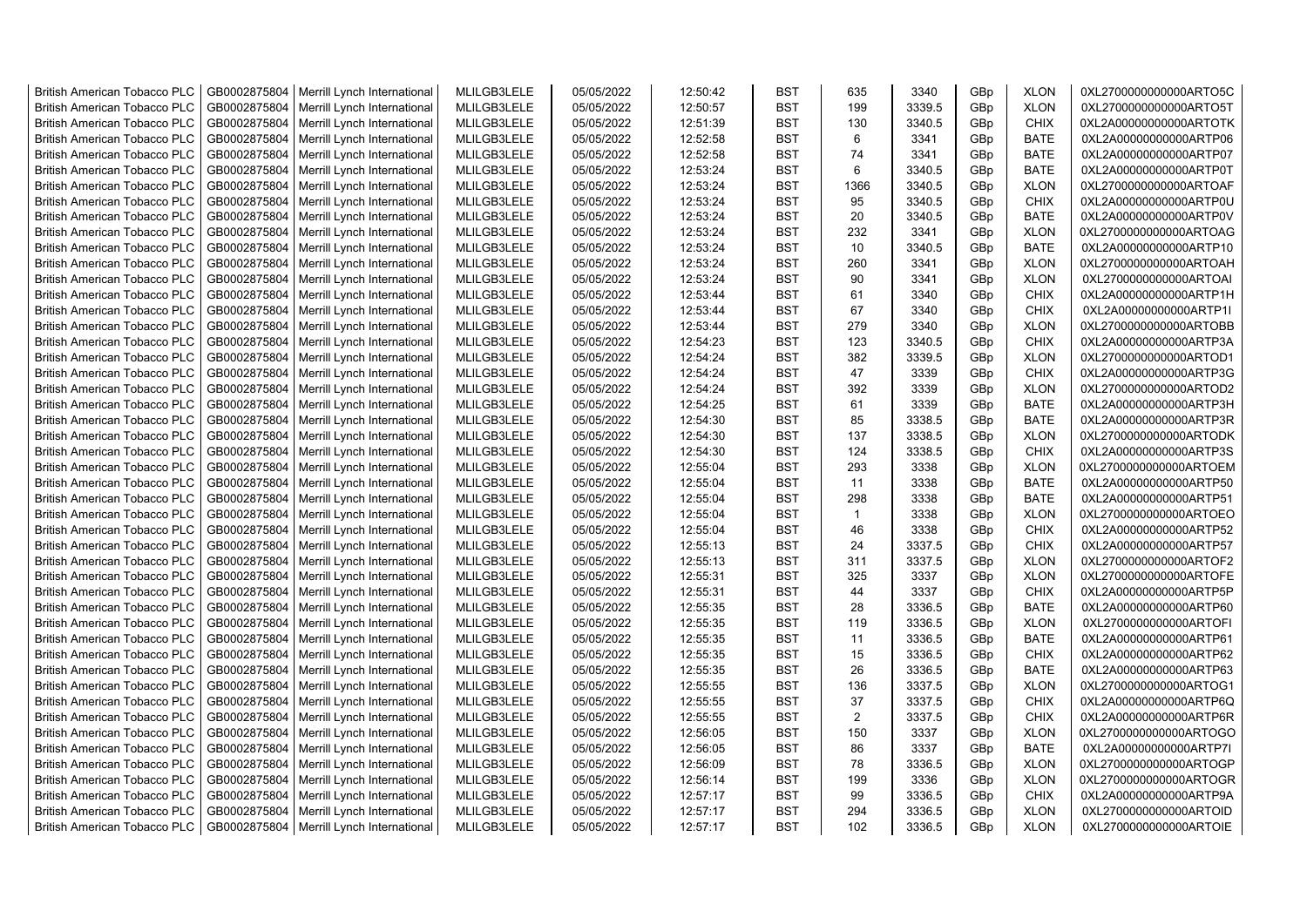| <b>British American Tobacco PLC</b> | GB0002875804 | Merrill Lynch International | MLILGB3LELE | 05/05/2022 | 12:58:03 | <b>BST</b> | 249          | 3336.5 | GBp             | <b>XLON</b> | 0XL2700000000000ARTOJK |
|-------------------------------------|--------------|-----------------------------|-------------|------------|----------|------------|--------------|--------|-----------------|-------------|------------------------|
| <b>British American Tobacco PLC</b> | GB0002875804 |                             | MLILGB3LELE | 05/05/2022 | 12:58:04 | <b>BST</b> | 108          | 3336.5 | GBp             | <b>CHIX</b> | 0XL2A00000000000ARTPAQ |
|                                     | GB0002875804 | Merrill Lynch International |             |            |          | <b>BST</b> | 240          |        |                 | <b>XLON</b> |                        |
| <b>British American Tobacco PLC</b> |              | Merrill Lynch International | MLILGB3LELE | 05/05/2022 | 12:58:24 |            |              | 3337   | GBp             |             | 0XL2700000000000ARTOKF |
| <b>British American Tobacco PLC</b> | GB0002875804 | Merrill Lynch International | MLILGB3LELE | 05/05/2022 | 12:58:28 | <b>BST</b> | 240          | 3337   | GBp             | <b>XLON</b> | 0XL2700000000000ARTOKI |
| <b>British American Tobacco PLC</b> | GB0002875804 | Merrill Lynch International | MLILGB3LELE | 05/05/2022 | 12:58:28 | <b>BST</b> | 208          | 3337   | GBp             | <b>XLON</b> | 0XL2700000000000ARTOKJ |
| <b>British American Tobacco PLC</b> | GB0002875804 | Merrill Lynch International | MLILGB3LELE | 05/05/2022 | 12:58:28 | <b>BST</b> | 128          | 3337   | GBp             | <b>XLON</b> | 0XL2700000000000ARTOKK |
| <b>British American Tobacco PLC</b> | GB0002875804 | Merrill Lynch International | MLILGB3LELE | 05/05/2022 | 12:59:23 | <b>BST</b> | 28           | 3336.5 | GBp             | <b>CHIX</b> | 0XL2A00000000000ARTPD0 |
| <b>British American Tobacco PLC</b> | GB0002875804 | Merrill Lynch International | MLILGB3LELE | 05/05/2022 | 13:01:05 | <b>BST</b> | 327          | 3336.5 | GBp             | <b>XLON</b> | 0XL2700000000000ARTOQ6 |
| <b>British American Tobacco PLC</b> | GB0002875804 | Merrill Lynch International | MLILGB3LELE | 05/05/2022 | 13:01:39 | <b>BST</b> | 22           | 3336   | GBp             | <b>XLON</b> | 0XL2700000000000ARTOR3 |
| British American Tobacco PLC        | GB0002875804 | Merrill Lynch International | MLILGB3LELE | 05/05/2022 | 13:01:39 | <b>BST</b> | 2650         | 3336   | GBp             | <b>XLON</b> | 0XL2700000000000ARTOR4 |
| <b>British American Tobacco PLC</b> | GB0002875804 | Merrill Lynch International | MLILGB3LELE | 05/05/2022 | 13:01:39 | <b>BST</b> | 178          | 3336   | GBp             | <b>CHIX</b> | 0XL2A00000000000ARTPH5 |
| <b>British American Tobacco PLC</b> | GB0002875804 | Merrill Lynch International | MLILGB3LELE | 05/05/2022 | 13:01:39 | <b>BST</b> | 78           | 3336   | GBp             | <b>BATE</b> | 0XL2A00000000000ARTPH6 |
| <b>British American Tobacco PLC</b> | GB0002875804 | Merrill Lynch International | MLILGB3LELE | 05/05/2022 | 13:01:39 | <b>BST</b> | $\mathbf{1}$ | 3336   | GBp             | <b>BATE</b> | 0XL2A00000000000ARTPH7 |
| <b>British American Tobacco PLC</b> | GB0002875804 | Merrill Lynch International | MLILGB3LELE | 05/05/2022 | 13:01:40 | <b>BST</b> | 141          | 3336   | GBp             | <b>BATE</b> | 0XL2A00000000000ARTPH8 |
| <b>British American Tobacco PLC</b> | GB0002875804 | Merrill Lynch International | MLILGB3LELE | 05/05/2022 | 13:03:25 | <b>BST</b> | 201          | 3336.5 | GBp             | <b>XLON</b> | 0XL2700000000000ARTOUK |
| <b>British American Tobacco PLC</b> | GB0002875804 | Merrill Lynch International | MLILGB3LELE | 05/05/2022 | 13:03:25 | <b>BST</b> | 250          | 3336.5 | GBp             | <b>XLON</b> | 0XL2700000000000ARTOUL |
| <b>British American Tobacco PLC</b> | GB0002875804 | Merrill Lynch International | MLILGB3LELE | 05/05/2022 | 13:03:25 | <b>BST</b> | 173          | 3336.5 | GBp             | <b>XLON</b> | 0XL2700000000000ARTOUM |
| <b>British American Tobacco PLC</b> | GB0002875804 | Merrill Lynch International | MLILGB3LELE | 05/05/2022 | 13:03:25 | <b>BST</b> | 187          | 3336.5 | GBp             | <b>XLON</b> | 0XL2700000000000ARTOUN |
| <b>British American Tobacco PLC</b> | GB0002875804 | Merrill Lynch International | MLILGB3LELE | 05/05/2022 | 13:03:25 | <b>BST</b> | 120          | 3336.5 | GBp             | <b>XLON</b> | 0XL2700000000000ARTOUO |
| <b>British American Tobacco PLC</b> | GB0002875804 | Merrill Lynch International | MLILGB3LELE | 05/05/2022 | 13:03:25 | <b>BST</b> | 78           | 3336.5 | GBp             | <b>XLON</b> | 0XL2700000000000ARTOUP |
| <b>British American Tobacco PLC</b> | GB0002875804 | Merrill Lynch International | MLILGB3LELE | 05/05/2022 | 13:03:25 | <b>BST</b> | 173          | 3336.5 | GBp             | <b>XLON</b> | 0XL2700000000000ARTOUQ |
| <b>British American Tobacco PLC</b> | GB0002875804 | Merrill Lynch International | MLILGB3LELE | 05/05/2022 | 13:06:00 | <b>BST</b> | 127          | 3336   | GBp             | <b>CHIX</b> | 0XL2A00000000000ARTPRR |
| <b>British American Tobacco PLC</b> | GB0002875804 | Merrill Lynch International | MLILGB3LELE | 05/05/2022 | 13:06:00 | <b>BST</b> | 1668         | 3336   | GBp             | <b>XLON</b> | 0XL2700000000000ARTP62 |
|                                     |              |                             |             |            |          |            |              |        |                 |             |                        |
| <b>British American Tobacco PLC</b> | GB0002875804 | Merrill Lynch International | MLILGB3LELE | 05/05/2022 | 13:06:00 | <b>BST</b> | 188          | 3335.5 | GBp             | <b>BATE</b> | 0XL2A00000000000ARTPRS |
| <b>British American Tobacco PLC</b> | GB0002875804 | Merrill Lynch International | MLILGB3LELE | 05/05/2022 | 13:06:00 | <b>BST</b> | 45           | 3335.5 | GBp             | <b>CHIX</b> | 0XL2A00000000000ARTPRT |
| <b>British American Tobacco PLC</b> | GB0002875804 | Merrill Lynch International | MLILGB3LELE | 05/05/2022 | 13:06:00 | <b>BST</b> | 217          | 3335.5 | GBp             | <b>XLON</b> | 0XL2700000000000ARTP64 |
| <b>British American Tobacco PLC</b> | GB0002875804 | Merrill Lynch International | MLILGB3LELE | 05/05/2022 | 13:06:00 | <b>BST</b> | 1270         | 3335.5 | GBp             | <b>XLON</b> | 0XL2700000000000ARTP65 |
| British American Tobacco PLC        | GB0002875804 | Merrill Lynch International | MLILGB3LELE | 05/05/2022 | 13:06:09 | <b>BST</b> | 53           | 3336.5 | GBp             | <b>CHIX</b> | 0XL2A00000000000ARTPS9 |
| <b>British American Tobacco PLC</b> | GB0002875804 | Merrill Lynch International | MLILGB3LELE | 05/05/2022 | 13:06:09 | <b>BST</b> | 233          | 3336.5 | GBp             | <b>CHIX</b> | 0XL2A00000000000ARTPSA |
| <b>British American Tobacco PLC</b> | GB0002875804 | Merrill Lynch International | MLILGB3LELE | 05/05/2022 | 13:06:09 | <b>BST</b> | 87           | 3336.5 | GBp             | <b>BATE</b> | 0XL2A00000000000ARTPSB |
| <b>British American Tobacco PLC</b> | GB0002875804 | Merrill Lynch International | MLILGB3LELE | 05/05/2022 | 13:06:31 | <b>BST</b> | 143          | 3336   | GBp             | <b>CHIX</b> | 0XL2A00000000000ARTPT9 |
| <b>British American Tobacco PLC</b> | GB0002875804 | Merrill Lynch International | MLILGB3LELE | 05/05/2022 | 13:06:31 | <b>BST</b> | 79           | 3336   | GBp             | <b>XLON</b> | 0XL2700000000000ARTP7J |
| <b>British American Tobacco PLC</b> | GB0002875804 | Merrill Lynch International | MLILGB3LELE | 05/05/2022 | 13:07:00 | <b>BST</b> | 12           | 3336   | GBp             | <b>XLON</b> | 0XL2700000000000ARTP95 |
| British American Tobacco PLC        | GB0002875804 | Merrill Lynch International | MLILGB3LELE | 05/05/2022 | 13:07:00 | <b>BST</b> | 111          | 3336   | GBp             | <b>CHIX</b> | 0XL2A00000000000ARTPU5 |
| <b>British American Tobacco PLC</b> | GB0002875804 | Merrill Lynch International | MLILGB3LELE | 05/05/2022 | 13:07:00 | <b>BST</b> | 159          | 3336   | GBp             | <b>XLON</b> | 0XL2700000000000ARTP96 |
| <b>British American Tobacco PLC</b> | GB0002875804 | Merrill Lynch International | MLILGB3LELE | 05/05/2022 | 13:07:00 | <b>BST</b> | 69           | 3336   | GBp             | <b>BATE</b> | 0XL2A00000000000ARTPU6 |
| <b>British American Tobacco PLC</b> | GB0002875804 | Merrill Lynch International | MLILGB3LELE | 05/05/2022 | 13:07:49 | <b>BST</b> | 291          | 3335.5 | GBp             | <b>XLON</b> | 0XL2700000000000ARTPAE |
| British American Tobacco PLC        | GB0002875804 | Merrill Lynch International | MLILGB3LELE | 05/05/2022 | 13:07:50 | <b>BST</b> | 54           | 3335   | GBp             | <b>BATE</b> | 0XL2A00000000000ARTPVQ |
| <b>British American Tobacco PLC</b> | GB0002875804 | Merrill Lynch International | MLILGB3LELE | 05/05/2022 | 13:07:50 | <b>BST</b> | 113          | 3335   | GBp             | <b>XLON</b> | 0XL2700000000000ARTPAH |
| <b>British American Tobacco PLC</b> | GB0002875804 | Merrill Lynch International | MLILGB3LELE | 05/05/2022 | 13:07:50 | <b>BST</b> | 351          | 3335   | GBp             | <b>CHIX</b> | 0XL2A00000000000ARTPVR |
| <b>British American Tobacco PLC</b> | GB0002875804 | Merrill Lynch International | MLILGB3LELE | 05/05/2022 | 13:07:50 | <b>BST</b> | 390          | 3335   | GBp             | <b>XLON</b> | 0XL2700000000000ARTPAI |
| <b>British American Tobacco PLC</b> | GB0002875804 | Merrill Lynch International | MLILGB3LELE | 05/05/2022 | 13:07:59 | <b>BST</b> | 91           | 3334.5 | GBp             | <b>XLON</b> | 0XL2700000000000ARTPAU |
| <b>British American Tobacco PLC</b> | GB0002875804 | Merrill Lynch International | MLILGB3LELE | 05/05/2022 | 13:08:07 | <b>BST</b> | 113          | 3334.5 | GBp             | <b>XLON</b> | 0XL2700000000000ARTPBE |
| British American Tobacco PLC        | GB0002875804 | Merrill Lynch International | MLILGB3LELE | 05/05/2022 | 13:08:07 | <b>BST</b> | 70           | 3334.5 | GBp             | <b>CHIX</b> | 0XL2A00000000000ARTQ0F |
| British American Tobacco PLC        | GB0002875804 | Merrill Lynch International | MLILGB3LELE | 05/05/2022 | 13:08:07 | <b>BST</b> | 50           | 3334.5 | GBp             | <b>BATE</b> | 0XL2A00000000000ARTQ0G |
| <b>British American Tobacco PLC</b> | GB0002875804 | Merrill Lynch International | MLILGB3LELE | 05/05/2022 | 13:08:41 | <b>BST</b> | 146          | 3334.5 | GBp             | <b>XLON</b> | 0XL2700000000000ARTPD1 |
| <b>British American Tobacco PLC</b> | GB0002875804 | Merrill Lynch International | MLILGB3LELE | 05/05/2022 | 13:08:41 | <b>BST</b> | 79           | 3335   | GBp             | <b>CHIX</b> | 0XL2A00000000000ARTQ26 |
|                                     |              |                             |             |            |          | <b>BST</b> | 6            |        |                 |             |                        |
| <b>British American Tobacco PLC</b> | GB0002875804 | Merrill Lynch International | MLILGB3LELE | 05/05/2022 | 13:08:59 |            |              | 3334   | GB <sub>p</sub> | <b>XLON</b> | 0XL2700000000000ARTPDN |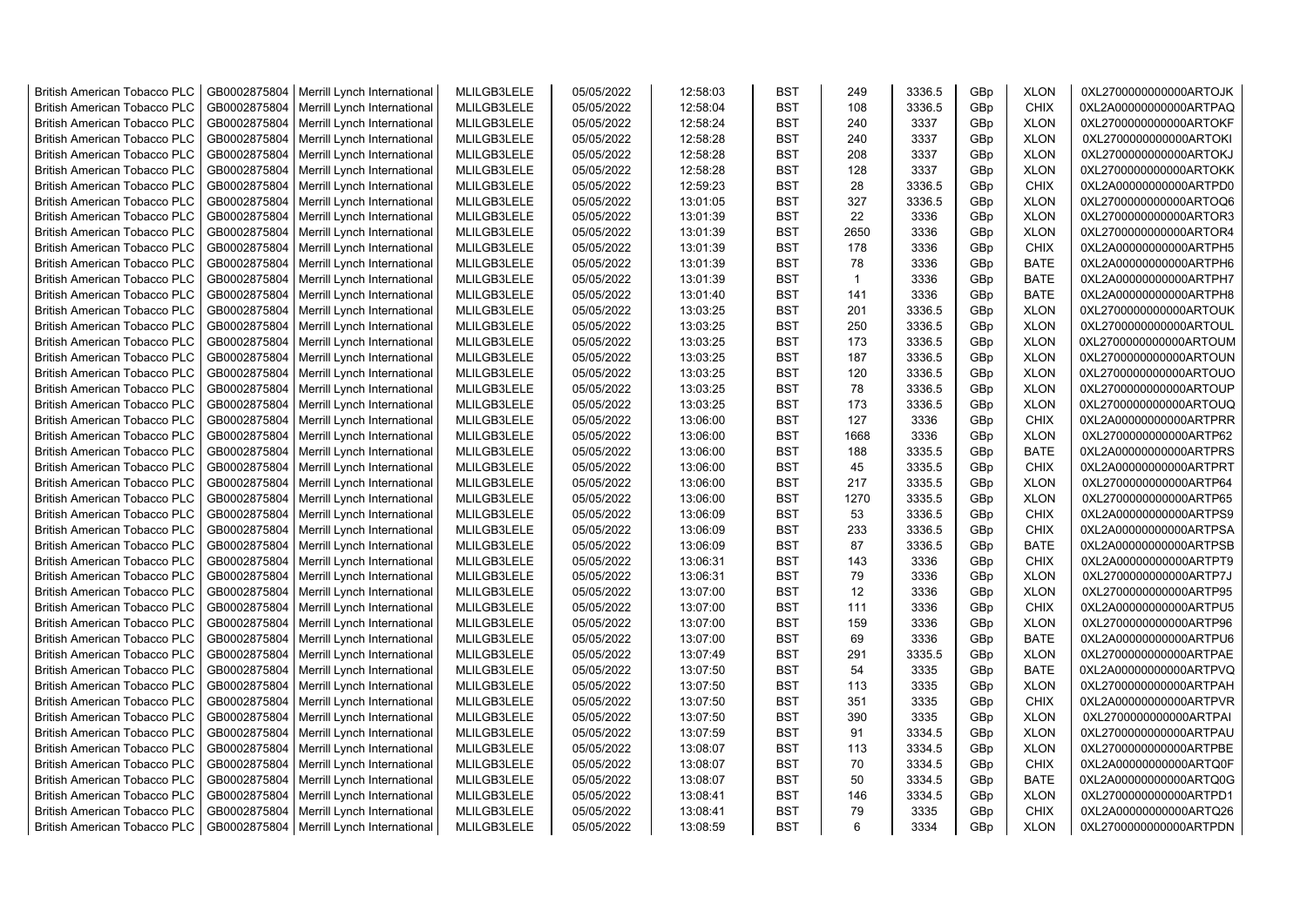| <b>British American Tobacco PLC</b> | GB0002875804 | Merrill Lynch International | MLILGB3LELE | 05/05/2022 | 13:09:00 | <b>BST</b> | 52  | 3334   | GBp             | <b>CHIX</b> | 0XL2A00000000000ARTQ35 |
|-------------------------------------|--------------|-----------------------------|-------------|------------|----------|------------|-----|--------|-----------------|-------------|------------------------|
| <b>British American Tobacco PLC</b> | GB0002875804 | Merrill Lynch International | MLILGB3LELE | 05/05/2022 | 13:11:26 | <b>BST</b> | 250 | 3337   | GBp             | <b>XLON</b> | 0XL2700000000000ARTPJ5 |
| <b>British American Tobacco PLC</b> | GB0002875804 | Merrill Lynch International | MLILGB3LELE | 05/05/2022 | 13:11:26 | <b>BST</b> | 234 | 3337   | GBp             | <b>XLON</b> | 0XL2700000000000ARTPJ6 |
| <b>British American Tobacco PLC</b> | GB0002875804 | Merrill Lynch International | MLILGB3LELE | 05/05/2022 | 13:11:26 | <b>BST</b> | 138 | 3337   | GBp             | <b>XLON</b> | 0XL2700000000000ARTPJ7 |
| British American Tobacco PLC        | GB0002875804 | Merrill Lynch International | MLILGB3LELE | 05/05/2022 | 13:11:26 | <b>BST</b> | 217 | 3337   | GBp             | <b>XLON</b> | 0XL2700000000000ARTPJ8 |
| <b>British American Tobacco PLC</b> | GB0002875804 | Merrill Lynch International | MLILGB3LELE | 05/05/2022 | 13:11:26 | <b>BST</b> | 35  | 3337   | GBp             | <b>XLON</b> | 0XL2700000000000ARTPJ9 |
| <b>British American Tobacco PLC</b> | GB0002875804 | Merrill Lynch International | MLILGB3LELE | 05/05/2022 | 13:11:28 | <b>BST</b> | 78  | 3337   | GBp             | <b>XLON</b> | 0XL2700000000000ARTPJA |
| <b>British American Tobacco PLC</b> | GB0002875804 | Merrill Lynch International | MLILGB3LELE | 05/05/2022 | 13:11:28 | <b>BST</b> | 234 | 3337   | GBp             | <b>XLON</b> | 0XL2700000000000ARTPJB |
| <b>British American Tobacco PLC</b> | GB0002875804 | Merrill Lynch International | MLILGB3LELE | 05/05/2022 | 13:11:28 | <b>BST</b> | 166 | 3337   | GBp             | <b>XLON</b> | 0XL2700000000000ARTPJC |
| <b>British American Tobacco PLC</b> | GB0002875804 | Merrill Lynch International | MLILGB3LELE | 05/05/2022 | 13:11:28 | <b>BST</b> | 137 | 3337   | GBp             | <b>XLON</b> | 0XL2700000000000ARTPJD |
| <b>British American Tobacco PLC</b> | GB0002875804 | Merrill Lynch International | MLILGB3LELE | 05/05/2022 | 13:11:28 | <b>BST</b> | 57  | 3337   | GBp             | <b>XLON</b> | 0XL2700000000000ARTPJE |
| British American Tobacco PLC        | GB0002875804 | Merrill Lynch International | MLILGB3LELE | 05/05/2022 | 13:11:28 | <b>BST</b> | 134 | 3337   | GBp             | <b>XLON</b> | 0XL2700000000000ARTPJF |
| <b>British American Tobacco PLC</b> | GB0002875804 | Merrill Lynch International | MLILGB3LELE | 05/05/2022 | 13:11:30 | <b>BST</b> | 30  | 3337   | GB <sub>p</sub> | <b>XLON</b> | 0XL2700000000000ARTPJO |
| <b>British American Tobacco PLC</b> | GB0002875804 | Merrill Lynch International | MLILGB3LELE | 05/05/2022 | 13:11:30 | <b>BST</b> | 66  | 3337   | GBp             | <b>XLON</b> | 0XL2700000000000ARTPJN |
| <b>British American Tobacco PLC</b> | GB0002875804 | Merrill Lynch International | MLILGB3LELE | 05/05/2022 | 13:11:30 | <b>BST</b> | 124 | 3337   | GBp             | <b>XLON</b> | 0XL2700000000000ARTPJP |
| <b>British American Tobacco PLC</b> | GB0002875804 | Merrill Lynch International | MLILGB3LELE | 05/05/2022 | 13:11:30 | <b>BST</b> | 109 | 3337   | GBp             | <b>XLON</b> | 0XL2700000000000ARTPJQ |
| <b>British American Tobacco PLC</b> | GB0002875804 | Merrill Lynch International | MLILGB3LELE | 05/05/2022 | 13:11:30 | <b>BST</b> | 245 | 3337   | GBp             | <b>XLON</b> | 0XL2700000000000ARTPJR |
| <b>British American Tobacco PLC</b> | GB0002875804 | Merrill Lynch International | MLILGB3LELE | 05/05/2022 | 13:13:13 | <b>BST</b> | 95  | 3336.5 | GBp             | <b>XLON</b> | 0XL2700000000000ARTPO4 |
| British American Tobacco PLC        | GB0002875804 | Merrill Lynch International | MLILGB3LELE | 05/05/2022 | 13:13:19 | <b>BST</b> | 130 | 3336.5 | GBp             | <b>XLON</b> | 0XL2700000000000ARTPOD |
| <b>British American Tobacco PLC</b> | GB0002875804 | Merrill Lynch International | MLILGB3LELE | 05/05/2022 | 13:13:22 | <b>BST</b> | 122 | 3336.5 | GBp             | <b>XLON</b> | 0XL2700000000000ARTPON |
| <b>British American Tobacco PLC</b> | GB0002875804 | Merrill Lynch International | MLILGB3LELE | 05/05/2022 | 13:13:22 | <b>BST</b> | 600 | 3336.5 | GBp             | <b>XLON</b> | 0XL2700000000000ARTPOO |
| <b>British American Tobacco PLC</b> | GB0002875804 | Merrill Lynch International | MLILGB3LELE | 05/05/2022 | 13:13:22 | <b>BST</b> | 392 | 3336.5 | GBp             | <b>XLON</b> | 0XL2700000000000ARTPOP |
| <b>British American Tobacco PLC</b> | GB0002875804 | Merrill Lynch International | MLILGB3LELE | 05/05/2022 | 13:13:55 | <b>BST</b> | 695 | 3337   | GBp             | <b>XLON</b> | 0XL2700000000000ARTPPV |
| <b>British American Tobacco PLC</b> | GB0002875804 | Merrill Lynch International | MLILGB3LELE | 05/05/2022 | 13:13:58 | <b>BST</b> | 388 | 3336.5 | GBp             | <b>XLON</b> | 0XL2700000000000ARTPQ7 |
| <b>British American Tobacco PLC</b> | GB0002875804 | Merrill Lynch International | MLILGB3LELE | 05/05/2022 | 13:14:00 | <b>BST</b> | 23  | 3337   | GBp             | <b>BATE</b> | 0XL2A00000000000ARTQDR |
| British American Tobacco PLC        | GB0002875804 | Merrill Lynch International | MLILGB3LELE | 05/05/2022 | 13:14:00 | <b>BST</b> | 103 | 3337   | GBp             | <b>BATE</b> | 0XL2A00000000000ARTQDS |
| <b>British American Tobacco PLC</b> | GB0002875804 | Merrill Lynch International | MLILGB3LELE | 05/05/2022 | 13:14:08 | <b>BST</b> | 50  | 3337.5 | GBp             | <b>BATE</b> | 0XL2A00000000000ARTQE4 |
| British American Tobacco PLC        | GB0002875804 | Merrill Lynch International | MLILGB3LELE | 05/05/2022 | 13:14:18 | <b>BST</b> | 77  | 3337   | GBp             | <b>BATE</b> | 0XL2A00000000000ARTQEB |
| <b>British American Tobacco PLC</b> | GB0002875804 | Merrill Lynch International | MLILGB3LELE | 05/05/2022 | 13:14:19 | <b>BST</b> | 61  | 3337   | GBp             | <b>BATE</b> | 0XL2A00000000000ARTQED |
| <b>British American Tobacco PLC</b> | GB0002875804 | Merrill Lynch International | MLILGB3LELE | 05/05/2022 | 13:14:26 | <b>BST</b> | 254 | 3336   | GBp             | <b>XLON</b> | 0XL2700000000000ARTPR4 |
| <b>British American Tobacco PLC</b> | GB0002875804 | Merrill Lynch International | MLILGB3LELE | 05/05/2022 | 13:14:26 | <b>BST</b> | 124 | 3336   | GBp             | <b>BATE</b> | 0XL2A00000000000ARTQEF |
| <b>British American Tobacco PLC</b> | GB0002875804 | Merrill Lynch International | MLILGB3LELE | 05/05/2022 | 13:14:26 | <b>BST</b> | 175 | 3336   | GBp             | <b>CHIX</b> | 0XL2A00000000000ARTQEG |
| <b>British American Tobacco PLC</b> | GB0002875804 | Merrill Lynch International | MLILGB3LELE | 05/05/2022 | 13:14:26 | <b>BST</b> | 52  | 3336   | GBp             | <b>BATE</b> | 0XL2A00000000000ARTQEH |
| <b>British American Tobacco PLC</b> | GB0002875804 | Merrill Lynch International | MLILGB3LELE | 05/05/2022 | 13:14:27 | <b>BST</b> | 60  | 3336   | GBp             | <b>BATE</b> | 0XL2A00000000000ARTQEJ |
| <b>British American Tobacco PLC</b> | GB0002875804 | Merrill Lynch International | MLILGB3LELE | 05/05/2022 | 13:14:29 | <b>BST</b> | 265 | 3335.5 | GBp             | <b>CHIX</b> | 0XL2A00000000000ARTQF2 |
| <b>British American Tobacco PLC</b> | GB0002875804 | Merrill Lynch International | MLILGB3LELE | 05/05/2022 | 13:14:29 | <b>BST</b> | 96  | 3335.5 | GBp             | <b>BATE</b> | 0XL2A00000000000ARTQF3 |
| British American Tobacco PLC        | GB0002875804 | Merrill Lynch International | MLILGB3LELE | 05/05/2022 | 13:14:29 | <b>BST</b> | 276 | 3335.5 | GBp             | <b>XLON</b> | 0XL2700000000000ARTPRC |
| <b>British American Tobacco PLC</b> | GB0002875804 | Merrill Lynch International | MLILGB3LELE | 05/05/2022 | 13:14:32 | <b>BST</b> | 9   | 3335   | GBp             | <b>XLON</b> | 0XL2700000000000ARTPRI |
| <b>British American Tobacco PLC</b> | GB0002875804 | Merrill Lynch International | MLILGB3LELE | 05/05/2022 | 13:14:32 | <b>BST</b> | 95  | 3335   | GBp             | <b>XLON</b> | 0XL2700000000000ARTPRJ |
| <b>British American Tobacco PLC</b> | GB0002875804 | Merrill Lynch International | MLILGB3LELE | 05/05/2022 | 13:14:43 | <b>BST</b> | 106 | 3335   | GBp             | <b>BATE</b> | 0XL2A00000000000ARTQFG |
| British American Tobacco PLC        | GB0002875804 | Merrill Lynch International | MLILGB3LELE | 05/05/2022 | 13:14:43 | <b>BST</b> | 113 | 3335   | GBp             | <b>CHIX</b> | 0XL2A00000000000ARTQFH |
| <b>British American Tobacco PLC</b> | GB0002875804 | Merrill Lynch International | MLILGB3LELE | 05/05/2022 | 13:15:14 | <b>BST</b> | 135 | 3334.5 | GBp             | <b>CHIX</b> | 0XL2A00000000000ARTQGU |
| British American Tobacco PLC        | GB0002875804 | Merrill Lynch International | MLILGB3LELE | 05/05/2022 | 13:15:14 | <b>BST</b> | 217 | 3334.5 | GBp             | <b>XLON</b> | 0XL2700000000000ARTPTC |
| British American Tobacco PLC        | GB0002875804 | Merrill Lynch International | MLILGB3LELE | 05/05/2022 | 13:16:17 | <b>BST</b> | 138 | 3336.5 | GBp             | <b>XLON</b> | 0XL2700000000000ARTPVA |
| <b>British American Tobacco PLC</b> | GB0002875804 | Merrill Lynch International | MLILGB3LELE | 05/05/2022 | 13:16:17 | <b>BST</b> | 234 | 3336.5 | GBp             | <b>XLON</b> | 0XL2700000000000ARTPVB |
| <b>British American Tobacco PLC</b> | GB0002875804 | Merrill Lynch International | MLILGB3LELE | 05/05/2022 | 13:16:17 | <b>BST</b> | 217 | 3336.5 | GBp             | <b>XLON</b> | 0XL2700000000000ARTPVC |
| <b>British American Tobacco PLC</b> | GB0002875804 | Merrill Lynch International | MLILGB3LELE | 05/05/2022 | 13:16:17 | <b>BST</b> | 161 | 3336.5 | GB <sub>p</sub> | <b>XLON</b> | 0XL2700000000000ARTPVD |
| <b>British American Tobacco PLC</b> | GB0002875804 | Merrill Lynch International | MLILGB3LELE | 05/05/2022 | 13:16:32 | <b>BST</b> | 74  | 3336.5 | GBp             | <b>CHIX</b> | 0XL2A00000000000ARTQJG |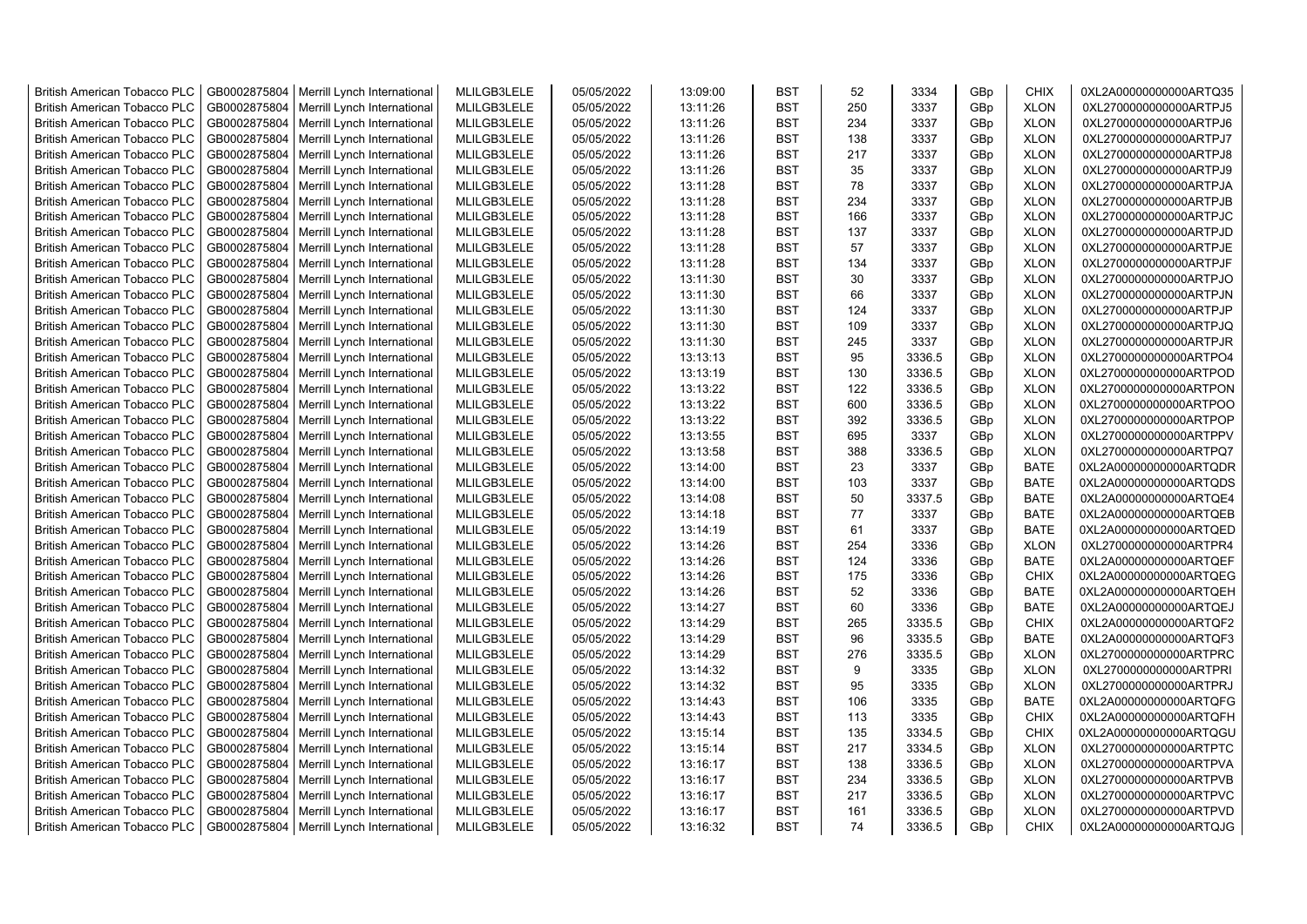| <b>British American Tobacco PLC</b> | GB0002875804 | Merrill Lynch International                | MLILGB3LELE | 05/05/2022 | 13:16:32 | <b>BST</b> | 241 | 3336.5 | GBp             | <b>XLON</b> | 0XL2700000000000ARTPVQ |
|-------------------------------------|--------------|--------------------------------------------|-------------|------------|----------|------------|-----|--------|-----------------|-------------|------------------------|
| <b>British American Tobacco PLC</b> | GB0002875804 | Merrill Lynch International                | MLILGB3LELE | 05/05/2022 | 13:17:15 | <b>BST</b> | 78  | 3336.5 | GBp             | <b>XLON</b> | 0XL2700000000000ARTQ31 |
| <b>British American Tobacco PLC</b> | GB0002875804 | Merrill Lynch International                | MLILGB3LELE | 05/05/2022 | 13:17:15 | <b>BST</b> | 58  | 3336.5 | GBp             | <b>XLON</b> | 0XL2700000000000ARTQ32 |
| <b>British American Tobacco PLC</b> | GB0002875804 | Merrill Lynch International                | MLILGB3LELE | 05/05/2022 | 13:17:15 | <b>BST</b> | 86  | 3336.5 | GBp             | <b>XLON</b> | 0XL2700000000000ARTQ33 |
| <b>British American Tobacco PLC</b> | GB0002875804 | Merrill Lynch International                | MLILGB3LELE | 05/05/2022 | 13:17:15 | <b>BST</b> | 245 | 3336.5 | GBp             | <b>XLON</b> | 0XL2700000000000ARTQ34 |
| <b>British American Tobacco PLC</b> | GB0002875804 | Merrill Lynch International                | MLILGB3LELE | 05/05/2022 | 13:17:54 | <b>BST</b> | 173 | 3336   | GBp             | <b>XLON</b> | 0XL2700000000000ARTQ4R |
| <b>British American Tobacco PLC</b> | GB0002875804 | Merrill Lynch International                | MLILGB3LELE | 05/05/2022 | 13:18:01 | <b>BST</b> | 163 | 3336   | GBp             | <b>XLON</b> | 0XL2700000000000ARTQ4V |
| <b>British American Tobacco PLC</b> | GB0002875804 | Merrill Lynch International                | MLILGB3LELE | 05/05/2022 | 13:18:13 | <b>BST</b> | 63  | 3336   | GBp             | <b>XLON</b> | 0XL2700000000000ARTQ57 |
| <b>British American Tobacco PLC</b> | GB0002875804 | Merrill Lynch International                | MLILGB3LELE | 05/05/2022 | 13:18:13 | <b>BST</b> | 247 | 3336   | GBp             | <b>XLON</b> | 0XL2700000000000ARTQ58 |
| <b>British American Tobacco PLC</b> | GB0002875804 | Merrill Lynch International                | MLILGB3LELE | 05/05/2022 | 13:18:13 | <b>BST</b> | 75  | 3336   | GBp             | <b>XLON</b> | 0XL2700000000000ARTQ59 |
| <b>British American Tobacco PLC</b> | GB0002875804 | Merrill Lynch International                | MLILGB3LELE | 05/05/2022 | 13:18:19 | <b>BST</b> | 158 | 3335.5 | GBp             | <b>CHIX</b> | 0XL2A00000000000ARTQMS |
| <b>British American Tobacco PLC</b> | GB0002875804 | Merrill Lynch International                | MLILGB3LELE | 05/05/2022 | 13:18:19 | <b>BST</b> | 78  | 3335.5 | GBp             | <b>BATE</b> | 0XL2A00000000000ARTQMT |
| <b>British American Tobacco PLC</b> | GB0002875804 | Merrill Lynch International                | MLILGB3LELE | 05/05/2022 | 13:18:25 | <b>BST</b> | 642 | 3335   | GB <sub>p</sub> | <b>XLON</b> | 0XL2700000000000ARTQ5J |
|                                     |              |                                            |             |            |          | <b>BST</b> |     |        |                 |             |                        |
| <b>British American Tobacco PLC</b> | GB0002875804 | Merrill Lynch International                | MLILGB3LELE | 05/05/2022 | 13:18:34 |            | 15  | 3334.5 | GBp             | <b>BATE</b> | 0XL2A00000000000ARTQNB |
| <b>British American Tobacco PLC</b> | GB0002875804 | Merrill Lynch International                | MLILGB3LELE | 05/05/2022 | 13:18:34 | <b>BST</b> | 83  | 3334.5 | GBp             | <b>CHIX</b> | 0XL2A00000000000ARTQNC |
| <b>British American Tobacco PLC</b> | GB0002875804 | Merrill Lynch International                | MLILGB3LELE | 05/05/2022 | 13:19:02 | <b>BST</b> | 169 | 3334   | GBp             | <b>CHIX</b> | 0XL2A00000000000ARTQO1 |
| <b>British American Tobacco PLC</b> | GB0002875804 | Merrill Lynch International                | MLILGB3LELE | 05/05/2022 | 13:19:02 | <b>BST</b> | 10  | 3334   | GBp             | <b>XLON</b> | 0XL2700000000000ARTQ6H |
| <b>British American Tobacco PLC</b> | GB0002875804 | Merrill Lynch International                | MLILGB3LELE | 05/05/2022 | 13:19:02 | <b>BST</b> | 46  | 3334   | GBp             | <b>BATE</b> | 0XL2A00000000000ARTQO2 |
| <b>British American Tobacco PLC</b> | GB0002875804 | Merrill Lynch International                | MLILGB3LELE | 05/05/2022 | 13:19:02 | <b>BST</b> | 323 | 3334   | GBp             | <b>XLON</b> | 0XL2700000000000ARTQ6I |
| <b>British American Tobacco PLC</b> | GB0002875804 | Merrill Lynch International                | MLILGB3LELE | 05/05/2022 | 13:19:55 | <b>BST</b> | 156 | 3334   | GBp             | <b>XLON</b> | 0XL2700000000000ARTQ8J |
| <b>British American Tobacco PLC</b> | GB0002875804 | Merrill Lynch International                | MLILGB3LELE | 05/05/2022 | 13:21:33 | <b>BST</b> | 29  | 3335   | GBp             | <b>CHIX</b> | 0XL2A00000000000ARTQUF |
| <b>British American Tobacco PLC</b> | GB0002875804 | Merrill Lynch International                | MLILGB3LELE | 05/05/2022 | 13:21:33 | <b>BST</b> | 213 | 3335   | GB <sub>p</sub> | <b>CHIX</b> | 0XL2A00000000000ARTQUG |
| <b>British American Tobacco PLC</b> | GB0002875804 | Merrill Lynch International                | MLILGB3LELE | 05/05/2022 | 13:21:33 | <b>BST</b> | 64  | 3335   | GBp             | <b>BATE</b> | 0XL2A00000000000ARTQUH |
| <b>British American Tobacco PLC</b> | GB0002875804 | Merrill Lynch International                | MLILGB3LELE | 05/05/2022 | 13:21:33 | <b>BST</b> | 103 | 3335   | GBp             | <b>XLON</b> | 0XL2700000000000ARTQCL |
| <b>British American Tobacco PLC</b> | GB0002875804 | Merrill Lynch International                | MLILGB3LELE | 05/05/2022 | 13:21:33 | <b>BST</b> | 173 | 3335   | GBp             | <b>XLON</b> | 0XL2700000000000ARTQCM |
| <b>British American Tobacco PLC</b> | GB0002875804 | Merrill Lynch International                | MLILGB3LELE | 05/05/2022 | 13:21:33 | <b>BST</b> | 34  | 3335   | GBp             | <b>XLON</b> | 0XL2700000000000ARTQCN |
| <b>British American Tobacco PLC</b> | GB0002875804 | Merrill Lynch International                | MLILGB3LELE | 05/05/2022 | 13:21:33 | <b>BST</b> | 173 | 3335   | GBp             | <b>XLON</b> | 0XL2700000000000ARTQCO |
| <b>British American Tobacco PLC</b> | GB0002875804 | Merrill Lynch International                | MLILGB3LELE | 05/05/2022 | 13:21:33 | <b>BST</b> | 280 | 3335   | GBp             | <b>XLON</b> | 0XL2700000000000ARTQCP |
| <b>British American Tobacco PLC</b> | GB0002875804 | Merrill Lynch International                | MLILGB3LELE | 05/05/2022 | 13:21:33 | <b>BST</b> | 173 | 3335   | GBp             | <b>XLON</b> | 0XL2700000000000ARTQCQ |
| <b>British American Tobacco PLC</b> | GB0002875804 | Merrill Lynch International                | MLILGB3LELE | 05/05/2022 | 13:21:33 | <b>BST</b> | 173 | 3335   | GBp             | <b>XLON</b> | 0XL2700000000000ARTQCR |
| <b>British American Tobacco PLC</b> | GB0002875804 | Merrill Lynch International                | MLILGB3LELE | 05/05/2022 | 13:21:33 | <b>BST</b> | 84  | 3335   | GBp             | <b>XLON</b> | 0XL2700000000000ARTQCS |
|                                     |              |                                            |             |            |          | <b>BST</b> |     |        |                 |             |                        |
| <b>British American Tobacco PLC</b> | GB0002875804 | Merrill Lynch International                | MLILGB3LELE | 05/05/2022 | 13:21:33 |            | 173 | 3335   | GBp             | <b>XLON</b> | 0XL2700000000000ARTQCT |
| <b>British American Tobacco PLC</b> | GB0002875804 | Merrill Lynch International                | MLILGB3LELE | 05/05/2022 | 13:21:38 | <b>BST</b> | 173 | 3335   | GBp             | <b>XLON</b> | 0XL2700000000000ARTQCV |
| <b>British American Tobacco PLC</b> | GB0002875804 | Merrill Lynch International                | MLILGB3LELE | 05/05/2022 | 13:21:38 | <b>BST</b> | 220 | 3335   | GBp             | <b>XLON</b> | 0XL2700000000000ARTQD0 |
| <b>British American Tobacco PLC</b> | GB0002875804 | Merrill Lynch International                | MLILGB3LELE | 05/05/2022 | 13:21:38 | <b>BST</b> | 103 | 3335   | GBp             | <b>XLON</b> | 0XL2700000000000ARTQD1 |
| British American Tobacco PLC        | GB0002875804 | Merrill Lynch International                | MLILGB3LELE | 05/05/2022 | 13:21:38 | <b>BST</b> | 85  | 3335   | GBp             | <b>XLON</b> | 0XL2700000000000ARTQD2 |
| <b>British American Tobacco PLC</b> | GB0002875804 | Merrill Lynch International                | MLILGB3LELE | 05/05/2022 | 13:21:47 | <b>BST</b> | 146 | 3335.5 | GBp             | <b>CHIX</b> | 0XL2A00000000000ARTQVA |
| <b>British American Tobacco PLC</b> | GB0002875804 | Merrill Lynch International                | MLILGB3LELE | 05/05/2022 | 13:21:47 | <b>BST</b> | 245 | 3335.5 | GB <sub>p</sub> | <b>XLON</b> | 0XL2700000000000ARTQE0 |
| <b>British American Tobacco PLC</b> | GB0002875804 | Merrill Lynch International                | MLILGB3LELE | 05/05/2022 | 13:21:47 | <b>BST</b> | 22  | 3335.5 | GBp             | <b>BATE</b> | 0XL2A00000000000ARTQVB |
| <b>British American Tobacco PLC</b> | GB0002875804 | Merrill Lynch International                | MLILGB3LELE | 05/05/2022 | 13:21:48 | <b>BST</b> | 224 | 3335   | GBp             | <b>XLON</b> | 0XL2700000000000ARTQE4 |
| <b>British American Tobacco PLC</b> | GB0002875804 | Merrill Lynch International                | MLILGB3LELE | 05/05/2022 | 13:21:49 | <b>BST</b> | 103 | 3334.5 | GBp             | <b>CHIX</b> | 0XL2A00000000000ARTQVH |
| <b>British American Tobacco PLC</b> | GB0002875804 | Merrill Lynch International                | MLILGB3LELE | 05/05/2022 | 13:21:49 | <b>BST</b> | 24  | 3334.5 | GBp             | <b>BATE</b> | 0XL2A00000000000ARTQVI |
| <b>British American Tobacco PLC</b> | GB0002875804 | Merrill Lynch International                | MLILGB3LELE | 05/05/2022 | 13:22:44 | <b>BST</b> | 318 | 3333.5 | GBp             | <b>XLON</b> | 0XL2700000000000ARTQGG |
| <b>British American Tobacco PLC</b> | GB0002875804 | Merrill Lynch International                | MLILGB3LELE | 05/05/2022 | 13:22:44 | <b>BST</b> | 25  | 3333.5 | GBp             | <b>BATE</b> | 0XL2A00000000000ARTR1L |
| <b>British American Tobacco PLC</b> | GB0002875804 | Merrill Lynch International                | MLILGB3LELE | 05/05/2022 | 13:22:44 | <b>BST</b> | 150 | 3333.5 | GBp             | <b>CHIX</b> | 0XL2A00000000000ARTR1M |
| <b>British American Tobacco PLC</b> | GB0002875804 | Merrill Lynch International                | MLILGB3LELE | 05/05/2022 | 13:23:39 | <b>BST</b> | 87  | 3334   | GB <sub>p</sub> | <b>CHIX</b> | 0XL2A00000000000ARTR5C |
| <b>British American Tobacco PLC</b> | GB0002875804 | Merrill Lynch International                | MLILGB3LELE | 05/05/2022 | 13:23:40 | <b>BST</b> | 250 | 3334   | GBp             | <b>XLON</b> | 0XL2700000000000ARTQJV |
| <b>British American Tobacco PLC</b> |              | GB0002875804   Merrill Lynch International | MLILGB3LELE | 05/05/2022 | 13:24:02 | <b>BST</b> | 10  | 3334   | GB <sub>p</sub> | <b>CHIX</b> | 0XL2A00000000000ARTR6H |
|                                     |              |                                            |             |            |          |            |     |        |                 |             |                        |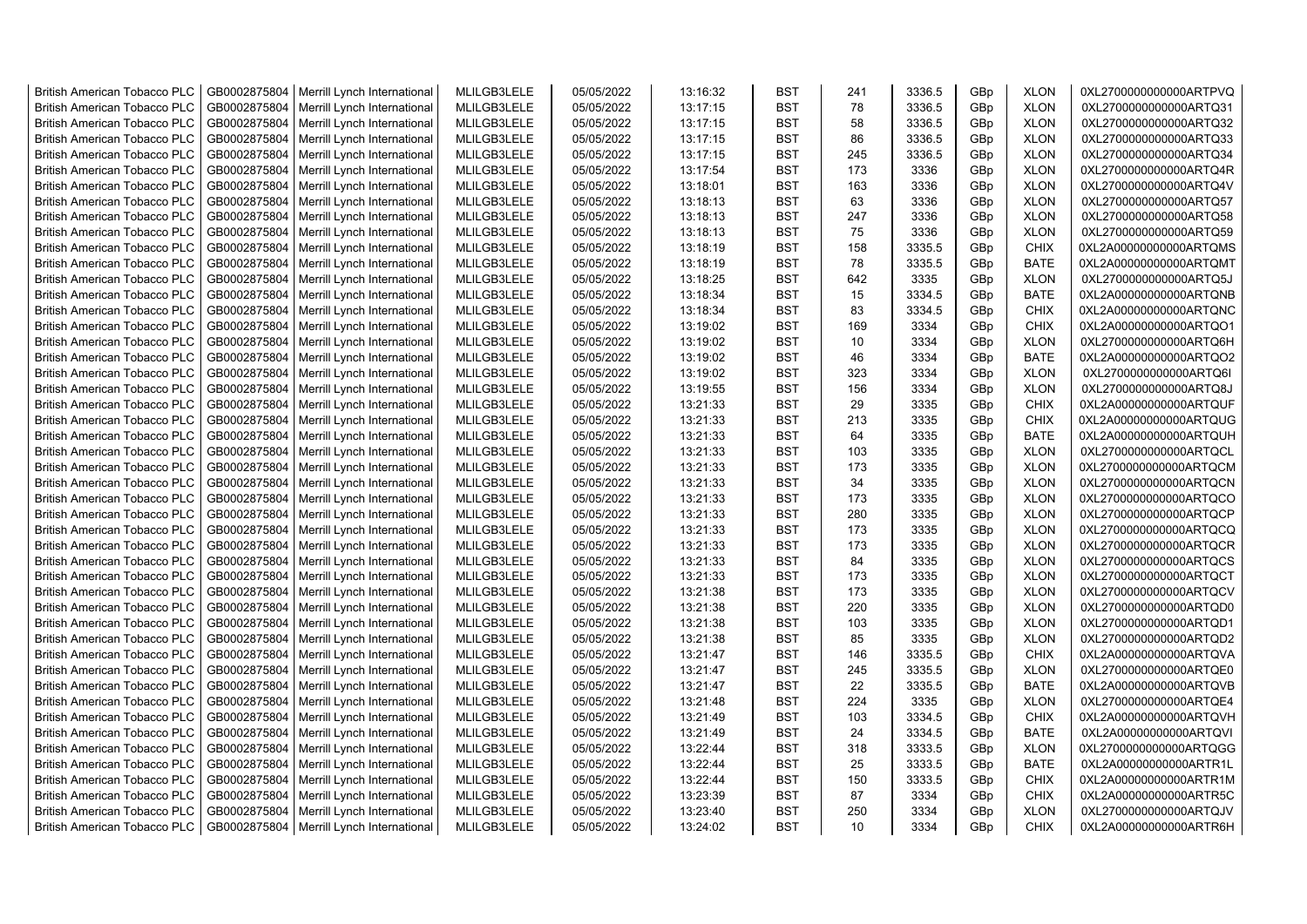| <b>British American Tobacco PLC</b> | GB0002875804 | Merrill Lynch International                                | MLILGB3LELE | 05/05/2022 | 13:24:02 | <b>BST</b> | 59   | 3334   | GBp             | <b>CHIX</b> | 0XL2A00000000000ARTR6I |
|-------------------------------------|--------------|------------------------------------------------------------|-------------|------------|----------|------------|------|--------|-----------------|-------------|------------------------|
| <b>British American Tobacco PLC</b> | GB0002875804 | Merrill Lynch International                                | MLILGB3LELE | 05/05/2022 | 13:24:03 | <b>BST</b> | 78   | 3334.5 | GBp             | <b>XLON</b> | 0XL2700000000000ARTQKT |
| <b>British American Tobacco PLC</b> | GB0002875804 | Merrill Lynch International                                | MLILGB3LELE | 05/05/2022 | 13:24:03 | <b>BST</b> | 234  | 3334.5 | GBp             | <b>XLON</b> | 0XL2700000000000ARTQKU |
| <b>British American Tobacco PLC</b> | GB0002875804 | Merrill Lynch International                                | MLILGB3LELE | 05/05/2022 | 13:24:03 | <b>BST</b> | 217  | 3334.5 | GBp             | <b>XLON</b> | 0XL2700000000000ARTQKV |
| <b>British American Tobacco PLC</b> | GB0002875804 | Merrill Lynch International                                | MLILGB3LELE | 05/05/2022 | 13:24:03 | <b>BST</b> | 156  | 3334.5 | GBp             | <b>XLON</b> | 0XL2700000000000ARTQL0 |
| <b>British American Tobacco PLC</b> | GB0002875804 | Merrill Lynch International                                | MLILGB3LELE | 05/05/2022 | 13:24:03 | <b>BST</b> | 250  | 3334.5 | GBp             | <b>XLON</b> | 0XL2700000000000ARTQL1 |
| <b>British American Tobacco PLC</b> | GB0002875804 | Merrill Lynch International                                | MLILGB3LELE | 05/05/2022 | 13:24:03 | <b>BST</b> | 69   | 3334.5 | GBp             | <b>XLON</b> | 0XL2700000000000ARTQL2 |
| <b>British American Tobacco PLC</b> | GB0002875804 | Merrill Lynch International                                | MLILGB3LELE | 05/05/2022 | 13:24:34 | <b>BST</b> | 642  | 3333.5 | GBp             | <b>XLON</b> | 0XL2700000000000ARTQLR |
| <b>British American Tobacco PLC</b> | GB0002875804 | Merrill Lynch International                                | MLILGB3LELE | 05/05/2022 | 13:25:48 | <b>BST</b> | 31   | 3335   | GBp             | <b>XLON</b> | 0XL2700000000000ARTQP1 |
| <b>British American Tobacco PLC</b> | GB0002875804 | Merrill Lynch International                                | MLILGB3LELE | 05/05/2022 | 13:25:57 | <b>BST</b> | 250  | 3335   | GBp             | <b>XLON</b> | 0XL2700000000000ARTQPQ |
| <b>British American Tobacco PLC</b> | GB0002875804 | Merrill Lynch International                                | MLILGB3LELE | 05/05/2022 | 13:25:57 | <b>BST</b> | 234  | 3335   | GBp             | <b>XLON</b> | 0XL2700000000000ARTQPR |
| <b>British American Tobacco PLC</b> | GB0002875804 | Merrill Lynch International                                | MLILGB3LELE | 05/05/2022 | 13:26:01 | <b>BST</b> | 94   | 3334.5 | GBp             | <b>CHIX</b> | 0XL2A00000000000ARTRBL |
| <b>British American Tobacco PLC</b> | GB0002875804 | Merrill Lynch International                                | MLILGB3LELE | 05/05/2022 | 13:26:49 | <b>BST</b> | 55   | 3335.5 | GB <sub>p</sub> | <b>BATE</b> | 0XL2A00000000000ARTRD1 |
| <b>British American Tobacco PLC</b> | GB0002875804 | Merrill Lynch International                                | MLILGB3LELE | 05/05/2022 | 13:27:06 | <b>BST</b> | 20   | 3335   | GB <sub>p</sub> | <b>CHIX</b> | 0XL2A00000000000ARTRDN |
| <b>British American Tobacco PLC</b> | GB0002875804 | Merrill Lynch International                                | MLILGB3LELE | 05/05/2022 | 13:27:06 | <b>BST</b> | 148  | 3335   | GB <sub>p</sub> | <b>CHIX</b> | 0XL2A00000000000ARTRDO |
| <b>British American Tobacco PLC</b> | GB0002875804 | Merrill Lynch International                                | MLILGB3LELE | 05/05/2022 | 13:27:06 | <b>BST</b> | 59   | 3335   | GBp             | <b>BATE</b> | 0XL2A00000000000ARTRDP |
| <b>British American Tobacco PLC</b> | GB0002875804 | Merrill Lynch International                                | MLILGB3LELE | 05/05/2022 | 13:27:06 | <b>BST</b> | 217  | 3335.5 | GBp             | <b>XLON</b> | 0XL2700000000000ARTQSG |
| <b>British American Tobacco PLC</b> | GB0002875804 | Merrill Lynch International                                | MLILGB3LELE | 05/05/2022 | 13:27:06 | <b>BST</b> | 200  | 3335.5 | GBp             | <b>XLON</b> | 0XL2700000000000ARTQSH |
| <b>British American Tobacco PLC</b> | GB0002875804 | Merrill Lynch International                                | MLILGB3LELE | 05/05/2022 | 13:27:06 | <b>BST</b> | 250  | 3335.5 | GBp             | <b>XLON</b> | 0XL2700000000000ARTQSI |
| <b>British American Tobacco PLC</b> | GB0002875804 | Merrill Lynch International                                | MLILGB3LELE | 05/05/2022 | 13:27:06 | <b>BST</b> | 78   | 3335.5 | GBp             | <b>XLON</b> | 0XL2700000000000ARTQSJ |
| <b>British American Tobacco PLC</b> | GB0002875804 | Merrill Lynch International                                | MLILGB3LELE | 05/05/2022 | 13:27:06 | <b>BST</b> | 262  | 3335.5 | GBp             | <b>XLON</b> | 0XL2700000000000ARTQSK |
| <b>British American Tobacco PLC</b> | GB0002875804 | Merrill Lynch International                                | MLILGB3LELE | 05/05/2022 | 13:27:06 | <b>BST</b> | 234  | 3335.5 | GBp             | <b>XLON</b> | 0XL2700000000000ARTQSL |
| <b>British American Tobacco PLC</b> | GB0002875804 | Merrill Lynch International                                | MLILGB3LELE | 05/05/2022 | 13:27:23 | <b>BST</b> | 249  | 3336   | GBp             | <b>XLON</b> | 0XL2700000000000ARTQTB |
| <b>British American Tobacco PLC</b> | GB0002875804 | Merrill Lynch International                                | MLILGB3LELE | 05/05/2022 | 13:27:25 | <b>BST</b> | 36   | 3335   | GBp             | <b>XLON</b> | 0XL2700000000000ARTQTF |
| <b>British American Tobacco PLC</b> | GB0002875804 | Merrill Lynch International                                | MLILGB3LELE | 05/05/2022 | 13:27:25 | <b>BST</b> | 10   | 3335   | GBp             | <b>CHIX</b> | 0XL2A00000000000ARTREI |
| <b>British American Tobacco PLC</b> | GB0002875804 | Merrill Lynch International                                | MLILGB3LELE | 05/05/2022 | 13:27:29 | <b>BST</b> | 238  | 3335   | GBp             | <b>XLON</b> | 0XL2700000000000ARTQTN |
| <b>British American Tobacco PLC</b> | GB0002875804 | Merrill Lynch International                                | MLILGB3LELE | 05/05/2022 | 13:27:29 | <b>BST</b> | 86   | 3335   | GBp             | <b>BATE</b> | 0XL2A00000000000ARTREL |
| <b>British American Tobacco PLC</b> | GB0002875804 |                                                            | MLILGB3LELE | 05/05/2022 | 13:27:29 | <b>BST</b> | 107  | 3335   | GBp             | <b>CHIX</b> | 0XL2A00000000000ARTREM |
| <b>British American Tobacco PLC</b> | GB0002875804 | Merrill Lynch International<br>Merrill Lynch International | MLILGB3LELE | 05/05/2022 |          | <b>BST</b> | 32   | 3335.5 |                 | <b>BATE</b> | 0XL2A00000000000ARTRFI |
|                                     |              |                                                            |             |            | 13:27:50 | <b>BST</b> | 315  |        | GBp             |             |                        |
| <b>British American Tobacco PLC</b> | GB0002875804 | Merrill Lynch International                                | MLILGB3LELE | 05/05/2022 | 13:27:50 |            | 223  | 3335.5 | GB <sub>p</sub> | <b>XLON</b> | 0XL2700000000000ARTQU9 |
| <b>British American Tobacco PLC</b> | GB0002875804 | Merrill Lynch International                                | MLILGB3LELE | 05/05/2022 | 13:28:32 | <b>BST</b> |      | 3335   | GB <sub>p</sub> | <b>XLON</b> | 0XL2700000000000ARTQVF |
| <b>British American Tobacco PLC</b> | GB0002875804 | Merrill Lynch International                                | MLILGB3LELE | 05/05/2022 | 13:28:32 | <b>BST</b> | 60   | 3335   | GBp             | <b>BATE</b> | 0XL2A00000000000ARTRGM |
| <b>British American Tobacco PLC</b> | GB0002875804 | Merrill Lynch International                                | MLILGB3LELE | 05/05/2022 | 13:28:32 | <b>BST</b> | 2    | 3335   | GBp             | <b>BATE</b> | 0XL2A00000000000ARTRGN |
| <b>British American Tobacco PLC</b> | GB0002875804 | Merrill Lynch International                                | MLILGB3LELE | 05/05/2022 | 13:28:32 | <b>BST</b> | 87   | 3335   | GBp             | <b>CHIX</b> | 0XL2A00000000000ARTRGO |
| <b>British American Tobacco PLC</b> | GB0002875804 | Merrill Lynch International                                | MLILGB3LELE | 05/05/2022 | 13:29:04 | <b>BST</b> | 92   | 3336   | GBp             | <b>XLON</b> | 0XL2700000000000ARTR08 |
| <b>British American Tobacco PLC</b> | GB0002875804 | Merrill Lynch International                                | MLILGB3LELE | 05/05/2022 | 13:29:07 | <b>BST</b> | 158  | 3337   | GBp             | <b>XLON</b> | 0XL2700000000000ARTR0E |
| <b>British American Tobacco PLC</b> | GB0002875804 | Merrill Lynch International                                | MLILGB3LELE | 05/05/2022 | 13:29:07 | <b>BST</b> | 240  | 3337   | GBp             | <b>XLON</b> | 0XL2700000000000ARTR0F |
| <b>British American Tobacco PLC</b> | GB0002875804 | Merrill Lynch International                                | MLILGB3LELE | 05/05/2022 | 13:29:26 | <b>BST</b> | 592  | 3337.5 | GBp             | <b>XLON</b> | 0XL2700000000000ARTR21 |
| <b>British American Tobacco PLC</b> | GB0002875804 | Merrill Lynch International                                | MLILGB3LELE | 05/05/2022 | 13:30:45 | <b>BST</b> | 1107 | 3337.5 | GBp             | <b>XLON</b> | 0XL2700000000000ARTR74 |
| <b>British American Tobacco PLC</b> | GB0002875804 | Merrill Lynch International                                | MLILGB3LELE | 05/05/2022 | 13:31:05 | <b>BST</b> | 642  | 3337   | GBp             | <b>XLON</b> | 0XL2700000000000ARTR7M |
| <b>British American Tobacco PLC</b> | GB0002875804 | Merrill Lynch International                                | MLILGB3LELE | 05/05/2022 | 13:31:41 | <b>BST</b> | 111  | 3336.5 | GBp             | <b>CHIX</b> | 0XL2A00000000000ARTRSF |
| <b>British American Tobacco PLC</b> | GB0002875804 | Merrill Lynch International                                | MLILGB3LELE | 05/05/2022 | 13:31:41 | <b>BST</b> | 96   | 3336.5 | GBp             | <b>BATE</b> | 0XL2A00000000000ARTRSG |
| <b>British American Tobacco PLC</b> | GB0002875804 | Merrill Lynch International                                | MLILGB3LELE | 05/05/2022 | 13:31:41 | <b>BST</b> | 276  | 3336.5 | GBp             | <b>XLON</b> | 0XL2700000000000ARTRBJ |
| <b>British American Tobacco PLC</b> | GB0002875804 | Merrill Lynch International                                | MLILGB3LELE | 05/05/2022 | 13:32:11 | <b>BST</b> | 58   | 3337   | GBp             | <b>XLON</b> | 0XL2700000000000ARTRD5 |
| <b>British American Tobacco PLC</b> | GB0002875804 | Merrill Lynch International                                | MLILGB3LELE | 05/05/2022 | 13:32:11 | <b>BST</b> | 250  | 3337   | GBp             | <b>XLON</b> | 0XL2700000000000ARTRD6 |
| <b>British American Tobacco PLC</b> | GB0002875804 | Merrill Lynch International                                | MLILGB3LELE | 05/05/2022 | 13:32:11 | <b>BST</b> | 64   | 3337   | GBp             | <b>XLON</b> | 0XL2700000000000ARTRD7 |
| <b>British American Tobacco PLC</b> | GB0002875804 | Merrill Lynch International                                | MLILGB3LELE | 05/05/2022 | 13:32:23 | <b>BST</b> | 137  | 3336   | GB <sub>p</sub> | <b>CHIX</b> | 0XL2A00000000000ARTS02 |
| <b>British American Tobacco PLC</b> |              | GB0002875804   Merrill Lynch International                 | MLILGB3LELE | 05/05/2022 | 13:32:23 | <b>BST</b> | 201  | 3336   | GBp             | <b>XLON</b> | 0XL2700000000000ARTREM |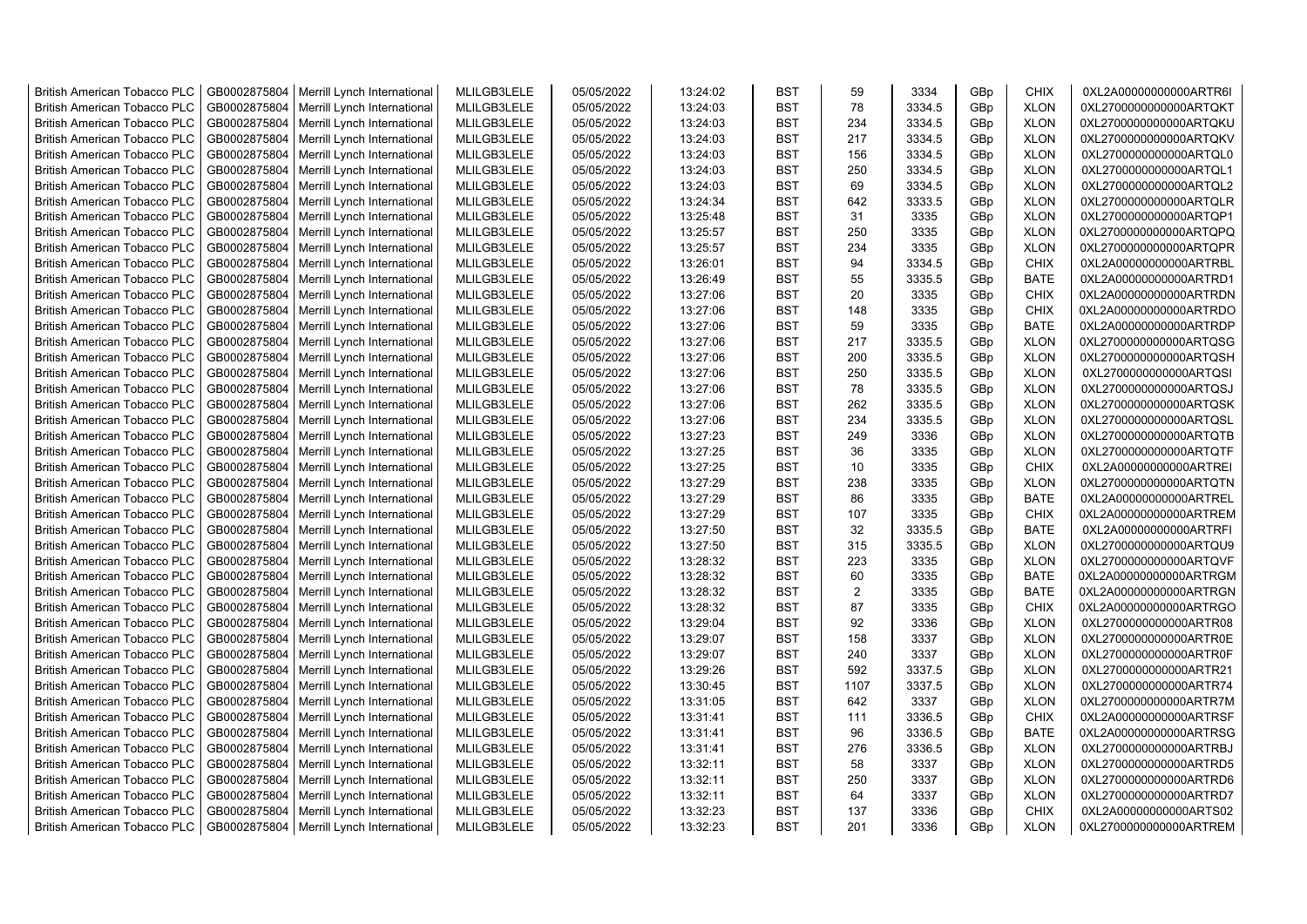| <b>British American Tobacco PLC</b> | GB0002875804 | Merrill Lynch International | MLILGB3LELE | 05/05/2022 | 13:32:23 | <b>BST</b> | 143 | 3336   | GBp             | <b>XLON</b> | 0XL2700000000000ARTREN |
|-------------------------------------|--------------|-----------------------------|-------------|------------|----------|------------|-----|--------|-----------------|-------------|------------------------|
| <b>British American Tobacco PLC</b> | GB0002875804 | Merrill Lynch International | MLILGB3LELE | 05/05/2022 | 13:32:55 | <b>BST</b> | 154 | 3335.5 | GBp             | <b>XLON</b> | 0XL2700000000000ARTRG2 |
| <b>British American Tobacco PLC</b> | GB0002875804 | Merrill Lynch International | MLILGB3LELE | 05/05/2022 | 13:32:55 | <b>BST</b> | 62  | 3335.5 | GBp             | <b>XLON</b> | 0XL2700000000000ARTRG3 |
| <b>British American Tobacco PLC</b> | GB0002875804 | Merrill Lynch International | MLILGB3LELE | 05/05/2022 | 13:32:55 | <b>BST</b> | 198 | 3335.5 | GBp             | <b>CHIX</b> | 0XL2A00000000000ARTS1B |
| <b>British American Tobacco PLC</b> | GB0002875804 | Merrill Lynch International | MLILGB3LELE | 05/05/2022 | 13:32:55 | <b>BST</b> | 74  | 3335.5 | GBp             | <b>BATE</b> | 0XL2A00000000000ARTS1C |
| <b>British American Tobacco PLC</b> | GB0002875804 | Merrill Lynch International | MLILGB3LELE | 05/05/2022 | 13:33:33 | <b>BST</b> | 180 | 3335   | GBp             | <b>CHIX</b> | 0XL2A00000000000ARTS31 |
| <b>British American Tobacco PLC</b> | GB0002875804 | Merrill Lynch International | MLILGB3LELE | 05/05/2022 | 13:33:33 | <b>BST</b> | 232 | 3335   | GBp             | <b>XLON</b> | 0XL2700000000000ARTRHR |
| <b>British American Tobacco PLC</b> | GB0002875804 | Merrill Lynch International | MLILGB3LELE | 05/05/2022 | 13:33:33 | <b>BST</b> | 49  | 3335   | GBp             | <b>BATE</b> | 0XL2A00000000000ARTS32 |
| <b>British American Tobacco PLC</b> | GB0002875804 | Merrill Lynch International | MLILGB3LELE | 05/05/2022 | 13:33:45 | <b>BST</b> | 43  | 3334.5 | GBp             | <b>BATE</b> | 0XL2A00000000000ARTS3R |
| <b>British American Tobacco PLC</b> | GB0002875804 | Merrill Lynch International | MLILGB3LELE | 05/05/2022 | 13:33:55 | <b>BST</b> | 450 | 3335   | GBp             | <b>XLON</b> | 0XL2700000000000ARTRJ1 |
| British American Tobacco PLC        | GB0002875804 | Merrill Lynch International | MLILGB3LELE | 05/05/2022 | 13:33:55 | <b>BST</b> | 74  | 3335   | GBp             | <b>XLON</b> | 0XL2700000000000ARTRJ2 |
| <b>British American Tobacco PLC</b> | GB0002875804 | Merrill Lynch International | MLILGB3LELE | 05/05/2022 | 13:33:55 | <b>BST</b> | 56  | 3335   | GBp             | <b>XLON</b> | 0XL2700000000000ARTRJ3 |
| <b>British American Tobacco PLC</b> | GB0002875804 | Merrill Lynch International | MLILGB3LELE | 05/05/2022 | 13:35:46 | <b>BST</b> | 21  | 3336.5 | GBp             | <b>BATE</b> | 0XL2A00000000000ARTS8T |
| <b>British American Tobacco PLC</b> | GB0002875804 | Merrill Lynch International | MLILGB3LELE | 05/05/2022 | 13:35:46 | <b>BST</b> | 34  | 3336.5 | GBp             | <b>BATE</b> | 0XL2A00000000000ARTS8U |
| <b>British American Tobacco PLC</b> | GB0002875804 | Merrill Lynch International | MLILGB3LELE | 05/05/2022 | 13:35:48 | <b>BST</b> | 103 | 3336.5 | GBp             | <b>XLON</b> | 0XL2700000000000ARTRO3 |
| <b>British American Tobacco PLC</b> | GB0002875804 | Merrill Lynch International | MLILGB3LELE | 05/05/2022 | 13:35:48 | <b>BST</b> | 277 | 3336.5 | GBp             | <b>XLON</b> | 0XL2700000000000ARTRO4 |
| <b>British American Tobacco PLC</b> | GB0002875804 | Merrill Lynch International | MLILGB3LELE | 05/05/2022 | 13:35:48 | <b>BST</b> | 147 | 3336.5 | GBp             | <b>XLON</b> | 0XL2700000000000ARTRO5 |
| <b>British American Tobacco PLC</b> | GB0002875804 | Merrill Lynch International | MLILGB3LELE | 05/05/2022 | 13:36:07 | <b>BST</b> | 292 | 3337   | GBp             | <b>XLON</b> | 0XL2700000000000ARTROI |
| <b>British American Tobacco PLC</b> | GB0002875804 | Merrill Lynch International | MLILGB3LELE | 05/05/2022 | 13:36:07 | <b>BST</b> | 157 | 3337   | GBp             | <b>XLON</b> | 0XL2700000000000ARTROJ |
| <b>British American Tobacco PLC</b> | GB0002875804 | Merrill Lynch International | MLILGB3LELE | 05/05/2022 | 13:36:07 | <b>BST</b> | 159 | 3337   | GBp             | <b>XLON</b> | 0XL2700000000000ARTROK |
| <b>British American Tobacco PLC</b> | GB0002875804 | Merrill Lynch International | MLILGB3LELE | 05/05/2022 | 13:36:07 | <b>BST</b> | 292 | 3337   | GBp             | <b>XLON</b> | 0XL2700000000000ARTROL |
| <b>British American Tobacco PLC</b> | GB0002875804 | Merrill Lynch International | MLILGB3LELE | 05/05/2022 | 13:36:07 | <b>BST</b> | 157 | 3337   | GBp             | <b>XLON</b> | 0XL2700000000000ARTROM |
| <b>British American Tobacco PLC</b> | GB0002875804 | Merrill Lynch International | MLILGB3LELE | 05/05/2022 | 13:36:14 | <b>BST</b> | 49  | 3336   | GBp             | <b>BATE</b> | 0XL2A00000000000ARTSA7 |
| <b>British American Tobacco PLC</b> | GB0002875804 | Merrill Lynch International | MLILGB3LELE | 05/05/2022 | 13:36:14 | <b>BST</b> | 642 | 3336   | GBp             | <b>XLON</b> | 0XL2700000000000ARTRP4 |
| <b>British American Tobacco PLC</b> | GB0002875804 | Merrill Lynch International | MLILGB3LELE | 05/05/2022 | 13:36:14 | <b>BST</b> | 180 | 3336   | GBp             | <b>CHIX</b> | 0XL2A00000000000ARTSA8 |
| British American Tobacco PLC        | GB0002875804 | Merrill Lynch International | MLILGB3LELE | 05/05/2022 | 13:36:45 | <b>BST</b> | 292 | 3335.5 | GBp             | <b>XLON</b> | 0XL2700000000000ARTRR2 |
| <b>British American Tobacco PLC</b> | GB0002875804 | Merrill Lynch International | MLILGB3LELE | 05/05/2022 | 13:36:45 | <b>BST</b> | 122 | 3335.5 | GBp             | <b>CHIX</b> | 0XL2A00000000000ARTSBT |
| British American Tobacco PLC        | GB0002875804 | Merrill Lynch International | MLILGB3LELE | 05/05/2022 | 13:38:00 | <b>BST</b> | 51  | 3335   | GBp             | <b>CHIX</b> | 0XL2A00000000000ARTSFR |
| <b>British American Tobacco PLC</b> | GB0002875804 | Merrill Lynch International | MLILGB3LELE | 05/05/2022 | 13:38:00 | <b>BST</b> | 10  | 3335   | GBp             | <b>XLON</b> | 0XL2700000000000ARTRUR |
| <b>British American Tobacco PLC</b> | GB0002875804 | Merrill Lynch International | MLILGB3LELE | 05/05/2022 | 13:38:00 | <b>BST</b> | 498 | 3335   | GBp             | <b>XLON</b> | 0XL2700000000000ARTRUT |
| <b>British American Tobacco PLC</b> | GB0002875804 | Merrill Lynch International | MLILGB3LELE | 05/05/2022 | 13:38:12 | <b>BST</b> | 426 | 3335   | GBp             | <b>XLON</b> | 0XL2700000000000ARTRVA |
| <b>British American Tobacco PLC</b> | GB0002875804 | Merrill Lynch International | MLILGB3LELE | 05/05/2022 | 13:38:12 | <b>BST</b> | 163 | 3335   | GBp             | <b>XLON</b> | 0XL2700000000000ARTRVB |
| <b>British American Tobacco PLC</b> | GB0002875804 | Merrill Lynch International | MLILGB3LELE | 05/05/2022 | 13:38:54 | <b>BST</b> | 300 | 3335.5 | GBp             | <b>XLON</b> | 0XL2700000000000ARTS15 |
| <b>British American Tobacco PLC</b> | GB0002875804 | Merrill Lynch International | MLILGB3LELE | 05/05/2022 | 13:38:54 | <b>BST</b> | 195 | 3335.5 | GBp             | <b>XLON</b> | 0XL2700000000000ARTS16 |
| <b>British American Tobacco PLC</b> | GB0002875804 | Merrill Lynch International | MLILGB3LELE | 05/05/2022 | 13:39:01 | <b>BST</b> | 18  | 3334.5 | GBp             | <b>XLON</b> | 0XL2700000000000ARTS1E |
| <b>British American Tobacco PLC</b> | GB0002875804 | Merrill Lynch International | MLILGB3LELE | 05/05/2022 | 13:39:01 | <b>BST</b> | 243 | 3334.5 | GBp             | <b>CHIX</b> | 0XL2A00000000000ARTSI5 |
| <b>British American Tobacco PLC</b> | GB0002875804 | Merrill Lynch International | MLILGB3LELE | 05/05/2022 | 13:39:01 | <b>BST</b> | 492 | 3334.5 | GBp             | <b>XLON</b> | 0XL2700000000000ARTS1F |
| <b>British American Tobacco PLC</b> | GB0002875804 | Merrill Lynch International | MLILGB3LELE | 05/05/2022 | 13:39:01 | <b>BST</b> | 36  | 3334.5 | GBp             | <b>BATE</b> | 0XL2A00000000000ARTSI6 |
| <b>British American Tobacco PLC</b> | GB0002875804 | Merrill Lynch International | MLILGB3LELE | 05/05/2022 | 13:39:06 | <b>BST</b> | 132 | 3334   | GBp             | <b>XLON</b> | 0XL2700000000000ARTS1K |
| <b>British American Tobacco PLC</b> | GB0002875804 | Merrill Lynch International | MLILGB3LELE | 05/05/2022 | 13:39:06 | <b>BST</b> | 139 | 3334   | GBp             | <b>CHIX</b> | 0XL2A00000000000ARTSIC |
| British American Tobacco PLC        | GB0002875804 | Merrill Lynch International | MLILGB3LELE | 05/05/2022 | 13:39:06 | <b>BST</b> | 41  | 3334   | GBp             | <b>BATE</b> | 0XL2A00000000000ARTSID |
| <b>British American Tobacco PLC</b> | GB0002875804 | Merrill Lynch International | MLILGB3LELE | 05/05/2022 | 13:39:49 | <b>BST</b> | 13  | 3333.5 | GBp             | <b>XLON</b> | 0XL2700000000000ARTS33 |
| British American Tobacco PLC        | GB0002875804 | Merrill Lynch International | MLILGB3LELE | 05/05/2022 | 13:39:49 | <b>BST</b> | 199 | 3333.5 | GBp             | <b>XLON</b> | 0XL2700000000000ARTS34 |
| British American Tobacco PLC        | GB0002875804 | Merrill Lynch International | MLILGB3LELE | 05/05/2022 | 13:39:49 | <b>BST</b> | 15  | 3333.5 | GBp             | <b>CHIX</b> | 0XL2A00000000000ARTSK1 |
| <b>British American Tobacco PLC</b> | GB0002875804 | Merrill Lynch International | MLILGB3LELE | 05/05/2022 | 13:39:49 | <b>BST</b> | 210 | 3333.5 | GBp             | <b>CHIX</b> | 0XL2A00000000000ARTSK2 |
| <b>British American Tobacco PLC</b> | GB0002875804 | Merrill Lynch International | MLILGB3LELE | 05/05/2022 | 13:39:49 | <b>BST</b> | 33  | 3333.5 | GBp             | <b>BATE</b> | 0XL2A00000000000ARTSK3 |
| <b>British American Tobacco PLC</b> | GB0002875804 | Merrill Lynch International | MLILGB3LELE | 05/05/2022 | 13:40:59 | <b>BST</b> | 107 | 3335   | GBp             | <b>CHIX</b> | 0XL2A00000000000ARTSN2 |
| <b>British American Tobacco PLC</b> | GB0002875804 | Merrill Lynch International | MLILGB3LELE | 05/05/2022 | 13:40:59 | <b>BST</b> | 74  | 3335   | GB <sub>p</sub> | <b>XLON</b> | 0XL2700000000000ARTS7D |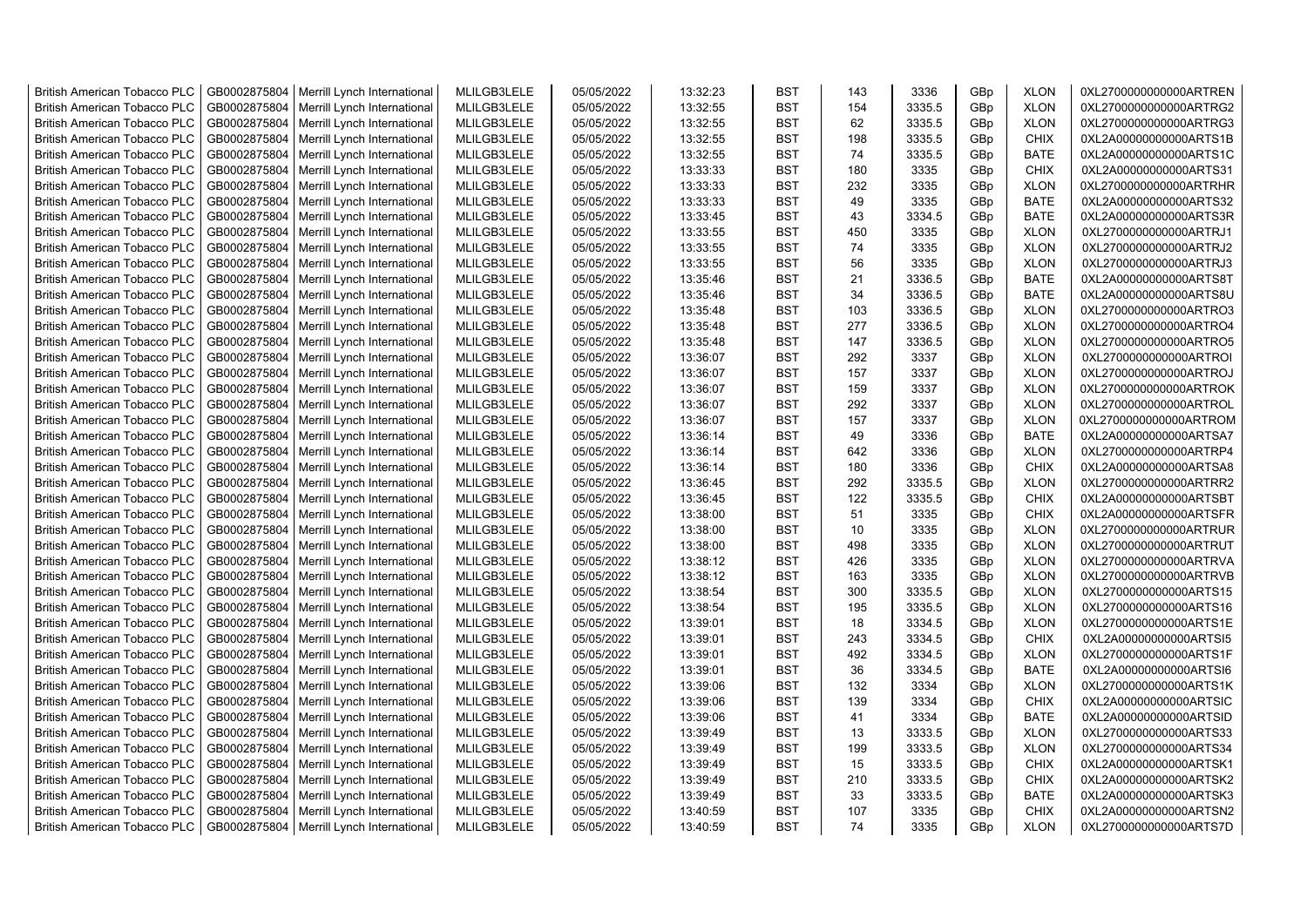| <b>British American Tobacco PLC</b> | GB0002875804 | Merrill Lynch International                | MLILGB3LELE | 05/05/2022 | 13:40:59 | <b>BST</b> | 21             | 3334.5 | GBp             | <b>XLON</b> | 0XL2700000000000ARTS7E |
|-------------------------------------|--------------|--------------------------------------------|-------------|------------|----------|------------|----------------|--------|-----------------|-------------|------------------------|
| <b>British American Tobacco PLC</b> | GB0002875804 | Merrill Lynch International                | MLILGB3LELE | 05/05/2022 | 13:41:32 | <b>BST</b> | 219            | 3335.5 | GBp             | <b>XLON</b> | 0XL2700000000000ARTS96 |
| <b>British American Tobacco PLC</b> | GB0002875804 | Merrill Lynch International                | MLILGB3LELE | 05/05/2022 | 13:43:40 | <b>BST</b> | 78             | 3336   | GBp             | <b>XLON</b> | 0XL2700000000000ARTSF2 |
| <b>British American Tobacco PLC</b> | GB0002875804 | Merrill Lynch International                | MLILGB3LELE | 05/05/2022 | 13:43:40 | <b>BST</b> | 272            | 3336   | GBp             | <b>XLON</b> | 0XL2700000000000ARTSF3 |
| <b>British American Tobacco PLC</b> | GB0002875804 | Merrill Lynch International                | MLILGB3LELE | 05/05/2022 | 13:43:40 | <b>BST</b> | 234            | 3336   | GBp             | <b>XLON</b> | 0XL2700000000000ARTSF4 |
| <b>British American Tobacco PLC</b> | GB0002875804 | Merrill Lynch International                | MLILGB3LELE | 05/05/2022 | 13:43:40 | <b>BST</b> | 140            | 3336   | GBp             | <b>XLON</b> | 0XL2700000000000ARTSF5 |
| British American Tobacco PLC        | GB0002875804 | Merrill Lynch International                | MLILGB3LELE | 05/05/2022 | 13:43:40 | <b>BST</b> | 293            | 3336   | GBp             | <b>XLON</b> | 0XL2700000000000ARTSF6 |
| <b>British American Tobacco PLC</b> | GB0002875804 | Merrill Lynch International                | MLILGB3LELE | 05/05/2022 | 13:43:40 | <b>BST</b> | 250            | 3336   | GBp             | <b>XLON</b> | 0XL2700000000000ARTSF7 |
| <b>British American Tobacco PLC</b> | GB0002875804 | Merrill Lynch International                | MLILGB3LELE | 05/05/2022 | 13:43:40 | <b>BST</b> | 481            | 3336   | GBp             | <b>XLON</b> | 0XL2700000000000ARTSF8 |
| <b>British American Tobacco PLC</b> | GB0002875804 | Merrill Lynch International                | MLILGB3LELE | 05/05/2022 | 13:43:40 | <b>BST</b> | 453            | 3336   | GBp             | <b>XLON</b> | 0XL2700000000000ARTSFA |
| <b>British American Tobacco PLC</b> | GB0002875804 | Merrill Lynch International                | MLILGB3LELE | 05/05/2022 | 13:43:40 | <b>BST</b> | 35             | 3336   | GBp             | <b>XLON</b> | 0XL2700000000000ARTSF9 |
| <b>British American Tobacco PLC</b> | GB0002875804 | Merrill Lynch International                | MLILGB3LELE | 05/05/2022 | 13:43:40 | <b>BST</b> | 272            | 3336   | GBp             | <b>XLON</b> | 0XL2700000000000ARTSFB |
| <b>British American Tobacco PLC</b> | GB0002875804 | Merrill Lynch International                | MLILGB3LELE | 05/05/2022 | 13:43:40 | <b>BST</b> | 234            | 3336   | GBp             | <b>XLON</b> | 0XL2700000000000ARTSFC |
| <b>British American Tobacco PLC</b> | GB0002875804 | Merrill Lynch International                | MLILGB3LELE | 05/05/2022 | 13:43:40 | <b>BST</b> | 202            | 3336   | GBp             | <b>XLON</b> | 0XL2700000000000ARTSFD |
| <b>British American Tobacco PLC</b> | GB0002875804 | Merrill Lynch International                | MLILGB3LELE | 05/05/2022 | 13:43:40 | <b>BST</b> | 66             | 3336   | GBp             | <b>BATE</b> | 0XL2A00000000000ARTT0N |
| <b>British American Tobacco PLC</b> | GB0002875804 | Merrill Lynch International                | MLILGB3LELE | 05/05/2022 | 13:43:47 | <b>BST</b> | 88             | 3335   | GBp             | <b>CHIX</b> | 0XL2A00000000000ARTT11 |
| <b>British American Tobacco PLC</b> | GB0002875804 | Merrill Lynch International                | MLILGB3LELE | 05/05/2022 | 13:44:15 | <b>BST</b> | 60             | 3335   | GBp             | <b>CHIX</b> | 0XL2A00000000000ARTT2G |
| <b>British American Tobacco PLC</b> | GB0002875804 | Merrill Lynch International                | MLILGB3LELE | 05/05/2022 | 13:44:15 | <b>BST</b> | 642            | 3335   | GBp             | <b>XLON</b> | 0XL2700000000000ARTSG7 |
| <b>British American Tobacco PLC</b> | GB0002875804 | Merrill Lynch International                | MLILGB3LELE | 05/05/2022 | 13:44:15 | <b>BST</b> | 95             | 3335   | GBp             | <b>BATE</b> | 0XL2A00000000000ARTT2H |
| <b>British American Tobacco PLC</b> | GB0002875804 | Merrill Lynch International                | MLILGB3LELE | 05/05/2022 | 13:44:15 | <b>BST</b> | 94             | 3334.5 | GBp             | <b>CHIX</b> | 0XL2A00000000000ARTT2I |
| <b>British American Tobacco PLC</b> | GB0002875804 | Merrill Lynch International                | MLILGB3LELE | 05/05/2022 | 13:44:15 | <b>BST</b> | 125            | 3334.5 | GBp             | <b>BATE</b> | 0XL2A00000000000ARTT2J |
| <b>British American Tobacco PLC</b> | GB0002875804 | Merrill Lynch International                | MLILGB3LELE | 05/05/2022 | 13:44:15 | <b>BST</b> | 77             | 3334   | GBp             | <b>CHIX</b> | 0XL2A00000000000ARTT2K |
| <b>British American Tobacco PLC</b> | GB0002875804 | Merrill Lynch International                | MLILGB3LELE | 05/05/2022 | 13:45:04 | <b>BST</b> | 160            | 3334.5 | GBp             | <b>XLON</b> | 0XL2700000000000ARTSJS |
| <b>British American Tobacco PLC</b> | GB0002875804 | Merrill Lynch International                | MLILGB3LELE | 05/05/2022 | 13:45:04 | <b>BST</b> | 250            | 3334.5 | GBp             | <b>XLON</b> | 0XL2700000000000ARTSJT |
|                                     |              |                                            |             |            |          |            |                |        |                 |             |                        |
| <b>British American Tobacco PLC</b> | GB0002875804 | Merrill Lynch International                | MLILGB3LELE | 05/05/2022 | 13:45:04 | <b>BST</b> | 62             | 3334.5 | GBp             | <b>XLON</b> | 0XL2700000000000ARTSJU |
| <b>British American Tobacco PLC</b> | GB0002875804 | Merrill Lynch International                | MLILGB3LELE | 05/05/2022 | 13:45:13 | <b>BST</b> | 10             | 3335.5 | GBp             | <b>BATE</b> | 0XL2A00000000000ARTT6G |
| <b>British American Tobacco PLC</b> | GB0002875804 | Merrill Lynch International                | MLILGB3LELE | 05/05/2022 | 13:45:13 | <b>BST</b> | 10<br>74       | 3335.5 | GBp             | <b>BATE</b> | 0XL2A00000000000ARTT6H |
| <b>British American Tobacco PLC</b> | GB0002875804 | Merrill Lynch International                | MLILGB3LELE | 05/05/2022 | 13:45:13 | <b>BST</b> |                | 3335.5 | GBp             | <b>BATE</b> | 0XL2A00000000000ARTT6I |
| <b>British American Tobacco PLC</b> | GB0002875804 | Merrill Lynch International                | MLILGB3LELE | 05/05/2022 | 13:45:13 | <b>BST</b> | 146            | 3335.5 | GBp             | <b>CHIX</b> | 0XL2A00000000000ARTT6J |
| <b>British American Tobacco PLC</b> | GB0002875804 | Merrill Lynch International                | MLILGB3LELE | 05/05/2022 | 13:45:13 | <b>BST</b> | $\overline{2}$ | 3335.5 | GBp             | <b>BATE</b> | 0XL2A00000000000ARTT6K |
| <b>British American Tobacco PLC</b> | GB0002875804 | Merrill Lynch International                | MLILGB3LELE | 05/05/2022 | 13:45:15 | <b>BST</b> | 40             | 3335   | GBp             | <b>XLON</b> | 0XL2700000000000ARTSKI |
| <b>British American Tobacco PLC</b> | GB0002875804 | Merrill Lynch International                | MLILGB3LELE | 05/05/2022 | 13:45:15 | <b>BST</b> | 81             | 3335   | GBp             | <b>XLON</b> | 0XL2700000000000ARTSKJ |
| <b>British American Tobacco PLC</b> | GB0002875804 | Merrill Lynch International                | MLILGB3LELE | 05/05/2022 | 13:45:39 | <b>BST</b> | 81             | 3334.5 | GBp             | <b>CHIX</b> | 0XL2A00000000000ARTT7P |
| <b>British American Tobacco PLC</b> | GB0002875804 | Merrill Lynch International                | MLILGB3LELE | 05/05/2022 | 13:45:39 | <b>BST</b> | 314            | 3334.5 | GBp             | <b>XLON</b> | 0XL2700000000000ARTSL7 |
| <b>British American Tobacco PLC</b> | GB0002875804 | Merrill Lynch International                | MLILGB3LELE | 05/05/2022 | 13:45:39 | <b>BST</b> | 312            | 3334.5 | GBp             | <b>XLON</b> | 0XL2700000000000ARTSL8 |
| British American Tobacco PLC        | GB0002875804 | Merrill Lynch International                | MLILGB3LELE | 05/05/2022 | 13:46:23 | <b>BST</b> | 95             | 3333.5 | GBp             | <b>BATE</b> | 0XL2A00000000000ARTTAO |
| <b>British American Tobacco PLC</b> | GB0002875804 | Merrill Lynch International                | MLILGB3LELE | 05/05/2022 | 13:46:23 | <b>BST</b> | 132            | 3333.5 | GBp             | <b>CHIX</b> | 0XL2A00000000000ARTTAP |
| <b>British American Tobacco PLC</b> | GB0002875804 | Merrill Lynch International                | MLILGB3LELE | 05/05/2022 | 13:49:38 | <b>BST</b> | 272            | 3334.5 | GBp             | <b>XLON</b> | 0XL2700000000000ARTSU6 |
| <b>British American Tobacco PLC</b> | GB0002875804 | Merrill Lynch International                | MLILGB3LELE | 05/05/2022 | 13:50:11 | <b>BST</b> | 3703           | 3334   | GBp             | <b>XLON</b> | 0XL2700000000000ARTSVS |
| <b>British American Tobacco PLC</b> | GB0002875804 | Merrill Lynch International                | MLILGB3LELE | 05/05/2022 | 13:50:11 | <b>BST</b> | 77             | 3334   | GBp             | <b>XLON</b> | 0XL2700000000000ARTSVV |
| <b>British American Tobacco PLC</b> | GB0002875804 | Merrill Lynch International                | MLILGB3LELE | 05/05/2022 | 13:50:12 | <b>BST</b> | 201            | 3334   | GBp             | <b>CHIX</b> | 0XL2A00000000000ARTTLI |
| <b>British American Tobacco PLC</b> | GB0002875804 | Merrill Lynch International                | MLILGB3LELE | 05/05/2022 | 13:50:12 | <b>BST</b> | 45             | 3333.5 | GBp             | <b>BATE</b> | 0XL2A00000000000ARTTLP |
| <b>British American Tobacco PLC</b> | GB0002875804 | Merrill Lynch International                | MLILGB3LELE | 05/05/2022 | 13:53:34 | <b>BST</b> | 272            | 3335.5 | GBp             | <b>XLON</b> | 0XL2700000000000ARTT8H |
| <b>British American Tobacco PLC</b> | GB0002875804 | Merrill Lynch International                | MLILGB3LELE | 05/05/2022 | 13:53:34 | <b>BST</b> | 250            | 3335.5 | GBp             | <b>XLON</b> | 0XL2700000000000ARTT8I |
| <b>British American Tobacco PLC</b> | GB0002875804 | Merrill Lynch International                | MLILGB3LELE | 05/05/2022 | 13:53:34 | <b>BST</b> | 293            | 3335.5 | GBp             | <b>XLON</b> | 0XL2700000000000ARTT8J |
| <b>British American Tobacco PLC</b> | GB0002875804 | Merrill Lynch International                | MLILGB3LELE | 05/05/2022 | 13:53:34 | <b>BST</b> | 77             | 3335.5 | GBp             | <b>XLON</b> | 0XL2700000000000ARTT8K |
| <b>British American Tobacco PLC</b> | GB0002875804 | Merrill Lynch International                | MLILGB3LELE | 05/05/2022 | 13:53:34 | <b>BST</b> | 481            | 3335.5 | GBp             | <b>XLON</b> | 0XL2700000000000ARTT8L |
| <b>British American Tobacco PLC</b> |              | GB0002875804   Merrill Lynch International | MLILGB3LELE | 05/05/2022 | 13:53:34 | <b>BST</b> | 273            | 3335.5 | GB <sub>p</sub> | <b>XLON</b> | 0XL2700000000000ARTT8M |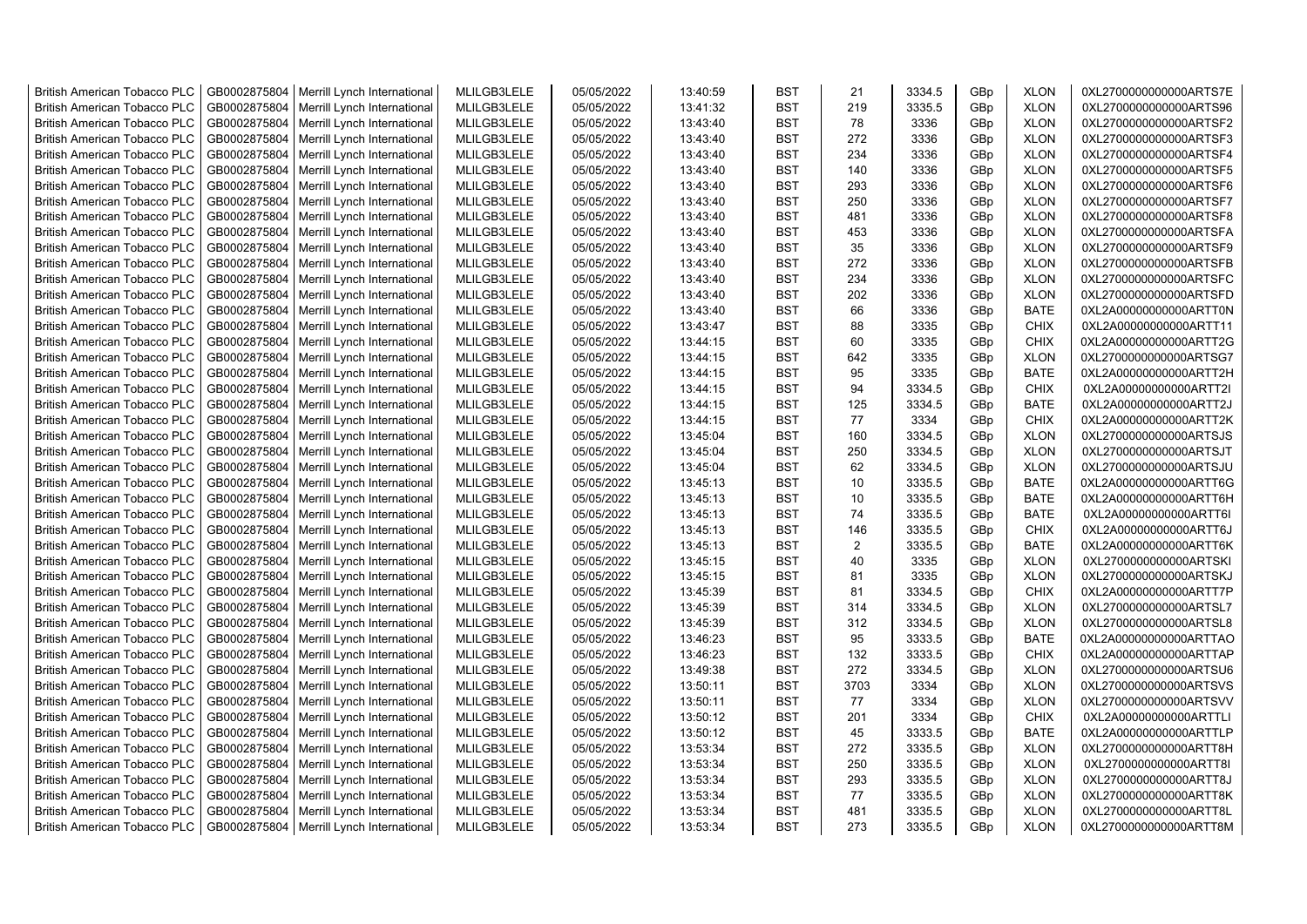| <b>British American Tobacco PLC</b> | GB0002875804 | Merrill Lynch International                | MLILGB3LELE | 05/05/2022 | 13:53:34 | <b>BST</b> | 250      | 3335.5 | GBp             | <b>XLON</b> | 0XL2700000000000ARTT8N |
|-------------------------------------|--------------|--------------------------------------------|-------------|------------|----------|------------|----------|--------|-----------------|-------------|------------------------|
| <b>British American Tobacco PLC</b> | GB0002875804 | Merrill Lynch International                | MLILGB3LELE | 05/05/2022 | 13:53:34 | <b>BST</b> | 272      | 3335.5 | GBp             | <b>XLON</b> | 0XL2700000000000ARTT8O |
| <b>British American Tobacco PLC</b> | GB0002875804 | Merrill Lynch International                | MLILGB3LELE | 05/05/2022 | 13:53:34 | <b>BST</b> | 255      | 3335.5 | GBp             | <b>XLON</b> | 0XL2700000000000ARTT8P |
| <b>British American Tobacco PLC</b> | GB0002875804 | Merrill Lynch International                | MLILGB3LELE | 05/05/2022 | 13:54:31 | <b>BST</b> | 293      | 3336   | GBp             | <b>XLON</b> | 0XL2700000000000ARTTB7 |
| <b>British American Tobacco PLC</b> | GB0002875804 | Merrill Lynch International                | MLILGB3LELE | 05/05/2022 | 13:54:31 | <b>BST</b> | 250      | 3336   | GBp             | <b>XLON</b> | 0XL2700000000000ARTTB8 |
| <b>British American Tobacco PLC</b> | GB0002875804 | Merrill Lynch International                | MLILGB3LELE | 05/05/2022 | 13:54:31 | <b>BST</b> | 72       | 3336   | GBp             | <b>XLON</b> | 0XL2700000000000ARTTB6 |
| <b>British American Tobacco PLC</b> | GB0002875804 | Merrill Lynch International                | MLILGB3LELE | 05/05/2022 | 13:54:31 | <b>BST</b> | 196      | 3336   | GBp             | <b>XLON</b> | 0XL2700000000000ARTTB9 |
| <b>British American Tobacco PLC</b> | GB0002875804 | Merrill Lynch International                | MLILGB3LELE | 05/05/2022 | 13:54:53 | BST        | 11       | 3336   | GBp             | <b>CHIX</b> | 0XL2A00000000000ARTU0N |
| <b>British American Tobacco PLC</b> | GB0002875804 | Merrill Lynch International                | MLILGB3LELE | 05/05/2022 | 13:54:55 | <b>BST</b> | 76       | 3336   | GBp             | <b>CHIX</b> | 0XL2A00000000000ARTU0Q |
| <b>British American Tobacco PLC</b> | GB0002875804 | Merrill Lynch International                | MLILGB3LELE | 05/05/2022 | 13:55:39 | <b>BST</b> | 951      | 3337   | GBp             | <b>XLON</b> | 0XL2700000000000ARTTEH |
| <b>British American Tobacco PLC</b> | GB0002875804 | Merrill Lynch International                | MLILGB3LELE | 05/05/2022 | 13:55:41 | <b>BST</b> | 81       | 3337.5 | GBp             | <b>BATE</b> | 0XL2A00000000000ARTU2K |
| <b>British American Tobacco PLC</b> | GB0002875804 | Merrill Lynch International                | MLILGB3LELE | 05/05/2022 | 13:55:41 | <b>BST</b> | 71       | 3337.5 | GBp             | <b>CHIX</b> | 0XL2A00000000000ARTU2M |
| <b>British American Tobacco PLC</b> | GB0002875804 | Merrill Lynch International                | MLILGB3LELE | 05/05/2022 | 13:55:41 | <b>BST</b> | 263      | 3337.5 | GBp             | <b>CHIX</b> | 0XL2A00000000000ARTU2N |
| <b>British American Tobacco PLC</b> | GB0002875804 | Merrill Lynch International                | MLILGB3LELE | 05/05/2022 | 13:55:42 | <b>BST</b> | 63       | 3337   | GBp             | <b>BATE</b> | 0XL2A00000000000ARTU2Q |
| <b>British American Tobacco PLC</b> | GB0002875804 | Merrill Lynch International                | MLILGB3LELE | 05/05/2022 | 13:55:49 | <b>BST</b> | 13       | 3336.5 | GBp             | <b>XLON</b> | 0XL2700000000000ARTTEV |
| <b>British American Tobacco PLC</b> | GB0002875804 | Merrill Lynch International                | MLILGB3LELE | 05/05/2022 | 13:55:49 | <b>BST</b> | 629      | 3336.5 | GBp             | <b>XLON</b> | 0XL2700000000000ARTTF0 |
| <b>British American Tobacco PLC</b> | GB0002875804 | Merrill Lynch International                | MLILGB3LELE | 05/05/2022 | 13:55:49 | <b>BST</b> | 8        | 3336.5 | GBp             | <b>CHIX</b> | 0XL2A00000000000ARTU2U |
| <b>British American Tobacco PLC</b> | GB0002875804 | Merrill Lynch International                | MLILGB3LELE | 05/05/2022 | 13:55:49 | <b>BST</b> | 442      | 3336.5 | GBp             | <b>CHIX</b> | 0XL2A00000000000ARTU2V |
| <b>British American Tobacco PLC</b> | GB0002875804 | Merrill Lynch International                | MLILGB3LELE | 05/05/2022 | 13:55:49 | <b>BST</b> | 158      | 3336.5 | GBp             | <b>BATE</b> | 0XL2A00000000000ARTU30 |
| <b>British American Tobacco PLC</b> | GB0002875804 | Merrill Lynch International                | MLILGB3LELE | 05/05/2022 | 13:55:49 | <b>BST</b> | 132      | 3336.5 | GBp             | <b>CHIX</b> | 0XL2A00000000000ARTU31 |
| <b>British American Tobacco PLC</b> | GB0002875804 | Merrill Lynch International                | MLILGB3LELE | 05/05/2022 | 13:55:51 | <b>BST</b> | 123      | 3335.5 | GBp             | <b>BATE</b> | 0XL2A00000000000ARTU34 |
| <b>British American Tobacco PLC</b> | GB0002875804 | Merrill Lynch International                | MLILGB3LELE | 05/05/2022 | 13:55:51 | <b>BST</b> | 116      | 3335.5 | GBp             | <b>CHIX</b> | 0XL2A00000000000ARTU35 |
|                                     | GB0002875804 |                                            | MLILGB3LELE | 05/05/2022 |          | <b>BST</b> | 158      |        |                 |             | 0XL2700000000000ARTTF1 |
| <b>British American Tobacco PLC</b> |              | Merrill Lynch International                |             |            | 13:55:51 |            |          | 3335.5 | GBp             | <b>XLON</b> |                        |
| <b>British American Tobacco PLC</b> | GB0002875804 | Merrill Lynch International                | MLILGB3LELE | 05/05/2022 | 13:55:54 | BST        | 89       | 3335   | GBp             | <b>CHIX</b> | 0XL2A00000000000ARTU38 |
| <b>British American Tobacco PLC</b> | GB0002875804 | Merrill Lynch International                | MLILGB3LELE | 05/05/2022 | 13:55:54 | <b>BST</b> | 77<br>41 | 3335   | GBp             | <b>BATE</b> | 0XL2A00000000000ARTU39 |
| <b>British American Tobacco PLC</b> | GB0002875804 | Merrill Lynch International                | MLILGB3LELE | 05/05/2022 | 13:56:32 | <b>BST</b> |          | 3335   | GBp             | <b>XLON</b> | 0XL2700000000000ARTTH0 |
| <b>British American Tobacco PLC</b> | GB0002875804 | Merrill Lynch International                | MLILGB3LELE | 05/05/2022 | 13:56:32 | <b>BST</b> | 224      | 3335   | GBp             | <b>XLON</b> | 0XL2700000000000ARTTH1 |
| <b>British American Tobacco PLC</b> | GB0002875804 | Merrill Lynch International                | MLILGB3LELE | 05/05/2022 | 13:56:32 | <b>BST</b> | 6        | 3335   | GBp             | <b>XLON</b> | 0XL2700000000000ARTTH2 |
| <b>British American Tobacco PLC</b> | GB0002875804 | Merrill Lynch International                | MLILGB3LELE | 05/05/2022 | 13:56:32 | <b>BST</b> | 44       | 3335.5 | GBp             | <b>CHIX</b> | 0XL2A00000000000ARTU52 |
| <b>British American Tobacco PLC</b> | GB0002875804 | Merrill Lynch International                | MLILGB3LELE | 05/05/2022 | 13:56:32 | <b>BST</b> | 28       | 3335.5 | GBp             | <b>BATE</b> | 0XL2A00000000000ARTU53 |
| <b>British American Tobacco PLC</b> | GB0002875804 | Merrill Lynch International                | MLILGB3LELE | 05/05/2022 | 13:56:40 | <b>BST</b> | 53       | 3335   | GBp             | <b>CHIX</b> | 0XL2A00000000000ARTU5L |
| <b>British American Tobacco PLC</b> | GB0002875804 | Merrill Lynch International                | MLILGB3LELE | 05/05/2022 | 13:56:53 | <b>BST</b> | 75       | 3335.5 | GBp             | <b>XLON</b> | 0XL2700000000000ARTTIP |
| <b>British American Tobacco PLC</b> | GB0002875804 | Merrill Lynch International                | MLILGB3LELE | 05/05/2022 | 13:56:53 | <b>BST</b> | 157      | 3335.5 | GBp             | <b>XLON</b> | 0XL2700000000000ARTTIR |
| <b>British American Tobacco PLC</b> | GB0002875804 | Merrill Lynch International                | MLILGB3LELE | 05/05/2022 | 13:56:53 | <b>BST</b> | 45       | 3335.5 | GBp             | <b>CHIX</b> | 0XL2A00000000000ARTU6C |
| <b>British American Tobacco PLC</b> | GB0002875804 | Merrill Lynch International                | MLILGB3LELE | 05/05/2022 | 13:56:57 | <b>BST</b> | 31       | 3335.5 | GBp             | <b>CHIX</b> | 0XL2A00000000000ARTU6J |
| <b>British American Tobacco PLC</b> | GB0002875804 | Merrill Lynch International                | MLILGB3LELE | 05/05/2022 | 13:57:36 | <b>BST</b> | 152      | 3336.5 | GBp             | <b>XLON</b> | 0XL2700000000000ARTTKJ |
| <b>British American Tobacco PLC</b> | GB0002875804 | Merrill Lynch International                | MLILGB3LELE | 05/05/2022 | 13:57:36 | <b>BST</b> | 77       | 3336.5 | GBp             | <b>XLON</b> | 0XL2700000000000ARTTKK |
| <b>British American Tobacco PLC</b> | GB0002875804 | Merrill Lynch International                | MLILGB3LELE | 05/05/2022 | 13:57:36 | <b>BST</b> | 161      | 3336.5 | GBp             | <b>XLON</b> | 0XL2700000000000ARTTKL |
| <b>British American Tobacco PLC</b> | GB0002875804 | Merrill Lynch International                | MLILGB3LELE | 05/05/2022 | 13:58:15 | <b>BST</b> | 89       | 3336.5 | GBp             | <b>XLON</b> | 0XL2700000000000ARTTM7 |
| <b>British American Tobacco PLC</b> | GB0002875804 | Merrill Lynch International                | MLILGB3LELE | 05/05/2022 | 13:58:15 | <b>BST</b> | 119      | 3336.5 | GBp             | <b>XLON</b> | 0XL2700000000000ARTTM8 |
| <b>British American Tobacco PLC</b> | GB0002875804 | Merrill Lynch International                | MLILGB3LELE | 05/05/2022 | 13:58:15 | <b>BST</b> | 145      | 3336.5 | GBp             | <b>XLON</b> | 0XL2700000000000ARTTM9 |
| <b>British American Tobacco PLC</b> | GB0002875804 | Merrill Lynch International                | MLILGB3LELE | 05/05/2022 | 13:58:15 | <b>BST</b> | 101      | 3336.5 | GBp             | <b>XLON</b> | 0XL2700000000000ARTTMA |
| <b>British American Tobacco PLC</b> | GB0002875804 | Merrill Lynch International                | MLILGB3LELE | 05/05/2022 | 13:58:43 | <b>BST</b> | 107      | 3336.5 | GBp             | <b>XLON</b> | 0XL2700000000000ARTTN1 |
| <b>British American Tobacco PLC</b> | GB0002875804 | Merrill Lynch International                | MLILGB3LELE | 05/05/2022 | 13:58:43 | <b>BST</b> | 250      | 3336.5 | GBp             | <b>XLON</b> | 0XL2700000000000ARTTN2 |
| <b>British American Tobacco PLC</b> | GB0002875804 | Merrill Lynch International                | MLILGB3LELE | 05/05/2022 | 13:58:43 | <b>BST</b> | 71       | 3336.5 | GBp             | <b>XLON</b> | 0XL2700000000000ARTTN3 |
| <b>British American Tobacco PLC</b> | GB0002875804 | Merrill Lynch International                | MLILGB3LELE | 05/05/2022 | 13:59:01 | <b>BST</b> | 127      | 3336.5 | GBp             | <b>XLON</b> | 0XL2700000000000ARTTNC |
| <b>British American Tobacco PLC</b> | GB0002875804 | Merrill Lynch International                | MLILGB3LELE | 05/05/2022 | 13:59:01 | <b>BST</b> | 232      | 3336.5 | GBp             | <b>XLON</b> | 0XL2700000000000ARTTND |
| <b>British American Tobacco PLC</b> |              | GB0002875804   Merrill Lynch International | MLILGB3LELE | 05/05/2022 | 13:59:13 | <b>BST</b> | 255      | 3336.5 | GB <sub>p</sub> | <b>XLON</b> | 0XL2700000000000ARTTNT |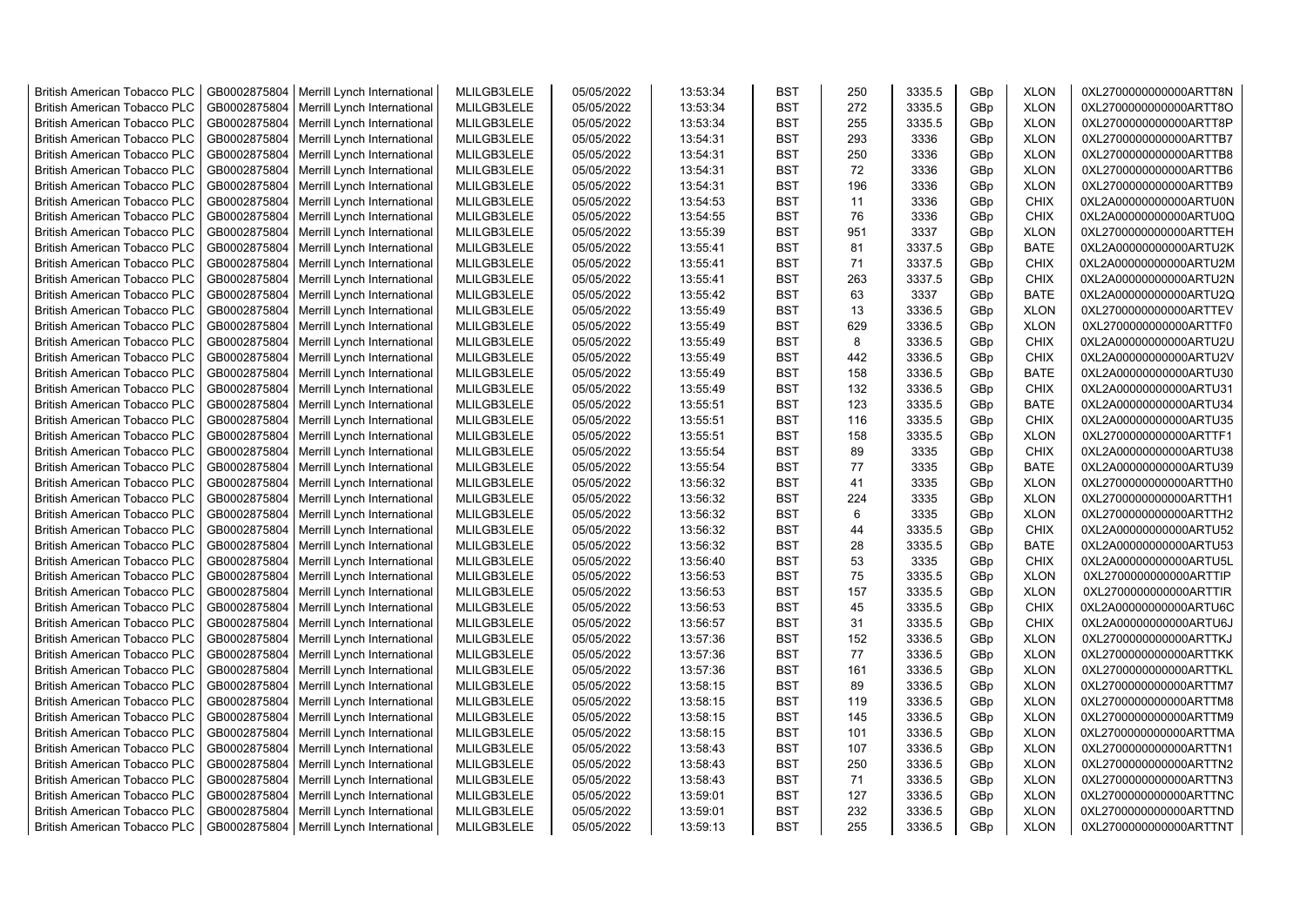| <b>British American Tobacco PLC</b> | GB0002875804 | Merrill Lynch International | MLILGB3LELE | 05/05/2022 | 13:59:13 | <b>BST</b> | 107  | 3336.5 | GBp             | <b>BATE</b> | 0XL2A00000000000ARTUBK |
|-------------------------------------|--------------|-----------------------------|-------------|------------|----------|------------|------|--------|-----------------|-------------|------------------------|
| <b>British American Tobacco PLC</b> | GB0002875804 | Merrill Lynch International | MLILGB3LELE | 05/05/2022 | 14:00:07 | <b>BST</b> | 147  | 3336.5 | GBp             | <b>XLON</b> | 0XL2700000000000ARTTQA |
| <b>British American Tobacco PLC</b> | GB0002875804 | Merrill Lynch International | MLILGB3LELE | 05/05/2022 | 14:00:07 | <b>BST</b> | 250  | 3336.5 | GBp             | <b>XLON</b> | 0XL2700000000000ARTTQB |
| <b>British American Tobacco PLC</b> | GB0002875804 | Merrill Lynch International | MLILGB3LELE | 05/05/2022 | 14:00:07 | <b>BST</b> | 175  | 3336.5 | GBp             | <b>XLON</b> | 0XL2700000000000ARTTQC |
| <b>British American Tobacco PLC</b> | GB0002875804 | Merrill Lynch International | MLILGB3LELE | 05/05/2022 | 14:00:12 | <b>BST</b> | 194  | 3335.5 | GBp             | <b>CHIX</b> | 0XL2A00000000000ARTUE1 |
| <b>British American Tobacco PLC</b> | GB0002875804 | Merrill Lynch International | MLILGB3LELE | 05/05/2022 | 14:00:12 | <b>BST</b> | 314  | 3335.5 | GBp             | <b>XLON</b> | 0XL2700000000000ARTTQO |
| <b>British American Tobacco PLC</b> | GB0002875804 | Merrill Lynch International | MLILGB3LELE | 05/05/2022 | 14:00:20 | <b>BST</b> | 164  | 3335   | GBp             | <b>XLON</b> | 0XL2700000000000ARTTQU |
| <b>British American Tobacco PLC</b> | GB0002875804 | Merrill Lynch International | MLILGB3LELE | 05/05/2022 | 14:00:20 | <b>BST</b> | 41   | 3335   | GBp             | <b>CHIX</b> | 0XL2A00000000000ARTUEC |
| <b>British American Tobacco PLC</b> | GB0002875804 | Merrill Lynch International | MLILGB3LELE | 05/05/2022 | 14:00:20 | <b>BST</b> | 164  | 3335   | GBp             | <b>XLON</b> | 0XL2700000000000ARTTQV |
| <b>British American Tobacco PLC</b> | GB0002875804 | Merrill Lynch International | MLILGB3LELE | 05/05/2022 | 14:01:34 | <b>BST</b> | 203  | 3335.5 | GBp             | <b>XLON</b> | 0XL2700000000000ARTTTB |
| <b>British American Tobacco PLC</b> | GB0002875804 | Merrill Lynch International | MLILGB3LELE | 05/05/2022 | 14:01:34 | <b>BST</b> | 195  | 3335.5 | GBp             | <b>XLON</b> | 0XL2700000000000ARTTTC |
| <b>British American Tobacco PLC</b> | GB0002875804 | Merrill Lynch International | MLILGB3LELE | 05/05/2022 | 14:01:34 | <b>BST</b> | 177  | 3335.5 | GBp             | <b>XLON</b> | 0XL2700000000000ARTTTD |
| <b>British American Tobacco PLC</b> | GB0002875804 | Merrill Lynch International | MLILGB3LELE | 05/05/2022 | 14:02:16 | BST        | 39   | 3336.5 | GBp             | <b>CHIX</b> | 0XL2A00000000000ARTUJ4 |
| <b>British American Tobacco PLC</b> | GB0002875804 | Merrill Lynch International | MLILGB3LELE | 05/05/2022 | 14:02:24 | <b>BST</b> | 162  | 3336.5 | GBp             | <b>CHIX</b> | 0XL2A00000000000ARTUJH |
| <b>British American Tobacco PLC</b> | GB0002875804 | Merrill Lynch International | MLILGB3LELE | 05/05/2022 | 14:02:25 | <b>BST</b> | 250  | 3336.5 | GBp             | <b>XLON</b> | 0XL2700000000000ARTU07 |
| <b>British American Tobacco PLC</b> | GB0002875804 | Merrill Lynch International | MLILGB3LELE | 05/05/2022 | 14:03:06 | <b>BST</b> | 191  | 3336   | GBp             | <b>XLON</b> | 0XL2700000000000ARTU20 |
| British American Tobacco PLC        | GB0002875804 | Merrill Lynch International | MLILGB3LELE | 05/05/2022 | 14:03:06 | <b>BST</b> | 74   | 3336   | GBp             | <b>BATE</b> | 0XL2A00000000000ARTULC |
| <b>British American Tobacco PLC</b> | GB0002875804 | Merrill Lynch International | MLILGB3LELE | 05/05/2022 | 14:03:06 | <b>BST</b> | 1297 | 3336   | GBp             | <b>XLON</b> | 0XL2700000000000ARTU21 |
| <b>British American Tobacco PLC</b> | GB0002875804 | Merrill Lynch International | MLILGB3LELE | 05/05/2022 | 14:03:06 | <b>BST</b> | 177  | 3336.5 | GBp             | <b>XLON</b> | 0XL2700000000000ARTU22 |
| <b>British American Tobacco PLC</b> | GB0002875804 | Merrill Lynch International | MLILGB3LELE | 05/05/2022 | 14:03:14 | <b>BST</b> | 81   | 3336.5 | GBp             | <b>BATE</b> | 0XL2A00000000000ARTUMO |
| <b>British American Tobacco PLC</b> | GB0002875804 | Merrill Lynch International | MLILGB3LELE | 05/05/2022 | 14:03:20 | <b>BST</b> | 81   | 3336.5 | GBp             | <b>BATE</b> | 0XL2A00000000000ARTUN3 |
| <b>British American Tobacco PLC</b> | GB0002875804 | Merrill Lynch International | MLILGB3LELE | 05/05/2022 | 14:03:20 | <b>BST</b> | 100  | 3336.5 | GBp             | <b>BATE</b> | 0XL2A00000000000ARTUN4 |
| <b>British American Tobacco PLC</b> | GB0002875804 | Merrill Lynch International | MLILGB3LELE | 05/05/2022 | 14:03:28 | <b>BST</b> | 63   | 3336   | GBp             | <b>CHIX</b> | 0XL2A00000000000ARTUNM |
| <b>British American Tobacco PLC</b> | GB0002875804 | Merrill Lynch International | MLILGB3LELE | 05/05/2022 | 14:03:28 | <b>BST</b> | 83   | 3336   | GBp             | <b>CHIX</b> | 0XL2A00000000000ARTUNN |
| <b>British American Tobacco PLC</b> | GB0002875804 | Merrill Lynch International | MLILGB3LELE | 05/05/2022 | 14:03:36 | <b>BST</b> | 100  | 3335.5 | GBp             | <b>XLON</b> | 0XL2700000000000ARTU39 |
| <b>British American Tobacco PLC</b> | GB0002875804 | Merrill Lynch International | MLILGB3LELE | 05/05/2022 | 14:03:36 | <b>BST</b> | 72   | 3335.5 | GBp             | <b>CHIX</b> | 0XL2A00000000000ARTUNU |
| <b>British American Tobacco PLC</b> | GB0002875804 | Merrill Lynch International | MLILGB3LELE | 05/05/2022 | 14:03:36 | <b>BST</b> | 41   | 3335.5 | GBp             | <b>BATE</b> | 0XL2A00000000000ARTUNV |
| <b>British American Tobacco PLC</b> | GB0002875804 | Merrill Lynch International | MLILGB3LELE | 05/05/2022 | 14:03:37 | <b>BST</b> | 295  | 3335   | GBp             | <b>XLON</b> | 0XL2700000000000ARTU3B |
| <b>British American Tobacco PLC</b> | GB0002875804 | Merrill Lynch International | MLILGB3LELE | 05/05/2022 | 14:04:31 | <b>BST</b> | 327  | 3335   | GBp             | <b>XLON</b> | 0XL2700000000000ARTU6R |
| <b>British American Tobacco PLC</b> | GB0002875804 | Merrill Lynch International | MLILGB3LELE | 05/05/2022 | 14:04:34 | <b>BST</b> | 140  | 3334.5 | GBp             | CHIX        | 0XL2A00000000000ARTUV5 |
| <b>British American Tobacco PLC</b> | GB0002875804 | Merrill Lynch International | MLILGB3LELE | 05/05/2022 | 14:04:34 | <b>BST</b> | 343  | 3334.5 | GBp             | <b>XLON</b> | 0XL2700000000000ARTU74 |
| <b>British American Tobacco PLC</b> | GB0002875804 | Merrill Lynch International | MLILGB3LELE | 05/05/2022 | 14:04:34 | <b>BST</b> | 16   | 3334.5 | GBp             | <b>BATE</b> | 0XL2A00000000000ARTUV7 |
| <b>British American Tobacco PLC</b> | GB0002875804 | Merrill Lynch International | MLILGB3LELE | 05/05/2022 | 14:04:34 | <b>BST</b> | 51   | 3334.5 | GBp             | <b>BATE</b> | 0XL2A00000000000ARTUV8 |
| <b>British American Tobacco PLC</b> | GB0002875804 | Merrill Lynch International | MLILGB3LELE | 05/05/2022 | 14:05:47 | BST        | 50   | 3335.5 | GBp             | <b>XLON</b> | 0XL2700000000000ARTUA2 |
| <b>British American Tobacco PLC</b> | GB0002875804 | Merrill Lynch International | MLILGB3LELE | 05/05/2022 | 14:05:47 | <b>BST</b> | 72   | 3335.5 | GBp             | <b>XLON</b> | 0XL2700000000000ARTUA3 |
| British American Tobacco PLC        | GB0002875804 | Merrill Lynch International | MLILGB3LELE | 05/05/2022 | 14:05:49 | <b>BST</b> | 170  | 3335   | GBp             | <b>CHIX</b> | 0XL2A00000000000ARTV58 |
| <b>British American Tobacco PLC</b> | GB0002875804 | Merrill Lynch International | MLILGB3LELE | 05/05/2022 | 14:06:22 | <b>BST</b> | 1317 | 3334.5 | GBp             | <b>XLON</b> | 0XL2700000000000ARTUB6 |
| British American Tobacco PLC        | GB0002875804 | Merrill Lynch International | MLILGB3LELE | 05/05/2022 | 14:06:22 | <b>BST</b> | 86   | 3334   | GBp             | <b>CHIX</b> | 0XL2A00000000000ARTV68 |
| <b>British American Tobacco PLC</b> | GB0002875804 | Merrill Lynch International | MLILGB3LELE | 05/05/2022 | 14:06:22 | <b>BST</b> | 283  | 3334   | GBp             | <b>BATE</b> | 0XL2A00000000000ARTV69 |
| <b>British American Tobacco PLC</b> | GB0002875804 | Merrill Lynch International | MLILGB3LELE | 05/05/2022 | 14:06:22 | <b>BST</b> | 82   | 3333.5 | GBp             | <b>CHIX</b> | 0XL2A00000000000ARTV6A |
| <b>British American Tobacco PLC</b> | GB0002875804 | Merrill Lynch International | MLILGB3LELE | 05/05/2022 | 14:06:22 | <b>BST</b> | 130  | 3333.5 | GBp             | <b>XLON</b> | 0XL2700000000000ARTUB8 |
| <b>British American Tobacco PLC</b> | GB0002875804 | Merrill Lynch International | MLILGB3LELE | 05/05/2022 | 14:07:42 | <b>BST</b> | 200  | 3335   | GBp             | <b>XLON</b> | 0XL2700000000000ARTUEE |
| <b>British American Tobacco PLC</b> | GB0002875804 | Merrill Lynch International | MLILGB3LELE | 05/05/2022 | 14:07:42 | <b>BST</b> | 429  | 3335   | GBp             | <b>XLON</b> | 0XL2700000000000ARTUEF |
| <b>British American Tobacco PLC</b> | GB0002875804 | Merrill Lynch International | MLILGB3LELE | 05/05/2022 | 14:07:45 | <b>BST</b> | 122  | 3334.5 | GBp             | <b>CHIX</b> | 0XL2A00000000000ARTV8S |
| <b>British American Tobacco PLC</b> | GB0002875804 | Merrill Lynch International | MLILGB3LELE | 05/05/2022 | 14:07:45 | <b>BST</b> | 316  | 3334.5 | GBp             | <b>XLON</b> | 0XL2700000000000ARTUEG |
| <b>British American Tobacco PLC</b> | GB0002875804 | Merrill Lynch International | MLILGB3LELE | 05/05/2022 | 14:07:45 | <b>BST</b> | 93   | 3334.5 | GBp             | <b>BATE</b> | 0XL2A00000000000ARTV8T |
| <b>British American Tobacco PLC</b> | GB0002875804 | Merrill Lynch International | MLILGB3LELE | 05/05/2022 | 14:10:44 | <b>BST</b> | 29   | 3336   | GBp             | <b>BATE</b> | 0XL2A00000000000ARTVGJ |
| <b>British American Tobacco PLC</b> | GB0002875804 | Merrill Lynch International | MLILGB3LELE | 05/05/2022 | 14:11:28 | <b>BST</b> | 642  | 3335.5 | GB <sub>p</sub> | <b>XLON</b> | 0XL2700000000000ARTUOH |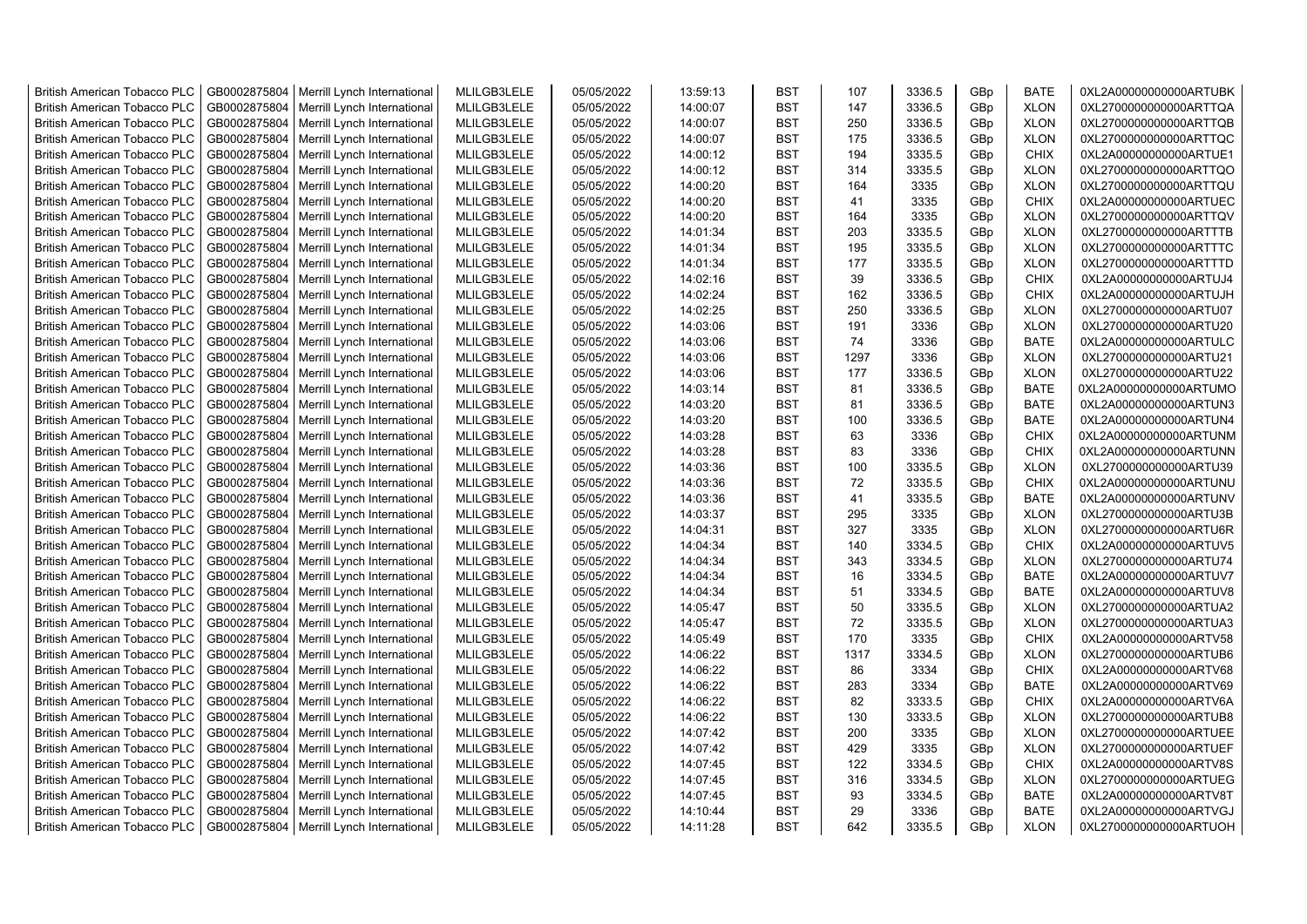| <b>British American Tobacco PLC</b> | GB0002875804 | Merrill Lynch International | MLILGB3LELE | 05/05/2022 | 14:11:28 | <b>BST</b> | 189            | 3336.5 | GBp | <b>XLON</b> | 0XL2700000000000ARTUOI |
|-------------------------------------|--------------|-----------------------------|-------------|------------|----------|------------|----------------|--------|-----|-------------|------------------------|
| <b>British American Tobacco PLC</b> | GB0002875804 | Merrill Lynch International | MLILGB3LELE | 05/05/2022 | 14:11:28 | <b>BST</b> | 250            | 3336.5 | GBp | <b>XLON</b> | 0XL2700000000000ARTUOJ |
| <b>British American Tobacco PLC</b> | GB0002875804 | Merrill Lynch International | MLILGB3LELE | 05/05/2022 | 14:11:28 | <b>BST</b> | 293            | 3336.5 | GBp | <b>XLON</b> | 0XL2700000000000ARTUOK |
| <b>British American Tobacco PLC</b> | GB0002875804 | Merrill Lynch International | MLILGB3LELE | 05/05/2022 | 14:11:28 | <b>BST</b> | 272            | 3336.5 | GBp | <b>XLON</b> | 0XL2700000000000ARTUOL |
| <b>British American Tobacco PLC</b> | GB0002875804 | Merrill Lynch International | MLILGB3LELE | 05/05/2022 | 14:11:28 | <b>BST</b> | 250            | 3336.5 | GBp | <b>XLON</b> | 0XL2700000000000ARTUOM |
| <b>British American Tobacco PLC</b> | GB0002875804 | Merrill Lynch International | MLILGB3LELE | 05/05/2022 | 14:11:28 | <b>BST</b> | 163            | 3336.5 | GBp | <b>XLON</b> | 0XL2700000000000ARTUON |
| <b>British American Tobacco PLC</b> | GB0002875804 | Merrill Lynch International | MLILGB3LELE | 05/05/2022 | 14:11:28 | <b>BST</b> | 272            | 3336.5 | GBp | <b>XLON</b> | 0XL2700000000000ARTUOO |
| <b>British American Tobacco PLC</b> | GB0002875804 | Merrill Lynch International | MLILGB3LELE | 05/05/2022 | 14:11:28 | <b>BST</b> | 293            | 3336.5 | GBp | <b>XLON</b> | 0XL2700000000000ARTUOP |
| <b>British American Tobacco PLC</b> | GB0002875804 | Merrill Lynch International | MLILGB3LELE | 05/05/2022 | 14:11:28 | <b>BST</b> | 126            | 3336.5 | GBp | <b>XLON</b> | 0XL2700000000000ARTUOQ |
| <b>British American Tobacco PLC</b> | GB0002875804 | Merrill Lynch International | MLILGB3LELE | 05/05/2022 | 14:11:28 | <b>BST</b> | 106            | 3336.5 | GBp | <b>XLON</b> | 0XL2700000000000ARTUOR |
| <b>British American Tobacco PLC</b> | GB0002875804 | Merrill Lynch International | MLILGB3LELE | 05/05/2022 | 14:11:29 | <b>BST</b> | 18             | 3336.5 | GBp | <b>XLON</b> | 0XL2700000000000ARTUOT |
| <b>British American Tobacco PLC</b> | GB0002875804 | Merrill Lynch International | MLILGB3LELE | 05/05/2022 | 14:11:29 | <b>BST</b> | 246            | 3336.5 | GBp | <b>XLON</b> | 0XL2700000000000ARTUOU |
| <b>British American Tobacco PLC</b> | GB0002875804 | Merrill Lynch International | MLILGB3LELE | 05/05/2022 | 14:11:30 | <b>BST</b> | 40             | 3335.5 | GBp | <b>CHIX</b> | 0XL2A00000000000ARTVJ9 |
| <b>British American Tobacco PLC</b> | GB0002875804 | Merrill Lynch International | MLILGB3LELE | 05/05/2022 | 14:11:30 | <b>BST</b> | 16             | 3335.5 | GBp | <b>CHIX</b> | 0XL2A00000000000ARTVJA |
| <b>British American Tobacco PLC</b> | GB0002875804 | Merrill Lynch International | MLILGB3LELE | 05/05/2022 | 14:11:30 | <b>BST</b> | 131            | 3335.5 | GBp | <b>CHIX</b> | 0XL2A00000000000ARTVJB |
| <b>British American Tobacco PLC</b> | GB0002875804 | Merrill Lynch International | MLILGB3LELE | 05/05/2022 | 14:11:31 | <b>BST</b> | 40             | 3335   | GBp | <b>XLON</b> | 0XL2700000000000ARTUP2 |
| <b>British American Tobacco PLC</b> | GB0002875804 | Merrill Lynch International | MLILGB3LELE | 05/05/2022 | 14:12:02 | <b>BST</b> | 284            | 3335   | GBp | <b>XLON</b> | 0XL2700000000000ARTUQ1 |
| <b>British American Tobacco PLC</b> | GB0002875804 | Merrill Lynch International | MLILGB3LELE | 05/05/2022 | 14:12:02 | <b>BST</b> | 10             | 3335   | GBp | <b>CHIX</b> | 0XL2A00000000000ARTVKE |
| <b>British American Tobacco PLC</b> | GB0002875804 | Merrill Lynch International | MLILGB3LELE | 05/05/2022 | 14:12:02 | <b>BST</b> | 73             | 3335   | GBp | <b>XLON</b> | 0XL2700000000000ARTUQ2 |
| <b>British American Tobacco PLC</b> | GB0002875804 | Merrill Lynch International | MLILGB3LELE | 05/05/2022 | 14:12:02 | <b>BST</b> | 67             | 3335   | GBp | <b>CHIX</b> | 0XL2A00000000000ARTVKF |
| <b>British American Tobacco PLC</b> | GB0002875804 | Merrill Lynch International | MLILGB3LELE | 05/05/2022 | 14:12:02 | <b>BST</b> | 54             | 3335   | GBp | <b>BATE</b> | 0XL2A00000000000ARTVKG |
| <b>British American Tobacco PLC</b> | GB0002875804 | Merrill Lynch International | MLILGB3LELE | 05/05/2022 | 14:12:03 | <b>BST</b> | 66             | 3335   | GBp | <b>CHIX</b> | 0XL2A00000000000ARTVKI |
| <b>British American Tobacco PLC</b> | GB0002875804 | Merrill Lynch International | MLILGB3LELE | 05/05/2022 | 14:12:48 | <b>BST</b> | 268            | 3336   | GBp | <b>XLON</b> | 0XL2700000000000ARTURM |
| <b>British American Tobacco PLC</b> | GB0002875804 | Merrill Lynch International | MLILGB3LELE | 05/05/2022 | 14:12:48 | <b>BST</b> | 171            | 3336   | GBp | <b>XLON</b> | 0XL2700000000000ARTURN |
| <b>British American Tobacco PLC</b> | GB0002875804 | Merrill Lynch International | MLILGB3LELE | 05/05/2022 | 14:12:51 | <b>BST</b> | 280            | 3336   | GBp | <b>XLON</b> | 0XL2700000000000ARTURR |
| British American Tobacco PLC        | GB0002875804 | Merrill Lynch International | MLILGB3LELE | 05/05/2022 | 14:13:05 | <b>BST</b> | 129            | 3335.5 | GBp | <b>CHIX</b> | 0XL2A00000000000ARTVN3 |
| British American Tobacco PLC        | GB0002875804 | Merrill Lynch International | MLILGB3LELE | 05/05/2022 | 14:13:11 | <b>BST</b> | 128            | 3335.5 | GBp | <b>CHIX</b> | 0XL2A00000000000ARTVNI |
| British American Tobacco PLC        | GB0002875804 | Merrill Lynch International | MLILGB3LELE | 05/05/2022 | 14:14:45 | <b>BST</b> | 72             | 3336   | GBp | <b>XLON</b> | 0XL2700000000000ARTV1R |
| <b>British American Tobacco PLC</b> | GB0002875804 | Merrill Lynch International | MLILGB3LELE | 05/05/2022 | 14:15:00 | <b>BST</b> | 74             | 3336.5 | GBp | <b>BATE</b> | 0XL2A00000000000ARTVT4 |
| <b>British American Tobacco PLC</b> | GB0002875804 | Merrill Lynch International | MLILGB3LELE | 05/05/2022 | 14:15:28 | <b>BST</b> | 3              | 3337   | GBp | <b>XLON</b> | 0XL2700000000000ARTV4G |
| <b>British American Tobacco PLC</b> | GB0002875804 | Merrill Lynch International | MLILGB3LELE | 05/05/2022 | 14:15:28 | <b>BST</b> | $\overline{4}$ | 3337   | GBp | <b>XLON</b> | 0XL2700000000000ARTV4H |
| <b>British American Tobacco PLC</b> | GB0002875804 | Merrill Lynch International | MLILGB3LELE | 05/05/2022 | 14:15:28 | <b>BST</b> | 81             | 3337   | GBp | <b>XLON</b> | 0XL2700000000000ARTV4I |
| <b>British American Tobacco PLC</b> | GB0002875804 | Merrill Lynch International | MLILGB3LELE | 05/05/2022 | 14:15:28 | <b>BST</b> | 293            | 3337   | GBp | <b>XLON</b> | 0XL2700000000000ARTV4J |
| <b>British American Tobacco PLC</b> | GB0002875804 | Merrill Lynch International | MLILGB3LELE | 05/05/2022 | 14:15:28 | <b>BST</b> | 191            | 3337   | GBp | <b>XLON</b> | 0XL2700000000000ARTV4K |
| <b>British American Tobacco PLC</b> | GB0002875804 | Merrill Lynch International | MLILGB3LELE | 05/05/2022 | 14:15:28 | <b>BST</b> | 272            | 3337   | GBp | <b>XLON</b> | 0XL2700000000000ARTV4L |
| <b>British American Tobacco PLC</b> | GB0002875804 | Merrill Lynch International | MLILGB3LELE | 05/05/2022 | 14:15:28 | <b>BST</b> | 318            | 3337   | GBp | <b>XLON</b> | 0XL2700000000000ARTV4M |
| <b>British American Tobacco PLC</b> | GB0002875804 | Merrill Lynch International | MLILGB3LELE | 05/05/2022 | 14:15:28 | <b>BST</b> | 179            | 3337   | GBp | <b>XLON</b> | 0XL2700000000000ARTV4N |
| <b>British American Tobacco PLC</b> | GB0002875804 | Merrill Lynch International | MLILGB3LELE | 05/05/2022 | 14:15:29 | <b>BST</b> | 10             | 3337   | GBp | <b>XLON</b> | 0XL2700000000000ARTV4O |
| <b>British American Tobacco PLC</b> | GB0002875804 | Merrill Lynch International | MLILGB3LELE | 05/05/2022 | 14:15:29 | <b>BST</b> | 261            | 3337   | GBp | <b>XLON</b> | 0XL2700000000000ARTV4P |
| <b>British American Tobacco PLC</b> | GB0002875804 | Merrill Lynch International | MLILGB3LELE | 05/05/2022 | 14:15:29 | <b>BST</b> | 140            | 3337   | GBp | <b>XLON</b> | 0XL2700000000000ARTV4Q |
| <b>British American Tobacco PLC</b> | GB0002875804 | Merrill Lynch International | MLILGB3LELE | 05/05/2022 | 14:15:58 | <b>BST</b> | 310            | 3337   | GBp | <b>XLON</b> | 0XL2700000000000ARTV66 |
| <b>British American Tobacco PLC</b> | GB0002875804 | Merrill Lynch International | MLILGB3LELE | 05/05/2022 | 14:15:58 | <b>BST</b> | 182            | 3337   | GBp | <b>XLON</b> | 0XL2700000000000ARTV67 |
| British American Tobacco PLC        | GB0002875804 | Merrill Lynch International | MLILGB3LELE | 05/05/2022 | 14:16:33 | <b>BST</b> | 331            | 3337   | GBp | <b>XLON</b> | 0XL2700000000000ARTV7H |
| British American Tobacco PLC        | GB0002875804 | Merrill Lynch International | MLILGB3LELE | 05/05/2022 | 14:16:33 | <b>BST</b> | 177            | 3337   | GBp | <b>XLON</b> | 0XL2700000000000ARTV7I |
| <b>British American Tobacco PLC</b> | GB0002875804 | Merrill Lynch International | MLILGB3LELE | 05/05/2022 | 14:17:09 | <b>BST</b> | 235            | 3337   | GBp | <b>XLON</b> | 0XL2700000000000ARTV8D |
| <b>British American Tobacco PLC</b> | GB0002875804 | Merrill Lynch International | MLILGB3LELE | 05/05/2022 | 14:17:09 | <b>BST</b> | 122            | 3337   | GBp | <b>XLON</b> | 0XL2700000000000ARTV8E |
| <b>British American Tobacco PLC</b> | GB0002875804 | Merrill Lynch International | MLILGB3LELE | 05/05/2022 | 14:17:14 | <b>BST</b> | 10             | 3336.5 | GBp | <b>XLON</b> | 0XL2700000000000ARTV8S |
| <b>British American Tobacco PLC</b> | GB0002875804 | Merrill Lynch International | MLILGB3LELE | 05/05/2022 | 14:17:35 | <b>BST</b> | 110            | 3337   | GBp | <b>XLON</b> | 0XL2700000000000ARTV9P |
|                                     |              |                             |             |            |          |            |                |        |     |             |                        |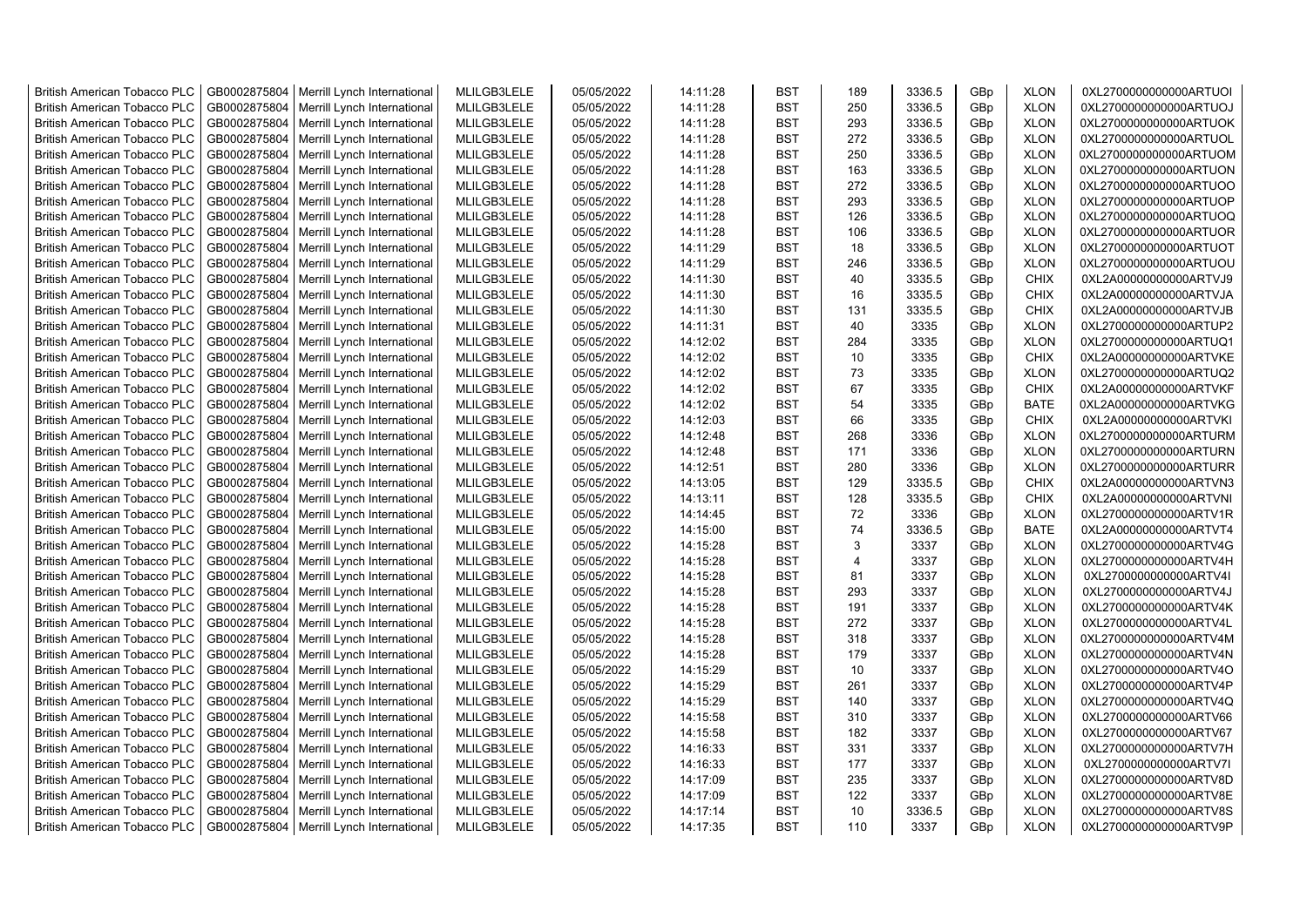| <b>British American Tobacco PLC</b>                                        | GB0002875804                 | Merrill Lynch International                                | MLILGB3LELE                | 05/05/2022               | 14:17:43             | <b>BST</b>               | 208        | 3337             | GBp             | <b>XLON</b>                | 0XL2700000000000ARTVA0                           |
|----------------------------------------------------------------------------|------------------------------|------------------------------------------------------------|----------------------------|--------------------------|----------------------|--------------------------|------------|------------------|-----------------|----------------------------|--------------------------------------------------|
| <b>British American Tobacco PLC</b>                                        | GB0002875804                 | Merrill Lynch International                                | MLILGB3LELE                | 05/05/2022               | 14:18:00             | <b>BST</b>               | 207        | 3336.5           | GBp             | <b>CHIX</b>                | 0XL2A00000000000ARU039                           |
| <b>British American Tobacco PLC</b>                                        | GB0002875804                 | Merrill Lynch International                                | MLILGB3LELE                | 05/05/2022               | 14:18:00             | <b>BST</b>               | 632        | 3336.5           | GBp             | <b>XLON</b>                | 0XL2700000000000ARTVAR                           |
| <b>British American Tobacco PLC</b>                                        | GB0002875804                 | Merrill Lynch International                                | MLILGB3LELE                | 05/05/2022               | 14:18:10             | <b>BST</b>               | 18         | 3336             | GBp             | <b>XLON</b>                | 0XL2700000000000ARTVB8                           |
| <b>British American Tobacco PLC</b>                                        | GB0002875804                 | Merrill Lynch International                                | MLILGB3LELE                | 05/05/2022               | 14:18:10             | <b>BST</b>               | 238        | 3336             | GBp             | <b>XLON</b>                | 0XL2700000000000ARTVB9                           |
| <b>British American Tobacco PLC</b>                                        | GB0002875804                 | Merrill Lynch International                                | MLILGB3LELE                | 05/05/2022               | 14:18:10             | <b>BST</b>               | 284        | 3336             | GBp             | <b>BATE</b>                | 0XL2A00000000000ARU03T                           |
| British American Tobacco PLC                                               | GB0002875804                 | Merrill Lynch International                                | MLILGB3LELE                | 05/05/2022               | 14:19:07             | <b>BST</b>               | 293        | 3337             | GBp             | <b>XLON</b>                | 0XL2700000000000ARTVD0                           |
| <b>British American Tobacco PLC</b>                                        | GB0002875804                 | Merrill Lynch International                                | MLILGB3LELE                | 05/05/2022               | 14:20:11             | <b>BST</b>               | 77         | 3337.5           | GBp             | <b>BATE</b>                | 0XL2A00000000000ARU082                           |
| <b>British American Tobacco PLC</b>                                        | GB0002875804                 | Merrill Lynch International                                | MLILGB3LELE                | 05/05/2022               | 14:20:11             | <b>BST</b>               | 81         | 3337.5           | GBp             | <b>BATE</b>                | 0XL2A00000000000ARU083                           |
| <b>British American Tobacco PLC</b>                                        | GB0002875804                 | Merrill Lynch International                                | MLILGB3LELE                | 05/05/2022               | 14:20:11             | <b>BST</b>               | 50         | 3337.5           | GBp             | <b>BATE</b>                | 0XL2A00000000000ARU084                           |
| <b>British American Tobacco PLC</b>                                        | GB0002875804                 | Merrill Lynch International                                | MLILGB3LELE                | 05/05/2022               | 14:20:12             | <b>BST</b>               | 1287       | 3337             | GBp             | <b>XLON</b>                | 0XL2700000000000ARTVFJ                           |
| <b>British American Tobacco PLC</b>                                        | GB0002875804                 | Merrill Lynch International                                | MLILGB3LELE                | 05/05/2022               | 14:21:28             | <b>BST</b>               | 186        | 3339.5           | GBp             | <b>XLON</b>                | 0XL2700000000000ARTVIT                           |
| <b>British American Tobacco PLC</b>                                        | GB0002875804                 | Merrill Lynch International                                | MLILGB3LELE                | 05/05/2022               | 14:21:28             | <b>BST</b>               | 250        | 3339.5           | GBp             | <b>XLON</b>                | 0XL2700000000000ARTVIU                           |
| <b>British American Tobacco PLC</b>                                        | GB0002875804                 | Merrill Lynch International                                | MLILGB3LELE                | 05/05/2022               | 14:21:28             | <b>BST</b>               | 59         | 3338.5           | GBp             | <b>BATE</b>                | 0XL2A00000000000ARU0BN                           |
| <b>British American Tobacco PLC</b>                                        | GB0002875804                 | Merrill Lynch International                                | MLILGB3LELE                | 05/05/2022               | 14:21:32             | <b>BST</b>               | 277        | 3338             | GBp             | <b>BATE</b>                | 0XL2A00000000000ARU0BT                           |
| British American Tobacco PLC                                               | GB0002875804                 | Merrill Lynch International                                | MLILGB3LELE                | 05/05/2022               | 14:21:32             | <b>BST</b>               | 734        | 3338             | GBp             | <b>CHIX</b>                | 0XL2A00000000000ARU0BU                           |
| British American Tobacco PLC                                               | GB0002875804                 | Merrill Lynch International                                | MLILGB3LELE                | 05/05/2022               | 14:21:32             | <b>BST</b>               | 113        | 3338             | GBp             | <b>XLON</b>                | 0XL2700000000000ARTVJB                           |
| <b>British American Tobacco PLC</b>                                        | GB0002875804                 | Merrill Lynch International                                | MLILGB3LELE                | 05/05/2022               | 14:21:32             | <b>BST</b>               | 582        | 3338             | GBp             | <b>XLON</b>                | 0XL2700000000000ARTVJC                           |
| <b>British American Tobacco PLC</b>                                        | GB0002875804                 | Merrill Lynch International                                | MLILGB3LELE                | 05/05/2022               | 14:21:48             | <b>BST</b>               | 69         | 3337.5           | GBp             | <b>BATE</b>                | 0XL2A00000000000ARU0CF                           |
| <b>British American Tobacco PLC</b>                                        | GB0002875804                 | Merrill Lynch International                                | MLILGB3LELE                | 05/05/2022               | 14:21:48             | <b>BST</b>               | 9          | 3337.5           | GBp             | <b>BATE</b>                | 0XL2A00000000000ARU0CG                           |
| <b>British American Tobacco PLC</b>                                        | GB0002875804                 | Merrill Lynch International                                | MLILGB3LELE                | 05/05/2022               | 14:22:00             | <b>BST</b>               | 250        | 3338             | GBp             | <b>XLON</b>                | 0XL2700000000000ARTVKP                           |
| <b>British American Tobacco PLC</b>                                        | GB0002875804                 | Merrill Lynch International                                | MLILGB3LELE                | 05/05/2022               | 14:22:00             | <b>BST</b>               | 159        | 3338             | GBp             | <b>XLON</b>                | 0XL2700000000000ARTVKQ                           |
| <b>British American Tobacco PLC</b>                                        | GB0002875804                 | Merrill Lynch International                                | MLILGB3LELE                | 05/05/2022               | 14:22:43             | <b>BST</b>               | 155        | 3340.5           | GBp             | <b>XLON</b>                | 0XL2700000000000ARTVLS                           |
| <b>British American Tobacco PLC</b>                                        | GB0002875804                 | Merrill Lynch International                                | MLILGB3LELE                | 05/05/2022               | 14:22:43             | <b>BST</b>               | 250        | 3340.5           | GBp             | <b>XLON</b>                | 0XL2700000000000ARTVLT                           |
| <b>British American Tobacco PLC</b>                                        | GB0002875804                 | Merrill Lynch International                                | MLILGB3LELE                | 05/05/2022               | 14:22:43             | <b>BST</b>               | 171        | 3340.5           | GBp             | <b>XLON</b>                | 0XL2700000000000ARTVLU                           |
| <b>British American Tobacco PLC</b>                                        | GB0002875804                 | Merrill Lynch International                                | MLILGB3LELE                | 05/05/2022               | 14:24:17             | <b>BST</b>               | 50         | 3340.5           | GBp             | <b>XLON</b>                | 0XL2700000000000ARTVQK                           |
| <b>British American Tobacco PLC</b>                                        | GB0002875804                 | Merrill Lynch International                                | MLILGB3LELE                | 05/05/2022               | 14:24:17             | <b>BST</b>               | 346        | 3340.5           | GBp             | <b>XLON</b>                | 0XL2700000000000ARTVQL                           |
| <b>British American Tobacco PLC</b>                                        | GB0002875804                 | Merrill Lynch International                                | MLILGB3LELE                | 05/05/2022               | 14:24:17             | <b>BST</b>               | 200        | 3340.5           | GBp             | <b>XLON</b>                | 0XL2700000000000ARTVQM                           |
| <b>British American Tobacco PLC</b>                                        | GB0002875804                 | Merrill Lynch International                                | MLILGB3LELE                | 05/05/2022               | 14:24:57             | <b>BST</b>               | 28         | 3340             | GBp             | <b>BATE</b>                | 0XL2A00000000000ARU0JI                           |
| <b>British American Tobacco PLC</b>                                        | GB0002875804                 | Merrill Lynch International                                | MLILGB3LELE                | 05/05/2022               | 14:24:57             | <b>BST</b>               | 96         | 3340             | GBp             | <b>CHIX</b>                | 0XL2A00000000000ARU0JJ                           |
| <b>British American Tobacco PLC</b>                                        | GB0002875804                 | Merrill Lynch International                                | MLILGB3LELE                | 05/05/2022               | 14:24:57             | <b>BST</b>               | 1197       | 3340             | GBp             | <b>XLON</b>                | 0XL2700000000000ARTVS8                           |
| <b>British American Tobacco PLC</b>                                        | GB0002875804                 | Merrill Lynch International                                | MLILGB3LELE                | 05/05/2022               | 14:24:57             | <b>BST</b>               | 319        | 3340             | GBp             | <b>XLON</b>                | 0XL2700000000000ARTVS9                           |
| <b>British American Tobacco PLC</b>                                        | GB0002875804                 | Merrill Lynch International                                | MLILGB3LELE                | 05/05/2022               | 14:25:10             | <b>BST</b>               | 171        | 3339.5           | GBp             | <b>XLON</b>                | 0XL2700000000000ARTVSN                           |
| <b>British American Tobacco PLC</b>                                        | GB0002875804                 | Merrill Lynch International                                | MLILGB3LELE                | 05/05/2022               | 14:25:10             | <b>BST</b>               | 18         | 3339.5           | GBp             | <b>CHIX</b>                | 0XL2A00000000000ARU0K1                           |
| <b>British American Tobacco PLC</b>                                        | GB0002875804                 | Merrill Lynch International                                | MLILGB3LELE                | 05/05/2022               | 14:25:10             | <b>BST</b>               | 245        | 3339.5           | GBp             | <b>CHIX</b>                | 0XL2A00000000000ARU0K2                           |
| British American Tobacco PLC                                               | GB0002875804                 | Merrill Lynch International                                | MLILGB3LELE                | 05/05/2022               | 14:25:10             | <b>BST</b>               | 238        | 3339.5           | GBp             | <b>BATE</b>                | 0XL2A00000000000ARU0K3                           |
| <b>British American Tobacco PLC</b>                                        | GB0002875804                 | Merrill Lynch International                                | MLILGB3LELE                | 05/05/2022               | 14:25:10             | <b>BST</b>               | 200        | 3339             | GBp             | <b>XLON</b>                | 0XL2700000000000ARTVSO                           |
| <b>British American Tobacco PLC</b>                                        | GB0002875804                 | Merrill Lynch International                                | MLILGB3LELE                | 05/05/2022               | 14:26:13             | <b>BST</b>               | 251        | 3340             | GBp             | <b>XLON</b>                | 0XL2700000000000ARTVVL                           |
| <b>British American Tobacco PLC</b>                                        | GB0002875804                 | Merrill Lynch International                                | MLILGB3LELE                | 05/05/2022               | 14:26:13             | <b>BST</b>               | 196        | 3340             | GBp             | <b>XLON</b>                | 0XL2700000000000ARTVVM                           |
| <b>British American Tobacco PLC</b>                                        | GB0002875804                 | Merrill Lynch International                                | MLILGB3LELE                | 05/05/2022               | 14:26:47             | <b>BST</b>               | 263        | 3339             | GBp             | <b>CHIX</b>                | 0XL2A00000000000ARU0OO                           |
| <b>British American Tobacco PLC</b>                                        | GB0002875804                 | Merrill Lynch International                                | MLILGB3LELE                | 05/05/2022               | 14:26:47             | <b>BST</b>               | 30         | 3339             | GBp             | <b>BATE</b>                | 0XL2A00000000000ARU0OP                           |
| <b>British American Tobacco PLC</b>                                        | GB0002875804                 | Merrill Lynch International                                | MLILGB3LELE                | 05/05/2022               | 14:26:47             | <b>BST</b>               | 351        | 3339             | GBp             | <b>XLON</b>                | 0XL2700000000000ARU016                           |
|                                                                            |                              |                                                            |                            |                          |                      |                          |            |                  |                 |                            |                                                  |
| <b>British American Tobacco PLC</b>                                        | GB0002875804                 | Merrill Lynch International                                | MLILGB3LELE                | 05/05/2022               | 14:26:49             | <b>BST</b>               | 667<br>131 | 3338.5           | GBp             | <b>XLON</b>                | 0XL2700000000000ARU01B                           |
| <b>British American Tobacco PLC</b>                                        | GB0002875804<br>GB0002875804 | Merrill Lynch International                                | MLILGB3LELE<br>MLILGB3LELE | 05/05/2022<br>05/05/2022 | 14:27:06<br>14:27:06 | <b>BST</b><br><b>BST</b> | 171        | 3338.5<br>3338.5 | GBp<br>GBp      | <b>CHIX</b><br><b>XLON</b> | 0XL2A00000000000ARU0PQ<br>0XL2700000000000ARU024 |
| <b>British American Tobacco PLC</b><br><b>British American Tobacco PLC</b> | GB0002875804                 | Merrill Lynch International                                | MLILGB3LELE                |                          | 14:27:06             | <b>BST</b>               | 111        | 3338.5           | GBp             | <b>CHIX</b>                | 0XL2A00000000000ARU0PR                           |
| <b>British American Tobacco PLC</b>                                        | GB0002875804                 | Merrill Lynch International<br>Merrill Lynch International | MLILGB3LELE                | 05/05/2022<br>05/05/2022 | 14:27:06             | <b>BST</b>               | 138        | 3338.5           | GBp             | <b>BATE</b>                | 0XL2A00000000000ARU0PS                           |
|                                                                            |                              |                                                            |                            |                          | 14:27:47             | <b>BST</b>               | 291        | 3338             | GB <sub>p</sub> | <b>XLON</b>                |                                                  |
| <b>British American Tobacco PLC</b>                                        | GB0002875804                 | Merrill Lynch International                                | MLILGB3LELE                | 05/05/2022               |                      |                          |            |                  |                 |                            | 0XL2700000000000ARU038                           |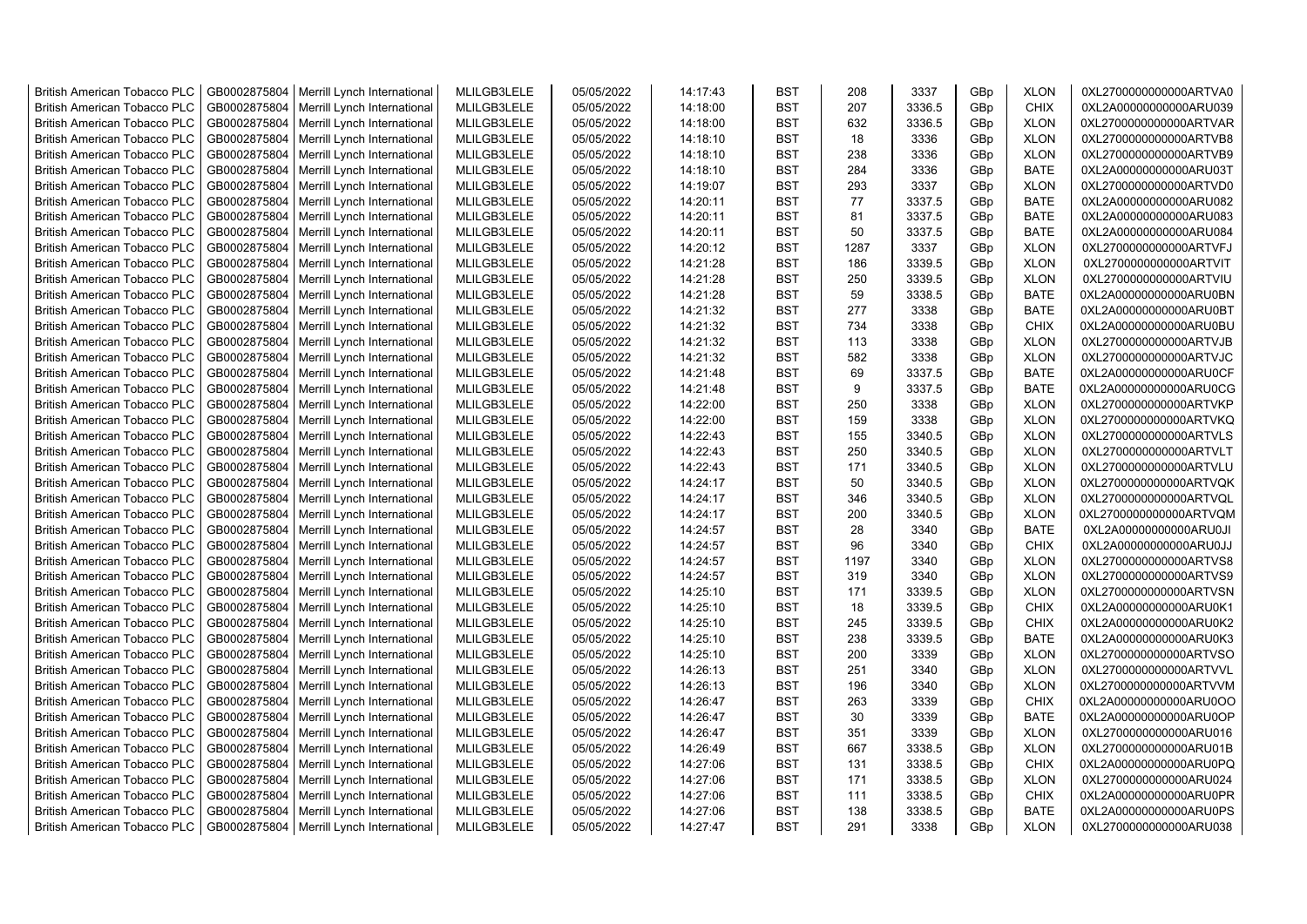| <b>British American Tobacco PLC</b> | GB0002875804 | Merrill Lynch International                | MLILGB3LELE | 05/05/2022 | 14:27:47 | <b>BST</b> | 40  | 3338   | GBp             | <b>CHIX</b> | 0XL2A00000000000ARU0R8 |
|-------------------------------------|--------------|--------------------------------------------|-------------|------------|----------|------------|-----|--------|-----------------|-------------|------------------------|
| <b>British American Tobacco PLC</b> | GB0002875804 | Merrill Lynch International                | MLILGB3LELE | 05/05/2022 | 14:27:47 | <b>BST</b> | 117 | 3338   | GBp             | <b>CHIX</b> | 0XL2A00000000000ARU0R9 |
| <b>British American Tobacco PLC</b> | GB0002875804 | Merrill Lynch International                | MLILGB3LELE | 05/05/2022 | 14:27:47 | <b>BST</b> | 69  | 3338   | GBp             | <b>BATE</b> | 0XL2A00000000000ARU0RA |
| <b>British American Tobacco PLC</b> | GB0002875804 | Merrill Lynch International                | MLILGB3LELE | 05/05/2022 | 14:28:17 | <b>BST</b> | 177 | 3337.5 | GBp             | <b>XLON</b> | 0XL2700000000000ARU04O |
| <b>British American Tobacco PLC</b> | GB0002875804 | Merrill Lynch International                | MLILGB3LELE | 05/05/2022 | 14:28:22 | <b>BST</b> | 266 | 3337.5 | GBp             | <b>XLON</b> | 0XL2700000000000ARU04Q |
| <b>British American Tobacco PLC</b> | GB0002875804 | Merrill Lynch International                | MLILGB3LELE | 05/05/2022 | 14:28:22 | <b>BST</b> | 112 | 3337.5 | GBp             | <b>CHIX</b> | 0XL2A00000000000ARU0SK |
| <b>British American Tobacco PLC</b> | GB0002875804 | Merrill Lynch International                | MLILGB3LELE | 05/05/2022 | 14:28:22 | <b>BST</b> | 63  | 3337.5 | GBp             | <b>CHIX</b> | 0XL2A00000000000ARU0SL |
| <b>British American Tobacco PLC</b> | GB0002875804 | Merrill Lynch International                | MLILGB3LELE | 05/05/2022 | 14:28:22 | <b>BST</b> | 77  | 3337.5 | GBp             | <b>BATE</b> | 0XL2A00000000000ARU0SM |
| <b>British American Tobacco PLC</b> | GB0002875804 | Merrill Lynch International                | MLILGB3LELE | 05/05/2022 | 14:28:30 | <b>BST</b> | 453 | 3337   | GBp             | <b>XLON</b> | 0XL2700000000000ARU04V |
| <b>British American Tobacco PLC</b> | GB0002875804 | Merrill Lynch International                | MLILGB3LELE | 05/05/2022 | 14:28:30 | <b>BST</b> | 102 | 3337   | GBp             | <b>CHIX</b> | 0XL2A00000000000ARU0SQ |
| <b>British American Tobacco PLC</b> | GB0002875804 | Merrill Lynch International                | MLILGB3LELE | 05/05/2022 | 14:28:30 | <b>BST</b> | 169 | 3337   | GBp             | <b>BATE</b> | 0XL2A00000000000ARU0SR |
| <b>British American Tobacco PLC</b> | GB0002875804 | Merrill Lynch International                | MLILGB3LELE | 05/05/2022 | 14:29:02 | <b>BST</b> | 170 | 3337.5 | GBp             | <b>XLON</b> | 0XL2700000000000ARU06O |
| <b>British American Tobacco PLC</b> | GB0002875804 | Merrill Lynch International                | MLILGB3LELE | 05/05/2022 | 14:29:36 | <b>BST</b> | 41  | 3337.5 | GB <sub>p</sub> | <b>CHIX</b> | 0XL2A00000000000ARU0VT |
| <b>British American Tobacco PLC</b> | GB0002875804 | Merrill Lynch International                | MLILGB3LELE | 05/05/2022 | 14:29:36 | <b>BST</b> | 58  | 3337.5 | GBp             | <b>CHIX</b> | 0XL2A00000000000ARU0VU |
| <b>British American Tobacco PLC</b> | GB0002875804 | Merrill Lynch International                | MLILGB3LELE | 05/05/2022 | 14:29:59 | <b>BST</b> | 92  | 3340.5 | GB <sub>p</sub> | <b>CHIX</b> | 0XL2A00000000000ARU11L |
| <b>British American Tobacco PLC</b> | GB0002875804 | Merrill Lynch International                | MLILGB3LELE | 05/05/2022 | 14:29:59 | <b>BST</b> | 73  | 3340   | GBp             | <b>CHIX</b> | 0XL2A00000000000ARU11M |
| <b>British American Tobacco PLC</b> | GB0002875804 | Merrill Lynch International                | MLILGB3LELE | 05/05/2022 | 14:30:00 | <b>BST</b> | 75  | 3339   | GBp             | <b>CHIX</b> | 0XL2A00000000000ARU11O |
| <b>British American Tobacco PLC</b> | GB0002875804 | Merrill Lynch International                | MLILGB3LELE | 05/05/2022 | 14:30:02 | <b>BST</b> | 330 | 3339   | GBp             | <b>XLON</b> | 0XL2700000000000ARU09K |
| <b>British American Tobacco PLC</b> | GB0002875804 | Merrill Lynch International                | MLILGB3LELE | 05/05/2022 | 14:30:02 | <b>BST</b> | 250 | 3339   | GBp             | <b>XLON</b> | 0XL2700000000000ARU09L |
| <b>British American Tobacco PLC</b> | GB0002875804 | Merrill Lynch International                | MLILGB3LELE | 05/05/2022 | 14:30:02 | <b>BST</b> | 112 | 3339   | GBp             | <b>XLON</b> | 0XL2700000000000ARU09M |
| <b>British American Tobacco PLC</b> | GB0002875804 | Merrill Lynch International                | MLILGB3LELE | 05/05/2022 | 14:30:05 | <b>BST</b> | 12  | 3340   | GBp             | <b>CHIX</b> | 0XL2A00000000000ARU129 |
| <b>British American Tobacco PLC</b> | GB0002875804 | Merrill Lynch International                | MLILGB3LELE | 05/05/2022 | 14:30:09 | <b>BST</b> | 125 | 3341.5 | GBp             | <b>BATE</b> | 0XL2A00000000000ARU12N |
| <b>British American Tobacco PLC</b> | GB0002875804 | Merrill Lynch International                | MLILGB3LELE | 05/05/2022 | 14:30:16 | <b>BST</b> | 321 | 3342.5 | GBp             | <b>XLON</b> | 0XL2700000000000ARU0B3 |
| <b>British American Tobacco PLC</b> | GB0002875804 | Merrill Lynch International                | MLILGB3LELE | 05/05/2022 | 14:30:16 | <b>BST</b> | 12  | 3342.5 | GBp             | <b>CHIX</b> | 0XL2A00000000000ARU13F |
| <b>British American Tobacco PLC</b> | GB0002875804 | Merrill Lynch International                | MLILGB3LELE | 05/05/2022 | 14:30:16 | <b>BST</b> | 164 | 3342   | GBp             | <b>XLON</b> | 0XL2700000000000ARU0B4 |
| <b>British American Tobacco PLC</b> | GB0002875804 | Merrill Lynch International                | MLILGB3LELE | 05/05/2022 | 14:30:19 | <b>BST</b> | 185 | 3341.5 | GBp             | <b>XLON</b> | 0XL2700000000000ARU0BN |
| <b>British American Tobacco PLC</b> | GB0002875804 | Merrill Lynch International                | MLILGB3LELE | 05/05/2022 | 14:30:19 | <b>BST</b> | 13  | 3341.5 | GBp             | <b>CHIX</b> | 0XL2A00000000000ARU13S |
| <b>British American Tobacco PLC</b> | GB0002875804 | Merrill Lynch International                | MLILGB3LELE | 05/05/2022 | 14:30:19 | <b>BST</b> | 205 | 3341.5 | GBp             | <b>BATE</b> | 0XL2A00000000000ARU13T |
| <b>British American Tobacco PLC</b> | GB0002875804 | Merrill Lynch International                | MLILGB3LELE | 05/05/2022 | 14:30:19 | <b>BST</b> | 72  | 3341   | GBp             | <b>XLON</b> | 0XL2700000000000ARU0BO |
| <b>British American Tobacco PLC</b> | GB0002875804 | Merrill Lynch International                | MLILGB3LELE | 05/05/2022 | 14:30:20 | <b>BST</b> | 97  | 3340   | GB <sub>p</sub> | <b>BATE</b> | 0XL2A00000000000ARU143 |
| <b>British American Tobacco PLC</b> | GB0002875804 | Merrill Lynch International                | MLILGB3LELE | 05/05/2022 | 14:30:45 | <b>BST</b> | 19  | 3340.5 | GBp             | <b>CHIX</b> | 0XL2A00000000000ARU16J |
| <b>British American Tobacco PLC</b> | GB0002875804 | Merrill Lynch International                | MLILGB3LELE | 05/05/2022 | 14:30:45 | <b>BST</b> | 29  | 3340.5 | GBp             | <b>BATE</b> | 0XL2A00000000000ARU16K |
| <b>British American Tobacco PLC</b> | GB0002875804 | Merrill Lynch International                | MLILGB3LELE | 05/05/2022 | 14:30:57 | <b>BST</b> | 14  | 3340   | GBp             | <b>CHIX</b> | 0XL2A00000000000ARU17V |
| <b>British American Tobacco PLC</b> | GB0002875804 | Merrill Lynch International                | MLILGB3LELE | 05/05/2022 | 14:30:57 | <b>BST</b> | 193 | 3340   | GBp             | <b>XLON</b> | 0XL2700000000000ARU0FL |
| <b>British American Tobacco PLC</b> | GB0002875804 | Merrill Lynch International                | MLILGB3LELE | 05/05/2022 | 14:30:57 | <b>BST</b> | 190 | 3339.5 | GBp             | <b>XLON</b> | 0XL2700000000000ARU0FN |
| <b>British American Tobacco PLC</b> | GB0002875804 | Merrill Lynch International                | MLILGB3LELE | 05/05/2022 | 14:30:57 | <b>BST</b> | 13  | 3339.5 | GBp             | <b>CHIX</b> | 0XL2A00000000000ARU181 |
| <b>British American Tobacco PLC</b> | GB0002875804 | Merrill Lynch International                | MLILGB3LELE | 05/05/2022 | 14:30:58 | <b>BST</b> | 21  | 3339   | GBp             | <b>BATE</b> | 0XL2A00000000000ARU183 |
| <b>British American Tobacco PLC</b> | GB0002875804 | Merrill Lynch International                | MLILGB3LELE | 05/05/2022 | 14:30:58 | <b>BST</b> | 12  | 3339   | GBp             | <b>CHIX</b> | 0XL2A00000000000ARU184 |
| <b>British American Tobacco PLC</b> | GB0002875804 | Merrill Lynch International                | MLILGB3LELE | 05/05/2022 | 14:30:58 | <b>BST</b> | 23  | 3338.5 | GBp             | <b>BATE</b> | 0XL2A00000000000ARU185 |
| <b>British American Tobacco PLC</b> | GB0002875804 | Merrill Lynch International                | MLILGB3LELE | 05/05/2022 | 14:31:00 | <b>BST</b> | 128 | 3338   | GBp             | <b>XLON</b> | 0XL2700000000000ARU0G6 |
| <b>British American Tobacco PLC</b> | GB0002875804 | Merrill Lynch International                | MLILGB3LELE | 05/05/2022 | 14:31:00 | <b>BST</b> | 150 | 3337.5 | GBp             | <b>XLON</b> | 0XL2700000000000ARU0G7 |
| <b>British American Tobacco PLC</b> | GB0002875804 | Merrill Lynch International                | MLILGB3LELE | 05/05/2022 | 14:31:00 | <b>BST</b> | 40  | 3337.5 | GBp             | <b>XLON</b> | 0XL2700000000000ARU0G8 |
| <b>British American Tobacco PLC</b> | GB0002875804 | Merrill Lynch International                | MLILGB3LELE | 05/05/2022 | 14:31:00 | <b>BST</b> | 13  | 3337.5 | GBp             | <b>CHIX</b> | 0XL2A00000000000ARU18G |
| <b>British American Tobacco PLC</b> | GB0002875804 | Merrill Lynch International                | MLILGB3LELE | 05/05/2022 | 14:31:03 | <b>BST</b> | 22  | 3339.5 | GBp             | <b>BATE</b> | 0XL2A00000000000ARU19D |
| <b>British American Tobacco PLC</b> | GB0002875804 | Merrill Lynch International                | MLILGB3LELE | 05/05/2022 | 14:31:06 | <b>BST</b> | 84  | 3339.5 | GBp             | <b>XLON</b> | 0XL2700000000000ARU0HA |
| <b>British American Tobacco PLC</b> | GB0002875804 | Merrill Lynch International                | MLILGB3LELE | 05/05/2022 | 14:31:07 | <b>BST</b> | 14  | 3339   | GBp             | <b>BATE</b> | 0XL2A00000000000ARU1A2 |
| <b>British American Tobacco PLC</b> | GB0002875804 | Merrill Lynch International                | MLILGB3LELE | 05/05/2022 | 14:31:07 | <b>BST</b> | 13  | 3339   | GB <sub>p</sub> | <b>CHIX</b> | 0XL2A00000000000ARU1A3 |
| <b>British American Tobacco PLC</b> |              | GB0002875804   Merrill Lynch International | MLILGB3LELE | 05/05/2022 | 14:31:15 | <b>BST</b> | 22  | 3339.5 | GBp             | <b>BATE</b> | 0XL2A00000000000ARU1AV |
|                                     |              |                                            |             |            |          |            |     |        |                 |             |                        |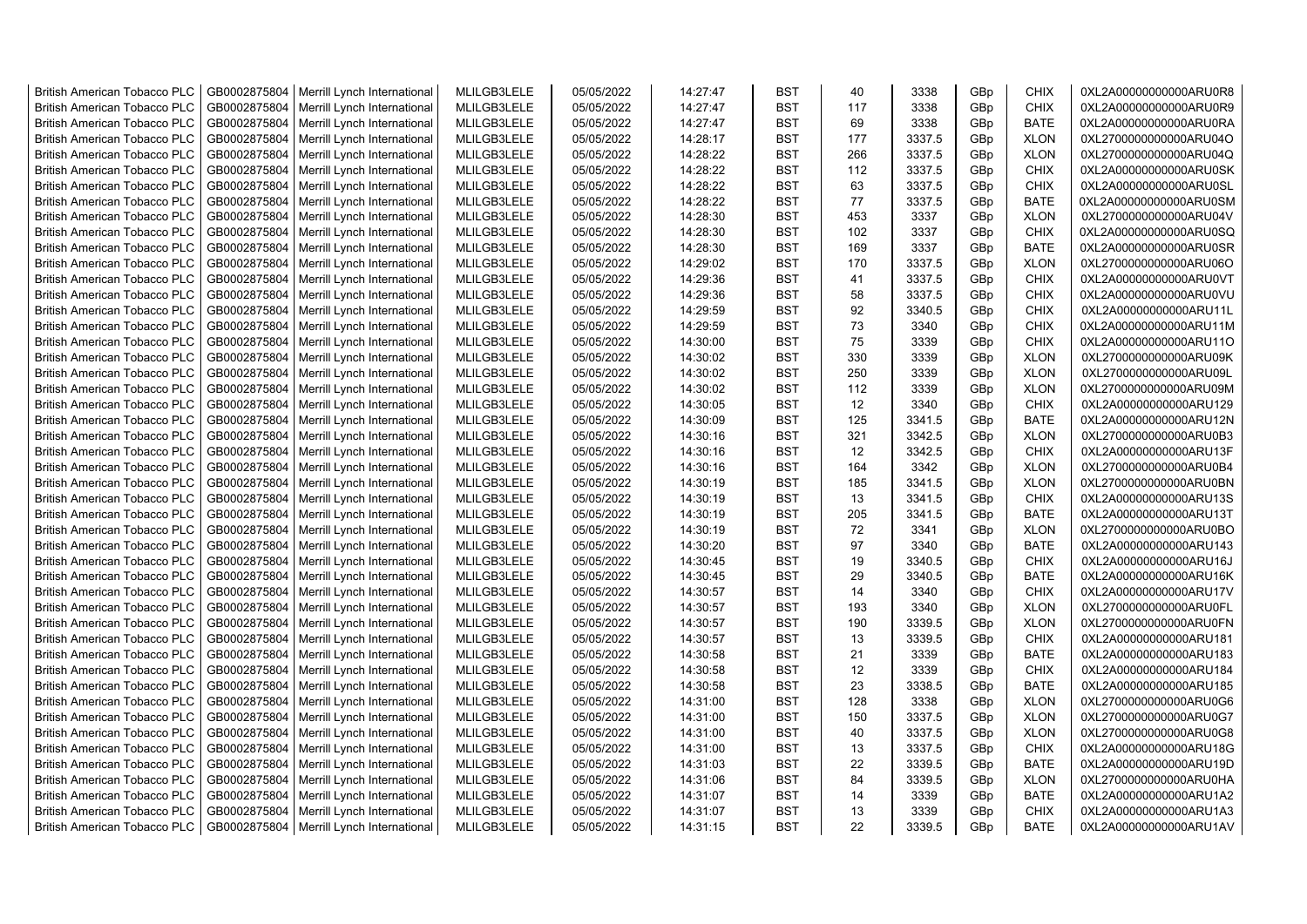| <b>British American Tobacco PLC</b> | GB0002875804 | Merrill Lynch International | MLILGB3LELE | 05/05/2022 | 14:31:37 | <b>BST</b> | 24             | 3340.5 | GBp | <b>CHIX</b> | 0XL2A00000000000ARU1CD |
|-------------------------------------|--------------|-----------------------------|-------------|------------|----------|------------|----------------|--------|-----|-------------|------------------------|
| <b>British American Tobacco PLC</b> | GB0002875804 | Merrill Lynch International | MLILGB3LELE | 05/05/2022 | 14:31:37 | <b>BST</b> | 116            | 3340.5 | GBp | <b>XLON</b> | 0XL2700000000000ARU0K6 |
| <b>British American Tobacco PLC</b> | GB0002875804 | Merrill Lynch International | MLILGB3LELE | 05/05/2022 | 14:31:46 | <b>BST</b> | 20             | 3340   | GBp | <b>CHIX</b> | 0XL2A00000000000ARU1CR |
| <b>British American Tobacco PLC</b> | GB0002875804 | Merrill Lynch International | MLILGB3LELE | 05/05/2022 | 14:31:46 | <b>BST</b> | 21             | 3340   | GBp | <b>BATE</b> | 0XL2A00000000000ARU1CS |
| <b>British American Tobacco PLC</b> | GB0002875804 | Merrill Lynch International | MLILGB3LELE | 05/05/2022 | 14:31:55 | <b>BST</b> | 226            | 3340   | GBp | <b>XLON</b> | 0XL2700000000000ARU0LQ |
| <b>British American Tobacco PLC</b> | GB0002875804 | Merrill Lynch International | MLILGB3LELE | 05/05/2022 | 14:31:55 | <b>BST</b> | 12             | 3339   | GBp | <b>CHIX</b> | 0XL2A00000000000ARU1D4 |
| <b>British American Tobacco PLC</b> | GB0002875804 | Merrill Lynch International | MLILGB3LELE | 05/05/2022 | 14:31:55 | <b>BST</b> | 82             | 3339   | GBp | <b>XLON</b> | 0XL2700000000000ARU0LS |
| <b>British American Tobacco PLC</b> | GB0002875804 | Merrill Lynch International | MLILGB3LELE | 05/05/2022 | 14:31:55 | <b>BST</b> | 34             | 3339   | GBp | <b>CHIX</b> | 0XL2A00000000000ARU1D5 |
| <b>British American Tobacco PLC</b> | GB0002875804 | Merrill Lynch International | MLILGB3LELE | 05/05/2022 | 14:31:58 | <b>BST</b> | 107            | 3338.5 | GBp | <b>XLON</b> | 0XL2700000000000ARU0M7 |
| <b>British American Tobacco PLC</b> | GB0002875804 | Merrill Lynch International | MLILGB3LELE | 05/05/2022 | 14:31:58 | <b>BST</b> | 11             | 3339   | GBp | <b>CHIX</b> | 0XL2A00000000000ARU1DN |
| <b>British American Tobacco PLC</b> | GB0002875804 | Merrill Lynch International | MLILGB3LELE | 05/05/2022 | 14:31:58 | <b>BST</b> | 17             | 3338.5 | GBp | <b>BATE</b> | 0XL2A00000000000ARU1DO |
| <b>British American Tobacco PLC</b> | GB0002875804 | Merrill Lynch International | MLILGB3LELE | 05/05/2022 | 14:31:58 | <b>BST</b> | 11             | 3338.5 | GBp | <b>CHIX</b> | 0XL2A00000000000ARU1DP |
| <b>British American Tobacco PLC</b> | GB0002875804 | Merrill Lynch International | MLILGB3LELE | 05/05/2022 | 14:31:58 | <b>BST</b> | 10             | 3338   | GBp | <b>BATE</b> | 0XL2A00000000000ARU1DQ |
| <b>British American Tobacco PLC</b> | GB0002875804 | Merrill Lynch International | MLILGB3LELE | 05/05/2022 | 14:31:58 | <b>BST</b> | $\overline{2}$ | 3338   | GBp | <b>BATE</b> | 0XL2A00000000000ARU1DR |
| <b>British American Tobacco PLC</b> | GB0002875804 | Merrill Lynch International | MLILGB3LELE | 05/05/2022 | 14:31:58 | <b>BST</b> | 6              | 3338   | GBp | <b>XLON</b> | 0XL2700000000000ARU0M9 |
| <b>British American Tobacco PLC</b> | GB0002875804 | Merrill Lynch International | MLILGB3LELE | 05/05/2022 | 14:31:58 | <b>BST</b> | 188            | 3338   | GBp | <b>XLON</b> | 0XL2700000000000ARU0MA |
| British American Tobacco PLC        | GB0002875804 | Merrill Lynch International | MLILGB3LELE | 05/05/2022 | 14:31:59 | <b>BST</b> | 17             | 3337.5 | GBp | <b>CHIX</b> | 0XL2A00000000000ARU1DT |
| <b>British American Tobacco PLC</b> | GB0002875804 | Merrill Lynch International | MLILGB3LELE | 05/05/2022 | 14:32:00 | <b>BST</b> | 15             | 3337.5 | GBp | <b>BATE</b> | 0XL2A00000000000ARU1DU |
| <b>British American Tobacco PLC</b> | GB0002875804 | Merrill Lynch International | MLILGB3LELE | 05/05/2022 | 14:32:28 | <b>BST</b> | 77             | 3338.5 | GBp | <b>XLON</b> | 0XL2700000000000ARU0OB |
| <b>British American Tobacco PLC</b> | GB0002875804 | Merrill Lynch International | MLILGB3LELE | 05/05/2022 | 14:32:28 | <b>BST</b> | 41             | 3338.5 | GBp | <b>BATE</b> | 0XL2A00000000000ARU1FC |
| <b>British American Tobacco PLC</b> | GB0002875804 | Merrill Lynch International | MLILGB3LELE | 05/05/2022 | 14:32:28 | <b>BST</b> | 22             | 3338.5 | GBp | <b>CHIX</b> | 0XL2A00000000000ARU1FD |
| <b>British American Tobacco PLC</b> | GB0002875804 | Merrill Lynch International | MLILGB3LELE | 05/05/2022 | 14:32:33 | <b>BST</b> | 27             | 3339   | GBp | <b>CHIX</b> | 0XL2A00000000000ARU1FR |
| <b>British American Tobacco PLC</b> | GB0002875804 | Merrill Lynch International | MLILGB3LELE | 05/05/2022 | 14:32:39 | <b>BST</b> | 21             | 3338.5 | GBp | <b>BATE</b> | 0XL2A00000000000ARU1GV |
| <b>British American Tobacco PLC</b> | GB0002875804 | Merrill Lynch International | MLILGB3LELE | 05/05/2022 | 14:32:39 | <b>BST</b> | 11             | 3338.5 | GBp | <b>BATE</b> | 0XL2A00000000000ARU1H0 |
| <b>British American Tobacco PLC</b> | GB0002875804 | Merrill Lynch International | MLILGB3LELE | 05/05/2022 | 14:32:50 | <b>BST</b> | 28             | 3338.5 | GBp | <b>XLON</b> | 0XL2700000000000ARU0R4 |
| <b>British American Tobacco PLC</b> | GB0002875804 | Merrill Lynch International | MLILGB3LELE | 05/05/2022 | 14:32:50 | <b>BST</b> | 23             | 3338.5 | GBp | <b>XLON</b> | 0XL2700000000000ARU0R5 |
| <b>British American Tobacco PLC</b> | GB0002875804 | Merrill Lynch International | MLILGB3LELE | 05/05/2022 | 14:32:50 | <b>BST</b> | 27             | 3338.5 | GBp | <b>BATE</b> | 0XL2A00000000000ARU1I4 |
| <b>British American Tobacco PLC</b> | GB0002875804 | Merrill Lynch International | MLILGB3LELE | 05/05/2022 | 14:32:50 | <b>BST</b> | 113            | 3338.5 | GBp | <b>XLON</b> | 0XL2700000000000ARU0R6 |
| <b>British American Tobacco PLC</b> | GB0002875804 | Merrill Lynch International | MLILGB3LELE | 05/05/2022 | 14:32:51 | BST        | 15             | 3338   | GBp | <b>CHIX</b> | 0XL2A00000000000ARU1l6 |
| <b>British American Tobacco PLC</b> | GB0002875804 | Merrill Lynch International | MLILGB3LELE | 05/05/2022 | 14:32:55 | <b>BST</b> | 21             | 3338   | GBp | <b>CHIX</b> | 0XL2A00000000000ARU1IK |
| <b>British American Tobacco PLC</b> | GB0002875804 | Merrill Lynch International | MLILGB3LELE | 05/05/2022 | 14:32:55 | <b>BST</b> | 240            | 3338   | GBp | <b>XLON</b> | 0XL2700000000000ARU0RQ |
| <b>British American Tobacco PLC</b> | GB0002875804 | Merrill Lynch International | MLILGB3LELE | 05/05/2022 | 14:32:55 | <b>BST</b> | 11             | 3337   | GBp | <b>CHIX</b> | 0XL2A00000000000ARU1IL |
| <b>British American Tobacco PLC</b> | GB0002875804 | Merrill Lynch International | MLILGB3LELE | 05/05/2022 | 14:32:55 | <b>BST</b> | 75             | 3337   | GBp | <b>XLON</b> | 0XL2700000000000ARU0RU |
| <b>British American Tobacco PLC</b> | GB0002875804 | Merrill Lynch International | MLILGB3LELE | 05/05/2022 | 14:32:55 | <b>BST</b> | 38             | 3337   | GBp | <b>BATE</b> | 0XL2A00000000000ARU1IM |
| <b>British American Tobacco PLC</b> | GB0002875804 | Merrill Lynch International | MLILGB3LELE | 05/05/2022 | 14:33:25 | <b>BST</b> | 208            | 3340.5 | GBp | <b>XLON</b> | 0XL2700000000000ARU0TL |
| <b>British American Tobacco PLC</b> | GB0002875804 | Merrill Lynch International | MLILGB3LELE | 05/05/2022 | 14:33:25 | <b>BST</b> | 101            | 3340.5 | GBp | <b>BATE</b> | 0XL2A00000000000ARU1KG |
| British American Tobacco PLC        | GB0002875804 | Merrill Lynch International | MLILGB3LELE | 05/05/2022 | 14:33:34 | <b>BST</b> | 244            | 3341.5 | GBp | <b>XLON</b> | 0XL2700000000000ARU0U4 |
| British American Tobacco PLC        | GB0002875804 | Merrill Lynch International | MLILGB3LELE | 05/05/2022 | 14:33:40 | <b>BST</b> | 193            | 3340.5 | GBp | <b>XLON</b> | 0XL2700000000000ARU0UD |
| <b>British American Tobacco PLC</b> | GB0002875804 | Merrill Lynch International | MLILGB3LELE | 05/05/2022 | 14:33:40 | <b>BST</b> | 78             | 3340.5 | GBp | <b>BATE</b> | 0XL2A00000000000ARU1L0 |
| <b>British American Tobacco PLC</b> | GB0002875804 | Merrill Lynch International | MLILGB3LELE | 05/05/2022 | 14:33:45 | <b>BST</b> | 38             | 3340   | GBp | <b>CHIX</b> | 0XL2A00000000000ARU1LC |
| <b>British American Tobacco PLC</b> | GB0002875804 | Merrill Lynch International | MLILGB3LELE | 05/05/2022 | 14:33:56 | <b>BST</b> | 48             | 3340   | GBp | <b>CHIX</b> | 0XL2A00000000000ARU1M6 |
| <b>British American Tobacco PLC</b> | GB0002875804 | Merrill Lynch International | MLILGB3LELE | 05/05/2022 | 14:33:56 | <b>BST</b> | 15             | 3339.5 | GBp | <b>XLON</b> | 0XL2700000000000ARU102 |
| <b>British American Tobacco PLC</b> | GB0002875804 | Merrill Lynch International | MLILGB3LELE | 05/05/2022 | 14:33:56 | <b>BST</b> | 149            | 3339.5 | GBp | <b>XLON</b> | 0XL2700000000000ARU103 |
| <b>British American Tobacco PLC</b> | GB0002875804 | Merrill Lynch International | MLILGB3LELE | 05/05/2022 | 14:34:20 | <b>BST</b> | 49             | 3342   | GBp | <b>CHIX</b> | 0XL2A00000000000ARU1NV |
| <b>British American Tobacco PLC</b> | GB0002875804 | Merrill Lynch International | MLILGB3LELE | 05/05/2022 | 14:34:25 | <b>BST</b> | 178            | 3341.5 | GBp | <b>XLON</b> | 0XL2700000000000ARU12D |
| <b>British American Tobacco PLC</b> | GB0002875804 | Merrill Lynch International | MLILGB3LELE | 05/05/2022 | 14:34:25 | <b>BST</b> | 96             | 3341.5 | GBp | <b>BATE</b> | 0XL2A00000000000ARU1OG |
| <b>British American Tobacco PLC</b> | GB0002875804 | Merrill Lynch International | MLILGB3LELE | 05/05/2022 | 14:34:36 | <b>BST</b> | 278            | 3341.5 | GBp | <b>XLON</b> | 0XL2700000000000ARU131 |
| <b>British American Tobacco PLC</b> | GB0002875804 | Merrill Lynch International | MLILGB3LELE | 05/05/2022 | 14:34:46 | <b>BST</b> | 226            | 3341.5 | GBp | <b>XLON</b> | 0XL2700000000000ARU144 |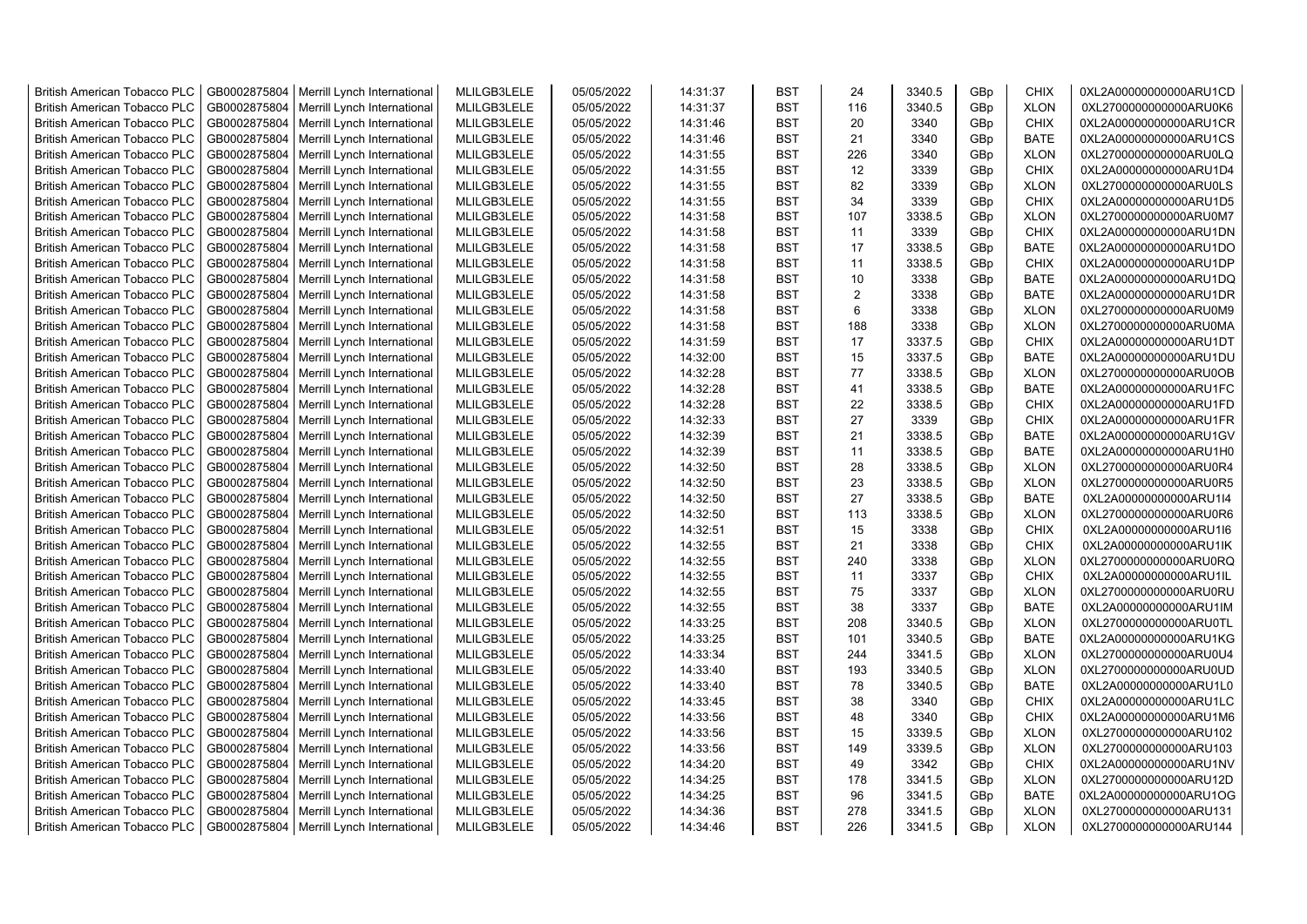| <b>British American Tobacco PLC</b>                                 | GB0002875804 | Merrill Lynch International                                | MLILGB3LELE | 05/05/2022 | 14:35:03             | <b>BST</b>               | 69  | 3341   | GBp             | <b>CHIX</b>                | 0XL2A00000000000ARU1QU                           |
|---------------------------------------------------------------------|--------------|------------------------------------------------------------|-------------|------------|----------------------|--------------------------|-----|--------|-----------------|----------------------------|--------------------------------------------------|
| <b>British American Tobacco PLC</b>                                 | GB0002875804 | Merrill Lynch International                                | MLILGB3LELE | 05/05/2022 | 14:35:30             | <b>BST</b>               | 326 | 3345.5 | GBp             | <b>XLON</b>                | 0XL2700000000000ARU17U                           |
| <b>British American Tobacco PLC</b>                                 | GB0002875804 | Merrill Lynch International                                | MLILGB3LELE | 05/05/2022 | 14:35:30             | <b>BST</b>               | 14  | 3345   | GBp             | <b>BATE</b>                | 0XL2A00000000000ARU1SR                           |
| <b>British American Tobacco PLC</b>                                 | GB0002875804 | Merrill Lynch International                                | MLILGB3LELE | 05/05/2022 | 14:35:31             | <b>BST</b>               | 57  | 3344.5 | GBp             | <b>CHIX</b>                | 0XL2A00000000000ARU1SS                           |
| British American Tobacco PLC                                        | GB0002875804 | Merrill Lynch International                                | MLILGB3LELE | 05/05/2022 | 14:35:35             | <b>BST</b>               | 275 | 3344   | GBp             | <b>XLON</b>                | 0XL2700000000000ARU18G                           |
| <b>British American Tobacco PLC</b>                                 | GB0002875804 | Merrill Lynch International                                | MLILGB3LELE | 05/05/2022 | 14:35:35             | <b>BST</b>               | 134 | 3344   | GBp             | <b>BATE</b>                | 0XL2A00000000000ARU1T3                           |
| <b>British American Tobacco PLC</b>                                 | GB0002875804 | Merrill Lynch International                                | MLILGB3LELE | 05/05/2022 | 14:35:35             | <b>BST</b>               | 240 | 3343.5 | GBp             | <b>XLON</b>                | 0XL2700000000000ARU18M                           |
| <b>British American Tobacco PLC</b>                                 | GB0002875804 | Merrill Lynch International                                | MLILGB3LELE | 05/05/2022 | 14:35:35             | <b>BST</b>               | 50  | 3343.5 | GBp             | <b>CHIX</b>                | 0XL2A00000000000ARU1T9                           |
| <b>British American Tobacco PLC</b>                                 | GB0002875804 | Merrill Lynch International                                | MLILGB3LELE | 05/05/2022 | 14:35:36             | <b>BST</b>               | 8   | 3343   | GBp             | <b>CHIX</b>                | 0XL2A00000000000ARU1TB                           |
| <b>British American Tobacco PLC</b>                                 | GB0002875804 | Merrill Lynch International                                | MLILGB3LELE | 05/05/2022 | 14:35:36             | <b>BST</b>               | 31  | 3343   | GBp             | <b>BATE</b>                | 0XL2A00000000000ARU1TC                           |
| <b>British American Tobacco PLC</b>                                 | GB0002875804 | Merrill Lynch International                                | MLILGB3LELE | 05/05/2022 | 14:35:36             | <b>BST</b>               | 40  | 3343   | GBp             | <b>CHIX</b>                | 0XL2A00000000000ARU1TD                           |
| British American Tobacco PLC                                        | GB0002875804 | Merrill Lynch International                                | MLILGB3LELE | 05/05/2022 | 14:35:38             | <b>BST</b>               | 200 | 3342.5 | GBp             | <b>BATE</b>                | 0XL2A00000000000ARU1TE                           |
| <b>British American Tobacco PLC</b>                                 | GB0002875804 | Merrill Lynch International                                | MLILGB3LELE | 05/05/2022 | 14:35:39             | <b>BST</b>               | 150 | 3342   | GB <sub>p</sub> | <b>BATE</b>                | 0XL2A00000000000ARU1TI                           |
| <b>British American Tobacco PLC</b>                                 | GB0002875804 | Merrill Lynch International                                | MLILGB3LELE | 05/05/2022 | 14:35:50             | <b>BST</b>               | 11  | 3342   | GBp             | <b>CHIX</b>                | 0XL2A00000000000ARU1U1                           |
| <b>British American Tobacco PLC</b>                                 | GB0002875804 | Merrill Lynch International                                | MLILGB3LELE | 05/05/2022 | 14:36:06             | <b>BST</b>               | 63  | 3343   | GBp             | <b>BATE</b>                | 0XL2A00000000000ARU1V2                           |
| <b>British American Tobacco PLC</b>                                 | GB0002875804 | Merrill Lynch International                                | MLILGB3LELE | 05/05/2022 | 14:36:06             | <b>BST</b>               | 37  | 3343   | GBp             | <b>CHIX</b>                | 0XL2A00000000000ARU1V3                           |
| <b>British American Tobacco PLC</b>                                 | GB0002875804 | Merrill Lynch International                                | MLILGB3LELE | 05/05/2022 | 14:36:06             | <b>BST</b>               | 224 | 3343   | GBp             | <b>XLON</b>                | 0XL2700000000000ARU1AM                           |
| <b>British American Tobacco PLC</b>                                 | GB0002875804 | Merrill Lynch International                                | MLILGB3LELE | 05/05/2022 | 14:36:07             | <b>BST</b>               | 24  | 3343   | GBp             | <b>XLON</b>                | 0XL2700000000000ARU1AO                           |
| <b>British American Tobacco PLC</b>                                 | GB0002875804 | Merrill Lynch International                                | MLILGB3LELE | 05/05/2022 | 14:36:11             | <b>BST</b>               | 50  | 3343   | GBp             | <b>BATE</b>                | 0XL2A00000000000ARU1VG                           |
| <b>British American Tobacco PLC</b>                                 | GB0002875804 | Merrill Lynch International                                | MLILGB3LELE | 05/05/2022 | 14:36:11             | <b>BST</b>               | 16  | 3343   | GBp             | <b>CHIX</b>                | 0XL2A00000000000ARU1VH                           |
| <b>British American Tobacco PLC</b>                                 | GB0002875804 | Merrill Lynch International                                | MLILGB3LELE | 05/05/2022 | 14:36:11             | <b>BST</b>               | 172 | 3343   | GBp             | <b>XLON</b>                | 0XL2700000000000ARU1B8                           |
| <b>British American Tobacco PLC</b>                                 | GB0002875804 | Merrill Lynch International                                | MLILGB3LELE | 05/05/2022 | 14:36:19             | <b>BST</b>               | 128 | 3343   | GBp             | <b>XLON</b>                | 0XL2700000000000ARU1C3                           |
| <b>British American Tobacco PLC</b>                                 | GB0002875804 | Merrill Lynch International                                | MLILGB3LELE | 05/05/2022 | 14:36:19             | <b>BST</b>               | 18  | 3343   | GBp             | <b>CHIX</b>                | 0XL2A00000000000ARU204                           |
| <b>British American Tobacco PLC</b>                                 | GB0002875804 | Merrill Lynch International                                | MLILGB3LELE | 05/05/2022 | 14:36:19             | <b>BST</b>               | 43  | 3342.5 | GBp             | <b>BATE</b>                | 0XL2A00000000000ARU205                           |
|                                                                     | GB0002875804 |                                                            | MLILGB3LELE | 05/05/2022 |                      |                          | 122 | 3343   |                 |                            |                                                  |
| <b>British American Tobacco PLC</b><br>British American Tobacco PLC | GB0002875804 | Merrill Lynch International<br>Merrill Lynch International | MLILGB3LELE | 05/05/2022 | 14:36:43<br>14:36:44 | <b>BST</b><br><b>BST</b> | 35  | 3343   | GBp<br>GBp      | <b>XLON</b><br><b>CHIX</b> | 0XL2700000000000ARU1E2<br>0XL2A00000000000ARU22R |
| British American Tobacco PLC                                        | GB0002875804 | Merrill Lynch International                                | MLILGB3LELE | 05/05/2022 | 14:36:44             | <b>BST</b>               | 53  | 3343   | GBp             | <b>BATE</b>                | 0XL2A00000000000ARU22S                           |
|                                                                     | GB0002875804 |                                                            | MLILGB3LELE | 05/05/2022 |                      | <b>BST</b>               | 11  | 3343   |                 | <b>XLON</b>                |                                                  |
| British American Tobacco PLC                                        | GB0002875804 | Merrill Lynch International                                | MLILGB3LELE |            | 14:36:44             |                          | 36  | 3342.5 | GBp             | <b>BATE</b>                | 0XL2700000000000ARU1E4                           |
| <b>British American Tobacco PLC</b>                                 |              | Merrill Lynch International                                |             | 05/05/2022 | 14:36:50             | <b>BST</b><br><b>BST</b> |     |        | GBp             |                            | 0XL2A00000000000ARU237                           |
| <b>British American Tobacco PLC</b>                                 | GB0002875804 | Merrill Lynch International                                | MLILGB3LELE | 05/05/2022 | 14:36:50             |                          | 214 | 3342.5 | GBp             | <b>XLON</b>                | 0XL2700000000000ARU1EG                           |
| <b>British American Tobacco PLC</b>                                 | GB0002875804 | Merrill Lynch International                                | MLILGB3LELE | 05/05/2022 | 14:37:05             | <b>BST</b>               | 207 | 3341.5 | GBp             | <b>XLON</b>                | 0XL2700000000000ARU1G2                           |
| <b>British American Tobacco PLC</b>                                 | GB0002875804 | Merrill Lynch International                                | MLILGB3LELE | 05/05/2022 | 14:37:05             | <b>BST</b>               | 34  | 3341.5 | GBp             | <b>BATE</b>                | 0XL2A00000000000ARU244                           |
| <b>British American Tobacco PLC</b>                                 | GB0002875804 | Merrill Lynch International                                | MLILGB3LELE | 05/05/2022 | 14:37:05             | <b>BST</b>               | 28  | 3341.5 | GBp             | <b>CHIX</b>                | 0XL2A00000000000ARU245                           |
| <b>British American Tobacco PLC</b>                                 | GB0002875804 | Merrill Lynch International                                | MLILGB3LELE | 05/05/2022 | 14:37:08             | <b>BST</b>               | 222 | 3341   | GBp             | <b>XLON</b>                | 0XL2700000000000ARU1GE                           |
| British American Tobacco PLC                                        | GB0002875804 | Merrill Lynch International                                | MLILGB3LELE | 05/05/2022 | 14:37:25             | <b>BST</b>               | 100 | 3341.5 | GBp             | <b>XLON</b>                | 0XL2700000000000ARU1I3                           |
| <b>British American Tobacco PLC</b>                                 | GB0002875804 | Merrill Lynch International                                | MLILGB3LELE | 05/05/2022 | 14:37:25             | <b>BST</b>               | 45  | 3341.5 | GBp             | <b>CHIX</b>                | 0XL2A00000000000ARU25O                           |
| British American Tobacco PLC                                        | GB0002875804 | Merrill Lynch International                                | MLILGB3LELE | 05/05/2022 | 14:37:30             | <b>BST</b>               | 39  | 3342   | GBp             | <b>CHIX</b>                | 0XL2A00000000000ARU260                           |
| <b>British American Tobacco PLC</b>                                 | GB0002875804 | Merrill Lynch International                                | MLILGB3LELE | 05/05/2022 | 14:37:33             | <b>BST</b>               | 54  | 3341.5 | GBp             | <b>XLON</b>                | 0XL2700000000000ARU1II                           |
| <b>British American Tobacco PLC</b>                                 | GB0002875804 | Merrill Lynch International                                | MLILGB3LELE | 05/05/2022 | 14:37:35             | <b>BST</b>               | 69  | 3341.5 | GBp             | <b>XLON</b>                | 0XL2700000000000ARU1IS                           |
| <b>British American Tobacco PLC</b>                                 | GB0002875804 | Merrill Lynch International                                | MLILGB3LELE | 05/05/2022 | 14:37:40             | <b>BST</b>               | 13  | 3341   | GBp             | <b>CHIX</b>                | 0XL2A00000000000ARU26B                           |
| British American Tobacco PLC                                        | GB0002875804 | Merrill Lynch International                                | MLILGB3LELE | 05/05/2022 | 14:37:40             | <b>BST</b>               | 69  | 3341   | GBp             | <b>BATE</b>                | 0XL2A00000000000ARU26C                           |
| <b>British American Tobacco PLC</b>                                 | GB0002875804 | Merrill Lynch International                                | MLILGB3LELE | 05/05/2022 | 14:37:44             | <b>BST</b>               | 342 | 3340.5 | GBp             | <b>XLON</b>                | 0XL2700000000000ARU1JD                           |
| British American Tobacco PLC                                        | GB0002875804 | Merrill Lynch International                                | MLILGB3LELE | 05/05/2022 | 14:37:49             | <b>BST</b>               | 137 | 3341.5 | GBp             | <b>XLON</b>                | 0XL2700000000000ARU1JO                           |
| British American Tobacco PLC                                        | GB0002875804 | Merrill Lynch International                                | MLILGB3LELE | 05/05/2022 | 14:37:57             | <b>BST</b>               | 81  | 3341.5 | GBp             | <b>XLON</b>                | 0XL2700000000000ARU1K4                           |
| <b>British American Tobacco PLC</b>                                 | GB0002875804 | Merrill Lynch International                                | MLILGB3LELE | 05/05/2022 | 14:38:01             | <b>BST</b>               | 32  | 3341   | GBp             | <b>CHIX</b>                | 0XL2A00000000000ARU281                           |
| <b>British American Tobacco PLC</b>                                 | GB0002875804 | Merrill Lynch International                                | MLILGB3LELE | 05/05/2022 | 14:38:01             | <b>BST</b>               | 62  | 3341   | GBp             | <b>XLON</b>                | 0XL2700000000000ARU1KJ                           |
| <b>British American Tobacco PLC</b>                                 | GB0002875804 | Merrill Lynch International                                | MLILGB3LELE | 05/05/2022 | 14:38:01             | <b>BST</b>               | 11  | 3341   | GB <sub>p</sub> | <b>XLON</b>                | 0XL2700000000000ARU1KL                           |
| <b>British American Tobacco PLC</b>                                 | GB0002875804 | Merrill Lynch International                                | MLILGB3LELE | 05/05/2022 | 14:38:54             | <b>BST</b>               | 243 | 3345   | GB <sub>p</sub> | <b>XLON</b>                | 0XL2700000000000ARU1O8                           |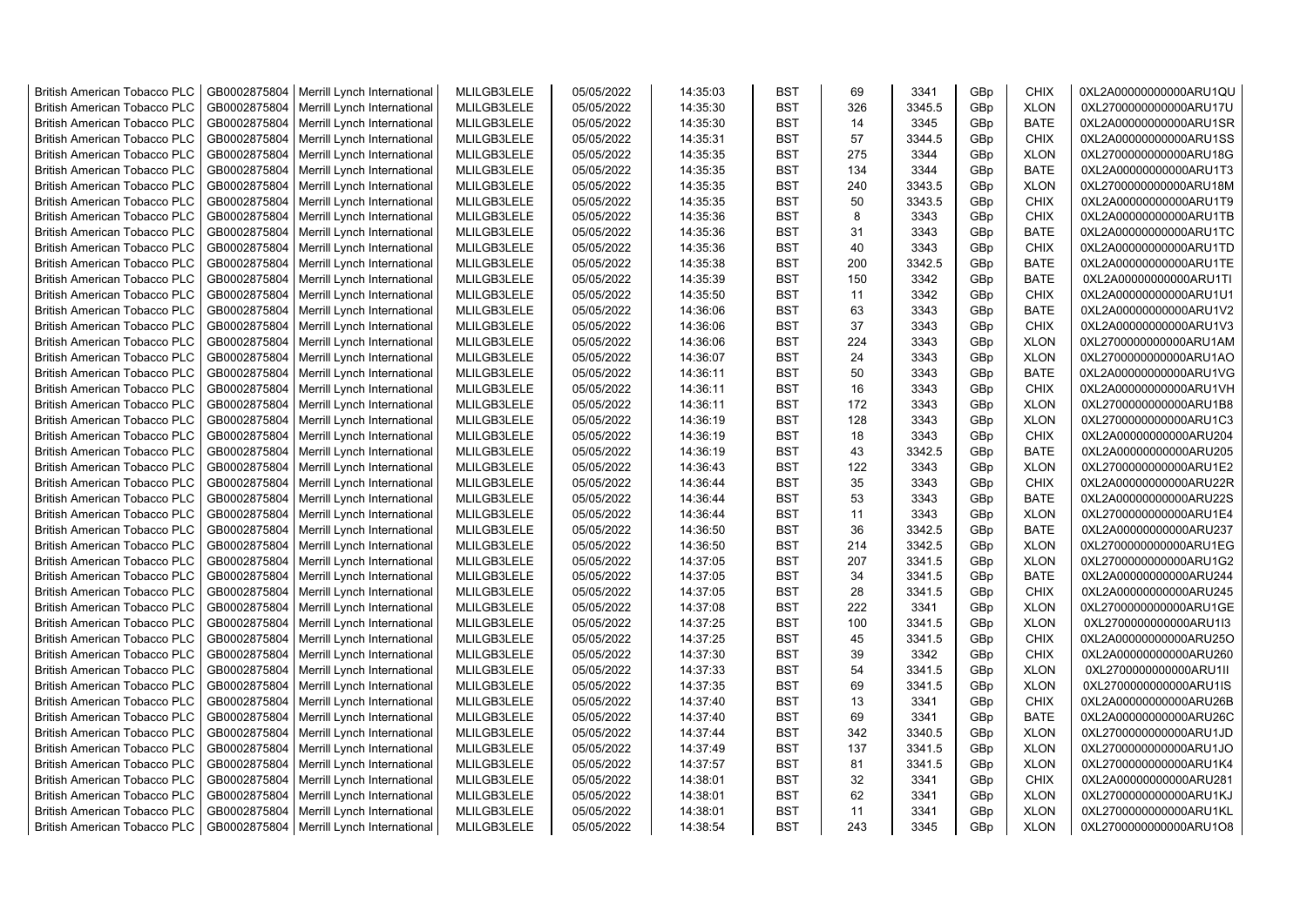| <b>British American Tobacco PLC</b> | GB0002875804                 | Merrill Lynch International                | MLILGB3LELE | 05/05/2022 | 14:38:54 | <b>BST</b> | 31             | 3345   | GBp             | <b>BATE</b> | 0XL2A00000000000ARU2BK |
|-------------------------------------|------------------------------|--------------------------------------------|-------------|------------|----------|------------|----------------|--------|-----------------|-------------|------------------------|
| <b>British American Tobacco PLC</b> | GB0002875804                 | Merrill Lynch International                | MLILGB3LELE | 05/05/2022 | 14:38:54 | <b>BST</b> | 208            | 3344.5 | GBp             | <b>XLON</b> | 0XL2700000000000ARU1O9 |
| <b>British American Tobacco PLC</b> | GB0002875804                 | Merrill Lynch International                | MLILGB3LELE | 05/05/2022 | 14:38:54 | <b>BST</b> | 48             | 3344.5 | GBp             | <b>CHIX</b> | 0XL2A00000000000ARU2BM |
| <b>British American Tobacco PLC</b> | GB0002875804                 | Merrill Lynch International                | MLILGB3LELE | 05/05/2022 | 14:38:54 | <b>BST</b> | 92             | 3344.5 | GBp             | <b>BATE</b> | 0XL2A00000000000ARU2BN |
| <b>British American Tobacco PLC</b> | GB0002875804                 | Merrill Lynch International                | MLILGB3LELE | 05/05/2022 | 14:39:02 | <b>BST</b> | 31             | 3346.5 | GBp             | <b>BATE</b> | 0XL2A00000000000ARU2CL |
| <b>British American Tobacco PLC</b> | GB0002875804                 | Merrill Lynch International                | MLILGB3LELE | 05/05/2022 | 14:39:02 | <b>BST</b> | 102            | 3346   | GBp             | <b>BATE</b> | 0XL2A00000000000ARU2CM |
| <b>British American Tobacco PLC</b> | GB0002875804                 | Merrill Lynch International                | MLILGB3LELE | 05/05/2022 | 14:39:02 | <b>BST</b> | 195            | 3346.5 | GBp             | <b>XLON</b> | 0XL2700000000000ARU1OV |
| <b>British American Tobacco PLC</b> | GB0002875804                 | Merrill Lynch International                | MLILGB3LELE | 05/05/2022 | 14:39:40 | <b>BST</b> | 258            | 3347   | GBp             | <b>XLON</b> | 0XL2700000000000ARU1R5 |
| <b>British American Tobacco PLC</b> | GB0002875804                 | Merrill Lynch International                | MLILGB3LELE | 05/05/2022 | 14:39:57 | <b>BST</b> | 217            | 3346.5 | GBp             | <b>XLON</b> | 0XL2700000000000ARU1S3 |
| <b>British American Tobacco PLC</b> | GB0002875804                 | Merrill Lynch International                | MLILGB3LELE | 05/05/2022 | 14:39:57 | <b>BST</b> | 73             | 3346   | GBp             | <b>CHIX</b> | 0XL2A00000000000ARU2GE |
| <b>British American Tobacco PLC</b> | GB0002875804                 | Merrill Lynch International                | MLILGB3LELE | 05/05/2022 | 14:40:01 | <b>BST</b> | 12             | 3345   | GBp             | <b>BATE</b> | 0XL2A00000000000ARU2GQ |
| <b>British American Tobacco PLC</b> | GB0002875804                 | Merrill Lynch International                | MLILGB3LELE | 05/05/2022 | 14:40:01 | <b>BST</b> | 96             | 3345   | GBp             | <b>BATE</b> | 0XL2A00000000000ARU2GR |
| <b>British American Tobacco PLC</b> | GB0002875804                 | Merrill Lynch International                | MLILGB3LELE | 05/05/2022 | 14:40:01 | <b>BST</b> | 241            | 3345   | GB <sub>p</sub> | <b>XLON</b> | 0XL2700000000000ARU1SB |
| <b>British American Tobacco PLC</b> | GB0002875804                 | Merrill Lynch International                | MLILGB3LELE | 05/05/2022 | 14:40:01 | <b>BST</b> | 83             | 3345   | GBp             | <b>CHIX</b> | 0XL2A00000000000ARU2GS |
| <b>British American Tobacco PLC</b> | GB0002875804                 | Merrill Lynch International                | MLILGB3LELE | 05/05/2022 | 14:40:01 | <b>BST</b> | 348            | 3344.5 | GBp             | <b>XLON</b> | 0XL2700000000000ARU1SC |
| <b>British American Tobacco PLC</b> | GB0002875804                 | Merrill Lynch International                | MLILGB3LELE | 05/05/2022 | 14:40:44 | <b>BST</b> | 267            | 3348   | GBp             | <b>XLON</b> | 0XL2700000000000ARU1V6 |
| <b>British American Tobacco PLC</b> | GB0002875804                 | Merrill Lynch International                | MLILGB3LELE | 05/05/2022 | 14:40:44 | <b>BST</b> | 84             | 3347.5 | GBp             | <b>CHIX</b> | 0XL2A00000000000ARU2KC |
|                                     |                              |                                            |             |            |          | <b>BST</b> | 155            |        |                 |             |                        |
| <b>British American Tobacco PLC</b> | GB0002875804                 | Merrill Lynch International                | MLILGB3LELE | 05/05/2022 | 14:40:54 |            |                | 3348   | GBp             | <b>XLON</b> | 0XL2700000000000ARU1VK |
| <b>British American Tobacco PLC</b> | GB0002875804                 | Merrill Lynch International                | MLILGB3LELE | 05/05/2022 | 14:41:09 | <b>BST</b> | 120            | 3347   | GBp             | <b>BATE</b> | 0XL2A00000000000ARU2LV |
| <b>British American Tobacco PLC</b> | GB0002875804                 | Merrill Lynch International                | MLILGB3LELE | 05/05/2022 | 14:41:09 | <b>BST</b> | 61             | 3347   | GBp             | <b>CHIX</b> | 0XL2A00000000000ARU2M0 |
| <b>British American Tobacco PLC</b> | GB0002875804                 | Merrill Lynch International                | MLILGB3LELE | 05/05/2022 | 14:41:11 | <b>BST</b> | 180            | 3347   | GBp             | <b>XLON</b> | 0XL2700000000000ARU20T |
| <b>British American Tobacco PLC</b> | GB0002875804                 | Merrill Lynch International                | MLILGB3LELE | 05/05/2022 | 14:41:19 | <b>BST</b> | 146            | 3346.5 | GBp             | <b>XLON</b> | 0XL2700000000000ARU21K |
| <b>British American Tobacco PLC</b> | GB0002875804                 | Merrill Lynch International                | MLILGB3LELE | 05/05/2022 | 14:41:19 | <b>BST</b> | 87             | 3346.5 | GBp             | <b>BATE</b> | 0XL2A00000000000ARU2N9 |
| <b>British American Tobacco PLC</b> | GB0002875804                 | Merrill Lynch International                | MLILGB3LELE | 05/05/2022 | 14:41:19 | <b>BST</b> | $\overline{4}$ | 3346.5 | GBp             | <b>XLON</b> | 0XL2700000000000ARU21L |
| <b>British American Tobacco PLC</b> | GB0002875804                 | Merrill Lynch International                | MLILGB3LELE | 05/05/2022 | 14:41:19 | <b>BST</b> | 56             | 3346.5 | GBp             | <b>CHIX</b> | 0XL2A00000000000ARU2NA |
| <b>British American Tobacco PLC</b> | GB0002875804                 | Merrill Lynch International                | MLILGB3LELE | 05/05/2022 | 14:41:22 | <b>BST</b> | 56             | 3346   | GBp             | <b>CHIX</b> | 0XL2A00000000000ARU2NM |
| <b>British American Tobacco PLC</b> | GB0002875804                 | Merrill Lynch International                | MLILGB3LELE | 05/05/2022 | 14:41:22 | <b>BST</b> | 245            | 3346   | GBp             | <b>XLON</b> | 0XL2700000000000ARU21N |
| <b>British American Tobacco PLC</b> | GB0002875804                 | Merrill Lynch International                | MLILGB3LELE | 05/05/2022 | 14:41:57 | <b>BST</b> | 168            | 3346   | GBp             | <b>XLON</b> | 0XL2700000000000ARU23E |
| <b>British American Tobacco PLC</b> | GB0002875804                 | Merrill Lynch International                | MLILGB3LELE | 05/05/2022 | 14:42:07 | <b>BST</b> | 256            | 3345.5 | GBp             | <b>XLON</b> | 0XL2700000000000ARU244 |
| <b>British American Tobacco PLC</b> | GB0002875804                 | Merrill Lynch International                | MLILGB3LELE | 05/05/2022 | 14:42:07 | <b>BST</b> | 63             | 3345.5 | GBp             | <b>CHIX</b> | 0XL2A00000000000ARU2QI |
| <b>British American Tobacco PLC</b> | GB0002875804                 | Merrill Lynch International                | MLILGB3LELE | 05/05/2022 | 14:42:07 | <b>BST</b> | 16             | 3345.5 | GBp             | <b>BATE</b> | 0XL2A00000000000ARU2QJ |
| <b>British American Tobacco PLC</b> | GB0002875804                 | Merrill Lynch International                | MLILGB3LELE | 05/05/2022 | 14:42:07 | <b>BST</b> | 121            | 3345.5 | GBp             | <b>BATE</b> | 0XL2A00000000000ARU2QK |
| <b>British American Tobacco PLC</b> | GB0002875804                 | Merrill Lynch International                | MLILGB3LELE | 05/05/2022 | 14:42:07 | <b>BST</b> | $\overline{7}$ | 3345.5 | GBp             | <b>BATE</b> | 0XL2A00000000000ARU2QL |
| <b>British American Tobacco PLC</b> | GB0002875804                 | Merrill Lynch International                | MLILGB3LELE | 05/05/2022 | 14:42:07 | <b>BST</b> | 9              | 3345.5 | GBp             | <b>BATE</b> | 0XL2A00000000000ARU2QM |
| <b>British American Tobacco PLC</b> | GB0002875804                 | Merrill Lynch International                | MLILGB3LELE | 05/05/2022 | 14:42:07 | <b>BST</b> | 348            | 3345   | GBp             | <b>XLON</b> | 0XL2700000000000ARU245 |
| British American Tobacco PLC        | GB0002875804                 | Merrill Lynch International                | MLILGB3LELE | 05/05/2022 | 14:42:07 | <b>BST</b> | 37             | 3345   | GBp             | <b>CHIX</b> | 0XL2A00000000000ARU2QN |
| <b>British American Tobacco PLC</b> | GB0002875804                 | Merrill Lynch International                | MLILGB3LELE | 05/05/2022 | 14:42:25 | <b>BST</b> | 91             | 3344.5 | GBp             | <b>XLON</b> | 0XL2700000000000ARU250 |
| <b>British American Tobacco PLC</b> | GB0002875804                 | Merrill Lynch International                | MLILGB3LELE | 05/05/2022 | 14:42:25 | <b>BST</b> | 59             | 3344.5 | GB <sub>p</sub> | <b>BATE</b> | 0XL2A00000000000ARU2RF |
| <b>British American Tobacco PLC</b> | GB0002875804                 | Merrill Lynch International                | MLILGB3LELE | 05/05/2022 | 14:42:25 | <b>BST</b> | 63             | 3344   | GBp             | <b>BATE</b> | 0XL2A00000000000ARU2RG |
| <b>British American Tobacco PLC</b> | GB0002875804                 | Merrill Lynch International                | MLILGB3LELE | 05/05/2022 | 14:42:25 | <b>BST</b> | 108            | 3344.5 | GBp             | <b>XLON</b> | 0XL2700000000000ARU251 |
| <b>British American Tobacco PLC</b> | GB0002875804                 | Merrill Lynch International                | MLILGB3LELE | 05/05/2022 | 14:42:50 | <b>BST</b> | 173            | 3349.5 | GBp             | <b>XLON</b> | 0XL2700000000000ARU270 |
| <b>British American Tobacco PLC</b> | GB0002875804                 | Merrill Lynch International                | MLILGB3LELE | 05/05/2022 | 14:42:52 | <b>BST</b> | 126            | 3349.5 | GBp             | <b>XLON</b> | 0XL2700000000000ARU279 |
| <b>British American Tobacco PLC</b> | GB0002875804                 | Merrill Lynch International                | MLILGB3LELE | 05/05/2022 | 14:43:09 | <b>BST</b> | 116            | 3349.5 | GBp             | <b>XLON</b> | 0XL2700000000000ARU28G |
|                                     |                              |                                            | MLILGB3LELE |            |          | <b>BST</b> | 156            | 3348.5 | GBp             | <b>XLON</b> | 0XL2700000000000ARU29L |
| <b>British American Tobacco PLC</b> | GB0002875804                 | Merrill Lynch International                | MLILGB3LELE | 05/05/2022 | 14:43:27 | <b>BST</b> | 61             | 3348.5 |                 |             |                        |
| <b>British American Tobacco PLC</b> | GB0002875804<br>GB0002875804 | Merrill Lynch International                |             | 05/05/2022 | 14:43:27 | <b>BST</b> | 183            | 3348   | GBp             | <b>CHIX</b> | 0XL2A00000000000ARU2V3 |
| <b>British American Tobacco PLC</b> |                              | Merrill Lynch International                | MLILGB3LELE | 05/05/2022 | 14:43:32 |            |                |        | GB <sub>p</sub> | <b>XLON</b> | 0XL2700000000000ARU2A3 |
| <b>British American Tobacco PLC</b> | GB0002875804                 | Merrill Lynch International                | MLILGB3LELE | 05/05/2022 | 14:43:32 | <b>BST</b> | 112            | 3348   | GBp             | <b>BATE</b> | 0XL2A00000000000ARU2VF |
| <b>British American Tobacco PLC</b> |                              | GB0002875804   Merrill Lynch International | MLILGB3LELE | 05/05/2022 | 14:43:32 | <b>BST</b> | 67             | 3348   | GB <sub>p</sub> | <b>CHIX</b> | 0XL2A00000000000ARU2VG |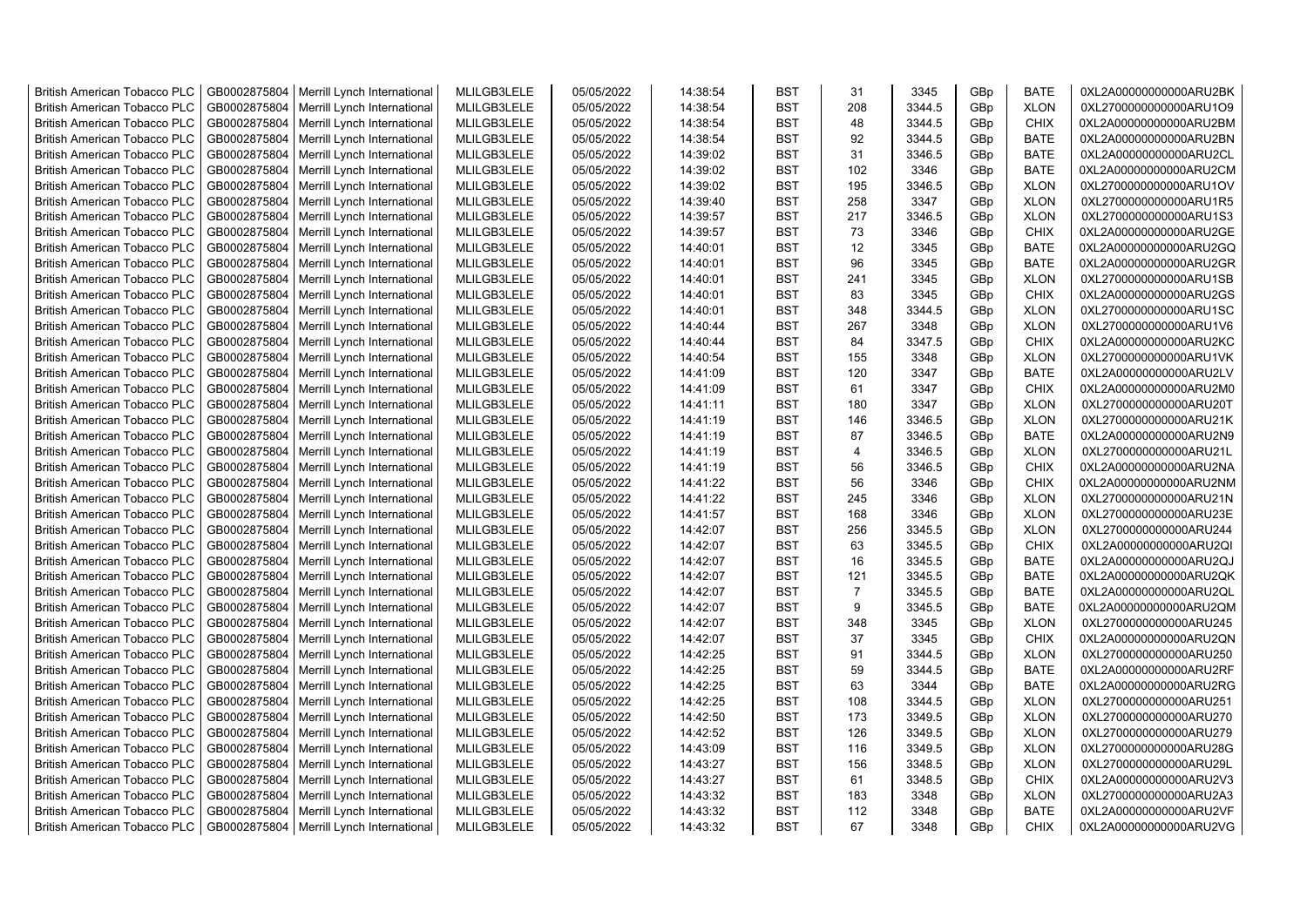| <b>British American Tobacco PLC</b><br>GB0002875804<br>Merrill Lynch International<br>MLILGB3LELE<br>05/05/2022<br>14:43:32<br><b>BST</b><br>14<br>3348<br>GBp<br><b>BATE</b>               | 0XL2A00000000000ARU2VH |
|---------------------------------------------------------------------------------------------------------------------------------------------------------------------------------------------|------------------------|
| GB0002875804<br>MLILGB3LELE<br>05/05/2022<br><b>BST</b><br>GBp<br><b>BATE</b><br><b>British American Tobacco PLC</b><br>Merrill Lynch International<br>14:43:32<br>13<br>3348               | 0XL2A00000000000ARU2VI |
| GB0002875804<br>3347.5<br><b>British American Tobacco PLC</b><br>Merrill Lynch International<br>MLILGB3LELE<br>05/05/2022<br>14:43:41<br><b>BST</b><br>196<br>GBp<br><b>XLON</b>            | 0XL2700000000000ARU2BH |
| <b>British American Tobacco PLC</b><br>GB0002875804<br>Merrill Lynch International<br>MLILGB3LELE<br>05/05/2022<br>14:43:43<br><b>BST</b><br>57<br>3347<br>GBp<br><b>BATE</b>               | 0XL2A00000000000ARU30Q |
| GB0002875804<br>MLILGB3LELE<br>05/05/2022<br>14:43:43<br><b>BST</b><br>35<br>3347<br>GBp<br><b>CHIX</b><br><b>British American Tobacco PLC</b><br>Merrill Lynch International               | 0XL2A00000000000ARU30R |
| MLILGB3LELE<br>57<br>GB0002875804<br>Merrill Lynch International<br>05/05/2022<br><b>BST</b><br>3347.5<br>GBp<br><b>CHIX</b><br><b>British American Tobacco PLC</b><br>14:44:12             | 0XL2A00000000000ARU322 |
| MLILGB3LELE<br>05/05/2022<br><b>BST</b><br>12<br>3347.5<br><b>XLON</b><br><b>British American Tobacco PLC</b><br>GB0002875804<br>Merrill Lynch International<br>14:44:12<br>GBp             | 0XL2700000000000ARU2DV |
| 3347.5<br><b>British American Tobacco PLC</b><br>GB0002875804<br>Merrill Lynch International<br>MLILGB3LELE<br>05/05/2022<br>14:44:12<br><b>BST</b><br>170<br>GBp<br><b>XLON</b>            | 0XL2700000000000ARU2E0 |
| GB0002875804<br>05/05/2022<br>3347<br><b>British American Tobacco PLC</b><br>Merrill Lynch International<br>MLILGB3LELE<br>14:44:13<br><b>BST</b><br>71<br>GBp<br><b>XLON</b>               | 0XL2700000000000ARU2E6 |
| GB0002875804<br>MLILGB3LELE<br>05/05/2022<br>14:44:32<br><b>BST</b><br>140<br>3346.5<br>GBp<br><b>BATE</b><br>British American Tobacco PLC<br>Merrill Lynch International                   | 0XL2A00000000000ARU32Q |
| GB0002875804<br>MLILGB3LELE<br>05/05/2022<br>3346.5<br><b>British American Tobacco PLC</b><br>Merrill Lynch International<br>14:44:32<br><b>BST</b><br>228<br>GBp<br><b>XLON</b>            | 0XL2700000000000ARU2F6 |
| GB0002875804<br>MLILGB3LELE<br><b>BST</b><br>24<br>3346.5<br><b>CHIX</b><br><b>British American Tobacco PLC</b><br>Merrill Lynch International<br>05/05/2022<br>14:44:32<br>GBp             | 0XL2A00000000000ARU32R |
| GB0002875804<br>MLILGB3LELE<br><b>British American Tobacco PLC</b><br>Merrill Lynch International<br>05/05/2022<br>14:44:44<br><b>BST</b><br>184<br>3346<br>GBp<br><b>XLON</b>              | 0XL2700000000000ARU2G9 |
| MLILGB3LELE<br>05/05/2022<br><b>BST</b><br>27<br><b>BATE</b><br><b>British American Tobacco PLC</b><br>GB0002875804<br>Merrill Lynch International<br>3346<br>GBp<br>14:44:44               | 0XL2A00000000000ARU33O |
| British American Tobacco PLC<br>GB0002875804<br>Merrill Lynch International<br>MLILGB3LELE<br>05/05/2022<br>14:44:44<br><b>BST</b><br>59<br>3346<br>GBp<br><b>CHIX</b>                      | 0XL2A00000000000ARU33P |
| <b>British American Tobacco PLC</b><br>GB0002875804<br>Merrill Lynch International<br>MLILGB3LELE<br>05/05/2022<br>14:44:44<br><b>BST</b><br>24<br>3346<br>GBp<br><b>BATE</b>               | 0XL2A00000000000ARU33Q |
| GB0002875804<br>MLILGB3LELE<br>05/05/2022<br>14:44:44<br><b>BST</b><br>48<br>3346<br><b>BATE</b><br><b>British American Tobacco PLC</b><br>Merrill Lynch International<br>GBp               | 0XL2A00000000000ARU33R |
| GB0002875804<br>MLILGB3LELE<br>05/05/2022<br><b>BST</b><br>100<br>3345.5<br><b>XLON</b><br><b>British American Tobacco PLC</b><br>Merrill Lynch International<br>14:44:45<br>GBp            | 0XL2700000000000ARU2GE |
| <b>CHIX</b><br>GB0002875804<br>MLILGB3LELE<br>05/05/2022<br><b>BST</b><br>49<br>3345.5<br>GBp<br><b>British American Tobacco PLC</b><br>Merrill Lynch International<br>14:44:45             | 0XL2A00000000000ARU33U |
| GB0002875804<br>MLILGB3LELE<br>05/05/2022<br>3345.5<br><b>British American Tobacco PLC</b><br>Merrill Lynch International<br>14:44:45<br><b>BST</b><br>180<br>GBp<br><b>XLON</b>            | 0XL2700000000000ARU2GF |
| GB0002875804<br>MLILGB3LELE<br>05/05/2022<br><b>BST</b><br>3345.5<br><b>BATE</b><br>British American Tobacco PLC<br>Merrill Lynch International<br>14:44:45<br>46<br>GBp                    | 0XL2A00000000000ARU33V |
| GB0002875804<br>MLILGB3LELE<br>05/05/2022<br>38<br>3345.5<br><b>BATE</b><br><b>British American Tobacco PLC</b><br>Merrill Lynch International<br>14:44:45<br><b>BST</b><br>GB <sub>p</sub> | 0XL2A00000000000ARU340 |
| <b>BST</b><br><b>XLON</b><br><b>British American Tobacco PLC</b><br>GB0002875804<br>Merrill Lynch International<br>MLILGB3LELE<br>05/05/2022<br>14:44:53<br>151<br>3345<br>GBp              | 0XL2700000000000ARU2H9 |
| <b>British American Tobacco PLC</b><br>GB0002875804<br>Merrill Lynch International<br>MLILGB3LELE<br>05/05/2022<br>14:44:56<br><b>BST</b><br>128<br>3345<br>GBp<br><b>XLON</b>              | 0XL2700000000000ARU2HH |
| 05/05/2022<br>3349.5<br><b>British American Tobacco PLC</b><br>GB0002875804<br>Merrill Lynch International<br>MLILGB3LELE<br>14:45:15<br><b>BST</b><br>54<br>GBp<br><b>XLON</b>             | 0XL2700000000000ARU2JJ |
| 47<br>3349.5<br>GB0002875804<br>MLILGB3LELE<br>05/05/2022<br>14:45:15<br><b>BST</b><br>GBp<br><b>XLON</b><br><b>British American Tobacco PLC</b><br>Merrill Lynch International             | 0XL2700000000000ARU2JK |
| GB0002875804<br>MLILGB3LELE<br>3348.5<br>05/05/2022<br>14:45:25<br><b>BST</b><br>84<br>GBp<br><b>XLON</b><br><b>British American Tobacco PLC</b><br>Merrill Lynch International             | 0XL2700000000000ARU2K4 |
| 3348.5<br><b>BATE</b><br>British American Tobacco PLC<br>GB0002875804<br>Merrill Lynch International<br>MLILGB3LELE<br>05/05/2022<br>14:45:25<br><b>BST</b><br>104<br>GBp                   | 0XL2A00000000000ARU36V |
| <b>British American Tobacco PLC</b><br>GB0002875804<br>Merrill Lynch International<br>MLILGB3LELE<br>05/05/2022<br>14:45:26<br><b>BST</b><br>37<br>3348.5<br><b>CHIX</b><br>GBp             | 0XL2A00000000000ARU370 |
| 3350<br>GB0002875804<br>MLILGB3LELE<br>05/05/2022<br>14:45:40<br><b>BST</b><br>158<br>GBp<br><b>XLON</b><br><b>British American Tobacco PLC</b><br>Merrill Lynch International              | 0XL2700000000000ARU2KT |
| GB0002875804<br>MLILGB3LELE<br>05/05/2022<br><b>BST</b><br>106<br>3349.5<br>GBp<br><b>XLON</b><br><b>British American Tobacco PLC</b><br>Merrill Lynch International<br>14:45:40            | 0XL2700000000000ARU2KU |
| 29<br>3349.5<br><b>British American Tobacco PLC</b><br>GB0002875804<br>Merrill Lynch International<br>MLILGB3LELE<br>05/05/2022<br>14:45:40<br><b>BST</b><br>GBp<br><b>XLON</b>             | 0XL2700000000000ARU2L0 |
| GB0002875804<br>MLILGB3LELE<br>05/05/2022<br><b>BST</b><br>3349.5<br><b>XLON</b><br><b>British American Tobacco PLC</b><br>Merrill Lynch International<br>14:45:40<br>11<br>GBp             | 0XL2700000000000ARU2KV |
| GB0002875804<br>MLILGB3LELE<br>05/05/2022<br>17<br>3349<br><b>CHIX</b><br>British American Tobacco PLC<br>Merrill Lynch International<br>14:45:46<br><b>BST</b><br>GBp                      | 0XL2A00000000000ARU37R |
| GB0002875804<br>MLILGB3LELE<br>05/05/2022<br><b>BST</b><br>32<br>3349<br>GBp<br><b>CHIX</b><br><b>British American Tobacco PLC</b><br>Merrill Lynch International<br>14:45:47               | 0XL2A00000000000ARU37U |
| GB0002875804<br>MLILGB3LELE<br><b>BST</b><br>Merrill Lynch International<br>05/05/2022<br>14:46:52<br>467<br>3350.5<br>GBp<br><b>XLON</b><br><b>British American Tobacco PLC</b>            | 0XL2700000000000ARU2RJ |
| 92<br>3350<br><b>CHIX</b><br><b>British American Tobacco PLC</b><br>GB0002875804<br>Merrill Lynch International<br>MLILGB3LELE<br>05/05/2022<br>14:47:02<br><b>BST</b><br>GBp               | 0XL2A00000000000ARU3BU |
| GB0002875804<br>MLILGB3LELE<br><b>British American Tobacco PLC</b><br>Merrill Lynch International<br>05/05/2022<br>14:47:45<br><b>BST</b><br>14<br>3351.5<br>GBp<br><b>BATE</b>             | 0XL2A00000000000ARU3ED |
| GB0002875804<br>Merrill Lynch International<br>MLILGB3LELE<br>05/05/2022<br>14:47:45<br><b>BST</b><br>460<br>3351.5<br>GBp<br><b>XLON</b><br><b>British American Tobacco PLC</b>            | 0XL2700000000000ARU2VV |
| GB0002875804<br>MLILGB3LELE<br>05/05/2022<br>14:47:45<br><b>BST</b><br>92<br>3351.5<br>GBp<br><b>XLON</b><br><b>British American Tobacco PLC</b><br>Merrill Lynch International             | 0XL2700000000000ARU300 |
| <b>British American Tobacco PLC</b><br>GB0002875804<br>MLILGB3LELE<br>05/05/2022<br><b>BST</b><br>3351.5<br><b>XLON</b><br>Merrill Lynch International<br>14:47:45<br>577<br>GBp            | 0XL2700000000000ARU301 |
| GB0002875804<br>Merrill Lynch International<br>MLILGB3LELE<br>05/05/2022<br>14:47:45<br><b>BST</b><br>240<br>3351.5<br>GBp<br><b>XLON</b><br><b>British American Tobacco PLC</b>            | 0XL2700000000000ARU302 |
| GB0002875804<br>MLILGB3LELE<br>05/05/2022<br><b>BST</b><br>3351<br><b>BATE</b><br><b>British American Tobacco PLC</b><br>Merrill Lynch International<br>14:47:47<br>150<br>GBp              | 0XL2A00000000000ARU3EF |
| GB0002875804<br>MLILGB3LELE<br>05/05/2022<br><b>BST</b><br>99<br>3351<br><b>XLON</b><br>British American Tobacco PLC<br>Merrill Lynch International<br>14:47:47<br>GBp                      | 0XL2700000000000ARU306 |
| MLILGB3LELE<br>British American Tobacco PLC<br>GB0002875804<br>Merrill Lynch International<br>05/05/2022<br>14:47:47<br><b>BST</b><br>17<br>3351<br>GBp<br><b>BATE</b>                      | 0XL2A00000000000ARU3EG |
| MLILGB3LELE<br>05/05/2022<br><b>BST</b><br>100<br>3351<br><b>British American Tobacco PLC</b><br>GB0002875804<br>Merrill Lynch International<br>14:47:47<br>GBp<br><b>CHIX</b>              | 0XL2A00000000000ARU3EH |
| GB0002875804<br>MLILGB3LELE<br>05/05/2022<br>14:47:47<br><b>BST</b><br>GBp<br><b>BATE</b><br><b>British American Tobacco PLC</b><br>Merrill Lynch International<br>13<br>3351               | 0XL2A00000000000ARU3EJ |
| GB0002875804<br><b>BST</b><br><b>BATE</b><br><b>British American Tobacco PLC</b><br>Merrill Lynch International<br>MLILGB3LELE<br>05/05/2022<br>14:47:47<br>11<br>3350.5<br>GB <sub>p</sub> | 0XL2A00000000000ARU3EO |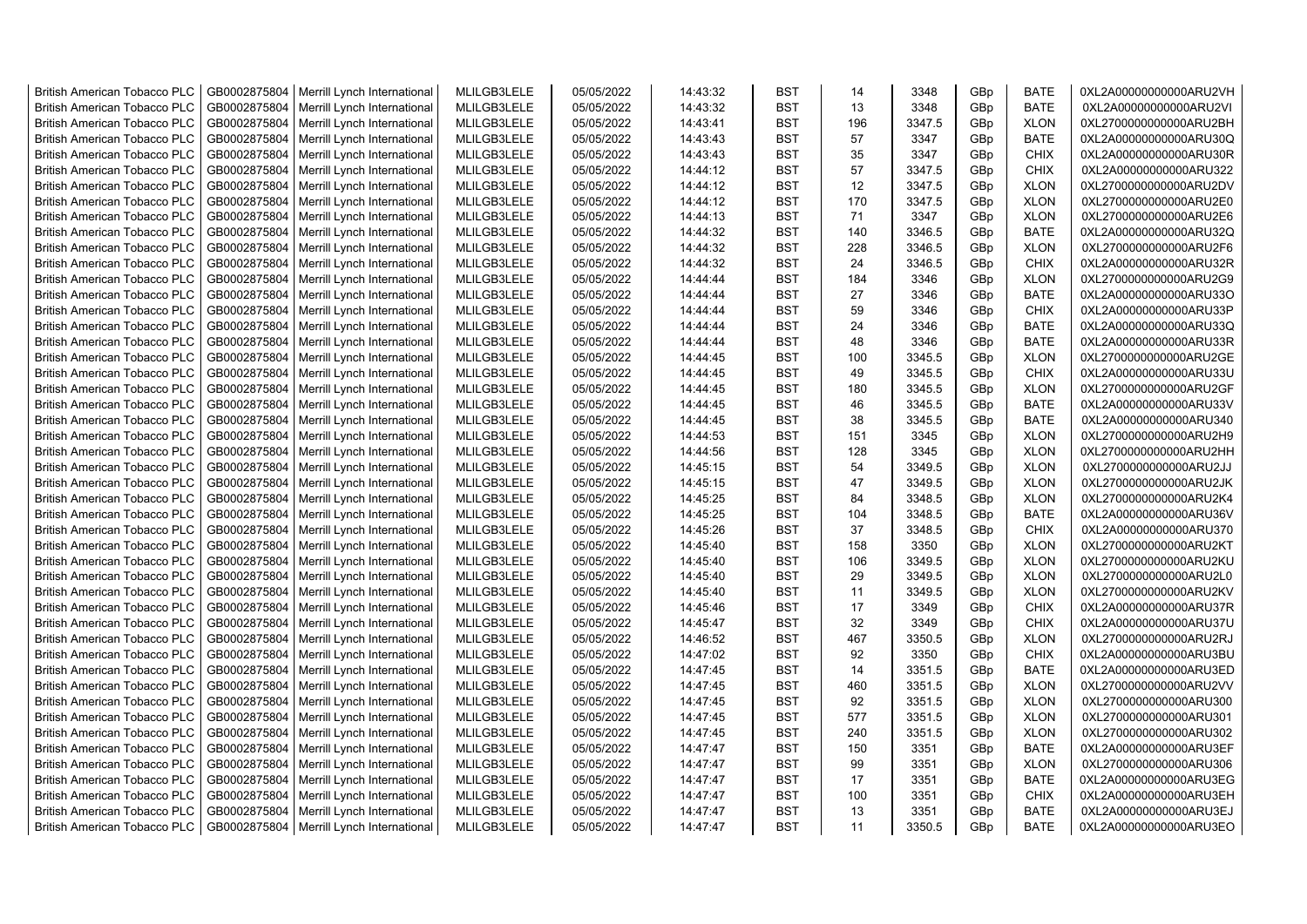| <b>British American Tobacco PLC</b> | GB0002875804 | Merrill Lynch International | MLILGB3LELE | 05/05/2022 | 14:47:47 | <b>BST</b> | 101            | 3350.5 | GBp             | <b>BATE</b> | 0XL2A00000000000ARU3EP |
|-------------------------------------|--------------|-----------------------------|-------------|------------|----------|------------|----------------|--------|-----------------|-------------|------------------------|
| <b>British American Tobacco PLC</b> | GB0002875804 | Merrill Lynch International | MLILGB3LELE | 05/05/2022 | 14:47:47 | <b>BST</b> | 16             | 3350.5 | GBp             | <b>BATE</b> | 0XL2A00000000000ARU3EQ |
| <b>British American Tobacco PLC</b> | GB0002875804 | Merrill Lynch International | MLILGB3LELE | 05/05/2022 | 14:47:55 | <b>BST</b> | 64             | 3350   | GBp             | <b>BATE</b> | 0XL2A00000000000ARU3F4 |
| <b>British American Tobacco PLC</b> | GB0002875804 | Merrill Lynch International | MLILGB3LELE | 05/05/2022 | 14:48:51 | <b>BST</b> | 8              | 3351.5 | GBp             | <b>BATE</b> | 0XL2A00000000000ARU3HQ |
| British American Tobacco PLC        | GB0002875804 | Merrill Lynch International | MLILGB3LELE | 05/05/2022 | 14:48:51 | <b>BST</b> | 14             | 3351.5 | GBp             | <b>BATE</b> | 0XL2A00000000000ARU3HR |
| <b>British American Tobacco PLC</b> | GB0002875804 | Merrill Lynch International | MLILGB3LELE | 05/05/2022 | 14:48:51 | <b>BST</b> | $\overline{7}$ | 3351.5 | GBp             | <b>BATE</b> | 0XL2A00000000000ARU3HS |
| <b>British American Tobacco PLC</b> | GB0002875804 | Merrill Lynch International | MLILGB3LELE | 05/05/2022 | 14:49:10 | <b>BST</b> | 62             | 3352   | GBp             | <b>BATE</b> | 0XL2A00000000000ARU3JA |
| <b>British American Tobacco PLC</b> | GB0002875804 | Merrill Lynch International | MLILGB3LELE | 05/05/2022 | 14:49:10 | <b>BST</b> | 25             | 3352   | GBp             | <b>BATE</b> | 0XL2A00000000000ARU3JB |
| <b>British American Tobacco PLC</b> | GB0002875804 | Merrill Lynch International | MLILGB3LELE | 05/05/2022 | 14:49:10 | <b>BST</b> | 140            | 3352   | GBp             | <b>CHIX</b> | 0XL2A00000000000ARU3JC |
| <b>British American Tobacco PLC</b> | GB0002875804 | Merrill Lynch International | MLILGB3LELE | 05/05/2022 | 14:49:37 | <b>BST</b> | 104            | 3353   | GBp             | <b>CHIX</b> | 0XL2A00000000000ARU3LB |
| <b>British American Tobacco PLC</b> | GB0002875804 | Merrill Lynch International | MLILGB3LELE | 05/05/2022 | 14:49:41 | <b>BST</b> | 27             | 3352.5 | GBp             | <b>CHIX</b> | 0XL2A00000000000ARU3LO |
| British American Tobacco PLC        | GB0002875804 | Merrill Lynch International | MLILGB3LELE | 05/05/2022 | 14:49:41 | <b>BST</b> | 44             | 3352.5 | GBp             | <b>CHIX</b> | 0XL2A00000000000ARU3LP |
| <b>British American Tobacco PLC</b> | GB0002875804 | Merrill Lynch International | MLILGB3LELE | 05/05/2022 | 14:49:52 | <b>BST</b> | 1652           | 3352   | GB <sub>p</sub> | <b>XLON</b> | 0XL2700000000000ARU39D |
| <b>British American Tobacco PLC</b> | GB0002875804 | Merrill Lynch International | MLILGB3LELE | 05/05/2022 | 14:49:52 | <b>BST</b> | 109            | 3352   | GBp             | <b>XLON</b> | 0XL2700000000000ARU39E |
| <b>British American Tobacco PLC</b> | GB0002875804 | Merrill Lynch International | MLILGB3LELE | 05/05/2022 | 14:49:54 | <b>BST</b> | 12             | 3351.5 | GBp             | <b>CHIX</b> | 0XL2A00000000000ARU3M4 |
| <b>British American Tobacco PLC</b> | GB0002875804 | Merrill Lynch International | MLILGB3LELE | 05/05/2022 | 14:51:12 | <b>BST</b> | 269            | 3354.5 | GBp             | <b>XLON</b> | 0XL2700000000000ARU3F0 |
| <b>British American Tobacco PLC</b> | GB0002875804 | Merrill Lynch International | MLILGB3LELE | 05/05/2022 | 14:51:12 | <b>BST</b> | 138            | 3354.5 | GBp             | <b>XLON</b> | 0XL2700000000000ARU3F1 |
| <b>British American Tobacco PLC</b> | GB0002875804 | Merrill Lynch International | MLILGB3LELE | 05/05/2022 | 14:51:12 | <b>BST</b> | 42             | 3354.5 | GBp             | <b>XLON</b> | 0XL2700000000000ARU3F2 |
| <b>British American Tobacco PLC</b> | GB0002875804 | Merrill Lynch International | MLILGB3LELE | 05/05/2022 | 14:51:29 | <b>BST</b> | 325            | 3355   | GBp             | <b>XLON</b> | 0XL2700000000000ARU3GT |
| <b>British American Tobacco PLC</b> | GB0002875804 |                             | MLILGB3LELE | 05/05/2022 | 14:51:29 | <b>BST</b> | 125            | 3355   | GBp             | <b>CHIX</b> | 0XL2A00000000000ARU3SO |
| <b>British American Tobacco PLC</b> |              | Merrill Lynch International |             |            | 14:51:42 | <b>BST</b> | 76             |        | GBp             |             |                        |
|                                     | GB0002875804 | Merrill Lynch International | MLILGB3LELE | 05/05/2022 |          |            | 10             | 3355   |                 | <b>XLON</b> | 0XL2700000000000ARU3I7 |
| <b>British American Tobacco PLC</b> | GB0002875804 | Merrill Lynch International | MLILGB3LELE | 05/05/2022 | 14:51:56 | <b>BST</b> |                | 3354.5 | GBp             | <b>XLON</b> | 0XL2700000000000ARU3J2 |
| <b>British American Tobacco PLC</b> | GB0002875804 | Merrill Lynch International | MLILGB3LELE | 05/05/2022 | 14:51:56 | <b>BST</b> | 135            | 3354.5 | GBp             | <b>XLON</b> | 0XL2700000000000ARU3J3 |
| <b>British American Tobacco PLC</b> | GB0002875804 | Merrill Lynch International | MLILGB3LELE | 05/05/2022 | 14:52:03 | <b>BST</b> | 278            | 3354   | GBp             | <b>XLON</b> | 0XL2700000000000ARU3JK |
| <b>British American Tobacco PLC</b> | GB0002875804 | Merrill Lynch International | MLILGB3LELE | 05/05/2022 | 14:52:03 | <b>BST</b> | 112            | 3354   | GBp             | <b>CHIX</b> | 0XL2A00000000000ARU3VG |
| British American Tobacco PLC        | GB0002875804 | Merrill Lynch International | MLILGB3LELE | 05/05/2022 | 14:52:03 | <b>BST</b> | 77             | 3353.5 | GBp             | <b>BATE</b> | 0XL2A00000000000ARU3VH |
| British American Tobacco PLC        | GB0002875804 | Merrill Lynch International | MLILGB3LELE | 05/05/2022 | 14:52:10 | <b>BST</b> | 187            | 3353.5 | GBp             | <b>XLON</b> | 0XL2700000000000ARU3K4 |
| British American Tobacco PLC        | GB0002875804 | Merrill Lynch International | MLILGB3LELE | 05/05/2022 | 14:52:10 | <b>BST</b> | 16             | 3353.5 | GBp             | <b>XLON</b> | 0XL2700000000000ARU3K5 |
| <b>British American Tobacco PLC</b> | GB0002875804 | Merrill Lynch International | MLILGB3LELE | 05/05/2022 | 14:52:13 | <b>BST</b> | 79             | 3354   | GBp             | <b>XLON</b> | 0XL2700000000000ARU3KJ |
| <b>British American Tobacco PLC</b> | GB0002875804 | Merrill Lynch International | MLILGB3LELE | 05/05/2022 | 14:52:22 | <b>BST</b> | 34             | 3354   | GBp             | <b>XLON</b> | 0XL2700000000000ARU3L6 |
| <b>British American Tobacco PLC</b> | GB0002875804 | Merrill Lynch International | MLILGB3LELE | 05/05/2022 | 14:52:22 | <b>BST</b> | 140            | 3354   | GBp             | <b>XLON</b> | 0XL2700000000000ARU3L7 |
| <b>British American Tobacco PLC</b> | GB0002875804 | Merrill Lynch International | MLILGB3LELE | 05/05/2022 | 14:52:36 | <b>BST</b> | 19             | 3355.5 | GBp             | <b>CHIX</b> | 0XL2A00000000000ARU41J |
| <b>British American Tobacco PLC</b> | GB0002875804 | Merrill Lynch International | MLILGB3LELE | 05/05/2022 | 14:52:36 | <b>BST</b> | 79             | 3355.5 | GBp             | <b>CHIX</b> | 0XL2A00000000000ARU41K |
| <b>British American Tobacco PLC</b> | GB0002875804 | Merrill Lynch International | MLILGB3LELE | 05/05/2022 | 14:53:44 | <b>BST</b> | 30             | 3355   | GBp             | <b>CHIX</b> | 0XL2A00000000000ARU45Q |
| British American Tobacco PLC        | GB0002875804 | Merrill Lynch International | MLILGB3LELE | 05/05/2022 | 14:53:44 | <b>BST</b> | 35             | 3355   | GBp             | <b>CHIX</b> | 0XL2A00000000000ARU45R |
| <b>British American Tobacco PLC</b> | GB0002875804 | Merrill Lynch International | MLILGB3LELE | 05/05/2022 | 14:53:59 | <b>BST</b> | 89             | 3354.5 | GBp             | <b>CHIX</b> | 0XL2A00000000000ARU477 |
| British American Tobacco PLC        | GB0002875804 | Merrill Lynch International | MLILGB3LELE | 05/05/2022 | 14:53:59 | <b>BST</b> | 963            | 3354.5 | GBp             | <b>XLON</b> | 0XL2700000000000ARU3S9 |
| <b>British American Tobacco PLC</b> | GB0002875804 | Merrill Lynch International | MLILGB3LELE | 05/05/2022 | 14:53:59 | <b>BST</b> | 89             | 3354.5 | GBp             | <b>BATE</b> | 0XL2A00000000000ARU478 |
| <b>British American Tobacco PLC</b> | GB0002875804 | Merrill Lynch International | MLILGB3LELE | 05/05/2022 | 14:53:59 | <b>BST</b> | 203            | 3355   | GBp             | <b>XLON</b> | 0XL2700000000000ARU3SA |
| <b>British American Tobacco PLC</b> | GB0002875804 | Merrill Lynch International | MLILGB3LELE | 05/05/2022 | 14:53:59 | <b>BST</b> | 106            | 3355   | GBp             | <b>XLON</b> | 0XL2700000000000ARU3SB |
| British American Tobacco PLC        | GB0002875804 | Merrill Lynch International | MLILGB3LELE | 05/05/2022 | 14:54:15 | <b>BST</b> | 79             | 3355   | GBp             | <b>CHIX</b> | 0XL2A00000000000ARU484 |
| <b>British American Tobacco PLC</b> | GB0002875804 | Merrill Lynch International | MLILGB3LELE | 05/05/2022 | 14:54:15 | <b>BST</b> | 216            | 3354.5 | GBp             | <b>XLON</b> | 0XL2700000000000ARU3UD |
| British American Tobacco PLC        | GB0002875804 | Merrill Lynch International | MLILGB3LELE | 05/05/2022 | 14:54:18 | <b>BST</b> | 210            | 3355   | GBp             | <b>XLON</b> | 0XL2700000000000ARU3UI |
| British American Tobacco PLC        | GB0002875804 | Merrill Lynch International | MLILGB3LELE | 05/05/2022 | 14:54:33 | <b>BST</b> | 19             | 3355   | GBp             | <b>CHIX</b> | 0XL2A00000000000ARU498 |
| <b>British American Tobacco PLC</b> | GB0002875804 | Merrill Lynch International | MLILGB3LELE | 05/05/2022 | 14:54:33 | <b>BST</b> | 42             | 3355   | GBp             | <b>CHIX</b> | 0XL2A00000000000ARU499 |
| <b>British American Tobacco PLC</b> | GB0002875804 | Merrill Lynch International | MLILGB3LELE | 05/05/2022 | 14:54:54 | <b>BST</b> | 340            | 3355.5 | GBp             | <b>XLON</b> | 0XL2700000000000ARU40L |
| <b>British American Tobacco PLC</b> | GB0002875804 | Merrill Lynch International | MLILGB3LELE | 05/05/2022 | 14:55:21 | <b>BST</b> | 335            | 3357.5 | GBp             | <b>XLON</b> | 0XL2700000000000ARU42L |
| <b>British American Tobacco PLC</b> | GB0002875804 | Merrill Lynch International | MLILGB3LELE | 05/05/2022 | 14:55:21 | <b>BST</b> | 89             | 3357.5 | GB <sub>p</sub> | <b>CHIX</b> | 0XL2A00000000000ARU4CJ |